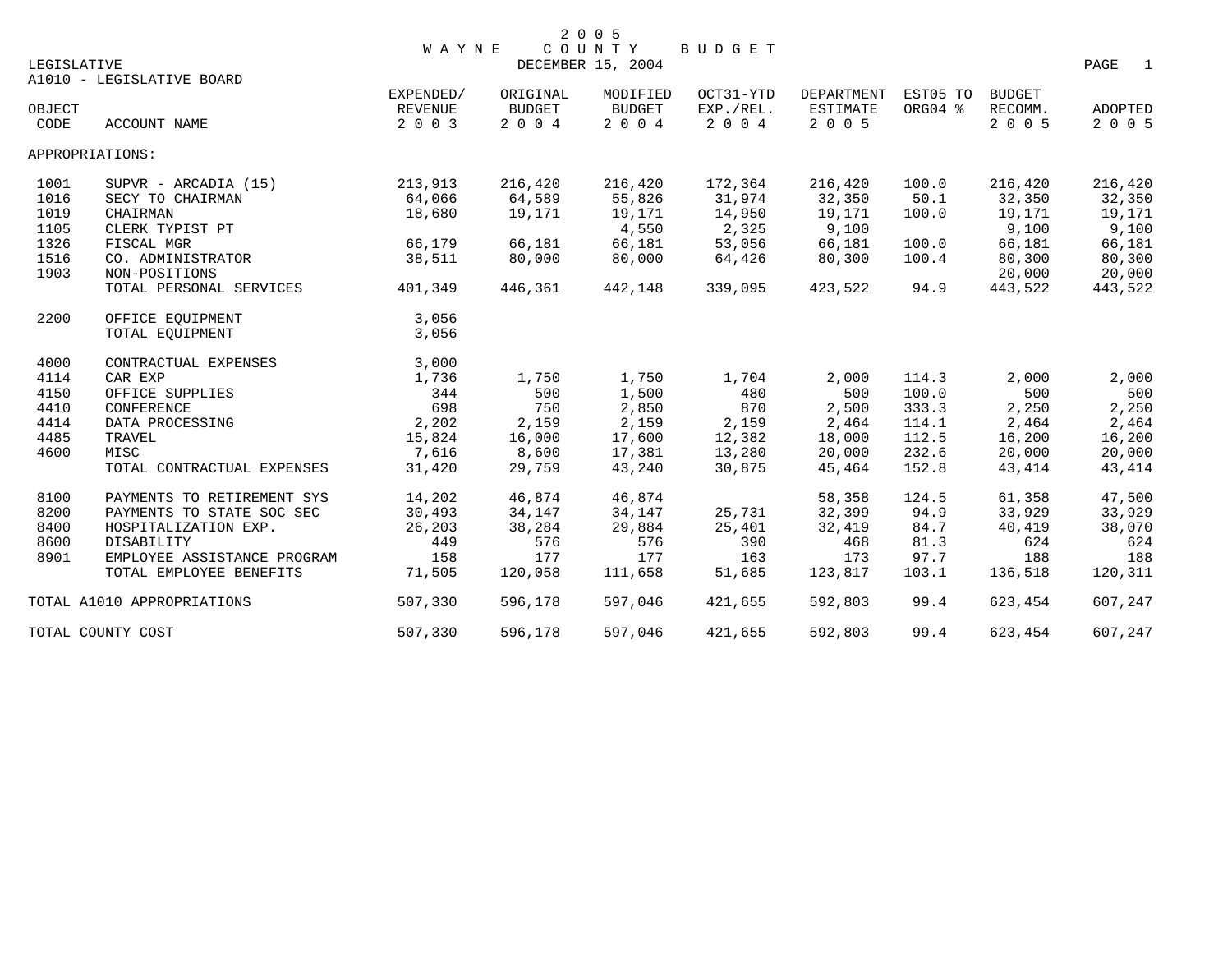| LEGISLATIVE |                                         | WAYNE            |                  | 2 0 0 5<br>COUNTY<br>DECEMBER 15, 2004 | BUDGET           |                  |              |                  | 2<br>PAGE        |
|-------------|-----------------------------------------|------------------|------------------|----------------------------------------|------------------|------------------|--------------|------------------|------------------|
|             | A1040 - CLERK LEGISLATIVE BOARD         | EXPENDED/        | ORIGINAL         | MODIFIED                               | OCT31-YTD        | DEPARTMENT       | EST05 TO     | <b>BUDGET</b>    |                  |
| OBJECT      |                                         | REVENUE          | <b>BUDGET</b>    | <b>BUDGET</b>                          | EXP./REL.        | ESTIMATE         | ORG04 %      | RECOMM.          | <b>ADOPTED</b>   |
| CODE        | ACCOUNT NAME                            | 2 0 0 3          | 2 0 0 4          | 2004                                   | 2 0 0 4          | 2 0 0 5          |              | 2 0 0 5          | 2 0 0 5          |
|             | APPROPRIATIONS:                         |                  |                  |                                        |                  |                  |              |                  |                  |
| 1020        | DEPUTY CLERK<br>TOTAL PERSONAL SERVICES | 38,775<br>38,775 | 39,284<br>39,284 | 38,784<br>38,784                       | 32,943<br>32,943 | 37,020<br>37,020 | 94.2<br>94.2 | 37,020<br>37,020 | 37,020<br>37,020 |
| 4150        | OFFICE SUPPLIES                         | 361              | 750              | 750                                    | 614              | 750              | 100.0        | 750              | 750              |
| 4166        | POSTAGE                                 | 3,951            | 4,000            | 5,400                                  | 3,076            | 5,000            | 125.0        | 5,000            | 5,000            |
| 4210        | GAS                                     | 4,332            | 6,750            | 6,750                                  | 4,661            | 6,500            | 96.3         | 6,500            | 6,500            |
| 4220        | LIGHT & POWER                           | 8,259            | 8,260            | 10,260                                 | 8,728            | 8,800            | 106.5        | 8,800            | 8,800            |
| 4230        | TELEPHONE                               | 3,360            | 4,000            | 4,000                                  | 2,601            | 4,000            | 100.0        | 4,000            | 4,000            |
| 4240        | <b>WATER</b>                            | 1,160            | 1,160            | 2,460                                  | 1,378            | 1,160            | 100.0        | 1,160            | 1,160            |
| 4402        | ADVERTISING                             | 1,486            | 2,293            | 2,293                                  | 902              | 2,000            | 87.2         | 2,000            | 2,000            |
| 4408        | COPIER EXPENSE                          | 1,386            | 1,500            | 1,500                                  | 710              | 1,750            | 116.7        | 1,750            | 1,750            |
| 4410        | CONFERENCE                              | 100              | 250              | 1,000                                  | 938              | 250              | 100.0        | 225              | 225              |
| 4414        | DATA PROCESSING                         | 17,756           | 17,121           | 17,121                                 | 17,121           | 18,853           | 110.1        | 18,853           | 18,853           |
| 4425        | EQUIPMENT - MAINT / REPAIRS             |                  | 250              |                                        |                  | 250              | 100.0        | 250              | 250              |
| 4438        | MAINTENANCE/REPAIRS                     | 24,245           | 24,245           | 24,245                                 | 24,245           | 29,094           | 120.0        | 29,094           | 29,094           |
| 4456        | PRINTING                                | 2,248            | 2,500            | 2,500                                  | 1,782            | 2,500            | 100.0        | 2,500            | 2,500            |
| 4458        | PRINTING PROCEEDINGS                    | 2,500            | 2,500            | 2,000                                  | 1,485            | 2,500            | 100.0        | 2,500            | 2,500            |
| 4485        | TRAVEL                                  |                  | 100              | 100                                    |                  | 100              | 100.0        | 90               | -90              |
| 4521        | RECORD STORAGE                          | 900              | 1,100            | 1,100                                  |                  | 1,100            | 100.0        | 1,100            | 1,100            |
| 4600        | MISC                                    | 61               | 175              | 175                                    | 131              | 175              | 100.0        | 175              | 175              |
|             | TOTAL CONTRACTUAL EXPENSES              | 72,105           | 76,954           | 81,654                                 | 68,372           | 84,782           | 110.2        | 84,747           | 84,747           |
| 8100        | PAYMENTS TO RETIREMENT SYS              | 2,020            | 4,478            | 4,478                                  |                  | 6,293            | 140.5        | 6,293            | 3,776            |
| 8200        | PAYMENTS TO STATE SOC SEC               | 2,839            | 3,005            | 3,005                                  | 2,463            | 2,832            | 94.2         | 2,832            | 2,832            |
| 8400        | HOSPITALIZATION EXP.                    | 6,430            | 7,716            | 2,935                                  | 2,934            |                  |              |                  |                  |
| 8600        | DISABILITY                              | 128              | 144              | 144                                    | 131              | 156              | 108.3        | 156              | 156              |
| 8901        | EMPLOYEE ASSISTANCE PROGRAM             | 13               | 15               | 15                                     | 14               | 15               | 100.0        | 15               | 15               |
|             | TOTAL EMPLOYEE BENEFITS                 | 11,430           | 15,358           | 10,577                                 | 5,542            | 9,296            | 60.5         | 9,296            | 6,779            |
|             | TOTAL A1040 APPROPRIATIONS              | 122,310          | 131,596          | 131,015                                | 106,857          | 131,098          | 99.6         | 131,063          | 128,546          |
| REVENUES:   |                                         |                  |                  |                                        |                  |                  |              |                  |                  |
| 1292        | CLK OF BD-FREEDOM OF INFO               | 528              | 500              | 500                                    | 1,088            | 500              | 100.0        | 500              | 500              |
| 2770        | MISC REVENUES                           | $\overline{4}$   |                  |                                        | 41               |                  |              |                  |                  |
|             | TOTAL A1040 REVENUES                    | 532              | 500              | 500                                    | 1,129            | 500              | 100.0        | 500              | 500              |
|             | TOTAL COUNTY COST                       | 121,778          | 131,096          | 130,515                                | 105,728          | 130,598          | 99.6         | 130,563          | 128,046          |
|             | TOTAL LEGISLATIVE                       | 629,640          | 727,774          | 728,061                                | 528,512          | 723,901          | 99.5         | 754,517          | 735,793          |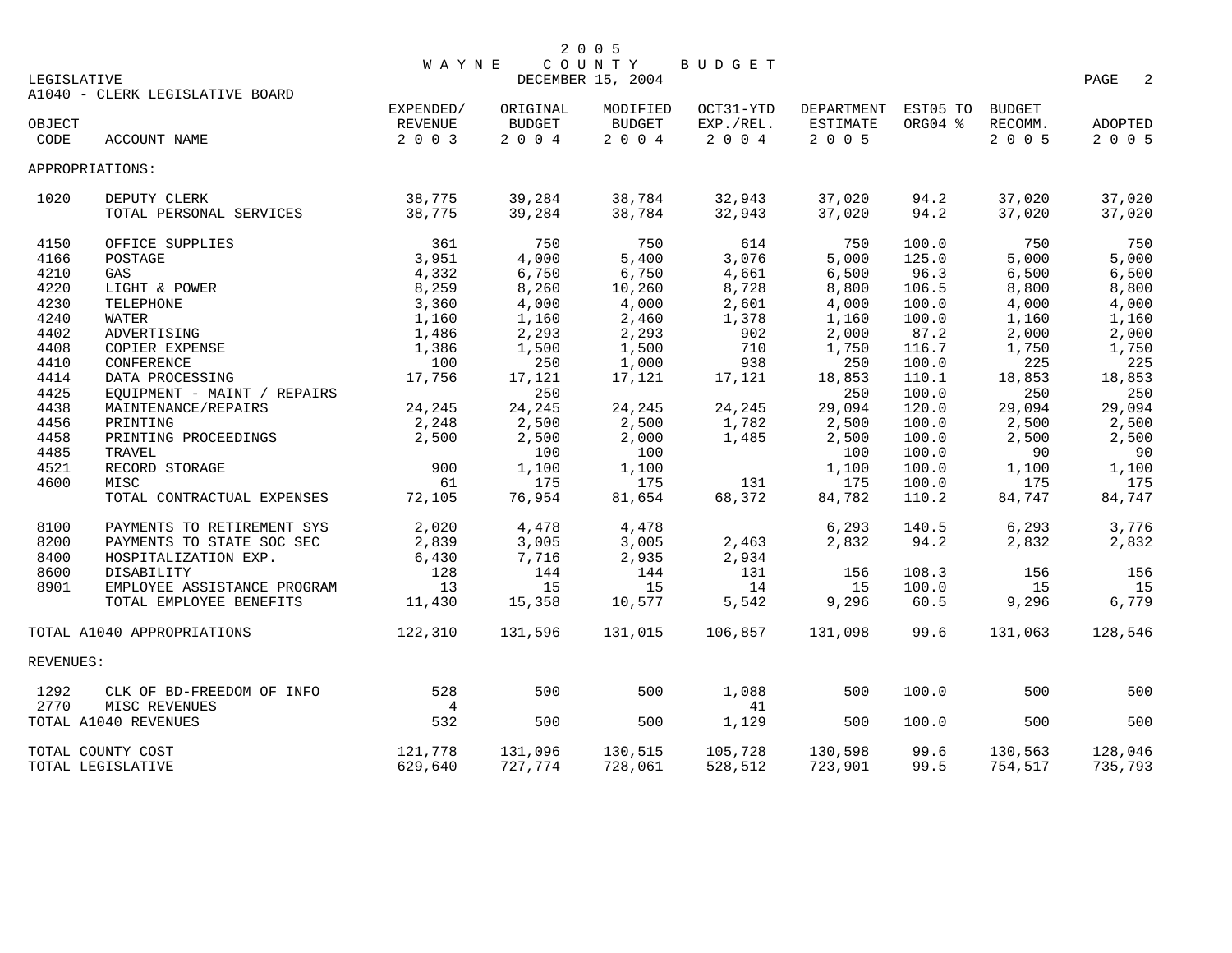|          |                                                       | <b>WAYNE</b>     |          | COUNTY            | BUDGET    |                               |         |               |                                  |
|----------|-------------------------------------------------------|------------------|----------|-------------------|-----------|-------------------------------|---------|---------------|----------------------------------|
| JUDICIAL |                                                       |                  |          | DECEMBER 15, 2004 |           |                               |         |               | $\overline{\phantom{a}}$<br>PAGE |
|          | A1165 - DISTRICT ATTORNEY                             |                  |          |                   |           |                               |         |               |                                  |
|          | EXPENDED/                                             |                  | ORIGINAL | MODIFIED          |           | OCT31-YTD DEPARTMENT EST05 TO |         | <b>BUDGET</b> |                                  |
| OBJECT   |                                                       | REVENUE          | BUDGET   | BUDGET            | EXP./REL. | ESTIMATE                      | ORG04 % | RECOMM.       | ADOPTED                          |
| CODE     | ACCOUNT NAME                                          | 2 0 0 3          | 2004     | 2004              | 2 0 0 4   | 2 0 0 5                       |         | 2 0 0 5       | 2 0 0 5                          |
|          | APPROPRIATIONS:                                       |                  |          |                   |           |                               |         |               |                                  |
| 1022     | DISTRICT ATTY<br>ASST DIST ATTY<br>ASST DIST (FT) (2) | 119,798          | 119,800  | 119,800           | 96,479    | 119,800                       | 100.0   | 119,800       | 119,800                          |
| 1024     |                                                       | 42,076           | 42,077   | 42,077            | 33,886    | 42,077                        | 100.0   | 42,077        | 42,077                           |
| 1025     |                                                       | 106,534          | 107,495  | 107,495           | 86,195    | 107,695                       | 100.2   | 107,695       | 107,695                          |
| 1026     | 2ND ASST DIST ATTY                                    | 38,327           | 38,328   | 38,328            | 30,866    | 38,328                        | 100.0   | 38,328        | 38,328                           |
| 1027     | ASST. $D.A.$ $(F.T.)$                                 | 60,712           | 63,891   | 63,891            | 49,588    | 63,971                        | 100.1   | 63,971        | 63,971                           |
| 1028     | 3RD ASST DIST ATTY                                    | 20,521           | 22,911   | 22,911            | 18,522    | 22,911                        | 100.0   | 22,911        | 22,911                           |
| 1029     | 7TH ASST DIST ATTY                                    | 19,201           | 20,000   | 20,000            | 16,670    | 20,000                        | 100.0   | 20,000        | 20,000                           |
| 1030     | 4TH ASST DIST ATTY                                    | 24,835           | 24,836   | 24,836            | 20,001    | 24,836                        | 100.0   | 24,836        | 24,836                           |
| 1031     | 6TH ASSISTANT D.A.                                    | 24,835           | 24,836   | 24,836            | 20,001    | 24,836                        | 100.0   | 24,836        | 24,836                           |
| 1032     | 5TH ASST DIST ATTY                                    | 24,835           | 24,836   | 24,836            | 20,001    | 24,836                        | 100.0   | 24,836        | 24,836                           |
| 1033     | SIN NEST THE SECRETARY TO DA (2)<br>SR CLERK - TYPIST | 59,855           | 60,356   | 60,356            | 48,317    | 60,106                        | 99.6    | 60,106        | 60,106                           |
| 1142     |                                                       | 23,007           | 23,747   | 23,747            | 19,040    | 24,550                        | 103.4   | 24,550        | 26,145                           |
| 1311     | CRIMINAL INVESTGR                                     | 20,570           | 21,393   | 21,393            | 16,240    | 21,393                        | 100.0   | 21,393        | 21,393                           |
|          | TOTAL PERSONAL SERVICES                               | 585,106          | 594,506  | 594,506           | 475,806   | 595,339                       | 100.1   | 595,339       | 596,934                          |
| 2200     | 19,332<br>19,332<br>OFFICE EQUIPMENT                  |                  | 10,000   | 31,146            | 20,581    | 10,000                        | 100.0   | 10,000        | 10,000                           |
|          | TOTAL EQUIPMENT                                       |                  | 10,000   | 31,146            | 20,581    | 10,000                        | 100.0   | 10,000        | 10,000                           |
| 4114     |                                                       |                  | 2,000    | 2,000             | 1,534     | 2,000                         | 100.0   | 2,000         | 2,000                            |
| 4150     |                                                       |                  | 5,000    | 5,000             | 2,329     | 5,000                         | 100.0   | 5,000         | 5,000                            |
| 4166     |                                                       |                  | 3,000    | 3,000             | 1,559     | 3,000                         | 100.0   | 3,000         | 3,000                            |
| 4210     |                                                       |                  | 2,300    | 2,300             | 1,480     | 2,400                         | 104.3   | 2,400         | 2,400                            |
| 4220     |                                                       |                  | 8,000    | 8,000             | 6,381     | 8,000                         | 100.0   | 8,000         | 8,000                            |
| 4230     |                                                       |                  | 7,000    | 7,000             | 6,316     | 7,000                         | 100.0   | 7,000         | 7,000                            |
| 4240     |                                                       |                  | 370      | 370               | 297       | 370                           | 100.0   | 370           | 370                              |
| 4410     |                                                       |                  | 1,150    | 1,150             | 596       | 1,150                         | 100.0   | 1,150         | 1,150                            |
| 4414     |                                                       |                  | 9,397    | 9,397             | 9,397     | 10,060                        | 107.1   | 10,060        | 10,060                           |
| 4424     | EQUIPMENT - MAINT CONTRACT 2,374                      |                  | 1,860    | 1,860             | 1,503     | 1,908                         | 102.6   | 1,908         | 1,908                            |
| 4426     | EQUIPMENT - RENTAL                                    | 3,508            | 3,510    | 3,510             | 2,631     | 3,510                         | 100.0   | 3,510         | 3,510                            |
| 4438     | MAINTENANCE/REPAIRS                                   | 21,240           | 21,240   | 21,240            | 21,240    | 25,488                        | 120.0   | 25,488        | 25,488                           |
| 4471     | SECRETARIAL ALLOWANCE                                 | 14,062           | 13,500   | 13,500            | 9,562     | 13,500                        | 100.0   | 13,500        | 13,500                           |
| 4472     | SUBSCRIPTIONS                                         | 6,998            | 7,000    | 7,000             | 5,747     | 7,000                         | 100.0   | 7,000         | 7,000                            |
| 4483     | TRAINING, SEMINARS, & SCHOOLS                         | 305              | 8,500    | 8,500             | 3,904     | 8,500                         | 100.0   | 8,500         | 8,500                            |
| 4485     | TRAVEL                                                | 11,768           | 8,000    | 6,500             | 5,897     | 8,000                         | 100.0   | 8,000         | 8,000                            |
| 4500     | FEES FOR SERVICES, NON EMPLOY 16,023                  |                  | 30,000   | 27,500            | 7,890     | 25,000                        | 83.3    | 25,000        | 25,000                           |
| 4513     | APPELLATE SERVICE                                     | 4,084            | 9,000    | 9,000             | 540       | 7,500                         | 83.3    | 7,500         | 7,500                            |
| 4600     | MISC                                                  | 1,724            | 2,000    | 2,000             | 179       | 2,000                         | 100.0   | 2,000         | 2,000                            |
|          | TOTAL CONTRACTUAL EXPENSES                            | 117,367          | 142,827  | 138,827           | 88,982    | 141,386                       | 99.0    | 141,386       | 141,386                          |
| 8100     | PAYMENTS TO RETIREMENT SYS                            | 28,419           | 65,396   | 65,396            |           | 95,253                        | 145.7   | 95,253        | 64,609                           |
| 8200     | PAYMENTS TO STATE SOC SEC                             | 41,750<br>69,358 | 43,445   | 43,445            | 34,719    | 43,565                        | 100.3   | 43,565        | 43,565                           |
| 8400     | HOSPITALIZATION EXP.                                  | 69,358           | 81,148   | 81,148            | 64,885    | 91,020                        | 112.2   | 91,020        | 89,146                           |
| 8600     | DISABILITY                                            | 768              | 864      | 864               | 708       | 936                           | 108.3   | 936           | 936                              |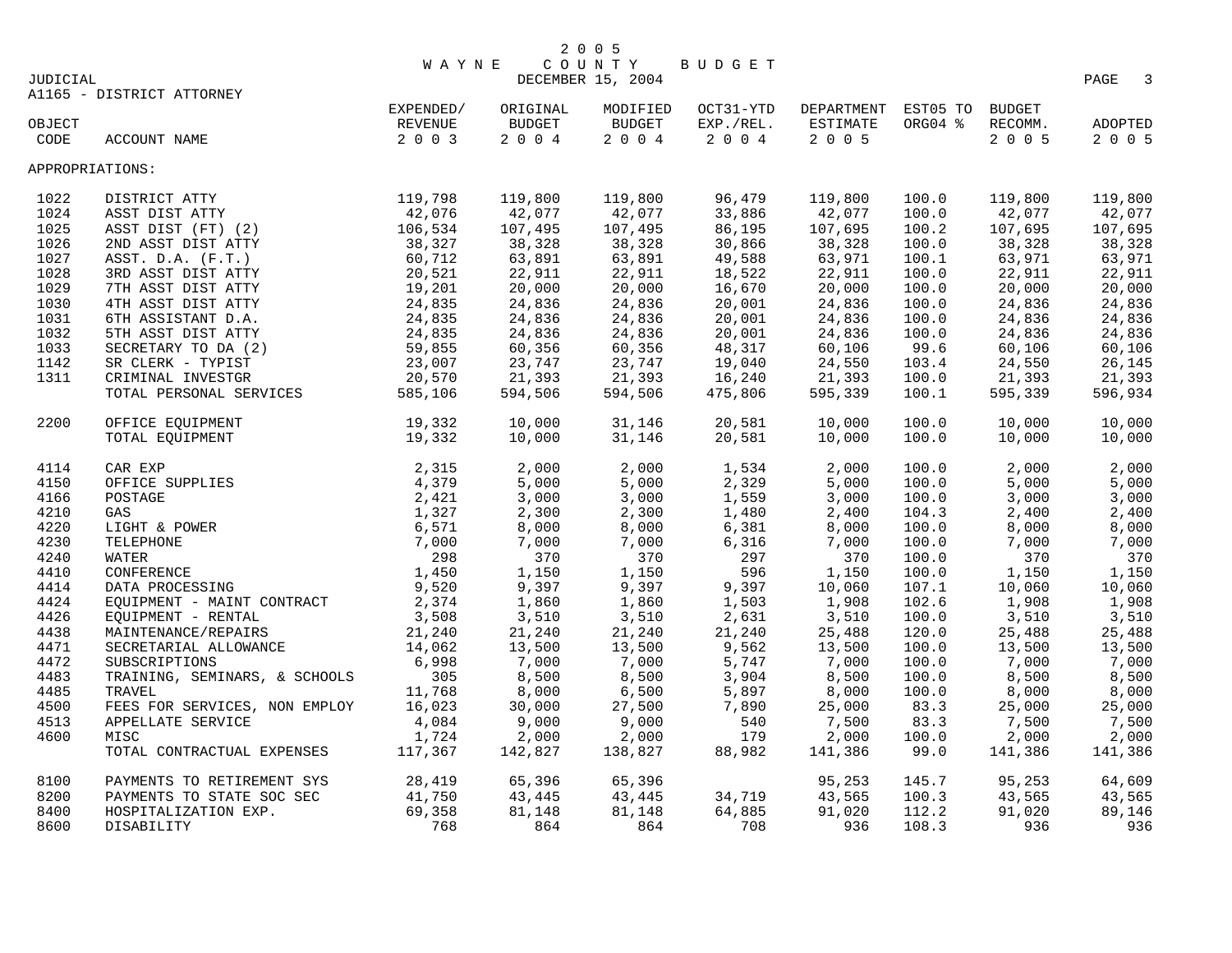|           |                             |                |          | 2 0 0 5           |           |            |          |               |         |
|-----------|-----------------------------|----------------|----------|-------------------|-----------|------------|----------|---------------|---------|
|           |                             | <b>WAYNE</b>   |          | COUNTY            | BUDGET    |            |          |               |         |
| JUDICIAL  |                             |                |          | DECEMBER 15, 2004 |           |            |          |               | PAGE 4  |
|           | A1165 - DISTRICT ATTORNEY   |                |          |                   |           |            |          |               |         |
|           |                             | EXPENDED/      | ORIGINAL | MODIFIED          | OCT31-YTD | DEPARTMENT | EST05 TO | <b>BUDGET</b> |         |
| OBJECT    |                             | <b>REVENUE</b> | BUDGET   | BUDGET            | EXP./REL. | ESTIMATE   | ORG04 %  | RECOMM.       | ADOPTED |
| CODE      | ACCOUNT NAME                | 2 0 0 3        | 2 0 0 4  | 2 0 0 4           | 2 0 0 4   | 2 0 0 5    |          | 2 0 0 5       | 2 0 0 5 |
| 8901      | EMPLOYEE ASSISTANCE PROGRAM | 151            | 145      | 145               | 142       | 150        | 103.4    | 150           | 150     |
|           | TOTAL EMPLOYEE BENEFITS     | 140,446        | 190,998  | 190,998           | 100,454   | 230,924    | 120.9    | 230,924       | 198,406 |
|           | TOTAL A1165 APPROPRIATIONS  | 862,251        | 938,331  | 955,477           | 685,823   | 977,649    | 104.2    | 977,649       | 946,726 |
| REVENUES: |                             |                |          |                   |           |            |          |               |         |
| 1265      | DISTRICT ATTORNEY           | 36,000         | 36,000   | 36,000            | 36,000    | 36,000     | 100.0    | 36,000        | 36,000  |
| 1267      | CLERICAL REIMBURSEMENT      | 2,271          | 1,614    | 1,614             | 531       | 1,200      | 74.3     | 1,200         | 1,200   |
| 2770      | MISC REVENUES               | 190            |          |                   |           |            |          |               |         |
| 3307      | D.A. SALARY RREIMBURSEMENT  | 53,086         | 53,380   | 53,380            | 50,586    | 53,380     | 100.0    | 53,380        | 53,380  |
| 3322      | LEGISLATIVE GRANT - DA      | 40,957         | 42,500   | 63,646            | 24,340    | 42,500     | 100.0    | 42,500        | 42,500  |
|           | TOTAL A1165 REVENUES        | 132,504        | 133,494  | 154,640           | 111,457   | 133,080    | 99.7     | 133,080       | 133,080 |
|           | TOTAL COUNTY COST           | 729,747        | 804,837  | 800,837           | 574,366   | 844,569    | 104.9    | 844,569       | 813,646 |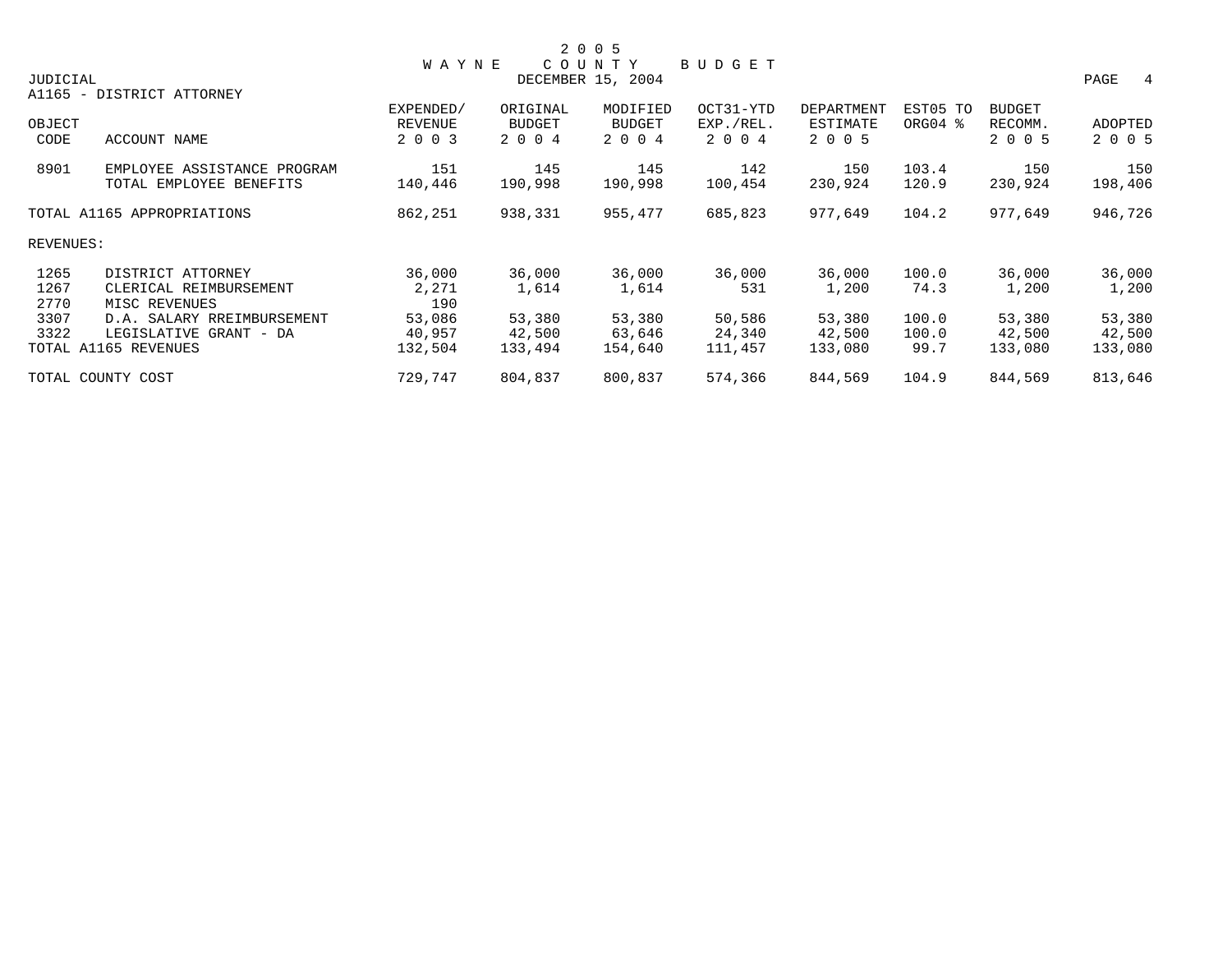| JUDICIAL                             |                                                                                                                                                         | <b>WAYNE</b>                                   |                                                | 2 0 0 5<br>COUNTY<br>DECEMBER 15, 2004         | BUDGET                               |                                                |                                                    |                                             | PAGE<br>- 5                                 |
|--------------------------------------|---------------------------------------------------------------------------------------------------------------------------------------------------------|------------------------------------------------|------------------------------------------------|------------------------------------------------|--------------------------------------|------------------------------------------------|----------------------------------------------------|---------------------------------------------|---------------------------------------------|
|                                      | A1167 - CRIMES VICTIMS BOARD GRANTS                                                                                                                     |                                                |                                                |                                                |                                      |                                                |                                                    |                                             |                                             |
| OBJECT<br>CODE                       | ACCOUNT NAME                                                                                                                                            | EXPENDED/<br><b>REVENUE</b><br>2 0 0 3         | ORIGINAL<br><b>BUDGET</b><br>2 0 0 4           | MODIFIED<br><b>BUDGET</b><br>2 0 0 4           | OCT31-YTD<br>EXP./REL.<br>2 0 0 4    | DEPARTMENT<br>ESTIMATE<br>2 0 0 5              | EST05 TO<br>ORG04 %                                | <b>BUDGET</b><br>RECOMM.<br>2 0 0 5         | ADOPTED<br>2 0 0 5                          |
|                                      | APPROPRIATIONS:                                                                                                                                         |                                                |                                                |                                                |                                      |                                                |                                                    |                                             |                                             |
| 1480                                 | VICTIM/WIT COORD<br>TOTAL PERSONAL SERVICES                                                                                                             | 37,444<br>37,444                               | 37,720<br>37,720                               | 37,720<br>37,720                               | 29,927<br>29,927                     | 37,720<br>37,720                               | 100.0<br>100.0                                     | 28,326<br>28,326                            | 28,326<br>28,326                            |
| 2200                                 | OFFICE EQUIPMENT<br>TOTAL EQUIPMENT                                                                                                                     |                                                |                                                |                                                |                                      |                                                |                                                    | 1,825<br>1,825                              | 2,175<br>2,175                              |
| 4150<br>4166<br>4230<br>4414         | OFFICE SUPPLIES<br>POSTAGE<br>TELEPHONE<br>DATA PROCESSING                                                                                              | 198<br>69<br>496<br>730                        |                                                | 713                                            | 713                                  | 75<br>150<br>925<br>762                        |                                                    | 350<br>200<br>924<br>762                    | 350<br>200<br>924<br>762                    |
| 4456<br>4493<br>4600                 | PRINTING<br>CLERICAL SERV CONTRACTS<br>MISC<br>TOTAL CONTRACTUAL EXPENSES                                                                               | 11<br>2,271<br>3,775                           | 531<br>531                                     | 531<br>1,244                                   | 531<br>1,244                         | 50<br>1,200<br>3,162                           | 226.0<br>595.5                                     | 350<br>2,400<br>10,971<br>15,957            | 350<br>2,050<br>10,971<br>15,607            |
| 8100<br>8200<br>8400<br>8600<br>8901 | PAYMENTS TO RETIREMENT SYS<br>PAYMENTS TO STATE SOC SEC<br>HOSPITALIZATION EXP.<br>DISABILITY<br>EMPLOYEE ASSISTANCE PROGRAM<br>TOTAL EMPLOYEE BENEFITS | 1,688<br>2,628<br>6,541<br>128<br>13<br>10,998 | 4,300<br>2,886<br>7,850<br>144<br>15<br>15,195 | 4,300<br>2,886<br>7,850<br>144<br>15<br>15,195 | 2,126<br>5,394<br>118<br>14<br>7,652 | 6,412<br>2,886<br>8,508<br>156<br>15<br>17,977 | 149.1<br>100.0<br>108.4<br>108.3<br>100.0<br>118.3 | 4,249<br>2,167<br>600<br>156<br>15<br>7,187 | 4,249<br>2,167<br>600<br>156<br>15<br>7,187 |
|                                      | TOTAL A1167 APPROPRIATIONS                                                                                                                              | 52,217                                         | 53,446                                         | 54,159                                         | 38,823                               | 58,859                                         | 110.1                                              | 53,295                                      | 53,295                                      |
| REVENUES:                            |                                                                                                                                                         |                                                |                                                |                                                |                                      |                                                |                                                    |                                             |                                             |
| 3026<br>3037                         | CRIME VICTIM GRANT<br>CRIME VICTIM GRANT 2003-2004                                                                                                      | 43,236                                         | 44,400                                         | 44,400                                         | 33,300                               | 44,400                                         | 100.0                                              | 44,400                                      | 44,400                                      |
|                                      | TOTAL A1167 REVENUES                                                                                                                                    | 43,236                                         | 44,400                                         | 44,400                                         | 33,300                               | 44,400                                         | 100.0                                              | 44,400                                      | 44,400                                      |
|                                      | TOTAL COUNTY COST                                                                                                                                       | 8,981                                          | 9,046                                          | 9,759                                          | 5,523                                | 14,459                                         | 159.8                                              | 8,895                                       | 8,895                                       |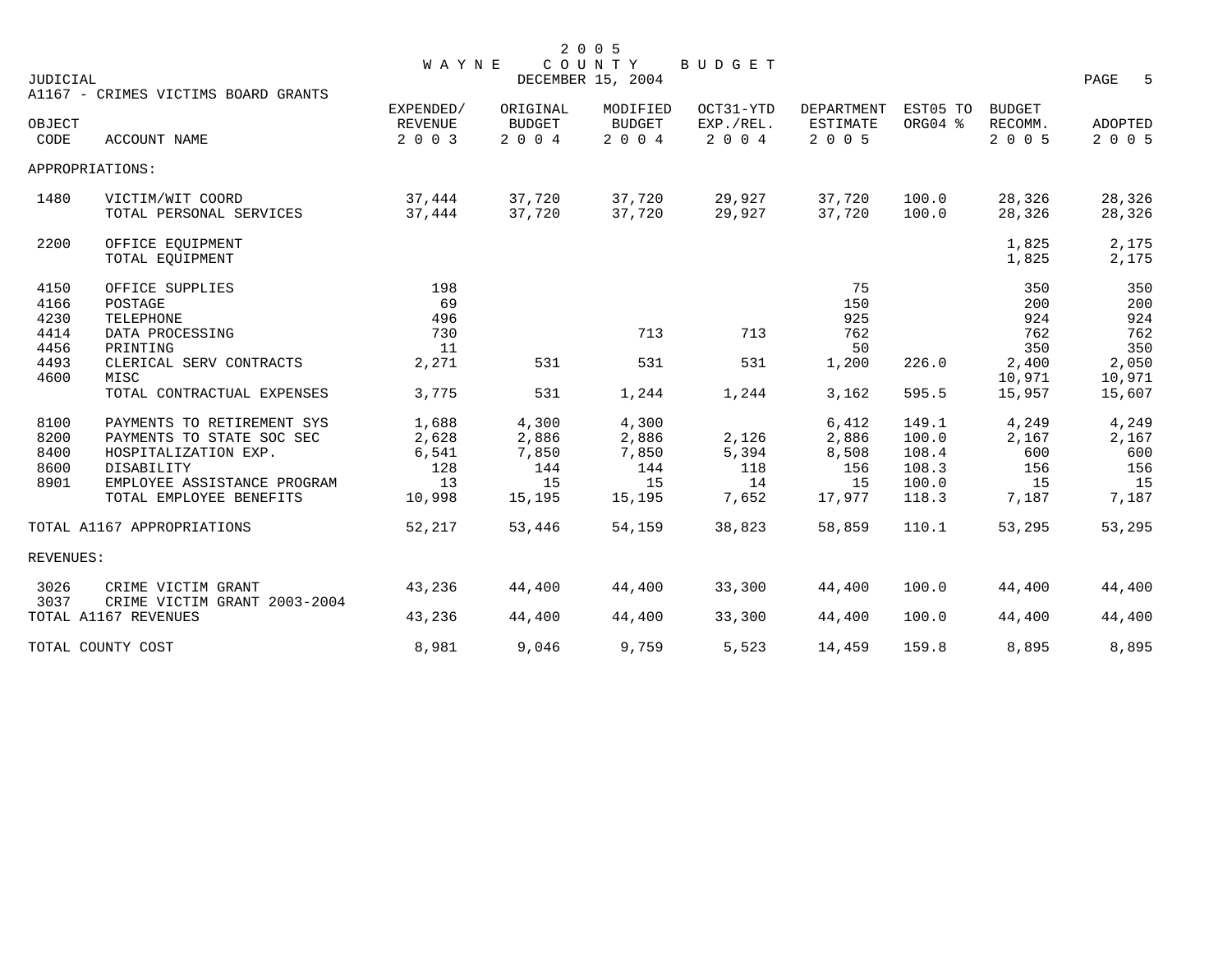|                 |                                                                                                                                                                                                                                                                                                                                                                                                                              | <b>WAYNE</b> |          | COUNTY            | BUDGET    |                               |         |         |           |
|-----------------|------------------------------------------------------------------------------------------------------------------------------------------------------------------------------------------------------------------------------------------------------------------------------------------------------------------------------------------------------------------------------------------------------------------------------|--------------|----------|-------------------|-----------|-------------------------------|---------|---------|-----------|
| JUDICIAL        |                                                                                                                                                                                                                                                                                                                                                                                                                              |              |          | DECEMBER 15, 2004 |           |                               |         |         | PAGE<br>6 |
|                 | A1170 - PUBLIC DEFENDER                                                                                                                                                                                                                                                                                                                                                                                                      |              |          |                   |           |                               |         |         |           |
|                 |                                                                                                                                                                                                                                                                                                                                                                                                                              |              | ORIGINAL | MODIFIED          |           | OCT31-YTD DEPARTMENT EST05 TO |         | BUDGET  |           |
| OBJECT          |                                                                                                                                                                                                                                                                                                                                                                                                                              |              | BUDGET   | BUDGET            | EXP./REL. | ESTIMATE                      | ORG04 % | RECOMM. | ADOPTED   |
| CODE            | WAY<br>EXPENDED/<br>EVENUE<br>2003<br><b>ACCOUNT NAME</b>                                                                                                                                                                                                                                                                                                                                                                    |              | 2004     | 2004              | 2004      | 2 0 0 5                       |         | 2 0 0 5 | 2 0 0 5   |
| APPROPRIATIONS: |                                                                                                                                                                                                                                                                                                                                                                                                                              |              |          |                   |           |                               |         |         |           |
| 1040            | 70,958<br>32,379<br>PUBLIC DEFENDER                                                                                                                                                                                                                                                                                                                                                                                          |              | 70,687   | 70,687            | 57,146    | 72,417                        | 102.4   | 72,417  | 72,417    |
| 1042            | ASST PUBL DEFENDER                                                                                                                                                                                                                                                                                                                                                                                                           |              | 32,380   | 32,380            | 26,076    | 32,380                        | 100.0   | 32,380  | 32,380    |
| 1043            | ASST PUB DEF (FT)                                                                                                                                                                                                                                                                                                                                                                                                            | 60,097       | 60,097   | 60,097            | 48,031    | 60,360                        | 100.4   | 60,360  | 60,360    |
| 1044            | 2ND ASST PUBL DEF                                                                                                                                                                                                                                                                                                                                                                                                            | 36,028       | 36,029   | 36,029            | 29,015    | 36,029                        | 100.0   | 36,029  | 36,029    |
| 1045            | ASST PUB DEF (FT)                                                                                                                                                                                                                                                                                                                                                                                                            | 49,425       | 49,426   | 49,426            | 39,502    | 49,429                        | 100.0   | 49,429  | 49,429    |
| 1046            | 3RD ASST PUBL DEF                                                                                                                                                                                                                                                                                                                                                                                                            | 24,835       | 24,836   | 24,836            | 20,001    | 24,836                        | 100.0   | 24,836  | 24,836    |
| 1047            | SECRETARY TO PD                                                                                                                                                                                                                                                                                                                                                                                                              | 27,243       | 27,252   | 27,252            | 21,773    | 27,504                        | 100.9   | 27,504  | 27,504    |
| 1048            | 4TH ASST PUBL DEF                                                                                                                                                                                                                                                                                                                                                                                                            | 24,835       | 24,836   | 24,836            | 20,001    | 24,836                        | 100.0   | 24,836  | 24,836    |
| 1051            | 6TH ASST PUBL DEF                                                                                                                                                                                                                                                                                                                                                                                                            | 24,835       | 24,836   | 24,836            | 20,001    | 24,836                        | 100.0   | 24,836  | 24,836    |
| 1053            | 7TH ASST PUBL DEF                                                                                                                                                                                                                                                                                                                                                                                                            | 24,835       | 24,836   | 24,836            | 20,001    | 24,836                        | 100.0   | 24,836  | 24,836    |
| 1104            | CLERK - TYPIST                                                                                                                                                                                                                                                                                                                                                                                                               | 15,460       | 20,993   | 20,993            | 16,885    | 23,122                        | 110.1   | 23,122  | 23,846    |
| 1126            | STENOGRAPHER (2)                                                                                                                                                                                                                                                                                                                                                                                                             | 52,420       | 52,676   |                   |           |                               |         |         |           |
| 1139            | STENO PT                                                                                                                                                                                                                                                                                                                                                                                                                     | 10,102       | 8,906    | 8,906             | 8,301     | 8,906                         | 100.0   | 8,906   | 10,486    |
| 1144            | DATA ENTRY OPR                                                                                                                                                                                                                                                                                                                                                                                                               | 11,321       |          |                   |           |                               |         |         |           |
| 1160            | SR STENOGRAPHER                                                                                                                                                                                                                                                                                                                                                                                                              |              |          | 52,676            | 43,166    | 54,119                        |         | 54,119  | 56,301    |
| 1312            | INVESTIGATOR                                                                                                                                                                                                                                                                                                                                                                                                                 | 41,873       | 42,175   | 42,175            | 33,588    | 42,024                        | 99.6    | 42,024  | 44,067    |
| 1904            | OVERTIME                                                                                                                                                                                                                                                                                                                                                                                                                     | 3,570        | 3,267    | 3,267             | 2,183     | 3,267                         | 100.0   | 3,267   | 3,267     |
|                 | TOTAL PERSONAL SERVICES 510,216                                                                                                                                                                                                                                                                                                                                                                                              |              | 503,232  | 503,232           | 405,670   | 508,901                       | 101.1   | 508,901 | 515,430   |
| 2100            | FURNITURE AND FURNISHINGS                                                                                                                                                                                                                                                                                                                                                                                                    | 701          |          |                   |           |                               |         |         |           |
| 2200            | OFFICE EQUIPMENT                                                                                                                                                                                                                                                                                                                                                                                                             | 232          | 1,700    | 1,700             | 229       | 825                           | 48.5    | 825     |           |
|                 | $\begin{tabular}{lllllllllll} & & & & 1 \,, \\ & & & & 4 \,, 3 \,, \\ \hline GAS & & & 61. \\ \text{GAS} & & & 2 \,, 372 \\ \text{IEEEPHONE} & & & 4 \,, 530 \\ \text{TELEPHONE} & & & 4 \,, 530 \\ \text{TEREPHONE} & & & 10 \,, 825 \\ \text{ATER} & & & 650 \\ \text{WFERENCE} & & & 1 \,, 280 \\ \text{PROCESSING} & & & 1 \,, 280 \\ \text{PMENT} & - \text{MAINT} & \text{CONTRACT} \\ & 'ENANCE/REPAIRS \\ & 'PITONS$ |              | 1,700    | 1,700             | 229       | 825                           | 48.5    | 825     |           |
| 4114            |                                                                                                                                                                                                                                                                                                                                                                                                                              |              | 1,000    | 1,000             | 682       | 1,000                         | 100.0   | 1,000   | 1,000     |
| 4150            |                                                                                                                                                                                                                                                                                                                                                                                                                              |              | 3,500    | 3,305             | 2,954     | 3,500                         | 100.0   | 3,500   | 3,500     |
| 4166            |                                                                                                                                                                                                                                                                                                                                                                                                                              |              | 1,000    | 1,000             | 430       | 1,000                         | 100.0   | 1,000   | 1,000     |
| 4210            |                                                                                                                                                                                                                                                                                                                                                                                                                              |              | 4,200    | 4,200             | 2,552     | 4,200                         | 100.0   | 4,200   | 4,200     |
| 4220            |                                                                                                                                                                                                                                                                                                                                                                                                                              |              | 5,200    | 5,200             | 4,779     | 5,200                         | 100.0   | 5,200   | 5,200     |
| 4230            |                                                                                                                                                                                                                                                                                                                                                                                                                              |              | 10,825   | 10,825            | 7,206     | 10,825                        | 100.0   | 10,825  | 10,825    |
| 4240            |                                                                                                                                                                                                                                                                                                                                                                                                                              |              | 690      | 690               | 690       | 690                           | 100.0   | 690     | 690       |
| 4410            |                                                                                                                                                                                                                                                                                                                                                                                                                              |              | 1,500    | 1,500             | 1,378     | 1,500                         | 100.0   | 1,350   | 1,350     |
| 4414            |                                                                                                                                                                                                                                                                                                                                                                                                                              |              | 6,089    | 6,089             | 6,089     | 6,860                         | 112.7   | 6,860   | 6,860     |
| 4424            |                                                                                                                                                                                                                                                                                                                                                                                                                              |              | 2,350    | 2,350             | 1,500     | 2,350                         | 100.0   | 2,350   | 2,350     |
| 4438            |                                                                                                                                                                                                                                                                                                                                                                                                                              |              | 13,775   | 14,228            | 13,879    | 15,930                        | 115.6   | 15,930  | 15,930    |
| 4471            |                                                                                                                                                                                                                                                                                                                                                                                                                              |              | 15,750   | 15,750            | 10,300    | 13,500                        | 85.7    | 13,500  | 13,500    |
| 4472            | SUBSCRIPTIONS                                                                                                                                                                                                                                                                                                                                                                                                                | 6,938        | 7,500    | 7,500             | 6,630     | 8,000                         | 106.7   | 8,000   | 8,000     |
| 4475            | SOFTWARE                                                                                                                                                                                                                                                                                                                                                                                                                     |              | 300      | 495               |           | 800                           | 266.7   | 800     | 800       |
| 4483            | TRAINING, SEMINARS, & SCHOOLS                                                                                                                                                                                                                                                                                                                                                                                                | 510          | 4,000    | 4,000             | 220       | 4,000                         | 100.0   | 3,600   | 3,600     |
| 4485            | TRAVEL                                                                                                                                                                                                                                                                                                                                                                                                                       | 1,722        | 2,000    | 2,000             | 1,407     | 2,500                         | 125.0   | 2,250   | 2,250     |
| 4500            | FEES FOR SERVICES, NON EMPLOY                                                                                                                                                                                                                                                                                                                                                                                                | 17,484       | 20,000   | 19,547            | 11,132    | 20,000                        | 100.0   | 20,000  | 20,000    |
| 4502            | APPEAL SERVICES                                                                                                                                                                                                                                                                                                                                                                                                              | 6,013        | 23,000   | 23,000            | 8,565     | 23,000                        | 100.0   | 23,000  | 23,000    |
| 4571            | CPL COSTS                                                                                                                                                                                                                                                                                                                                                                                                                    |              |          |                   |           |                               |         | 92,000  | 92,000    |
| 4600            | MISC                                                                                                                                                                                                                                                                                                                                                                                                                         | 1,383        | 1,000    | 1,000             | 306       | 1,000                         | 100.0   | 1,000   | 1,000     |
|                 | TOTAL CONTRACTUAL EXPENSES                                                                                                                                                                                                                                                                                                                                                                                                   | 95,355       | 123,679  | 123,679           | 80,699    | 125,855                       | 101.8   | 217,055 | 217,055   |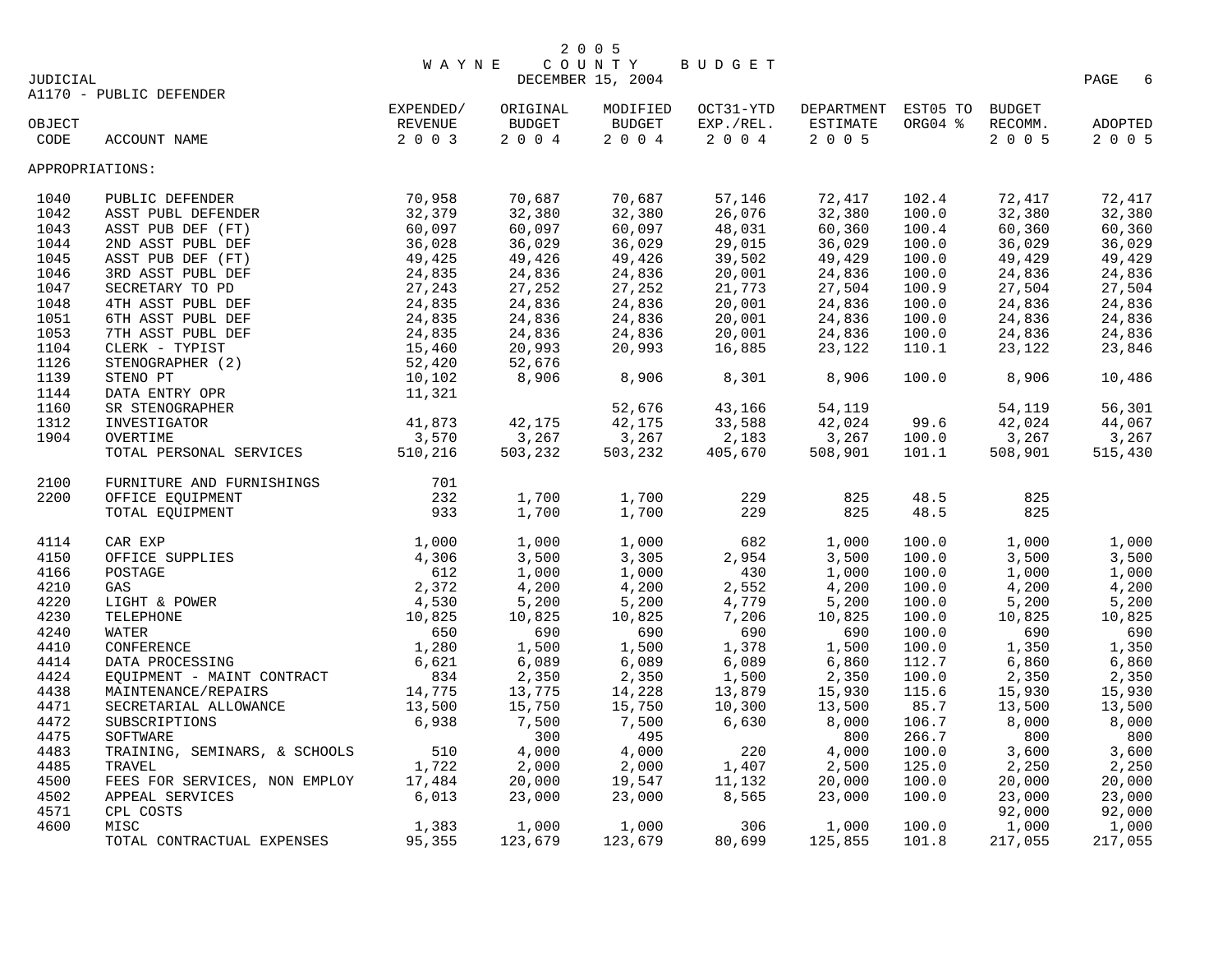|          |                             |              |               | 2 0 0 5           |               |            |          |               |           |
|----------|-----------------------------|--------------|---------------|-------------------|---------------|------------|----------|---------------|-----------|
|          |                             | <b>WAYNE</b> |               | COUNTY            | <b>BUDGET</b> |            |          |               |           |
| JUDICIAL |                             |              |               | DECEMBER 15, 2004 |               |            |          |               | 7<br>PAGE |
|          | A1170 - PUBLIC DEFENDER     |              |               |                   |               |            |          |               |           |
|          |                             | EXPENDED/    | ORIGINAL      | MODIFIED          | OCT31-YTD     | DEPARTMENT | EST05 TO | <b>BUDGET</b> |           |
| OBJECT   |                             | REVENUE      | <b>BUDGET</b> | <b>BUDGET</b>     | EXP./REL.     | ESTIMATE   | ORG04 %  | RECOMM.       | ADOPTED   |
| CODE     | ACCOUNT NAME                | 2 0 0 3      | 2 0 0 4       | 2 0 0 4           | 2004          | 2 0 0 5    |          | 2 0 0 5       | 2 0 0 5   |
| 8100     | PAYMENTS TO RETIREMENT SYS  | 22,107       | 56,437        | 56,437            |               | 84,422     | 149.6    | 84,422        | 53,760    |
| 8200     | PAYMENTS TO STATE SOC SEC   | 37,520       | 38,651        | 38,651            | 29,584        | 38,931     | 100.7    | 38,931        | 39,430    |
| 8400     | HOSPITALIZATION EXP.        | 49,972       | 59,643        | 59,643            | 46,303        | 64,669     | 108.4    | 64,669        | 58,687    |
| 8600     | DISABILITY                  | 884          | 720           | 720               | 826           | 1,092      | 151.7    | 1,092         | 1,092     |
| 8901     | EMPLOYEE ASSISTANCE PROGRAM | 137          | 131           | 131               | 128           | 165        | 126.0    | 165           | 165       |
|          | TOTAL EMPLOYEE BENEFITS     | 110,620      | 155,582       | 155,582           | 76,841        | 189,279    | 121.7    | 189,279       | 153,134   |
|          | TOTAL A1170 APPROPRIATIONS  | 717,124      | 784,193       | 784,193           | 563,439       | 824,860    | 105.2    | 916,060       | 885,619   |
|          | TOTAL COUNTY COST           | 717,124      | 784,193       | 784,193           | 563,439       | 824,860    | 105.2    | 916,060       | 885,619   |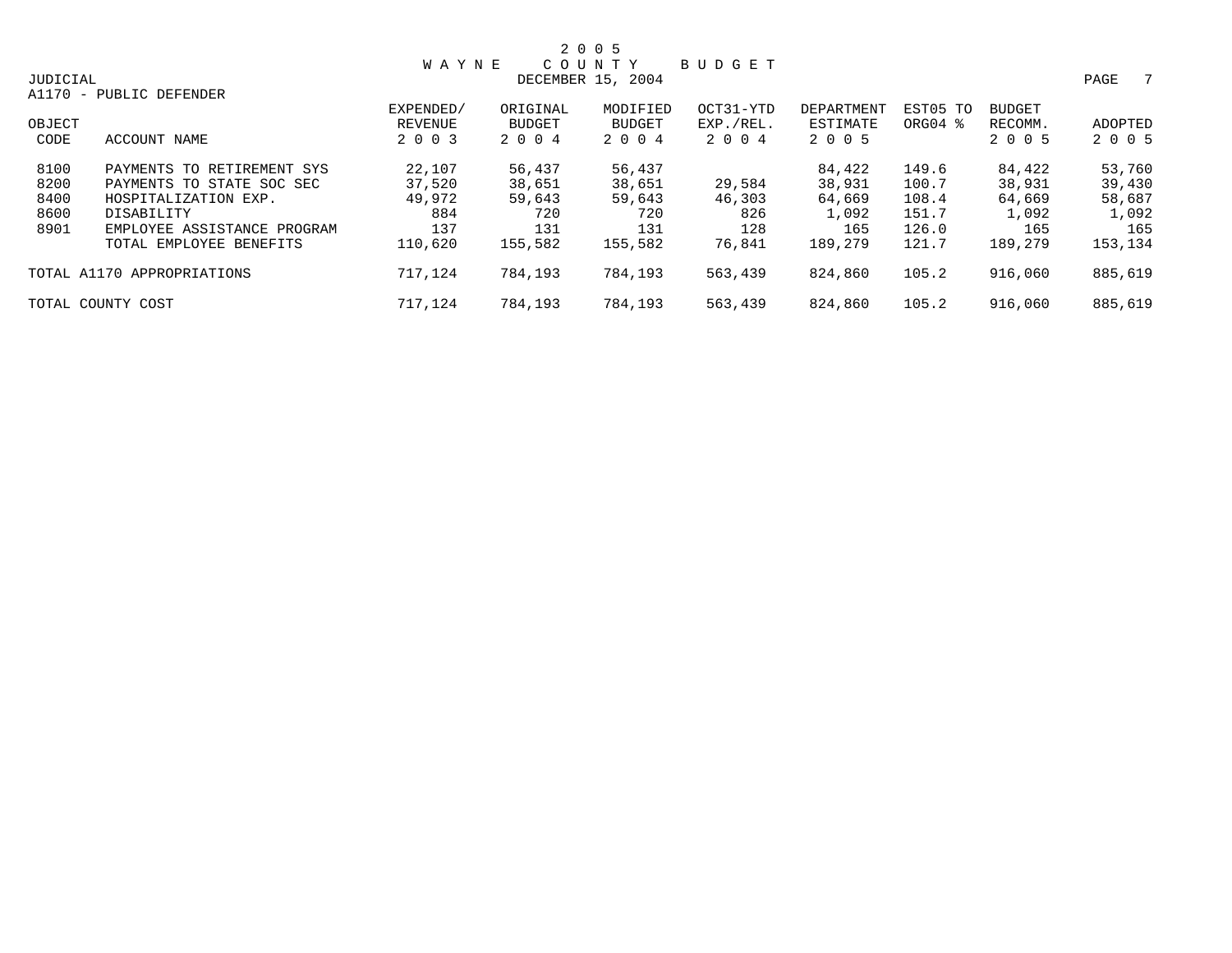|                                      |              |          | 2 0 0 5           |           |            |          |         |             |
|--------------------------------------|--------------|----------|-------------------|-----------|------------|----------|---------|-------------|
|                                      | <b>WAYNE</b> |          | COUNTY            | BUDGET    |            |          |         |             |
| JUDICIAL                             |              |          | DECEMBER 15, 2004 |           |            |          |         | PAGE<br>- 8 |
| A1172 - LEGAL DEFENSE OF INDIGENTS   |              |          |                   |           |            |          |         |             |
|                                      | EXPENDED/    | ORIGINAL | MODIFIED          | OCT31-YTD | DEPARTMENT | EST05 TO | BUDGET  |             |
| OBJECT                               | REVENUE      | BUDGET   | <b>BUDGET</b>     | EXP./REL. | ESTIMATE   | ORG04 %  | RECOMM. | ADOPTED     |
| CODE<br>ACCOUNT NAME                 | 2 0 0 3      | 2 0 0 4  | 2 0 0 4           | 2 0 0 4   | 2 0 0 5    |          | 2 0 0 5 | 2 0 0 5     |
| APPROPRIATIONS:                      |              |          |                   |           |            |          |         |             |
| 4000<br>CONTRACTUAL EXPENSES         |              |          |                   |           |            |          | 5,000   | 5,000       |
| 4505<br>ASSIGNED COUNSEL             | 102,375      | 230,000  | 230,000           | 119,657   | 140,000    | 60.9     | 140,000 | 140,000     |
| 4507<br>ASSIGNED COUNSEL - CRIMINAL  | 137,378      | 250,000  | 185,000           | 133,191   | 175,000    | 70.0     | 175,000 | 175,000     |
| 4556<br>ASSIGNED COUNSEL-MISDEMEANOR |              |          | 65,000            | 27,467    | 52,250     |          | 52,250  | 52,250      |
| LEGAL AID FOR INDIGENTS<br>4561      | 133,999      | 157,856  | 157,856           | 131,546   | 164,099    | 104.0    | 142,070 | 157,856     |
| TOTAL CONTRACTUAL EXPENSES           | 373,752      | 637,856  | 637,856           | 411,861   | 531,349    | 83.3     | 514,320 | 530,106     |
| TOTAL A1172 APPROPRIATIONS           | 373,752      | 637,856  | 637,856           | 411,861   | 531,349    | 83.3     | 514,320 | 530,106     |
| REVENUES:                            |              |          |                   |           |            |          |         |             |
| 3024<br>INDIGENT LEGAL SERVICES FUND |              |          |                   |           |            |          |         | 239,500     |
| TOTAL A1172 REVENUES                 |              |          |                   |           |            |          |         | 239,500     |
| TOTAL COUNTY COST                    | 373,752      | 637,856  | 637,856           | 411,861   | 531,349    | 83.3     | 514,320 | 290,606     |
|                                      |              |          |                   |           |            |          |         |             |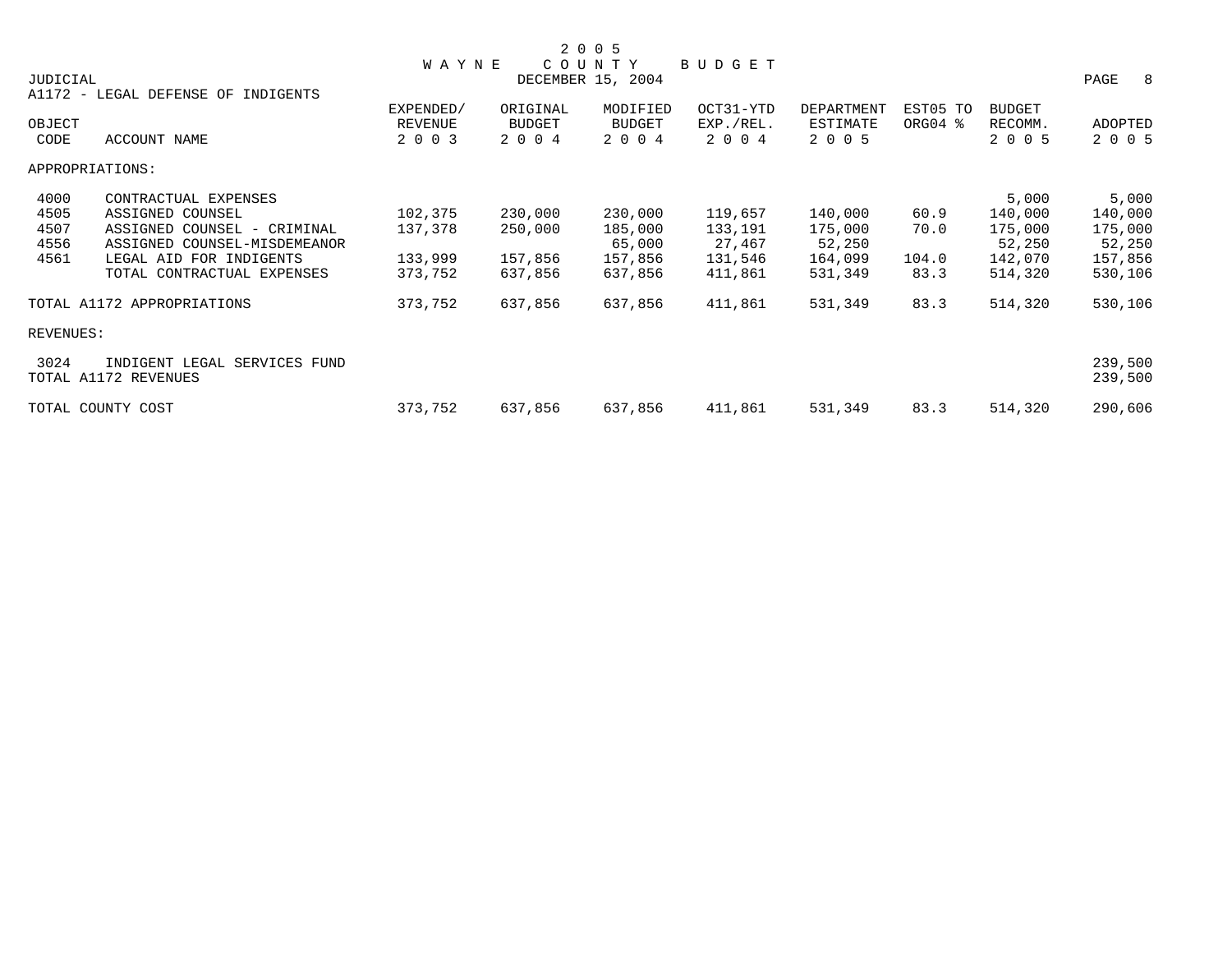|           |                                        |              |               | 2 0 0 5           |           |            |          |               |         |
|-----------|----------------------------------------|--------------|---------------|-------------------|-----------|------------|----------|---------------|---------|
|           |                                        | <b>WAYNE</b> |               | COUNTY            | BUDGET    |            |          |               |         |
| JUDICIAL  |                                        |              |               | DECEMBER 15, 2004 |           |            |          |               | PAGE 9  |
|           | A1173 - WAYNE PRE-TRIAL SERVICES, INC. |              |               |                   |           |            |          |               |         |
|           |                                        | EXPENDED/    | ORIGINAL      | MODIFIED          | OCT31-YTD | DEPARTMENT | EST05 TO | <b>BUDGET</b> |         |
| OBJECT    |                                        | REVENUE      | <b>BUDGET</b> | <b>BUDGET</b>     | EXP./REL. | ESTIMATE   | ORG04 %  | RECOMM.       | ADOPTED |
| CODE      | ACCOUNT NAME                           | 2 0 0 3      | 2 0 0 4       | 2 0 0 4           | 2 0 0 4   | 2 0 0 5    |          | 2 0 0 5       | 2 0 0 5 |
|           | APPROPRIATIONS:                        |              |               |                   |           |            |          |               |         |
| 4624      | PRE-TRIAL RELEASE                      | 113,766      | 102,536       | 102,536           | 85,445    | 108,466    | 105.8    | 93,973        | 100,936 |
|           | TOTAL CONTRACTUAL EXPENSES             | 113,766      | 102,536       | 102,536           | 85,445    | 108,466    | 105.8    | 93,973        | 100,936 |
|           | TOTAL A1173 APPROPRIATIONS             | 113,766      | 102,536       | 102,536           | 85,445    | 108,466    | 105.8    | 93,973        | 100,936 |
| REVENUES: |                                        |              |               |                   |           |            |          |               |         |
| 3279      | PRE-TRIAL RELEASE                      | 5,499        | 32,900        | 32,900            | 65,810    | 31,300     | 95.1     | 31,300        | 31,300  |
|           | TOTAL A1173 REVENUES                   | 5,499        | 32,900        | 32,900            | 65,810    | 31,300     | 95.1     | 31,300        | 31,300  |
|           | TOTAL COUNTY COST                      | 108,267      | 69,636        | 69,636            | 19,635    | 77,166     | 110.8    | 62,673        | 69,636  |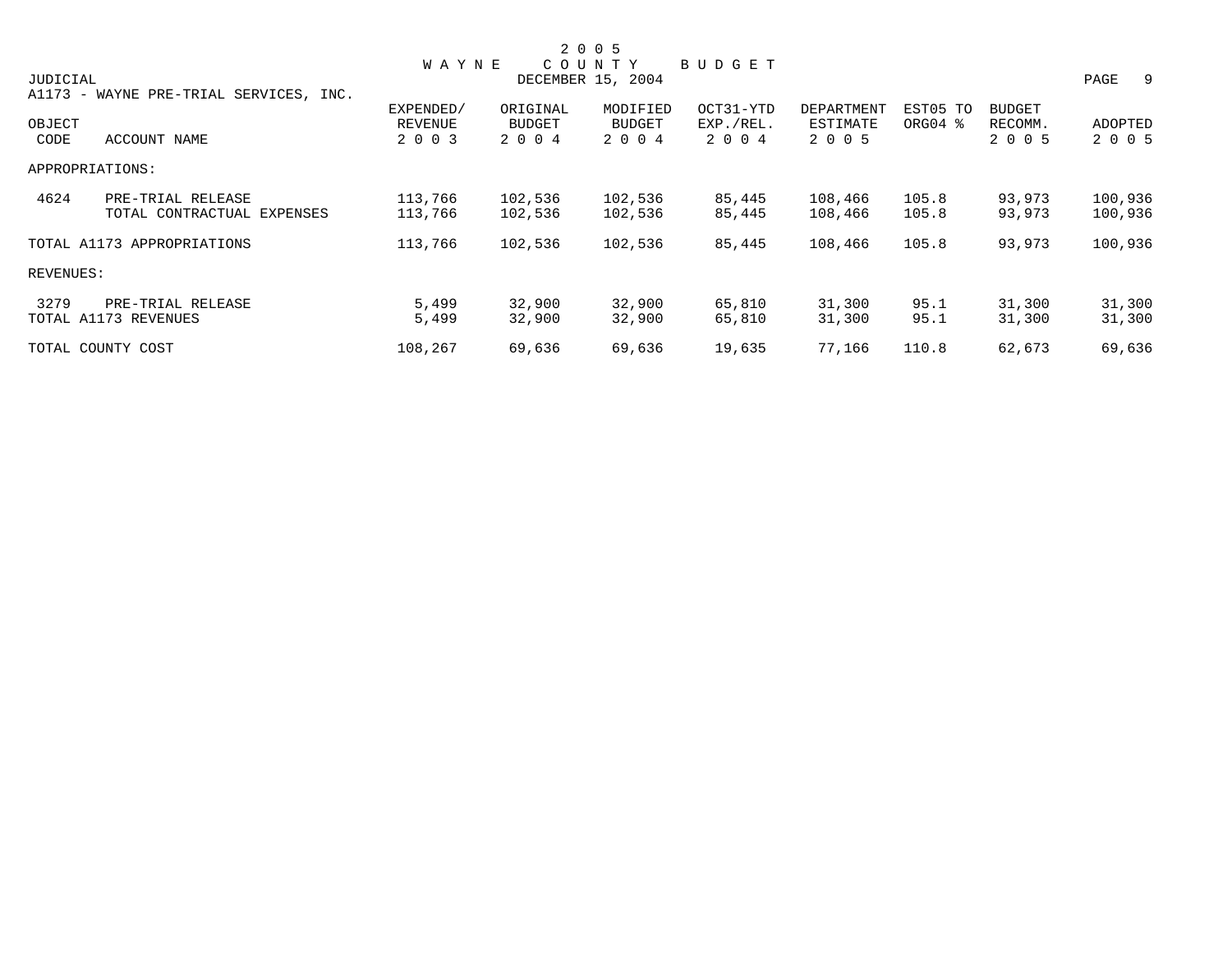|          |                                        |              |          | 2 0 0 5           |           |            |          |               |         |
|----------|----------------------------------------|--------------|----------|-------------------|-----------|------------|----------|---------------|---------|
|          |                                        | <b>WAYNE</b> |          | COUNTY            | BUDGET    |            |          |               |         |
| JUDICIAL |                                        |              |          | DECEMBER 15, 2004 |           |            |          |               | PAGE 10 |
|          | A1174 - LOCAL CONDITIONAL RELEASE COMM |              |          |                   |           |            |          |               |         |
|          |                                        | EXPENDED/    | ORIGINAL | MODIFIED          | OCT31-YTD | DEPARTMENT | EST05 TO | <b>BUDGET</b> |         |
| OBJECT   |                                        | REVENUE      | BUDGET   | BUDGET            | EXP./REL. | ESTIMATE   | ORG04 %  | RECOMM.       | ADOPTED |
| CODE     | ACCOUNT NAME                           | 2 0 0 3      | 2 0 0 4  | 2 0 0 4           | 2 0 0 4   | 2 0 0 5    |          | 2 0 0 5       | 2 0 0 5 |
|          | APPROPRIATIONS:                        |              |          |                   |           |            |          |               |         |
| 4485     | TRAVEL                                 |              | 50       | 50                |           |            |          |               |         |
| 4514     | PER DIEM                               | 4,500        | 5,400    | 5,400             | 3,150     | 5,450      | 100.9    | 5,450         | 5,450   |
|          | TOTAL CONTRACTUAL EXPENSES             | 4,500        | 5,450    | 5,450             | 3,150     | 5,450      | 100.0    | 5,450         | 5,450   |
|          | TOTAL A1174 APPROPRIATIONS             | 4,500        | 5,450    | 5,450             | 3,150     | 5,450      | 100.0    | 5,450         | 5,450   |
|          | TOTAL COUNTY COST                      | 4,500        | 5,450    | 5,450             | 3,150     | 5,450      | 100.0    | 5,450         | 5,450   |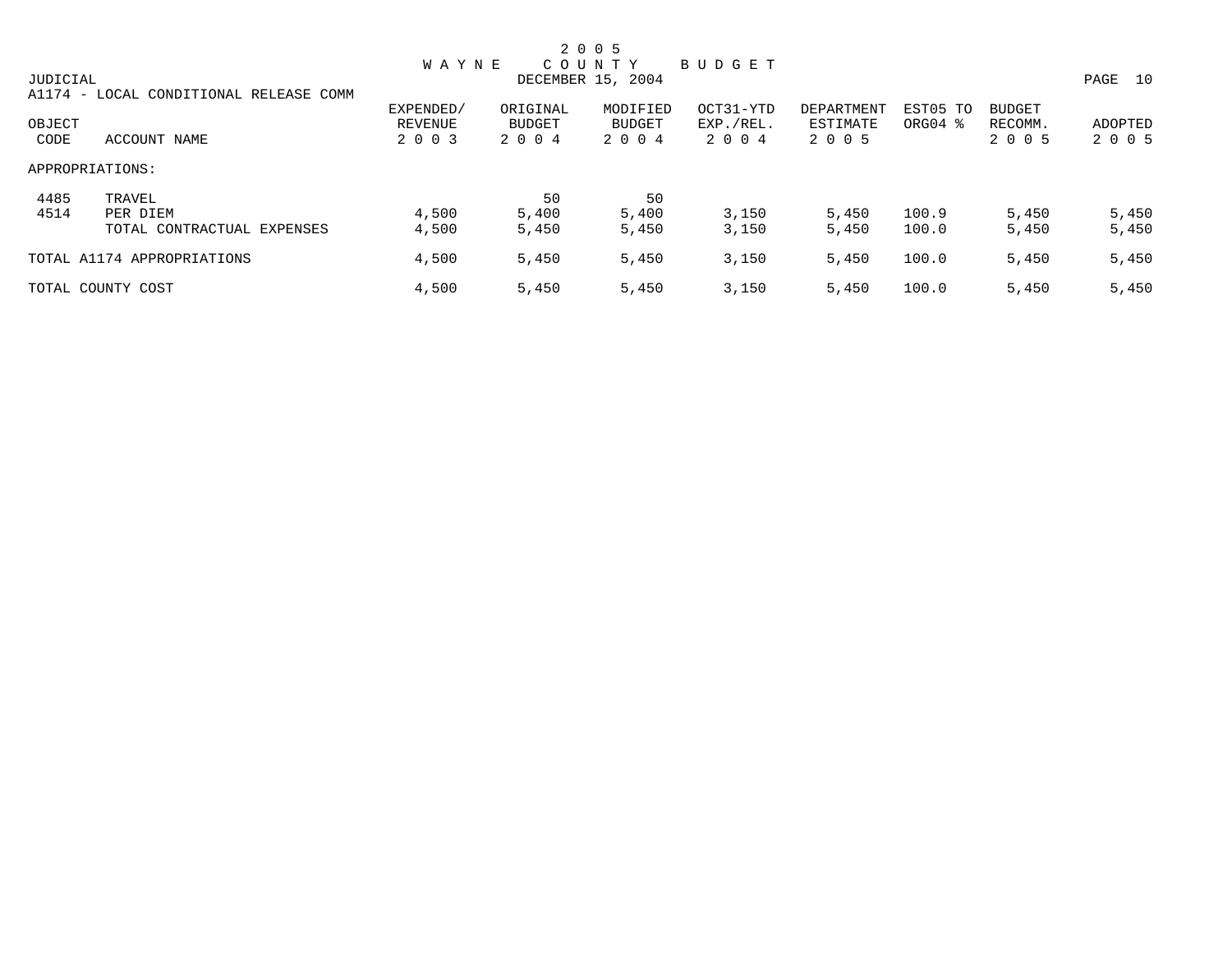|          |                               |              |          | 2 0 0 5           |           |            |                     |               |         |
|----------|-------------------------------|--------------|----------|-------------------|-----------|------------|---------------------|---------------|---------|
|          |                               | <b>WAYNE</b> |          | COUNTY            | BUDGET    |            |                     |               |         |
| JUDICIAL |                               |              |          | DECEMBER 15, 2004 |           |            |                     |               | PAGE 11 |
|          | A1180 - J OF P & CONSTABLES   |              |          |                   |           |            |                     |               |         |
|          |                               | EXPENDED/    | ORIGINAL | MODIFIED          | OCT31-YTD | DEPARTMENT | EST05 TO            | <b>BUDGET</b> |         |
| OBJECT   |                               | REVENUE      | BUDGET   | BUDGET            | EXP./REL. | ESTIMATE   | ORG04 $\frac{8}{3}$ | RECOMM.       | ADOPTED |
| CODE     | ACCOUNT NAME                  | 2 0 0 3      | 2004     | 2 0 0 4           | 2 0 0 4   | 2 0 0 5    |                     | 2 0 0 5       | 2 0 0 5 |
|          | APPROPRIATIONS:               |              |          |                   |           |            |                     |               |         |
| 4500     | FEES FOR SERVICES, NON EMPLOY | 5,200        | 5,600    | 5,600             | 3,310     | 5,600      | 100.0               | 5,600         | 5,600   |
|          | TOTAL CONTRACTUAL EXPENSES    | 5,200        | 5,600    | 5,600             | 3,310     | 5,600      | 100.0               | 5,600         | 5,600   |
|          | TOTAL A1180 APPROPRIATIONS    | 5,200        | 5,600    | 5,600             | 3,310     | 5,600      | 100.0               | 5,600         | 5,600   |
|          | TOTAL COUNTY COST             | 5,200        | 5,600    | 5,600             | 3,310     | 5,600      | 100.0               | 5,600         | 5,600   |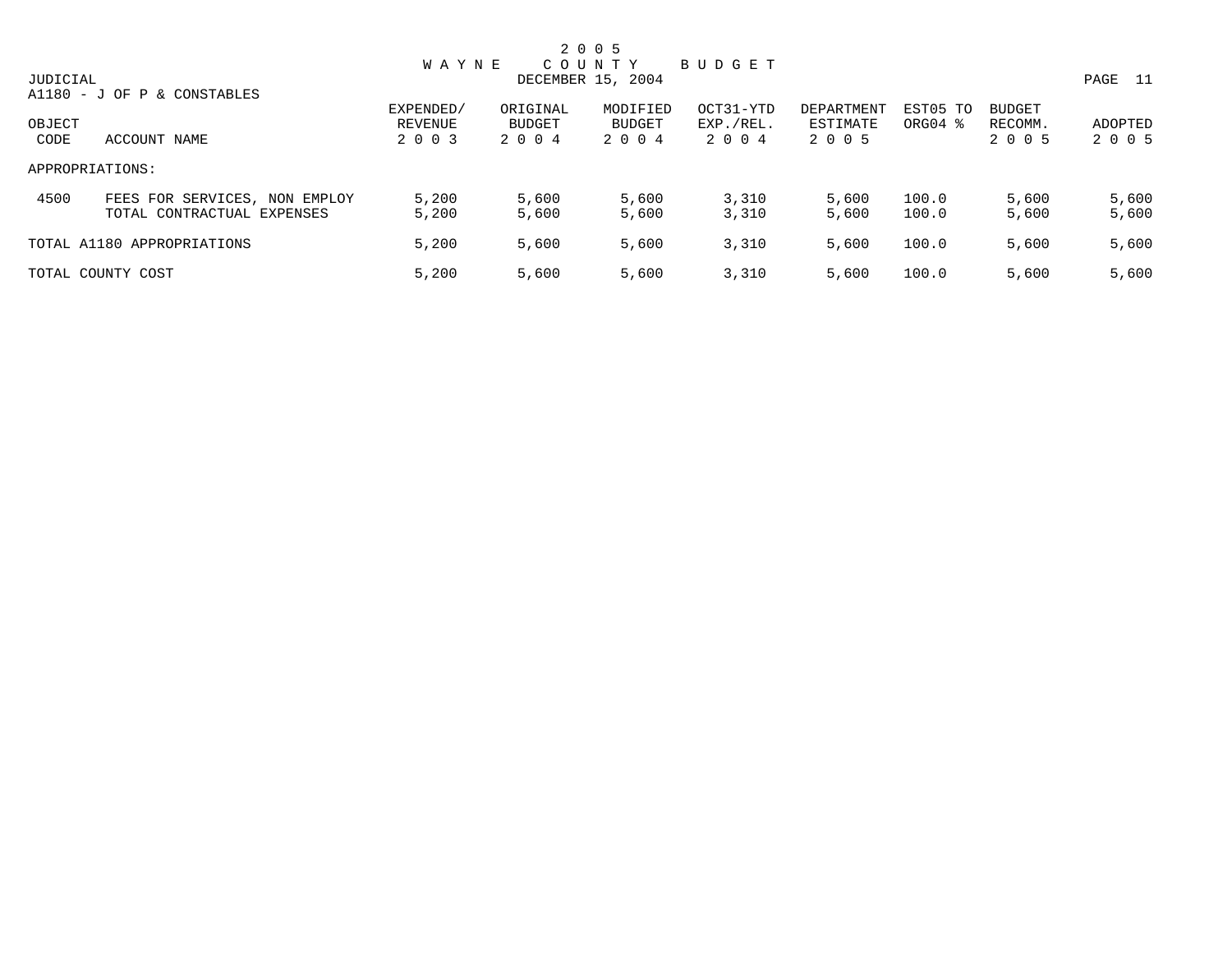|                 |                            |                |               | 2 0 0 5           |               |                 |          |         |                |
|-----------------|----------------------------|----------------|---------------|-------------------|---------------|-----------------|----------|---------|----------------|
|                 |                            | WAYNE          |               | COUNTY            | <b>BUDGET</b> |                 |          |         |                |
| <b>JUDICIAL</b> |                            |                |               | DECEMBER 15, 2004 |               |                 |          |         | PAGE 12        |
|                 | A1185 - CORONER            |                |               |                   |               |                 |          |         |                |
|                 |                            | EXPENDED/      | ORIGINAL      | MODIFIED          | OCT31-YTD     | DEPARTMENT      | EST05 TO | BUDGET  |                |
| OBJECT          |                            | <b>REVENUE</b> | <b>BUDGET</b> | <b>BUDGET</b>     | EXP./REL.     | <b>ESTIMATE</b> | ORG04 %  | RECOMM. | <b>ADOPTED</b> |
| CODE            | ACCOUNT NAME               | 2 0 0 3        | 2 0 0 4       | 2 0 0 4           | 2 0 0 4       | 2 0 0 5         |          | 2 0 0 5 | 2 0 0 5        |
|                 | APPROPRIATIONS:            |                |               |                   |               |                 |          |         |                |
| 1049            | CORONER                    | 31,224         | 31,225        | 31,225            | 25,146        | 31,225          | 100.0    | 31,225  | 31,225         |
| 1493            | CORONER PHYSICIAN          | 1,560          | 1,737         | 1,737             |               | 1,737           | 100.0    | 1,737   | 1,737          |
|                 | TOTAL PERSONAL SERVICES    | 32,784         | 32,962        | 32,962            | 25,146        | 32,962          | 100.0    | 32,962  | 32,962         |
| 4414            | DATA PROCESSING            | 50             | 50            | 50                | 50            | 50              | 100.0    | 50      | 50             |
| 4465            | RENTAL - OFFICE SPACE      | 660            | 660           | 660               |               | 660             | 100.0    | 660     | 660            |
| 4485            | TRAVEL                     | 225            | 500           | 500               |               | 500             | 100.0    | 450     | 450            |
| 4509            | <b>AUTOPSIES</b>           | 45,123         | 50,000        | 50,000            | 37,189        | 50,000          | 100.0    | 50,000  | 50,000         |
|                 | TOTAL CONTRACTUAL EXPENSES | 46,058         | 51,210        | 51,210            | 37,239        | 51,210          | 100.0    | 51,160  | 51,160         |
| 8100            | PAYMENTS TO RETIREMENT SYS | 1,638          | 3,560         | 3,560             |               | 4,996           | 140.3    | 4,996   | 3,161          |
| 8200            | PAYMENTS TO STATE SOC SEC  | 2,507          | 2,521         | 2,521             | 1,747         | 2,389           | 94.8     | 2,389   | 2,389          |
| 8400            | HOSPITALIZATION EXP.       | 12,054         | 14,465        | 14,465            | 10,742        | 17,069          | 118.0    | 17,069  | 16,283         |
|                 | TOTAL EMPLOYEE BENEFITS    | 16,199         | 20,546        | 20,546            | 12,489        | 24,454          | 119.0    | 24,454  | 21,833         |
|                 | TOTAL A1185 APPROPRIATIONS | 95,041         | 104,718       | 104,718           | 74,874        | 108,626         | 103.7    | 108,576 | 105,955        |
|                 | TOTAL COUNTY COST          | 95,041         | 104,718       | 104,718           | 74,874        | 108,626         | 103.7    | 108,576 | 105,955        |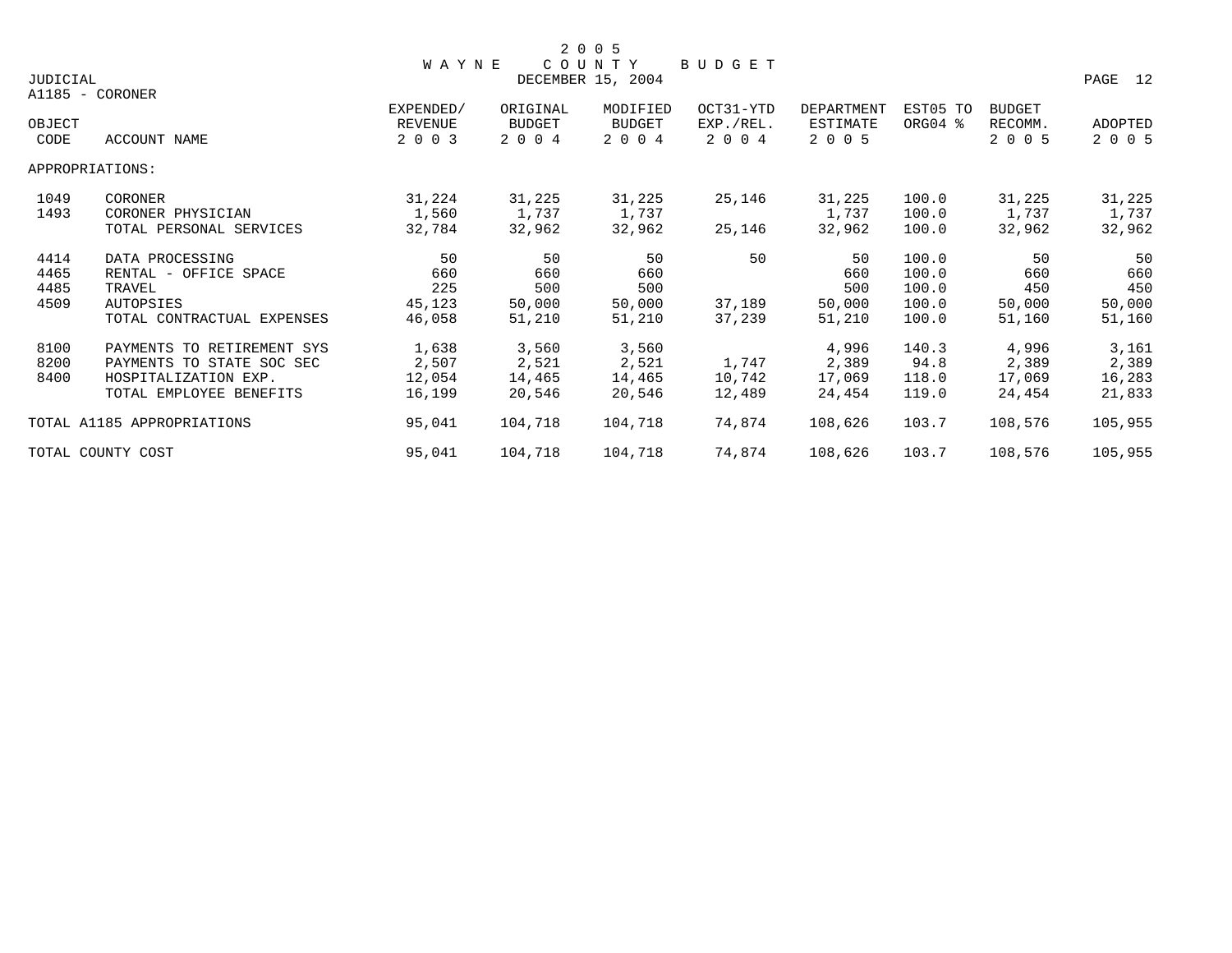|          |                               |              |           | 2 0 0 5           |           |            |                     |               |           |
|----------|-------------------------------|--------------|-----------|-------------------|-----------|------------|---------------------|---------------|-----------|
|          |                               | <b>WAYNE</b> |           | COUNTY            | BUDGET    |            |                     |               |           |
| JUDICIAL |                               |              |           | DECEMBER 15, 2004 |           |            |                     |               | PAGE 13   |
|          | A1190 - GRAND JURY            |              |           |                   |           |            |                     |               |           |
|          |                               | EXPENDED/    | ORIGINAL  | MODIFIED          | OCT31-YTD | DEPARTMENT | EST05 TO            | <b>BUDGET</b> |           |
| OBJECT   |                               | REVENUE      | BUDGET    | BUDGET            | EXP./REL. | ESTIMATE   | ORG04 $\frac{8}{3}$ | RECOMM.       | ADOPTED   |
| CODE     | ACCOUNT NAME                  | 2 0 0 3      | 2 0 0 4   | 2 0 0 4           | 2004      | 2 0 0 5    |                     | 2 0 0 5       | 2 0 0 5   |
|          | APPROPRIATIONS:               |              |           |                   |           |            |                     |               |           |
| 4500     | FEES FOR SERVICES, NON EMPLOY | 26,474       | 27,000    | 27,000            | 21,777    | 27,000     | 100.0               | 27,000        | 27,000    |
|          | TOTAL CONTRACTUAL EXPENSES    | 26,474       | 27,000    | 27,000            | 21,777    | 27,000     | 100.0               | 27,000        | 27,000    |
|          | TOTAL A1190 APPROPRIATIONS    | 26,474       | 27,000    | 27,000            | 21,777    | 27,000     | 100.0               | 27,000        | 27,000    |
|          | TOTAL COUNTY COST             | 26,474       | 27,000    | 27,000            | 21,777    | 27,000     | 100.0               | 27,000        | 27,000    |
|          | TOTAL JUDICIAL                | 2,250,325    | 2,659,130 | 2,676,989         | 1,888,502 | 2,647,859  | 99.6                | 2,701,923     | 2,660,687 |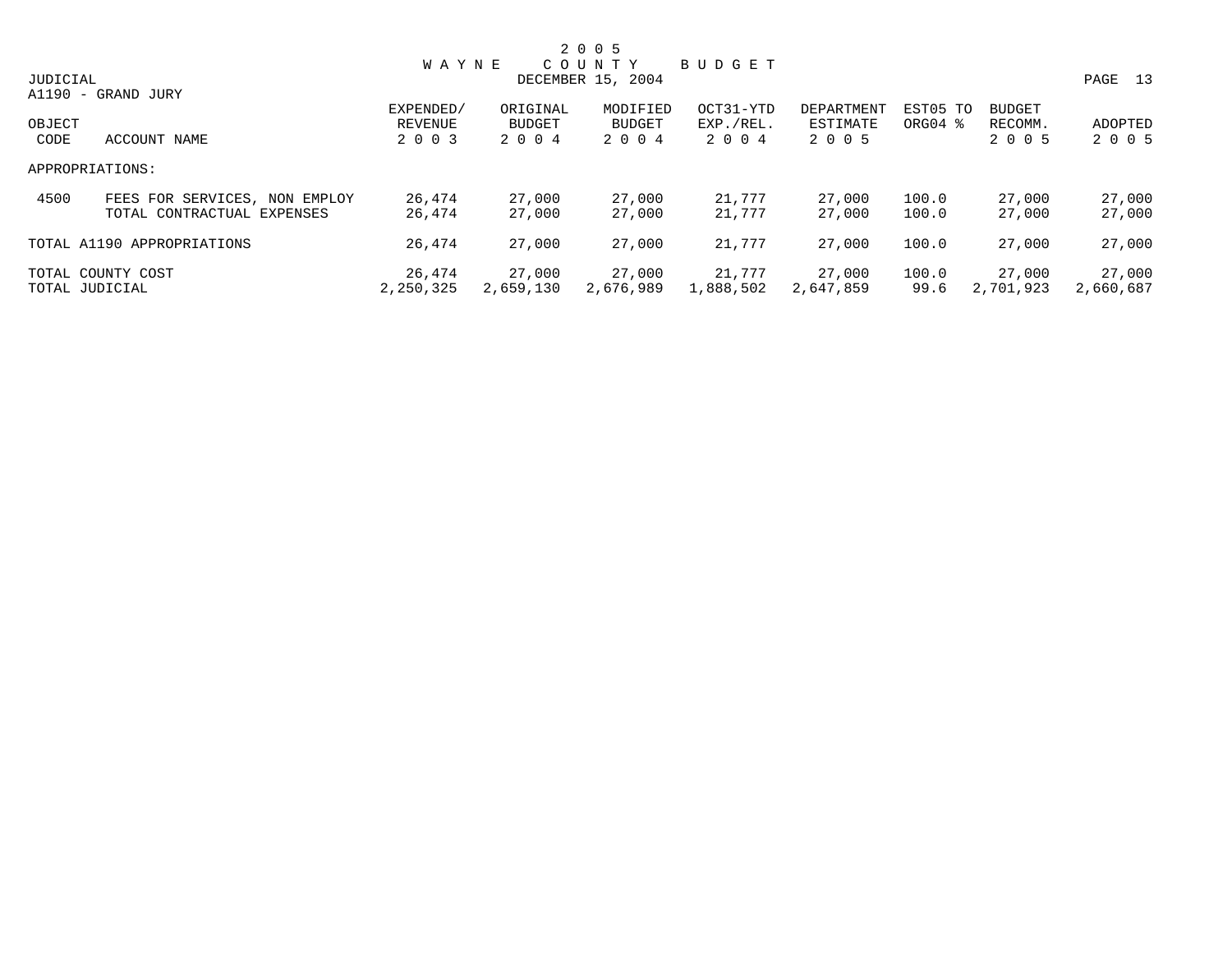|         |                             | <b>WAYNE</b> |          | 2 0 0 5<br>COUNTY | BUDGET    |                            |         |         |         |
|---------|-----------------------------|--------------|----------|-------------------|-----------|----------------------------|---------|---------|---------|
| FINANCE |                             |              |          | DECEMBER 15, 2004 |           |                            |         |         | PAGE 14 |
|         | A1325 - TREASURER           |              |          |                   |           |                            |         |         |         |
|         |                             | EXPENDED/    | ORIGINAL | MODIFIED          | OCT31-YTD | DEPARTMENT EST05 TO BUDGET |         |         |         |
| OBJECT  |                             | REVENUE      | BUDGET   | BUDGET            | EXP./REL. | ESTIMATE                   | ORG04 % | RECOMM. | ADOPTED |
| CODE    | ACCOUNT NAME                | $2 0 0 3$    | 2 0 0 4  | 2 0 0 4           | 2 0 0 4   | 2 0 0 5                    |         | 2 0 0 5 | 2 0 0 5 |
|         | APPROPRIATIONS:             |              |          |                   |           |                            |         |         |         |
| 1050    | TREASURER                   | 58,292       | 60,464   | 60,464            | 46,944    | 60,464                     | 100.0   | 60,464  | 60,464  |
| 1052    | DEPUTY TREASURER            | 39,977       | 40,276   | 40,276            | 32,186    | 40,276                     | 100.0   | 40,276  | 40,276  |
| 1055    | SEC TO CO TREAS             | 21,998       | 25,558   | 25,558            | 13,452    | 25,558                     | 100.0   | 25,558  | 25,558  |
| 1056    | CO TAX COLLECTOR            | 30,779       | 31,100   | 31,100            | 24,599    | 31,100                     | 100.0   | 31,100  | 31,100  |
| 1057    | 2ND DEP CO TREAS            | 37,363       | 37,278   | 37,278            | 29,926    | 37,278                     | 100.0   | 37,278  | 37,278  |
| 1121    | ACCT CLERK PT               | 8,924        | 10,221   | 10,221            | 7,398     | 10,221                     | 100.0   | 10,221  | 10,221  |
| 1154    | SR ACCOUNT CLERK            | 51,546       | 50,030   | 50,030            | 41,796    | 50,030                     | 100.0   | 50,030  | 54,693  |
| 1491    | PRIN TAX CLERK              | 32,996       | 32,985   | 32,985            | 26,466    | 32,985                     | 100.0   | 32,985  | 34,509  |
|         | TOTAL PERSONAL SERVICES     | 281,875      | 287,912  | 287,912           | 222,767   | 287,912                    | 100.0   | 287,912 | 294,099 |
| 2200    | OFFICE EOUIPMENT            | 19,565       | 800      | 800               |           | 800                        | 100.0   | 800     | 800     |
|         | TOTAL EQUIPMENT             | 19,565       | 800      | 800               |           | 800                        | 100.0   | 800     | 800     |
| 4150    | OFFICE SUPPLIES             | 4,357        | 10,500   | 10,500            | 3,269     | 10,500                     | 100.0   | 6,000   | 6,000   |
| 4166    | POSTAGE                     | 5,121        | 12,000   | 12,000            | 8,756     | 12,000                     | 100.0   | 12,000  | 12,000  |
| 4210    | GAS                         | 849          | 1,000    | 1,800             | 928       | 1,500                      | 150.0   | 1,500   | 1,500   |
| 4220    | LIGHT & POWER               | 1,900        | 3,000    | 3,500             | 3,297     | 4,500                      | 150.0   | 4,500   | 4,500   |
| 4230    | TELEPHONE                   | 3,955        | 6,000    | 6,000             | 3,033     | 6,000                      | 100.0   | 6,000   | 6,000   |
| 4240    | WATER                       | 340          | 600      | 600               | 399       | 450                        | 75.0    | 450     | 450     |
| 4402    | ADVERTISING                 | 4,269        | 6,000    | 6,000             |           | 6,000                      | 100.0   | 6,000   | 6,000   |
| 4408    | COPIER EXPENSE              | 430          | 1,000    | 1,000             | 711       | 1,000                      | 100.0   | 1,000   | 1,000   |
| 4411    | COST ALLOCATION             | 4,000        | 5,000    | 5,000             | 4,000     | 5,000                      | 100.0   | 5,000   | 5,000   |
| 4414    | DATA PROCESSING             | 166,628      | 210,925  | 210,925           | 210,925   | 234,220                    | 111.0   | 234,220 | 234,220 |
| 4424    | EQUIPMENT - MAINT CONTRACT  |              | 425      | 425               |           | 425                        | 100.0   | 425     | 425     |
| 4438    | MAINTENANCE/REPAIRS         | 11,990       | 11,990   | 11,990            | 11,460    | 13,752                     | 114.7   | 13,752  | 13,752  |
| 4485    | TRAVEL                      |              | 800      | 800               |           | 800                        | 100.0   | 720     | 720     |
| 4501    | ACCOUNTANTS & AUDITORS      | 36,695       | 60,000   | 118,800           | 52,300    | 60,000                     | 100.0   | 60,000  | 70,000  |
| 4515    | ESTATE EXPENSES             |              | 1,000    | 1,000             |           | 1,000                      | 100.0   | 1,000   | 1,000   |
| 4520    | CONSULTANTS                 | 12,500       | 12,500   | 11,200            | 2,345     | 12,500                     | 100.0   | 12,500  | 12,500  |
| 4521    | RECORD STORAGE              | 2,095        | 3,000    | 3,000             |           | 3,000                      | 100.0   | 3,000   | 3,000   |
|         | TOTAL CONTRACTUAL EXPENSES  | 255,129      | 345,740  | 404,540           | 301,423   | 372,647                    | 107.8   | 368,067 | 378,067 |
| 8100    | PAYMENTS TO RETIREMENT SYS  | 14,539       | 33,195   | 33,195            |           | 45,762                     | 137.9   | 45,762  | 31,452  |
| 8200    | PAYMENTS TO STATE SOC SEC   | 20,955       | 22,025   | 22,025            | 16,521    | 21,584                     | 98.0    | 21,584  | 22,499  |
| 8400    | HOSPITALIZATION EXP.        | 44,280       | 53,137   | 53,137            | 39,520    | 56,571                     | 106.5   | 56,571  | 50,862  |
| 8600    | DISABILITY                  | 887          | 1,117    | 1,117             | 803       | 1,117                      | 100.0   | 1,117   | 1,117   |
| 8901    | EMPLOYEE ASSISTANCE PROGRAM | 123          | 131      | 131               | 114       | 131                        | 100.0   | 131     | 131     |
|         | TOTAL EMPLOYEE BENEFITS     | 80,784       | 109,605  | 109,605           | 56,958    | 125,165                    | 114.2   | 125,165 | 106,061 |
|         | TOTAL A1325 APPROPRIATIONS  | 637,353      | 744,057  | 802,857           | 581,148   | 786,524                    | 105.7   | 781,944 | 779,027 |

REVENUES: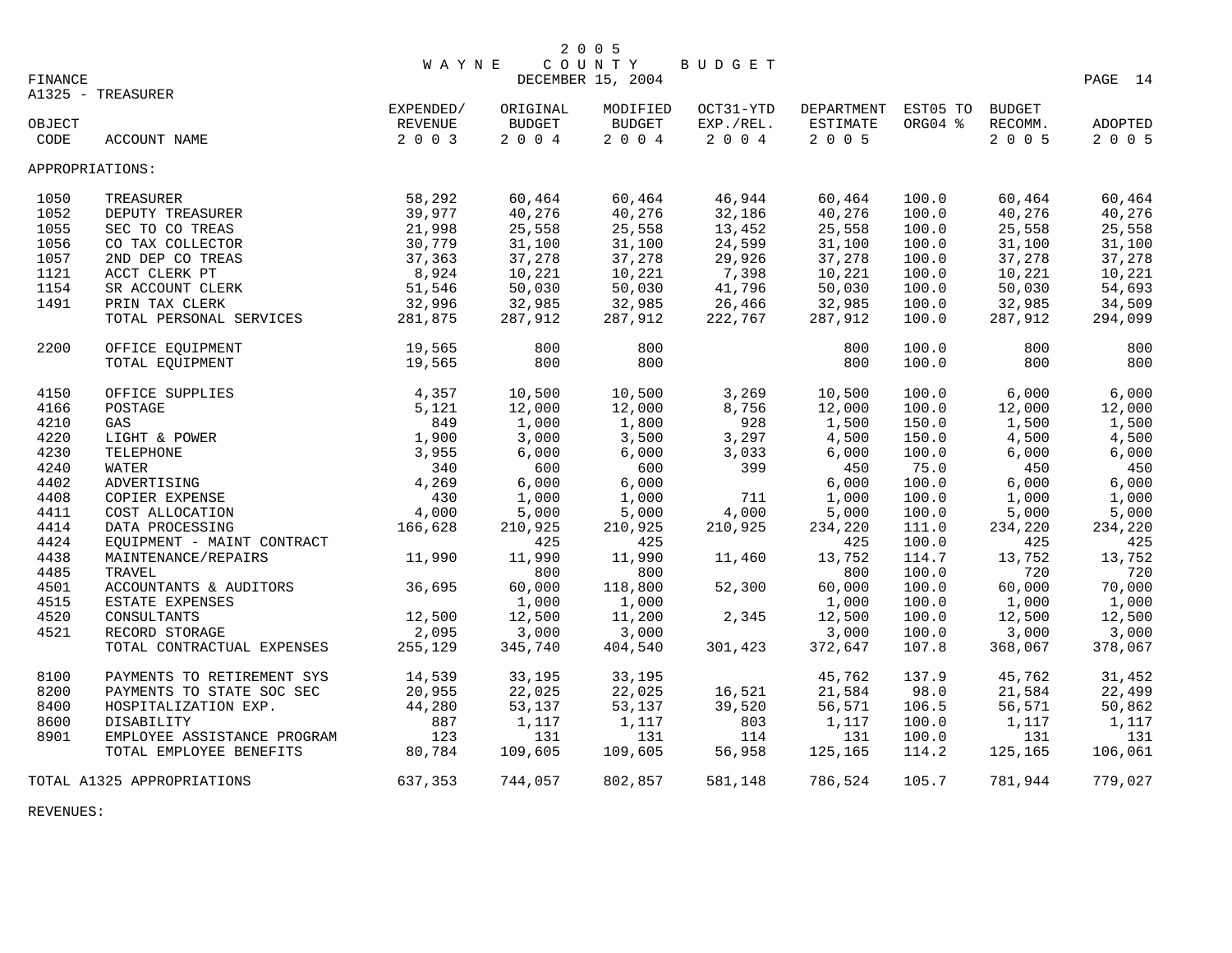|         | 2 0 0 5             |         |  |
|---------|---------------------|---------|--|
|         | WAYNE COUNTY BUDGET |         |  |
| FINANCE | DECEMBER 15, 2004   | PAGE 15 |  |

|                | A1325 - TREASURER                                                  |                                 |                                      |                                      |                                |                                   |                         |                                     |                            |
|----------------|--------------------------------------------------------------------|---------------------------------|--------------------------------------|--------------------------------------|--------------------------------|-----------------------------------|-------------------------|-------------------------------------|----------------------------|
| OBJECT<br>CODE | ACCOUNT NAME                                                       | EXPENDED/<br>REVENUE<br>2 0 0 3 | ORIGINAL<br><b>BUDGET</b><br>2 0 0 4 | MODIFIED<br><b>BUDGET</b><br>2 0 0 4 | OCT31-YTD<br>EXP./REL.<br>2004 | DEPARTMENT<br>ESTIMATE<br>2 0 0 5 | EST05 TO<br>ORG04 %     | <b>BUDGET</b><br>RECOMM.<br>2 0 0 5 | ADOPTED<br>2 0 0 5         |
| 1230<br>1231   | TREASURER<br>1996 TITLE SEARCH & MAIL FEES<br>TOTAL A1325 REVENUES | 17,644<br>22,671<br>40,315      | 16,000<br>40,000<br>56,000           | 16,000<br>40,000<br>56,000           | 9,280<br>26,748<br>36,028      | 16,000<br>40,000<br>56,000        | 100.0<br>100.0<br>100.0 | 16,000<br>40,000<br>56,000          | 16,000<br>40,000<br>56,000 |
|                | TOTAL COUNTY COST                                                  | 597,038                         | 688,057                              | 746,857                              | 545,120                        | 730,524                           | 106.2                   | 725,944                             | 723,027                    |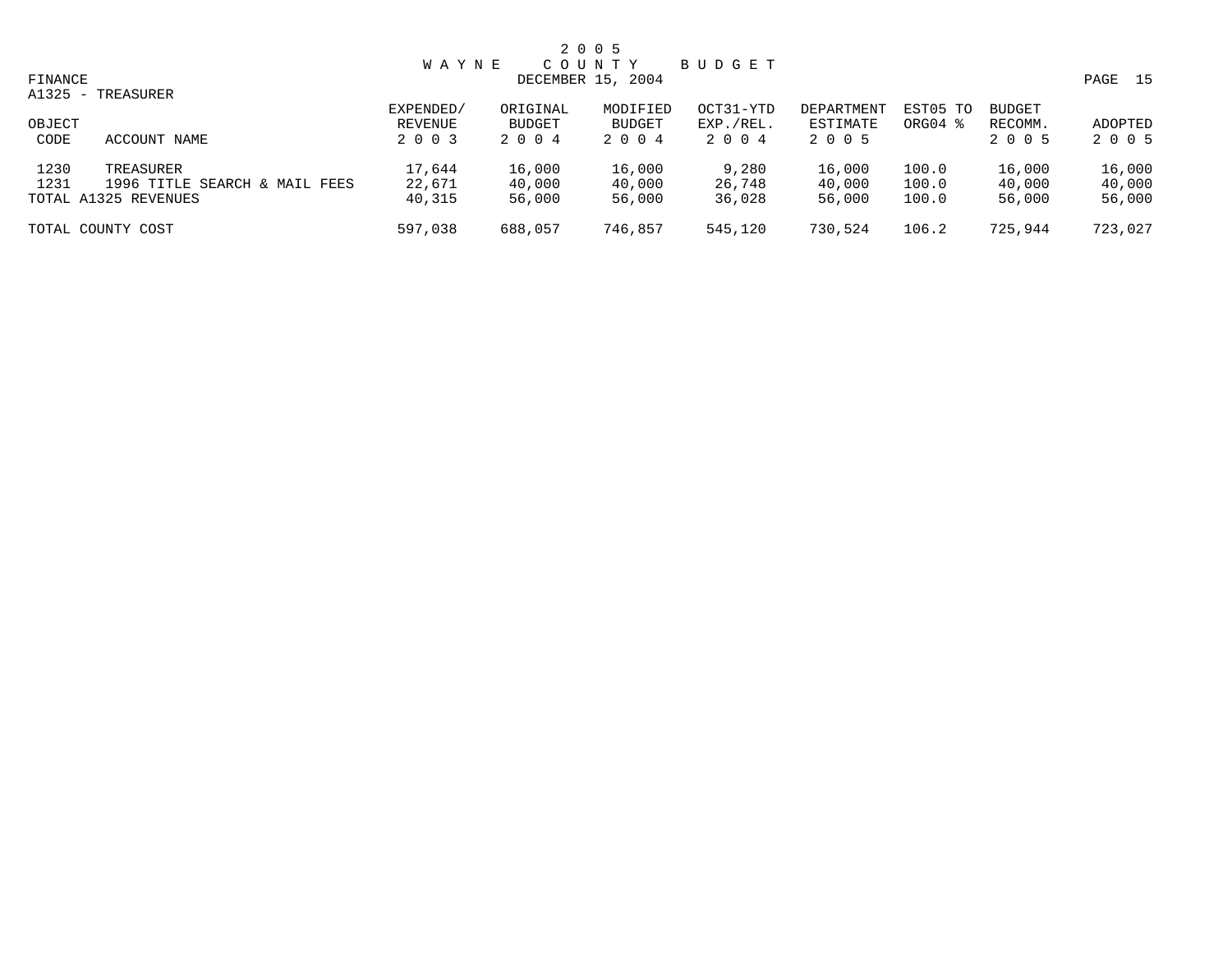| FINANCE |                                 | W A Y N E        |               | COUNTY<br>DECEMBER 15, 2004 | <b>BUDGET</b>                    |                            |         |         | PAGE 16 |
|---------|---------------------------------|------------------|---------------|-----------------------------|----------------------------------|----------------------------|---------|---------|---------|
|         | A1355 - ASSESSMENTS             |                  |               |                             |                                  |                            |         |         |         |
|         |                                 | EXPENDED/        | ORIGINAL      | MODIFIED                    | OCT31-YTD                        | DEPARTMENT EST05 TO BUDGET |         |         |         |
| OBJECT  |                                 | REVENUE          | <b>BUDGET</b> | <b>BUDGET</b>               | EXP./REL.                        | ESTIMATE                   | ORG04 % | RECOMM. | ADOPTED |
| CODE    | ACCOUNT NAME                    | 2 0 0 3          | $2 0 0 4$     | $2 0 0 4$                   | 2 0 0 4                          | 2 0 0 5                    |         | 2 0 0 5 | 2 0 0 5 |
|         | APPROPRIATIONS:                 |                  |               |                             |                                  |                            |         |         |         |
| 1054    | DIRECTOR RPTS                   | 56,547<br>92,739 | 56,350        | 56,350                      | 45,645                           | 56,600                     | 100.4   | 56,600  | 56,600  |
| 1220    | ASST TAX SERV AIDE (3)          |                  | 94,538        | 94,538                      | 75,503                           | 95,950                     | 101.5   | 95,950  | 99,458  |
| 1286    | TAX MAP TECH                    | 34,080           | 34,175        | 34,175                      | $27,401$<br>$36,346$<br>$30,463$ | 34,175                     | 100.0   | 34,175  | 36,168  |
| 1332    | TAX MAP SUPVR                   | 44,966           | 46,825        | 46,825                      |                                  | 46,825                     | 100.0   | 46,825  | 47,407  |
| 1542    | SR RPTS AIDE                    | 37,976           | 38,240        | 38,240                      |                                  | 38,240                     | 100.0   | 38,240  | 39,996  |
|         | TOTAL PERSONAL SERVICES 266,308 |                  | 270,128       | 270,128                     | 215,358                          | 271,790                    | 100.6   | 271,790 | 279,629 |
| 2200    | OFFICE EOUIPMENT                | 542              |               |                             |                                  | 1,240                      |         | 1,240   | 1,240   |
| 2500    | OTHER EQUIPMENT                 | 3,173            |               |                             |                                  | 3,400                      |         | 3,400   | 3,400   |
|         | TOTAL EQUIPMENT                 | 3,715            |               |                             |                                  | 4,640                      |         | 4,640   | 4,640   |
| 4116    | COMPUTER SUPPLIES               | 2,957            | 3,500         | 3,500                       | 3,500                            | 4,000                      | 114.3   | 4,000   | 4,000   |
| 4150    | OFFICE SUPPLIES                 | 2,622            | 3,000         | 3,000                       | 2,249                            | 3,000                      | 100.0   | 3,000   | 3,000   |
| 4166    | POSTAGE                         | 750              | 1,000         | 1,000                       | 548                              | 1,000                      | 100.0   | 1,000   | 1,000   |
| 4177    | TAX MAP SUPPLIES                | 2,157            | 2,000         | 3,200                       | 2,639                            | 2,000                      | 100.0   | 2,000   | 2,000   |
| 4178    | TAX ROLL SUPPLIES               | 2,000            | 2,000         | 2,000                       | 1,456                            | 2,000                      | 100.0   | 2,000   | 2,000   |
| 4210    | GAS                             | 569              | 1,000         | 1,000                       | 606                              | 1,000                      | 100.0   | 1,000   | 1,000   |
| 4220    | 2,360<br>LIGHT & POWER          |                  | 2,400         | 2,400                       | 2,155                            | 2,800                      | 116.7   | 2,800   | 2,800   |
| 4230    | TELEPHONE                       | 2,846            | 3,000         | 3,000                       | 1,749                            | 3,000                      | 100.0   | 3,000   | 3,000   |
| 4240    | WATER                           | 259              | 510           | 510                         | 260                              | 510                        | 100.0   | 510     | 510     |
| 4408    | COPIER EXPENSE                  | 176              | 500           | 500                         | 218                              | 500                        | 100.0   | 500     | 500     |
| 4410    | CONFERENCE                      | 1,580            | 1,000         | 1,000                       | 853                              | 1,700                      | 170.0   | 1,530   | 1,530   |
| 4414    | DATA PROCESSING                 | 172,786          | 172,749       | 172,749                     | 172,749                          | 176,665                    | 102.3   | 176,665 | 176,665 |
| 4418    | <b>DUES</b>                     | 180              | 300           | 300                         | 270                              | 300                        | 100.0   | 300     | 300     |
| 4424    | EQUIPMENT - MAINT CONTRACT      | 1,260            | 1,600         | 1,600                       | 1,260                            | 1,600                      | 100.0   | 1,600   | 1,600   |
| 4438    | MAINTENANCE/REPAIRS             | 8,565            | 8,725         | 8,725                       | 8,725                            | 10,470                     | 120.0   | 10,470  | 10,470  |
| 4475    | SOFTWARE                        |                  |               |                             |                                  | 13,410                     |         | 13,410  | 13,410  |
| 4485    | TRAVEL                          | 742              | 1,700         | 1,700                       | 787                              | 1,700                      | 100.0   | 1,530   | 1,530   |
| 4511    | OTHER PURCHASED SERVICES 13,137 |                  | 13,300        | 12,100                      | 12,050                           |                            |         |         |         |
| 4600    | MISC                            | 133              | 300           | 300                         | 300                              | 300                        | 100.0   | 300     | 300     |
|         | TOTAL CONTRACTUAL EXPENSES      | 215,079          | 218,584       | 218,584                     | 212,374                          | 225,955                    | 103.4   | 225,615 | 225,615 |
| 8100    | PAYMENTS TO RETIREMENT SYS      | 12,570           | 37,846        | 37,846                      |                                  | 43,637                     | 115.3   | 43,637  | 34,488  |
| 8200    | PAYMENTS TO STATE SOC SEC       | 19,795           | 20,665        | 20,665                      | 15,838                           | 20,800                     | 100.7   | 20,800  | 21,391  |
| 8400    | HOSPITALIZATION EXP.            | 58,138           | 69,800        | 69,800                      | 53,775                           | 74,000                     | 106.0   | 74,000  | 61,050  |
| 8600    | DISABILITY                      |                  | 1,008         | 1,008                       | 826                              | 1,092                      | 108.3   | 1,092   | 1,092   |
| 8901    | EMPLOYEE ASSISTANCE PROGRAM     | 896<br>96        | 102           | 102                         | 99                               | 105                        | 102.9   | 105     | 105     |
|         | TOTAL EMPLOYEE BENEFITS         | 91,495           | 129,421       | 129,421                     | 70,538                           | 139,634                    | 107.9   | 139,634 | 118,126 |
|         | TOTAL A1355 APPROPRIATIONS      | 576,597          | 618,133       | 618,133                     | 498,270                          | 642,019                    | 103.9   | 641,679 | 628,010 |

REVENUES: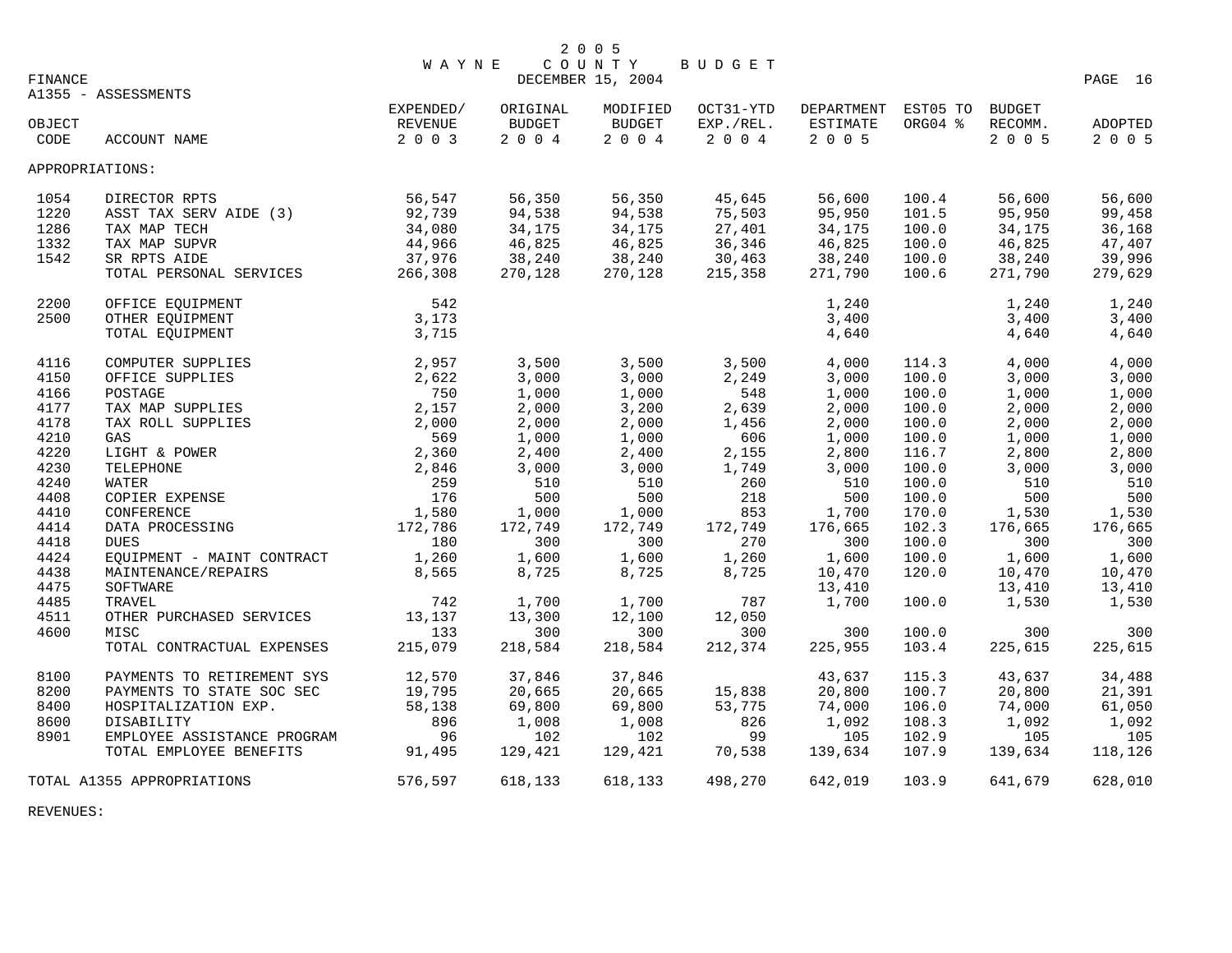|         |                             |              |          | 2 0 0 5           |           |            |          |               |         |
|---------|-----------------------------|--------------|----------|-------------------|-----------|------------|----------|---------------|---------|
|         |                             | <b>WAYNE</b> |          | COUNTY            | BUDGET    |            |          |               |         |
| FINANCE |                             |              |          | DECEMBER 15, 2004 |           |            |          |               | PAGE 17 |
|         | A1355 - ASSESSMENTS         |              |          |                   |           |            |          |               |         |
|         |                             | EXPENDED/    | ORIGINAL | MODIFIED          | OCT31-YTD | DEPARTMENT | EST05 TO | <b>BUDGET</b> |         |
| OBJECT  |                             | REVENUE      | BUDGET   | <b>BUDGET</b>     | EXP./REL. | ESTIMATE   | ORG04 %  | RECOMM.       | ADOPTED |
| CODE    | ACCOUNT NAME                | 2 0 0 3      | 2 0 0 4  | 2004              | 2004      | 2 0 0 5    |          | 2 0 0 5       | 2 0 0 5 |
| 1250    | REAL PROPERTY<br>ASSESSMENT | 5,851        | 4,000    | 4,000             | 3,674     | 4,000      | 100.0    | 4,000         | 4,000   |
| 2216    | REAL PROPERTY               | 37,216       | 42,000   | 42,000            | 38,559    | 42,000     | 100.0    | 42,000        | 42,000  |
|         | TOTAL A1355 REVENUES        | 43,067       | 46,000   | 46,000            | 42,233    | 46,000     | 100.0    | 46,000        | 46,000  |
|         | TOTAL COUNTY COST           | 533,530      | 572,133  | 572,133           | 456,037   | 596,019    | 104.2    | 595,679       | 582,010 |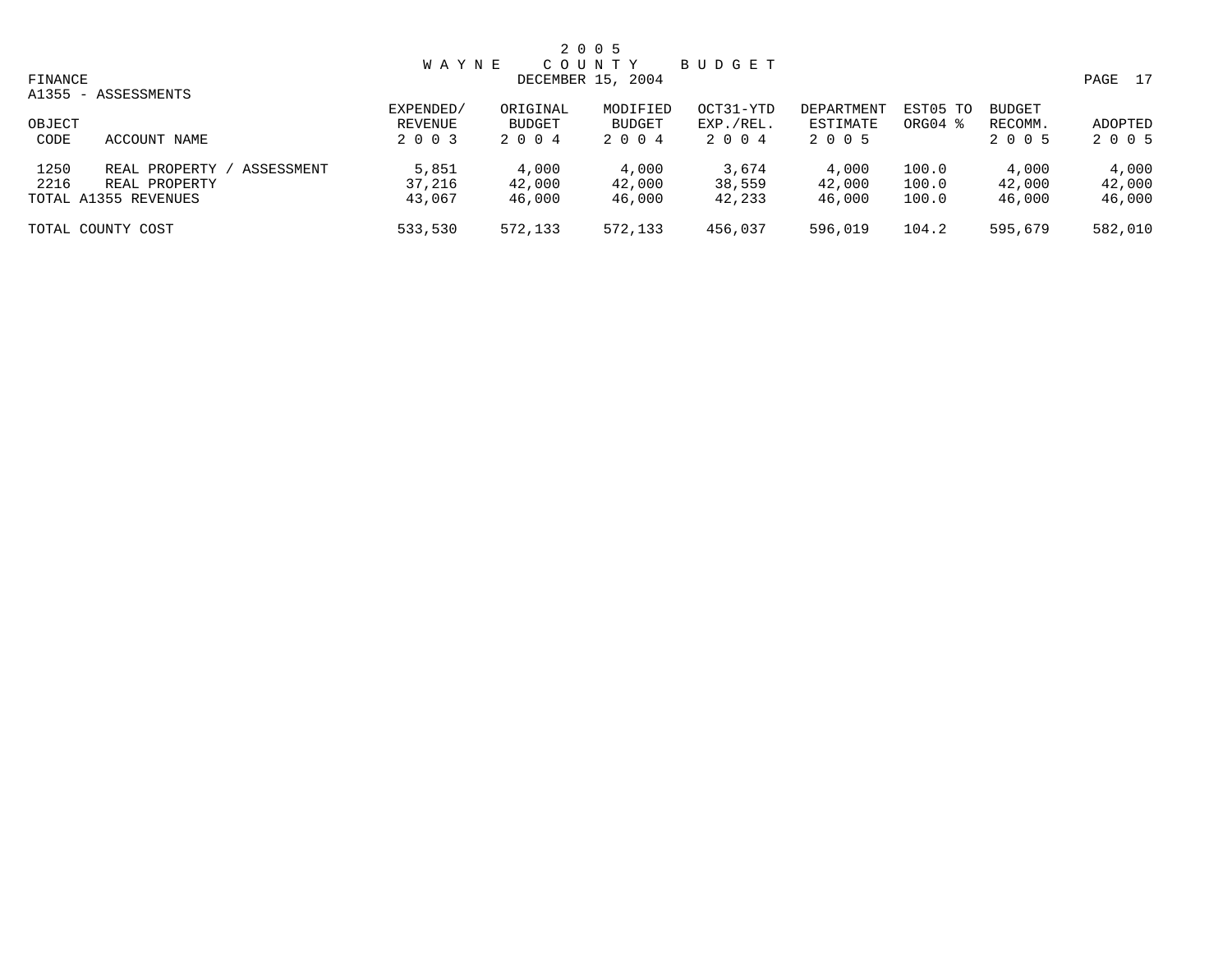|           |                                   |              |               | 2 0 0 5           |           |            |          |               |         |
|-----------|-----------------------------------|--------------|---------------|-------------------|-----------|------------|----------|---------------|---------|
|           |                                   | <b>WAYNE</b> |               | COUNTY            | BUDGET    |            |          |               |         |
| FINANCE   |                                   |              |               | DECEMBER 15, 2004 |           |            |          |               | PAGE 18 |
|           | A1362 - TAX ADVERTISING & EXPENSE | EXPENDED/    | ORIGINAL      | MODIFIED          | OCT31-YTD | DEPARTMENT | EST05 TO | <b>BUDGET</b> |         |
| OBJECT    |                                   | REVENUE      | <b>BUDGET</b> | <b>BUDGET</b>     | EXP./REL. | ESTIMATE   | ORG04 %  | RECOMM.       | ADOPTED |
| CODE      | ACCOUNT NAME                      | 2 0 0 3      | 2 0 0 4       | 2 0 0 4           | 2 0 0 4   | 2 0 0 5    |          | 2 0 0 5       | 2 0 0 5 |
|           | APPROPRIATIONS:                   |              |               |                   |           |            |          |               |         |
| 4000      | CONTRACTUAL EXPENSES              | $270 -$      |               | 33,000            | 33,000    |            |          |               |         |
| 4402      | ADVERTISING                       |              | 15,000        |                   |           | 15,000     | 100.0    | 15,000        | 15,000  |
|           | TOTAL CONTRACTUAL EXPENSES        | $270 -$      | 15,000        | 33,000            | 33,000    | 15,000     | 100.0    | 15,000        | 15,000  |
|           | TOTAL A1362 APPROPRIATIONS        | $270 -$      | 15,000        | 33,000            | 33,000    | 15,000     | 100.0    | 15,000        | 15,000  |
| REVENUES: |                                   |              |               |                   |           |            |          |               |         |
| 1235      | TAX ADVERTISING                   | 23           | 15,000        |                   | 39        | 15,000     | 100.0    | 15,000        | 15,000  |
|           | TOTAL A1362 REVENUES              | 23           | 15,000        |                   | 39        | 15,000     | 100.0    | 15,000        | 15,000  |
|           | TOTAL COUNTY COST                 | $293 -$      |               | 33,000            | 32,961    |            |          |               |         |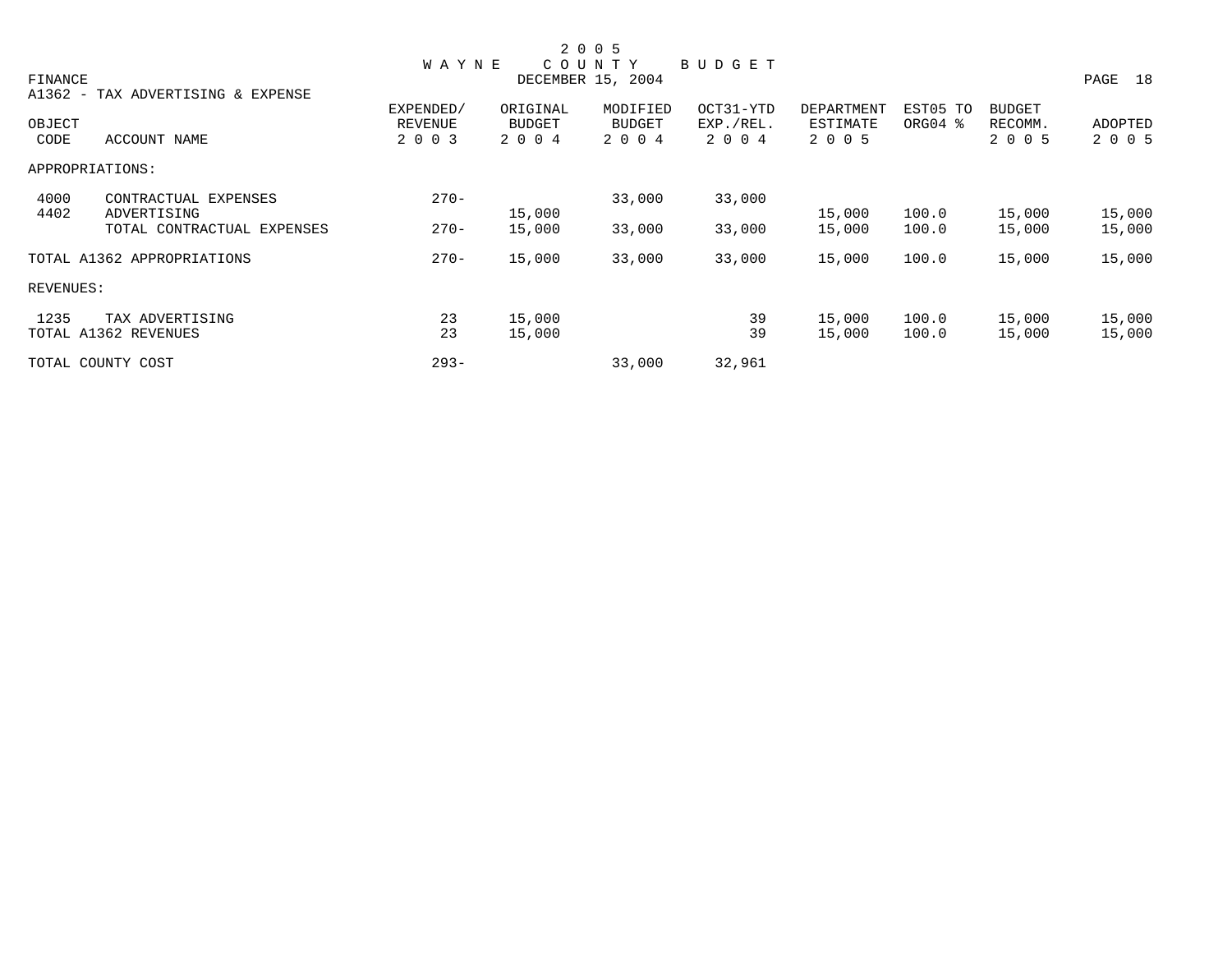|         |                                       |              |           | 2 0 0 5           |               |            |          |               |           |
|---------|---------------------------------------|--------------|-----------|-------------------|---------------|------------|----------|---------------|-----------|
|         |                                       | <b>WAYNE</b> |           | COUNTY            | <b>BUDGET</b> |            |          |               |           |
| FINANCE |                                       |              |           | DECEMBER 15, 2004 |               |            |          |               | PAGE 19   |
|         | A1364 - EXPENSES ON PROP ACQUIRED FOR |              |           |                   |               |            |          |               |           |
|         |                                       | EXPENDED/    | ORIGINAL  | MODIFIED          | OCT31-YTD     | DEPARTMENT | EST05 TO | <b>BUDGET</b> |           |
| OBJECT  |                                       | REVENUE      | BUDGET    | BUDGET            | EXP./REL.     | ESTIMATE   | ORG04 %  | RECOMM.       | ADOPTED   |
| CODE    | ACCOUNT NAME                          | 2 0 0 3      | 2 0 0 4   | 2 0 0 4           | 2004          | 2 0 0 5    |          | 2 0 0 5       | 2 0 0 5   |
|         | APPROPRIATIONS:                       |              |           |                   |               |            |          |               |           |
| 4000    | CONTRACTUAL EXPENSES                  | 4,244        | 6,750     | 6,750             | 3,635         | 5,750      | 85.2     | 5,750         | 5,750     |
|         | TOTAL CONTRACTUAL EXPENSES            | 4,244        | 6,750     | 6,750             | 3,635         | 5,750      | 85.2     | 5,750         | 5,750     |
|         | TOTAL A1364 APPROPRIATIONS            | 4,244        | 6,750     | 6,750             | 3,635         | 5,750      | 85.2     | 5,750         | 5,750     |
|         | TOTAL COUNTY COST                     | 4,244        | 6,750     | 6,750             | 3,635         | 5,750      | 85.2     | 5,750         | 5,750     |
|         | TOTAL FINANCE                         | 1,217,924    | 1,383,940 | 1,460,740         | 1,116,053     | 1,449,293  | 104.7    | 1,444,373     | 1,427,787 |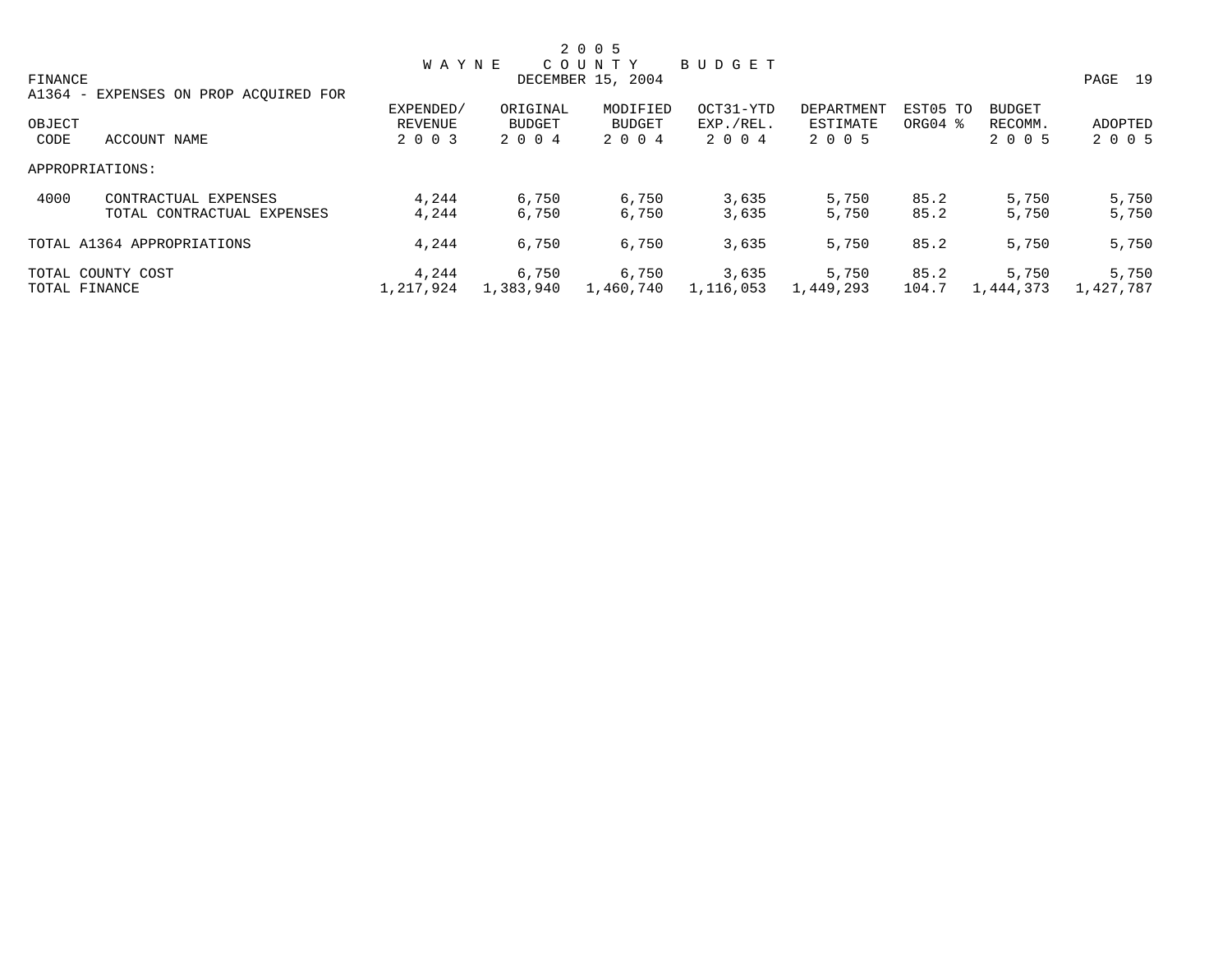|        |                             | <b>WAYNE</b> |               | COUNTY            | BUDGET    |                     |         |               |                |
|--------|-----------------------------|--------------|---------------|-------------------|-----------|---------------------|---------|---------------|----------------|
| STAFF  |                             |              |               | DECEMBER 15, 2004 |           |                     |         |               | PAGE<br>20     |
|        | A1410 - COUNTY CLERK        |              |               |                   |           |                     |         |               |                |
|        |                             | EXPENDED/    | ORIGINAL      | MODIFIED          | OCT31-YTD | DEPARTMENT EST05 TO |         | <b>BUDGET</b> |                |
| OBJECT |                             | REVENUE      | <b>BUDGET</b> | <b>BUDGET</b>     | EXP./REL. | ESTIMATE            | ORG04 % | RECOMM.       | <b>ADOPTED</b> |
| CODE   | ACCOUNT NAME                | 2 0 0 3      | 2004          | 2004              | $2004$    | 2 0 0 5             |         | 2 0 0 5       | 2 0 0 5        |
|        |                             |              |               |                   |           |                     |         |               |                |
|        | APPROPRIATIONS:             |              |               |                   |           |                     |         |               |                |
|        |                             |              |               |                   |           |                     |         |               |                |
| 1058   | COUNTY CLERK                | 58,292       | 58,293        | 58,293            | 46,944    | 58,293              | 100.0   | 58,293        | 58,293         |
| 1059   | SECOND DEP CO CLEK          | 40,003       | 40,004        | 44,104            | 32,797    | 35,300              | 88.2    | 35,300        | 35,300         |
| 1060   | DEPUTY COUNTY CLK           | 37,362       | 37,414        | 37,414            | 29,900    | 37,414              | 100.0   | 37,414        | 37,414         |
| 1111   | CLERK $P/T$ (2)             | 18,015       | 20,296        | 16,495            | 12,822    | 20,141              | 99.2    | 20,141        | 20,743         |
| 1132   | RECORDING CLERK (4)         | 103,106      | 104,277       | 104,277           | 83,345    | 103,905             | 99.6    | 103,905       | 109,247        |
| 1146   | MV LICENSE CLERK (6)        | 154,644      | 159,639       | 155,539           | 117,718   | 158,786             | 99.5    | 158,786       | 166,721        |
| 1147   | MV LICENSE CLK PT (2)       | 21,257       | 22,518        | 22,518            | 17,040    | 22,345              | 99.2    | 22,345        | 23,014         |
| 1154   | SR ACCOUNT CLERK            | 25,852       | 26,147        | 26,147            | 20,898    | 25,956              | 99.3    | 25,956        | 27,501         |
| 1166   | SR RECORDING CLERK (1)      | 27,689       | 28,097        | 28,097            | 22,034    | 28,041              | 99.8    | 28,041        | 28,916         |
| 1224   | SR MV LICENSE CLK           | 32,373       | 32,236        | 32,236            | 25,868    | 32,122              | 99.6    | 32,122        | 33,710         |
| 1904   | OVERTIME                    | 225          | 450           | 450               |           | 450                 | 100.0   | 450           | 450            |
|        | TOTAL PERSONAL SERVICES     | 518,818      | 529,371       | 525,570           | 409,366   | 522,753             | 98.7    | 522,753       | 541,309        |
|        |                             |              |               |                   |           |                     |         |               |                |
| 2200   | OFFICE EOUIPMENT            | 5,890        |               | 200               | 200       | 6,280               |         | 6,280         | 6,280          |
|        | TOTAL EQUIPMENT             | 5,890        |               | 200               | 200       | 6,280               |         | 6,280         | 6,280          |
|        |                             |              |               |                   |           |                     |         |               |                |
| 4106   | BOOK BINDINGS & MAPS        | 300          | 2,300         | 300               | 300       | 2,300               | 100.0   | 2,300         | 2,300          |
| 4150   | OFFICE SUPPLIES             | 13,893       | 15,000        | 14,769            | 8,399     | 15,000              | 100.0   | 15,000        | 15,000         |
| 4166   | POSTAGE                     | 14,000       | 14,000        | 19,800            | 15,294    | 18,700              | 133.6   | 18,700        | 18,700         |
| 4210   | GAS                         | 6,613        | 12,000        | 12,000            | 6,851     | 9,500               | 79.2    | 9,500         | 9,500          |
| 4220   | LIGHT & POWER               | 7,791        | 8,222         | 8,222             | 7,679     | 8,300               | 100.9   | 8,300         | 8,300          |
| 4230   | TELEPHONE                   | 5,269        | 5,800         | 5,800             | 3,974     | 5,500               | 94.8    | 5,500         | 5,500          |
| 4240   | WATER                       | 900          | 950           | 1,180             | 1,180     | 1,100               | 115.8   | 1,100         | 1,100          |
| 4400   | CONTRACTED SERVICES         |              |               | 24,766            | 22,067    |                     |         |               |                |
| 4408   | COPIER EXPENSE              | 6,510        | 5,600         | 5,600             | 4,529     | 5,350               | 95.5    | 5,350         | 5,350          |
| 4410   | CONFERENCE                  | 496          | 777           | 777               | 551       | 1,204               | 155.0   | 1,084         | 1,084          |
| 4414   | DATA PROCESSING             | 50,667       | 45,412        | 45,412            | 45,412    | 46,680              | 102.8   | 46,680        | 46,680         |
| 4418   | <b>DUES</b>                 | 200          | 200           | 200               | 200       | 200                 | 100.0   | 200           | 200            |
| 4424   |                             | 18,370       | 17,800        | 17,800            | 17,351    | 18,390              | 103.3   | 18,390        | 18,390         |
|        | EQUIPMENT - MAINT CONTRACT  |              |               |                   |           |                     |         |               |                |
| 4438   | MAINTENANCE/REPAIRS         | 50,450       | 50,450        | 50,450            | 50,450    | 60,540              | 120.0   | 60,540        | 60,540         |
| 4442   | MICRO RECORDS               | 7,761        | 7,500         | 7,500             | 5,559     | 7,500               | 100.0   | 7,500         | 7,500          |
| 4485   | TRAVEL                      | 629          | 600           | 600               | 363       | 500                 | 83.3    | 450           | 450            |
| 4572   | TUITION REIMBURSEMENT       |              | 300           | 300               |           | 300                 | 100.0   | 300           | 300            |
| 4600   | MISC                        |              | 500           | 300               | 96        | 500                 | 100.0   | 500           | 500            |
|        | TOTAL CONTRACTUAL EXPENSES  | 183,849      | 187,411       | 215,776           | 190,255   | 201,564             | 107.6   | 201,394       | 201,394        |
| 8100   | PAYMENTS TO RETIREMENT SYS  | 23,606       | 65,032        | 65,032            |           | 83,000              | 127.6   | 83,000        | 55,057         |
| 8200   | PAYMENTS TO STATE SOC SEC   | 38,965       | 40,506        | 40,506            | 30,446    | 40,351              | 99.6    | 40,351        | 41,410         |
| 8400   | HOSPITALIZATION EXP.        | 71,753       | 85,000        | 85,000            | 69,414    | 99,834              | 117.5   | 99,834        | 68,852         |
| 8600   | DISABILITY                  | 1,921        | 2,160         | 2,160             | 1,748     | 2,340               | 108.3   | 2,340         | 2,340          |
| 8901   | EMPLOYEE ASSISTANCE PROGRAM | 247          | 261           | 261               | 249       | 270                 | 103.4   | 270           | 270            |
|        | TOTAL EMPLOYEE BENEFITS     | 136,492      | 192,959       | 192,959           | 101,857   | 225,795             | 117.0   | 225,795       | 167,929        |
|        |                             |              |               |                   |           |                     |         |               |                |
|        | TOTAL A1410 APPROPRIATIONS  | 845,049      | 909,741       | 934,505           | 701,678   | 956,392             | 105.1   | 956,222       | 916,912        |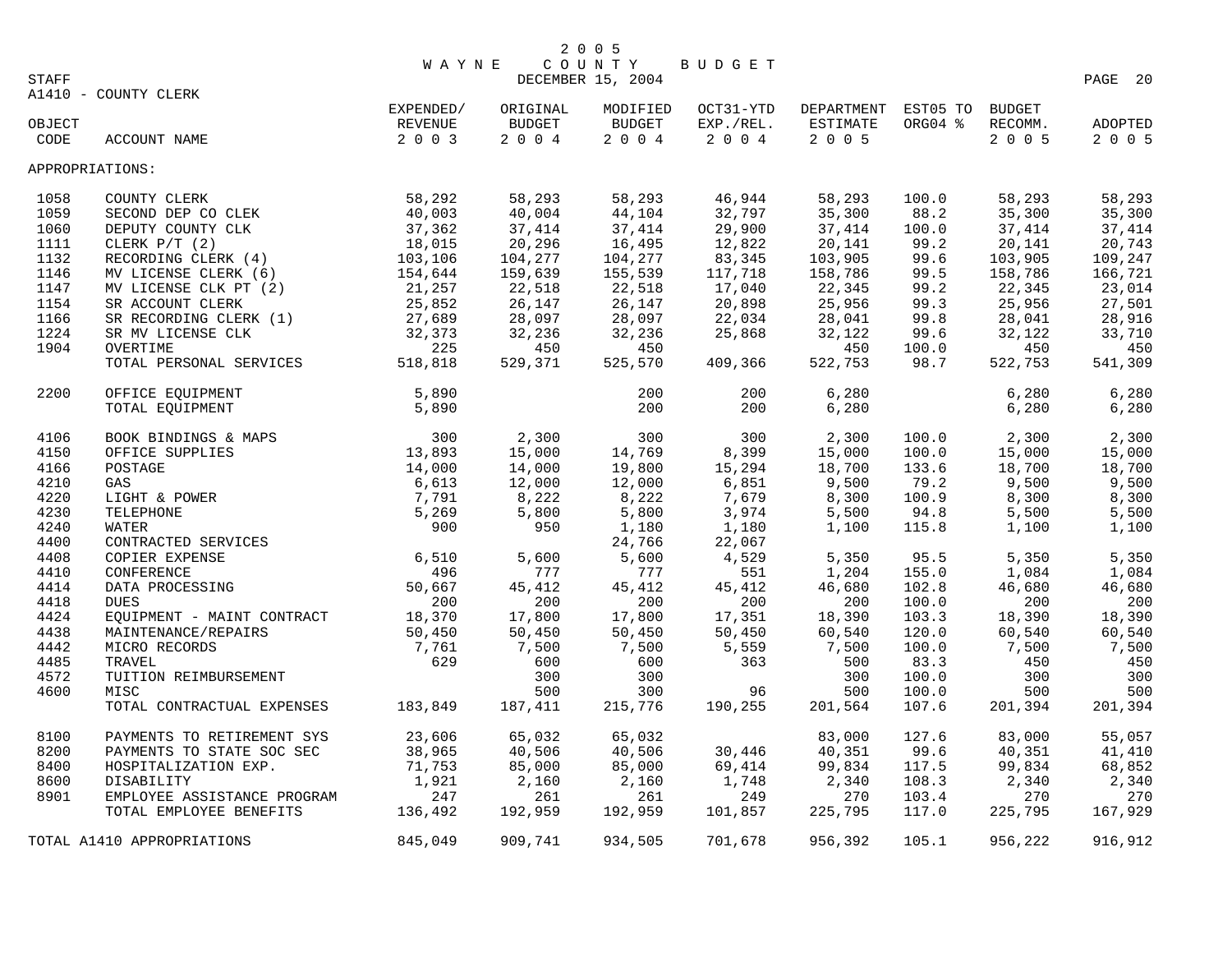| STAFF     |                                | WAYNE      |               | COUNTY<br>DECEMBER 15, 2004 | <b>BUDGET</b> |            |          |               | PAGE<br>21   |
|-----------|--------------------------------|------------|---------------|-----------------------------|---------------|------------|----------|---------------|--------------|
| A1410     | COUNTY CLERK<br>$ \,$          |            |               |                             |               |            |          |               |              |
|           |                                | EXPENDED/  | ORIGINAL      | MODIFIED                    | OCT31-YTD     | DEPARTMENT | EST05 TO | <b>BUDGET</b> |              |
| OBJECT    |                                | REVENUE    | <b>BUDGET</b> | <b>BUDGET</b>               | EXP./REL.     | ESTIMATE   | ORG04 %  | RECOMM.       | ADOPTED      |
| CODE      | ACCOUNT NAME                   | 2 0 0 3    | 2 0 0 4       | 2 0 0 4                     | 2004          | 2 0 0 5    |          | 2 0 0 5       | 2 0 0 5      |
| REVENUES: |                                |            |               |                             |               |            |          |               |              |
| 1136      | AUTOMOTIVE USE TAX             |            |               |                             |               |            |          | 344,000       | 344,000      |
| 1189      | OTHER NON PROPERTY TAX         |            |               |                             |               |            |          | 1,346,130     | 673,065      |
| 1255      | COUNTY CLERK                   | 1,087,944  | 956,666       | 956,666                     | 845,703       | 970,000    | 101.4    | 1,000,000     | 1,000,000    |
| 1256      | RECORD RETENTION FEES          | 7,070      | 7,000         | 7,000                       |               | 7,000      | 100.0    | 7,000         | 7,000        |
| 1257      | CO.CLERK COVER PAGE FEE        | 60,457     | 45,000        | 45,000                      | 40,071        | 55,000     | 122.2    | 55,000        | 55,000       |
| 1258      | CO. CLERK-TAX REDEMPTION FEES  | 3,980      | 3,500         | 3,500                       | 3,070         | 5,900      | 168.6    | 5,900         | 5,900        |
| 1280      | SHARED SERVICES CHARGES        | 134        | 150           | 150                         | 93            | 150        | 100.0    | 150           | 150          |
| 2401      | INTEREST EARNINGS              | 733        | 1,800         | 1,800                       | 824           | 710        | 39.4     | 710           | 710          |
| 2412      | TITLE COMPANY CHARGES          | 2,612      | 2,500         | 2,500                       | 2,612         | 2,600      | 104.0    | 2,600         | 2,600        |
| 2703      | UNION REIMB - WAGES & BENEFITS |            | 1,800         | 1,800                       | 1,317         | 1,800      | 100.0    | 1,800         | 1,800        |
| 3275      | RECORD MANAGAMENT IMPROVEMENT  | 3,370      |               | 24,766                      | 22,143        |            |          |               |              |
|           | TOTAL A1410 REVENUES           | 1,166,300  | 1,018,416     | 1,043,182                   | 915,833       | 1,043,160  | 102.4    | 2,763,290     | 2,090,225    |
|           | TOTAL COUNTY COST              | $321,251-$ | $108,675-$    | $108,677-$                  | $214, 155 -$  | $86,768-$  | 79.8     | $1,807,068-$  | 1, 173, 313- |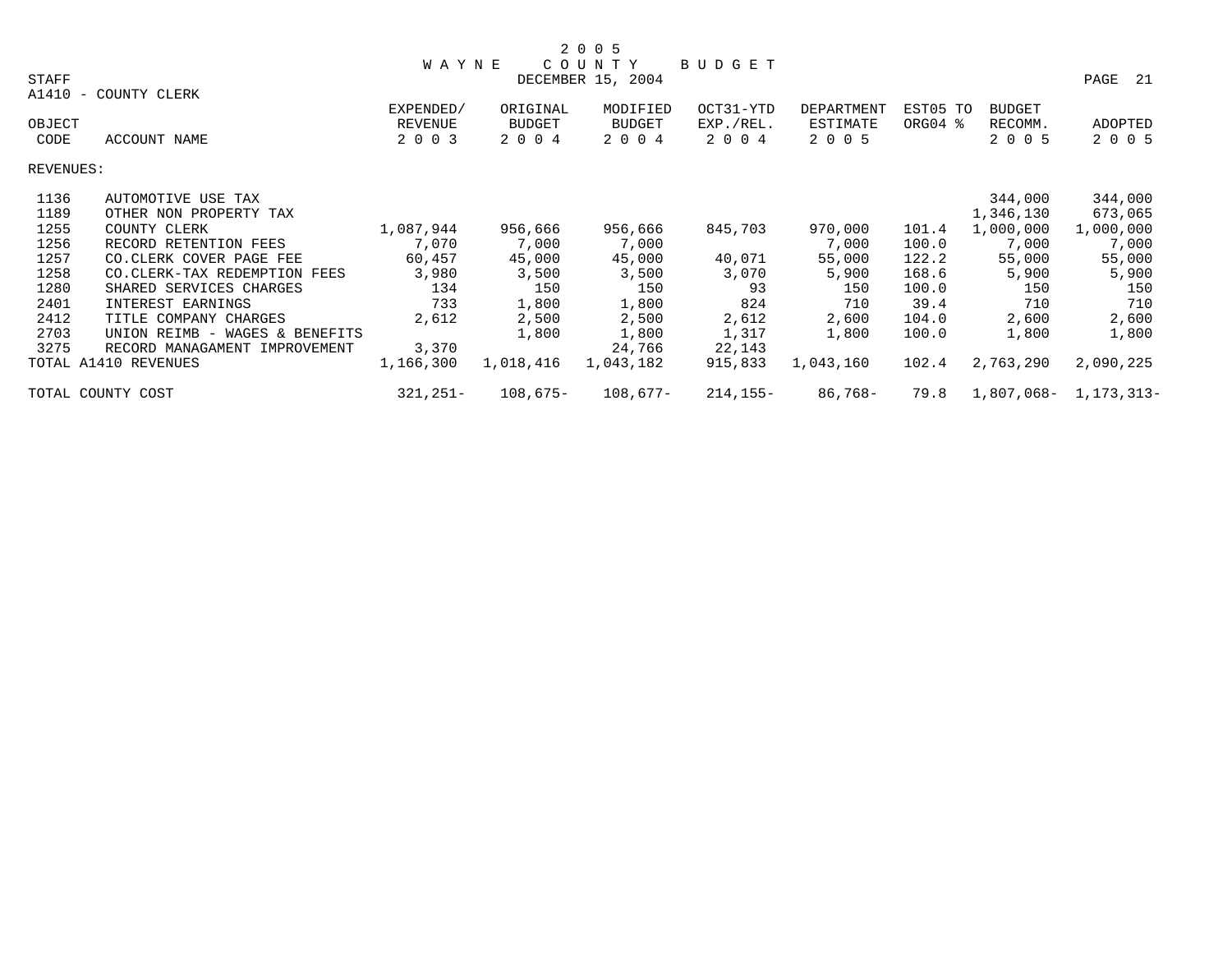|                |                               |                                 |                               | 2 0 0 5                     | <b>BUDGET</b>                     |                                   |                     |                                     |                    |
|----------------|-------------------------------|---------------------------------|-------------------------------|-----------------------------|-----------------------------------|-----------------------------------|---------------------|-------------------------------------|--------------------|
| STAFF          |                               | <b>WAYNE</b>                    |                               | COUNTY<br>DECEMBER 15, 2004 |                                   |                                   |                     |                                     | PAGE 22            |
|                | A1420 - COUNTY ATTORNEY       |                                 |                               |                             |                                   |                                   |                     |                                     |                    |
| OBJECT<br>CODE | ACCOUNT NAME                  | EXPENDED/<br>REVENUE<br>2 0 0 3 | ORIGINAL<br>BUDGET<br>2 0 0 4 | MODIFIED<br>BUDGET<br>2004  | OCT31-YTD<br>EXP./REL.<br>2 0 0 4 | DEPARTMENT<br>ESTIMATE<br>2 0 0 5 | EST05 TO<br>ORG04 % | <b>BUDGET</b><br>RECOMM.<br>2 0 0 5 | ADOPTED<br>2 0 0 5 |
|                | APPROPRIATIONS:               |                                 |                               |                             |                                   |                                   |                     |                                     |                    |
| 1061           | SEC TO CO ATTY (2)            | 50,231                          | 52,707                        | 52,707                      | 41,867                            | 52,907                            | 100.4               | 52,907                              | 52,361             |
| 1062           | COUNTY ATTORNEY               | 77,343                          | 77,629                        | 77,629                      | 61,814                            | 77,629                            | 100.0               | 77,629                              | 77,629             |
| 1083           | ASST CO ATTY (1)              | 59,576                          | 60,001                        | 60,001                      | 47,535                            | 60,201                            | 100.3               | 60,201                              | 60,201             |
| 1227           | LEGAL ASST                    | 30,163                          | 30,271                        | 30,271                      | 23,709                            | 30,271                            | 100.0               | 30,271                              | 30,271             |
| 1533           | PARALEGAL ASST                |                                 |                               |                             |                                   |                                   |                     |                                     |                    |
|                | TOTAL PERSONAL SERVICES       | 217,313                         | 220,608                       | 220,608                     | 174,925                           | 221,008                           | 100.2               | 221,008                             | 220,462            |
| 2200           | OFFICE EQUIPMENT              | 495                             | 1,700                         | 1,700                       | 1,662                             | 1,600                             | 94.1                |                                     |                    |
|                | TOTAL EQUIPMENT               | 495                             | 1,700                         | 1,700                       | 1,662                             | 1,600                             | 94.1                |                                     |                    |
| 4150           | OFFICE SUPPLIES               | 1,118                           | 1,200                         | 1,200                       | 912                               | 1,500                             | 125.0               | 1,500                               | 1,500              |
| 4166           | POSTAGE                       | 790                             | 1,100                         | 1,100                       | 463                               | 1,100                             | 100.0               | 1,100                               | 1,100              |
| 4184           | LITIGATION EXPENSE            | 396                             | 1,000                         | 1,000                       | 327                               | 600                               | 60.0                | 600                                 | 600                |
| 4185           | TRANSCRIPTS                   | 12                              | 500                           | 500                         | 68                                | 250                               | 50.0                | 250                                 | 250                |
| 4210           | GAS                           | 1,357                           | 2,400                         | 2,400                       | 1,460                             | 2,400                             | 100.0               | 2,400                               | 2,400              |
| 4220           | LIGHT & POWER                 | 2,600                           | 2,600                         | 3,000                       | 2,734                             | 3,000                             | 115.4               | 3,000                               | 3,000              |
| 4230           | TELEPHONE                     | 2,613                           | 3,500                         | 3,500                       | 1,816                             | 3,500                             | 100.0               | 3,500                               | 3,500              |
| 4240           | WATER                         | 396                             | 400                           | 400                         | 400                               | 425                               | 106.3               | 425                                 | 425                |
| 4408           |                               | 2,097                           |                               |                             |                                   |                                   |                     |                                     |                    |
|                | COPIER EXPENSE                |                                 | 1,500                         | 2,000                       | 1,024                             | 2,000                             | 133.3               | 2,000                               | 2,000              |
| 4414           | DATA PROCESSING               | 2,859                           | 3,251                         | 3,251                       | 3,251                             | 3,640                             | 112.0               | 3,640                               | 3,640              |
| 4418           | <b>DUES</b>                   | 484                             | 600                           | 600                         | 484                               | 600                               | 100.0               | 600                                 | 600                |
| 4438           | MAINTENANCE/REPAIRS           | 7,595                           | 7,595                         | 7,595                       | 7,595                             | 9,114                             | 120.0               | 9,114                               | 9,114              |
| 4472           | SUBSCRIPTIONS                 | 8,762                           | 8,500                         | 8,500                       | 6,206                             | 8,500                             | 100.0               | 8,500                               | 8,500              |
| 4483           | TRAINING, SEMINARS, & SCHOOLS | 976                             | 2,000                         | 2,000                       | 1,175                             | 1,500                             | 75.0                | 1,350                               | 1,350              |
| 4485           | TRAVEL                        | 970                             | 1,500                         | 1,500                       | 608                               | 1,500                             | 100.0               | 1,350                               | 1,350              |
| 4600           | MISC                          | 719                             | 1,500                         | 600                         | 181                               | 1,500                             | 100.0               | 1,500                               | 1,500              |
|                | TOTAL CONTRACTUAL EXPENSES    | 33,744                          | 39,146                        | 39,146                      | 28,704                            | 41,129                            | 105.1               | 40,829                              | 40,829             |
| 8100           | PAYMENTS TO RETIREMENT SYS    | 10,981                          | 24,770                        | 24,770                      |                                   | 35,362                            | 142.8               | 35,362                              | 22,196             |
| 8200           | PAYMENTS TO STATE SOC SEC     | 16,248                          | 16,877                        | 16,877                      | 12,827                            | 16,877                            | 100.0               | 16,877                              | 16,865             |
| 8400           | HOSPITALIZATION EXP.          | 23,353                          | 29,089                        | 29,089                      | 22,541                            | 34,068                            | 117.1               | 34,068                              | 34,126             |
| 8600           | DISABILITY                    | 619                             | 720                           | 720                         | 590                               | 780                               | 108.3               | 780                                 | 780                |
| 8901           | EMPLOYEE ASSISTANCE PROGRAM   | 68                              | 73                            | 73                          | 71                                | 75                                | 102.7               | 75                                  | 75                 |
|                | TOTAL EMPLOYEE BENEFITS       | 51,269                          | 71,529                        | 71,529                      | 36,029                            | 87,162                            | 121.9               | 87,162                              | 74,042             |
|                | TOTAL A1420 APPROPRIATIONS    | 302,821                         | 332,983                       | 332,983                     | 241,320                           | 350,899                           | 105.4               | 348,999                             | 335,333            |
| REVENUES:      |                               |                                 |                               |                             |                                   |                                   |                     |                                     |                    |
| 2626           | PD ORDERS OF PAYMENT          |                                 |                               |                             | 150                               | 100                               |                     | 100                                 | 100                |
| 2770           | MISC REVENUES                 |                                 | 500                           | 500                         |                                   |                                   |                     |                                     |                    |
|                | TOTAL A1420 REVENUES          |                                 | 500                           | 500                         | 150                               | 100                               | 20.0                | 100                                 | 100                |
|                | TOTAL COUNTY COST             | 302,821                         | 332,483                       | 332,483                     | 241,170                           | 350,799                           | 105.5               | 348,899                             | 335,233            |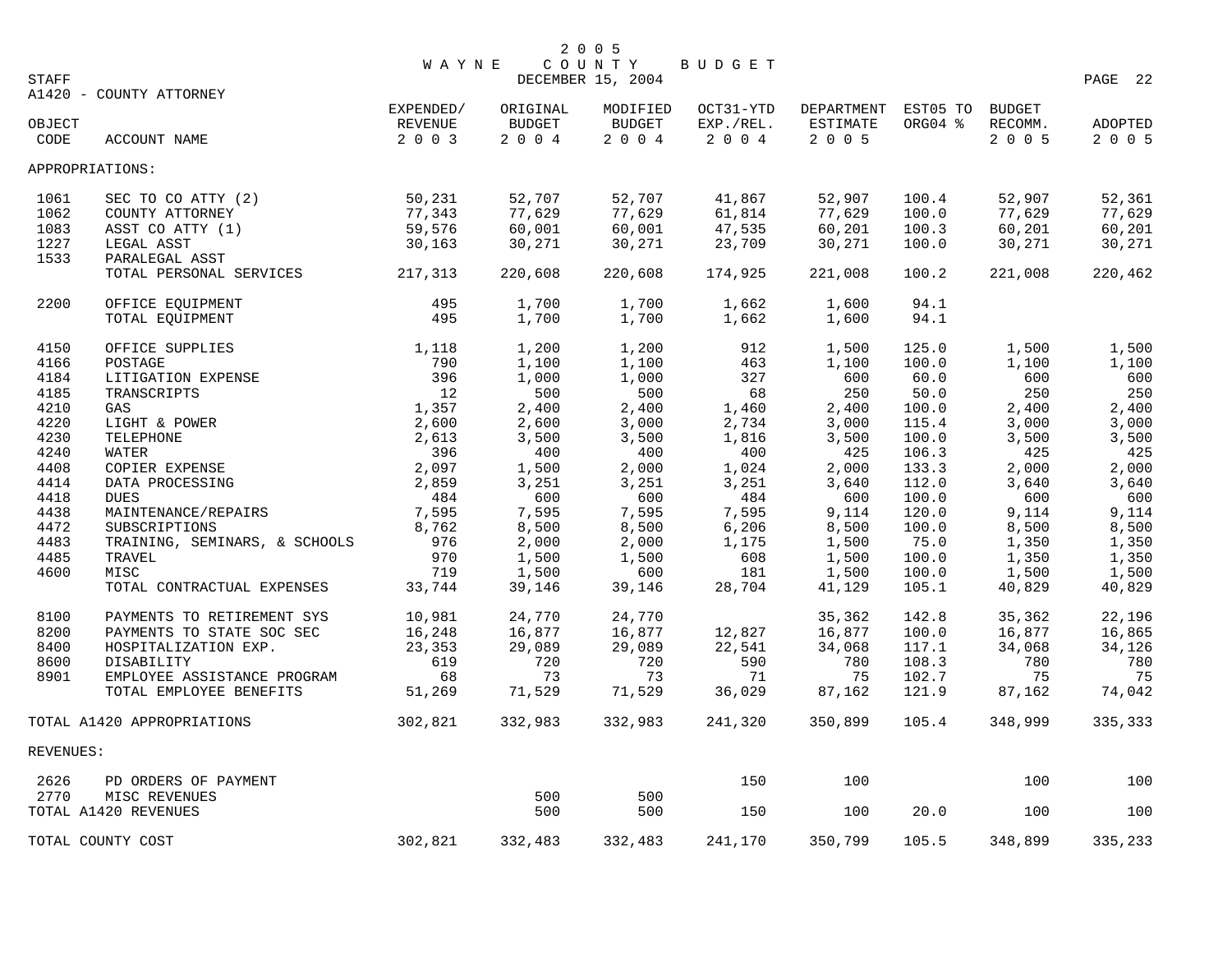| STAFF  |                                 | <b>WAYNE</b> |                | 2 0 0 5<br>$C$ $0$ $U$ $N$ $T$ $Y$<br>DECEMBER 15, 2004 | BUDGET       |            |                |         | PAGE 23 |
|--------|---------------------------------|--------------|----------------|---------------------------------------------------------|--------------|------------|----------------|---------|---------|
|        | A1430 - PERSONNEL DEPARTMENT    | EXPENDED/    | ORIGINAL       | MODIFIED                                                | OCT31-YTD    | DEPARTMENT | EST05 TO       | BUDGET  |         |
| OBJECT |                                 | REVENUE      | <b>BUDGET</b>  | <b>BUDGET</b>                                           | EXP./REL.    | ESTIMATE   | ORG04 %        | RECOMM. | ADOPTED |
| CODE   | ACCOUNT NAME                    | 2 0 0 3      | 2004           | 2 0 0 4                                                 | 2 0 0 4      | 2 0 0 5    |                | 2 0 0 5 | 2 0 0 5 |
|        | APPROPRIATIONS:                 |              |                |                                                         |              |            |                |         |         |
| 1063   | PERSONNEL OFFICER               | 60,785       | 60,609         | 60,609                                                  | 48,858       | 60,609     | 100.0          | 60,609  | 60,609  |
| 1064   | PERSONNEL ASST                  | 43,915       | 43,916         | 43,916                                                  | 35,099       | 43,916     | 100.0          | 43,916  | 43,916  |
| 1065   | SR PERSONNEL CLERK (1)          | 32,482       | 32,505         | 32,505                                                  | 25,977       | 32,505     | 100.0          | 32,505  | 32,505  |
| 1069   | PERS CLERK P T (2)              | 42,234       | 42,600         | 42,600                                                  | 35,937       | 42,600     | 100.0          | 28,750  | 28,750  |
| 1111   | CLERK P/T                       | 175          | 500            | 500                                                     | 70           | 500        | 100.0          | 500     | 500     |
| 1127   | ACCOUNT CLERK TEMP              | 5,322        |                |                                                         |              |            |                |         |         |
| 1296   | PAYROLL SUPERVISOR              | 38,606       | 38,228         | 38,228                                                  | 30,553       | 38,539     | 100.8          | 38,539  | 38,539  |
| 1550   | ALS TECH PART TIME              | 35,174       |                |                                                         |              |            |                |         |         |
| 1552   | PAYROLL CLERK                   | 14,868       | 20,519         | 20,519                                                  | 16,744       | 22,583     | 110.1          | 22,583  | 23,437  |
| 1904   | OVERTIME                        | 2,473        | 4,500          | 4,500                                                   | 1,524        | 4,500      | 100.0          | 4,500   | 4,500   |
|        |                                 |              |                |                                                         |              |            |                |         |         |
|        | TOTAL PERSONAL SERVICES         | 276,034      | 243,377        | 243,377                                                 | 194,762      | 245,752    | 101.0          | 231,902 | 232,756 |
| 2200   | OFFICE EOUIPMENT                |              |                | 626                                                     | 624          |            |                |         |         |
|        | TOTAL EQUIPMENT                 |              |                | 626                                                     | 624          |            |                |         |         |
| 4150   | OFFICE SUPPLIES                 | 1,516        | 1,750          | 1,124                                                   | 1,032        | 1,750      | 100.0          | 1,750   | 1,750   |
| 4166   | POSTAGE                         | 2,906        | 3,550          | 3,550                                                   | 1,558        | 3,550      | 100.0          | 3,550   | 3,550   |
| 4210   | GAS                             | 1,759        | 2,750          | 2,750                                                   | 1,892        | 2,600      | 94.5           | 2,600   | 2,600   |
| 4220   | LIGHT & POWER                   | 3,350        | 3,544          | 3,544                                                   | 3,543        | 3,900      | 110.0          | 3,900   | 3,900   |
| 4230   | TELEPHONE                       | 2,385        | 3,100          | 3,100                                                   | 2,011        | 3,100      | 100.0          | 3,100   | 3,100   |
| 4240   | WATER                           | 480          | 480            | 480                                                     | 480          | 480        | 100.0          | 480     | 480     |
| 4402   | ADVERTISING                     |              | 50             | 50                                                      |              | 50         | 100.0          | 50      | 50      |
| 4408   | COPIER EXPENSE                  |              | 950            | 950                                                     |              | 950        | 100.0          | 950     | 950     |
| 4414   | DATA PROCESSING                 | 7,011        | 7,409          | 7,409                                                   | 7,409        | 8,151      | 110.0          | 8,151   | 8,151   |
| 4424   |                                 | 3,830        | 3,500          | 3,500                                                   | 3,043        | 3,500      | 100.0          | 3,500   | 3,500   |
| 4438   | EQUIPMENT - MAINT CONTRACT      |              |                |                                                         |              |            |                |         |         |
| 4456   | MAINTENANCE/REPAIRS<br>PRINTING | 9,840<br>938 | 9,840<br>1,700 | 9,840                                                   | 9,840<br>408 | 11,808     | 120.0<br>100.0 | 11,808  | 11,808  |
|        |                                 | 853          | 500            | 1,700                                                   |              | 1,700      |                | 1,700   | 1,700   |
| 4472   | SUBSCRIPTIONS                   |              |                | 500                                                     | 473          | 500        | 100.0          | 500     | 500     |
| 4483   | TRAINING, SEMINARS, & SCHOOLS   | 515          | 550            | 550                                                     | 523          | 550        | 100.0          | 495     | 495     |
| 4485   | TRAVEL                          | 241          | 400            | 400                                                     | 250          | 400        | 100.0          | 360     | 360     |
| 4486   | UNION CONTRACTS                 |              | 500            | 500                                                     |              | 500        | 100.0          | 500     | 500     |
| 4500   | FEES FOR SERVICES, NON EMPLOY   | 966          | 2,500          | 2,500                                                   | 1,832        | 2,500      | 100.0          | 2,500   | 2,500   |
|        | TOTAL CONTRACTUAL EXPENSES      | 36,590       | 43,073         | 42,447                                                  | 34,294       | 45,989     | 106.8          | 45,894  | 45,894  |
| 8100   | PAYMENTS TO RETIREMENT SYS      | 13,263       | 32,653         | 32,653                                                  |              | 41,410     | 126.8          | 39,194  | 30,883  |
| 8200   | PAYMENTS TO STATE SOC SEC       | 22,111       | 18,619         | 18,619                                                  | 15,452       | 18,800     | 101.0          | 17,740  | 17,806  |
| 8400   | HOSPITALIZATION EXP.            | 49,875       | 44,066         | 44,066                                                  | 42,813       | 50,418     | 114.4          | 50,418  | 46,251  |
| 8600   | DISABILITY                      | 749          | 864            | 864                                                     | 708          | 936        | 108.3          | 936     | 936     |
| 8901   | EMPLOYEE ASSISTANCE PROGRAM     | 89           | 102            | 102                                                     | 99           | 105        | 102.9          | 97      | 97      |
|        | TOTAL EMPLOYEE BENEFITS         | 86,087       | 96,304         | 96,304                                                  | 59,072       | 111,669    | 116.0          | 108,385 | 95,973  |
|        | TOTAL A1430 APPROPRIATIONS      | 398,711      | 382,754        | 382,754                                                 | 288,752      | 403,410    | 105.4          | 386,181 | 374,623 |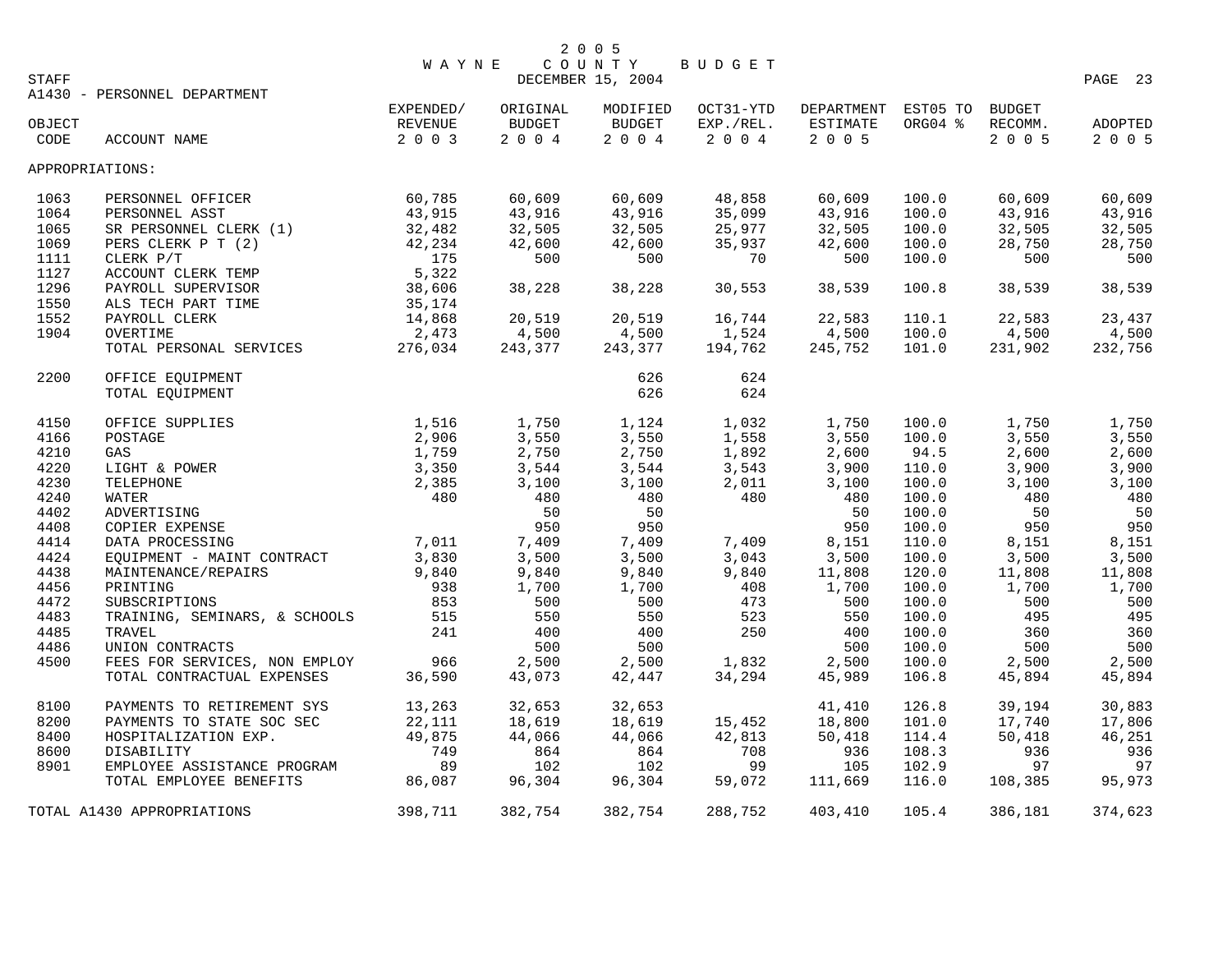|              |                              |              |               | 2 0 0 5           |           |            |          |               |         |
|--------------|------------------------------|--------------|---------------|-------------------|-----------|------------|----------|---------------|---------|
|              |                              | <b>WAYNE</b> |               | C O U N T Y       | BUDGET    |            |          |               |         |
| <b>STAFF</b> |                              |              |               | DECEMBER 15, 2004 |           |            |          |               | PAGE 24 |
|              | A1430 - PERSONNEL DEPARTMENT |              |               |                   |           |            |          |               |         |
|              |                              | EXPENDED/    | ORIGINAL      | MODIFIED          | OCT31-YTD | DEPARTMENT | EST05 TO | <b>BUDGET</b> |         |
| OBJECT       |                              | REVENUE      | <b>BUDGET</b> | BUDGET            | EXP./REL. | ESTIMATE   | ORG04 %  | RECOMM.       | ADOPTED |
| CODE         | ACCOUNT NAME                 | 2 0 0 3      | 2004          | 2 0 0 4           | 2 0 0 4   | 2 0 0 5    |          | 2 0 0 5       | 2 0 0 5 |
| REVENUES:    |                              |              |               |                   |           |            |          |               |         |
| 1280         | SHARED SERVICES CHARGES      | 33,849       | 33,849        | 33,849            | 33,031    | 34,850     | 103.0    | 22,001        | 22,001  |
| 1282         | PERSONNEL REVENUE            |              | 3,500         | 3,500             | 3,500     | 3,500      | 100.0    | 3,500         | 3,500   |
| 1291         | CIVIL SERVICE EXAMS          | 3,500        |               |                   |           |            |          |               |         |
|              | TOTAL A1430 REVENUES         | 37,349       | 37,349        | 37,349            | 36,531    | 38,350     | 102.7    | 25,501        | 25,501  |
|              | TOTAL COUNTY COST            | 361,362      | 345,405       | 345,405           | 252,221   | 365,060    | 105.7    | 360,680       | 349,122 |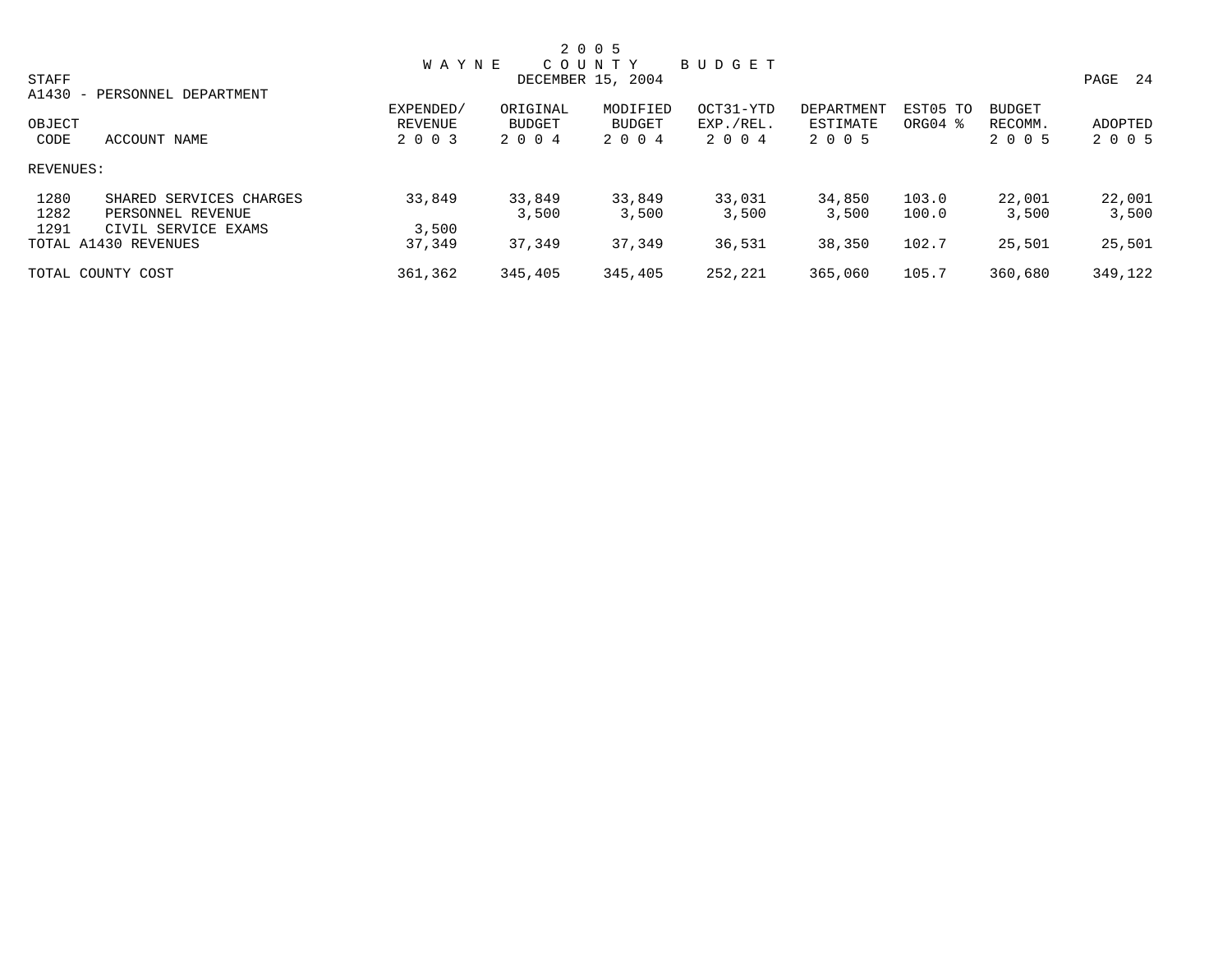|              |                            |              |          | 2 0 0 5           |           |            |          |               |         |
|--------------|----------------------------|--------------|----------|-------------------|-----------|------------|----------|---------------|---------|
|              |                            | <b>WAYNE</b> |          | COUNTY            | BUDGET    |            |          |               |         |
| <b>STAFF</b> |                            |              |          | DECEMBER 15, 2004 |           |            |          |               | PAGE 25 |
|              | A1431 - CAFETERIA PLAN     |              |          |                   |           |            |          |               |         |
|              |                            | EXPENDED/    | ORIGINAL | MODIFIED          | OCT31-YTD | DEPARTMENT | EST05 TO | <b>BUDGET</b> |         |
| OBJECT       |                            | REVENUE      | BUDGET   | BUDGET            | EXP./REL. | ESTIMATE   | ORG04 %  | RECOMM.       | ADOPTED |
| CODE         | ACCOUNT NAME               | 2 0 0 3      | 2 0 0 4  | 2 0 0 4           | 2 0 0 4   | 2 0 0 5    |          | 2 0 0 5       | 2 0 0 5 |
|              | APPROPRIATIONS:            |              |          |                   |           |            |          |               |         |
| 4000         | CONTRACTUAL EXPENSES       | 1,179        | 3,250    | 3,600             | 3,000     | 3,600      | 110.8    | 3,600         | 7,200   |
|              | TOTAL CONTRACTUAL EXPENSES | 1,179        | 3,250    | 3,600             | 3,000     | 3,600      | 110.8    | 3,600         | 7,200   |
|              | TOTAL A1431 APPROPRIATIONS | 1,179        | 3,250    | 3,600             | 3,000     | 3,600      | 110.8    | 3,600         | 7,200   |
|              | REVENUES:                  |              |          |                   |           |            |          |               |         |
| 2770         | MISC REVENUES              |              |          | 350               | 1,969     |            |          |               |         |
|              | TOTAL A1431 REVENUES       |              |          | 350               | 1,969     |            |          |               |         |
|              | TOTAL COUNTY COST          | 1,179        | 3,250    | 3,250             | 1,031     | 3,600      | 110.8    | 3,600         | 7,200   |
|              |                            |              |          |                   |           |            |          |               |         |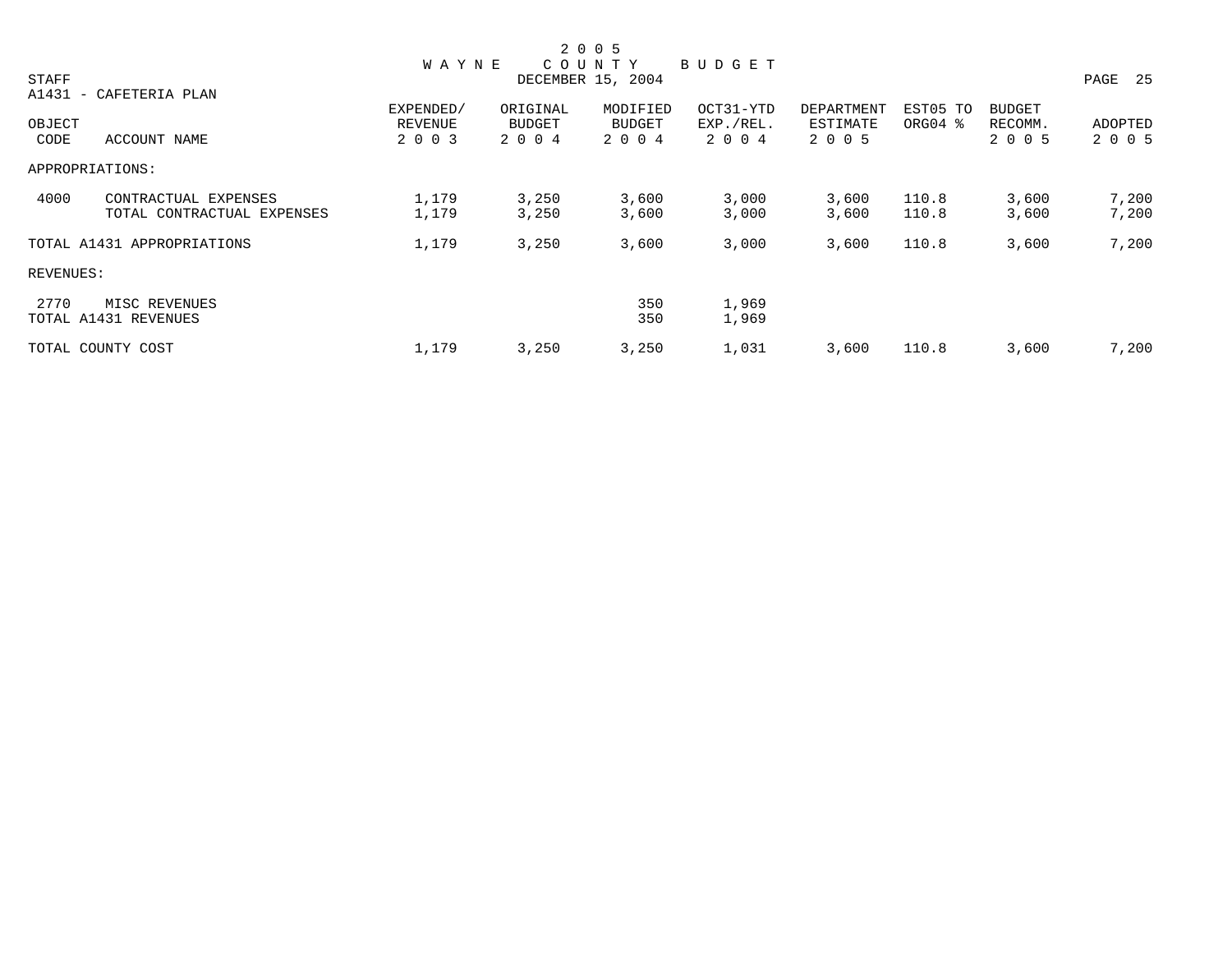| STAFF          |                                                        | <b>WAYNE</b>    |                | 2 0 0 5<br>COUNTY<br>DECEMBER 15, 2004 | BUDGET               |                       |                |                 | PAGE 26            |
|----------------|--------------------------------------------------------|-----------------|----------------|----------------------------------------|----------------------|-----------------------|----------------|-----------------|--------------------|
|                | A1450 - BOARD OF ELECTIONS                             | EXPENDED/       | ORIGINAL       | MODIFIED                               | OCT31-YTD            | DEPARTMENT            | EST05 TO       | <b>BUDGET</b>   |                    |
| OBJECT<br>CODE | ACCOUNT NAME                                           | REVENUE<br>2003 | BUDGET<br>2004 | BUDGET<br>$2\ \ 0\ \ 0\ \ 4$           | EXP./REL.<br>2 0 0 4 | ESTIMATE<br>$2 0 0 5$ | ORG04 %        | RECOMM.<br>2005 | ADOPTED<br>2 0 0 5 |
|                | APPROPRIATIONS:                                        |                 |                |                                        |                      |                       |                |                 |                    |
| 1066           | ELECT COMMISSIONER (2)                                 | 19,199          | 19,199         | 19,199                                 | 15,462               | 19,199                | 100.0          | 19,199          | 19,199             |
| 1068           | DEP COMMISSIONER (2)                                   | 67,715          | 67,764         | 67,764                                 | 58,869               | 66,966                | 98.8           | 66,966          | 66,966             |
| 1128           | ELECTION CLERK (2)                                     | 50,311          | 50,314         | 50,314                                 | 41,363               | 50,636                | 100.6          | 50,636          | 50,636             |
|                | TOTAL PERSONAL SERVICES                                | 137,225         | 137,277        | 137,277                                | 115,694              | 136,801               | 99.7           | 136,801         | 136,801            |
| 2200           | OFFICE EQUIPMENT<br>TOTAL EQUIPMENT                    | 9,201<br>9,201  |                | 248<br>248                             | 247<br>247           | 2,200<br>2,200        |                | 2,200<br>2,200  | 2,200<br>2,200     |
| 4150           | OFFICE SUPPLIES                                        | 698             | 1,200          | 952                                    | 405                  | 1,200                 | 100.0          | 1,200           | 1,200              |
| 4166           | POSTAGE                                                | 13,768          | 18,940         | 18,940                                 | 4,868                | 18,000                | 95.0           | 18,000          | 18,000             |
| 4199           | MISC                                                   | 90              | 125            | 125                                    | 90                   | 125                   | 100.0          | 125             | 125                |
| 4210           | GAS                                                    | 1,388           | 2,500          | 2,500                                  | 1,390                | 2,500                 | 100.0          | 2,500           | 2,500              |
| 4220           | LIGHT & POWER                                          | 2,942           | 3,200          | 3,200                                  | 2,622                | 3,200                 | 100.0          | 3,200           | 3,200              |
| 4230           | TELEPHONE                                              | 3,273           | 3,500          | 3,500                                  | 2,347                | 3,500                 | 100.0          | 3,500           | 3,500              |
| 4240           | WATER                                                  | 175             | 240            | 240                                    | 128                  | 280                   | 116.7          | 280             | 280                |
| 4410           | CONFERENCE (4)                                         | 983             | 1,000          | 1,000                                  |                      | 2,000                 | 200.0          | 1,800           | 1,800              |
| 4414           | DATA PROCESSING                                        | 29,183          | 25,950         | 25,950                                 | 25,950               | 26,352                | 101.5          | 26,352          | 26,352             |
| 4421           | ELECTION EXP                                           | 14,048          | 23,000         | 23,000                                 | 8,784                | 23,000                | 100.0          | 23,000          | 23,000             |
| 4424           | EQUIPMENT - MAINT CONTRACT                             | 20,930          | 21,000         | 21,000                                 | 17,224               | 15,000                | 71.4           | 15,000          | 15,000             |
| 4438           | MAINTENANCE/REPAIRS                                    | 8,775           | 8,775          | 8,775                                  | 8,775                | 10,650                | 121.4          | 10,650          | 10,650             |
| 4483           | TRAINING, SEMINARS, & SCHOOLS                          |                 |                |                                        |                      | 500                   |                | 450             | 450                |
| 4485           | TRAVEL                                                 | 136             | 550            | 550                                    | 106                  | 550                   | 100.0          | 495             | 495                |
| 4600           | MISC                                                   | 800             | 800            | 800                                    | 600                  | 800                   | 100.0          | 800             | 800                |
|                | TOTAL CONTRACTUAL EXPENSES                             | 97,189          | 110,780        | 110,532                                | 73,289               | 107,657               | 97.2           | 107,352         | 107,352            |
| 8100           | PAYMENTS TO RETIREMENT SYS                             | 5,950           | 13,461         | 13,461                                 |                      | 18,816                | 139.8          | 18,816          | 12,891             |
| 8200           | PAYMENTS TO STATE SOC SEC                              | 10,021          | 10,502         | 10,502                                 | 8,431                | 10,465                | 99.6           | 10,465          | 10,465             |
| 8400           | HOSPITALIZATION EXP.                                   | 24,351          | 29,503         | 29,503                                 | 23,188               | 30,407                | 103.1          | 30,407          | 30,407             |
| 8600           | DISABILITY                                             | 512             | 576            | 576                                    | 498                  | 624                   | 108.3          | 624             | 624                |
| 8901           | EMPLOYEE ASSISTANCE PROGRAM<br>TOTAL EMPLOYEE BENEFITS | 55<br>40,889    | 58<br>54,100   | 58<br>54,100                           | 57<br>32,174         | 60<br>60,372          | 103.4<br>111.6 | 60<br>60,372    | 60<br>54,447       |
|                |                                                        |                 |                |                                        |                      |                       |                |                 |                    |
|                | TOTAL A1450 APPROPRIATIONS                             | 284,504         | 302,157        | 302,157                                | 221,404              | 307,030               | 101.6          | 306,725         | 300,800            |
| REVENUES:      |                                                        |                 |                |                                        |                      |                       |                |                 |                    |
| 1289           | BOARD OF ELECTIONS                                     | 2,443           | 3,000          | 3,000                                  | 1,492                | 3,000                 | 100.0          | 3,000           | 3,000              |
| 2215           | ELECTION EXPENSE                                       | 14,765          | 23,000         | 23,000                                 |                      | 23,000                | 100.0          | 23,000          | 23,000             |
|                | TOTAL A1450 REVENUES                                   | 17,208          | 26,000         | 26,000                                 | 1,492                | 26,000                | 100.0          | 26,000          | 26,000             |
|                | TOTAL COUNTY COST                                      | 267,296         | 276,157        | 276,157                                | 219,912              | 281,030               | 101.8          | 280,725         | 274,800            |
| TOTAL STAFF    |                                                        | 1,832,264       | 1,930,885      | 1,955,999                              | 1,456,154            | 2,021,331             | 104.7          | 2,001,727       | 1,934,868          |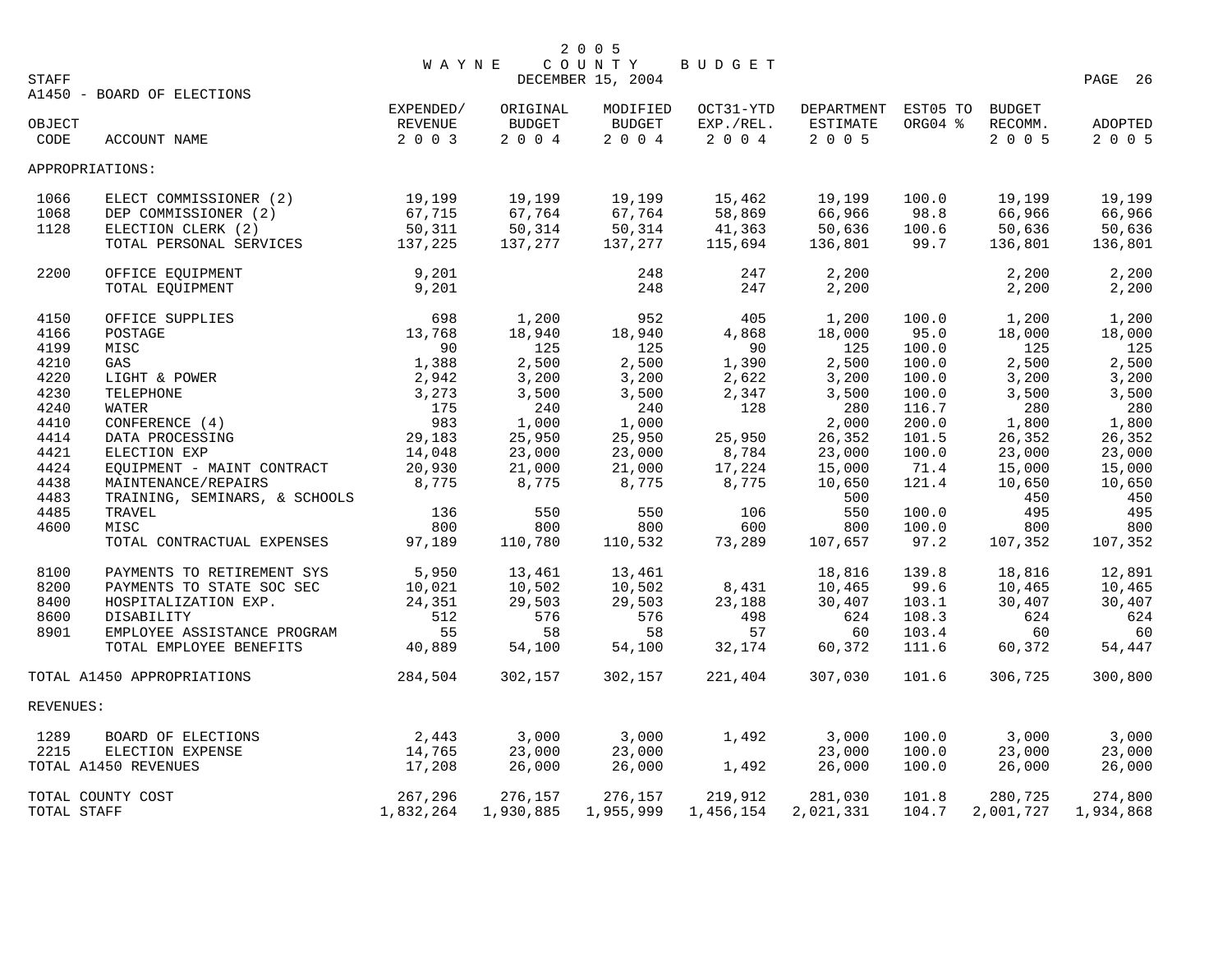|        |                                                                                                                                                                                                                                                          | <b>WAYNE</b>                                                                       |           | COUNTY                   | BUDGET    |                               |         |               |           |
|--------|----------------------------------------------------------------------------------------------------------------------------------------------------------------------------------------------------------------------------------------------------------|------------------------------------------------------------------------------------|-----------|--------------------------|-----------|-------------------------------|---------|---------------|-----------|
|        | SHARED SERVICES                                                                                                                                                                                                                                          |                                                                                    |           | DECEMBER 15, 2004        |           |                               |         |               | PAGE 27   |
|        | A1615 - BUILDINGS & GROUNDS                                                                                                                                                                                                                              |                                                                                    |           |                          |           |                               |         |               |           |
|        |                                                                                                                                                                                                                                                          | $\begin{minipage}{.4\linewidth} \texttt{EXPENDED} / \texttt{NLOED} \end{minipage}$ | ORIGINAL  | MODIFIED                 |           | OCT31-YTD DEPARTMENT EST05 TO |         | <b>BUDGET</b> |           |
| OBJECT |                                                                                                                                                                                                                                                          | REVENUE                                                                            | BUDGET    | <b>BUDGET</b>            | EXP./REL. | ESTIMATE                      | ORG04 % | RECOMM.       | ADOPTED   |
| CODE   | ACCOUNT NAME                                                                                                                                                                                                                                             | 2 0 0 3                                                                            | $2 0 0 4$ | $2\quad 0\quad 0\quad 4$ | 2004      | 2 0 0 5                       |         | 2 0 0 5       | 2 0 0 5   |
|        | APPROPRIATIONS:                                                                                                                                                                                                                                          |                                                                                    |           |                          |           |                               |         |               |           |
| 1069   | PERS CLERK P T                                                                                                                                                                                                                                           | $\frac{12}{58}$ , $\frac{358}{403}$                                                | 14,000    | 14,000                   | 10,121    | 14,000                        | 100.0   | 14,000        | 14,000    |
| 1070   | SUPT BLDG & GRNDS                                                                                                                                                                                                                                        |                                                                                    | 58,900    | 58,900                   | 46,678    | 58,900                        | 100.0   | 58,900        | 58,900    |
| 1106   |                                                                                                                                                                                                                                                          |                                                                                    | 78,500    | 78,500                   | 56,388    | 77,450                        | 98.7    | 77,450        | 82,989    |
| 1107   |                                                                                                                                                                                                                                                          |                                                                                    | 20,500    | 20,500                   | 5,386     | 20,500                        | 100.0   | 20,500        | 20,942    |
| 1122   |                                                                                                                                                                                                                                                          |                                                                                    | 59,800    | 59,800                   | 40,624    | 54,400                        | 91.0    | 54,400        | 57,269    |
| 1172   |                                                                                                                                                                                                                                                          |                                                                                    | 241,600   | 241,600                  | 196,123   | 243,800                       | 100.9   | 243,800       | 257,246   |
| 1181   |                                                                                                                                                                                                                                                          |                                                                                    | 40,000    | 40,000                   | 36,309    | 40,000                        | 100.0   | 40,000        | 40,000    |
| 1188   |                                                                                                                                                                                                                                                          |                                                                                    | 33,000    | 33,000                   | 26,393    | 33,000                        | 100.0   | 33,000        | 34,413    |
| 1212   | SUPT BLDG & GRNDS<br>CLEANER (3)<br>CLEANER P.T. (2)<br>ACCOUNT CLERK (2)<br>ACCOUNT CLERK (2)<br>MAINTENANCE WORKER (9)<br>233,034<br>LABORER, SEASONAL (12)<br>43,083<br>SR ACCT/TELECOMM<br>M E O #2<br>MAINT MECHANIC (6)<br>194,524<br>BLDG MAINT M |                                                                                    |           |                          |           |                               |         |               |           |
| 1240   |                                                                                                                                                                                                                                                          |                                                                                    | 195,700   | 195,700                  | 157,482   | 195,700                       | 100.0   | 195,700       | 205,875   |
| 1262   |                                                                                                                                                                                                                                                          |                                                                                    | 133,000   | 125,000                  | 79,479    | 130,210                       | 97.9    | 130,210       | 136,538   |
| 1304   |                                                                                                                                                                                                                                                          |                                                                                    | 38,100    | 38,100                   | 26,777    | 38,100                        | 100.0   |               |           |
| 1306   |                                                                                                                                                                                                                                                          |                                                                                    | 76,850    | 76,850                   | 62,115    | 77,300                        | 100.6   | 77,300        | 81,903    |
| 1321   |                                                                                                                                                                                                                                                          |                                                                                    | 22,000    | 22,000                   | 22,174    | 22,000                        | 100.0   | 22,000        | 22,000    |
| 1333   |                                                                                                                                                                                                                                                          |                                                                                    | 43,200    | 43,200                   | 34,784    | 43,200                        | 100.0   | 43,200        | 45,366    |
| 1740   |                                                                                                                                                                                                                                                          |                                                                                    | 29,000    | 29,000                   | 23,304    | 29,300                        | 101.0   | 29,300        | 31,637    |
| 1904   |                                                                                                                                                                                                                                                          |                                                                                    | 18,000    | 26,000                   | 24,403    | 26,000                        | 144.4   | 26,000        | 26,000    |
| 1906   |                                                                                                                                                                                                                                                          |                                                                                    | 5,200     | 5,200                    | 3,878     | 5,300                         | 101.9   | 5,300         | 5,300     |
|        | SHIFT DIFFERENTIAL 5,450<br>TOTAL PERSONAL SERVICES 1,093,540                                                                                                                                                                                            |                                                                                    | 1,107,350 | 1,107,350                | 852,418   | 1,109,160                     | 100.2   | 1,071,060     | 1,120,378 |
| 2200   | OFFICE EQUIPMENT                                                                                                                                                                                                                                         |                                                                                    | 8,850     | 10,760                   | 9,739     | 4,300                         | 48.6    | 4,300         | 4,300     |
| 2300   | MOTOR VEHICLES                                                                                                                                                                                                                                           |                                                                                    |           |                          |           | 25,000                        |         | 25,000        | 25,000    |
| 2401   | TOOLS                                                                                                                                                                                                                                                    |                                                                                    | 1,070     | 1,070                    | 1,007     | 309                           | 28.9    | 309           | 309       |
| 2500   | OTHER EQUIPMENT                                                                                                                                                                                                                                          |                                                                                    | 9,583     | 8,853                    | 7,672     | 50,570                        | 527.7   | 9,570         | 9,570     |
|        | T<br>$\begin{array}{r} 5,899 \\ 22,585 \\ 1,546 \\ 8,191 \\ 38,221 \end{array}$<br>TOTAL EQUIPMENT                                                                                                                                                       |                                                                                    | 19,503    | 20,683                   | 18,418    | 80,179                        | 411.1   | 39,179        | 39,179    |
| 4125   |                                                                                                                                                                                                                                                          |                                                                                    | 1,500     | 1,500                    | 434       | 500                           | 33.3    | 500           | 500       |
| 4128   |                                                                                                                                                                                                                                                          |                                                                                    | 7,500     | 10,000                   | 8,587     | 7,500                         | 100.0   | 7,500         | 7,500     |
| 4135   |                                                                                                                                                                                                                                                          |                                                                                    | 14,000    | 14,000                   | 12,085    | 14,250                        | 101.8   | 14,250        | 14,250    |
| 4137   |                                                                                                                                                                                                                                                          |                                                                                    | 3,000     | 2,250                    | 165       | 3,000                         | 100.0   | 3,000         | 3,000     |
| 4150   |                                                                                                                                                                                                                                                          |                                                                                    | 1,800     | 1,800                    | 1,281     | 1,800                         | 100.0   | 1,800         | 1,800     |
| 4166   |                                                                                                                                                                                                                                                          |                                                                                    | 350       | 350                      | 292       | 350                           | 100.0   | 350           | 350       |
| 4167   |                                                                                                                                                                                                                                                          |                                                                                    |           |                          |           | 1,000                         |         | 1,000         | 1,000     |
| 4210   |                                                                                                                                                                                                                                                          |                                                                                    | 42,000    | 57,000                   | 32,645    | 117,000                       | 278.6   | 117,000       | 117,000   |
| 4220   |                                                                                                                                                                                                                                                          |                                                                                    | 75,000    | 75,000                   | 68,106    | 115,000                       | 153.3   | 115,000       | 115,000   |
| 4230   |                                                                                                                                                                                                                                                          |                                                                                    | 465,000   | 465,000                  | 367,109   | 475,000                       | 102.2   | 475,000       | 475,000   |
| 4240   |                                                                                                                                                                                                                                                          |                                                                                    | 10,100    | 10,100                   | 7,387     | 17,000                        | 168.3   | 17,000        | 17,000    |
| 4250   |                                                                                                                                                                                                                                                          |                                                                                    | 22,000    | 21,000                   | 11,029    | 19,000                        | 86.4    | 19,000        | 19,000    |
| 4407   |                                                                                                                                                                                                                                                          |                                                                                    | 140,000   | 140,000                  | 107,682   | 160,000                       | 114.3   | 160,000       | 160,000   |
| 4408   | COPIER EXPENSE                                                                                                                                                                                                                                           | 1,390                                                                              | 2,340     | 2,340                    | 2,236     | 4,200                         | 179.5   | 4,200         | 4,200     |
| 4414   | DATA PROCESSING                                                                                                                                                                                                                                          | 14,521                                                                             | 16,148    | 16,148                   | 16,148    | 17,846                        | 110.5   | 17,846        | 17,846    |
| 4422   | ELEVATOR MAINT                                                                                                                                                                                                                                           | $\frac{1}{16}$ , 602                                                               | 19,950    | 19,950                   | 17,827    | 24,000                        | 120.3   | 24,000        | 24,000    |
| 4424   | EQUIPMENT - MAINT CONTRACT                                                                                                                                                                                                                               | 68,000                                                                             | 77,800    | 77,800                   | 75,534    | 94,800                        | 121.9   | 94,800        | 94,800    |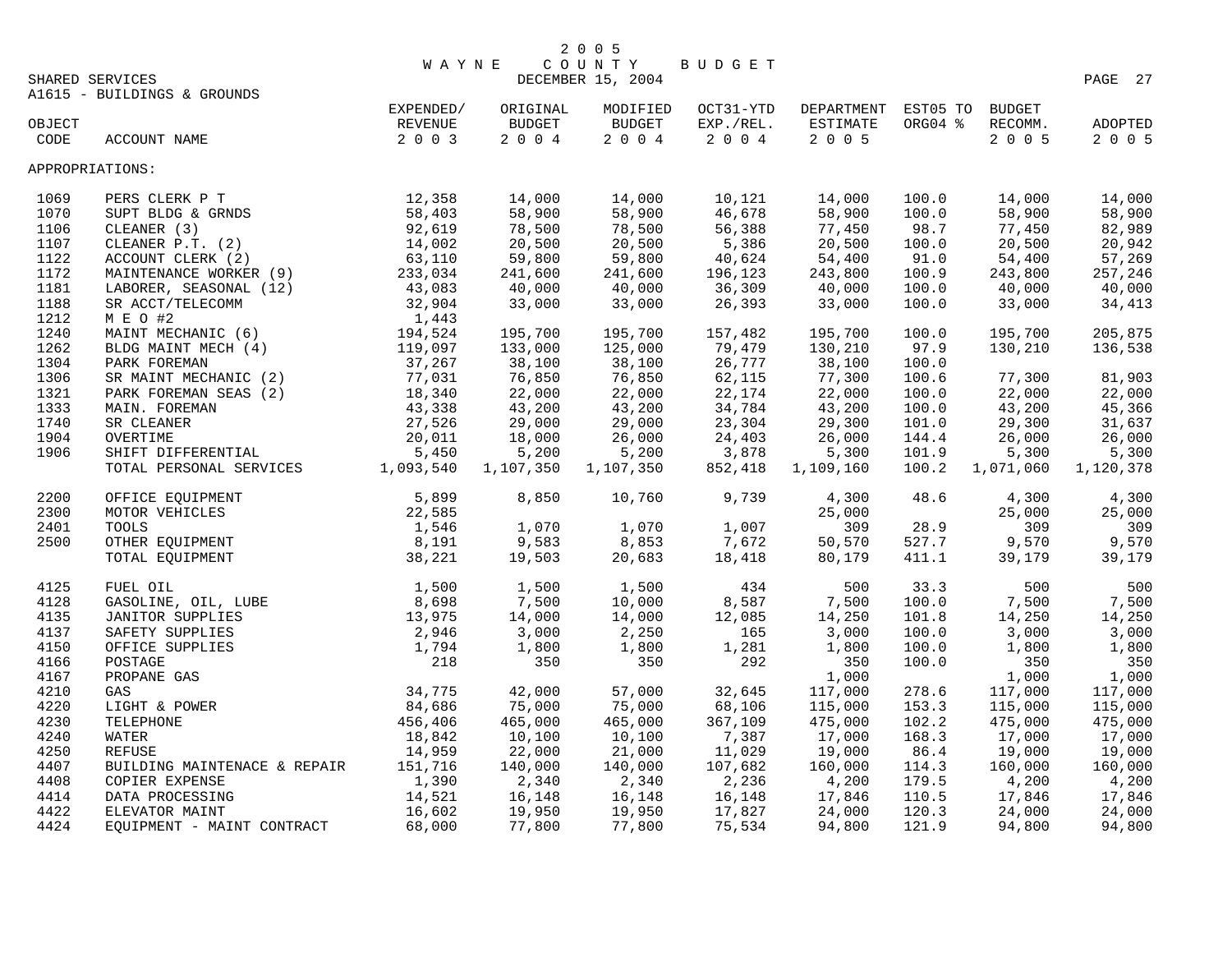|           | SHARED SERVICES                |           |               | DECEMBER 15, 2004 |           |                   |          |               | PAGE 28   |
|-----------|--------------------------------|-----------|---------------|-------------------|-----------|-------------------|----------|---------------|-----------|
|           | A1615 - BUILDINGS & GROUNDS    |           |               |                   |           |                   |          |               |           |
|           |                                | EXPENDED/ | ORIGINAL      | MODIFIED          | OCT31-YTD | <b>DEPARTMENT</b> | EST05 TO | <b>BUDGET</b> |           |
| OBJECT    |                                | REVENUE   | <b>BUDGET</b> | <b>BUDGET</b>     | EXP./REL. | <b>ESTIMATE</b>   | ORG04 %  | RECOMM.       | ADOPTED   |
| CODE      | ACCOUNT NAME                   | 2 0 0 3   | 2004          | 2 0 0 4           | 2 0 0 4   | 2 0 0 5           |          | 2 0 0 5       | 2 0 0 5   |
| 4425      | EOUIPMENT - MAINT / REPAIRS    | 14,908    | 15,000        | 15,000            | 5,447     | 15,000            | 100.0    | 15,000        | 15,000    |
| 4437      | LEASE                          | 3,650     | 3,650         | 3,650             | 3,650     | 3,500             | 95.9     | 3,500         | 3,500     |
| 4456      | PRINTING                       | 81        | 500           | 500               |           | 500               | 100.0    | 500           | 500       |
| 4474      | SNOW REMOVAL                   | 22,127    | 22,500        | 22,500            | 19,723    | 35,000            | 155.6    | 35,000        | 35,000    |
| 4475      | SOFTWARE                       | 551       | 300           | 300               | 284       | 500               | 166.7    | 500           | 500       |
| 4483      | TRAINING, SEMINARS, & SCHOOLS  | 920       | 1,000         | 250               |           | 1,000             | 100.0    | 900           | 900       |
| 4485      | TRAVEL                         | 192       | 200           | 200               | 58        | 200               | 100.0    | 180           | 180       |
| 4500      | FEES FOR SERVICES, NON EMPLOY  | 126,009   | 120,000       | 120,000           | 101,051   | 122,000           | 101.7    | 122,000       | 122,000   |
|           | TOTAL CONTRACTUAL EXPENSES     | 1,059,466 | 1,061,638     | 1,076,638         | 858,760   | 1,249,946         | 117.7    | 1,249,826     | 1,249,826 |
| 8100      | PAYMENTS TO RETIREMENT SYS     | 50,998    | 119,107       | 119,107           |           | 158,100           | 132.7    | 152,022       | 104,592   |
| 8200      | PAYMENTS TO STATE SOC SEC      | 80,523    | 84,712        | 84,712            | 62,481    | 77,069            | 91.0     | 74,163        | 85,709    |
| 8400      | HOSPITALIZATION EXP.           | 168,180   | 202,684       | 202,684           | 143,399   | 218,500           | 107.8    | 209,993       | 168,870   |
| 8600      | DISABILITY                     | 4,012     | 4,464         | 4,464             | 3,519     | 4,992             | 111.8    | 4,836         | 4,836     |
| 8901      | EMPLOYEE ASSISTANCE PROGRAM    | 453       | 464           | 464               | 434       | 488               | 105.2    | 473           | 473       |
|           | TOTAL EMPLOYEE BENEFITS        | 304,166   | 411,431       | 411,431           | 209,833   | 459,149           | 111.6    | 441,487       | 364,480   |
|           | TOTAL A1615 APPROPRIATIONS     | 2,495,393 | 2,599,922     | 2,616,102         | 1,939,429 | 2,898,434         | 111.5    | 2,801,552     | 2,773,863 |
| REVENUES: |                                |           |               |                   |           |                   |          |               |           |
| 1275      | BUILDING & GROUNDS             | 508,272   | 610,000       | 610,000           | 474,203   | 590,000           | 96.7     | 590,000       | 590,000   |
| 1285      | B&G REIMBURSED REVENUE         | 461,780   | 540,000       | 555,000           | 424,717   | 530,000           | 98.1     | 530,000       | 530,000   |
| 2012      | RECREATION CONCESSIONS         | 1,534     | 1,000         | 1,000             | 1,283     | 1,000             | 100.0    | 1,000         | 1,000     |
| 2411      | RENTAL FEES                    | 9,265     | 9,000         | 9,000             | 10,000    | 9,000             | 100.0    | 9,000         | 9,000     |
| 2413      | HEALTH FACILITY BUILDING       | 35,853    |               |                   |           |                   |          |               |           |
| 2665      | SALE ON SURPLUS EQUIPMENT      |           |               | 1,180             |           |                   |          |               |           |
| 2770      | MISC REVENUES                  | 250       |               |                   | 651       |                   |          |               |           |
| 2778      | TELEPHONE REIMBURSEMENT        | 562,103   | 535,000       | 535,000           | 414,904   | 535,000           | 100.0    | 535,000       | 535,000   |
| 3025      | COURT FACILITY INCENTIVE AID   | 91,692    | 110,350       | 110,350           | $75,000-$ | 90,000            | 81.6     | 90,000        | 90,000    |
| 3960      | EMERGENCY DISASTER ASSIST.ST   | 4,319     |               |                   |           |                   |          |               |           |
| 4960      | EMERGENCY DISASTER ASSIST. FED | 26,822    |               |                   |           |                   |          |               |           |
|           | TOTAL A1615 REVENUES           | 1,701,890 | 1,805,350     | 1,821,530         | 1,250,758 | 1,755,000         | 97.2     | 1,755,000     | 1,755,000 |
|           | TOTAL COUNTY COST              | 793,503   | 794,572       | 794,572           | 688,671   | 1,143,434         | 143.9    | 1,046,552     | 1,018,863 |

W A Y N E C O U N T Y B U D G E T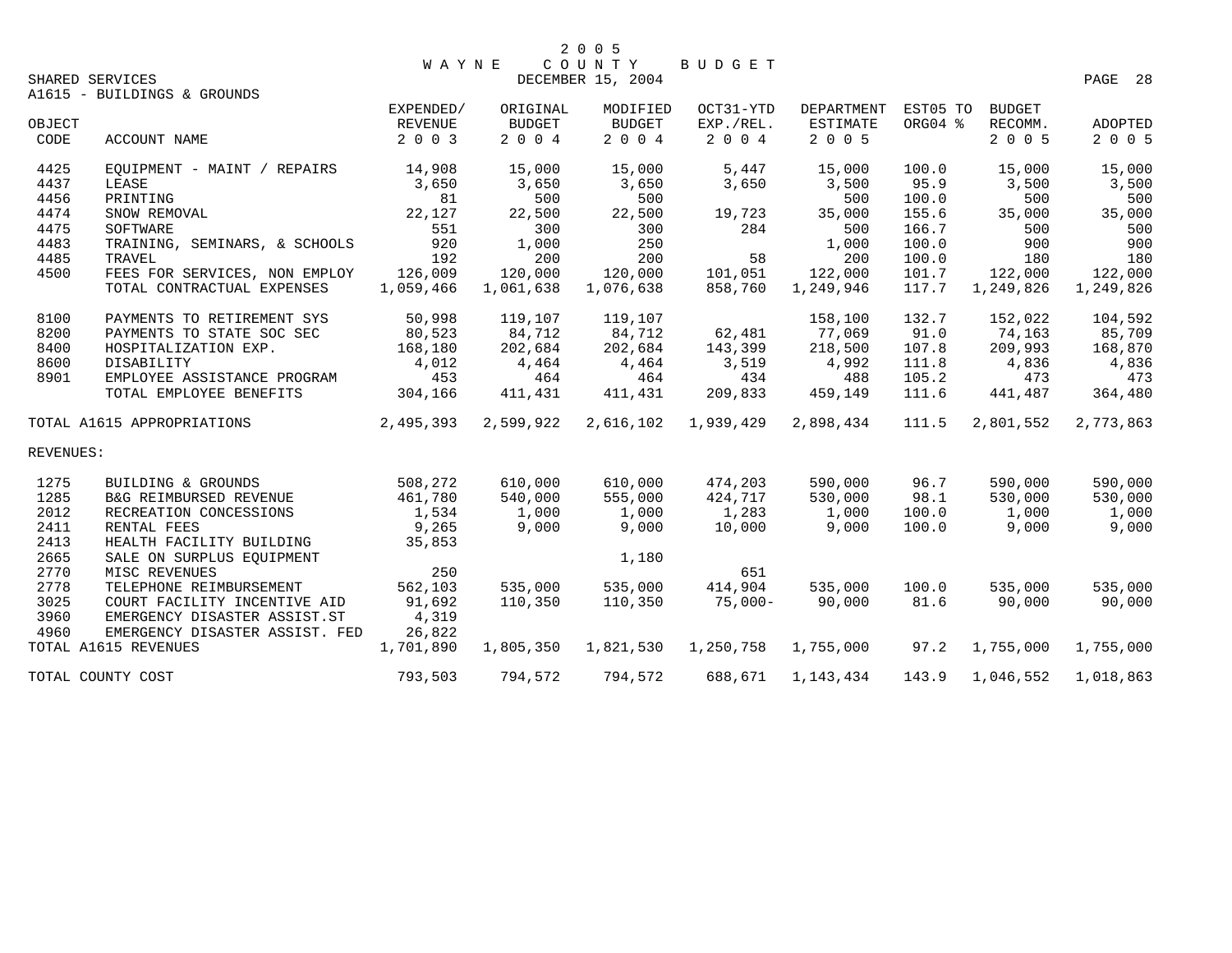|           |                              |              |                          | 2 0 0 5                     |               |                     |         |               |         |
|-----------|------------------------------|--------------|--------------------------|-----------------------------|---------------|---------------------|---------|---------------|---------|
|           | SHARED SERVICES              | <b>WAYNE</b> |                          | COUNTY<br>DECEMBER 15, 2004 | <b>BUDGET</b> |                     |         |               | PAGE 29 |
|           | A1640 - CENTRAL GARAGE       |              |                          |                             |               |                     |         |               |         |
|           |                              | EXPENDED/    | ORIGINAL                 | MODIFIED                    | OCT31-YTD     | DEPARTMENT EST05 TO |         | <b>BUDGET</b> |         |
| OBJECT    |                              | REVENUE      | <b>BUDGET</b>            | BUDGET                      | EXP./REL.     | ESTIMATE            | ORG04 % | RECOMM.       | ADOPTED |
| CODE      | ACCOUNT NAME                 | 2 0 0 3      | $2\quad 0\quad 0\quad 4$ | $2\ 0\ 0\ 4$                | 2 0 0 4       | $2 0 0 5$           |         | 2 0 0 5       | 2 0 0 5 |
|           | APPROPRIATIONS:              |              |                          |                             |               |                     |         |               |         |
| 1298      | AUTOMOTIVE MECH (2)          | 66,994       | 67,875                   | 67,875                      | 54,605        | 67,771              | 99.8    | 67,771        | 72,639  |
| 1318      | AUTO MECH FOREMAN            | 38,894       | 38,690                   | 38,690                      | 31,514        | 39,350              | 101.7   | 39,350        | 41,626  |
| 1904      | OVERTIME                     | 122          | 90                       | 90                          | 89            | 90                  | 100.0   | 90            | 90      |
|           | TOTAL PERSONAL SERVICES      | 106,010      | 106,655                  | 106,655                     | 86,208        | 107,211             | 100.5   | 107,211       | 114,355 |
| 2000      | EQUIP & OTHER CAPITAL OUTLAY | 3,021        | 3,500                    | 3,500                       |               | 1,150               | 32.9    |               |         |
|           | TOTAL EQUIPMENT              | 3,021        | 3,500                    | 3,500                       |               | 1,150               | 32.9    |               |         |
| 4100      | SUPPLIES & MATERIALS         | 67,791       | 58,000                   | 70,000                      | 57,547        | 58,000              | 100.0   | 70,000        | 70,000  |
| 4126      | FIELD SUPPLIES               | 789          | 800                      | 800                         |               | 800                 | 100.0   | 800           | 800     |
| 4128      | GASOLINE, OIL, LUBE          | 5,447        | 5,500                    | 5,500                       | 5,467         | 5,500               | 100.0   | 5,500         | 5,500   |
| 4150      | OFFICE SUPPLIES              | 266          | 300                      | 300                         | 164           | 300                 | 100.0   | 300           | 300     |
| 4180      | TIRES                        | 15,926       | 16,000                   | 16,000                      | 11,210        | 16,000              | 100.0   | 16,000        | 16,000  |
| 4210      | GAS                          | 1,905        | 2,500                    | 2,500                       | 1,646         | 2,500               | 100.0   | 2,500         | 2,500   |
| 4220      | LIGHT & POWER                | 2,778        | 3,100                    | 3,100                       | 2,604         | 3,100               | 100.0   | 3,100         | 3,100   |
| 4230      | TELEPHONE                    | 894          | 1,000                    | 1,000                       | 750           | 1,000               | 100.0   | 1,000         | 1,000   |
| 4240      | WATER                        | 302          | 490                      | 490                         | 235           | 490                 | 100.0   | 490           | 490     |
| 4400      | CONTRACTED SERVICES          | 8,497        | 8,500                    | 12,500                      | 8,884         | 8,500               | 100.0   | 8,500         | 8,500   |
| 4414      | DATA PROCESSING              | 948          | 885                      | 885                         | 885           | 996                 | 112.5   | 996           | 996     |
| 4417      | DRY CLEANING                 | 1,379        | 1,400                    | 1,400                       | 1,126         | 1,400               | 100.0   | 1,400         | 1,400   |
| 4425      | EQUIPMENT - MAINT / REPAIRS  |              | 300                      | 300                         |               | 300                 | 100.0   | 300           | 300     |
| 4475      | SOFTWARE                     |              |                          |                             |               | 1,295               |         | 1,295         | 1,295   |
| 4493      | CLERICAL SERV CONTRACTS      | 7,402        | 9,861                    | 9,861                       |               | 9,861               | 100.0   | 9,861         | 9,861   |
| 4600      | MISC                         | 142          | 400                      | 400                         | 143           | 960                 | 240.0   | 960           | 960     |
|           | TOTAL CONTRACTUAL EXPENSES   | 114,466      | 109,036                  | 125,036                     | 90,661        | 111,002             | 101.8   | 123,002       | 123,002 |
| 8100      | PAYMENTS TO RETIREMENT SYS   | 4,076        | 12,061                   | 12,061                      |               | 17,043              | 141.3   | 17,043        | 11,655  |
| 8200      | PAYMENTS TO STATE SOC SEC    | 7,659        | 8,160                    | 8,160                       | 6,170         | 8,149               | 99.9    | 8,149         | 8,748   |
| 8400      | HOSPITALIZATION EXP.         | 22,916       | 30,182                   | 30,182                      | 23,342        | 33,053              | 109.5   | 33,053        | 30,346  |
| 8600      | DISABILITY                   | 384          | 432                      | 432                         | 354           | 468                 | 108.3   | 468           | 468     |
| 8901      | EMPLOYEE ASSISTANCE PROGRAM  | 41           | 44                       | 44                          | 42            | 45                  | 102.3   | 45            | 45      |
|           | TOTAL EMPLOYEE BENEFITS      | 35,076       | 50,879                   | 50,879                      | 29,908        | 58,758              | 115.5   | 58,758        | 51,262  |
|           | TOTAL A1640 APPROPRIATIONS   | 258,573      | 270,070                  | 286,070                     | 206,777       | 278,121             | 103.0   | 288,971       | 288,619 |
| REVENUES: |                              |              |                          |                             |               |                     |         |               |         |
| 1272      | CENTRAL GARAGE               | 262,221      | 270,070                  | 286,070                     | 210,108       | 278,121             | 103.0   | 288,971       | 288,619 |
|           | TOTAL A1640 REVENUES         | 262,221      | 270,070                  | 286,070                     | 210,108       | 278,121             | 103.0   | 288,971       | 288,619 |
|           | TOTAL COUNTY COST            | $3,648-$     |                          |                             | $3,331-$      |                     |         |               |         |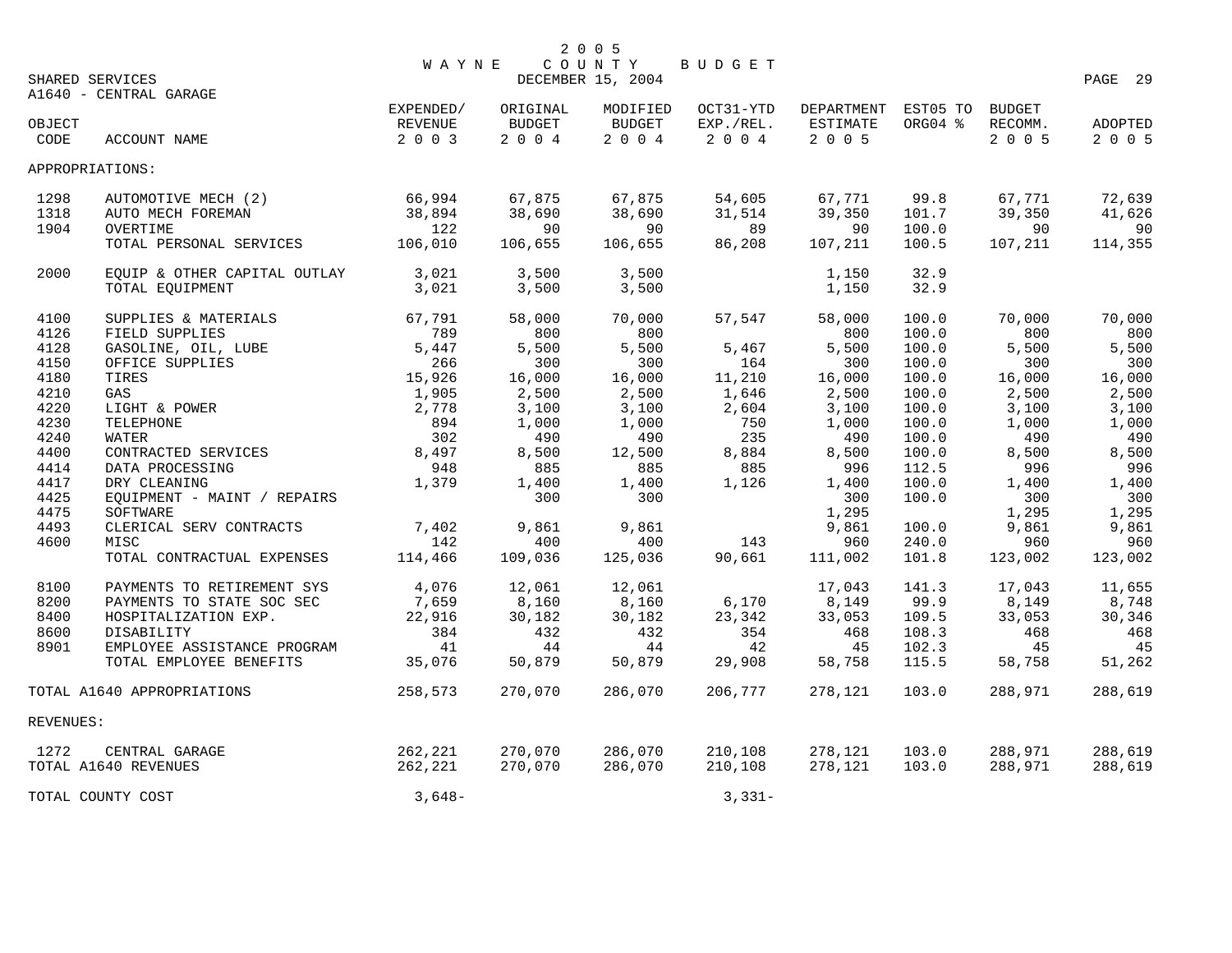|           |                                |              |               | 2 0 0 5           |               |            |          |               |         |
|-----------|--------------------------------|--------------|---------------|-------------------|---------------|------------|----------|---------------|---------|
|           |                                | <b>WAYNE</b> |               | COUNTY            | <b>BUDGET</b> |            |          |               |         |
|           | SHARED SERVICES                |              |               | DECEMBER 15, 2004 |               |            |          |               | PAGE 30 |
| $A1670 -$ | UNDISTRIBUTED<br>METER POSTAGE |              |               |                   |               |            |          |               |         |
|           |                                | EXPENDED/    | ORIGINAL      | MODIFIED          | OCT31-YTD     | DEPARTMENT | EST05 TO | <b>BUDGET</b> |         |
| OBJECT    |                                | REVENUE      | <b>BUDGET</b> | <b>BUDGET</b>     | EXP./REL.     | ESTIMATE   | ORG04 %  | RECOMM.       | ADOPTED |
| CODE      | ACCOUNT NAME                   | 2 0 0 3      | 2 0 0 4       | 2 0 0 4           | 2 0 0 4       | 2 0 0 5    |          | 2 0 0 5       | 2 0 0 5 |
|           | APPROPRIATIONS:                |              |               |                   |               |            |          |               |         |
| 4000      | CONTRACTUAL EXPENSES           | 63,000       | 70,000        | 70,000            | 47,972        | 70,000     | 100.0    | 70,000        | 70,000  |
|           | TOTAL CONTRACTUAL EXPENSES     | 63,000       | 70,000        | 70,000            | 47,972        | 70,000     | 100.0    | 70,000        | 70,000  |
|           | TOTAL A1670 APPROPRIATIONS     | 63,000       | 70,000        | 70,000            | 47,972        | 70,000     | 100.0    | 70,000        | 70,000  |
| REVENUES: |                                |              |               |                   |               |            |          |               |         |
| 1274      | POSTAGE REIMBURSEMENT          | 47,909       | 70,000        | 70,000            | 35,435        | 70,000     | 100.0    | 70,000        | 70,000  |
|           | TOTAL A1670 REVENUES           | 47,909       | 70,000        | 70,000            | 35,435        | 70,000     | 100.0    | 70,000        | 70,000  |
|           | TOTAL COUNTY COST              | 15,091       |               |                   | 12,537        |            |          |               |         |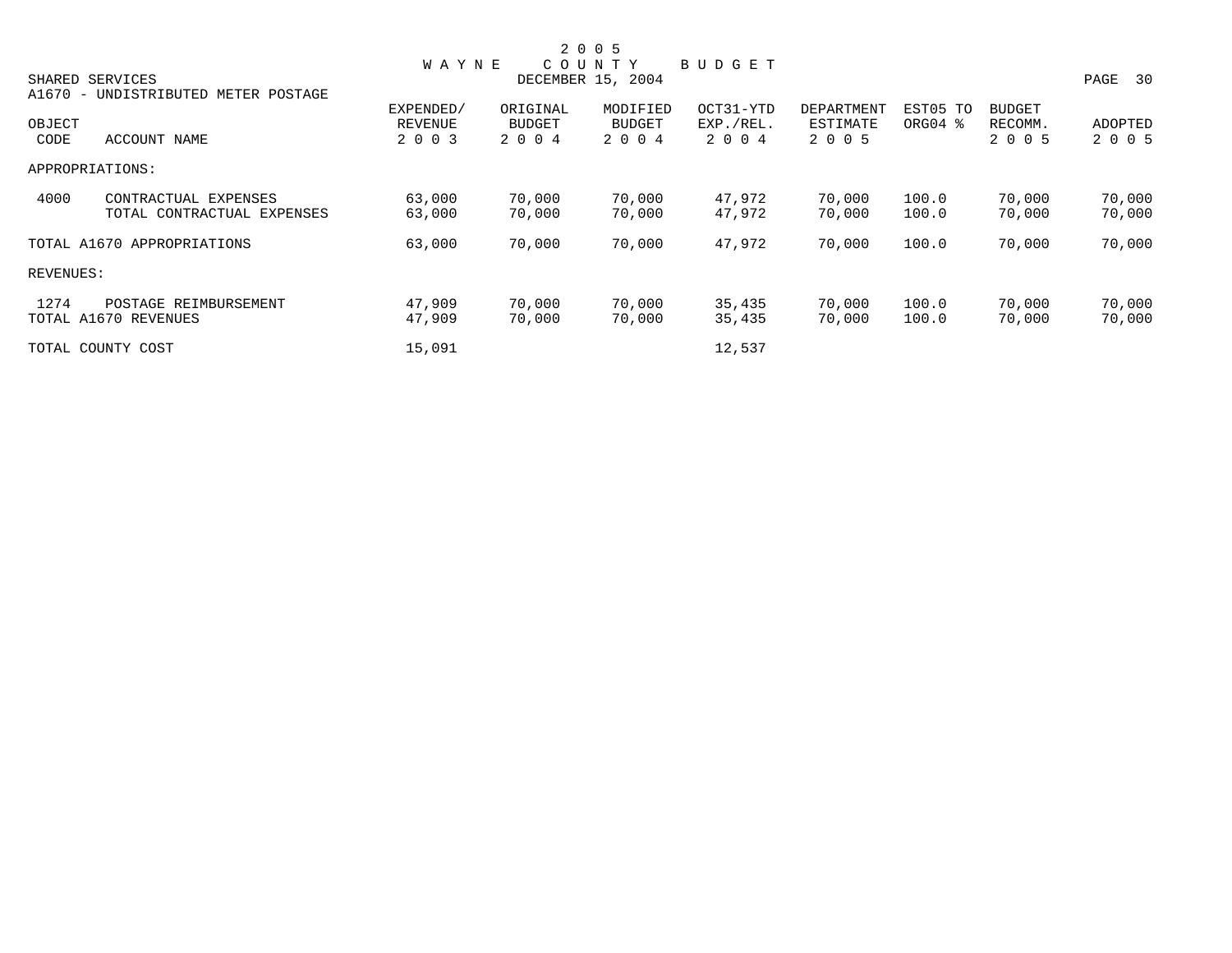|                |                             | <b>WAYNE</b>       |                          | 2 0 0 5<br>COUNTY        | BUDGET               |                            |          |                    |                    |
|----------------|-----------------------------|--------------------|--------------------------|--------------------------|----------------------|----------------------------|----------|--------------------|--------------------|
|                | SHARED SERVICES             |                    |                          | DECEMBER 15, 2004        |                      |                            |          |                    | PAGE 31            |
|                | A1671 - PRINTING DEPARTMENT |                    |                          |                          |                      |                            |          |                    |                    |
|                |                             | EXPENDED/          | ORIGINAL                 | MODIFIED                 | OCT31-YTD            | <b>DEPARTMENT</b>          | EST05 TO | <b>BUDGET</b>      |                    |
| OBJECT<br>CODE | <b>ACCOUNT NAME</b>         | REVENUE<br>2 0 0 3 | <b>BUDGET</b><br>2 0 0 4 | <b>BUDGET</b><br>2 0 0 4 | EXP./REL.<br>2 0 0 4 | <b>ESTIMATE</b><br>2 0 0 5 | ORG04 %  | RECOMM.<br>2 0 0 5 | ADOPTED<br>2 0 0 5 |
|                | APPROPRIATIONS:             |                    |                          |                          |                      |                            |          |                    |                    |
| 1063           | PERSONNEL OFFICER           | 4,969              | 5,635                    | 5,635                    | 4,086                | 5,635                      | 100.0    | 5,635              | 5,635              |
| 1102           | CLERK                       | 6,438              | 10,000                   | 10,000                   | 5,702                | 10,000                     | 100.0    | 10,000             | 10,000             |
|                | TOTAL PERSONAL SERVICES     | 11,407             | 15,635                   | 15,635                   | 9,788                | 15,635                     | 100.0    | 15,635             | 15,635             |
| 4100           | SUPPLIES & MATERIALS        | 27,533             | 21,000                   | 21,000                   | 16,066               | 21,000                     | 100.0    | 21,000             | 21,000             |
| 4210           | <b>GAS</b>                  | 760                | 1,340                    | 1,340                    | 817                  | 1,340                      | 100.0    | 1,340              | 1,340              |
| 4220           | LIGHT & POWER               | 1,450              | 1,450                    | 1,450                    | 1,450                | 1,700                      | 117.2    | 1,700              | 1,700              |
| 4230           | <b>TELEPHONE</b>            | 198                | 180                      | 180                      | 175                  | 180                        | 100.0    | 180                | 180                |
| 4240           | WATER                       | 221                | 240                      | 240                      | 240                  | 240                        | 100.0    | 240                | 240                |
| 4424           | EQUIPMENT - MAINT CONTRACT  | 13,946             | 14,000                   | 14,000                   | 13,958               | 14,000                     | 100.0    | 14,000             | 14,000             |
| 4425           | EQUIPMENT - MAINT / REPAIRS | 481                | 250                      | 250                      | 176                  | 250                        | 100.0    | 250                | 250                |
| 4438           | MAINTENANCE/REPAIRS         | 2,500              | 2,500                    | 2,500                    | 2,500                | 2,500                      | 100.0    | 2,500              | 2,500              |
|                | TOTAL CONTRACTUAL EXPENSES  | 47,089             | 40,960                   | 40,960                   | 35,382               | 41,210                     | 100.6    | 41,210             | 41,210             |
| 8100           | PAYMENTS TO RETIREMENT SYS  | 84                 | 970                      | 970                      |                      | 1,014                      | 104.5    | 1,014              | 1,014              |
| 8200           | PAYMENTS TO STATE SOC SEC   | 492                | 1,005                    | 1,005                    | 436                  | 1,196                      | 119.0    | 1,196              | 1,196              |
|                | TOTAL EMPLOYEE BENEFITS     | 576                | 1,975                    | 1,975                    | 436                  | 2,210                      | 111.9    | 2,210              | 2,210              |
|                | TOTAL A1671 APPROPRIATIONS  | 59,072             | 58,570                   | 58,570                   | 45,606               | 59,055                     | 100.8    | 59,055             | 59,055             |
| REVENUES:      |                             |                    |                          |                          |                      |                            |          |                    |                    |
| 1271           | CENTRAL PRINTING            | 52,649             | 58,570                   | 58,570                   | 39,977               | 59,055                     | 100.8    | 59,055             | 59,055             |
|                | TOTAL A1671 REVENUES        | 52,649             | 58,570                   | 58,570                   | 39,977               | 59,055                     | 100.8    | 59,055             | 59,055             |
|                | TOTAL COUNTY COST           | 6,423              |                          |                          | 5,629                |                            |          |                    |                    |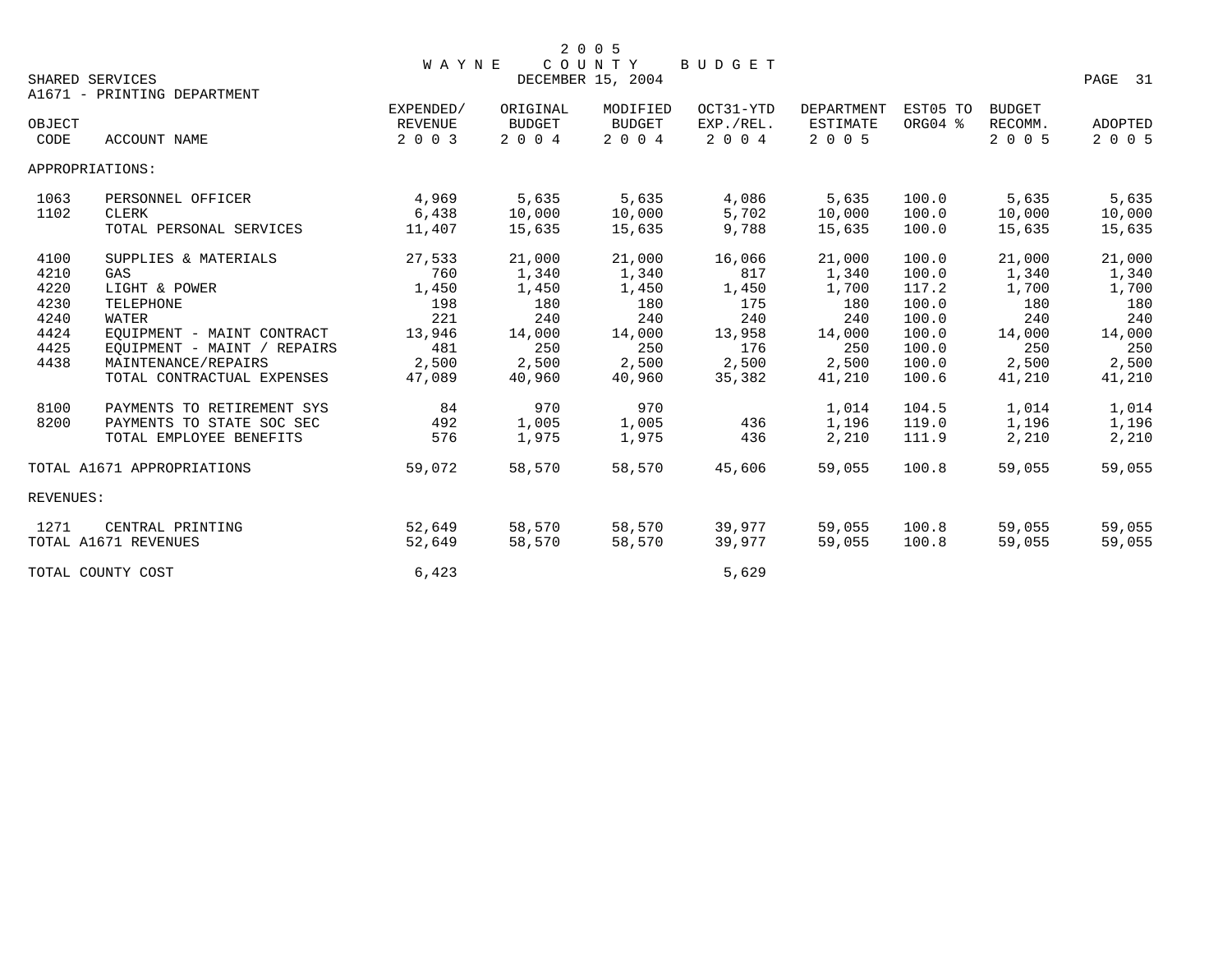|           |                            |              |               | 2 0 0 5           |               |            |          |               |         |
|-----------|----------------------------|--------------|---------------|-------------------|---------------|------------|----------|---------------|---------|
|           |                            | <b>WAYNE</b> |               | COUNTY            | <b>BUDGET</b> |            |          |               |         |
|           | SHARED SERVICES            |              |               | DECEMBER 15, 2004 |               |            |          |               | PAGE 32 |
|           | A1672 - COURT HOUSE XEROX  |              |               |                   |               |            |          |               |         |
|           |                            | EXPENDED/    | ORIGINAL      | MODIFIED          | OCT31-YTD     | DEPARTMENT | EST05 TO | <b>BUDGET</b> |         |
| OBJECT    |                            | REVENUE      | <b>BUDGET</b> | <b>BUDGET</b>     | EXP./REL.     | ESTIMATE   | ORG04 %  | RECOMM.       | ADOPTED |
| CODE      | ACCOUNT NAME               | 2 0 0 3      | 2 0 0 4       | 2 0 0 4           | 2 0 0 4       | 2 0 0 5    |          | 2 0 0 5       | 2 0 0 5 |
|           | APPROPRIATIONS:            |              |               |                   |               |            |          |               |         |
| 4000      | CONTRACTUAL EXPENSES       | 2,703        | 4,000         | 4,000             | 1,910         | 4,000      | 100.0    | 4,000         | 4,000   |
|           | TOTAL CONTRACTUAL EXPENSES | 2,703        | 4,000         | 4,000             | 1,910         | 4,000      | 100.0    | 4,000         | 4,000   |
|           | TOTAL A1672 APPROPRIATIONS | 2,703        | 4,000         | 4,000             | 1,910         | 4,000      | 100.0    | 4,000         | 4,000   |
| REVENUES: |                            |              |               |                   |               |            |          |               |         |
| 1273      | USE OF COURT HOUSE XEROX   | 3,392        | 3,000         | 3,000             | 1,735         | 3,000      | 100.0    | 3,000         | 3,000   |
|           | TOTAL A1672 REVENUES       | 3,392        | 3,000         | 3,000             | 1,735         | 3,000      | 100.0    | 3,000         | 3,000   |
|           | TOTAL COUNTY COST          | $689 -$      | 1,000         | 1,000             | 175           | 1,000      | 100.0    | 1,000         | 1,000   |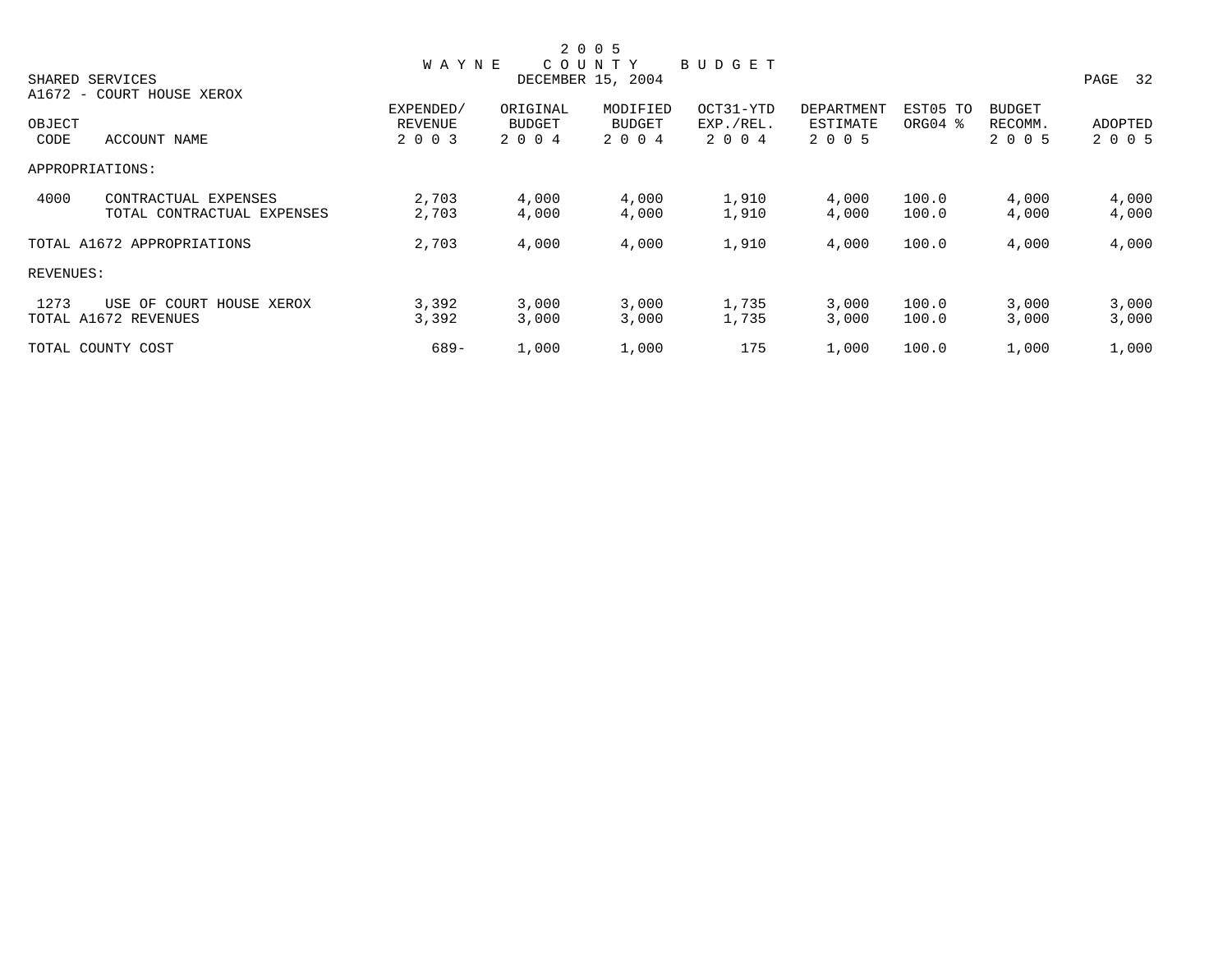|        | WAYI<br>EXPENDED/<br>EXPENDED/<br>SHARED SERVICES     | <b>WAYNE</b> |               | 2 0 0 5<br>COUNTY<br>DECEMBER 15, 2004 | BUDGET    |                     |         |                | PAGE 33        |
|--------|-------------------------------------------------------|--------------|---------------|----------------------------------------|-----------|---------------------|---------|----------------|----------------|
|        | A1680 - DATA PROCESSING                               |              | ORIGINAL      | MODIFIED                               | OCT31-YTD | DEPARTMENT EST05 TO |         | <b>BUDGET</b>  |                |
| OBJECT |                                                       | REVENUE      | <b>BUDGET</b> | BUDGET                                 | EXP./REL. | ESTIMATE            | ORG04 % | RECOMM.        | ADOPTED        |
| CODE   | ACCOUNT NAME                                          | 2 0 0 3      | 2 0 0 4       | $2\quad 0\quad 0\quad 4$               | 2 0 0 4   | 2 0 0 5             |         | 2 0 0 5        | 2 0 0 5        |
|        |                                                       |              |               |                                        |           |                     |         |                |                |
|        | APPROPRIATIONS:                                       |              |               |                                        |           |                     |         |                |                |
| 1073   | DEPUTY DIRECTOR DP                                    |              |               | 26,450                                 | 14,186    | 65,000              |         | 63,000         | 63,000         |
| 1074   | DIRECTOR D.P.                                         | 71,905       | 72,054        | 72,054                                 | 57,569    | 72,158              | 100.1   | 72,158         | 72,158         |
| 1194   | COMPUTER OPR                                          |              |               | 4,420                                  |           |                     |         | 25,733         | 25,733         |
| 1238   | SR COMPUTER OPR (1)                                   | 33,474       | 33,580        | 33,580                                 | 26,850    | 33,342              | 99.3    |                |                |
| 1338   | COMPUTER PROGRAMR (1)                                 | 42,023       | 42,314        | 42,314                                 | 33,830    | 42,009              | 99.3    | 42,009         | 44,121         |
| 1339   | ASST DIR DP OPR                                       | 45,310       | 45,461        | 45,461                                 | 36,346    | 45,132              | 99.3    | 45,132         | 47,407         |
| 1346   | SR COMPUTER PROG (4)                                  | 189,010      | 193,371       |                                        | 152,214   | 192,491             | 99.5    | 192,491        | 202,380        |
|        |                                                       |              |               | 193,371                                |           |                     |         |                |                |
| 1350   | ASST DIR DP SYSTMS                                    | 54,237       | 54,425        | 54,425                                 | 43,508    | 54,026              | 99.3    | 54,026         | 56,786         |
| 1528   | COMPUTER TECH (3)                                     | 116,052      | 121,824       | 121,824                                | 96,548    | 121,355             | 99.6    | 121,355        | 127,689        |
| 1535   | SR NETWORK TECH (2)                                   | 91,695       | 95,143        | 95,143                                 | 76,018    | 94,727              | 99.6    | 94,727         | 99,671         |
| 1537   | SR MICRO COMP PROG (1)                                | 44,467       | 47,495        | 47,495                                 | 37,928    | 47,198              | 99.4    | 47,198         | 49,670         |
| 1904   | OVERTIME                                              | 953          | 400           | 400                                    | 145       | 400                 | 100.0   | 400            | 400            |
|        | TOTAL PERSONAL SERVICES                               | 689,126      | 706,067       | 736,937                                | 575,142   | 767,838             | 108.7   | 758,229        | 789,015        |
| 2000   | EQUIP & OTHER CAPITAL OUTLAY 7,597<br>TOTAL EQUIPMENT | 7,597        |               |                                        |           | 1,000<br>1,000      |         | 1,000<br>1,000 | 1,000<br>1,000 |
| 4116   | COMPUTER SUPPLIES                                     | 22,539       | 24,690        | 22,690                                 | 16,974    | 31,390              | 127.1   | 31,390         | 31,390         |
| 4150   | OFFICE SUPPLIES                                       | 459          | 400           | 400                                    | 69        | 500                 | 125.0   | 500            | 500            |
| 4166   | POSTAGE                                               | 20,069       | 20,200        | 20,200                                 | 20,096    | 23,000              | 113.9   | 23,000         | 23,000         |
|        |                                                       | 1,963        | 3,000         | 3,000                                  | 2,145     | 2,800               | 93.3    | 2,800          | 2,800          |
| 4210   | GAS                                                   |              |               |                                        |           |                     |         |                |                |
| 4220   | LIGHT & POWER                                         | 7,127        | 7,400         | 7,400                                  | 7,400     | 9,000               | 121.6   | 9,000          | 9,000          |
| 4230   | TELEPHONE                                             | 10,370       | 11,400        | 10,980                                 | 7,542     | 11,856              | 104.0   | 11,856         | 11,856         |
| 4240   | <b>WATER</b>                                          | 881          | 1,490         | 1,490                                  | 922       | 1,490               | 100.0   | 1,490          | 1,490          |
| 4415   | DATA PROCESSING - RENTAL/LEASE                        | 7,591        | 7,840         | 7,840                                  | 6,186     | 7,931               | 101.2   | 7,931          | 7,931          |
| 4424   | EQUIPMENT - MAINT CONTRACT                            | 16,082       | 39,526        | 39,526                                 | 37,987    | 43,006              | 108.8   | 43,006         | 43,006         |
| 4438   | MAINTENANCE/REPAIRS                                   | 27,995       | 27,995        | 27,995                                 | 27,995    | 33,594              | 120.0   | 33,594         | 33,594         |
| 4456   | PRINTING                                              | 50           | 50            | 50                                     |           | 50                  | 100.0   | 50             | 50             |
| 4472   | SUBSCRIPTIONS                                         | 85           | 100           | 100                                    | 24        | 150                 | 150.0   | 150            | 150            |
| 4475   | SOFTWARE                                              | 7,327        | 37,375        | 34,533                                 | 15,085    | 14,175              | 37.9    | 14,175         | 14,175         |
| 4483   | TRAINING, SEMINARS, & SCHOOLS                         | 685          | 500           | 500                                    | 54        | 500                 | 100.0   | 450            | 450            |
| 4485   | TRAVEL                                                | 2,499        | 3,500         | 3,500                                  | 2,139     | 3,500               | 100.0   | 2,700          | 2,700          |
|        | TOTAL CONTRACTUAL EXPENSES                            | 125,722      | 185,466       | 180,204                                | 144,618   | 182,942             | 98.6    | 182,092        | 182,092        |
| 8100   | PAYMENTS TO RETIREMENT SYS                            | 33,644       | 97,163        | 100,677                                |           | 128,082             | 131.8   | 126,392        | 95,837         |
|        |                                                       |              |               |                                        |           |                     |         |                |                |
| 8200   | PAYMENTS TO STATE SOC SEC                             | 51,796       | 54,014        | 56,376                                 | 43,150    | 58,740              | 108.7   | 58,005         | 60,360         |
| 8400   | HOSPITALIZATION EXP.                                  | 98,183       | 118,952       | 122,702                                | 94,215    | 143,157             | 120.3   | 135,994        | 123,771        |
| 8600   | <b>DISABILITY</b>                                     | 1,920        | 2,160         | 2,220                                  | 1,806     | 2,304               | 106.7   | 2,304          | 2,304          |
| 8901   | EMPLOYEE ASSISTANCE PROGRAM                           | 206          | 218           | 224                                    | 213       | 240                 | 110.1   | 240            | 240            |
|        | TOTAL EMPLOYEE BENEFITS                               | 185,749      | 272,507       | 282,199                                | 139,384   | 332,523             | 122.0   | 322,935        | 282,512        |
|        | TOTAL A1680 APPROPRIATIONS                            | 1,008,194    | 1,164,040     | 1,199,340                              | 859,144   | 1,284,303           | 110.3   | 1,264,256      | 1,254,619      |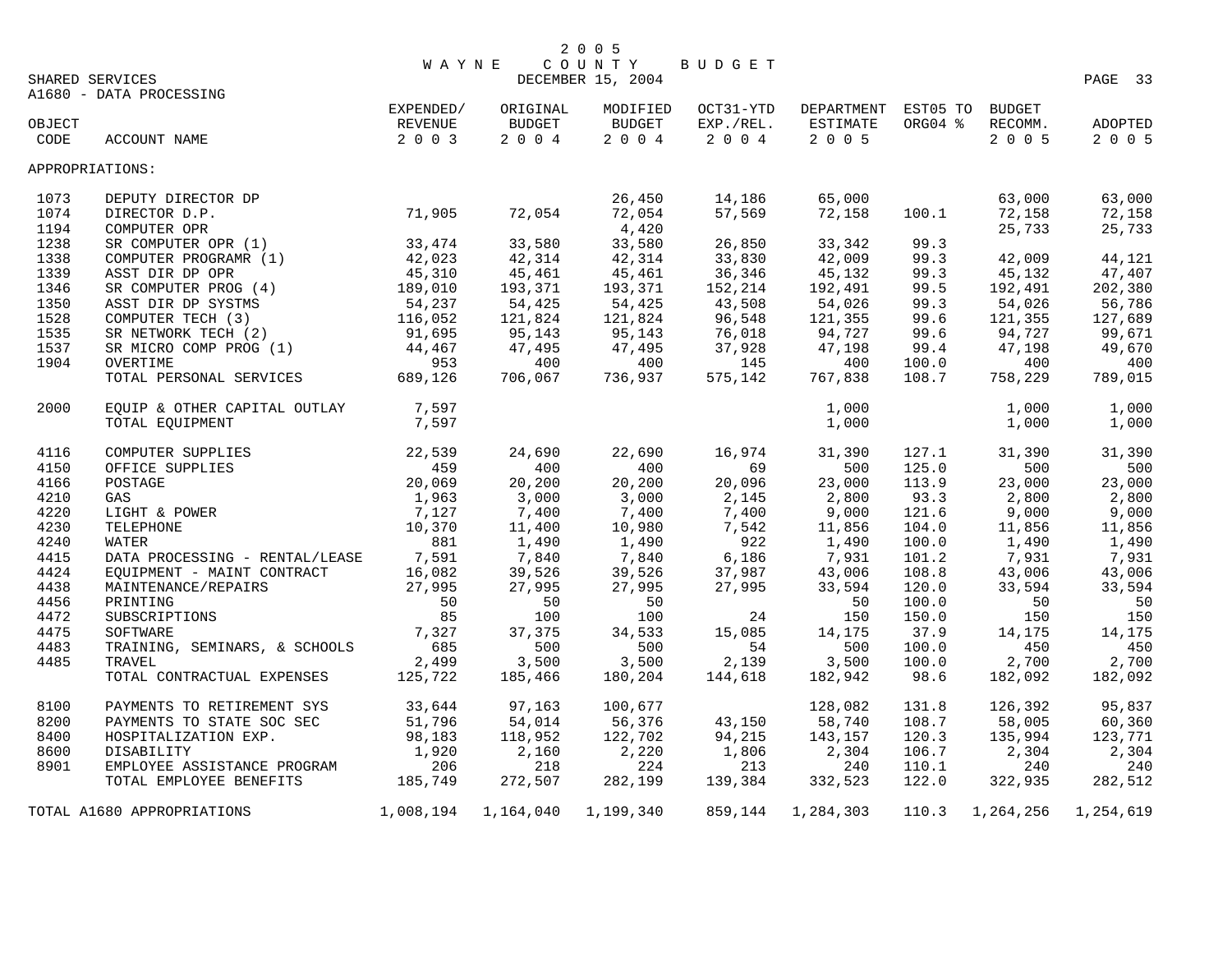|           |                           |              |               | 2 0 0 5           |               |            |          |               |           |
|-----------|---------------------------|--------------|---------------|-------------------|---------------|------------|----------|---------------|-----------|
|           |                           | <b>WAYNE</b> |               | COUNTY            | <b>BUDGET</b> |            |          |               |           |
|           | SHARED SERVICES           |              |               | DECEMBER 15, 2004 |               |            |          |               | PAGE 34   |
|           | A1680 - DATA PROCESSING   |              |               |                   |               |            |          |               |           |
|           |                           | EXPENDED/    | ORIGINAL      | MODIFIED          | OCT31-YTD     | DEPARTMENT | EST05 TO | <b>BUDGET</b> |           |
| OBJECT    |                           | REVENUE      | <b>BUDGET</b> | <b>BUDGET</b>     | EXP./REL.     | ESTIMATE   | ORG04 %  | RECOMM.       | ADOPTED   |
| CODE      | ACCOUNT NAME              | 2 0 0 3      | 2 0 0 4       | 2 0 0 4           | 2004          | 2 0 0 5    |          | 2 0 0 5       | 2 0 0 5   |
| REVENUES: |                           |              |               |                   |               |            |          |               |           |
| 1270      | DATA PROCESSING           | 967,909      | 1,066,525     | 1,066,525         | 976,185       | 1,234,738  | 115.8    | 1,124,873     | 1,115,236 |
| 1274      | POSTAGE REIMBURSEMENT     | 17,431       | 20,000        | 20,000            | 20,004        | 20,000     | 100.0    | 20,000        | 20,000    |
| 2228      | DP FOR OTHER DIST.& GOV'T | 20,730       | 77,515        | 77,515            | 18,052        | 29,565     | 38.1     | 29,065        | 29,065    |
| 5031      | INTER FUND TRANSFERS      |              |               | 35,300            | 35,300        |            |          | 90,318        | 90,318    |
|           | TOTAL A1680 REVENUES      | 1,006,070    | 1,164,040     | 1,199,340         | 1,049,541     | 1,284,303  | 110.3    | 1,264,256     | 1,254,619 |
|           | TOTAL COUNTY COST         | 2,124        |               |                   | 190,397-      |            |          |               |           |
|           | TOTAL SHARED SERVICES     | 3,886,935    | 4,166,602     | 4,234,082         | 3,100,838     | 4,593,913  | 110.3    | 4,487,834     | 4,450,156 |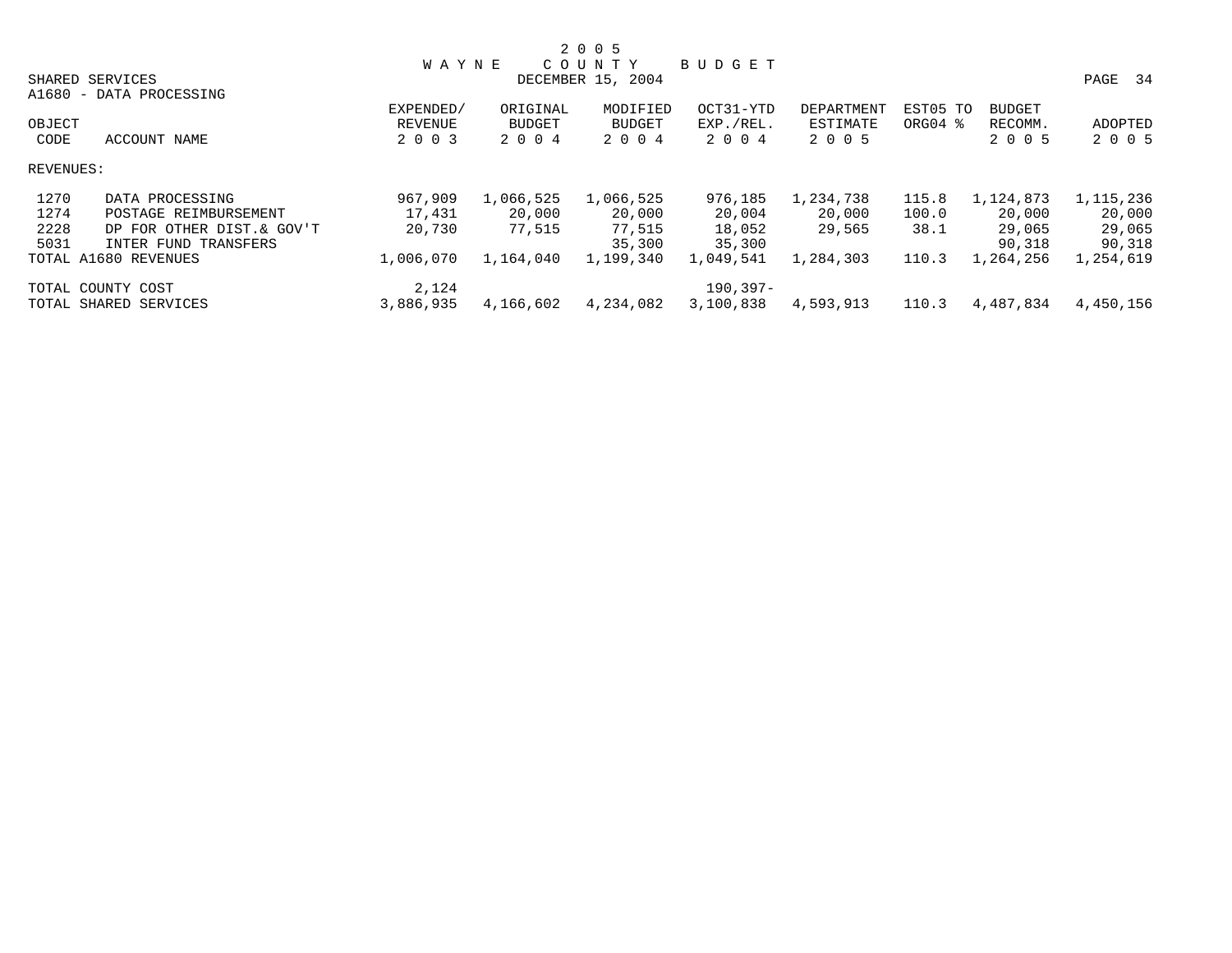|                                                                                                                                              |                                        |                                       | 2 0 0 5                               |                                       |                                   |                       |                                     |                              |
|----------------------------------------------------------------------------------------------------------------------------------------------|----------------------------------------|---------------------------------------|---------------------------------------|---------------------------------------|-----------------------------------|-----------------------|-------------------------------------|------------------------------|
| SPECIAL ITEMS                                                                                                                                | <b>WAYNE</b>                           |                                       | COUNTY<br>DECEMBER 15, 2004           | BUDGET                                |                                   |                       |                                     | PAGE 35                      |
| A1910 - UNALLOCATED INSURANCE<br>OBJECT<br>ACCOUNT NAME<br>CODE                                                                              | EXPENDED/<br><b>REVENUE</b><br>2 0 0 3 | ORIGINAL<br><b>BUDGET</b><br>2 0 0 4  | MODIFIED<br><b>BUDGET</b><br>2 0 0 4  | OCT31-YTD<br>EXP./REL.<br>2 0 0 4     | DEPARTMENT<br>ESTIMATE<br>2 0 0 5 | EST05 TO<br>ORG04 %   | <b>BUDGET</b><br>RECOMM.<br>2 0 0 5 | <b>ADOPTED</b><br>2 0 0 5    |
| APPROPRIATIONS:                                                                                                                              |                                        |                                       |                                       |                                       |                                   |                       |                                     |                              |
| 4000<br>CONTRACTUAL EXPENSES<br>4300<br>INSURANCE<br>4350<br>CLAIMS MANAGEMENT<br>4353<br>INSURANCE CONSULTANT<br>TOTAL CONTRACTUAL EXPENSES | 3,313<br>291,659<br>40,000<br>334,972  | 350,000<br>5,000<br>40,000<br>395,000 | 350,000<br>5,000<br>40,000<br>395,000 | 319,209<br>5,000<br>22,806<br>347,015 | 353,325<br>30,000<br>383,325      | 101.0<br>75.0<br>97.0 | 353,325<br>30,000<br>383,325        | 353,325<br>30,000<br>383,325 |
| TOTAL A1910 APPROPRIATIONS                                                                                                                   | 334,972                                | 395,000                               | 395,000                               | 347,015                               | 383,325                           | 97.0                  | 383,325                             | 383,325                      |
| REVENUES:                                                                                                                                    |                                        |                                       |                                       |                                       |                                   |                       |                                     |                              |
| 1295<br>DEPT. INSURANCE REIMB<br>2770<br>MISC REVENUES                                                                                       | 174,184                                | 150,000                               | 150,000                               | 182,053<br>14,363                     | 175,000                           | 116.7                 | 175,000                             | 175,000                      |
| TOTAL A1910 REVENUES                                                                                                                         | 174,184                                | 150,000                               | 150,000                               | 196,416                               | 175,000                           | 116.7                 | 175,000                             | 175,000                      |
| TOTAL COUNTY COST                                                                                                                            | 160,788                                | 245,000                               | 245,000                               | 150,599                               | 208,325                           | 85.0                  | 208,325                             | 208,325                      |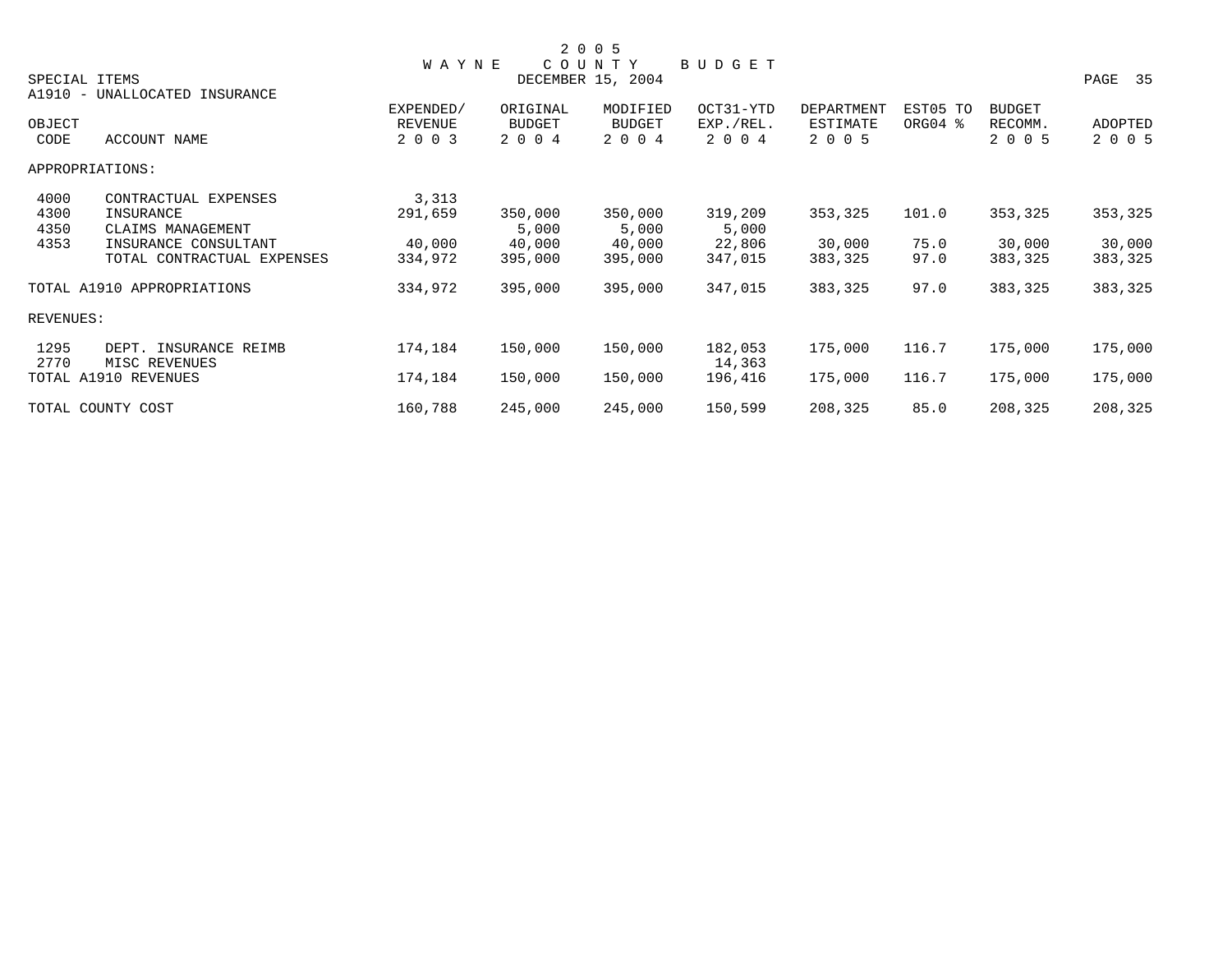|               |                                     |                   |               | 2 0 0 5  |           |            |          |         |         |
|---------------|-------------------------------------|-------------------|---------------|----------|-----------|------------|----------|---------|---------|
|               |                                     | <b>WAYNE</b>      |               | COUNTY   | BUDGET    |            |          |         |         |
| SPECIAL ITEMS |                                     | DECEMBER 15, 2004 |               |          |           |            |          |         | PAGE 36 |
|               | A1920 - COUNTY OFFICIERS ASSOC/NACA |                   |               |          |           |            |          |         |         |
|               |                                     | EXPENDED/         | ORIGINAL      | MODIFIED | OCT31-YTD | DEPARTMENT | EST05 TO | BUDGET  |         |
| OBJECT        |                                     | REVENUE           | <b>BUDGET</b> | BUDGET   | EXP./REL. | ESTIMATE   | ORG04 %  | RECOMM. | ADOPTED |
| CODE          | ACCOUNT NAME                        | 2 0 0 3           | 2 0 0 4       | 2 0 0 4  | 2 0 0 4   | 2 0 0 5    |          | 2 0 0 5 | 2 0 0 5 |
|               | APPROPRIATIONS:                     |                   |               |          |           |            |          |         |         |
| 4000          | CONTRACTUAL EXPENSES                | 7,528             | 7,671         | 7,671    | 7,671     | 7,824      | 102.0    | 7,824   | 7,824   |
|               | TOTAL CONTRACTUAL EXPENSES          | 7,528             | 7,671         | 7,671    | 7,671     | 7,824      | 102.0    | 7,824   | 7,824   |
|               | TOTAL A1920 APPROPRIATIONS          | 7,528             | 7,671         | 7,671    | 7,671     | 7,824      | 102.0    | 7,824   | 7,824   |
|               | TOTAL COUNTY COST                   | 7,528             | 7,671         | 7,671    | 7,671     | 7,824      | 102.0    | 7,824   | 7,824   |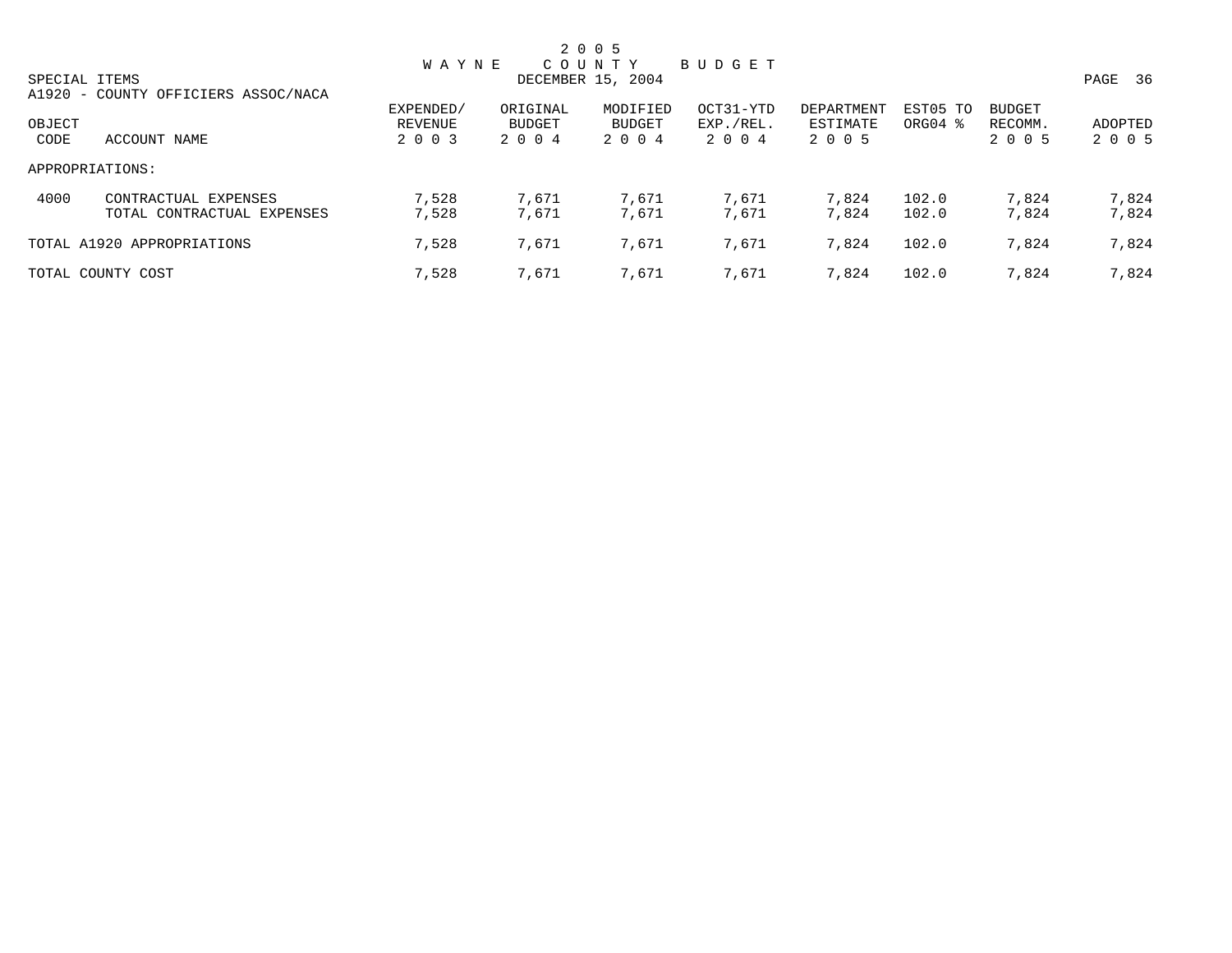|        |                                                    |                      |                    | 2 0 0 5                          |                        |                        |                                 |                          |                    |
|--------|----------------------------------------------------|----------------------|--------------------|----------------------------------|------------------------|------------------------|---------------------------------|--------------------------|--------------------|
|        | SPECIAL ITEMS                                      | <b>WAYNE</b>         |                    | C O U N T Y<br>DECEMBER 15, 2004 | BUDGET                 |                        |                                 |                          | PAGE 37            |
| OBJECT | A1930 - JUDGEMENTS & CLAIMS                        | EXPENDED/<br>REVENUE | ORIGINAL<br>BUDGET | MODIFIED<br>BUDGET               | OCT31-YTD<br>EXP./REL. | DEPARTMENT<br>ESTIMATE | EST05 TO<br>ORG04 $\frac{8}{3}$ | <b>BUDGET</b><br>RECOMM. | ADOPTED            |
| CODE   | ACCOUNT NAME                                       | 2 0 0 3              | 2004               | 2 0 0 4                          | 2004                   | 2 0 0 5                |                                 | 2 0 0 5                  | 2 0 0 5            |
|        | APPROPRIATIONS:                                    |                      |                    |                                  |                        |                        |                                 |                          |                    |
| 4000   | CONTRACTUAL EXPENSES<br>TOTAL CONTRACTUAL EXPENSES | 287,631<br>287,631   | 93,831<br>93,831   | 113,831<br>113,831               | 97,657<br>97,657       | 125,000<br>125,000     | 133.2<br>133.2                  | 125,000<br>125,000       | 125,000<br>125,000 |
|        | TOTAL A1930 APPROPRIATIONS                         | 287,631              | 93,831             | 113,831                          | 97,657                 | 125,000                | 133.2                           | 125,000                  | 125,000            |
|        | TOTAL COUNTY COST                                  | 287,631              | 93,831             | 113,831                          | 97,657                 | 125,000                | 133.2                           | 125,000                  | 125,000            |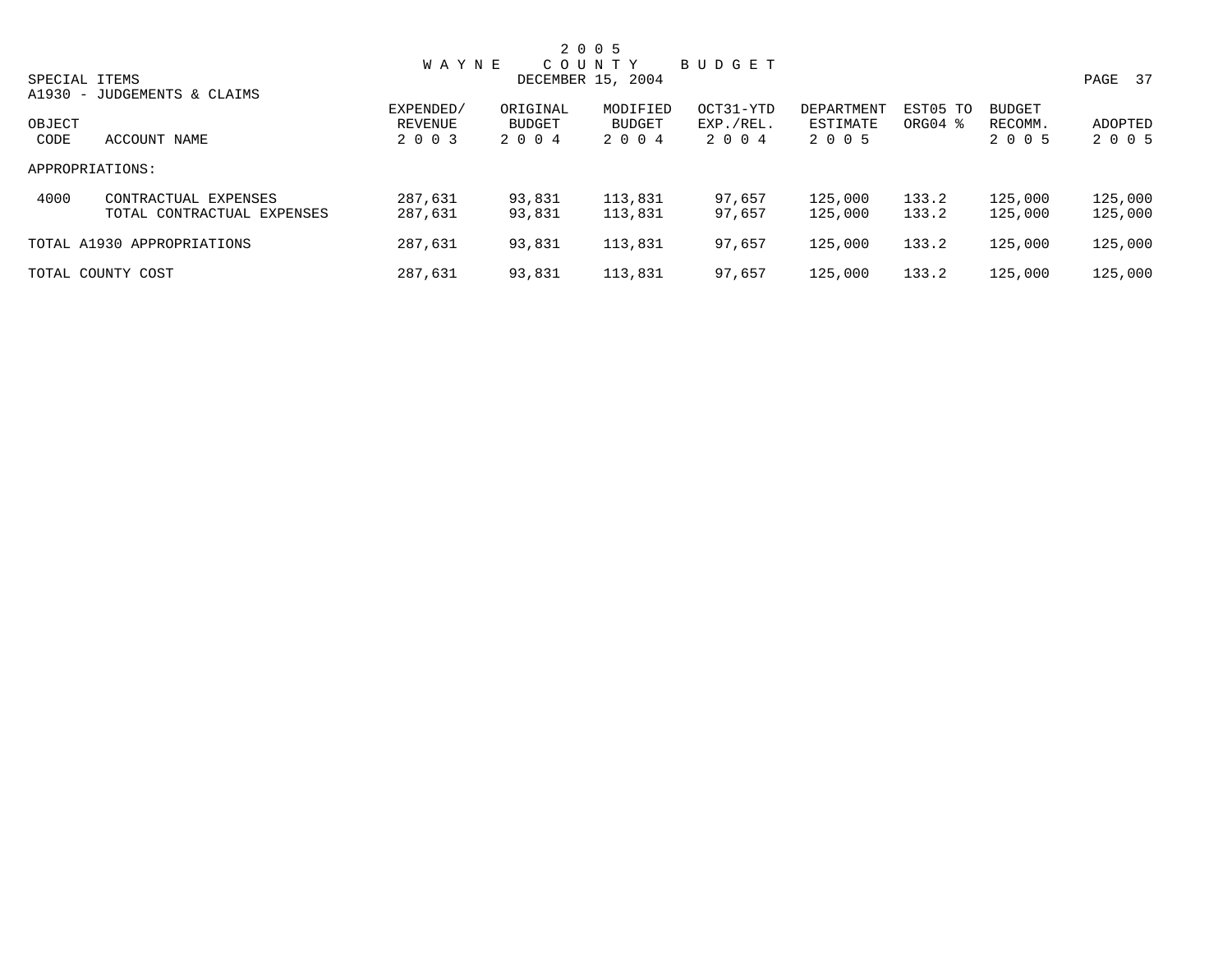|           |                                       |              |          | 2 0 0 5           |               |            |          |               |         |
|-----------|---------------------------------------|--------------|----------|-------------------|---------------|------------|----------|---------------|---------|
|           |                                       | <b>WAYNE</b> |          | COUNTY            | <b>BUDGET</b> |            |          |               |         |
|           | SPECIAL ITEMS                         |              |          | DECEMBER 15, 2004 |               |            |          |               | PAGE 38 |
|           | A1931 - LIABILITY & CASUALITY RESERVE |              |          |                   |               |            |          |               |         |
|           |                                       | EXPENDED/    | ORIGINAL | MODIFIED          | OCT31-YTD     | DEPARTMENT | EST05 TO | <b>BUDGET</b> |         |
| OBJECT    |                                       | REVENUE      | BUDGET   | BUDGET            | EXP./REL.     | ESTIMATE   | ORG04 %  | RECOMM.       | ADOPTED |
| CODE      | ACCOUNT NAME                          | 2 0 0 3      | 2004     | 2 0 0 4           | 2 0 0 4       | 2 0 0 5    |          | 2 0 0 5       | 2 0 0 5 |
|           | APPROPRIATIONS:                       |              |          |                   |               |            |          |               |         |
| 4998      | LIABILITY AND CASUALTY                | 10,519       | 43,831   | 23,831            | 6,274         | 43,831     | 100.0    | 43,831        | 43,831  |
|           | TOTAL CONTRACTUAL EXPENSES            | 10,519       | 43,831   | 23,831            | 6,274         | 43,831     | 100.0    | 43,831        | 43,831  |
|           | TOTAL A1931 APPROPRIATIONS            | 10,519       | 43,831   | 23,831            | 6,274         | 43,831     | 100.0    | 43,831        | 43,831  |
| REVENUES: |                                       |              |          |                   |               |            |          |               |         |
| 2770      | MISC REVENUES                         | 10,581       |          |                   | 376           |            |          |               |         |
|           | TOTAL A1931 REVENUES                  | 10,581       |          |                   | 376           |            |          |               |         |
|           | TOTAL COUNTY COST                     | $62 -$       | 43,831   | 23,831            | 5,898         | 43,831     | 100.0    | 43,831        | 43,831  |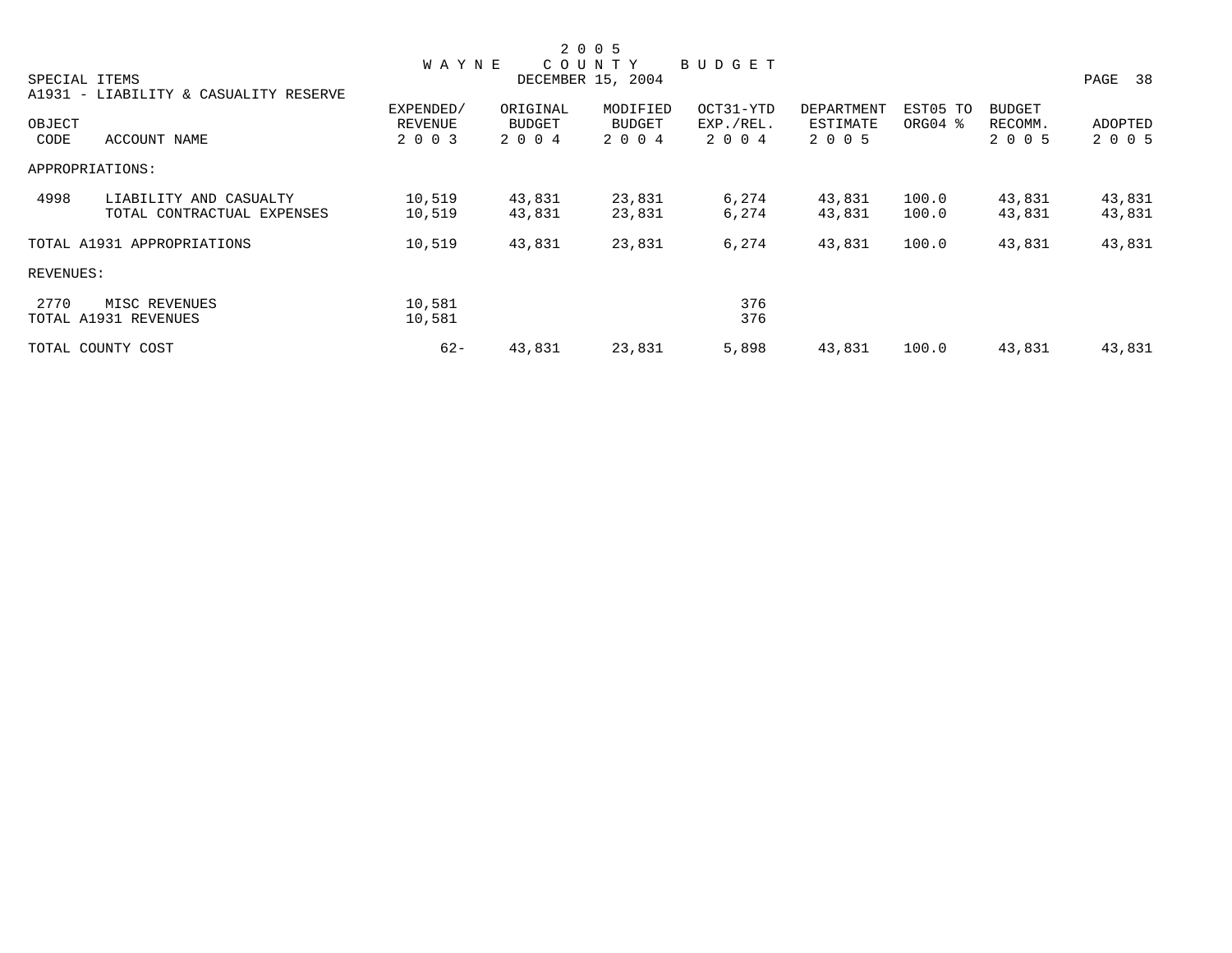|        |                             |              |           | 2 0 0 5           |           |            |          |               |           |
|--------|-----------------------------|--------------|-----------|-------------------|-----------|------------|----------|---------------|-----------|
|        |                             | <b>WAYNE</b> |           | C O U N T Y       | BUDGET    |            |          |               |           |
|        | SPECIAL ITEMS               |              |           | DECEMBER 15, 2004 |           |            |          |               | PAGE 39   |
|        | A1990 - CONTINGENT FUND GEN |              |           |                   |           |            |          |               |           |
|        |                             | EXPENDED/    | ORIGINAL  | MODIFIED          | OCT31-YTD | DEPARTMENT | EST05 TO | <b>BUDGET</b> |           |
| OBJECT |                             | REVENUE      | BUDGET    | BUDGET            | EXP./REL. | ESTIMATE   | ORG04 %  | RECOMM.       | ADOPTED   |
| CODE   | ACCOUNT NAME                | 2 0 0 3      | 2 0 0 4   | 2 0 0 4           | 2 0 0 4   | 2 0 0 5    |          | 2 0 0 5       | 2 0 0 5   |
|        | APPROPRIATIONS:             |              |           |                   |           |            |          |               |           |
| 4000   | CONTRACTUAL EXPENSES        |              | 1,756,610 | 717,181           |           | 1,933,000  | 110.0    | 1,933,000     | 1,261,370 |
|        | TOTAL CONTRACTUAL EXPENSES  |              | 1,756,610 | 717,181           |           | 1,933,000  | 110.0    | 1,933,000     | 1,261,370 |
|        | TOTAL A1990 APPROPRIATIONS  |              | 1,756,610 | 717,181           |           | 1,933,000  | 110.0    | 1,933,000     | 1,261,370 |
|        | TOTAL COUNTY COST           |              | 1,756,610 | 717,181           |           | 1,933,000  | 110.0    | 1,933,000     | 1,261,370 |
|        | TOTAL SPECIAL ITEMS         | 640,650      | 2,296,943 | 1,257,514         | 458,617   | 2,492,980  | 108.5    | 2,492,980     | 1,821,350 |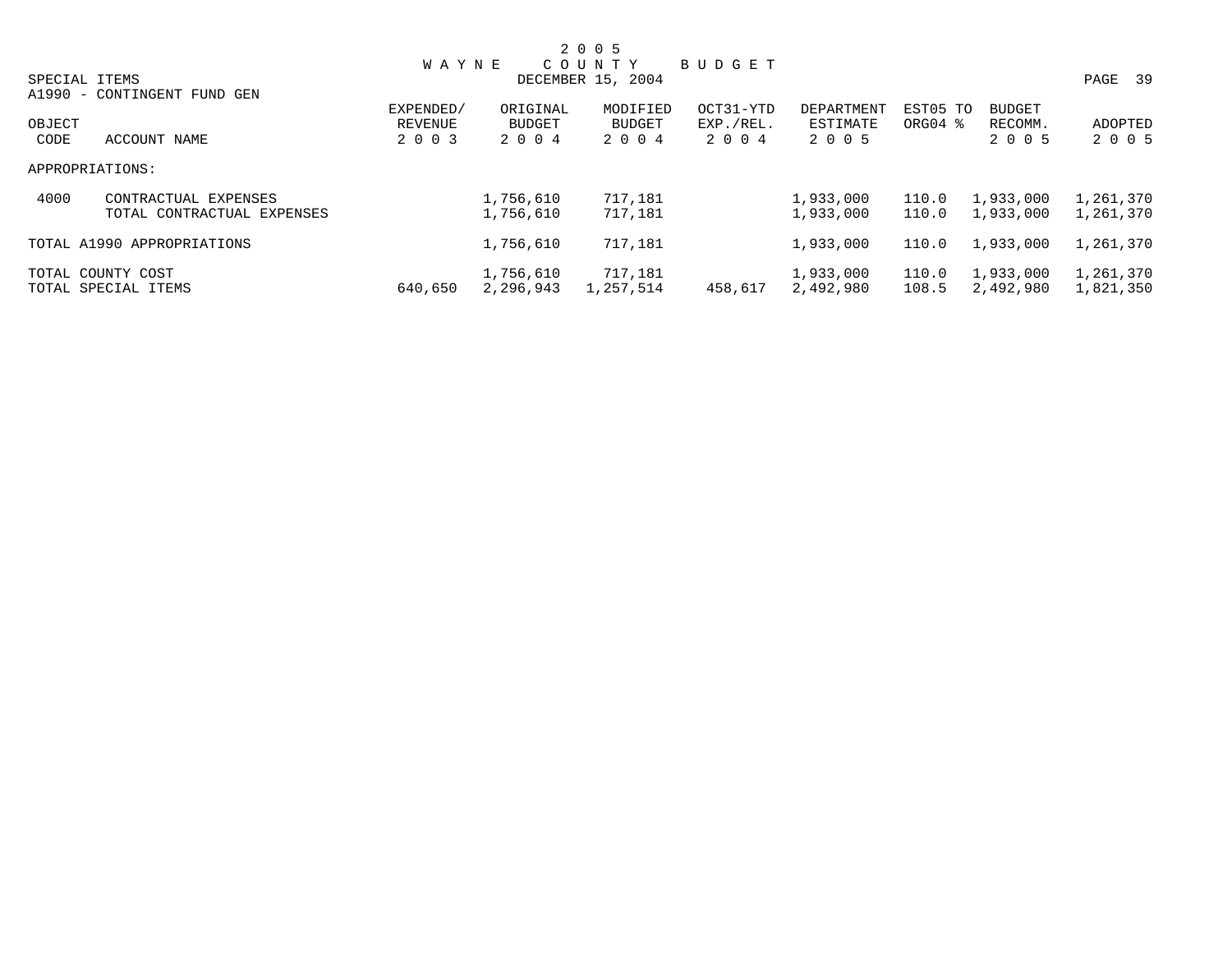|           |                            |              |           | 2 0 0 5           |           |            |             |               |           |
|-----------|----------------------------|--------------|-----------|-------------------|-----------|------------|-------------|---------------|-----------|
|           |                            | <b>WAYNE</b> |           | COUNTY            | BUDGET    |            |             |               |           |
| EDUCATION |                            |              |           | DECEMBER 15, 2004 |           |            |             |               | PAGE 40   |
|           | A2490 - COMMUNITY COLLEGE  |              |           |                   |           |            |             |               |           |
|           |                            | EXPENDED/    | ORIGINAL  | MODIFIED          | OCT31-YTD | DEPARTMENT | EST05 TO    | <b>BUDGET</b> |           |
| OBJECT    |                            | REVENUE      | BUDGET    | <b>BUDGET</b>     | EXP./REL. | ESTIMATE   | $ORG04$ $%$ | RECOMM.       | ADOPTED   |
| CODE      | ACCOUNT NAME               | 2 0 0 3      | 2004      | 2004              | 2004      | 2 0 0 5    |             | 2 0 0 5       | 2 0 0 5   |
|           | APPROPRIATIONS:            |              |           |                   |           |            |             |               |           |
| 4000      | CONTRACTUAL EXPENSES       | 2,521,578    | 3,300,000 | 3,300,000         | 1,871,717 | 3,300,000  | 100.0       | 2,500,000     | 2,500,000 |
|           | TOTAL CONTRACTUAL EXPENSES | 2,521,578    | 3,300,000 | 3,300,000         | 1,871,717 | 3,300,000  | 100.0       | 2,500,000     | 2,500,000 |
|           | TOTAL A2490 APPROPRIATIONS | 2,521,578    | 3,300,000 | 3,300,000         | 1,871,717 | 3,300,000  | 100.0       | 2,500,000     | 2,500,000 |
|           | TOTAL COUNTY COST          | 2,521,578    | 3,300,000 | 3,300,000         | 1,871,717 | 3,300,000  | 100.0       | 2,500,000     | 2,500,000 |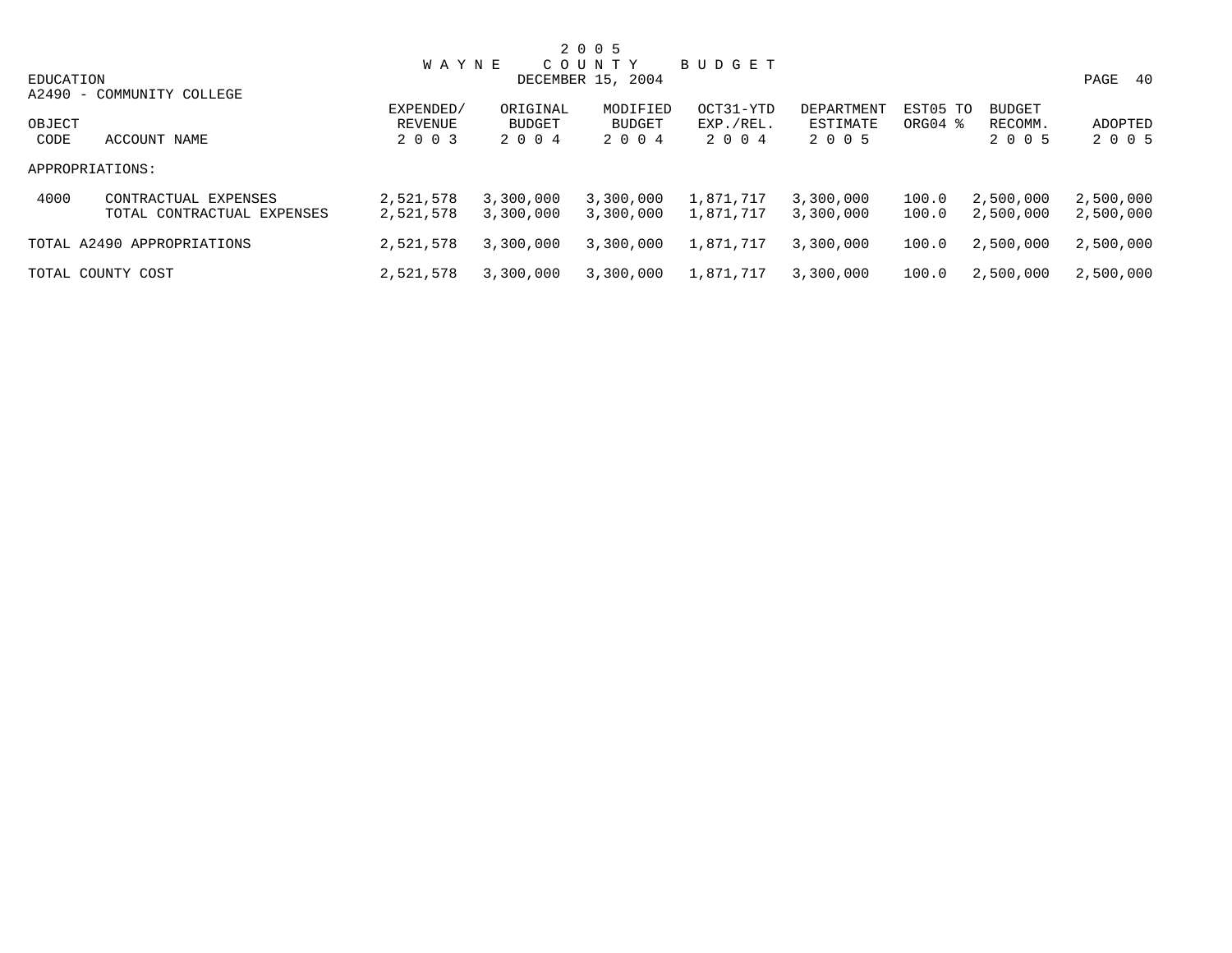|                |                                                    |                                 |                            | 2 0 0 5                       |                                   |                                   |                                 |                                     |                    |
|----------------|----------------------------------------------------|---------------------------------|----------------------------|-------------------------------|-----------------------------------|-----------------------------------|---------------------------------|-------------------------------------|--------------------|
|                |                                                    | <b>WAYNE</b>                    |                            | COUNTY                        | BUDGET                            |                                   |                                 |                                     |                    |
| EDUCATION      | A2910 - EDUCATIONAL TV                             |                                 |                            | DECEMBER 15, 2004             |                                   |                                   |                                 |                                     | PAGE 41            |
| OBJECT<br>CODE | ACCOUNT NAME                                       | EXPENDED/<br>REVENUE<br>2 0 0 3 | ORIGINAL<br>BUDGET<br>2004 | MODIFIED<br>BUDGET<br>2 0 0 4 | OCT31-YTD<br>EXP./REL.<br>2 0 0 4 | DEPARTMENT<br>ESTIMATE<br>2 0 0 5 | EST05 TO<br>ORG04 $\frac{8}{3}$ | <b>BUDGET</b><br>RECOMM.<br>2 0 0 5 | ADOPTED<br>2 0 0 5 |
|                | APPROPRIATIONS:                                    |                                 |                            |                               |                                   |                                   |                                 |                                     |                    |
| 4000           | CONTRACTUAL EXPENSES<br>TOTAL CONTRACTUAL EXPENSES | 6,000<br>6,000                  | 5,400<br>5,400             | 5,400<br>5,400                | 5,400<br>5,400                    | 5,400<br>5,400                    | 100.0<br>100.0                  | 4,860<br>4,860                      | 4,860<br>4,860     |
|                | TOTAL A2910 APPROPRIATIONS                         | 6,000                           | 5,400                      | 5,400                         | 5,400                             | 5,400                             | 100.0                           | 4,860                               | 4,860              |
|                | TOTAL COUNTY COST                                  | 6,000                           | 5,400                      | 5,400                         | 5,400                             | 5,400                             | 100.0                           | 4,860                               | 4,860              |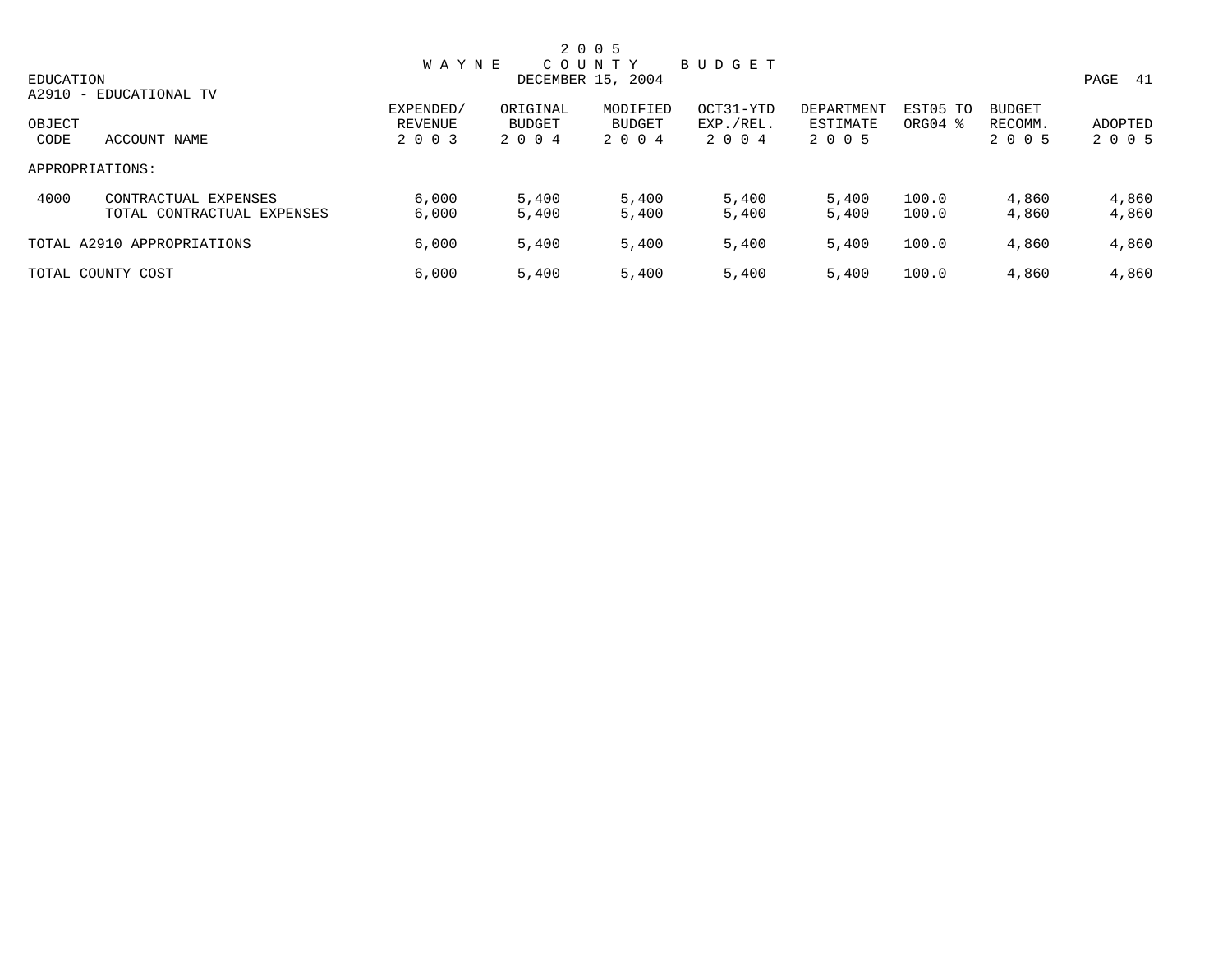|                      |                                     |                |               | 2 0 0 5           |           |            |          |               |           |
|----------------------|-------------------------------------|----------------|---------------|-------------------|-----------|------------|----------|---------------|-----------|
|                      |                                     | <b>WAYNE</b>   |               | COUNTY            | BUDGET    |            |          |               |           |
| EDUCATION            |                                     |                |               | DECEMBER 15, 2004 |           |            |          |               | PAGE 42   |
|                      | A2980 - MEDICAL SCHOLARSHIPS        |                |               |                   |           |            |          |               |           |
|                      |                                     | EXPENDED/      | ORIGINAL      | MODIFIED          | OCT31-YTD | DEPARTMENT | EST05 TO | <b>BUDGET</b> |           |
| OBJECT               |                                     | <b>REVENUE</b> | <b>BUDGET</b> | <b>BUDGET</b>     | EXP./REL. | ESTIMATE   | ORG04 %  | RECOMM.       | ADOPTED   |
| CODE                 | ACCOUNT NAME                        | 2 0 0 3        | 2 0 0 4       | 2 0 0 4           | 2 0 0 4   | 2 0 0 5    |          | 2 0 0 5       | 2 0 0 5   |
| APPROPRIATIONS:      |                                     |                |               |                   |           |            |          |               |           |
| 4000                 | CONTRACTUAL EXPENSES                | 8,000          | 32,000        | 32,000            |           | 32,000     | 100.0    | 32,000        | 32,000    |
|                      | TOTAL CONTRACTUAL EXPENSES          | 8,000          | 32,000        | 32,000            |           | 32,000     | 100.0    | 32,000        | 32,000    |
|                      | TOTAL A2980 APPROPRIATIONS          | 8,000          | 32,000        | 32,000            |           | 32,000     | 100.0    | 32,000        | 32,000    |
| REVENUES:            |                                     |                |               |                   |           |            |          |               |           |
| 2775                 | REPAYMENT OF<br>MED<br>SCHOLARSHIPS | 88,679         | 10,000        | 10,000            | 34,364    | 5,000      | 50.0     | 5,000         | 5,000     |
| TOTAL A2980 REVENUES |                                     | 88,679         | 10,000        | 10,000            | 34,364    | 5,000      | 50.0     | 5,000         | 5,000     |
| TOTAL COUNTY COST    |                                     | $80,679-$      | 22,000        | 22,000            | 34,364-   | 27,000     | 122.7    | 27,000        | 27,000    |
| TOTAL EDUCATION      |                                     | 2,535,578      | 3,337,400     | 3,337,400         | 1,877,117 | 3,337,400  | 100.0    | 2,536,860     | 2,536,860 |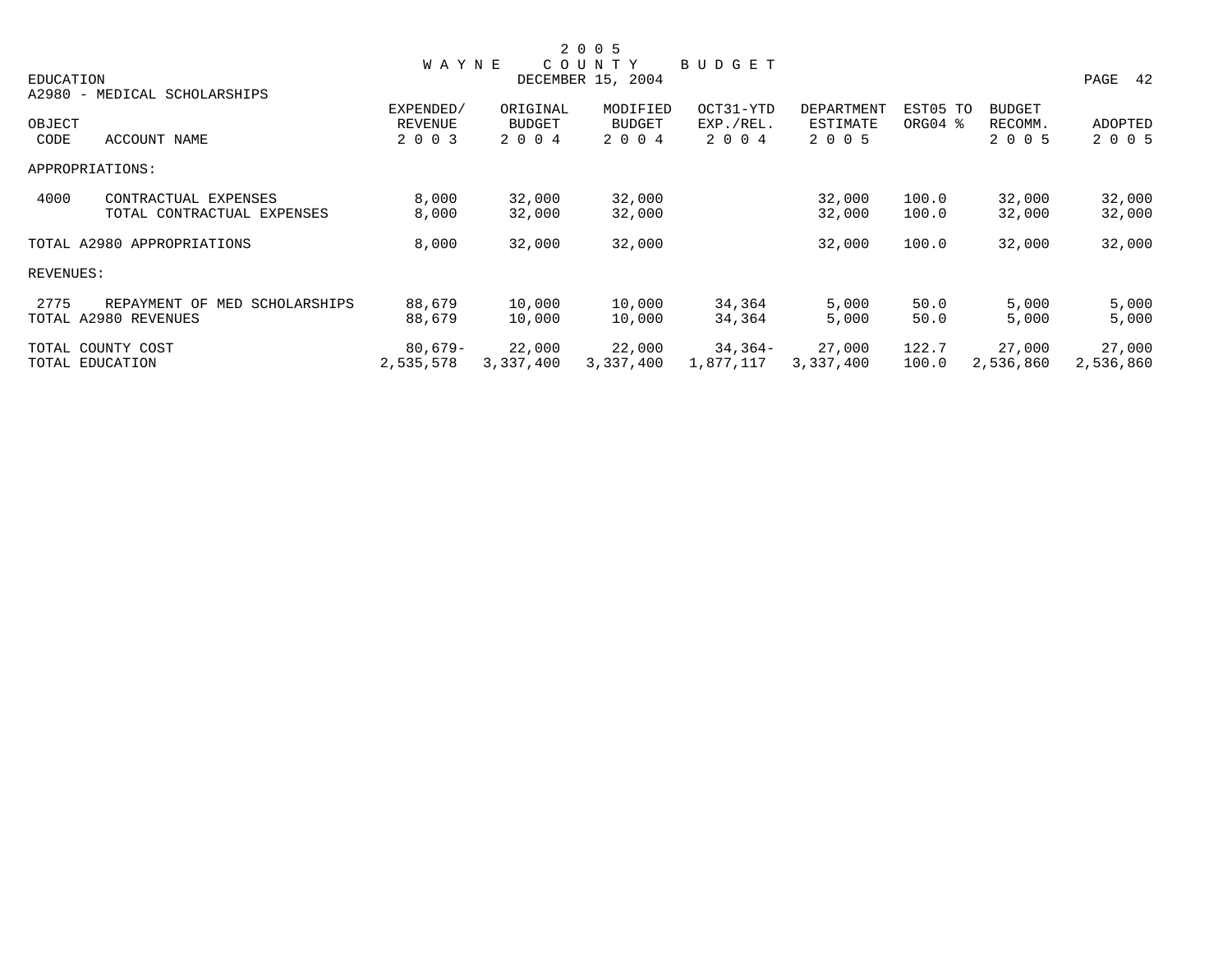|                 |                                                             |                |                | 2 0 0 5                     |                |                     |                |                |                |
|-----------------|-------------------------------------------------------------|----------------|----------------|-----------------------------|----------------|---------------------|----------------|----------------|----------------|
| PUBLIC SAFETY   |                                                             | WAYNE          |                | COUNTY<br>DECEMBER 15, 2004 | <b>BUDGET</b>  |                     |                |                | PAGE 43        |
| A3110 - SHERIFF |                                                             |                |                |                             |                |                     |                |                |                |
|                 |                                                             | EXPENDED/      | ORIGINAL       | MODIFIED                    | OCT31-YTD      | DEPARTMENT EST05 TO |                | <b>BUDGET</b>  |                |
| OBJECT          |                                                             | REVENUE        | <b>BUDGET</b>  | <b>BUDGET</b>               | EXP./REL.      | ESTIMATE            | ORG04 %        | RECOMM.        | ADOPTED        |
| CODE            | ACCOUNT NAME                                                | 2 0 0 3        | 2004           | 2004                        | 2004           | 2 0 0 5             |                | 2 0 0 5        | 2 0 0 5        |
| APPROPRIATIONS: |                                                             |                |                |                             |                |                     |                |                |                |
| 1076            | SHERIFF                                                     | 72,449         | 72,450         | 72,450                      | 58,345         | 72,450              | 100.0          | 72,450         | 72,450         |
| 1077            | UNDERSHERIFF                                                | 61,555         | 60,621         | 60,621                      | 49,199         | 60,621              | 100.0          | 60,621         | 60,621         |
| 1078            | CHIEF DEPUTY                                                | 64,375         | 58,609         | 58,609                      | 47,557         | 58,609              | 100.0          | 58,609         | 58,609         |
| 1081            | STENO SEC                                                   | 32,758         | 32,464         | 32,464                      | 26,155         | 32,464              | 100.0          | 32,464         | 32,490         |
| 1104            | CLERK - TYPIST                                              | 25,982         | 28,494         | 28,494                      | 23,032         | 28,494              | 100.0          | 28,494         | 30,243         |
| 1105            | CLERK TYPIST PT                                             | 11,090         | 12,000         | 12,000                      | 8,794          | 12,000              | 100.0          | 12,000         | 12,000         |
| 1367            | CRIMINAL RECORDS C                                          | 22,125         | 30,337         | 30,337                      | 16,935         | 30,337              | 100.0          | 30,337         | 32,409         |
| 1469            | SR CRIM REC CLERK                                           | 34,505         | 34,207         | 34,207                      | 27,647         | 34,207              | 100.0          | 34,207         | 36,068         |
| 1904            | OVERTIME                                                    | 205            | 5,000          | 1,000                       | 76             | 5,000               | 100.0          | 4,000          | 4,000          |
|                 | TOTAL PERSONAL SERVICES                                     | 325,044        | 334,182        | 330,182                     | 257,740        | 334,182             | 100.0          | 333,182        | 338,890        |
| 2500            | OTHER EQUIPMENT                                             |                |                | 22,575                      |                |                     |                |                |                |
|                 | TOTAL EQUIPMENT                                             |                |                | 22,575                      |                |                     |                |                |                |
| 4100            | SUPPLIES & MATERIALS                                        | 24,488         | 24,600         | 24,600                      | 17,864         | 24,600              | 100.0          | 24,600         | 24,600         |
| 4114            | CAR EXP                                                     | 3,500          | 3,500          | 3,500                       | 2,460          | 3,500               | 100.0          | 3,500          | 3,500          |
| 4150            | OFFICE SUPPLIES                                             | 11,002         | 10,000         | 10,000                      | 7,909          | 10,000              | 100.0          | 10,000         | 10,000         |
| 4163            | PHOTO ID                                                    | 2,000          | 1,000          | 1,000                       | 568            | 1,000               | 100.0          | 1,000          | 1,000          |
| 4166            | POSTAGE                                                     | 499            | 500            | 500                         | 192            | 500                 | 100.0          | 500            | 500            |
| 4182            | PISTOL PERMITS                                              |                |                | 3,700                       |                |                     |                |                |                |
| 4187            | UNIFORMS                                                    | 2,200          | 2,200          | 2,200                       | 996            | 2,200               | 100.0          | 2,200          | 2,200          |
| 4210            | GAS                                                         | 100            | 700            | 700                         | 102            | 100                 | 14.3           | 100            | 100            |
| 4220            | LIGHT & POWER                                               | 9,221          | 9,959          | 9,959                       | 8,762          | 11,800              | 118.5          | 11,800         | 11,800         |
| 4232            | TELETYPE                                                    | 2,087          | 2,100          | 2,100                       | 1,235          | 2,100               | 100.0          | 2,100          | 2,100          |
| 4240            | WATER                                                       | 600            | 600            | 600                         | 352            | 600                 | 100.0          | 600            | 600            |
| 4410            | CONFERENCE                                                  | 875            | 1,800          | 500                         | 477            | 1,800               | 100.0          | 1,620          | 1,620          |
| 4414            | DATA PROCESSING                                             | 65,021         | 82,240         | 82,240                      | 82,240         | 91,019              | 110.7          | 91,019         | 91,019         |
| 4424            | EQUIPMENT - MAINT CONTRACT                                  | 38,000         | 39,000         | 45,546                      | 42,362         | 39,000              | 100.0          | 39,000         | 39,000         |
| 4425            | EQUIPMENT - MAINT / REPAIRS                                 | 2,600          | 2,600          | 2,600                       | 1,409          | 2,600               | 100.0          | 2,600          | 2,600          |
| 4438            | MAINTENANCE/REPAIRS                                         | 52,000         | 52,363         | 50,863                      | 39,775         | 52,363              | 100.0          | 52,363         | 52,363         |
| 4453            | PLANT IMPROVEMENT                                           | 153            | 500            |                             |                | 500                 | 100.0          | 500            | 500            |
| 4483            | TRAINING, SEMINARS, & SCHOOLS                               | 1,092          | 1,000          | 1,000                       | 623            | 1,000               | 100.0          | 900            | 900            |
| 4500            | FEES FOR SERVICES, NON EMPLOY<br>TOTAL CONTRACTUAL EXPENSES | 479<br>215,917 | 500<br>235,162 | 500<br>242,108              | 350<br>207,676 | 500<br>245,182      | 100.0<br>104.3 | 500<br>244,902 | 500<br>244,902 |
|                 |                                                             |                |                |                             |                |                     |                |                |                |
| 8100            | PAYMENTS TO RETIREMENT SYS                                  | 16,438         | 49,208         | 49,208                      |                | 54,500              | 110.8          | 54,500         | 44,434         |
| 8200            | PAYMENTS TO STATE SOC SEC                                   | 24,791         | 25,565         | 25,565                      | 19,505         | 24,800              | 97.0           | 24,800         | 25,925         |
| 8400            | HOSPITALIZATION EXP.                                        | 21,982         | 23,742         | 23,742                      | 18,861         | 28,000              | 117.9          | 28,000         | 23,268         |
| 8600            | <b>DISABILITY</b>                                           | 750            | 1,008          | 1,008                       | 672            | 1,092               | 108.3          | 1,092          | 1,092          |
| 8901            | EMPLOYEE ASSISTANCE PROGRAM                                 | 96             | 102            | 102                         | 99             | 105                 | 102.9          | 105            | 105            |
|                 | TOTAL EMPLOYEE BENEFITS                                     | 64,057         | 99,625         | 99,625                      | 39,137         | 108,497             | 108.9          | 108,497        | 94,824         |
|                 | TOTAL A3110 APPROPRIATIONS                                  | 605,018        | 668,969        | 694,490                     | 504,553        | 687,861             | 102.8          | 686,581        | 678,616        |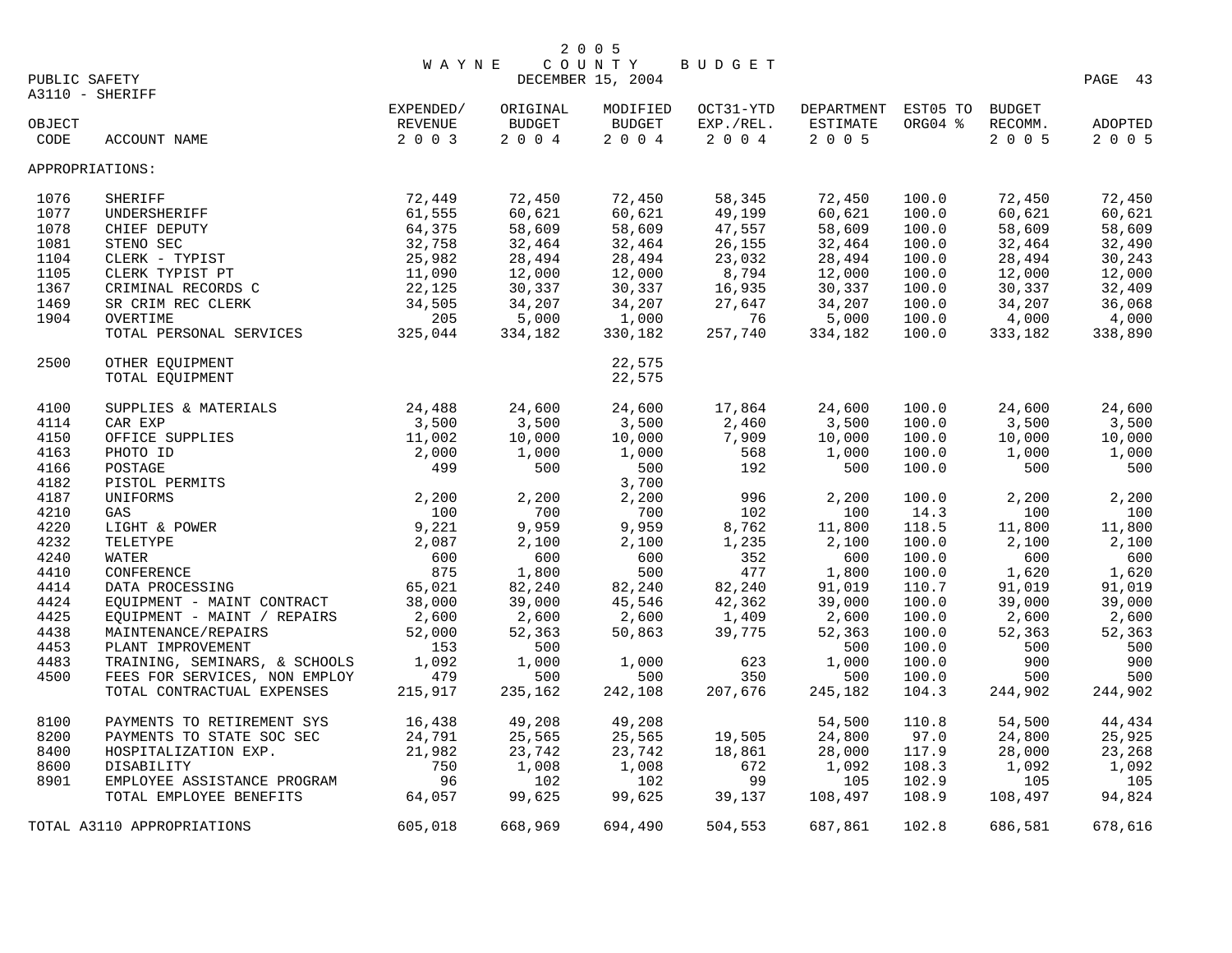|           |                      |              |               | 2 0 0 5           |               |                   |          |               |            |  |
|-----------|----------------------|--------------|---------------|-------------------|---------------|-------------------|----------|---------------|------------|--|
|           |                      | <b>WAYNE</b> |               | C O U N T Y       | <b>BUDGET</b> |                   |          |               |            |  |
|           | PUBLIC SAFETY        |              |               | DECEMBER 15, 2004 |               |                   |          |               | PAGE<br>44 |  |
|           | A3110 - SHERIFF      |              |               |                   |               |                   |          |               |            |  |
|           |                      | EXPENDED/    | ORIGINAL      | MODIFIED          | OCT31-YTD     | <b>DEPARTMENT</b> | EST05 TO | <b>BUDGET</b> |            |  |
| OBJECT    |                      | REVENUE      | <b>BUDGET</b> | BUDGET            | EXP./REL.     | ESTIMATE          | ORG04 %  | RECOMM.       | ADOPTED    |  |
| CODE      | ACCOUNT NAME         | 2 0 0 3      | 2 0 0 4       | 2 0 0 4           | 2 0 0 4       | 2 0 0 5           |          | 2 0 0 5       | 2 0 0 5    |  |
| REVENUES: |                      |              |               |                   |               |                   |          |               |            |  |
| 1510      | SHERIFF FEES         | 12,936       | 12,000        | 12,000            | 10,493        | 12,000            | 100.0    | 12,000        | 12,000     |  |
| 1511      | SALE OF ID CARDS     | 3,108        | 2,300         | 2,300             | 3,784         | 4,000             | 173.9    | 4,000         | 4,000      |  |
| 2545      | PISTOL PERMITS       | 2,168        | 2,000         | 5,700             | 1,386         | 2,000             | 100.0    | 2,000         | 2,000      |  |
| 4326      | DCJS-CJRIP           |              |               | 22,575            |               |                   |          |               |            |  |
|           | TOTAL A3110 REVENUES | 18,212       | 16,300        | 42,575            | 15,663        | 18,000            | 110.4    | 18,000        | 18,000     |  |
|           | TOTAL COUNTY COST    | 586,806      | 652,669       | 651,915           | 488,890       | 669,861           | 102.6    | 668,581       | 660,616    |  |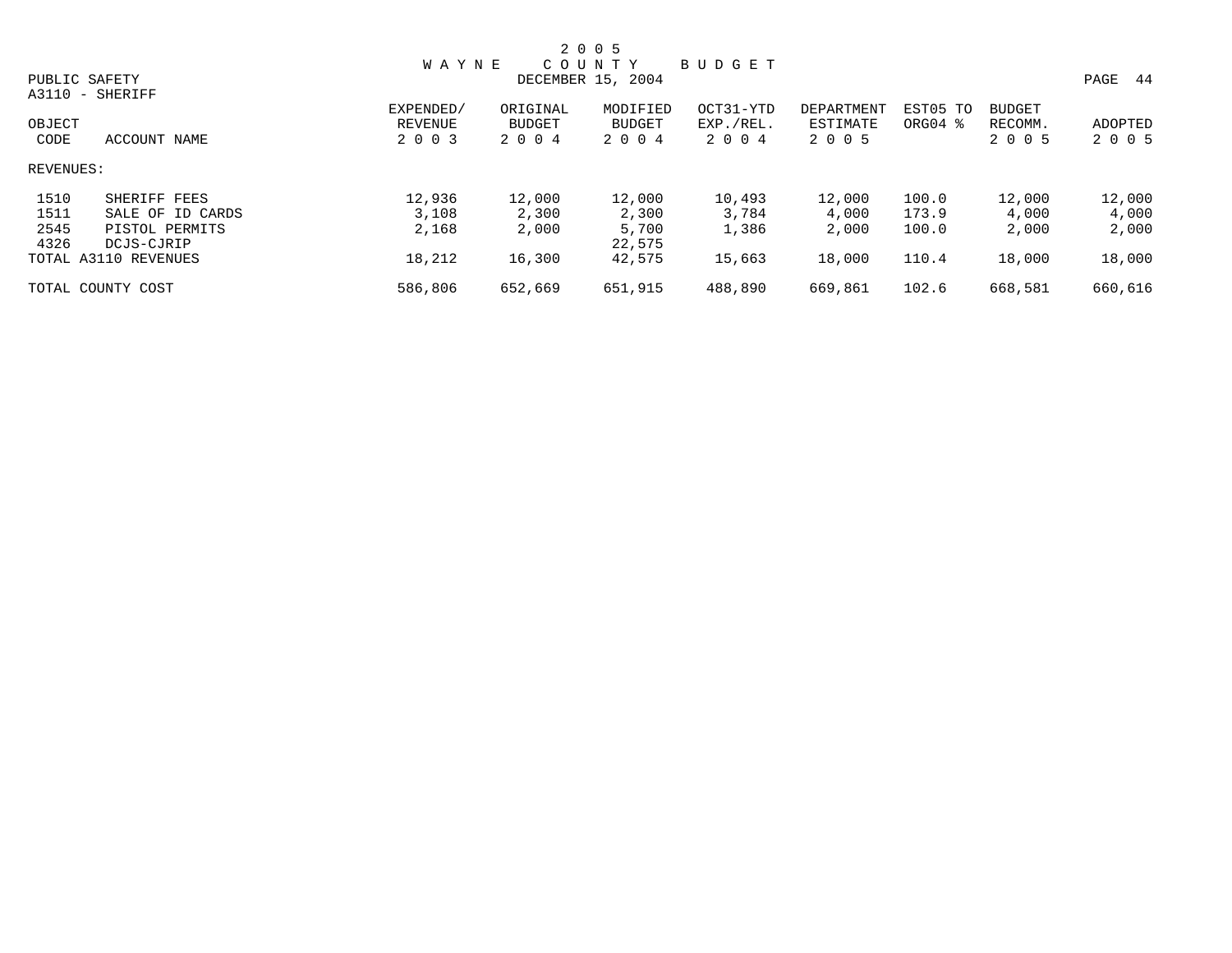| PUBLIC SAFETY                                                                                                        | A3111 - RECREATIONAL SAFETY                                                                                                                                                                                                                                                                                                                    | <b>WAYNE</b>                                                                                                                        |                                                                                                                                      | 2 0 0 5<br>COUNTY<br>DECEMBER 15, 2004                                                                                      | BUDGET                                                                                                   |                                                                                                                                      |                                                                                                                                           |                                                                                                                 | PAGE 45                                                                                                         |
|----------------------------------------------------------------------------------------------------------------------|------------------------------------------------------------------------------------------------------------------------------------------------------------------------------------------------------------------------------------------------------------------------------------------------------------------------------------------------|-------------------------------------------------------------------------------------------------------------------------------------|--------------------------------------------------------------------------------------------------------------------------------------|-----------------------------------------------------------------------------------------------------------------------------|----------------------------------------------------------------------------------------------------------|--------------------------------------------------------------------------------------------------------------------------------------|-------------------------------------------------------------------------------------------------------------------------------------------|-----------------------------------------------------------------------------------------------------------------|-----------------------------------------------------------------------------------------------------------------|
| OBJECT<br>CODE                                                                                                       | ACCOUNT NAME                                                                                                                                                                                                                                                                                                                                   | EXPENDED/<br>REVENUE<br>2 0 0 3                                                                                                     | ORIGINAL<br><b>BUDGET</b><br>2 0 0 4                                                                                                 | MODIFIED<br><b>BUDGET</b><br>2004                                                                                           | OCT31-YTD<br>EXP./REL.<br>2 0 0 4                                                                        | DEPARTMENT<br>ESTIMATE<br>2 0 0 5                                                                                                    | EST05 TO<br>ORG04 %                                                                                                                       | <b>BUDGET</b><br>RECOMM.<br>2 0 0 5                                                                             | ADOPTED<br>2 0 0 5                                                                                              |
|                                                                                                                      | APPROPRIATIONS:                                                                                                                                                                                                                                                                                                                                |                                                                                                                                     |                                                                                                                                      |                                                                                                                             |                                                                                                          |                                                                                                                                      |                                                                                                                                           |                                                                                                                 |                                                                                                                 |
| 1370<br>1377<br>1904                                                                                                 | DEPUTY SHERIFF/SGT<br>DEPUTY SHERIFF PT (7)<br>OVERTIME<br>TOTAL PERSONAL SERVICES                                                                                                                                                                                                                                                             | 51,172<br>46,078<br>8,733<br>105,983                                                                                                | 46,670<br>35,000<br>6,300<br>87,970                                                                                                  | 46,670<br>35,000<br>6,300<br>87,970                                                                                         | 39,838<br>35,022<br>5,633<br>80,493                                                                      | 46,670<br>35,000<br>6,000<br>87,670                                                                                                  | 100.0<br>100.0<br>95.2<br>99.7                                                                                                            | 46,670<br>7,500<br>6,000<br>60,170                                                                              | 46,670<br>7,500<br>6,000<br>60,170                                                                              |
| 2300<br>2500                                                                                                         | MOTOR VEHICLES<br>OTHER EQUIPMENT<br>TOTAL EQUIPMENT                                                                                                                                                                                                                                                                                           |                                                                                                                                     | 23,000<br>24,150<br>47,150                                                                                                           | 22,415<br>24,735<br>47,150                                                                                                  | 17,980<br>24,115<br>42,095                                                                               |                                                                                                                                      |                                                                                                                                           |                                                                                                                 |                                                                                                                 |
| 4105<br>4114<br>4187<br>4191<br>4220<br>4240<br>4438<br>4483<br>4500<br>4600<br>8100<br>8200<br>8400<br>8600<br>8901 | BOAT EXP<br>CAR EXP<br>UNIFORMS<br>SNOWMOBILE EXPENSE<br>LIGHT & POWER<br>WATER<br>MAINTENANCE/REPAIRS<br>TRAINING, SEMINARS, & SCHOOLS<br>FEES FOR SERVICES, NON EMPLOY<br>MISC<br>TOTAL CONTRACTUAL EXPENSES<br>PAYMENTS TO RETIREMENT SYS<br>PAYMENTS TO STATE SOC SEC<br>HOSPITALIZATION EXP.<br>DISABILITY<br>EMPLOYEE ASSISTANCE PROGRAM | 17,500<br>2,000<br>1,500<br>1,259<br>2,905<br>610<br>2,406<br>1,990<br>419<br>500<br>31,089<br>3,185<br>7,215<br>9,015<br>128<br>61 | 13,400<br>2,000<br>3,099<br>2,500<br>4,000<br>600<br>4,500<br>2,000<br>500<br>500<br>33,099<br>6,798<br>6,729<br>10,819<br>144<br>65 | 17,900<br>2,000<br>3,099<br>2,500<br>4,000<br>600<br>2,000<br>500<br>500<br>33,099<br>6,798<br>6,729<br>10,819<br>144<br>65 | 12,184<br>1,945<br>1,667<br>2,184<br>1,852<br>600<br>200<br>413<br>21,045<br>5,170<br>9,564<br>118<br>49 | 13,400<br>2,000<br>3,100<br>2,500<br>3,000<br>700<br>4,500<br>2,000<br>500<br>500<br>32,200<br>7,908<br>8,432<br>26,786<br>156<br>15 | 100.0<br>100.0<br>100.0<br>100.0<br>75.0<br>116.7<br>100.0<br>100.0<br>100.0<br>100.0<br>97.3<br>116.3<br>125.3<br>247.6<br>108.3<br>23.1 | 5,462<br>750<br>200<br>1,000<br>3,000<br>700<br>1,000<br>450<br>12,562<br>7,908<br>6,520<br>13,242<br>156<br>15 | 5,462<br>750<br>200<br>1,000<br>3,000<br>700<br>1,000<br>450<br>12,562<br>6,001<br>6,520<br>15,221<br>156<br>15 |
|                                                                                                                      | TOTAL EMPLOYEE BENEFITS                                                                                                                                                                                                                                                                                                                        | 19,604                                                                                                                              | 24,555                                                                                                                               | 24,555                                                                                                                      | 14,901                                                                                                   | 43,297                                                                                                                               | 176.3                                                                                                                                     | 27,841                                                                                                          | 27,913                                                                                                          |
| REVENUES:                                                                                                            | TOTAL A3111 APPROPRIATIONS                                                                                                                                                                                                                                                                                                                     | 156,676                                                                                                                             | 192,774                                                                                                                              | 192,774                                                                                                                     | 158,534                                                                                                  | 163,167                                                                                                                              | 84.6                                                                                                                                      | 100,573                                                                                                         | 100,645                                                                                                         |
|                                                                                                                      |                                                                                                                                                                                                                                                                                                                                                |                                                                                                                                     |                                                                                                                                      |                                                                                                                             |                                                                                                          |                                                                                                                                      |                                                                                                                                           |                                                                                                                 |                                                                                                                 |
| 2665<br>3315<br>3399                                                                                                 | SALE ON SURPLUS EOUIPMENT<br>NAVIGATIONS<br>SNOWMOBILE LAW ENFCEMT GRANT<br>TOTAL A3111 REVENUES                                                                                                                                                                                                                                               | 36,814<br>17,326<br>54,140                                                                                                          | 5,000<br>86,675<br>13,000<br>104,675                                                                                                 | 5,000<br>86,675<br>13,000<br>104,675                                                                                        | 450<br>80,207<br>12,544<br>93,201                                                                        | 45,000<br>5,000<br>50,000                                                                                                            | 51.9<br>38.5<br>47.8                                                                                                                      | 45,000<br>5,000<br>50,000                                                                                       | 45,000<br>45,000                                                                                                |
|                                                                                                                      | TOTAL COUNTY COST                                                                                                                                                                                                                                                                                                                              | 102,536                                                                                                                             | 88,099                                                                                                                               | 88,099                                                                                                                      | 65,333                                                                                                   | 113,167                                                                                                                              | 128.5                                                                                                                                     | 50,573                                                                                                          | 55,645                                                                                                          |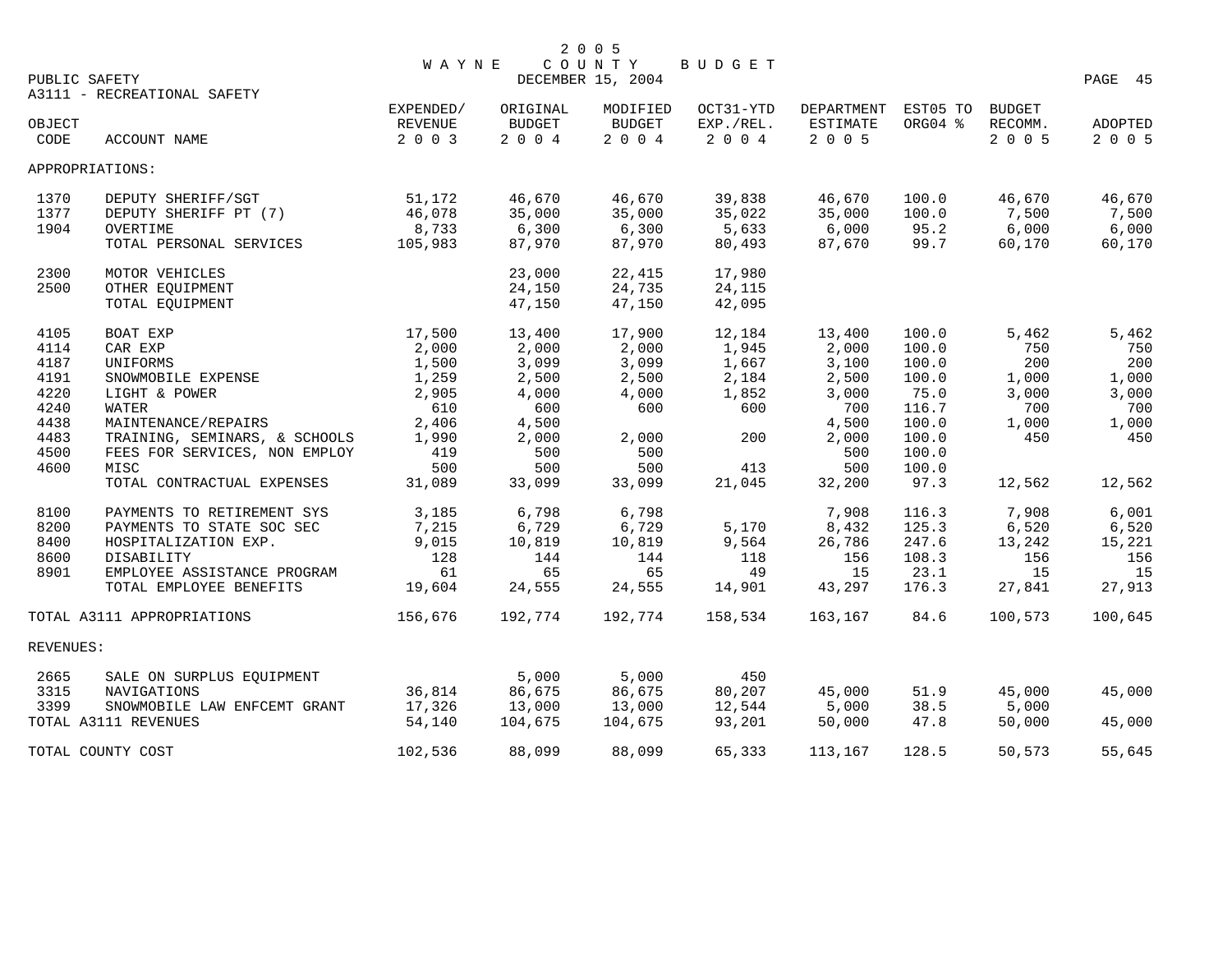|               |                               | <b>WAYNE</b>   |               | COUNTY            | BUDGET    |                     |         |               |                |
|---------------|-------------------------------|----------------|---------------|-------------------|-----------|---------------------|---------|---------------|----------------|
| PUBLIC SAFETY |                               |                |               | DECEMBER 15, 2004 |           |                     |         |               | PAGE 46        |
|               | A3112 - CIVIL OFFICE          |                |               |                   |           |                     |         |               |                |
|               |                               | EXPENDED/      | ORIGINAL      | MODIFIED          | OCT31-YTD | DEPARTMENT EST05 TO |         | <b>BUDGET</b> |                |
| OBJECT        |                               | <b>REVENUE</b> | <b>BUDGET</b> | <b>BUDGET</b>     | EXP./REL. | <b>ESTIMATE</b>     | ORG04 % | RECOMM.       | <b>ADOPTED</b> |
| CODE          | ACCOUNT NAME                  | 2 0 0 3        | 2 0 0 4       | 2 0 0 4           | 2004      | 2 0 0 5             |         | 2 0 0 5       | 2 0 0 5        |
|               | APPROPRIATIONS:               |                |               |                   |           |                     |         |               |                |
| 1080          | DEP SHERIFF/LT                | 58,586         | 59,613        |                   |           |                     |         |               |                |
| 1122          | ACCOUNT CLERK                 | 28,994         | 29,021        | 29,021            | 18,188    | 29,021              | 100.0   | 29,021        | 25,359         |
| 1154          | SR ACCOUNT CLERK              | 30,122         | 31,253        | 31,253            | 25,289    | 31,170              | 99.7    | 31,170        | 33,010         |
| 1370          | DEPUTY SHERIFF/SGT            |                |               | 59,613            | 39,888    | 46,600              |         | 46,600        | 46,600         |
| 1376          | DEPUTY SHERIFF (3)            | 125,175        | 118,314       | 118,314           | 97,791    | 120,449             | 101.8   | 120,449       | 120,449        |
| 1904          | OVERTIME                      | 16,648         | 20,000        | 20,000            | 12,199    | 20,000              | 100.0   | 20,000        | 20,000         |
| 1906          | SHIFT DIFFERENTIAL            | 1,262          | 1,148         | 1,148             | 1,017     | 1,148               | 100.0   | 1,148         | 1,148          |
|               | TOTAL PERSONAL SERVICES       | 260,787        | 259,349       | 259,349           | 194,372   | 248,388             | 95.8    | 248,388       | 246,566        |
| 2300          | MOTOR VEHICLES                |                | 23,000        | 21,236            | 21,971    |                     |         |               |                |
|               | TOTAL EQUIPMENT               |                | 23,000        | 21,236            | 21,971    |                     |         |               |                |
| 4114          | CAR EXP                       | 6,500          | 7,500         | 7,500             | 6,259     | 7,500               | 100.0   | 7,500         | 7,500          |
| 4166          | POSTAGE                       | 7,999          | 8,000         | 8,000             | 8,000     | 8,000               | 100.0   | 8,000         | 8,000          |
| 4187          | UNIFORMS                      | 1,336          | 1,500         | 1,500             | 526       | 1,500               | 100.0   | 1,500         | 1,500          |
| 4210          | GAS                           | 100            | 700           | 700               | 102       | 100                 | 14.3    | 100           | 100            |
| 4220          | LIGHT & POWER                 | 9,221          | 9,959         | 9,959             | 8,762     | 11,800              | 118.5   | 11,800        | 11,800         |
| 4240          | WATER                         | 600            | 600           | 600               | 352       | 600                 | 100.0   | 600           | 600            |
| 4438          | MAINTENANCE/REPAIRS           | 4,769          | 4,769         | 4,769             | 3,576     | 4,769               | 100.0   | 4,769         | 4,769          |
| 4483          | TRAINING, SEMINARS, & SCHOOLS | 997            | 1,000         | 1,000             | 240       | 1,000               | 100.0   | 900           | 900            |
| 4600          | MISC                          | 60             | 500           |                   |           | 500                 | 100.0   | 500           | 500            |
|               | TOTAL CONTRACTUAL EXPENSES    | 31,582         | 34,528        | 34,028            | 27,817    | 35,769              | 103.6   | 35,669        | 35,669         |
| 8100          | PAYMENTS TO RETIREMENT SYS    | 13,835         | 34,676        | 34,676            |           | 38,945              | 112.3   | 38,945        | 29,399         |
| 8200          | PAYMENTS TO STATE SOC SEC     | 19,745         | 19,840        | 19,840            | 14,842    | 17,378              | 87.6    | 17,378        | 18,863         |
| 8400          | HOSPITALIZATION EXP.          | 22,884         | 23,411        | 30,531            | 25,104    | 40,522              | 173.1   | 40,522        | 40,119         |
| 8600          | DISABILITY                    | 768            | 864           | 864               | 698       | 936                 | 108.3   | 936           | 936            |
| 8901          | EMPLOYEE ASSISTANCE PROGRAM   | 82             | 87            | 87                | 85        | 90                  | 103.4   | 90            | 90             |
|               | TOTAL EMPLOYEE BENEFITS       | 57,314         | 78,878        | 85,998            | 40,729    | 97,871              | 124.1   | 97,871        | 89,407         |
|               | TOTAL A3112 APPROPRIATIONS    | 349,683        | 395,755       | 400,611           | 284,889   | 382,028             | 96.5    | 381,928       | 371,642        |
| REVENUES:     |                               |                |               |                   |           |                     |         |               |                |
| 1510          | SHERIFF FEES                  | 149,265        | 105,000       | 105,000           | 126,872   | 105,000             | 100.0   | 145,000       | 145,000        |
|               | TOTAL A3112 REVENUES          | 149,265        | 105,000       | 105,000           | 126,872   | 105,000             | 100.0   | 145,000       | 145,000        |
|               | TOTAL COUNTY COST             | 200,418        | 290,755       | 295,611           | 158,017   | 277,028             | 95.3    | 236,928       | 226,642        |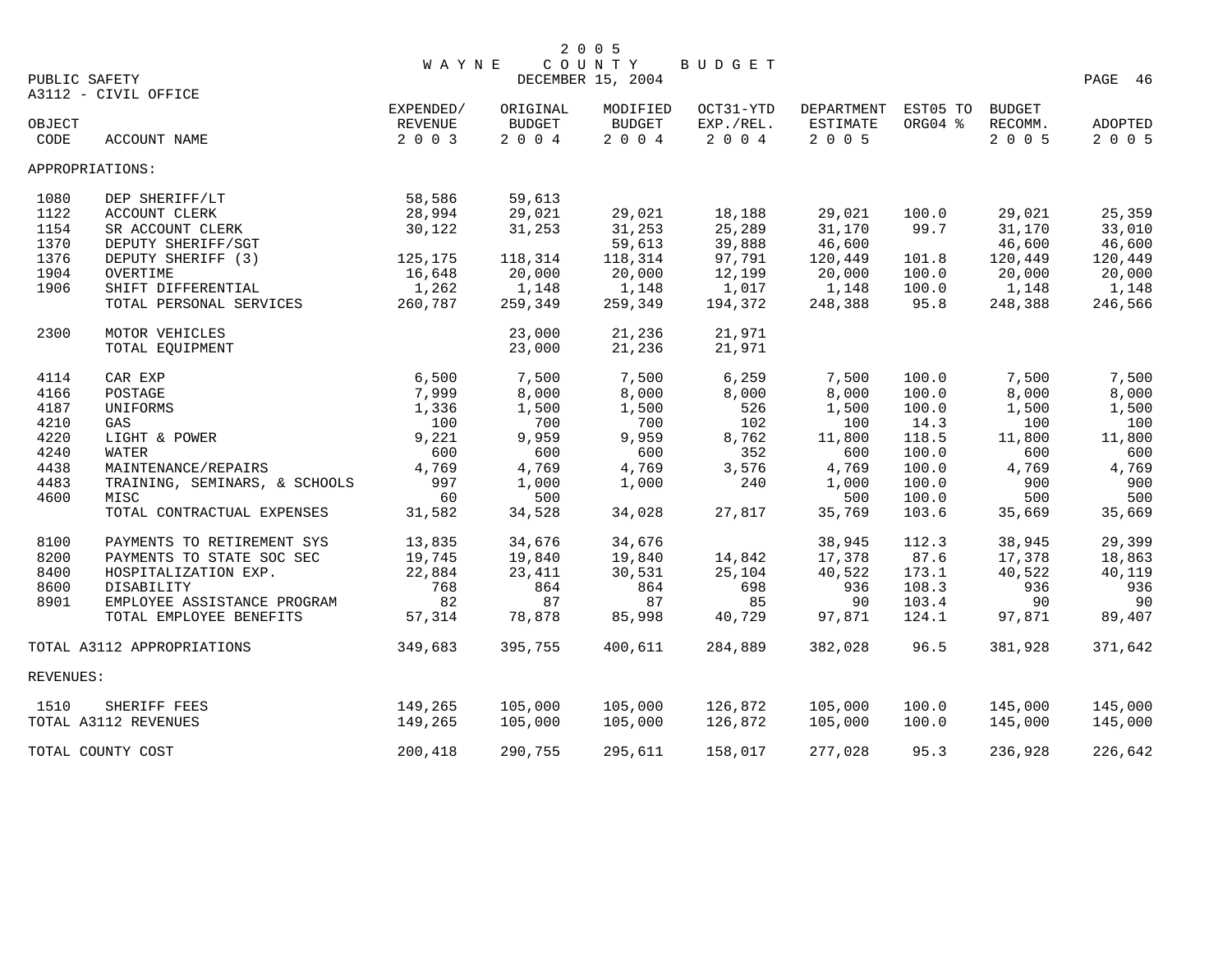| PUBLIC SAFETY   |                               | <b>WAYNE</b>                    |                                     | 2 0 0 5<br>COUNTY<br>DECEMBER 15, 2004 | BUDGET                            |                                   |                     |                              | PAGE 47                   |
|-----------------|-------------------------------|---------------------------------|-------------------------------------|----------------------------------------|-----------------------------------|-----------------------------------|---------------------|------------------------------|---------------------------|
|                 | A3113 - JUVENILE OFFICE       |                                 |                                     |                                        |                                   |                                   |                     |                              |                           |
| OBJECT<br>CODE  | ACCOUNT NAME                  | EXPENDED/<br>REVENUE<br>2 0 0 3 | ORIGINAL<br><b>BUDGET</b><br>$2004$ | MODIFIED<br><b>BUDGET</b><br>2 0 0 4   | OCT31-YTD<br>EXP./REL.<br>2 0 0 4 | DEPARTMENT<br>ESTIMATE<br>2 0 0 5 | EST05 TO<br>ORG04 % | BUDGET<br>RECOMM.<br>2 0 0 5 | <b>ADOPTED</b><br>2 0 0 5 |
| APPROPRIATIONS: |                               |                                 |                                     |                                        |                                   |                                   |                     |                              |                           |
| 1370            | DEPUTY SHERIFF/SGT            | 46,931                          | 45,019                              | 45,019                                 | 36,510                            | 46,513                            | 103.3               |                              |                           |
| 1376            | DEPUTY SHERIFF                | 43,150                          | 40,619                              | 40,619                                 | 33,146                            | 40,840                            | 100.5               | 40,840                       | 40,840                    |
| 1904            | OVERTIME                      | 23,322                          | 16,830                              | 15,630                                 | 10,766                            | 15,000                            | 89.1                | 8,000                        | 8,000                     |
| 1906            | SHIFT DIFFERENTIAL            |                                 |                                     | 1,200                                  | 528                               | 1,200                             |                     |                              |                           |
|                 | TOTAL PERSONAL SERVICES       | 113,403                         | 102,468                             | 102,468                                | 80,950                            | 103,553                           | 101.1               | 48,840                       | 48,840                    |
| 2500            | OTHER EQUIPMENT               | 3,480                           |                                     |                                        |                                   |                                   |                     |                              |                           |
|                 | TOTAL EQUIPMENT               | 3,480                           |                                     |                                        |                                   |                                   |                     |                              |                           |
| 4114            | CAR EXP                       | 5,217                           | 5,000                               | 5,000                                  | 4,297                             | 5,000                             | 100.0               | 2,500                        | 2,500                     |
| 4187            | UNIFORMS                      | 1,140                           | 1,200                               | 1,200                                  | 627                               | 1,200                             | 100.0               | 650                          | 650                       |
| 4210            | GAS                           | 100                             | 700                                 | 700                                    | 102                               | 100                               | 14.3                | 100                          | 100                       |
| 4220            | LIGHT & POWER                 | 9,221                           | 9,959                               | 9,959                                  | 8,762                             | 11,800                            | 118.5               | 11,800                       | 11,800                    |
| 4240            | <b>WATER</b>                  | 600                             | 600                                 | 600                                    | 352                               | 600                               | 100.0               | 600                          | 600                       |
| 4438            | MAINTENANCE/REPAIRS           | 4,948                           | 4,948                               | 4,948                                  | 3,711                             | 4,948                             | 100.0               | 4,948                        | 4,948                     |
| 4461            | PUBLIC EDUCATION              | 19,781                          | 14,000                              | 10,445                                 | 10,445                            | 14,000                            | 100.0               | 12,000                       | 12,000                    |
| 4483            | TRAINING, SEMINARS, & SCHOOLS | 1,474                           | 1,500                               | 1,500                                  | 100                               | 1,500                             | 100.0               | 1,350                        | 1,350                     |
| 4600            | MISC                          | 166                             | 700                                 | 200                                    | 109                               | 500                               | 71.4                | 500                          | 500                       |
|                 | TOTAL CONTRACTUAL EXPENSES    | 42,647                          | 38,607                              | 34,552                                 | 28,505                            | 39,648                            | 102.7               | 34,448                       | 34,448                    |
| 8100            | PAYMENTS TO RETIREMENT SYS    | 5,901                           | 12,524                              | 12,524                                 |                                   | 14,850                            | 118.6               | 6,943                        | 6,300                     |
| 8200            | PAYMENTS TO STATE SOC SEC     | 8,529                           | 7,839                               | 7,839                                  | 6,152                             | 6,682                             | 85.2                | 3,736                        | 3,736                     |
| 8400            | HOSPITALIZATION EXP.          | 7,536                           | 9,044                               | 9,044                                  | 6,922                             | 9,802                             | 108.4               |                              |                           |
| 8600            | DISABILITY                    | 256                             | 288                                 | 288                                    | 236                               | 312                               | 108.3               | 156                          | 156                       |
| 8901            | EMPLOYEE ASSISTANCE PROGRAM   | 27                              | 29                                  | 29                                     | 28                                | 30                                | 103.4               | 15                           | 15                        |
|                 | TOTAL EMPLOYEE BENEFITS       | 22,249                          | 29,724                              | 29,724                                 | 13,338                            | 31,676                            | 106.6               | 10,850                       | 10,207                    |
|                 | TOTAL A3113 APPROPRIATIONS    | 181,779                         | 170,799                             | 166,744                                | 122,793                           | 174,877                           | 102.4               | 94,138                       | 93,495                    |
| REVENUES:       |                               |                                 |                                     |                                        |                                   |                                   |                     |                              |                           |
| 2770            | MISC REVENUES                 | 28,332                          | 9,700                               | 9,700                                  | 8,287                             |                                   |                     | 7,400                        | 7,400                     |
|                 | TOTAL A3113 REVENUES          | 28,332                          | 9,700                               | 9,700                                  | 8,287                             |                                   |                     | 7,400                        | 7,400                     |
|                 | TOTAL COUNTY COST             | 153,447                         | 161,099                             | 157,044                                | 114,506                           | 174,877                           | 108.6               | 86,738                       | 86,095                    |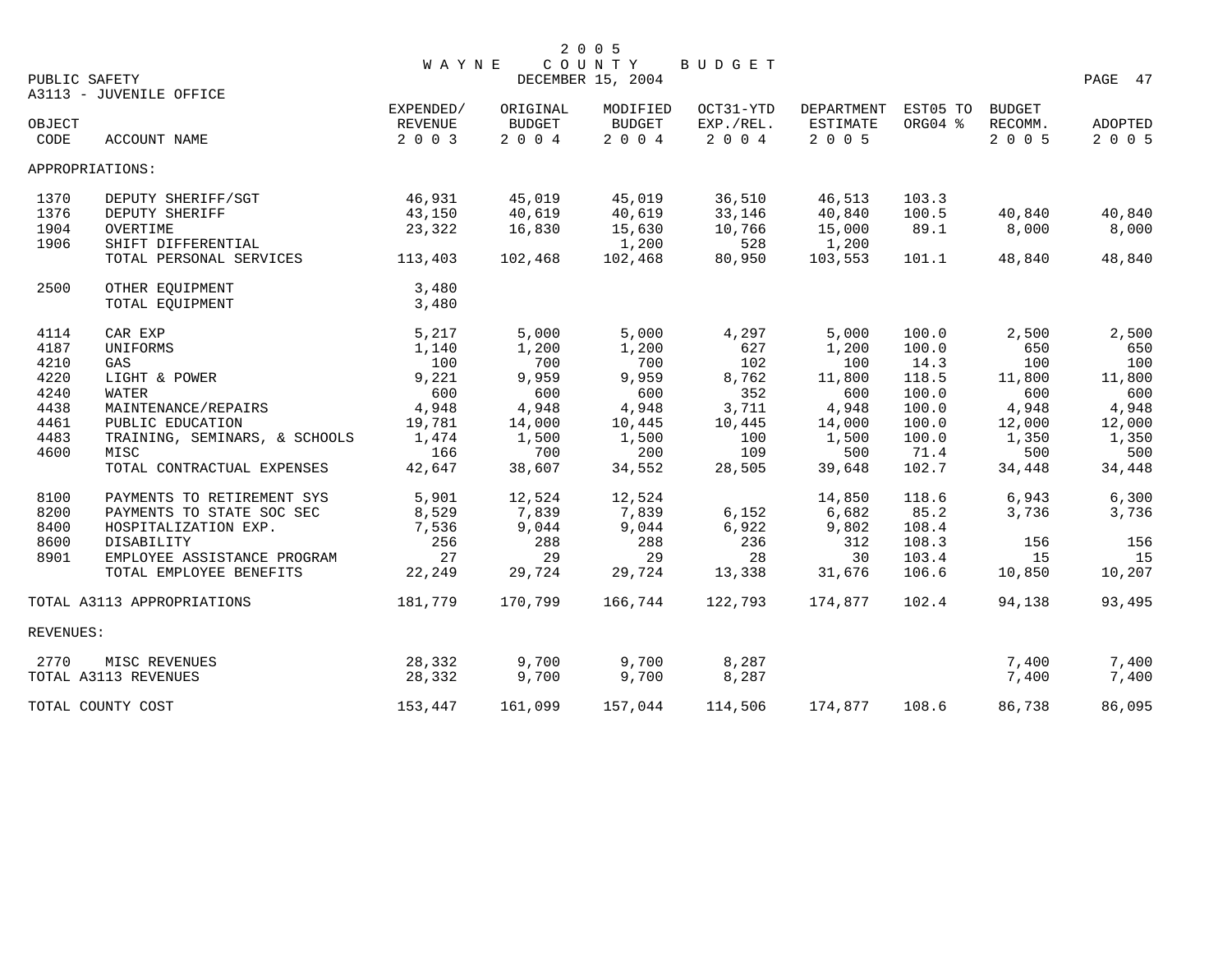| PUBLIC SAFETY                                                        |                                                                                                                                                                                               | <b>WAYNE</b>                                                 |                                                              | 2 0 0 5<br>COUNTY<br>DECEMBER 15, 2004                                                   | BUDGET                                                                                |                                                              |                                                            |                                                              | PAGE 48                                                      |
|----------------------------------------------------------------------|-----------------------------------------------------------------------------------------------------------------------------------------------------------------------------------------------|--------------------------------------------------------------|--------------------------------------------------------------|------------------------------------------------------------------------------------------|---------------------------------------------------------------------------------------|--------------------------------------------------------------|------------------------------------------------------------|--------------------------------------------------------------|--------------------------------------------------------------|
|                                                                      | A3114 - ROAD PATROL                                                                                                                                                                           |                                                              |                                                              |                                                                                          |                                                                                       |                                                              |                                                            |                                                              |                                                              |
| OBJECT<br>CODE                                                       | ACCOUNT NAME                                                                                                                                                                                  | EXPENDED/<br><b>REVENUE</b><br>2 0 0 3                       | ORIGINAL<br><b>BUDGET</b><br>2004                            | MODIFIED<br><b>BUDGET</b><br>2004                                                        | OCT31-YTD<br>EXP./REL.<br>2004                                                        | DEPARTMENT<br><b>ESTIMATE</b><br>2005                        | EST05 TO<br>ORG04 %                                        | BUDGET<br>RECOMM.<br>2 0 0 5                                 | <b>ADOPTED</b><br>2 0 0 5                                    |
| APPROPRIATIONS:                                                      |                                                                                                                                                                                               |                                                              |                                                              |                                                                                          |                                                                                       |                                                              |                                                            |                                                              |                                                              |
| 1080<br>1370<br>1376<br>1377<br>1904<br>1906<br>1911<br>1912<br>1913 | DEP SHERIFF/LT<br>DEPUTY SHERIFF/SGT (6)<br>DEPUTY SHERIFF (22)<br>DEPUTY SHERIFF PT (10)<br>OVERTIME<br>SHIFT DIFFERENTIAL<br>OVERTIME-BUNY PROG<br>OVERTIME-STEP PROG<br>IMP DRIVING DET GR | 57,874<br>244,768<br>757,732<br>106,287<br>182,353<br>18,340 | 59,613<br>228,088<br>760,390<br>115,542<br>164,590<br>21,000 | 59,613<br>228,088<br>730,390<br>115,542<br>137,185<br>21,000<br>7,500<br>8,369<br>11,536 | 46,621<br>193,159<br>569,260<br>94,172<br>81,257<br>13,993<br>4,369<br>7,292<br>6,104 | 59,613<br>266,905<br>715,983<br>115,542<br>149,000<br>21,000 | 100.0<br>117.0<br>94.2<br>100.0<br>90.5<br>100.0           | 59,613<br>313,418<br>715,983<br>115,542<br>157,000<br>21,000 | 59,613<br>313,418<br>715,983<br>115,542<br>157,000<br>21,000 |
|                                                                      | TOTAL PERSONAL SERVICES                                                                                                                                                                       | 1,367,354                                                    | 1,349,223                                                    | 1,319,223                                                                                | 1,016,227                                                                             | 1,328,043                                                    | 98.4                                                       | 1,382,556                                                    | 1,382,556                                                    |
| 2300<br>2500                                                         | MOTOR VEHICLES<br>OTHER EQUIPMENT                                                                                                                                                             | 129,296                                                      | 46,000                                                       | 43,781<br>60,000                                                                         | 43,781<br>55,616                                                                      |                                                              |                                                            | 94,000                                                       | 94,000                                                       |
|                                                                      | TOTAL EQUIPMENT                                                                                                                                                                               | 129,296                                                      | 46,000                                                       | 103,781                                                                                  | 99,397                                                                                |                                                              |                                                            | 94,000                                                       | 94,000                                                       |
| 4114<br>4187<br>4210<br>4220<br>4240<br>4424<br>4438                 | CAR EXP<br>UNIFORMS<br>GAS<br>LIGHT & POWER<br>WATER<br>EQUIPMENT - MAINT CONTRACT<br>MAINTENANCE/REPAIRS                                                                                     | 156,030<br>26,915<br>100<br>9,221<br>600<br>500<br>6,100     | 129,000<br>27,000<br>700<br>9,959<br>600<br>500<br>6,100     | 129,000<br>27,000<br>700<br>9,959<br>600<br>500<br>6,100                                 | 111,696<br>24,005<br>102<br>8,762<br>352<br>455<br>4,575                              | 129,000<br>27,000<br>100<br>11,800<br>600<br>500<br>6,100    | 100.0<br>100.0<br>14.3<br>118.5<br>100.0<br>100.0<br>100.0 | 131,500<br>27,000<br>100<br>11,800<br>600<br>500<br>6,100    | 131,500<br>27,000<br>100<br>11,800<br>600<br>500<br>6,100    |
| 4483<br>4500<br>4600                                                 | TRAINING, SEMINARS, & SCHOOLS<br>FEES FOR SERVICES, NON EMPLOY<br>MISC<br>TOTAL CONTRACTUAL EXPENSES                                                                                          | 15,000<br>2,996<br>2,496<br>219,958                          | 15,000<br>3,000<br>2,000<br>193,859                          | 15,000<br>3,000<br>2,000<br>193,859                                                      | 10,324<br>2,647<br>1,261<br>164,179                                                   | 15,000<br>3,000<br>500<br>193,600                            | 100.0<br>100.0<br>25.0<br>99.9                             | 13,500<br>3,000<br>500<br>194,600                            | 13,500<br>3,000<br>500<br>194,600                            |
| 8100<br>8200<br>8400<br>8600<br>8901                                 | PAYMENTS TO RETIREMENT SYS<br>PAYMENTS TO STATE SOC SEC<br>HOSPITALIZATION EXP.<br>DISABILITY<br>EMPLOYEE ASSISTANCE PROGRAM<br>TOTAL EMPLOYEE BENEFITS                                       | 66,295<br>101,737<br>163,024<br>3,275<br>426<br>334,757      | 149,842<br>103,215<br>198,527<br>3,744<br>443<br>455,771     | 149,842<br>103,215<br>191,407<br>3,744<br>443<br>448,651                                 | 75,809<br>158,568<br>3,011<br>441<br>237,829                                          | 167,243<br>88,523<br>234,550<br>4,056<br>457<br>494,829      | 111.6<br>85.8<br>118.1<br>108.3<br>103.2<br>108.6          | 175,150<br>92,081<br>244,352<br>4,212<br>472<br>516,267      | 134,737<br>105,765<br>169,418<br>4,212<br>472<br>414,604     |
|                                                                      | TOTAL A3114 APPROPRIATIONS                                                                                                                                                                    | 2,051,365                                                    | 2,044,853                                                    | 2,065,514                                                                                | 1,517,632                                                                             | 2,016,472                                                    | 98.6                                                       | 2,187,423                                                    | 2,085,760                                                    |
| REVENUES:                                                            |                                                                                                                                                                                               |                                                              |                                                              |                                                                                          |                                                                                       |                                                              |                                                            |                                                              |                                                              |
| 1279<br>2770<br>3302                                                 | DWI-REIM<br>MISC REVENUES<br>HOMELAND SECURITY-STATE                                                                                                                                          | 7,627                                                        | 18,000                                                       | 18,000<br>11,536<br>60,000                                                               | 5,074<br>60,000                                                                       | 18,000                                                       | 100.0                                                      | 18,000                                                       | 18,000                                                       |
| 3366<br>3370                                                         | BODY ARMOR REIMBURSEMENT<br>DCJS GRANT                                                                                                                                                        | 12,761                                                       | 3,000<br>39,288                                              | 3,000<br>27,752                                                                          | 14,625                                                                                | 3,000                                                        | 100.0                                                      | 3,000                                                        | 3,000                                                        |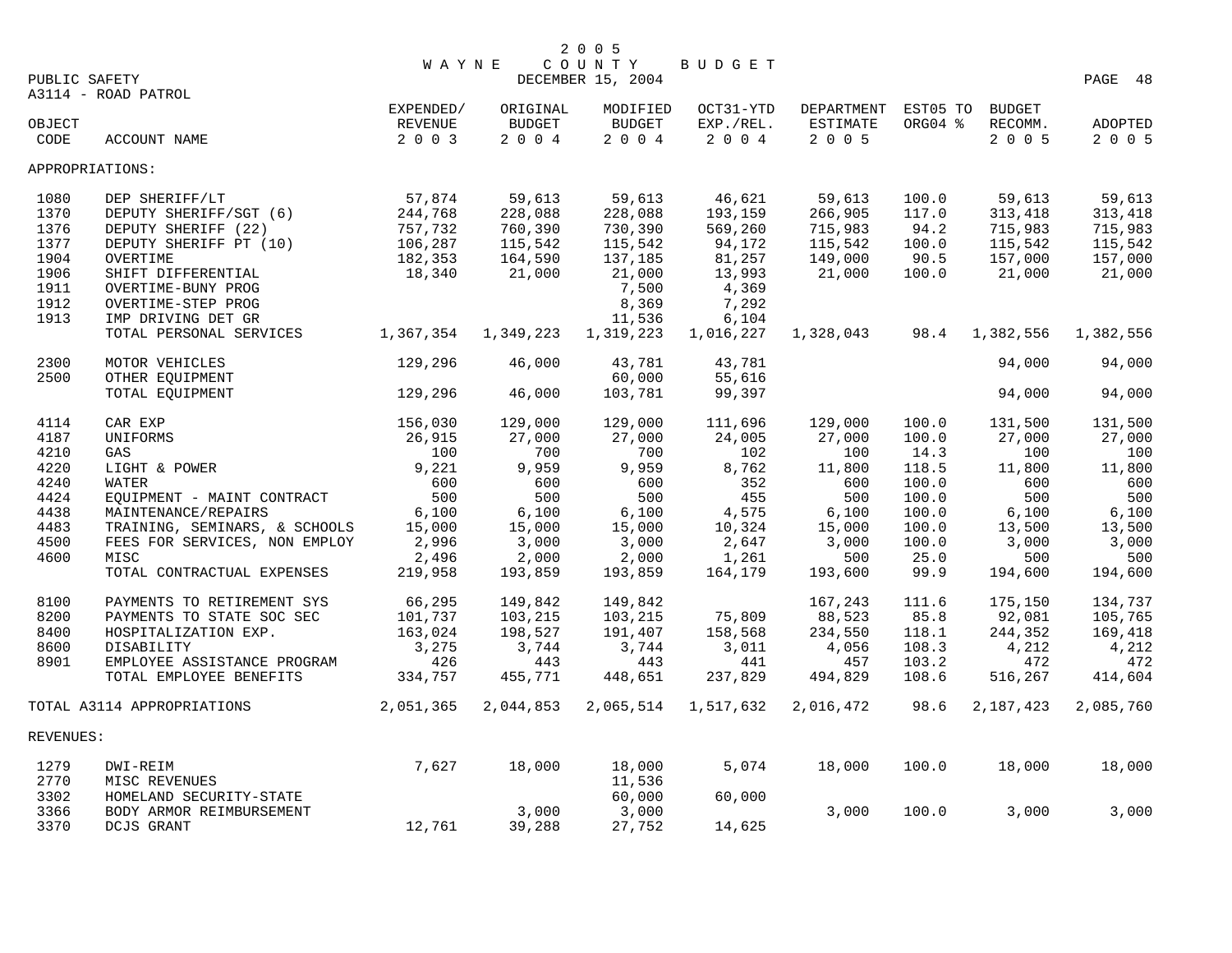|        |                                |              |           | 2 0 0 5           |           |            |          |               |           |
|--------|--------------------------------|--------------|-----------|-------------------|-----------|------------|----------|---------------|-----------|
|        |                                | <b>WAYNE</b> |           | COUNTY            | BUDGET    |            |          |               |           |
|        | PUBLIC SAFETY                  |              |           | DECEMBER 15, 2004 |           |            |          |               | PAGE 49   |
|        | A3114 - ROAD PATROL            |              |           |                   |           |            |          |               |           |
|        |                                | EXPENDED/    | ORIGINAL  | MODIFIED          | OCT31-YTD | DEPARTMENT | EST05 TO | <b>BUDGET</b> |           |
| OBJECT |                                | REVENUE      | BUDGET    | BUDGET            | EXP./REL. | ESTIMATE   | ORG04 %  | RECOMM.       | ADOPTED   |
| CODE   | ACCOUNT NAME                   | 2 0 0 3      | 2004      | 2 0 0 4           | 2004      | 2 0 0 5    |          | 2 0 0 5       | 2 0 0 5   |
| 4339   | BODY ARMOR REIMBURSEMENT       |              | 55        | 55                |           |            |          |               |           |
| 4960   | EMERGENCY DISASTER ASSIST. FED | 4,001        |           |                   |           |            |          |               |           |
|        | TOTAL A3114 REVENUES           | 24,389       | 60,343    | 120,343           | 79,699    | 21,000     | 34.8     | 21,000        | 21,000    |
|        | TOTAL COUNTY COST              | 2,026,976    | 1,984,510 | 1,945,171         | 1,437,933 | 1,995,472  | 100.6    | 2,166,423     | 2,064,760 |
|        |                                |              |           |                   |           |            |          |               |           |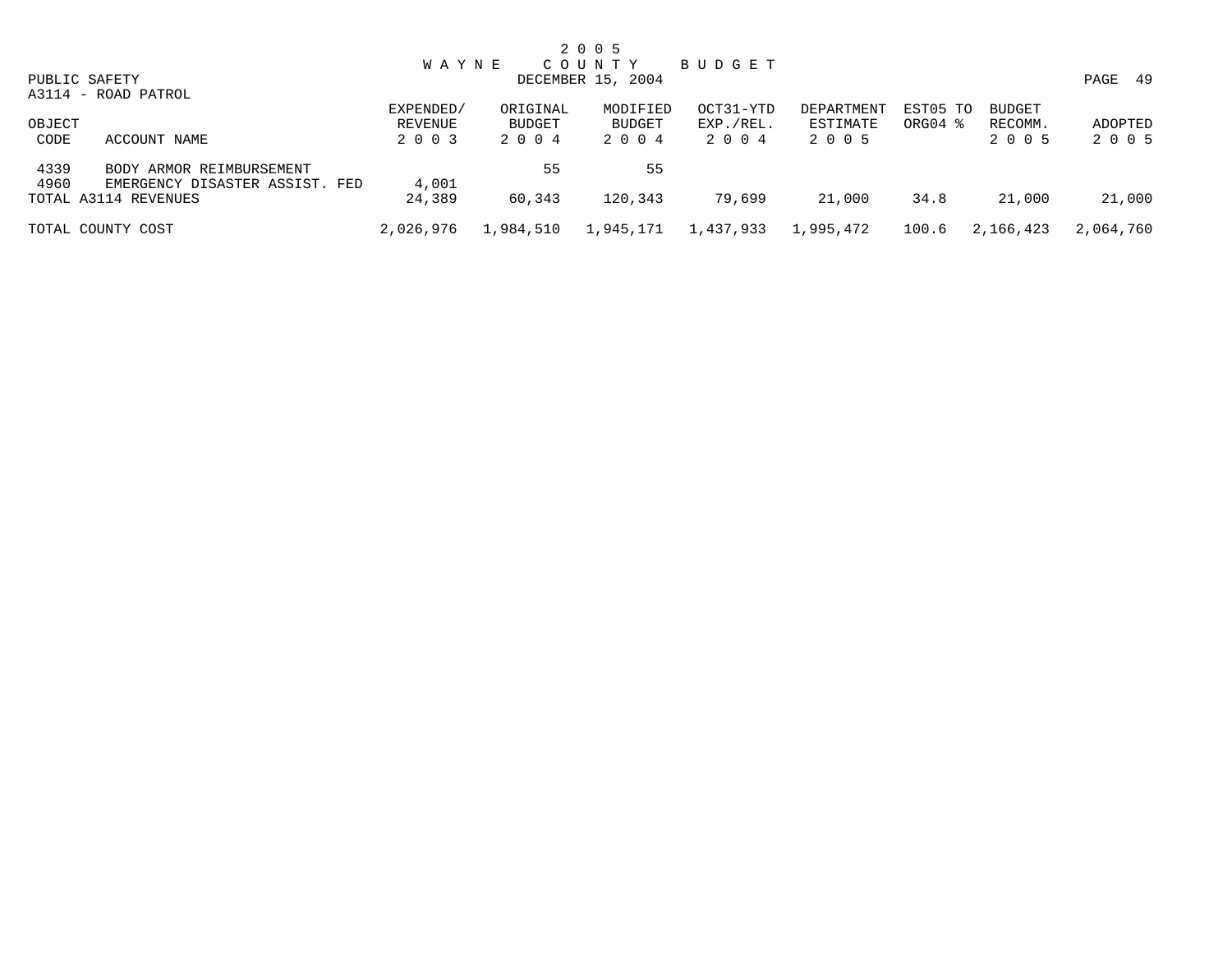|                 |                               |           |               | 2 0 0 5           |           |                 |          |               |         |
|-----------------|-------------------------------|-----------|---------------|-------------------|-----------|-----------------|----------|---------------|---------|
|                 |                               | WAYNE     |               | COUNTY            | BUDGET    |                 |          |               |         |
| PUBLIC SAFETY   |                               |           |               | DECEMBER 15, 2004 |           |                 |          |               | PAGE 50 |
|                 | A3115 - DETECTIVE UNIT        | EXPENDED/ | ORIGINAL      | MODIFIED          | OCT31-YTD | DEPARTMENT      | EST05 TO | <b>BUDGET</b> |         |
|                 |                               | REVENUE   | <b>BUDGET</b> | BUDGET            | EXP./REL. | <b>ESTIMATE</b> | ORG04 %  | RECOMM.       |         |
| OBJECT<br>CODE  | ACCOUNT NAME                  | 2 0 0 3   | 2 0 0 4       | 2004              | 2 0 0 4   | 2 0 0 5         |          | 2 0 0 5       | ADOPTED |
|                 |                               |           |               |                   |           |                 |          |               | 2 0 0 5 |
| APPROPRIATIONS: |                               |           |               |                   |           |                 |          |               |         |
| 1080            | DEP SHERIFF/LT                | 52,583    | 54,738        | 54,738            | 42,776    | 54,947          | 100.4    | 54,947        | 54,947  |
| 1370            | DEPUTY SHERIFF/SGT (6)        | 188,789   | 230,575       | 230,575           | 206,319   | 268,434         | 116.4    | 268,434       | 268,434 |
| 1372            | DEP SH/CRIM INV               | 92,703    | 46,378        | 23,778            | 21,662    |                 |          |               |         |
| 1376            | DEPUTY SHERIFF (3)            | 119,215   | 116,447       | 116,447           | 85,359    | 118,518         | 101.8    | 118,518       | 118,518 |
| 1904            | OVERTIME                      | 57,072    | 50,700        | 50,700            | 23,912    | 50,700          | 100.0    | 50,700        | 50,700  |
| 1906            | SHIFT DIFFERENTIAL            | 3,403     | 2,888         | 2,888             | 1,742     | 2,888           | 100.0    | 2,888         | 2,888   |
|                 | TOTAL PERSONAL SERVICES       | 513,765   | 501,726       | 479,126           | 381,770   | 495,487         | 98.8     | 495,487       | 495,487 |
| 2300            | MOTOR VEHICLES                |           | 23,000        | 21,971            | 21,971    |                 |          |               |         |
|                 | TOTAL EQUIPMENT               |           | 23,000        | 21,971            | 21,971    |                 |          |               |         |
| 4114            | CAR EXP                       | 18,000    | 23,000        | 23,000            | 18,723    | 23,000          | 100.0    | 23,000        | 23,000  |
| 4163            | PHOTO ID                      | 3,000     | 3,500         | 3,500             | 2,183     | 3,500           | 100.0    | 3,500         | 3,500   |
| 4187            | UNIFORMS                      | 4,786     | 10,500        | 4,554             | 2,992     | 10,500          | 100.0    | 10,500        | 10,500  |
| 4210            | GAS                           | 100       | 700           | 700               | 102       | 100             | 14.3     | 100           | 100     |
| 4220            | LIGHT & POWER                 | 9,221     | 9,959         | 9,959             | 8,762     | 11,800          | 118.5    | 11,800        | 11,800  |
| 4230            | TELEPHONE                     | 600       | 600           | 600               | 445       | 600             | 100.0    | 600           | 600     |
| 4240            | <b>WATER</b>                  | 600       | 600           | 600               | 352       | 600             | 100.0    | 600           | 600     |
| 4437            | LEASE                         | 1,200     | 3,600         | 1,200             | 900       | 3,600           | 100.0    | 3,600         | 3,600   |
| 4483            | TRAINING, SEMINARS, & SCHOOLS | 3,498     | 3,500         | 3,500             | 2,592     | 3,500           | 100.0    | 3,150         | 3,150   |
| 4500            | FEES FOR SERVICES, NON EMPLOY | 937       | 500           | 500               | 425       | 500             | 100.0    | 500           | 500     |
| 4600            | MISC                          | 7,977     | 8,000         | 5,000             |           | 8,000           | 100.0    | 8,000         | 8,000   |
|                 | TOTAL CONTRACTUAL EXPENSES    | 49,919    | 64,459        | 53,113            | 37,476    | 65,700          | 101.9    | 65,350        | 65,350  |
|                 |                               |           |               |                   |           |                 |          |               |         |
| 8100            | PAYMENTS TO RETIREMENT SYS    | 27,974    | 68,132        | 68,132            |           | 75,624          | 111.0    | 75,624        | 52,839  |
| 8200            | PAYMENTS TO STATE SOC SEC     | 38,270    | 38,382        | 38,382            | 28,121    | 33,805          | 88.1     | 33,805        | 37,904  |
| 8400            | HOSPITALIZATION EXP.          | 73,310    | 79,843        | 79,843            | 73,791    | 104,845         | 131.3    | 104,845       | 101,296 |
| 8600            | DISABILITY                    | 1,228     | 1,152         | 1,152             | 1,133     | 1,560           | 135.4    | 1,560         | 1,560   |
| 8901            | EMPLOYEE ASSISTANCE PROGRAM   | 137       | 116           | 116               | 114       | 150             | 129.3    | 150           | 150     |
|                 | TOTAL EMPLOYEE BENEFITS       | 140,919   | 187,625       | 187,625           | 103,159   | 215,984         | 115.1    | 215,984       | 193,749 |
|                 | TOTAL A3115 APPROPRIATIONS    | 704,603   | 776,810       | 741,835           | 544,376   | 777,171         | 100.0    | 776,821       | 754,586 |
| REVENUES:       |                               |           |               |                   |           |                 |          |               |         |
| 1510            | SHERIFF FEES                  | 853       | 1,000         | 1,000             | 127       | 250             | 25.0     | 250           | 250     |
|                 | TOTAL A3115 REVENUES          | 853       | 1,000         | 1,000             | 127       | 250             | 25.0     | 250           | 250     |
|                 | TOTAL COUNTY COST             | 703,750   | 775,810       | 740,835           | 544,249   | 776,921         | 100.1    | 776,571       | 754,336 |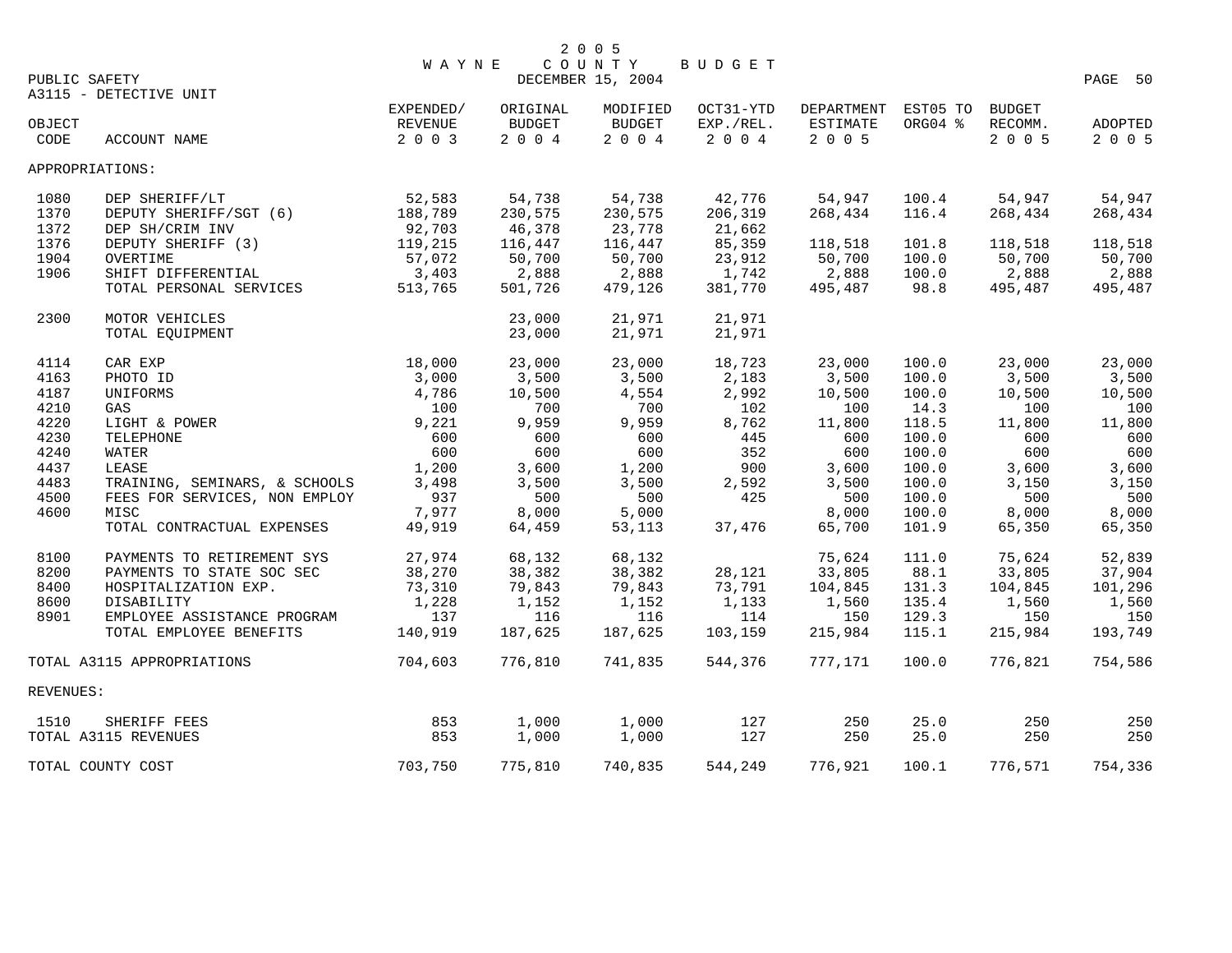|               |                                | <b>WAYNE</b> |               | 2 0 0 5<br>COUNTY |           |                 |          |               |                |
|---------------|--------------------------------|--------------|---------------|-------------------|-----------|-----------------|----------|---------------|----------------|
| PUBLIC SAFETY |                                |              |               | DECEMBER 15, 2004 | BUDGET    |                 |          |               | PAGE 51        |
|               | A3116 - COURT SECURITY         |              |               |                   |           |                 |          |               |                |
|               |                                | EXPENDED/    | ORIGINAL      | MODIFIED          | OCT31-YTD | DEPARTMENT      | EST05 TO | <b>BUDGET</b> |                |
| OBJECT        |                                | REVENUE      | <b>BUDGET</b> | <b>BUDGET</b>     | EXP./REL. | <b>ESTIMATE</b> | ORG04 %  | RECOMM.       | <b>ADOPTED</b> |
| CODE          | ACCOUNT NAME                   | 2 0 0 3      | 2 0 0 4       | 2 0 0 4           | 2 0 0 4   | 2 0 0 5         |          | 2 0 0 5       | 2 0 0 5        |
|               | APPROPRIATIONS:                |              |               |                   |           |                 |          |               |                |
| 1368          | COURT ATTENDANTS (1)           | 24,111       | 25,067        | 25,067            | 17,041    | 25,067          | 100.0    | 25,067        | 25,067         |
| 1369          | COURT ATTNDTS PT (1)           | 8,435        | 9,432         | 9,432             | 6,765     | 9,432           | 100.0    | 9,432         | 9,432          |
| 1499          | COURT SECURITY SPV             | 39,285       | 39,281        | 39,281            | 31,633    | 39,281          | 100.0    | 39,281        | 39,281         |
| 1503          | COURT SEC OFFICER (5)          | 127,954      | 160,728       | 160,728           | 101,970   | 160,728         | 100.0    | 160,728       | 160,728        |
| 1530          | COURT SEC OFF PT (3)           | 27,760       | 32,000        | 32,000            | 20,158    | 32,000          | 100.0    | 32,000        | 32,000         |
| 1904          | OVERTIME                       | 6,712        | 9,000         | 9,000             | 5,424     | 9,000           | 100.0    | 9,000         | 9,000          |
|               | TOTAL PERSONAL SERVICES        | 234,257      | 275,508       | 275,508           | 182,991   | 275,508         | 100.0    | 275,508       | 275,508        |
| 4187          | UNIFORMS                       | 2,100        | 3,600         | 3,600             | 3,243     | 3,600           | 100.0    | 3,600         | 3,600          |
| 4483          | TRAINING, SEMINARS, & SCHOOLS  |              | 900           | 900               | 15        | 900             | 100.0    | 810           | 810            |
|               | TOTAL CONTRACTUAL EXPENSES     | 2,100        | 4,500         | 4,500             | 3,258     | 4,500           | 100.0    | 4,410         | 4,410          |
| 8100          | PAYMENTS TO RETIREMENT SYS     | 10,316       | 26,945        | 26,945            |           | 37,668          | 139.8    | 37,668        | 27,103         |
| 8200          | PAYMENTS TO STATE SOC SEC      | 17,374       | 21,076        | 21,076            | 13,407    | 21,076          | 100.0    | 21,076        | 21,076         |
| 8400          | HOSPITALIZATION EXP.           | 36,547       | 42,037        | 42,037            | 35,641    | 49,393          | 117.5    | 49,393        | 41,017         |
| 8600          | DISABILITY                     | 794          | 1,001         | 1,001             | 736       | 1,248           | 124.7    | 1,248         | 1,248          |
| 8901          | EMPLOYEE ASSISTANCE PROGRAM    | 123          | 123           | 123               | 121       | 135             | 109.8    | 135           | 135            |
|               | TOTAL EMPLOYEE BENEFITS        | 65,154       | 91,182        | 91,182            | 49,905    | 109,520         | 120.1    | 109,520       | 90,579         |
|               | TOTAL A3116 APPROPRIATIONS     | 301,511      | 371,190       | 371,190           | 236,154   | 389,528         | 104.9    | 389,438       | 370,497        |
| REVENUES:     |                                |              |               |                   |           |                 |          |               |                |
| 3312          | ST.AID COURT SECURITY SERVICES | 281,330      | 353,200       | 353,200           | 202,903   | 362,250         | 102.6    | 362,250       | 362,250        |
|               | TOTAL A3116 REVENUES           | 281,330      | 353,200       | 353,200           | 202,903   | 362,250         | 102.6    | 362,250       | 362,250        |
|               | TOTAL COUNTY COST              | 20,181       | 17,990        | 17,990            | 33,251    | 27,278          | 151.6    | 27,188        | 8,247          |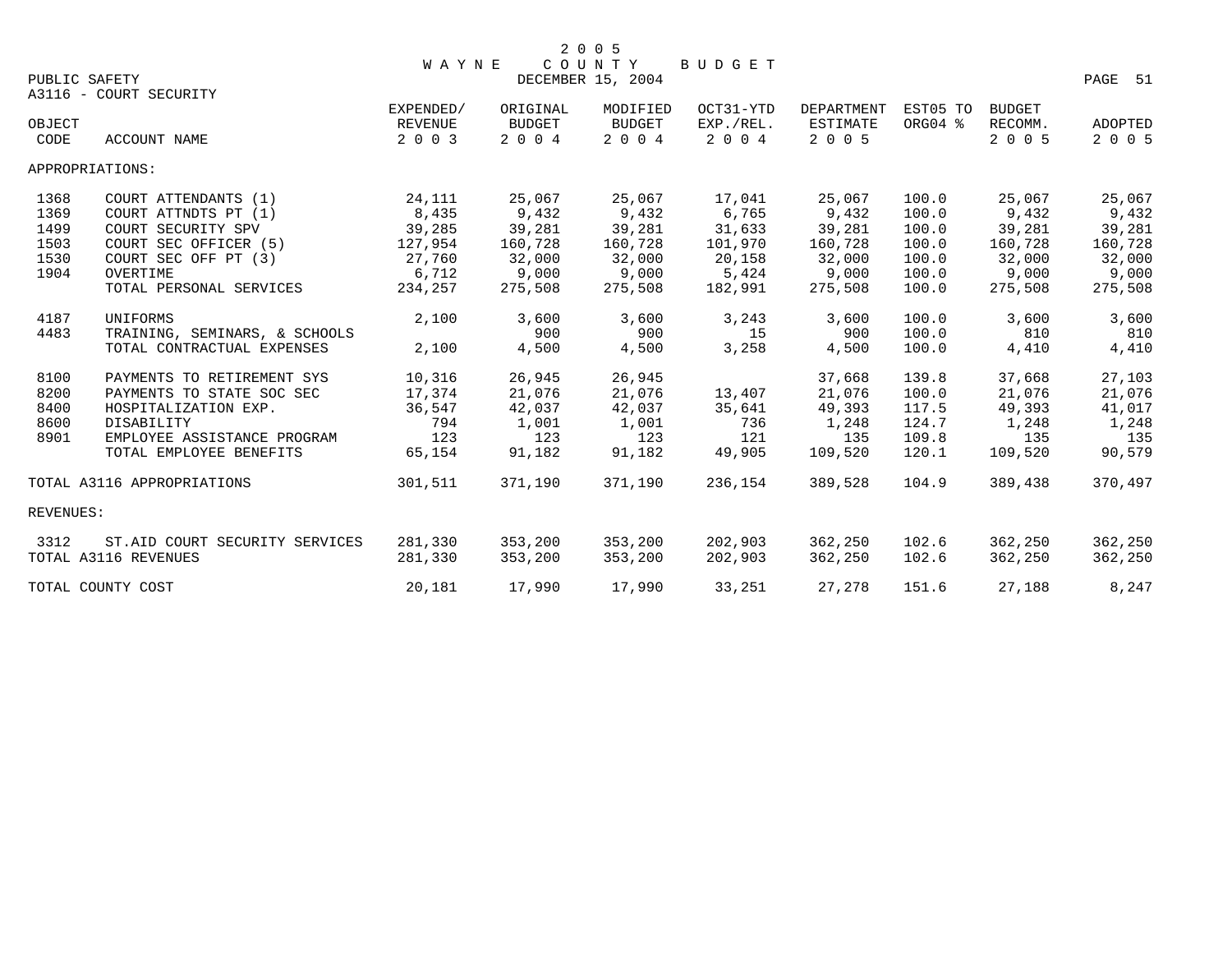|                      |                                                                                    |                                        |                                      | 2 0 0 5                              |                                   |                                   |                     |                                     |                           |
|----------------------|------------------------------------------------------------------------------------|----------------------------------------|--------------------------------------|--------------------------------------|-----------------------------------|-----------------------------------|---------------------|-------------------------------------|---------------------------|
| PUBLIC SAFETY        | A3117 - ANIMAL ABUSE INVESTIGATIONS                                                | <b>WAYNE</b>                           |                                      | COUNTY<br>DECEMBER 15, 2004          | BUDGET                            |                                   |                     |                                     | PAGE 52                   |
| OBJECT<br>CODE       | <b>ACCOUNT NAME</b>                                                                | EXPENDED/<br><b>REVENUE</b><br>2 0 0 3 | ORIGINAL<br><b>BUDGET</b><br>2 0 0 4 | MODIFIED<br><b>BUDGET</b><br>2 0 0 4 | OCT31-YTD<br>EXP./REL.<br>2 0 0 4 | DEPARTMENT<br>ESTIMATE<br>2 0 0 5 | EST05 TO<br>ORG04 % | <b>BUDGET</b><br>RECOMM.<br>2 0 0 5 | <b>ADOPTED</b><br>2 0 0 5 |
| APPROPRIATIONS:      |                                                                                    |                                        |                                      |                                      |                                   |                                   |                     |                                     |                           |
| 1534                 | ANIMAL ABUSE OFF.<br>TOTAL PERSONAL SERVICES                                       | 13,235<br>13,235                       | 14,000<br>14,000                     | 14,000<br>14,000                     | 11,273<br>11,273                  | 14,000<br>14,000                  | 100.0<br>100.0      | 14,000<br>14,000                    | 14,000<br>14,000          |
| 2500                 | OTHER EOUIPMENT<br>TOTAL EOUIPMENT                                                 | 1,190<br>1,190                         |                                      |                                      |                                   |                                   |                     |                                     |                           |
| 4150<br>4187         | OFFICE SUPPLIES<br>UNIFORMS                                                        | 345                                    | 150<br>570                           | 150<br>570                           | 90                                |                                   |                     |                                     |                           |
| 4485<br>4500<br>4600 | TRAVEL<br>FEES FOR SERVICES, NON EMPLOY<br>MISC                                    | 1,000<br>1,638<br>15                   | 1,000<br>2,500<br>600                | 2,500<br>5,000<br>600                | 1,652<br>2,875                    | 6,000<br>5,600                    | 600.0<br>224.0      | 5,400<br>5,600                      | 5,400<br>5,600            |
|                      | TOTAL CONTRACTUAL EXPENSES                                                         | 2,998                                  | 4,820                                | 8,820                                | 4,617                             | 11,600                            | 240.7               | 11,000                              | 11,000                    |
| 8100<br>8200         | PAYMENTS TO RETIREMENT SYS<br>PAYMENTS TO STATE SOC SEC<br>TOTAL EMPLOYEE BENEFITS | 428<br>1,012<br>1,440                  | 1,071<br>1,071                       | 1,071<br>1,071                       | 862<br>862                        | 1,071<br>1,071                    | 100.0<br>100.0      | 1,071<br>1,071                      | 1,071<br>1,071            |
|                      | TOTAL A3117 APPROPRIATIONS                                                         | 18,863                                 | 19,891                               | 23,891                               | 16,752                            | 26,671                            | 134.1               | 26,071                              | 26,071                    |
|                      | TOTAL COUNTY COST                                                                  | 18,863                                 | 19,891                               | 23,891                               | 16,752                            | 26,671                            | 134.1               | 26,071                              | 26,071                    |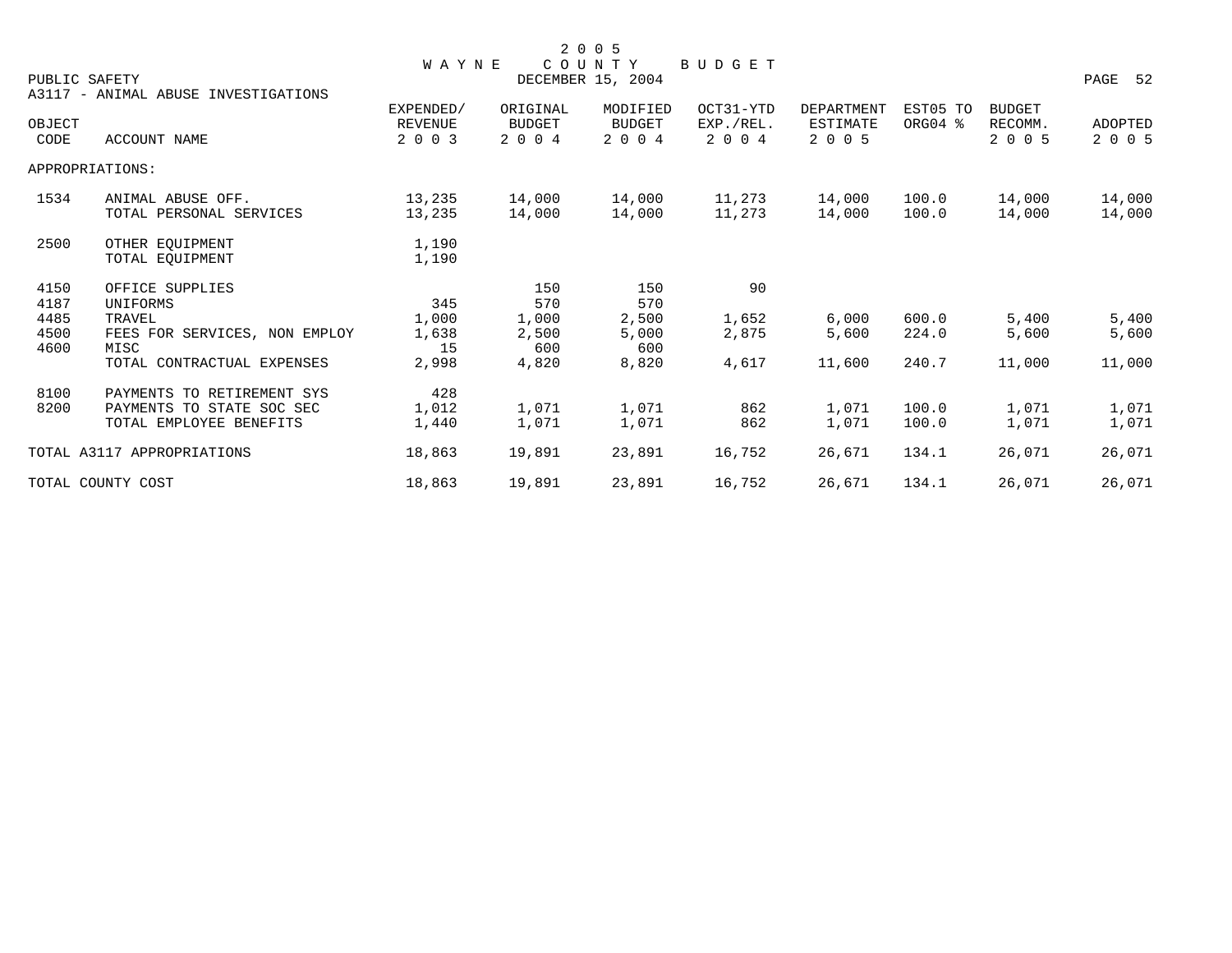|           |                                 | <b>WAYNE</b> |          | 2 0 0 5<br>COUNTY | BUDGET    |                   |          |               |         |
|-----------|---------------------------------|--------------|----------|-------------------|-----------|-------------------|----------|---------------|---------|
|           | PUBLIC SAFETY                   |              |          | DECEMBER 15, 2004 |           |                   |          |               | PAGE 53 |
|           | A3118 - ROAD PATROL(COPS GRANT) |              |          |                   |           |                   |          |               |         |
|           |                                 | EXPENDED/    | ORIGINAL | MODIFIED          | OCT31-YTD | <b>DEPARTMENT</b> | EST05 TO | <b>BUDGET</b> |         |
| OBJECT    |                                 | REVENUE      | BUDGET   | BUDGET            | EXP./REL. | ESTIMATE          | ORG04 %  | RECOMM.       | ADOPTED |
| CODE      | ACCOUNT NAME                    | 2 0 0 3      | 2 0 0 4  | 2004              | 2 0 0 4   | 2 0 0 5           |          | 2 0 0 5       | 2 0 0 5 |
|           | APPROPRIATIONS:                 |              |          |                   |           |                   |          |               |         |
| 1376      | DEPUTY SHERIFF                  | 131,003      | 130,136  | 130,136           | 115,939   | 146,952           | 112.9    | 146,952       | 146,952 |
| 1904      | OVERTIME                        | 14,596       | 11,700   | 19,300            | 17,250    | 11,700            | 100.0    | 11,700        | 11,700  |
| 1906      | SHIFT DIFFERENTIAL              | 4,521        | 5,011    | 5,011             | 4,045     | 5,011             | 100.0    | 5,011         | 5,011   |
|           | TOTAL PERSONAL SERVICES         | 150,120      | 146,847  | 154,447           | 137,234   | 163,663           | 111.5    | 163,663       | 163,663 |
| 4114      | CAR EXP                         | 17,000       | 17,000   | 17,000            | 15,890    | 17,000            | 100.0    | 17,000        | 17,000  |
| 4187      | UNIFORMS                        | 1,032        | 500      | 500               | 158       | 500               | 100.0    | 500           | 500     |
| 4483      | TRAINING, SEMINARS, & SCHOOLS   |              | 1,000    | 1,000             | 200       | 1,000             | 100.0    | 900           | 900     |
|           | TOTAL CONTRACTUAL EXPENSES      | 18,032       | 18,500   | 18,500            | 16,248    | 18,500            | 100.0    | 18,400        | 18,400  |
| 8100      | PAYMENTS TO RETIREMENT SYS      | 8,863        | 15,879   | 15,879            |           | 18,475            | 116.3    | 18,475        | 19,751  |
| 8200      | PAYMENTS TO STATE SOC SEC       | 11,868       | 11,233   | 11,233            | 10,318    | 11,242            | 100.1    | 11,242        | 12,520  |
| 8400      | HOSPITALIZATION EXP.            | 22,402       | 30,405   | 30,405            | 26,738    | 37,861            | 124.5    | 37,861        | 27,148  |
| 8600      | DISABILITY                      | 480          | 576      | 576               | 472       | 624               | 108.3    | 624           | 624     |
| 8901      | EMPLOYEE ASSISTANCE PROGRAM     | 55           | 58       | 58                | 57        | 60                | 103.4    | 60            | 60      |
|           | TOTAL EMPLOYEE BENEFITS         | 43,668       | 58,151   | 58,151            | 37,585    | 68,262            | 117.4    | 68,262        | 60,103  |
|           | TOTAL A3118 APPROPRIATIONS      | 211,820      | 223,498  | 231,098           | 191,067   | 250,425           | 112.0    | 250,325       | 242,166 |
| REVENUES: |                                 |              |          |                   |           |                   |          |               |         |
| 4097      | COPS MORE GRANT                 | 134,904      | 64,630   | 64,630            | 27,377    |                   |          |               |         |
|           | TOTAL A3118 REVENUES            | 134,904      | 64,630   | 64,630            | 27,377    |                   |          |               |         |
|           | TOTAL COUNTY COST               | 76,916       | 158,868  | 166,468           | 163,690   | 250,425           | 157.6    | 250,325       | 242,166 |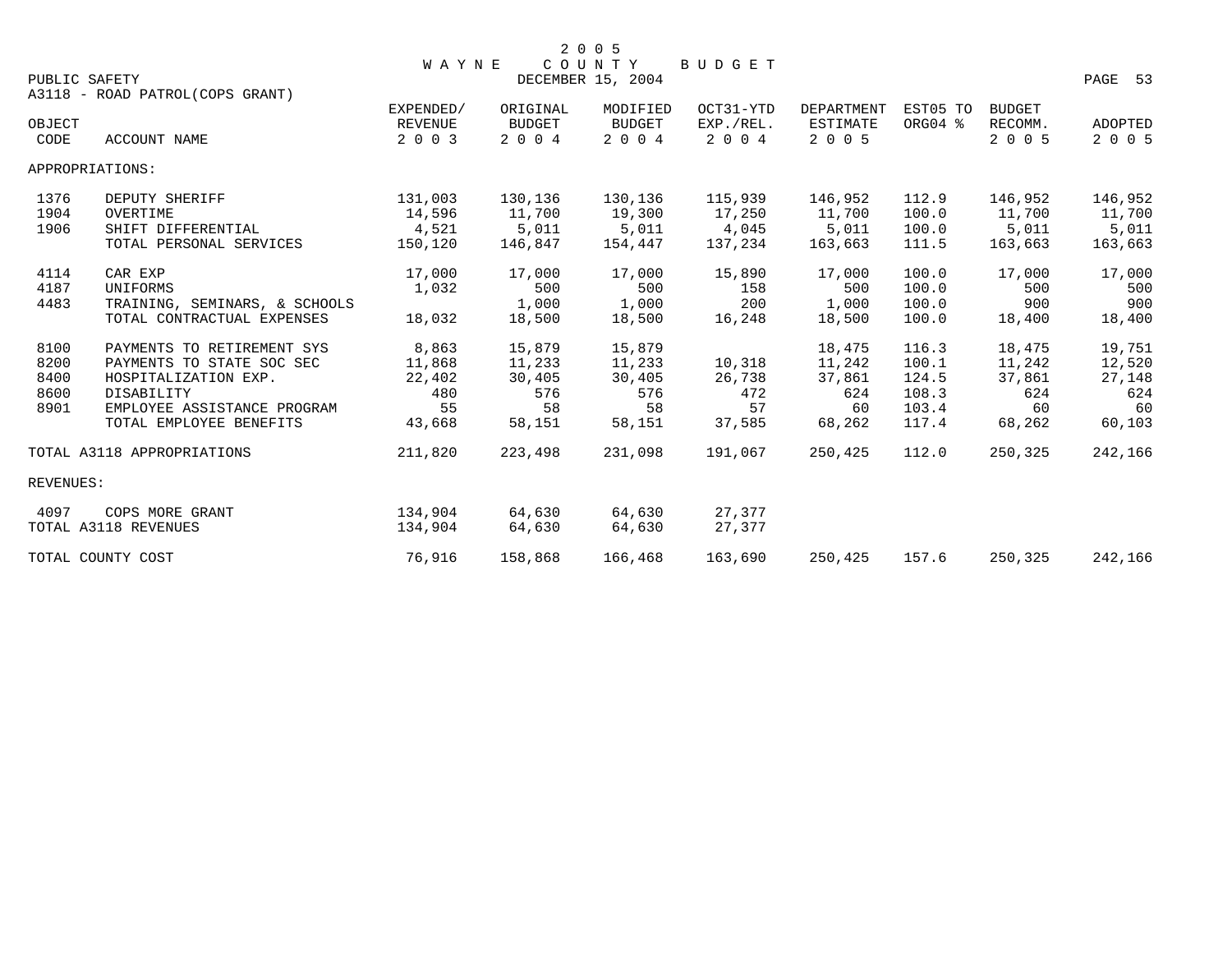|               |                                                                                                                                                                                                                                                            | W A Y N E                                                            |              | COUNTY            | BUDGET    |                                      |         |           |           |
|---------------|------------------------------------------------------------------------------------------------------------------------------------------------------------------------------------------------------------------------------------------------------------|----------------------------------------------------------------------|--------------|-------------------|-----------|--------------------------------------|---------|-----------|-----------|
| PUBLIC SAFETY |                                                                                                                                                                                                                                                            |                                                                      |              | DECEMBER 15, 2004 |           |                                      |         |           | PAGE 54   |
|               | A3140 - PROBATION DEPARTMENT                                                                                                                                                                                                                               |                                                                      |              |                   |           |                                      |         |           |           |
|               |                                                                                                                                                                                                                                                            | EXPENDED/                                                            | ORIGINAL     | MODIFIED          |           | OCT31-YTD DEPARTMENT EST05 TO BUDGET |         |           |           |
| OBJECT        |                                                                                                                                                                                                                                                            | REVENUE                                                              | BUDGET       | <b>BUDGET</b>     | EXP./REL. | ESTIMATE                             | ORG04 % | RECOMM.   | ADOPTED   |
| CODE          | ACCOUNT NAME                                                                                                                                                                                                                                               | 2 0 0 3                                                              | $2\ 0\ 0\ 4$ | 2004              | 2 0 0 4   | 2 0 0 5                              |         | 2005      | 2 0 0 5   |
|               | APPROPRIATIONS:                                                                                                                                                                                                                                            |                                                                      |              |                   |           |                                      |         |           |           |
| 1082          | DIRECTOR PROBATION                                                                                                                                                                                                                                         | $\begin{array}{r} 63,118 \\ 26,149 \\ 100,278 \\ 26,053 \end{array}$ | 63,243       | 63,243            | 50,533    | 63,245                               | 100.0   | 63,245    | 63,245    |
| 1104          | CLERK - TYPIST (1)                                                                                                                                                                                                                                         |                                                                      | 26,451       | 26,451            | 21,134    | 26,357                               | 99.6    | 26,357    | 27,654    |
| 1140          | SR TYPIST (2)                                                                                                                                                                                                                                              |                                                                      | 53,631       | 53,631            | 49,687    | 53,232                               | 99.3    | 53,232    | 55,884    |
| 1156          | SR ACCT CLK/TYPIST                                                                                                                                                                                                                                         |                                                                      | 26,354       | 26,354            | 21,059    | 26,356                               | 100.0   | 26,356    | 27,697    |
| 1308          | PROBATION OFFICER (16)<br>SR PROB OFF (JISP)                                                                                                                                                                                                               | 655,802                                                              | 580,040      | 580,040           | 474,505   | 562,881                              | 97.0    | 562,881   | 634,601   |
| 1329          |                                                                                                                                                                                                                                                            | 41,188                                                               | 41,190       | 41,190            | 32,532    | 41,343                               | 100.4   | 41,343    | 43,217    |
| 1330          | SR PROBATION OFFC (5)                                                                                                                                                                                                                                      | 204,259                                                              | 206,604      | 206,604           | 159,754   | 205,552                              | 99.5    | 205,552   | 215,835   |
| 1340          | PROBATION SUPVR (3)                                                                                                                                                                                                                                        | 102,062                                                              | 136,503      | 136,503           | 103,955   | 138,575                              | 101.5   | 138,575   | 143,449   |
| 1691          | PROBATION ASST.                                                                                                                                                                                                                                            |                                                                      |              | 54,115            | 32,636    | 55,363                               |         | 55,363    | 57,929    |
| 1904          | OVERTIME                                                                                                                                                                                                                                                   | 22,636                                                               | 20,000       | 20,000            | 14,844    | 20,000                               | 100.0   | 20,000    | 20,000    |
|               | TOTAL PERSONAL SERVICES 1,241,545                                                                                                                                                                                                                          |                                                                      | 1,154,016    | 1,208,131         | 960,639   | 1,192,904                            | 103.4   | 1,192,904 | 1,289,511 |
| 2000          | EQUIP & OTHER CAPITAL OUTLAY 21,856                                                                                                                                                                                                                        |                                                                      | 2,901        | 2,901             | 1,219     | 1,940                                | 66.9    | 1,940     | 1,940     |
| 2200          | OFFICE EQUIPMENT                                                                                                                                                                                                                                           | 125                                                                  | 500          |                   |           | 1,720                                | 344.0   | 1,720     | 1,720     |
| 2300          | MOTOR VEHICLES                                                                                                                                                                                                                                             |                                                                      | 14,967       | 14,967            | 14,434    | 14,967                               | 100.0   | 14,967    | 14,967    |
|               | TOTAL EQUIPMENT                                                                                                                                                                                                                                            | 21,981                                                               | 18,368       | 17,868            | 15,653    | 18,627                               | 101.4   | 18,627    | 18,627    |
|               |                                                                                                                                                                                                                                                            |                                                                      |              |                   |           |                                      |         |           |           |
| 4100          | SUPPLIES & MATERIALS<br>CAR EXP<br>OFFICE SUPPLIES<br>POSTAGE<br>POSTAGE<br>GAS<br>LIGHT & POWER<br>TELEPHONE<br>TELEPHONE<br>TELEPHONE<br>TELEPHONE<br>TELEPHONE<br>TELEPHONE<br>TELEPHONE<br>17,347<br>ISURANCE<br>CONFERENCE<br>2,000<br>5,000<br>5,000 |                                                                      | 4,500        | 4,500             | 3,217     | 4,500                                | 100.0   | 4,500     | 4,500     |
| 4114          |                                                                                                                                                                                                                                                            |                                                                      | 4,500        | 4,500             | 3,836     | 5,000                                | 111.1   | 5,000     | 5,000     |
| 4150          |                                                                                                                                                                                                                                                            |                                                                      | 7,000        | 7,000             | 5,870     | 7,000                                | 100.0   | 7,000     | 7,000     |
| 4166          |                                                                                                                                                                                                                                                            |                                                                      | 5,000        | 5,000             | 2,565     | 5,000                                | 100.0   | 5,000     | 5,000     |
| 4210          |                                                                                                                                                                                                                                                            |                                                                      | 4,000        | 4,000             | 2,549     | 3,400                                | 85.0    | 3,400     | 3,400     |
| 4220          |                                                                                                                                                                                                                                                            |                                                                      | 23,000       | 23,000            | 15,948    | 23,000                               | 100.0   | 23,000    | 23,000    |
| 4230          |                                                                                                                                                                                                                                                            |                                                                      | 21,000       | 21,000            | 10,773    | 21,500                               | 102.4   | 21,500    | 21,500    |
| 4240          |                                                                                                                                                                                                                                                            |                                                                      | 1,890        | 1,890             | 1,096     | 1,200                                | 63.5    | 1,200     | 1,200     |
| 4300          |                                                                                                                                                                                                                                                            |                                                                      | 6,000        | 6,000             | 6,000     | 7,750                                | 129.2   | 7,750     | 7,750     |
| 4410          | CONFERENCE                                                                                                                                                                                                                                                 |                                                                      | 800          | 800               | 390       | 800                                  | 100.0   | 720       | 720       |
| 4414          | DATA PROCESSING                                                                                                                                                                                                                                            | 84,900                                                               | 80,408       | 80,408            | 62,222    | 88,524                               | 110.1   | 88,524    | 88,524    |
| 4424          | EQUIPMENT - MAINT CONTRACT                                                                                                                                                                                                                                 | 4,424                                                                | 11,400       | 11,400            | 8,888     | 11,746                               | 103.0   | 11,746    | 11,746    |
| 4426          | EQUIPMENT - RENTAL                                                                                                                                                                                                                                         | 29,683                                                               | 38,560       | 38,560            | 24,823    | 38,560                               | 100.0   | 38,560    | 38,560    |
| 4438          | MAINTENANCE/REPAIRS                                                                                                                                                                                                                                        | 33,315                                                               | 33,315       | 33,315            | 33, 315   | 39,978                               | 120.0   | 39,978    | 39,978    |
| 4483          | TRAINING, SEMINARS, & SCHOOLS                                                                                                                                                                                                                              | 3,403                                                                | 4,500        | 4,500             | 2,973     | 7,500                                | 166.7   | 6,750     | 6,750     |
| 4485          | TRAVEL                                                                                                                                                                                                                                                     | 31,281                                                               | 32,500       | 32,500            | 24,770    | 32,500                               | 100.0   | 29,250    | 29,250    |
| 4600          | MISC                                                                                                                                                                                                                                                       | 1,523                                                                | 2,200        | 2,700             | 1,130     | 2,200                                | 100.0   | 2,200     | 2,200     |
|               | TOTAL CONTRACTUAL EXPENSES                                                                                                                                                                                                                                 | 249,746                                                              | 280,573      | 281,073           | 210,365   | 300,158                              | 107.0   | 296,078   | 296,078   |
| 8100          | PAYMENTS TO RETIREMENT SYS                                                                                                                                                                                                                                 | 60,536                                                               | 147,033      | 147,033           |           | 195,242                              | 132.8   | 195,242   | 137,729   |
| 8200          | PAYMENTS TO STATE SOC SEC                                                                                                                                                                                                                                  | 92,290                                                               | 92,422       | 92,422            | 71,100    | 91,220                               | 98.7    | 91,220    | 98,648    |
| 8400          | HOSPITALIZATION EXP.                                                                                                                                                                                                                                       | 179,756                                                              | 204,663      | 204,663           | 160,664   | 228,010                              | 111.4   | 228,010   | 165,852   |
| 8600          | DISABILITY                                                                                                                                                                                                                                                 | 4,096                                                                | 4,464        | 4,464             | 3,622     | 4,836                                | 108.3   | 4,836     | 4,836     |
| 8901          |                                                                                                                                                                                                                                                            |                                                                      | 450          | 450               | 441       | 465                                  | 103.3   | 465       | 465       |
|               | EMPLOYEE ASSISTANCE PROGRAM 440<br>TOTAL EMPLOYEE BENEFITS 337,118                                                                                                                                                                                         |                                                                      | 449,032      | 449,032           | 235,827   | 519,773                              | 115.8   | 519,773   | 407,530   |
|               | TOTAL A3140 APPROPRIATIONS                                                                                                                                                                                                                                 | 1,850,390                                                            | 1,901,989    | 1,956,104         | 1,422,484 | 2,031,462                            | 106.8   | 2,027,382 | 2,011,746 |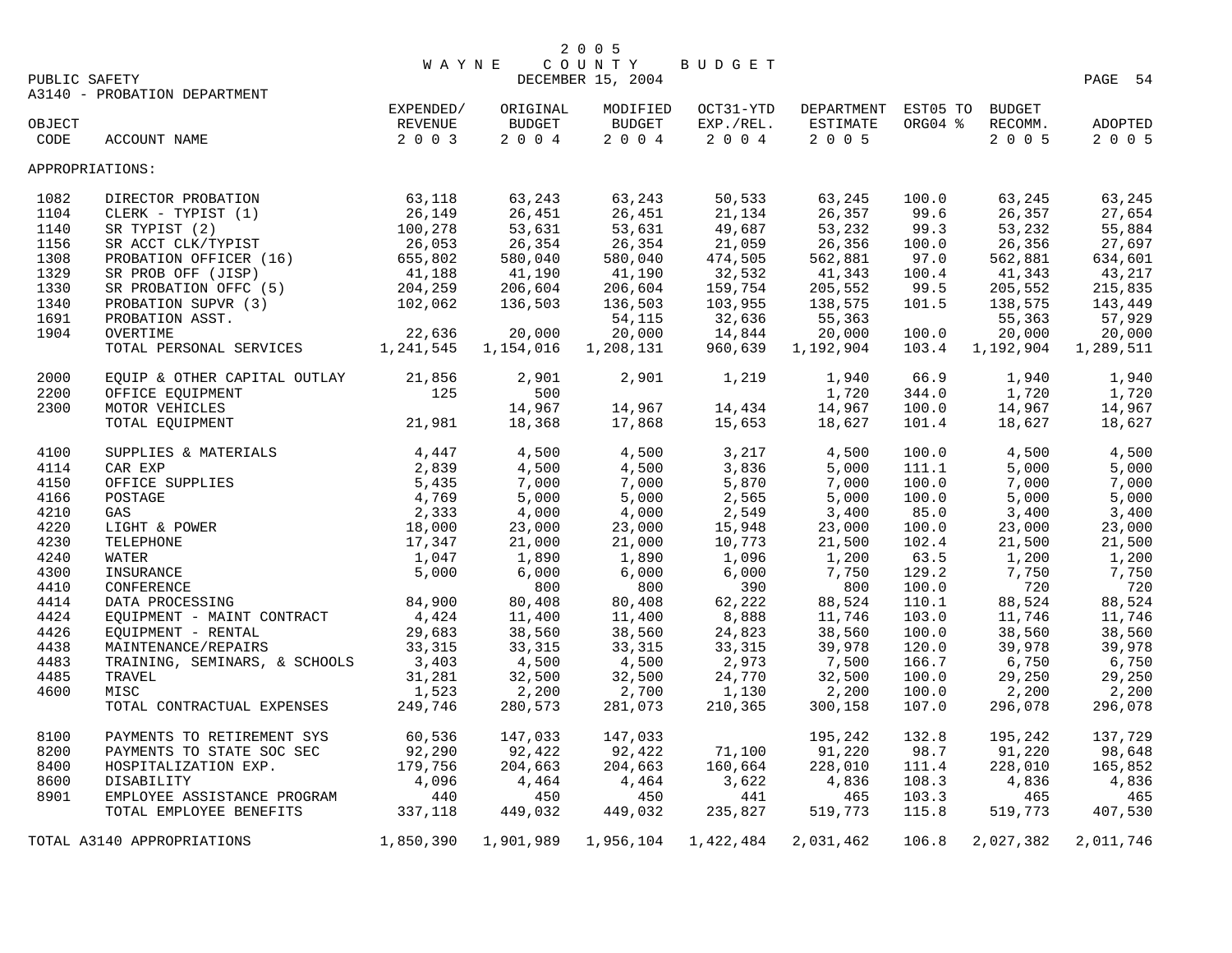|           |                         |              |               | 2 0 0 5           |               |            |          |               |           |
|-----------|-------------------------|--------------|---------------|-------------------|---------------|------------|----------|---------------|-----------|
|           |                         | <b>WAYNE</b> |               | COUNTY            | <b>BUDGET</b> |            |          |               |           |
|           | PUBLIC SAFETY           |              |               | DECEMBER 15, 2004 |               |            |          |               | PAGE 55   |
| A3140 -   | PROBATION DEPARTMENT    |              |               |                   |               |            |          |               |           |
|           |                         | EXPENDED/    | ORIGINAL      | MODIFIED          | OCT31-YTD     | DEPARTMENT | EST05 TO | <b>BUDGET</b> |           |
| OBJECT    |                         | REVENUE      | <b>BUDGET</b> | <b>BUDGET</b>     | EXP./REL.     | ESTIMATE   | ORG04 %  | RECOMM.       | ADOPTED   |
| CODE      | ACCOUNT NAME            | 2 0 0 3      | 2 0 0 4       | 2 0 0 4           | 2 0 0 4       | 2 0 0 5    |          | 2 0 0 5       | 2 0 0 5   |
| REVENUES: |                         |              |               |                   |               |            |          |               |           |
| 1580      | RESTITUTION SURCHARGES  | 4,781        | 7,000         | 7,000             | 3,441         | 5,000      | 71.4     | 5,000         | 5,000     |
| 1588      | EHM PROGRAM             | 14,425       | 24,000        | 24,000            | 15,906        | 20,000     | 83.3     | 20,000        | 20,000    |
| 1589      | STOP DWI REIMBURSEMENT  | 75,000       | 100,000       | 100,000           | 50,000        | 100,000    | 100.0    | 100,000       | 100,000   |
| 1590      | PROBATION FEES          | 24,043       | 66,000        | 66,000            | 35,529        | 43,500     | 65.9     | 43,500        | 43,500    |
| 3310      | PROBATIONS              | 336,827      | 311,171       | 311,171           | 297,056       | 354,140    | 113.8    | 354,140       | 373,462   |
| 3313      | PROBATION ISP ST. AID   | 25,958       | 28,300        | 28,300            | 24,517        | 24,100     | 85.2     | 24,100        | 24,100    |
| 3320      | PROBATION GRANT J-ISP   | 45,627       | 37,000        | 37,000            | 26,407        | 32,600     | 88.1     | 32,600        | 32,600    |
| 3321      | PROBATION-OPERATION 360 | 8,350        | 31,900        | 31,900            | 26,335        | 27,100     | 85.0     | 27,100        | 27,100    |
| 3716      | STATE AID               |              | 25,000        | 25,000            | 50,850        | 25,000     | 100.0    | 25,000        | 25,000    |
| 4327      | GRANT-JAIBG             | 11,414       |               |                   |               |            |          |               |           |
|           | TOTAL A3140 REVENUES    | 546,425      | 630,371       | 630,371           | 530,041       | 631,440    | 100.2    | 631,440       | 650,762   |
|           | TOTAL COUNTY COST       | 1,303,965    | 1,271,618     | 1,325,733         | 892,443       | 1,400,022  | 110.1    | 1,395,942     | 1,360,984 |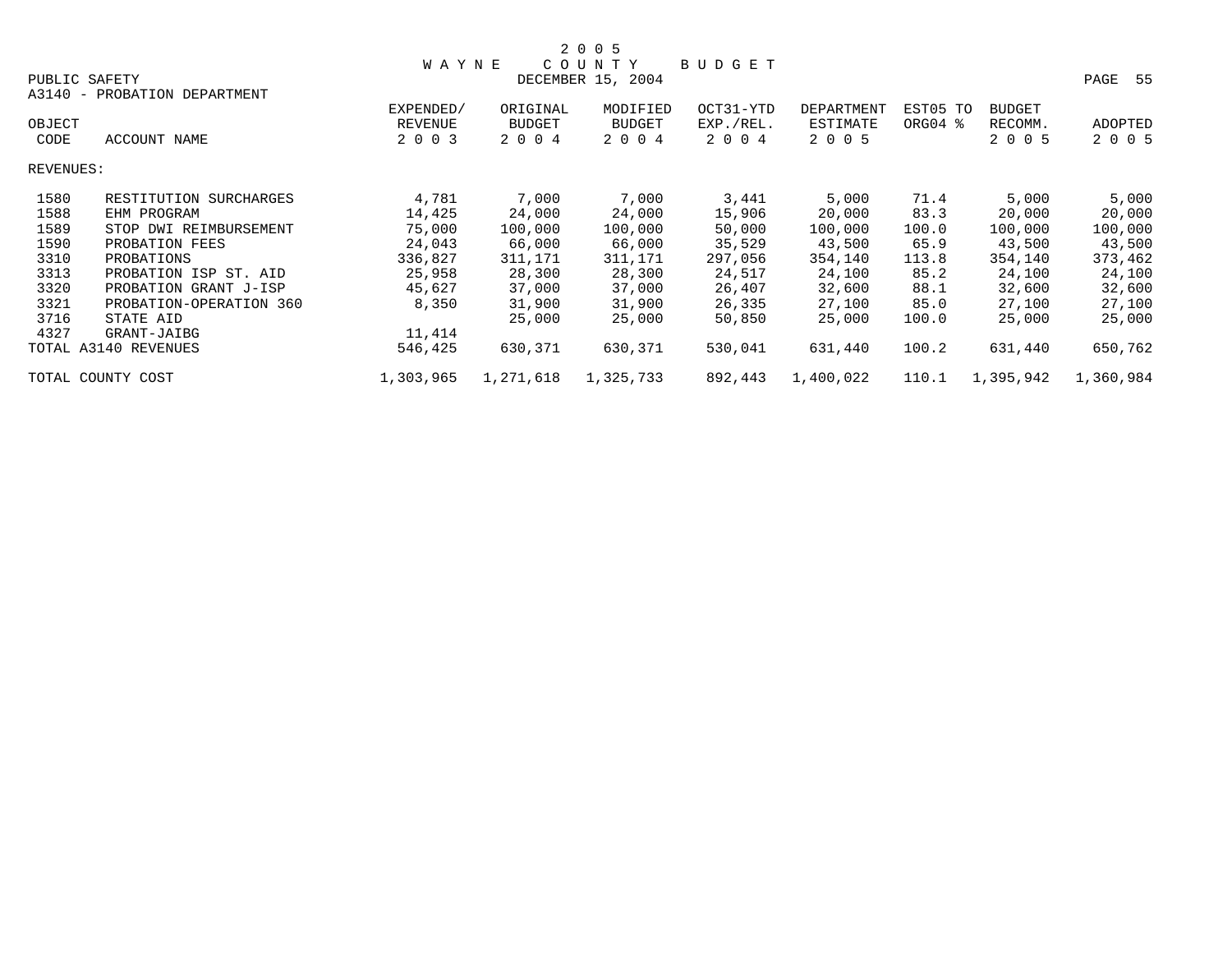| PUBLIC SAFETY   | $\begin{tabular}{ll} \multicolumn{2}{c}{\textbf{W A Y}}\\ \multicolumn{2}{c}{\textbf{W A Y}}\\ \multicolumn{2}{c}{\textbf{EXPENDED}}/\\ \multicolumn{2}{c}{\textbf{REVENUE}}\\ \multicolumn{2}{c}{\textbf{2 0 0 3}} \end{tabular}$                               | <b>WAYNE</b> |                            | 2 0 0 5<br>COUNTY<br>DECEMBER 15, 2004 | BUDGET            |                            |         |                    | PAGE 56            |
|-----------------|------------------------------------------------------------------------------------------------------------------------------------------------------------------------------------------------------------------------------------------------------------------|--------------|----------------------------|----------------------------------------|-------------------|----------------------------|---------|--------------------|--------------------|
| A3150 - JAIL    |                                                                                                                                                                                                                                                                  |              | ORIGINAL                   | MODIFIED                               | OCT31-YTD         | DEPARTMENT EST05 TO BUDGET |         |                    |                    |
| OBJECT<br>CODE  | ACCOUNT NAME                                                                                                                                                                                                                                                     |              | <b>BUDGET</b><br>$2 0 0 4$ | BUDGET<br>2004                         | EXP./REL.<br>2004 | ESTIMATE<br>2 0 0 5        | ORG04 % | RECOMM.<br>2 0 0 5 | ADOPTED<br>2 0 0 5 |
| APPROPRIATIONS: |                                                                                                                                                                                                                                                                  |              |                            |                                        |                   |                            |         |                    |                    |
| 1078            | CHIEF DEPUTY<br>JAIL PHYSICIAN (2)<br>CLERK - TYPIST (1)<br>29,393<br>RECEPTIONIST<br>ACCOUNT CLERK (2)<br>ACCOUNT CLERK (2)<br>R P N (3)<br>DEPUTY SHERIFF/SGT<br>COPPECTIONS SGT (8)<br>35,995<br>26,909<br>45,595<br>46,599<br>46,599<br>46,599<br>46,599<br> |              | 59,102                     | 59,102                                 | 47,568            | 59,102                     | 100.0   | 59,102             | 59,102             |
| 1079            |                                                                                                                                                                                                                                                                  |              | 2,080                      | 2,080                                  | 1,602             | 3,084                      | 148.3   | 3,084              | 3,084              |
| 1104            |                                                                                                                                                                                                                                                                  |              | 29,251                     | 29,251                                 | 23,556            | 29,287                     | 100.1   | 29,287             | 30,980             |
| 1110            |                                                                                                                                                                                                                                                                  |              | 27,780                     | 27,780                                 | 22,790            | 27,837                     | 100.2   | 27,837             | 29,530             |
| 1122            |                                                                                                                                                                                                                                                                  |              | 58,651                     | 58,651                                 | 47,206            | 58,651                     | 100.0   | 58,651             | 61,784             |
| 1282            |                                                                                                                                                                                                                                                                  |              | 121,171                    | 121,171                                | 93,031            | 124,373                    | 102.6   | 124,373            | 124,373            |
| 1370            |                                                                                                                                                                                                                                                                  |              | 43,155                     | 43,155                                 | 34,993            | 44,280                     | 102.6   | 44,280             | 44,280             |
| 1371            | CORRECTIONS SGT (8)<br>CORRECTIONS SGT (8)<br>CORR LIEUTENANT<br>CORR OFFICER, P.T. (8)<br>CORRECTION OFFICER (62)<br>2,359,589<br>RECEPTIONIST SUB (6)<br>18,680<br>TERMIT SCRIPTIONS (8)<br>18,680<br>18,680                                                   |              | 356,533                    | 356,533                                | 287,216           | 361,291                    | 101.3   | 361,291            | 361,291            |
| 1374            |                                                                                                                                                                                                                                                                  |              | 57,129                     | 57,129                                 | 44,658            | 57,400                     | 100.5   | 57,400             | 57,400             |
| 1470            |                                                                                                                                                                                                                                                                  |              | 50,000                     | 1,000                                  | 599               | 40,000                     | 80.0    | 40,000             | 40,000             |
| 1475            |                                                                                                                                                                                                                                                                  |              | 2,432,507                  | 2,432,507                              | 1,861,289         | 2,340,195                  | 96.2    | 2,340,195          | 2,340,195          |
| 1482            |                                                                                                                                                                                                                                                                  |              | 20,771                     | 14,771                                 | 13,928            | 20,771                     | 100.0   | 20,771             | 20,771             |
| 1483            |                                                                                                                                                                                                                                                                  |              |                            | 28,000                                 | 22,306            | 23,000                     | 69.7    | 23,000             | 23,000             |
| 1529            |                                                                                                                                                                                                                                                                  |              | 33,000<br>40,580           | 40,580                                 | 32,208            | 40,580                     | 100.0   | 40,580             | 40,580             |
| 1904            |                                                                                                                                                                                                                                                                  |              | 252,000                    | 320,000                                | 274,076           | 252,000                    | 100.0   | 252,000            | 252,000            |
| 1906            |                                                                                                                                                                                                                                                                  |              | 56,076                     | 56,076                                 | 45,230            | 56,076                     | 100.0   | 56,076             | 56,076             |
|                 | WORK PROG SUPV PT (4)<br>WERE PRACTITIONER<br>25,834<br>NURSE PRACTITIONER<br>40,029<br>OVERTIME<br>321,329<br>SHIFT DIFFERENTIAL<br>54,850<br>TOTAL PERSONAL SERVICES<br>3,585,394                                                                              |              | 3,639,786                  | 3,647,786                              | 2,852,256         | 3,537,927                  | 97.2    | 3,537,927          | 3,544,446          |
| 2500            | OTHER EQUIPMENT                                                                                                                                                                                                                                                  | 5,615        |                            |                                        |                   |                            |         |                    |                    |
|                 | TOTAL EQUIPMENT                                                                                                                                                                                                                                                  | 5,615        |                            |                                        |                   |                            |         |                    |                    |
| 4114            |                                                                                                                                                                                                                                                                  |              | 10,000                     | 10,000                                 | 9,215             | 10,000                     | 100.0   | 10,000             | 10,000             |
| 4145            |                                                                                                                                                                                                                                                                  |              | 1,000                      | 1,000                                  | 855               | 1,000                      | 100.0   | 1,000              | 1,000              |
| 4163            |                                                                                                                                                                                                                                                                  |              | 2,000                      | 2,000                                  | 718               | 2,000                      | 100.0   | 2,000              | 2,000              |
| 4166            |                                                                                                                                                                                                                                                                  |              | 500                        | 500                                    |                   | 500                        | 100.0   | 500                | 500                |
| 4187            |                                                                                                                                                                                                                                                                  |              | 21,500                     | 21,500                                 | 16,685            | 21,500                     | 100.0   | 21,500             | 21,500             |
| 4210            |                                                                                                                                                                                                                                                                  |              | 30,500                     | 42,500                                 | 42,116            | 43,600                     | 143.0   | 43,600             | 43,600             |
| 4220            |                                                                                                                                                                                                                                                                  |              | 54,250                     | 54,250                                 | 48,161            | 64,800                     | 119.4   | 64,800             | 64,800             |
| 4230            |                                                                                                                                                                                                                                                                  |              | 60,000                     | 60,000                                 | 46,053            | 60,000                     | 100.0   | 60,000             | 60,000             |
| 4232            |                                                                                                                                                                                                                                                                  |              | 2,100                      | 2,100                                  | 1,055             | 2,100                      | 100.0   | 2,100              | 2,100              |
| 4240            |                                                                                                                                                                                                                                                                  |              | 29,400                     | 33,800                                 | 33,800            | 38,900                     | 132.3   | 38,900             | 38,900             |
| 4408            |                                                                                                                                                                                                                                                                  |              | 18,735                     | 18,735                                 | 15,077            | 18,735                     | 100.0   | 18,735             | 18,735             |
| 4435            |                                                                                                                                                                                                                                                                  |              | 526,000                    | 541,865                                | 455,680           | 526,000                    | 100.0   | 526,000            | 526,000            |
| 4438            |                                                                                                                                                                                                                                                                  |              | 205,000                    | 188,600                                | 153,344           | 205,000                    | 100.0   | 205,000            | 205,000            |
| 4453            |                                                                                                                                                                                                                                                                  |              | 1,000                      | 1,000                                  |                   | 1,000                      | 100.0   | 1,000              | 1,000              |
| 4483            | TRAINING, SEMINARS, & SCHOOLS                                                                                                                                                                                                                                    | 7,655        | 15,000                     | 15,000                                 | 2,291             | 15,000                     | 100.0   | 13,500             | 13,500             |
| 4485            | TRAVEL                                                                                                                                                                                                                                                           | 1,477        | 1,500                      | 1,500                                  | 882               | 1,500                      | 100.0   | 1,350              | 1,350              |
| 4500            | FEES FOR SERVICES, NON EMPLOY                                                                                                                                                                                                                                    | 92,512       | 65,000                     | 131,000                                | 100,779           | 130,000                    | 200.0   | 130,000            | 130,000            |
| 4600            | MISC                                                                                                                                                                                                                                                             | 496          | 500                        | 500                                    | 154               | 500                        | 100.0   | 500                | 500                |
|                 | TOTAL CONTRACTUAL EXPENSES                                                                                                                                                                                                                                       | 1,175,117    | 1,043,985                  | 1,125,850                              | 926,865           | 1,142,135                  | 109.4   | 1,140,485          | 1,140,485          |
| 8100            | PAYMENTS TO RETIREMENT SYS                                                                                                                                                                                                                                       | 186,805      | 453,626                    | 453,626                                |                   | 526,805                    | 116.1   | 526,805            | 415,695            |
| 8200            | PAYMENTS TO STATE SOC SEC                                                                                                                                                                                                                                        | 267,088      | 278,443                    | 278,443                                | 211,315           | 453,363                    | 162.8   | 270,652            | 271,150            |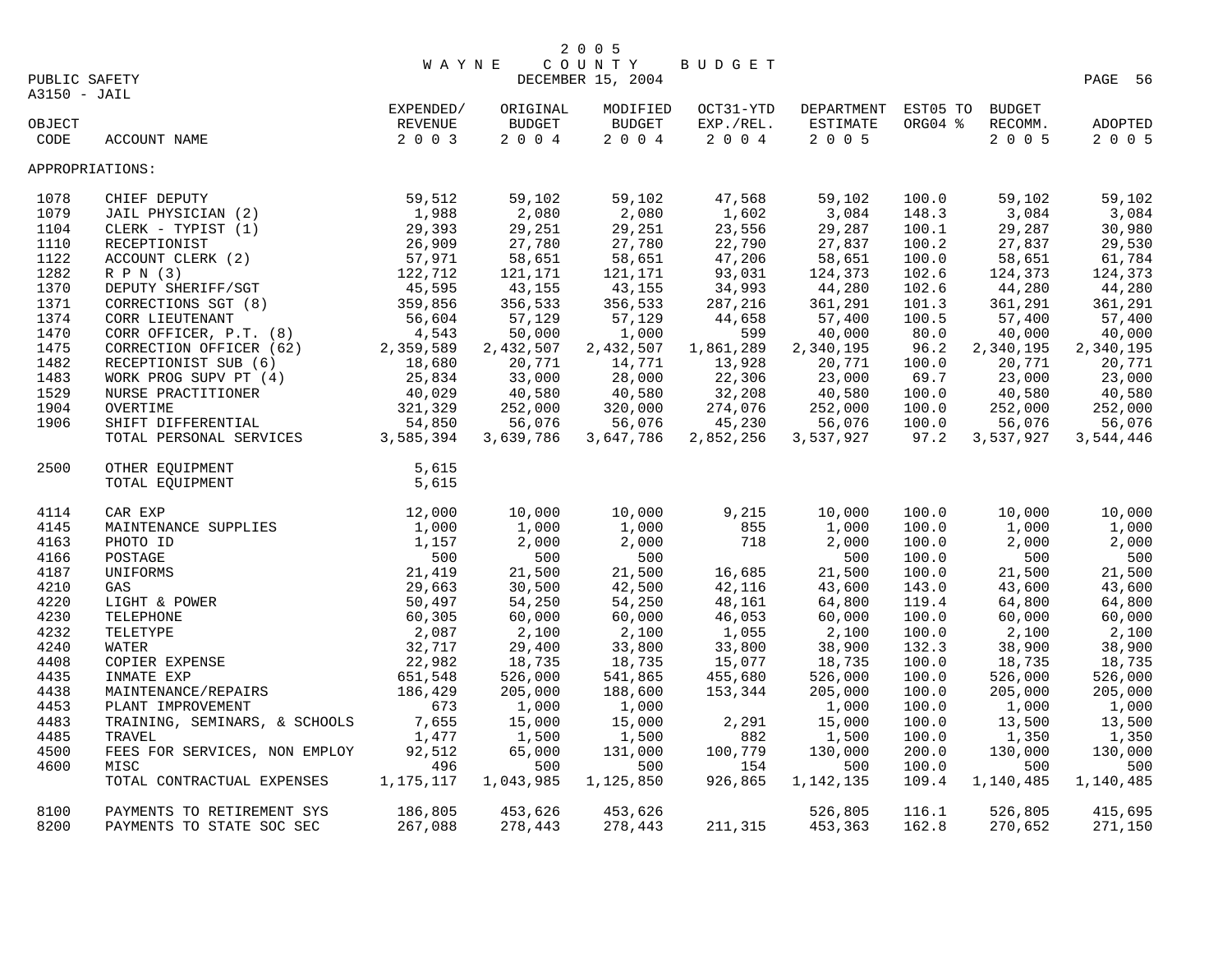|              |                                               |                |           | 2 0 0 5           |               |                   |          |                 |                 |
|--------------|-----------------------------------------------|----------------|-----------|-------------------|---------------|-------------------|----------|-----------------|-----------------|
|              |                                               | <b>WAYNE</b>   |           | COUNTY            | <b>BUDGET</b> |                   |          |                 |                 |
|              | PUBLIC SAFETY                                 |                |           | DECEMBER 15, 2004 |               |                   |          |                 | PAGE 57         |
|              | A3150 - JAIL                                  |                |           |                   |               |                   |          |                 |                 |
|              |                                               | EXPENDED/      | ORIGINAL  | MODIFIED          | OCT31-YTD     | <b>DEPARTMENT</b> | EST05 TO | <b>BUDGET</b>   |                 |
| OBJECT       |                                               | <b>REVENUE</b> | BUDGET    | <b>BUDGET</b>     | EXP./REL.     | <b>ESTIMATE</b>   | ORG04 %  | RECOMM.         | ADOPTED         |
| CODE         | ACCOUNT NAME                                  | 2 0 0 3        | 2 0 0 4   | 2 0 0 4           | 2 0 0 4       | 2 0 0 5           |          | 2 0 0 5         | 2 0 0 5         |
| 8400         | HOSPITALIZATION EXP.                          | 443,199        | 527,565   | 527,565           | 441,265       | 625,685           | 118.6    | 625,685         | 619,000         |
| 8600         | DISABILITY                                    | 10,438         | 11,808    | 11,808            | 9,538         | 12,480            | 105.7    | 12,480          | 12,480          |
| 8901<br>8902 | EMPLOYEE ASSISTANCE PROGRAM<br>FLEX PLAN COST | 1,155          | 1,247     | 1,247             | 1,239         | 1,260             | 101.0    | 1,260<br>14,400 | 1,260<br>14,400 |
|              | TOTAL EMPLOYEE BENEFITS                       | 908,685        | 1,272,689 | 1,272,689         | 663,357       | 1,619,593         | 127.3    | 1,451,282       | 1,333,985       |
|              | TOTAL A3150 APPROPRIATIONS                    | 5,674,811      | 5,956,460 | 6,046,325         | 4,442,478     | 6,299,655         | 105.8    | 6,129,694       | 6,018,916       |
| REVENUES:    |                                               |                |           |                   |               |                   |          |                 |                 |
| 1512         | IPC REIMB.                                    | 20,580         | 20,000    | 20,000            | 14,967        | 15,000            | 75.0     | 15,000          | 15,000          |
| 1516         | SSA FUNDS                                     | 12,400         | 8,000     | 8,000             | 9,600         | 12,000            | 150.0    | 12,000          | 12,000          |
| 1526         | INMATE HOUSING REVENUE                        | 198,690        | 88,400    | 88,400            | 101,537       | 88,000            | 99.5     | 88,000          | 88,000          |
| 2264         | JAIL OPERERATION-STATE FELONS                 | 242,455        | 70,000    | 70,000            | 44,540        |                   |          |                 |                 |
| 2763         | WORK RELEASE PROGRAM                          | 1,137          |           |                   | 175           | 200               |          | 200             | 200             |
| 2770         | MISC REVENUES                                 | 2,416          |           |                   |               |                   |          |                 |                 |
| 3311         | STATE AID - PRISONER TRANSPORT                | 2,578          | 2,000     | 2,000             | 3,317         | 2,500             | 125.0    | 2,500           | 2,500           |
| 3319         | NYS REIMB B&L FOR MINORS                      | 1,075          | 1,000     | 1,000             | 765           | 1,000             | 100.0    | 1,000           | 1,000           |
| 4329         | SFDA FUNDS                                    | 18,268         | 20,000    | 20,000            | 15,611        | 15,611            | 78.1     | 15,611          | 15,611          |
| 4333         | <b>USDA</b>                                   | 20,253         | 22,000    | 22,000            | 17,620        | 22,000            | 100.0    | 22,000          | 22,000          |
|              | TOTAL A3150 REVENUES                          | 519,852        | 231,400   | 231,400           | 208,132       | 156,311           | 67.6     | 156,311         | 156,311         |
|              | TOTAL COUNTY COST                             | 5, 154, 959    | 5,725,060 | 5,814,925         | 4,234,346     | 6,143,344         | 107.3    | 5,973,383       | 5,862,605       |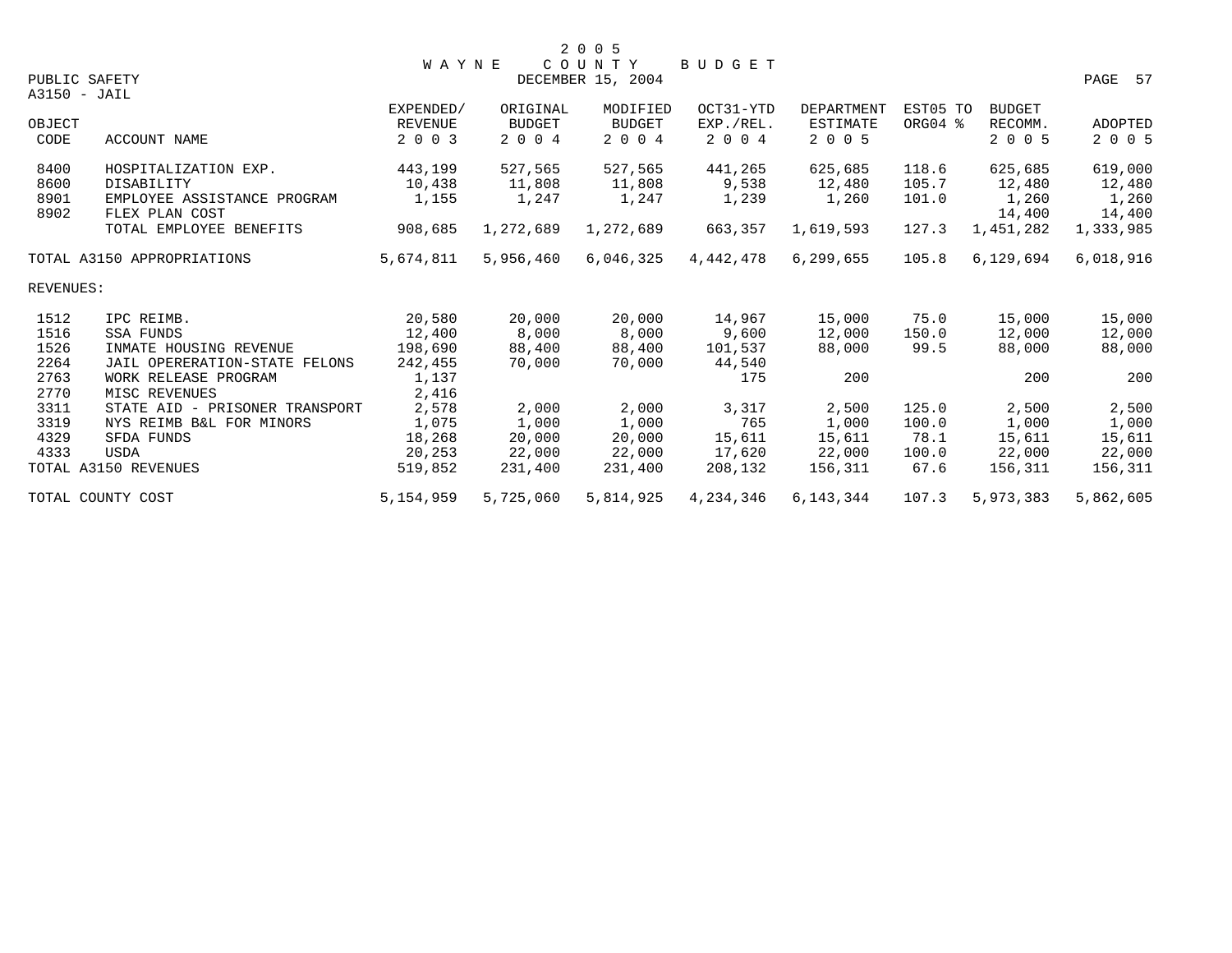|        |                                     |              |               | 2 0 0 5           |           |            |                     |               |         |
|--------|-------------------------------------|--------------|---------------|-------------------|-----------|------------|---------------------|---------------|---------|
|        |                                     | <b>WAYNE</b> |               | COUNTY            | BUDGET    |            |                     |               |         |
|        | PUBLIC SAFETY                       |              |               | DECEMBER 15, 2004 |           |            |                     |               | PAGE 58 |
|        | A3170 - OTHER CORRECTIONAL AGENCIES |              |               |                   |           |            |                     |               |         |
|        |                                     | EXPENDED/    | ORIGINAL      | MODIFIED          | OCT31-YTD | DEPARTMENT | EST05 TO            | <b>BUDGET</b> |         |
| OBJECT |                                     | REVENUE      | <b>BUDGET</b> | BUDGET            | EXP./REL. | ESTIMATE   | ORG04 $\frac{8}{3}$ | RECOMM.       | ADOPTED |
| CODE   | ACCOUNT NAME                        | 2 0 0 3      | 2004          | 2 0 0 4           | 2 0 0 4   | 2 0 0 5    |                     | 2 0 0 5       | 2 0 0 5 |
|        | APPROPRIATIONS:                     |              |               |                   |           |            |                     |               |         |
| 4435   | INMATE EXP                          | 30,194       | 34,286        | 11,083            | 11,083    | 35,000     | 102.1               | 35,000        | 35,000  |
|        | TOTAL CONTRACTUAL EXPENSES          | 30,194       | 34,286        | 11,083            | 11,083    | 35,000     | 102.1               | 35,000        | 35,000  |
|        | TOTAL A3170 APPROPRIATIONS          | 30,194       | 34,286        | 11,083            | 11,083    | 35,000     | 102.1               | 35,000        | 35,000  |
|        | TOTAL COUNTY COST                   | 30,194       | 34,286        | 11,083            | 11,083    | 35,000     | 102.1               | 35,000        | 35,000  |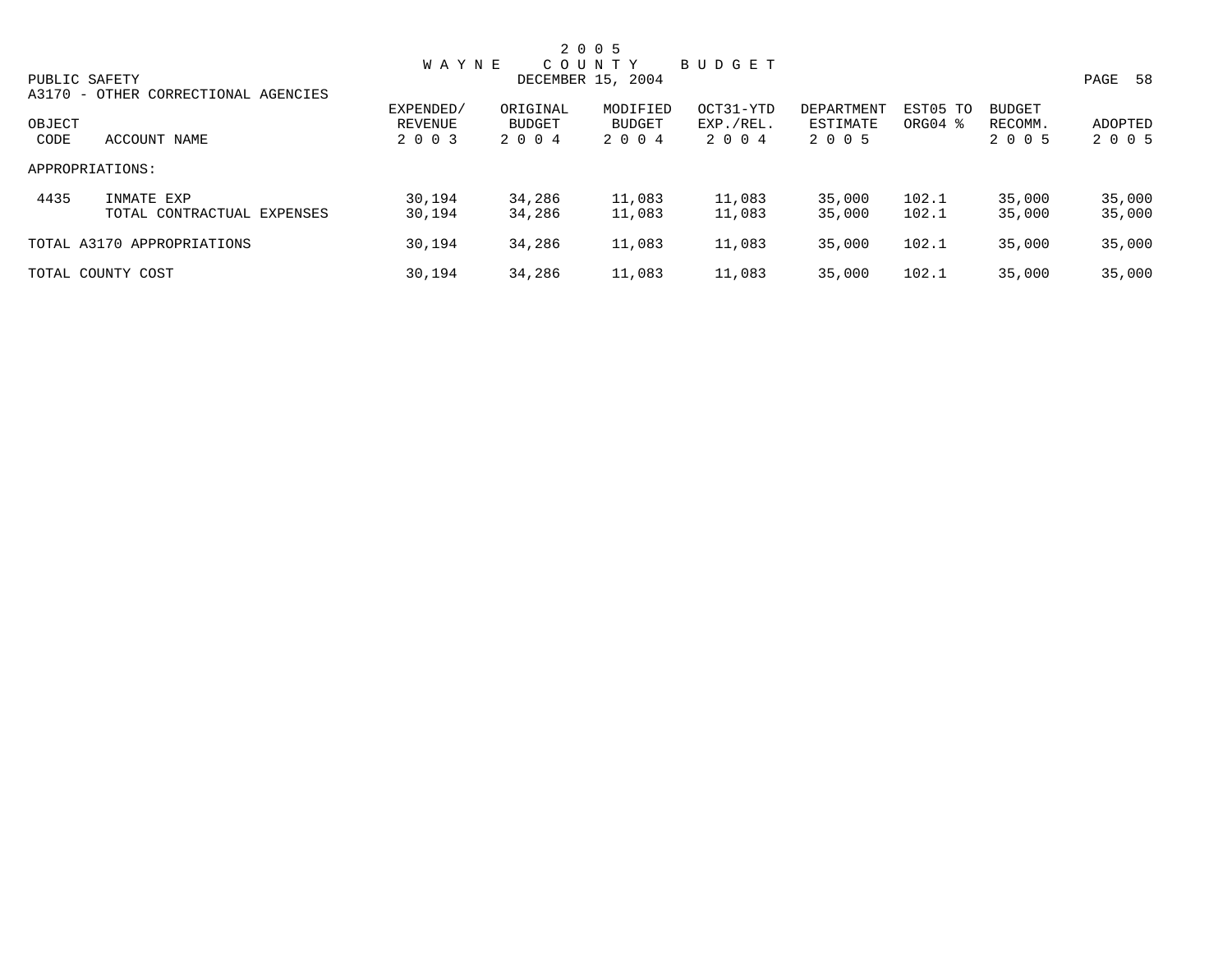|        |                                  |              |          | 2 0 0 5           |           |            |          |               |         |
|--------|----------------------------------|--------------|----------|-------------------|-----------|------------|----------|---------------|---------|
|        |                                  | <b>WAYNE</b> |          | COUNTY            | BUDGET    |            |          |               |         |
|        | PUBLIC SAFETY                    |              |          | DECEMBER 15, 2004 |           |            |          |               | PAGE 59 |
|        | A3171 - REGIONAL CRIME LABRATORY |              |          |                   |           |            |          |               |         |
|        |                                  | EXPENDED/    | ORIGINAL | MODIFIED          | OCT31-YTD | DEPARTMENT | EST05 TO | <b>BUDGET</b> |         |
| OBJECT |                                  | REVENUE      | BUDGET   | <b>BUDGET</b>     | EXP./REL. | ESTIMATE   | ORG04 %  | RECOMM.       | ADOPTED |
| CODE   | ACCOUNT NAME                     | 2 0 0 3      | 2 0 0 4  | 2 0 0 4           | 2004      | 2 0 0 5    |          | 2 0 0 5       | 2 0 0 5 |
|        | APPROPRIATIONS:                  |              |          |                   |           |            |          |               |         |
| 4000   | CONTRACTUAL EXPENSES             | 38,100       | 38,100   | 38,100            | 19,620    | 40,030     | 105.1    | 40,030        | 40,030  |
|        | TOTAL CONTRACTUAL EXPENSES       | 38,100       | 38,100   | 38,100            | 19,620    | 40,030     | 105.1    | 40,030        | 40,030  |
|        | TOTAL A3171 APPROPRIATIONS       | 38,100       | 38,100   | 38,100            | 19,620    | 40,030     | 105.1    | 40,030        | 40,030  |
|        | TOTAL COUNTY COST                | 38,100       | 38,100   | 38,100            | 19,620    | 40,030     | 105.1    | 40,030        | 40,030  |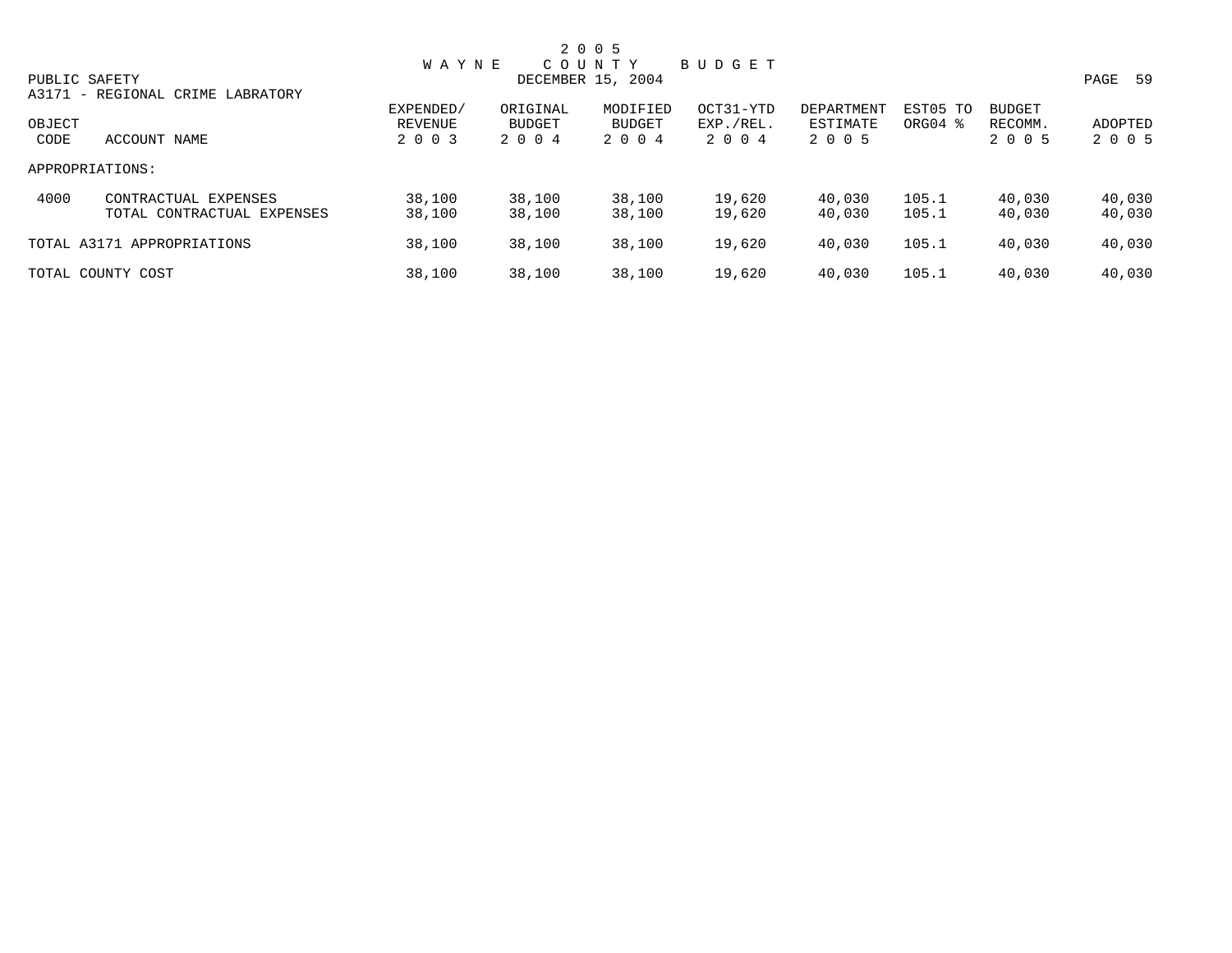| PUBLIC SAFETY |                                                           | <b>WAYNE</b>         |                    | 2 0 0 5<br>COUNTY<br>DECEMBER 15, 2004 | BUDGET                 |                        |                     |                          | PAGE 60        |
|---------------|-----------------------------------------------------------|----------------------|--------------------|----------------------------------------|------------------------|------------------------|---------------------|--------------------------|----------------|
| OBJECT        | A3315 - SPECIAL TRAFFIC PROGRAM                           | EXPENDED/<br>REVENUE | ORIGINAL<br>BUDGET | MODIFIED<br><b>BUDGET</b>              | OCT31-YTD<br>EXP./REL. | DEPARTMENT<br>ESTIMATE | EST05 TO<br>ORG04 % | <b>BUDGET</b><br>RECOMM. | ADOPTED        |
| CODE          | ACCOUNT NAME                                              | 2 0 0 3              | 2004               | 2004                                   | 2 0 0 4                | 2 0 0 5                |                     | 2 0 0 5                  | 2 0 0 5        |
|               | APPROPRIATIONS:                                           |                      |                    |                                        |                        |                        |                     |                          |                |
| 1017          | SECY-CHAIRMAN/DWI                                         | 23,247               | 23,081             | 24,181                                 | 18,580                 | 23,081                 | 100.0               | 23,081                   | 23,081         |
| 1021          | DWI-CORD                                                  | 17,318               | 17,802             | 17,802                                 | 13,947                 | 17,802                 | 100.0               | 17,802                   | 17,802         |
|               | TOTAL PERSONAL SERVICES                                   | 40,565               | 40,883             | 41,983                                 | 32,527                 | 40,883                 | 100.0               | 40,883                   | 40,883         |
| 2200          | OFFICE EQUIPMENT                                          |                      | 500                | 500                                    |                        | 500                    | 100.0               |                          |                |
| 2500          | OTHER EQUIPMENT                                           | 22,855               | 20,000             | 20,000                                 | 12,290                 | 20,000                 | 100.0               | 30,000                   | 30,000         |
|               | TOTAL EQUIPMENT                                           | 22,855               | 20,500             | 20,500                                 | 12,290                 | 20,500                 | 100.0               | 30,000                   | 30,000         |
| 4126          | FIELD SUPPLIES                                            | 1,214                | 1,800              | 1,800                                  | 774                    | 1,800                  | 100.0               | 1,800                    | 1,800          |
| 4150          | OFFICE SUPPLIES                                           | 380                  | 400                | 400                                    | 65                     | 400                    | 100.0               | 400                      | 400            |
| 4166          | POSTAGE                                                   | 381                  | 400                | 400                                    | 311                    | 400                    | 100.0               | 400                      | 400            |
| 4210          | GAS                                                       | 873                  | 1,260              | 1,260                                  | 1,016                  | 1,260                  | 100.0               | 1,260                    | 1,260          |
| 4220          | LIGHT & POWER                                             | 820                  | 900                | 900                                    | 681                    | 900                    | 100.0               | 820                      | 820            |
| 4230          | TELEPHONE                                                 | 1,160                | 1,260              | 1,260                                  | 894                    | 1,260                  | 100.0               | 1,260                    | 1,260          |
| 4240          | WATER                                                     | 166                  | 375                | 375                                    | 228                    | 375                    | 100.0               | 375                      | 375            |
| 4414          | DATA PROCESSING                                           | 4,277                | 4,362              | 4,303                                  | 3,778                  | 4,362                  | 100.0               | 3,984                    | 3,984          |
| 4416          | DISTRICT ATTORNEY REINBURSEMNT                            | 36,000               | 36,000             | 36,000                                 | 36,000                 | 36,000                 | 100.0               | 36,000                   | 36,000         |
| 4424<br>4425  | EQUIPMENT - MAINT CONTRACT<br>EQUIPMENT - MAINT / REPAIRS | 805<br>1,560         | 1,000<br>3,000     | 1,000<br>3,000                         | 742<br>133             | 1,000<br>3,000         | 100.0<br>100.0      | 1,000<br>3,000           | 1,000<br>3,000 |
| 4438          | MAINTENANCE/REPAIRS                                       | 4,110                | 4,110              | 4,110                                  | 4,110                  | 4,110                  | 100.0               | 4,100                    | 4,100          |
| 4461          | PUBLIC EDUCATION                                          | 31,171               | 43,300             | 43,300                                 | 27,214                 | 43,300                 | 100.0               | 43,300                   | 43,300         |
| 4483          | TRAINING, SEMINARS, & SCHOOLS                             | 1,194                | 2,250              | 1,209                                  | 1,208                  | 2,250                  | 100.0               | 2,250                    | 2,250          |
| 4485          | TRAVEL                                                    | 825                  | 1,000              | 1,000                                  |                        | 1,000                  | 100.0               | 1,000                    | 1,000          |
| 4503          | ALCOH EVAL & REHAB                                        | 7,500                | 7,500              | 7,500                                  | 7,500                  | 7,500                  | 100.0               | 7,500                    | 7,500          |
| 4538          | DRUG COURT TRANSPORTATION                                 |                      | 500                | 500                                    |                        | 500                    | 100.0               | 500                      | 500            |
| 4559          | JURY & TRIAL EXP/T&V                                      | 900                  | 2,000              | 2,000                                  | 1,586                  | 2,000                  | 100.0               | 2,000                    | 2,000          |
| 4570          | REIMB TOWN & VILLAGE POLICE                               | 15,991               | 17,000             | 17,000                                 | 7,775                  | 17,000                 | 100.0               | 17,000                   | 17,000         |
| 4611          | PROBATION                                                 | 75,000               | 100,000            | 100,000                                | 50,000                 | 100,000                | 100.0               | 100,000                  | 100,000        |
| 4613          | <b>SHERIFF</b>                                            | 7,627                | 18,000             | 18,000                                 | 5,074                  | 18,000                 | 100.0               | 18,000                   | 18,000         |
|               | TOTAL CONTRACTUAL EXPENSES                                | 191,954              | 246,417            | 245,317                                | 149,089                | 246,417                | 100.0               | 245,949                  | 245,949        |
| 8100          | PAYMENTS TO RETIREMENT SYS                                | 1,074                | 3,393              | 3,393                                  |                        | 3,393                  | 100.0               | 4,162                    | 4,032          |
| 8200          | PAYMENTS TO STATE SOC SEC                                 | 2,816                | 3,126              | 3,126                                  | 2,227                  | 3,126                  | 100.0               | 3,127                    | 3,127          |
| 8400          | HOSPITALIZATION EXP.                                      | 9,015                | 10,819             | 10,819                                 | 9,564                  | 10,819                 | 100.0               | 13,543                   | 15,221         |
| 8600          | DISABILITY                                                | 128                  | 144                | 144                                    | 118                    | 144                    | 100.0               | 156                      | 156            |
| 8901          | EMPLOYEE ASSISTANCE PROGRAM                               | 20                   | 29                 | 29                                     | 21                     | 29                     | 100.0               | 29                       | 29             |
|               | TOTAL EMPLOYEE BENEFITS                                   | 13,053               | 17,511             | 17,511                                 | 11,930                 | 17,511                 | 100.0               | 21,017                   | 22,565         |
|               | TOTAL A3315 APPROPRIATIONS                                | 268,427              | 325,311            | 325,311                                | 205,836                | 325,311                | 100.0               | 337,849                  | 339,397        |
| REVENUES:     |                                                           |                      |                    |                                        |                        |                        |                     |                          |                |
| 2615          | STOP DWI FINES                                            | 276,098              | 295,311            | 270,071                                | 152,608                | 325, 311               | 110.2               | 337,849                  | 339,397        |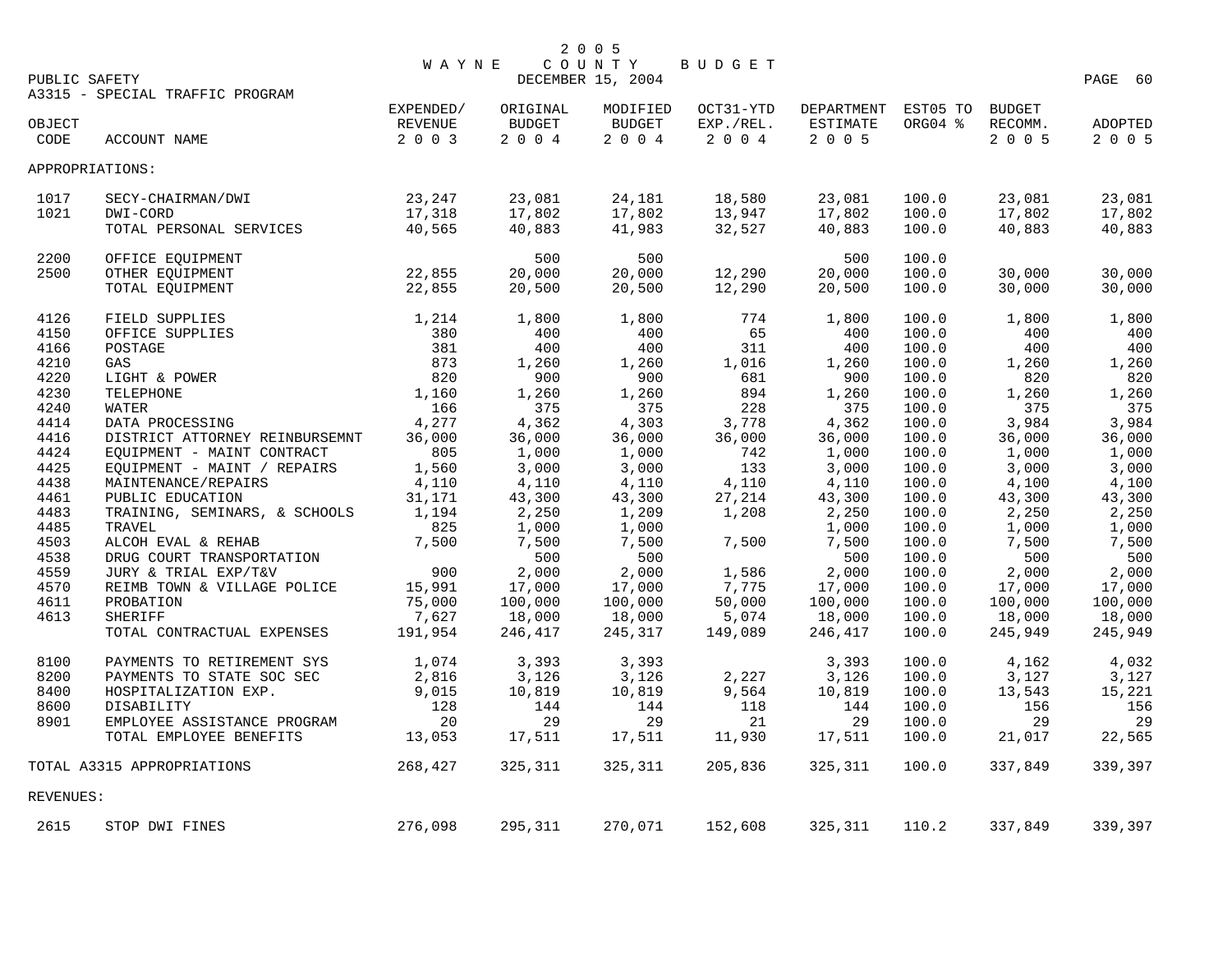|                |                                                  |                                 |                            | 2 0 0 5                    |                                |                                   |                                 |                                     |                    |
|----------------|--------------------------------------------------|---------------------------------|----------------------------|----------------------------|--------------------------------|-----------------------------------|---------------------------------|-------------------------------------|--------------------|
|                |                                                  | <b>WAYNE</b>                    |                            | COUNTY                     | BUDGET                         |                                   |                                 |                                     |                    |
|                | PUBLIC SAFETY                                    |                                 |                            | DECEMBER 15, 2004          |                                |                                   |                                 |                                     | PAGE 61            |
|                | A3315 - SPECIAL TRAFFIC PROGRAM                  |                                 |                            |                            |                                |                                   |                                 |                                     |                    |
| OBJECT<br>CODE | ACCOUNT NAME                                     | EXPENDED/<br>REVENUE<br>2 0 0 3 | ORIGINAL<br>BUDGET<br>2004 | MODIFIED<br>BUDGET<br>2004 | OCT31-YTD<br>EXP./REL.<br>2004 | DEPARTMENT<br>ESTIMATE<br>2 0 0 5 | EST05 TO<br>ORG04 $\frac{8}{3}$ | <b>BUDGET</b><br>RECOMM.<br>2 0 0 5 | ADOPTED<br>2 0 0 5 |
| 3397           | GOVERNORS TRAFFIC SAFETY<br>TOTAL A3315 REVENUES | 276,098                         | 295,311                    | 25,240<br>295,311          | 20,470<br>173,078              | 325,311                           | 110.2                           | 337,849                             | 339,397            |
|                | TOTAL COUNTY COST                                | 7,671–                          | 30,000                     | 30,000                     | 32,758                         |                                   |                                 |                                     |                    |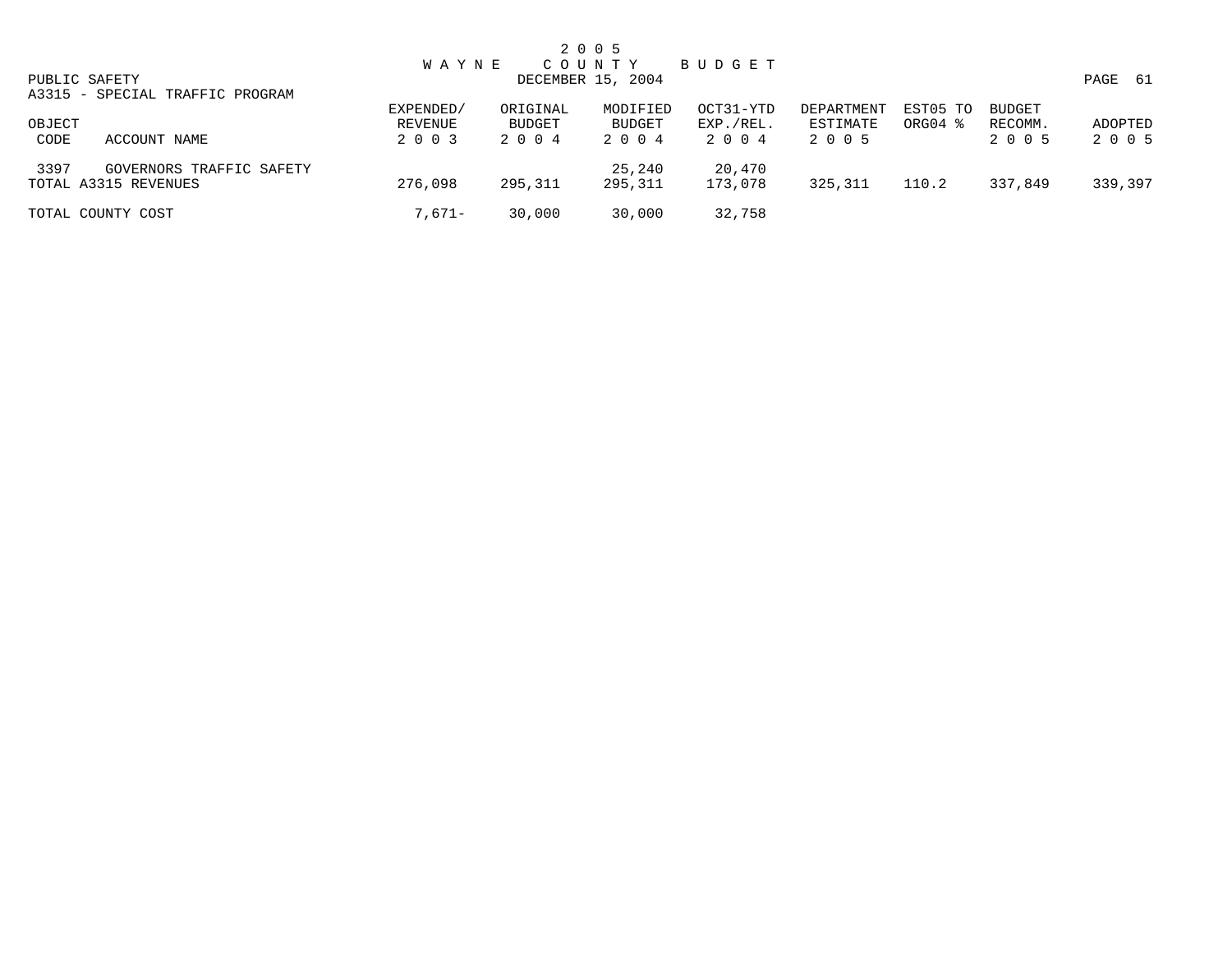|                |                                                                      |                                 |                            | 2 0 0 5                     |                                |                                                   |               |                    |                    |
|----------------|----------------------------------------------------------------------|---------------------------------|----------------------------|-----------------------------|--------------------------------|---------------------------------------------------|---------------|--------------------|--------------------|
| PUBLIC SAFETY  |                                                                      | <b>WAYNE</b>                    |                            | COUNTY<br>DECEMBER 15, 2004 | BUDGET                         |                                                   |               |                    | PAGE 62            |
|                | A3410 - MUTUAL AID                                                   |                                 |                            |                             |                                |                                                   |               |                    |                    |
| OBJECT<br>CODE | ACCOUNT NAME                                                         | EXPENDED/<br>REVENUE<br>2 0 0 3 | ORIGINAL<br>BUDGET<br>2004 | MODIFIED<br>BUDGET<br>2004  | OCT31-YTD<br>EXP./REL.<br>2004 | DEPARTMENT EST05 TO BUDGET<br>ESTIMATE<br>2 0 0 5 | ORG04 %       | RECOMM.<br>2 0 0 5 | ADOPTED<br>2 0 0 5 |
|                | APPROPRIATIONS:                                                      |                                 |                            |                             |                                |                                                   |               |                    |                    |
| 1084           | FIRE CO-ORDINATOR                                                    | 17,550                          | 22,763                     | 22,763                      | 18,245                         | 22,763                                            | 100.0         | 22,763             | 22,763             |
| 1104           | CLERK - TYPIST                                                       | 24,518                          | 24,732                     | 24,732                      | 19,766                         | 24,678                                            | 99.8          | 24,678             | 26,159             |
|                | TOTAL PERSONAL SERVICES                                              | 42,068                          | 47,495                     | 47,495                      | 38,011                         | 47,441                                            | 99.9          | 47,441             | 48,922             |
| 2000           | EQUIP & OTHER CAPITAL OUTLAY                                         | 3,395                           | 2,610                      | 2,610                       | 1,715                          |                                                   |               |                    |                    |
| 2100           | FURNITURE AND FURNISHINGS                                            |                                 |                            |                             |                                | 507                                               |               | 507                | 507                |
|                | TOTAL EQUIPMENT                                                      | 3,395                           | 2,610                      | 2,610                       | 1,715                          | 507                                               | 19.4          | 507                | 507                |
| 4000           | CONTRACTUAL EXPENSES                                                 | 11,560                          |                            |                             |                                |                                                   |               |                    |                    |
| 4114           | CAR EXP                                                              | 2,871                           | 2,900                      | 2,900                       | 2,592                          | 2,650                                             | 91.4          | 2,650              | 2,650              |
| 4126           | FIELD SUPPLIES                                                       | 5,306                           | 4,000                      | 4,000                       | 1,833                          | 4,000                                             | 100.0         | 4,000              | 4,000              |
| 4150           | OFFICE SUPPLIES                                                      | 522                             | 550                        | 550                         | 263                            | 550                                               | 100.0         | 550                | 550                |
| 4166           | POSTAGE<br>TRAINING MATERIALS 1,820                                  | 1,250                           | 1,250                      | 1,250                       | 638                            | 1,250                                             | 100.0         | 1,250              | 1,250              |
| 4181           |                                                                      |                                 | 2,000                      | 2,000                       | 364                            | 2,000                                             | 100.0         | 2,000              | 2,000              |
| 4187           | UNIFORMS                                                             |                                 | 625                        | 625                         |                                | 625                                               | 100.0         | 625                | 625                |
| 4210           | GAS                                                                  |                                 | 5,100                      | 5,100                       | 2,374                          | 3,000                                             | 58.8          | 3,000              | 3,000              |
| 4220           | POWER<br>E<br>E<br>FRICALLY 1, 252<br>THE CONTINUES<br>LIGHT & POWER |                                 | 7,300                      | 7,300                       | 5,602                          | 5,200                                             | 71.2          | 5,200              | 5,200              |
| 4230<br>4240   | TELEPHONE                                                            |                                 | 2,500                      | 2,500                       | 1,670<br>896                   | 2,300                                             | 92.0          | 2,300              | 2,300              |
| 4250           | WATER<br>REFUSE                                                      |                                 | 2,000<br>400               | 2,000<br>400                | 400                            | 3,500<br>350                                      | 175.0<br>87.5 | 3,500<br>350       | 3,500<br>350       |
| 4414           | DATA PROCESSING                                                      | 973                             | 1,131                      | 1,131                       | 1,131                          | 1,252                                             | 110.7         | 1,252              | 1,252              |
| 4418           | DUES                                                                 | 295                             | 350                        | 350                         | 120                            | 350                                               | 100.0         | 350                | 350                |
| 4425           | EQUIPMENT - MAINT / REPAIRS 8,849                                    |                                 | 9,150                      | 9,150                       | 3,537                          | 9,150                                             | 100.0         | 9,150              | 9,150              |
| 4438           | MAINTENANCE/REPAIRS                                                  | 13,229                          | 18,287                     | 18,287                      | 15,841                         | 19,260                                            | 105.3         | 19,260             | 19,260             |
| 4456           | PRINTING                                                             | 500                             | 750                        | 750                         | 398                            | 650                                               | 86.7          | 650                | 650                |
| 4461           | PUBLIC EDUCATION                                                     | 1,493                           | 1,500                      | 1,500                       | 38                             | 1,500                                             | 100.0         | 1,500              | 1,500              |
| 4472           | SUBSCRIPTIONS                                                        | 286                             | 400                        | 400                         | 202                            | 350                                               | 87.5          | 350                | 350                |
| 4483           | TRAINING, SEMINARS, & SCHOOLS                                        | 514                             | 1,500                      | 1,500                       |                                | 1,050                                             | 70.0          | 945                | 945                |
| 4485           | TRAVEL                                                               | 3,145                           | 3,250                      | 3,250                       | 1,470                          | 3,250                                             | 100.0         | 2,925              | 2,925              |
| 4521           | RECORD STORAGE                                                       | 448                             | 600                        | 600                         |                                | 550                                               | 91.7          | 550                | 550                |
| 4600           | MISC                                                                 | 10                              | 500                        | 500                         | 54                             | 500                                               | 100.0         | 500                | 500                |
| 4680           | MERCY FLIGHT                                                         | 5,000                           | 4,000                      | 4,000                       | 4,000                          |                                                   |               |                    |                    |
|                | TOTAL CONTRACTUAL EXPENSES                                           | 69,732                          | 70,043                     | 70,043                      | 43,423                         | 63,287                                            | 90.4          | 62,857             | 62,857             |
| 8100           | PAYMENTS TO RETIREMENT SYS                                           | 1,209                           | 2,820                      | 2,820                       |                                | 3,949                                             | 140.0         | 3,949              | 2,669              |
| 8200           | PAYMENTS TO STATE SOC SEC                                            | 1,625                           | 3,634                      | 3,634                       | 1,437                          | 3,620                                             | 99.6          | 3,620              | 3,743              |
| 8400           | HOSPITALIZATION EXP.                                                 | 7,359                           | 8,831                      | 8,831                       | 7,769                          | 11,003                                            | 124.6         | 11,003             | 7,873              |
| 8600           | DISABILITY                                                           | 128                             | 159                        | 159                         | 118                            | 156                                               | 98.1          | 156                | 156                |
| 8901           | EMPLOYEE ASSISTANCE PROGRAM                                          | 13                              | 15                         | 15                          | 14                             | 15                                                | 100.0         | 15                 | 15                 |
|                | TOTAL EMPLOYEE BENEFITS                                              | 10,334                          | 15,459                     | 15,459                      | 9,338                          | 18,743                                            | 121.2         | 18,743             | 14,456             |
|                | TOTAL A3410 APPROPRIATIONS                                           | 125,529                         | 135,607                    | 135,607                     | 92,487                         | 129,978                                           | 95.8          | 129,548            | 126,742            |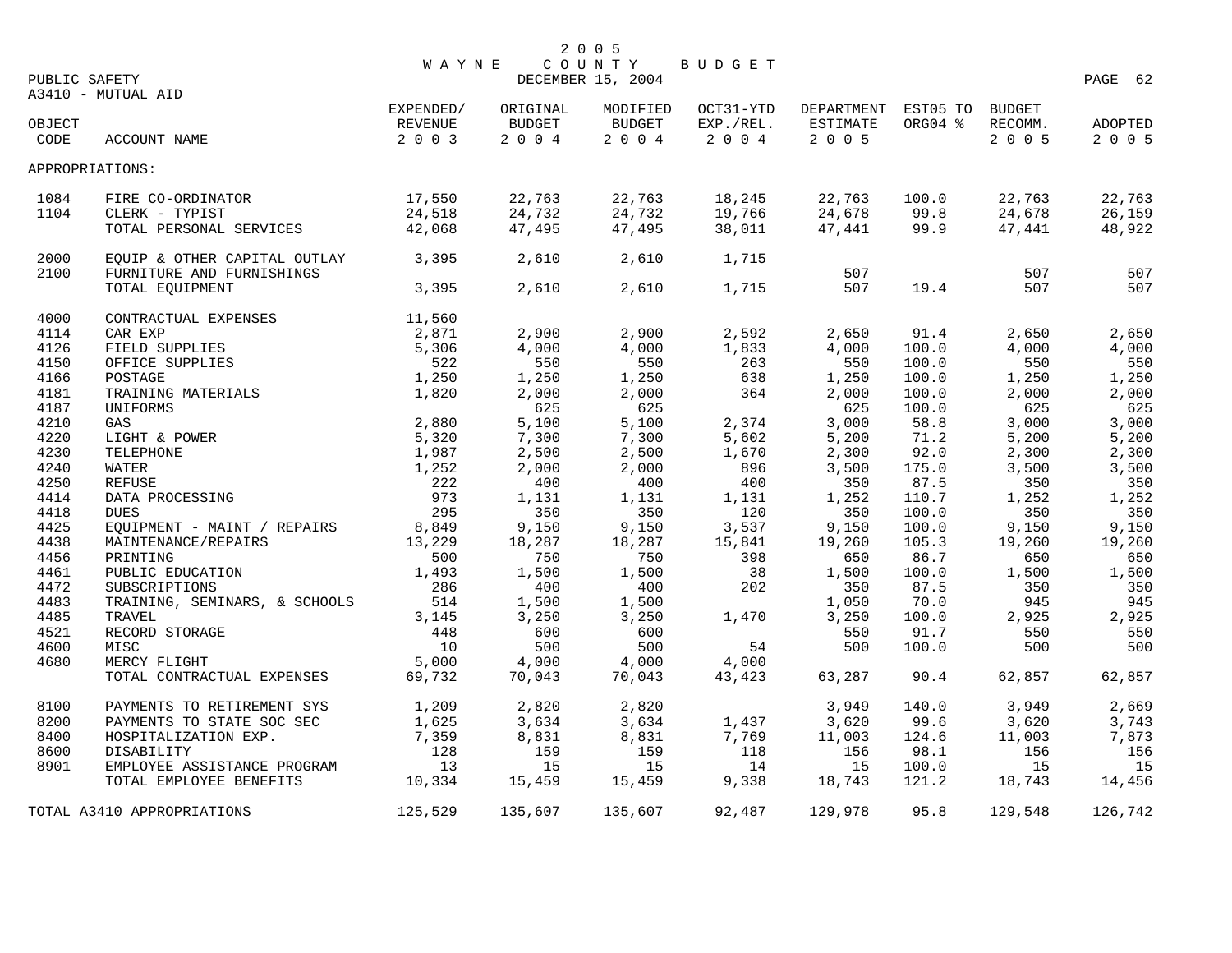|           |                                |           |          | 2 0 0 5           |           |            |                     |               |         |
|-----------|--------------------------------|-----------|----------|-------------------|-----------|------------|---------------------|---------------|---------|
|           |                                | W A Y N E |          | C O U N T Y       | BUDGET    |            |                     |               |         |
|           | PUBLIC SAFETY                  |           |          | DECEMBER 15, 2004 |           |            |                     |               | PAGE 63 |
|           | A3410 - MUTUAL AID             |           |          |                   |           |            |                     |               |         |
|           |                                | EXPENDED/ | ORIGINAL | MODIFIED          | OCT31-YTD | DEPARTMENT | EST05 TO            | <b>BUDGET</b> |         |
| OBJECT    |                                | REVENUE   | BUDGET   | BUDGET            | EXP./REL. | ESTIMATE   | ORG04 $\frac{8}{3}$ | RECOMM.       | ADOPTED |
| CODE      | ACCOUNT NAME                   | 2 0 0 3   | 2004     | 2 0 0 4           | 2004      | 2 0 0 5    |                     | 2 0 0 5       | 2 0 0 5 |
| REVENUES: |                                |           |          |                   |           |            |                     |               |         |
| 1280      | SHARED SERVICES CHARGES        | 17,407    | 19,175   | 19,175            |           | 20,937     | 109.2               | 20,937        | 20,937  |
| 3960      | EMERGENCY DISASTER ASSIST.ST   | 1,740     |          |                   |           |            |                     |               |         |
| 4960      | EMERGENCY DISASTER ASSIST. FED | 10,863    |          |                   |           |            |                     |               |         |
|           | TOTAL A3410 REVENUES           | 30,010    | 19,175   | 19,175            |           | 20,937     | 109.2               | 20,937        | 20,937  |
|           | TOTAL COUNTY COST              | 95,519    | 116,432  | 116,432           | 92,487    | 109,041    | 93.7                | 108,611       | 105,805 |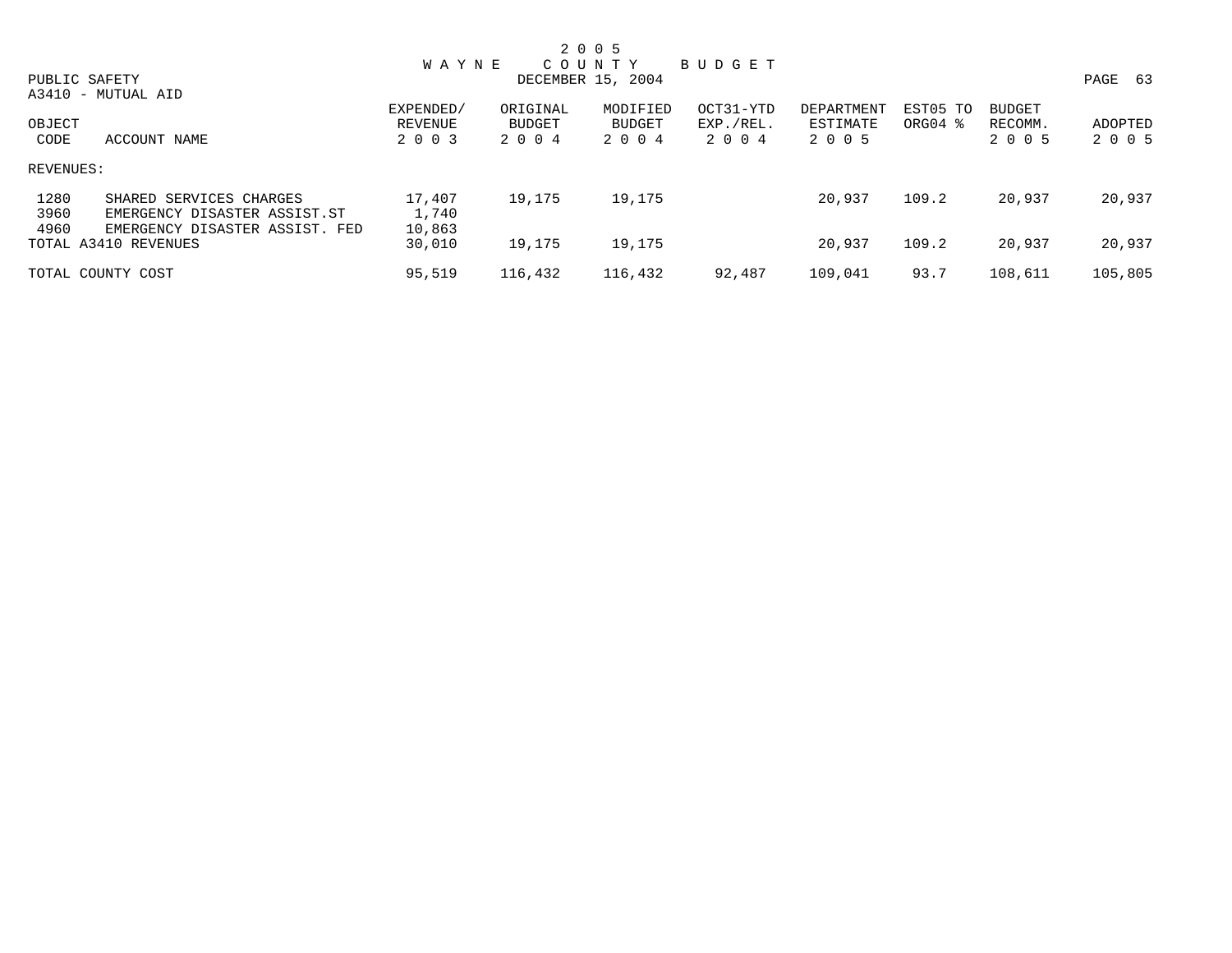|               |                                     | <b>WAYNE</b> |               | COUNTY            | BUDGET    |                     |         |               |            |
|---------------|-------------------------------------|--------------|---------------|-------------------|-----------|---------------------|---------|---------------|------------|
| PUBLIC SAFETY |                                     |              |               | DECEMBER 15, 2004 |           |                     |         |               | PAGE<br>64 |
|               | A3640 - EMERGENCY MANAGEMENT OFFICE |              |               |                   |           |                     |         |               |            |
|               |                                     | EXPENDED/    | ORIGINAL      | MODIFIED          | OCT31-YTD | DEPARTMENT EST05 TO |         | <b>BUDGET</b> |            |
| OBJECT        |                                     | REVENUE      | <b>BUDGET</b> | BUDGET            | EXP./REL. | ESTIMATE            | ORG04 % | RECOMM.       | ADOPTED    |
| CODE          | ACCOUNT NAME                        | 2 0 0 3      | 2004          | 2 0 0 4           | 2 0 0 4   | 2 0 0 5             |         | 2 0 0 5       | 2 0 0 5    |
|               |                                     |              |               |                   |           |                     |         |               |            |
|               | APPROPRIATIONS:                     |              |               |                   |           |                     |         |               |            |
| 1085          | DIRECTOR ODP                        | 47,894       | 47,896        | 47,896            | 38,279    | 47,547              | 99.3    | 47,547        | 47,547     |
| 1112          | TYPIST                              | 25,845       | 25,941        | 25,941            | 20,732    | 25,698              | 99.1    | 25,698        | 27,180     |
| 1284          | EMT COORDINATOR                     | 35,614       | 35,745        | 35,745            | 28,568    | 35,215              | 98.5    | 35,215        | 37,270     |
| 1299          | RAD CHEM OFFCR                      | 711          | 2,000         | 2,000             |           | 1,500               | 75.0    | 1,500         | 1,500      |
| 1494          | OPERATIONS OFFICER                  | 40,617       | 41,020        | 41,020            | 32,785    | 40,410              | 98.5    | 40,410        | 42,797     |
| 1904          |                                     | 4,122        |               |                   |           |                     |         |               |            |
|               | OVERTIME                            |              |               | 152,602           |           |                     | 98.5    | 150,370       |            |
|               | TOTAL PERSONAL SERVICES             | 154,803      | 152,602       |                   | 120,364   | 150,370             |         |               | 156,294    |
| 2000          | EQUIP & OTHER CAPITAL OUTLAY        |              |               | 124,500           | 124,396   |                     |         |               |            |
| 2200          | OFFICE EQUIPMENT                    |              |               | 7,400             | 2,484     |                     |         |               |            |
| 2300          | MOTOR VEHICLES                      |              |               | 25,500            | 1,443     |                     |         |               |            |
|               | TOTAL EQUIPMENT                     |              |               | 157,400           | 128,323   |                     |         |               |            |
| 4000          | CONTRACTUAL EXPENSES                |              |               | 36,795            | 6,510     |                     |         |               |            |
| 4114          | CAR EXP                             | 828          | 1,500         | 1,500             | 1,219     | 1,500               | 100.0   | 1,500         | 1,500      |
| 4126          |                                     | 2,180        | 1,500         | 1,928             | 405       | 500                 | 33.3    | 500           | 500        |
|               | FIELD SUPPLIES                      |              |               |                   |           |                     |         |               |            |
| 4150          | OFFICE SUPPLIES                     | 1,600        | 1,500         | 2,250             | 656       | 1,000               | 66.7    | 1,000         | 1,000      |
| 4166          | POSTAGE                             | 1,000        | 700           | 881               | 226       | 700                 | 100.0   | 700           | 700        |
| 4181          | TRAINING MATERIALS                  | 1,757        | 1,500         | 1,500             | 842       | 1,500               | 100.0   | 1,500         | 1,500      |
| 4210          | GAS                                 | 561          | 850           | 850               | $228 -$   | 850                 | 100.0   | 850           | 850        |
| 4220          | LIGHT & POWER                       | 6,666        | 7,100         | 7,100             | 6,337     | 7,800               | 109.9   | 7,800         | 7,800      |
| 4230          | TELEPHONE                           | 11,071       | 8,000         | 8,000             | 5,680     | 7,000               | 87.5    | 7,000         | 7,000      |
| 4240          | <b>WATER</b>                        | 600          | 1,200         | 1,200             | 506       | 1,200               | 100.0   | 1,200         | 1,200      |
| 4400          | CONTRACTED SERVICES                 |              |               | 5,646             | 262       |                     |         |               |            |
| 4408          | COPIER EXPENSE                      |              |               | 904               |           |                     |         |               |            |
| 4410          | CONFERENCE                          | 208          | 700           | 700               |           | 700                 | 100.0   | 630           | 630        |
| 4414          | DATA PROCESSING                     | 2,649        | 2,644         | 2,644             | 2,644     | 2,948               | 111.5   | 2,948         | 2,948      |
|               |                                     | 40           | 40            | 40                | 40        | 40                  | 100.0   | 40            | 40         |
| 4418          | <b>DUES</b>                         |              |               |                   |           |                     |         |               |            |
| 4425          | EQUIPMENT - MAINT / REPAIRS         | 1,151        |               | 2,000             | 117       |                     |         |               |            |
| 4438          | MAINTENANCE/REPAIRS                 | 11,094       | 13,980        | 13,980            | 13,215    | 12,800              | 91.6    | 12,800        | 12,800     |
| 4456          | PRINTING                            |              |               | 500               |           |                     |         |               |            |
| 4485          | TRAVEL                              | 1,260        | 2,000         | 2,000             | 335       | 1,500               | 75.0    | 1,350         | 1,350      |
| 4500          | FEES FOR SERVICES, NON EMPLOY       | 2,500        | 3,000         | 3,000             | 500       | 3,000               | 100.0   | 3,000         | 3,000      |
| 4574          | SARA TITLE III                      | 1,081        | 1,500         | 26,639            | 1,157     | 2,000               | 133.3   | 2,000         | 2,000      |
| 4600          | MISC                                |              | 500           | 4,817             | 3,300     |                     |         |               |            |
|               | TOTAL CONTRACTUAL EXPENSES          | 46,246       | 48,214        | 124,874           | 43,722    | 45,038              | 93.4    | 44,818        | 44,818     |
| 8100          | PAYMENTS TO RETIREMENT SYS          | 7,494        | 18,609        | 18,609            |           | 24,770              | 133.1   | 24,770        | 17,121     |
|               |                                     |              |               |                   |           |                     |         |               |            |
| 8200          | PAYMENTS TO STATE SOC SEC           | 11,309       | 11,674        | 11,674            | 8,567     | 11,443              | 98.0    | 11,443        | 11,957     |
| 8400          | HOSPITALIZATION EXP.                | 37,288       | 44,746        | 44,746            | 35,382    | 48,636              | 108.7   | 48,636        | 39,377     |
| 8600          | DISABILITY                          | 512          | 576           | 576               | 472       | 576                 | 100.0   | 576           | 576        |
| 8901          | EMPLOYEE ASSISTANCE PROGRAM         | 55           | 58            | 58                | 57        | 58                  | 100.0   | 58            | 58         |
|               | TOTAL EMPLOYEE BENEFITS             | 56,658       | 75,663        | 75,663            | 44,478    | 85,483              | 113.0   | 85,483        | 69,089     |
|               | TOTAL A3640 APPROPRIATIONS          | 257,707      | 276,479       | 510,539           | 336,887   | 280,891             | 101.6   | 280,671       | 270,201    |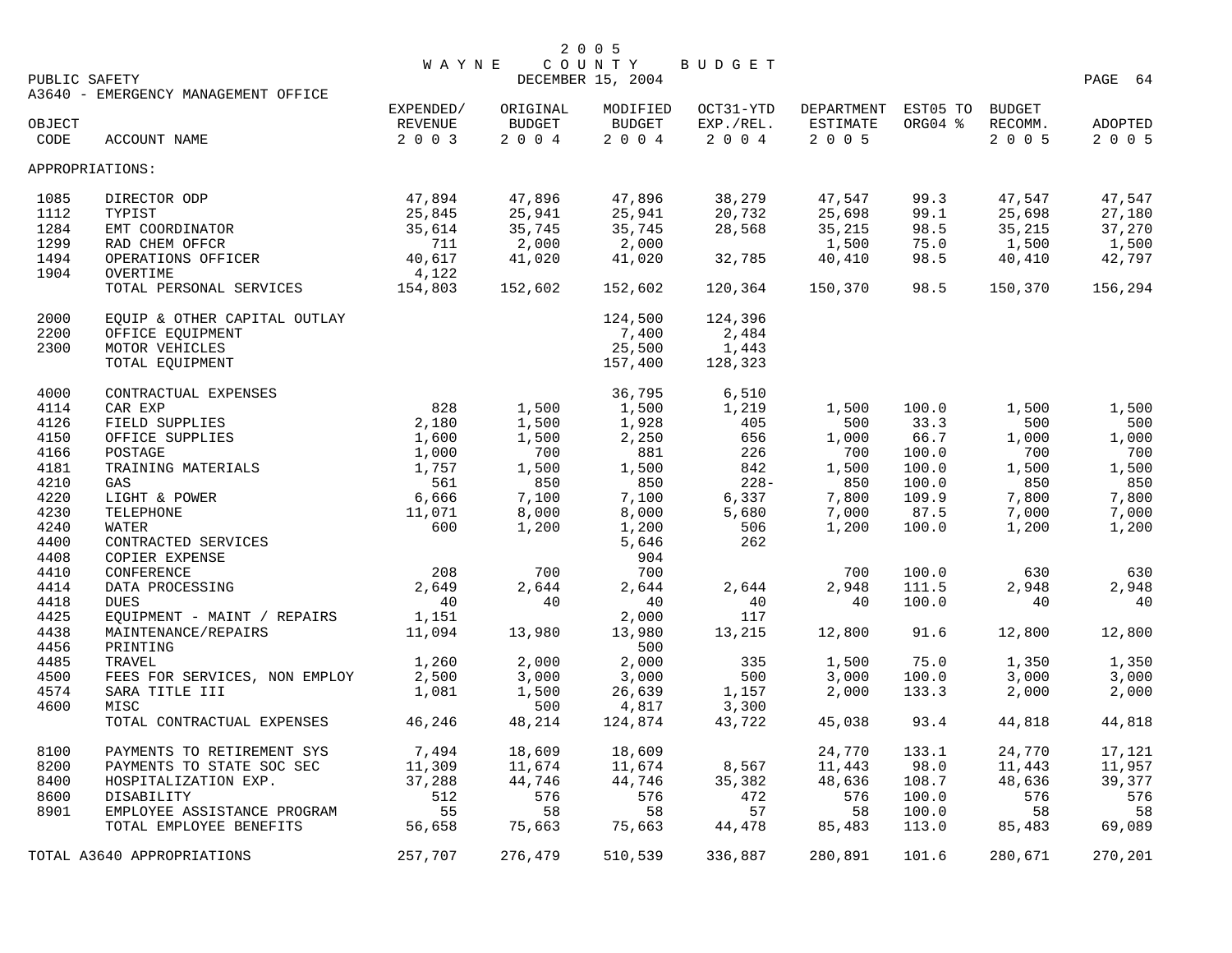|           |                                     |              |               | 2 0 0 5           |               |            |                     |               |         |
|-----------|-------------------------------------|--------------|---------------|-------------------|---------------|------------|---------------------|---------------|---------|
|           |                                     | <b>WAYNE</b> |               | COUNTY            | <b>BUDGET</b> |            |                     |               |         |
|           | PUBLIC SAFETY                       |              |               | DECEMBER 15, 2004 |               |            |                     |               | PAGE 65 |
|           | A3640 - EMERGENCY MANAGEMENT OFFICE |              |               |                   |               |            |                     |               |         |
|           |                                     | EXPENDED/    | ORIGINAL      | MODIFIED          | OCT31-YTD     | DEPARTMENT | EST05 TO            | <b>BUDGET</b> |         |
| OBJECT    |                                     | REVENUE      | <b>BUDGET</b> | <b>BUDGET</b>     | EXP./REL.     | ESTIMATE   | ORG04 $\frac{8}{3}$ | RECOMM.       | ADOPTED |
| CODE      | ACCOUNT NAME                        | 2 0 0 3      | 2 0 0 4       | 2 0 0 4           | 2 0 0 4       | 2 0 0 5    |                     | 2 0 0 5       | 2 0 0 5 |
| REVENUES: |                                     |              |               |                   |               |            |                     |               |         |
| 3302      | HOMELAND SECURITY-STATE             |              |               | 150,000           | 150,000       |            |                     |               |         |
| 3306      | NUCLEAR FACILITY SUPPORT            | 204,600      | 204,600       | 204,600           |               | 204,600    | 100.0               | 204,600       | 204,600 |
| 3317      | SARA TITLE III                      | 31,603       | 1,500         | 26,639            | 17,035        | 2,000      | 133.3               | 2,000         | 2,000   |
| 3960      | EMERGENCY DISASTER ASSIST.ST        | 1,169        |               | 340               |               |            |                     |               |         |
| 4305      | CIVIL DEFENSE                       | 4,872        | 19,000        | 19,000            |               | 22,978     | 120.9               | 22,978        | 22,978  |
| 4306      | HOMELAND SECURITY-FEDERAL           |              |               | 56,456            |               |            |                     |               |         |
| 4960      | EMERGENCY DISASTER ASSIST. FED      | 7,748        |               | 2,125             |               |            |                     |               |         |
|           | TOTAL A3640 REVENUES                | 249,992      | 225,100       | 459,160           | 167,035       | 229,578    | 102.0               | 229,578       | 229,578 |
|           | TOTAL COUNTY COST                   | 7,715        | 51,379        | 51,379            | 169,852       | 51,313     | 99.9                | 51,093        | 40,623  |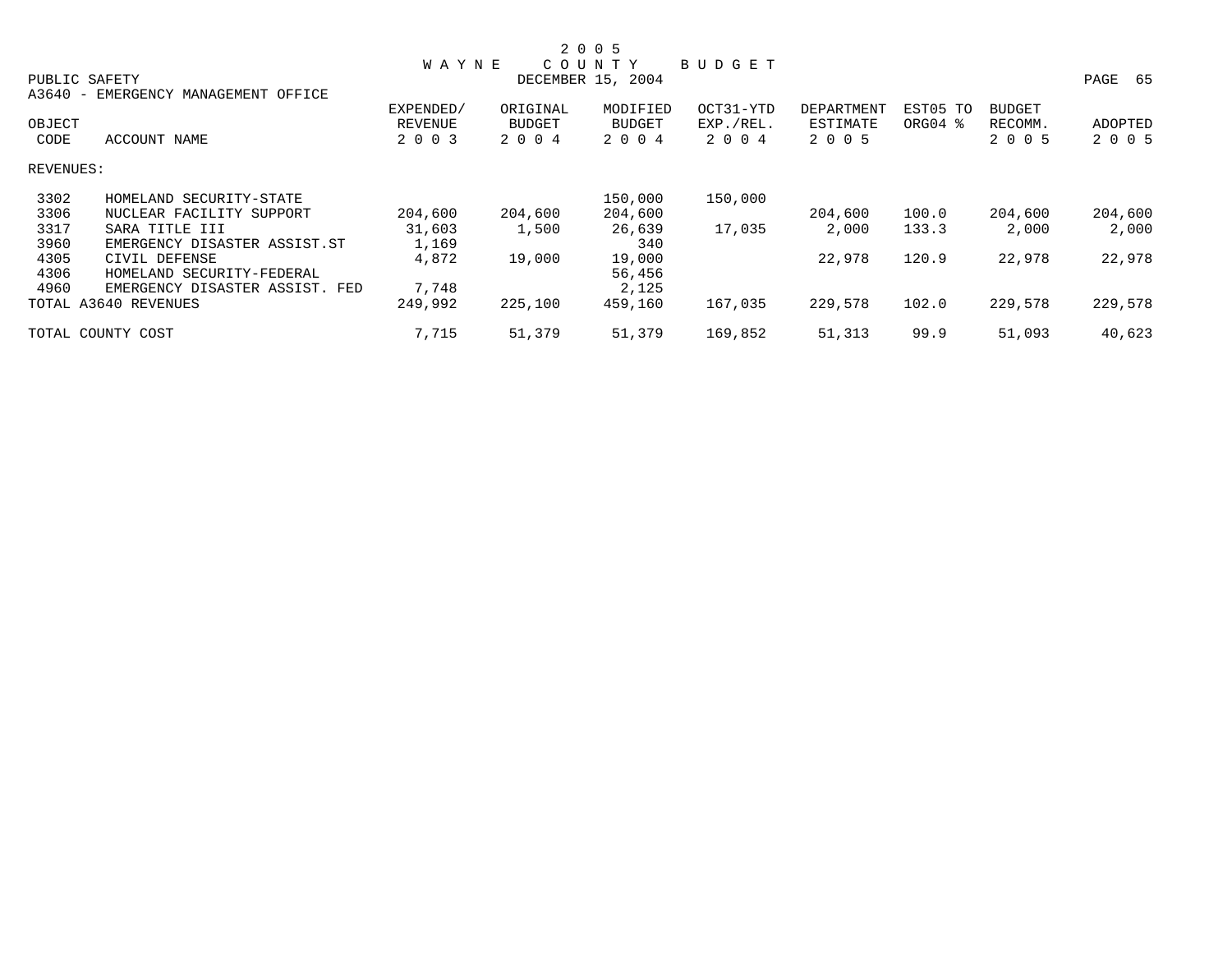|               |                                   | <b>WAYNE</b> |                       | COUNTY                              | BUDGET                             |                     |         |           |           |
|---------------|-----------------------------------|--------------|-----------------------|-------------------------------------|------------------------------------|---------------------|---------|-----------|-----------|
| PUBLIC SAFETY |                                   |              |                       | DECEMBER 15, 2004                   |                                    |                     |         |           | PAGE 66   |
|               | A3642 - E911 COMMUNICATIONS       |              |                       |                                     |                                    |                     |         |           |           |
|               |                                   | EXPENDED/    | ORIGINAL              | MODIFIED                            | OCT31-YTD                          | DEPARTMENT EST05 TO |         | BUDGET    |           |
| OBJECT        |                                   | REVENUE      | <b>BUDGET</b>         | <b>BUDGET</b>                       | EXP./REL.                          | ESTIMATE            | ORG04 % | RECOMM.   | ADOPTED   |
| CODE          | ACCOUNT NAME                      | 2 0 0 3      | $2 0 0 4$             | 2004                                | 2 0 0 4                            | 2 0 0 5             |         | 2 0 0 5   | 2 0 0 5   |
|               | APPROPRIATIONS:                   |              |                       |                                     |                                    |                     |         |           |           |
| 1489          | PUB SAFETY DIS (22)               | 642,859      | 705,752               | 662,752                             | 504,547                            | 692,014             | 98.1    | 692,014   | 720,885   |
| 1509          | PUB SAF DIS SUPERV (4)            | 143,381      | 142,739               | 137,739                             | 100,924                            | 142,213             | 99.6    | 142,213   | 156,257   |
| 1511          | PSD SUB                           | 14,031       | $\frac{13}{44}$ , 750 | 13,750                              | $\frac{10}{35}$ , $\frac{218}{35}$ | 13,750              | 100.0   | 13,750    | 13,750    |
| 1512          | DEPUTY E-911 COORD                | 38,702       | 44,500                | 44,500                              | 35,836                             | 44,843              | 100.8   | 44,843    | 44,843    |
| 1514          | E-911 COORD                       | 54,241       | 54,244                | 54,244                              | 43,350                             | 54,644              | 100.7   | 54,644    | 54,644    |
| 1904          | OVERTIME                          | 114,362      | 67,291                | 115,291                             | 94,673                             | 84,762              | 126.0   | 84,762    | 84,762    |
| 1906          | SHIFT DIFFERENTIAL                | 17,154       | 19,374                | 19,374                              | 15,432                             | 19,374              | 100.0   | 19,374    | 19,374    |
|               | TOTAL PERSONAL SERVICES 1,024,730 |              | 1,047,650             | 1,047,650                           | 804,980                            | 1,051,600           | 100.4   | 1,051,600 | 1,094,515 |
| 2200          | OFFICE EQUIPMENT                  | 258          |                       |                                     |                                    | 3,200               |         | 3,200     | 3,200     |
| 2500          | OTHER EQUIPMENT                   | 4,744        | 3,830                 | 5,902                               | 5,511                              | 1,600               | 41.8    | 1,600     | 1,600     |
|               | TOTAL EQUIPMENT                   | 5,002        | 3,830                 | 5,902                               | 5,511                              | 4,800               | 125.3   | 4,800     | 4,800     |
|               |                                   |              |                       |                                     |                                    |                     |         |           |           |
| 4100          | SUPPLIES & MATERIALS $1,490$      |              | 1,450                 | 1,450                               | 627                                | 1,500               | 103.4   | 1,500     | 1,500     |
| 4114          | CAR EXP                           | 1,586        | 1,400                 | 2,400                               | 1,332                              | 1,450               | 103.6   | 1,450     | 1,450     |
| 4150          | OFFICE SUPPLIES                   | 2,299        | 2,000                 | 2,000                               | 1,542                              | 1,850               | 92.5    | 1,850     | 1,850     |
| 4166          | POSTAGE                           | 724          | 880                   | 880                                 | 413                                | 670                 | 76.1    | 670       | 670       |
| 4187          | UNIFORMS                          | 1,283        | 1,800                 | 1,270                               | 442                                | 3,300               | 183.3   | 3,300     | 3,300     |
| 4210          | GAS                               |              | 600                   | 600                                 | 410                                | 600                 | 100.0   | 600       | 600       |
| 4220          | $395$<br>$8,744$<br>LIGHT & POWER |              | 10,350                | 10,350                              | 8,467                              | 10,350              | 100.0   | 10,350    | 10,350    |
| 4230          | TELEPHONE                         | 98,828       | 97,644                | 97,644                              | 89,631                             | 109,100             | 111.7   | 109,100   | 109,100   |
| 4232          | TELETYPE                          | 5,192        | 5,120                 | 5,120                               | 1,235                              | 5,488               | 107.2   | 5,488     | 5,488     |
| 4234          | TELEPHONE - LEASE LINES 19,715    |              | 17,252                | 17,252                              | 16,931                             | 10,875              | 63.0    | 10,875    | 10,875    |
| 4240          | WATER                             | 375          | 375                   | 375                                 | 263                                | 400                 | 106.7   | 400       | 400       |
| 4408          | COPIER EXPENSE                    | 672          | 845                   | 845                                 | 706                                | 700                 | 82.8    | 700       | 700       |
| 4414          | DATA PROCESSING                   | 21,937       | 15,916                | 15,916                              | 15,916                             | 16,944              | 106.5   | 16,944    | 16,944    |
| 4424          | EQUIPMENT - MAINT CONTRACT        | 64,834       | 67,169                | 64,169                              | 40,950                             | 56,494              | 84.1    | 56,494    | 56,494    |
| 4425          | EQUIPMENT - MAINT / REPAIRS       | 5,400        | 5,970                 | 8,470                               | 6,087                              | 5,000               | 83.8    | 5,000     | 5,000     |
| 4437          | LEASE                             | 12,000       | 12,000                | 12,000                              | 10,000                             | 12,000              | 100.0   | 12,000    | 12,000    |
| 4438          | MAINTENANCE/REPAIRS               | 20,632       | 21,939                | 18,439                              | 13,165                             | 14,100              | 64.3    | 14,100    | 14,100    |
| 4460          | PROMOTION                         | 700          | 700                   | 700                                 | 443                                | 700                 | 100.0   | 700       | 700       |
| 4475          | SOFTWARE                          | 2,521        | 1,500                 | 1,500                               | 1,299                              | 1,500               | 100.0   | 1,500     | 1,500     |
| 4483          | TRAINING, SEMINARS, & SCHOOLS     | 1,815        | 4,000                 | 3,855                               | 1,860                              | 4,000               | 100.0   | 3,600     | 3,600     |
| 4493          | CLERICAL SERV CONTRACTS           | 17,407       | 19,056                | 19,056                              |                                    | 20,937              | 109.9   | 20,937    | 20,937    |
| 4533          | MOBILE COMPUTER SUPPLY/REPAIR     | 15,738       | 14,620                | 17,320                              | 11,847                             | 16,050              | 109.8   | 16,050    | 16,050    |
| 4600          | MISC                              | 3,843        | 4,000                 | 2,902                               | 1,607                              | 4,000               | 100.0   | 4,000     | 4,000     |
|               | TOTAL CONTRACTUAL EXPENSES        | 308,130      | 306,586               | 304,513                             | 225,173                            | 298,008             | 97.2    | 297,608   | 297,608   |
| 8100          | PAYMENTS TO RETIREMENT SYS        | 50,075       | 125,877               | 125,877                             |                                    | 150,989             | 119.9   | 150,989   | 108,509   |
| 8200          | PAYMENTS TO STATE SOC SEC         | 78,242       | 80,145                | 80,145                              | 60,917                             | 81,168              | 101.3   | 81,168    | 83,731    |
| 8400          | HOSPITALIZATION EXP.              | 133,315      | 182,406               | 182,406                             | 143,850                            | 198,514             | 108.8   | 198,514   | 170,459   |
| 8600          | DISABILITY                        | 3,402        | 4,032                 | 4,032                               | 3,147                              | 4,368               | 108.3   | 4,368     | 4,368     |
| 8901          | EMPLOYEE ASSISTANCE PROGRAM       | 385          | 406                   | 406                                 | 399                                | 420                 | 103.4   | 420       | 420       |
|               | TOTAL EMPLOYEE BENEFITS           | 265,419      | 392,866               | 392,866                             | 208,313                            | 435,459             | 110.8   | 435,459   | 367,487   |
|               | TOTAL A3642 APPROPRIATIONS        | 1,603,281    |                       | 1,750,932    1,750,931    1,243,977 |                                    | 1,789,867           | 102.2   | 1,789,467 | 1,764,410 |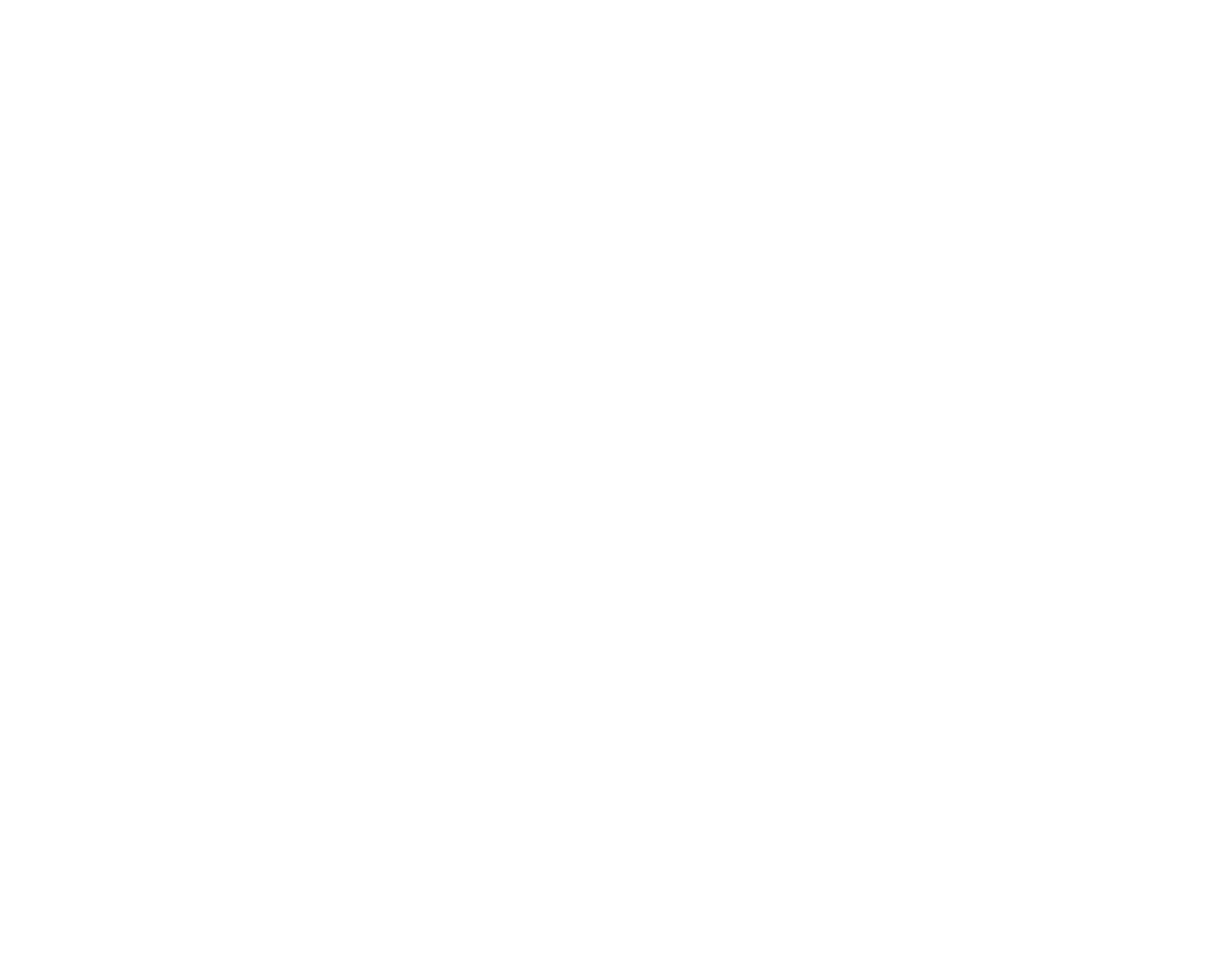|           |                                |              |               | 2 0 0 5           |               |            |                     |               |           |
|-----------|--------------------------------|--------------|---------------|-------------------|---------------|------------|---------------------|---------------|-----------|
|           |                                | <b>WAYNE</b> |               | COUNTY            | <b>BUDGET</b> |            |                     |               |           |
|           | PUBLIC SAFETY                  |              |               | DECEMBER 15, 2004 |               |            |                     |               | PAGE 67   |
|           | A3642 - E911 COMMUNICATIONS    |              |               |                   |               |            |                     |               |           |
|           |                                | EXPENDED/    | ORIGINAL      | MODIFIED          | OCT31-YTD     | DEPARTMENT | EST05 TO            | <b>BUDGET</b> |           |
| OBJECT    |                                | REVENUE      | <b>BUDGET</b> | <b>BUDGET</b>     | EXP./REL.     | ESTIMATE   | ORG04 $\frac{8}{3}$ | RECOMM.       | ADOPTED   |
| CODE      | <b>ACCOUNT NAME</b>            | 2 0 0 3      | 2 0 0 4       | 2 0 0 4           | 2004          | 2 0 0 5    |                     | 2 0 0 5       | 2 0 0 5   |
| REVENUES: |                                |              |               |                   |               |            |                     |               |           |
| 2091      | $E911 - SURCHARGES$            | 208,555      | 183,414       | 183,414           | 195,308       | 194,000    | 105.8               | 194,000       | 194,000   |
| 2092      | E911 WIRELESS                  | 51,856       | 66,000        | 66,000            | 45,167        | 86,000     | 130.3               | 86,000        | 86,000    |
| 2770      | MISC REVENUES                  |              |               |                   | 72            |            |                     |               |           |
| 3960      | EMERGENCY DISASTER ASSIST.ST   | 403          |               |                   |               |            |                     |               |           |
| 4960      | EMERGENCY DISASTER ASSIST. FED | 2,519        |               |                   |               |            |                     |               |           |
|           | TOTAL A3642 REVENUES           | 263,333      | 249,414       | 249,414           | 240,547       | 280,000    | 112.3               | 280,000       | 280,000   |
|           | TOTAL COUNTY COST              | 1,339,948    | 1,501,518     | 1,501,517         | 1,003,430     | 1,509,867  | 100.6               | 1,509,467     | 1,484,410 |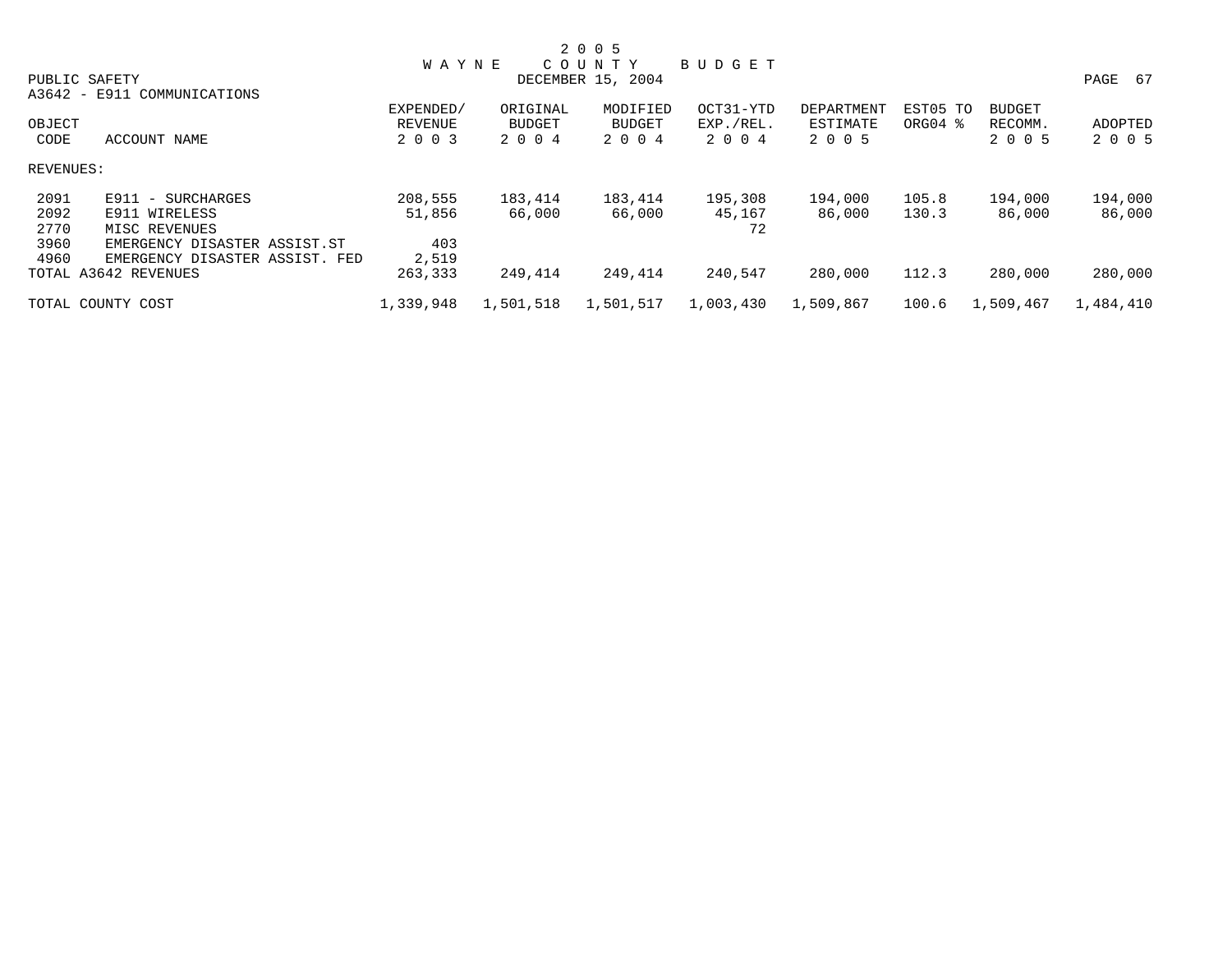|           |                                     |                  |                          | 2 0 0 5                                                |                 |                            |                |                  |                             |
|-----------|-------------------------------------|------------------|--------------------------|--------------------------------------------------------|-----------------|----------------------------|----------------|------------------|-----------------------------|
|           | PUBLIC SAFETY                       | <b>WAYNE</b>     |                          | COUNTY<br>DECEMBER 15, 2004                            | BUDGET          |                            |                |                  | PAGE 68                     |
|           | A3644 - ALS SERVICES                |                  |                          |                                                        |                 |                            |                |                  |                             |
|           |                                     | EXPENDED/        | ORIGINAL                 | MODIFIED                                               | OCT31-YTD       | DEPARTMENT EST05 TO BUDGET |                |                  |                             |
| OBJECT    |                                     | REVENUE          | BUDGET                   | BUDGET                                                 | EXP./REL.       | ESTIMATE                   | ORG04 %        | RECOMM.          | ADOPTED                     |
| CODE      | ACCOUNT NAME                        | 2 0 0 3          | $2\quad 0\quad 0\quad 4$ | 2 0 0 4                                                | $2 0 0 4$       | 2 0 0 5                    |                | 2 0 0 5          | 2 0 0 5                     |
|           | APPROPRIATIONS:                     |                  |                          |                                                        |                 |                            |                |                  |                             |
| 1548      | ALS TECHNICIAN (3)                  | 95,071           | 99,121                   | 99,121                                                 | 76,540          | 99,356                     | 100.2          | 99,356           | 104,686                     |
| 1549      | ALS TECH SUB (5)                    | 4,686            | 8,900                    | 8,900                                                  | 7,332           | 8,900                      | 100.0          | 8,900            | 8,900                       |
| 1550      | ALS TECH PART TIME                  |                  |                          |                                                        |                 | 32,076                     |                |                  |                             |
| 1904      | OVERTIME<br>TOTAL PERSONAL SERVICES | 4,793<br>104,550 | 8,500<br>116,521         | 8,500<br>116,521                                       | 6,264<br>90,136 | 9,000<br>149,332           | 105.9<br>128.2 | 9,000<br>117,256 | 9,000<br>122,586            |
|           |                                     |                  |                          |                                                        |                 |                            |                |                  |                             |
| 2000      | EQUIP & OTHER CAPITAL OUTLAY 654    |                  | 1,600                    | 1,600                                                  |                 |                            |                |                  |                             |
| 2500      | OTHER EQUIPMENT                     | 1,395            |                          | 620                                                    | 609             |                            |                |                  |                             |
|           | TOTAL EQUIPMENT                     | 2,049            | 1,600                    | 2,220                                                  | 609             |                            |                |                  |                             |
| 4100      | SUPPLIES & MATERIALS                | 6,810            | 6,500                    | 7,700                                                  | 6,612           | 11,150                     | 171.5          | 11,150           | 11,150                      |
| 4114      | CAR EXP                             | 3,789            | 3,000                    | 5,000                                                  | 4,588           | 4,800                      | 160.0          | 4,800            | 4,800                       |
| 4187      | UNIFORMS                            | 1,149            | 1,800                    | 2,400                                                  | 1,800           | 2,000                      | 111.1          | 2,000            | 2,000                       |
| 4210      | GAS                                 | 1,411            | 2,400                    | 2,400                                                  | 1,115           | 2,300                      | 95.8           | 2,300            | 2,300                       |
| 4220      | LIGHT & POWER                       | 790              | 975                      | 975                                                    | 732             | 900                        | 92.3           | 900              | 900                         |
| 4230      | TELEPHONE                           | 3,435            | 4,000                    | 4,000                                                  | 2,333           | 3,600                      | 90.0           | 3,600            | 3,600                       |
| 4300      | INSURANCE                           |                  | 298                      | 298                                                    | 298             | 354                        | 118.8          | 354              | 354                         |
| 4424      | EQUIPMENT - MAINT CONTRACT          |                  | 2,044                    | 2,044                                                  | 972             | 2,146                      | 105.0          | 2,146            | 2,146                       |
| 4425      | EQUIPMENT - MAINT / REPAIRS         | 607              | 1,400                    | 200                                                    | 12              | 1,000                      | 71.4           | 1,000            | 1,000                       |
| 4438      | MAINTENANCE/REPAIRS                 | 459              | 1,000                    | 400                                                    | 84              | 800                        | 80.0           | 800              | 800                         |
| 4483      | TRAINING, SEMINARS, & SCHOOLS       | 1,314            | 5,500                    | 2,880                                                  | 913             | 3,500                      | 63.6           | 3,150            | 3,150                       |
| 4500      | FEES FOR SERVICES, NON EMPLOY       | 7,456            | 7,488                    | 9,988                                                  | 7,296           | 10,720                     | 143.2          | 10,720           | 10,720                      |
| 4532      | MEDICAL DIRECTOR                    | 2,500            | 3,000                    | 3,000                                                  | 3,000           | 3,000                      | 100.0          | 3,000            | 3,000                       |
| 4600      | MISC                                | 1,319            | 2,000                    | 2,000                                                  | 1,459           | 2,000                      | 100.0          | 2,000            | 2,000                       |
|           | TOTAL CONTRACTUAL EXPENSES          | 31,039           | 41,405                   | 43,285                                                 | 31,214          | 48,270                     | 116.6          | 47,920           | 47,920                      |
| 8100      | PAYMENTS TO RETIREMENT SYS          | 2,266            | 12,314                   | 12,314                                                 |                 | 18,630                     | 151.3          | 18,630           | 10,398                      |
| 8200      | PAYMENTS TO STATE SOC SEC           | 7,599            | 8,914                    | 8,914                                                  | 6,378           | 11,408                     | 128.0          | 8,970            | 9,378                       |
| 8400      | HOSPITALIZATION EXP.                | 11,039           | 27,468                   | 27,468                                                 | 21,547          | 30,512                     | 111.1          | 30,512           | 22,998                      |
| 8600      | DISABILITY                          | 384              | 432                      | 432                                                    | 354             | 468                        | 108.3          | 468              | 468                         |
| 8901      | EMPLOYEE ASSISTANCE PROGRAM         | 41               | 44                       | 44                                                     | 42              | 68                         | 154.5          | 68               | 68                          |
|           | TOTAL EMPLOYEE BENEFITS             | 21,329           | 49,172                   | 49,172                                                 | 28,321          | 61,086                     | 124.2          | 58,648           | 43,310                      |
|           | TOTAL A3644 APPROPRIATIONS          | 158,967          | 208,698                  | 211,198                                                | 150,280         | 258,688                    | 124.0          | 223,824          | 213,816                     |
| REVENUES: |                                     |                  |                          |                                                        |                 |                            |                |                  |                             |
| 1615      | OTHER THIRD PARTY PAYER 52,146      |                  | 69,160                   | 71,660                                                 | 87,018          | 112,970                    | 163.3          | 96,400           | 96,400                      |
|           | TOTAL A3644 REVENUES                | 52,146           | 69,160                   | 71,660                                                 | 87,018          | 112,970                    | 163.3          | 96,400           | 96,400                      |
|           | TOTAL COUNTY COST                   | 106,821          | 139,538                  | 139,538                                                | 63,262          | 145,718                    | 104.4          | 127,424          | 117,416                     |
|           | TOTAL PUBLIC SAFETY                 |                  |                          | 14,588,724 15,492,401 15,873,345 11,501,882 16,059,082 |                 |                            |                |                  | 103.7 15,886,763 15,543,736 |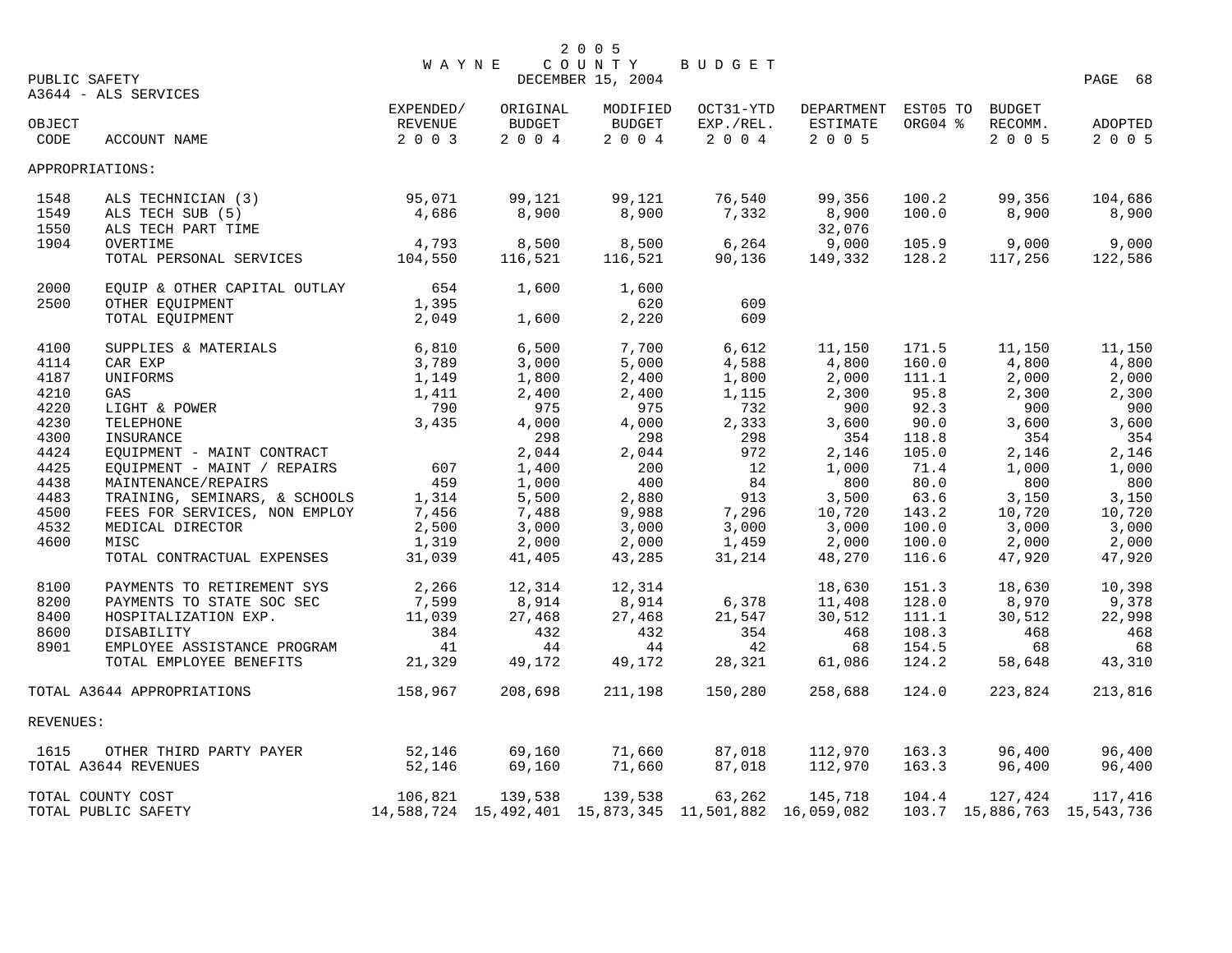|        |                                 | <b>WAYNE</b> |                          | COUNTY            | BUDGET    |                               |         |               |         |
|--------|---------------------------------|--------------|--------------------------|-------------------|-----------|-------------------------------|---------|---------------|---------|
| HEALTH |                                 |              |                          | DECEMBER 15, 2004 |           |                               |         |               | PAGE 69 |
|        | A4010 - PUBLIC HEALTH           |              |                          |                   |           |                               |         |               |         |
|        |                                 | EXPENDED/    | ORIGINAL                 | MODIFIED          |           | OCT31-YTD DEPARTMENT EST05 TO |         | <b>BUDGET</b> |         |
| OBJECT |                                 | REVENUE      | <b>BUDGET</b>            | BUDGET            | EXP./REL. | ESTIMATE                      | ORG04 % | RECOMM.       | ADOPTED |
| CODE   | ACCOUNT NAME                    | 2 0 0 3      | $2\quad 0\quad 0\quad 4$ | 2004              | 2 0 0 4   | 2 0 0 5                       |         | 2 0 0 5       | 2 0 0 5 |
|        | APPROPRIATIONS:                 |              |                          |                   |           |                               |         |               |         |
|        |                                 |              |                          |                   |           |                               |         |               |         |
| 1104   | 24,441<br>CLERK - TYPIST        |              | 24,545                   | 24,545            | 19,766    | 24,678                        | 100.5   | 24,678        | 26,159  |
| 1111   | CLERK P/T                       |              |                          |                   |           |                               |         |               | 10,766  |
| 1112   | TYPIST                          | 18,813       | 23,492                   | 23,492            | 18,551    | 24,708                        | 105.2   | 24,708        | 26,189  |
| 1122   | ACCOUNT CLERK                   | 24,688       | 25,073                   | 22,873            | 12,415    | 25,488                        | 101.7   | 25,488        | 25,672  |
| 1142   | SR CLERK - TYPIST               | 26,770       | 27,095                   | 27,095            | 21,366    | 26,891                        | 99.2    | 26,891        | 28,433  |
| 1154   | SR ACCOUNT CLERK                | 26,552       | 27,114                   | 27,114            | 21,381    | 53,265                        | 196.4   | 55,465        | 57,763  |
| 1477   | DIR PUBLIC HEALTH               | 65,316       | 65,319                   | 65,319            | 52,201    | 65,507                        | 100.3   | 65,507        | 66,940  |
| 1487   | RECEPTIONIST PT                 | 8,935        | 10,148                   | 10,148            | 7,702     | 10,148                        | 100.0   | 10,148        |         |
| 1513   | ADMIN AIDE                      | 42,555       | 42,701                   | 42,701            | 34,072    | 42,857                        | 100.4   | 42,857        | 43,762  |
| 1904   | OVERTIME                        | 597          | 400                      | 2,600             | 2,419     | 400                           | 100.0   | 400           | 400     |
|        | TOTAL PERSONAL SERVICES 238,667 |              | 245,887                  | 245,887           | 189,873   | 273,942                       | 111.4   | 276,142       | 286,084 |
|        |                                 |              |                          |                   |           |                               |         |               |         |
| 2000   | EQUIP & OTHER CAPITAL OUTLAY    | 1,323        | 4,750                    | 4,750             | 3,058     | 4,660                         | 98.1    | 4,660         | 4,660   |
|        | TOTAL EQUIPMENT                 | 1,323        | 4,750                    | 4,750             | 3,058     | 4,660                         | 98.1    | 4,660         | 4,660   |
| 4116   | COMPUTER SUPPLIES               | 817          | 1,000                    | 1,000             | 665       | 1,000                         | 100.0   | 1,000         | 1,000   |
| 4150   | OFFICE SUPPLIES                 | 2,717        | 2,000                    | 2,000             | 1,230     | 2,000                         | 100.0   | 2,000         | 2,000   |
| 4166   | POSTAGE                         | 1,600        | 360                      | 360               | 91        | 360                           | 100.0   | 360           | 360     |
| 4210   | GAS                             | 625          | 1,000                    | 1,000             | 608       | 1,200                         | 120.0   | 1,200         | 1,200   |
| 4220   | LIGHT & POWER                   | 6,636        | 7,500                    | 7,500             | 6,285     | 7,600                         | 101.3   | 7,600         | 7,600   |
| 4230   | TELEPHONE                       | 5,080        | 6,000                    | 6,000             | 3,552     | 5,700                         | 95.0    | 5,700         | 5,700   |
| 4240   | WATER                           | 506          | 520                      | 520               | 392       | 500                           | 96.2    | 500           | 500     |
| 4300   | INSURANCE                       | 4,769        | 4,333                    | 4,333             | 4,055     | 4,800                         | 110.8   | 4,800         | 4,800   |
| 4402   | ADVERTISING                     | 2,961        | 4,200                    | 4,200             | 3,892     | 3,600                         | 85.7    | 3,600         | 3,600   |
| 4408   | COPIER EXPENSE                  | 2,400        | 500                      | 500               |           | 500                           | 100.0   | 500           | 500     |
| 4410   |                                 | 1,985        | 1,600                    | 1,600             | 849       | 1,600                         | 100.0   | 1,440         | 1,440   |
| 4414   | CONFERENCE<br>DATA PROCESSING   | 28,585       | 32,000                   | 32,000            | 9,586     | 32,000                        | 100.0   | 32,000        | 32,000  |
|        | <b>DUES</b>                     | 8,069        | 15,256                   |                   |           |                               |         |               |         |
| 4418   |                                 |              |                          | 15,256            | 12,937    | 15,300                        | 100.3   | 15,300        | 15,300  |
| 4424   | EQUIPMENT - MAINT CONTRACT      | 3,580        | 4,000                    | 4,760             | 3,931     | 4,760                         | 119.0   | 4,760         | 4,760   |
| 4436   | INSERVICE EDUCATION             | 1,646        | 2,500                    | 2,500             |           | 2,000                         | 80.0    | 2,000         | 2,000   |
| 4437   | LEASE                           | 52,840       | 50,992                   | 50,992            | 41,561    | 45,425                        | 89.1    | 45,425        | 45,425  |
| 4438   | MAINTENANCE/REPAIRS             | 20,142       | 23,200                   | 23,200            | 11,601    | 23,000                        | 99.1    | 23,000        | 23,000  |
| 4456   | PRINTING                        | 1,791        | 800                      | 800               | 692       | 800                           | 100.0   | 800           | 800     |
| 4472   | SUBSCRIPTIONS                   | 1,000        | 1,000                    | 1,000             | 969       | 1,000                         | 100.0   | 1,000         | 1,000   |
| 4475   | SOFTWARE                        | 149          | 1,300                    | 1,300             |           | 1,000                         | 76.9    | 1,000         | 1,000   |
| 4500   | FEES FOR SERVICES, NON EMPLOY   | 1,000        | 2,100                    | 2,100             | 1,000     | 2,000                         | 95.2    | 2,000         | 2,000   |
| 4572   | TUITION REIMBURSEMENT           | 1,050        | 3,000                    | 3,000             | 1,236     | 3,000                         | 100.0   | 3,000         | 3,000   |
| 4600   | MISC                            | 1,000        | 800                      | 40                | 14        | 500                           | 62.5    | 500           | 500     |
| 4621   | A & G TRAVEL                    | 2,844        | 1,800                    | 1,800             | 1,009     | 1,800                         | 100.0   | 1,620         | 1,620   |
| 4638   | COMMUNITY ASSESMENTS            | 20,000       | 11,721                   | 11,721            | 11,721    | 11,721                        | 100.0   | 11,721        | 11,721  |
|        | TOTAL CONTRACTUAL EXPENSES      | 173,792      | 179,482                  | 179,482           | 117,876   | 173,166                       | 96.5    | 172,826       | 172,826 |
| 8100   | PAYMENTS TO RETIREMENT SYS      | 12,258       | 27,923                   | 27,923            |           | 43,831                        | 157.0   | 43,831        | 29,179  |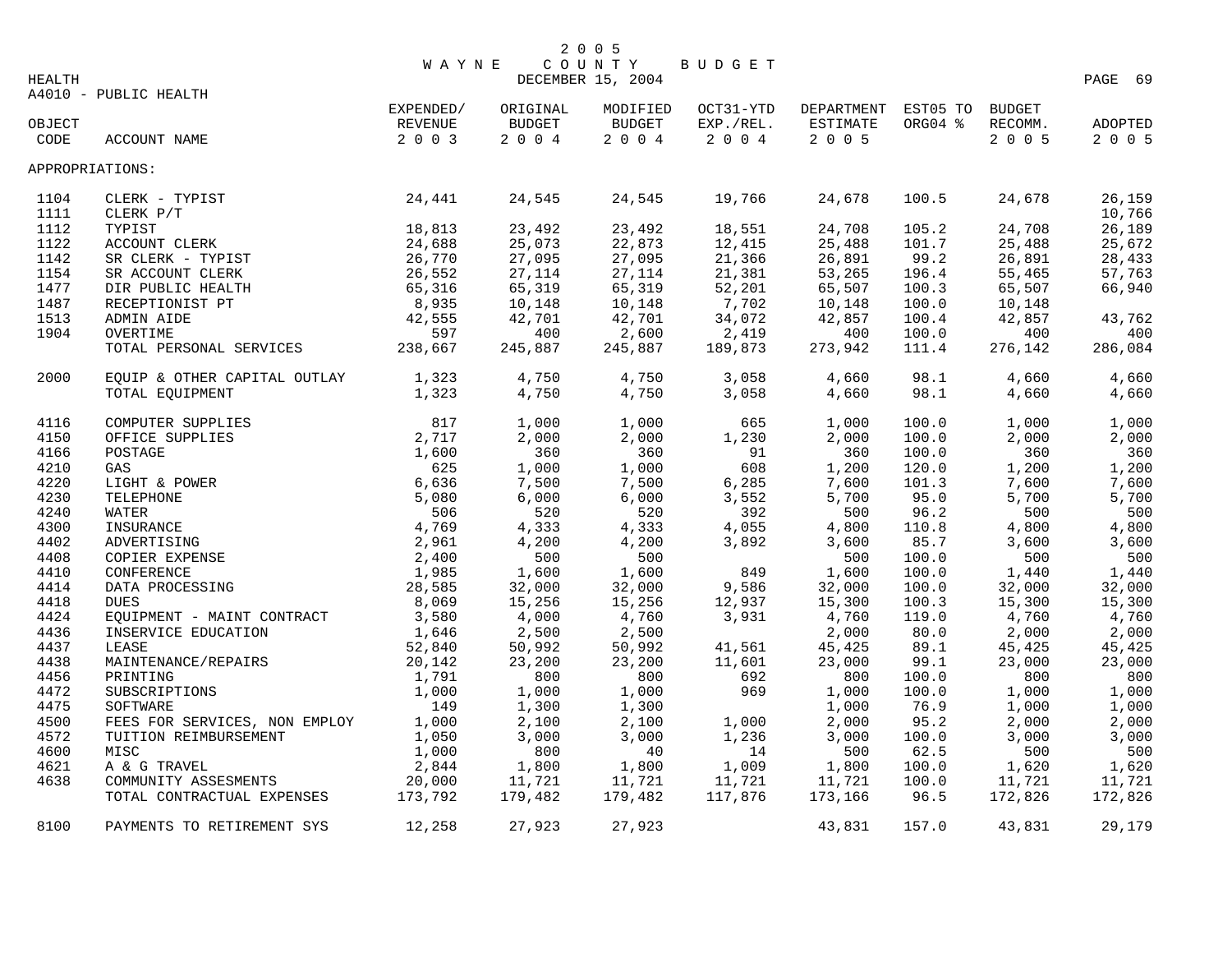|           |                                |              |          | 2 0 0 5           |           |                   |          |         |         |
|-----------|--------------------------------|--------------|----------|-------------------|-----------|-------------------|----------|---------|---------|
|           |                                | <b>WAYNE</b> |          | COUNTY            | BUDGET    |                   |          |         |         |
| HEALTH    |                                |              |          | DECEMBER 15, 2004 |           |                   |          |         | PAGE 70 |
|           | A4010 - PUBLIC HEALTH          |              |          |                   |           |                   |          |         |         |
|           |                                | EXPENDED/    | ORIGINAL | MODIFIED          | OCT31-YTD | <b>DEPARTMENT</b> | EST05 TO | BUDGET  |         |
| OBJECT    |                                | REVENUE      | BUDGET   | <b>BUDGET</b>     | EXP./REL. | ESTIMATE          | ORG04 %  | RECOMM. | ADOPTED |
| CODE      | ACCOUNT NAME                   | 2 0 0 3      | 2 0 0 4  | 2 0 0 4           | 2 0 0 4   | 2 0 0 5           |          | 2 0 0 5 | 2 0 0 5 |
| 8200      | PAYMENTS TO STATE SOC SEC      | 18,206       | 18,811   | 18,811            | 14,301    | 20,958            | 111.4    | 20,958  | 21,885  |
| 8400      | HOSPITALIZATION EXP.           | 29,109       | 34,402   | 34,402            | 27,120    | 49,845            | 144.9    | 49,845  | 36,918  |
| 8600      | DISABILITY                     | 898          | 1,008    | 1,008             | 817       | 1,248             | 123.8    | 1,248   | 1,248   |
| 8901      | EMPLOYEE ASSISTANCE PROGRAM    | 103          | 109      | 109               | 106       | 128               | 117.4    | 128     | 128     |
|           | TOTAL EMPLOYEE BENEFITS        | 60,574       | 82,253   | 82,253            | 42,344    | 116,010           | 141.0    | 116,010 | 89,358  |
|           | TOTAL A4010 APPROPRIATIONS     | 474,356      | 512,372  | 512,372           | 353,151   | 567,778           | 110.8    | 569,638 | 552,928 |
| REVENUES: |                                |              |          |                   |           |                   |          |         |         |
| 2770      | MISC REVENUES                  | 961          | 600      | 600               | 804       | 800               | 133.3    | 800     | 800     |
| 3401      | PUBLIC HEALTH                  | 256,506      | 249,946  | 249,946           | 143,004   | 256,177           | 102.5    | 256,200 | 258,292 |
| 3960      | EMERGENCY DISASTER ASSIST.ST   | 64           |          |                   |           |                   |          |         |         |
| 4960      | EMERGENCY DISASTER ASSIST. FED | 26           |          |                   |           |                   |          |         |         |
|           | TOTAL A4010 REVENUES           | 257,557      | 250,546  | 250,546           | 143,808   | 256,977           | 102.6    | 257,000 | 259,092 |
|           | TOTAL COUNTY COST              | 216,799      | 261,826  | 261,826           | 209,343   | 310,801           | 118.7    | 312,638 | 293,836 |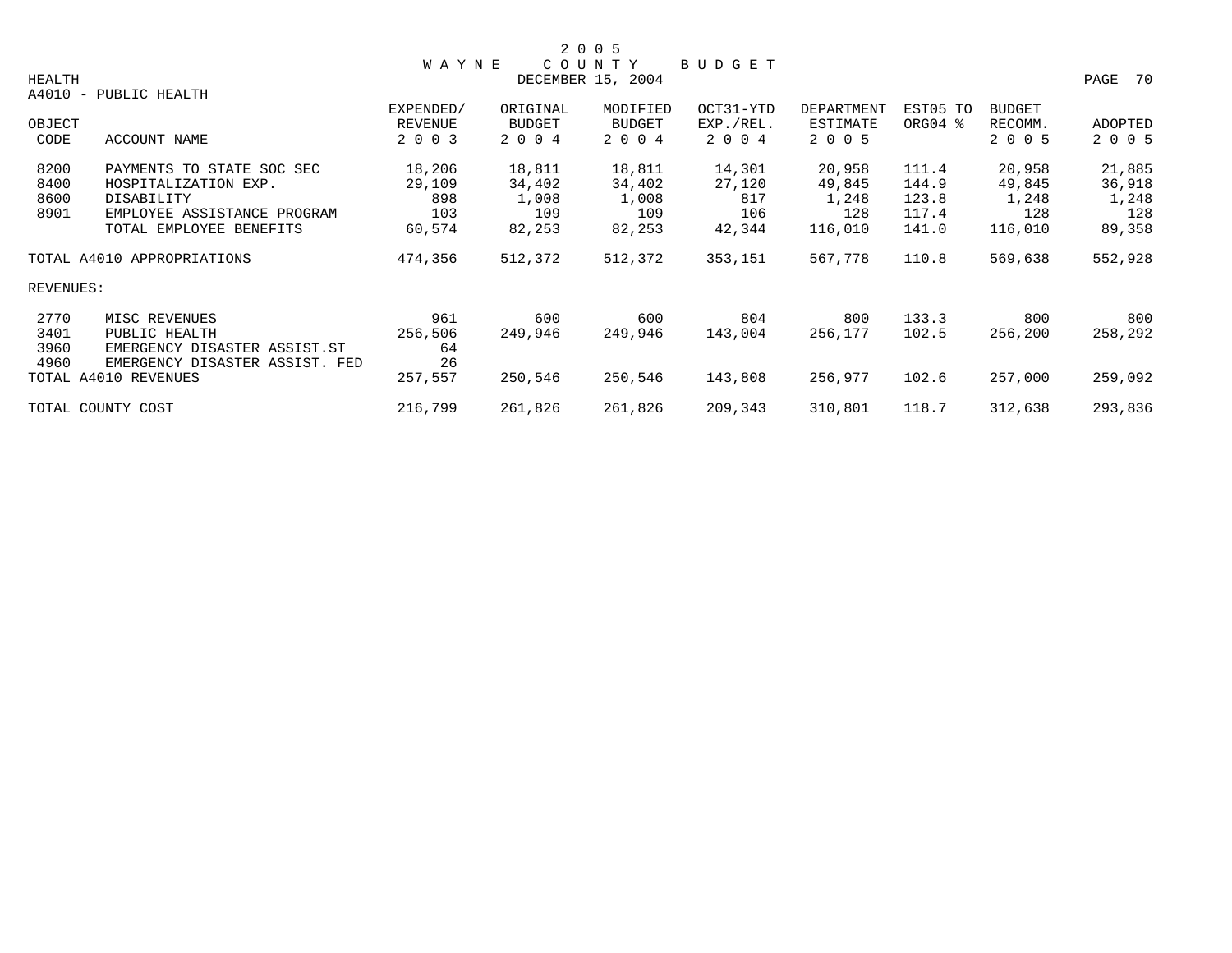|                 |                               | <b>WAYNE</b>   |               | COUNTY            | BUDGET    |            |          |               |         |
|-----------------|-------------------------------|----------------|---------------|-------------------|-----------|------------|----------|---------------|---------|
| HEALTH          |                               |                |               | DECEMBER 15, 2004 |           |            |          |               | PAGE 71 |
|                 | A4011 - PUBLIC HEALTH SERVICE |                |               |                   |           |            |          |               |         |
|                 |                               | EXPENDED/      | ORIGINAL      | MODIFIED          | OCT31-YTD | DEPARTMENT | EST05 TO | <b>BUDGET</b> |         |
| OBJECT          |                               | <b>REVENUE</b> | <b>BUDGET</b> | <b>BUDGET</b>     | EXP./REL. | ESTIMATE   | ORG04 %  | RECOMM.       | ADOPTED |
| CODE            | ACCOUNT NAME                  | 2 0 0 3        | 2004          | 2004              | 2004      | 2 0 0 5    |          | 2 0 0 5       | 2 0 0 5 |
| APPROPRIATIONS: |                               |                |               |                   |           |            |          |               |         |
| 1210            | L P N                         | 91,244         | 104,989       | 104,989           | 68,760    | 74,274     | 70.7     | 74,274        | 78,996  |
| 1282            | R P N                         | 35,005         | 76,286        | 76,286            | 60,036    | 112,777    | 147.8    | 112,777       | 129,966 |
| 1302            | PUBLIC HLTH NURSE             | 81,296         | 83,148        | 83,148            | 69,630    | 81,487     | 98.0     | 81,487        | 86,405  |
| 1334            | SUPVR PUBLIC HLTH             | 49,349         | 49,532        | 49,532            | 39,586    | 49,156     | 99.2     | 49,156        | 52,027  |
| 1458            | MED DIR PHYS HANDI            | 5,829          | 6,012         | 6,012             | 4,694     | 6,012      | 100.0    | 6,012         | 6,012   |
| 1481            | PHYSICIAN, CLINICAL (2)       | 2,200          | 3,000         | 3,000             | 1,800     | 3,000      | 100.0    | 3,000         | 3,000   |
| 1527            | COMM HEALTH WORKER            |                | 23,955        | 23,955            | 19,435    | 24,358     | 101.7    | 24,358        | 25,839  |
| 1904            | OVERTIME                      | 3,252          | 4,500         | 4,500             | 1,508     | 4,500      | 100.0    | 4,500         | 4,500   |
| 1905            | 24 HR ON-CALL COV             | 7,864          | 8,800         | 8,800             | 7,014     | 8,800      | 100.0    | 8,800         | 8,800   |
| 1906            | SHIFT DIFFERENTIAL            |                |               |                   | 12        |            |          |               |         |
|                 | TOTAL PERSONAL SERVICES       | 276,039        | 360,222       | 360,222           | 272,475   | 364,364    | 101.1    | 364,364       | 395,545 |
| 2200            | OFFICE EQUIPMENT              | 22,677         | 23,230        | 35,782            | 35,433    | 500        | 2.2      | 2,900         | 2,900   |
| 2300            | MOTOR VEHICLES                |                |               |                   |           | 12,500     |          | 12,500        | 12,500  |
|                 | TOTAL EQUIPMENT               | 22,677         | 23,230        | 35,782            | 35,433    | 13,000     | 56.0     | 15,400        | 15,400  |
| 4000            | CONTRACTUAL EXPENSES          | 1,610          | 6,500         | 6,500             | 819       | 6,000      | 92.3     | 6,000         | 6,000   |
| 4100            | SUPPLIES & MATERIALS          | 4,780          | 300           | 300               |           | 300        | 100.0    | 300           | 300     |
| 4117            | <b>NURSES SUPPLIES</b>        | 377            | 400           | 400               | 60        | 400        | 100.0    | 400           | 400     |
| 4150            | OFFICE SUPPLIES               | 1,100          | 400           | 400               | 232       | 440        | 110.0    | 440           | 440     |
| 4166            | POSTAGE                       | 2,588          | 350           | 350               | 303       | 2,229      | 636.9    | 2,229         | 2,229   |
| 4210            | GAS                           | 491            | 1,100         | 1,100             | 533       | 976        | 88.7     | 976           | 976     |
| 4220            | LIGHT & POWER                 | 5,191          | 7,000         | 7,000             | 5,476     | 6,617      | 94.5     | 6,617         | 6,617   |
| 4230            | TELEPHONE                     | 7,863          | 11,600        | 11,600            | 6,823     | 19,220     | 165.7    | 19,220        | 19,220  |
| 4240            | <b>WATER</b>                  | 252            | 400           | 400               | 281       | 327        | 81.8     | 327           | 327     |
| 4300            | INSURANCE                     | 2,725          | 3,513         | 3,513             | 3,375     | 3,600      | 102.5    | 3,600         | 3,600   |
| 4400            | CONTRACTED SERVICES           | 76             |               |                   |           |            |          |               |         |
| 4402            | ADVERTISING                   | 2,302          |               |                   |           |            |          |               |         |
| 4414            | DATA PROCESSING               | 4,518          | 4,500         | 4,500             | 4,500     | 8,970      | 199.3    | 8,970         | 8,970   |
| 4424            | EQUIPMENT - MAINT CONTRACT    | 374            | 3,500         | 3,849             | 3,848     | 3,860      | 110.3    | 3,860         | 3,860   |
| 4436            | INSERVICE EDUCATION           | 240            | 350           | 350               | 65        | 350        | 100.0    | 350           | 350     |
| 4437            | LEASE                         | 41,464         | 44,625        | 44,625            | 36,401    | 39,765     | 89.1     | 39,765        | 39,765  |
| 4438            | MAINTENANCE/REPAIRS           | 12,895         | 13,900        | 13,900            | 9,435     | 12,670     | 91.2     | 12,670        | 12,670  |
| 4443            | IMMUNIZATION CLINIC           | 2,684          | 2,500         | 2,500             | 1,551     | 2,000      | 80.0     | 2,000         | 2,000   |
| 4456            | PRINTING                      | 681            | 250           | 250               | 103       | 310        | 124.0    | 310           | 310     |
| 4475            | SOFTWARE                      | 278            | 1,176         | 827               |           | 500        | 42.5     | 500           | 500     |
| 4480            | T.B. CLINIC                   | 9,400          | 10,400        | 10,400            | 5,158     | 10,400     | 100.0    | 10,400        | 10,400  |
| 4485            | <b>TRAVEL</b>                 | 124            |               |                   |           |            |          |               |         |
| 4492            | WELL CHILD PROGRAM            | 529            | 400           | 400               | 196       | 400        | 100.0    | 400           | 400     |
| 4500            | FEES FOR SERVICES, NON EMPLOY | 5,580          |               | 8,766             | 3,906     | 8,766      |          | 8,766         | 8,766   |
| 4557            | WOMENS HEALTH GRANT           |                | 4,352         | 8,014             | 1,985     | 8,952      | 205.7    | 8,952         | 8,952   |
| 4558            | <b>ASTHMA</b>                 | 1,025          | 1,500         | 1,500             | 1,498     | 1,500      | 100.0    | 1,500         | 1,500   |
| 4569            | ZOONOSIS                      | 200            | 750           | 646               | 338       | 500        | 66.7     | 500           | 500     |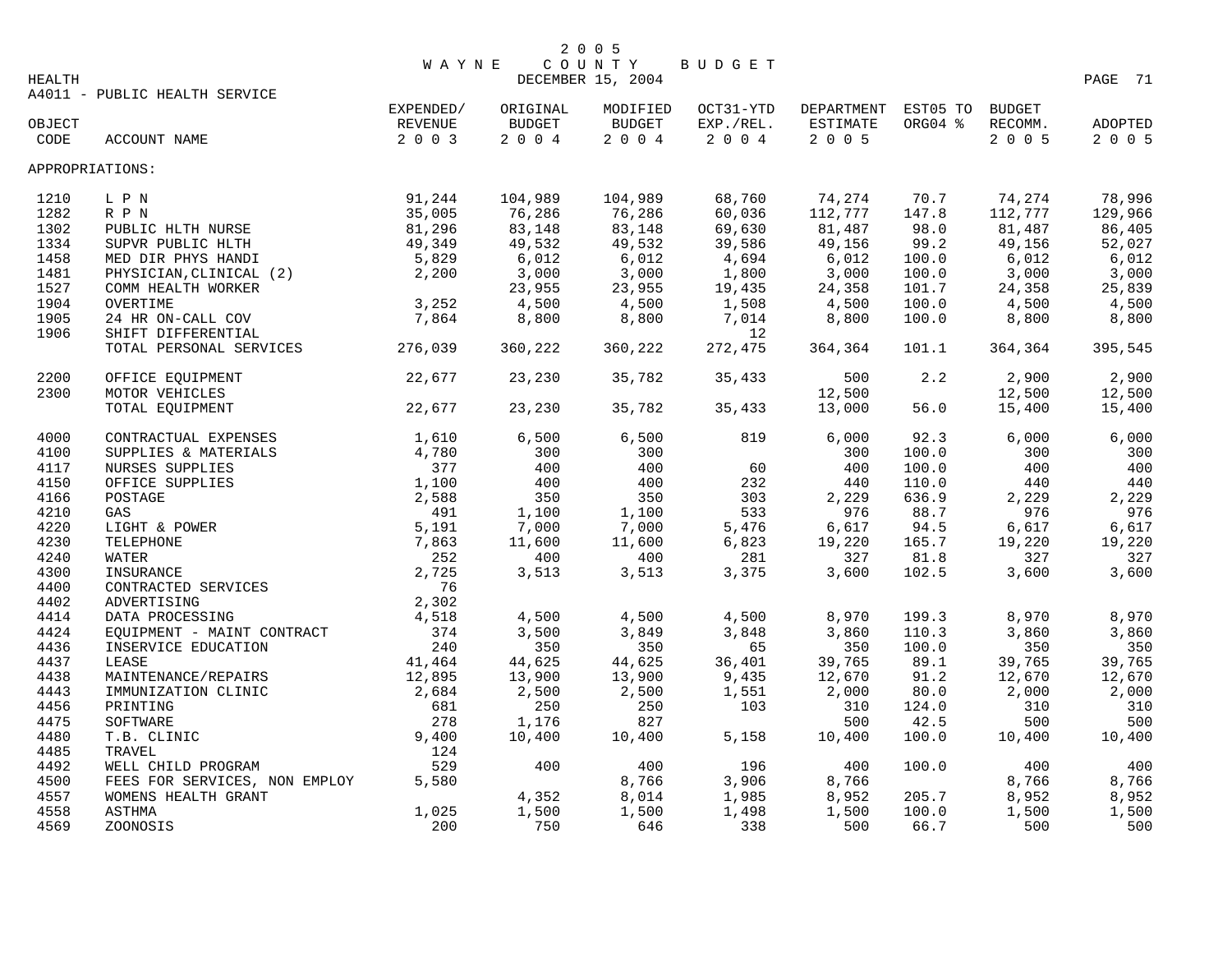| 2 0 0 5 |  |  |
|---------|--|--|
|---------|--|--|

WAYNE COUNTY BUDGET<br>DECEMBER 15, 2004 DECEMBER 15, 2004 **PAGE 72** 

A4011 - PUBLIC HEALTH SERVICE

|                |                                                          | EXPENDED/          | ORIGINAL<br><b>BUDGET</b> | MODIFIED            | OCT31-YTD            | DEPARTMENT<br>ESTIMATE | EST05 TO<br>ORG04 % | <b>BUDGET</b>      |                           |
|----------------|----------------------------------------------------------|--------------------|---------------------------|---------------------|----------------------|------------------------|---------------------|--------------------|---------------------------|
| OBJECT<br>CODE | ACCOUNT NAME                                             | REVENUE<br>2 0 0 3 | $2 0 0 4$                 | BUDGET<br>$2 0 0 4$ | EXP./REL.<br>2 0 0 4 | 2 0 0 5                |                     | RECOMM.<br>2 0 0 5 | <b>ADOPTED</b><br>2 0 0 5 |
|                |                                                          |                    |                           |                     |                      |                        |                     |                    |                           |
| 4573           | LEAD EDUCATION                                           |                    | 22,343                    | 22,343              | 12,590               | 15,014                 | 67.2                | 15,014             | 15,014                    |
| 4580           | DENTAL HEALTH                                            | 300                | 300                       | 404                 | 404                  | 400                    | 133.3               | 400                | 400                       |
| 4581           | PRIMARY/PREVENTIVE                                       | 96                 | 300                       | 300                 |                      | 300                    | 100.0               | 300                | 300                       |
| 4582           | PRENATAL CARE/INFANT MORTALITY                           | 266                | 500                       | 500                 | 264                  | 500                    | 100.0               | 500                | 500                       |
| 4583           | FAMILY PLANNING                                          |                    | 100                       | 100                 |                      | 100                    | 100.0               | 100                | 100                       |
| 4584           | INJURY PREVENTION & CONTROL                              | 102                | 200                       | 200                 | 53                   | 200                    | 100.0               | 200                | 200                       |
| 4585           | SEXUAL TRANSMITTED DISEASES                              | 12,209             | 12,000                    | 12,000              | 8,962                | 12,000                 | 100.0               | 12,000             | 12,000                    |
| 4586           | CHRONIC DISEASES                                         | 19,600             | 17,000                    | 24,301              | 23,100               | 17,579                 | 103.4               | 17,579             | 17,579                    |
| 4587           | HIV                                                      | 94                 | 200                       | 200                 |                      | 200                    | 100.0               | 200                | 200                       |
| 4590           | RABIES CONTROL                                           | 15,535             | 20,000                    | 20,000              | 6,136                | 20,000                 | 100.0               | 20,000             | 20,000                    |
| 4596           | CHRONIC DISEASE < 40<br>ADULT IMMUNIZATION CLINIC        | 11,526<br>25,937   | 9,633                     | 19,971              | 12,858               | 18,600                 | 193.1               | 18,600             | 18,600                    |
| 4599           | ADULT IMMUNIZATION CLINIC                                |                    | 28,000                    | 28,000              | 16,778               | 28,000                 | 100.0               | 28,000             | 28,000                    |
| 4616           | CAR EXPENSE - NURSING                                    | 1,662              | 2,000                     | 2,000               | 1,649                | 1,940                  | 97.0                | 1,940              | 1,940                     |
| 4621           | A & G TRAVEL                                             | 2,642              | 1,320                     | 1,320               | 1,212                | 1,320                  | 100.0               | 1,188              | 1,188                     |
| 4634           | MIGRANT NURSE PROGRAM                                    |                    | 4,870                     | 4,870               | 1,318                | 4,048                  | 83.1                | 4,048              | 4,948                     |
| 4650           | COMMUNICABLE DISEASE                                     | 500                | 300                       | 300                 | 61                   | 300                    | 100.0               | 300                | 300                       |
| 4679           | NURSE PRACTITIONER                                       | 8,846              | 10,000                    | 10,000              | 5,015                | 10,000                 | 100.0               | 10,000             | 10,000                    |
| 4694           | SUB CONTRACT-HEALTH PARTNERSHP                           | 23,652             | 26,056                    | 18,755              | 17,717               | 28,000                 | 107.5               | 28,000             | 28,000                    |
| 4695           | SPECIAL EVENTS-HEALTH PRTNSHIP                           | 500                | 400                       | 400                 |                      |                        |                     |                    |                           |
| 4793           | BIO-TERRORISM                                            | 37,832             | 88,428                    | 117,110             | 80,286               | 64,039                 | 72.4                | 64,039             | 64,039                    |
|                | TOTAL CONTRACTUAL EXPENSES                               | 270,646            | 363,716                   | 415,164             | 275,289              | 361,592                | 99.4                | 361,460            | 362,360                   |
| 8100           | PAYMENTS TO RETIREMENT SYS                               | 13,648             | 43,902                    | 43,902              |                      | 59,345                 | 135.2               | 59,345             | 44,341                    |
| 8200           | PAYMENTS TO STATE SOC SEC                                | 19,941             | 27,558                    | 27,558              | 19,642               | 27,912                 | 101.3               | 27,912             | 30,260                    |
| 8400           | HOSPITALIZATION EXP.                                     | 46,092             | 69,159                    | 69,159              | 50,760               | 80,010                 | 115.7               | 80,010             | 59,778                    |
| 8600           | DISABILITY                                               | 896                | 1,368                     | 1,368               | 1,065                | 1,482                  | 108.3               | 1,482              | 1,482                     |
| 8901           | EMPLOYEE ASSISTANCE PROGRAM                              | 123                | 139                       | 139                 | 135                  | 143                    | 102.9               | 143                | 143                       |
|                | TOTAL EMPLOYEE BENEFITS                                  | 80,700             | 142,126                   | 142,126             | 71,602               | 168,892                | 118.8               | 168,892            | 136,004                   |
|                | TOTAL A4011 APPROPRIATIONS                               | 650,062            | 889,294                   | 953,294             | 654,799              | 907,848                | 102.1               | 910,116            | 909,309                   |
| REVENUES:      |                                                          |                    |                           |                     |                      |                        |                     |                    |                           |
|                | $322$<br>14,133                                          |                    |                           |                     |                      |                        |                     |                    |                           |
| 1609           | WHP-BSE-REIMB.                                           |                    |                           |                     |                      |                        |                     |                    |                           |
| 1612           | MEDICARE                                                 |                    | 14,000                    | 14,000              | 4,910-               | 9,000                  | 64.3                | 9,000              | 9,000                     |
| 1613           | MEDICAID                                                 | 10,969             | 10,000                    | 10,000              | 19,684               | 12,000                 | 120.0               | 12,000             | 12,000                    |
| 1615           | OTHER THIRD PARTY PAYER                                  | 21,489             | 1,000                     | 1,000               | 7,404                | 1,000                  | 100.0               | 1,000              | 1,000                     |
| 1616           | SELF PAY                                                 | 5,535              | 1,500                     | 1,500               | 3,153                | 1,500                  | 100.0               | 1,500              | 1,500                     |
| 1618           | REIMBURSEMENTS FROM TOWNS                                | 1,702              | 3,000                     | 3,000               | 421                  | 2,000                  | 66.7                | 2,000              | 2,000                     |
| 1621           | PUBLIC HEALTH - CLINIC FEES                              | 6,838              | 3,500                     | 3,500               | 5,008                | 5,000                  | 142.9               | 5,000              | 5,000                     |
| 2770           | MISC REVENUES                                            | 2,148              | 500                       | 500                 | 257                  | 500                    | 100.0               | 500                | 500                       |
| 3401           | PUBLIC HEALTH                                            | 223,562            | 234,892                   | 234,892             | 164,488              | 245,010                | 104.3               | 245,032            | 259,402                   |
| 3408           |                                                          | 9,951              | 18,300                    | 18,300              | 11,351               | 18,300                 | 100.0               | 18,300             | 18,300                    |
| 3409           | LEAD EDUCATION<br>DARTNERSHIP GRANT<br>DARTNERSHIP GRANT | 52,558             | 49,579                    | 63,579              | 39,058               | 63,697                 | 128.5               | 66,097             | 66,097                    |
| 3442           |                                                          | 15,712             | 15,000                    | 15,000              | 2,678                | 13,000                 | 86.7                | 13,000             | 13,000                    |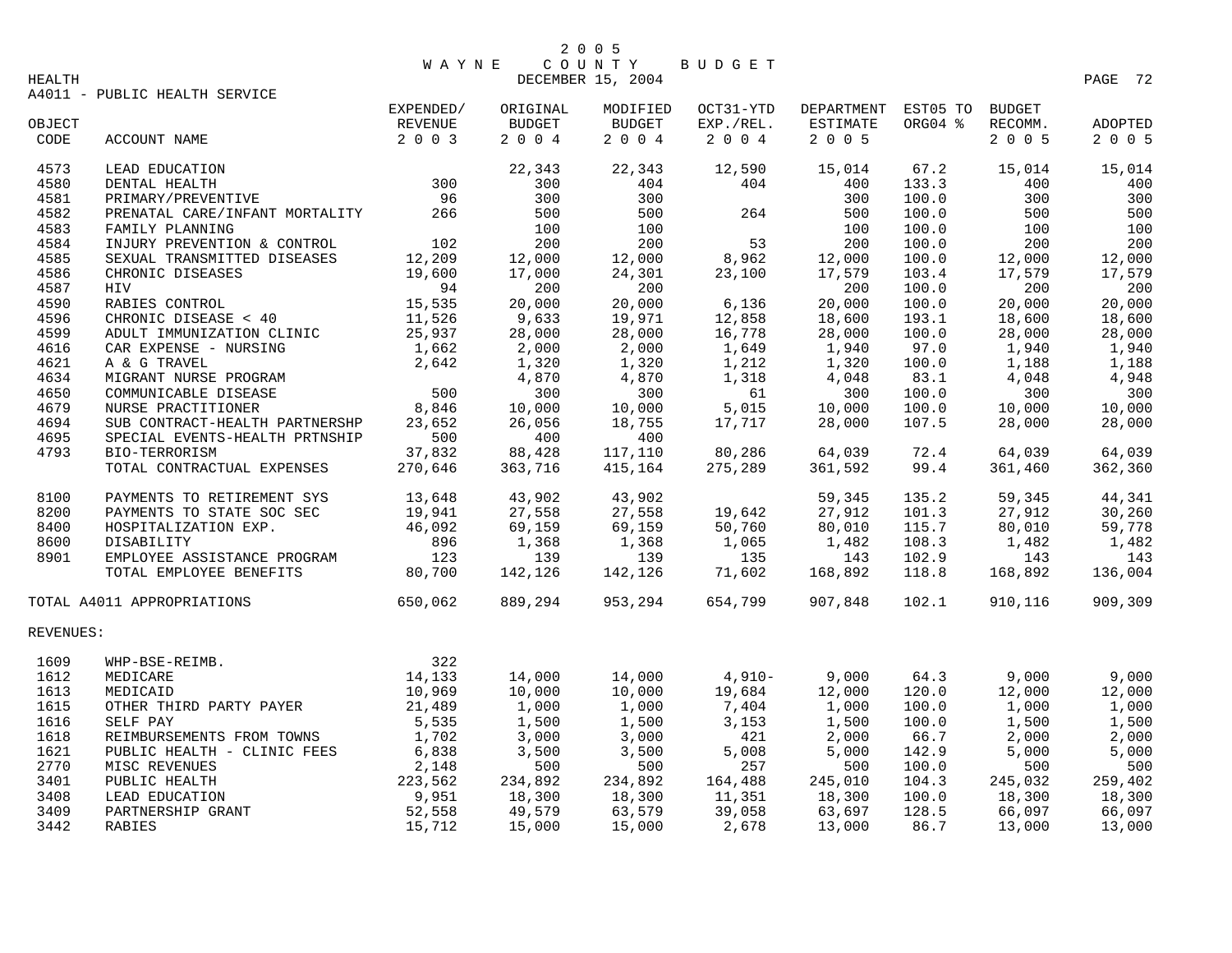|               |                                |                |          | 2 0 0 5           |           |                   |          |               |         |
|---------------|--------------------------------|----------------|----------|-------------------|-----------|-------------------|----------|---------------|---------|
|               |                                | <b>WAYNE</b>   |          | COUNTY            | BUDGET    |                   |          |               |         |
| <b>HEALTH</b> |                                |                |          | DECEMBER 15, 2004 |           |                   |          |               | PAGE 73 |
| A4011 -       | PUBLIC HEALTH SERVICE          |                |          |                   |           |                   |          |               |         |
|               |                                | EXPENDED/      | ORIGINAL | MODIFIED          | OCT31-YTD | <b>DEPARTMENT</b> | EST05 TO | <b>BUDGET</b> |         |
| OBJECT        |                                | <b>REVENUE</b> | BUDGET   | <b>BUDGET</b>     | EXP./REL. | ESTIMATE          | ORG04 %  | RECOMM.       | ADOPTED |
| CODE          | ACCOUNT NAME                   | 2 0 0 3        | 2 0 0 4  | 2 0 0 4           | 2 0 0 4   | 2 0 0 5           |          | 2 0 0 5       | 2 0 0 5 |
| 3460          | RADON GRANT                    | 1,247          |          |                   |           |                   |          |               |         |
| 3461          | ASTHMA GRANT                   | 99,359         | 1,500    | 1,500             | 1,600     | 1,500             | 100.0    | 1,500         | 1,500   |
| 4411          | ZOONOSIS                       | 1,921          |          |                   |           |                   |          |               |         |
| 4457          | IAP CLAIMS                     | 16,931         | 17,000   | 17,000            | 8,359     | 17,000            | 100.0    | 17,000        | 17,000  |
| 4630          | MIGRANT GRANT                  |                | 80,000   | 80,000            | 54,662    | 75,000            | 93.8     | 75,000        | 75,900  |
| 4633          | LEAD GRANT                     | 5,358          | 11,700   | 11,700            | 6,112     | 11,700            | 100.0    | 11,700        | 11,700  |
| 4634          | HRI GRANT                      | 30,143         | 17,000   | 17,000            | 23,509    | 18,600            | 109.4    | 18,600        | 18,600  |
| 4638          | BIO-TERRORISM                  | 81,447         | 116,170  | 166,170           | 66,866    | 108,765           | 93.6     | 108,765       | 108,765 |
| 4960          | EMERGENCY DISASTER ASSIST. FED | 379            |          |                   |           |                   |          |               |         |
|               | TOTAL A4011 REVENUES           | 601,704        | 594,641  | 658,641           | 409,700   | 603,572           | 101.5    | 605,994       | 621,264 |
|               | TOTAL COUNTY COST              | 48,358         | 294,653  | 294,653           | 245,099   | 304,276           | 103.3    | 304,122       | 288,045 |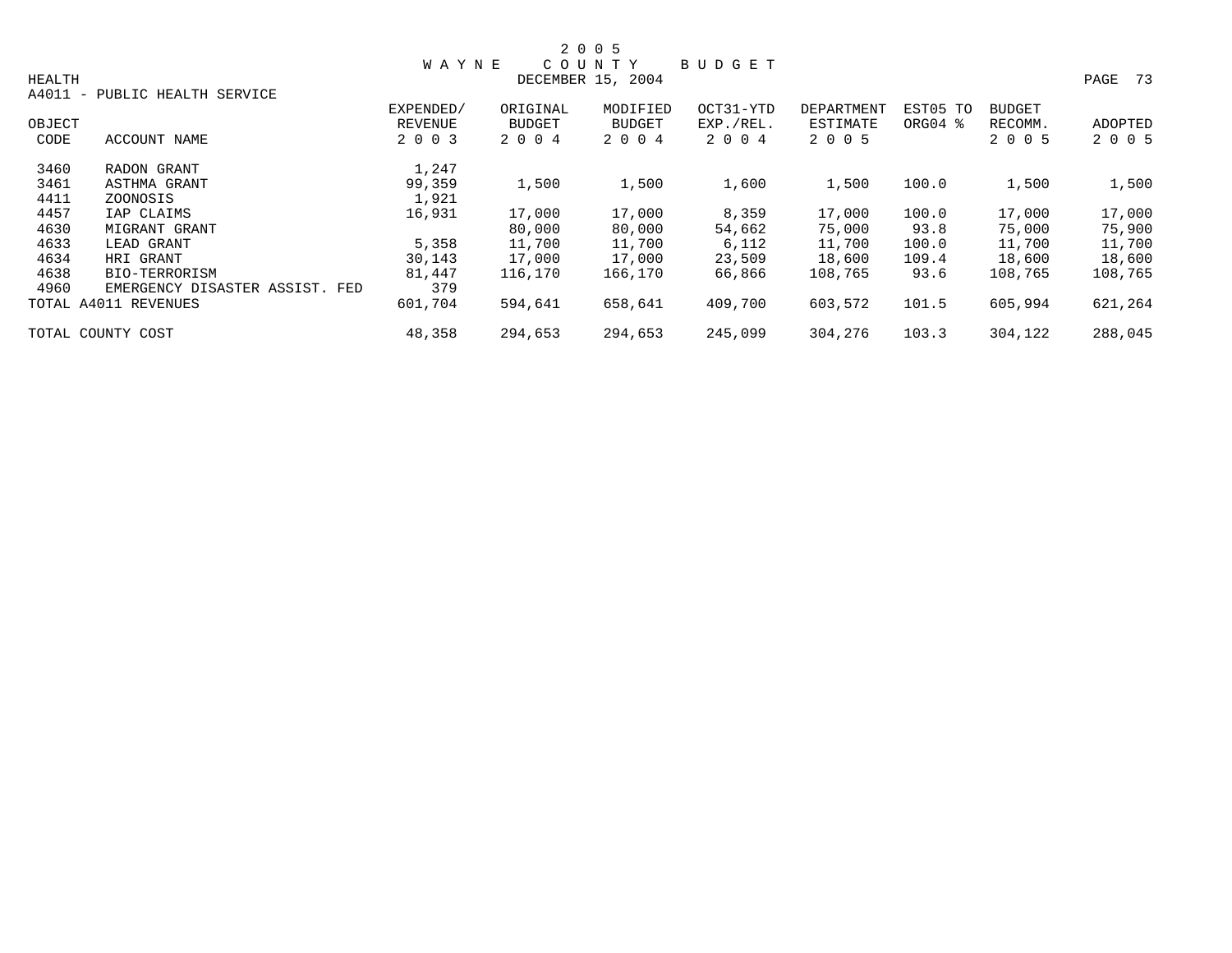| 2 0 0 5 |  |  |
|---------|--|--|
|---------|--|--|

## W A Y N E C O U N T Y B U D G E T HEALTH DECEMBER 15, 2004 PAGE 74

A4015 - MIGRANT SERVICES

|        | A4019 - MIGKANI SLKVICLS |           |          |           |           |                            |      |         |
|--------|--------------------------|-----------|----------|-----------|-----------|----------------------------|------|---------|
|        |                          | EXPENDED/ | ORIGINAL | MODIFIED  | OCT31-YTD | DEPARTMENT EST05 TO BUDGET |      |         |
| OBJECT |                          | REVENUE   | BUDGET   | BUDGET    | EXP./REL. | ESTIMATE ORG04 % RECOMM.   |      | ADOPTED |
| CODE   | ACCOUNT NAME             | 2003      | 2004     | 2004 2004 |           | 2005                       | 2005 | 2005    |

APPROPRIATIONS:

| 1282      | R P N                          | 28,403 |
|-----------|--------------------------------|--------|
|           | 1527 COMM HEALTH WORKER        | 22,764 |
| 1904      | OVERTIME                       | 510    |
|           | TOTAL PERSONAL SERVICES        | 51,677 |
|           |                                |        |
| 2500      | OTHER EOUIPMENT                | 383    |
|           | TOTAL EQUIPMENT                | 383    |
|           |                                |        |
| 4117      | <b>NURSES SUPPLIES</b>         | 160    |
| 4150      | OFFICE SUPPLIES                | 500    |
| 4166      | POSTAGE                        | 180    |
| 4210      | GAS                            | 26     |
| 4220      | LIGHT & POWER                  | 283    |
| 4230      | TELEPHONE                      | 1,700  |
| 4240      | WATER                          | 13     |
| 4300      | INSURANCE                      | 170    |
|           | 4414 DATA PROCESSING           | 469    |
|           | 4436 INSERVICE EDUCATION       | 180    |
| 4437      | LEASE                          | 2,437  |
| 4438      | MAINTENANCE/REPAIRS            | 400    |
| 4485      | TRAVEL                         | 1,581  |
| 4616      | CAR EXPENSE - NURSING          | 950    |
| 4634      | MIGRANT NURSE PROGRAM          | 500    |
|           | TOTAL CONTRACTUAL EXPENSES     | 9,549  |
|           |                                |        |
| 8100      | PAYMENTS TO RETIREMENT SYS     | 2,375  |
|           | 8200 PAYMENTS TO STATE SOC SEC | 3,626  |
| 8400      | HOSPITALIZATION EXP.           | 6,970  |
|           | 8600 DISABILITY                | 225    |
| 8901      | EMPLOYEE ASSISTANCE PROGRAM    | 20     |
|           | TOTAL EMPLOYEE BENEFITS        | 13,216 |
|           |                                |        |
|           | TOTAL A4015 APPROPRIATIONS     | 74,825 |
|           |                                |        |
| REVENUES: |                                |        |
|           |                                |        |
|           | 4630 MIGRANT GRANT             | 74,393 |
|           | TOTAL A4015 REVENUES           | 74,393 |
|           | TOTAL COUNTY COST              | 432    |
|           |                                |        |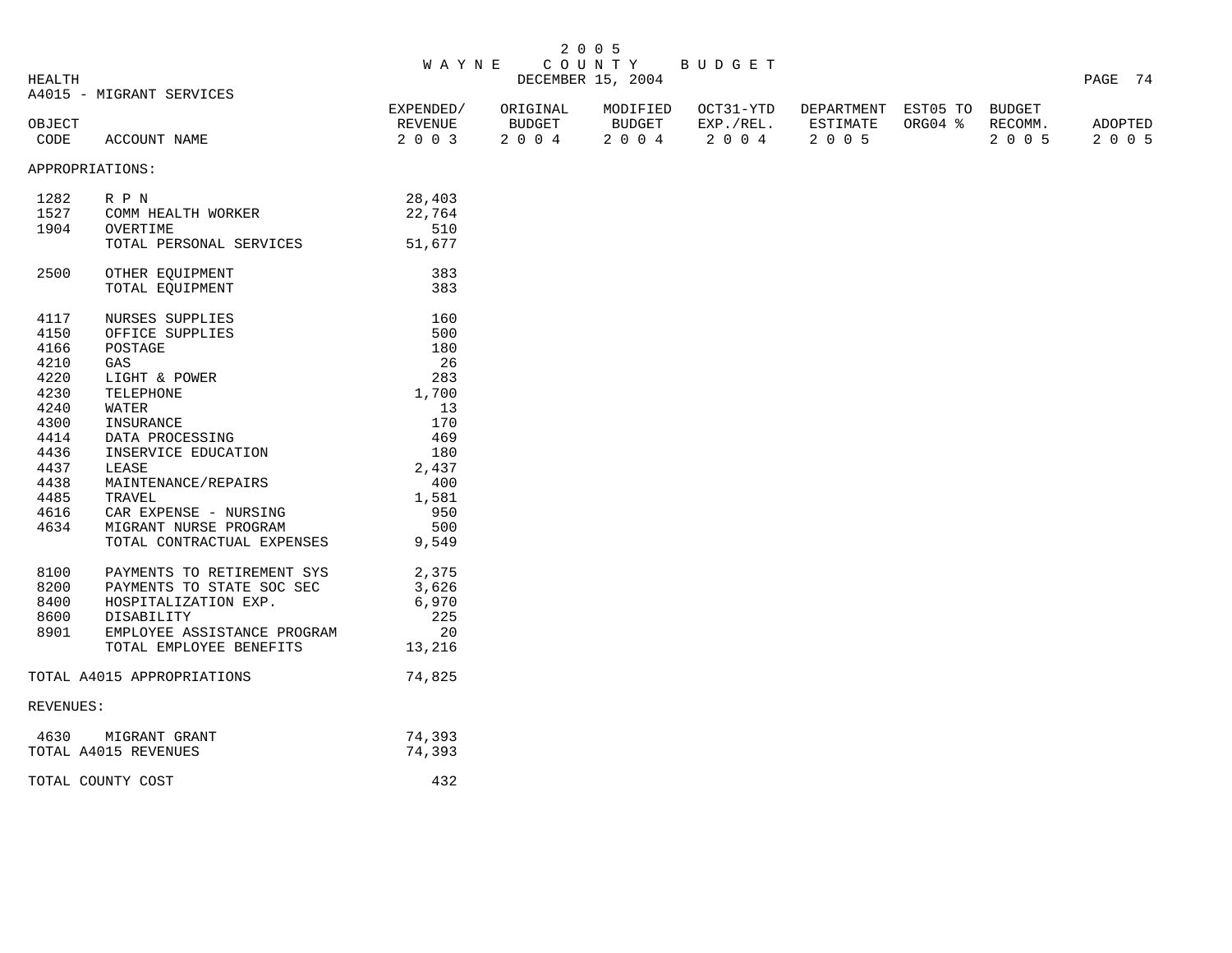| <b>HEALTH</b> | A4016 - EARLY INTERVENTION<br>$0 - 1$ | <b>WAYNE</b>         |                    | 2 0 0 5<br>COUNTY<br>DECEMBER 15, 2004 | BUDGET                 |                                 |         |                          | PAGE 75   |
|---------------|---------------------------------------|----------------------|--------------------|----------------------------------------|------------------------|---------------------------------|---------|--------------------------|-----------|
| OBJECT        |                                       | EXPENDED/<br>REVENUE | ORIGINAL<br>BUDGET | MODIFIED<br><b>BUDGET</b>              | OCT31-YTD<br>EXP./REL. | DEPARTMENT EST05 TO<br>ESTIMATE | ORG04 % | <b>BUDGET</b><br>RECOMM. | ADOPTED   |
| CODE          | ACCOUNT NAME                          | 2 0 0 3              | 2004               | 2004                                   | 2 0 0 4                | 2 0 0 5                         |         | 2 0 0 5                  | 2 0 0 5   |
|               | APPROPRIATIONS:                       |                      |                    |                                        |                        |                                 |         |                          |           |
| 1123<br>1282  | ACCT CLK-TYPIST (1)<br>R P N          | 25,238<br>16,052     | 25,763             | 25,763<br>18,944                       | 20,568<br>12,468       | 25,733                          | 99.9    | 25,733                   | 27,241    |
| 1283          | RPN, PT                               |                      |                    | 18,944                                 | 4,924                  | 18,480                          |         | 18,480                   | 21,345    |
| 1302          | PUBLIC HLTH NURSE                     | 22,166               | 37,888             |                                        |                        |                                 |         |                          |           |
| 1334          | SUPVR PUBLIC HLTH                     | 22,928               | 22,668             | 22,668                                 | 16,876                 | 33,610                          | 148.3   | 33,610                   | 37,087    |
| 1521          | EARLY INTER COORD (2)                 | 56,828               | 59,239             | 59,239                                 | 47,490                 | 58,744                          | 99.2    | 58,744                   | 62,267    |
| 1531          | MEDICAL SOCIAL WKR                    | 17,249               | 17,383             | 17,383                                 | 13,818                 | 17,250                          | 99.2    | 17,250                   | 18,301    |
| 1904          | OVERTIME                              | 486                  | 900                | 900                                    | 89                     | 500                             | 55.6    | 500                      | 500       |
|               | TOTAL PERSONAL SERVICES               | 160,947              | 163,841            | 163,841                                | 116,233                | 154,317                         | 94.2    | 154,317                  | 166,741   |
| 2200          | OFFICE EQUIPMENT                      | 764                  |                    |                                        |                        |                                 |         |                          |           |
|               | TOTAL EQUIPMENT                       | 764                  |                    |                                        |                        |                                 |         |                          |           |
| 4100          | SUPPLIES & MATERIALS                  | 82                   | 300                | 300                                    | 300                    | 300                             | 100.0   | 300                      | 300       |
| 4150          | OFFICE SUPPLIES                       | 636                  | 640                | 640                                    | 144                    | 600                             | 93.8    | 600                      | 600       |
| 4166          | POSTAGE                               | 1,035                | 900                | 1,750                                  | 909                    | 1,100                           | 122.2   | 1,100                    | 1,100     |
| 4210          | GAS                                   | 185                  | 417                | 417                                    | 206                    | 389                             | 93.3    | 389                      | 389       |
| 4220          | LIGHT & POWER                         | 1,956                | 2,607              | 2,607                                  | 2,124                  | 2,670                           | 102.4   | 2,670                    | 2,670     |
| 4230          | TELEPHONE                             | 5,026                | 6,400              | 6,400                                  | 4,197                  | 5,500                           | 85.9    | 5,500                    | 5,500     |
| 4240          | WATER                                 | 89                   | 140                | 140                                    | 109                    | 130                             | 92.9    | 130                      | 130       |
| 4300          | INSURANCE                             | 874                  | 875                | 875                                    | 875                    | 1,800                           | 205.7   | 1,800                    | 1,800     |
| 4402          | ADVERTISING                           | 282                  | 200                | 200                                    |                        | 200                             | 100.0   | 200                      | 200       |
| 4410          | CONFERENCE                            |                      | 200                | 200                                    |                        | 100                             | 50.0    | 90                       | 90        |
| 4414          | DATA PROCESSING                       | 2,800                | 1,900              | 3,900                                  | 3,168                  | 2,275                           | 119.7   | 2,275                    | 2,275     |
| 4424          | EQUIPMENT - MAINT CONTRACT            |                      | 200                | 200                                    |                        | 200                             | 100.0   | 200                      | 200       |
| 4436          | INSERVICE EDUCATION                   | 25                   |                    |                                        |                        |                                 |         |                          |           |
| 4437          | LEASE                                 | 15,600               | 17,318             | 17,318                                 | 14,118                 | 16,040                          | 92.6    | 16,040                   | 16,040    |
| 4438          | MAINTENANCE/REPAIRS                   | 4,300                | 5,000              | 5,000                                  | 3,612                  | 4,935                           | 98.7    | 4,935                    | 4,935     |
| 4456          | PRINTING                              | 899                  | 900                | 900                                    | 40                     | 900                             | 100.0   | 900                      | 900       |
| 4483          | TRAINING, SEMINARS, & SCHOOLS         | 80                   | 200                | 200                                    |                        | 100                             | 50.0    | 90                       | - 90      |
| 4485          | TRAVEL                                | 9,828                | 9,200              | 9,200                                  | 6,788                  | 10,000                          | 108.7   | 9,000                    | 9,000     |
| 4511          | OTHER PURCHASED SERVICES              | 3,400                | 3,500              | 3,500                                  | 2,013                  | 3,500                           | 100.0   | 3,500                    | 3,500     |
| 4588          | DELVELOPMENTAL SCREENING              | 87                   | 200                |                                        |                        |                                 |         |                          |           |
| 4600          | MISC                                  | 145                  | 100                | 100                                    | 3                      | 200                             | 200.0   | 200                      | 200       |
| 4616          | CAR EXPENSE - NURSING                 | 1,520                | 1,400              | 1,400                                  | 1,108                  | 1,500                           | 107.1   | 1,500                    | 1,500     |
| 4645          | PHCE - 0-3 TUITION                    | 2,446,674            | 2,750,000          | 2,750,000                              | 1,668,216              | 2,700,000                       | 98.2    | 2,700,000                | 2,700,000 |
| 4648          | PHCE - 0-5 TRANSPORTATION             | 195,000              | 210,000            | 192,350                                | 59,430                 | 130,000                         | 61.9    | 130,000                  | 130,000   |
| 4688          | SERV. COORDINATOR CONTRACT            | 16,000               | 26,000             | 41,000                                 | 24,624                 | 38,000                          | 146.2   | 38,000                   | 38,000    |
|               | TOTAL CONTRACTUAL EXPENSES            | 2,706,523            | 3,038,597          | 3,038,597                              | 1,791,984              | 2,920,439                       | 96.1    | 2,919,419                | 2,919,419 |
| 8100          | PAYMENTS TO RETIREMENT SYS            | 7,955                | 16,708             | 16,708                                 |                        | 22,683                          | 135.8   | 22,683                   | 14,967    |
| 8200          | PAYMENTS TO STATE SOC SEC             | 11,983               | 12,465             | 12,465                                 | 8,552                  | 11,843                          | 95.0    | 11,843                   | 12,756    |
| 8400          | HOSPITALIZATION EXP.                  | 20,786               | 21,929             | 21,929                                 | 22,686                 | 27,224                          | 124.1   | 27,224                   | 25,275    |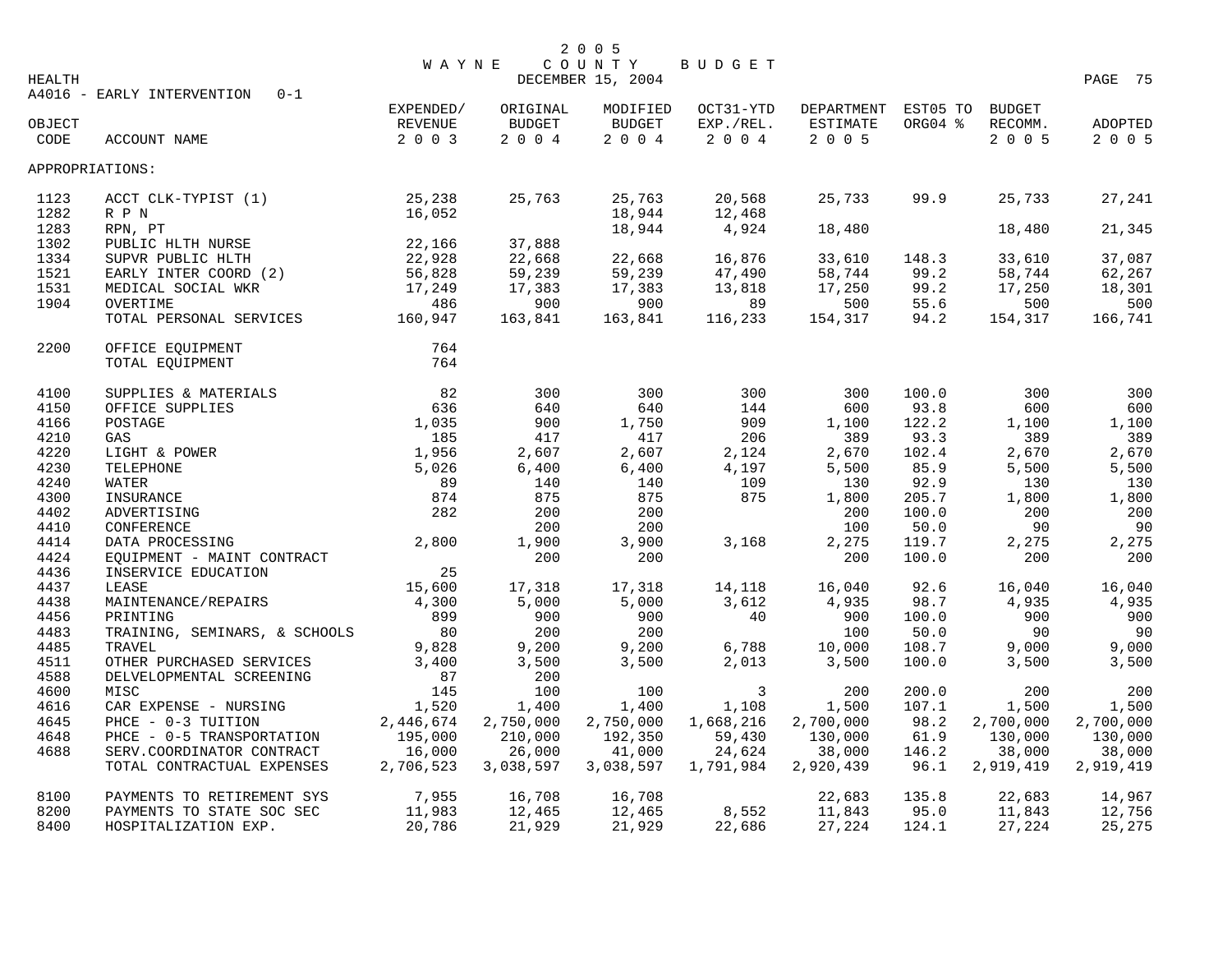|           |                                       | <b>WAYNE</b> |               | COUNTY            | BUDGET    |            |          |               |           |
|-----------|---------------------------------------|--------------|---------------|-------------------|-----------|------------|----------|---------------|-----------|
| HEALTH    |                                       |              |               | DECEMBER 15, 2004 |           |            |          |               | PAGE 76   |
|           | A4016 - EARLY INTERVENTION<br>$0 - 1$ |              |               |                   |           |            |          |               |           |
|           |                                       | EXPENDED/    | ORIGINAL      | MODIFIED          | OCT31-YTD | DEPARTMENT | EST05 TO | <b>BUDGET</b> |           |
| OBJECT    |                                       | REVENUE      | <b>BUDGET</b> | <b>BUDGET</b>     | EXP./REL. | ESTIMATE   | ORG04 %  | RECOMM.       | ADOPTED   |
| CODE      | ACCOUNT NAME                          | 2 0 0 3      | 2 0 0 4       | 2 0 0 4           | 2 0 0 4   | 2 0 0 5    |          | 2 0 0 5       | 2 0 0 5   |
| 8600      | DISABILITY                            | 572          | 648           | 648               | 473       | 663        | 102.3    | 663           | 663       |
| 8901      | EMPLOYEE ASSISTANCE PROGRAM           | 61           | 73            | 73                | 64        | 73         | 100.0    | 73            | 73        |
|           | TOTAL EMPLOYEE BENEFITS               | 41,357       | 51,823        | 51,823            | 31,775    | 62,486     | 120.6    | 62,486        | 53,734    |
|           | TOTAL A4016 APPROPRIATIONS            | 2,909,591    | 3, 254, 261   | 3,254,261         | 1,939,992 | 3,137,242  | 96.4     | 3, 136, 222   | 3,139,894 |
| REVENUES: |                                       |              |               |                   |           |            |          |               |           |
| 1615      | OTHER THIRD PARTY PAYER               | 22,320       | 15,000        | 15,000            | 15,380    | 20,000     | 133.3    | 20,000        | 20,000    |
| 2770      | MISC REVENUES                         |              |               |                   | 225       |            |          |               |           |
| 3277      | STATE AID-PHY HANDICAPPED EDUC        | 947,797      | 1,020,000     | 1,020,000         | 321,087   | 1,005,000  | 98.5     | 1,005,000     | 1,005,000 |
| 3401      | PUBLIC HEALTH                         | 33,519       | 40,637        | 40,637            | 27,643    | 44,170     | 108.7    | 44,170        | 44,966    |
| 3414      | RESPITE GRANT                         | 27,869       | 11,000        | 11,000            | 2,151     | 15,000     | 136.4    | 15,000        | 15,000    |
| 3513      | SERVICE COORDINATER REIMB.            | 57,516       | 60,000        | 60,000            | 57,969    | 60,000     | 100.0    | 60,000        | 60,000    |
| 3515      | 3-5 ADMIN                             | 18,045       |               |                   | 18,045-   |            |          |               |           |
| 3517      | 0-2 MEDICAID                          | 910,290      | 800,000       | 800,000           | 603,693   | 800,000    | 100.0    | 800,000       | 800,000   |
| 4632      | EARLY INTERVENTION GRANT              | 217,550      | 72,009        | 72,009            | 51,946    | 72,009     | 100.0    | 72,009        | 72,009    |
| 4635      | MA-ADMIN                              | 68,829       | 80,000        | 80,000            | 2,516     | 70,000     | 87.5     | 70,000        | 70,000    |
|           | TOTAL A4016 REVENUES                  | 2,303,735    | 2,098,646     | 2,098,646         | 1,064,565 | 2,086,179  | 99.4     | 2,086,179     | 2,086,975 |
|           | TOTAL COUNTY COST                     | 605,856      | 1,155,615     | 1,155,615         | 875,427   | 1,051,063  | 91.0     | 1,050,043     | 1,052,919 |
|           |                                       |              |               |                   |           |            |          |               |           |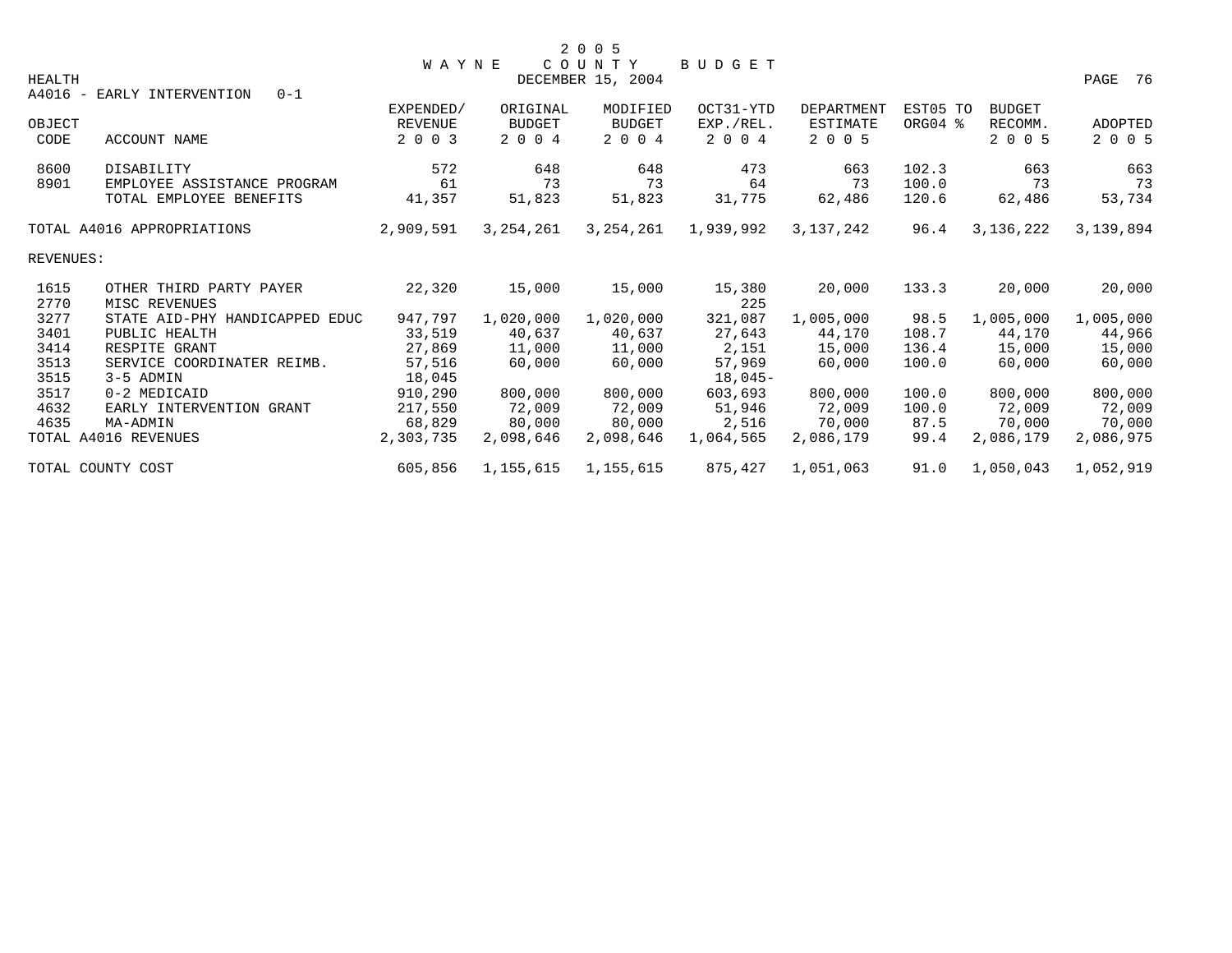|           |                                          | <b>WAYNE</b> |             | 2 0 0 5<br>COUNTY | BUDGET    |                 |          |               |           |
|-----------|------------------------------------------|--------------|-------------|-------------------|-----------|-----------------|----------|---------------|-----------|
| HEALTH    |                                          |              |             | DECEMBER 15, 2004 |           |                 |          |               | PAGE 77   |
|           | A4017 - CHILD W/SPEC.NEEDS 3-5 PROG.     |              |             |                   |           |                 |          |               |           |
|           |                                          | EXPENDED/    | ORIGINAL    | MODIFIED          | OCT31-YTD | DEPARTMENT      | EST05 TO | <b>BUDGET</b> |           |
| OBJECT    |                                          | REVENUE      | BUDGET      | BUDGET            | EXP./REL. | <b>ESTIMATE</b> | ORG04 %  | RECOMM.       | ADOPTED   |
| CODE      | ACCOUNT NAME                             | 2 0 0 3      | $2004$      | 2 0 0 4           | 2 0 0 4   | 2 0 0 5         |          | 2 0 0 5       | 2 0 0 5   |
|           | APPROPRIATIONS:                          |              |             |                   |           |                 |          |               |           |
| 1122      | ACCOUNT CLERK                            | 25,731       | 25,887      |                   |           |                 |          |               |           |
| 1123      | ACCT CLK-TYPIST                          |              |             | 25,887            | 20,400    | 26,091          |          | 26,091        | 27,600    |
| 1334      | SUPVR PUBLIC HLTH                        | 11,546       | 11,033      | 11,033            | 9,181     | 11,204          | 101.5    | 11,204        | 12,362    |
| 1904      | OVERTIME                                 | 127          |             |                   |           |                 |          |               |           |
|           | TOTAL PERSONAL SERVICES                  | 37,404       | 36,920      | 36,920            | 29,581    | 37,295          | 101.0    | 37,295        | 39,962    |
| 4100      | SUPPLIES & MATERIALS                     | 100          | 48          | 48                | 46        | 50              | 104.2    | 50            | 50        |
| 4150      | OFFICE SUPPLIES                          | 225          | 220         | 220               | 70        | 230             | 104.5    | 230           | 230       |
| 4166      | POSTAGE                                  | 200          | 150         | 350               | 159       | 200             | 133.3    | 200           | 200       |
| 4210      | GAS                                      | 43           | 100         | 100               | 44        | 80              | 80.0     | 80            | 80        |
| 4220      | LIGHT & POWER                            | 454          | 540         | 540               | 452       | 550             | 101.9    | 550           | 550       |
| 4230      | TELEPHONE                                | 614          | 600         | 600               | 434       | 650             | 108.3    | 650           | 650       |
| 4240      | WATER                                    | 20           | 20          | 20                | 20        | 27              | 135.0    | 27            | 27        |
| 4300      | INSURANCE                                | 201          | 202         | 1,220             | 1,219     | 350             | 173.3    | 350           | 350       |
| 4402      | ADVERTISING                              | 16           | 50          | 50                | 33        | 50              | 100.0    | 50            | 50        |
| 4410      | CONFERENCE                               |              | 50          | 50                |           | 50              | 100.0    | 45            | 45        |
| 4414      | DATA PROCESSING                          | 300          | 200         | 850               | 748       | 932             | 466.0    | 932           | 932       |
| 4424      | EQUIPMENT - MAINT CONTRACT               |              | 100         | 100               |           | 100             | 100.0    | 100           | 100       |
| 4437      | LEASE                                    | 3,646        | 3,697       | 3,697             | 3,005     | 3,293           | 89.1     | 3,293         | 3,293     |
| 4438      | MAINTENANCE/REPAIRS                      | 1,150        | 840         | 840               | 749       | 1,150           | 136.9    | 1,150         | 1,150     |
| 4456      | PRINTING                                 | 238          | 240         | 240               | 72        | 240             | 100.0    | 240           | 240       |
| 4485      | TRAVEL                                   | 60           | 100         | 100               | 15        | 100             | 100.0    | 90            | 90        |
| 4511      | OTHER PURCHASED SERVICES                 | 13,454       | 22,000      | 20,132            | 7,543     | 22,000          | 100.0    | 22,000        | 22,000    |
| 4600      | MISC                                     | 69           | 100         | 100               | 11        | 100             | 100.0    | 100           | 100       |
| 4647      | PHCE - 3-5 TUITION                       | 4,949,501    | 6, 240, 000 | 6, 240, 000       | 4,298,661 | 6,640,000       | 106.4    | 6,640,000     | 6,640,000 |
| 4648      | PHCE - 0-5 TRANSPORTATION                | 1,313,999    | 1,500,000   | 1,500,000         | 967,389   | 1,500,000       | 100.0    | 1,500,000     | 1,500,000 |
|           | TOTAL CONTRACTUAL EXPENSES               | 6,284,290    | 7,769,257   | 7,769,257         | 5,280,670 | 8,170,152       | 105.2    | 8,170,137     | 8,170,137 |
| 8100      | PAYMENTS TO RETIREMENT SYS               | 1,323        | 4,209       | 4,209             |           | 6,192           | 147.1    | 6,192         | 4,744     |
| 8200      | PAYMENTS TO STATE SOC SEC                | 2,861        | 2,825       | 2,825             | 2,263     | 2,853           | 101.0    | 2,853         | 3,057     |
| 8600      | DISABILITY                               | 163          | 180         | 180               | 147       | 195             | 108.3    | 195           | 195       |
| 8901      | EMPLOYEE ASSISTANCE PROGRAM              | 17           | 18          | 18                | 21        | 19              | 105.6    | 19            | 19        |
|           | TOTAL EMPLOYEE BENEFITS                  | 4,364        | 7,232       | 7,232             | 2,431     | 9,259           | 128.0    | 9,259         | 8,015     |
|           | TOTAL A4017 APPROPRIATIONS               | 6,326,058    | 7,813,409   | 7,813,409         | 5,312,682 | 8,216,706       | 105.2    | 8,216,691     | 8,218,114 |
| REVENUES: |                                          |              |             |                   |           |                 |          |               |           |
| 3277      | STATE AID-PHY HANDICAPPED EDUC 3,472,911 |              | 4,397,050   | 4,397,050         | 1,983,378 | 4,468,450       | 101.6    | 4,468,450     | 4,468,450 |
| 3401      | PUBLIC HEALTH                            | 8,346        | 10,140      | 10,140            | 13,720    | 9,512           | 93.8     | 9,512         | 9,934     |
| 3515      | 3-5 ADMIN                                | 116,922      | 76,000      | 76,000            |           | 90,000          | 118.4    | 90,000        | 90,000    |
| 3516      | 3-5 MEDICAID                             | 546,793      | 350,000     | 350,000           | 318,939   | 600,000         | 171.4    | 600,000       | 600,000   |
|           | TOTAL A4017 REVENUES                     | 4,144,972    | 4,833,190   | 4,833,190         | 2,316,037 | 5,167,962       | 106.9    | 5,167,962     | 5,168,384 |
|           | TOTAL COUNTY COST                        | 2,181,086    | 2,980,219   | 2,980,219         | 2,996,645 | 3,048,744       | 102.3    | 3,048,729     | 3,049,730 |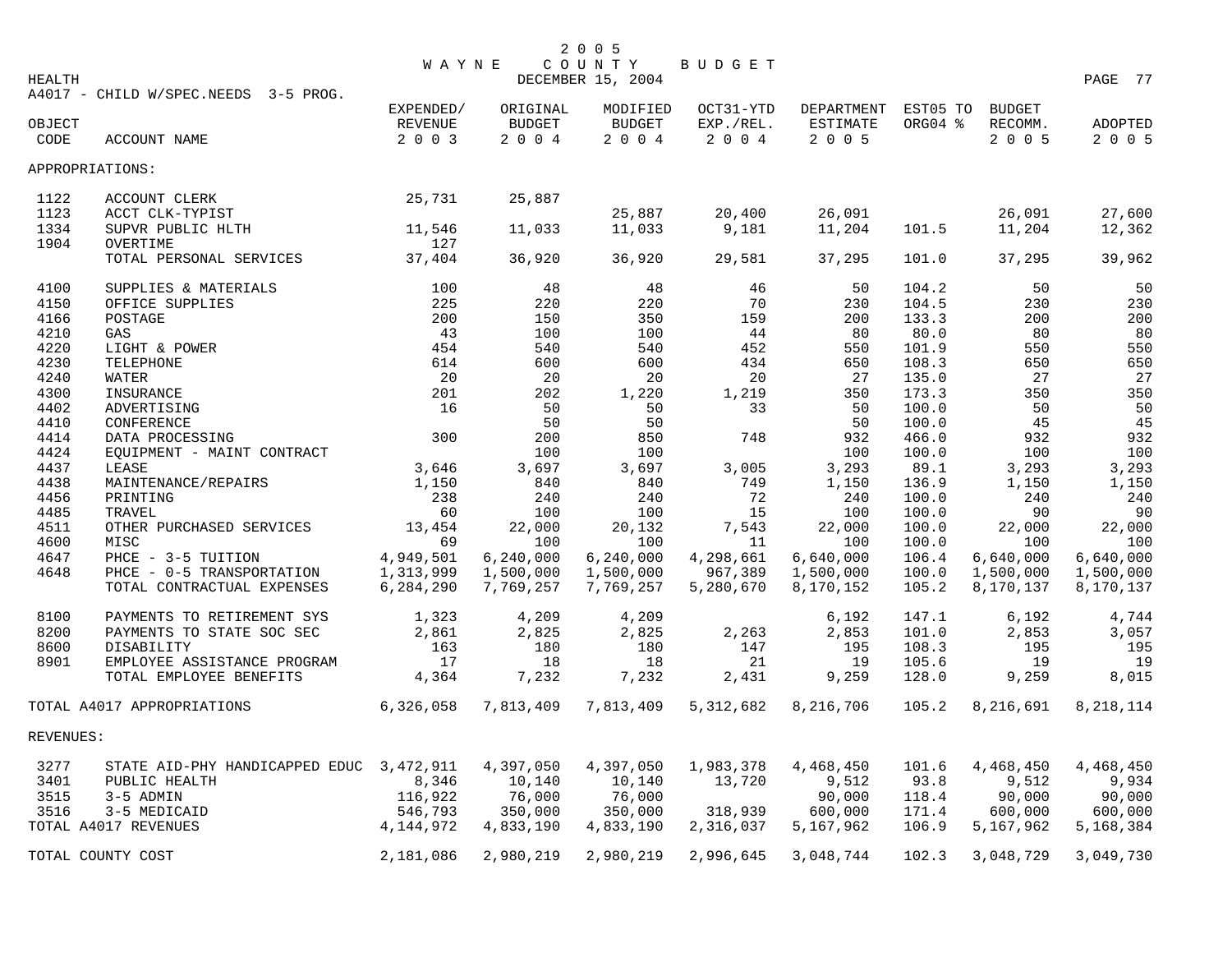|        |                                 | <b>WAYNE</b> |               | 2005<br>COUNTY    | BUDGET    |                     |         |         |         |
|--------|---------------------------------|--------------|---------------|-------------------|-----------|---------------------|---------|---------|---------|
| HEALTH |                                 |              |               | DECEMBER 15, 2004 |           |                     |         |         | PAGE 78 |
|        | A4018 - PUBLIC HEALTH EDUCATION |              |               |                   |           |                     |         |         |         |
|        |                                 | EXPENDED/    | ORIGINAL      | MODIFIED          | OCT31-YTD | DEPARTMENT EST05 TO |         | BUDGET  |         |
| OBJECT |                                 | REVENUE      | <b>BUDGET</b> | <b>BUDGET</b>     | EXP./REL. | ESTIMATE            | ORG04 % | RECOMM. | ADOPTED |
| CODE   | ACCOUNT NAME                    | 2 0 0 3      | 2004          | 2004              | 2004      | 2 0 0 5             |         | 2005    | 2 0 0 5 |
|        | APPROPRIATIONS:                 |              |               |                   |           |                     |         |         |         |
| 1486   | PUBLIC HEALTH ED                | 66,198       | 67,515        | 67,515            | 54,272    | 68,557              | 101.5   | 68,557  | 71,671  |
| 1904   | OVERTIME                        | 477          | 720           | 720               | 36        | 800                 | 111.1   | 500     | 500     |
|        | TOTAL PERSONAL SERVICES         | 66,675       | 68,235        | 68,235            | 54,308    | 69,357              | 101.6   | 69,057  | 72,171  |
| 2200   | OFFICE EQUIPMENT                |              |               | 3,170             | 3,135     |                     |         |         |         |
|        | TOTAL EQUIPMENT                 |              |               | 3,170             | 3,135     |                     |         |         |         |
| 4150   | OFFICE SUPPLIES                 | 430          | 430           | 430               | 191       | 350                 | 81.4    | 350     | 350     |
| 4166   | POSTAGE                         | 172          | 300           | 300               | 77        | 300                 | 100.0   | 300     | 300     |
| 4210   | GAS                             | 77           | 130           | 130               | 78        | 145                 | 111.5   | 145     | 145     |
| 4220   | LIGHT & POWER                   | 815          | 965           | 965               | 810       | 985                 | 102.1   | 985     | 985     |
| 4230   | TELEPHONE                       | 741          | 1,200         | 1,120             | 654       | 1,200               | 100.0   | 1,200   | 1,200   |
| 4240   | WATER                           | 39           | 36            | 36                | 36        | 50                  | 138.9   | 50      | 50      |
| 4300   | INSURANCE                       | 349          | 350           | 651               | 650       | 650                 | 185.7   | 650     | 650     |
| 4414   | DATA PROCESSING                 | 600          | 642           | 802               | 712       | 500                 | 77.9    | 500     | 500     |
| 4437   | LEASE                           | 6,918        | 6,627         | 6,627             | 5,386     | 5,903               | 89.1    | 5,903   | 5,903   |
| 4438   | MAINTENANCE/REPAIRS             | 1,880        | 1,600         | 1,600             | 1,343     | 1,840               | 115.0   | 1,840   | 1,840   |
| 4456   | PRINTING                        | 400          | 200           | 120               | 6         | 200                 | 100.0   | 200     | 200     |
| 4580   | DENTAL HEALTH                   | 600          | 600           | 653               | 599       | 600                 | 100.0   | 600     | 600     |
| 4581   | PRIMARY/PREVENTIVE              | 18,837       | 19,000        | 18,427            | 5,995     | 18,000              | 94.7    | 18,000  | 18,000  |
| 4582   | PRENATAL CARE/INFANT MORTALITY  | 500          | 100           | 100               |           | 100                 | 100.0   | 100     | 100     |
| 4583   | FAMILY PLANNING                 | 250          | 100           | 100               |           | 100                 | 100.0   | 100     | 100     |
| 4584   | INJURY PREVENTION & CONTROL     | 7,800        | 8,800         | 8,349             | 4,089     | 9,000               | 102.3   | 9,000   | 9,000   |
| 4585   | SEXUAL TRANSMITTED DISEASES     | 700          | 300           | 300               | 150       | 300                 | 100.0   | 300     | 300     |
| 4586   | CHRONIC DISEASES                | 2,828        |               |                   |           |                     |         |         |         |
| 4587   | HIV                             | 1,372        | 1,000         | 1,000             |           | 1,000               | 100.0   | 1,000   | 1,000   |
| 4621   | A & G TRAVEL                    | 4,471        | 4,600         | 4,600             | 3,455     | 4,600               | 100.0   | 4,140   | 4,140   |
| 4650   | COMMUNICABLE DISEASE            | 1,000        | 500           | 500               | 21        | 500                 | 100.0   | 500     | 500     |
| 4675   | NUTRITION GRANT                 | 500          | 250           | 250               |           | 250                 | 100.0   | 250     | 250     |
| 4792   | CHILD SAFETY PROGRAM            | 10,000       | 15,980        | 13,480            | 13,229    | 16,480              | 103.1   | 12,380  | 12,380  |
|        | TOTAL CONTRACTUAL EXPENSES      | 61,279       | 63,710        | 60,540            | 37,481    | 63,053              | 99.0    | 58,493  | 58,493  |
| 8100   | PAYMENTS TO RETIREMENT SYS      | 3,350        | 7,783         | 7,783             |           | 11,061              | 142.1   | 11,026  | 7,464   |
| 8200   | PAYMENTS TO STATE SOC SEC       | 5,094        | 5,227         | 5,227             | 4,127     | 5,306               | 101.5   | 5,283   | 5,598   |
| 8400   | HOSPITALIZATION EXP.            | 3,827        | 8,612         | 8,612             | 6,694     | 9,479               | 110.1   | 9,479   | 7,033   |
| 8600   | DISABILITY                      | 256          | 288           | 288               | 236       | 312                 | 108.3   | 312     | 312     |
| 8901   | EMPLOYEE ASSISTANCE PROGRAM     | 27           | 29            | 29                | 28        | 30                  | 103.4   | 30      | 30      |
|        | TOTAL EMPLOYEE BENEFITS         | 12,554       | 21,939        | 21,939            | 11,085    | 26,188              | 119.4   | 26,130  | 20,437  |
|        | TOTAL A4018 APPROPRIATIONS      | 140,508      | 153,884       | 153,884           | 106,009   | 158,598             | 103.1   | 153,680 | 151,101 |

REVENUES: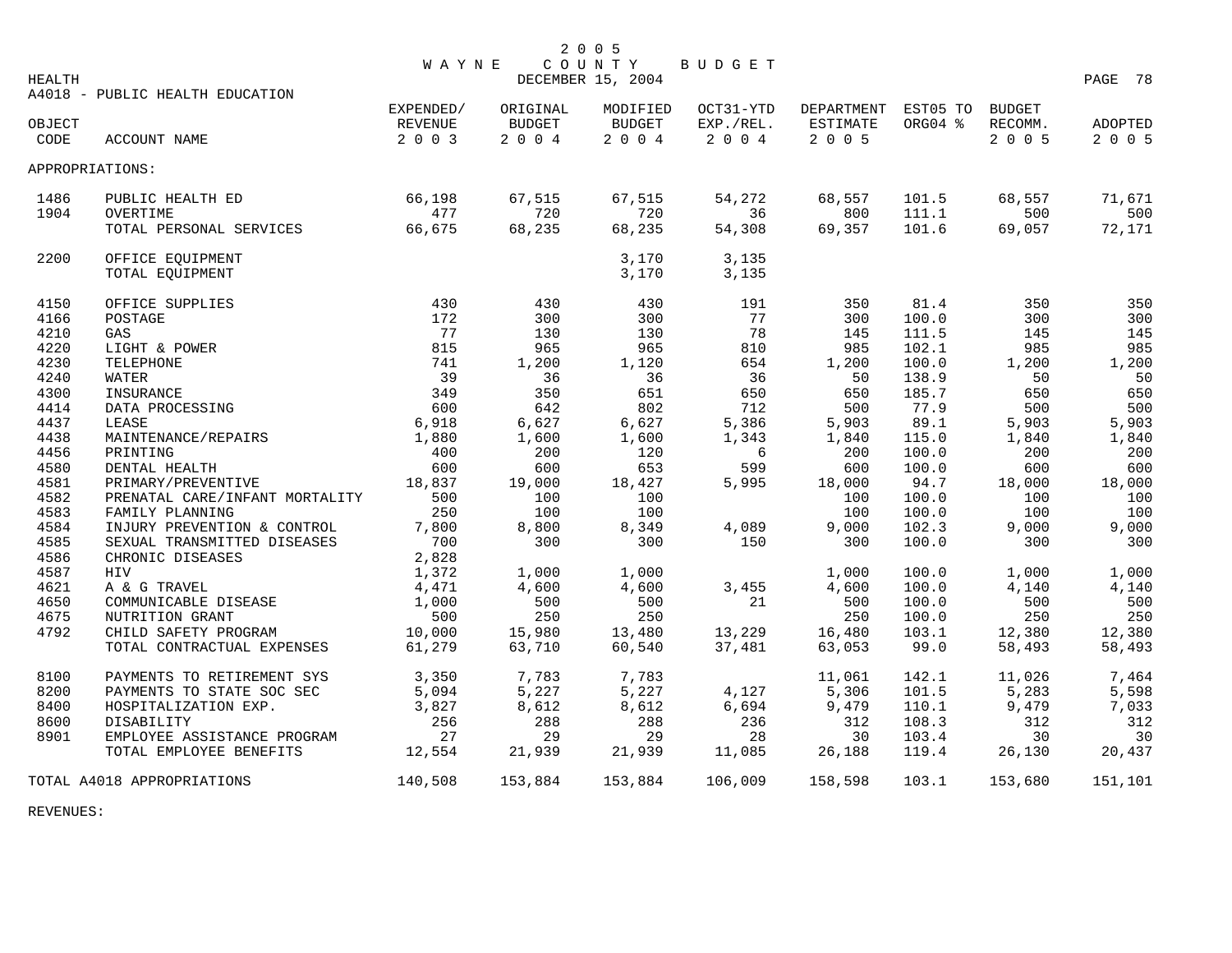|        |                                 |              |               | 2 0 0 5           |           |            |                     |               |         |
|--------|---------------------------------|--------------|---------------|-------------------|-----------|------------|---------------------|---------------|---------|
|        |                                 | <b>WAYNE</b> |               | COUNTY            | BUDGET    |            |                     |               |         |
| HEALTH |                                 |              |               | DECEMBER 15, 2004 |           |            |                     |               | PAGE 79 |
|        | A4018 - PUBLIC HEALTH EDUCATION |              |               |                   |           |            |                     |               |         |
|        |                                 | EXPENDED/    | ORIGINAL      | MODIFIED          | OCT31-YTD | DEPARTMENT | EST05 TO            | <b>BUDGET</b> |         |
| OBJECT |                                 | REVENUE      | <b>BUDGET</b> | BUDGET            | EXP./REL. | ESTIMATE   | ORG04 $\frac{8}{3}$ | RECOMM.       | ADOPTED |
| CODE   | ACCOUNT NAME                    | 2 0 0 3      | 2 0 0 4       | 2 0 0 4           | 2004      | 2 0 0 5    |                     | 2 0 0 5       | 2 0 0 5 |
| 1616   | SELF PAY                        | 471          | 300           | 300               | 316       | 400        | 133.3               | 400           | 400     |
| 2690   | COMPENSATION FOR LOSS-TOBACCO   | 59,796       | 65,500        | 65,500            | 40,161    | 70,000     | 106.9               | 70,000        | 70,000  |
| 2770   | MISC REVENUES                   |              | 50            | 50                | 291       | 50         | 100.0               | 50            | 50      |
| 3401   | PUBLIC HEALTH                   | 39,128       | 35,359        | 35,359            | 28,116    | 33,510     | 94.8                | 33,375        | 33,961  |
| 4636   | CHILD SAFETY PROGRAM            | 10,261       | 15,980        | 15,980            | 12,659    | 15,980     | 100.0               | 12,380        | 12,380  |
|        | TOTAL A4018 REVENUES            | 109,660      | 117,189       | 117,189           | 81,543    | 119,940    | 102.3               | 116,205       | 116,791 |
|        | TOTAL COUNTY COST               | 30,848       | 36,695        | 36,695            | 24,466    | 38,658     | 105.3               | 37,475        | 34,310  |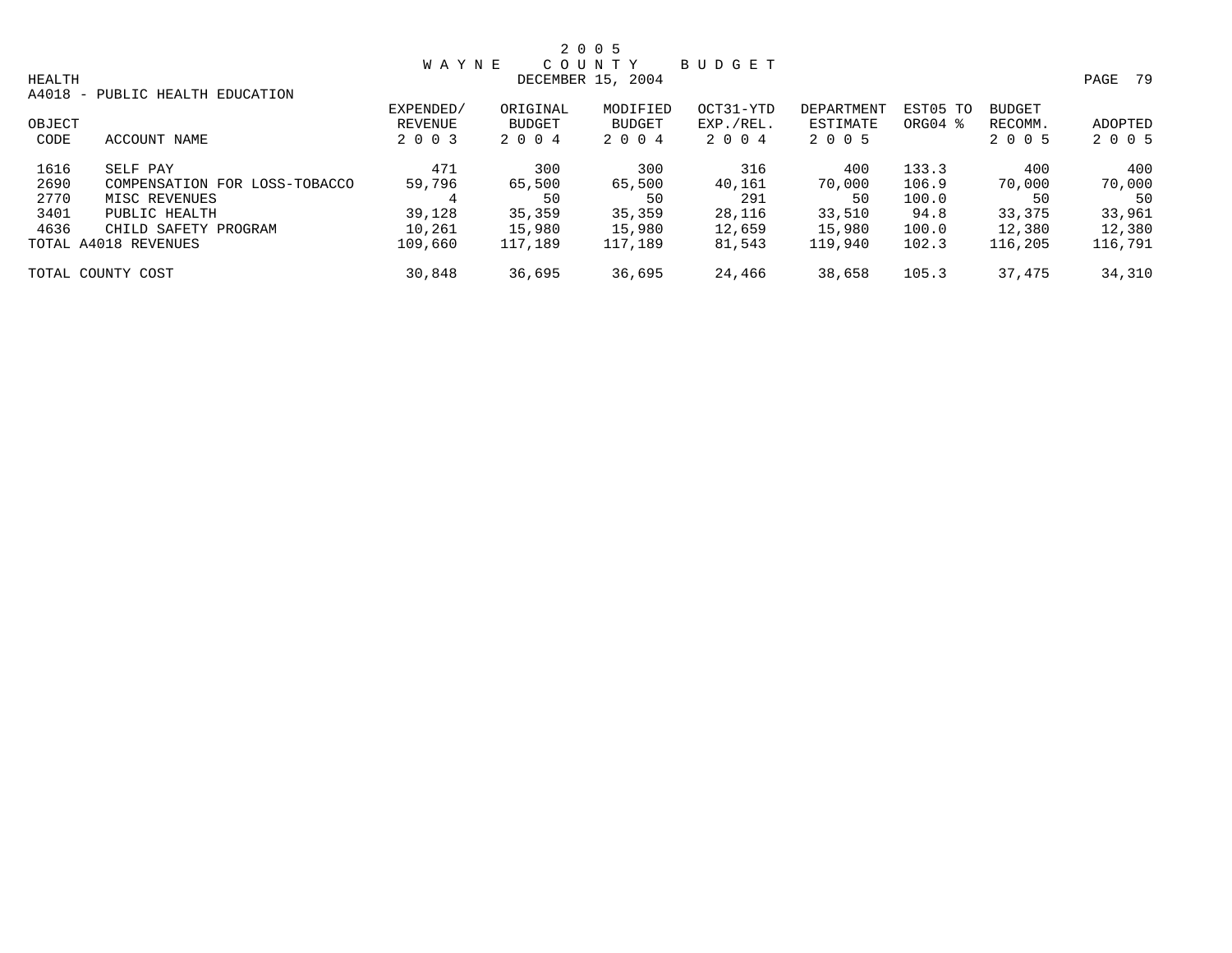|        | 2 0 0 5             |      |    |
|--------|---------------------|------|----|
|        | WAYNE COUNTY BUDGET |      |    |
| HEALTH | DECEMBER 15, 2004   | PAGE | 80 |

A4019 - WAYNE COMMUNITY NURSING CARE

| OBJECT<br>CODE | ACCOUNT NAME                  | EXPENDED/<br>REVENUE<br>2 0 0 3 | ORIGINAL<br><b>BUDGET</b><br>$2 0 0 4$ | MODIFIED<br>BUDGET<br>$2 0 0 4$ | OCT31-YTD<br>EXP./REL.<br>$2004$ | DEPARTMENT<br>ESTIMATE<br>2 0 0 5 | EST05 TO<br>ORG04 % | <b>BUDGET</b><br>RECOMM.<br>2 0 0 5 | ADOPTED<br>2 0 0 5 |
|----------------|-------------------------------|---------------------------------|----------------------------------------|---------------------------------|----------------------------------|-----------------------------------|---------------------|-------------------------------------|--------------------|
|                |                               |                                 |                                        |                                 |                                  |                                   |                     |                                     |                    |
|                | APPROPRIATIONS:               |                                 |                                        |                                 |                                  |                                   |                     |                                     |                    |
| 1152           | HOME HEALTH AIDE (10)         | 261,281                         | 208,291                                | 239,207                         | 173,133                          | 181,530                           | 87.2                | 207,412                             | 43,154             |
| 1154           | SR ACCOUNT CLERK              | 26,053                          | 26,151                                 | 26,151                          | 19,661                           |                                   |                     |                                     |                    |
| 1210           | L P N                         | 25,481                          | 13,596                                 | 13,596                          | 10,916                           | 13,780                            | 101.4               | 13,780                              | 2,305              |
| 1282           | R P N (5)                     | 163,351                         | 189,369                                | 158,453                         | 121,653                          | 150,635                           | 79.5                | 150,635                             | 211,297            |
| 1283           | RPN, PT(1)                    | 2,162                           | 18,622                                 | 18,622                          | 710                              | 18,480                            | 99.2                | 18,480                              | 21,345             |
| 1302           | PUBLIC HLTH NURSE (3)         | 141,560                         | 164,506                                | 164,506                         | 108,886                          | 162,964                           | 99.1                | 162,964                             | 130,394            |
| 1319           | PUB HLTH NURSE PT (1)         | 13,773                          | 20,274                                 | 20,274                          | 19,931                           | 20,120                            | 99.2                | 20,120                              | 21,345             |
| 1334           | SUPVR PUBLIC HLTH             | 48,474                          | 49,274                                 | 49,274                          | 39,075                           | 48,966                            | 99.4                | 48,966                              | 51,837             |
| 1904           | OVERTIME                      | 22,118                          | 18,000                                 | 18,000                          | 13,990                           | 20,000                            | 111.1               | 20,000                              | 20,000             |
| 1905           | 24 HR ON-CALL COV             | 8,725                           | 9,000                                  | 9,000                           | 6,459                            | 9,000                             | 100.0               | 9,000                               | 9,000              |
| 1906           | SHIFT DIFFERENTIAL            | 3,067                           | 5,000                                  | 5,000                           | 3,123                            | 5,000                             | 100.0               | 5,000                               | 5,000              |
|                | TOTAL PERSONAL SERVICES       | 716,045                         | 722,083                                | 722,083                         | 517,537                          | 630,475                           | 87.3                | 656,357                             | 515,677            |
| 2000           | EQUIP & OTHER CAPITAL OUTLAY  | 599                             | 5,150                                  | 5,150                           |                                  |                                   |                     |                                     |                    |
| 2300           | MOTOR VEHICLES                |                                 |                                        |                                 |                                  | 12,500                            |                     | 12,500                              | 12,500             |
|                | TOTAL EQUIPMENT               | 599                             | 5,150                                  | 5,150                           |                                  | 12,500                            | 242.7               | 12,500                              | 12,500             |
| 4118           | REIMBURSEABLE SUPPLIES        | 9,199                           | 6,500                                  | 6,500                           | 3,757                            | 6,500                             | 100.0               | 6,500                               | 6,500              |
| 4119           | NON-REIMBURSEABLE SUPPLIES    | 4,284                           | 2,500                                  | 3,300                           | 2,476                            | 3,000                             | 120.0               | 3,000                               | 3,000              |
| 4166           | POSTAGE                       | 2,800                           | 1,000                                  | 1,000                           | 85                               | 1,000                             | 100.0               | 1,000                               | 1,000              |
| 4210           | GAS                           | 449                             | 977                                    | 977                             | 459                              | 830                               | 85.0                | 830                                 | 830                |
| 4220           | LIGHT & POWER                 | 4,745                           | 5,605                                  | 5,605                           | 4,717                            | 5,700                             | 101.7               | 5,700                               | 5,700              |
| 4230           | TELEPHONE                     | 17,711                          | 22,000                                 | 22,000                          | 12,237                           | 22,000                            | 100.0               | 22,000                              | 22,000             |
| 4240           | WATER                         | 231                             | 250                                    | 250                             | 242                              | 280                               | 112.0               | 280                                 | 280                |
| 4300           | INSURANCE                     | 6,918                           | 7,000                                  | 7,000                           | 6,614                            | 7,000                             | 100.0               | 7,000                               | 7,000              |
| 4410           | CONFERENCE                    | 5,613                           | 1,200                                  | 1,200                           | 1,193                            | 1,200                             | 100.0               | 1,080                               | 1,080              |
| 4414           | DATA PROCESSING               | 36,600                          | 26,000                                 | 26,000                          | 16,615                           | 33,135                            | 127.4               | 33,135                              | 33,135             |
| 4424           | EQUIPMENT - MAINT CONTRACT    | 8,152                           | 17,484                                 | 17,484                          | 11,082                           | 17,484                            | 100.0               | 17,484                              | 17,484             |
| 4437           | LEASE                         | 37,906                          | 38,487                                 | 38,487                          | 31,355                           | 34,284                            | 89.1                | 34,284                              | 34,284             |
| 4438           | MAINTENANCE/REPAIRS           | 10,950                          | 16,168                                 | 16,168                          | 7,819                            | 10,600                            | 65.6                | 10,600                              | 10,600             |
| 4450           | OCCUPATIONAL THERAPY          | 1,725                           | 5,000                                  | 13,000                          | 5,670                            | 5,500                             | 110.0               | 5,500                               | 5,500              |
| 4452           | PHYSICAL THERAPY              | 84,009                          | 105,000                                | 105,000                         | 83,035                           | 110,000                           | 104.8               | 110,000                             | 110,000            |
| 4456           | PRINTING                      | 1,417                           | 1,000                                  | 1,000                           | 716                              | 1,000                             | 100.0               | 1,000                               | 1,000              |
| 4475           | SOFTWARE                      |                                 | 200                                    | 200                             |                                  | 250                               | 125.0               | 250                                 | 250                |
| 4477           | SPEECH THERAPY                | 180                             | 2,500                                  | 2,500                           |                                  | 2,500                             | 100.0               | 2,500                               | 2,500              |
| 4500           | FEES FOR SERVICES, NON EMPLOY | 29,000                          | 30,000                                 | 30,000                          | 20,000                           | 30,000                            | 100.0               | 30,000                              | 25,000             |
| 4524           | PH - MEDICAL CONSULTANT       | 10,000                          | 10,000                                 | 10,000                          | 5,000                            | 10,000                            | 100.0               | 10,000                              | 10,000             |
| 4527           | PUBLIC RELATIONS              | 3,087                           | 6,000                                  | 6,000                           | 319                              | 6,000                             | 100.0               | 6,000                               | 6,000              |
| 4562           | MEDICAL SOCIAL WORK           | 2,000                           | 2,000                                  | 2,000                           | 1,380                            | 2,000                             | 100.0               | 2,000                               | 2,000              |
| 4594           | CONTRACTUAL AIDES             | 56,315                          | 54,000                                 | 46,000                          | 23,258                           | 69,000                            | 127.8               | 22,840                              | 203,075            |
| 4616           | CAR EXPENSE - NURSING         | 7,334                           | 10,000                                 | 9,200                           | 6,076                            | 10,000                            | 100.0               | 10,000                              | 10,000             |
| 4617           | CAR EXPENSE - AIDES           | 9,862                           | 6,500                                  | 6,500                           | 5,034                            | 6,500                             | 100.0               | 6,500                               | 1,100              |
| 4619           | NURSING TRAVEL                | 7,264                           | 7,000                                  | 7,000                           | 5,624                            | 8,000                             | 114.3               | 8,000                               | 8,000              |
|                |                               |                                 |                                        |                                 |                                  |                                   |                     |                                     |                    |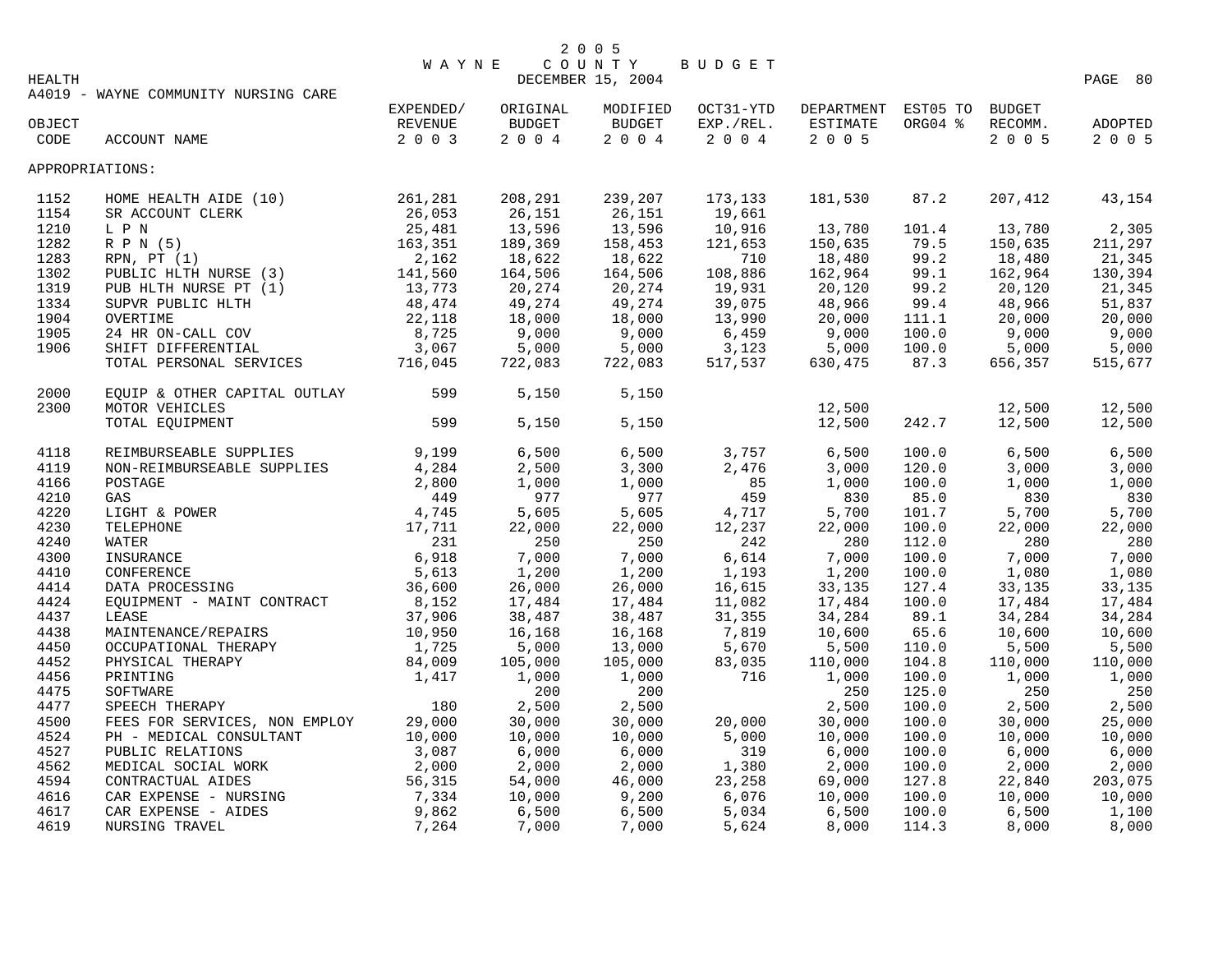|               |                                      | <b>WAYNE</b>   |               | 2 0 0 5<br>COUNTY | <b>BUDGET</b> |                 |           |               |           |
|---------------|--------------------------------------|----------------|---------------|-------------------|---------------|-----------------|-----------|---------------|-----------|
| <b>HEALTH</b> |                                      |                |               | DECEMBER 15, 2004 |               |                 |           |               | PAGE 81   |
|               | A4019 - WAYNE COMMUNITY NURSING CARE |                |               |                   |               |                 |           |               |           |
|               |                                      | EXPENDED/      | ORIGINAL      | MODIFIED          | OCT31-YTD     | DEPARTMENT      | EST05 TO  | <b>BUDGET</b> |           |
| OBJECT        |                                      | <b>REVENUE</b> | <b>BUDGET</b> | <b>BUDGET</b>     | EXP./REL.     | <b>ESTIMATE</b> | ORG04 %   | RECOMM.       | ADOPTED   |
| CODE          | ACCOUNT NAME                         | 2 0 0 3        | 2 0 0 4       | 2 0 0 4           | 2 0 0 4       | 2 0 0 5         |           | 2 0 0 5       | 2 0 0 5   |
| 4620          | AIDES TRAVEL                         | 6,444          | 7,900         | 7,900             | 5,470         | 7,200           | 91.1      | 7,200         | 1,200     |
|               | TOTAL CONTRACTUAL EXPENSES           | 364,195        | 392,271       | 392,271           | 260,233       | 410,963         | 104.8     | 364,683       | 528,518   |
| 8100          | PAYMENTS TO RETIREMENT SYS           | 36,868         | 82,361        | 82,361            |               | 96,282          | 116.9     | 100,422       | 50,696    |
| 8200          | PAYMENTS TO STATE SOC SEC            | 53,370         | 55,240        | 55,240            | 38,583        | 48,232          | 87.3      | 50,211        | 39,449    |
| 8400          | HOSPITALIZATION EXP.                 | 94,590         | 92,006        | 92,006            | 78,058        | 95,811          | 104.1     | 104,598       | 51,732    |
| 8500          | UNEMPLOYMENT                         |                | 20,000        | 20,000            |               |                 |           |               | 68,170    |
| 8600          | DISABILITY                           | 2,821          | 2,808         | 2,808             | 2,213         | 2,730           | 97.2      | 2,730         | 3,081     |
| 8901          | EMPLOYEE ASSISTANCE PROGRAM          | 364            | 299           | 299               | 292           | 279             | 93.3      | 279           | 151       |
|               | TOTAL EMPLOYEE BENEFITS              | 188,013        | 252,714       | 252,714           | 119,146       | 243,334         | 96.3      | 258,240       | 213,279   |
|               | TOTAL A4019 APPROPRIATIONS           | 1,268,852      | 1,372,218     | 1,372,218         | 896,916       | 1,297,272       | 94.5      | 1,291,780     | 1,269,974 |
| REVENUES:     |                                      |                |               |                   |               |                 |           |               |           |
| 1612          | MEDICARE                             | 482,141        | 590,000       | 590,000           | 417,049       | 590,000         | 100.0     | 590,000       | 590,000   |
| 1613          | MEDICAID                             | 678,984        | 650,000       | 650,000           | 377,607       | 640,000         | 98.5      | 640,000       | 640,000   |
| 1615          | OTHER THIRD PARTY PAYER              | 42,459         | 120,000       | 120,000           | 29,996        | 55,000          | 45.8      | 55,000        | 55,000    |
| 1616          | SELF PAY                             | 338            | 800           | 800               | 451           | 400             | 50.0      | 280           | 280       |
| 1617          | BLUE CROSS/BLUE SHIELD               | 6,600          | 13,000        | 13,000            | 10,461        | 6,000           | 46.2      | 6,000         | 6,000     |
| 2770          | MISC REVENUES                        | 559            | 500           | 500               | 308           | 500             | 100.0     | 500           | 500       |
|               | TOTAL A4019 REVENUES                 | 1,211,081      | 1,374,300     | 1,374,300         | 835,872       | 1,291,900       | 94.0      | 1,291,780     | 1,291,780 |
|               | TOTAL COUNTY COST                    | 57,771         | $2,082-$      | $2,082-$          | 61,044        | 5,372           | $258.0 -$ |               | $21,806-$ |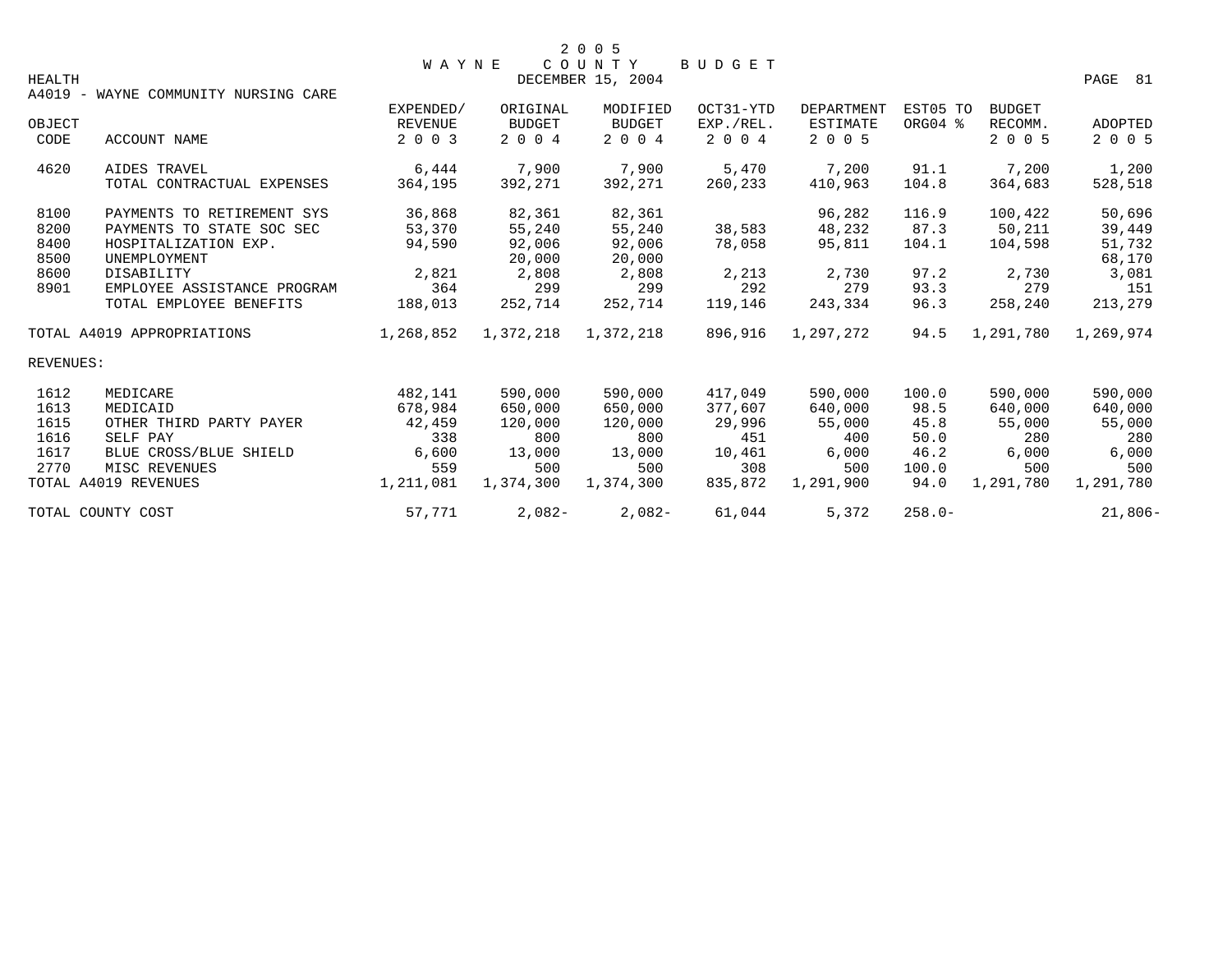| <b>HEALTH</b>        |                                                                                 | <b>WAYNE</b>                           |                                      | 2 0 0 5<br>COUNTY<br>DECEMBER 15, 2004 | BUDGET                            |                                          |                         |                                     | PAGE 82            |
|----------------------|---------------------------------------------------------------------------------|----------------------------------------|--------------------------------------|----------------------------------------|-----------------------------------|------------------------------------------|-------------------------|-------------------------------------|--------------------|
|                      | A4020 - EMS COORDINATOR-PUBLIC HEALTH                                           |                                        |                                      |                                        |                                   |                                          |                         |                                     |                    |
| OBJECT<br>CODE       | <b>ACCOUNT NAME</b>                                                             | EXPENDED/<br><b>REVENUE</b><br>2 0 0 3 | ORIGINAL<br><b>BUDGET</b><br>2 0 0 4 | MODIFIED<br><b>BUDGET</b><br>2 0 0 4   | OCT31-YTD<br>EXP./REL.<br>2 0 0 4 | DEPARTMENT<br><b>ESTIMATE</b><br>2 0 0 5 | EST05 TO<br>ORG04 %     | <b>BUDGET</b><br>RECOMM.<br>2 0 0 5 | ADOPTED<br>2 0 0 5 |
|                      | APPROPRIATIONS:                                                                 |                                        |                                      |                                        |                                   |                                          |                         |                                     |                    |
| 1484<br>1904         | EMS COORD PT<br>OVERTIME                                                        | 9,843<br>66                            | 9,314                                | 9,314                                  | 7,464                             | 9,242                                    | 99.2                    | 9,242                               | 9,242              |
|                      | TOTAL PERSONAL SERVICES                                                         | 9,909                                  | 9,314                                | 9,314                                  | 7,464                             | 9,242                                    | 99.2                    | 9,242                               | 9,242              |
| 2000                 | EQUIP & OTHER CAPITAL OUTLAY<br>TOTAL EQUIPMENT                                 |                                        | 1,700<br>1,700                       | 1,700<br>1,700                         |                                   | 1,600<br>1,600                           | 94.1<br>94.1            |                                     |                    |
| 4100<br>4150<br>4166 | SUPPLIES & MATERIALS<br>OFFICE SUPPLIES<br>POSTAGE                              | 822<br>529<br>313                      | 900<br>100<br>400                    | 900<br>100<br>400                      | 320<br>100<br>215                 | 900<br>100<br>350                        | 100.0<br>100.0<br>87.5  | 900<br>100<br>350                   | 900<br>100<br>350  |
| 4230<br>4300<br>4425 | TELEPHONE<br>INSURANCE<br>EOUIPMENT - MAINT / REPAIRS                           | 236<br>49                              | 200<br>50<br>250                     | 200<br>53<br>247                       | 129<br>52                         | 250<br>60<br>250                         | 125.0<br>120.0<br>100.0 | 250<br>60<br>250                    | 250<br>60<br>250   |
| 4438<br>4621         | MAINTENANCE/REPAIRS<br>A & G TRAVEL<br>TOTAL CONTRACTUAL EXPENSES               | 100<br>2,028<br>4,077                  | 2,450<br>4,350                       | 2,450<br>4,350                         | 1,776<br>2,592                    | 2,600<br>4,510                           | 106.1<br>103.7          | 2,340<br>4,250                      | 2,340<br>4,250     |
| 8200                 | PAYMENTS TO STATE SOC SEC<br>TOTAL EMPLOYEE BENEFITS                            | 758<br>758                             | 713<br>713                           | 713<br>713                             | 571<br>571                        | 708<br>708                               | 99.3<br>99.3            | 708<br>708                          | 708<br>708         |
|                      | TOTAL A4020 APPROPRIATIONS                                                      | 14,744                                 | 16,077                               | 16,077                                 | 10,627                            | 16,060                                   | 99.9                    | 14,200                              | 14,200             |
| <b>REVENUES:</b>     |                                                                                 |                                        |                                      |                                        |                                   |                                          |                         |                                     |                    |
| 3401<br>3960<br>4960 | PUBLIC HEALTH<br>EMERGENCY DISASTER ASSIST.ST<br>EMERGENCY DISASTER ASSIST. FED | 3,053<br>39<br>248                     | 4,606                                | 4,606                                  | 1,909                             | 4,800                                    | 104.2                   | 4,338                               | 4,338              |
|                      | TOTAL A4020 REVENUES                                                            | 3,340                                  | 4,606                                | 4,606                                  | 1,909                             | 4,800                                    | 104.2                   | 4,338                               | 4,338              |
|                      | TOTAL COUNTY COST                                                               | 11,404                                 | 11,471                               | 11,471                                 | 8,718                             | 11,260                                   | 98.2                    | 9,862                               | 9,862              |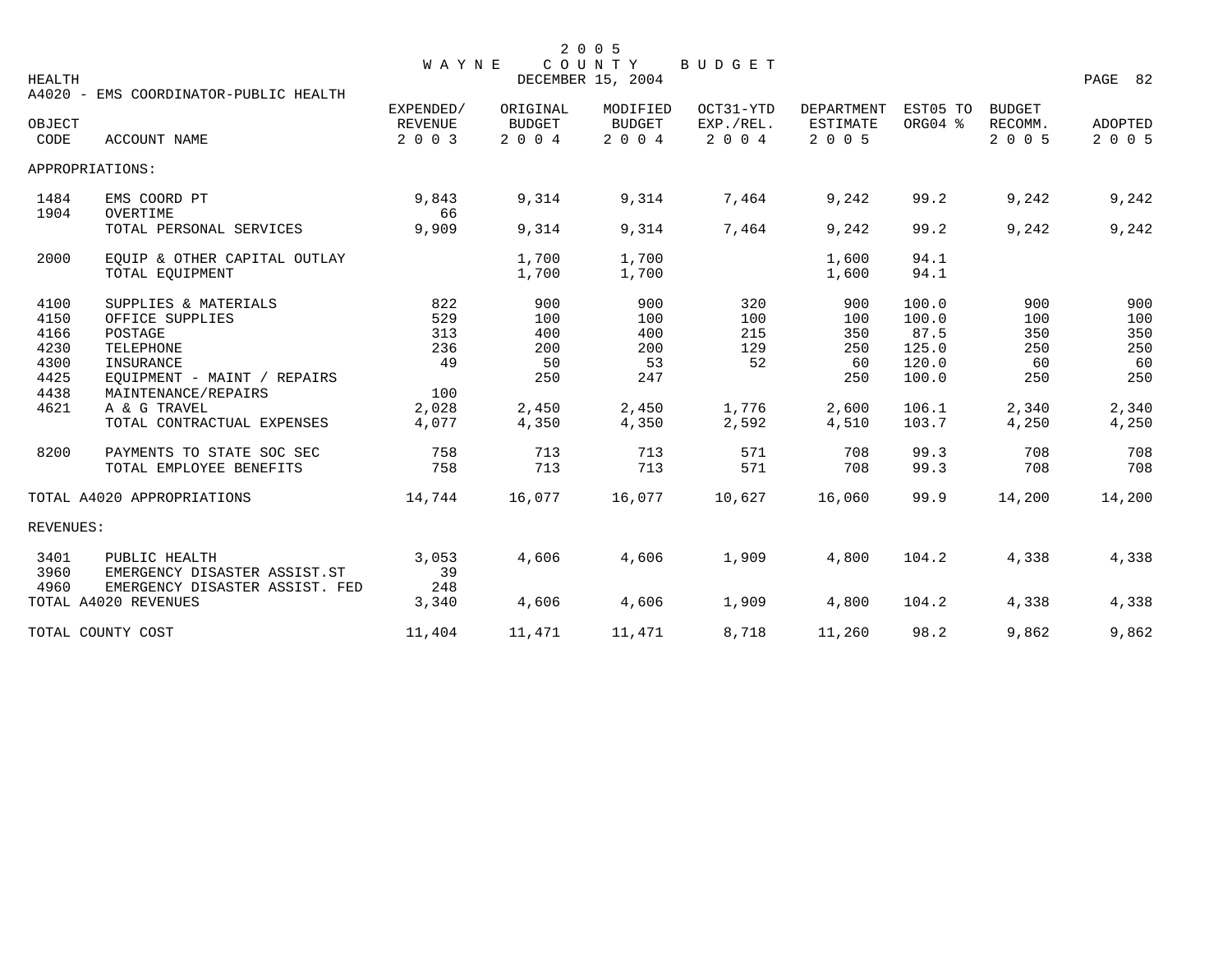| HEALTH           |                                  | <b>WAYNE</b>       |                   | COUNTY<br>DECEMBER 15, 2004 | BUDGET               |                     |         |                    | PAGE 83            |
|------------------|----------------------------------|--------------------|-------------------|-----------------------------|----------------------|---------------------|---------|--------------------|--------------------|
|                  | A4022 - PRIMARY CARE INITIATIVES |                    |                   |                             |                      |                     |         |                    |                    |
|                  |                                  | EXPENDED/          | ORIGINAL          | MODIFIED                    | OCT31-YTD            | DEPARTMENT EST05 TO |         | BUDGET             |                    |
| OBJECT           |                                  | REVENUE<br>2 0 0 3 | BUDGET<br>2 0 0 4 | BUDGET<br>2 0 0 4           | EXP./REL.<br>2 0 0 4 | ESTIMATE<br>2 0 0 5 | ORG04 % | RECOMM.<br>2 0 0 5 | ADOPTED<br>2 0 0 5 |
| CODE             | ACCOUNT NAME                     |                    |                   |                             |                      |                     |         |                    |                    |
| APPROPRIATIONS:  |                                  |                    |                   |                             |                      |                     |         |                    |                    |
| 1282             | R P N                            | 8,943              |                   |                             |                      |                     |         |                    |                    |
|                  | TOTAL PERSONAL SERVICES          | 8,943              |                   |                             |                      |                     |         |                    |                    |
| 4100             | SUPPLIES & MATERIALS             | 2,504              | 18,480            | 18,480                      | 18,119               |                     |         |                    |                    |
| 4150             | OFFICE SUPPLIES                  | 158                | 200               | 200                         | 102                  |                     |         |                    |                    |
| 4166             | POSTAGE                          | 132                | 150               | 150                         | 77                   |                     |         |                    |                    |
| 4210             | GAS                              | 8                  | 32                | 32                          | 19                   |                     |         |                    |                    |
| 4220             | LIGHT & POWER                    | 94                 | 244               | 244                         | 204                  |                     |         |                    |                    |
| 4230             | TELEPHONE                        | 645                | 900               | 900                         | 441                  |                     |         |                    |                    |
| 4240             | WATER                            | $\overline{4}$     | 9                 | $\overline{9}$              | 9                    |                     |         |                    |                    |
| 4437             | LEASE                            | 750                | 1,681             | 1,681                       | 1,360                |                     |         |                    |                    |
| 4438             | MAINTENANCE/REPAIRS              | 232                | 250               | 250                         | 250                  |                     |         |                    |                    |
| 4485             | TRAVEL                           | 99                 | 800               | 800                         | 99                   |                     |         |                    |                    |
| 4500             | FEES FOR SERVICES, NON EMPLOY    | 23,066             | 26,745            | 26,745                      | 15,680               |                     |         |                    |                    |
|                  | TOTAL CONTRACTUAL EXPENSES       | 27,692             | 49,491            | 49,491                      | 36,360               |                     |         |                    |                    |
| 8200             | PAYMENTS TO STATE SOC SEC        | 660                |                   |                             |                      |                     |         |                    |                    |
| 8400             | HOSPITALIZATION EXP.             | 888                |                   |                             |                      |                     |         |                    |                    |
| 8600             | DISABILITY                       | 30                 |                   |                             |                      |                     |         |                    |                    |
| 8901             | EMPLOYEE ASSISTANCE PROGRAM      | $6\overline{6}$    |                   |                             |                      |                     |         |                    |                    |
|                  | TOTAL EMPLOYEE BENEFITS          | 1,584              |                   |                             |                      |                     |         |                    |                    |
|                  | TOTAL A4022 APPROPRIATIONS       | 38,219             | 49,491            | 49,491                      | 36,360               |                     |         |                    |                    |
| <b>REVENUES:</b> |                                  |                    |                   |                             |                      |                     |         |                    |                    |
| 3415             | PRIMARY CARE INITIATIVES GRANT   |                    | 38,370 49,491     | 49,491                      | 40,934               |                     |         |                    |                    |
|                  | TOTAL A4022 REVENUES             | 38,370             | 49,491            | 49,491                      | 40,934               |                     |         |                    |                    |
|                  | TOTAL COUNTY COST                | $151 -$            |                   |                             | $4.574-$             |                     |         |                    |                    |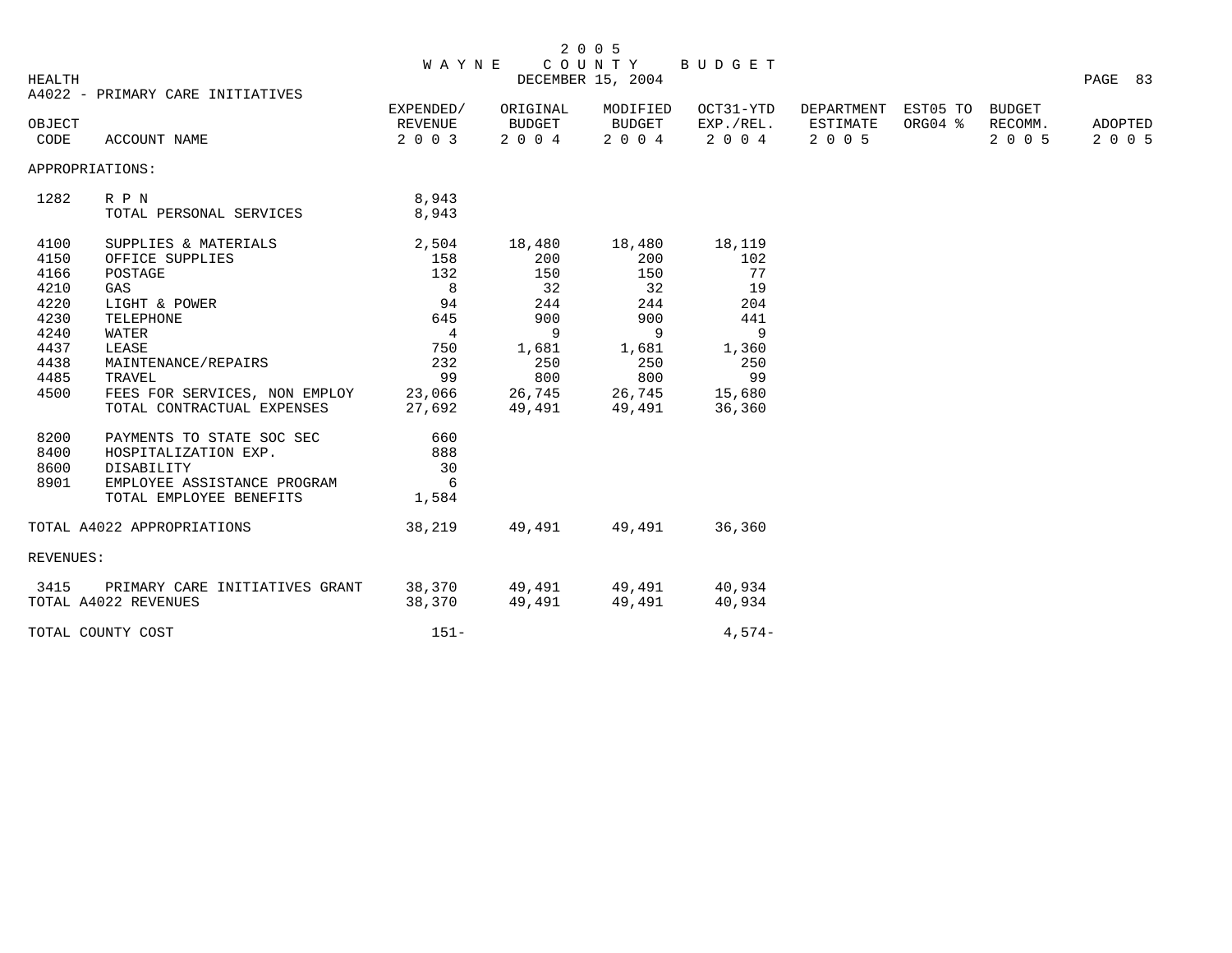| HEALTH    |                                        | <b>WAYNE</b>   |               | COUNTY<br>DECEMBER 15, 2004 | BUDGET    |                 |          |               | PAGE 84        |
|-----------|----------------------------------------|----------------|---------------|-----------------------------|-----------|-----------------|----------|---------------|----------------|
|           | A4046 - PHYSICALLY HANDICAPPED CHILDRN |                |               |                             |           |                 |          |               |                |
|           |                                        | EXPENDED/      | ORIGINAL      | MODIFIED                    | OCT31-YTD | DEPARTMENT      | EST05 TO | <b>BUDGET</b> |                |
| OBJECT    |                                        | <b>REVENUE</b> | <b>BUDGET</b> | <b>BUDGET</b>               | EXP./REL. | <b>ESTIMATE</b> | ORG04 %  | RECOMM.       | <b>ADOPTED</b> |
| CODE      | ACCOUNT NAME                           | 2 0 0 3        | 2 0 0 4       | 2004                        | 2 0 0 4   | 2 0 0 5         |          | 2 0 0 5       | 2 0 0 5        |
|           | APPROPRIATIONS:                        |                |               |                             |           |                 |          |               |                |
| 1283      | RPN, PT                                |                |               |                             |           | 18,480          |          | 18,480        | 21,345         |
| 1334      | SUPVR PUBLIC HLTH                      | 11,547         | 11,033        | 11,033                      | 9,181     |                 |          |               |                |
| 1458      | MED DIR PHYS HANDI                     | 5,829          | 6,012         | 6,012                       | 4,694     | 6,012           | 100.0    | 6,012         | 6,012          |
|           | TOTAL PERSONAL SERVICES                | 17,376         | 17,045        | 17,045                      | 13,875    | 24,492          | 143.7    | 24,492        | 27,357         |
| 2200      | OFFICE EQUIPMENT                       | 527            |               |                             |           |                 |          |               |                |
|           | TOTAL EQUIPMENT                        | 527            |               |                             |           |                 |          |               |                |
| 4000      | CONTRACTUAL EXPENSES                   | 39,825         | 46,477        | 46,277                      | 17,633    | 46,477          | 100.0    | 46,477        | 46,477         |
| 4150      | OFFICE SUPPLIES                        |                | 80            | 80                          | 79        | 80              | 100.0    | 80            | 80             |
| 4166      | POSTAGE                                | 103            | 120           | 320                         | 129       | 120             | 100.0    | 120           | 120            |
| 4210      | GAS                                    | 30             | 66            | 66                          | 30        | 80              | 121.2    | 80            | 80             |
| 4220      | LIGHT & POWER                          | 317            | 374           | 374                         | 315       | 530             | 141.7    | 530           | 530            |
| 4230      | TELEPHONE                              | 342            | 400           | 400                         | 241       | 500             | 125.0    | 500           | 500            |
| 4240      | WATER                                  | 15             | 15            | 15                          | 15        | 30              | 200.0    | 30            | 30             |
| 4300      | INSURANCE                              | 96             | 93            | 93                          |           | 100             | 107.5    | 100           | 100            |
| 4414      | DATA PROCESSING                        | 45             | 94            | 94                          | 59        | 50              | 53.2     | 50            | 50             |
| 4437      | LEASE                                  | 2,526          | 2,565         | 2,565                       | 2,097     | 3,169           | 123.5    | 3,169         | 3,169          |
| 4438      | MAINTENANCE/REPAIRS                    | 772            | 600           | 600                         | 522       | 976             | 162.7    | 976           | 976            |
| 4456      | PRINTING                               | 25             | 25            | 25                          | 3         | 25              | 100.0    | 25            | 25             |
| 4485      | TRAVEL                                 | 62             | 80            | 80                          | 25        | 80              | 100.0    | 72            | 72             |
|           | TOTAL CONTRACTUAL EXPENSES             | 44,158         | 50,989        | 50,989                      | 21,148    | 52,217          | 102.4    | 52,209        | 52,209         |
| 8100      | PAYMENTS TO RETIREMENT SYS             | 460            | 1,258         | 1,258                       |           | 2,957           | 235.1    |               | 2,178          |
| 8200      | PAYMENTS TO STATE SOC SEC              | 1,344          | 1,304         | 1,304                       | 1,063     | 1,414           | 108.4    | 1,874         | 2,093          |
| 8600      | DISABILITY                             | 32             | 36            | 36                          | 29        | 78              | 216.7    | 78            | 78             |
| 8901      | EMPLOYEE ASSISTANCE PROGRAM            | 3              | 4             | 4                           |           | 8               | 200.0    | 8             | 8              |
|           | TOTAL EMPLOYEE BENEFITS                | 1,839          | 2,602         | 2,602                       | 1,092     | 4,457           | 171.3    | 1,960         | 4,357          |
|           | TOTAL A4046 APPROPRIATIONS             | 63,900         | 70,636        | 70,636                      | 36,115    | 81,166          | 114.9    | 78,661        | 83,923         |
| REVENUES: |                                        |                |               |                             |           |                 |          |               |                |
| 3277      | STATE AID-PHY HANDICAPPED EDUC         | 27,602         | 23,750        | 23,750                      | 5,616     | 23,288          | 98.1     | 23,288        | 23,288         |
| 3401      | PUBLIC HEALTH                          | 730            | 1,091         | 1,091                       | 1,681     | 4,407           | 403.9    | 3,412         | 4,335          |
| 4449      | PHYSICALLY HANDICAPPED CHILDRN         | 20,957         | 20,000        | 20,000                      | 15,402    | 20,000          | 100.0    | 20,819        | 20,819         |
|           | TOTAL A4046 REVENUES                   | 49,289         | 44,841        | 44,841                      | 22,699    | 47,695          | 106.4    | 47,519        | 48,442         |
|           | TOTAL COUNTY COST                      | 14,611         | 25,795        | 25,795                      | 13,416    | 33,471          | 129.8    | 31,142        | 35,481         |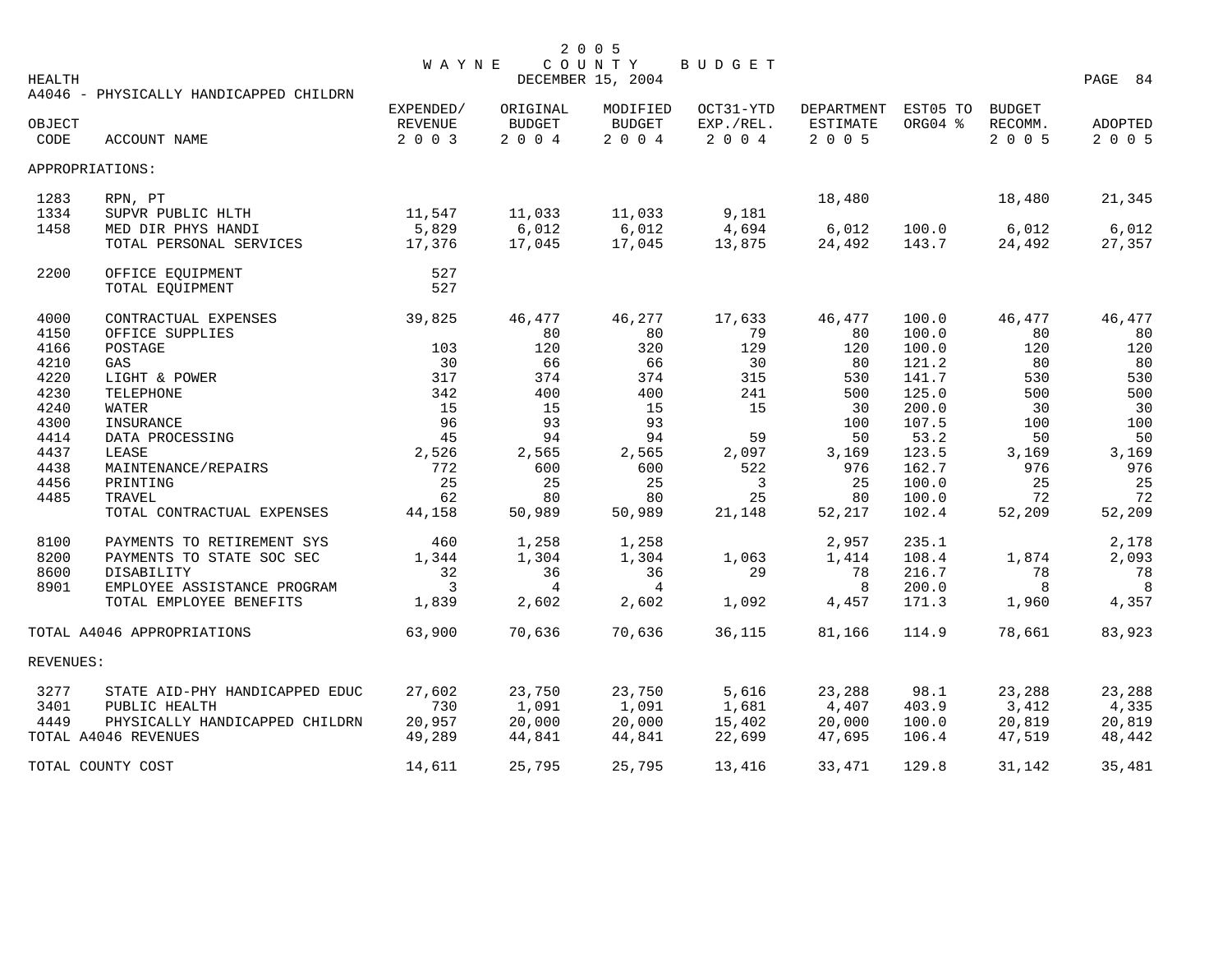| <b>HEALTH</b>  |                                     | <b>WAYNE</b>       |                | COUNTY<br>DECEMBER 15, 2004        | BUDGET            |                     |         |                 | PAGE 85            |
|----------------|-------------------------------------|--------------------|----------------|------------------------------------|-------------------|---------------------|---------|-----------------|--------------------|
|                | A4320 - COMMUNITY COUNSELING CENTER |                    |                |                                    |                   |                     |         |                 |                    |
|                |                                     | EXPENDED/          | ORIGINAL       | MODIFIED                           | OCT31-YTD         | DEPARTMENT EST05 TO |         | <b>BUDGET</b>   |                    |
| OBJECT<br>CODE | ACCOUNT NAME                        | REVENUE<br>2 0 0 3 | BUDGET<br>2004 | BUDGET<br>$2\quad 0\quad 0\quad 4$ | EXP./REL.<br>2004 | ESTIMATE<br>2 0 0 5 | ORG04 % | RECOMM.<br>2005 | ADOPTED<br>2 0 0 5 |
|                | APPROPRIATIONS:                     |                    |                |                                    |                   |                     |         |                 |                    |
| 1111           | CLERK P/T                           | 691                |                |                                    |                   |                     |         |                 |                    |
| 1148           | MED RECORD CLERK                    | 4,123              |                |                                    |                   |                     |         |                 |                    |
| 1184           | MENTAL HEALTH AIDE                  | 16,802             | 12,876         | 12,876                             | 10,311            | 55,857              | 433.8   | 28,982          | 30,747             |
| 1283           | RPN, PT                             | 14,728             | 9,116          | 9,116                              | 7,248             | 15,077              | 165.4   | 15,077          | 17,055             |
| 1309           | MENTAL HLTH NURSE                   | 13,754             | 41,748         | 41,748                             | 33,620            | 41,438              | 99.3    | 41,438          | 43,883             |
| 1322           | STAFF SOC WORKER                    | 193,611            | 164,143        | 170,350                            | 142,939           | 208,123             | 126.8   | 279,009         | 183,008            |
| 1325           | <b>CMHP</b>                         | 62,267             | 60,764         | 32,684                             | 26,702            | 24,069              | 39.6    | 80,430          | 83,328             |
| 1396           | SUPVR PSYCHOLOGIST                  | 15,669             |                |                                    |                   |                     |         |                 |                    |
| 1397           | SUPVR SOC WKR                       | 14,497             |                |                                    |                   | 22,131              |         | 44,261          | 44,261             |
| 1405           | PROG SUPVR                          | 19,777             |                |                                    |                   | 20,888              |         | 25,065          | 25,065             |
| 1496           | STAFF PSYCHIATRIST                  | 173,641            | 161,978        | 111,778                            | 96,450            | 112,542             | 69.5    | 112,542         | 112,542            |
| 1504           | PSYCHOLOGY ASSOC                    | 34,278             | 41,669         | 41,669                             | 33,017            | 40,779              | 97.9    | 40,779          | 40,779             |
| 1545           | PSYCH NURSE PRAC                    |                    |                |                                    |                   | 12,319              |         | 12,319          | 12,319             |
| 1904           | OVERTIME                            | 56                 |                |                                    |                   |                     |         |                 |                    |
|                | TOTAL PERSONAL SERVICES             | 563,894            | 492,294        | 420,221                            | 350,287           | 553,223             | 112.4   | 679,902         | 592,987            |
| 2200           | OFFICE EQUIPMENT                    |                    |                | 270                                | 270               | 1,936               |         | 1,936           | 1,936              |
|                | TOTAL EQUIPMENT                     |                    |                | 270                                | 270               | 1,936               |         | 1,936           | 1,936              |
| 4100           | SUPPLIES & MATERIALS                | 935                |                |                                    |                   |                     |         |                 |                    |
| 4114           | CAR EXP                             | 648                | 1,000          | 1,800                              | 410               | 2,000               | 200.0   | 2,000           | 2,000              |
| 4115           | CLINIC SUPPLIES                     | 988                | 2,500          | 729                                | 553               | 1,500               | 60.0    | 1,500           | 1,500              |
| 4138           | CLEANING EXPENSE                    | 2,190              | 3,766          | 3,766                              | 2,796             | 3,918               | 104.0   | 3,918           | 3,918              |
| 4150           | OFFICE SUPPLIES                     | 2,384              |                |                                    |                   |                     |         |                 |                    |
| 4166           | POSTAGE                             | 1,466              |                |                                    |                   |                     |         |                 |                    |
| 4210           | GAS                                 | 522                | 606            | 606                                | 386               | 699                 | 115.3   | 699             | 699                |
| 4220           | LIGHT & POWER                       | 5,191              | 4,705          | 4,705                              | 3,975             | 4,798               | 102.0   | 4,798           | 4,798              |
| 4230           | TELEPHONE                           | 12,082             | 7,000          | 6,600                              | 6,341             | 5,500               | 78.6    | 5,500           | 5,500              |
| 4240           | WATER                               | 213                | 163            | 163                                | 163               | 233                 | 142.9   | 233             | 233                |
| 4300           | INSURANCE                           | 21,789             |                |                                    |                   |                     |         |                 |                    |
| 4395           | BLDG MAINT-CONTRACTS                |                    |                |                                    |                   | 542                 |         | 542             | 542                |
| 4396           | BLDG MAINT-WORK ORDERS              |                    |                |                                    |                   | 1,628               |         | 1,628           | 1,628              |
| 4410           | CONFERENCE                          | 625                | 1,000          | 1,000                              | 211               | 500                 | 50.0    | 450             | 450                |
| 4414           | DATA PROCESSING                     | 14,555             |                |                                    |                   |                     |         |                 |                    |
| 4424           | EQUIPMENT - MAINT CONTRACT          | 8,189              |                |                                    |                   |                     |         |                 |                    |
| 4437           | LEASE                               | 41,681             | 32,424         | 32,424                             | 26,422            | 28,880              | 89.1    | 28,880          | 28,880             |
| 4438           | MAINTENANCE/REPAIRS                 | 7,902              | 7,000          | 10,500                             | 6,669             | 4,425               | 63.2    | 4,425           | 4,425              |
| 4485           | TRAVEL                              | 474                | 500            |                                    |                   | 250                 | 50.0    | 225             | 225                |
| 4563           | CONTRACTED CMHP                     |                    |                | 10,600                             | 3,810             | 12,480              |         |                 |                    |
| 4566           | PHYSICIAN                           | 7,722              |                | 39,300                             | 24,300            | 20,000              |         | 20,000          | 20,000             |
|                | TOTAL CONTRACTUAL EXPENSES          | 129,556            | 60,664         | 112,193                            | 76,036            | 87,353              | 144.0   | 74,798          | 74,798             |
| 8100           | PAYMENTS TO RETIREMENT SYS          | 27,000             | 56,739         | 54,358                             |                   | 86,103              | 151.8   | 106,372         | 70,995             |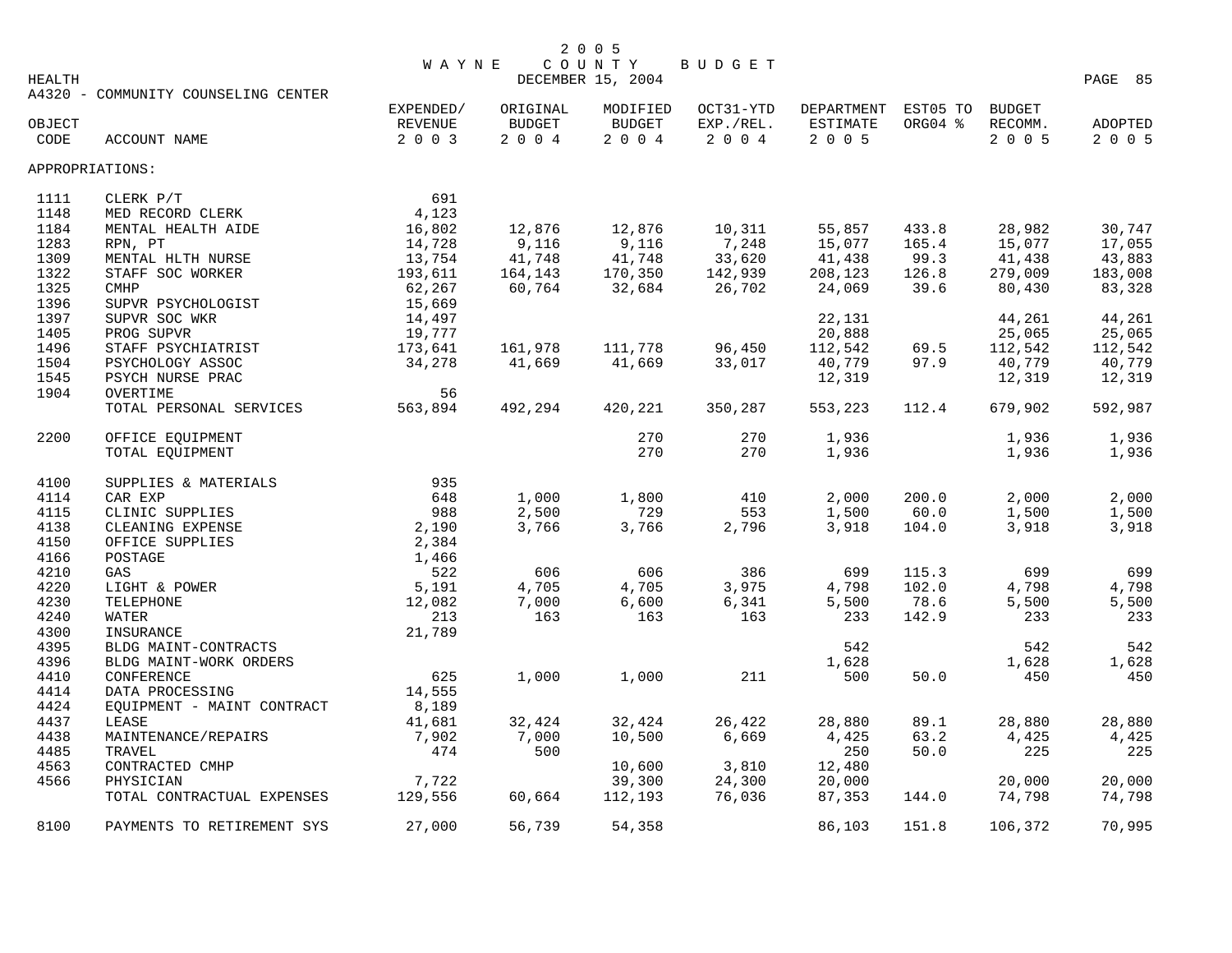|               |                                     |                |               | 2 0 0 5                     |               |                   |          |               |            |
|---------------|-------------------------------------|----------------|---------------|-----------------------------|---------------|-------------------|----------|---------------|------------|
| <b>HEALTH</b> |                                     | <b>WAYNE</b>   |               | COUNTY<br>DECEMBER 15, 2004 | <b>BUDGET</b> |                   |          |               | PAGE<br>86 |
|               | A4320 - COMMUNITY COUNSELING CENTER |                |               |                             |               |                   |          |               |            |
|               |                                     | EXPENDED/      | ORIGINAL      | MODIFIED                    | OCT31-YTD     | <b>DEPARTMENT</b> | EST05 TO | <b>BUDGET</b> |            |
| OBJECT        |                                     | <b>REVENUE</b> | <b>BUDGET</b> | <b>BUDGET</b>               | EXP./REL.     | <b>ESTIMATE</b>   | ORG04 %  | RECOMM.       | ADOPTED    |
| CODE          | ACCOUNT NAME                        | 2 0 0 3        | 2 0 0 4       | 2 0 0 4                     | 2 0 0 4       | 2 0 0 5           |          | 2 0 0 5       | 2 0 0 5    |
| 8200          | PAYMENTS TO STATE SOC SEC           | 44,113         | 34,350        | 32,709                      | 24,065        | 38,755            | 112.8    | 48,447        | 45,364     |
| 8400          | HOSPITALIZATION EXP.                | 57,399         | 48,996        | 46,696                      | 23,074        | 62,674            | 127.9    | 87,123        | 65,778     |
| 8600          | DISABILITY                          | 1,468          | 1,493         | 1,493                       | 898           | 2,017             | 135.1    | 2,496         | 2,496      |
| 8901          | EMPLOYEE ASSISTANCE PROGRAM         | 151            | 147           | 147                         | 142           | 210               | 142.9    | 240           | 240        |
|               | TOTAL EMPLOYEE BENEFITS             | 130,131        | 141,725       | 135,403                     | 48,179        | 189,759           | 133.9    | 244,678       | 184,873    |
|               | TOTAL A4320 APPROPRIATIONS          | 823,581        | 694,683       | 668,087                     | 474.772       | 832,271           | 119.8    | 1,001,314     | 854,594    |
| REVENUES:     |                                     |                |               |                             |               |                   |          |               |            |
| 1612          | MEDICARE                            | 52,153         | 60,000        | 60,396                      | $2,022-$      | 60,000            | 100.0    | 71,268        | 71,268     |
| 1613          | MEDICAID                            | 249,705        | 298,280       | 254,430                     | 44,163        | 325,000           | 109.0    | 290,000       | 290,000    |
| 1616          | SELF PAY                            | 34,931         | 69,000        | 69,504                      | 3,054         | 70,000            | 101.4    | 98,500        | 98,500     |
| 1620          | MENTAL HEALTH FEES                  | 134,152        | 79,000        | 79,576                      | 24,330        | 110,000           | 139.2    | 160,000       | 160,000    |
| 3509          | COPS - STATE AID                    | 306,241        | 192,162       | 270,029                     | 153,711       | 300,000           | 156.1    | 360,900       | 360,900    |
| 3518          | ST. AID - REINVESTMENT              | 29,748         | 77,867        | 24,513                      | 19,500        |                   |          | 102,500       | 102,500    |
| 3523          | CSP-ST AID                          | 36,626         | 19,400        | 19,400                      | 15,742        | 130,523           | 672.8    | 106,070       | 106,070    |
| 4469          | M H SALARY SHARING                  | 2,242          |               |                             |               |                   |          |               |            |
|               | TOTAL A4320 REVENUES                | 845,798        | 795,709       | 777,848                     | 258,478       | 995,523           | 125.1    | 1,189,238     | 1,189,238  |
|               | TOTAL COUNTY COST                   | 22,217-        | $101,026-$    | $109,761-$                  | 216,294       | $163, 252 -$      | 161.6    | 187,924-      | $334,644-$ |
|               |                                     |                |               |                             |               |                   |          |               |            |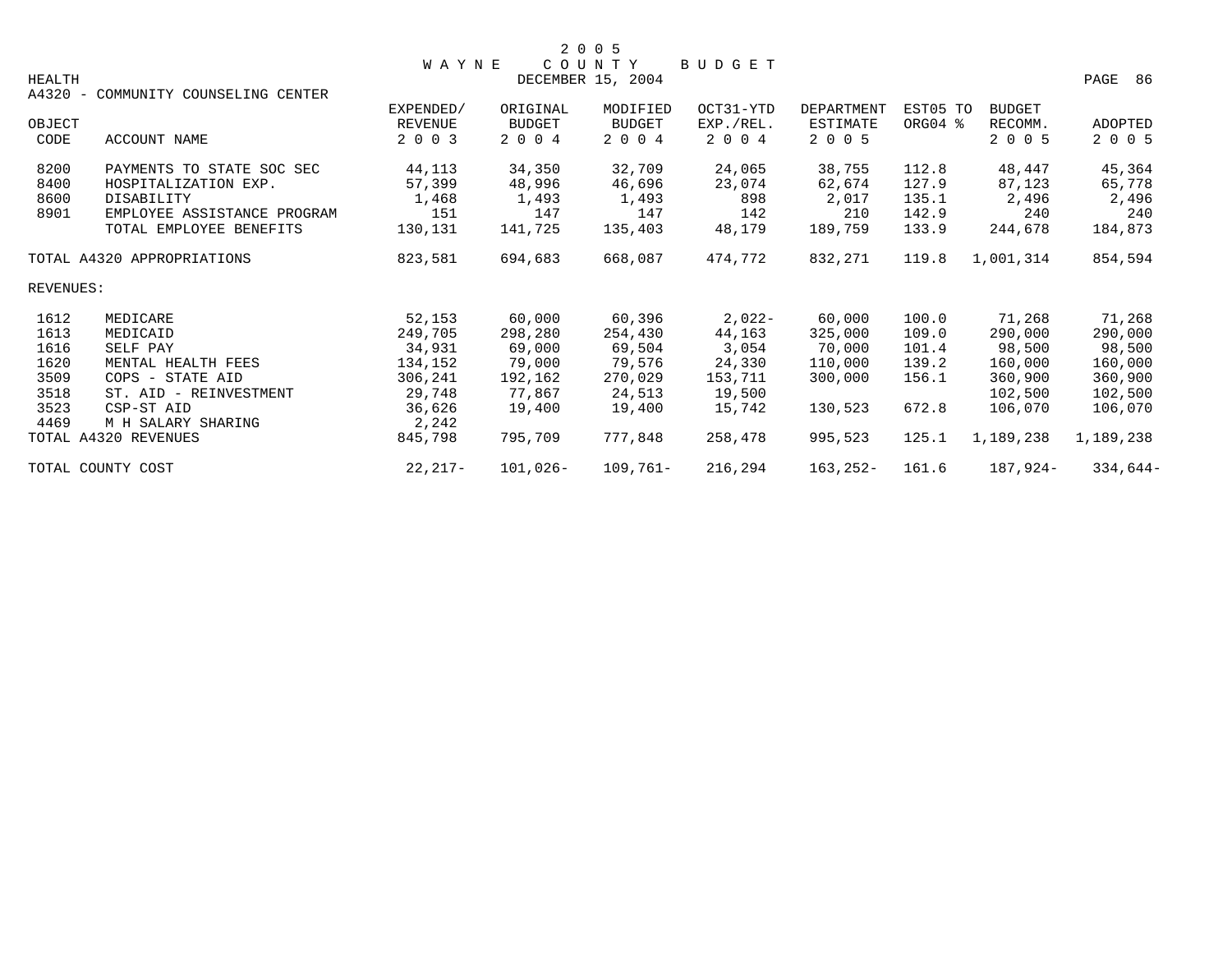|                 |                                        | <b>WAYNE</b>  |               | COUNTY            | BUDGET       |                            |         |               |               |
|-----------------|----------------------------------------|---------------|---------------|-------------------|--------------|----------------------------|---------|---------------|---------------|
| HEALTH          |                                        |               |               | DECEMBER 15, 2004 |              |                            |         |               | PAGE 87       |
|                 | A4321 - COMMUNITY SERV. S CENTER (CDT) |               |               |                   |              |                            |         |               |               |
|                 |                                        | EXPENDED/     | ORIGINAL      | MODIFIED          | OCT31-YTD    | DEPARTMENT EST05 TO BUDGET |         |               |               |
| OBJECT          |                                        | REVENUE       | <b>BUDGET</b> | <b>BUDGET</b>     | EXP./REL.    | ESTIMATE                   | ORG04 % | RECOMM.       | ADOPTED       |
| CODE            | ACCOUNT NAME                           | 2 0 0 3       | 2004          | 2004              | 2 0 0 4      | 2 0 0 5                    |         | 2 0 0 5       | 2 0 0 5       |
|                 |                                        |               |               |                   |              |                            |         |               |               |
| APPROPRIATIONS: |                                        |               |               |                   |              |                            |         |               |               |
| 1086            | DIR MENTAL HEALTH                      | 3,491         |               |                   |              |                            |         |               |               |
| 1134            | <b>ACTIVITY AIDE</b>                   | 24,611        | 24,782        | 24,782            | 19,957       | 24,604                     | 99.3    | 24,604        | 26,013        |
| 1135            | ACTIVITY AIDE P T                      | 5,120         | 9,628         | 9,628             | 4,645        | 9,554                      | 99.2    | 9,554         | 9,840         |
| 1184            | MENTAL HEALTH AIDE                     | 8,602         |               |                   |              |                            |         |               |               |
| 1258            | ASST SOCIAL WORKER                     | 23,703        | 28,270        | 28,270            | 21,046       | 28,996                     | 102.6   | 28,996        | 30,625        |
| 1259            | ASST SOC WORKER PT                     | 10,132        |               |                   |              |                            |         |               |               |
| 1283            | RPN, PT                                |               | 6,077         | 6,077             | 4,928        |                            |         |               |               |
| 1309            | MENTAL HLTH NURSE                      | 82,957        | 83,560        | 57,720            | 48,014       | 41,438                     | 49.6    | 41,438        | 43,883        |
| 1322            | STAFF SOC WORKER                       | 39,307        | 40,500        | 40,500            | 32,616       | 40,395                     | 99.7    | 40,395        | 26,496        |
| 1325            | <b>CMHP</b>                            | 76,770        | 79,137        | 107,217           | 84,884       | 119,115                    | 150.5   | 119,115       | 123,407       |
| 1396            | SUPVR PSYCHOLOGIST                     | 12,501        | 24,386        | 15,061            | 13,110       | 21,338                     | 87.5    |               |               |
| 1397            | SUPVR SOC WKR                          | 8,529         |               |                   |              |                            |         |               |               |
| 1405            | PROG SUPVR                             | 39,512        |               |                   |              | 39,831                     |         | 39,831        | 39,831        |
| 1496            |                                        | 58,054        | 57,994        | 8,294             | 24,327       | 37,514                     | 64.7    | 37,514        | 37,514        |
|                 | STAFF PSYCHIATRIST                     |               |               |                   |              | 5,291                      |         |               | 5,613         |
| 1508            | CMH ACTIVITY AIDE                      |               | 4,963         | 4,963             | 3,961        |                            | 106.6   | 5,291         |               |
| 1904            | OVERTIME                               | 243           |               |                   |              |                            |         |               |               |
|                 | TOTAL PERSONAL SERVICES                | 393,532       | 359,297       | 302,512           | 257,488      | 368,076                    | 102.4   | 346,738       | 343,222       |
| 2000            | EQUIP & OTHER CAPITAL OUTLAY           | 1,211         |               | 200               | 200          |                            |         |               |               |
| 2200            | OFFICE EQUIPMENT                       |               | 1,000         | 1,000             |              | 4,063                      | 406.3   | 4,063         | 4,063         |
| 2300            | MOTOR VEHICLES                         |               |               |                   |              | 19,390                     |         | 19,390        | 19,390        |
|                 | TOTAL EQUIPMENT                        | 1,211         | 1,000         | 1,200             | 200          | 23,453                     | 2345.3  | 23,453        | 23,453        |
|                 |                                        |               |               |                   |              |                            |         |               |               |
| 4100            | SUPPLIES & MATERIALS                   | 13,095        | 3,250         | 4,250             | 4,133        | 3,250                      | 100.0   | 3,250         | 3,250         |
| 4114            | CAR EXP                                | 1,781         | 1,500         | 2,600             | 1,327        | 2,500                      | 166.7   | 2,500         | 2,500         |
| 4115            | CLINIC SUPPLIES                        |               | 10,000        | 8,800             | 6,009        | 10,000                     | 100.0   | 10,000        | 10,000        |
| 4138            | CLEANING EXPENSE                       | 12,011        | 11,906        | 11,906            | 9,303        | 12,389                     | 104.1   | 12,389        | 12,389        |
| 4150            | OFFICE SUPPLIES                        | 2,183         |               |                   |              |                            |         |               |               |
| 4166            | POSTAGE                                | 1,219         |               |                   |              |                            |         |               |               |
| 4210            | GAS                                    | 1,012         | 1,915         | 1,915             | 1,223        | 2,209                      | 115.4   | 2,209         | 2,209         |
| 4220            | LIGHT & POWER                          | 12,692        | 14,875        | 14,875            | 12,566       | 15,170                     | 102.0   | 15,170        | 15,170        |
| 4230            | TELEPHONE                              | 6,332         | 5,000         | 4,800             | 4,519        | 7,000                      | 140.0   | 7,000         | 7,000         |
| 4240            | WATER                                  | 468           | 515           | 515               | 515          | 736                        | 142.9   | 736           | 736           |
| 4300            | INSURANCE                              | 2,404         |               |                   |              |                            |         |               |               |
| 4395            | BLDG MAINT-CONTRACTS                   |               |               |                   |              | 1,715                      |         | 1,715         | 1,715         |
| 4396            | BLDG MAINT-WORK ORDERS                 |               |               |                   |              | 3,559                      |         | 3,559         | 3,559         |
| 4410            | CONFERENCE                             | 103           | 500           | 500               | 100          | 500                        | 100.0   | 450           | 450           |
| 4414            | DATA PROCESSING                        | 12,105        |               |                   |              |                            |         |               |               |
| 4424            | EQUIPMENT - MAINT CONTRACT             | 6,267         |               |                   |              |                            |         |               |               |
| 4437            | LEASE                                  | 91,697        | 102,503       | 102,503           | 83,519       | 91,317                     | 89.1    | 91,317        | 91,317        |
|                 |                                        |               |               |                   |              |                            | 111.9   |               |               |
| 4438<br>4485    | MAINTENANCE/REPAIRS                    | 18,382<br>460 | 12,500<br>700 | 19,300<br>700     | 18,420<br>59 | 13,992<br>400              | 57.1    | 13,992<br>360 | 13,992<br>360 |
| 4500            | TRAVEL                                 | 4,787         | 12,000        | 10,900            | 2,644        |                            |         |               | 7,200         |
|                 | FEES FOR SERVICES, NON EMPLOY          |               |               |                   |              | 7,200                      | 60.0    | 7,200         |               |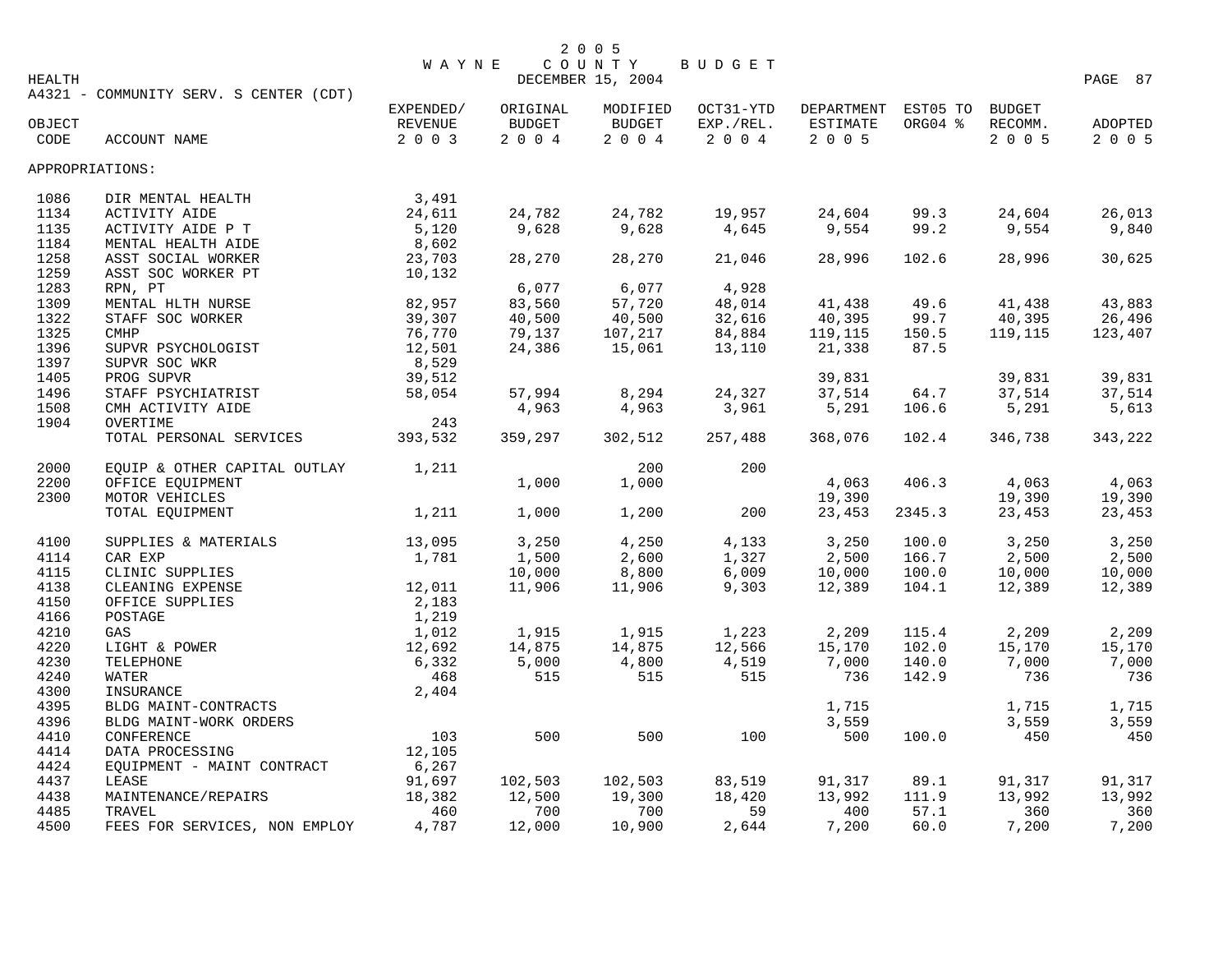|               |                                        | <b>WAYNE</b>   |               | 2 0 0 5<br>COUNTY | <b>BUDGET</b> |                   |           |               |                |
|---------------|----------------------------------------|----------------|---------------|-------------------|---------------|-------------------|-----------|---------------|----------------|
| <b>HEALTH</b> | A4321 - COMMUNITY SERV. S CENTER (CDT) |                |               | DECEMBER 15, 2004 |               |                   |           |               | PAGE 88        |
|               |                                        | EXPENDED/      | ORIGINAL      | MODIFIED          | OCT31-YTD     | <b>DEPARTMENT</b> | EST05 TO  | <b>BUDGET</b> |                |
| OBJECT        |                                        | <b>REVENUE</b> | <b>BUDGET</b> | <b>BUDGET</b>     | EXP./REL.     | ESTIMATE          | ORG04 %   | RECOMM.       | <b>ADOPTED</b> |
| CODE          | <b>ACCOUNT NAME</b>                    | 2 0 0 3        | 2 0 0 4       | 2 0 0 4           | 2 0 0 4       | 2 0 0 5           |           | 2 0 0 5       | 2 0 0 5        |
| 4565          | PHYSICAL EXAMS                         | 19,752         | 20,000        | 20,000            | 13,137        | 20,000            | 100.0     | 20,000        | 20,000         |
| 4566          | PHYSICIAN                              |                |               | 17,200            | 9,180         | 20,000            |           | 20,000        | 20,000         |
|               | TOTAL CONTRACTUAL EXPENSES             | 206,750        | 197,164       | 220,764           | 166,654       | 211,937           | 107.5     | 211,847       | 211,847        |
| 8100          | PAYMENTS TO RETIREMENT SYS             | 16,398         | 40,199        | 39,403            |               | 57,499            | 143.0     | 54,285        | 36,231         |
| 8200          | PAYMENTS TO STATE SOC SEC              | 25,562         | 21,049        | 20,513            | 15,670        | 25,860            | 122.9     | 25,337        | 26,256         |
| 8400          | HOSPITALIZATION EXP.                   | 25,720         | 42,653        | 42,653            | 28,170        | 59,356            | 139.2     | 54,085        | 40,834         |
| 8600          | DISABILITY                             | 1,152          | 1,008         | 1,008             | 766           | 1,332             | 132.1     | 1,435         | 1,435          |
| 8901          | EMPLOYEE ASSISTANCE PROGRAM            | 116            | 102           | 102               | 99            | 150               | 147.1     | 135           | 135            |
|               | TOTAL EMPLOYEE BENEFITS                | 68,948         | 105,011       | 103,679           | 44,705        | 144,197           | 137.3     | 135,277       | 104,891        |
|               | TOTAL A4321 APPROPRIATIONS             | 670,441        | 662,472       | 628,155           | 469,047       | 747.663           | 112.9     | 717,315       | 683,413        |
| REVENUES:     |                                        |                |               |                   |               |                   |           |               |                |
| 1613          | MEDICAID                               | 461,077        | 396,024       | 374,907           | 169,956       | 485,000           | 122.5     | 500,000       | 500,000        |
| 1616          | SELF PAY                               | 3,313          | 4,565         | 4,565             | 1,207         | 1,800             | 39.4      | 1,800         | 1,800          |
| 3490          | MENTAL HEALTH STATE AID                |                |               |                   |               |                   |           | 78,010        | 78,010         |
| 3509          | COPS - STATE AID                       | 209,562        | 283,782       | 283,782           | 167,217       | 177,226           | 62.5      | 177,226       | 177,226        |
| 3518          | ST. AID - REINVESTMENT                 |                |               |                   |               |                   |           |               |                |
| 3523          | CSP-ST AID                             | 59,831         | 49,915        | 49,915            | 39,213        |                   |           |               |                |
| 4469          | M H SALARY SHARING                     | 12,750         |               |                   |               |                   |           |               |                |
|               | TOTAL A4321 REVENUES                   | 746,533        | 734,286       | 713,169           | 377,593       | 664,026           | 90.4      | 757,036       | 757,036        |
|               | TOTAL COUNTY COST                      | $76,092-$      | $71,814-$     | $85,014-$         | 91,454        | 83,637            | $116.5 -$ | $39,721-$     | $73,623-$      |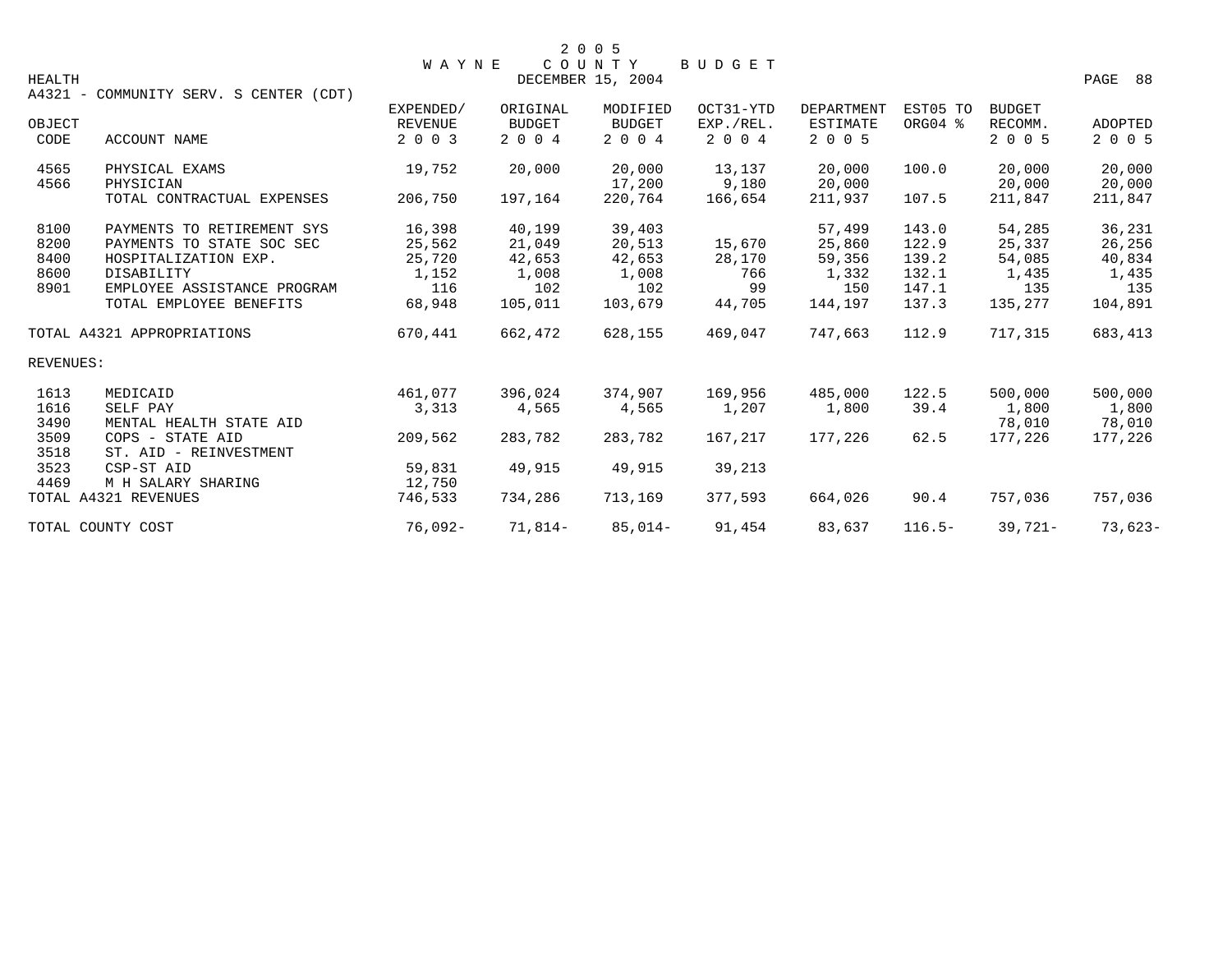| HEALTH         |                                     | <b>WAYNE</b>       |                       | COUNTY<br>DECEMBER 15, 2004 | <b>BUDGET</b>        |                     |          |                    | PAGE 89            |
|----------------|-------------------------------------|--------------------|-----------------------|-----------------------------|----------------------|---------------------|----------|--------------------|--------------------|
|                | A4322 - CONTRACTED MENTAL HLTH SERV |                    |                       |                             |                      |                     |          |                    |                    |
|                |                                     | EXPENDED/          | ORIGINAL              | MODIFIED                    | OCT31-YTD            | DEPARTMENT          | EST05 TO | <b>BUDGET</b>      |                    |
| OBJECT<br>CODE | ACCOUNT NAME                        | REVENUE<br>2 0 0 3 | <b>BUDGET</b><br>2004 | <b>BUDGET</b><br>2004       | EXP./REL.<br>2 0 0 4 | ESTIMATE<br>2 0 0 5 | ORG04 %  | RECOMM.<br>2 0 0 5 | ADOPTED<br>2 0 0 5 |
|                | APPROPRIATIONS:                     |                    |                       |                             |                      |                     |          |                    |                    |
| 4534           | CCSI-AGING/YOUTH                    | 37,500             | 53,625                | 51,549                      | 31,455               | 36,549              | 68.2     | 36,549             | 36,549             |
| 4604           | FLACRA ALCOHOL(110-ADULT)           | 972,899            | 964,499               | 964,499                     | 805,240              | 957,473             | 99.3     | 957,473            | 957,473            |
| 4607           | DELPHI DRUG                         | 367,753            | 373,254               | 373,254                     | 305,888              | 372,374             | 99.8     | 372,374            | 372,374            |
| 4608           | ARC MR                              | 391,137            | 441,770               | 441,770                     | 287,508              | 441,770             | 100.0    | 441,770            | 441,770            |
| 4631           | EPILEPSY ASSOC.                     | 4,822              | 4,822                 | 4,822                       | 1,205                | 4,822               | 100.0    | 4,822              | 4,822              |
| 4640           | LIFELINE                            | 32,919             | 32,961                | 22,961                      | 17,220               | 22,961              | 69.7     | 22,961             | 22,961             |
| 4685           | UNITY HOUSE INC                     | 73,035             | 73,213                | 69,289                      | 33,834               | 69,289              | 94.6     | 69,289             | 69,289             |
| 4686           | FL PARENT NYWK                      | 26,314             | 26,314                | 24,894                      | 6,935                | 24,984              | 94.9     | 24,984             | 24,984             |
| 4690           | FLCNCL-ALC                          | 73,274             | 73,274                | 73,274                      | 54,822               | 73,097              | 99.8     | 73,097             | 73,097             |
| 4697           | WCAP CRISIS RESPITE                 | 71,087             | 9,088                 | 55,918                      | 13,979               | 59,087              | 650.2    | 59,087             | 59,087             |
| 4698           | COMPEER RIV 5                       | 9,410              | 9,410                 |                             |                      |                     |          |                    |                    |
|                | TOTAL CONTRACTUAL EXPENSES          | 2,060,150          | 2,062,230             | 2,082,230                   | 1,558,086            | 2,062,406           | 100.0    | 2,062,406          | 2,062,406          |
|                | TOTAL A4322 APPROPRIATIONS          | 2,060,150          | 2,062,230             | 2,082,230                   | 1,558,086            | 2,062,406           | 100.0    | 2,062,406          | 2,062,406          |
| REVENUES:      |                                     |                    |                       |                             |                      |                     |          |                    |                    |
| 2701           | PRIOR YEARS                         | 9,657              |                       |                             |                      |                     |          |                    |                    |
| 3478           | ARC MH                              | 6,939              | 6,939                 | 6,939                       |                      | 6,924               | 99.8     | 6,924              | 6,924              |
| 3485           | UNITY HOUSE - M.H. ST AID           | 73,035             | 73,213                | 69,289                      | 17,277               | 69,289              | 94.6     | 69,289             | 69,289             |
| 3488           | EPILEPSY ASSOC.                     | 4,822              | 4,822                 | 4,822                       |                      | 4,604               | 95.5     | 4,604              | 4,604              |
| 3494           | DELPHI DRUG                         | 354,070            | 365,504               | 365,504                     | 187,402              | 364,624             | 99.8     | 364,624            | 364,624            |
| 3495           | ARC-MR                              | 416,014            | 424,695               | 424,695                     | 189,360              | 424,695             | 100.0    | 424,695            | 424,695            |
| 3499           | FLACRA DEMO(110-YOUTH)              | 880,291            | 698,177               | 698,177                     | 576,538              | 674,603             | 96.6     | 674,603            | 674,603            |
| 3504           | LIFELINE                            | 32,919             | 32,961                | 22,961                      |                      | 22,961              | 69.7     | 22,961             | 22,961             |
| 3522           | FLCNCL- ALC                         | 73,274             | 73,274                | 73,274                      | 36,548               | 73,097              | 99.8     | 73,097             | 73,097             |
| 3526           | WCAP CRISIS RESPITE                 | 59,087             | 59,088                | 55,908                      |                      | 59,087              | 100.0    | 59,087             | 59,087             |
| 3527           | COMPEER RIV 5                       | 9,410              | 9,410                 |                             |                      |                     |          |                    |                    |
| 3607           | FL PARENT NYWK                      | 26,314             | 26,314                | 24,894                      | 6,935                | 24,894              | 94.6     | 24,894             | 24,894             |
| 3840           | AGING & YOUTH RIV                   | 37,500             | 38,625                | 36,549                      |                      | 36,549              | 94.6     | 36,549             | 36,549             |
| 3841           | AGING & YOUTH CCSI                  |                    | 15,000                | 15,000                      |                      |                     |          |                    |                    |
| 4586           | OASAS                               | 87,737             | 259,720               | 259,720                     |                      | 276,268             | 106.4    | 276,268            | 276,268            |
| 4639           | SCHOOL SUPPORT                      | 12,000             |                       |                             |                      |                     |          |                    |                    |
|                | TOTAL A4322 REVENUES                | 2,083,069          | 2,087,742             | 2,057,732                   | 1,014,060            | 2,037,595           | 97.6     | 2,037,595          | 2,037,595          |
|                | TOTAL COUNTY COST                   | $22,919-$          | $25,512-$             | 24,498                      | 544,026              | 24,811              | $97.3 -$ | 24,811             | 24,811             |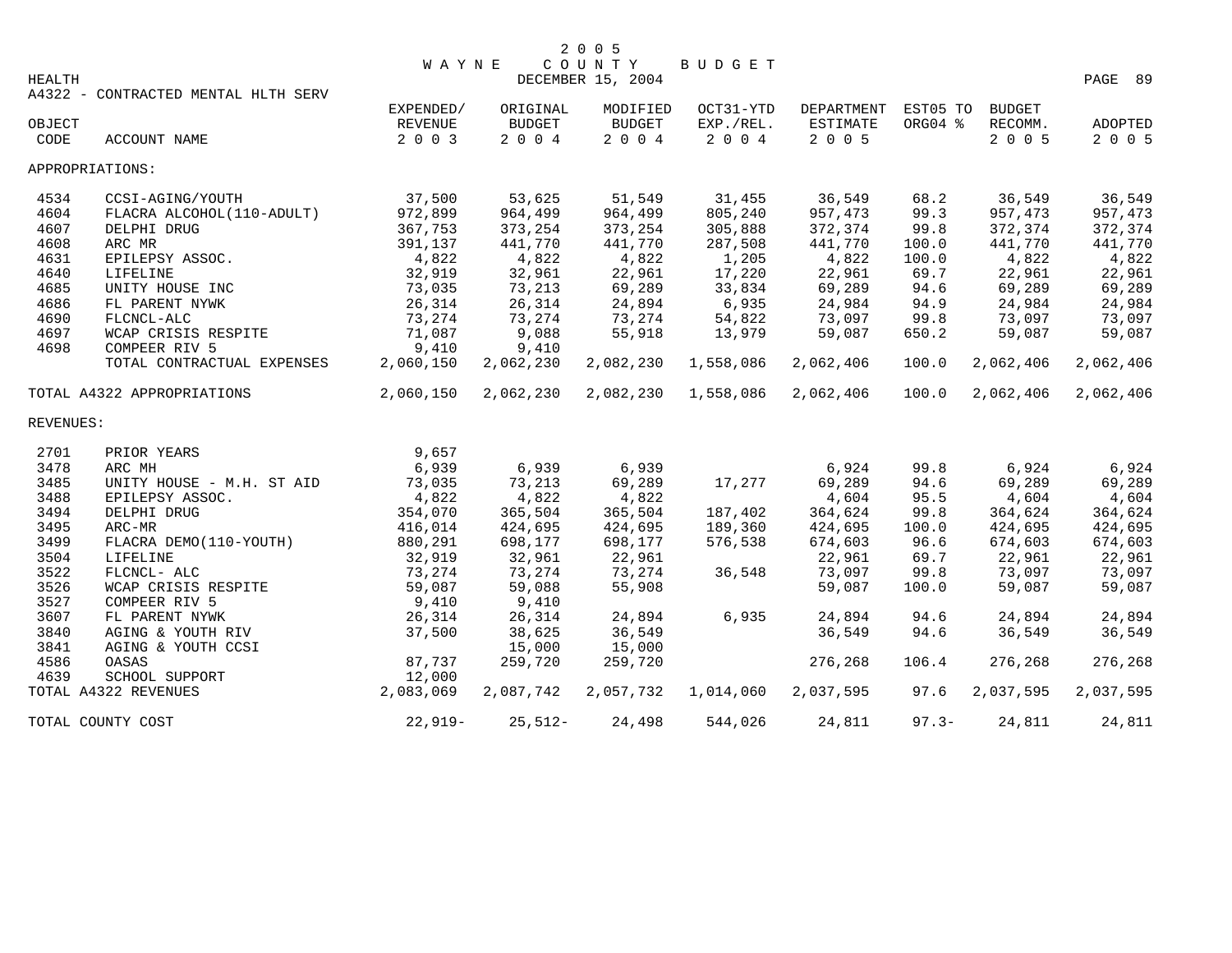| HEALTH    |                                        | <b>WAYNE</b>                |                           | 2 0 0 5<br>COUNTY<br>DECEMBER 15, 2004 | BUDGET                 |                        |                     |                          | PAGE 90 |
|-----------|----------------------------------------|-----------------------------|---------------------------|----------------------------------------|------------------------|------------------------|---------------------|--------------------------|---------|
| OBJECT    | A4323 - JAIL SERV.-NON-INPATIENT CRISI | EXPENDED/<br><b>REVENUE</b> | ORIGINAL<br><b>BUDGET</b> | MODIFIED<br><b>BUDGET</b>              | OCT31-YTD<br>EXP./REL. | DEPARTMENT<br>ESTIMATE | EST05 TO<br>ORG04 % | <b>BUDGET</b><br>RECOMM. | ADOPTED |
| CODE      | ACCOUNT NAME                           | 2 0 0 3                     | 2004                      | 2004                                   | 2 0 0 4                | 2 0 0 5                |                     | 2 0 0 5                  | 2 0 0 5 |
|           | APPROPRIATIONS:                        |                             |                           |                                        |                        |                        |                     |                          |         |
| 1086      | DIR MENTAL HEALTH                      | 3,491                       |                           |                                        |                        |                        |                     |                          |         |
| 1258      | ASST SOCIAL WORKER                     | 33,627                      | 33,755                    | 33,755                                 | 27,182                 | 33,504                 | 99.3                |                          |         |
| 1322      | STAFF SOC WORKER                       |                             | 41,382                    | 28,109                                 | 17,820                 | 32,913                 | 79.5                | 41,141                   | 26,985  |
| 1325      | <b>CMHP</b>                            | 17,129                      |                           |                                        |                        |                        |                     |                          |         |
| 1396      | SUPVR PSYCHOLOGIST                     | 17,344                      |                           |                                        |                        |                        |                     |                          |         |
| 1405      | PROG SUPVR                             |                             |                           |                                        |                        | 4,178                  |                     | 4,178                    | 4,178   |
| 1496      | STAFF PSYCHIATRIST                     | 11,633                      | 14,000                    | 5                                      |                        |                        |                     |                          |         |
| 1904      | OVERTIME                               |                             |                           | 4,966                                  |                        |                        |                     |                          |         |
|           | TOTAL PERSONAL SERVICES                | 83,224                      | 89,137                    | 66,835                                 | 45,002                 | 70,595                 | 79.2                | 45,319                   | 31,163  |
| 4100      | SUPPLIES & MATERIALS                   | 218                         |                           |                                        |                        |                        |                     |                          |         |
| 4114      | CAR EXP                                | 1,291                       | 700                       | 2,800                                  | 817                    |                        |                     |                          |         |
| 4115      | CLINIC SUPPLIES                        |                             | 200                       | 200                                    | 101                    | 200                    | 100.0               | 200                      | 200     |
| 4138      | CLEANING EXPENSE                       | 482                         |                           |                                        |                        |                        |                     |                          |         |
| 4150      | OFFICE SUPPLIES                        | 444                         |                           |                                        |                        |                        |                     |                          |         |
| 4166      | POSTAGE                                | 257                         |                           |                                        |                        |                        |                     |                          |         |
| 4210      | GAS                                    | 44                          |                           |                                        |                        |                        |                     |                          |         |
| 4220      | LIGHT & POWER                          | 497                         |                           |                                        |                        |                        |                     |                          |         |
| 4230      | TELEPHONE                              | 3,007                       | 800                       | 2,350                                  | 1,992                  | 1,400                  | 175.0               | 1,400                    | 1,400   |
| 4240      | WATER                                  | 21                          |                           |                                        |                        |                        |                     |                          |         |
| 4300      | INSURANCE                              | 506                         |                           |                                        |                        |                        |                     |                          |         |
| 4396      | BLDG MAINT-WORK ORDERS                 |                             |                           |                                        |                        | 226                    |                     | 226                      | 226     |
| 4410      | CONFERENCE                             |                             | 300                       | 300                                    |                        | 150                    | 50.0                | 135                      | 135     |
| 4414      | DATA PROCESSING                        | 2,547                       |                           |                                        |                        |                        |                     |                          |         |
| 4424      | EQUIPMENT - MAINT CONTRACT             | 1,261                       |                           |                                        |                        |                        |                     |                          |         |
| 4437      | LEASE                                  | 4,168                       |                           |                                        |                        |                        |                     |                          |         |
| 4438      | MAINTENANCE/REPAIRS                    | 667                         | 700                       | 700                                    | 475                    |                        |                     |                          |         |
| 4566      | PHYSICIAN                              | 990                         |                           | 8,495                                  | 5,395                  | 25,000                 |                     | 25,000                   | 25,000  |
|           | TOTAL CONTRACTUAL EXPENSES             | 16,400                      | 2,700                     | 14,845                                 | 8,780                  | 26,976                 | 999.1               | 26,961                   | 26,961  |
| 8100      | PAYMENTS TO RETIREMENT SYS             | 2,730                       | 11,276                    | 10,569                                 |                        | 11,965                 | 106.1               | 7,251                    | 4,839   |
| 8200      | PAYMENTS TO STATE SOC SEC              | 5,734                       | 6,288                     | 5,823                                  | 3,668                  | 5,400                  | 85.9                | 3,467                    | 2,384   |
| 8400      | HOSPITALIZATION EXP.                   | 8,451                       | 15,540                    | 15,540                                 | 6,494                  | 11,237                 | 72.3                | 8,599                    | 6,492   |
| 8600      | DISABILITY                             | 245                         | 288                       | 288                                    | 200                    | 325                    | 112.8               | 188                      | 188     |
| 8901      | EMPLOYEE ASSISTANCE PROGRAM            | 27                          | 29                        | 29                                     | 28                     | 30                     | 103.4               | 15                       | 15      |
|           | TOTAL EMPLOYEE BENEFITS                | 17,187                      | 33,421                    | 32,249                                 | 10,390                 | 28,957                 | 86.6                | 19,520                   | 13,918  |
|           | TOTAL A4323 APPROPRIATIONS             | 116,811                     | 125,258                   | 113,929                                | 64,172                 | 126,528                | 101.0               | 91,800                   | 72,042  |
| REVENUES: |                                        |                             |                           |                                        |                        |                        |                     |                          |         |
| 3518      | ST. AID - REINVESTMENT                 | 135,909                     | 135,909                   | 128,530                                | 31,089                 | 139,655                | 102.8               | 95,500                   | 95,500  |
| 3525      | MICA GRANT (OMH)                       |                             |                           |                                        |                        |                        |                     | 14,000                   | 14,000  |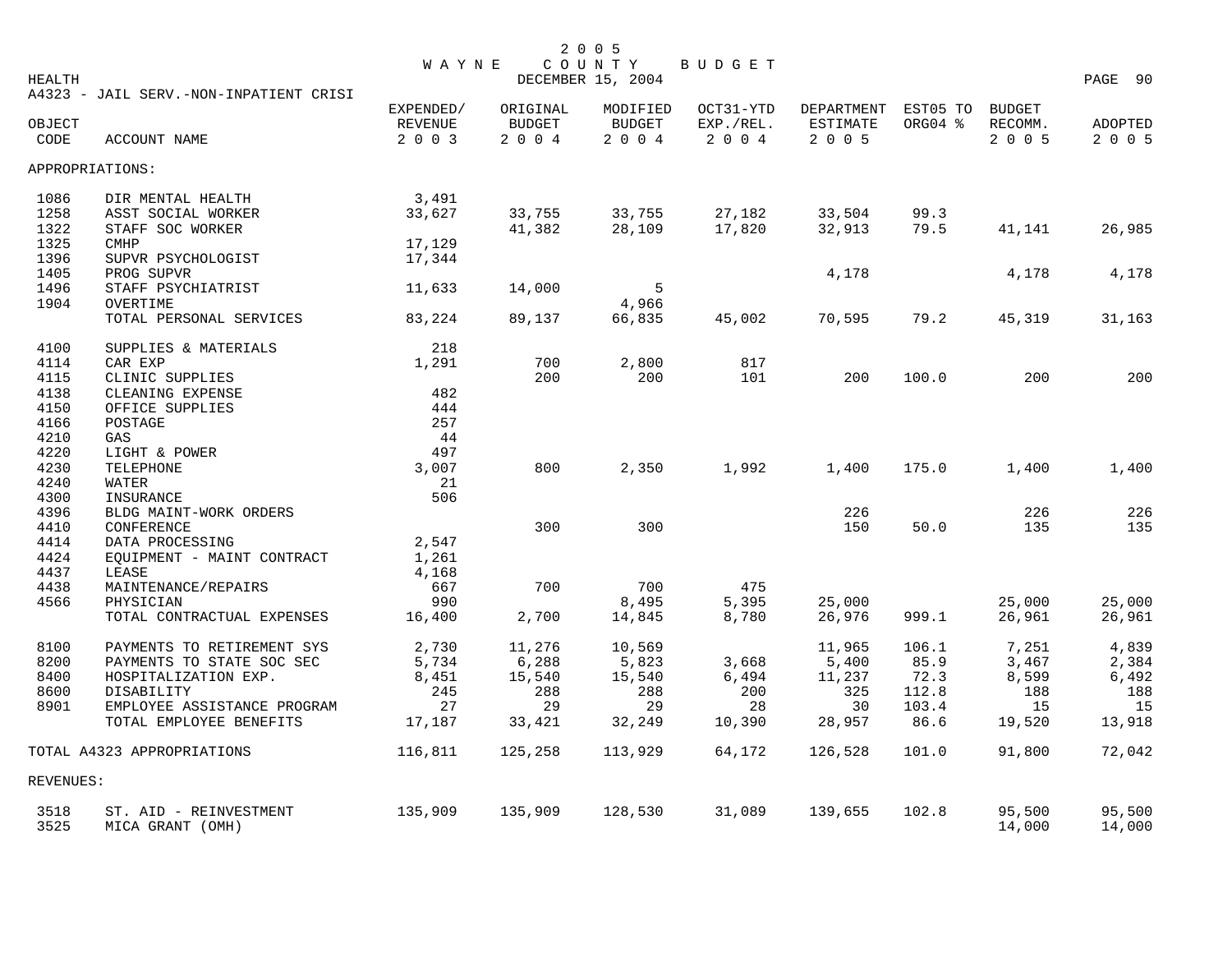|        |                                        | <b>WAYNE</b> |           | 2 0 0 5<br>COUNTY | B U D G E T |            |          |               |              |
|--------|----------------------------------------|--------------|-----------|-------------------|-------------|------------|----------|---------------|--------------|
| HEALTH |                                        |              |           | DECEMBER 15, 2004 |             |            |          |               | PAGE<br>- 91 |
|        | A4323 - JAIL SERV.-NON-INPATIENT CRISI |              |           |                   |             |            |          |               |              |
|        |                                        | EXPENDED/    | ORIGINAL  | MODIFIED          | OCT31-YTD   | DEPARTMENT | EST05 TO | <b>BUDGET</b> |              |
| OBJECT |                                        | REVENUE      | BUDGET    | BUDGET            | EXP./REL.   | ESTIMATE   | ORG04 %  | RECOMM.       | ADOPTED      |
| CODE   | ACCOUNT NAME                           | 2 0 0 3      | 2004      | 2 0 0 4           | 2 0 0 4     | 2 0 0 5    |          | 2 0 0 5       | 2 0 0 5      |
| 4469   | M H SALARY SHARING                     | 1,400        |           |                   |             |            |          |               |              |
|        | TOTAL A4323 REVENUES                   | 137,309      | 135,909   | 128,530           | 31,089      | 139,655    | 102.8    | 109,500       | 109,500      |
|        | TOTAL COUNTY COST                      | $20,498-$    | $10,651-$ | 14,601-           | 33,083      | 13,127-    | 123.2    | $17,700-$     | $37,458-$    |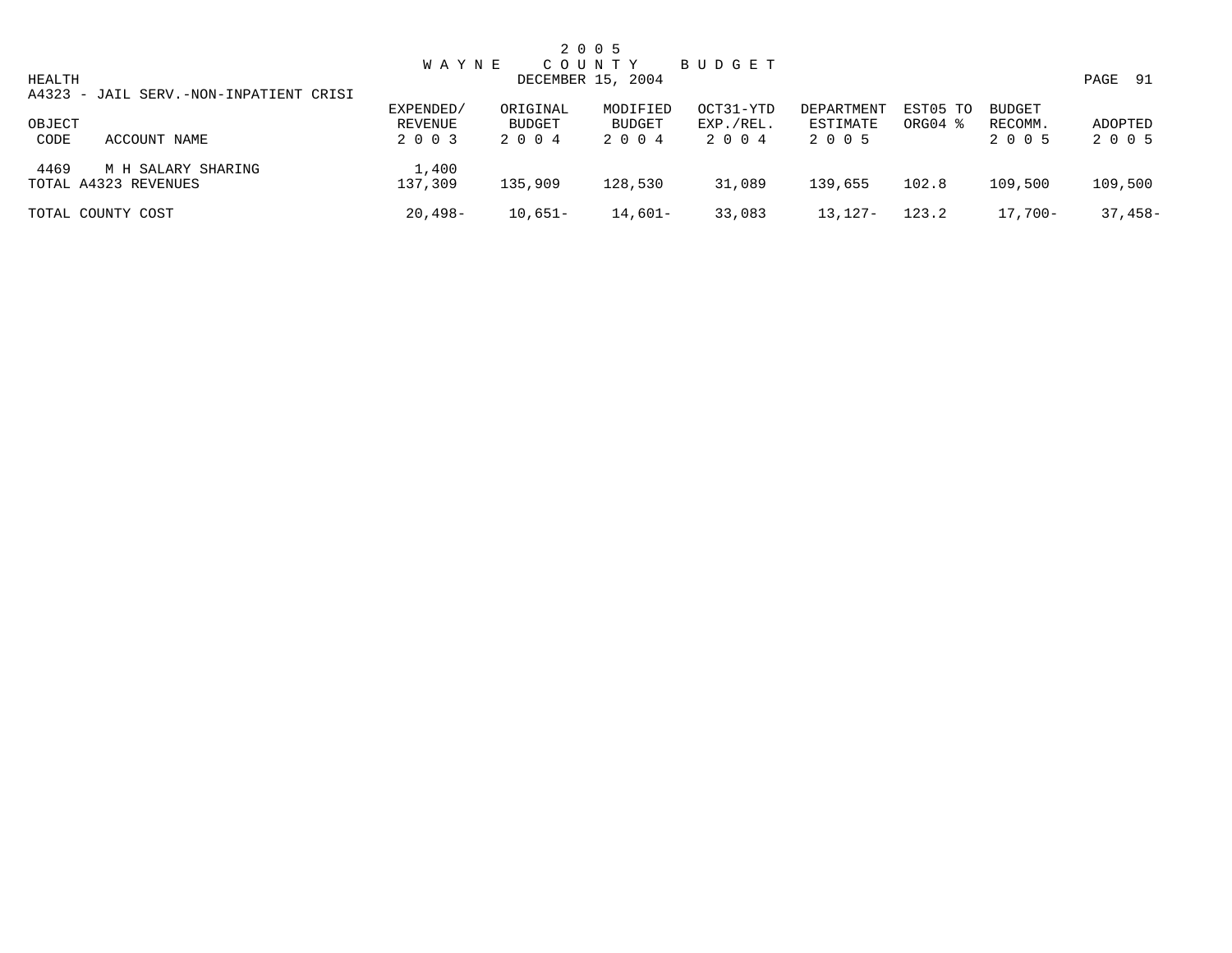| <b>HEALTH</b>  |                                      | WAYNE                                  |                                   | 2 0 0 5<br>COUNTY<br>DECEMBER 15, 2004 | BUDGET                            |                                          |                     |                                     | PAGE 92                   |
|----------------|--------------------------------------|----------------------------------------|-----------------------------------|----------------------------------------|-----------------------------------|------------------------------------------|---------------------|-------------------------------------|---------------------------|
|                | A4324 - SUBSTANCE ABUSE SERVICE      |                                        |                                   |                                        |                                   |                                          |                     |                                     |                           |
| OBJECT<br>CODE | ACCOUNT NAME                         | EXPENDED/<br><b>REVENUE</b><br>2 0 0 3 | ORIGINAL<br><b>BUDGET</b><br>2004 | MODIFIED<br><b>BUDGET</b><br>2004      | OCT31-YTD<br>EXP./REL.<br>2 0 0 4 | DEPARTMENT<br><b>ESTIMATE</b><br>2 0 0 5 | EST05 TO<br>ORG04 % | <b>BUDGET</b><br>RECOMM.<br>2 0 0 5 | <b>ADOPTED</b><br>2 0 0 5 |
|                | APPROPRIATIONS:                      |                                        |                                   |                                        |                                   |                                          |                     |                                     |                           |
| 1405           | PROG SUPVR                           | 12,524                                 |                                   |                                        |                                   | 8,235                                    |                     | 8,235                               | 8,235                     |
| 1496           | STAFF PSYCHIATRIST                   | 11,632                                 | 28,000                            | 3,500                                  |                                   |                                          |                     |                                     |                           |
| 1497           | SUB ABUSE COUNS                      | 72,412                                 | 72,409                            | 72,409                                 | 59,018                            | 73,261                                   | 101.2               | 73,261                              | 79,080                    |
|                | TOTAL PERSONAL SERVICES              | 96,568                                 | 100,409                           | 75,909                                 | 59,018                            | 81,496                                   | 81.2                | 81,496                              | 87,315                    |
| 2200           | OFFICE EQUIPMENT                     | 372                                    |                                   |                                        |                                   |                                          |                     |                                     |                           |
|                | TOTAL EQUIPMENT                      | 372                                    |                                   |                                        |                                   |                                          |                     |                                     |                           |
| 4100           | SUPPLIES & MATERIALS                 | 1,979                                  |                                   |                                        |                                   |                                          |                     |                                     |                           |
| 4115           | CLINIC SUPPLIES                      |                                        | 2,000                             | 2,000                                  | 258                               | 1,000                                    | 50.0                | 1,000                               | 1,000                     |
| 4138           | CLEANING EXPENSE                     | 2,701                                  | 2,487                             | 2,487                                  | 1,736                             | 2,588                                    | 104.1               | 2,588                               | 2,588                     |
| 4150           | OFFICE SUPPLIES                      | 1,017                                  |                                   |                                        |                                   |                                          |                     |                                     |                           |
| 4166           | POSTAGE                              | 309                                    |                                   |                                        |                                   |                                          |                     |                                     |                           |
| 4183           | CONTRACTED SAS COUNS                 |                                        |                                   |                                        |                                   | 19,000                                   |                     |                                     |                           |
| 4210           | GAS                                  | 228                                    | 400                               | 400                                    | 255                               | 461                                      | 115.3               | 461                                 | 461                       |
| 4220           | LIGHT & POWER                        | 2,927                                  | 3,107                             | 3,107                                  | 2,627                             | 3,169                                    | 102.0               | 3,169                               | 3,169                     |
| 4230           | <b>TELEPHONE</b>                     | 1,777                                  | 2,000                             | 1,200                                  | 1,156                             | 1,200                                    | 60.0                | 1,200                               | 1,200                     |
| 4240           | WATER                                | 106                                    | 108                               | 108                                    | 108                               | 154                                      | 142.6               | 154                                 | 154                       |
| 4300           | INSURANCE                            | 610                                    |                                   |                                        |                                   |                                          |                     |                                     |                           |
| 4395<br>4396   | BLDG MAINT-CONTRACTS                 |                                        |                                   |                                        |                                   | 358<br>26                                |                     | 358<br>26                           | 358<br>26                 |
| 4410           | BLDG MAINT-WORK ORDERS<br>CONFERENCE | 129                                    | 500                               | 500                                    | 60                                | 250                                      | 50.0                | 225                                 | 225                       |
| 4414           | DATA PROCESSING                      | 2,560                                  |                                   |                                        |                                   |                                          |                     |                                     |                           |
| 4424           | EQUIPMENT - MAINT CONTRACT           | 1,983                                  |                                   |                                        |                                   |                                          |                     |                                     |                           |
| 4437           | LEASE                                | 20,840                                 | 21,413                            | 21,413                                 | 17,463                            | 19,073                                   | 89.1                | 19,073                              | 19,073                    |
| 4438           | MAINTENANCE/REPAIRS                  | 3,433                                  | 3,500                             | 4,600                                  | 2,995                             | 2,923                                    | 83.5                | 2,923                               | 2,923                     |
| 4485           | TRAVEL                               |                                        | 50                                | 50                                     |                                   | 50                                       | 100.0               | 45                                  | 45                        |
| 4566           | PHYSICIAN                            | 990                                    |                                   | 8,450                                  | 6,294                             | 30,000                                   |                     | 30,000                              | 30,000                    |
| 4784           | DRUG TESTING                         | 3,400                                  | 1,000                             | 1,000                                  |                                   | 4,000                                    | 400.0               | 4,000                               | 4,000                     |
|                | TOTAL CONTRACTUAL EXPENSES           | 44,989                                 | 36,565                            | 45,315                                 | 32,952                            | 84,252                                   | 230.4               | 65,222                              | 65,222                    |
| 8100           | PAYMENTS TO RETIREMENT SYS           | 3,698                                  | 11,447                            | 11,447                                 |                                   | 13,039                                   | 113.9               | 13,039                              | 8,702                     |
| 8200           | PAYMENTS TO STATE SOC SEC            | 5,350                                  | 6,736                             | 6,736                                  | 4,342                             | 6,234                                    | 92.5                | 6,234                               | 6,680                     |
| 8400           | HOSPITALIZATION EXP.                 | 6,790                                  | 9,612                             | 9,612                                  | 6,922                             | 11,763                                   | 122.4               | 11,763                              | 8,881                     |
| 8600           | DISABILITY                           | 256                                    | 288                               | 288                                    | 236                               | 376                                      | 130.6               | 376                                 | 376                       |
| 8901           | EMPLOYEE ASSISTANCE PROGRAM          | 34                                     | 29                                | 29                                     | 28                                | 30                                       | 103.4               | 30                                  | 30                        |
|                | TOTAL EMPLOYEE BENEFITS              | 16,128                                 | 28,112                            | 28,112                                 | 11,528                            | 31,442                                   | 111.8               | 31,442                              | 24,669                    |
|                | TOTAL A4324 APPROPRIATIONS           | 158,057                                | 165,086                           | 149,336                                | 103,498                           | 197,190                                  | 119.4               | 178,160                             | 177,206                   |
| REVENUES:      |                                      |                                        |                                   |                                        |                                   |                                          |                     |                                     |                           |
| 1613           | MEDICAID                             | 81,128                                 | 32,026                            | 32,448                                 | 27,748                            | 85,000                                   | 265.4               | 90,500                              | 90,500                    |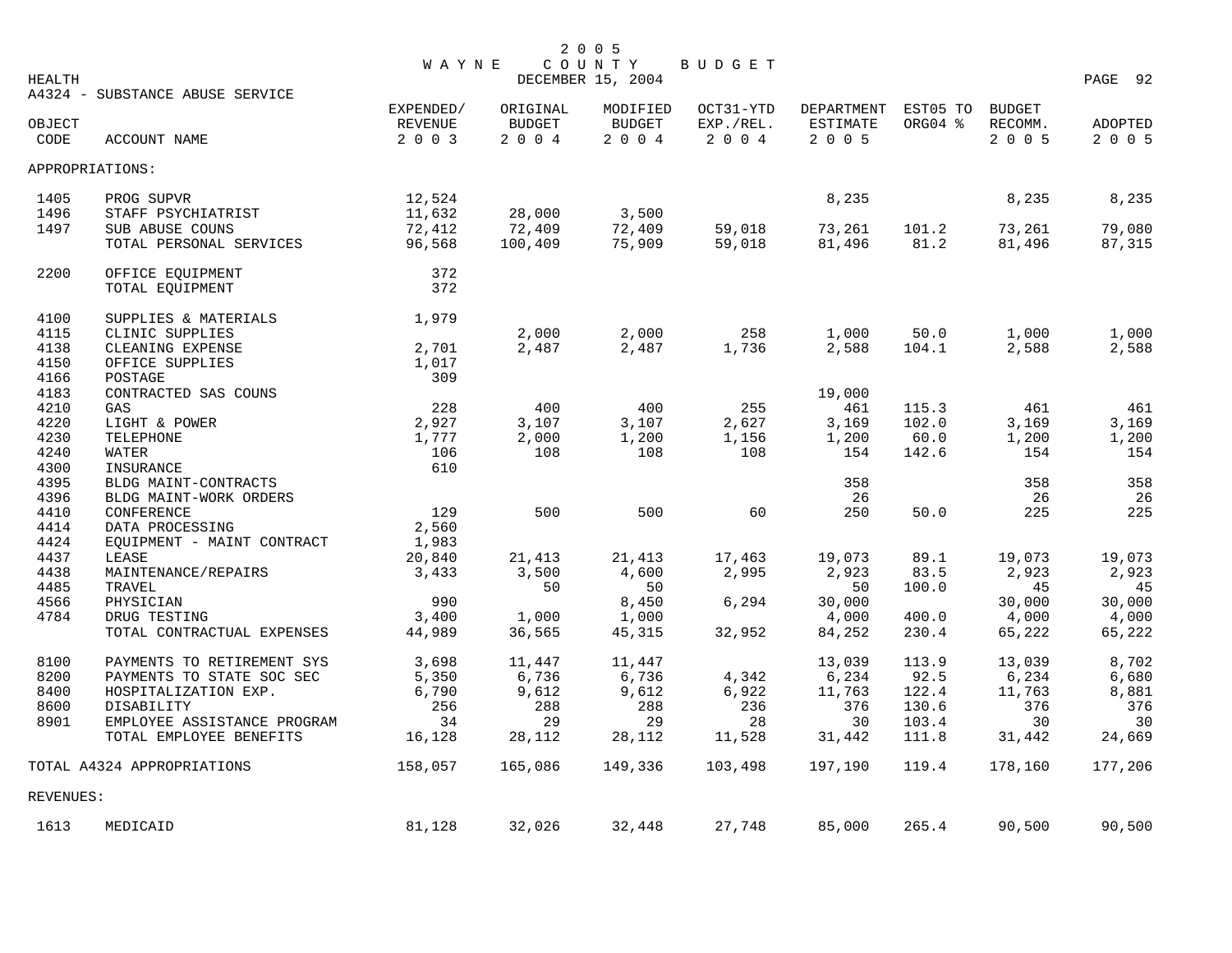|        |                                                     |              |          | 2 0 0 5           |               |            |          |           |            |
|--------|-----------------------------------------------------|--------------|----------|-------------------|---------------|------------|----------|-----------|------------|
|        |                                                     | <b>WAYNE</b> |          | COUNTY            | <b>BUDGET</b> |            |          |           |            |
| HEALTH |                                                     |              |          | DECEMBER 15, 2004 |               |            |          |           | PAGE<br>93 |
| A4324  | SUBSTANCE ABUSE SERVICE<br>$\overline{\phantom{a}}$ |              |          |                   |               |            |          |           |            |
|        |                                                     | EXPENDED/    | ORIGINAL | MODIFIED          | OCT31-YTD     | DEPARTMENT | EST05 TO | BUDGET    |            |
| OBJECT |                                                     | REVENUE      | BUDGET   | <b>BUDGET</b>     | EXP./REL.     | ESTIMATE   | ORG04 %  | RECOMM.   | ADOPTED    |
| CODE   | ACCOUNT NAME                                        | 2 0 0 3      | 2004     | 2 0 0 4           | 2004          | 2 0 0 5    |          | 2 0 0 5   | 2 0 0 5    |
| 1616   | SELF PAY                                            | 5,461        | 15,253   | 15,253            | 1,406         | 10,000     | 65.6     | 8,000     | 8,000      |
| 1620   | MENTAL HEALTH FEES                                  | 8,263        | 21,902   | 21,902            | 3,530         | 10,000     | 45.7     | 27,500    | 27,500     |
| 2770   | MISC REVENUES                                       | $4,800-$     |          |                   |               |            |          |           |            |
| 3503   | COMM.COUNSELING-COUNTY DRUG                         | 88,724       | 78,497   | 78,075            | 60,324        | 78,075     | 99.5     | 65,102    | 65,102     |
|        | TOTAL A4324 REVENUES                                | 178,776      | 147,678  | 147,678           | 93,008        | 183,075    | 124.0    | 191,102   | 191,102    |
|        | TOTAL COUNTY COST                                   | $20.719-$    | 17,408   | 1,658             | 10,490        | 14,115     | 81.1     | $12.942-$ | $13,896-$  |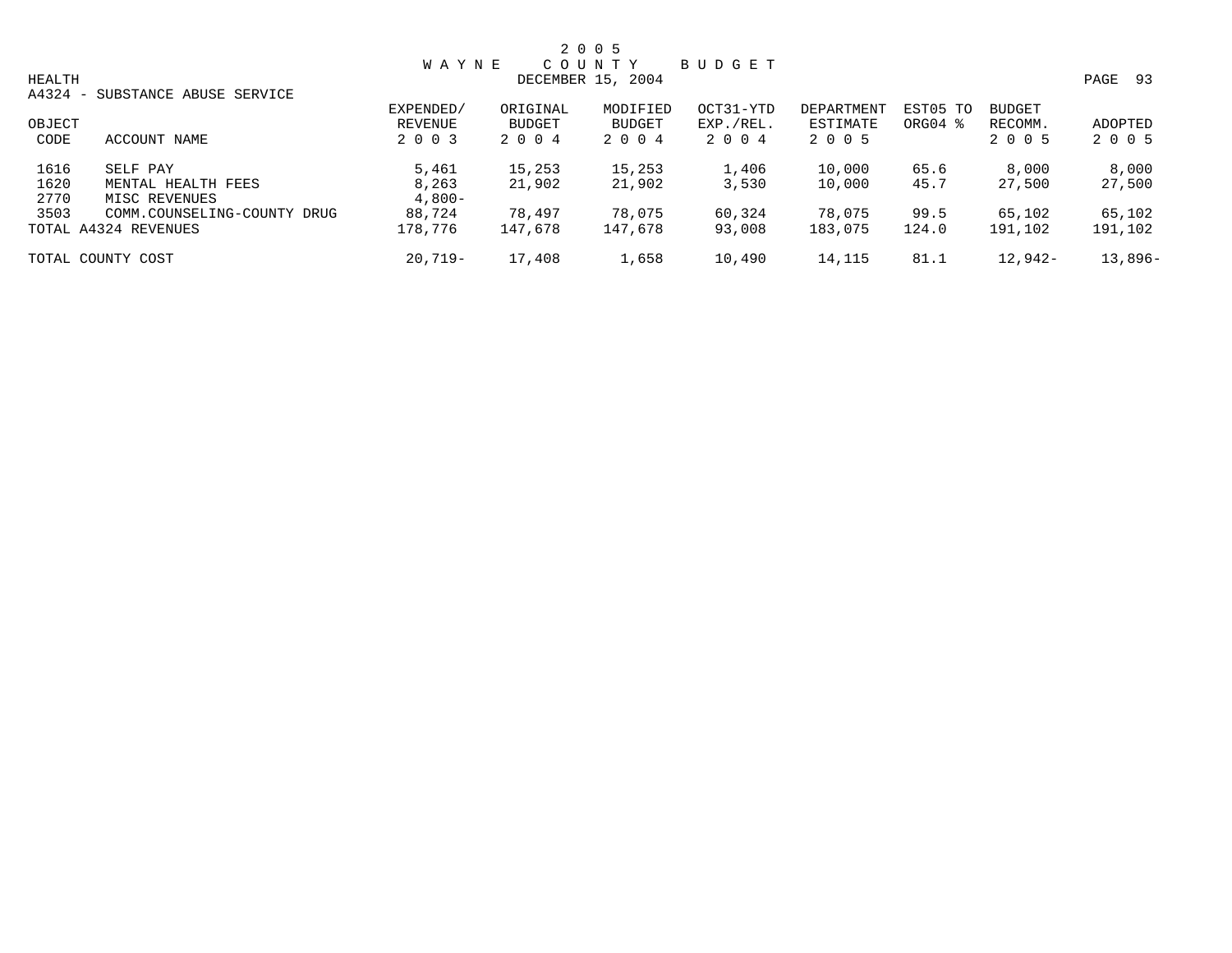| HEALTH         |                                            | <b>WAYNE</b>       |                   | COUNTY<br>DECEMBER 15, 2004 | <b>BUDGET</b>        |                     |                |                    | PAGE 94            |
|----------------|--------------------------------------------|--------------------|-------------------|-----------------------------|----------------------|---------------------|----------------|--------------------|--------------------|
|                | A4325 - CLUB REHABILITATIVE SERVICES       |                    |                   |                             |                      |                     |                |                    |                    |
|                |                                            | EXPENDED/          | ORIGINAL          | MODIFIED                    | OCT31-YTD            | DEPARTMENT EST05 TO |                | <b>BUDGET</b>      |                    |
| OBJECT<br>CODE | ACCOUNT NAME                               | REVENUE<br>2 0 0 3 | BUDGET<br>2 0 0 4 | <b>BUDGET</b><br>2 0 0 4    | EXP./REL.<br>2 0 0 4 | ESTIMATE<br>2 0 0 5 | ORG04 %        | RECOMM.<br>2 0 0 5 | ADOPTED<br>2 0 0 5 |
|                | APPROPRIATIONS:                            |                    |                   |                             |                      |                     |                |                    |                    |
| 1134           | ACTIVITY AIDE                              | 81                 |                   |                             |                      |                     |                |                    |                    |
| 1135           | ACTIVITY AIDE P T                          | 3,821              |                   |                             |                      |                     |                |                    |                    |
| 1405           | PROG SUPVR                                 | 5,147              |                   |                             |                      | 4,686               |                | 4,686              | 4,686              |
| 1507           | MH ACTIVITIES COOR                         | 26,146             | 25,818            | 25,818                      | 21,662               | 26,634              | 103.2          | 26,634             | 29,356             |
| 1508           | CMH ACTIVITY AIDE                          | 12,966             | 14,890            | 14,890                      | 11,956               | 15,872              | 106.6          | 15,872             | 16,837             |
| 1901           | PERSONAL SERVICES                          | 8,582              | 10,000            | 10,000                      | 7,976                | 10,000              | 100.0          | 10,000             | 10,000             |
| 1904           | OVERTIME                                   | 118                |                   |                             |                      | 200                 |                | 200                | 200                |
|                | TOTAL PERSONAL SERVICES                    | 56,861             | 50,708            | 50,708                      | 41,594               | 57,392              | 113.2          | 57,392             | 61,079             |
| 4100           | SUPPLIES & MATERIALS                       | 4,052              | 2,000             | 1,250                       | 750                  | 2,000               | 100.0          | 2,000              | 2,000              |
| 4114           | CAR EXP                                    | 1,628              | 2,000             | 2,000                       | 1,399                | 2,000               | 100.0          | 2,000              | 2,000              |
| 4115           | CLINIC SUPPLIES                            |                    | 2,000             | 1,250                       | 715                  | 2,000               | 100.0          | 2,000              | 2,000              |
| 4138           | CLEANING EXPENSE                           | 2,279              | 1,887             | 1,887                       | 1,491                | 1,962               | 104.0          | 1,962              | 1,962              |
| 4150           | OFFICE SUPPLIES                            | 274                |                   |                             |                      |                     |                |                    |                    |
| 4166           | POSTAGE                                    | 217                |                   |                             |                      |                     |                |                    |                    |
| 4210           | GAS                                        | 180                | 303               | 303                         | 193                  | 350                 | 115.5          | 350                | 350                |
| 4220<br>4230   | LIGHT & POWER                              | 2,265<br>913       | 2,357<br>400      | 2,357<br>1,050              | 1,987<br>976         | 2,403               | 102.0<br>300.0 | 2,403              | 2,403<br>1,200     |
| 4240           | TELEPHONE<br>WATER                         | 85                 | 82                | 82                          | 82                   | 1,200<br>117        | 142.7          | 1,200<br>117       | 117                |
| 4300           | INSURANCE                                  | 428                |                   |                             |                      |                     |                |                    |                    |
| 4395           | BLDG MAINT-CONTRACTS                       |                    |                   |                             |                      | 272                 |                | 272                | 272                |
| 4396           | BLDG MAINT-WORK ORDERS                     |                    |                   |                             |                      | 490                 |                | 490                | 490                |
| 4410           | CONFERENCE                                 | 1,333              | 500               | 500                         |                      | 500                 | 100.0          | 450                | 450                |
| 4414           | DATA PROCESSING                            | 2,157              |                   |                             |                      |                     |                |                    |                    |
| 4424           | EQUIPMENT - MAINT CONTRACT                 | 1,115              |                   |                             |                      |                     |                |                    |                    |
| 4437           | LEASE                                      | 16,672             | 16,243            | 16,243                      | 13,211               | 14,464              | 89.0           | 14,464             | 14,464             |
| 4438           | MAINTENANCE/REPAIRS                        | 3,276              | 2,000             | 3,500                       | 2,838                | 2,216               | 110.8          | 2,216              | 2,216              |
| 4485           | TRAVEL                                     | 795                | 600               | 600                         | 599                  | 800                 | 133.3          | 720                | 720                |
|                | TOTAL CONTRACTUAL EXPENSES                 | 37,669             | 30,372            | 31,022                      | 24,241               | 30,774              | 101.3          | 30,644             | 30,644             |
| 8100           | PAYMENTS TO RETIREMENT SYS                 | 1,173              | 6,175             | 6,175                       |                      | 7,551               | 122.3          | 7,551              | 5,040              |
| 8200           | PAYMENTS TO STATE SOC SEC                  | 3,777              | 3,448             | 3,448                       | 3,329                | 6,837               | 198.3          | 4,375              | 4,673              |
| 8400           | HOSPITALIZATION EXP.                       | 8,988              | 11,760            | 11,760                      | 11,198               | 14,643              | 124.5          | 14,643             | 11,056             |
| 8600           | DISABILITY                                 | 216                | 288               | 288                         | 236                  | 384                 | 133.3          | 384                | 384                |
| 8901           | EMPLOYEE ASSISTANCE PROGRAM                | 13                 | 29                | 29                          | 28                   | 30                  | 103.4          | 30                 | 30                 |
|                | TOTAL EMPLOYEE BENEFITS                    | 14,167             | 21,700            | 21,700                      | 14,791               | 29,445              | 135.7          | 26,983             | 21,183             |
|                | TOTAL A4325 APPROPRIATIONS                 | 108,697            | 102,780           | 103,430                     | 80,626               | 117,611             | 114.4          | 115,019            | 112,906            |
| REVENUES:      |                                            |                    |                   |                             |                      |                     |                |                    |                    |
| 3518           | ST. AID - REINVESTMENT                     | 106,540            | 106,544           | 106,544                     | 47,055               | 106,544             | 100.0          | 137,544            | 137,544            |
| 4469           | M H SALARY SHARING<br>TOTAL A4325 REVENUES | 2,170<br>108,710   | 106,544           | 106,544                     | 47,055               | 106,544             | 100.0          | 137,544            | 137,544            |
|                |                                            |                    |                   |                             |                      |                     |                |                    |                    |
|                | TOTAL COUNTY COST                          | $13 -$             | $3,764-$          | $3,114-$                    | 33,571               | 11,067              | $294.0 -$      | $22,525-$          | $24,638-$          |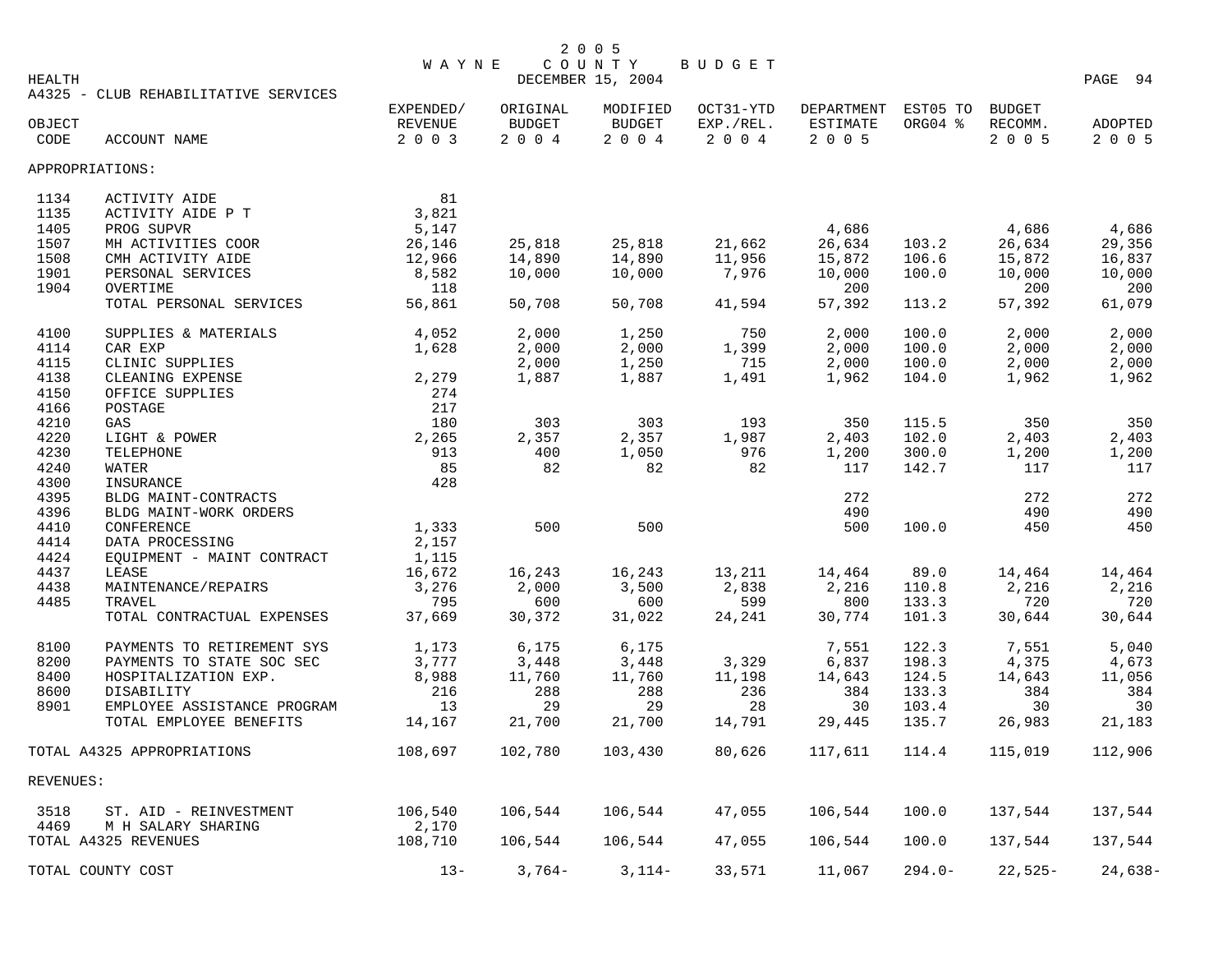| HEALTH |                                  | WAYNE                |                           | 2 0 0 5<br>COUNTY<br>DECEMBER 15, 2004 | BUDGET                 |                               |                     |                          | PAGE 95 |
|--------|----------------------------------|----------------------|---------------------------|----------------------------------------|------------------------|-------------------------------|---------------------|--------------------------|---------|
| OBJECT | A4327 - CASE MANAGEMENT SERVICES | EXPENDED/<br>REVENUE | ORIGINAL<br><b>BUDGET</b> | MODIFIED<br><b>BUDGET</b>              | OCT31-YTD<br>EXP./REL. | DEPARTMENT<br><b>ESTIMATE</b> | EST05 TO<br>ORG04 % | <b>BUDGET</b><br>RECOMM. | ADOPTED |
| CODE   | ACCOUNT NAME                     | 2 0 0 3              | 2 0 0 4                   | 2004                                   | 2004                   | 2 0 0 5                       |                     | 2 0 0 5                  | 2 0 0 5 |
|        | APPROPRIATIONS:                  |                      |                           |                                        |                        |                               |                     |                          |         |
| 1086   | DIR MENTAL HEALTH                | 3,491                |                           |                                        |                        |                               |                     |                          |         |
| 1111   | CLERK P/T                        | 663                  |                           |                                        |                        |                               |                     |                          |         |
| 1148   | MED RECORD CLERK                 | 3,625                |                           |                                        |                        |                               |                     |                          |         |
| 1183   | MENTAL HEA AIDE PT               |                      | 12,015                    | 11,515                                 |                        |                               |                     |                          |         |
| 1184   | MENTAL HEALTH AIDE               | 65,548               | 55,868                    | 55,868                                 | 44,972                 | 55,568                        | 99.5                | 55,218                   | 58,581  |
| 1309   | MENTAL HLTH NURSE                | 14,427               |                           |                                        |                        |                               |                     |                          |         |
| 1397   | SUPVR SOC WKR                    | 8,529                |                           |                                        |                        |                               |                     |                          |         |
| 1405   | PROG SUPVR                       | 8,133                |                           |                                        |                        | 6,266                         |                     | 6,266                    | 6,266   |
| 1904   | OVERTIME                         |                      |                           |                                        |                        | 300                           |                     | 300                      | 300     |
|        | TOTAL PERSONAL SERVICES          | 104,416              | 67,883                    | 67,383                                 | 44,972                 | 62,134                        | 91.5                | 61,784                   | 65,147  |
| 2300   | MOTOR VEHICLES                   |                      |                           |                                        |                        | 10,000                        |                     |                          |         |
|        | TOTAL EQUIPMENT                  |                      |                           |                                        |                        | 10,000                        |                     |                          |         |
| 4100   | SUPPLIES & MATERIALS             | 55                   |                           |                                        |                        |                               |                     |                          |         |
| 4114   | CAR EXP                          | 4,416                | 5,000                     | 5,000                                  | 2,932                  | 6,000                         | 120.0               | 6,000                    | 6,000   |
| 4115   | CLINIC SUPPLIES                  |                      | 100                       | 100                                    |                        | 100                           | 100.0               | 100                      | 100     |
| 4138   | CLEANING EXPENSE                 | 760                  | 354                       | 354                                    | 292                    | 369                           | 104.2               | 369                      | 369     |
| 4150   | OFFICE SUPPLIES                  | 489                  |                           |                                        |                        |                               |                     |                          |         |
| 4166   | POSTAGE                          | 297                  |                           |                                        |                        |                               |                     |                          |         |
| 4210   | GAS                              | -44                  | 57                        | 57                                     | 36                     | 66                            | 115.8               | 66                       | 66      |
| 4220   | LIGHT & POWER                    | 609                  | 442                       | 442                                    | 375                    | 452                           | 102.3               | 452                      | 452     |
| 4230   | TELEPHONE                        | 3,054                | 2,000                     | 1,850                                  | 1,366                  | 2,000                         | 100.0               | 2,000                    | 2,000   |
| 4240   | WATER                            | 21                   | 15                        | 15                                     | 15                     | 22                            | 146.7               | 22                       | 22      |
| 4300   | INSURANCE                        | 586                  |                           |                                        |                        |                               |                     |                          |         |
| 4395   | BLDG MAINT-CONTRACTS             |                      |                           |                                        |                        | 51                            |                     | 51                       | 51      |
| 4410   | CONFERENCE                       |                      | 150                       | 150                                    |                        | 100                           | 66.7                | 90                       | 90      |
| 4414   | DATA PROCESSING                  | 2,382                |                           |                                        |                        |                               |                     |                          |         |
| 4424   | EQUIPMENT - MAINT CONTRACT       | 1,526                |                           |                                        |                        |                               |                     |                          |         |
| 4437   | LEASE                            | 4,168                | 3,046                     | 3,046                                  | 2,494                  | 2,720                         | 89.3                | 2,720                    | 2,720   |
| 4438   | MAINTENANCE/REPAIRS              | 826                  | 700                       | 1,200                                  | 882                    | 417                           | 59.6                | 417                      | 417     |
| 4485   | TRAVEL                           | 6                    | 150                       | 150                                    |                        | 150                           | 100.0               | 135                      | 135     |
| 4654   | WRAP-AROUND FUNDS                | 10,841               | 11,318                    | 11,318                                 | 8,269                  | 11,291                        | 99.8                | 11,291                   | 11,291  |
|        | TOTAL CONTRACTUAL EXPENSES       | 30,080               | 23,332                    | 23,682                                 | 16,661                 | 23,738                        | 101.7               | 23,713                   | 23,713  |
| 8100   | PAYMENTS TO RETIREMENT SYS       | 2,805                | 6,369                     | 6,369                                  |                        | 9,893                         | 155.3               | 9,837                    | 6,565   |
| 8200   | PAYMENTS TO STATE SOC SEC        | 4,165                | 4,190                     | 4,190                                  | 3,317                  | 4,730                         | 112.9               | 4,704                    | 4,984   |
| 8400   | HOSPITALIZATION EXP.             | 15,004               | 15,588                    | 15,588                                 | 13,376                 | 20,411                        | 130.9               | 19,737                   | 14,902  |
| 8600   | DISABILITY                       | 256                  | 288                       | 288                                    | 236                    | 368                           | 127.8               | 368                      | 368     |
| 8901   | EMPLOYEE ASSISTANCE PROGRAM      | 48                   | 29                        | 29                                     | 28                     | 30                            | 103.4               | 30                       | 30      |
|        | TOTAL EMPLOYEE BENEFITS          | 22,278               | 26,464                    | 26,464                                 | 16,957                 | 35,432                        | 133.9               | 34,676                   | 26,849  |
|        | TOTAL A4327 APPROPRIATIONS       | 156,774              | 117,679                   | 117,529                                | 78,590                 | 131,304                       | 111.6               | 120,173                  | 115,709 |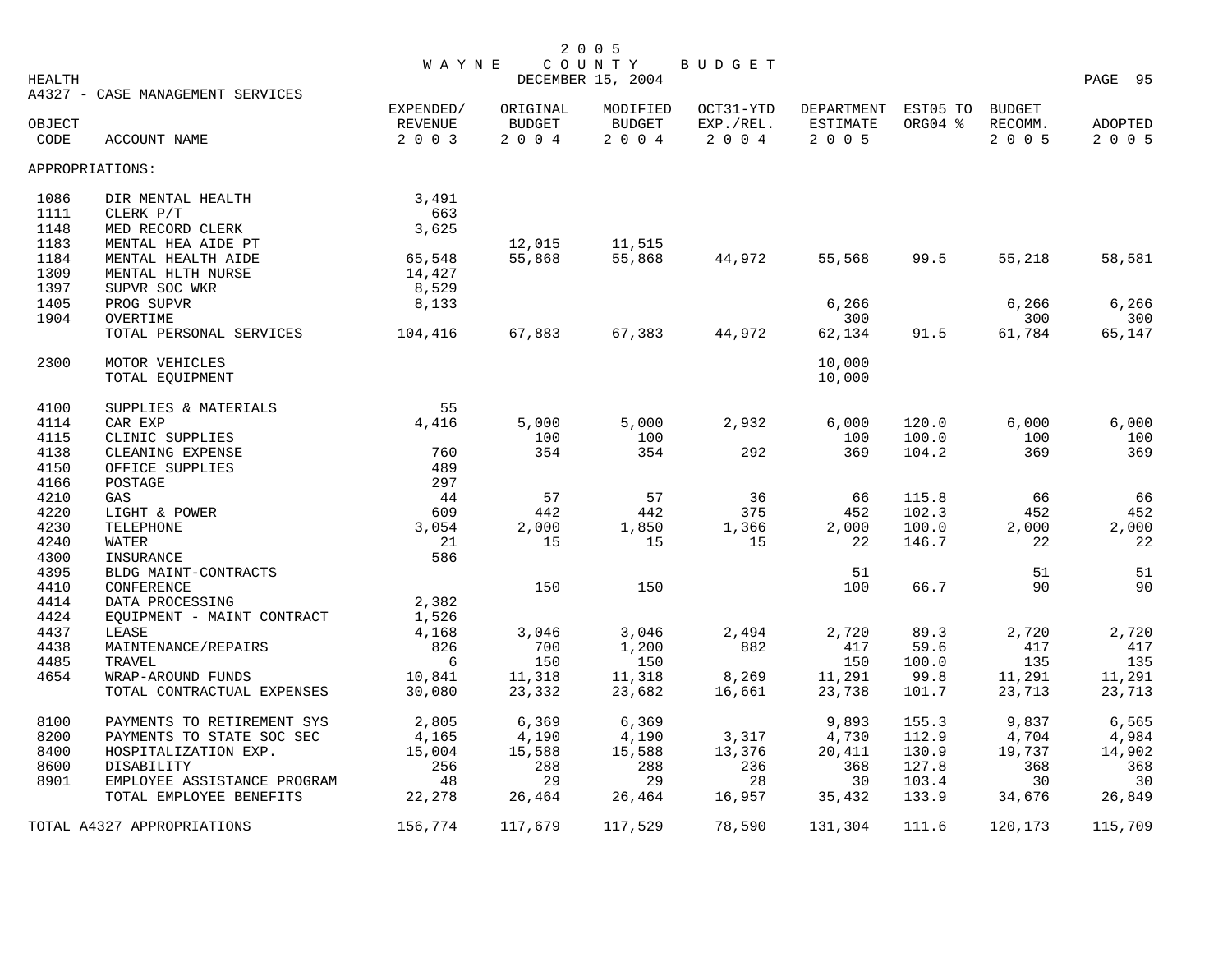|           |                                  |              |           | 2 0 0 5           |           |            |          |               |         |
|-----------|----------------------------------|--------------|-----------|-------------------|-----------|------------|----------|---------------|---------|
|           |                                  | <b>WAYNE</b> |           | COUNTY            | BUDGET    |            |          |               |         |
| HEALTH    |                                  |              |           | DECEMBER 15, 2004 |           |            |          |               | PAGE 96 |
|           | A4327 - CASE MANAGEMENT SERVICES |              |           |                   |           |            |          |               |         |
|           |                                  | EXPENDED/    | ORIGINAL  | MODIFIED          | OCT31-YTD | DEPARTMENT | EST05 TO | <b>BUDGET</b> |         |
| OBJECT    |                                  | REVENUE      | BUDGET    | <b>BUDGET</b>     | EXP./REL. | ESTIMATE   | ORG04 %  | RECOMM.       | ADOPTED |
| CODE      | ACCOUNT NAME                     | 2 0 0 3      | 2 0 0 4   | 2 0 0 4           | 2 0 0 4   | 2 0 0 5    |          | 2 0 0 5       | 2 0 0 5 |
| REVENUES: |                                  |              |           |                   |           |            |          |               |         |
| 1613      | MEDICAID                         | 94,529       | 101,785   | 102,207           | $10,142-$ | 54,129     | 53.2     | 70,000        | 70,000  |
| 3475      | HCRA SCM                         | 65,972       | 65,973    | 65,551            | 45,908    | 65,551     | 99.4     | 65,551        | 65,551  |
| 4469      | M H SALARY SHARING               | 1,300        |           |                   |           |            |          | 10,000        | 10,000  |
|           | TOTAL A4327 REVENUES             | 161,801      | 167,758   | 167,758           | 35,766    | 119,680    | 71.3     | 145,551       | 145,551 |
|           | TOTAL COUNTY COST                | $5,027-$     | $50,079-$ | $50,229-$         | 42,824    | 11,624     | $23.2-$  | $25.378 -$    | 29,842- |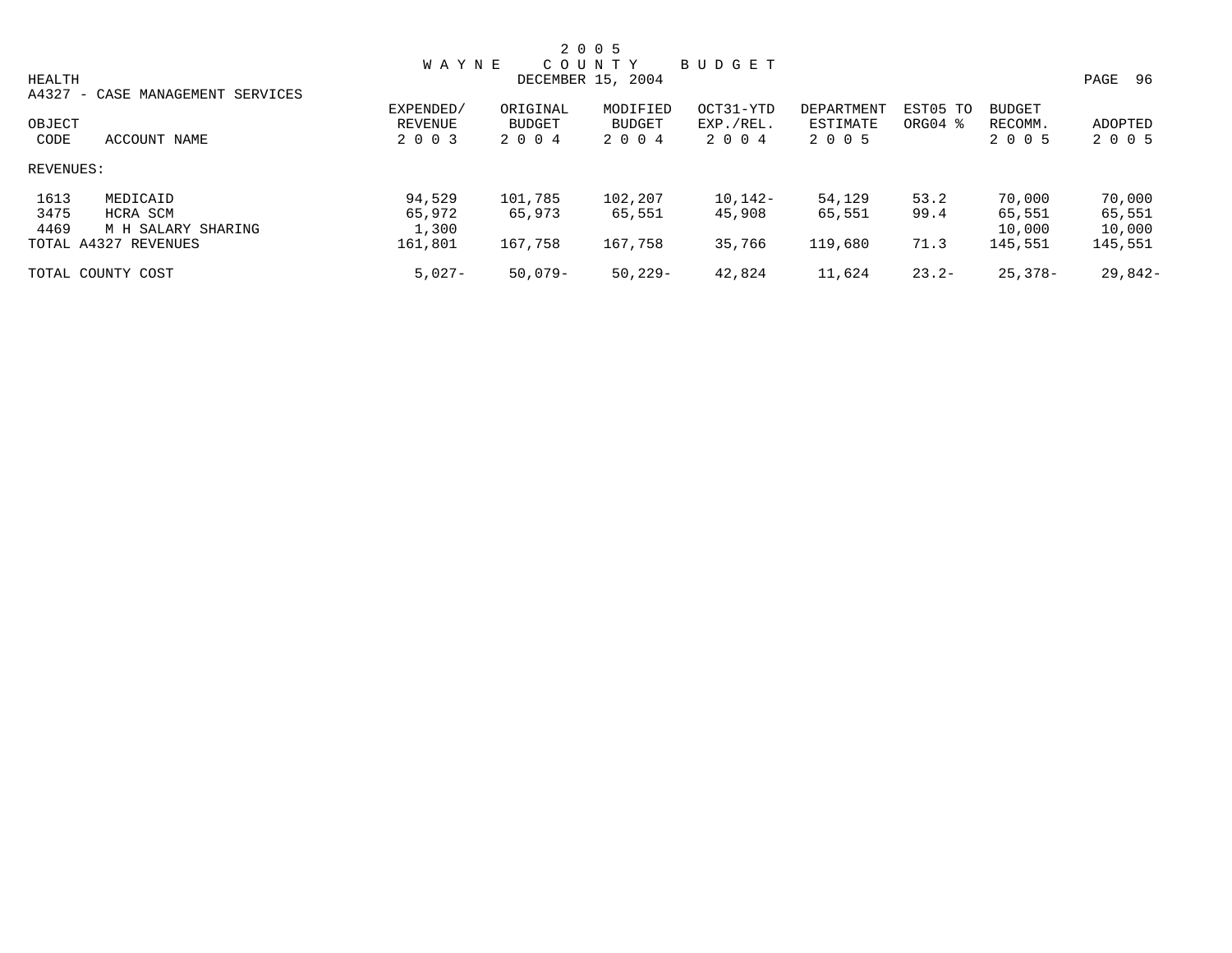|        |                                                 | <b>WAYNE</b>     |                  | COUNTY            | <b>BUDGET</b>    |                   |              |                  |                  |
|--------|-------------------------------------------------|------------------|------------------|-------------------|------------------|-------------------|--------------|------------------|------------------|
| HEALTH | A4328 - INTENSIVE CASE MANAGEMENT               |                  |                  | DECEMBER 15, 2004 |                  |                   |              |                  | PAGE 97          |
|        |                                                 | EXPENDED/        | ORIGINAL         | MODIFIED          | OCT31-YTD        | <b>DEPARTMENT</b> | EST05 TO     | <b>BUDGET</b>    |                  |
| OBJECT |                                                 | REVENUE          | <b>BUDGET</b>    | <b>BUDGET</b>     | EXP./REL.        | <b>ESTIMATE</b>   | ORG04 %      | RECOMM.          | ADOPTED          |
| CODE   | ACCOUNT NAME                                    | 2 0 0 3          | 2004             | 2004              | 2 0 0 4          | 2 0 0 5           |              | 2 0 0 5          | 2 0 0 5          |
|        | APPROPRIATIONS:                                 |                  |                  |                   |                  |                   |              |                  |                  |
| 1086   | DIR MENTAL HEALTH                               | 3,491            |                  |                   |                  |                   |              |                  |                  |
| 1111   | CLERK P/T                                       | 586              |                  |                   |                  |                   |              |                  |                  |
| 1148   | MED RECORD CLERK                                | 3,625            |                  |                   |                  |                   |              |                  |                  |
| 1184   | MENTAL HEALTH AIDE                              | 8,271            |                  |                   |                  |                   |              |                  |                  |
| 1258   | ASST SOCIAL WORKER                              |                  |                  |                   |                  |                   |              | 91,847           | 97,009           |
| 1309   | MENTAL HLTH NURSE                               | 14,586           |                  |                   |                  |                   |              |                  |                  |
| 1322   | STAFF SOC WORKER                                | 74,905           | 81,255           | 81,255            | 65,391           | 81,296            | 100.1        |                  |                  |
| 1325   | <b>CMHP</b>                                     | 41,270           | 40,619           | 40,619            | 32,704           | 40,315            | 99.3         |                  |                  |
| 1397   | SUPVR SOC WKR                                   | 8,529            |                  |                   |                  |                   |              |                  |                  |
| 1405   | PROG SUPVR                                      | 8,133            |                  |                   |                  | 6,266             |              | 6,266            | 6,266            |
| 1904   | OVERTIME                                        | 685              |                  |                   |                  | 300               |              | 300              | 300              |
|        | TOTAL PERSONAL SERVICES                         | 164,081          | 121,874          | 121,874           | 98,095           | 128,177           | 105.2        | 98,413           | 103,575          |
| 2300   | MOTOR VEHICLES                                  |                  | 20,000           |                   |                  | 10,000            | 50.0         |                  |                  |
|        | TOTAL EQUIPMENT                                 |                  | 20,000           |                   |                  | 10,000            | 50.0         |                  |                  |
| 4100   | SUPPLIES & MATERIALS                            | 124              |                  |                   |                  |                   |              |                  |                  |
| 4114   | CAR EXP                                         | 4,162            | 4,000            | 3,736             | 2,890            | 5,000             | 125.0        | 6,500            | 6,500            |
| 4115   | CLINIC SUPPLIES                                 |                  | 100              |                   |                  | 100               | 100.0        | 200              | 200              |
| 4138   | CLEANING EXPENSE                                | 616              | 577              | 577               | 465              | 601               | 104.2        | 1,006            | 1,006            |
| 4150   | OFFICE SUPPLIES                                 | 597              |                  |                   |                  |                   |              |                  |                  |
| 4166   | POSTAGE                                         | 467              |                  |                   |                  |                   |              |                  |                  |
| 4210   | GAS                                             | 78               | 93               | 93                | 58               | 107               | 115.1        | 179              | 179              |
| 4220   | LIGHT & POWER                                   | 832              | 721              | 721               | 605              | 736               | 102.1        | 1,232            | 1,232            |
| 4230   | TELEPHONE                                       | 4,970            | 4,000            | 3,700             | 2,774            | 4,000             | 100.0        | 4,500            | 4,500            |
| 4240   | WATER                                           | 43               | 25               | 25                | 25               | 36                | 144.0        | 60               | 60               |
| 4300   | INSURANCE                                       | 922              |                  |                   |                  |                   |              |                  |                  |
| 4395   | BLDG MAINT-CONTRACTS                            |                  |                  |                   |                  | 83                |              | 139              | 139              |
| 4396   | BLDG MAINT-WORK ORDERS                          |                  |                  |                   |                  | 153               |              | 153              | 153              |
| 4410   | CONFERENCE                                      |                  | 200              |                   |                  | 100               | 50.0         | 180              | 180              |
| 4414   | DATA PROCESSING                                 | 4,640            |                  |                   |                  |                   |              |                  |                  |
| 4424   | EOUIPMENT - MAINT CONTRACT                      | 2,402            |                  |                   |                  |                   |              |                  |                  |
| 4437   | LEASE                                           | 8,336            | 4,967            | 4,967             | 4,025            | 4,428             | 89.1         | 7,412            | 7,412            |
| 4438   | MAINTENANCE/REPAIRS                             | 1,152            | 1,450            | 1,450             | 1,211            | 678               | 46.8         | 1,135            | 1,135            |
| 4485   | TRAVEL                                          | 36               | 100              |                   |                  | 100               | 100.0        | 90               | 90               |
| 4654   | WRAP-AROUND FUNDS<br>TOTAL CONTRACTUAL EXPENSES | 21,629<br>51,006 | 33,954<br>50,187 | 33,872<br>49,141  | 17,877<br>29,930 | 33,872<br>49,994  | 99.8<br>99.6 | 33,872<br>56,658 | 33,872<br>56,658 |
| 8100   | PAYMENTS TO RETIREMENT SYS                      | 8,176            | 13,894           | 13,894            |                  | 20,460            | 147.3        | 15,690           | 10,472           |
| 8200   | PAYMENTS TO STATE SOC SEC                       | 11,571           | 9,141            | 9,141             | 7,079            | 9,783             | 107.0        | 6,397            | 7,923            |
| 8400   | HOSPITALIZATION EXP.                            | 25,120           | 25,092           | 25,092            | 21,502           | 31,456            | 125.4        | 24,616           | 18,585           |
| 8600   | DISABILITY                                      | 512              | 432              | 432               | 354              | 539               | 124.8        | 539              | 539              |
| 8901   | EMPLOYEE ASSISTANCE PROGRAM                     | 55               | 44               | 44                | 42               | 45                | 102.3        | 45               | 45               |
|        | TOTAL EMPLOYEE BENEFITS                         | 45,434           | 48,603           | 48,603            | 28,977           | 62,283            | 128.1        | 47,287           | 37,564           |
|        |                                                 |                  |                  |                   |                  |                   |              |                  |                  |
|        | TOTAL A4328 APPROPRIATIONS                      | 260,521          | 240,664          | 219,618           | 157,002          | 250,454           | 104.1        | 202,358          | 197,797          |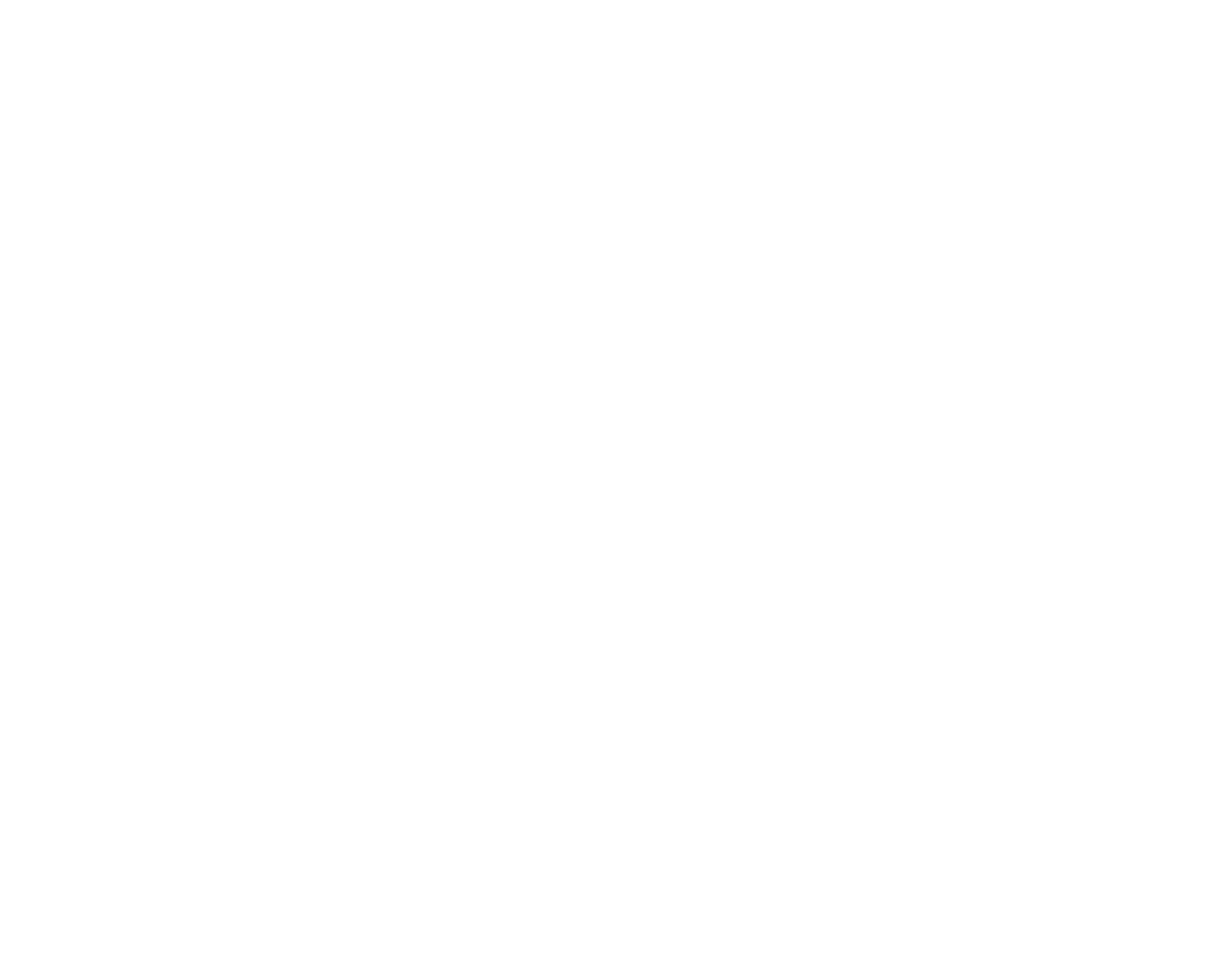|               |                           |              |               | 2 0 0 5           |               |            |           |               |            |
|---------------|---------------------------|--------------|---------------|-------------------|---------------|------------|-----------|---------------|------------|
|               |                           | <b>WAYNE</b> |               | COUNTY            | <b>BUDGET</b> |            |           |               |            |
| <b>HEALTH</b> |                           |              |               | DECEMBER 15, 2004 |               |            |           |               | 98<br>PAGE |
| $A4328 -$     | INTENSIVE CASE MANAGEMENT |              |               |                   |               |            |           |               |            |
|               |                           | EXPENDED/    | ORIGINAL      | MODIFIED          | OCT31-YTD     | DEPARTMENT | EST05 TO  | <b>BUDGET</b> |            |
| OBJECT        |                           | REVENUE      | <b>BUDGET</b> | BUDGET            | EXP./REL.     | ESTIMATE   | ORG04 %   | RECOMM.       | ADOPTED    |
| CODE          | ACCOUNT NAME              | 2 0 0 3      | 2 0 0 4       | 2 0 0 4           | 2 0 0 4       | 2 0 0 5    |           | 2 0 0 5       | 2 0 0 5    |
| REVENUES:     |                           |              |               |                   |               |            |           |               |            |
| 1613          | MEDICAID                  | 120,636      | 183,123       | 183,123           | 20,791        | 116,070    | 63.4      | 110,000       | 110,000    |
| 3473          | ICM SCV                   | 37.727       | 33,954        | 33,872            |               | 33,872     | 99.8      | 33,872        | 33,872     |
| 3482          | ST. AID - ICM - ADULT     | 41,545       | 41,545        | 40,881            | 20,000        | 40,881     | 98.4      | 40,881        | 40,881     |
| 4469          | M H SALARY SHARING        | 938          |               |                   |               |            |           | 10,000        | 10,000     |
|               | TOTAL A4328 REVENUES      | 200,846      | 258,622       | 257,876           | 40,791        | 190,823    | 73.8      | 194,753       | 194,753    |
|               | TOTAL COUNTY COST         | 59,675       | 17,958-       | $38,258-$         | 116,211       | 59,631     | $332.1 -$ | 7,605         | 3,044      |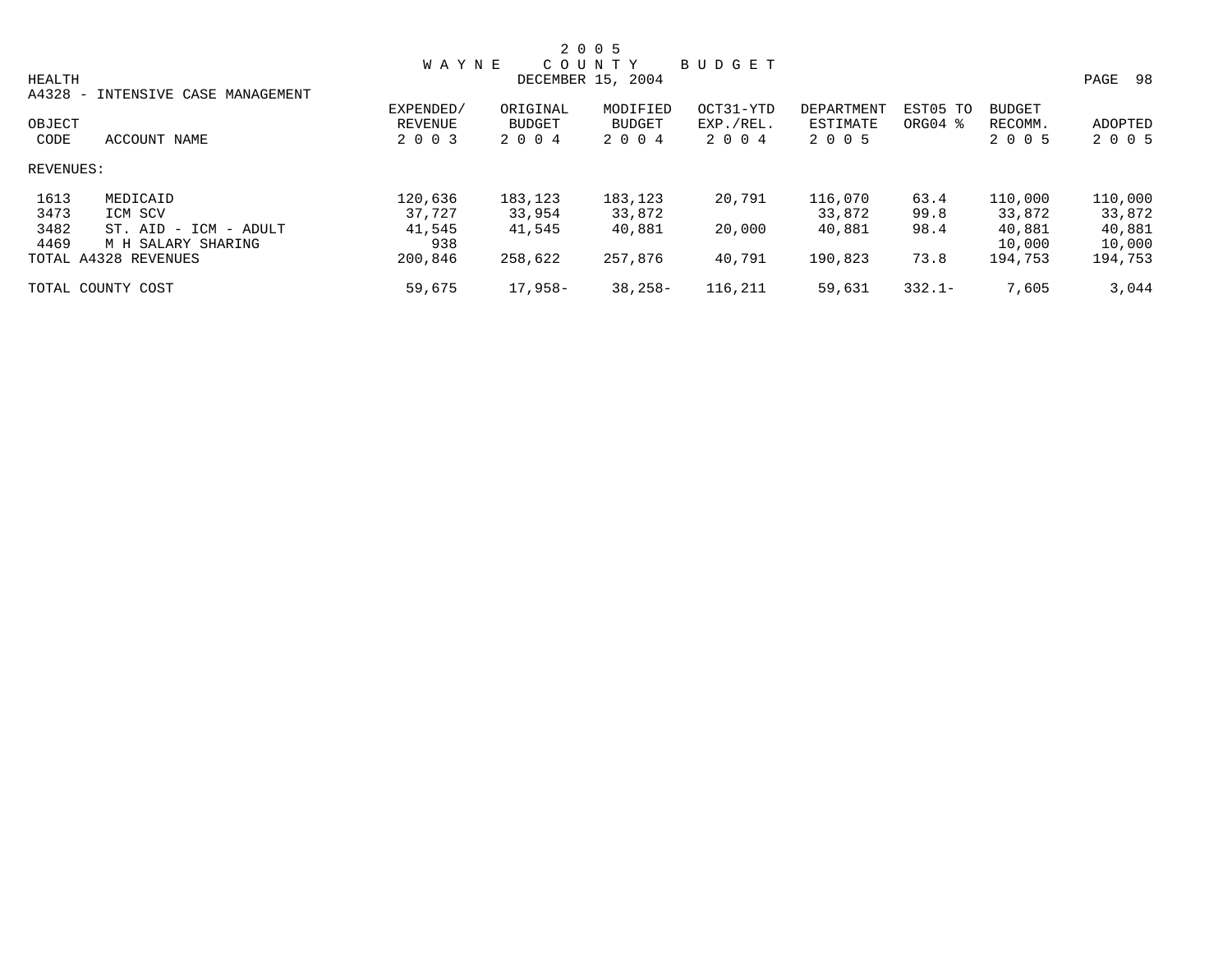|                 |                                   | <b>WAYNE</b> |               | COUNTY            | BUDGET    |                     |         |               |         |
|-----------------|-----------------------------------|--------------|---------------|-------------------|-----------|---------------------|---------|---------------|---------|
| HEALTH          |                                   |              |               | DECEMBER 15, 2004 |           |                     |         |               | PAGE 99 |
|                 | A4330 - AGENCY ADMINISTRATION-LGU |              |               |                   |           |                     |         |               |         |
|                 |                                   | EXPENDED/    | ORIGINAL      | MODIFIED          | OCT31-YTD | DEPARTMENT EST05 TO |         | <b>BUDGET</b> |         |
| OBJECT          |                                   | REVENUE      | <b>BUDGET</b> | <b>BUDGET</b>     | EXP./REL. | ESTIMATE            | ORG04 % | RECOMM.       | ADOPTED |
| CODE            | ACCOUNT NAME                      | 2 0 0 3      | $2004$        | 2004              | 2004      | 2 0 0 5             |         | 2 0 0 5       | 2 0 0 5 |
| APPROPRIATIONS: |                                   |              |               |                   |           |                     |         |               |         |
| 1086            | DIR MENTAL HEALTH                 | 3,868        | 71,538        | 71,538            | 57,603    |                     |         |               |         |
| 1104            | CLERK - TYPIST                    | 27,069       | 24,544        | 24,544            | 19,652    | 24,357              | 99.2    | 24,357        | 25,839  |
| 1110            | RECEPTIONIST (2)                  | 48,908       | 50,804        | 50,804            | 40,894    | 50,605              | 99.6    | 50,605        | 53,568  |
| 1111            | CLERK $P/T$ (2)                   | 17,333       | 20,295        | 20,955            | 16,850    | 20,140              | 99.2    | 20,140        | 20,743  |
| 1122            | ACCOUNT CLERK                     | 24,688       | 24,986        | 24,986            | 20,078    | 24,944              | 99.8    | 24,944        | 26,440  |
| 1123            | ACCT CLK-TYPIST                   | 50,275       | 50,864        | 50,864            | 40,914    | 50,687              | 99.7    | 50,687        | 53,679  |
| 1140            | SR TYPIST (2)                     | 26,682       | 38,377        | 38,377            | 30,897    | 26,019              | 67.8    | 26,019        | 27,563  |
| 1148            | MED RECORD CLERK                  |              | 26,016        | 23,856            | 19,261    | 27,011              | 103.8   | 27,011        | 28,652  |
| 1154            | SR ACCOUNT CLERK (3)              | 57,052       | 81,702        | 81,702            | 64,649    | 81,418              | 99.7    | 81,418        | 86,054  |
| 1184            | MENTAL HEALTH AIDE                | 2,890        | 28,825        | 28,825            | 23,196    | 28,682              | 99.5    |               |         |
| 1232            | PRIN ACCT CLERK                   | 1,179        |               |                   |           | 15,464              |         |               |         |
| 1396            | SUPVR PSYCHOLOGIST                |              | 59,765        | 59,765            | 48,131    |                     |         |               |         |
| 1397            | SUPVR SOC WKR                     |              | 44,261        | 44,261            | 35,636    | 22,131              | 50.0    |               |         |
| 1405            | PROG SUPVR (3)                    |              | 129,572       | 129,572           | 104,279   |                     |         |               |         |
| 1490            | <b>ACCOUNTANT</b>                 |              |               |                   |           |                     |         | 48,000        | 48,000  |
| 1904            | OVERTIME                          | 12,151       | 4,500         | 500               | 515       | 250                 | 5.6     | 250           | 250     |
|                 | TOTAL PERSONAL SERVICES           | 272,095      | 656,049       | 650,549           | 522,555   | 371,708             | 56.7    | 353,431       | 370,788 |
| 2200            | OFFICE EQUIPMENT                  | 65,475       | 400           | 1,742             | 1,429     | 2,800               | 700.0   | 2,800         | 2,800   |
|                 | TOTAL EQUIPMENT                   | 65,475       | 400           | 1,742             | 1,429     | 2,800               | 700.0   | 2,800         | 2,800   |
| 4114            | CAR EXP                           | 223          | 300           | 100               | 15        | 200                 | 66.7    | 200           | 200     |
| 4138            | CLEANING EXPENSE                  | 9,053        | 17,568        | 16,068            | 12,942    | 20,982              | 119.4   | 20,982        | 20,982  |
| 4150            | OFFICE SUPPLIES                   | 2,439        | 25,000        | 23,296            | 10,396    | 25,000              | 100.0   | 25,000        | 25,000  |
| 4166            | POSTAGE                           | 1,332        | 8,000         | 8,000             | 6,000     | 7,500               | 93.8    | 7,500         | 7,500   |
| 4181            | TRAINING MATERIALS                |              |               |                   |           |                     |         |               |         |
| 4210            | GAS                               | 904          | 2,825         | 2,825             | 1,804     | 3,742               | 132.5   | 3,742         | 3,742   |
| 4220            | LIGHT & POWER                     | 8,848        | 21,948        | 21,948            | 18,626    | 25,693              | 117.1   | 25,693        | 25,693  |
| 4230            | TELEPHONE                         | 10,400       | 13,000        | 9,700             | 9,377     | 13,000              | 100.0   | 13,000        | 13,000  |
| 4240            | WATER                             | 982          | 761           | 1,136             | 1,136     | 1,247               | 163.9   | 1,247         | 1,247   |
| 4300            | INSURANCE                         | 2,626        | 33,000        | 38,400            | 38,317    | 39,000              | 118.2   | 39,000        | 39,000  |
| 4395            | BLDG MAINT-CONTRACTS              |              |               |                   |           | 2,905               |         | 2,905         | 2,905   |
| 4396            | BLDG MAINT-WORK ORDERS            |              |               |                   |           | 474                 |         | 474           | 474     |
| 4410            | CONFERENCE                        | 60           | 500           | 500               | 211       | 1,000               | 200.0   | 900           | 900     |
| 4414            | DATA PROCESSING                   | 16,462       | 76,467        | 100,917           | 68,771    | 80,000              | 104.6   | 80,000        | 80,000  |
| 4424            | EQUIPMENT - MAINT CONTRACT        | 6,630        | 50,000        | 75,000            | 49,953    | 60,000              | 120.0   | 64,932        | 64,932  |
| 4437            | LEASE                             | 119,308      | 151,247       | 151,247           | 123,209   | 154,654             | 102.3   | 154,654       | 154,654 |
| 4438            | MAINTENANCE/REPAIRS               | 14,049       | 17,667        | 24,867            | 24,066    | 23,697              | 134.1   | 23,697        | 23,697  |
| 4475            | SOFTWARE                          | 138,325      |               |                   |           |                     |         |               |         |
| 4483            | TRAINING, SEMINARS, & SCHOOLS     | 855          | 1,500         | 7,700             |           | 7,000               | 466.7   | 6,300         | 6,300   |
| 4485            | TRAVEL                            | 836          | 1,000         | 1,000             | 937       | 1,000               | 100.0   | 900           | 900     |
| 4504            | ARBITRATORS                       | 3,764        |               |                   |           |                     |         |               |         |
| 4600            | MISC                              | 944          | 4,200         | 4,200             | 2,981     | 4,300               | 102.4   | 4,300         | 4,300   |
|                 | TOTAL CONTRACTUAL EXPENSES        | 338,040      | 424,983       | 486,904           | 368,741   | 471,394             | 110.9   | 475,426       | 475,426 |
|                 |                                   |              |               |                   |           |                     |         |               |         |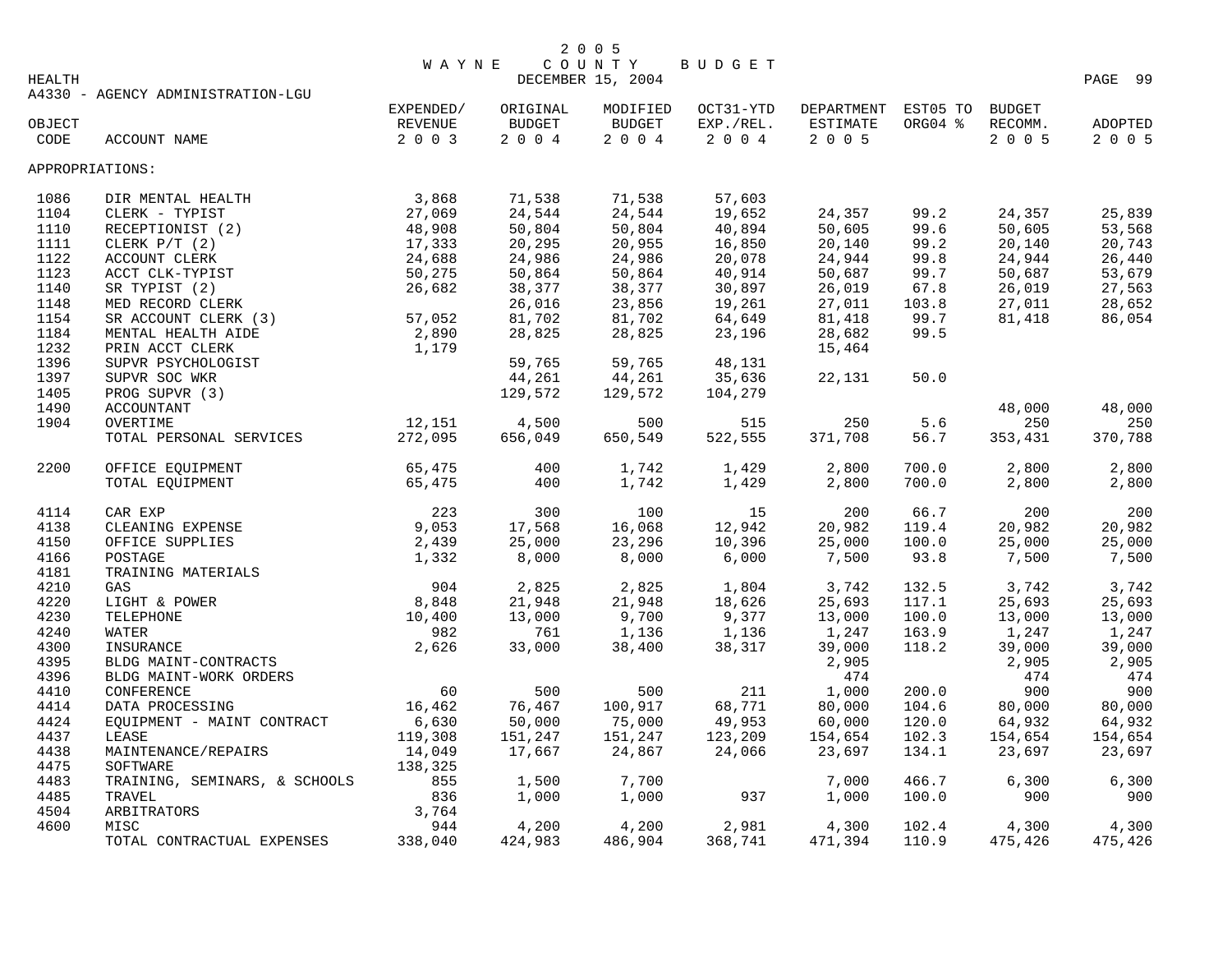|                  |                                   | <b>WAYNE</b>   |               | 2 0 0 5<br>COUNTY | BUDGET    |                 |          |               |                |
|------------------|-----------------------------------|----------------|---------------|-------------------|-----------|-----------------|----------|---------------|----------------|
| <b>HEALTH</b>    | A4330 - AGENCY ADMINISTRATION-LGU |                |               | DECEMBER 15, 2004 |           |                 |          |               | PAGE 100       |
|                  |                                   | EXPENDED/      | ORIGINAL      | MODIFIED          | OCT31-YTD | DEPARTMENT      | EST05 TO | <b>BUDGET</b> |                |
| OBJECT           |                                   | <b>REVENUE</b> | <b>BUDGET</b> | <b>BUDGET</b>     | EXP./REL. | <b>ESTIMATE</b> | ORG04 %  | RECOMM.       | <b>ADOPTED</b> |
| CODE             | ACCOUNT NAME                      | 2 0 0 3        | 2 0 0 4       | 2 0 0 4           | 2 0 0 4   | 2 0 0 5         |          | 2 0 0 5       | 2 0 0 5        |
| 8100             | PAYMENTS TO RETIREMENT SYS        | 12,598         | 75,226        | 75,226            |           | 54,047          | 71.8     | 50,143        | 33,466         |
| 8200             | PAYMENTS TO STATE SOC SEC         | 18,945         | 48,843        | 48,843            | 37,616    | 28,416          | 58.2     | 27,018        | 28,365         |
| 8400             | HOSPITALIZATION EXP.              | 56,134         | 114,192       | 114,192           | 89,922    | 99,886          | 87.5     | 86,659        | 65,428         |
| 8600             | DISABILITY                        | 1,152          | 2,736         | 2,736             | 2,112     | 2,238           | 81.8     | 2,067         | 2,067          |
| 8901             | EMPLOYEE ASSISTANCE PROGRAM       | 137            | 291           | 291               | 285       | 225             | 77.3     | 210           | 210            |
|                  | TOTAL EMPLOYEE BENEFITS           | 88,966         | 241,288       | 241,288           | 129,935   | 184,812         | 76.6     | 166,097       | 129,536        |
|                  | TOTAL A4330 APPROPRIATIONS        | 764,576        | 1,322,720     | 1,380,483         | 1,022,660 | 1,030,714       | 77.9     | 997,754       | 978,550        |
| <b>REVENUES:</b> |                                   |                |               |                   |           |                 |          |               |                |
| 2701             | PRIOR YEARS                       | 100            |               |                   |           |                 |          |               |                |
| 2770             | MISC REVENUES                     |                |               |                   |           | 13,140          |          | 13,140        | 13,140         |
| 3473             | ICM SCV                           |                | 5,030         | 5,008             |           | 5,019           | 99.8     | 5,019         | 5,019          |
| 3474             | HCRA ICM                          |                | 1,257         | 1,254             |           | 1,255           | 99.8     | 1,255         | 1,255          |
| 3475             | HCRA SCM                          | 1,258          | 1,257         | 1,254             |           | 1,255           | 99.8     | 1,255         | 1,255          |
| 3490             | MENTAL HEALTH STATE AID           | 125,514        | 125,354       | 125,354           | 62,000    | 125,195         | 99.9     |               |                |
| 3518             | ST. AID - REINVESTMENT            | 104,404        | 109,059       | 115,100           | 60,000    | 186,071         | 170.6    |               |                |
| 3586             | OASIS - ST.AID                    | 8,502          |               |                   |           |                 |          |               |                |
| 4468             | OASAS SALARY SHARE                | 5,249          |               |                   | 3,445     |                 |          |               |                |
| 4469             | M H SALARY SHARING                | 502,230        | 250,000       | 275,000           |           | 250,000         | 100.0    | 220,000       | 220,000        |
| 4639             | SCHOOL SUPPORT                    | 3,683          |               |                   |           |                 |          |               |                |
| 5031             | INTER FUND TRANSFERS              |                |               | 200               | 200       |                 |          |               |                |
|                  | TOTAL A4330 REVENUES              | 750,940        | 491,957       | 523,170           | 125,645   | 581,935         | 118.3    | 240,669       | 240,669        |
|                  | TOTAL COUNTY COST                 | 13,636         | 830,763       | 857,313           | 897,015   | 448,779         | 54.0     | 757,085       | 737,881        |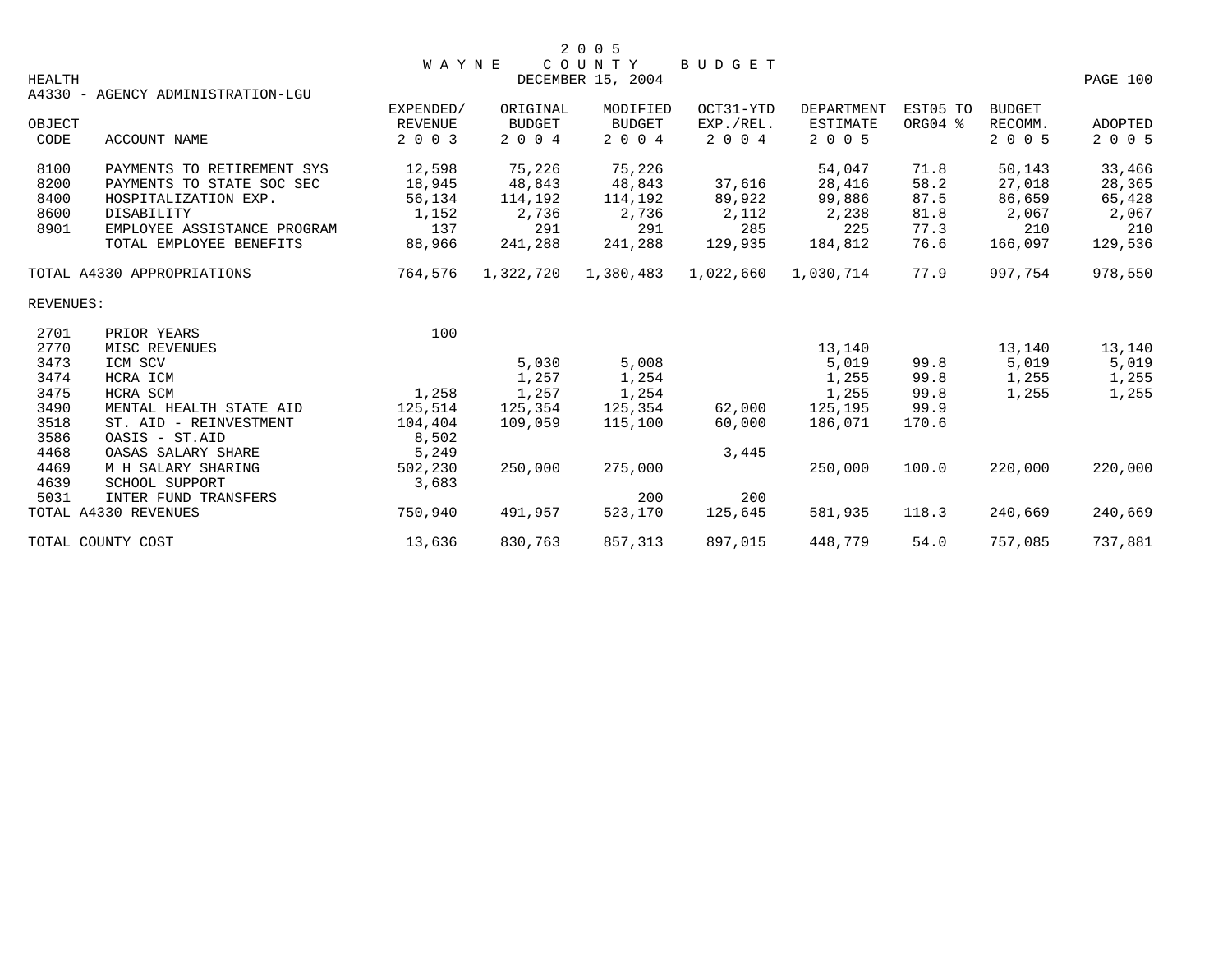|               |                                     | <b>WAYNE</b>   |               | 2 0 0 5<br>COUNTY | BUDGET    |                   |          |               |             |
|---------------|-------------------------------------|----------------|---------------|-------------------|-----------|-------------------|----------|---------------|-------------|
| <b>HEALTH</b> |                                     |                |               | DECEMBER 15, 2004 |           |                   |          |               | PAGE 101    |
|               | A4331 - REINVEST TRANSPORTATION     | EXPENDED/      | ORIGINAL      | MODIFIED          | OCT31-YTD | <b>DEPARTMENT</b> | EST05 TO | <b>BUDGET</b> |             |
| OBJECT        |                                     | <b>REVENUE</b> | <b>BUDGET</b> | <b>BUDGET</b>     | EXP./REL. | <b>ESTIMATE</b>   | ORG04 %  | RECOMM.       | ADOPTED     |
| CODE          | <b>ACCOUNT NAME</b>                 | 2 0 0 3        | 2 0 0 4       | 2 0 0 4           | 2 0 0 4   | 2 0 0 5           |          | 2 0 0 5       | 2 0 0 5     |
|               | APPROPRIATIONS:                     |                |               |                   |           |                   |          |               |             |
| 1100          | VEHICLE OPERATOR                    | 16,825         | 20,295        | 20,295            | 12,925    | 20,140            | 99.2     | 20,140        | 20,742      |
| 1184          | MENTAL HEALTH AIDE                  | 6,665          |               |                   |           |                   |          |               |             |
| 1405          | PROG SUPVR                          | 2,598          |               |                   |           | 2,343             |          | 2,343         | 2,343       |
| 1904          | OVERTIME<br>TOTAL PERSONAL SERVICES | 109<br>26,197  | 20,295        | 20,295            | 12,925    | 22,483            | 110.8    | 22,483        | 23,085      |
| 2300          | MOTOR VEHICLES                      |                |               |                   |           | 15,822            |          |               |             |
|               | TOTAL EQUIPMENT                     |                |               |                   |           | 15,822            |          |               |             |
| 4114          | CAR EXP                             | 2,000          | 2,000         | 2,000             | 932       | 3,000             | 150.0    | 3,000         | 3,000       |
| 4485          | TRAVEL                              |                | 50            | 50                |           | 50                | 100.0    | 45            | 45          |
|               | TOTAL CONTRACTUAL EXPENSES          | 2,000          | 2,050         | 2,050             | 932       | 3,050             | 148.8    | 3,045         | 3,045       |
| 8100          | PAYMENTS TO RETIREMENT SYS          |                |               |                   |           | 3,597             |          | 3,597         | 2,401       |
| 8200          | PAYMENTS TO STATE SOC SEC           | 1,287          | 1,522         | 1,522             | 988       | 1,720             | 113.0    | 1,720         | 1,766       |
| 8600          | DISABILITY                          |                |               |                   |           | 24                |          | 24            | 24          |
| 8901          | EMPLOYEE ASSISTANCE PROGRAM         | 27             | 15            | 15                | 14        | 30                | 200.0    | 30            | 30          |
|               | TOTAL EMPLOYEE BENEFITS             | 1,314          | 1,537         | 1,537             | 1,002     | 5,371             | 349.4    | 5,371         | 4,221       |
|               | TOTAL A4331 APPROPRIATIONS          | 29,511         | 23,882        | 23,882            | 14,859    | 46,726            | 195.7    | 30,899        | 30,351      |
| REVENUES:     |                                     |                |               |                   |           |                   |          |               |             |
| 3518          | ST. AID - REINVESTMENT              | 36,591         | 36,591        | 36,591            | 8,737     | 36,591            | 100.0    | 55,591        | 55,591      |
|               | TOTAL A4331 REVENUES                | 36,591         | 36,591        | 36,591            | 8,737     | 36,591            | 100.0    | 55,591        | 55,591      |
|               | TOTAL COUNTY COST                   | $7,080-$       | $12,709-$     | $12,709-$         | 6,122     | 10,135            | $79.7 -$ | $24,692-$     | $25, 240 -$ |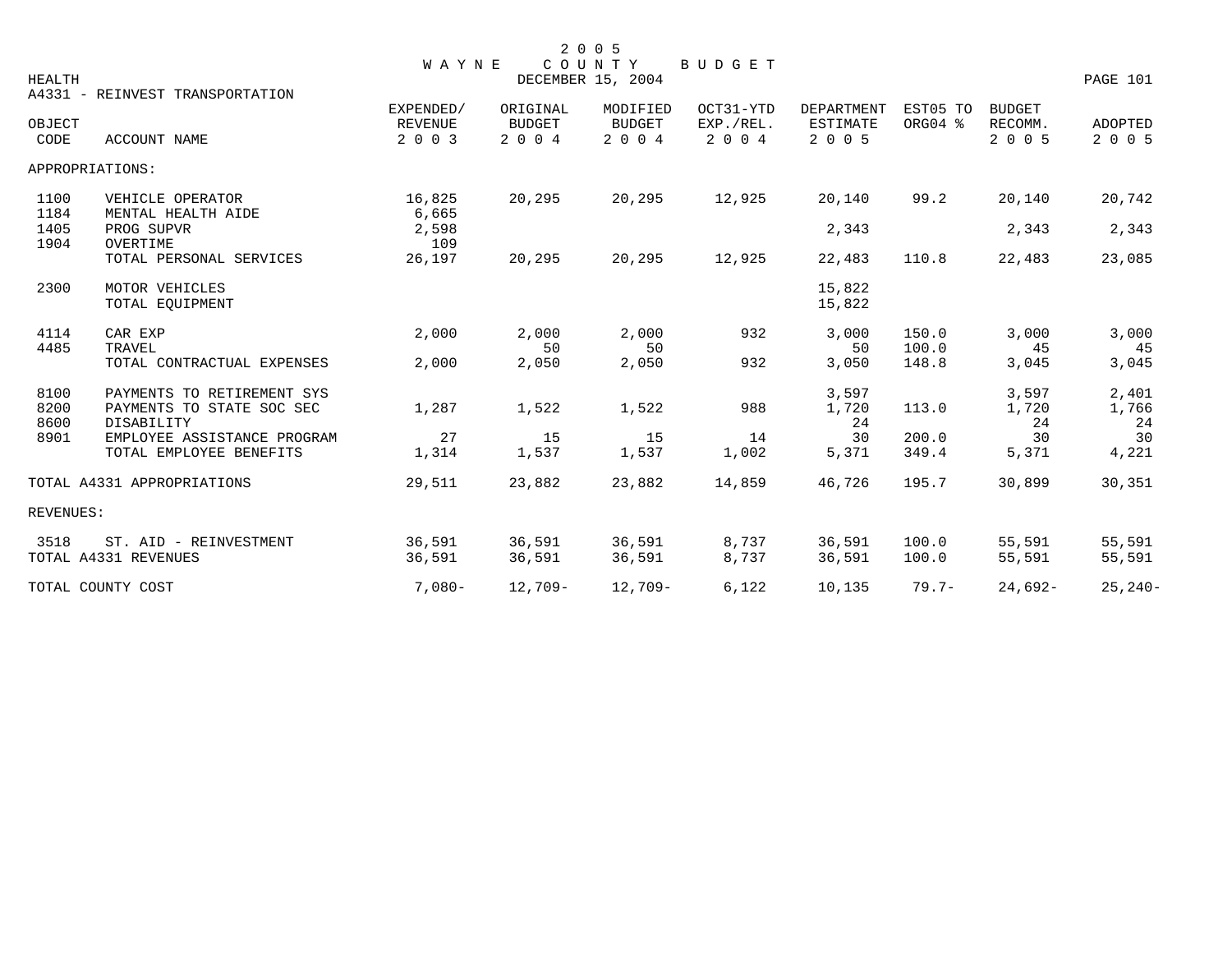|                |                                          | <b>WAYNE</b>       |                       | 2 0 0 5<br>COUNTY | <b>BUDGET</b>           |                       |         |                    |                    |
|----------------|------------------------------------------|--------------------|-----------------------|-------------------|-------------------------|-----------------------|---------|--------------------|--------------------|
| HEALTH         |                                          |                    |                       | DECEMBER 15, 2004 |                         |                       |         |                    | PAGE 102           |
|                | A4332 - COURT EVALUATION                 | EXPENDED/          | ORIGINAL              | MODIFIED          | OCT31-YTD               | DEPARTMENT EST05 TO   |         | <b>BUDGET</b>      |                    |
| OBJECT<br>CODE | ACCOUNT NAME                             | REVENUE<br>2 0 0 3 | <b>BUDGET</b><br>2004 | BUDGET<br>2 0 0 4 | $EXP. /REL.$<br>2 0 0 4 | ESTIMATE<br>$2 0 0 5$ | ORG04 % | RECOMM.<br>2 0 0 5 | ADOPTED<br>2 0 0 5 |
|                | APPROPRIATIONS:                          |                    |                       |                   |                         |                       |         |                    |                    |
| 1086           | DIR MENTAL HEALTH                        | 3,491              |                       |                   |                         |                       |         |                    |                    |
| 1140           | SR TYPIST                                | 4,609              |                       |                   |                         |                       |         |                    |                    |
| 1184           | MENTAL HEALTH AIDE                       | 12,404             |                       |                   |                         |                       |         |                    |                    |
| 1325           | <b>CMHP</b>                              | 24,223             | 20,211                | 20,211            | 16,352                  | 28,113                | 139.1   | 40,161             | 41,608             |
| 1396           | SUPVR PSYCHOLOGIST                       | 59,993             | 36,579                | 36,579            | 29,593                  | 69,643                | 190.4   | 60,965             | 60,965             |
| 1496           | STAFF PSYCHIATRIST                       | 11,632             | 28,000                |                   |                         |                       |         |                    |                    |
| 1904           | OVERTIME<br>TOTAL PERSONAL SERVICES      | 277<br>116,629     | 84,790                | 56,790            | 45,945                  | 97,756                | 115.3   | 101,126            | 102,573            |
|                |                                          |                    |                       |                   |                         |                       |         |                    |                    |
| 4115           | CLINIC SUPPLIES                          | 4,099              | 5,000                 | 4,600             | 4,385                   | 7,500                 | 150.0   | 7,500              | 7,500              |
| 4138           | CLEANING EXPENSE                         | 288                | 555                   | 555               | 322                     | 579                   | 104.3   | 579                | 579                |
| 4210           | GAS                                      | 31                 | 89                    | 89                | 57                      | 103                   | 115.7   | 103                | 103                |
| 4220           | LIGHT & POWER                            | 334                | 694                   | 694               | 588                     | 708                   | 102.0   | 708                | 708                |
| 4230           | TELEPHONE                                |                    | 500                   | 500               | 405                     | 500                   | 100.0   | 500                | 500                |
| 4240           | WATER                                    | 21                 | 24                    | 24                | 24                      | 34                    | 141.7   | 34                 | 34                 |
| 4395<br>4410   | BLDG MAINT-CONTRACTS                     |                    | 200                   | 200               |                         | 80<br>653             | 326.5   | 80<br>180          | 80<br>180          |
| 4424           | CONFERENCE<br>EQUIPMENT - MAINT CONTRACT |                    |                       |                   |                         | 80                    |         |                    |                    |
| 4437           | LEASE                                    | 4,168              | 4,779                 | 4,779             | 3,912                   | 4,264                 | 89.2    | 4,264              | 4,264              |
| 4438           | MAINTENANCE/REPAIRS                      | 557                | 400                   | 400               | 400                     | 653                   | 163.3   | 653                | 653                |
| 4485           | TRAVEL                                   |                    | 100                   | 100               |                         | 100                   | 100.0   | 90                 | 90                 |
| 4566           | PHYSICIAN                                |                    |                       | 12,000            | 9,079                   |                       |         | 12,000             | 12,000             |
| 4571           | CPL COSTS                                | 61,000             | 50,000                | 55,850            | 46,914                  |                       |         |                    |                    |
|                | TOTAL CONTRACTUAL EXPENSES               | 70,498             | 62,341                | 79,791            | 66,086                  | 15,254                | 24.5    | 26,691             | 26,691             |
| 8100           | PAYMENTS TO RETIREMENT SYS               | 9,844              | 17,046                | 17,046            |                         | 15,641                | 91.8    | 16,180             | 10,799             |
| 8200           | PAYMENTS TO STATE SOC SEC                | 13,205             | 9,901                 | 9,901             | 5,942                   | 7,478                 | 75.5    | 7,736              | 7,847              |
| 8400           | HOSPITALIZATION EXP.                     | 26,301             | 10,808                | 10,808            | 18,557                  | 18,975                | 175.6   | 24,290             | 18,339             |
| 8600           | DISABILITY                               | 492                | 288                   | 288               | 236                     | 316                   | 109.7   | 342                | 342                |
| 8901           | EMPLOYEE ASSISTANCE PROGRAM              | 27                 | 29                    | 29                | 28                      | 30                    | 103.4   | 30                 | 30                 |
|                | TOTAL EMPLOYEE BENEFITS                  | 49,869             | 38,072                | 38,072            | 24,763                  | 42,440                | 111.5   | 48,578             | 37,357             |
|                | TOTAL A4332 APPROPRIATIONS               | 236,996            | 185,203               | 174,653           | 136,794                 | 155,450               | 83.9    | 176,395            | 166,621            |
| REVENUES:      |                                          |                    |                       |                   |                         |                       |         |                    |                    |
| 1613           | MEDICAID                                 | 101                |                       |                   | $42 -$                  | 5,500                 |         | 17,500             | 17,500             |
| 1616           | SELF PAY                                 | 1,692              | 2,200                 | 2,200             | 536                     | 2,500                 | 113.6   | 12,500             | 12,500             |
| 1620           | MENTAL HEALTH FEES                       | 3,669              | 3,000                 | 3,000             | 1,958                   | 12,000                | 400.0   | 5,000              | 5,000              |
| 3509           | COPS - STATE AID                         |                    |                       |                   | 248                     |                       |         |                    |                    |
| 3523           | CSP-ST AID                               |                    |                       |                   | 48                      |                       |         |                    |                    |
|                | TOTAL A4332 REVENUES                     | 5,462              | 5,200                 | 5,200             | 2,748                   | 20,000                | 384.6   | 35,000             | 35,000             |
|                | TOTAL COUNTY COST                        | 231,534            | 180,003               | 169,453           | 134,046                 | 135,450               | 75.2    | 141,395            | 131,621            |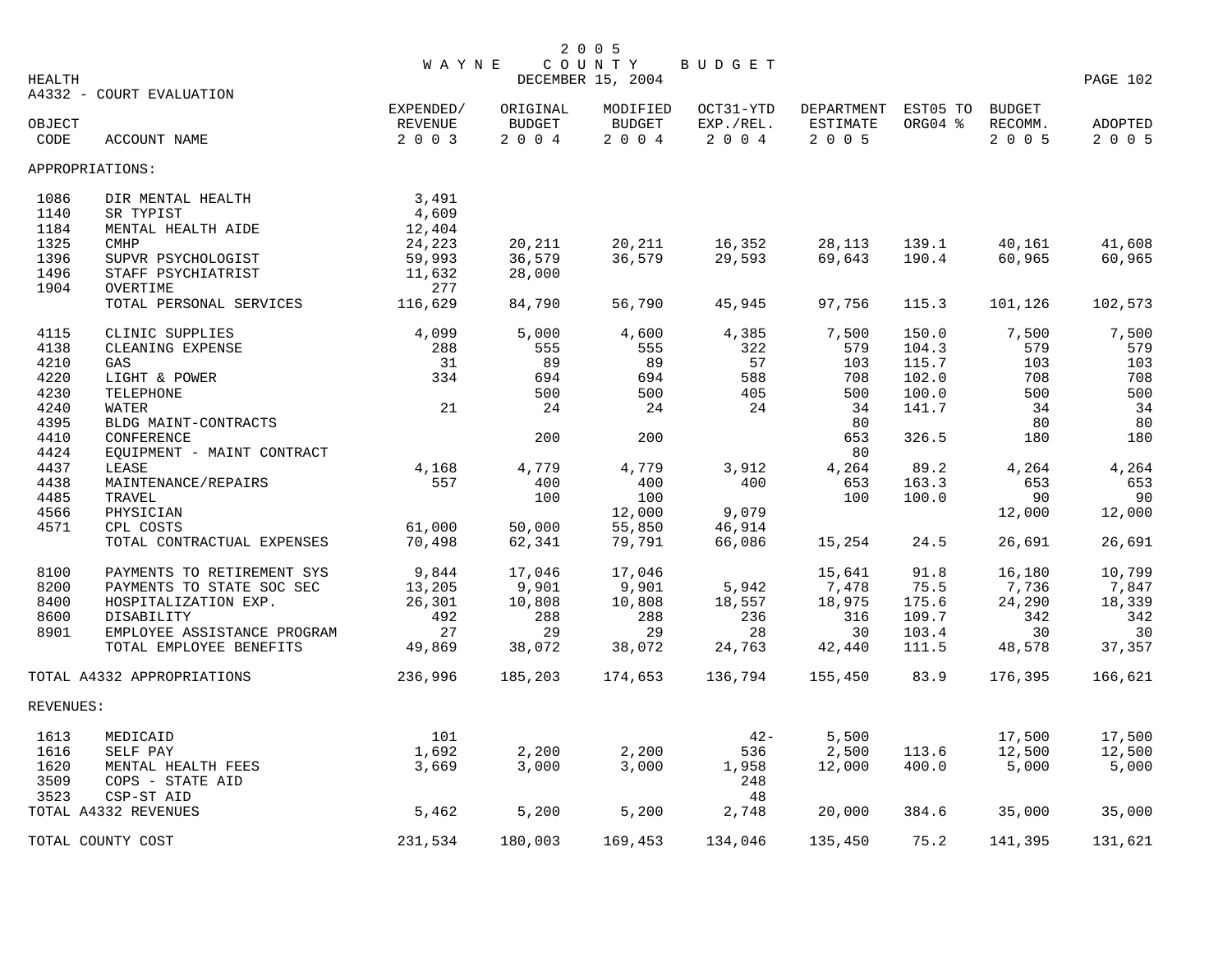|        |                                 | <b>WAYNE</b> |               | COUNTY            | BUDGET    |                 |          |               |          |
|--------|---------------------------------|--------------|---------------|-------------------|-----------|-----------------|----------|---------------|----------|
| HEALTH |                                 |              |               | DECEMBER 15, 2004 |           |                 |          |               | PAGE 103 |
|        | A4334 - CHILDREN & YOUTH CLINIC | EXPENDED/    | ORIGINAL      | MODIFIED          | OCT31-YTD | DEPARTMENT      | EST05 TO | <b>BUDGET</b> |          |
| OBJECT |                                 | REVENUE      | <b>BUDGET</b> | BUDGET            | EXP./REL. | <b>ESTIMATE</b> | ORG04 %  | RECOMM.       | ADOPTED  |
| CODE   | ACCOUNT NAME                    | 2 0 0 3      | $2004$        | 2004              | 2 0 0 4   | 2 0 0 5         |          | 2 0 0 5       | 2 0 0 5  |
|        | APPROPRIATIONS:                 |              |               |                   |           |                 |          |               |          |
| 1111   | CLERK P/T                       | 658          |               |                   |           |                 |          |               |          |
| 1148   | MED RECORD CLERK                | 3,657        |               |                   |           |                 |          |               |          |
| 1183   | MENTAL HEA AIDE PT              | 1,811        |               |                   | 550       |                 |          |               |          |
| 1184   | MENTAL HEALTH AIDE              | 9,314        | 26,855        | 26,855            | 23,874    | 27,142          | 101.1    | 27,302        | 28,965   |
| 1210   | L P N                           | 30,231       | 30,593        | 30,593            | 24,627    | 30,372          | 99.3     | 30,372        | 32,132   |
| 1309   | MENTAL HLTH NURSE               | 3,400        |               |                   |           |                 |          |               |          |
| 1322   | STAFF SOC WORKER                | 107,343      | 112,690       | 112,690           | 91,833    | 115,073         | 102.1    | 151,663       | 99,479   |
| 1325   | <b>CMHP</b>                     | 82,469       | 92,376        | 104,576           | 74,314    | 96,423          | 104.4    | 117,315       | 121,542  |
| 1396   | SUPVR PSYCHOLOGIST              | 15,112       |               |                   |           |                 |          |               |          |
| 1405   | PROG SUPVR                      | 15,462       |               |                   |           | 20,588          |          | 24,705        | 24,705   |
| 1545   | PSYCH NURSE PRAC                | 55,998       | 55,436        | 55,436            | 44,668    | 49,277          | 88.9     | 49,277        | 49,277   |
|        | TOTAL PERSONAL SERVICES         | 325,455      | 317,950       | 330,150           | 259,866   | 338,875         | 106.6    | 400,634       | 356,100  |
| 2200   | OFFICE EQUIPMENT                | 2,211        |               | 170               |           | 1,600           |          | 1,600         | 1,600    |
|        | TOTAL EQUIPMENT                 | 2,211        |               | 170               |           | 1,600           |          | 1,600         | 1,600    |
| 4100   | SUPPLIES & MATERIALS            | 775          |               |                   |           |                 |          |               |          |
| 4114   | CAR EXP                         |              |               |                   |           | 1,000           |          | 2,000         | 2,000    |
| 4115   | CLINIC SUPPLIES                 | 842          | 2,500         | 2,330             | 991       | 2,000           | 80.0     | 2,100         | 2,100    |
| 4138   | CLEANING EXPENSE                | 5,201        | 3,636         | 3,636             | 2,333     | 3,782           | 104.0    | 4,688         | 4,688    |
| 4150   | OFFICE SUPPLIES                 | 1,876        |               |                   |           |                 |          |               |          |
| 4166   | POSTAGE                         | 1,043        |               |                   |           |                 |          |               |          |
| 4210   | GAS                             | 413          | 585           | 585               | 373       | 674             | 115.2    | 836           | 836      |
| 4220   | LIGHT & POWER                   | 4,865        | 4,542         | 4,542             | 3,838     | 4,631           | 102.0    | 5,740         | 5,740    |
| 4230   | TELEPHONE                       | 4,862        | 5,000         | 3,800             | 3,669     | 5,500           | 110.0    | 6,000         | 6,000    |
| 4240   | WATER                           | 192          | 157           | 157               | 157       | 225             | 143.3    | 279           | 279      |
| 4300   | INSURANCE                       | 2,056        |               |                   |           |                 |          |               |          |
| 4395   | BLDG MAINT-CONTRACTS            |              |               |                   |           | 524             |          | 649           | 649      |
| 4396   | BLDG MAINT-WORK ORDERS          |              |               |                   |           | 338             |          | 338           | 338      |
| 4410   | CONFERENCE                      | 24           | 700           | 700               | 100       | 400             | 57.1     | 405           | 405      |
| 4414   | DATA PROCESSING                 | 10,354       |               |                   |           |                 |          |               |          |
| 4424   | EQUIPMENT - MAINT CONTRACT      | 4,355        |               |                   |           |                 |          |               |          |
| 4437   | LEASE                           | 37,512       | 31,299        | 31,299            | 25,515    | 27,878          | 89.1     | 34,556        | 34,556   |
| 4438   | MAINTENANCE/REPAIRS             | 6,599        | 4,500         | 4,500             | 4,058     | 4,272           | 94.9     | 5,295         | 5,295    |
| 4485   | TRAVEL                          | 52           | 400           | 400               | 235       | 200             | 50.0     | 180           | 180      |
| 4540   | INTERPRETER                     | 684          | 1,000         | 1,000             | 1,000     | 1,500           | 150.0    | 1,500         | 1,500    |
| 4563   | CONTRACTED CMHP                 |              |               | 12,000            | 8,160     | 12,480          |          |               |          |
| 4566   | PHYSICIAN                       | 72,781       | 37,000        | 67,400            | 57,327    | 55,000          | 148.6    | 55,000        | 55,000   |
| 4600   | MISC                            | 918          |               |                   |           |                 |          |               |          |
|        | TOTAL CONTRACTUAL EXPENSES      | 155,404      | 91,319        | 132,349           | 107,756   | 120,404         | 131.8    | 119,566       | 119,566  |
| 8100   | PAYMENTS TO RETIREMENT SYS      | 14,144       | 35,614        | 37,054            |           | 54,220          | 152.2    | 64,101        | 42,782   |
| 8200   | PAYMENTS TO STATE SOC SEC       | 25,008       | 22,351        | 23,251            | 19,147    | 25,924          | 116.0    | 32,183        | 27,242   |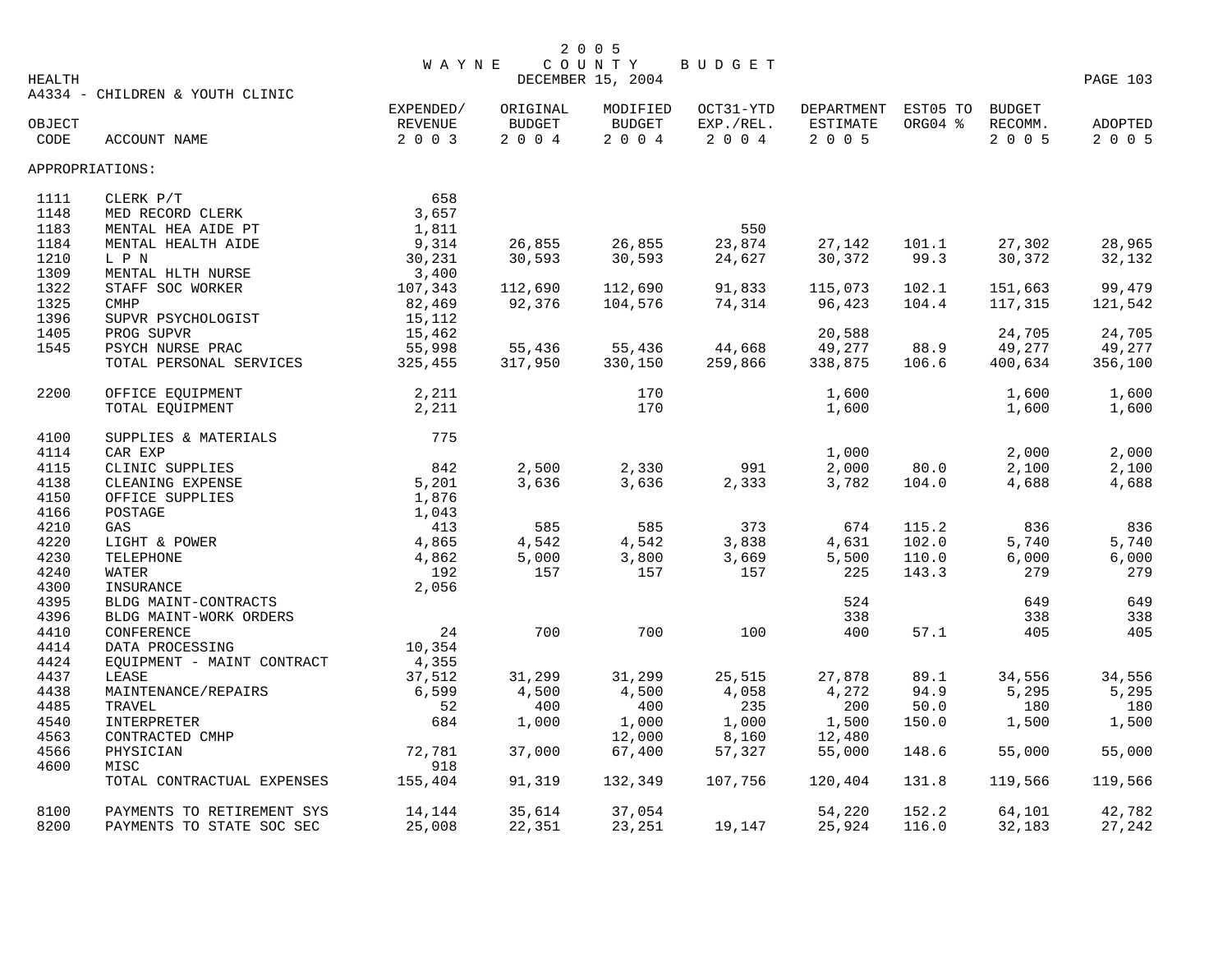|                            |                                 |                   |               | 2 0 0 5       |           |            |          |               |            |
|----------------------------|---------------------------------|-------------------|---------------|---------------|-----------|------------|----------|---------------|------------|
|                            |                                 | W A Y N E         |               | COUNTY        | BUDGET    |            |          |               |            |
| HEALTH                     |                                 | DECEMBER 15, 2004 |               |               |           |            |          |               | PAGE 104   |
|                            | A4334 - CHILDREN & YOUTH CLINIC |                   |               |               |           |            |          |               |            |
|                            |                                 | EXPENDED/         | ORIGINAL      | MODIFIED      | OCT31-YTD | DEPARTMENT | EST05 TO | <b>BUDGET</b> |            |
| OBJECT                     |                                 | <b>REVENUE</b>    | <b>BUDGET</b> | <b>BUDGET</b> | EXP./REL. | ESTIMATE   | ORG04 %  | RECOMM.       | ADOPTED    |
| CODE                       | ACCOUNT NAME                    | 2 0 0 3           | 2 0 0 4       | 2 0 0 4       | 2 0 0 4   | 2 0 0 5    |          | 2 0 0 5       | 2 0 0 5    |
| 8400                       | HOSPITALIZATION EXP.            | 23,157            | 27,072        | 27,072        | 26,772    | 41,960     | 155.0    | 49,947        | 37,710     |
| 8600                       | DISABILITY                      | 1,046             | 1,152         | 1,152         | 956       | 1,488      | 129.2    | 1,778         | 1,778      |
| 8901                       | EMPLOYEE ASSISTANCE PROGRAM     | 116               | 131           | 131           | 128       | 135        | 103.1    | 150           | 150        |
|                            | TOTAL EMPLOYEE BENEFITS         | 63,471            | 86,320        | 88,660        | 47,003    | 123,727    | 143.3    | 148,159       | 109,662    |
| TOTAL A4334 APPROPRIATIONS |                                 | 546,541           | 495,589       | 551,329       | 414,625   | 584,606    | 118.0    | 669,959       | 586,928    |
| REVENUES:                  |                                 |                   |               |               |           |            |          |               |            |
| 1613                       | MEDICAID                        | 126,091           | 252,270       | 297,850       | 40,644    | 295,000    | 116.9    | 190,000       | 190,000    |
| 1616                       | SELF PAY                        | 24,490            | 90,000        | 92,040        | 3,553     | 70,000     | 77.8     | 95,000        | 95,000     |
| 1620                       | MENTAL HEALTH FEES              | 151,736           | 192,000       | 196,320       | 47,362    | 180,000    | 93.8     | 240,000       | 240,000    |
| 3509                       | COPS - STATE AID                | 112,313           | 102,193       | 156,015       | 92,345    | 222,686    | 217.9    | 236,900       | 236,900    |
| 3518                       | ST. AID - REINVESTMENT          | 53,882            | 53,822        | 6,676         |           |            |          |               |            |
| 3519                       | $ST$ AID - RIV-3                | 22,891            |               |               |           |            |          |               |            |
| 3523                       | CSP-ST AID                      | 12,597            | 18,040        | 18,040        | 11,975    | 65,000     | 360.3    | 69,070        | 69,070     |
| 4469                       | M H SALARY SHARING              | 70                |               |               |           |            |          |               |            |
|                            | TOTAL A4334 REVENUES            | 504,070           | 708,325       | 766,941       | 195,879   | 832,686    | 117.6    | 830,970       | 830,970    |
| TOTAL COUNTY COST          |                                 | 42,471            | 212,736-      | $215,612-$    | 218,746   | 248,080-   | 116.6    | 161,011-      | $244,042-$ |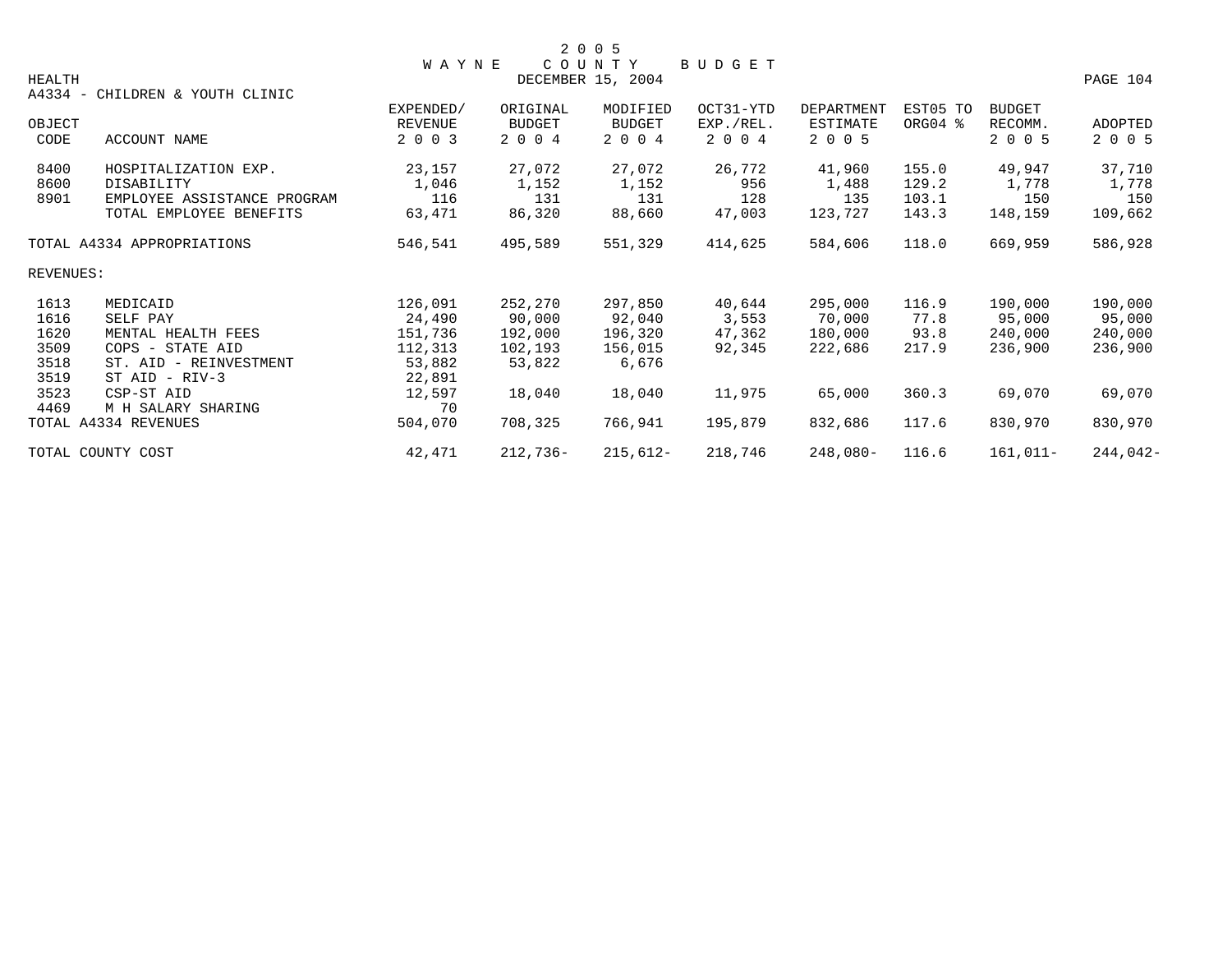|                            |                             | <b>WAYNE</b>                           |                                      | 2 0 0 5<br>COUNTY                    | <b>BUDGET</b>                     |                                   |                     |                              |                    |
|----------------------------|-----------------------------|----------------------------------------|--------------------------------------|--------------------------------------|-----------------------------------|-----------------------------------|---------------------|------------------------------|--------------------|
| HEALTH                     | A4336 - MICA OUTREACH - MH  |                                        |                                      | DECEMBER 15, 2004                    |                                   |                                   |                     |                              | PAGE 105           |
| OBJECT<br>CODE             | <b>ACCOUNT NAME</b>         | EXPENDED/<br><b>REVENUE</b><br>2 0 0 3 | ORIGINAL<br><b>BUDGET</b><br>2 0 0 4 | MODIFIED<br><b>BUDGET</b><br>2 0 0 4 | OCT31-YTD<br>EXP./REL.<br>2 0 0 4 | DEPARTMENT<br>ESTIMATE<br>2 0 0 5 | EST05 TO<br>ORG04 % | BUDGET<br>RECOMM.<br>2 0 0 5 | ADOPTED<br>2 0 0 5 |
|                            | APPROPRIATIONS:             |                                        |                                      |                                      |                                   |                                   |                     |                              |                    |
| 1184                       | MENTAL HEALTH AIDE          | 21,811                                 | 27,739                               | 27,739                               | 22,338                            | 27,930                            | 100.7               |                              |                    |
| 1282                       | R P N                       | 35,963                                 | 37,243                               | 37,243                               | 29,993                            | 36,959                            | 99.2                | 36,959                       | 42,688             |
|                            | TOTAL PERSONAL SERVICES     | 57,774                                 | 64,982                               | 64,982                               | 52,331                            | 64,889                            | 99.9                | 36,959                       | 42,688             |
| 4114                       | CAR EXP                     |                                        |                                      |                                      |                                   | 500                               |                     | 500                          | 500                |
| 4115                       | CLINIC SUPPLIES             |                                        | 200                                  | 200                                  |                                   | 200                               | 100.0               | 200                          | 200                |
| 4138                       | CLEANING EXPENSE            |                                        | 464                                  | 464                                  | 303                               | 484                               | 104.3               | 484                          | 484                |
| 4210                       | GAS                         |                                        | 75                                   | 75                                   | 47                                | 86                                | 114.7               | 86                           | 86                 |
| 4220                       | LIGHT & POWER               |                                        | 580                                  | 580                                  | 486                               | 592                               | 102.1               | 592                          | 592                |
| 4230                       | TELEPHONE                   |                                        | 200                                  | 250                                  | 170                               | 400                               | 200.0               | 400                          | 400                |
| 4240                       | <b>WATER</b>                |                                        | 20                                   | 20                                   | 20                                | 29                                | 145.0               | 29                           | 29                 |
| 4395                       | BLDG MAINT-CONTRACTS        |                                        |                                      |                                      |                                   | 67                                |                     | 67                           | 67                 |
| 4410                       | CONFERENCE                  |                                        | 200                                  | 200                                  |                                   | 150                               | 75.0                | 135                          | 135                |
| 4437                       | LEASE                       | 2,084                                  | 3,998                                | 3,998                                | 3,231                             | 3,565                             | 89.2                | 3,565                        | 3,565              |
| 4438                       | MAINTENANCE/REPAIRS         | 274                                    | 200                                  | 200                                  | 200                               | 546                               | 273.0               | 546                          | 546                |
|                            | TOTAL CONTRACTUAL EXPENSES  | 2,358                                  | 5,937                                | 5,987                                | 4,457                             | 6,619                             | 111.5               | 6,604                        | 6,604              |
| 8100                       | PAYMENTS TO RETIREMENT SYS  | 1,664                                  | 7,408                                | 7,408                                |                                   | 10,382                            | 140.1               | 5,913                        | 3,946              |
| 8200                       | PAYMENTS TO STATE SOC SEC   | 4,236                                  | 4,874                                | 4,874                                | 3,862                             | 4,964                             | 101.8               | 2,827                        | 3,266              |
| 8400                       | HOSPITALIZATION EXP.        | 11,555                                 | 15,480                               | 15,480                               | 11,198                            | 15,857                            | 102.4               | 4,855                        | 3,666              |
| 8600                       | DISABILITY                  | 257                                    | 288                                  | 288                                  | 236                               | 342                               | 118.8               | 171                          | 171                |
| 8901                       | EMPLOYEE ASSISTANCE PROGRAM | 27                                     | 29                                   | 29                                   | 28                                | 30                                | 103.4               | 15                           | 15                 |
|                            | TOTAL EMPLOYEE BENEFITS     | 17,739                                 | 28,079                               | 28,079                               | 15,324                            | 31,575                            | 112.5               | 13,781                       | 11,064             |
| TOTAL A4336 APPROPRIATIONS |                             | 77,871                                 | 98,998                               | 99,048                               | 72,112                            | 103,083                           | 104.1               | 57,344                       | 60,356             |
| REVENUES:                  |                             |                                        |                                      |                                      |                                   |                                   |                     |                              |                    |
| 3525                       | MICA GRANT (OMH)            | 83,414                                 | 83,212                               | 83,212                               | 36,000                            | 83,212                            | 100.0               | 69,212                       | 69,212             |
|                            | TOTAL A4336 REVENUES        | 83,414                                 | 83,212                               | 83,212                               | 36,000                            | 83,212                            | 100.0               | 69,212                       | 69,212             |
|                            | TOTAL COUNTY COST           | $5.543-$                               | 15,786                               | 15,836                               | 36,112                            | 19,871                            | 125.9               | $11,868-$                    | $8,856-$           |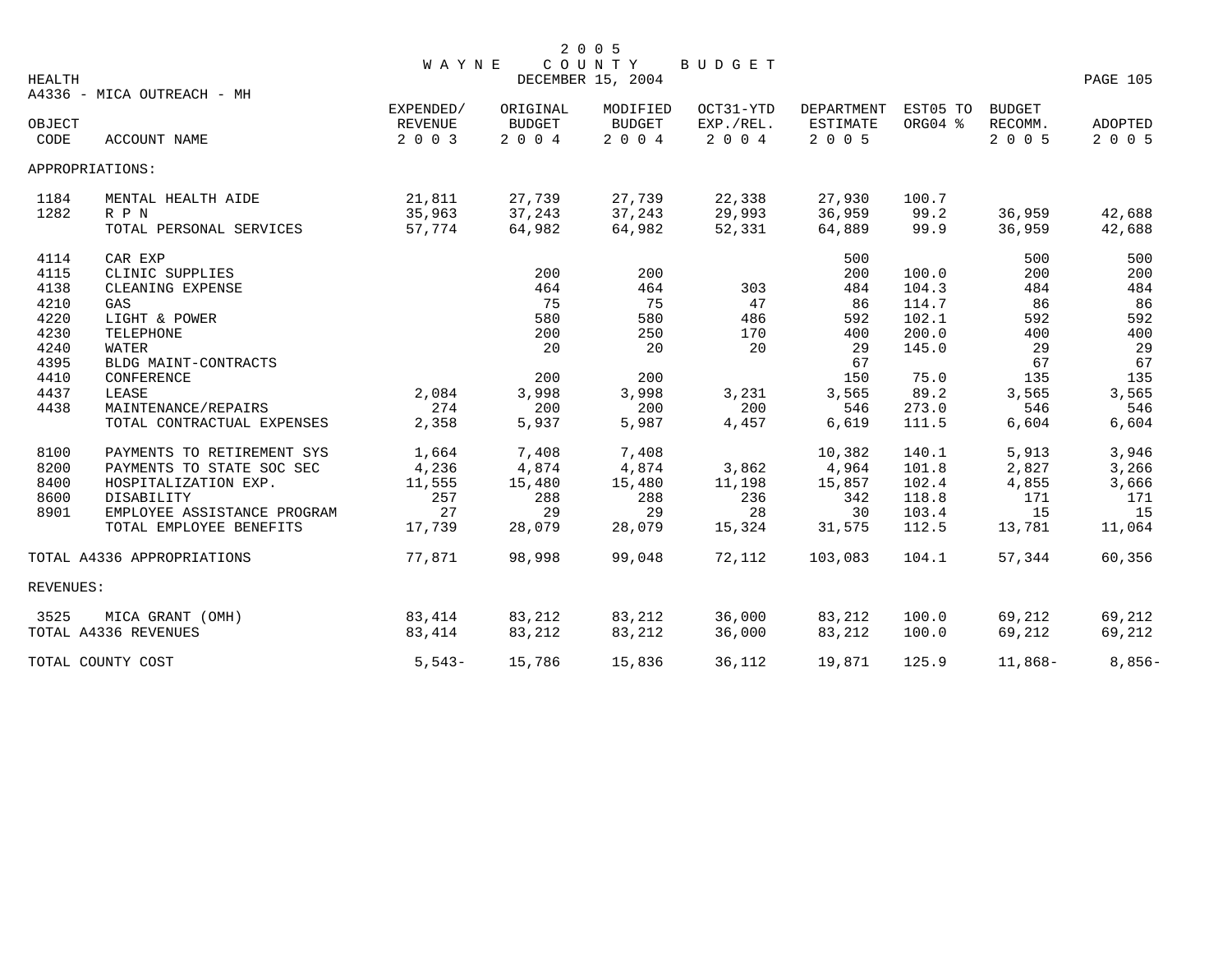| HEALTH                     |                             | <b>WAYNE</b>             |          | 2 0 0 5<br>COUNTY<br>DECEMBER 15, 2004 | BUDGET    |                     |          |         | PAGE 106 |
|----------------------------|-----------------------------|--------------------------|----------|----------------------------------------|-----------|---------------------|----------|---------|----------|
|                            | A4339 - C & Y ADVOCACY      | EXPENDED/                | ORIGINAL | MODIFIED                               | OCT31-YTD | DEPARTMENT EST05 TO |          | BUDGET  |          |
| OBJECT                     |                             | REVENUE                  | BUDGET   | BUDGET                                 | EXP./REL. | ESTIMATE            | ORG04 %  | RECOMM. | ADOPTED  |
| CODE                       | ACCOUNT NAME                | 2 0 0 3                  | 2 0 0 4  | 2 0 0 4                                | 2 0 0 4   | 2 0 0 5             |          | 2 0 0 5 | 2 0 0 5  |
| APPROPRIATIONS:            |                             |                          |          |                                        |           |                     |          |         |          |
| 1183                       | MENTAL HEA AIDE PT          | 5,526                    |          | 2,400                                  | 1,978     |                     |          |         |          |
| 1184                       | MENTAL HEALTH AIDE          | 20,530                   | 27,189   | 24,789                                 | 18,752    | 13,651              | 50.2     |         |          |
| 1405                       | PROG SUPVR                  | 4,066                    |          |                                        |           | 4,118               |          |         |          |
|                            | TOTAL PERSONAL SERVICES     | 30,122                   | 27,189   | 27,189                                 | 20,730    | 17,769              | 65.4     |         |          |
| 4100                       | SUPPLIES & MATERIALS        | 104                      |          |                                        |           |                     |          |         |          |
| 4114                       | CAR EXP                     | 1,065                    | 1,000    | 1,000                                  | 552       | 1,000               | 100.0    |         |          |
| 4115                       | CLINIC SUPPLIES             |                          | 100      | 100                                    |           | 100                 | 100.0    |         |          |
| 4138                       | CLEANING EXPENSE            | 466                      | 871      | 871                                    | 483       | 906                 | 104.0    |         |          |
| 4150                       | OFFICE SUPPLIES             | 156                      |          |                                        |           |                     |          |         |          |
| 4166                       | POSTAGE                     | 97                       |          |                                        |           |                     |          |         |          |
| 4210                       | GAS                         | 29                       | 140      | 140                                    | 88        | 162                 | 115.7    |         |          |
| 4220                       | LIGHT & POWER               | 358                      | 1,088    | 1,088                                  | 912       | 1,109               | 101.9    |         |          |
| 4230                       | TELEPHONE                   | 1,297                    | 500      | 1,000                                  | 762       | 500                 | 100.0    |         |          |
| 4240                       | WATER                       | 17                       | 38       | 38                                     | 38        | 54                  | 142.1    |         |          |
| 4300                       | INSURANCE                   | 191                      |          |                                        |           |                     |          |         |          |
| 4395                       | BLDG MAINT-CONTRACTS        |                          |          |                                        |           | 125                 |          |         |          |
| 4410                       | CONFERENCE                  | $\overline{\phantom{a}}$ | 100      | 100                                    |           | 50                  | 50.0     |         |          |
| 4414                       | DATA PROCESSING             | 959                      |          |                                        |           |                     |          |         |          |
| 4424                       | EOUIPMENT - MAINT CONTRACT  | 355                      |          |                                        | $977 -$   |                     |          |         |          |
| 4437                       | LEASE                       | 4,168                    | 7,497    | 7,497                                  | 6,066     | 6,678               | 89.1     |         |          |
| 4438                       | MAINTENANCE/REPAIRS         | 526                      | 250      | 250                                    | 250       | 1,023               | 409.2    |         |          |
|                            | TOTAL CONTRACTUAL EXPENSES  | 9,791                    | 11,584   | 12,084                                 | 8,173     | 11,707              | 101.1    |         |          |
| 8100                       | PAYMENTS TO RETIREMENT SYS  | 2,642                    | 3,100    | 3,100                                  |           | 2,843               | 91.7     |         |          |
| 8200                       | PAYMENTS TO STATE SOC SEC   | 3,059                    | 3,100    | 3,100                                  | 1,484     | 1,359               | 43.8     |         |          |
| 8400                       | HOSPITALIZATION EXP.        | 12,158                   | 7,848    | 7,848                                  | 6,700     | 5,234               | 66.7     |         |          |
| 8600                       | DISABILITY                  | 256                      | 144      | 144                                    | 118       | 103                 | 71.5     |         |          |
| 8901                       | EMPLOYEE ASSISTANCE PROGRAM | 13                       | 15       | 15                                     | 14        | 15                  | 100.0    |         |          |
|                            | TOTAL EMPLOYEE BENEFITS     | 18,128                   | 14,207   | 14,207                                 | 8,316     | 9,554               | 67.2     |         |          |
| TOTAL A4339 APPROPRIATIONS |                             | 58,041                   | 52,980   | 53,480                                 | 37,219    | 39,030              | 73.7     |         |          |
| REVENUES:                  |                             |                          |          |                                        |           |                     |          |         |          |
| 3518                       | ST. AID - REINVESTMENT      | 50,077                   | 62,437   | 62,437                                 | 21,105    | 32,675              | 52.3     |         |          |
|                            | TOTAL A4339 REVENUES        | 50,077                   | 62,437   | 62,437                                 | 21,105    | 32,675              | 52.3     |         |          |
| TOTAL COUNTY COST          |                             | 7,964                    | $9,457-$ | $8,957-$                               | 16,114    | 6,355               | $67.2 -$ |         |          |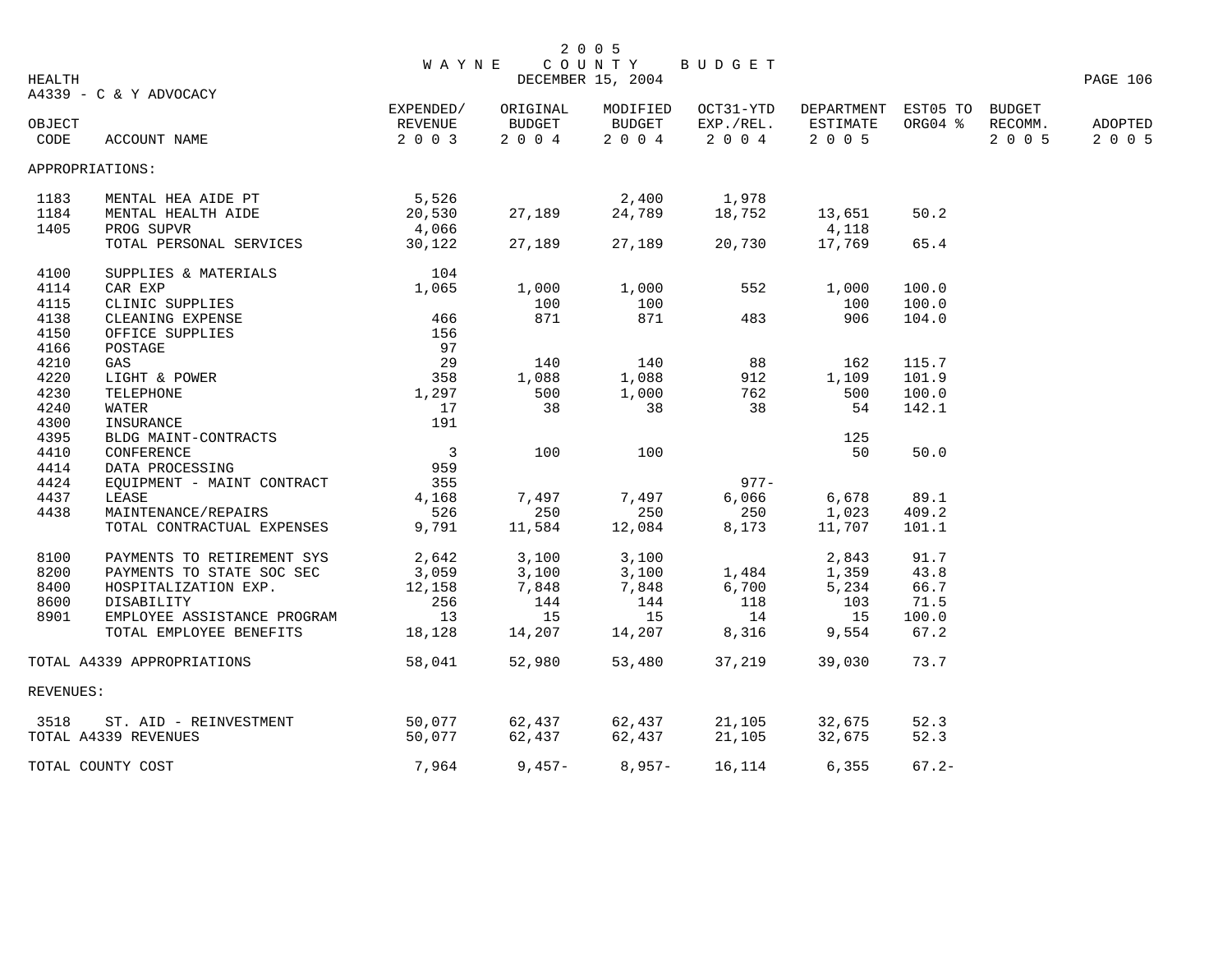|        |                             | <b>WAYNE</b> |               | 2 0 0 5                     | <b>BUDGET</b> |                     |         |               |          |
|--------|-----------------------------|--------------|---------------|-----------------------------|---------------|---------------------|---------|---------------|----------|
| HEALTH |                             |              |               | COUNTY<br>DECEMBER 15, 2004 |               |                     |         |               | PAGE 107 |
|        | A4340 - C & Y ICM           |              |               |                             |               |                     |         |               |          |
|        |                             | EXPENDED/    | ORIGINAL      | MODIFIED                    | OCT31-YTD     | DEPARTMENT EST05 TO |         | <b>BUDGET</b> |          |
| OBJECT |                             | REVENUE      | <b>BUDGET</b> | <b>BUDGET</b>               | EXP./REL.     | ESTIMATE            | ORG04 % | RECOMM.       | ADOPTED  |
| CODE   | ACCOUNT NAME                | 2 0 0 3      | 2 0 0 4       | 2004                        | 2 0 0 4       | 2 0 0 5             |         | 2 0 0 5       | 2 0 0 5  |
|        | APPROPRIATIONS:             |              |               |                             |               |                     |         |               |          |
| 1111   | CLERK P/T                   | 553          |               |                             |               |                     |         |               |          |
| 1148   | MED RECORD CLERK            | 3,126        |               |                             |               |                     |         |               |          |
| 1258   | ASST SOCIAL WORKER          |              |               |                             |               |                     |         | 63,413        | 66,977   |
| 1322   | STAFF SOC WORKER            | 29,682       | 35,777        | 35,777                      | 28,756        | 36,590              | 102.3   |               |          |
| 1325   | <b>CMHP</b>                 | 41,154       | 35,961        | 35,961                      | 29,767        | 36,938              | 102.7   |               |          |
| 1397   | SUPVR SOC WKR               | 4,100        |               |                             |               |                     |         |               |          |
| 1405   | PROG SUPVR                  | 4,066        |               |                             |               | 4,118               |         | 4,118         | 4,118    |
| 1904   | OVERTIME                    |              |               |                             |               | 300                 |         | 300           | 300      |
|        | TOTAL PERSONAL SERVICES     | 82,681       | 71,738        | 71,738                      | 58,523        | 77,946              | 108.7   | 67,831        | 71,395   |
| 4100   | SUPPLIES & MATERIALS        | 140          |               |                             |               |                     |         |               |          |
| 4114   | CAR EXP                     | 3,941        | 2,000         | 2,150                       | 1,779         | 4,000               | 200.0   | 4,000         | 4,000    |
| 4115   | CLINIC SUPPLIES             |              | 300           | 300                         | 3             | 200                 | 66.7    | 200           | 200      |
| 4138   | CLEANING EXPENSE            | 1,055        | 473           | 473                         | 361           | 494                 | 104.4   | 494           | 494      |
| 4150   | OFFICE SUPPLIES             | 384          |               |                             |               |                     |         |               |          |
| 4166   | POSTAGE                     | 289          |               |                             |               |                     |         |               |          |
| 4210   | GAS                         | 82           | 76            | 76                          | 49            | 88                  | 115.8   | 88            | 88       |
| 4220   | LIGHT & POWER               | 875          | 592           | 592                         | 503           | 604                 | 102.0   | 604           | 604      |
| 4230   | TELEPHONE                   | 2,474        | 2,000         | 2,500                       | 2,066         | 2,000               | 100.0   | 2,000         | 2,000    |
| 4240   | WATER                       | 42           | 21            | 21                          | 21            | 29                  | 138.1   | 29            | 29       |
| 4300   | INSURANCE                   | 569          |               |                             |               |                     |         |               |          |
| 4395   | BLDG MAINT-CONTRACTS        |              |               |                             |               | 68                  |         | 68            | 68       |
| 4396   | BLDG MAINT-WORK ORDERS      |              |               |                             |               | 80                  |         | 80            | 80       |
| 4410   | CONFERENCE                  |              | 150           |                             |               | 100                 | 66.7    | 90            | 90       |
| 4414   | DATA PROCESSING             | 2,865        |               |                             |               |                     |         |               |          |
| 4424   | EOUIPMENT - MAINT CONTRACT  | 1,820        |               |                             |               |                     |         |               |          |
| 4437   | LEASE                       | 5,336        | 4,076         | 4,076                       | 3,345         | 3,638               | 89.3    | 3,638         | 3,638    |
| 4438   | MAINTENANCE/REPAIRS         | 1,107        | 650           | 650                         | 631           | 557                 | 85.7    | 557           | 557      |
| 4485   | TRAVEL                      | 28           | 200           | 200                         |               | 100                 | 50.0    | 90            | 90       |
| 4654   | WRAP-AROUND FUNDS           | 19,507       | 22,636        | 22,636                      | 11,714        | 22,581              | 99.8    | 22,581        | 22,581   |
|        | TOTAL CONTRACTUAL EXPENSES  | 40,514       | 33,174        | 33,674                      | 20,472        | 34,539              | 104.1   | 34,519        | 34,519   |
| 8100   | PAYMENTS TO RETIREMENT SYS  | 3,936        | 8,178         | 8,178                       |               | 12,423              | 151.9   | 11,272        | 7,523    |
| 8200   | PAYMENTS TO STATE SOC SEC   | 5,378        | 5,380         | 5,380                       | 4,342         | 5,940               | 110.4   | 5,166         | 5,462    |
| 8400   | HOSPITALIZATION EXP.        | 10,760       | 10,824        | 10,824                      | 7,856         | 10,484              | 96.9    | 11,982        | 9,046    |
| 8600   | DISABILITY                  | 267          | 288           | 288                         | 236           | 359                 | 124.7   | 359           | 359      |
| 8901   | EMPLOYEE ASSISTANCE PROGRAM | 27           | 29            | 29                          | 28            | 30                  | 103.4   | 30            | 30       |
|        | TOTAL EMPLOYEE BENEFITS     | 20,368       | 24,699        | 24,699                      | 12,462        | 29,236              | 118.4   | 28,809        | 22,420   |
|        | TOTAL A4340 APPROPRIATIONS  | 143,563      | 129,611       | 130,111                     | 91,457        | 141,721             | 109.3   | 131,159       | 128,334  |

REVENUES: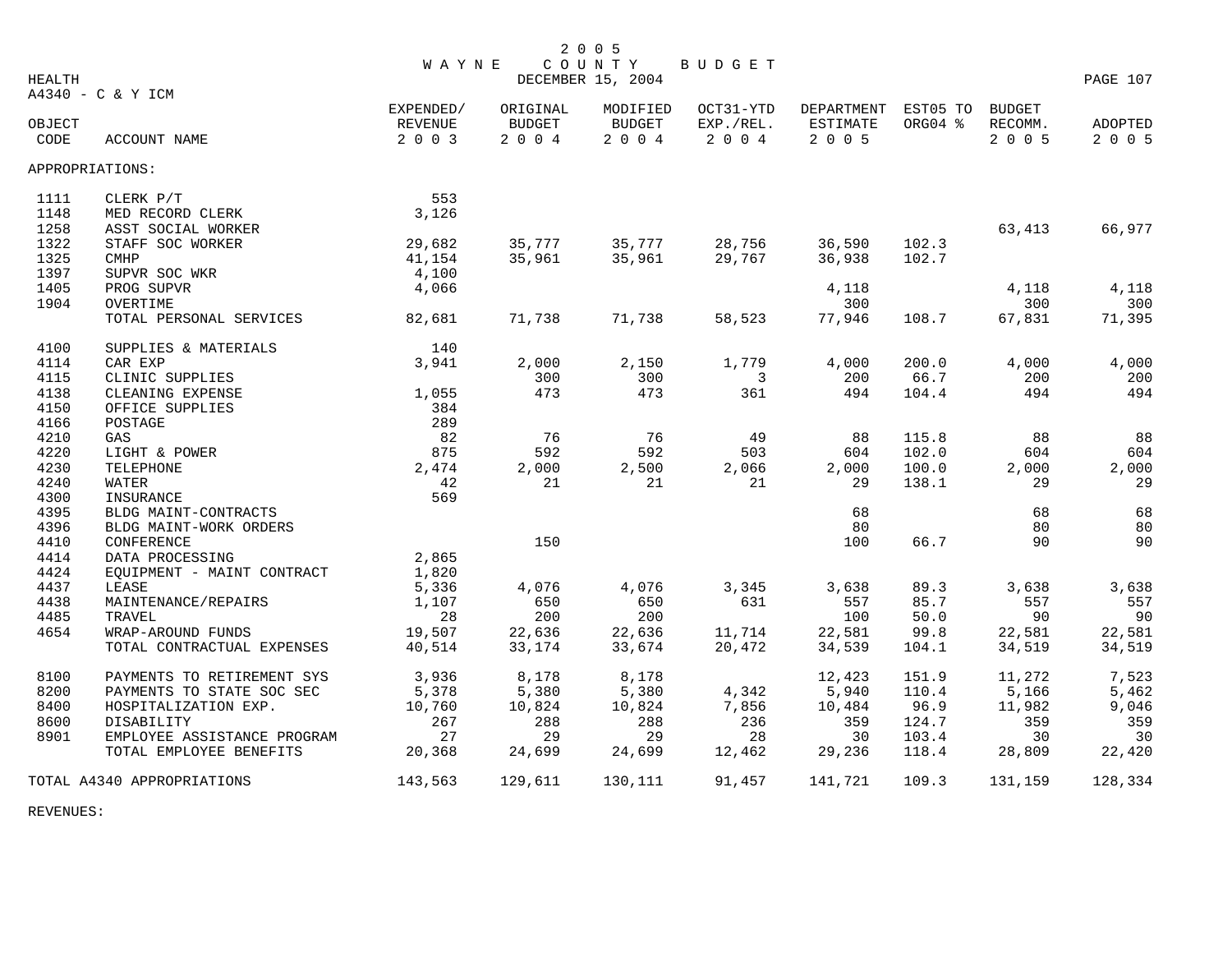|               |                             |              |           | 2 0 0 5           |               |            |          |               |          |
|---------------|-----------------------------|--------------|-----------|-------------------|---------------|------------|----------|---------------|----------|
|               |                             | <b>WAYNE</b> |           | COUNTY            | <b>BUDGET</b> |            |          |               |          |
| <b>HEALTH</b> |                             |              |           | DECEMBER 15, 2004 |               |            |          |               | PAGE 108 |
|               | A4340 - C & Y ICM           |              |           |                   |               |            |          |               |          |
|               |                             | EXPENDED/    | ORIGINAL  | MODIFIED          | OCT31-YTD     | DEPARTMENT | EST05 TO | <b>BUDGET</b> |          |
| OBJECT        |                             | REVENUE      | BUDGET    | BUDGET            | EXP./REL.     | ESTIMATE   | ORG04 %  | RECOMM.       | ADOPTED  |
| CODE          | ACCOUNT NAME                | 2 0 0 3      | 2004      | 2004              | 2004          | 2 0 0 5    |          | 2 0 0 5       | 2 0 0 5  |
| 1613          | MEDICAID                    | 57,423       | 109,097   | 109,097           | 9,598         | 78,746     | 72.2     | 60,000        | 60,000   |
| 3473          | ICM SCV                     | 12,575       | 11,318    | 11,318            |               | 11,291     | 99.8     | 11,291        | 11,291   |
| 3474          | HCRA ICM                    | 26,913       | 25,656    | 25,656            | 12,000        | 25,399     | 99.0     | 25,399        | 25,399   |
| 3483          | ST. AID - ICM<br>- CHILDREN | 13,849       | 13,849    | 13,849            | 7,000         | 13,627     | 98.4     | 13,627        | 13,627   |
| 4469          | M H SALARY SHARING          |              |           |                   |               |            |          | 10,000        | 10,000   |
|               | TOTAL A4340 REVENUES        | 110,760      | 159,920   | 159,920           | 28,598        | 129,063    | 80.7     | 120,317       | 120,317  |
|               | TOTAL COUNTY COST           | 32,803       | $30,309-$ | 29,809-           | 62,859        | 12,658     | $41.8-$  | 10,842        | 8,017    |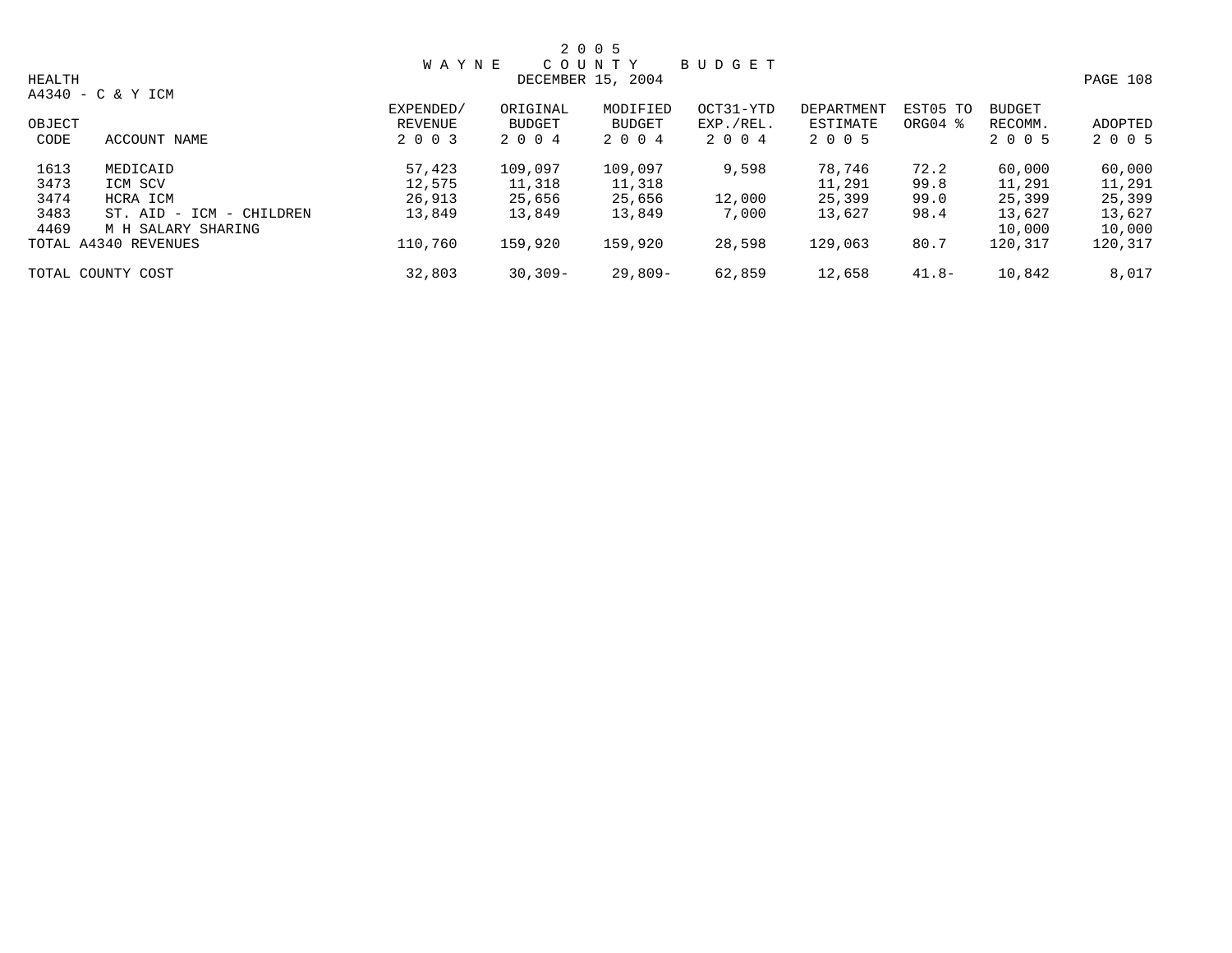|                |                             | <b>WAYNE</b>       |                     | 2 0 0 5<br>COUNTY                  | BUDGET               |                     |         |                    |                           |
|----------------|-----------------------------|--------------------|---------------------|------------------------------------|----------------------|---------------------|---------|--------------------|---------------------------|
| <b>HEALTH</b>  |                             |                    |                     | DECEMBER 15, 2004                  |                      |                     |         |                    | PAGE 109                  |
|                | A4341 - LOCAL GOV'T UNIT    | EXPENDED/          | ORIGINAL            | MODIFIED                           | OCT31-YTD            | DEPARTMENT EST05 TO |         | <b>BUDGET</b>      |                           |
| OBJECT<br>CODE | ACCOUNT NAME                | REVENUE<br>2 0 0 3 | BUDGET<br>$2 0 0 4$ | BUDGET<br>$2\quad 0\quad 0\quad 4$ | EXP./REL.<br>2 0 0 4 | ESTIMATE<br>2005    | ORG04 % | RECOMM.<br>2 0 0 5 | <b>ADOPTED</b><br>2 0 0 5 |
|                | APPROPRIATIONS:             |                    |                     |                                    |                      |                     |         |                    |                           |
| 1086           | DIR MENTAL HEALTH           | 40,461             |                     |                                    |                      | 71,538              |         | 35,769             | 35,769                    |
| 1140           | SR TYPIST                   | 19,557             | 12,695              | 12,695                             | 10,345               | 25,488              | 200.8   | 25,488             | 27,001                    |
| 1154           | SR ACCOUNT CLERK            | 24,510             |                     |                                    |                      |                     |         |                    |                           |
| 1184           | MENTAL HEALTH AIDE          | 16,677             |                     |                                    |                      |                     |         |                    |                           |
| 1232           | PRIN ACCT CLERK             | 20,656             | 31,044              | 31,044                             | 23,647               | 15,464              | 49.8    |                    |                           |
| 1490           | ACCOUNTANT                  | 8,296              |                     |                                    |                      |                     |         |                    |                           |
| 1904           | OVERTIME                    | 2,165              |                     |                                    |                      |                     |         |                    |                           |
|                | TOTAL PERSONAL SERVICES     | 132,322            | 43,739              | 43,739                             | 33,992               | 112,490             | 257.2   | 61,257             | 62,770                    |
| 4100           | SUPPLIES & MATERIALS        | 750                | 400                 | 400                                | 39                   | 400                 | 100.0   | 400                | 400                       |
| 4114           | CAR EXP                     | 750                | 350                 | 350                                |                      | 350                 | 100.0   | 350                | 350                       |
| 4138           | CLEANING EXPENSE            | 10,830             | 4,113               | 4,113                              | 3,765                | 1,571               | 38.2    | 1,571              | 1,571                     |
| 4150           | OFFICE SUPPLIES             | 1,994              |                     |                                    |                      |                     |         |                    |                           |
| 4166           | POSTAGE                     | 480                |                     |                                    |                      |                     |         |                    |                           |
| 4210           | GAS                         | 909                | 661                 | 661                                | 422                  | 280                 | 42.4    | 280                | 280                       |
| 4220           | LIGHT & POWER               | 11,825             | 5,138               | 5,138                              | 4,342                | 1,923               | 37.4    | 1,923              | 1,923                     |
| 4230           | TELEPHONE                   | 1,449              | 500                 | 1,500                              | 899                  | 1,000               | 200.0   | 1,000              | 1,000                     |
| 4240           | <b>WATER</b>                | 426                | 178                 | 178                                | 178                  | 93                  | 52.2    | 93                 | 93                        |
| 4395           | BLDG MAINT-CONTRACTS        |                    |                     |                                    |                      | 217                 |         | 217                | 217                       |
| 4396           | BLDG MAINT-WORK ORDERS      |                    |                     |                                    |                      | 13                  |         | 13                 | 13                        |
| 4410           | CONFERENCE                  |                    | 300                 | 300                                | 173                  | 300                 | 100.0   | 270                | 270                       |
| 4424           | EQUIPMENT - MAINT CONTRACT  | 6,564              |                     |                                    |                      |                     |         |                    |                           |
| 4437           | LEASE                       | 83,361             | 35,407              | 35,407                             | 28,860               | 11,576              | 32.7    | 11,576             | 11,576                    |
| 4438           | MAINTENANCE/REPAIRS         | 13,099             | 7,500               | 7,500                              | 5,664                | 1,774               | 23.7    | 1,774              | 1,774                     |
| 4485           | TRAVEL                      | 747                | 500                 | 500                                | 500                  | 500                 | 100.0   | 450                | 450                       |
| 4501           | ACCOUNTANTS & AUDITORS      | 3,750              | 22,250              | 22,250                             |                      | 42,500              | 191.0   | 42,500             | 42,500                    |
| 4504           | ARBITRATORS                 |                    |                     | 12,013                             | 11,997               |                     |         |                    |                           |
| 4600           | MISC                        | 2,356              |                     | 761                                |                      | 2,500               |         | 17,500             | 17,500                    |
|                | TOTAL CONTRACTUAL EXPENSES  | 139,290            | 77,297              | 91,071                             | 56,839               | 64,997              | 84.1    | 79,917             | 79,917                    |
| 8100           | PAYMENTS TO RETIREMENT SYS  | 7,475              | 4,984               | 4,984                              |                      | 19,429              | 389.8   | 10,518             | 7,020                     |
| 8200           | PAYMENTS TO STATE SOC SEC   | 12,435             | 3,279               | 3,279                              | 3,362                | 8,605               | 262.4   | 4,690              | 4,802                     |
| 8400           | HOSPITALIZATION EXP.        | 18,150             | 6,084               | 6,084                              | 8,589                | 16,341              | 268.6   | 9,654              | 7,289                     |
| 8600           | DISABILITY                  | 512                | 144                 | 144                                | 236                  | 428                 | 297.2   | 342                | 342                       |
| 8901           | EMPLOYEE ASSISTANCE PROGRAM | 48                 | 15                  | 15                                 | 14                   | 45                  | 300.0   | 30                 | 30                        |
|                | TOTAL EMPLOYEE BENEFITS     | 38,620             | 14,506              | 14,506                             | 12,201               | 44,848              | 309.2   | 25,234             | 19,483                    |
|                | TOTAL A4341 APPROPRIATIONS  | 310,232            | 135,542             | 149,316                            | 103,032              | 222,335             | 164.0   | 166,408            | 162,170                   |
| REVENUES:      |                             |                    |                     |                                    |                      |                     |         |                    |                           |
| 2770           | MISC REVENUES               | 8,363              | 10,000              | 10,000                             | 22,218               |                     |         |                    |                           |
| 3476           | HCRA ADULT CM               | 403                |                     |                                    |                      |                     |         |                    |                           |
|                |                             |                    |                     |                                    |                      |                     |         |                    |                           |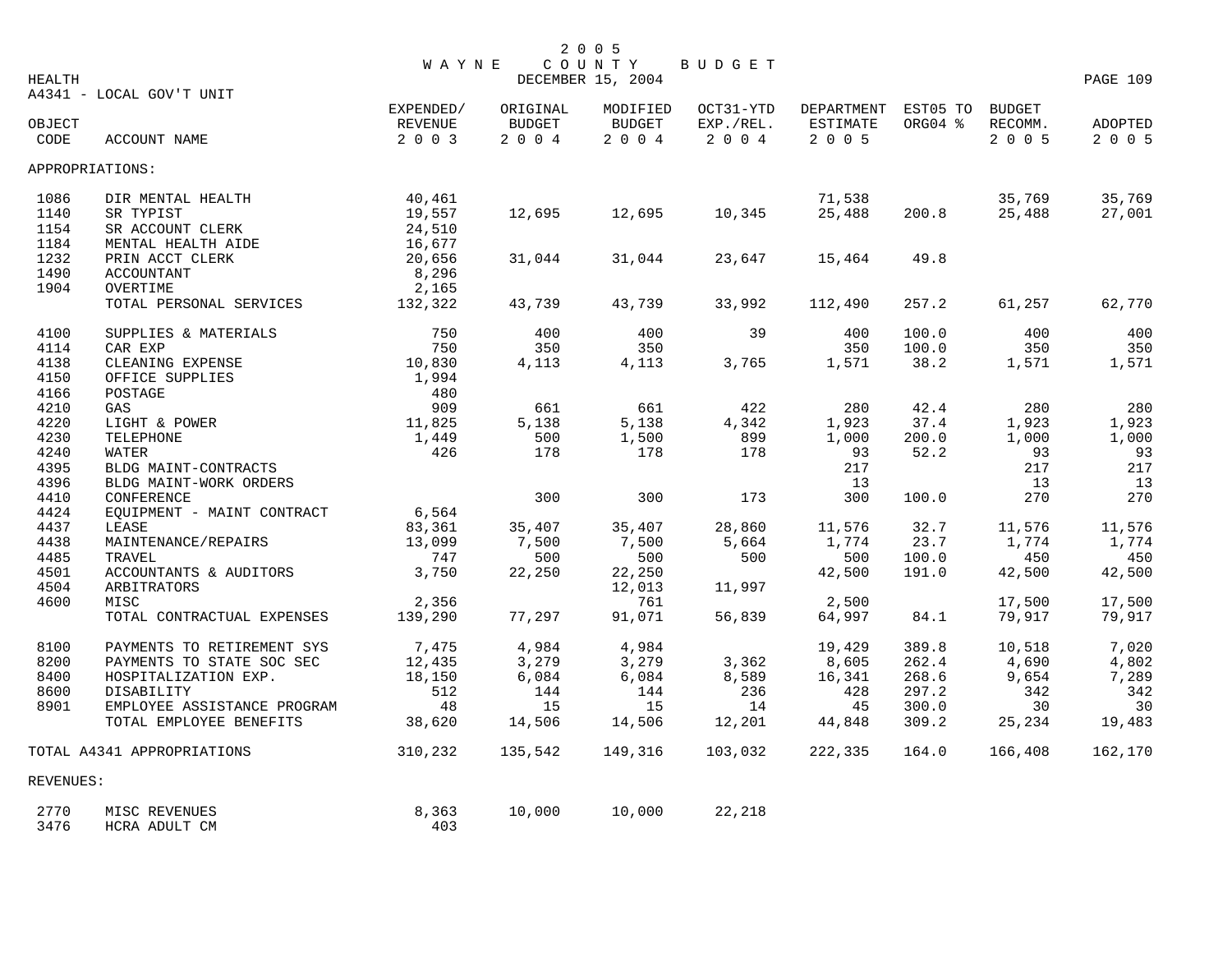|               |                          |              |          | 2 0 0 5           |               |                   |                     |               |          |
|---------------|--------------------------|--------------|----------|-------------------|---------------|-------------------|---------------------|---------------|----------|
|               |                          | <b>WAYNE</b> |          | C O U N T Y       | <b>BUDGET</b> |                   |                     |               |          |
| <b>HEALTH</b> |                          |              |          | DECEMBER 15, 2004 |               |                   |                     |               | PAGE 110 |
|               | A4341 - LOCAL GOV'T UNIT |              |          |                   |               |                   |                     |               |          |
|               |                          | EXPENDED/    | ORIGINAL | MODIFIED          | OCT31-YTD     | <b>DEPARTMENT</b> | EST05 TO            | <b>BUDGET</b> |          |
| OBJECT        |                          | REVENUE      | BUDGET   | BUDGET            | EXP./REL.     | ESTIMATE          | ORG04 $\frac{8}{3}$ | RECOMM.       | ADOPTED  |
| CODE          | ACCOUNT NAME             | 2 0 0 3      | 2 0 0 4  | 2 0 0 4           | 2004          | 2 0 0 5           |                     | 2 0 0 5       | 2 0 0 5  |
| 3477          | KENDRA                   | 34,173       | 34,173   | 34,087            | 17,000        | 34,087            | 99.7                |               |          |
| 3490          | MENTAL HEALTH STATE AID  |              |          |                   |               |                   |                     | 40,500        | 40,500   |
| 3496          | STATE AID CSC            | 33,599       | 33,516   | 33,436            | 17,000        | 33,436            | 99.8                | 31,648        | 31,648   |
| 3518          | ST. AID - REINVESTMENT   | 136,534      | 150,000  | 150,000           | 60,135        | 72,988            | 48.7                |               |          |
| 3585          | OMRDD                    | 25,800       | 25,800   | 25,800            | 12,000        | 25,800            | 100.0               | 25,800        | 25,800   |
| 3586          | OASIS - ST.AID           | 5,381        | 5,849    | 18,789            | 6,000         | 6,024             | 103.0               | 6,024         | 6,024    |
| 4469          | M H SALARY SHARING       | 1,600        |          |                   |               |                   |                     |               |          |
|               | TOTAL A4341 REVENUES     | 245,853      | 259,338  | 272,112           | 134,353       | 172,335           | 66.5                | 103,972       | 103,972  |
|               | TOTAL COUNTY COST        | 64,379       | 123,796- | 122,796-          | $31,321-$     | 50,000            | $40.4-$             | 62,436        | 58,198   |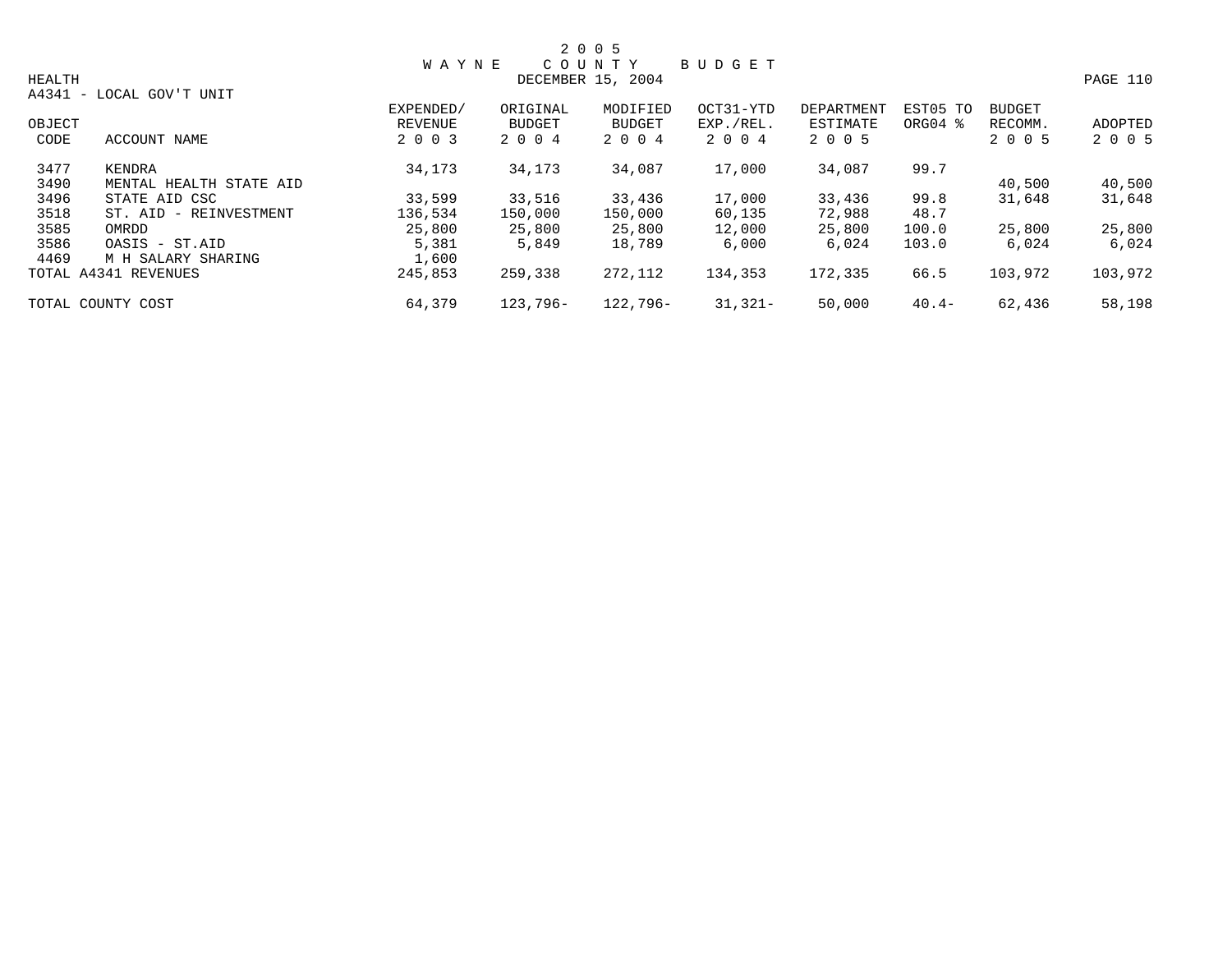|                |                                                        |                                 | WAYNE COUNTY                         | 2 0 0 5               | BUDGET                                     |                                                   |                |                    |                    |
|----------------|--------------------------------------------------------|---------------------------------|--------------------------------------|-----------------------|--------------------------------------------|---------------------------------------------------|----------------|--------------------|--------------------|
| HEALTH         | A4342 - ADULT ADVOCACY                                 |                                 |                                      | DECEMBER 15, 2004     |                                            |                                                   |                |                    | PAGE 111           |
| OBJECT<br>CODE | ACCOUNT NAME                                           | EXPENDED/<br>REVENUE<br>2 0 0 3 | ORIGINAL<br><b>BUDGET</b><br>2 0 0 4 | <b>BUDGET</b><br>2004 | MODIFIED OCT31-YTD<br>EXP./REL.<br>2 0 0 4 | DEPARTMENT EST05 TO BUDGET<br>ESTIMATE<br>2 0 0 5 | ORG04 %        | RECOMM.<br>2 0 0 5 | ADOPTED<br>2 0 0 5 |
|                | APPROPRIATIONS:                                        |                                 |                                      |                       |                                            |                                                   |                |                    |                    |
| 1086           | DIR MENTAL HEALTH                                      | 3,491                           |                                      |                       |                                            |                                                   |                |                    |                    |
| 1184           | MENTAL HEALTH AIDE                                     | 23,987                          |                                      | 42,039 42,039         | 33,889                                     | 13,385                                            | 31.8           |                    |                    |
| 1405           | PROG SUPVR                                             | 6,234                           |                                      |                       |                                            | 4,178                                             |                |                    |                    |
|                | TOTAL PERSONAL SERVICES 33,712                         |                                 | 42,039                               | 42,039                | 33,889                                     | 17,563                                            | 41.8           |                    |                    |
| 4100           | SUPPLIES & MATERIALS                                   | 570                             |                                      |                       |                                            |                                                   |                |                    |                    |
| 4114           |                                                        |                                 | 1,500                                | 1,500                 | 1,500                                      | 1,500                                             | 100.0          |                    |                    |
| 4115           |                                                        |                                 | 150                                  | 150                   |                                            | 100                                               | 66.7           |                    |                    |
| 4138           |                                                        |                                 | 388                                  | 388                   | 246                                        | 405                                               | 104.4          |                    |                    |
| 4150           |                                                        |                                 |                                      |                       |                                            |                                                   |                |                    |                    |
| 4166           |                                                        |                                 |                                      |                       |                                            |                                                   |                |                    |                    |
| 4210<br>4220   |                                                        |                                 | 62<br>485                            | 62<br>485             | 39<br>409                                  | 72<br>496                                         | 116.1<br>102.3 |                    |                    |
| 4230           |                                                        |                                 | 500                                  | 1,150                 | 1,150                                      | 500                                               | 100.0          |                    |                    |
| 4240           |                                                        |                                 | 17                                   | 17                    | 17                                         | 24                                                | 141.2          |                    |                    |
| 4300           |                                                        |                                 | 100                                  |                       |                                            |                                                   |                |                    |                    |
| 4395           |                                                        |                                 |                                      |                       |                                            | 56                                                |                |                    |                    |
| 4410           | CONFERENCE                                             |                                 |                                      | 100                   |                                            | 100                                               |                |                    |                    |
| 4414           | DATA PROCESSING<br>EQUIPMENT - MAINT CONTRACT 417      |                                 |                                      |                       |                                            |                                                   |                |                    |                    |
| 4424           |                                                        |                                 |                                      |                       |                                            |                                                   |                |                    |                    |
| 4437           | LEASE                                                  | 4,168                           | 3,342                                | 3,342                 | 2,721                                      | 2,984                                             | 89.3           |                    |                    |
| 4438           | MAINTENANCE/REPAIRS                                    | 643                             | 400                                  | 400                   | 362                                        | 457                                               | 114.3          |                    |                    |
|                | TOTAL CONTRACTUAL EXPENSES                             | 9,894                           | 6,944                                | 7,594                 | 6,444                                      | 6,694                                             | 96.4           |                    |                    |
| 8100           | PAYMENTS TO RETIREMENT SYS                             | 1,249                           | 4,792                                | 4,792                 |                                            | 2,810                                             | 58.6           |                    |                    |
| 8200           | PAYMENTS TO STATE SOC SEC                              | $1,765$<br>5,996                | 3,153                                | 3,153                 | 3,272                                      | 1,344                                             | 42.6           |                    |                    |
| 8400           | HOSPITALIZATION EXP.                                   |                                 | 10,692                               | 10,692                | 11,388                                     | 5,234                                             | 49.0           |                    |                    |
| 8600           | DISABILITY                                             | 128                             | 144                                  | 144                   | 236                                        | 103                                               | 71.5           |                    |                    |
| 8901           | EMPLOYEE ASSISTANCE PROGRAM                            | 13                              | 15                                   | 15                    | 14                                         | 15                                                | 100.0          |                    |                    |
|                | TOTAL EMPLOYEE BENEFITS                                | 9,151                           | 18,796                               | 18,796                | 14,910                                     | 9,506                                             | 50.6           |                    |                    |
|                | TOTAL A4342 APPROPRIATIONS                             | 52,757                          | 67,779                               | 68,429                | 55,243                                     | 33,763                                            | 49.8           |                    |                    |
| REVENUES:      |                                                        |                                 |                                      |                       |                                            |                                                   |                |                    |                    |
| 3476           | HCRA ADULT CM                                          |                                 | 1,616                                | 1,616                 |                                            | 1,611                                             | 99.7           |                    |                    |
| 3518           | HCRA ADULT CW<br>ST. AID - REINVESTMENT<br>-- CULDINIC | 1, 213<br>55, 265               | 55,265                               | 55,265                | 32,318                                     | 29,168                                            | 52.8           |                    |                    |
| 4469           | M H SALARY SHARING                                     | 300                             |                                      |                       |                                            |                                                   |                |                    |                    |
|                | TOTAL A4342 REVENUES                                   | 56,778                          | 56,881                               | 56,881                | 32,318                                     | 30,779                                            | 54.1           |                    |                    |
|                | TOTAL COUNTY COST                                      | $4,021-$                        | 10,898                               | 11,548                | 22,925                                     | 2,984                                             | 27.4           |                    |                    |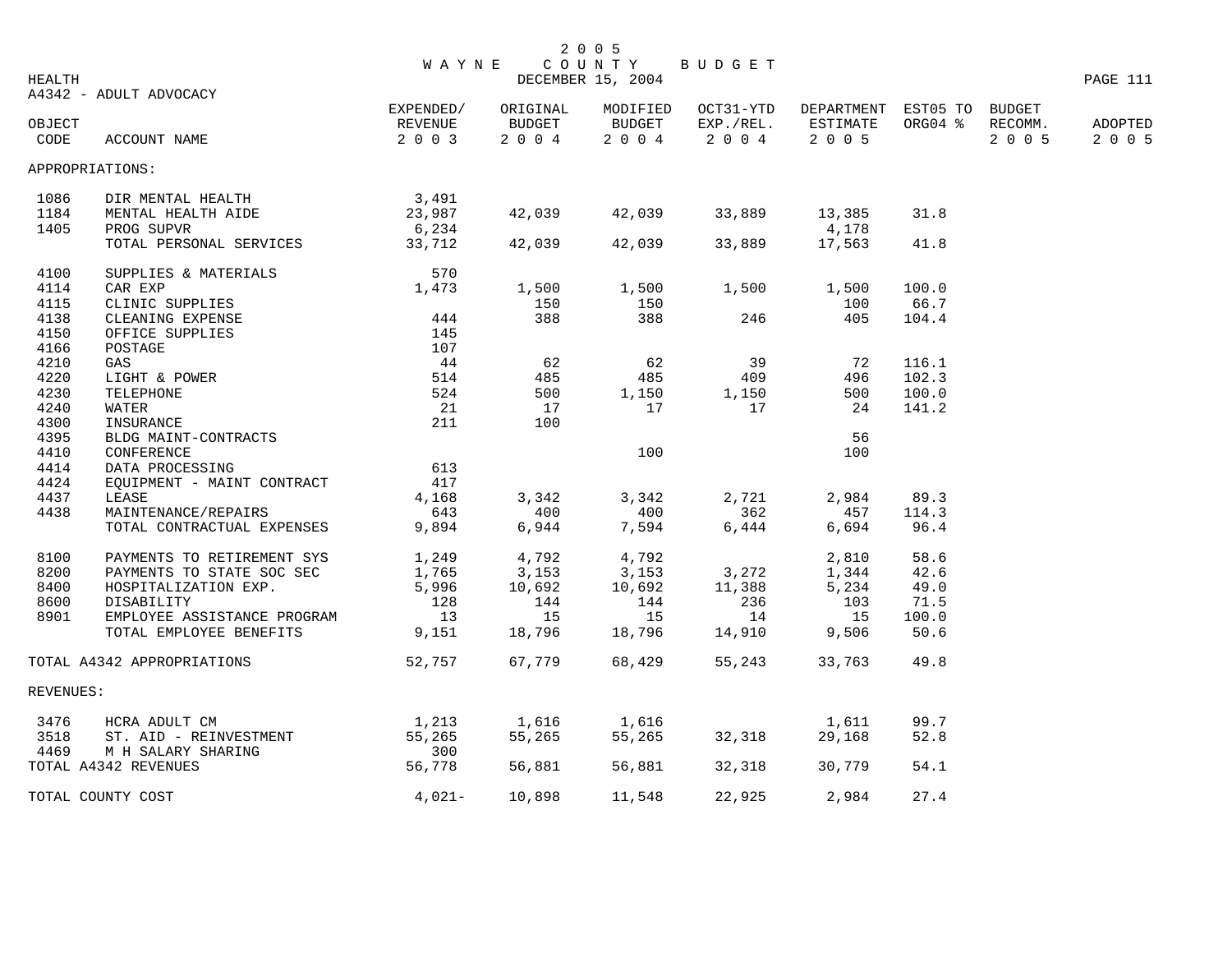|                 |                             |              |               | 2 0 0 5           |           |                 |          |               |          |
|-----------------|-----------------------------|--------------|---------------|-------------------|-----------|-----------------|----------|---------------|----------|
|                 |                             | <b>WAYNE</b> |               | COUNTY            | BUDGET    |                 |          |               |          |
| <b>HEALTH</b>   |                             |              |               | DECEMBER 15, 2004 |           |                 |          |               | PAGE 112 |
| A4343 - INTAKE  |                             |              |               |                   |           |                 |          |               |          |
|                 |                             | EXPENDED/    | ORIGINAL      | MODIFIED          | OCT31-YTD | DEPARTMENT      | EST05 TO | <b>BUDGET</b> |          |
| OBJECT          |                             | REVENUE      | <b>BUDGET</b> | <b>BUDGET</b>     | EXP./REL. | <b>ESTIMATE</b> | ORG04 %  | RECOMM.       | ADOPTED  |
| CODE            | ACCOUNT NAME                | 2 0 0 3      | 2 0 0 4       | 2004              | 2004      | 2 0 0 5         |          | 2005          | 2 0 0 5  |
| APPROPRIATIONS: |                             |              |               |                   |           |                 |          |               |          |
| 1086            | DIR MENTAL HEALTH           | 10,702       |               |                   |           |                 |          |               |          |
| 1184            | MENTAL HEALTH AIDE          | 16,200       |               |                   |           | 28,432          |          | 57,113        | 60,591   |
| 1258            | ASST SOCIAL WORKER          | 34,038       | 33,355        | 33,355            | 26,860    | 66,937          | 200.7    | 33,468        | 35,349   |
| 1309            | MENTAL HLTH NURSE           |              |               | 25,840            | 19,235    | 41,688          |          | 41,688        | 44,148   |
| 1322            | STAFF SOC WORKER            | 40,963       | 41,700        | 41,700            | 25,624    |                 |          |               |          |
| 1325            | CMHP                        | 11,803       | 20,211        | 20,211            | 16,198    | 12,048          | 59.6     |               |          |
| 1396            | SUPVR PSYCHOLOGIST          |              |               | 9,325             | 6,387     | 30,016          |          | 60,031        | 60,031   |
|                 | TOTAL PERSONAL SERVICES     | 113,706      | 95,266        | 130,431           | 94,304    | 179,121         | 188.0    | 192,300       | 200,119  |
|                 |                             |              |               |                   |           |                 |          |               |          |
| 4100            | SUPPLIES & MATERIALS        | 200          |               |                   |           |                 |          |               |          |
| 4114            | CAR EXP                     | 200          | 100           | 100               |           | 50              | 50.0     | 50            | 50       |
| 4115            | CLINIC SUPPLIES             | 284          | 300           | 300               | 37        | 300             | 100.0    | 300           | 300      |
| 4138            | CLEANING EXPENSE            | 778          | 541           | 541               | 403       | 1,357           | 250.8    | 1,357         | 1,357    |
| 4210            | GAS                         | 85           | 87            | 87                | 55        | 242             | 278.2    | 242           | 242      |
| 4220            | LIGHT & POWER               | 901          | 675           | 675               | 571       | 1,662           | 246.2    | 1,662         | 1,662    |
| 4230            | TELEPHONE                   | 2,348        | 1,000         | 2,250             | 1,893     | 3,000           | 300.0    | 3,000         | 3,000    |
| 4240            | <b>WATER</b>                | 43           | 23            | 23                | 23        | 81              | 352.2    | 81            | 81       |
| 4395            | BLDG MAINT-CONTRACTS        |              |               |                   |           | 188             |          | 188           | 188      |
| 4410            | CONFERENCE                  | 500          | 500           | 500               |           | 350             | 70.0     | 315           | 315      |
| 4437            | LEASE                       | 8,336        | 4,654         | 4,654             | 3,798     | 10,004          | 215.0    | 10,004        | 10,004   |
| 4438            | MAINTENANCE/REPAIRS         | 1,126        | 700           | 700               | 674       | 1,533           | 219.0    | 1,533         | 1,533    |
| 4485            | TRAVEL                      | 57           | 100           | 100               |           | 100             | 100.0    | 90            | 90       |
|                 | TOTAL CONTRACTUAL EXPENSES  | 14,858       | 8,680         | 9,930             | 7,454     | 18,867          | 217.4    | 18,822        | 18,822   |
| 8100            | PAYMENTS TO RETIREMENT SYS  | 5,094        | 6,106         | 9,990             |           | 30,162          | 494.0    | 31,602        | 21,092   |
| 8200            | PAYMENTS TO STATE SOC SEC   | 7,692        | 4,077         | 6,719             | 5,609     | 13,703          | 336.1    | 14,711        | 15,309   |
| 8400            | HOSPITALIZATION EXP.        | 11,911       | 13,356        | 13,356            | 6,934     | 27,642          | 207.0    | 41,886        | 31,624   |
| 8600            | DISABILITY                  | 384          | 144           | 144               | 296       | 821             | 570.1    | 855           | 855      |
| 8901            | EMPLOYEE ASSISTANCE PROGRAM | 41           | 15            | 15                | 14        | 75              | 500.0    | 75            | 75       |
|                 | TOTAL EMPLOYEE BENEFITS     | 25,122       | 23,698        | 30,224            | 12,853    | 72,403          | 305.5    | 89,129        | 68,955   |
|                 | TOTAL A4343 APPROPRIATIONS  | 153,686      | 127,644       | 170,585           | 114,611   | 270,391         | 211.8    | 300,251       | 287,896  |
| REVENUES:       |                             |              |               |                   |           |                 |          |               |          |
| 1612            | MEDICARE                    | 459          | 5,000         | 5,000             | $459 -$   | 5,000           | 100.0    |               |          |
| 1613            | MEDICAID                    | 6,422        | 30,040        | 71,731            | 8,386     | 90,000          | 299.6    | 55,000        | 55,000   |
| 1616            | SELF PAY                    | 1,781        | 10,000        | 10,000            | 1,922     | 20,000          | 200.0    | 22,500        | 22,500   |
| 1620            | MENTAL HEALTH FEES          | 22,483       | 25,000        | 25,000            | 15,859    | 25,000          | 100.0    | 35,000        | 35,000   |
| 3476            | HCRA ADULT CM               |              |               |                   |           |                 |          | 1,611         | 1,611    |
| 3477            | <b>KENDRA</b>               |              |               |                   |           |                 |          | 34,087        | 34,087   |
| 3509            | COPS - STATE AID            |              | 30,000        | 30,000            | 23,228    | 50,000          | 166.7    | 66,550        | 66,550   |
| 3518            | ST. AID - REINVESTMENT      | 24,874       | 24,875        | 24,875            | 12,000    | 10,000          | 40.2     | 100,000       | 100,000  |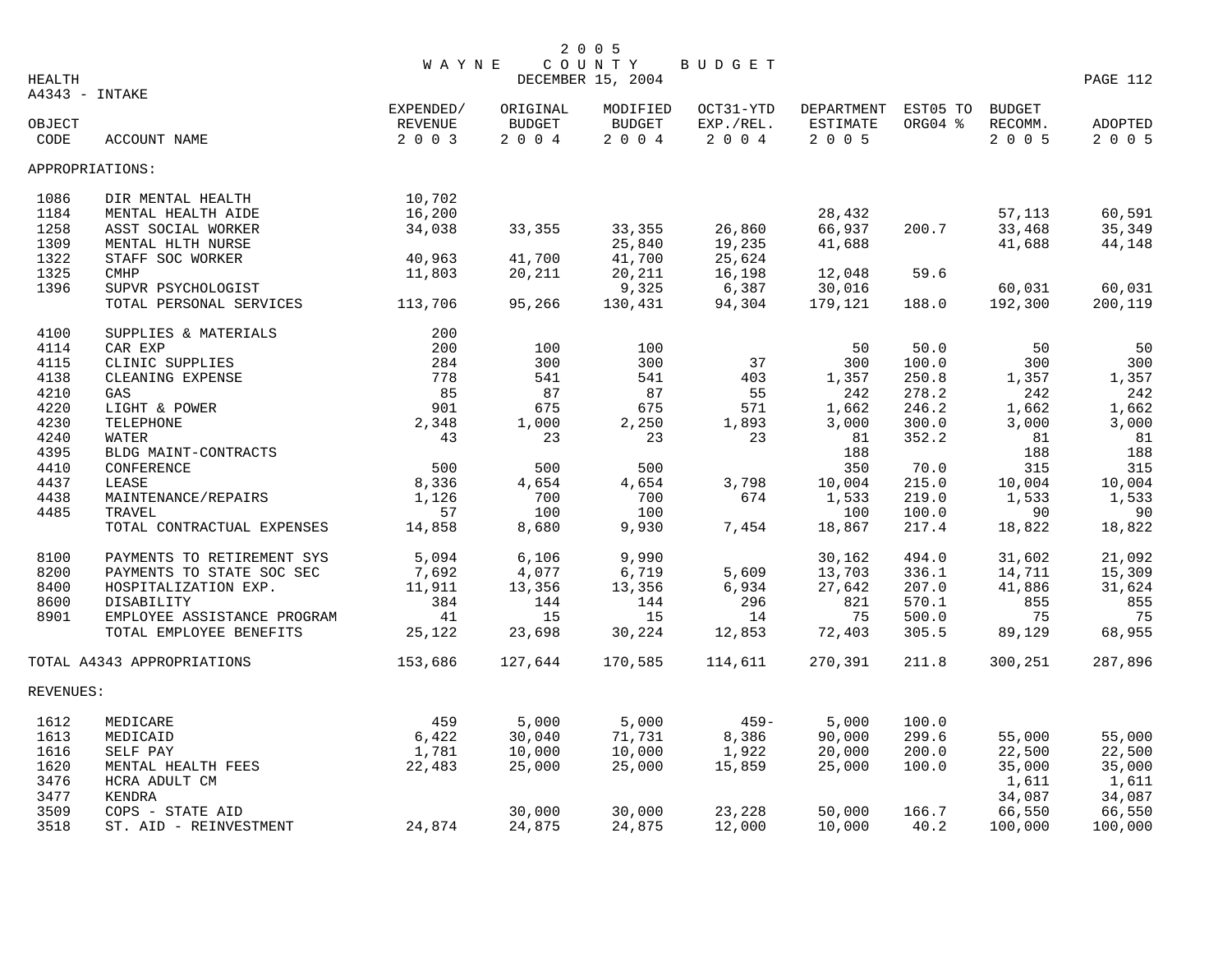|                |                                    |                                 |                            | 2 0 0 5                       |                                |                                   |                     |                                     |                    |
|----------------|------------------------------------|---------------------------------|----------------------------|-------------------------------|--------------------------------|-----------------------------------|---------------------|-------------------------------------|--------------------|
| HEALTH         | A4343 - INTAKE                     | <b>WAYNE</b>                    |                            | COUNTY<br>DECEMBER 15, 2004   | BUDGET                         |                                   |                     |                                     | PAGE 113           |
| OBJECT<br>CODE | ACCOUNT NAME                       | EXPENDED/<br>REVENUE<br>2 0 0 3 | ORIGINAL<br>BUDGET<br>2004 | MODIFIED<br>BUDGET<br>2 0 0 4 | OCT31-YTD<br>EXP./REL.<br>2004 | DEPARTMENT<br>ESTIMATE<br>2 0 0 5 | EST05 TO<br>ORG04 % | <b>BUDGET</b><br>RECOMM.<br>2 0 0 5 | ADOPTED<br>2 0 0 5 |
| 3523           | CSP-ST AID<br>TOTAL A4343 REVENUES | 56,019                          | 6,000<br>130,915           | 6,000<br>172,606              | 2,481<br>63,417                | 10,000<br>210,000                 | 166.7<br>160.4      | 19,415<br>334,163                   | 19,415<br>334,163  |
|                | TOTAL COUNTY COST                  | 97,667                          | $3,271-$                   | $2,021-$                      | 51,194                         | 60,391                            | $1846.3-$           | $33,912-$                           | $46, 267 -$        |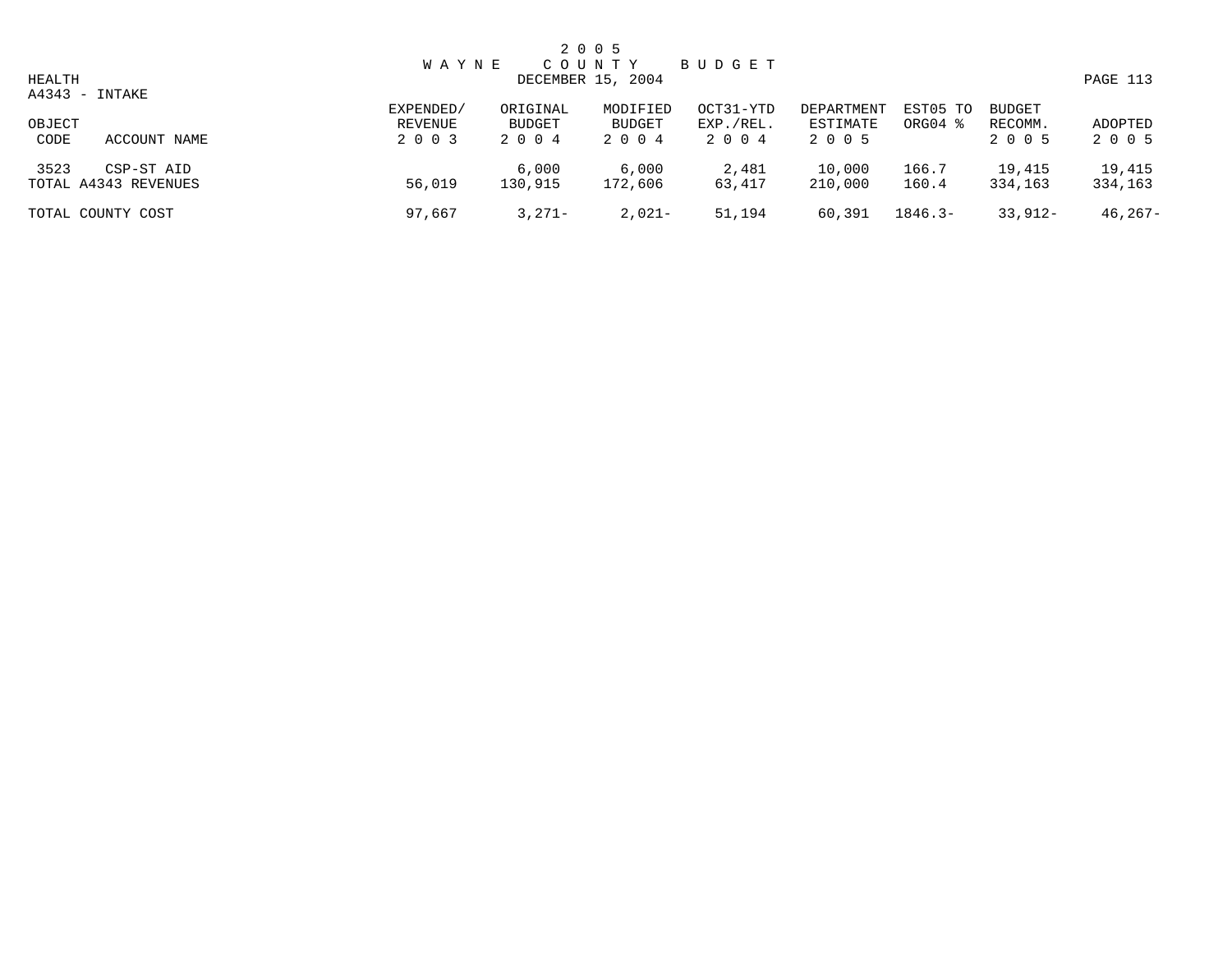|        |                   | W A Y N E            |                    | 2 0 0 5            | COUNTY BUDGET          |                        |                         |                   |          |
|--------|-------------------|----------------------|--------------------|--------------------|------------------------|------------------------|-------------------------|-------------------|----------|
| HEALTH | A4344 - PRE-ADMIT |                      |                    | DECEMBER 15, 2004  |                        |                        |                         |                   | PAGE 114 |
| OBJECT |                   | EXPENDED/<br>REVENUE | ORIGINAL<br>BUDGET | MODIFIED<br>BUDGET | OCT31-YTD<br>EXP./REL. | DEPARTMENT<br>ESTIMATE | EST05 TO<br>$ORG04$ $%$ | BUDGET<br>RECOMM. | ADOPTED  |
| CODE   | ACCOUNT NAME      | 2 0 0 3              | 2004               | 2004               | 2004 2005              |                        |                         | 2005              | 2005     |

APPROPRIATIONS:

| 1184<br>1258                                                         | MENTAL HEALTH AIDE<br>ASST SOCIAL WORKER<br>TOTAL PERSONAL SERVICES                                                                                                                   | 32,974<br>32,974                                            | 28,617<br>33,355<br>61,972                                            | 27,917<br>33,355<br>61,272                                     | 20,781<br>26,860<br>47,641                      |
|----------------------------------------------------------------------|---------------------------------------------------------------------------------------------------------------------------------------------------------------------------------------|-------------------------------------------------------------|-----------------------------------------------------------------------|----------------------------------------------------------------|-------------------------------------------------|
| 4115<br>4138<br>4210<br>4220<br>4230<br>4240<br>4410<br>4437<br>4438 | CLINIC SUPPLIES<br>CLEANING EXPENSE<br>GAS<br>LIGHT & POWER<br>TELEPHONE<br>WATER<br>CONFERENCE<br>LEASE<br>MAINTENANCE/REPAIRS                                                       | 422<br>43<br>489<br>1,255<br>21<br>4,168<br>611             | 100<br>762<br>123<br>952<br>1,000<br>33<br>100<br>6,560<br>400        | 100<br>762<br>123<br>952<br>700<br>33<br>100<br>6,560<br>1,100 | 568<br>78<br>801<br>648<br>33<br>5,329<br>856   |
| 8100<br>8200<br>8400<br>8600<br>8901                                 | TOTAL CONTRACTUAL EXPENSES<br>PAYMENTS TO RETIREMENT SYS<br>PAYMENTS TO STATE SOC SEC<br>HOSPITALIZATION EXP.<br>DISABILITY<br>EMPLOYEE ASSISTANCE PROGRAM<br>TOTAL EMPLOYEE BENEFITS | 7,009<br>1,786<br>6,746<br>128<br>13 <sup>7</sup><br>11,050 | 10,030<br>6,817<br>2,377 4,648 4,648<br>17,663<br>288<br>29<br>29,445 | 10,430<br>6,817<br>17,663<br>288<br>29<br>29,445               | 8,313<br>3,377<br>13,985<br>224<br>28<br>17,614 |
| <b>REVENUES:</b>                                                     | TOTAL A4344 APPROPRIATIONS                                                                                                                                                            | 51,033                                                      | 101,447                                                               | 101,147                                                        | 73,568                                          |
| 3518                                                                 | ST. AID - REINVESTMENT<br>TOTAL A4344 REVENUES                                                                                                                                        | 43,091<br>43,091                                            | 18,318<br>18,318                                                      | 18,318<br>18,318                                               | 9,000<br>9,000                                  |
|                                                                      | TOTAL COUNTY COST                                                                                                                                                                     | 7,942                                                       | 83,129                                                                | 82,829                                                         | 64,568                                          |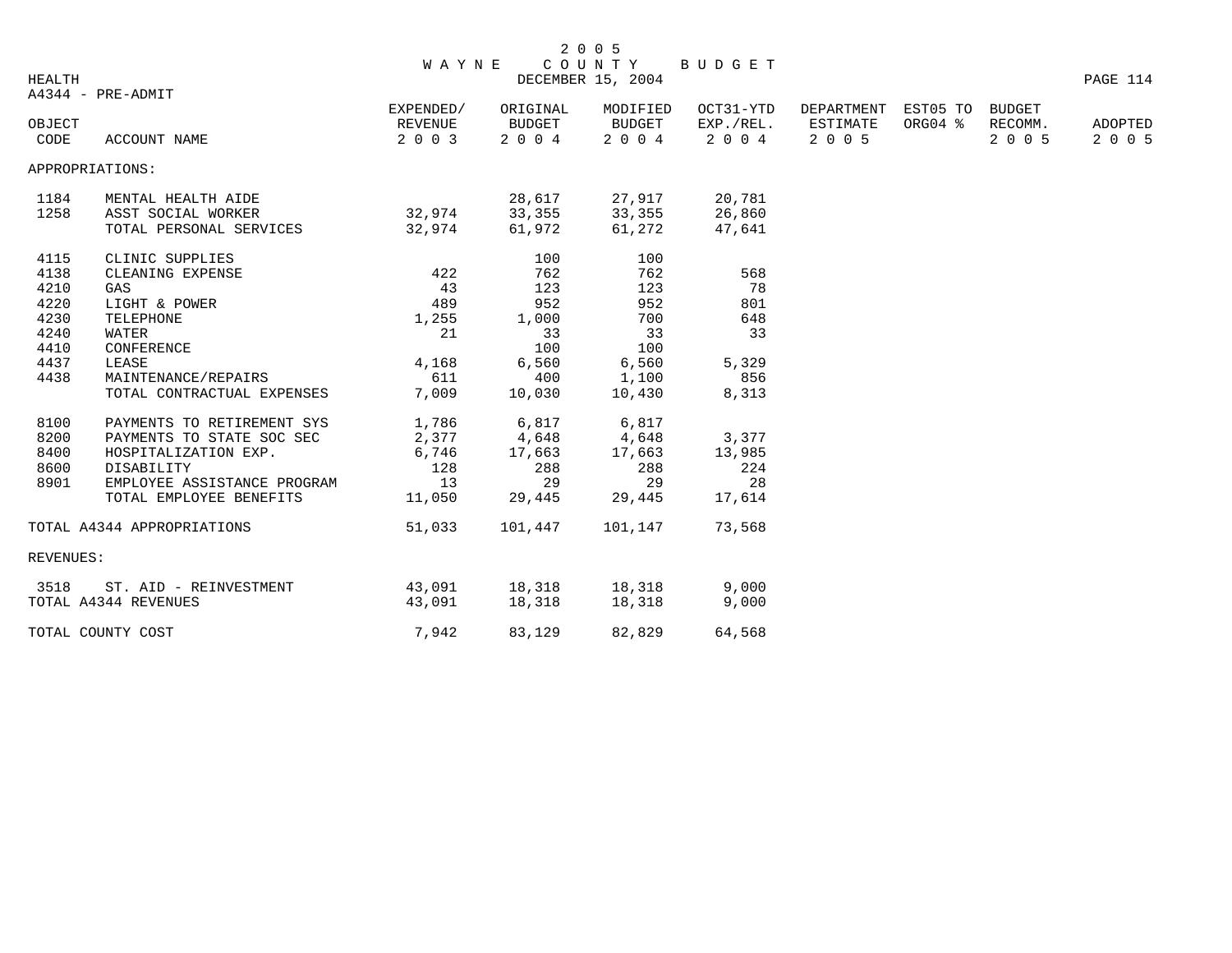| HEALTH         |                             | <b>WAYNE</b>              |                       | 2 0 0 5<br>COUNTY<br>DECEMBER 15, 2004 | <b>BUDGET</b>                                       |                         |          |                                 | PAGE 115           |
|----------------|-----------------------------|---------------------------|-----------------------|----------------------------------------|-----------------------------------------------------|-------------------------|----------|---------------------------------|--------------------|
|                | A4345 - SCHOOL SUPPORT      | EXPENDED/                 | ORIGINAL              | MODIFIED                               | OCT31-YTD                                           | DEPARTMENT              | EST05 TO | <b>BUDGET</b>                   |                    |
| OBJECT<br>CODE | ACCOUNT NAME                | <b>REVENUE</b><br>2 0 0 3 | <b>BUDGET</b><br>2004 | <b>BUDGET</b><br>2004                  | EXP./REL.<br>2004                                   | <b>ESTIMATE</b><br>2005 | ORG04 %  | RECOMM.<br>2 0 0 5              | ADOPTED<br>2 0 0 5 |
|                | APPROPRIATIONS:             |                           |                       |                                        |                                                     |                         |          |                                 |                    |
| 1325           | <b>CMHP</b>                 | 36,876                    | 45,801                | 33,601                                 | 37,554                                              | 38,912                  | 85.0     | 38,912                          | 40,314             |
| 1405           | PROG SUPVR                  | 4,066                     |                       |                                        |                                                     | 4,118                   |          | 4,118                           | 4,118              |
| 1545           | PSYCH NURSE PRAC            | 6,169                     | 6,160                 | 6,160                                  | 4,937                                               |                         |          |                                 |                    |
|                | TOTAL PERSONAL SERVICES     | 47,111                    | 51,961                | 39,761                                 | 42,491                                              | 43,030                  | 82.8     | 43,030                          | 44,432             |
| 4100           | SUPPLIES & MATERIALS        | 141                       |                       |                                        |                                                     |                         |          |                                 |                    |
| 4115           | CLINIC SUPPLIES             |                           | 300                   |                                        |                                                     | 300                     | 100.0    | 300                             | 300                |
| 4138           | CLEANING EXPENSE            | 422                       |                       |                                        |                                                     |                         |          |                                 |                    |
| 4210           | GAS                         | 24                        |                       |                                        |                                                     |                         |          |                                 |                    |
| 4220           | LIGHT & POWER               | 257                       |                       |                                        |                                                     |                         |          |                                 |                    |
| 4230           | TELEPHONE                   | 305                       | 200                   | 700                                    | 624                                                 | 200                     | 100.0    | 200                             | 200                |
| 4240           | WATER                       | 18                        |                       |                                        |                                                     |                         |          |                                 |                    |
| 4410           | CONFERENCE                  | 160                       | 100                   |                                        |                                                     | 100                     | 100.0    | 90                              | 90                 |
| 4437           | LEASE                       | 4,168                     |                       |                                        |                                                     |                         |          |                                 |                    |
| 4438           | MAINTENANCE/REPAIRS         | 331                       | 225                   | 225                                    | 30                                                  |                         |          |                                 |                    |
| 4485           | TRAVEL                      | 1,355                     | 900                   | 1,300                                  | 700                                                 | 1,800                   | 200.0    | 1,620                           | 1,620              |
|                | TOTAL CONTRACTUAL EXPENSES  | 7,181                     | 1,725                 | 2,225                                  | 1,354                                               | 2,400                   | 139.1    | 2,210                           | 2,210              |
| 8100           | PAYMENTS TO RETIREMENT SYS  | 1,963                     | 6,044                 | 4,604                                  |                                                     | 6,885                   | 113.9    | 6,885                           | 4,595              |
| 8200           | PAYMENTS TO STATE SOC SEC   | 3.053                     | 4,137                 | 3,237                                  | 4,535                                               | 3,292                   | 79.6     | 3,292                           | 3,399              |
| 8400           | HOSPITALIZATION EXP.        |                           | 5,808                 | 5,808                                  | 5,538                                               | 5,881                   | 101.3    | 5,881                           | 4,440              |
| 8600           | DISABILITY                  | 128                       | 144                   | 144                                    | 224                                                 | 188                     | 130.6    | 188                             | 188                |
| 8901           | EMPLOYEE ASSISTANCE PROGRAM | 13                        | 15                    | 15                                     | 14                                                  | 15                      | 100.0    | 15                              | 15                 |
|                | TOTAL EMPLOYEE BENEFITS     | 5,157                     | 16,148                | 13,808                                 | 10,311                                              | 16,261                  | 100.7    | 16,261                          | 12,637             |
|                | TOTAL A4345 APPROPRIATIONS  | 59,449                    | 69,834                | 55,794                                 | 54,156                                              | 61,691                  | 88.3     | 61,501                          | 59,279             |
| REVENUES:      |                             |                           |                       |                                        |                                                     |                         |          |                                 |                    |
| 1613           | MEDICAID                    | 3,960                     | 11,220                | 11,220                                 | $2.000 -$                                           | 50,000                  | 445.6    | 35,000                          | 35,000             |
| 1616           | SELF PAY                    |                           | 3,080                 | 3,080                                  |                                                     | 6,000                   | 194.8    | 12,500                          | 12,500             |
| 1620           | MENTAL HEALTH FEES          | 4,946                     | 13,750                | 13,750                                 | $4,584-$                                            | 15,000                  | 109.1    | 28,000                          | 28,000             |
| 3509           | COPS - STATE AID            | 1,458                     | 8,058                 | 8,058                                  |                                                     | 25,000                  | 310.3    | 42,350                          | 42,350             |
| 3523           | CSP-ST AID                  | 299                       | 1,632                 | 1,632                                  |                                                     | 1,700                   | 104.2    | 12,355                          | 12,355             |
| 4639           | SCHOOL SUPPORT              | 28,042                    | 42,348                | 27,808                                 | 18,000                                              |                         |          |                                 |                    |
|                | TOTAL A4345 REVENUES        | 38,705                    | 80,088                | 65,548                                 | 11,416                                              | 97,700                  | 122.0    | 130,205                         | 130,205            |
|                | TOTAL COUNTY COST           | 20,744                    | $10,254-$             | $9,754-$                               | 42,740                                              | $36,009-$               | 351.2    | $68,704-$                       | $70,926 -$         |
| TOTAL HEALTH   |                             | 18,800,403                |                       |                                        | 21, 113, 723 21, 236, 213 14, 522, 780 21, 537, 607 |                         |          | 102.0 21, 451, 203 21, 076, 001 |                    |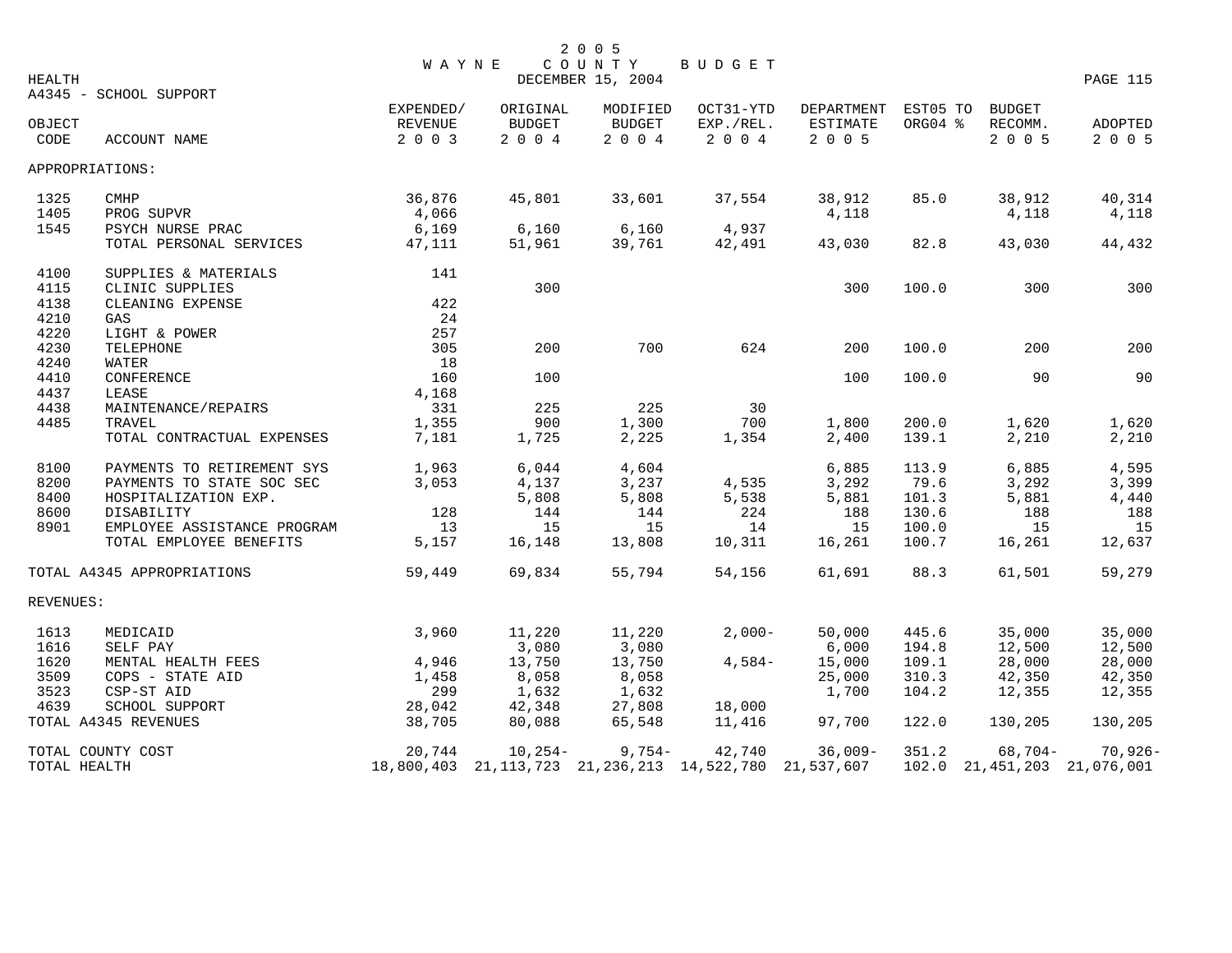|        |                            |              |          | 2 0 0 5           |               |            |                     |               |          |
|--------|----------------------------|--------------|----------|-------------------|---------------|------------|---------------------|---------------|----------|
|        |                            | <b>WAYNE</b> |          | COUNTY            | <b>BUDGET</b> |            |                     |               |          |
|        | TRANSPORTATION             |              |          | DECEMBER 15, 2004 |               |            |                     |               | PAGE 116 |
|        | A5632 - BUS OPERATIONS     |              |          |                   |               |            |                     |               |          |
|        |                            | EXPENDED/    | ORIGINAL | MODIFIED          | OCT31-YTD     | DEPARTMENT | EST05 TO            | <b>BUDGET</b> |          |
| OBJECT |                            | REVENUE      | BUDGET   | BUDGET            | EXP./REL.     | ESTIMATE   | ORG04 $\frac{8}{3}$ | RECOMM.       | ADOPTED  |
| CODE   | ACCOUNT NAME               | 2 0 0 3      | 2 0 0 4  | 2 0 0 4           | 2004          | 2 0 0 5    |                     | 2 0 0 5       | 2 0 0 5  |
|        | APPROPRIATIONS:            |              |          |                   |               |            |                     |               |          |
| 4464   | REGIONAL TRANSPORATION     | 38,544       | 38,545   | 38,545            | 19,272        | 38,545     | 100.0               | 38,545        | 38,545   |
|        | TOTAL CONTRACTUAL EXPENSES | 38,544       | 38,545   | 38,545            | 19,272        | 38,545     | 100.0               | 38,545        | 38,545   |
|        | TOTAL A5632 APPROPRIATIONS | 38,544       | 38,545   | 38,545            | 19,272        | 38,545     | 100.0               | 38,545        | 38,545   |
|        | TOTAL COUNTY COST          | 38,544       | 38,545   | 38,545            | 19,272        | 38,545     | 100.0               | 38,545        | 38,545   |
|        | TOTAL TRANSPORTATION       | 38,544       | 38,545   | 38,545            | 19,272        | 38,545     | 100.0               | 38,545        | 38,545   |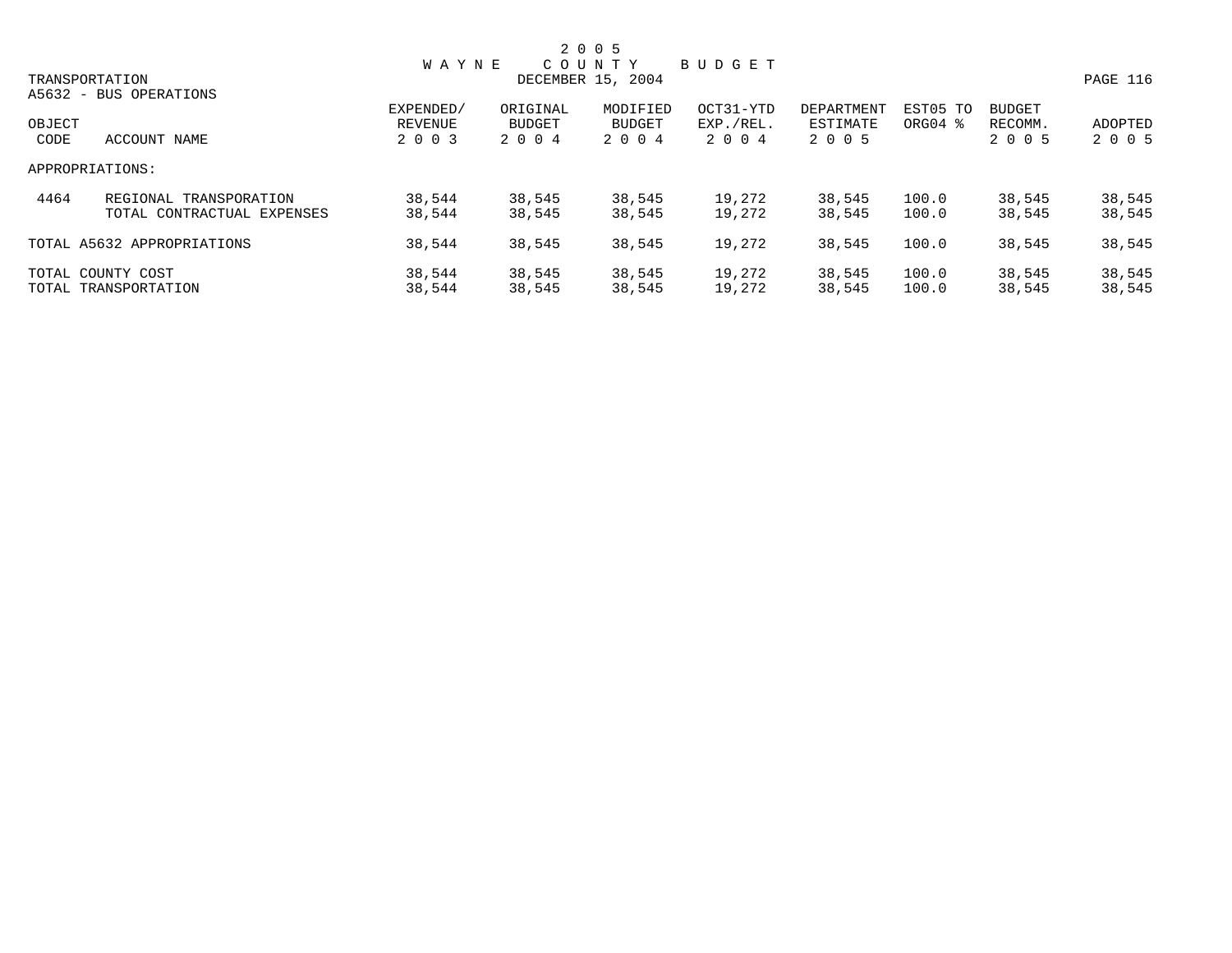|                 | 2005                |  |
|-----------------|---------------------|--|
|                 | WAYNE COUNTY BUDGET |  |
| COCTAL CERVICES | DECEMBER 15 2004    |  |

|        | SOCIAL SERVICES                                         |           | DECEMBER 15, 2004 |                   |                  |                            |         |                      | PAGE 117    |  |  |
|--------|---------------------------------------------------------|-----------|-------------------|-------------------|------------------|----------------------------|---------|----------------------|-------------|--|--|
|        | A6010 - SOCIAL SERVICES ADMINISTRATION                  |           |                   |                   |                  |                            |         |                      |             |  |  |
|        |                                                         | EXPENDED/ | ORIGINAL          | MODIFIED          | OCT31-YTD        | DEPARTMENT EST05 TO BUDGET |         |                      |             |  |  |
| OBJECT |                                                         | REVENUE   | <b>BUDGET</b>     | <b>BUDGET</b>     | EXP./REL.        | ESTIMATE                   | ORG04 % | RECOMM.              | ADOPTED     |  |  |
| CODE   | ACCOUNT NAME                                            | 2 0 0 3   | 2004              | 2004              | 2 0 0 4          | 2 0 0 5                    |         | 2 0 0 5              | 2 0 0 5     |  |  |
|        | APPROPRIATIONS:                                         |           |                   |                   |                  |                            |         |                      |             |  |  |
| 1081   |                                                         |           | 32,037            | 32,037            | 25,697           | 32,038                     | 100.0   | 32,038               | 31,922      |  |  |
| 1087   |                                                         |           | 71,586            | 71,586            | 57,430           | 71,909                     | 100.5   | 71,909               | 71,909      |  |  |
| 1100   |                                                         |           | 78,267            | 78,267            | 60,001           | 74,240                     | 94.9    | 74,240               | 78,250      |  |  |
| 1110   |                                                         |           | 25,455            | 25,455            | 20,348           | 25,401                     | 99.8    | 25,401               | 26,789      |  |  |
| 1112   |                                                         |           | 197,680           | 197,680           | 158,354          | 198,470                    | 100.4   | 198,470              | 209,536     |  |  |
| 1118   |                                                         |           | 25,589            | 25,589            |                  | 25,500                     | 99.7    | 25,500               | 26,888      |  |  |
| 1122   |                                                         |           | 47,570            | 47,570            | 20,530<br>38,089 | 48,772                     | 102.5   | 48,772               | 51,473      |  |  |
| 1124   |                                                         |           | 73,148            | 71,948            | 53,834           | 74,341                     | 101.6   | 74,341               | 74,071      |  |  |
| 1140   |                                                         |           | 158,880           | 156,830           | 117,682          | 156,393                    | 98.4    | 156,393              | 162,000     |  |  |
| 1144   |                                                         |           | 26,879            | 26,879            | 21,567           |                            |         |                      |             |  |  |
| 1154   |                                                         |           | 78,914            | 78,914            | 63,275           | 78,545                     | 99.5    | 78,545               | 82,885      |  |  |
| 1156   |                                                         |           | 25,758            | 25,758            | 20,769           | 25,504                     | 99.0    | 25,504               | 27,301      |  |  |
| 1158   |                                                         |           | 27,400            | 17,400            | 13,590           | 27,425                     |         | 27,425               | 28,871      |  |  |
|        |                                                         |           |                   |                   |                  | 26,954                     | 100.1   | 26,954               |             |  |  |
| 1160   |                                                         |           | 27,150<br>27,391  | 27,150            | 21,784           | 27,356                     | 99.3    | 27,356               | 28,401      |  |  |
| 1174   |                                                         |           |                   | 27,391            | 21,977           |                            | 99.9    |                      | 28,829      |  |  |
| 1200   |                                                         |           | 1,006,641         | 1,000,741         | 783,530          | 1,002,027                  | 99.5    | 1,002,027<br>180,996 | 1,057,386   |  |  |
| 1209   |                                                         |           | 181,496           | 181,496<br>32,731 | 144,085          | 180,996                    | 99.7    |                      | 187,529     |  |  |
| 1227   |                                                         |           | 32,731            |                   | 26,264           | 32,497                     | 99.3    | 32,497               | 34,227      |  |  |
| 1234   |                                                         |           | 32,434            | 32,434            | 25,964           | 32,729                     | 100.9   | 32,729               | 34,488      |  |  |
| 1242   |                                                         |           | 283,011           | 283,011           | 226,994          | 282,069                    | 99.7    | 282,069              | 297,398     |  |  |
| 1243   |                                                         |           | 35,771            | 35,771            | 28,701           | 35,600                     | 99.5    | 35,600               | 37,519      |  |  |
| 1248   |                                                         |           | 36,071            | 36,071            | 28,943           | 35,811                     | 99.3    | 35,811               | 37,731      |  |  |
| 1301   |                                                         |           | 39,320            | 39,320            | 31,548           | 39,033                     | 99.3    | 39,033               | 41,154      |  |  |
| 1305   |                                                         |           | 118,560           | 118,560           | 95,130           | 117,699                    | 99.3    | 117,699              | 124,062     |  |  |
| 1307   |                                                         |           | 38,345            | 38,345            | 30,710           | 38,239                     | 99.7    | 38,239               | 40,297      |  |  |
| 1331   |                                                         |           | 46,327            | 46,327            | 37,160           | 46,327                     | 100.0   | 46,327               | 46,156      |  |  |
| 1360   |                                                         |           | 1,238,838         | 1,231,438         | 955,896          | 1,198,000                  | 96.7    | 1,198,000            | 1,252,395   |  |  |
| 1362   |                                                         |           | 367,106           | 365,506           | 288,162          | 365,198                    | 99.5    | 365,198              | 385,217     |  |  |
| 1364   |                                                         |           | 177,520           | 177,520           | 142,318          | 176,880                    | 99.6    | 176,880              | 186,510     |  |  |
| 1381   |                                                         |           | 72,093            | 72,093            | 57,821           | 72,153                     | 100.1   | 72,153               | 72,153      |  |  |
| 1382   |                                                         |           | 53,234            | 53,234            | 42,686           |                            |         | 53,278               | 53,278      |  |  |
| 1383   |                                                         |           | 29,782            | 29,782            | 23,889           | 29,782                     | 100.0   | 29,782               | 29,671      |  |  |
| 1384   |                                                         |           | 43,980            | 43,980            | 35,278           | 44,150                     | 100.4   | 44,150               | 43,987      |  |  |
| 1387   |                                                         |           | 59,173            | 59,173            | 47,467           | 59,173                     | 100.0   | 59,173               | 59,173      |  |  |
| 1492   |                                                         |           | 76,692            | 94,842            | 75,980           | 94,102                     | 122.7   | 94,102               | 95,743      |  |  |
| 1517   |                                                         |           |                   |                   |                  |                            |         |                      |             |  |  |
| 1903   |                                                         |           |                   |                   |                  | 103,835                    |         | 42,154               | 42,154      |  |  |
| 1904   |                                                         |           | 22,500            | 22,500            | 5,945            | 20,000                     | 88.9    | 20,000               | 20,000      |  |  |
| 1905   |                                                         |           | 12,000            | 12,000            | 8,914            | 12,000                     | 100.0   | 12,000               | 12,000      |  |  |
|        |                                                         |           | 4,927,329         | 4,917,329         | 3,858,312        | 4,911,148                  | 99.7    | 4,902,745            | 5, 119, 353 |  |  |
| 2000   | EQUIP & OTHER CAPITAL OUTLAY $33,422$<br>MOTOD MENICIES |           | 32,430            | 32,430            |                  | 69,762                     | 215.1   | 41,762               | 41,762      |  |  |
| 2300   | MOTOR VEHICLES                                          | 22,095    | 24,000            | 22,131            | 22,130           | 24,000                     | 100.0   | 24,000               | 24,000      |  |  |
|        | TOTAL EQUIPMENT                                         | 55,517    | 56,430            | 54,561            | 22,130           | 93,762                     | 166.2   | 65,762               | 65,762      |  |  |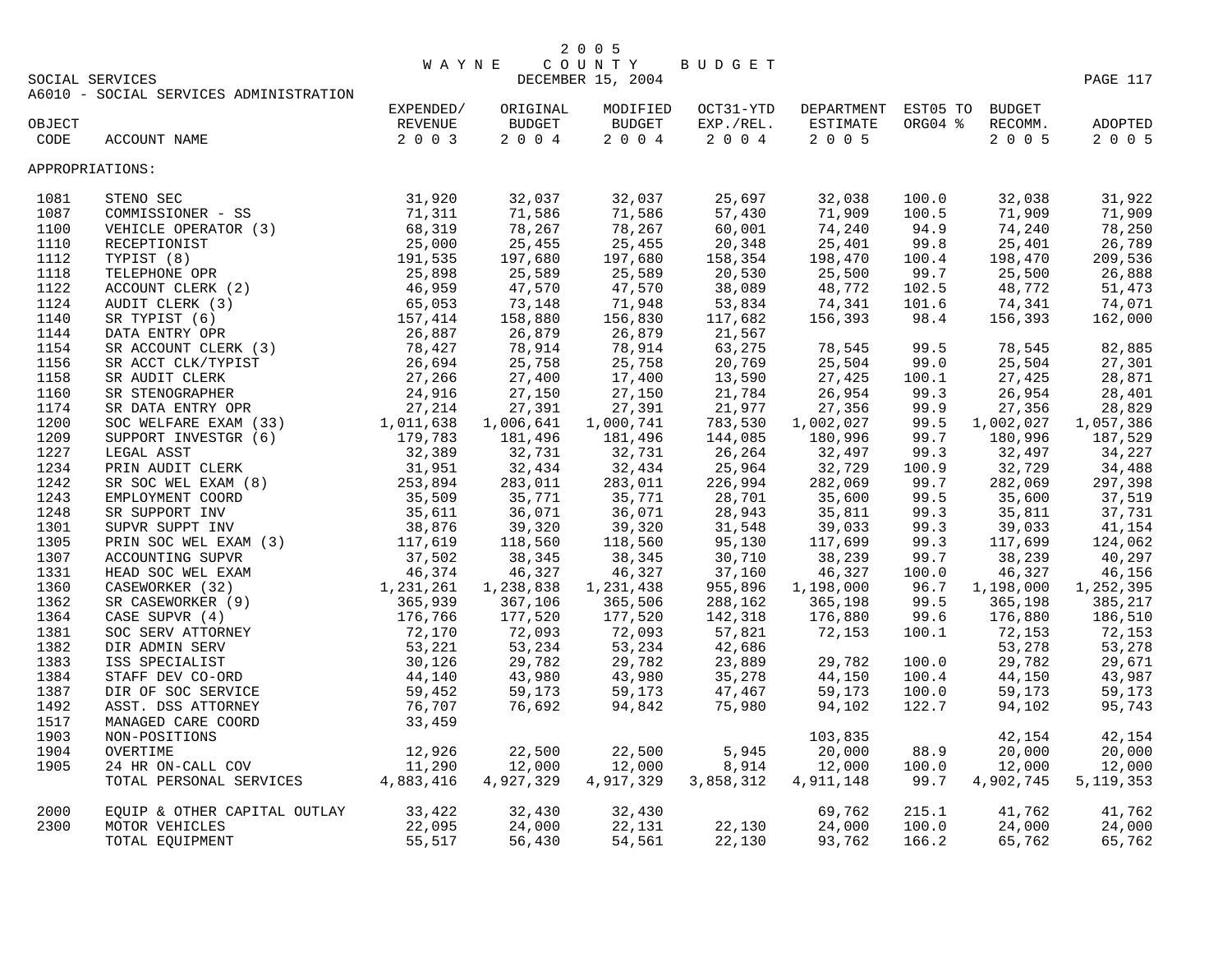| 2 0 0 5 |  |  |
|---------|--|--|
|---------|--|--|

## W A Y N E C O U N T Y B U D G E T DECEMBER 15, 2004 PAGE 118

A6010 - SOCIAL SERVICES ADMINISTRATION

|        |                                                                                                                                                                                                                                                                                                                                                                                                                                                                             | EXPENDED/ | ORIGINAL                                               | MODIFIED                                                                                                                                                              | OCT31-YTD       | DEPARTMENT       | EST05 TO | <b>BUDGET</b>                                                                                   |                           |
|--------|-----------------------------------------------------------------------------------------------------------------------------------------------------------------------------------------------------------------------------------------------------------------------------------------------------------------------------------------------------------------------------------------------------------------------------------------------------------------------------|-----------|--------------------------------------------------------|-----------------------------------------------------------------------------------------------------------------------------------------------------------------------|-----------------|------------------|----------|-------------------------------------------------------------------------------------------------|---------------------------|
| OBJECT |                                                                                                                                                                                                                                                                                                                                                                                                                                                                             | REVENUE   | <b>BUDGET</b>                                          | <b>BUDGET</b>                                                                                                                                                         | EXP./REL.       | ESTIMATE         | ORG04 %  | RECOMM.                                                                                         | ADOPTED                   |
| CODE   | ACCOUNT NAME                                                                                                                                                                                                                                                                                                                                                                                                                                                                | 2 0 0 3   | $2 0 0 4$                                              |                                                                                                                                                                       | 2 0 0 4 2 0 0 4 | 2 0 0 5          |          | 2 0 0 5                                                                                         | 2 0 0 5                   |
| 4110   | BUILDING MATERIALS & SUPPLIES 3,359<br>OFFICE SUPPLIES<br>POSTAGE<br>POSTAGE<br>TRANSCRIPTS<br>TRANSCRIPTS<br>S2,974<br>DSTAGE<br>TRANSCRIPTS<br>55,000<br>1,157<br>GAS<br>8,432<br>LIGHT & POWER<br>86,899<br>TELEPHONE<br>58,304<br>WATER<br>3,700<br>REFUSE<br>1,155<br>INSURANCE<br>ASCU CHARGES<br>30,312<br>A                                                                                                                                                         |           | 14,500                                                 |                                                                                                                                                                       | 94,500 9,393    | 20,000           | 137.9    | 20,000                                                                                          | 20,000                    |
| 4150   |                                                                                                                                                                                                                                                                                                                                                                                                                                                                             |           | 52,000                                                 |                                                                                                                                                                       | 40,259          | 52,000           | 100.0    | 52,000                                                                                          | 52,000                    |
| 4166   |                                                                                                                                                                                                                                                                                                                                                                                                                                                                             |           | 55,000                                                 | 51,500<br>52,000<br>55,000                                                                                                                                            | 41,236          | 55,000           | 100.0    | 55,000                                                                                          | 55,000                    |
| 4185   |                                                                                                                                                                                                                                                                                                                                                                                                                                                                             |           |                                                        |                                                                                                                                                                       |                 | 1,500            | 100.0    | 1,500                                                                                           | 1,500                     |
| 4210   |                                                                                                                                                                                                                                                                                                                                                                                                                                                                             |           |                                                        |                                                                                                                                                                       |                 | 18,000           | 100.0    | 18,000                                                                                          | 18,000                    |
| 4220   |                                                                                                                                                                                                                                                                                                                                                                                                                                                                             |           |                                                        |                                                                                                                                                                       |                 | 83,000           | 103.8    | 83,000                                                                                          | 83,000                    |
| 4230   |                                                                                                                                                                                                                                                                                                                                                                                                                                                                             |           |                                                        |                                                                                                                                                                       |                 | 61,000           | 100.0    | 61,000                                                                                          | 61,000                    |
| 4240   | $\begin{tabular}{l l l l} \multicolumn{1}{c}{\textbf{LEPHUNL}} \\ \multicolumn{1}{c}{\textbf{ATER}} \\ \multicolumn{1}{c}{\textbf{EFUSE}} \\ \multicolumn{1}{c}{\textbf{ANSURANCE}} \\ \multicolumn{1}{c}{\textbf{ASCU CHARGES}} & 30 \,, \texttt{31-2} \\ \multicolumn{1}{c}{\textbf{ASCU CHARGES}} & 4 \,, \texttt{UCU} \\ \multicolumn{1}{c}{\textbf{ASCU CHARGES}} & 4 \,, \texttt{UCU} \\ \multicolumn{1}{c}{\textbf{SULIDING MANTENACE}} & \texttt{R EPAIR} & 73 \,,$ |           | $1,500$<br>$18,000$<br>$80,000$<br>$61,000$<br>$3,700$ | $\begin{array}{ccc} 55,000 & 41,236\ 2,000 & 1,488\ 18,000 & 12,721\ 80,000 & 69,472\ 55,800 & 36,398\ 7,200 & 7,200\ 1,900 & 1,058\ 30,683 & 30,682\ \end{array}$    |                 | 6,100            | 164.9    | 6,100                                                                                           | 6,100                     |
| 4250   |                                                                                                                                                                                                                                                                                                                                                                                                                                                                             |           |                                                        |                                                                                                                                                                       |                 | 2,100<br>36,820  | 175.0    | 2,100                                                                                           | 2,100                     |
| 4300   |                                                                                                                                                                                                                                                                                                                                                                                                                                                                             |           |                                                        |                                                                                                                                                                       |                 |                  | 127.3    | 36,820                                                                                          | 36,820                    |
| 4401   |                                                                                                                                                                                                                                                                                                                                                                                                                                                                             |           |                                                        | $\frac{4,000}{80,000}$ 61,449                                                                                                                                         |                 | 4,000            | 100.0    | 4,000                                                                                           | 4,000                     |
| 4407   |                                                                                                                                                                                                                                                                                                                                                                                                                                                                             |           |                                                        |                                                                                                                                                                       | 61,449          | 80,000           | 100.0    | 80,000                                                                                          | 80,000                    |
| 4411   |                                                                                                                                                                                                                                                                                                                                                                                                                                                                             |           |                                                        |                                                                                                                                                                       |                 | 4,000<br>113,907 | 100.0    | 4,000                                                                                           | 4,000                     |
| 4414   |                                                                                                                                                                                                                                                                                                                                                                                                                                                                             |           |                                                        |                                                                                                                                                                       |                 |                  | 125.8    | 90,522                                                                                          | 90,522                    |
| 4424   |                                                                                                                                                                                                                                                                                                                                                                                                                                                                             |           |                                                        |                                                                                                                                                                       |                 | 29,819<br>13,500 | 107.2    | 29,819                                                                                          | 29,819                    |
| 4437   |                                                                                                                                                                                                                                                                                                                                                                                                                                                                             |           |                                                        |                                                                                                                                                                       |                 |                  | 102.4    | 13,500                                                                                          | 13,500                    |
| 4440   |                                                                                                                                                                                                                                                                                                                                                                                                                                                                             |           | 7,000<br>1,000                                         |                                                                                                                                                                       |                 | 12,000           | 171.4    | 12,000                                                                                          | 12,000                    |
| 4448   | COST ALLOCATION (1993)<br>COST ALLOCATION (1998)<br>EQUIPMENT – MAINT CONTRACT (1998)<br>LEASE (1998)<br>LEASE (1998)<br>LEASE (251<br>MON-REIMBURSABLE (60)<br>ENTAL – OFFICE SPACE (491, 218<br>NON-REIMBURSABLE (1998)                                                                                                                                                                                                                                                   |           |                                                        | $\begin{array}{cccc} 60,000 & 61,449 \ 4,000 & 4,000 \ 90,522 & 86,447 \ 27,819 & 13,622 \ 13,190 & 10,736 \ 15,869 & 11,122 \ 1,000 \ 497,560 & 433,157 \end{array}$ |                 | 1,000            | 100.0    | 12,000<br>1,000                                                                                 | 12,000<br>1,000           |
| 4465   |                                                                                                                                                                                                                                                                                                                                                                                                                                                                             |           | 497,560<br>10,000                                      |                                                                                                                                                                       | 433,157         | 502,323          | 101.0    | 502,323                                                                                         | 502,323                   |
| 4475   | SOFTWARE<br>SOFTWARE<br>FAIR HEARING CHARGES<br>TRAINING, SEMINARS, & SCHOOLS<br>TRAVEL<br>TRAVEL 81, 251<br>TRAVEL 81, 251<br>10, 785<br>10, 000<br>FEES FOR SERVICES, NON EMPLOY<br>FEES FOR SERVICES, NON EMPLOY<br>TRAVEL 10, 785<br>10, 000<br>FEES                                                                                                                                                                                                                    |           |                                                        | $10,000$<br>$2,500$<br>$1,666$<br>$2,200$<br>$12,403$<br>$81,000$<br>$69,883$<br>$83,000$<br>$10,000$<br>$9,345$<br>$9,000$<br>$591,469$<br>$467,682$<br>$505,469$    |                 |                  | 100.0    | 10,000                                                                                          | 10,000                    |
| 4482   |                                                                                                                                                                                                                                                                                                                                                                                                                                                                             |           |                                                        |                                                                                                                                                                       |                 |                  | 88.0     | 2,200                                                                                           | $2,200$<br>11,163         |
| 4483   |                                                                                                                                                                                                                                                                                                                                                                                                                                                                             |           |                                                        |                                                                                                                                                                       |                 |                  | 100.0    | 11,163                                                                                          | 11,163                    |
| 4485   |                                                                                                                                                                                                                                                                                                                                                                                                                                                                             |           |                                                        |                                                                                                                                                                       |                 |                  | 102.5    | 74,700                                                                                          | 74,700                    |
| 4487   |                                                                                                                                                                                                                                                                                                                                                                                                                                                                             |           |                                                        |                                                                                                                                                                       |                 |                  | 90.0     | 9,000                                                                                           | 9,000                     |
| 4500   |                                                                                                                                                                                                                                                                                                                                                                                                                                                                             |           | 456,719                                                |                                                                                                                                                                       |                 |                  | 110.7    | 505,469                                                                                         | 505,469                   |
| 4516   | CHECK TRANSACTION FEES<br>DISB. ADVOCACY PROGRAM CHGS<br>SINGLE AUDIT CHARGE<br>TLCC/DSS TRAINING<br>CHECK TRANSACTION FEES<br>$6,042$<br>$10,873$<br>$13,500$<br>$9,000$<br>$9,000$<br>$9,000$<br>$9,000$<br>$9,000$<br>$9,000$<br>$9,000$<br>$9,000$<br>$9,0$                                                                                                                                                                                                             |           |                                                        |                                                                                                                                                                       |                 |                  | 100.0    | 6,000                                                                                           | 6,000                     |
| 4518   |                                                                                                                                                                                                                                                                                                                                                                                                                                                                             |           |                                                        |                                                                                                                                                                       |                 |                  | 118.5    | 16,000                                                                                          | 16,000                    |
| 4519   |                                                                                                                                                                                                                                                                                                                                                                                                                                                                             |           |                                                        |                                                                                                                                                                       |                 |                  | 100.0    | 9,000                                                                                           | 9,000                     |
| 4535   |                                                                                                                                                                                                                                                                                                                                                                                                                                                                             |           |                                                        |                                                                                                                                                                       |                 |                  | 100.0    | 39,968                                                                                          | 39,968                    |
| 4591   |                                                                                                                                                                                                                                                                                                                                                                                                                                                                             |           |                                                        |                                                                                                                                                                       |                 |                  | 100.0    |                                                                                                 | 4,000                     |
| 4592   |                                                                                                                                                                                                                                                                                                                                                                                                                                                                             |           |                                                        |                                                                                                                                                                       |                 |                  | 90.0     |                                                                                                 | 9,000                     |
| 4593   |                                                                                                                                                                                                                                                                                                                                                                                                                                                                             |           |                                                        |                                                                                                                                                                       |                 |                  | 96.8     | $\begin{array}{r} 4,000 \\ 9,000 \\ 6,000 \\ 20,000 \\ 9,000 \\ 35,000 \\ 5,000 \\ \end{array}$ | 6,000                     |
| 4600   |                                                                                                                                                                                                                                                                                                                                                                                                                                                                             |           |                                                        |                                                                                                                                                                       |                 |                  | 80.0     |                                                                                                 | 20,000                    |
| 4748   |                                                                                                                                                                                                                                                                                                                                                                                                                                                                             |           |                                                        |                                                                                                                                                                       |                 |                  | 112.5    |                                                                                                 | 9,000                     |
| 4777   |                                                                                                                                                                                                                                                                                                                                                                                                                                                                             |           |                                                        |                                                                                                                                                                       |                 |                  | 120.7    |                                                                                                 | 35,000                    |
| 4778   |                                                                                                                                                                                                                                                                                                                                                                                                                                                                             |           |                                                        |                                                                                                                                                                       |                 |                  | 100.0    | 5,000                                                                                           | 5,000                     |
|        |                                                                                                                                                                                                                                                                                                                                                                                                                                                                             |           |                                                        |                                                                                                                                                                       |                 |                  |          |                                                                                                 | 106.1 1,844,184 1,844,184 |
| 8100   | PAYMENTS TO RETIREMENT SYS<br>PAYMENTS TO STATE SOC SEC 363,886 374,285<br>WORKMENS COMP 85,161 40,000<br>HOSPITALIZATION EXP. 915,662 1,112,961 1<br>CASEWORKERS DENTAL 330 729<br>UNEMPLOYMENT 1,618 10,000<br>DISABILITY 18,357 20,592                                                                                                                                                                                                                                   |           | 580,293 580,293                                        |                                                                                                                                                                       |                 | 789,794          | 136.1    | 788,449                                                                                         | 537,498                   |
| 8200   |                                                                                                                                                                                                                                                                                                                                                                                                                                                                             |           |                                                        | 374,285 286,074                                                                                                                                                       |                 | 373,100          | 99.7     | 373,100                                                                                         | 391,631                   |
| 8300   |                                                                                                                                                                                                                                                                                                                                                                                                                                                                             |           |                                                        |                                                                                                                                                                       |                 | 40,000           | 100.0    | 40,000                                                                                          | 40,000                    |
| 8400   |                                                                                                                                                                                                                                                                                                                                                                                                                                                                             |           |                                                        | $\begin{array}{cccc} 40,000 & 37,000 & 26,575 \ 1,112,961 & 1,112,961 & 850,975 & 1 \ 729 & 729 & 180 \ 10,000 & 13,000 & 10,153 \end{array}$                         |                 | 1,219,770        |          | 109.6 1,219,770                                                                                 | 1,100,000                 |
| 8402   |                                                                                                                                                                                                                                                                                                                                                                                                                                                                             |           |                                                        |                                                                                                                                                                       |                 | 500<br>16,000    |          | $68.6$ 500<br>160.0 16,000                                                                      | 500                       |
| 8500   |                                                                                                                                                                                                                                                                                                                                                                                                                                                                             |           |                                                        |                                                                                                                                                                       |                 |                  |          |                                                                                                 | 16,000                    |
| 8600   |                                                                                                                                                                                                                                                                                                                                                                                                                                                                             |           |                                                        | 20,592                                                                                                                                                                | 16,688          | 22,308           | 108.3    | 22,308                                                                                          | 22,308                    |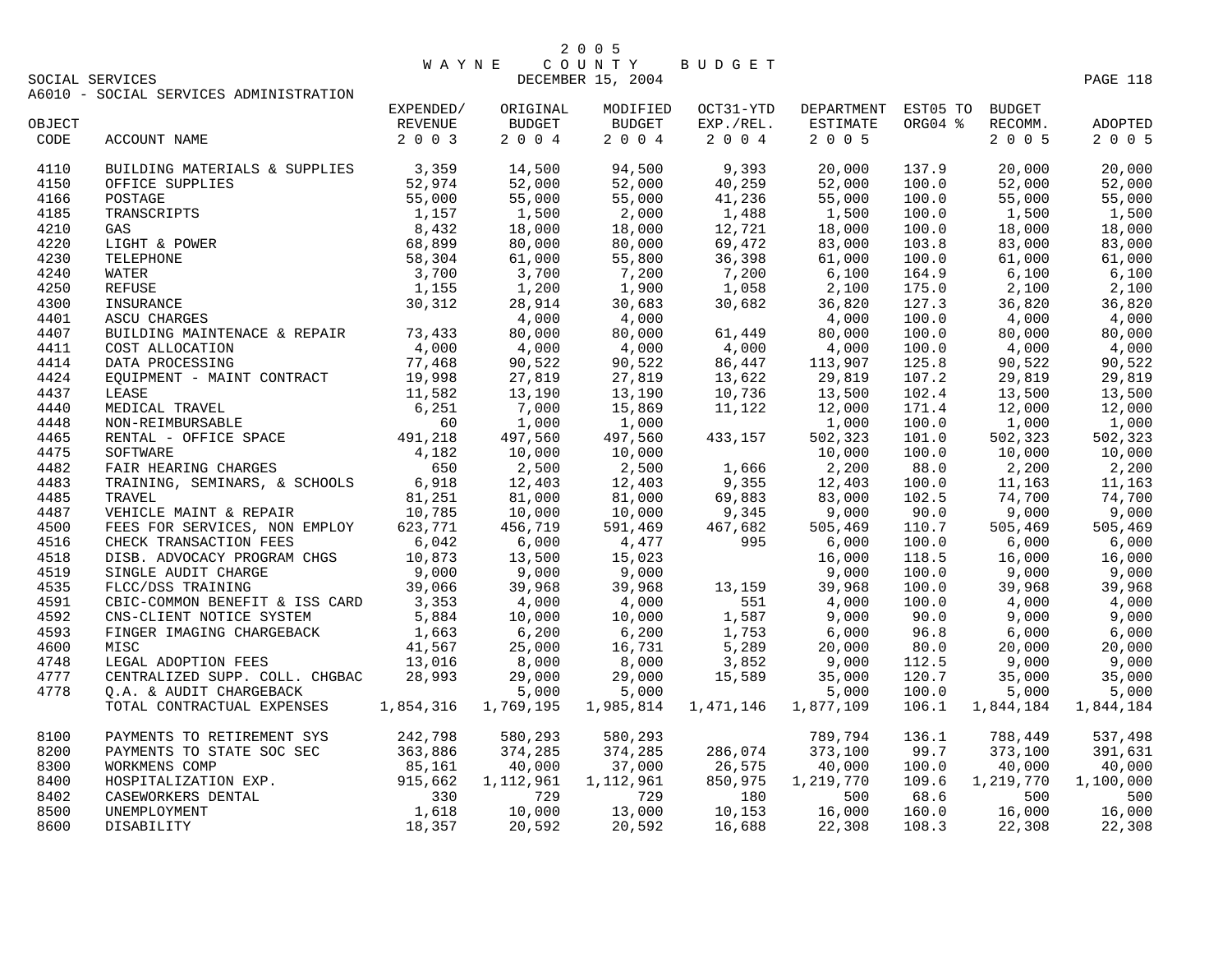|           |                                        | <b>WAYNE</b> |           | COUNTY            | <b>BUDGET</b> |            |          |               |           |
|-----------|----------------------------------------|--------------|-----------|-------------------|---------------|------------|----------|---------------|-----------|
|           | SOCIAL SERVICES                        |              |           | DECEMBER 15, 2004 |               |            |          |               | PAGE 119  |
|           | A6010 - SOCIAL SERVICES ADMINISTRATION |              |           |                   |               |            |          |               |           |
|           |                                        | EXPENDED/    | ORIGINAL  | MODIFIED          | OCT31-YTD     | DEPARTMENT | EST05 TO | <b>BUDGET</b> |           |
| OBJECT    |                                        | REVENUE      | BUDGET    | BUDGET            | EXP./REL.     | ESTIMATE   | ORG04 %  | RECOMM.       | ADOPTED   |
| CODE      | ACCOUNT NAME                           | 2 0 0 3      | 2 0 0 4   | 2 0 0 4           | 2 0 0 4       | 2 0 0 5    |          | 2 0 0 5       | 2 0 0 5   |
| 8901      | EMPLOYEE ASSISTANCE PROGRAM            | 2,007        | 2,081     | 2,081             | 2,052         | 2,145      | 103.1    | 2,145         | 2,145     |
|           | TOTAL EMPLOYEE BENEFITS                | 1,629,819    | 2,140,941 | 2,140,941         | 1,192,697     | 2,463,617  | 115.1    | 2,462,272     | 2,110,082 |
|           | TOTAL A6010 APPROPRIATIONS             | 8,423,068    | 8,893,895 | 9,098,645         | 6,544,285     | 9,345,636  | 105.1    | 9,274,963     | 9,139,381 |
| REVENUES: |                                        |              |           |                   |               |            |          |               |           |
| 1811      | FEDERAL INCENTIVES                     |              | 500       | 500               | 2,072         | 500        | 100.0    | 500           | 500       |
| 1880      | SOC. SERVICES RECOVERY CHARGES         | 3,618        |           |                   | 622           | 500        |          | 500           | 500       |
| 1894      | SOC SER CHARGES                        | 26,142       | 4,500     | 4,500             | 7,853         | 5,000      | 111.1    | 5,000         | 5,000     |
| 2701      | PRIOR YEARS                            | 3,387        | 1,000     | 1,000             | 10,698        | 2,000      | 200.0    | 2,000         | 2,000     |
| 2770      | MISC REVENUES                          | 159          |           |                   | 110           |            |          |               |           |
| 3610      | SOCIAL SERVICES ADMINISTRATION         | 1,417,628    | 1,305,412 | 1,321,412         | 1,145,503     | 1,208,426  | 92.6     | 1,208,426     | 1,167,531 |
| 3611      | FOOD STAMP PROGRAM                     | 279,764      | 300,000   | 300,000           | 192,822       | 275,796    | 91.9     | 275,796       | 275,796   |
| 4610      | SOCIAL SERVICES ADMINISTRATION         | 4,242,494    | 3,858,150 | 4,014,900         | 3,221,220     | 4,206,726  | 109.0    | 4,206,726     | 4,124,935 |
| 4611      | FOOD STAMP PROGRAM                     | 368,255      | 400,000   | 400,000           | 268,001       | 355,200    | 88.8     | 355,200       | 355,200   |
|           | TOTAL A6010 REVENUES                   | 6,341,447    | 5,869,562 | 6,042,312         | 4,848,901     | 6,054,148  | 103.1    | 6,054,148     | 5,931,462 |
|           | TOTAL COUNTY COST                      | 2,081,621    | 3,024,333 | 3,056,333         | 1,695,384     | 3,291,488  | 108.8    | 3,220,815     | 3,207,919 |
|           |                                        |              |           |                   |               |            |          |               |           |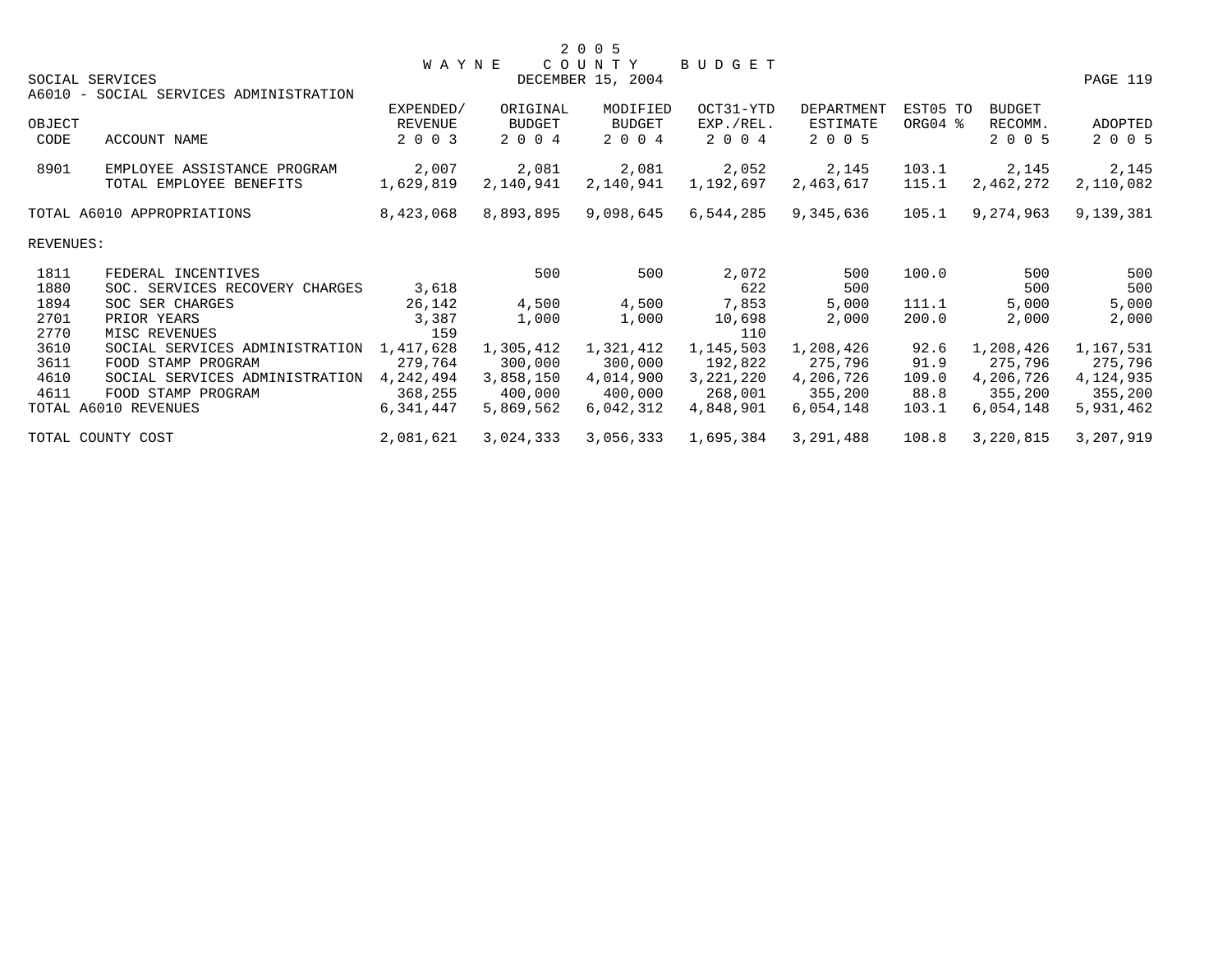|                            |                                                                                                                                                          |               |               |                                        |            |          |               | PAGE 120 |
|----------------------------|----------------------------------------------------------------------------------------------------------------------------------------------------------|---------------|---------------|----------------------------------------|------------|----------|---------------|----------|
|                            |                                                                                                                                                          |               |               |                                        |            |          |               |          |
|                            | EXPENDED/                                                                                                                                                | ORIGINAL      | MODIFIED      | OCT31-YTD                              | DEPARTMENT | EST05 TO | <b>BUDGET</b> |          |
|                            | REVENUE                                                                                                                                                  | <b>BUDGET</b> | <b>BUDGET</b> | EXP./REL.                              | ESTIMATE   | ORG04 %  | RECOMM.       | ADOPTED  |
| ACCOUNT NAME               | 2 0 0 3                                                                                                                                                  | 2 0 0 4       | 2 0 0 4       | 2 0 0 4                                | 2 0 0 5    |          | 2 0 0 5       | 2 0 0 5  |
|                            |                                                                                                                                                          |               |               |                                        |            |          |               |          |
| CONTRACTUAL EXPENSES       | 1,158,828                                                                                                                                                | 1,100,000     | 1,250,000     | 977,899                                | 900,000    | 81.8     | 900,000       | 900,000  |
| TOTAL CONTRACTUAL EXPENSES | 1,158,828                                                                                                                                                | 1,100,000     | 1,250,000     | 977,899                                | 900,000    | 81.8     | 900,000       | 900,000  |
|                            | 1,158,828                                                                                                                                                | 1,100,000     | 1,250,000     | 977,899                                | 900,000    | 81.8     | 900,000       | 900,000  |
|                            |                                                                                                                                                          |               |               |                                        |            |          |               |          |
| REPAYMENT OF DAY CARE      | 439                                                                                                                                                      | 200           | 200           | 1,487                                  | 300        | 150.0    | 300           | 300      |
| REPAYMENT OF DAY CARE      | 1,122,004                                                                                                                                                | 1,060,384     | 1,210,384     | 894,598                                | 860,284    | 81.1     | 860,284       | 860,284  |
|                            | 1,122,443                                                                                                                                                | 1,060,584     | 1,210,584     | 896,085                                | 860,584    | 81.1     | 860,584       | 860,584  |
|                            | 36,385                                                                                                                                                   | 39,416        | 39,416        | 81,814                                 | 39,416     | 100.0    | 39,416        | 39,416   |
|                            | SOCIAL SERVICES<br>A6055 - DAY CARE<br>OBJECT<br>APPROPRIATIONS:<br>TOTAL A6055 APPROPRIATIONS<br>REVENUES:<br>TOTAL A6055 REVENUES<br>TOTAL COUNTY COST |               | <b>WAYNE</b>  | 2 0 0 5<br>COUNTY<br>DECEMBER 15, 2004 | BUDGET     |          |               |          |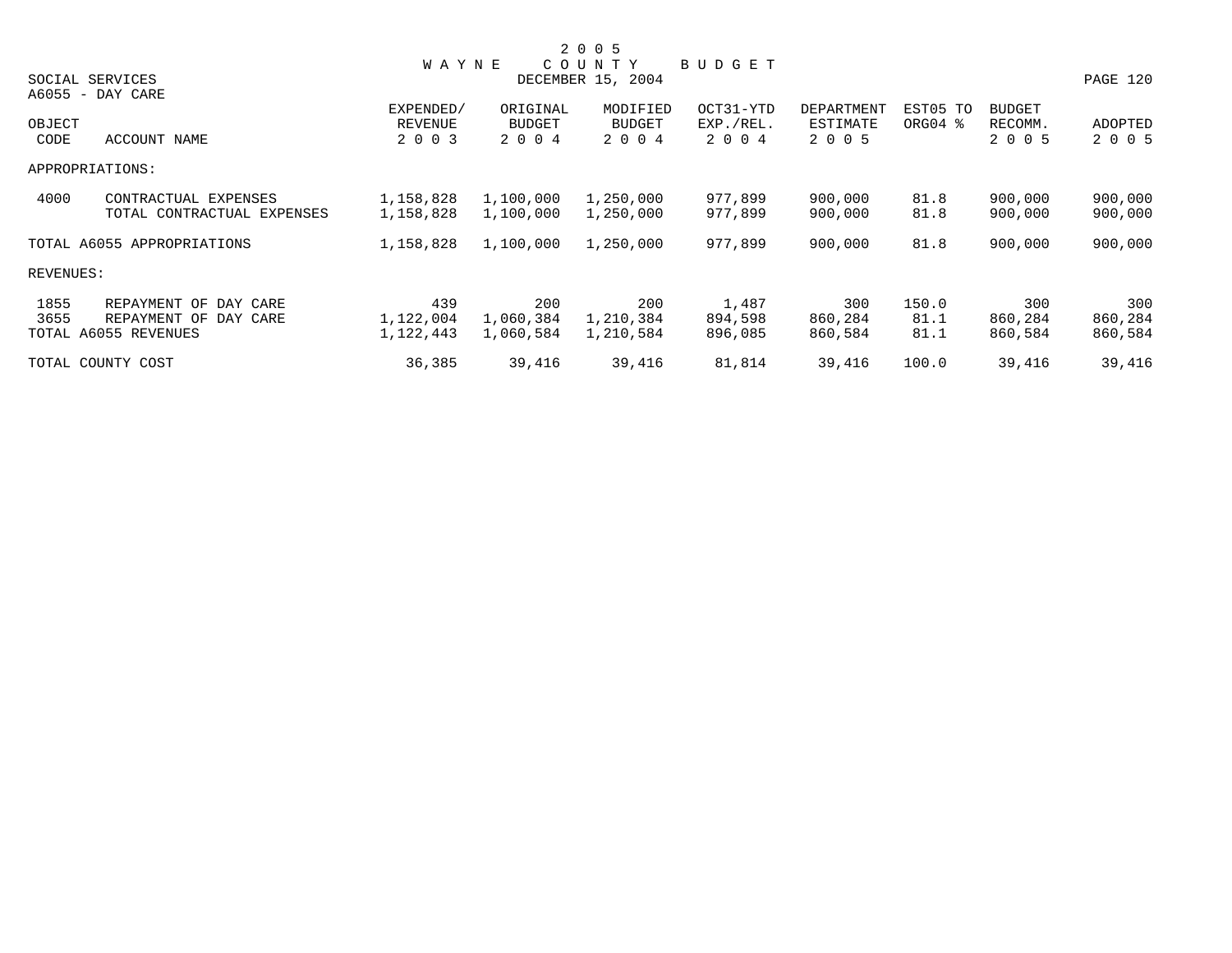|           |                                |              |               | 2 0 0 5           |           |            |          |               |          |
|-----------|--------------------------------|--------------|---------------|-------------------|-----------|------------|----------|---------------|----------|
|           |                                | <b>WAYNE</b> |               | COUNTY            | BUDGET    |            |          |               |          |
|           | SOCIAL SERVICES                |              |               | DECEMBER 15, 2004 |           |            |          |               | PAGE 121 |
|           | A6070 - PURCHASE OF SERVICES   |              |               |                   |           |            |          |               |          |
|           |                                | EXPENDED/    | ORIGINAL      | MODIFIED          | OCT31-YTD | DEPARTMENT | EST05 TO | <b>BUDGET</b> |          |
| OBJECT    |                                | REVENUE      | <b>BUDGET</b> | BUDGET            | EXP./REL. | ESTIMATE   | ORG04 %  | RECOMM.       | ADOPTED  |
| CODE      | ACCOUNT NAME                   | 2 0 0 3      | 2 0 0 4       | 2 0 0 4           | 2 0 0 4   | 2 0 0 5    |          | 2 0 0 5       | 2 0 0 5  |
|           | APPROPRIATIONS:                |              |               |                   |           |            |          |               |          |
| 4637      | CHILD SEXUAL ABUSE TREATMENT   | 36,663       | 40,000        | 40,000            | 30,000    | 42,000     | 105.0    | 42,000        | 42,000   |
| 4755      | PREVENTIVE SVC. CHILD          | 224,515      | 245,586       | 239,586           | 148,243   | 483,000    | 196.7    | 483,000       | 483,000  |
| 4758      | NON-RES. DOM. VIOL. SERVICES   | 22,716       | 47,716        | 53,716            | 43,384    | 24,000     | 50.3     | 24,000        | 24,000   |
| 4779      | RES.DOM.VIOL.SERVICES          | 3,045        | 2,000         | 2,000             |           | 2,000      | 100.0    | 2,000         | 2,000    |
|           | TOTAL CONTRACTUAL EXPENSES     | 286,939      | 335,302       | 335,302           | 221,627   | 551,000    | 164.3    | 551,000       | 551,000  |
|           | TOTAL A6070 APPROPRIATIONS     | 286,939      | 335,302       | 335,302           | 221,627   | 551,000    | 164.3    | 551,000       | 551,000  |
| REVENUES: |                                |              |               |                   |           |            |          |               |          |
| 1870      | PURCH OF SERV/REPYMENT OF SERV | 130          |               |                   | 20        | 113,000    |          | 113,000       | 113,000  |
| 3670      | SERVICES FOR RECIPIENTS        |              | 95,014        | 95,014            | 260,377   | 198,792    | 209.2    | 198,792       | 198,792  |
| 4670      | SERVICES FOR RECIPIENTS        | 83,620       | 179,126       | 179,126           | 99,369    | 178,046    | 99.4     | 178,046       | 178,046  |
|           | TOTAL A6070 REVENUES           | 83,750       | 274,140       | 274,140           | 359,766   | 489,838    | 178.7    | 489,838       | 489,838  |
|           | TOTAL COUNTY COST              | 203,189      | 61,162        | 61,162            | 138,139-  | 61,162     | 100.0    | 61,162        | 61,162   |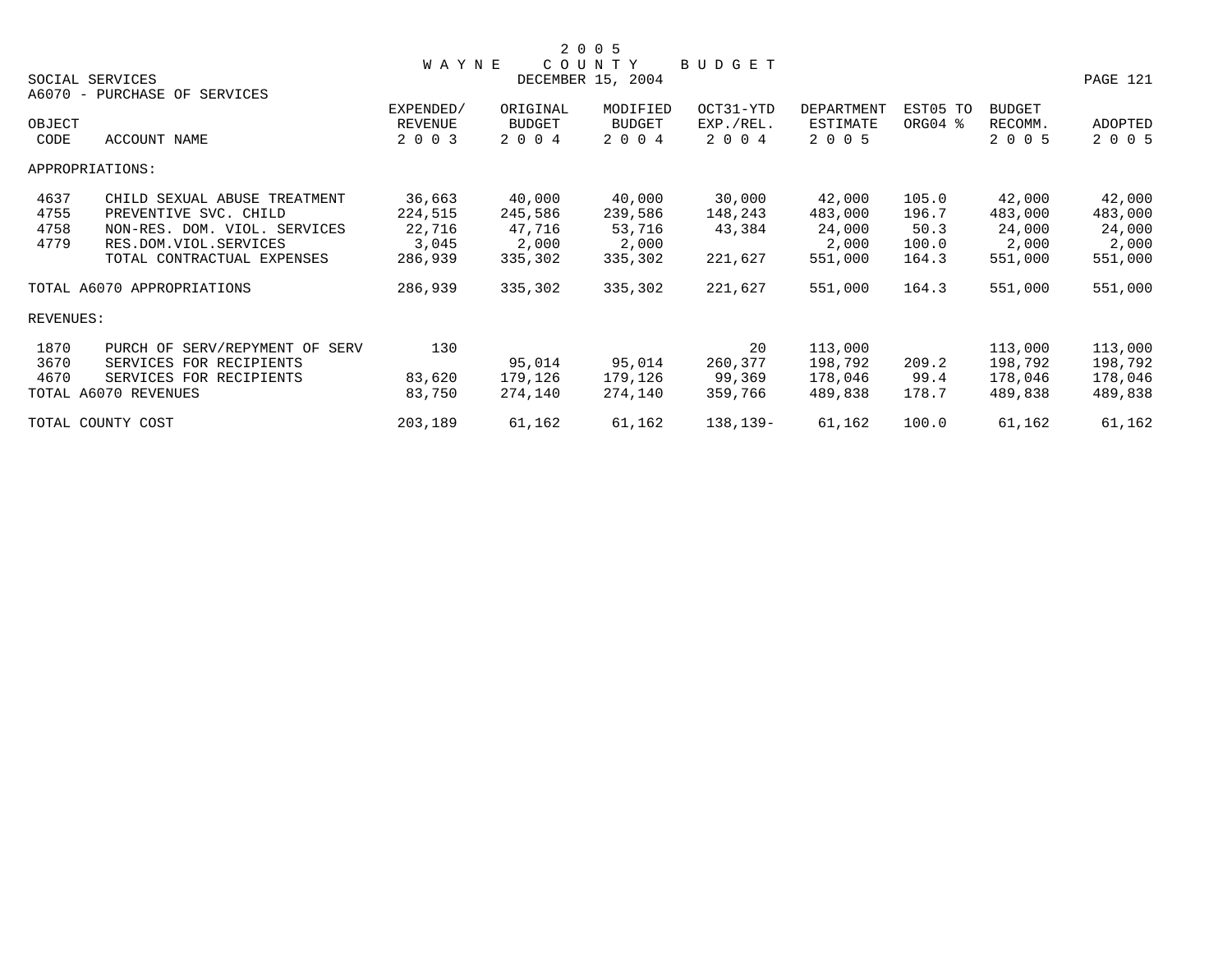|           |                            |              |               | 2 0 0 5           |               |             |          |               |             |
|-----------|----------------------------|--------------|---------------|-------------------|---------------|-------------|----------|---------------|-------------|
|           |                            | <b>WAYNE</b> |               | COUNTY            | <b>BUDGET</b> |             |          |               |             |
|           | SOCIAL SERVICES            |              |               | DECEMBER 15, 2004 |               |             |          |               | PAGE 122    |
|           | A6101 - MEDICAL ASSISTANCE |              |               |                   |               |             |          |               |             |
|           |                            | EXPENDED/    | ORIGINAL      | MODIFIED          | OCT31-YTD     | DEPARTMENT  | EST05 TO | <b>BUDGET</b> |             |
| OBJECT    |                            | REVENUE      | <b>BUDGET</b> | <b>BUDGET</b>     | EXP./REL.     | ESTIMATE    | ORG04 %  | RECOMM.       | ADOPTED     |
| CODE      | ACCOUNT NAME               | 2 0 0 3      | 2 0 0 4       | 2 0 0 4           | 2 0 0 4       | 2 0 0 5     |          | 2 0 0 5       | 2 0 0 5     |
|           | APPROPRIATIONS:            |              |               |                   |               |             |          |               |             |
| 4000      | CONTRACTUAL EXPENSES       | 106,566      | 90,000        | 90,000            | 51,600        | 90,000      | 100.0    | 90,000        | 90,000      |
|           | TOTAL CONTRACTUAL EXPENSES | 106,566      | 90,000        | 90,000            | 51,600        | 90,000      | 100.0    | 90,000        | 90,000      |
|           | TOTAL A6101 APPROPRIATIONS | 106,566      | 90,000        | 90,000            | 51,600        | 90,000      | 100.0    | 90,000        | 90,000      |
| REVENUES: |                            |              |               |                   |               |             |          |               |             |
| 1801      | MEDICAL ASSISTANCE         | 720,178      | 425,000       | 425,000           | 581,305       | 450,000     | 105.9    | 450,000       | 450,000     |
| 3601      | MEDICAL ASSISTANCE         | $219,419-$   | $108,750-$    | $108,750-$        | 133,308-      | $180,000-$  | 165.5    | $180,000 -$   | $180,000 -$ |
| 4601      | MEDICAL ASSISTANCE         | $319,097-$   | $167,500-$    | $167,500-$        | 236,434–      | $119,610-$  | 71.4     | $119,610-$    | $119,610-$  |
|           | TOTAL A6101 REVENUES       | 181,662      | 148,750       | 148,750           | 211,563       | 150,390     | 101.1    | 150,390       | 150,390     |
|           | TOTAL COUNTY COST          | 75,096-      | $58,750-$     | $58,750-$         | $159,963-$    | $60, 390 -$ | 102.8    | $60, 390 -$   | $60, 390 -$ |
|           |                            |              |               |                   |               |             |          |               |             |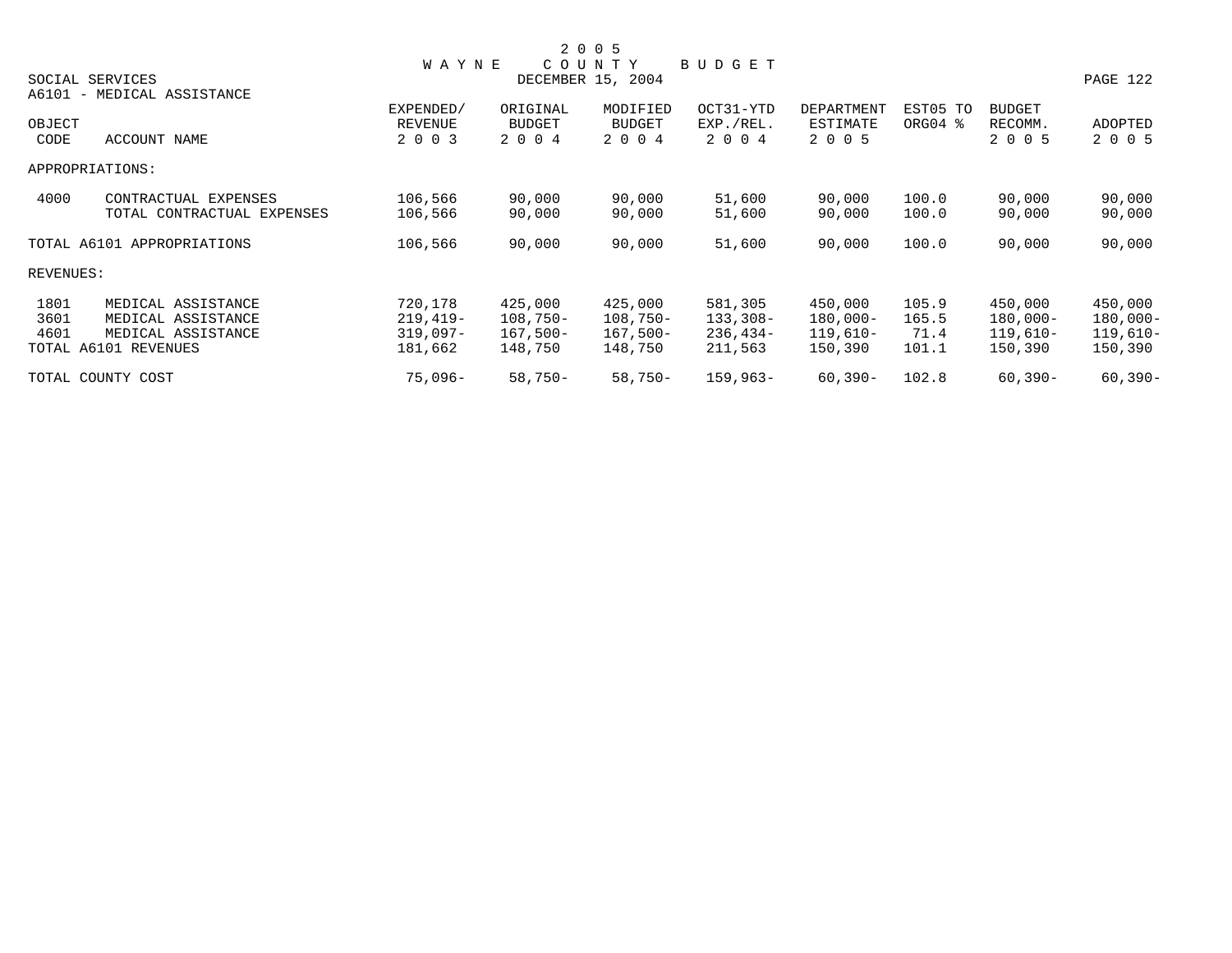|           |                                 |              |                                             | 2 0 0 5               |           |            |          |                             |            |
|-----------|---------------------------------|--------------|---------------------------------------------|-----------------------|-----------|------------|----------|-----------------------------|------------|
|           |                                 | <b>WAYNE</b> |                                             | COUNTY                | BUDGET    |            |          |                             |            |
|           | SOCIAL SERVICES                 |              |                                             | DECEMBER 15, 2004     |           |            |          |                             | PAGE 123   |
|           | A6102 - MMIS MEDICAL ASSISTANCE |              |                                             |                       |           |            |          |                             |            |
|           |                                 | EXPENDED/    | ORIGINAL                                    | MODIFIED              | OCT31-YTD | DEPARTMENT | EST05 TO | <b>BUDGET</b>               |            |
| OBJECT    |                                 | REVENUE      | BUDGET                                      | BUDGET                | EXP./REL. | ESTIMATE   | ORG04 %  | RECOMM.                     | ADOPTED    |
| CODE      | ACCOUNT NAME                    | 2 0 0 3      | 2 0 0 4                                     | 2 0 0 4               | 2 0 0 4   | 2 0 0 5    |          | 2 0 0 5                     | 2 0 0 5    |
|           | APPROPRIATIONS:                 |              |                                             |                       |           |            |          |                             |            |
| 4000      | CONTRACTUAL EXPENSES            | 19,527,390   | 14,894,313 22,094,313 11,137,820            |                       |           | 17,370,773 |          | 116.6 17,370,773            | 17,370,773 |
|           | TOTAL CONTRACTUAL EXPENSES      |              | 19,527,390 14,894,313                       | 22,094,313 11,137,820 |           | 17,370,773 |          | 116.6 17,370,773 17,370,773 |            |
|           | TOTAL A6102 APPROPRIATIONS      |              | 19,527,390 14,894,313 22,094,313 11,137,820 |                       |           | 17,370,773 |          | 116.6 17,370,773 17,370,773 |            |
| REVENUES: |                                 |              |                                             |                       |           |            |          |                             |            |
| 1802      | SOC SER MMIS                    | 3,529,561    |                                             | 4,000,000             |           |            |          |                             |            |
| 3602      | MA/MENTALLY DISABLED            | 5,883,966    | 2,108,594                                   | 5,308,594             | 1,605,814 | 2,339,673  | 111.0    | 2,339,673                   | 2,339,673  |
|           | TOTAL A6102 REVENUES            | 9,413,527    | 2,108,594                                   | 9,308,594             | 1,605,814 | 2,339,673  | 111.0    | 2,339,673                   | 2,339,673  |
|           | TOTAL COUNTY COST               | 10,113,863   | 12,785,719 12,785,719                       |                       | 9,532,006 | 15,031,100 |          | 117.6 15,031,100            | 15,031,100 |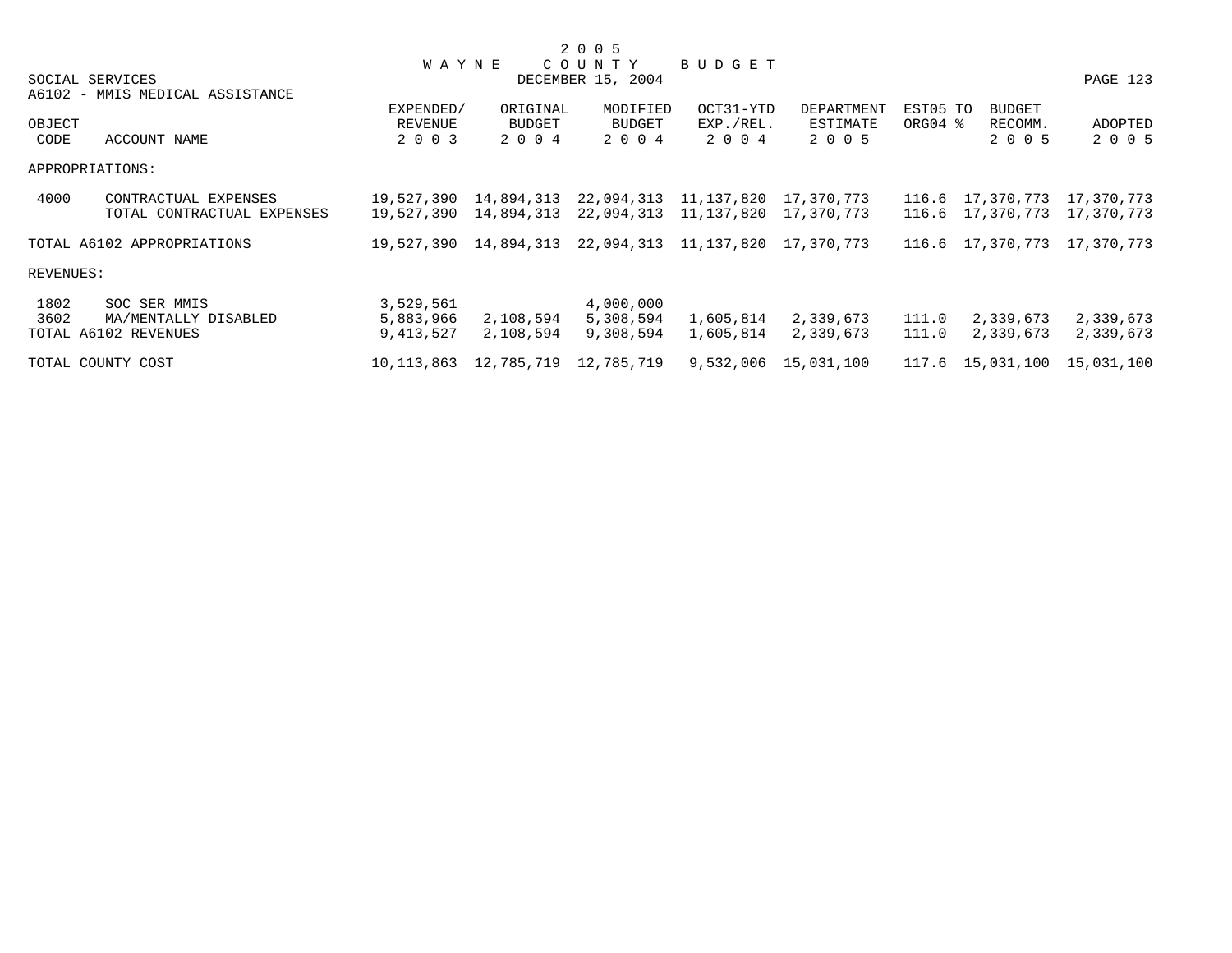|           |                            |              |          | 2 0 0 5           |               |            |                     |               |          |
|-----------|----------------------------|--------------|----------|-------------------|---------------|------------|---------------------|---------------|----------|
|           |                            | <b>WAYNE</b> |          | COUNTY            | <b>BUDGET</b> |            |                     |               |          |
|           | SOCIAL SERVICES            |              |          | DECEMBER 15, 2004 |               |            |                     |               | PAGE 124 |
|           | A6106 - FAMILY TYPE HOMES  |              |          |                   |               |            |                     |               |          |
|           |                            | EXPENDED/    | ORIGINAL | MODIFIED          | OCT31-YTD     | DEPARTMENT | EST05 TO            | <b>BUDGET</b> |          |
| OBJECT    |                            | REVENUE      | BUDGET   | BUDGET            | EXP./REL.     | ESTIMATE   | ORG04 $\frac{8}{3}$ | RECOMM.       | ADOPTED  |
| CODE      | ACCOUNT NAME               | 2 0 0 3      | 2 0 0 4  | 2 0 0 4           | 2004          | 2 0 0 5    |                     | 2 0 0 5       | 2 0 0 5  |
|           | APPROPRIATIONS:            |              |          |                   |               |            |                     |               |          |
| 4000      | CONTRACTUAL EXPENSES       | 500          | 500      | 500               | 500           | 500        | 100.0               | 500           | 500      |
|           | TOTAL CONTRACTUAL EXPENSES | 500          | 500      | 500               | 500           | 500        | 100.0               | 500           | 500      |
|           | TOTAL A6106 APPROPRIATIONS | 500          | 500      | 500               | 500           | 500        | 100.0               | 500           | 500      |
| REVENUES: |                            |              |          |                   |               |            |                     |               |          |
| 3606      | SPECIAL NEEDS PROGRAM      | 500          | 500      | 500               | 250           | 500        | 100.0               | 500           | 500      |
|           | TOTAL A6106 REVENUES       | 500          | 500      | 500               | 250           | 500        | 100.0               | 500           | 500      |
|           | TOTAL COUNTY COST          |              |          |                   | 250           |            |                     |               |          |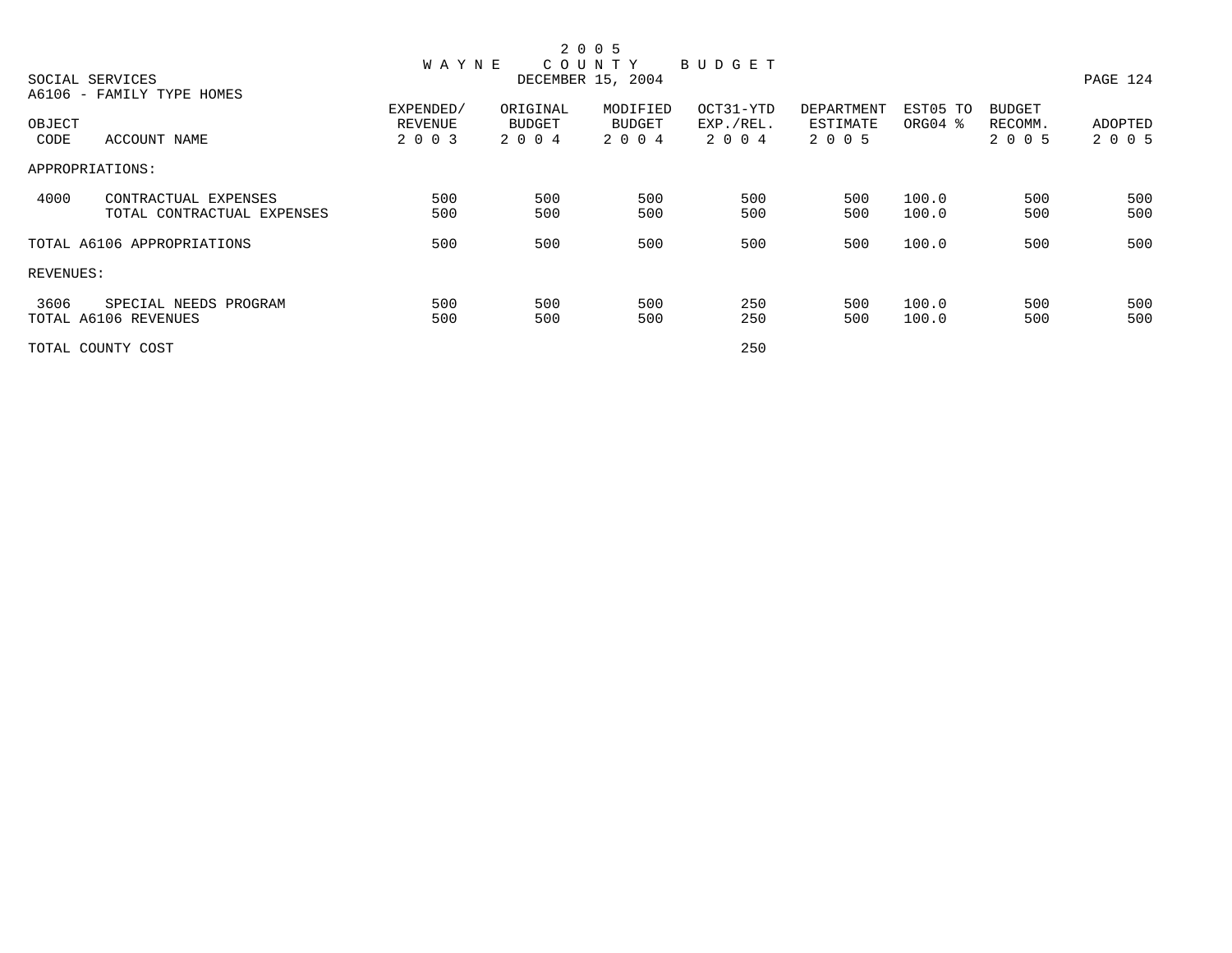|           |                            |              |               | 2 0 0 5           |           |                 |          |               |           |
|-----------|----------------------------|--------------|---------------|-------------------|-----------|-----------------|----------|---------------|-----------|
|           |                            | <b>WAYNE</b> |               | COUNTY            | BUDGET    |                 |          |               |           |
|           | SOCIAL SERVICES            |              |               | DECEMBER 15, 2004 |           |                 |          |               | PAGE 125  |
|           | A6109 - FAMILY ASSISTANCE  |              |               |                   |           |                 |          |               |           |
|           |                            | EXPENDED/    | ORIGINAL      | MODIFIED          | OCT31-YTD | DEPARTMENT      | EST05 TO | <b>BUDGET</b> |           |
| OBJECT    |                            | REVENUE      | <b>BUDGET</b> | <b>BUDGET</b>     | EXP./REL. | <b>ESTIMATE</b> | ORG04 %  | RECOMM.       | ADOPTED   |
| CODE      | ACCOUNT NAME               | 2 0 0 3      | 2 0 0 4       | 2 0 0 4           | 2 0 0 4   | 2 0 0 5         |          | 2 0 0 5       | 2 0 0 5   |
|           | APPROPRIATIONS:            |              |               |                   |           |                 |          |               |           |
| 4710      | FAMILY ASSISTANCE          | 1,834,579    | 2,231,973     | 1,827,973         | 1,517,715 | 1,950,000       | 87.4     | 1,950,000     | 1,950,000 |
| 4720      | EAF - VENDOR               | 45,918       | 46,000        | 50,000            | 39,941    | 40,000          | 87.0     | 40,000        | 40,000    |
| 4722      | $EAF-FC$                   | 1,057,168    | 1,200,000     | 1,600,000         | 1,493,354 | 1,900,000       | 158.3    | 1,900,000     | 1,900,000 |
| 4799      | FA DISREGARD               |              | 2,000         | 2,000             |           | 2,000           | 100.0    | 2,000         | 2,000     |
|           | TOTAL CONTRACTUAL EXPENSES | 2,937,665    | 3,479,973     | 3,479,973         | 3,051,010 | 3,892,000       | 111.8    | 3,892,000     | 3,892,000 |
|           | TOTAL A6109 APPROPRIATIONS | 2,937,665    | 3,479,973     | 3,479,973         | 3,051,010 | 3,892,000       | 111.8    | 3,892,000     | 3,892,000 |
| REVENUES: |                            |              |               |                   |           |                 |          |               |           |
| 1809      | REPAYMENT OF FA            | 352,433      | 335,000       | 335,000           | 351,559   | 350,000         | 104.5    | 350,000       | 350,000   |
| 1811      | FEDERAL INCENTIVES         | 79,170       | 70,000        | 70,000            | 37,020    | 70,000          | 100.0    | 70,000        | 70,000    |
| 3609      | FAMILY ASSISTANCE          | 506,855      | 564,493       | 564,493           | 333,373   | 548,588         | 97.2     | 548,588       | 548,588   |
| 4609      | FAMILY ASSISTANCE          | 1,717,783    | 2,088,987     | 2,088,987         | 1,735,607 | 2,075,925       | 99.4     | 2,075,925     | 2,075,925 |
|           | TOTAL A6109 REVENUES       | 2,656,241    | 3,058,480     | 3,058,480         | 2,457,559 | 3,044,513       | 99.5     | 3,044,513     | 3,044,513 |
|           | TOTAL COUNTY COST          | 281,424      | 421,493       | 421,493           | 593,451   | 847,487         | 201.1    | 847,487       | 847,487   |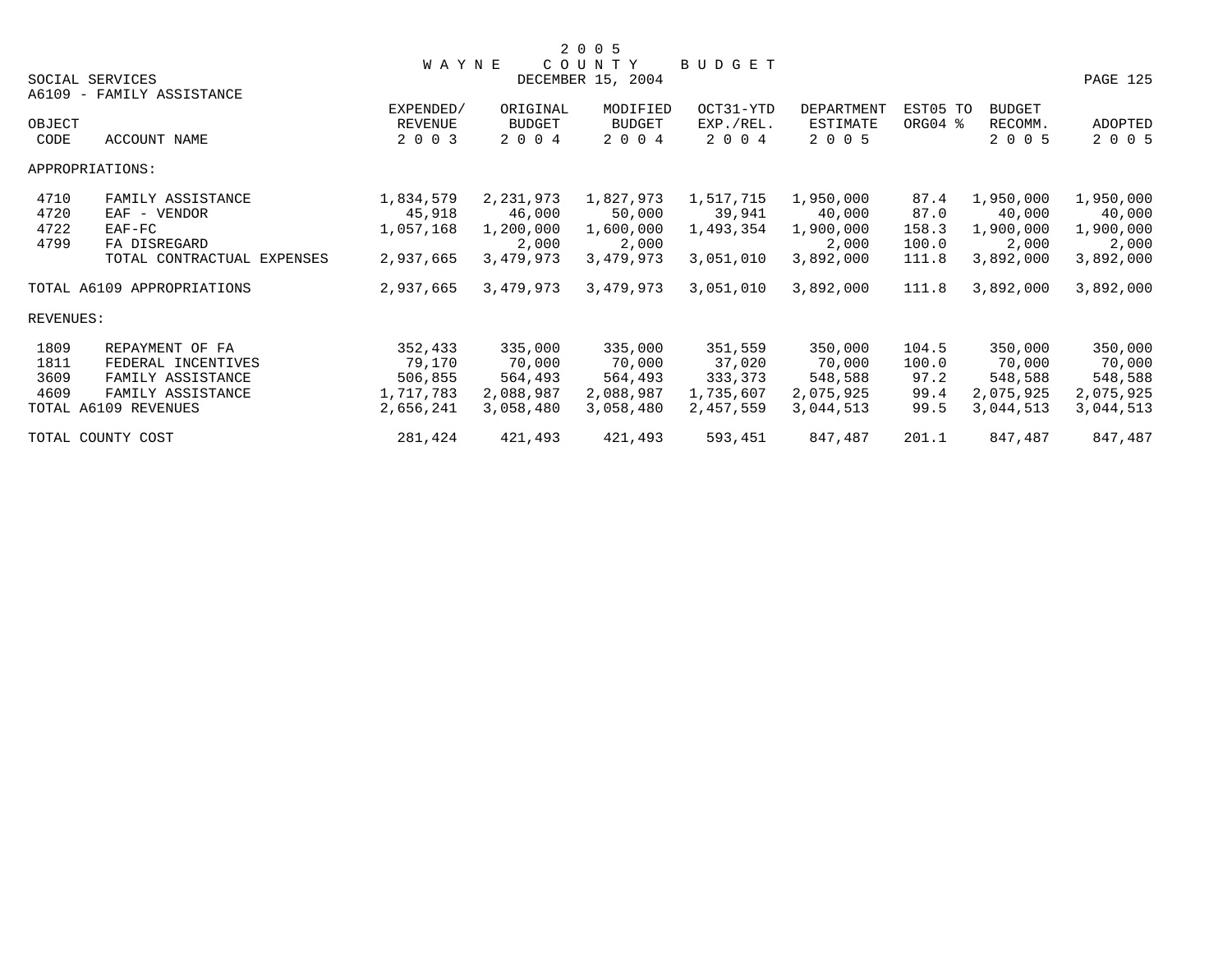|                  |                                | <b>WAYNE</b> |               | COUNTY            | <b>BUDGET</b> |                 |          |               |                |
|------------------|--------------------------------|--------------|---------------|-------------------|---------------|-----------------|----------|---------------|----------------|
|                  | SOCIAL SERVICES                |              |               | DECEMBER 15, 2004 |               |                 |          |               | PAGE 126       |
|                  | A6119 - SOC SERV FOSTER CARE   |              |               |                   |               |                 |          |               |                |
|                  |                                | EXPENDED/    | ORIGINAL      | MODIFIED          | OCT31-YTD     | DEPARTMENT      | EST05 TO | <b>BUDGET</b> |                |
| OBJECT           |                                | REVENUE      | <b>BUDGET</b> | <b>BUDGET</b>     | EXP./REL.     | <b>ESTIMATE</b> | ORG04 %  | RECOMM.       | <b>ADOPTED</b> |
| CODE             | ACCOUNT NAME                   | 2 0 0 3      | 2 0 0 4       | 2 0 0 4           | 2 0 0 4       | 2 0 0 5         |          | 2 0 0 5       | 2 0 0 5        |
|                  | APPROPRIATIONS:                |              |               |                   |               |                 |          |               |                |
| 4713             | $IV-E$                         | 305,110      | 350,000       | 350,000           | 261,994       | 400,000         | 114.3    | 400,000       | 400,000        |
| 4714             | IV-E JD/PINS                   | 296,615      | 459,000       | 459,000           | 181,688       | 400,000         | 87.1     | 400,000       | 400,000        |
| 4742             | RESIDENTIAL TREATMENT FACILITY |              | 5,000         | 5,000             |               | 5,000           | 100.0    | 5,000         | 5,000          |
| 4743             | COH MAINTENANCE                | 241,651      | 647,000       | 537,000           | 195,734       | 400,000         | 61.8     | 400,000       | 400,000        |
| 4744             | ADOPTION SUBSIDY IV-E          | 444,344      | 548,000       | 548,000           | 387,766       | 450,000         | 82.1     | 450,000       | 450,000        |
| 4745             | ADOPTION SUBSIDY               | 51,431       | 100,000       | 130,000           | 91,114        | 140,000         | 140.0    | 140,000       | 140,000        |
| 4747             | MEDICAL ADOPTION SUBSIDY       | 112          | 1,000         | 1,000             | 276           | 1,000           | 100.0    | 1,000         | 1,000          |
|                  | TOTAL CONTRACTUAL EXPENSES     | 1,339,263    | 2,110,000     | 2,030,000         | 1,118,572     | 1,796,000       | 85.1     | 1,796,000     | 1,796,000      |
|                  | TOTAL A6119 APPROPRIATIONS     | 1,339,263    | 2,110,000     | 2,030,000         | 1,118,572     | 1,796,000       | 85.1     | 1,796,000     | 1,796,000      |
| <b>REVENUES:</b> |                                |              |               |                   |               |                 |          |               |                |
| 1819             | SOC SER FOSTER CARE            | 69,494       | 68,000        | 52,000            | 82,430        | 148,000         | 217.6    | 148,000       | 148,000        |
| 3619             | FOSTER CARE/HANDICAPPED CHLDRN | 525,713      | 720,850       | 688,850           | 360,830       | 497,887         | 69.1     | 497,887       | 497,887        |
| 4619             | FED AID FOSTER CARE            | 380,498      | 467,510       | 467,510           | 254,935       | 454,329         | 97.2     | 454,329       | 454,329        |
|                  | TOTAL A6119 REVENUES           | 975,705      | 1,256,360     | 1,208,360         | 698,195       | 1,100,216       | 87.6     | 1,100,216     | 1,100,216      |
|                  | TOTAL COUNTY COST              | 363,558      | 853,640       | 821,640           | 420,377       | 695,784         | 81.5     | 695,784       | 695,784        |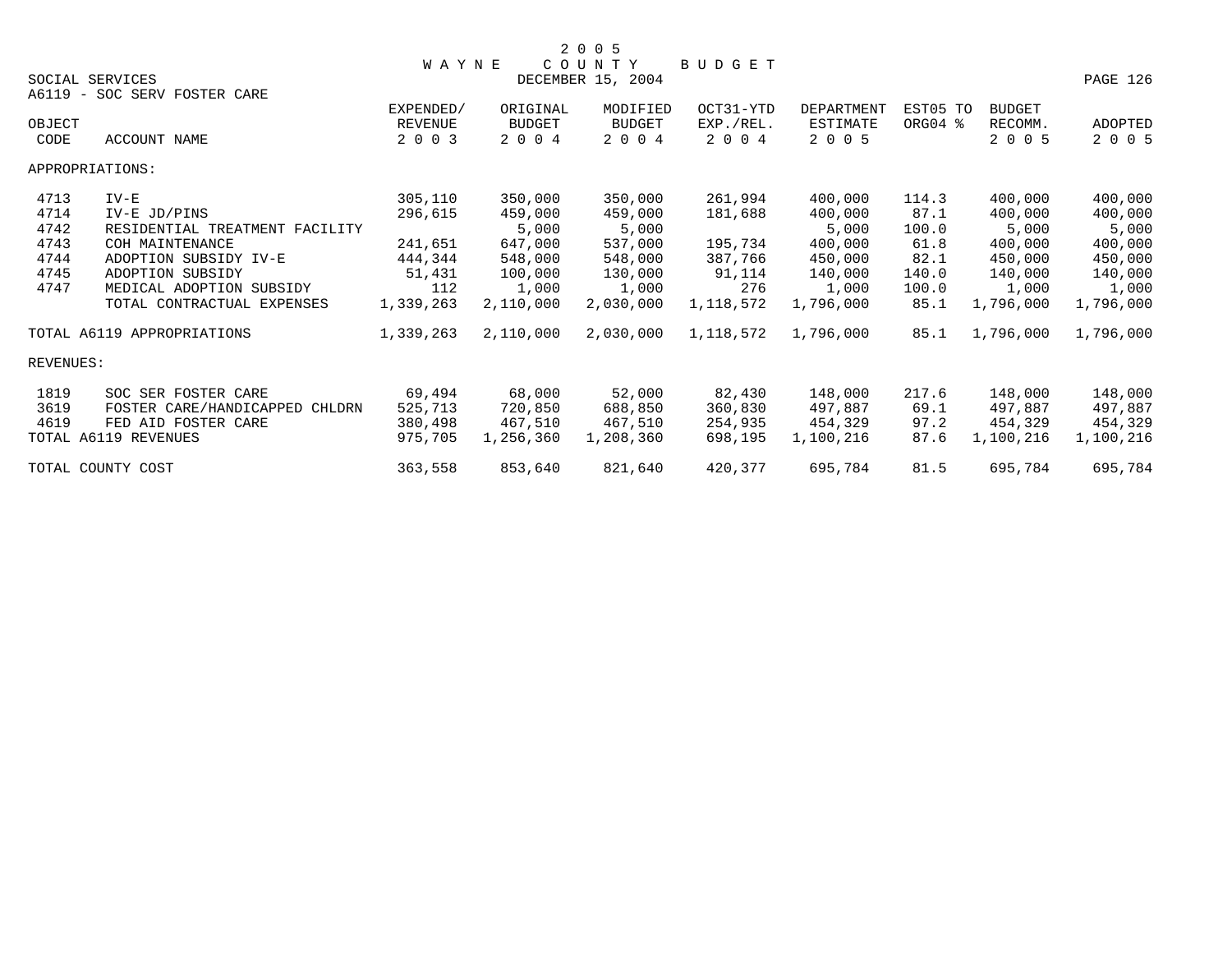|                |                                |                    |                          | 2 0 0 5                  |                      |                               |          |                    |          |
|----------------|--------------------------------|--------------------|--------------------------|--------------------------|----------------------|-------------------------------|----------|--------------------|----------|
|                |                                | <b>WAYNE</b>       |                          | COUNTY                   | BUDGET               |                               |          |                    |          |
|                | SOCIAL SERVICES                |                    |                          | DECEMBER 15, 2004        |                      |                               |          |                    | PAGE 127 |
|                | A6123 - JUV DELIQUENT CARE     |                    |                          |                          |                      |                               |          |                    |          |
|                |                                | EXPENDED/          | ORIGINAL                 | MODIFIED                 | OCT31-YTD            | <b>DEPARTMENT</b><br>ESTIMATE | EST05 TO | <b>BUDGET</b>      | ADOPTED  |
| OBJECT<br>CODE | ACCOUNT NAME                   | REVENUE<br>2 0 0 3 | <b>BUDGET</b><br>2 0 0 4 | <b>BUDGET</b><br>2 0 0 4 | EXP./REL.<br>2 0 0 4 | 2 0 0 5                       | ORG04 %  | RECOMM.<br>2 0 0 5 | 2 0 0 5  |
|                |                                |                    |                          |                          |                      |                               |          |                    |          |
|                | APPROPRIATIONS:                |                    |                          |                          |                      |                               |          |                    |          |
| 4742           | RESIDENTIAL TREATMENT FACILITY |                    | 2,000                    | 2,000                    |                      | 2,000                         | 100.0    | 2,000              | 2,000    |
| 4750           | SECURE DETENTION               | 1,314              | 8,000                    | 8,000                    | 435                  | 8,000                         | 100.0    | 8,000              | 8,000    |
| 4751           | NON-SECURE DETENTION           | 198,766            | 215,000                  | 215,000                  | 127,401              | 185,000                       | 86.0     | 185,000            | 185,000  |
| 4752           | FOSTER CARE - JD               | 17,635             | 12,000                   | 12,000                   | 660                  | 10,000                        | 83.3     | 10,000             | 10,000   |
| 4753           | HOPEWELL                       | 117,465            | 160,000                  | 120,000                  | 64,370               | 125,000                       | 78.1     | 125,000            | 125,000  |
|                | TOTAL CONTRACTUAL EXPENSES     | 335,180            | 397,000                  | 357,000                  | 192,866              | 330,000                       | 83.1     | 330,000            | 330,000  |
|                | TOTAL A6123 APPROPRIATIONS     | 335,180            | 397,000                  | 357,000                  | 192,866              | 330,000                       | 83.1     | 330,000            | 330,000  |
| REVENUES:      |                                |                    |                          |                          |                      |                               |          |                    |          |
| 1823           | SOC SER JUVINILE DELIQUENT     | 358                |                          |                          | 320                  |                               |          |                    |          |
| 3623           | JUVENILE DELINQUENT CARE       | 142,138            | 198,500                  | 198,500                  | 100,056              | 148,500                       | 74.8     | 148,500            | 148,500  |
|                | TOTAL A6123 REVENUES           | 142,496            | 198,500                  | 198,500                  | 100,376              | 148,500                       | 74.8     | 148,500            | 148,500  |
|                | TOTAL COUNTY COST              | 192,684            | 198,500                  | 158,500                  | 92,490               | 181,500                       | 91.4     | 181,500            | 181,500  |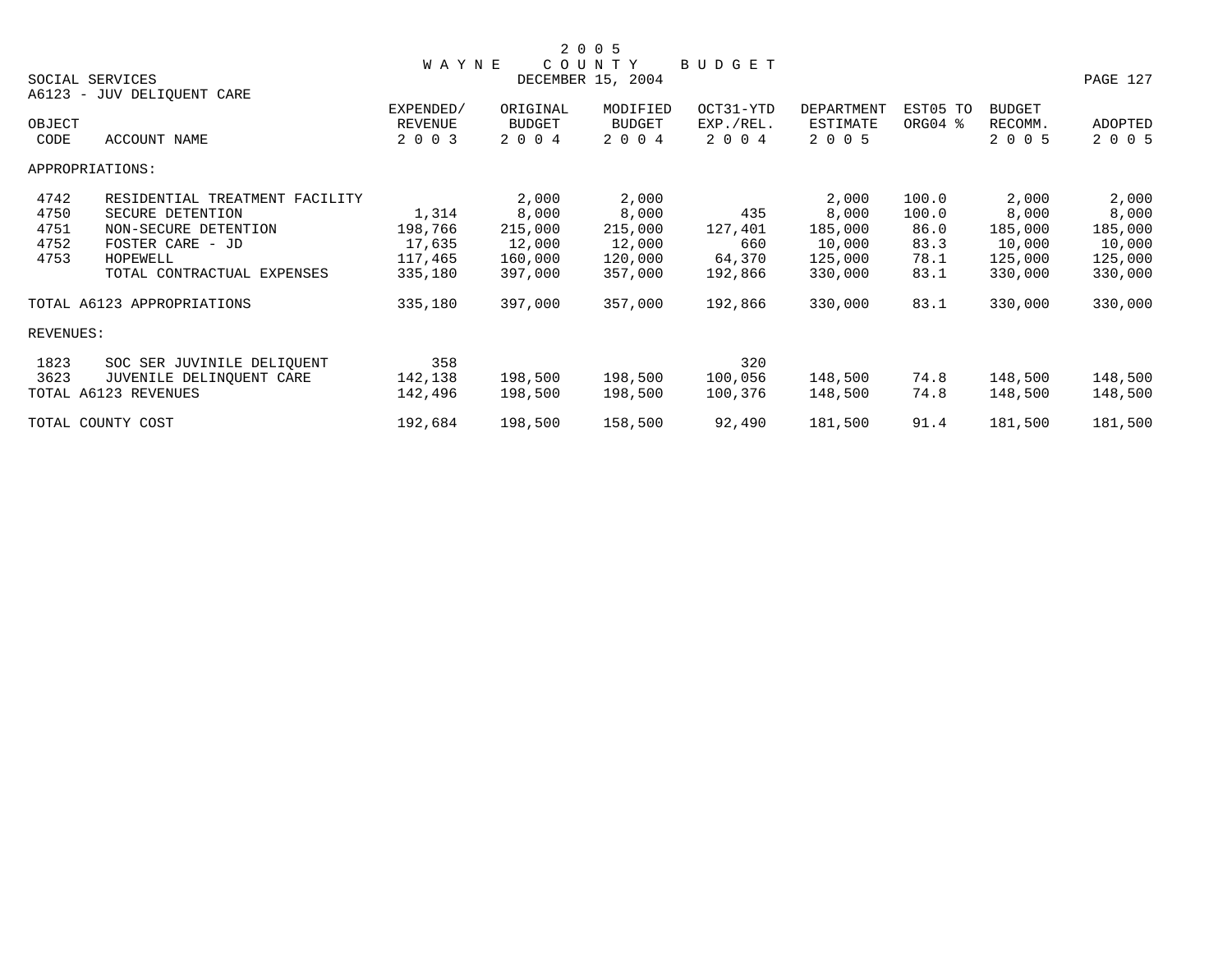|           |                                                   |              |               | 2 0 0 5           |               |            |          |               |          |
|-----------|---------------------------------------------------|--------------|---------------|-------------------|---------------|------------|----------|---------------|----------|
|           |                                                   | <b>WAYNE</b> |               | COUNTY            | <b>BUDGET</b> |            |          |               |          |
|           | SOCIAL SERVICES                                   |              |               | DECEMBER 15, 2004 |               |            |          |               | PAGE 128 |
| A6129     | STATE TRAINING SCHOOL<br>$\overline{\phantom{0}}$ |              |               |                   |               |            |          |               |          |
|           |                                                   | EXPENDED/    | ORIGINAL      | MODIFIED          | OCT31-YTD     | DEPARTMENT | EST05 TO | <b>BUDGET</b> |          |
| OBJECT    |                                                   | REVENUE      | <b>BUDGET</b> | <b>BUDGET</b>     | EXP./REL.     | ESTIMATE   | ORG04 %  | RECOMM.       | ADOPTED  |
| CODE      | ACCOUNT NAME                                      | 2 0 0 3      | 2 0 0 4       | 2 0 0 4           | 2004          | 2 0 0 5    |          | 2 0 0 5       | 2 0 0 5  |
|           | APPROPRIATIONS:                                   |              |               |                   |               |            |          |               |          |
| 4000      | CONTRACTUAL EXPENSES                              | 522,682      | 790,000       | 830,000           | 672,503       | 900,000    | 113.9    | 900,000       | 900,000  |
|           | TOTAL CONTRACTUAL EXPENSES                        | 522,682      | 790,000       | 830,000           | 672,503       | 900,000    | 113.9    | 900,000       | 900,000  |
|           | TOTAL A6129 APPROPRIATIONS                        | 522,682      | 790,000       | 830,000           | 672,503       | 900,000    | 113.9    | 900,000       | 900,000  |
| REVENUES: |                                                   |              |               |                   |               |            |          |               |          |
| 1829      | STATE TRAINING SCHOOLS                            | 10,235       | 11,000        | 11,000            | 10,028        | 9,000      | 81.8     | 9,000         | 9,000    |
|           | TOTAL A6129 REVENUES                              | 10,235       | 11,000        | 11,000            | 10,028        | 9,000      | 81.8     | 9,000         | 9,000    |
|           | TOTAL COUNTY COST                                 | 512,447      | 779,000       | 819,000           | 662,475       | 891,000    | 114.4    | 891,000       | 891,000  |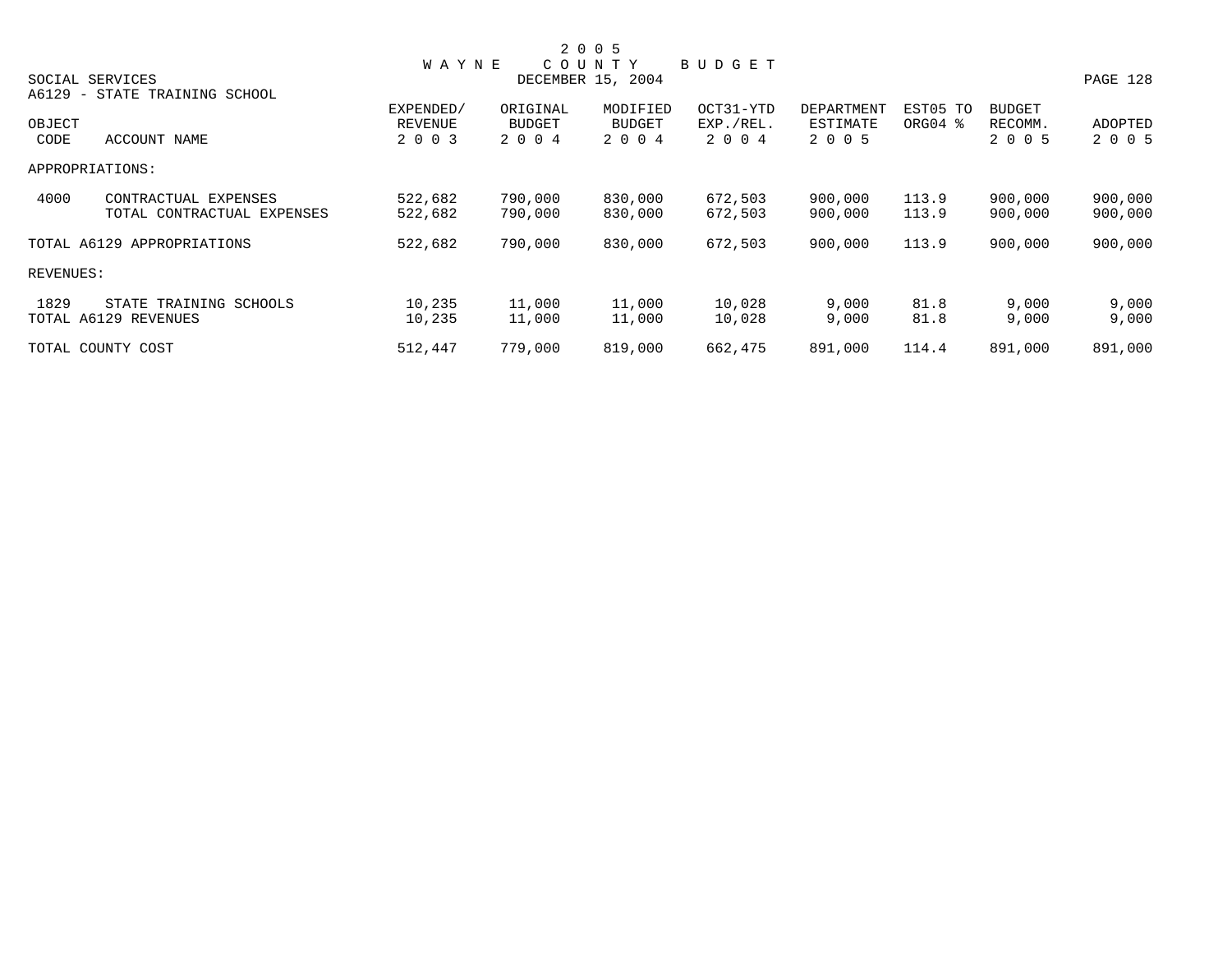|           |                            |              |           | 2 0 0 5           |           |            |          |               |           |
|-----------|----------------------------|--------------|-----------|-------------------|-----------|------------|----------|---------------|-----------|
|           |                            | <b>WAYNE</b> |           | COUNTY            | BUDGET    |            |          |               |           |
|           | SOCIAL SERVICES            |              |           | DECEMBER 15, 2004 |           |            |          |               | PAGE 129  |
|           | A6140 - SAFETY NET         |              |           |                   |           |            |          |               |           |
|           |                            | EXPENDED/    | ORIGINAL  | MODIFIED          | OCT31-YTD | DEPARTMENT | EST05 TO | <b>BUDGET</b> |           |
| OBJECT    |                            | REVENUE      | BUDGET    | <b>BUDGET</b>     | EXP./REL. | ESTIMATE   | ORG04 %  | RECOMM.       | ADOPTED   |
| CODE      | ACCOUNT NAME               | 2 0 0 3      | 2 0 0 4   | 2 0 0 4           | 2 0 0 4   | 2 0 0 5    |          | 2 0 0 5       | 2 0 0 5   |
|           | APPROPRIATIONS:            |              |           |                   |           |            |          |               |           |
| 4000      | CONTRACTUAL EXPENSES       | 1,425,948    | 1,972,050 | 1,972,050         | 1,259,127 | 1,800,000  | 91.3     | 1,800,000     | 1,800,000 |
|           | TOTAL CONTRACTUAL EXPENSES | 1,425,948    | 1,972,050 | 1,972,050         | 1,259,127 | 1,800,000  | 91.3     | 1,800,000     | 1,800,000 |
|           | TOTAL A6140 APPROPRIATIONS | 1,425,948    | 1,972,050 | 1,972,050         | 1,259,127 | 1,800,000  | 91.3     | 1,800,000     | 1,800,000 |
| REVENUES: |                            |              |           |                   |           |            |          |               |           |
| 1840      | REPAYMENT OF SN            | 210,146      | 120,000   | 120,000           | 185,208   | 200,000    | 166.7    | 200,000       | 200,000   |
| 3640      | SAFETY NETF                | 580,361      | 917,744   | 917,744           | 449,719   | 816,810    | 89.0     | 816,810       | 816,810   |
| 4640      | TANF B.G. TO S.N.          | 22,676       | 36,562    | 36,562            | 22,240    | 35,380     | 96.8     | 35,380        | 35,380    |
|           | TOTAL A6140 REVENUES       | 813,183      | 1,074,306 | 1,074,306         | 657,167   | 1,052,190  | 97.9     | 1,052,190     | 1,052,190 |
|           | TOTAL COUNTY COST          | 612,765      | 897,744   | 897,744           | 601,960   | 747,810    | 83.3     | 747,810       | 747,810   |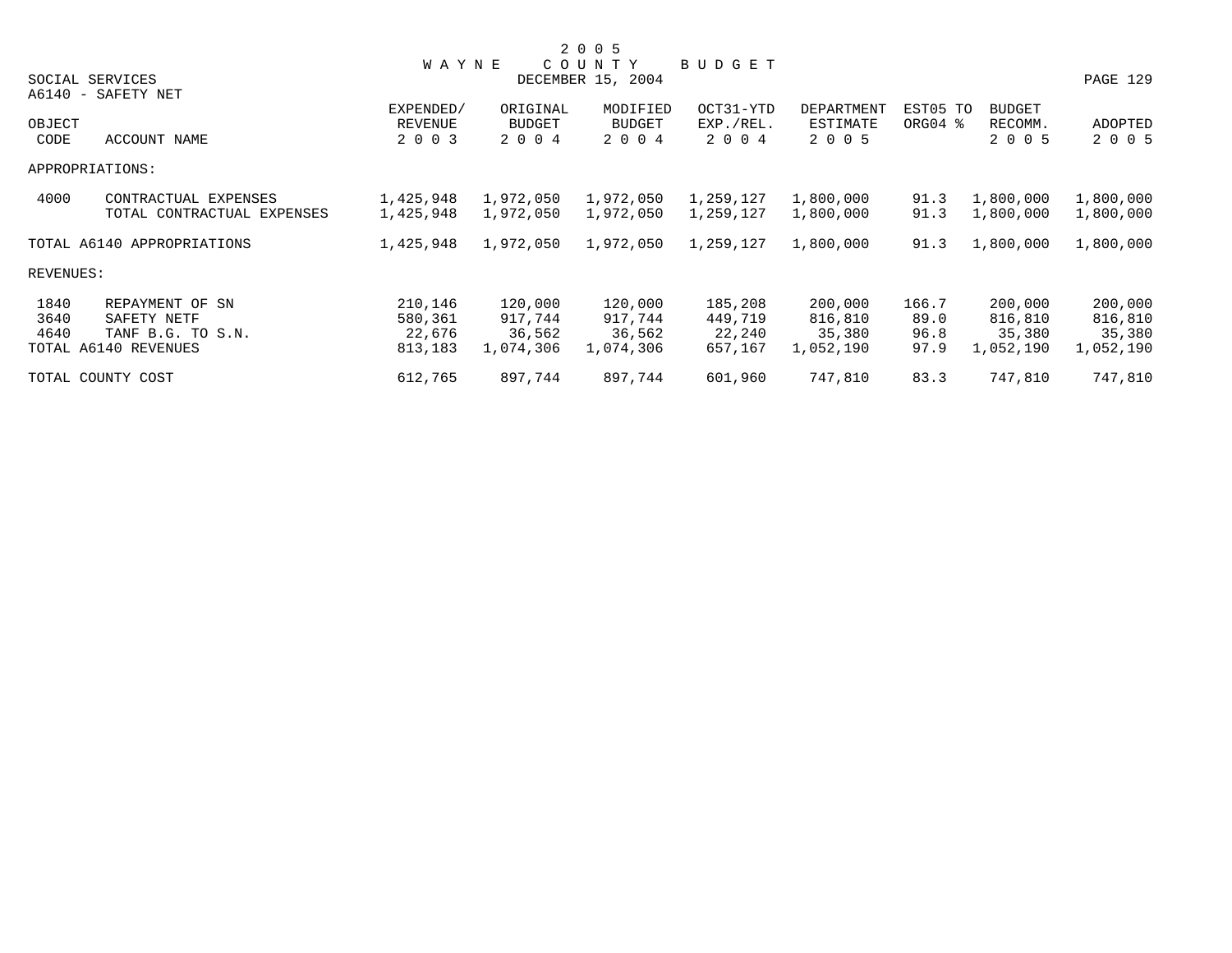|           |                                        |              |               | 2 0 0 5           |               |            |                     |               |           |
|-----------|----------------------------------------|--------------|---------------|-------------------|---------------|------------|---------------------|---------------|-----------|
|           |                                        | <b>WAYNE</b> |               | COUNTY            | <b>BUDGET</b> |            |                     |               |           |
|           | SOCIAL SERVICES                        |              |               | DECEMBER 15, 2004 |               |            |                     |               | PAGE 130  |
|           | A6141 - HOME ENERGY ASSISTANCE PROGRAM |              |               |                   |               |            |                     |               |           |
|           |                                        | EXPENDED/    | ORIGINAL      | MODIFIED          | OCT31-YTD     | DEPARTMENT | EST05 TO            | <b>BUDGET</b> |           |
| OBJECT    |                                        | REVENUE      | <b>BUDGET</b> | <b>BUDGET</b>     | EXP./REL.     | ESTIMATE   | ORG04 $\frac{8}{3}$ | RECOMM.       | ADOPTED   |
| CODE      | ACCOUNT NAME                           | 2 0 0 3      | 2 0 0 4       | 2 0 0 4           | 2004          | 2 0 0 5    |                     | 2 0 0 5       | 2 0 0 5   |
|           | APPROPRIATIONS:                        |              |               |                   |               |            |                     |               |           |
| 4000      | CONTRACTUAL EXPENSES                   | 1,124,821    | 1,400,000     | 2,133,998         | 1,667,015     | 1,400,000  | 100.0               | 1,400,000     | 1,400,000 |
|           | TOTAL CONTRACTUAL EXPENSES             | 1,124,821    | 1,400,000     | 2,133,998         | 1,667,015     | 1,400,000  | 100.0               | 1,400,000     | 1,400,000 |
|           | TOTAL A6141 APPROPRIATIONS             | 1,124,821    | 1,400,000     | 2,133,998         | 1,667,015     | 1,400,000  | 100.0               | 1,400,000     | 1,400,000 |
| REVENUES: |                                        |              |               |                   |               |            |                     |               |           |
| 1841      | HEAP                                   | 40,997       |               |                   | 35,501        | 25,000     |                     | 25,000        | 25,000    |
| 4641      | HEAP                                   | 1,083,724    | 1,400,000     | 2,133,998         | 1,629,016     | 1,375,000  | 98.2                | 1,375,000     | 1,375,000 |
|           | TOTAL A6141 REVENUES                   | 1,124,721    | 1,400,000     | 2,133,998         | 1,664,517     | 1,400,000  | 100.0               | 1,400,000     | 1,400,000 |
|           | TOTAL COUNTY COST                      | 100          |               |                   | 2,498         |            |                     |               |           |
|           |                                        |              |               |                   |               |            |                     |               |           |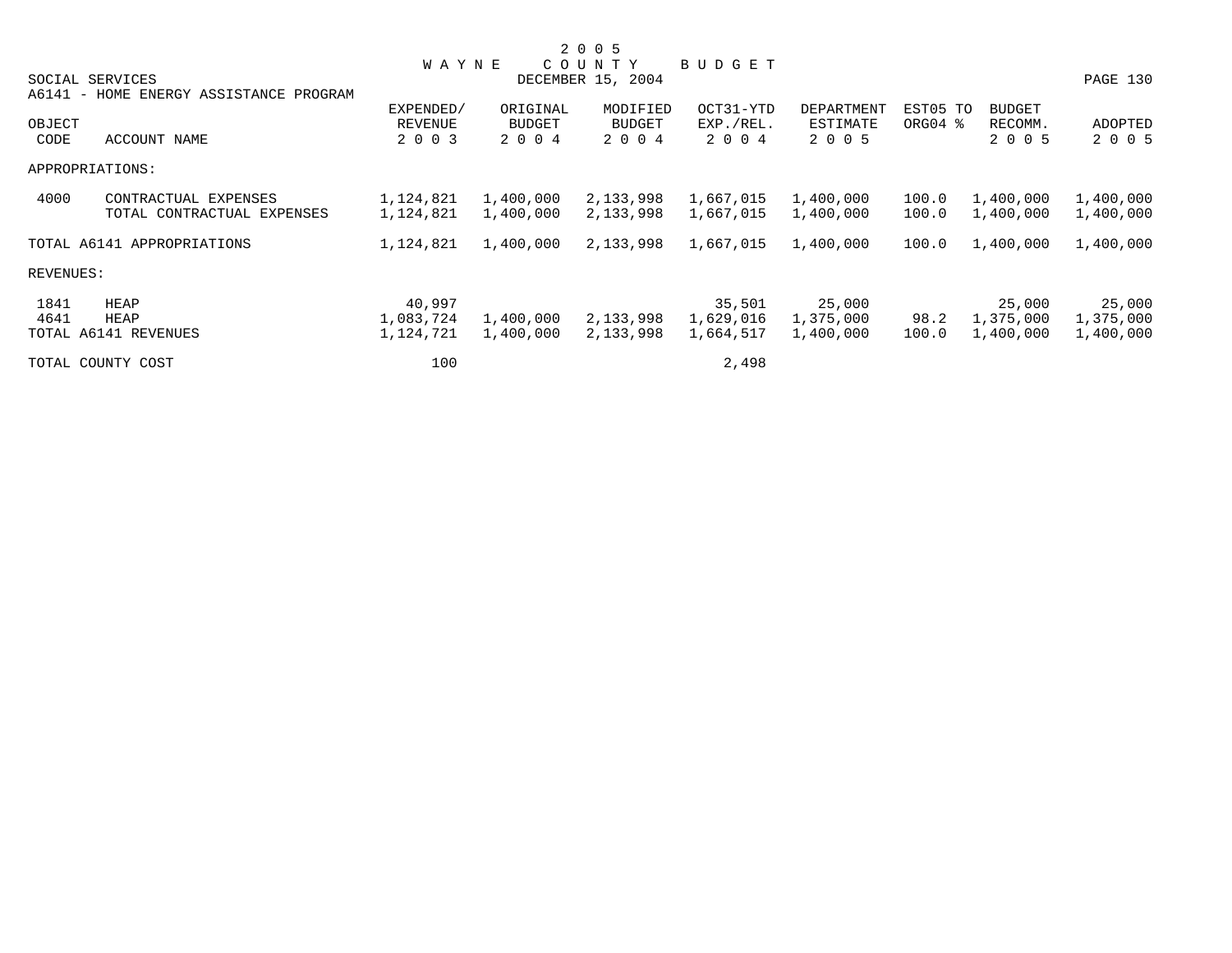|           |                                    |                |            | 2 0 0 5           |            |            |          |               |            |
|-----------|------------------------------------|----------------|------------|-------------------|------------|------------|----------|---------------|------------|
|           |                                    | <b>WAYNE</b>   |            | COUNTY            | BUDGET     |            |          |               |            |
|           | SOCIAL SERVICES                    |                |            | DECEMBER 15, 2004 |            |            |          |               | PAGE 131   |
|           | A6142 - EMER ASSISTANCE FOR ADULTS |                |            |                   |            |            |          |               |            |
|           |                                    | EXPENDED/      | ORIGINAL   | MODIFIED          | OCT31-YTD  | DEPARTMENT | EST05 TO | <b>BUDGET</b> |            |
| OBJECT    |                                    | <b>REVENUE</b> | BUDGET     | <b>BUDGET</b>     | EXP./REL.  | ESTIMATE   | ORG04 %  | RECOMM.       | ADOPTED    |
| CODE      | ACCOUNT NAME                       | 2 0 0 3        | 2 0 0 4    | 2 0 0 4           | 2 0 0 4    | 2 0 0 5    |          | 2 0 0 5       | 2 0 0 5    |
|           | APPROPRIATIONS:                    |                |            |                   |            |            |          |               |            |
| 4000      | CONTRACTUAL EXPENSES               | 4,213          | 6,000      | 6,000             | 4,191      | 6,000      | 100.0    | 6,000         | 6,000      |
|           | TOTAL CONTRACTUAL EXPENSES         | 4,213          | 6,000      | 6,000             | 4,191      | 6,000      | 100.0    | 6,000         | 6,000      |
|           | TOTAL A6142 APPROPRIATIONS         | 4,213          | 6,000      | 6,000             | 4,191      | 6,000      | 100.0    | 6,000         | 6,000      |
| REVENUES: |                                    |                |            |                   |            |            |          |               |            |
| 3642      | EAA                                | 2,563          | 3,000      | 3,000             | 1,546      | 3,000      | 100.0    | 3,000         | 3,000      |
|           | TOTAL A6142 REVENUES               | 2,563          | 3,000      | 3,000             | 1,546      | 3,000      | 100.0    | 3,000         | 3,000      |
|           | TOTAL COUNTY COST                  | 1,650          | 3,000      | 3,000             | 2,645      | 3,000      | 100.0    | 3,000         | 3,000      |
|           | TOTAL SOCIAL SERVICES              | 37, 193, 063   | 35,469,033 | 43,677,781        | 26,899,015 | 38,381,909 | 108.2    | 38,311,236    | 38,175,654 |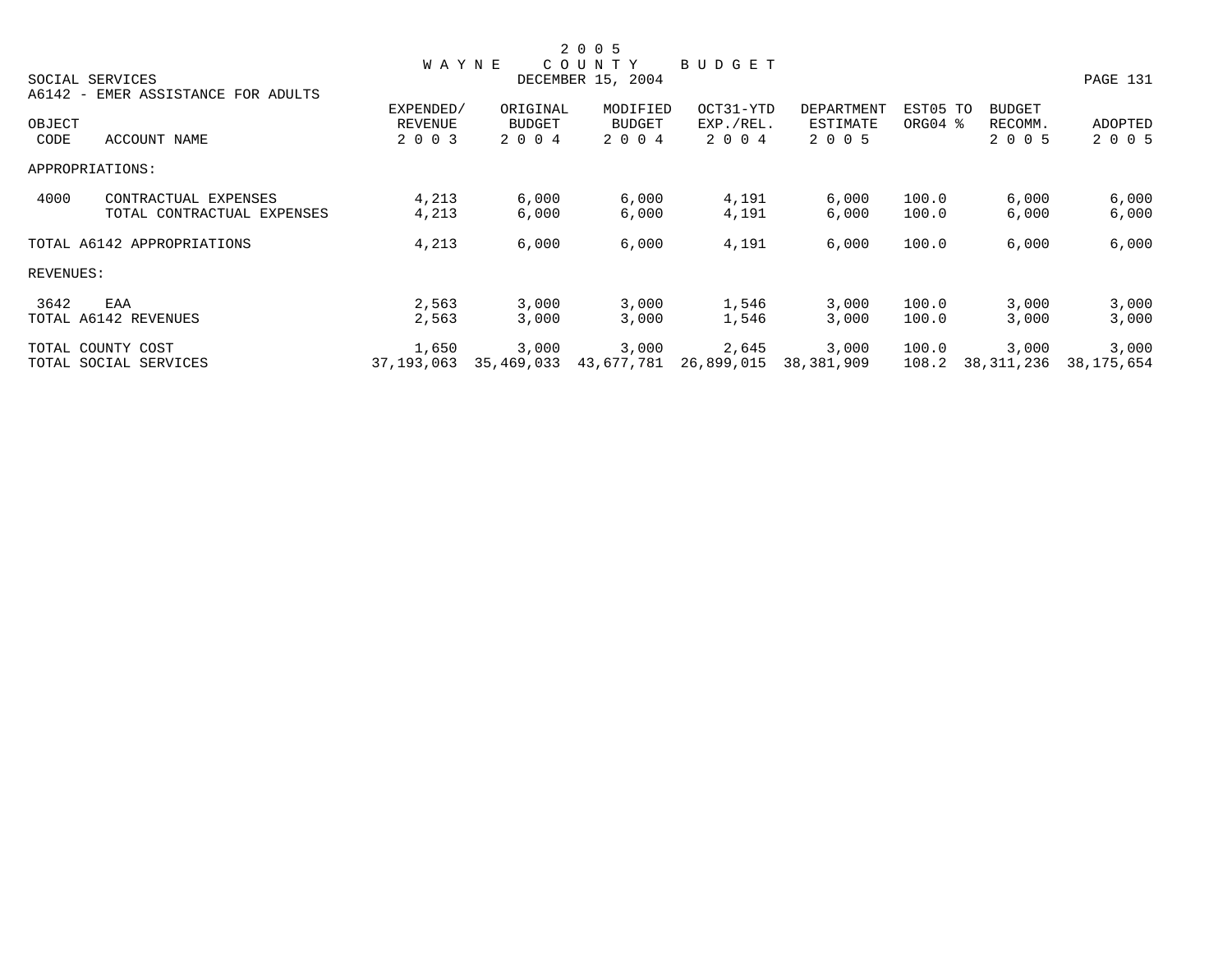|           |                                        | <b>WAYNE</b>   |               | COUNTY            | BUDGET    |                   |          |               |          |
|-----------|----------------------------------------|----------------|---------------|-------------------|-----------|-------------------|----------|---------------|----------|
|           | ECONOMIC OPPORTUNITY                   |                |               | DECEMBER 15, 2004 |           |                   |          |               | PAGE 132 |
|           | A6211 - TITLE V SENIOR COM SER PROGRAM |                |               |                   |           |                   |          |               |          |
|           |                                        | EXPENDED/      | ORIGINAL      | MODIFIED          | OCT31-YTD | <b>DEPARTMENT</b> | EST05 TO | <b>BUDGET</b> |          |
| OBJECT    |                                        | <b>REVENUE</b> | <b>BUDGET</b> | <b>BUDGET</b>     | EXP./REL. | <b>ESTIMATE</b>   | ORG04 %  | RECOMM.       | ADOPTED  |
| CODE      | ACCOUNT NAME                           | 2 0 0 3        | 2 0 0 4       | 2 0 0 4           | 2 0 0 4   | 2 0 0 5           |          | 2 0 0 5       | 2 0 0 5  |
|           | APPROPRIATIONS:                        |                |               |                   |           |                   |          |               |          |
| 1252      | EMPL & TRNG COUNSL                     | 242            |               |                   |           |                   |          |               |          |
| 1256      | EMPL & TRNG CO-ORD                     | 3,890          | 4,600         | 5,600             | 5,380     | 6,000             | 130.4    | 6,000         | 6,000    |
| 1357      | <b>JTPA</b>                            | 20,923         | 27,000        | 26,000            | 22,911    | 24,000            | 88.9     | 24,000        | 24,000   |
|           | TOTAL PERSONAL SERVICES                | 25,055         | 31,600        | 31,600            | 28,291    | 30,000            | 94.9     | 30,000        | 30,000   |
| 4150      | OFFICE SUPPLIES                        |                |               |                   |           | 500               |          | 500           | 500      |
| 4199      | MISC                                   | 286            |               |                   |           | 500               |          | 500           | 500      |
| 4410      | CONFERENCE                             |                |               |                   |           | 500               |          | 500           | 500      |
| 4485      | TRAVEL                                 |                |               |                   |           | 400               |          | 400           | 400      |
|           | TOTAL CONTRACTUAL EXPENSES             | 286            |               |                   |           | 1,900             |          | 1,900         | 1,900    |
| 8100      | PAYMENTS TO RETIREMENT SYS             | 150            | 524           | 524               |           | 960               | 183.2    | 960           | 960      |
| 8200      | PAYMENTS TO STATE SOC SEC              | 1,896          | 2,417         | 2,417             | 1,752     | 2,381             | 98.5     | 2,381         | 2,381    |
| 8300      | WORKMENS COMP                          | 750            | 1,264         | 1,264             |           | 930               | 73.6     | 930           | 930      |
|           | TOTAL EMPLOYEE BENEFITS                | 2,796          | 4,205         | 4,205             | 1,752     | 4,271             | 101.6    | 4,271         | 4,271    |
|           | TOTAL A6211 APPROPRIATIONS             | 28,137         | 35,805        | 35,805            | 30,043    | 36,171            | 101.0    | 36,171        | 36,171   |
| REVENUES: |                                        |                |               |                   |           |                   |          |               |          |
| 2761      | CETA SCSEP TITLE V                     | 31,680         | 35,805        | 35,805            | 21,291    | 36,171            | 101.0    | 36,171        | 36,171   |
|           | TOTAL A6211 REVENUES                   | 31,680         | 35,805        | 35,805            | 21,291    | 36,171            | 101.0    | 36,171        | 36,171   |
|           | TOTAL COUNTY COST                      | $3,543-$       |               |                   | 8,752     |                   |          |               |          |
|           |                                        |                |               |                   |           |                   |          |               |          |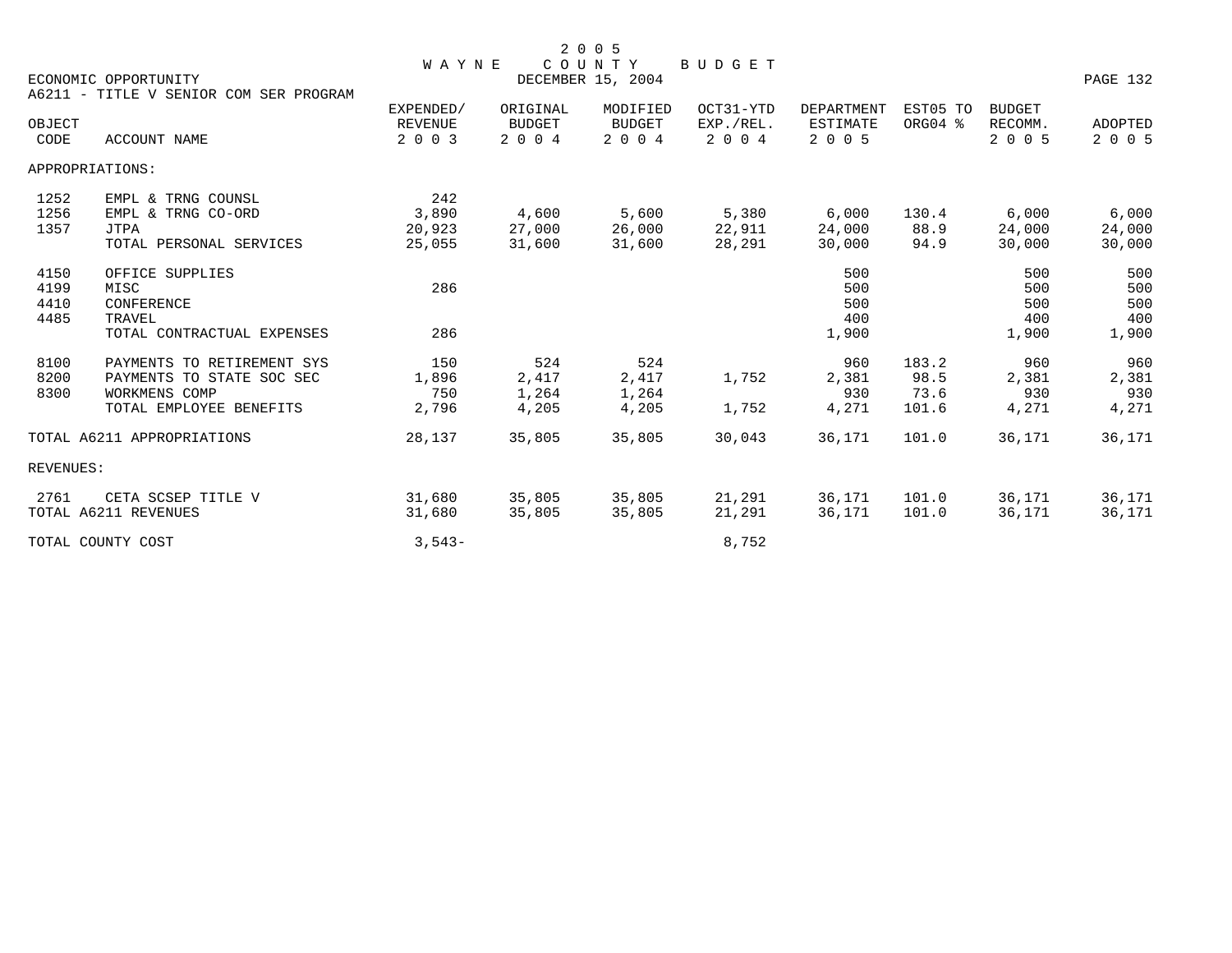|                                              | ECONOMIC OPPORTUNITY<br>A6212 - WFD/DSS INTNSIVE EMPLYMNT UNIT                                                                                                           | WAYNE                                                    |                                                          | 2 0 0 5<br>COUNTY<br>DECEMBER 15, 2004                   | BUDGET                                 |                                                           |                                                          |                                                           | PAGE 133                                                  |
|----------------------------------------------|--------------------------------------------------------------------------------------------------------------------------------------------------------------------------|----------------------------------------------------------|----------------------------------------------------------|----------------------------------------------------------|----------------------------------------|-----------------------------------------------------------|----------------------------------------------------------|-----------------------------------------------------------|-----------------------------------------------------------|
| OBJECT<br>CODE                               | ACCOUNT NAME                                                                                                                                                             | EXPENDED/<br>REVENUE<br>2 0 0 3                          | ORIGINAL<br><b>BUDGET</b><br>2 0 0 4                     | MODIFIED<br><b>BUDGET</b><br>2 0 0 4                     | OCT31-YTD<br>EXP./REL.<br>2 0 0 4      | DEPARTMENT<br>ESTIMATE<br>2 0 0 5                         | EST05 TO<br>ORG04 %                                      | BUDGET<br>RECOMM.<br>2 0 0 5                              | ADOPTED<br>2 0 0 5                                        |
| APPROPRIATIONS:                              |                                                                                                                                                                          |                                                          |                                                          |                                                          |                                        |                                                           |                                                          |                                                           |                                                           |
| 1252<br>1256                                 | EMPL & TRNG COUNSL<br>EMPL & TRNG CO-ORD                                                                                                                                 | 93,593                                                   | 72,000                                                   | 72,000                                                   | 55,847<br>460                          | 70,000                                                    | 97.2                                                     | 70,000                                                    | 70,000                                                    |
|                                              | TOTAL PERSONAL SERVICES                                                                                                                                                  | 93,593                                                   | 72,000                                                   | 72,000                                                   | 56,307                                 | 70,000                                                    | 97.2                                                     | 70,000                                                    | 70,000                                                    |
| 4150<br>4166<br>4199<br>4210                 | OFFICE SUPPLIES<br>POSTAGE<br>MISC<br>GAS                                                                                                                                | 186                                                      | 600<br>500<br>500<br>900                                 | 600<br>500<br>500<br>900                                 | 417<br>200<br>439<br>295               | 500<br>400<br>400<br>800                                  | 83.3<br>80.0<br>80.0<br>88.9                             | 500<br>400<br>400<br>800                                  | 500<br>400<br>400<br>800                                  |
| 4220<br>4230<br>4240<br>4407                 | LIGHT & POWER<br>TELEPHONE<br>WATER<br>BUILDING MAINTENACE & REPAIR                                                                                                      | 1,193<br>3,573                                           | 600<br>1,500<br>100<br>2,500                             | 600<br>1,500<br>100<br>2,500                             | 160<br>926<br>41<br>1,443              | 650<br>1,441<br>100<br>2,500                              | 108.3<br>96.1<br>100.0<br>100.0                          | 650<br>1,441<br>100<br>2,500                              | 650<br>1,441<br>100<br>2,500                              |
| 4408<br>4414<br>4426<br>4456                 | <b>COPIER EXPENSE</b><br>DATA PROCESSING<br>EQUIPMENT - RENTAL<br>PRINTING                                                                                               |                                                          | 100<br>1,000<br>400<br>200                               | 100<br>1,000<br>400<br>200                               | 89<br>1,000<br>343<br>185              | 100<br>1,556<br>400<br>100                                | 100.0<br>155.6<br>100.0<br>50.0                          | 100<br>1,556<br>400<br>100                                | 100<br>1,556<br>400<br>100                                |
| 4485                                         | TRAVEL<br>TOTAL CONTRACTUAL EXPENSES                                                                                                                                     | 893<br>5,845                                             | 1,700<br>10,600                                          | 2,200<br>11,100                                          | 1,677<br>7,215                         | 1,674<br>10,621                                           | 98.5<br>100.2                                            | 1,674<br>10,621                                           | 1,674<br>10,621                                           |
| 8100<br>8200<br>8300<br>8400<br>8600<br>8901 | PAYMENTS TO RETIREMENT SYS<br>PAYMENTS TO STATE SOC SEC<br>WORKMENS COMP<br>HOSPITALIZATION EXP.<br>DISABILITY<br>EMPLOYEE ASSISTANCE PROGRAM<br>TOTAL EMPLOYEE BENEFITS | 4,046<br>7,021<br>2,760<br>19,386<br>492<br>41<br>33,746 | 8,208<br>5,508<br>2,880<br>20,000<br>580<br>54<br>37,230 | 8,208<br>5,508<br>2,880<br>19,500<br>580<br>54<br>36,730 | 6,028<br>11,288<br>380<br>49<br>17,745 | 11,200<br>5,355<br>2,100<br>20,000<br>500<br>54<br>39,209 | 136.5<br>97.2<br>72.9<br>100.0<br>86.2<br>100.0<br>105.3 | 11,200<br>5,355<br>2,100<br>20,000<br>500<br>54<br>39,209 | 11,200<br>5,355<br>2,100<br>20,000<br>500<br>54<br>39,209 |
|                                              | TOTAL A6212 APPROPRIATIONS                                                                                                                                               | 133,184                                                  | 119,830                                                  | 119,830                                                  | 81,267                                 | 119,830                                                   | 100.0                                                    | 119,830                                                   | 119,830                                                   |
| REVENUES:                                    |                                                                                                                                                                          |                                                          |                                                          |                                                          |                                        |                                                           |                                                          |                                                           |                                                           |
| 2766                                         | DSS REIMBURSEMENT<br>TOTAL A6212 REVENUES                                                                                                                                | 133,186<br>133,186                                       | 119,830<br>119,830                                       | 119,830<br>119,830                                       | 61,290<br>61,290                       | 119,830<br>119,830                                        | 100.0<br>100.0                                           | 119,830<br>119,830                                        | 119,830<br>119,830                                        |
|                                              | TOTAL COUNTY COST                                                                                                                                                        | $2 -$                                                    |                                                          |                                                          | 19,977                                 |                                                           |                                                          |                                                           |                                                           |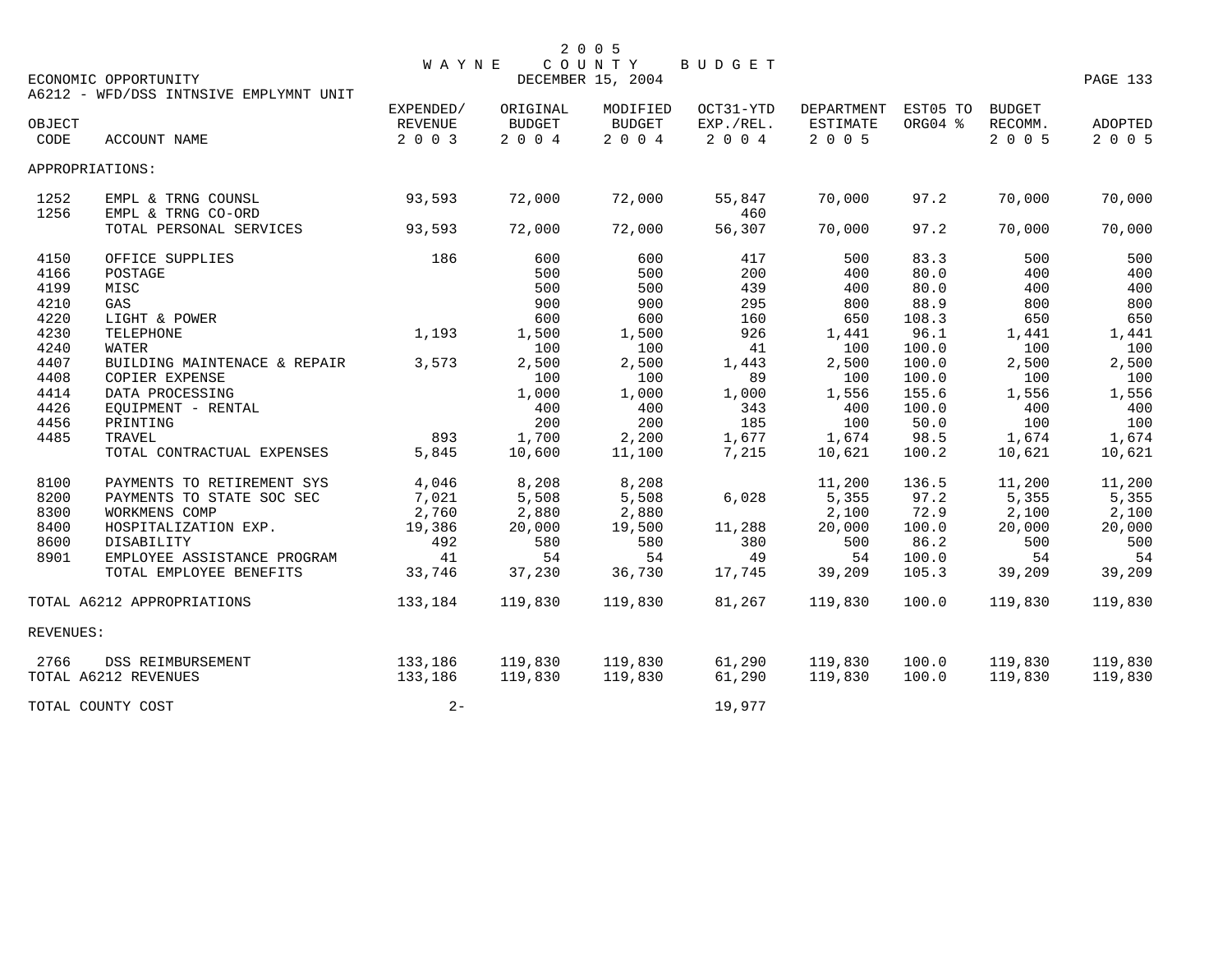| 2 0 0 5 |  |  |
|---------|--|--|
|---------|--|--|

## W A Y N E C O U N T Y B U D G E T DECEMBER 15, 2004 PAGE 134

A6213 - WFD/CASP FUNDING

|        | A0213 - WFD/CASP FUNDING |           |          |          |           |                            |                 |      |         |
|--------|--------------------------|-----------|----------|----------|-----------|----------------------------|-----------------|------|---------|
|        |                          | EXPENDED/ | ORIGINAL | MODIFIED | OCT31-YTD | DEPARTMENT EST05 TO BUDGET |                 |      |         |
| OBJECT |                          | REVENUE   | BUDGET   | BUDGET   | EXP./REL. | ESTIMATE                   | ORG04 % RECOMM. |      | ADOPTED |
| CODE   | ACCOUNT NAME             | 2 0 0 3   | 2004     | 2004     | 2004      | 2005                       |                 | 2005 | 2005    |

APPROPRIATIONS:

| 1088<br>1123<br>1252<br>1256                        | E & T DIRECTOR II<br>1104 CLERK - TYPIST<br>ACCT CLK-TYPIST<br>EMPL & TRNG COUNSL<br>EMPL & TRNG CO-ORD<br>TOTAL PERSONAL SERVICES                                            | 3,152<br>1,273<br>1,056<br>16,013<br>3,203<br>24,697                   |
|-----------------------------------------------------|-------------------------------------------------------------------------------------------------------------------------------------------------------------------------------|------------------------------------------------------------------------|
| 4166<br>4199<br>4230<br>4407<br>4414<br>4485 TRAVEL | 4150 OFFICE SUPPLIES<br>POSTAGE<br>MISC<br>TELEPHONE<br>BUILDING MAINTENACE & REPAIR<br>4408 COPIER EXPENSE<br>DATA PROCESSING<br>4456 PRINTING<br>TOTAL CONTRACTUAL EXPENSES | 80<br>576<br>2,454<br>510<br>600<br>78<br>1,193<br>122<br>891<br>6,504 |
| 8300<br>8901                                        | 8100 PAYMENTS TO RETIREMENT SYS<br>8200 PAYMENTS TO STATE SOC SEC<br>WORKMENS COMP<br>EMPLOYEE ASSISTANCE PROGRAM<br>TOTAL EMPLOYEE BENEFITS                                  | 682<br>1,859<br>972<br>13<br>3,526                                     |
|                                                     | TOTAL A6213 APPROPRIATIONS                                                                                                                                                    | 34,727                                                                 |
| REVENUES:                                           |                                                                                                                                                                               |                                                                        |
|                                                     | 2766 DSS REIMBURSEMENT<br>TOTAL A6213 REVENUES                                                                                                                                | 33,854<br>33,854                                                       |
|                                                     | TOTAL COUNTY COST                                                                                                                                                             | 873                                                                    |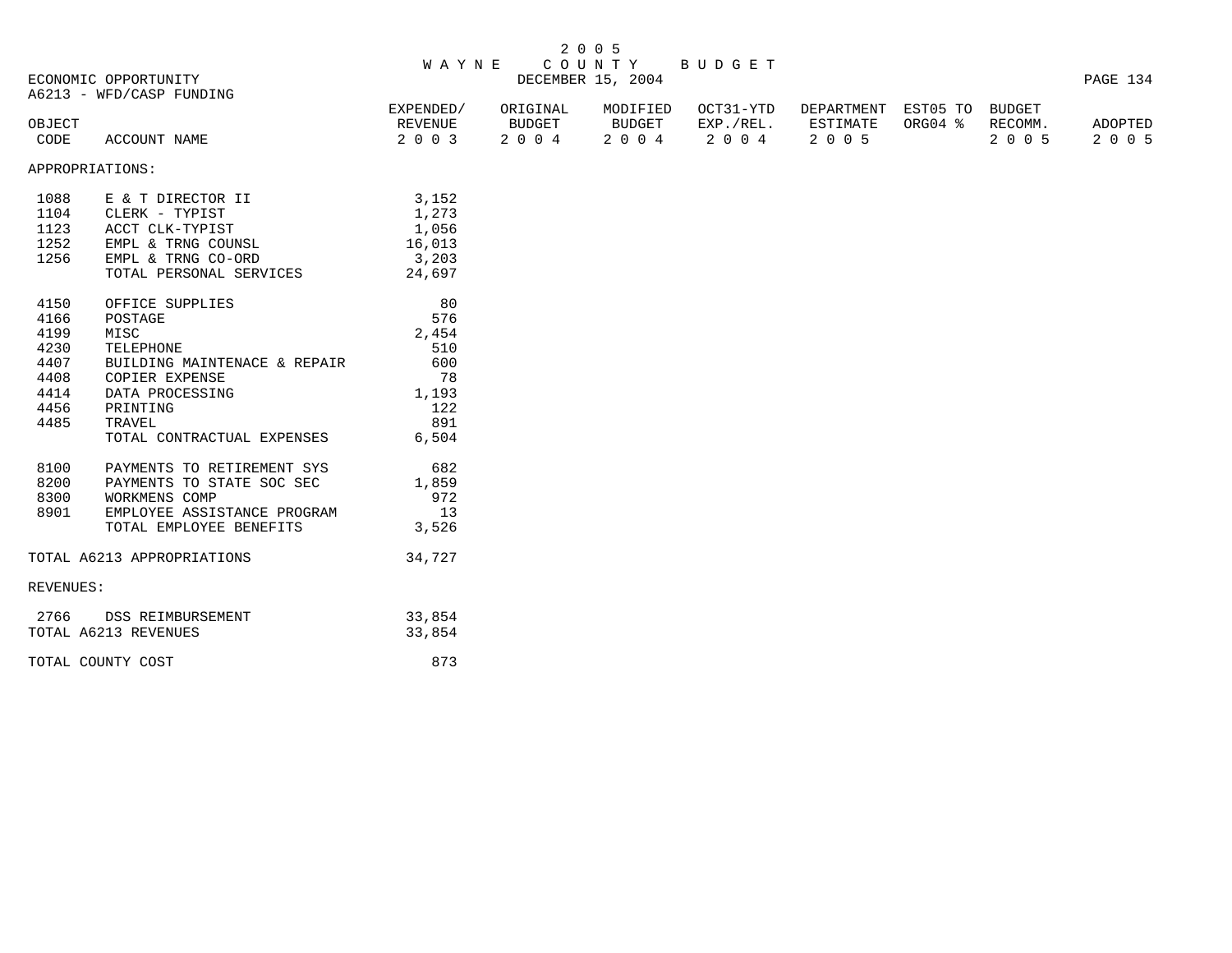|                | ECONOMIC OPPORTUNITY                           | <b>WAYNE</b>              |                                           | COUNTY<br>DECEMBER 15, 2004 | BUDGET               |                     |          |                    | PAGE 135           |
|----------------|------------------------------------------------|---------------------------|-------------------------------------------|-----------------------------|----------------------|---------------------|----------|--------------------|--------------------|
|                | A6214 - WFD/3DAY DSS WORKSHOP                  | EXPENDED/                 | ORIGINAL                                  | MODIFIED                    | OCT31-YTD            | DEPARTMENT          | EST05 TO | <b>BUDGET</b>      |                    |
| OBJECT<br>CODE | ACCOUNT NAME                                   | <b>REVENUE</b><br>2 0 0 3 | <b>BUDGET</b><br>$2\quad 0\quad 0\quad 4$ | <b>BUDGET</b><br>2 0 0 4    | EXP./REL.<br>2 0 0 4 | ESTIMATE<br>2 0 0 5 | ORG04 %  | RECOMM.<br>2 0 0 5 | ADOPTED<br>2 0 0 5 |
|                | APPROPRIATIONS:                                |                           |                                           |                             |                      |                     |          |                    |                    |
| 1088           | E & T DIRECTOR II                              | 4,105                     | 5,000                                     | 4,000                       | 2,945                | 5,000               | 100.0    | 5,000              | 5,000              |
| 1104           | CLERK - TYPIST                                 | 4,487                     | 3,500                                     | 4,500                       | 4,162                | 3,500               | 100.0    | 3,500              | 3,500              |
| 1252           | EMPL & TRNG COUNSL                             | 19,786                    | 16,000                                    | 15,000                      | 13,284               | 15,500              | 96.9     | 15,500             | 15,500             |
| 1256           | EMPL & TRNG CO-ORD                             | 8,372                     | 7,000                                     | 8,000                       | 7,212                | 7,000               | 100.0    | 7,000              | 7,000              |
|                | TOTAL PERSONAL SERVICES                        | 36,750                    | 31,500                                    | 31,500                      | 27,603               | 31,000              | 98.4     | 31,000             | 31,000             |
| 4150           | OFFICE SUPPLIES                                | 827                       | 500                                       | 500                         | 296                  | 400                 | 80.0     | 400                | 400                |
| 4166           | POSTAGE                                        | 636                       | 300                                       | 300                         | 100                  | 300                 | 100.0    | 300                | 300                |
| 4199           | MISC                                           |                           | 500                                       | 5,500                       | 231                  | 300                 | 60.0     | 300                | 300                |
| 4210           | GAS                                            |                           | 400                                       | 400                         |                      | 350                 | 87.5     | 350                | 350                |
| 4220           | LIGHT & POWER                                  |                           | 250                                       | 250                         |                      | 300                 | 120.0    | 300                | 300                |
| 4230           | TELEPHONE                                      | 1,465                     | 700                                       | 700                         | 471                  | 600                 | 85.7     | 600                | 600                |
| 4240           | WATER                                          |                           | 50                                        | 50                          |                      | 50                  | 100.0    | 50                 | 50                 |
| 4407<br>4408   | BUILDING MAINTENACE & REPAIR<br>COPIER EXPENSE | 1,816<br>430              | 1,250                                     | 1,250                       | 738                  | 1,150               | 92.0     | 1,150              | 1,150              |
| 4414           | DATA PROCESSING                                | 793                       | 500                                       | 500                         | 500                  | 700                 | 140.0    | 700                | 700                |
| 4426           | EQUIPMENT - RENTAL                             | 228                       | 300                                       | 300                         | 155                  | 300                 | 100.0    | 300                | 300                |
| 4456           | PRINTING                                       | 123                       | 150                                       | 150                         | 100                  | 150                 | 100.0    | 150                | 150                |
| 4485           | TRAVEL                                         | 493                       | 800                                       | 800                         | 702                  | 600                 | 75.0     | 600                | 600                |
|                | TOTAL CONTRACTUAL EXPENSES                     | 6,811                     | 5,700                                     | 10,700                      | 3,293                | 5,200               | 91.2     | 5,200              | 5,200              |
| 8100           | PAYMENTS TO RETIREMENT SYS                     | 1,424                     | 3,591                                     | 3,591                       |                      | 4,960               | 138.1    | 4,960              | 4,960              |
| 8200           | PAYMENTS TO STATE SOC SEC                      | 2,744                     | 2,410                                     | 2,410                       |                      | 2,371               | 98.4     | 2,371              | 2,371              |
| 8300           | WORKMENS COMP                                  | 1,080                     | 1,260                                     | 1,260                       |                      | 930                 | 73.8     | 930                | 930                |
|                | TOTAL EMPLOYEE BENEFITS                        | 5,248                     | 7,261                                     | 7,261                       |                      | 8,261               | 113.8    | 8,261              | 8,261              |
|                | TOTAL A6214 APPROPRIATIONS                     | 48,809                    | 44,461                                    | 49,461                      | 30,896               | 44,461              | 100.0    | 44,461             | 44,461             |
| REVENUES:      |                                                |                           |                                           |                             |                      |                     |          |                    |                    |
| 2766           | DSS REIMBURSEMENT                              | 48,815                    | 44,461                                    | 49,461                      | 25,516               | 44,461              | 100.0    | 44,461             | 44,461             |
|                | TOTAL A6214 REVENUES                           | 48,815                    | 44,461                                    | 49,461                      | 25,516               | 44,461              | 100.0    | 44,461             | 44,461             |
|                | TOTAL COUNTY COST                              | $6-$                      |                                           |                             | 5,380                |                     |          |                    |                    |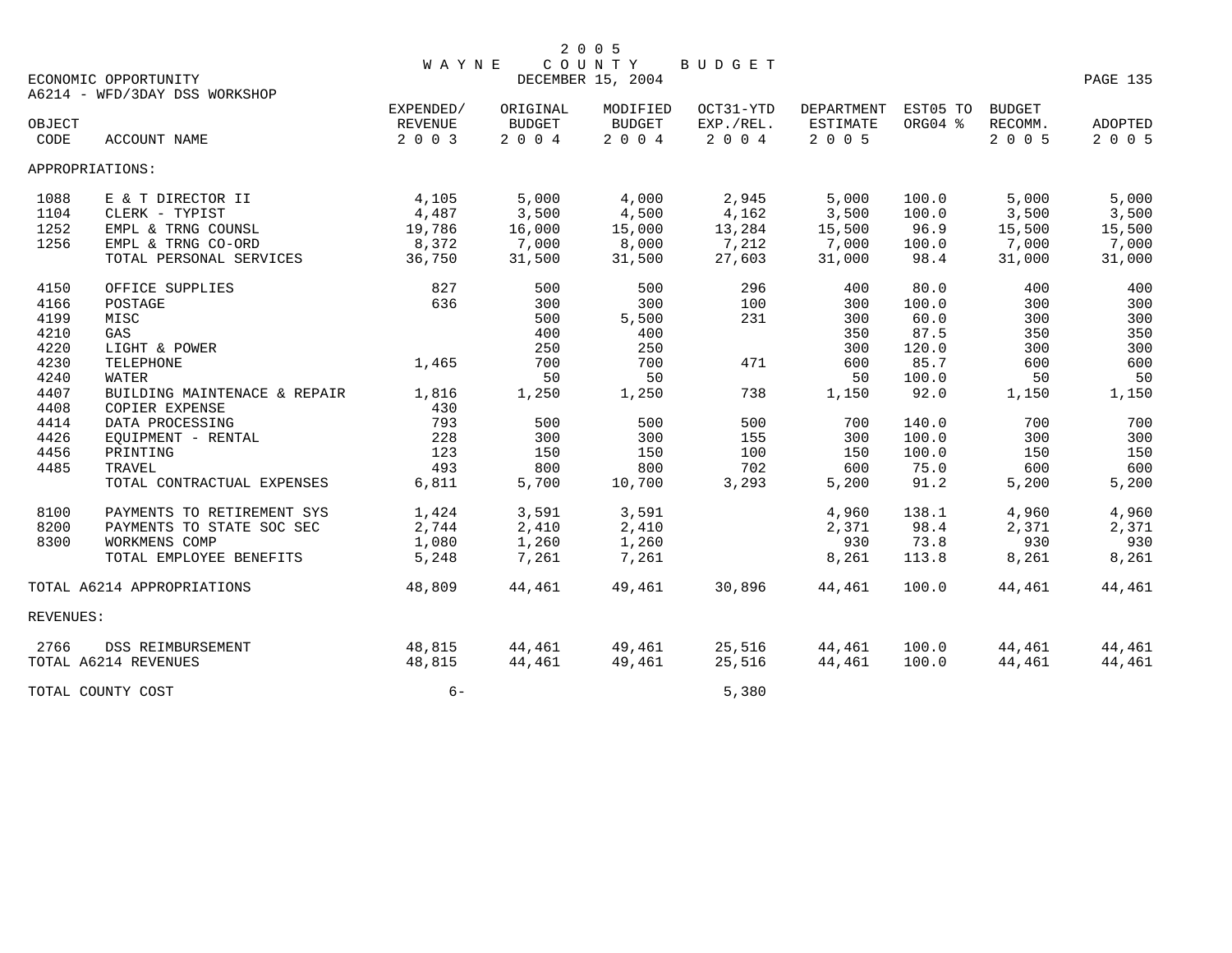|                                              |                      |                    | 2 0 0 5                          |                        |                        |                       |                   |          |
|----------------------------------------------|----------------------|--------------------|----------------------------------|------------------------|------------------------|-----------------------|-------------------|----------|
| ECONOMIC OPPORTUNITY                         | <b>WAYNE</b>         |                    | C O U N T Y<br>DECEMBER 15, 2004 | BUDGET                 |                        |                       |                   | PAGE 136 |
| A6215 - DEPT WORKFORCE DEVELOPMENT<br>OBJECT | EXPENDED/<br>REVENUE | ORIGINAL<br>BUDGET | MODIFIED<br>BUDGET               | OCT31-YTD<br>EXP./REL. | DEPARTMENT<br>ESTIMATE | EST05 TO<br>$ORGO4$ % | BUDGET<br>RECOMM. | ADOPTED  |
| CODE<br>ACCOUNT NAME                         | 2 0 0 3              | 2 0 0 4            | 2004                             | 2004                   | 2 0 0 5                |                       | 2 0 0 5           | 2 0 0 5  |
| APPROPRIATIONS:                              |                      |                    |                                  |                        |                        |                       |                   |          |
| 2200<br>OFFICE EQUIPMENT<br>TOTAL EQUIPMENT  | 299<br>299           |                    |                                  |                        |                        |                       |                   |          |
| TOTAL A6215 APPROPRIATIONS                   | 299                  |                    |                                  |                        |                        |                       |                   |          |
| TOTAL COUNTY COST                            | 299                  |                    |                                  |                        |                        |                       |                   |          |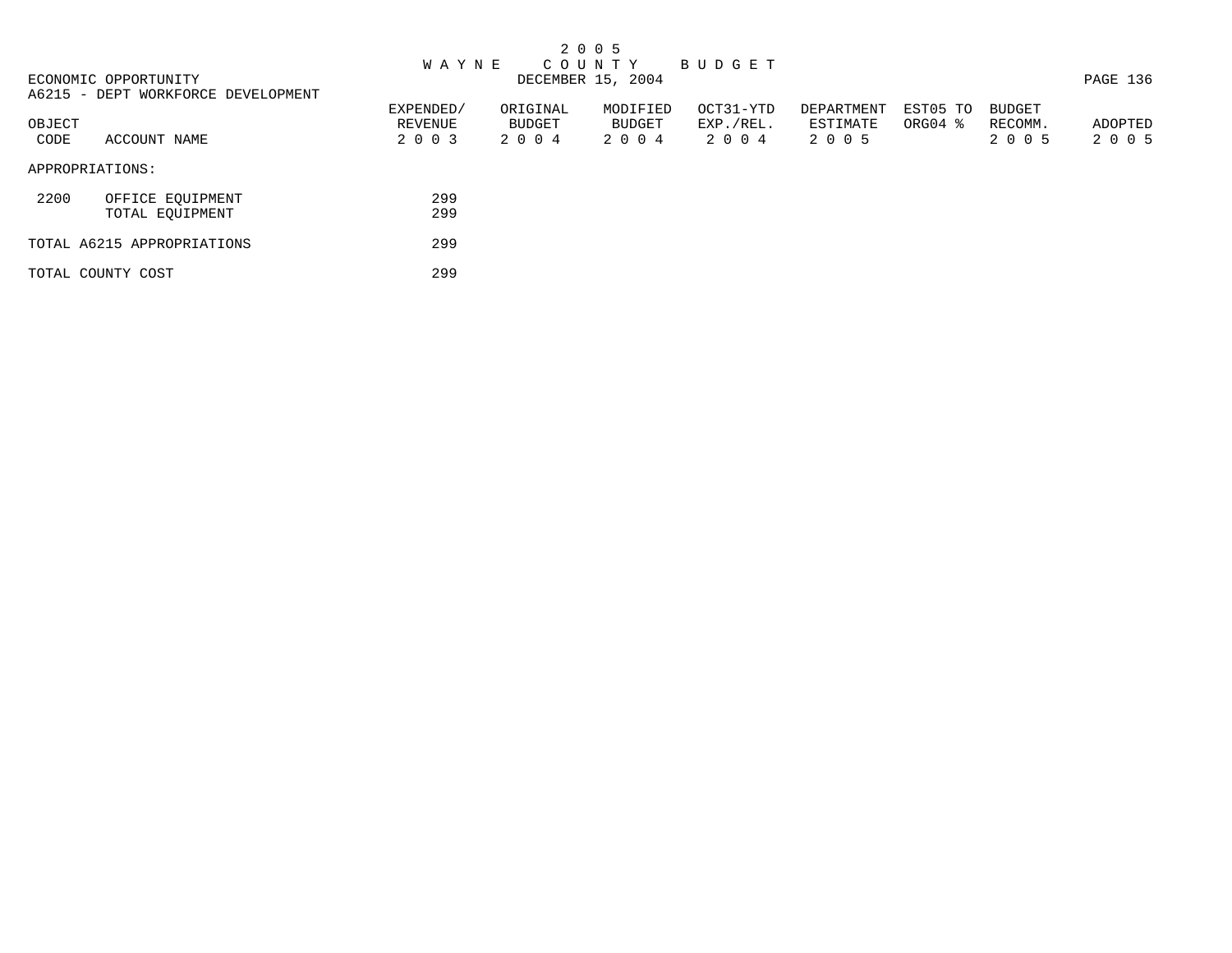|              |                                  |                 |          | 2 0 0 5           |               |            |                     |               |          |
|--------------|----------------------------------|-----------------|----------|-------------------|---------------|------------|---------------------|---------------|----------|
|              |                                  | <b>WAYNE</b>    |          | COUNTY            | <b>BUDGET</b> |            |                     |               |          |
|              | ECONOMIC OPPORTUNITY             |                 |          | DECEMBER 15, 2004 |               |            |                     |               | PAGE 137 |
|              | A6310 - COMMUNITY ACTION PROGRAM |                 |          |                   |               |            |                     |               |          |
|              |                                  | EXPENDED/       | ORIGINAL | MODIFIED          | OCT31-YTD     | DEPARTMENT | EST05 TO            | <b>BUDGET</b> |          |
| OBJECT       |                                  | REVENUE         | BUDGET   | BUDGET            | EXP./REL.     | ESTIMATE   | ORG04 $\frac{8}{3}$ | RECOMM.       | ADOPTED  |
| CODE         | ACCOUNT NAME                     | 2 0 0 3         | 2 0 0 4  | 2 0 0 4           | 2004          | 2 0 0 5    |                     | 2 0 0 5       | 2 0 0 5  |
|              | APPROPRIATIONS:                  |                 |          |                   |               |            |                     |               |          |
| 4495<br>4651 | WAYNE CAP<br>PARENTS ANONYMOUS   | 48,300<br>6,000 | 48,870   | 48,870            | 48,870        | 48,870     | 100.0               | 43,983        | 43,983   |
|              | TOTAL CONTRACTUAL EXPENSES       | 54,300          | 48,870   | 48,870            | 48,870        | 48,870     | 100.0               | 43,983        | 43,983   |
|              | TOTAL A6310 APPROPRIATIONS       | 54,300          | 48,870   | 48,870            | 48,870        | 48,870     | 100.0               | 43,983        | 43,983   |
|              | TOTAL COUNTY COST                | 54,300          | 48,870   | 48,870            | 48,870        | 48,870     | 100.0               | 43,983        | 43,983   |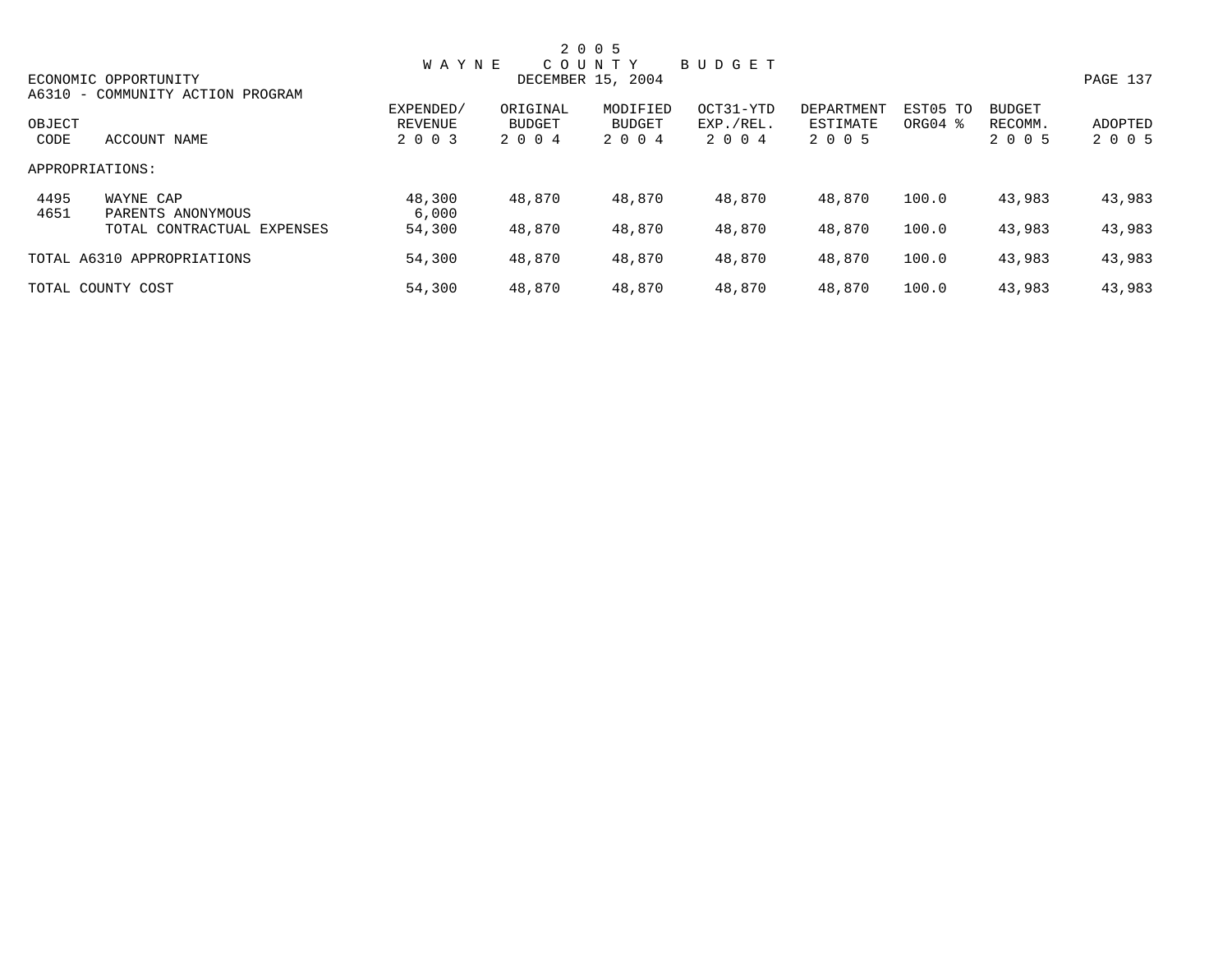|        |                                    |                   |          | 2 0 0 5       |               |            |          |               |          |
|--------|------------------------------------|-------------------|----------|---------------|---------------|------------|----------|---------------|----------|
|        |                                    | <b>WAYNE</b>      |          | COUNTY        | <b>BUDGET</b> |            |          |               |          |
|        | ECONOMIC OPPORTUNITY               | DECEMBER 15, 2004 |          |               |               |            |          |               | PAGE 138 |
|        | A6326 - ECONOMIC DEVELOPMENT ADMIN |                   |          |               |               |            |          |               |          |
|        |                                    | EXPENDED/         | ORIGINAL | MODIFIED      | OCT31-YTD     | DEPARTMENT | EST05 TO | <b>BUDGET</b> |          |
| OBJECT |                                    | REVENUE           | BUDGET   | <b>BUDGET</b> | EXP./REL.     | ESTIMATE   | ORG04 %  | RECOMM.       | ADOPTED  |
| CODE   | ACCOUNT NAME                       | 2 0 0 3           | 2 0 0 4  | 2 0 0 4       | 2004          | 2 0 0 5    |          | 2 0 0 5       | 2 0 0 5  |
|        | APPROPRIATIONS:                    |                   |          |               |               |            |          |               |          |
| 4000   | CONTRACTUAL EXPENSES               | 230,000           | 207,000  | 207,000       | 206,950       | 207,000    | 100.0    | 186,300       | 186,300  |
| 4400   | CONTRACTED SERVICES                |                   |          |               |               | 20,000     |          | 20,000        | 20,000   |
|        | TOTAL CONTRACTUAL EXPENSES         | 230,000           | 207,000  | 207,000       | 206,950       | 227,000    | 109.7    | 206,300       | 206,300  |
|        | TOTAL A6326 APPROPRIATIONS         | 230,000           | 207,000  | 207,000       | 206,950       | 227,000    | 109.7    | 206,300       | 206,300  |
|        | TOTAL COUNTY COST                  | 230,000           | 207,000  | 207,000       | 206,950       | 227,000    | 109.7    | 206,300       | 206,300  |
|        | TOTAL ECONOMIC OPPORTUNITY         | 529,456           | 455,966  | 460,966       | 398,026       | 476,332    | 104.5    | 450,745       | 450,745  |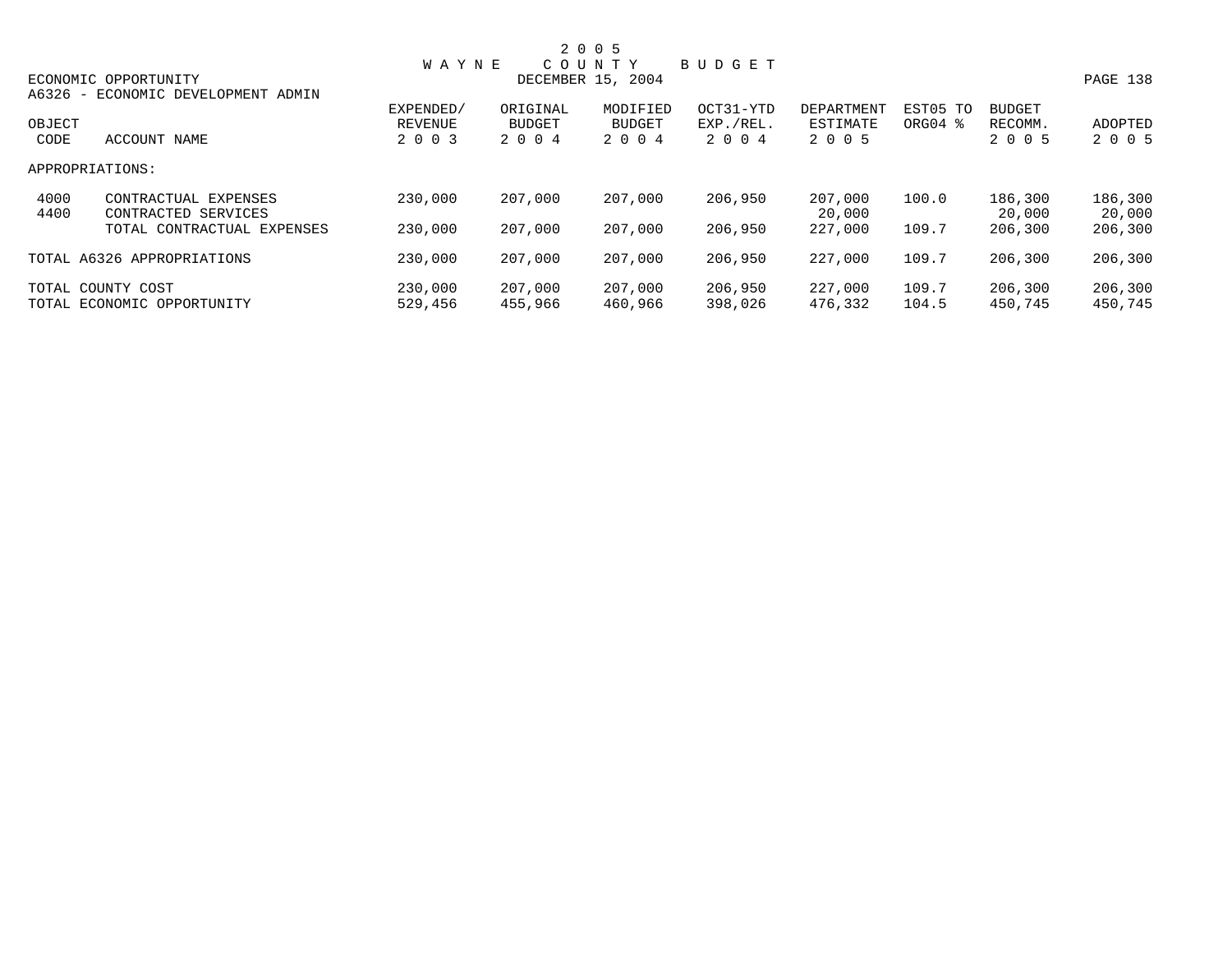|        |                                           | <b>WAYNE</b> |               | 2 0 0 5<br>COUNTY | BUDGET    |                     |         |         |          |
|--------|-------------------------------------------|--------------|---------------|-------------------|-----------|---------------------|---------|---------|----------|
|        | ECONOMIC DEVELOPMENT<br>A6410 - PUBLICITY |              |               | DECEMBER 15, 2004 |           |                     |         |         | PAGE 139 |
|        |                                           | EXPENDED/    | ORIGINAL      | MODIFIED          | OCT31-YTD | DEPARTMENT EST05 TO |         | BUDGET  |          |
| OBJECT |                                           | REVENUE      | <b>BUDGET</b> | <b>BUDGET</b>     | EXP./REL. | ESTIMATE            | ORG04 % | RECOMM. | ADOPTED  |
| CODE   | ACCOUNT NAME                              | 2 0 0 3      | $2 0 0 4$     | 2 0 0 4           | 2 0 0 4   | 2 0 0 5             |         | 2 0 0 5 | 2 0 0 5  |
|        | APPROPRIATIONS:                           |              |               |                   |           |                     |         |         |          |
| 1104   | CLERK - TYPIST                            | 24,750       | 25,193        | 25,193            | 20,047    | 25,007              | 99.3    | 25,007  | 26,189   |
| 1105   | CLERK TYPIST PT                           | 3,473        |               |                   |           |                     |         |         |          |
| 1416   | DIR TOURISM & PROM                        | 43,176       | 42,849        | 42,849            | 34,507    | 43,349              | 101.2   | 43,349  | 43,349   |
| 1432   | OUTDOOR REC COORD                         | 16,028       | 14,186        | 15,506            | 12,918    | 15,552              | 109.6   | 15,552  | 15,552   |
| 1536   | TOURISM ASSISTANT                         | 17,522       | 17,722        | 17,722            | 14,398    | 17,722              | 100.0   | 17,722  | 17,722   |
| 1541   | GROUP TOUR COORD                          | 5,987        |               |                   |           |                     |         | 13,000  | 13,000   |
|        | TOTAL PERSONAL SERVICES                   | 110,936      | 99,950        | 101,270           | 81,870    | 101,630             | 101.7   | 114,630 | 115,812  |
| 2500   | OTHER EQUIPMENT                           | 4,082        |               |                   |           |                     |         |         |          |
|        | TOTAL EQUIPMENT                           | 4,082        |               |                   |           |                     |         |         |          |
| 4120   | COUNTY INFO PACKETS                       | 1,000        | 1,000         | 1,000             |           | 1,500               | 150.0   | 1,500   | 1,500    |
| 4150   | OFFICE SUPPLIES                           | 1,200        | 1,200         | 1,200             | 661       | 1,200               | 100.0   | 1,200   | 1,200    |
| 4166   | POSTAGE                                   | 3,375        | 2,000         | 2,000             | 1,510     | 2,000               | 100.0   | 2,000   | 2,000    |
| 4210   | GAS                                       | 403          | 725           | 725               | 418       | 725                 | 100.0   | 725     | 725      |
| 4220   | LIGHT & POWER                             | 461          | 560           | 560               | 469       | 560                 | 100.0   | 560     | 560      |
| 4230   | TELEPHONE                                 | 2,776        | 2,500         | 2,500             | 1,464     | 2,500               | 100.0   | 2,500   | 2,500    |
| 4240   | WATER                                     | 65           | 90            | 90                | 72        | 90                  | 100.0   | 90      | 90       |
| 4402   | ADVERTISING                               | 15,000       | 10,601        | 10,601            |           | 11,000              | 103.8   | 11,000  | 11,000   |
| 4410   | CONFERENCE                                | 1,500        | 1,000         | 1,000             | 1,000     | 800                 | 80.0    | 720     | 720      |
| 4414   | DATA PROCESSING                           | 2,103        | 2,964         | 2,964             | 2,964     | 3,268               | 110.3   | 3,268   | 3,268    |
| 4424   | EQUIPMENT - MAINT CONTRACT                | 800          | 800           | 800               | 800       | 830                 | 103.8   | 830     | 830      |
| 4434   | INFORMATION CENTERS                       | 1,000        | 1,000         | 1,000             | 780       | 1,000               | 100.0   | 1,000   | 1,000    |
| 4438   | MAINTENANCE/REPAIRS                       | 3,085        | 3,085         | 3,085             | 3,085     | 3,702               | 120.0   | 3,702   | 3,702    |
| 4457   | PRINTING LITERATURE & BROCHURE            | 17,000       | 9,349         | 9,349             | 2,736     | 10,243              | 109.6   | 10,243  | 10,243   |
| 4460   | PROMOTION                                 | 19,199       | 17,000        | 17,000            | 4,300     | 19,000              | 111.8   | 19,000  | 19,000   |
| 4483   | TRAINING, SEMINARS, & SCHOOLS             | 500          | 300           | 300               | 300       | 300                 | 100.0   | 270     | 270      |
| 4485   | TRAVEL                                    | 4,463        | 4,500         | 4,500             | 3,722     | 4,500               | 100.0   | 4,050   | 4,050    |
| 4539   | BROCHURE/AD DEVELOPMENT                   | 4,994        | 3,000         | 3,000             | 675       | 3,000               | 100.0   | 3,000   | 3,000    |
| 4603   | FISHING DERBY                             | 3,622        | 5,000         | 3,575             | 1,554     | 4,500               | 90.0    | 4,500   | 4,500    |
|        | TOTAL CONTRACTUAL EXPENSES                | 82,546       | 66,674        | 65,249            | 26,510    | 70,718              | 106.1   | 70,158  | 70,158   |
| 8100   | PAYMENTS TO RETIREMENT SYS                | 5,073        | 9,434         | 9,434             |           | 13,774              | 146.0   | 15,853  | 8,400    |
| 8200   | PAYMENTS TO STATE SOC SEC                 | 8,454        | 7,615         | 7,720             | 6,233     | 7,178               | 94.3    | 8,770   | 8,860    |
| 8400   | HOSPITALIZATION EXP.                      | 8,037        | 9,645         | 9,645             | 1,695     |                     |         |         |          |
| 8600   | DISABILITY                                | 364          | 288           | 288               | 236       | 312                 | 108.3   | 312     | 312      |
| 8901   | EMPLOYEE ASSISTANCE PROGRAM               | 48           | 51            | 51                | 49        | 45                  | 88.2    | 53      | 53       |
|        | TOTAL EMPLOYEE BENEFITS                   | 21,976       | 27,033        | 27,138            | 8,213     | 21,309              | 78.8    | 24,988  | 17,625   |
|        | TOTAL A6410 APPROPRIATIONS                | 219,540      | 193,657       | 193,657           | 116,593   | 193,657             | 100.0   | 209,776 | 203,595  |

REVENUES: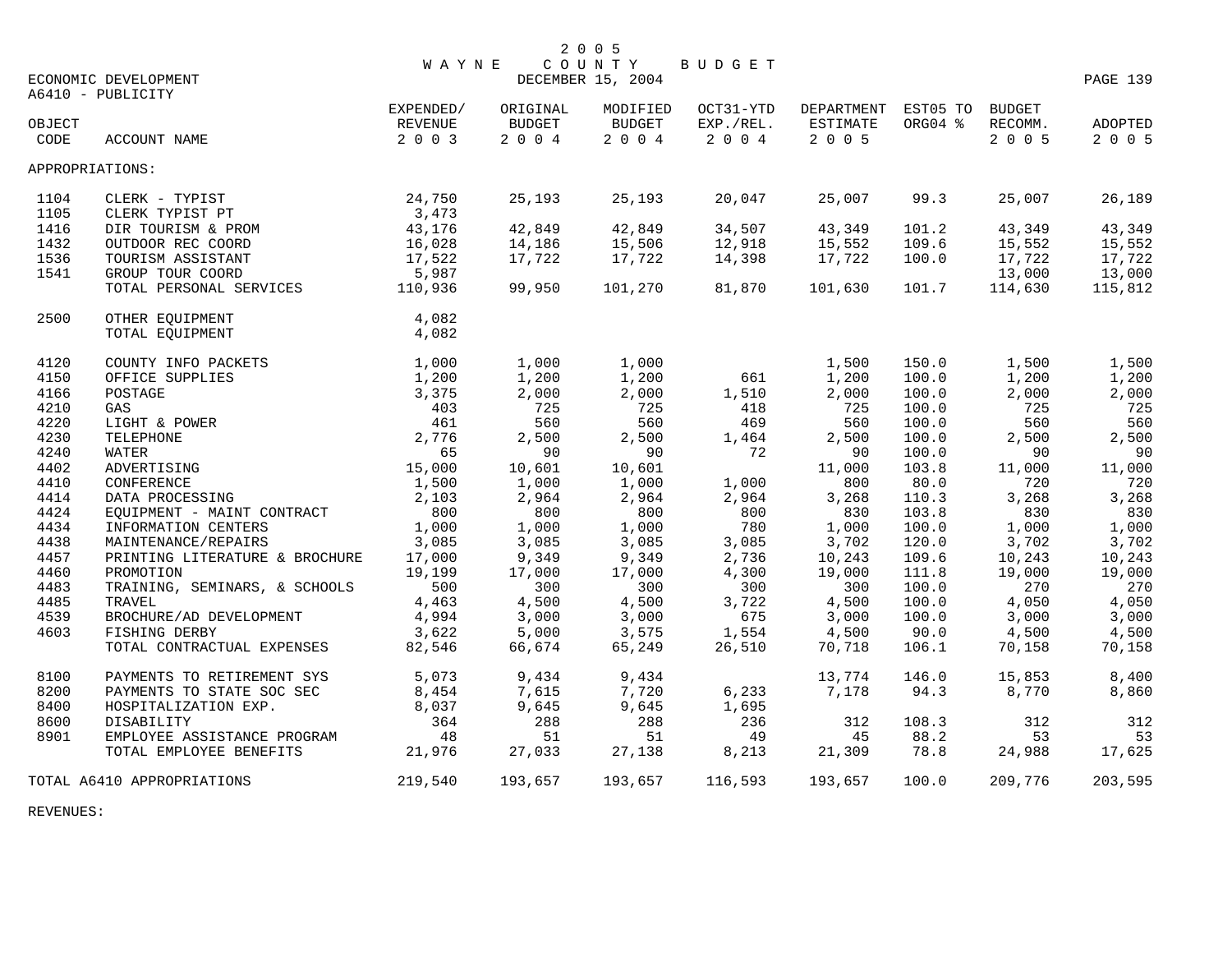|                                             | <b>WAYNE</b>                           |                            | 2 0 0 5<br>COUNTY             | BUDGET                         |                                   |                                 |                                     |                    |
|---------------------------------------------|----------------------------------------|----------------------------|-------------------------------|--------------------------------|-----------------------------------|---------------------------------|-------------------------------------|--------------------|
| ECONOMIC DEVELOPMENT<br>A6410 - PUBLICITY   | DECEMBER 15, 2004                      |                            |                               |                                |                                   |                                 |                                     |                    |
| OBJECT<br>CODE<br>ACCOUNT NAME              | EXPENDED/<br><b>REVENUE</b><br>2 0 0 3 | ORIGINAL<br>BUDGET<br>2004 | MODIFIED<br>BUDGET<br>2 0 0 4 | OCT31-YTD<br>EXP./REL.<br>2004 | DEPARTMENT<br>ESTIMATE<br>2 0 0 5 | EST05 TO<br>ORG04 $\frac{8}{3}$ | <b>BUDGET</b><br>RECOMM.<br>2 0 0 5 | ADOPTED<br>2 0 0 5 |
| 2089<br>DEPT INCOME<br>TOTAL A6410 REVENUES | 13,957<br>13,957                       | 14,000<br>14,000           | 14,000<br>14,000              | 16,735<br>16,735               | 14,000<br>14,000                  | 100.0<br>100.0                  | 14,000<br>14,000                    | 14,000<br>14,000   |
| TOTAL COUNTY COST                           | 205,583                                | 179,657                    | 179,657                       | 99,858                         | 179,657                           | 100.0                           | 195,776                             | 189,595            |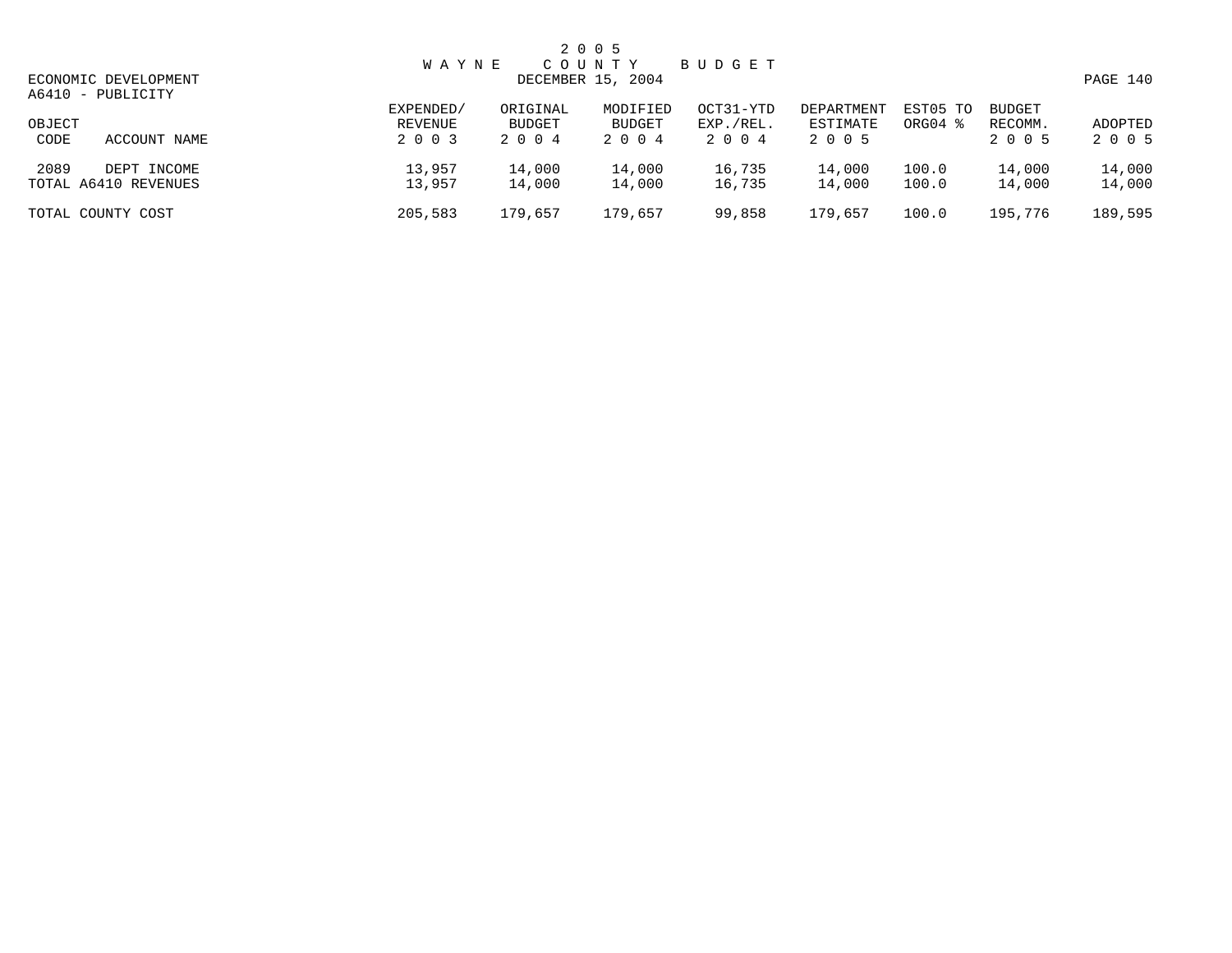|                      | 2005                |  |
|----------------------|---------------------|--|
|                      | WAYNE COUNTY BUDGET |  |
| RCONOMIC DRVELOPMENT | DECEMBER 15 2004    |  |

ECONOMIC DEVELOPMENT CONSULTED A RESOLUTION OF DECEMBER 15, 2004 CONOMIC DEVELOPMENT PAGE 141 A6411 - TOURISM MATCHING FUNDS PROGRAM EXPENDED/ ORIGINAL MODIFIED OCT31-YTD DEPARTMENT EST05 TO BUDGET OBJECT REVENUE BUDGET BUDGET EXP./REL. ESTIMATE ORG04 % RECOMM. ADOPTED  $2003$   $2004$   $2004$   $2004$   $2003$ APPROPRIATIONS: 4166 POSTAGE 7,000 7,000 7,000 5,600 7,000 100.0 7,000 7,000  $4230$  TELEPHONE  $1,400$   $1,600$   $1,600$   $846$   $1,600$   $100.0$   $1,600$   $1,600$  4397 TOURISM DIRECT MAIL 3,000 4,000 4,000 4,000 4,000 100.0 4,000 2,000 4398 TOURISM RESEARCH 2,000 2,000 2,000 2,000 100.0 2,000 1,000 4399 VIDEO PRODUCTION 4,000 3,000 3,000 2,550 3,000 100.0 3,000 2,000 4402 ADVERTISING 82,295 80,820 80,820 51,441 80,212 99.2 80,212 72,538 4434 INFORMATION CENTERS 14,000 14,000 14,000 9,410 14,000 100.0 14,000 14,000 4457 PRINTING LITERATURE & BROCHURE 35,000 35,000 35,000 34,664 35,000 100.0 35,000 35,000 4460 PROMOTION 8,000 9,000 9,000 6,147 9,000 100.0 9,000 8,000 4539 BROCHURE/AD DEVELOPMENT 10,000 10,000 10,000 6,540 10,000 100.0 10,000 8,000 TOTAL CONTRACTUAL EXPENSES 166,695 166,420 166,420 121,198 165,812 99.6 165,812 151,138 TOTAL A6411 APPROPRIATIONS 166,695 166,420 166,420 121,198 165,812 99.6 165,812 151,138 REVENUES: 2089 DEPT INCOME 8,053 8,000 8,000 9,988 8,000 100.0 8,000 8,000 3716 STATE AID 83,210 83,210 83,210 82,906 82,906 99.6 82,906 68,232 TOTAL A6411 REVENUES 91,263 91,210 91,210 92,894 90,906 99.7 90,906 76,232 TOTAL COUNTY COST 75,432 75,210 75,210 28,304 74,906 99.6 74,906 74,906 TOTAL ECONOMIC DEVELOPMENT 386,235 360,077 360,077 237,791 359,469 99.8 375,588 354,733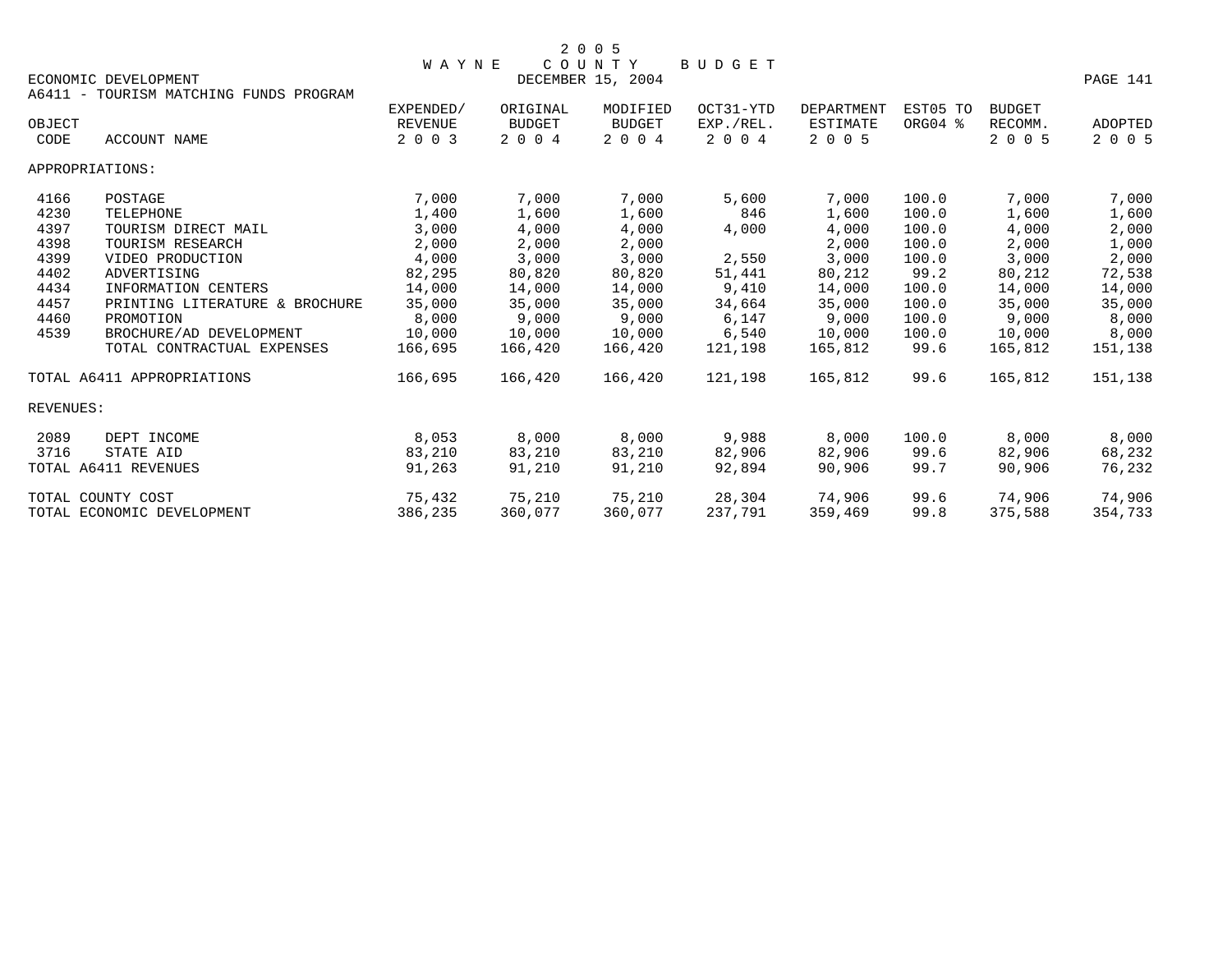|              |                               |              |               | 2 0 0 5                     |           |                     |         |               |          |
|--------------|-------------------------------|--------------|---------------|-----------------------------|-----------|---------------------|---------|---------------|----------|
|              | VETERANS SERVICES             | <b>WAYNE</b> |               | COUNTY<br>DECEMBER 15, 2004 | BUDGET    |                     |         |               | PAGE 142 |
|              | A6510 - VETERANS SERVICE      |              |               |                             |           |                     |         |               |          |
|              |                               | EXPENDED/    | ORIGINAL      | MODIFIED                    | OCT31-YTD | DEPARTMENT EST05 TO |         | <b>BUDGET</b> |          |
| OBJECT       |                               | REVENUE      | <b>BUDGET</b> | BUDGET                      | EXP./REL. | <b>ESTIMATE</b>     | ORG04 % | RECOMM.       | ADOPTED  |
| CODE         | ACCOUNT NAME                  | 2 0 0 3      | 2 0 0 4       | 2 0 0 4                     | 2 0 0 4   | 2 0 0 5             |         | 2 0 0 5       | 2 0 0 5  |
|              | APPROPRIATIONS:               |              |               |                             |           |                     |         |               |          |
| 1069         | PERS CLERK P T                |              |               |                             |           |                     |         | 13,850        | 14,694   |
| 1089         | DIR VETERAN SERV              | 12,467       | 12,420        | 8,920                       | 6,555     | 12,325              | 99.2    | 11,000        | 11,000   |
| 1100         | VEHICLE OPERATOR              | 28,509       | 28,600        | 28,600                      | 23,032    | 28,387              | 99.3    | 28,387        | 30,080   |
| 1117         | MOTOR VEH OPR PT              | 8,553        | 8,267         | 8,267                       | 6,759     | 7,064               | 85.4    | 7,064         | 7,800    |
| 1206         |                               | 26,527       | 27,685        | 27,685                      | 22,244    | 28,808              |         | 28,808        |          |
|              | VET SERV OFFICER              |              |               |                             |           |                     | 104.1   |               | 30,561   |
|              | TOTAL PERSONAL SERVICES       | 76,056       | 76,972        | 73,472                      | 58,590    | 76,584              | 99.5    | 89,109        | 94,135   |
| 2200         | OFFICE EQUIPMENT              | 2,083        |               |                             |           |                     |         |               |          |
|              | TOTAL EOUIPMENT               | 2,083        |               |                             |           |                     |         |               |          |
| 4114         | CAR EXP                       | 9,087        | 6,500         | 8,000                       | 6,855     | 8,000               | 123.1   | 8,000         | 8,000    |
| 4150         | OFFICE SUPPLIES               | 419          | 400           | 500                         | 439       | 400                 | 100.0   | 400           | 400      |
| 4166         | POSTAGE                       | 648          | 800           | 800                         | 563       | 800                 | 100.0   | 800           | 800      |
| 4210         | GAS                           | 202          | 350           | 350                         | 221       | 680                 | 194.3   | 680           | 680      |
| 4220         | LIGHT & POWER                 | 869          | 850           | 850                         | 786       | 1,300               | 152.9   | 1,300         | 1,300    |
| 4230         | TELEPHONE                     | 2,679        | 3,600         | 2,800                       | 1,988     | 3,300               | 91.7    | 3,300         | 3,300    |
| 4240         | WATER                         | 90           | 170           | 170                         | 95        | 170                 | 100.0   | 170           | 170      |
| 4408         | COPIER EXPENSE                | 44           | 570           | 810                         | 620       | 780                 | 136.8   | 780           | 780      |
| 4410         | <b>CONFERENCE</b>             | 941          | 1,500         | 1,500                       | 245       | 1,200               | 80.0    | 1,080         | 1,080    |
| 4414         |                               | 896          | 2,594         | 2,594                       | 2,594     |                     |         |               | 2,898    |
|              | DATA PROCESSING               |              |               |                             |           | 2,898               | 111.7   | 2,898         |          |
| 4424         | EQUIPMENT - MAINT CONTRACT    | 255          | 850           | 297                         | 297       | 500                 | 58.8    | 500           | 500      |
| 4438         | MAINTENANCE/REPAIRS           | 2,700        | 2,700         | 2,700                       | 2,700     | 3,240               | 120.0   | 3,240         | 3,240    |
| 4456<br>4475 | PRINTING                      | 177<br>400   | 350           | 350                         | 39        | 350                 | 100.0   | 350           | 350      |
| 4483         | SOFTWARE                      | 873          |               | 1,000                       | 468       | 1,000               | 100.0   | 900           | 900      |
|              | TRAINING, SEMINARS, & SCHOOLS |              | 1,000         |                             |           |                     |         |               |          |
| 4485         | TRAVEL                        | 887          | 1,500         | 1,500                       | 770       | 1,300               | 86.7    | 1,170         | 1,170    |
| 4500         | FEES FOR SERVICES, NON EMPLOY | 12,849       | 12,849        | 12,849                      | 12,031    | 12,849              | 100.0   |               |          |
| 4510         | <b>BURIALS</b>                | 25,409       | 25,000        | 33,539                      | 27,133    | 25,000              | 100.0   | 25,000        | 25,000   |
| 4600         | MISC                          | 195          | 300           | 300                         | 23        | 250                 | 83.3    | 250           | 250      |
|              | TOTAL CONTRACTUAL EXPENSES    | 59,620       | 61,883        | 70,909                      | 57,867    | 64,017              | 103.4   | 50,818        | 50,818   |
| 8100         | PAYMENTS TO RETIREMENT SYS    | 2,542        | 8,075         | 8,075                       |           | 9,719               | 120.4   | 9,152         | 8,743    |
| 8200         | PAYMENTS TO STATE SOC SEC     | 5,722        | 5,888         | 5,888                       | 4,406     | 5,859               | 99.5    | 6,817         | 7,202    |
| 8400         | HOSPITALIZATION EXP.          | 11,092       | 13,311        | 13,311                      | 10,188    | 14,427              | 108.4   | 14,427        | 11,861   |
| 8600         | DISABILITY                    | 256          | 288           | 288                         | 236       | 312                 | 108.3   | 312           | 312      |
| 8901         | EMPLOYEE ASSISTANCE PROGRAM   | 41           | 44            | 44                          | 42        | 45                  | 102.3   | 53            | 53       |
|              | TOTAL EMPLOYEE BENEFITS       | 19,653       | 27,606        | 27,606                      | 14,872    | 30,362              | 110.0   | 30,761        | 28,171   |
|              | TOTAL A6510 APPROPRIATIONS    | 157,412      | 166,461       | 171,987                     | 131,329   | 170,963             | 102.7   | 170,688       | 173,124  |
|              |                               |              |               |                             |           |                     |         |               |          |

REVENUES:

1848 REPAYMENT OF BURIALS 745 745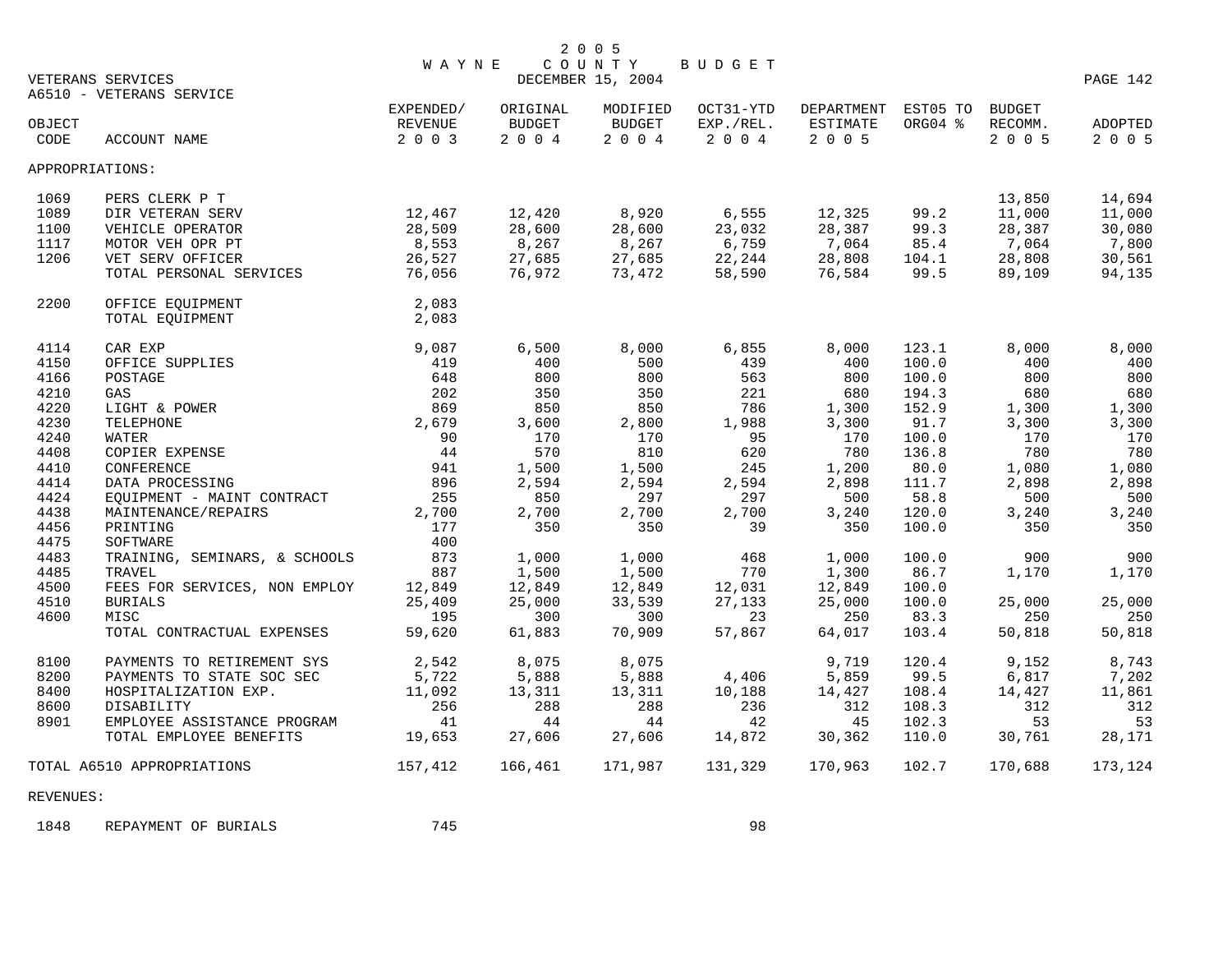|                            | <b>WAYNE</b>      |          | C O U N T Y   | BUDGET    |            |          |               |         |  |
|----------------------------|-------------------|----------|---------------|-----------|------------|----------|---------------|---------|--|
| VETERANS SERVICES          | DECEMBER 15, 2004 |          |               |           |            |          |               |         |  |
| A6510 - VETERANS SERVICE   |                   |          |               |           |            |          |               |         |  |
|                            | EXPENDED/         | ORIGINAL | MODIFIED      | OCT31-YTD | DEPARTMENT | EST05 TO | <b>BUDGET</b> |         |  |
| OBJECT                     | REVENUE           | BUDGET   | <b>BUDGET</b> | EXP./REL. | ESTIMATE   | ORG04 %  | RECOMM.       | ADOPTED |  |
| CODE<br>ACCOUNT NAME       | 2 0 0 3           | 2004     | 2004          | 2004      | 2005       |          | 2 0 0 5       | 2 0 0 5 |  |
| 3648<br>SOC. SERV. BURIALS |                   | 5,000    | 5,000         | 7,650     | 5,000      | 100.0    | 5,000         | 5,000   |  |
| 3710<br>VETERANS SERVICE   | 1,860             | 5,000    | 5,000         |           | 5,000      | 100.0    | 5,000         | 5,000   |  |
| TOTAL A6510 REVENUES       | 2,605             | 10,000   | 10,000        | 7,748     | 10,000     | 100.0    | 10,000        | 10,000  |  |
| TOTAL COUNTY COST          | 154,807           | 156,461  | 161,987       | 123,581   | 160,963    | 102.9    | 160,688       | 163,124 |  |
| TOTAL VETERANS SERVICES    | 157,412           | 166,461  | 171,987       | 131,329   | 170,963    | 102.7    | 170,688       | 173,124 |  |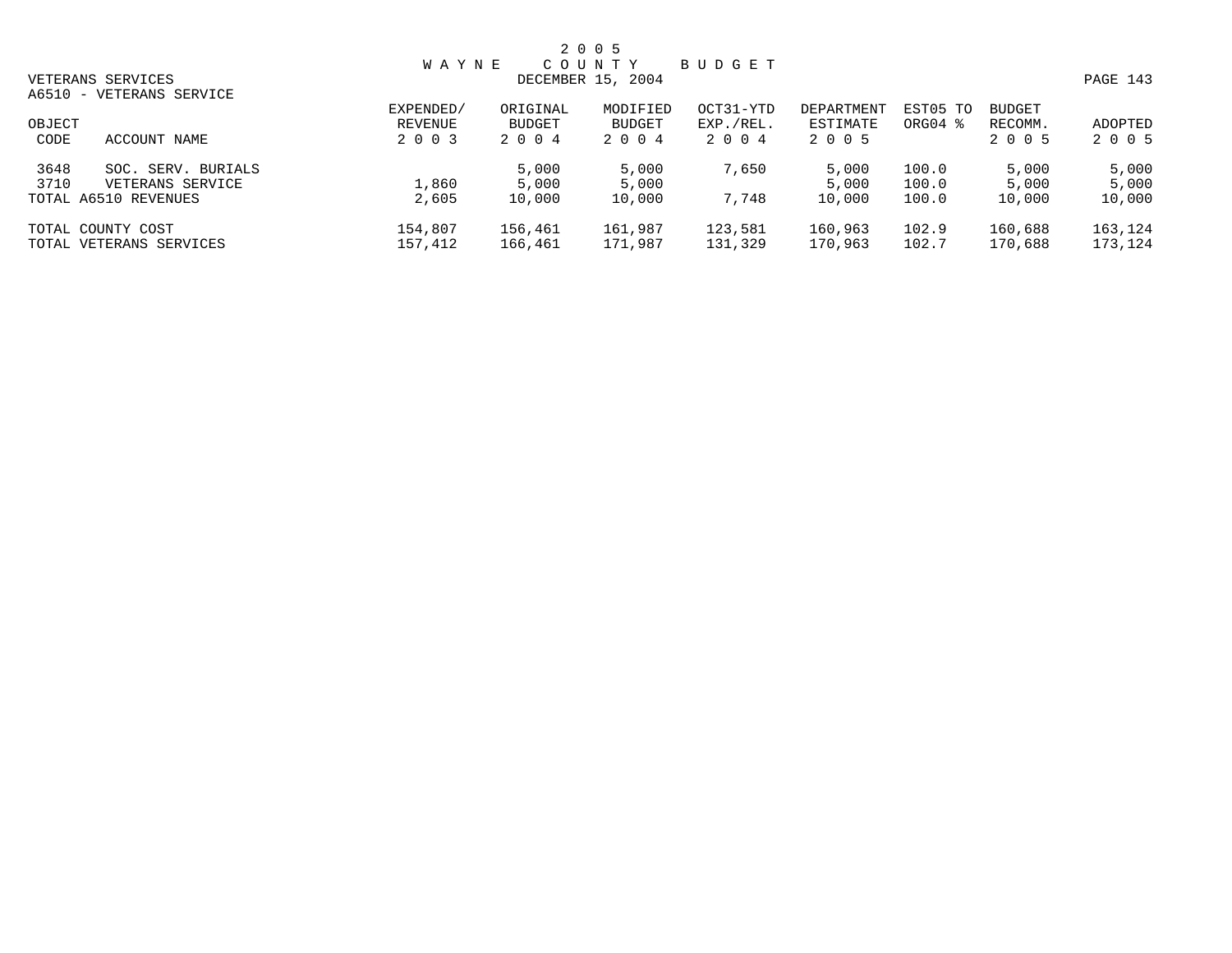|                | <b>CONSUMER AFFAIRS</b>                     | <b>WAYNE</b>                           |                                   | 2 0 0 5<br>COUNTY<br>DECEMBER 15, 2004 | <b>BUDGET</b>                     |                                          |                     |                              | PAGE 144                  |
|----------------|---------------------------------------------|----------------------------------------|-----------------------------------|----------------------------------------|-----------------------------------|------------------------------------------|---------------------|------------------------------|---------------------------|
|                | A6610 - CONSUMER AFFAIRS                    |                                        |                                   |                                        |                                   |                                          |                     |                              |                           |
| OBJECT<br>CODE | <b>ACCOUNT NAME</b>                         | EXPENDED/<br><b>REVENUE</b><br>2 0 0 3 | ORIGINAL<br><b>BUDGET</b><br>2004 | MODIFIED<br><b>BUDGET</b><br>2004      | OCT31-YTD<br>EXP./REL.<br>2 0 0 4 | DEPARTMENT<br><b>ESTIMATE</b><br>2 0 0 5 | EST05 TO<br>ORG04 % | BUDGET<br>RECOMM.<br>2 0 0 5 | <b>ADOPTED</b><br>2 0 0 5 |
|                | APPROPRIATIONS:                             |                                        |                                   |                                        |                                   |                                          |                     |                              |                           |
| 1090<br>1228   | DIR WEIGHTS/MEAS                            | 41,601<br>31,682                       | 41,753<br>31,699                  | 41,753                                 | 33,251                            | 41,396<br>31,665                         | 99.1<br>99.9        | 41,702<br>31,665             | 41,702                    |
|                | DEPUTY DIR W/M<br>TOTAL PERSONAL SERVICES   | 73,283                                 | 73,452                            | 31,699<br>73,452                       | 25,095<br>58,346                  | 73,061                                   | 99.5                | 73,367                       | 32,777<br>74,479          |
| 4150           | OFFICE SUPPLIES                             | 395                                    | 400                               | 400                                    | 199                               | 400                                      | 100.0               | 400                          | 400                       |
| 4166           | POSTAGE                                     | 142                                    | 250                               | 250                                    | 151                               | 350                                      | 140.0               | 350                          | 350                       |
| 4210           | GAS                                         | 1,044                                  | 1,250                             | 1,250                                  | 823                               | 1,250                                    | 100.0               | 1,250                        | 1,250                     |
| 4220           | LIGHT & POWER                               | 1,389                                  | 1,550                             | 1,550                                  | 1,302                             | 1,550                                    | 100.0               | 1,550                        | 1,550                     |
| 4230           | TELEPHONE                                   | 272                                    | 400                               | 400                                    | 236                               | 400                                      | 100.0               | 400                          | 400                       |
| 4240           | <b>WATER</b>                                | 151                                    | 245                               | 245                                    | 118                               | 245                                      | 100.0               | 245                          | 245                       |
| 4410           | CONFERENCE                                  | 490                                    | 530                               | 530                                    |                                   | 580                                      | 109.4               | 522                          | 522                       |
| 4414           | DATA PROCESSING                             | 543                                    | 512                               | 512                                    | 512                               | 574                                      | 112.1               | 574                          | 574                       |
| 4438           | MAINTENANCE/REPAIRS                         | 13                                     | 200                               | 200                                    | 76                                | 200                                      | 100.0               | 200                          | 200                       |
| 4485           | TRAVEL                                      | 27                                     | 100                               | 100                                    | 27                                | 200                                      | 200.0               | 180                          | 180                       |
| 4487           | VEHICLE MAINT & REPAIR                      | 2,476                                  | 3,000                             | 3,000                                  | 1,810                             | 3,000                                    | 100.0               | 3,000                        | 3,000                     |
| 4511           | OTHER PURCHASED SERVICES                    | 187                                    |                                   |                                        |                                   | 1,100                                    |                     | 1,100                        | 1,100                     |
| 4600           | MISC                                        | 191                                    | 300                               | 300                                    | 142                               | 200                                      | 66.7                | 200                          | 200                       |
|                | TOTAL CONTRACTUAL EXPENSES                  | 7,320                                  | 8,737                             | 8,737                                  | 5,396                             | 10,049                                   | 115.0               | 9,971                        | 9,971                     |
| 8100           | PAYMENTS TO RETIREMENT SYS                  | 3,544                                  | 9,653                             | 9,653                                  |                                   | 12,400                                   | 128.5               | 12,400                       | 8,725                     |
| 8200           | PAYMENTS TO STATE SOC SEC                   | 5,606                                  | 5,620                             | 5,620                                  | 4,359                             | 5,533                                    | 98.5                | 5,533                        | 5,698                     |
| 8400           | HOSPITALIZATION EXP.                        | 9,199                                  | 11,039                            | 11,039                                 | 6,755                             | 8,520                                    | 77.2                | 8,520                        | 7,873                     |
| 8600           | DISABILITY                                  | 256                                    | 288                               | 288                                    | 236                               | 312                                      | 108.3               | 312                          | 312                       |
| 8901           | EMPLOYEE ASSISTANCE PROGRAM                 | 27                                     | 29                                | 29                                     | 28                                | 30                                       | 103.4               | 30                           | 30                        |
|                | TOTAL EMPLOYEE BENEFITS                     | 18,632                                 | 26,629                            | 26,629                                 | 11,378                            | 26,795                                   | 100.6               | 26,795                       | 22,638                    |
|                | TOTAL A6610 APPROPRIATIONS                  | 99,235                                 | 108,818                           | 108,818                                | 75,120                            | 109,905                                  | 101.0               | 110,133                      | 107,088                   |
| REVENUES:      |                                             |                                        |                                   |                                        |                                   |                                          |                     |                              |                           |
| 2621<br>2770   | WGTS & MEASURES - FINES<br>MISC REVENUES    | 1,425                                  |                                   |                                        | 2,800                             | 1,000                                    |                     | 1,000<br>45,000              | 1,000                     |
| 3717           | WEIGHTS AND MEASURES                        | 3,684                                  | 3,000                             | 3,000                                  | 4,595                             | 4,000                                    | 133.3               | 4,000                        | 4,000                     |
|                | TOTAL A6610 REVENUES                        | 5,109                                  | 3,000                             | 3,000                                  | 7,395                             | 5,000                                    | 166.7               | 50,000                       | 5,000                     |
|                | TOTAL COUNTY COST<br>TOTAL CONSUMER AFFAIRS | 94,126<br>99,235                       | 105,818<br>108,818                | 105,818<br>108,818                     | 67,725<br>75,120                  | 104,905<br>109,905                       | 99.1<br>101.0       | 60,133<br>110,133            | 102,088<br>107,088        |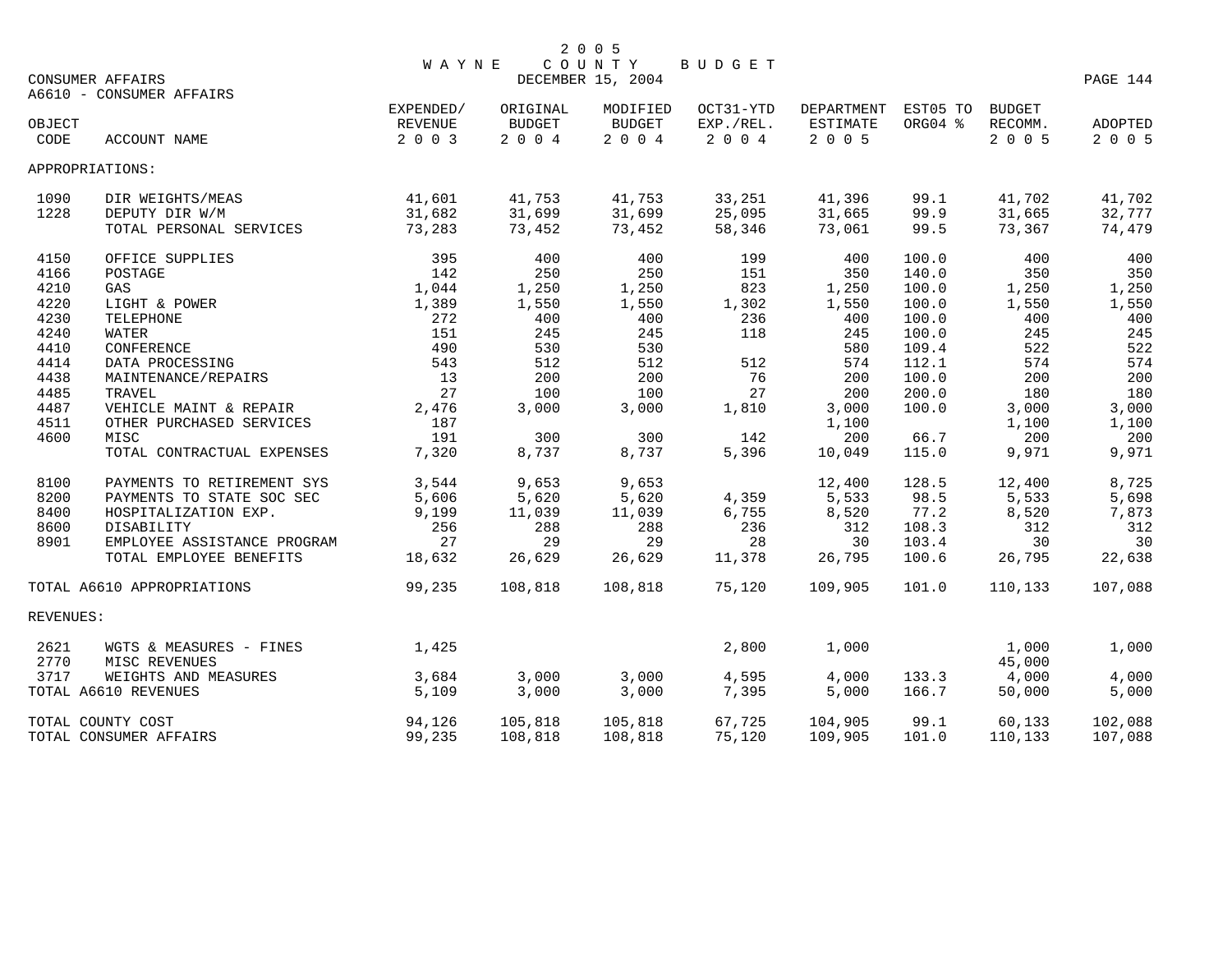|                 |                                              | <b>WAYNE</b>           |               | COUNTY            | BUDGET    |                     |         |               |          |
|-----------------|----------------------------------------------|------------------------|---------------|-------------------|-----------|---------------------|---------|---------------|----------|
|                 | PROGRAM FOR THE AGING                        | EXPENDED/<br>EXPENDED/ |               | DECEMBER 15, 2004 |           |                     |         |               | PAGE 145 |
|                 | A6772 - AREA AGENCY ON AGING                 |                        |               |                   |           |                     |         |               |          |
|                 |                                              |                        | ORIGINAL      | MODIFIED          | OCT31-YTD | DEPARTMENT EST05 TO |         | <b>BUDGET</b> |          |
| OBJECT          |                                              |                        | <b>BUDGET</b> | <b>BUDGET</b>     | EXP./REL. | ESTIMATE            | ORG04 % | RECOMM.       | ADOPTED  |
| CODE            | ACCOUNT NAME                                 | 2 0 0 3                | $2\ 0\ 0\ 4$  | $2 0 0 4$         | $2 0 0 4$ | 2 0 0 5             |         | $2\ 0\ 0\ 5$  | 2 0 0 5  |
| APPROPRIATIONS: |                                              |                        |               |                   |           |                     |         |               |          |
| 1092            | DIR OFFICE AGING                             | 46,695                 | 46,341        | 46,341            | 37,319    | 46,663              | 100.7   | 46,663        | 46,663   |
| 1100            | VEHICLE OPERATOR                             | 24,730                 | 24,894        | 24,894            | 20,047    | 24,873              | 99.9    | 24,873        | 26,355   |
| 1110            | RECEPTIONIST                                 | 21,043                 | 22,964        | 22,964            | 18,397    | 24,359              | 106.1   | 24,359        | 25,714   |
| 1122            | ACCOUNT CLERK                                | 21,242                 | 23,049        | 23,049            | 18,520    | 24,359              | 105.7   | 24,359        | 25,841   |
| 1142            | SR CLERK - TYPIST                            | 26,624                 | 26,531        | 26,531            | 21,366    | 26,338              | 99.3    | 26,338        | 27,867   |
| 1149            | AGING SERV WORKER                            | 25,784                 | 25,881        | 25,881            | 20,841    | 26,088              | 100.8   | 26,088        | 27,615   |
| 1222            | AGING SERV ASST (3)                          | 98,966                 | 98,924        | 98,924            | 79,665    | 98,206              | 99.3    | 98,206        | 103,885  |
| 1232            | PRIN ACCT CLERK                              | 32,996                 | 32,865        | 32,865            | 26,466    | 32,691              | 99.5    | 32,691        | 34,574   |
| 1253            | CASEWORKER AGING (2)                         | 63,606                 | 64,073        | 64,073            | 51,931    | 65,129              | 101.6   | 65,129        | 69,602   |
| 1276            | AGING SERV SPEC                              | 35,593                 | 35,975        | 35,975            | 28,941    | 35,765              | 99.4    | 35,765        | 37,820   |
| 1278            | NUTRN SERV CO-ORD                            | 35,008                 | 34,574        | 34,574            | 27,842    | 34,343              | 99.3    | 34,343        | 36,398   |
| 1282            | R P N                                        | 37,100                 | 37,243        | 37,243            | 29,851    | 21,119              | 56.7    | 21,119        | 21,504   |
| 1297            | DEP DIR OF AGING                             | 37,173                 | 37,215        | 37,215            | 29,932    | 37,425              | 100.6   | 37,425        | 37,425   |
|                 |                                              | 34,946                 | 35,474        | 35,474            | 24,587    | 30,490              | 86.0    | 30,490        | 33,416   |
| 1362<br>1385    | SR CASEWORKER<br>AGING SERV AIDE (4)         | 26,464                 | 25,969        | 25,969            | 22,148    | 30,150              | 116.1   | 30,150        | 34,021   |
|                 |                                              |                        | 571,972       |                   | 457,853   |                     | 97.6    |               |          |
|                 | TOTAL PERSONAL SERVICES                      | 567,970                |               | 571,972           |           | 557,998             |         | 557,998       | 588,700  |
| 2200            | OFFICE EQUIPMENT                             | 4,967                  |               | 3,778             | 3,720     |                     |         |               |          |
|                 | TOTAL EQUIPMENT                              | 4,967                  |               | 3,778             | 3,720     |                     |         |               |          |
| 4166            | POSTAGE                                      | 7,672                  | 6,000         | 6,000             | 2,250     | 4,000               | 66.7    | 4,000         | 4,000    |
| 4210            | GAS                                          | 1,126                  | 1,804         | 1,804             | 1,150     | 2,081               | 115.4   | 2,081         | 2,081    |
| 4220            | LIGHT & POWER                                | 11,920                 | 14,012        | 14,012            | 11,843    | 14,289              | 102.0   | 14,289        | 14,289   |
| 4230            | TELEPHONE                                    | 12,500                 | 13,500        | 13,500            | 9,845     | 12,500              | 92.6    | 12,500        | 12,500   |
| 4240            | WATER                                        | 558                    | 486           | 486               | 486       | 694                 | 142.8   | 694           | 694      |
| 4410            | CONFERENCE                                   | 557                    | 625           | 625               |           | 625                 | 100.0   | 563           | 563      |
| 4414            | 13,610<br>DATA PROCESSING                    |                        | 12,159        | 12,159            | 9,546     | 13,512              | 111.1   | 13,512        | 13,512   |
| 4418            | <b>DUES</b>                                  | 625                    | 625           | 625               | 600       | 625                 | 100.0   | 625           | 625      |
| 4424            | $\verb EQUIPMENT - MAINT CONTRACT 3,731  \\$ |                        | 2,300         | 2,300             | 1,948     | 2,000               | 87.0    | 2,000         | 2,000    |
| 4437            | LEASE                                        | 95,425                 | 96,558        | 96,558            | 78,586    | 86,014              | 89.1    | 86,014        | 86,014   |
| 4438            | MAINTENANCE/REPAIRS                          | 22,861                 | 12,478        | 16,478            | 10,603    | 27,966              | 224.1   | 27,966        | 27,966   |
| 4456            | PRINTING                                     | 9,020                  | 8,200         | 7,615             | 5,939     | 6,600               | 80.5    | 6,600         | 6,600    |
| 4465            | RENTAL - OFFICE SPACE                        | 6,540                  | 7,000         | 7,000             | 5,715     | 6,600               | 94.3    | 6,600         | 6,600    |
| 4466            | HOME DELIVERED MEALS                         | 154,826                | 128,000       | 128,000           | 91,873    | 128,000             | 100.0   | 128,000       | 128,000  |
| 4472            | SUBSCRIPTIONS                                | 395                    | 700           | 700               | 55        | 700                 | 100.0   | 700           | 700      |
| 4483            | TRAINING, SEMINARS, & SCHOOLS 1,000          |                        | 1,250         | 1,250             | 1,000     | 1,000               | 80.0    | 900           | 900      |
| 4485            | TRAVEL                                       | 19,980                 | 14,000        | 14,000            | 11,857    | 8,000               | 57.1    | 7,200         | 7,200    |
| 4487            | VEHICLE MAINT & REPAIR                       | 1,850                  | 2,000         | 2,585             | 2,467     | 2,000               | 100.0   | 2,000         | 2,000    |
| 4520            | CONSULTANTS                                  | 17,469                 | 17,673        | 17,673            | 12,034    | 16,673              | 94.3    | 16,673        | 16,673   |
| 4576            | LYONS                                        | 4,000                  | 4,000         | 4,000             | 3,012     | 4,000               | 100.0   | 4,000         | 4,000    |
| 4600            | MISC                                         | 3,382                  | 1,000         | 1,000             |           | 1,000               | 100.0   | 1,000         | 1,000    |
| 4657            | <b>JTPA</b>                                  | 32,276                 | 35,776        | 35,776            | 25,264    | 30,776              | 86.0    | 30,776        | 30,776   |
| 4658            | GENESEE REGIONAL                             | 116,500                | 116,500       | 129,200           | 78,548    | 113,500             | 97.4    | 113,500       | 113,500  |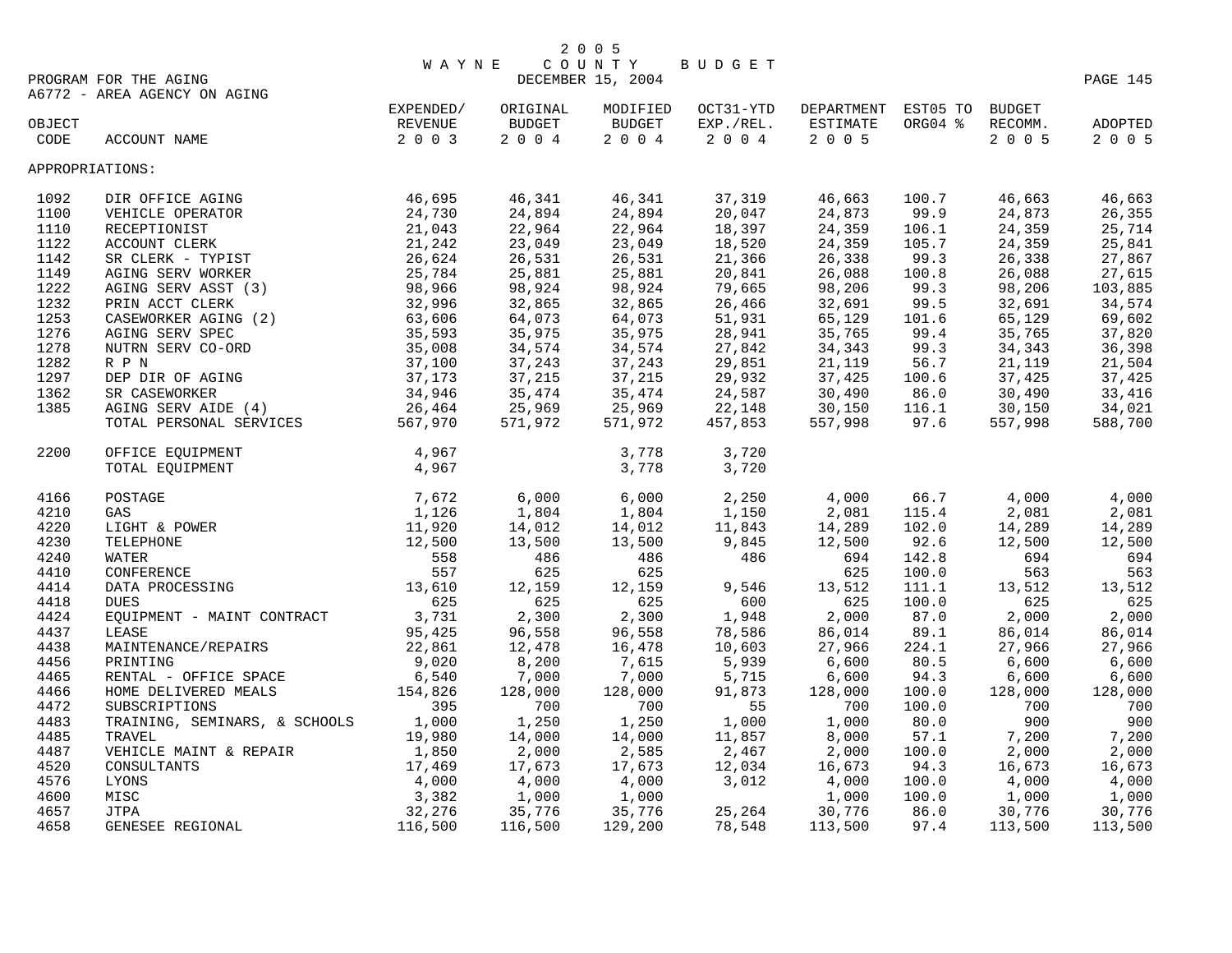|           |                               | <b>WAYNE</b> |           | C O U N T Y            | BUDGET    |                   |          |               |           |
|-----------|-------------------------------|--------------|-----------|------------------------|-----------|-------------------|----------|---------------|-----------|
|           | PROGRAM FOR THE AGING         |              |           | DECEMBER 15, 2004      |           |                   |          |               | PAGE 146  |
|           | A6772 - AREA AGENCY ON AGING  |              |           |                        |           |                   |          |               |           |
|           |                               | EXPENDED/    | ORIGINAL  | MODIFIED               | OCT31-YTD | <b>DEPARTMENT</b> | EST05 TO | <b>BUDGET</b> |           |
| OBJECT    |                               | REVENUE      | BUDGET    | <b>BUDGET</b>          | EXP./REL. | ESTIMATE          | ORG04 %  | RECOMM.       | ADOPTED   |
| CODE      | ACCOUNT NAME                  | 2 0 0 3      | 2 0 0 4   | 2 0 0 4                | 2 0 0 4   | 2 0 0 5           |          | 2 0 0 5       | 2 0 0 5   |
| 4659      | LEGAL AID AGENCY              | 6,000        | 6,000     | 6,000                  | 4,026     | 6,000             | 100.0    | 6,000         | 6,000     |
| 4660      | KEY INDUSTRIES                | 77,385       | 67,095    | 67,095                 | 53,606    | 64,095            | 95.5     | 64,095        | 64,095    |
| 4661      | V/O NEWARK                    | 3,975        | 3,975     | 3,975                  | 1,976     | 3,975             | 100.0    | 3,975         | 3,975     |
| 4662      | T/O ONTARIO                   | 6,200        | 6,200     | 6,200                  | 6,200     | 6,200             | 100.0    | 6,200         | 6,200     |
| 4668      | SODUS SITE                    | 7,118        | 8,000     | 8,000                  | 5,362     | 8,000             | 100.0    | 8,000         | 8,000     |
| 4891      | OTHER DIRECT EXPENSES         | 10,000       | 8,000     | 10,000                 | 5,354     | 10,000            | 125.0    | 10,000        | 10,000    |
|           | TOTAL CONTRACTUAL EXPENSES    | 648,501      | 595,916   | 614,616                | 441,145   | 581,425           | 97.6     | 580,463       | 580,463   |
| 8100      | PAYMENTS TO RETIREMENT SYS    | 26,877       | 64,949    | 64,949                 |           | 88,985            | 137.0    | 88,985        | 62,891    |
| 8200      | PAYMENTS TO STATE SOC SEC     | 42,470       | 43,756    | 43,756                 | 33,740    | 42,380            | 96.9     | 42,380        | 45,036    |
| 8400      | HOSPITALIZATION EXP.          | 75,952       | 89,449    | 89,449                 | 83,172    | 106,924           | 119.5    | 106,924       | 74,905    |
| 8600      | DISABILITY                    | 2,177        | 2,448     | 2,448                  | 2,006     | 2,496             | 102.0    | 2,496         | 2,496     |
| 8901      | EMPLOYEE ASSISTANCE PROGRAM   | 261          | 275       | 275                    | 270       | 277               | 100.7    | 277           | 277       |
|           | TOTAL EMPLOYEE BENEFITS       | 147,737      | 200,877   | 200,877                | 119,188   | 241,062           | 120.0    | 241,062       | 185,605   |
|           | TOTAL A6772 APPROPRIATIONS    | 1,369,175    |           | 1,368,765    1,391,243 | 1,021,906 | 1,380,485         | 100.9    | 1,379,523     | 1,354,768 |
| REVENUES: |                               |              |           |                        |           |                   |          |               |           |
| 1281      | AGING - REIM.                 | 82,282       | 87,649    | 87,649                 | 58,204    | 58,800            | 67.1     | 58,800        | 58,800    |
| 2772      | OFFICE OF THE AGING           | 33,905       | 31,000    | 36,900                 | 34,380    | 36,500            | 117.7    | 36,500        | 36,500    |
| 3716      | STATE AID                     | 1,917        |           |                        |           |                   |          |               |           |
| 3772      | STATE AID/OFFICE OF THE AGING | 331,947      | 347,783   | 347,783                | 238,464   | 349,341           | 100.4    | 349,341       | 349,341   |
| 4772      | OFFICE OF AGING               | 455,500      | 427,622   | 444,200                | 254,633   | 437,622           | 102.3    | 437,622       | 437,622   |
|           | TOTAL A6772 REVENUES          | 905,551      | 894,054   | 916,532                | 585,681   | 882,263           | 98.7     | 882,263       | 882,263   |
|           | TOTAL COUNTY COST             | 463,624      | 474,711   | 474,711                | 436,225   | 498,222           | 105.0    | 497,260       | 472,505   |
|           | TOTAL PROGRAM FOR THE AGING   | 1,369,175    | 1,368,765 | 1,391,243              | 1,021,906 | 1,380,485         | 100.9    | 1,379,523     | 1,354,768 |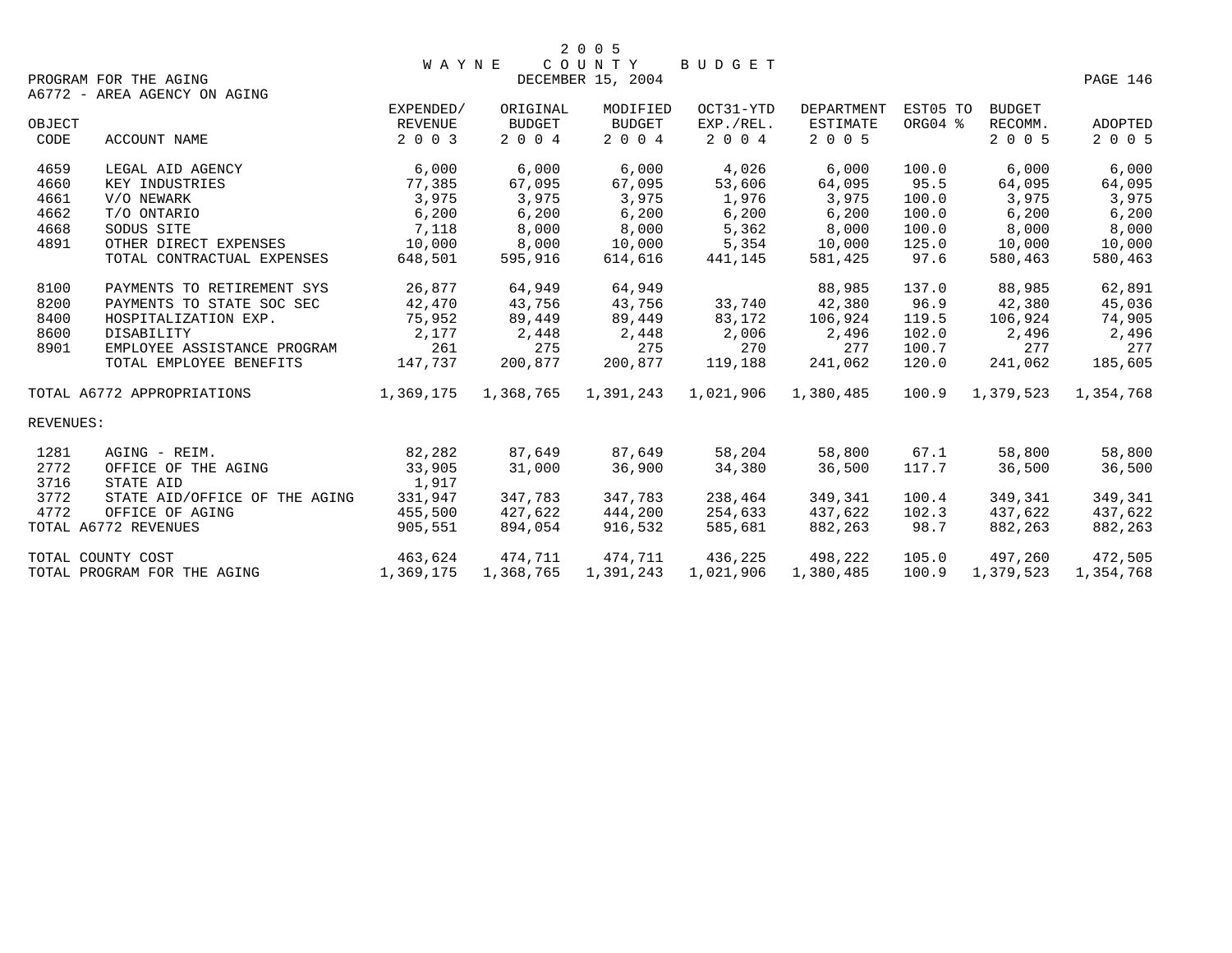|                 | RECREATION AND CULTURE         | WAYNE                           |                                   | 2 0 0 5<br>DECEMBER 15, 2004      | BUDGET                           |                                          |                     |                                     | PAGE 147           |
|-----------------|--------------------------------|---------------------------------|-----------------------------------|-----------------------------------|----------------------------------|------------------------------------------|---------------------|-------------------------------------|--------------------|
|                 | A7310 - YOUTH BUREAU           |                                 |                                   |                                   |                                  |                                          |                     |                                     |                    |
| OBJECT<br>CODE  | ACCOUNT NAME                   | EXPENDED/<br>REVENUE<br>2 0 0 3 | ORIGINAL<br><b>BUDGET</b><br>2004 | MODIFIED<br><b>BUDGET</b><br>2004 | OCT31-YTD<br>EXP./REL.<br>$2004$ | DEPARTMENT<br><b>ESTIMATE</b><br>2 0 0 5 | EST05 TO<br>ORG04 % | <b>BUDGET</b><br>RECOMM.<br>2 0 0 5 | ADOPTED<br>2 0 0 5 |
| APPROPRIATIONS: |                                |                                 |                                   |                                   |                                  |                                          |                     |                                     |                    |
| 1203            | YOUTH SERV ASSIST              | 30,109                          | 29,894                            | 29,894                            | 24,019                           | 29,872                                   | 99.9                | 29,872                              | 31,632             |
| 1253            | CASEWORKER AGING               | 54,477                          | 62,134                            | 62,134                            | 48,751                           | 62,564                                   | 100.7               | 62,564                              | 66,370             |
| 1540            | DEP DIR FOR YOUTH              | 36,223                          | 36,225                            | 36,225                            | 29,172                           | 36,225                                   | 100.0               | 36,225                              | 36,225             |
|                 | TOTAL PERSONAL SERVICES        | 120,809                         | 128,253                           | 128,253                           | 101,942                          | 128,661                                  | 100.3               | 128,661                             | 134,227            |
| 4000            | CONTRACTUAL EXPENSES           | 87,730                          | 80,439                            | 80,439                            | 72,685                           | 80,439                                   | 100.0               | 80,439                              | 80,439             |
| 4150            | OFFICE SUPPLIES                | 4,443                           | 4,500                             | 4,500                             | 2,588                            | 4,000                                    | 88.9                | 4,000                               | 4,000              |
| 4166            | POSTAGE                        | 1,400                           | 1,400                             | 1,400                             | 1,000                            | 1,400                                    | 100.0               | 1,400                               | 1,400              |
| 4230            | TELEPHONE                      | 1,148                           | 1,800                             | 1,800                             | 1,427                            | 1,500                                    | 83.3                | 1,500                               | 1,500              |
| 4400            | CONTRACTED SERVICES            | 96,667                          | 43,229                            | 43,229                            | 38,853                           | 27,904                                   | 64.5                | 27,904                              | 27,904             |
| 4410            | CONFERENCE                     | 1,545                           | 1,500                             | 4,145                             | 160                              | 1,000                                    | 66.7                | 900                                 | 900                |
| 4414            | DATA PROCESSING                | 483                             | 836                               | 836                               | 417                              | 924                                      | 110.5               | 924                                 | 924                |
| 4438            | MAINTENANCE/REPAIRS            | 11,831                          | 12,000                            | 12,000                            | 9,567                            | 12,000                                   | 100.0               | 12,000                              | 12,000             |
| 4485            | TRAVEL                         | 3,572                           | 3,600                             | 3,600                             | 2,861                            | 3,600                                    | 100.0               | 3,240                               | 3,240              |
| 4493            | CLERICAL SERV CONTRACTS        | 27,300                          | 41,955                            | 41,955                            | 28,505                           | 41,955                                   | 100.0               | 41,955                              | 41,955             |
| 4608            | ARC MR                         | 1,838                           | 1,655                             | 1,655                             |                                  | 1,655                                    | 100.0               | 1,655                               | 1,655              |
| 4623            | PRE-TRIAL DIVERSION            | 110,352                         | 99,377                            | 99,377                            | 91,096                           | 104,080                                  | 104.7               | 104,080                             | 104,080            |
| 4654            | WRAP-AROUND FUNDS              | 2,748                           | 2,530                             | 2,530                             | 1,182                            | 1,000                                    | 39.5                | 1,000                               | 1,000              |
| 4671            | RUNAWAY/HOMELESS YOUTH         | 34,167                          | 34,043                            | 34,043                            | 31,206                           | 34,043                                   | 100.0               | 34,043                              | 34,043             |
| 4672            | RUNAWAY/HOMELESS YOUTH II      | 41,500                          | 41,249                            | 41,249                            | 37,812                           | 41,249                                   | 100.0               | 41,249                              | 41,249             |
| 4791            | CAREER IN LAW ENFORCEMNT       | 3,975                           |                                   |                                   |                                  |                                          |                     |                                     |                    |
|                 | TOTAL CONTRACTUAL EXPENSES     | 430,699                         | 370,113                           | 372,758                           | 319,359                          | 356,749                                  | 96.4                | 356,289                             | 356,289            |
| 8100            | PAYMENTS TO RETIREMENT SYS     | 5,637                           | 14,621                            | 14,621                            |                                  | 20,587                                   | 140.8               | 20,587                              | 13,692             |
| 8200            | PAYMENTS TO STATE SOC SEC      | 9,192                           | 9,811                             | 9,811                             | 7,645                            | 9,842                                    | 100.3               | 9,842                               | 10,268             |
| 8400            | HOSPITALIZATION EXP.           | 6,187                           | 7,750                             | 7,750                             | 9,042                            | 13,765                                   | 177.6               | 13,765                              | 10,269             |
| 8600            | DISABILITY                     | 490                             | 576                               | 576                               | 473                              | 624                                      | 108.3               | 624                                 | 624                |
| 8901            | EMPLOYEE ASSISTANCE PROGRAM    | 55                              | 58                                | 58                                | 42                               | 60                                       | 103.4               | 60                                  | 60                 |
|                 | TOTAL EMPLOYEE BENEFITS        | 21,561                          | 32,816                            | 32,816                            | 17,202                           | 44,878                                   | 136.8               | 44,878                              | 34,913             |
|                 | TOTAL A7310 APPROPRIATIONS     | 573,069                         | 531,182                           | 533,827                           | 438,503                          | 530,288                                  | 99.8                | 529,828                             | 525,429            |
| REVENUES:       |                                |                                 |                                   |                                   |                                  |                                          |                     |                                     |                    |
| 2760            | FACT PROGRAM                   | 32,100                          | 18,500                            | 18,500                            | 14,100                           | 35,200                                   | 190.3               | 35,200                              | 35,200             |
| 2770            | MISC REVENUES                  | 1,200                           |                                   | 2,645                             | 770                              |                                          |                     |                                     |                    |
| 3278            | STATE AID PRE-TRIAL DIVERSION  | 18,409                          | 19,393                            | 19,393                            | 19,393                           | 19,393                                   | 100.0               | 19,393                              | 19,393             |
| 3283            | PRE-TRIAL DIVERSION SDPP       | 21,338                          | 16,379                            | 16,379                            | 13,465                           | 16,379                                   | 100.0               | 16,379                              | 16,379             |
| 3435            | FAMILY COUNSELING              | 42,175                          | 39,384                            | 39,384                            | 34,142                           | 39,384                                   | 100.0               | 39,384                              | 39,384             |
| 3531            | CAREERS IN LAW ENFORCEMTN GRAN | 3,975                           |                                   |                                   |                                  |                                          |                     |                                     |                    |
| 3584            | OMH                            | 81,843                          | 52,500                            | 52,500                            | 31,455                           | 36,549                                   | 69.6                | 36,549                              | 36,549             |
| 3818            | STATE AID-FACT                 | 20,000                          | 20,000                            | 20,000                            |                                  |                                          |                     |                                     |                    |
| 3819            | YOUTH BUREAU/YI                | 8,782                           | 5,904                             | 5,904                             |                                  | 5,904                                    | 100.0               | 5,904                               | 5,904              |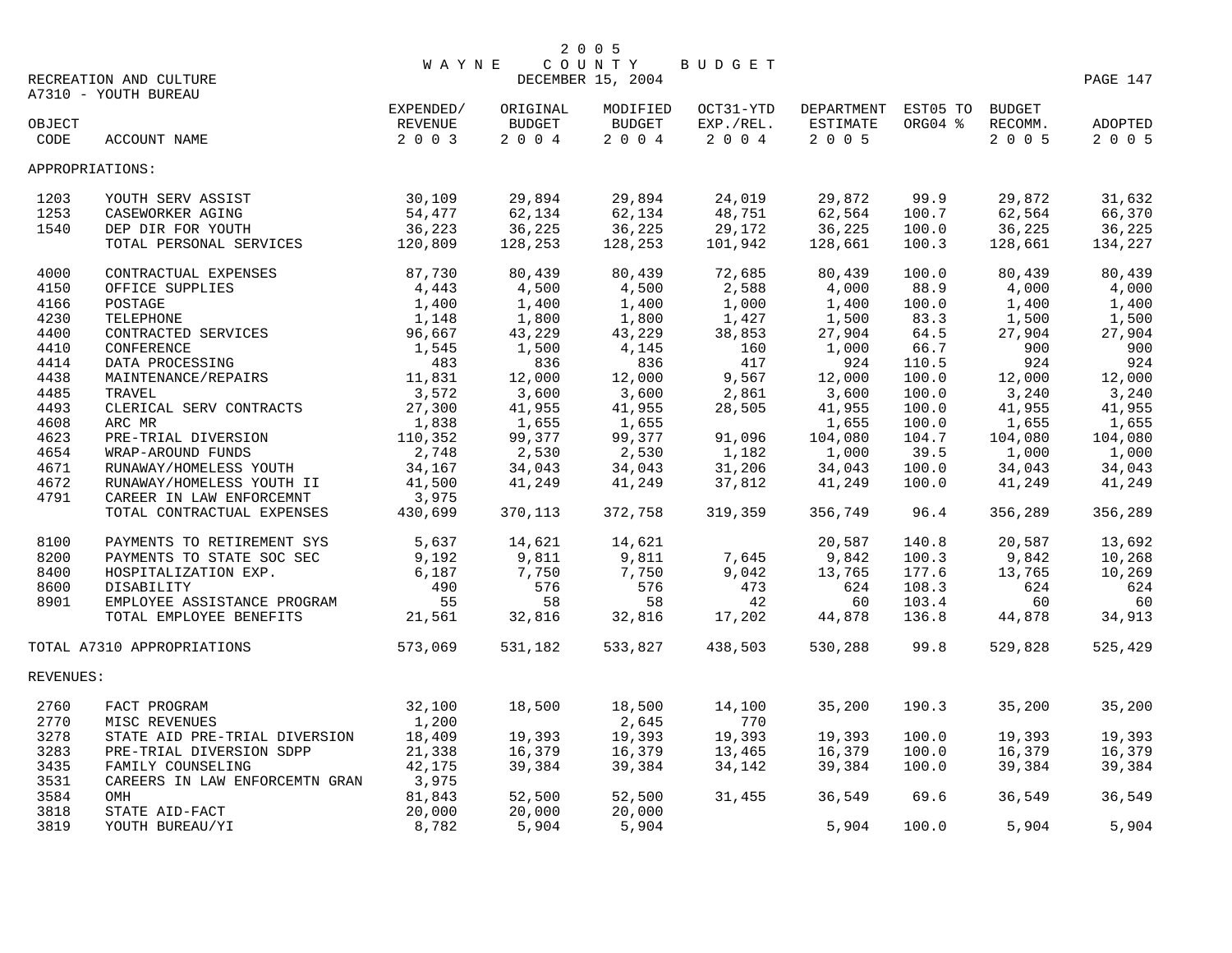|        |                           | <b>WAYNE</b> |               | 2 0 0 5<br>COUNTY | <b>BUDGET</b> |            |             |               |          |
|--------|---------------------------|--------------|---------------|-------------------|---------------|------------|-------------|---------------|----------|
|        | RECREATION AND CULTURE    |              |               | DECEMBER 15, 2004 |               |            |             |               | PAGE 148 |
|        | A7310 - YOUTH BUREAU      |              |               |                   |               |            |             |               |          |
|        |                           | EXPENDED/    | ORIGINAL      | MODIFIED          | OCT31-YTD     | DEPARTMENT | EST05 TO    | <b>BUDGET</b> |          |
| OBJECT |                           | REVENUE      | <b>BUDGET</b> | <b>BUDGET</b>     | EXP./REL.     | ESTIMATE   | $ORG04$ $%$ | RECOMM.       | ADOPTED  |
| CODE   | ACCOUNT NAME              | 2 0 0 3      | 2 0 0 4       | 2 0 0 4           | 2 0 0 4       | 2 0 0 5    |             | 2 0 0 5       | 2 0 0 5  |
| 3820   | YOUTH BUREAU              | 15,288       | 21,457        | 21,457            | 10,715        | 21,457     | 100.0       | 21,457        | 21,457   |
| 3823   | ARC                       | 1,838        | 1,655         | 1,655             |               | 1,655      | 100.0       | 1,655         | 1,655    |
| 3836   | YOUTH BUREAU/YDDP         | 40,652       | 38,672        | 38,672            | 20,705        | 38,672     | 100.0       | 38,672        | 38,672   |
| 3837   | YOUTH BUREAU/SDPP         | 29,363       | 33,687        | 33,687            | 7,387         | 33,686     | 100.0       | 33,686        | 33,686   |
| 3838   | RUNAWAY/HOMELESS YOUTH    | 32,189       | 20,376        | 20,376            | 12,241        | 20,376     | 100.0       | 20,376        | 20,376   |
| 3839   | RUNAWAY/HOMELESS YOUTH II | 41,500       | 41,249        | 41,249            | 31,607        | 41,249     | 100.0       | 41,249        | 41,249   |
|        | TOTAL A7310 REVENUES      | 390,652      | 329,156       | 331,801           | 195,980       | 309,904    | 94.2        | 309,904       | 309,904  |
|        | TOTAL COUNTY COST         | 182,417      | 202,026       | 202,026           | 242,523       | 220,384    | 109.1       | 219,924       | 215,525  |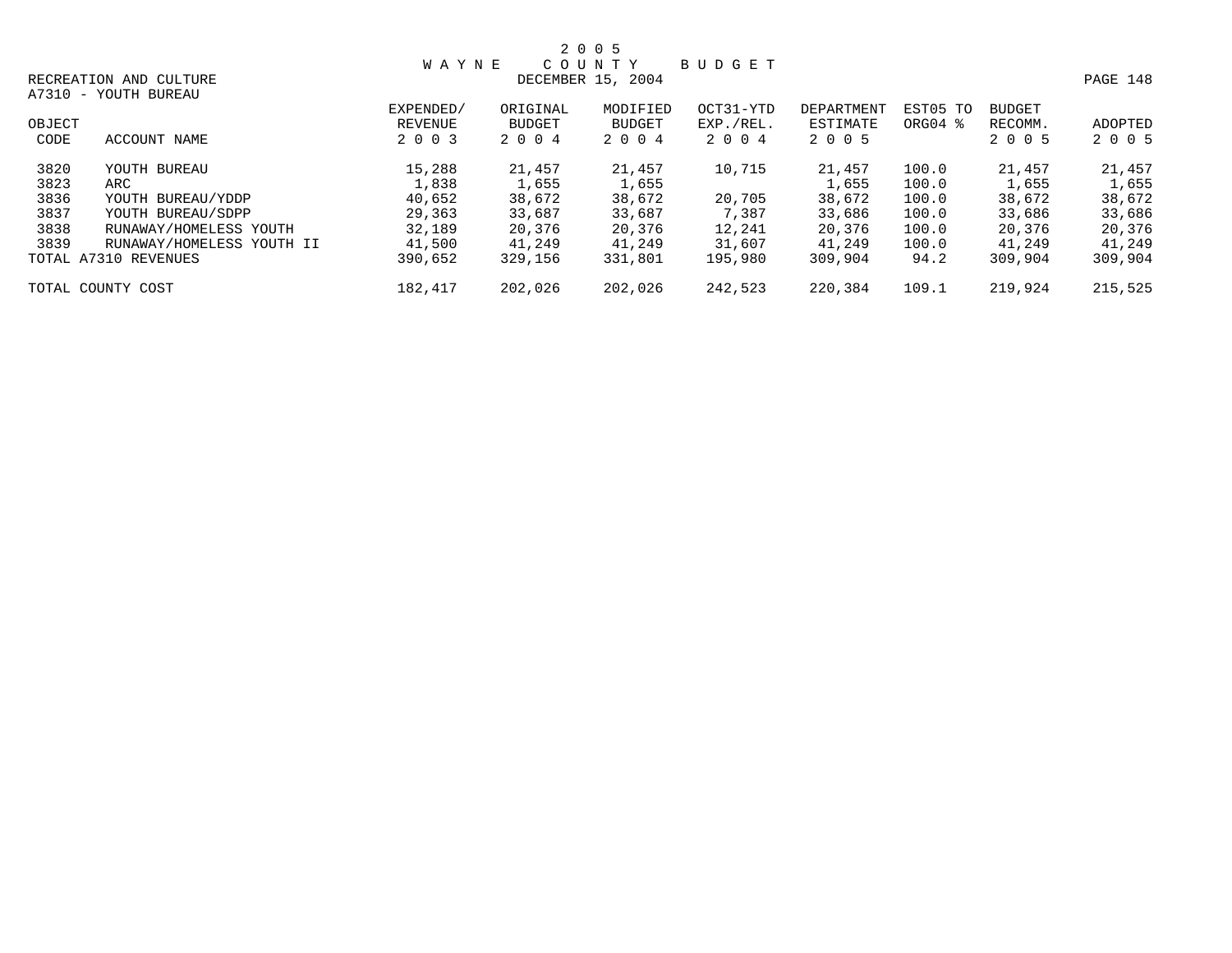|           |                                    | <b>WAYNE</b> |               | COUNTY            | <b>BUDGET</b> |                   |          |               |                |
|-----------|------------------------------------|--------------|---------------|-------------------|---------------|-------------------|----------|---------------|----------------|
|           | RECREATION AND CULTURE             |              |               | DECEMBER 15, 2004 |               |                   |          |               | PAGE 149       |
|           | A7311 - YOUTH PROGRAM - RECREATION |              |               |                   |               |                   |          |               |                |
|           |                                    | EXPENDED/    | ORIGINAL      | MODIFIED          | OCT31-YTD     | <b>DEPARTMENT</b> | EST05 TO | <b>BUDGET</b> |                |
| OBJECT    |                                    | REVENUE      | <b>BUDGET</b> | <b>BUDGET</b>     | EXP./REL.     | <b>ESTIMATE</b>   | ORG04 %  | RECOMM.       | <b>ADOPTED</b> |
| CODE      | <b>ACCOUNT NAME</b>                | 2 0 0 3      | 2 0 0 4       | 2 0 0 4           | 2 0 0 4       | 2 0 0 5           |          | 2 0 0 5       | 2 0 0 5        |
|           | APPROPRIATIONS:                    |              |               |                   |               |                   |          |               |                |
| 1459      | RECREATION DIR                     | 4,245        | 5,122         | 4,272             | 3,846         | 5,122             | 100.0    | 5,122         | 5,122          |
| 1461      | LIFEGUARD (15)                     | 33,799       | 30,167        | 31,017            | 30,040        | 30,167            | 100.0    | 30,167        | 30,167         |
| 1467      | LIFEGUARD IN CHG/S                 | 305          | 300           | 300               | 146           | 300               | 100.0    | 300           | 300            |
| 1906      | SHIFT DIFFERENTIAL                 | 381          | 490           | 490               | 420           | 490               | 100.0    | 490           | 490            |
|           | TOTAL PERSONAL SERVICES            | 38,730       | 36,079        | 36,079            | 34,452        | 36,079            | 100.0    | 36,079        | 36,079         |
| 4100      | SUPPLIES & MATERIALS               | 4,870        | 4,870         | 5,010             | 3,871         | 4,870             | 100.0    | 4,870         | 4,870          |
| 4166      | POSTAGE                            | 22           | 68            | 68                |               | 68                | 100.0    | 68            | 68             |
| 4230      | <b>TELEPHONE</b>                   | 334          | 987           | 987               | 40            | 987               | 100.0    | 987           | 987            |
| 4485      | TRAVEL                             | 46           | 113           | 113               | 66            | 113               | 100.0    | 102           | 102            |
| 4500      | FEES FOR SERVICES, NON EMPLOY      | 1,304        | 1,012         | 1,012             | 1,000         | 1,012             | 100.0    | 1,012         | 1,012          |
|           | TOTAL CONTRACTUAL EXPENSES         | 6,576        | 7,050         | 7,190             | 4,977         | 7,050             | 100.0    | 7,039         | 7,039          |
| 8100      | PAYMENTS TO RETIREMENT SYS         | 220          |               |                   |               |                   |          |               |                |
| 8200      | PAYMENTS TO STATE SOC SEC          | 2,963        | 2,760         | 2,760             | 2,635         | 2,760             | 100.0    | 2,760         | 2,760          |
|           | TOTAL EMPLOYEE BENEFITS            | 3,183        | 2,760         | 2,760             | 2,635         | 2,760             | 100.0    | 2,760         | 2,760          |
|           | TOTAL A7311 APPROPRIATIONS         | 48,489       | 45,889        | 46,029            | 42,064        | 45,889            | 100.0    | 45,878        | 45,878         |
| REVENUES: |                                    |              |               |                   |               |                   |          |               |                |
| 2012      | RECREATION CONCESSIONS             |              |               |                   | 72            |                   |          |               |                |
| 3716      | STATE AID                          | 25,083       | 19,000        | 19,000            | 19,140        |                   |          |               |                |
| 3821      | YOUTH RECREATION                   | 20,575       |               | 140               |               | 19,000            |          | 19,000        | 19,000         |
|           | TOTAL A7311 REVENUES               | 45,658       | 19,000        | 19,140            | 19,212        | 19,000            | 100.0    | 19,000        | 19,000         |
|           | TOTAL COUNTY COST                  | 2,831        | 26,889        | 26,889            | 22,852        | 26,889            | 100.0    | 26,878        | 26,878         |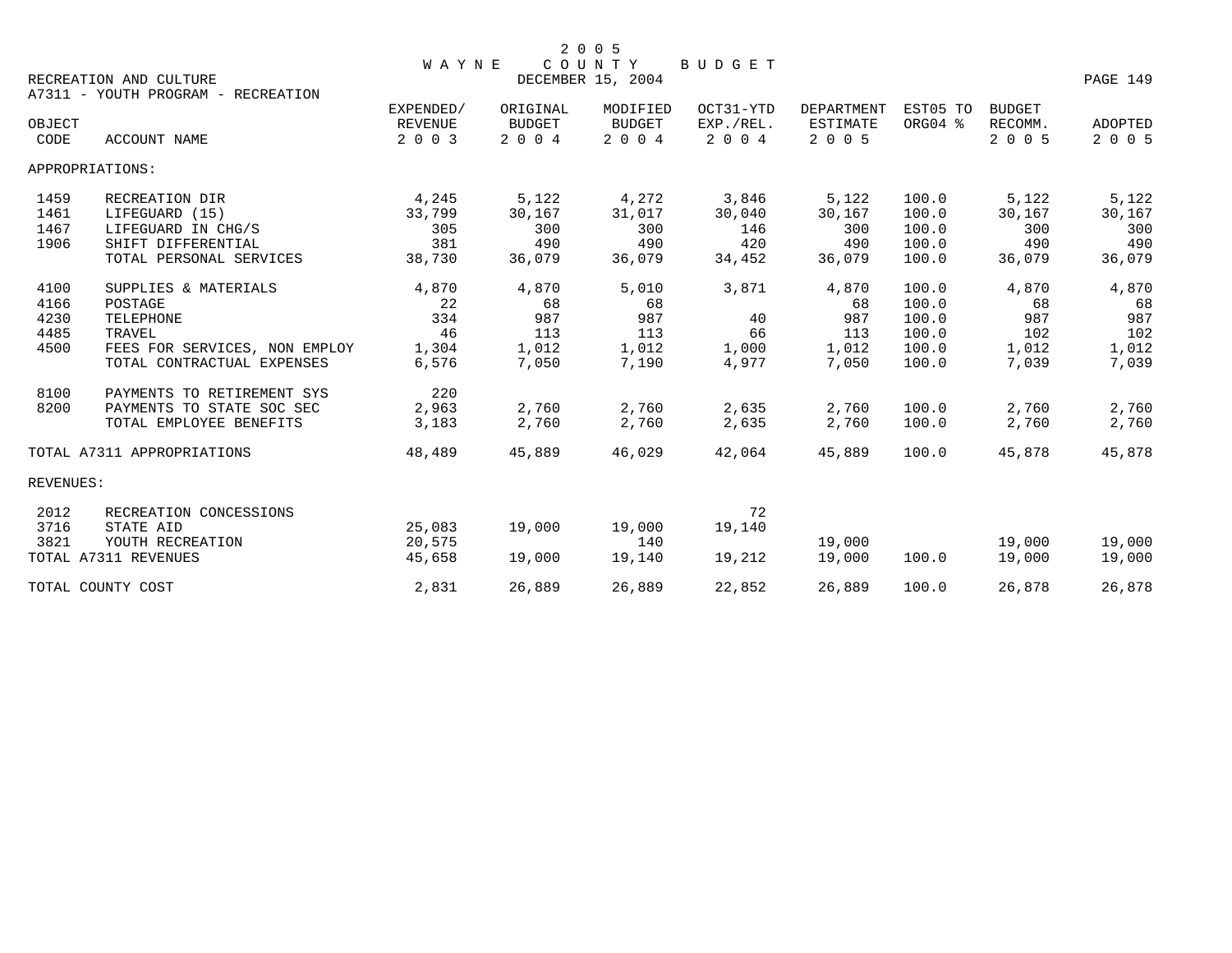|        |                            |              |               | 2 0 0 5           |               |            |          |               |          |
|--------|----------------------------|--------------|---------------|-------------------|---------------|------------|----------|---------------|----------|
|        |                            | <b>WAYNE</b> |               | COUNTY            | <b>BUDGET</b> |            |          |               |          |
|        | RECREATION AND CULTURE     |              |               | DECEMBER 15, 2004 |               |            |          |               | PAGE 150 |
|        | A7410 - LIBRARY            |              |               |                   |               |            |          |               |          |
|        |                            | EXPENDED/    | ORIGINAL      | MODIFIED          | OCT31-YTD     | DEPARTMENT | EST05 TO | <b>BUDGET</b> |          |
| OBJECT |                            | REVENUE      | <b>BUDGET</b> | BUDGET            | EXP./REL.     | ESTIMATE   | ORG04 %  | RECOMM.       | ADOPTED  |
| CODE   | ACCOUNT NAME               | 2 0 0 3      | 2004          | 2004              | 2004          | 2 0 0 5    |          | 2 0 0 5       | 2 0 0 5  |
|        | APPROPRIATIONS:            |              |               |                   |               |            |          |               |          |
| 4000   | CONTRACTUAL EXPENSES       | 116,500      | 104,850       | 104,850           | 52,425        | 116,500    | 111.1    | 94,365        | 94,365   |
|        | TOTAL CONTRACTUAL EXPENSES | 116,500      | 104,850       | 104,850           | 52,425        | 116,500    | 111.1    | 94,365        | 94,365   |
|        | TOTAL A7410 APPROPRIATIONS | 116,500      | 104,850       | 104,850           | 52,425        | 116,500    | 111.1    | 94,365        | 94,365   |
|        | TOTAL COUNTY COST          | 116,500      | 104,850       | 104,850           | 52,425        | 116,500    | 111.1    | 94,365        | 94,365   |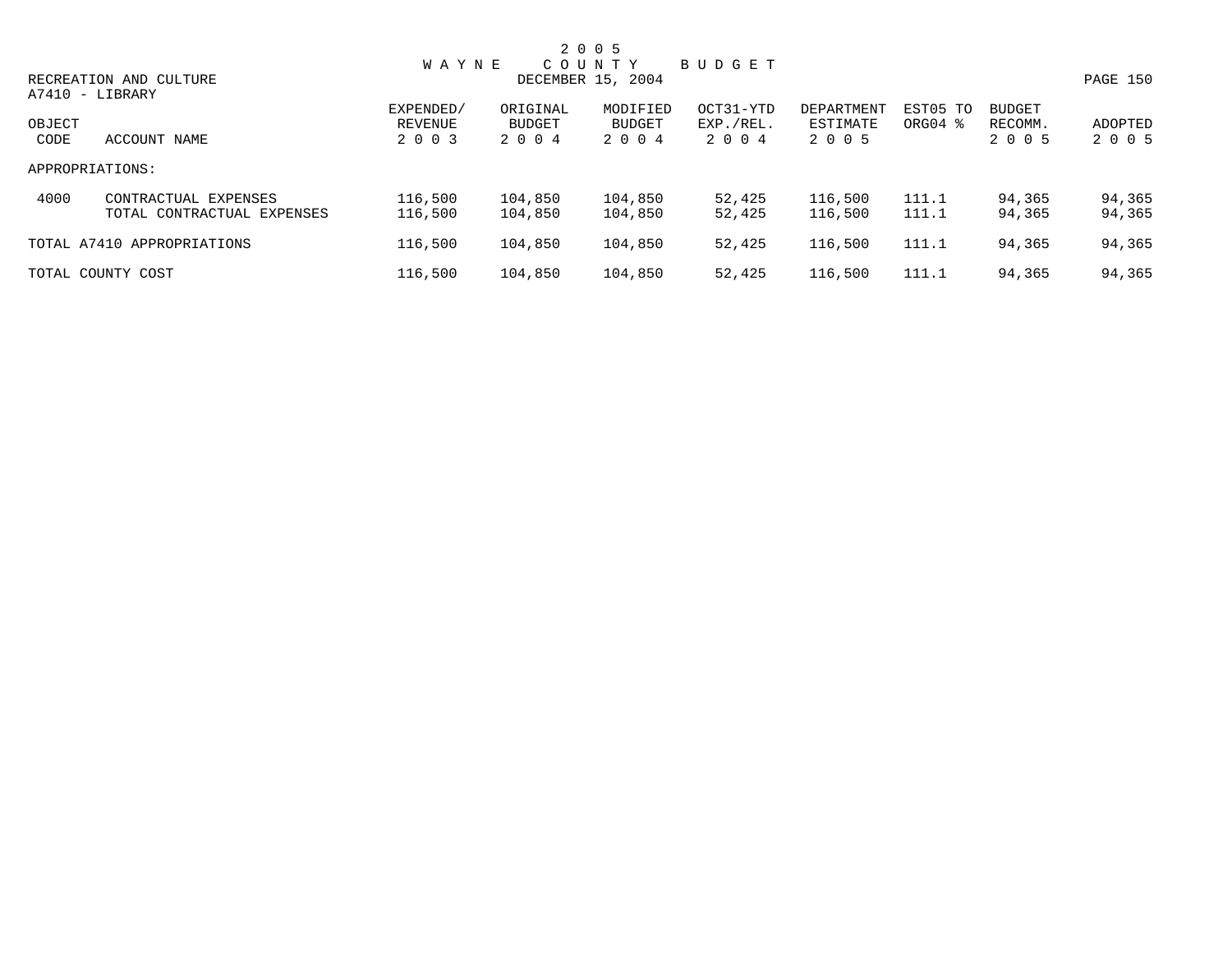|           | RECREATION AND CULTURE<br>A7510 - COUNTY HISTORIAN | WAYNE                |                           | 2 0 0 5<br>COUNTY<br>DECEMBER 15, 2004 | BUDGET                 |                               |                     |                          | PAGE 151       |
|-----------|----------------------------------------------------|----------------------|---------------------------|----------------------------------------|------------------------|-------------------------------|---------------------|--------------------------|----------------|
| OBJECT    |                                                    | EXPENDED/<br>REVENUE | ORIGINAL<br><b>BUDGET</b> | MODIFIED<br><b>BUDGET</b>              | OCT31-YTD<br>EXP./REL. | DEPARTMENT<br><b>ESTIMATE</b> | EST05 TO<br>ORG04 % | <b>BUDGET</b><br>RECOMM. | <b>ADOPTED</b> |
| CODE      | ACCOUNT NAME                                       | 2 0 0 3              | 2 0 0 4                   | 2004                                   | 2 0 0 4                | 2 0 0 5                       |                     | 2 0 0 5                  | 2 0 0 5        |
|           | APPROPRIATIONS:                                    |                      |                           |                                        |                        |                               |                     |                          |                |
| 1075      | COUNTY HISTORIAN                                   | 31,530               | 33,341                    | 24,050                                 | 3,197                  | 28,000                        | 84.0                | 28,000                   | 28,000         |
| 1104      | CLERK - TYPIST                                     | 25,041               | 10,070                    | 19,210                                 | 15,892                 | 10,070                        | 100.0               | 12,352                   | 12,352         |
| 1432      | OUTDOOR REC COORD                                  |                      |                           | 151                                    | 150                    |                               |                     |                          |                |
|           | TOTAL PERSONAL SERVICES                            | 56,571               | 43,411                    | 43,411                                 | 19,239                 | 38,070                        | 87.7                | 40,352                   | 40,352         |
| 4150      | OFFICE SUPPLIES                                    | 1,279                | 1,500                     | 1,500                                  | 203                    | 1,400                         | 93.3                | 1,400                    | 1,400          |
| 4166      | POSTAGE                                            | 714                  | 800                       | 800                                    | 218                    | 900                           | 112.5               | 900                      | 900            |
| 4210      | GAS                                                | 879                  | 1,600                     | 1,600                                  | 911                    | 1,300                         | 81.3                | 1,300                    | 1,300          |
| 4220      | LIGHT & POWER                                      | 1,036                | 1,200                     | 1,200                                  | 1,021                  | 1,200                         | 100.0               | 1,200                    | 1,200          |
| 4230      | TELEPHONE                                          | 647                  | 700                       | 700                                    | 340                    | 730                           | 104.3               | 730                      | 730            |
| 4240      | WATER                                              | 142                  | 240                       | 240                                    | 157                    | 220                           | 91.7                | 220                      | 220            |
| 4410      | CONFERENCE                                         | 30                   | 200                       | 200                                    |                        |                               |                     |                          |                |
| 4414      | DATA PROCESSING                                    | 2,094                | 2,098                     | 2,098                                  | 2,098                  | 2,304                         | 109.8               | 2,304                    | 2,304          |
| 4424      | EQUIPMENT - MAINT CONTRACT                         | 1,626                | 2,000                     | 2,000                                  | 1,526                  | 2,000                         | 100.0               | 2,000                    | 2,000          |
| 4438      | MAINTENANCE/REPAIRS                                | 6,710                | 6,710                     | 6,710                                  | 6,710                  | 8,052                         | 120.0               | 8,052                    | 8,052          |
| 4442      | MICRO RECORDS                                      | 600                  | 300                       | 300                                    |                        | 300                           | 100.0               | 300                      | 300            |
| 4460      | PROMOTION                                          | 2,291                | 2,200                     | 2,200                                  | 21                     | 2,200                         | 100.0               | 2,200                    | 2,200          |
| 4475      | SOFTWARE                                           | 14                   | 100                       | 100                                    |                        |                               |                     |                          |                |
| 4478      | STUDENT HISTORY                                    | 627                  |                           |                                        |                        |                               |                     |                          |                |
| 4483      | TRAINING, SEMINARS, & SCHOOLS                      |                      | 100                       | 100                                    |                        | 100                           | 100.0               | 90                       | 90             |
| 4485      | TRAVEL                                             | 86                   | 300                       | 300                                    | 5                      | 150                           | 50.0                | 135                      | 135            |
| 4521      | RECORD STORAGE                                     | 893                  | 1,200                     | 1,200                                  |                        | 1,000                         | 83.3                | 1,000                    | 1,000          |
| 4600      | MISC                                               | 197                  | 300                       | 300                                    | 270                    | 225                           | 75.0                | 225                      | 225            |
|           | TOTAL CONTRACTUAL EXPENSES                         | 19,865               | 21,548                    | 21,548                                 | 13,480                 | 22,081                        | 102.5               | 22,056                   | 22,056         |
| 8100      | PAYMENTS TO RETIREMENT SYS                         | 3,003                | 4,948                     | 4,948                                  |                        | 6,472                         | 130.8               | 4,200                    | 4,200          |
| 8200      | PAYMENTS TO STATE SOC SEC                          | 4,283                | 3,321                     | 3,321                                  | 1,526                  | 2,912                         | 87.7                | 3,087                    | 3,087          |
| 8400      | HOSPITALIZATION EXP.                               | 6,879                | 4,845                     | 4,845                                  | 5,067                  | 8,500                         | 175.4               | 12,252                   | 12,252         |
| 8600      | DISABILITY                                         | 256                  | 144                       | 144                                    | 122                    | 156                           | 108.3               | 234                      | 234            |
| 8901      | EMPLOYEE ASSISTANCE PROGRAM                        | 27                   | 29                        | 29                                     | 21                     | 23                            | 79.3                | 23                       | 23             |
|           | TOTAL EMPLOYEE BENEFITS                            | 14,448               | 13,287                    | 13,287                                 | 6,736                  | 18,063                        | 135.9               | 19,796                   | 19,796         |
|           | TOTAL A7510 APPROPRIATIONS                         | 90,884               | 78,246                    | 78,246                                 | 39,455                 | 78,214                        | 100.0               | 82,204                   | 82,204         |
| REVENUES: |                                                    |                      |                           |                                        |                        |                               |                     |                          |                |
| 2089      | DEPT INCOME                                        | 4,940                | 2,900                     | 2,900                                  | 1,309                  | 3,000                         | 103.4               | 3,000                    | 3,000          |
|           | TOTAL A7510 REVENUES                               | 4,940                | 2,900                     | 2,900                                  | 1,309                  | 3,000                         | 103.4               | 3,000                    | 3,000          |
|           | TOTAL COUNTY COST                                  | 85,944               | 75,346                    | 75,346                                 | 38,146                 | 75,214                        | 99.8                | 79,204                   | 79,204         |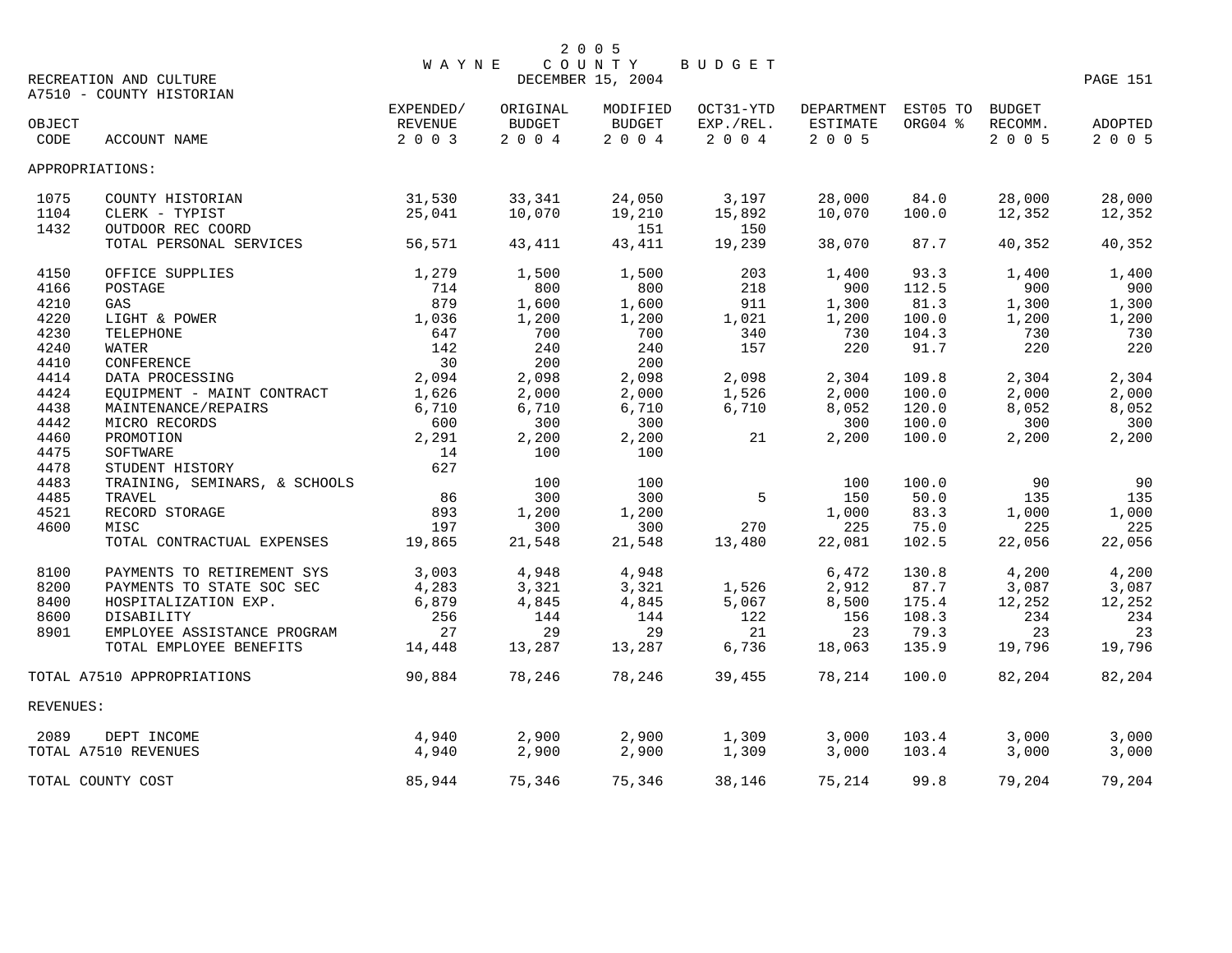|        |                              |              |               | 2 0 0 5           |               |            |                     |               |          |
|--------|------------------------------|--------------|---------------|-------------------|---------------|------------|---------------------|---------------|----------|
|        |                              | <b>WAYNE</b> |               | COUNTY            | <b>BUDGET</b> |            |                     |               |          |
|        | RECREATION AND CULTURE       |              |               | DECEMBER 15, 2004 |               |            |                     |               | PAGE 152 |
|        | A7520 - HISTORIAL SOCIETY    |              |               |                   |               |            |                     |               |          |
|        |                              | EXPENDED/    | ORIGINAL      | MODIFIED          | OCT31-YTD     | DEPARTMENT | EST05 TO            | <b>BUDGET</b> |          |
| OBJECT |                              | REVENUE      | <b>BUDGET</b> | <b>BUDGET</b>     | EXP./REL.     | ESTIMATE   | ORG04 $\frac{8}{3}$ | RECOMM.       | ADOPTED  |
| CODE   | ACCOUNT NAME                 | 2 0 0 3      | 2 0 0 4       | 2 0 0 4           | 2004          | 2 0 0 5    |                     | 2 0 0 5       | 2 0 0 5  |
|        | APPROPRIATIONS:              |              |               |                   |               |            |                     |               |          |
| 4000   | CONTRACTUAL EXPENSES         | 20,000       | 18,000        | 18,000            | 18,000        | 18,000     | 100.0               | 16,200        | 16,200   |
|        | TOTAL CONTRACTUAL EXPENSES   | 20,000       | 18,000        | 18,000            | 18,000        | 18,000     | 100.0               | 16,200        | 16,200   |
|        | TOTAL A7520 APPROPRIATIONS   | 20,000       | 18,000        | 18,000            | 18,000        | 18,000     | 100.0               | 16,200        | 16,200   |
|        | TOTAL COUNTY COST            | 20,000       | 18,000        | 18,000            | 18,000        | 18,000     | 100.0               | 16,200        | 16,200   |
|        | TOTAL RECREATION AND CULTURE | 848,942      | 778,167       | 780,952           | 590,447       | 788,891    | 101.4               | 768,475       | 764,076  |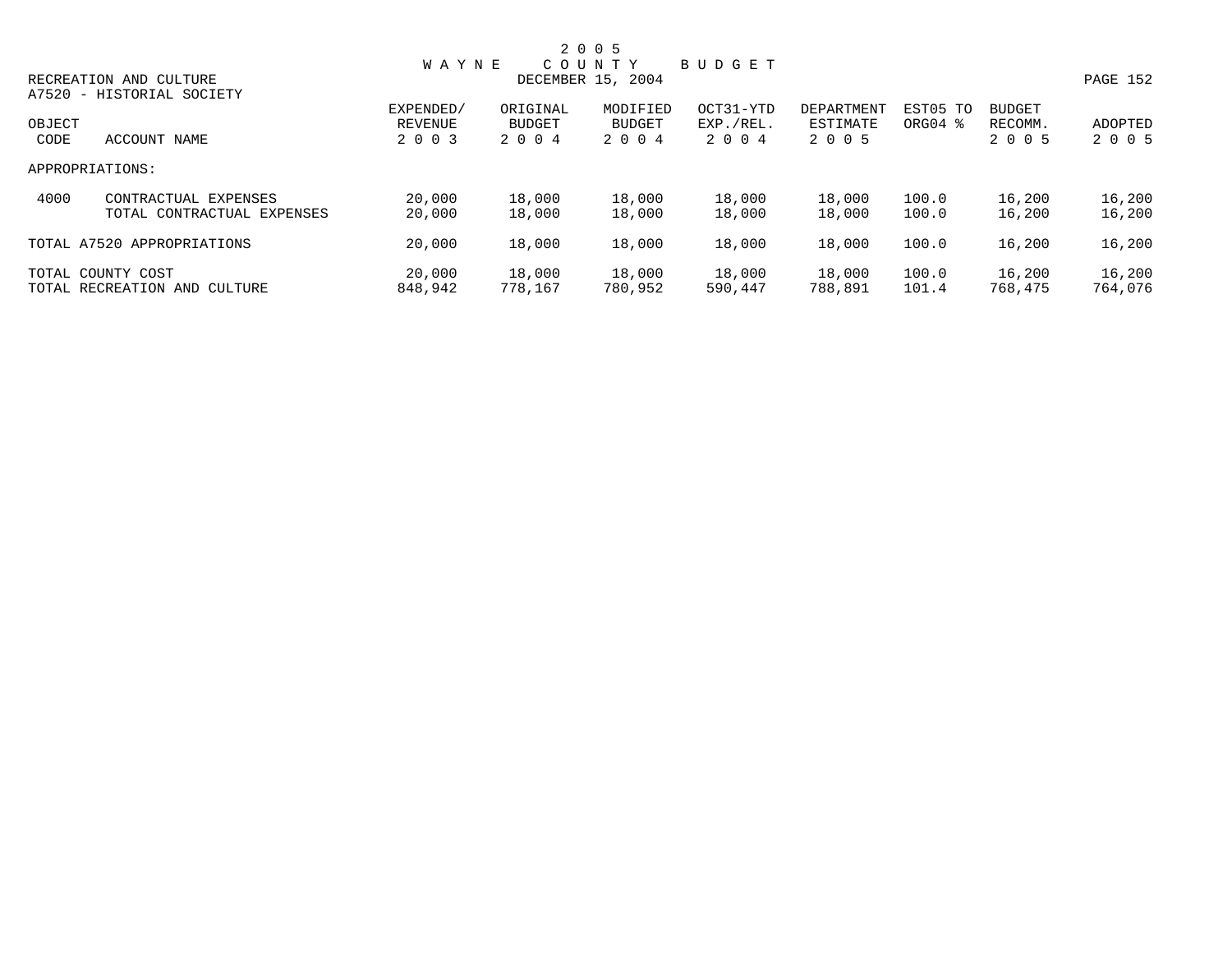|              |                                               |                |                | 2 0 0 5           |                |                     |                |                 |                 |
|--------------|-----------------------------------------------|----------------|----------------|-------------------|----------------|---------------------|----------------|-----------------|-----------------|
|              |                                               | <b>WAYNE</b>   |                | COUNTY            | <b>BUDGET</b>  |                     |                |                 |                 |
|              | GENERAL ENVIRONMENT<br>A8020 - PLANNING BOARD |                |                | DECEMBER 15, 2004 |                |                     |                |                 | <b>PAGE 153</b> |
|              |                                               | EXPENDED/      | ORIGINAL       | MODIFIED          | OCT31-YTD      | DEPARTMENT EST05 TO |                | BUDGET          |                 |
| OBJECT       |                                               | REVENUE        | <b>BUDGET</b>  | BUDGET            | EXP./REL.      | ESTIMATE            | ORG04 %        | RECOMM.         | ADOPTED         |
| CODE         | ACCOUNT NAME                                  | 2 0 0 3        | $2 0 0 4$      | $2 0 0 4$         | 2004           | 2 0 0 5             |                | 2 0 0 5         | 2 0 0 5         |
|              | APPROPRIATIONS:                               |                |                |                   |                |                     |                |                 |                 |
| 1099         | PLANNING DIRECTOR                             | 58,464         | 54,227         | 54,227            | 43,661         | 54,479              | 100.5          | 54,479          | 54,479          |
| 1142         | SR CLERK - TYPIST                             | 27,441         | 27,332         | 27,332            | 22,010         | 27,138              | 99.3           | 28,787          | 30,316          |
| 1342         | SR PLANNER (2)                                | 84,567         | 86,380         | 86,380            | 69,389         | 86,442              | 100.1          | 104,268         | 115,906         |
| 1532         | AGRI DEV SPECLIST                             | 41,533         | 41,160         | 41,160            | 33,144         | 41,296              | 100.3          | 41,298          | 41,296          |
| 1901         | PERSONAL SERVICES                             | 21,098         | 24,934         | 24,934            | 20,139         | 24,934              | 100.0          | 24,934          | 24,934          |
|              | TOTAL PERSONAL SERVICES                       | 233,103        | 234,033        | 234,033           | 188,343        | 234,289             | 100.1          | 253,766         | 266,931         |
| 2200         | OFFICE EQUIPMENT                              | 1,347          |                |                   |                |                     |                |                 |                 |
|              | TOTAL EQUIPMENT                               | 1,347          |                |                   |                |                     |                |                 |                 |
| 4150         | OFFICE SUPPLIES                               | 1,791          | 2,300          | 2,214             | 652            | 2,300               | 100.0          | 2,300           | 2,300           |
| 4166         | POSTAGE                                       | 1,643          | 2,300          | 2,300             | 997            | 2,300               | 100.0          | 2,300           | 2,300           |
| 4210         | GAS                                           | 880            | 1,600          | 1,600             | 912            | 1,600               | 100.0          | 1,600           | 1,600           |
| 4220         | LIGHT & POWER                                 | 1,037          | 1,180          | 1,180             | 1,022          | 1,000               | 84.7           | 1,000           | 1,000           |
| 4230         | TELEPHONE                                     | 3,447          | 3,500          | 3,500             | 2,270          | 3,500               | 100.0          | 3,500           | 3,500           |
| 4240         | WATER                                         | 140            | 190            | 190               | 157            | 190                 | 100.0          | 190             | 190             |
| 4403         | AG DIST REVIEWS                               |                | 2,000          | 2,000             | 762<br>456     |                     |                | 594             | 594             |
| 4410<br>4414 | CONFERENCE                                    | 1,377          | 1,145          | 1,145             |                | 660                 | 57.6           |                 |                 |
| 4418         | DATA PROCESSING<br><b>DUES</b>                | 4,798<br>1,115 | 5,779<br>1,087 | 5,779<br>1,087    | 5,779<br>1,027 | 12,780<br>1,087     | 221.1<br>100.0 | 12,780<br>1,087 | 12,780<br>1,087 |
| 4438         | MAINTENANCE/REPAIRS                           | 6,720          | 6,720          | 6,720             | 6,720          | 8,064               | 120.0          | 8,064           | 8,064           |
| 4456         | PRINTING                                      | 3,372          | 3,200          | 3,200             | 2,799          | 3,200               | 100.0          | 3,200           | 3,200           |
| 4472         | SUBSCRIPTIONS                                 | 700            | 756            | 756               | 426            | 756                 | 100.0          | 756             | 756             |
| 4475         | SOFTWARE                                      |                |                |                   |                | 2,900               |                | 2,900           | 2,900           |
| 4485         | TRAVEL                                        | 7,283          | 9,000          | 9,000             | 3,842          | 9,000               | 100.0          | 8,100           | 8,100           |
| 4520         | CONSULTANTS                                   | 15,971         |                | 2,000             | 2,000          |                     |                |                 |                 |
| 4600         | MISC                                          | 85             | 400            | 400               | 91             | 1,400               | 350.0          | 1,400           | 1,400           |
|              | TOTAL CONTRACTUAL EXPENSES                    | 50,359         | 41,157         | 43,071            | 29,912         | 50,737              | 123.3          | 49,771          | 49,771          |
| 8100         | PAYMENTS TO RETIREMENT SYS                    | 11,905         | 24,739         | 24,739            |                | 34,040              | 137.6          | 37,929          | 27,227          |
| 8200         | PAYMENTS TO STATE SOC SEC                     | 17,578         | 17,904         | 17,904            | 14,157         | 18,082              | 101.0          | 20,065          | 20,420          |
| 8400         | HOSPITALIZATION EXP.                          | 28,847         | 34,617         | 34,617            | 27,457         | 36,699              | 106.0          | 36,699          | 35,725          |
| 8600         | DISABILITY                                    | 640            | 720            | 720               | 590            | 780                 | 108.3          | 780             | 780             |
| 8901         | EMPLOYEE ASSISTANCE PROGRAM                   | 68             | 73             | 73                | 71             | 75                  | 102.7          | 75              | 75              |
|              | TOTAL EMPLOYEE BENEFITS                       | 59,038         | 78,053         | 78,053            | 42,275         | 89,676              | 114.9          | 95,548          | 84,227          |
|              | TOTAL A8020 APPROPRIATIONS                    | 343,847        | 353,243        | 355,157           | 260,530        | 374,702             | 106.1          | 399,085         | 400,929         |
| REVENUES:    |                                               |                |                |                   |                |                     |                |                 |                 |
| 1277         | PLANNING                                      | 1,550          | 11,200         | 11,200            | 1,225          | 45,935              | 410.1          | 50,935          | 50,935          |
| 1294         | PLANNING-SOLID WASTE AUTHORITY                | 26,999         | 27,000         | 27,000            | 22,500         | 27,000              | 100.0          | 27,000          | 27,000          |
| 4091         | <b>CDBG</b>                                   | $3,799-$       |                |                   |                |                     |                |                 |                 |
|              | TOTAL A8020 REVENUES                          | 24,750         | 38,200         | 38,200            | 23,725         | 72,935              | 190.9          | 77,935          | 77,935          |
|              | TOTAL COUNTY COST                             | 319,097        | 315,043        | 316,957           | 236,805        | 301,767             | 95.8           | 321,150         | 322,994         |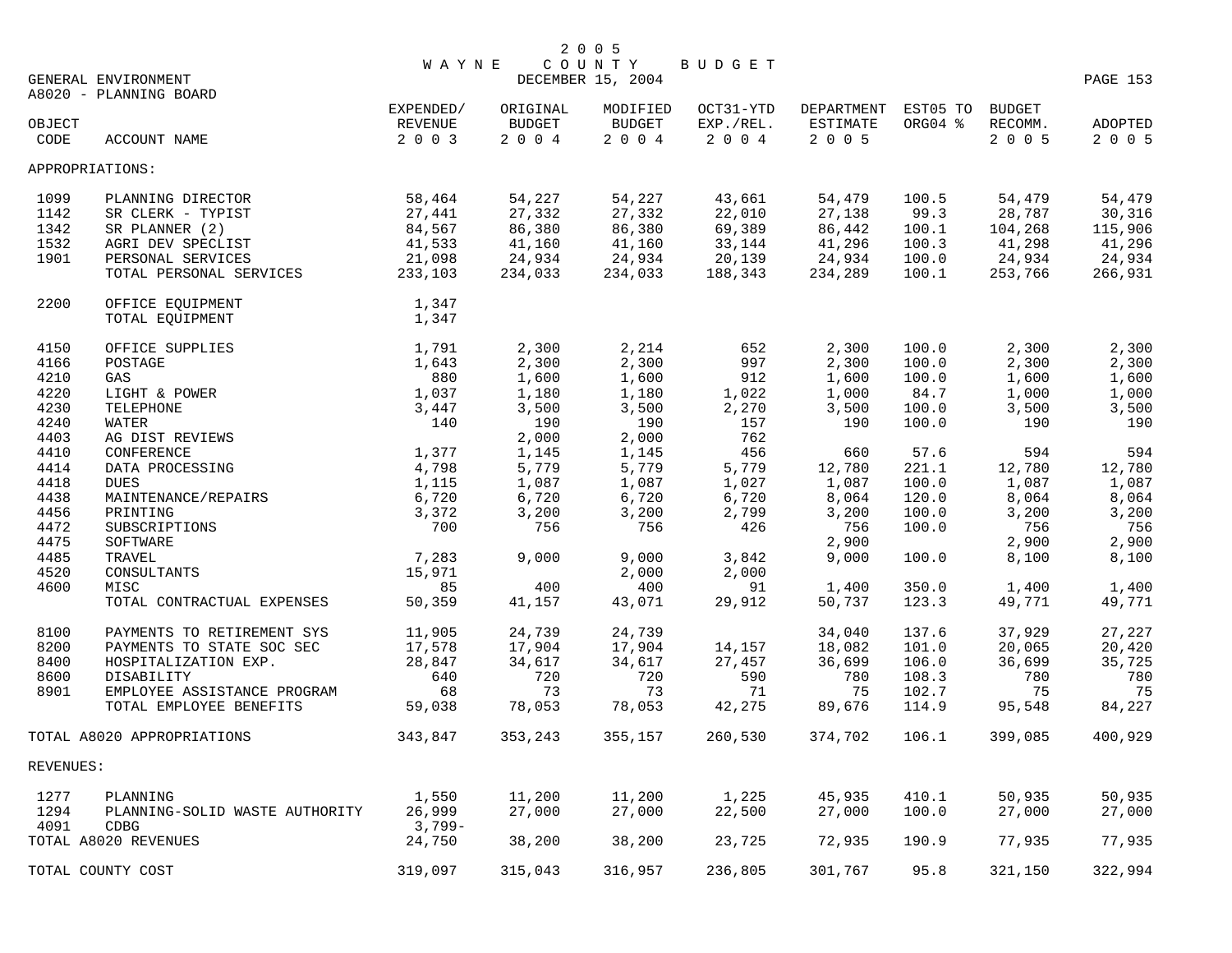|        |                                 |              |          | 2 0 0 5           |           |            |          |               |          |
|--------|---------------------------------|--------------|----------|-------------------|-----------|------------|----------|---------------|----------|
|        |                                 | <b>WAYNE</b> |          | COUNTY            | BUDGET    |            |          |               |          |
|        | GENERAL ENVIRONMENT             |              |          | DECEMBER 15, 2004 |           |            |          |               | PAGE 154 |
|        | A8025 - REGIONAL PLANNING BOARD |              |          |                   |           |            |          |               |          |
|        |                                 | EXPENDED/    | ORIGINAL | MODIFIED          | OCT31-YTD | DEPARTMENT | EST05 TO | <b>BUDGET</b> |          |
| OBJECT |                                 | REVENUE      | BUDGET   | BUDGET            | EXP./REL. | ESTIMATE   | ORG04 %  | RECOMM.       | ADOPTED  |
| CODE   | ACCOUNT NAME                    | 2 0 0 3      | 2 0 0 4  | 2 0 0 4           | 2004      | 2 0 0 5    |          | 2 0 0 5       | 2 0 0 5  |
|        | APPROPRIATIONS:                 |              |          |                   |           |            |          |               |          |
| 4400   | CONTRACTED SERVICES             | 9,970        | 9,970    | 9,970             | 9,970     | 9,970      | 100.0    | 9,970         | 9,970    |
|        | TOTAL CONTRACTUAL EXPENSES      | 9,970        | 9,970    | 9,970             | 9,970     | 9,970      | 100.0    | 9,970         | 9,970    |
|        | TOTAL A8025 APPROPRIATIONS      | 9,970        | 9,970    | 9,970             | 9,970     | 9,970      | 100.0    | 9,970         | 9,970    |
|        | TOTAL COUNTY COST               | 9,970        | 9,970    | 9,970             | 9,970     | 9,970      | 100.0    | 9,970         | 9,970    |
|        | TOTAL GENERAL ENVIRONMENT       | 353,817      | 363,213  | 365,127           | 270,500   | 384,672    | 105.9    | 409,055       | 410,899  |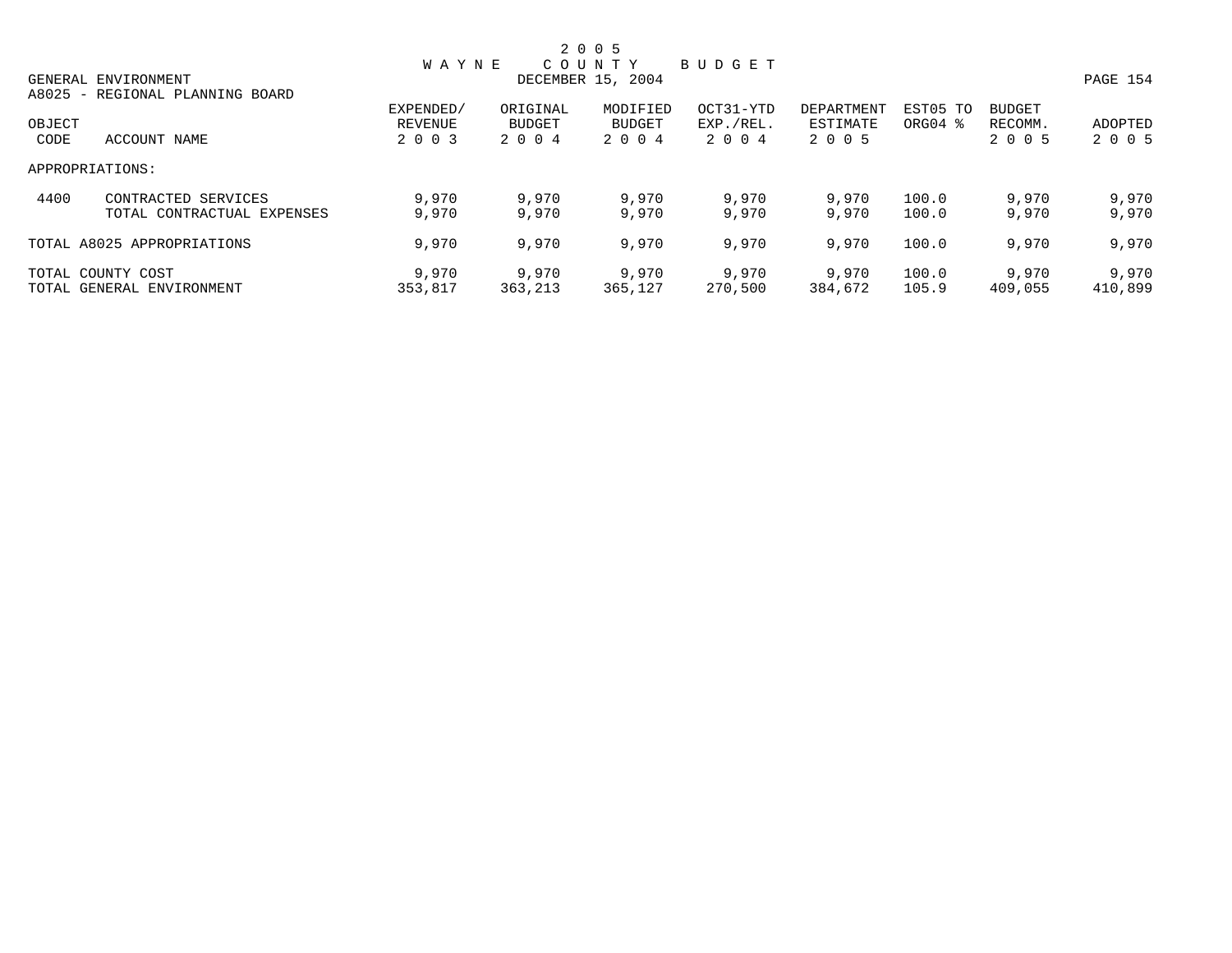| WAYNE COUNTY BUDGET |
|---------------------|
|                     |

|           |                                 |           |               | DECEMBER 15, 2004 |           |                     |         |         | PAGE 155 |
|-----------|---------------------------------|-----------|---------------|-------------------|-----------|---------------------|---------|---------|----------|
|           | A8687 - ECONOMIC DEV ZONE ADMIN |           |               |                   |           |                     |         |         |          |
|           |                                 | EXPENDED/ | ORIGINAL      | MODIFIED          | OCT31-YTD | DEPARTMENT EST05 TO |         | BUDGET  |          |
| OBJECT    |                                 | REVENUE   | <b>BUDGET</b> | <b>BUDGET</b>     | EXP./REL. | <b>ESTIMATE</b>     | ORG04 % | RECOMM. | ADOPTED  |
| CODE      | ACCOUNT NAME                    | 2 0 0 3   | $2 0 0 4$     | 2004              | $2 0 0 4$ | 2 0 0 5             |         | 2005    | 2 0 0 5  |
|           | APPROPRIATIONS:                 |           |               |                   |           |                     |         |         |          |
| 1551      | EDZ COORDINATOR                 | 37,853    | 40,000        | 40,000            | 32,213    | 40,000              | 100.0   | 40,000  | 40,000   |
|           | TOTAL PERSONAL SERVICES         | 37,853    | 40,000        | 40,000            | 32,213    | 40,000              | 100.0   | 40,000  | 40,000   |
| 2100      | FURNITURE AND FURNISHINGS       | 880       | 250           | 250               |           |                     |         |         |          |
| 2200      | OFFICE EQUIPMENT                | 3,999     | 125           | 125               |           |                     |         |         |          |
|           | TOTAL EQUIPMENT                 | 4,879     | 375           | 375               |           |                     |         |         |          |
| 4150      | OFFICE SUPPLIES                 | 398       | 600           | 600               | 569       | 600                 | 100.0   | 600     | 600      |
| 4166      | POSTAGE                         |           | 300           | 300               |           | 200                 | 66.7    | 200     | 200      |
| 4210      | GAS                             | 42        | 160           | 160               | 61        | 160                 | 100.0   | 160     | 160      |
| 4220      | LIGHT & POWER                   | 218       | 300           | 300               | 217       | 300                 | 100.0   | 300     | 300      |
| 4230      | TELEPHONE                       | 660       | 960           | 960               | 602       | 960                 | 100.0   | 960     | 960      |
| 4240      | WATER                           | 15        | 30            | 30                | 26        | 30                  | 100.0   | 30      | 30       |
| 4410      | CONFERENCE                      | 2,052     | 3,800         | 3,800             | 2,655     | 3,800               | 100.0   | 3,420   | 3,420    |
| 4414      | DATA PROCESSING                 | 750       | 1,121         | 1,121             | 1,121     | 1,242               | 110.8   | 1,242   | 1,242    |
| 4438      | MAINTENANCE/REPAIRS             |           | 810           | 810               | 810       | 972                 | 120.0   | 972     | 972      |
| 4456      | PRINTING                        | 212       | 350           | 350               | 155       | 250                 | 71.4    | 250     | 250      |
| 4485      | TRAVEL                          | 606       | 1,400         | 1,400             | 353       | 1,400               | 100.0   | 1,260   | 1,260    |
| 4493      | CLERICAL SERV CONTRACTS         | 11,863    | 8,000         | 8,000             |           | 8,000               | 100.0   | 8,000   | 8,000    |
| 4520      | CONSULTANTS                     |           | 3,000         | 11,000            |           | 2,000               | 66.7    | 2,000   | 2,000    |
| 4541      | MARKETING                       | 3,700     | 10,000        | 17,000            | 8,896     | 6,900               | 69.0    | 6,900   | 6,900    |
|           | TOTAL CONTRACTUAL EXPENSES      | 20,516    | 30,831        | 45,831            | 15,465    | 26,814              | 87.0    | 26,294  | 26,294   |
| 8100      | PAYMENTS TO RETIREMENT SYS      | 313       | 4,560         | 4,560             |           | 6,400               | 140.4   | 6,400   | 4,080    |
| 8200      | PAYMENTS TO STATE SOC SEC       | 2,868     | 3,060         | 3,060             | 2,436     | 3,060               | 100.0   | 3,060   | 3,060    |
| 8400      | HOSPITALIZATION EXP.            | 2,695     | 4,345         | 4,345             | 3,428     | 5,394               | 124.1   | 5,394   | 3,529    |
| 8600      | DISABILITY                      | 119       | 144           | 144               | 118       | 156                 | 108.3   | 156     | 156      |
| 8901      | EMPLOYEE ASSISTANCE PROGRAM     | 13        | 15            | 15                | 14        | 15                  | 100.0   | 15      | 15       |
|           | TOTAL EMPLOYEE BENEFITS         | 6,008     | 12,124        | 12,124            | 5,996     | 15,025              | 123.9   | 15,025  | 10,840   |
|           | TOTAL A8687 APPROPRIATIONS      | 69,256    | 83,330        | 98,330            | 53,674    | 81,839              | 98.2    | 81,319  | 77,134   |
| REVENUES: |                                 |           |               |                   |           |                     |         |         |          |
| 2089      | DEPT INCOME                     | 15,000    |               |                   | 2,250     |                     |         |         |          |
| 3720      | EMPIRE ZONE                     | 23,812    | 24,729        | 24,729            | 22,262    | 24,729              | 100.0   | 24,729  | 24,729   |
|           | TOTAL A8687 REVENUES            | 38,812    | 24,729        | 24,729            | 24,512    | 24,729              | 100.0   | 24,729  | 24,729   |
|           | TOTAL COUNTY COST               | 30,444    | 58,601        | 73,601            | 29,162    | 57,110              | 97.5    | 56,590  | 52,405   |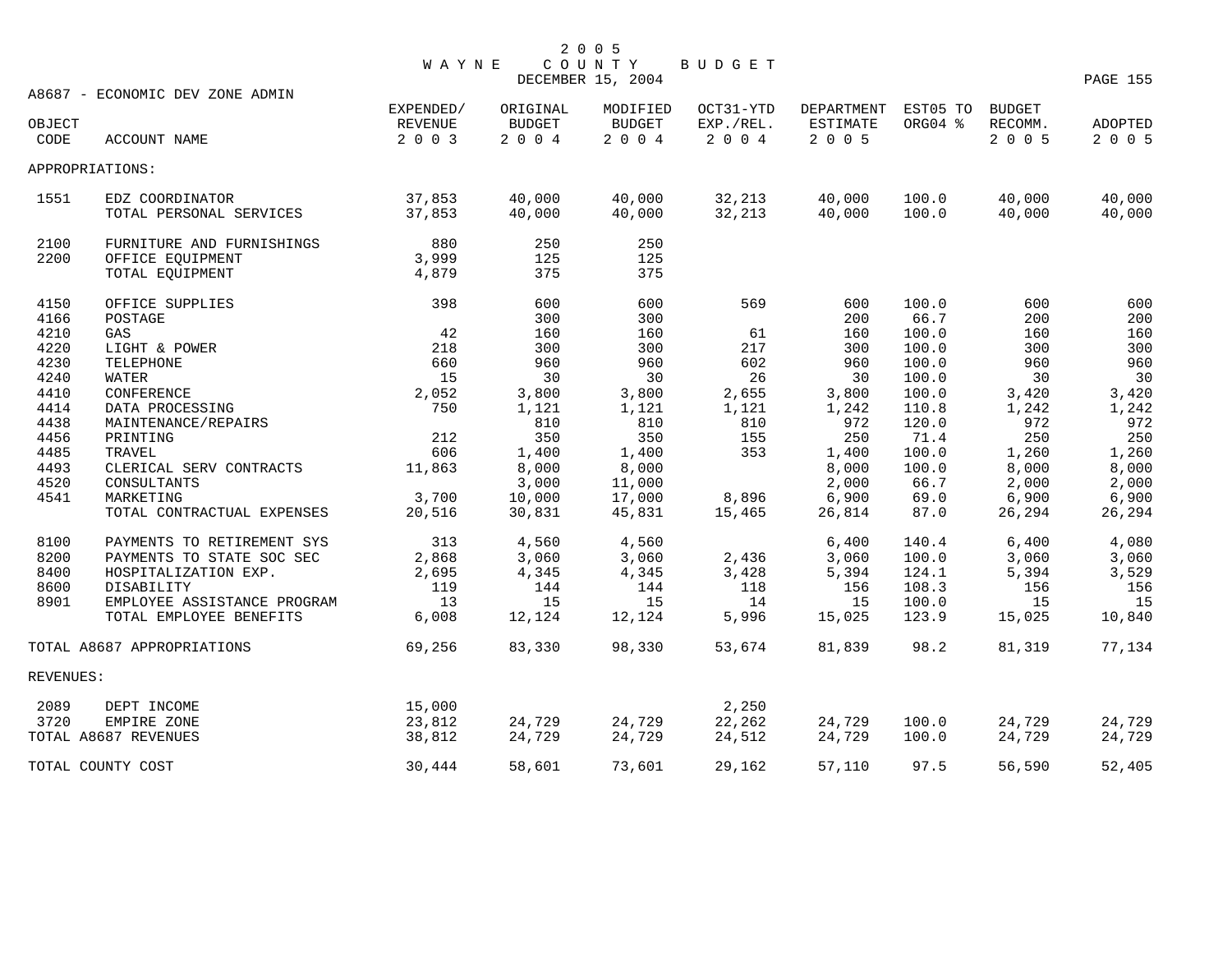|        |                                |              |          | 2 0 0 5           |               |            |                     |               |          |
|--------|--------------------------------|--------------|----------|-------------------|---------------|------------|---------------------|---------------|----------|
|        |                                | <b>WAYNE</b> |          | C O U N T Y       | <b>BUDGET</b> |            |                     |               |          |
|        | NATURAL RESOURCES              |              |          | DECEMBER 15, 2004 |               |            |                     |               | PAGE 156 |
|        | A8720 - FISH & GAME DEPARTMENT |              |          |                   |               |            |                     |               |          |
|        |                                | EXPENDED/    | ORIGINAL | MODIFIED          | OCT31-YTD     | DEPARTMENT | EST05 TO            | <b>BUDGET</b> |          |
| OBJECT |                                | REVENUE      | BUDGET   | BUDGET            | EXP./REL.     | ESTIMATE   | ORG04 $\frac{8}{3}$ | RECOMM.       | ADOPTED  |
| CODE   | ACCOUNT NAME                   | 2 0 0 3      | 2004     | 2 0 0 4           | 2004          | 2 0 0 5    |                     | 2 0 0 5       | 2 0 0 5  |
|        | APPROPRIATIONS:                |              |          |                   |               |            |                     |               |          |
| 4000   | CONTRACTUAL EXPENSES           | 1,700        | 1,530    | 1,530             | 1,530         |            |                     | 1,377         | 1,377    |
|        | TOTAL CONTRACTUAL EXPENSES     | 1,700        | 1,530    | 1,530             | 1,530         |            |                     | 1,377         | 1,377    |
|        | TOTAL A8720 APPROPRIATIONS     | 1,700        | 1,530    | 1,530             | 1,530         |            |                     | 1,377         | 1,377    |
|        | TOTAL COUNTY COST              | 1,700        | 1,530    | 1,530             | 1,530         |            |                     | 1,377         | 1,377    |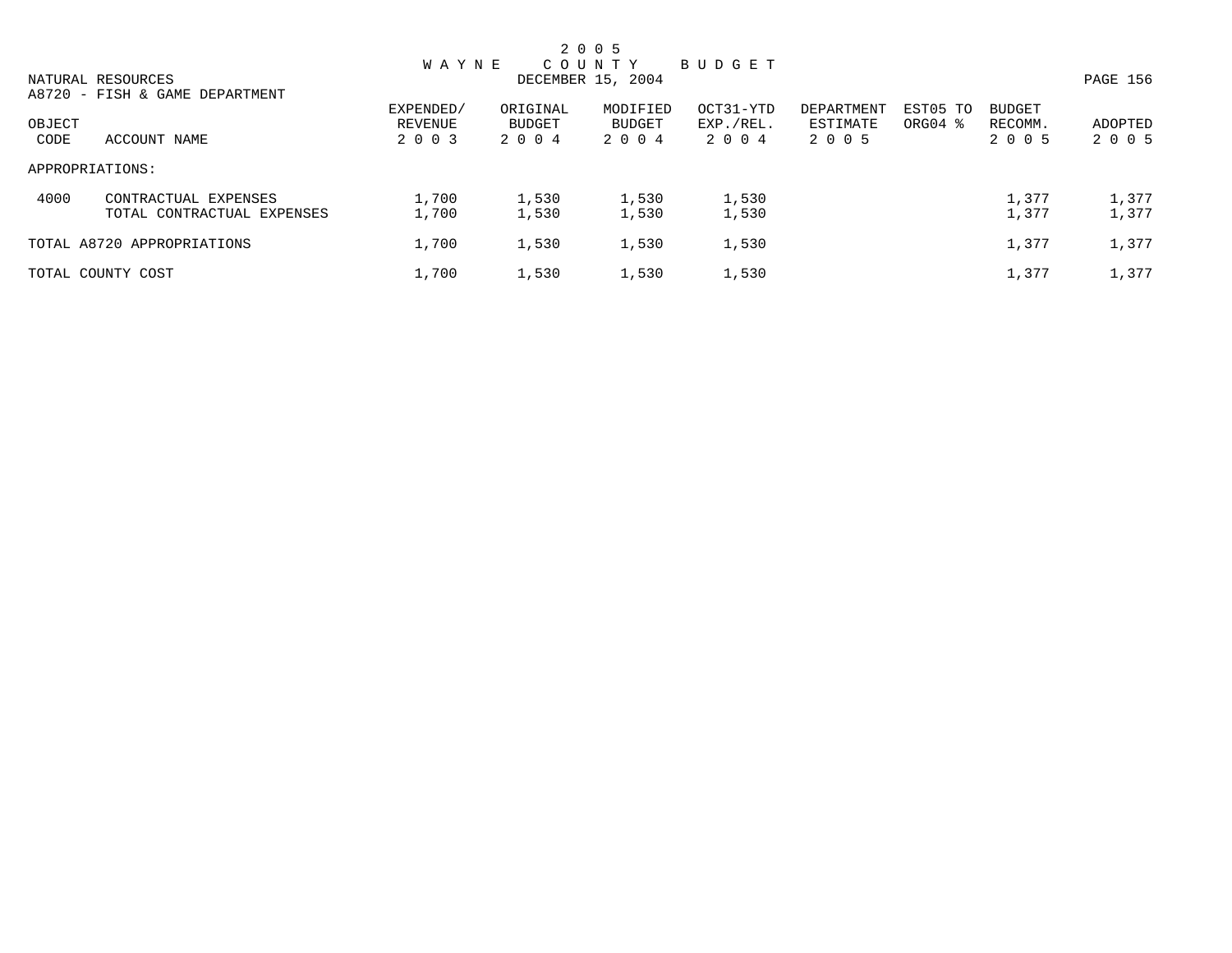|        |                            |              |          | 2 0 0 5           |               |            |                     |               |          |
|--------|----------------------------|--------------|----------|-------------------|---------------|------------|---------------------|---------------|----------|
|        |                            | <b>WAYNE</b> |          | COUNTY            | <b>BUDGET</b> |            |                     |               |          |
|        | NATURAL RESOURCES          |              |          | DECEMBER 15, 2004 |               |            |                     |               | PAGE 157 |
|        | A8730 - SOIL CONSERVATION  |              |          |                   |               |            |                     |               |          |
|        |                            | EXPENDED/    | ORIGINAL | MODIFIED          | OCT31-YTD     | DEPARTMENT | EST05 TO            | <b>BUDGET</b> |          |
| OBJECT |                            | REVENUE      | BUDGET   | BUDGET            | EXP./REL.     | ESTIMATE   | ORG04 $\frac{8}{3}$ | RECOMM.       | ADOPTED  |
| CODE   | ACCOUNT NAME               | 2 0 0 3      | 2 0 0 4  | 2 0 0 4           | 2004          | 2 0 0 5    |                     | 2 0 0 5       | 2 0 0 5  |
|        | APPROPRIATIONS:            |              |          |                   |               |            |                     |               |          |
| 4000   | CONTRACTUAL EXPENSES       | 179,475      | 179,475  | 184,475           | 184,474       | 190,620    | 106.2               | 166,028       | 184,475  |
| 4400   | CONTRACTED SERVICES        | 54,964       | 55,000   | 50,000            | 41,720        | 75,000     | 136.4               | 45,000        | 50,000   |
|        | TOTAL CONTRACTUAL EXPENSES | 234,439      | 234,475  | 234,475           | 226,194       | 265,620    | 113.3               | 211,028       | 234,475  |
|        | TOTAL A8730 APPROPRIATIONS | 234,439      | 234,475  | 234,475           | 226,194       | 265,620    | 113.3               | 211,028       | 234,475  |
|        | TOTAL COUNTY COST          | 234,439      | 234,475  | 234,475           | 226,194       | 265,620    | 113.3               | 211,028       | 234,475  |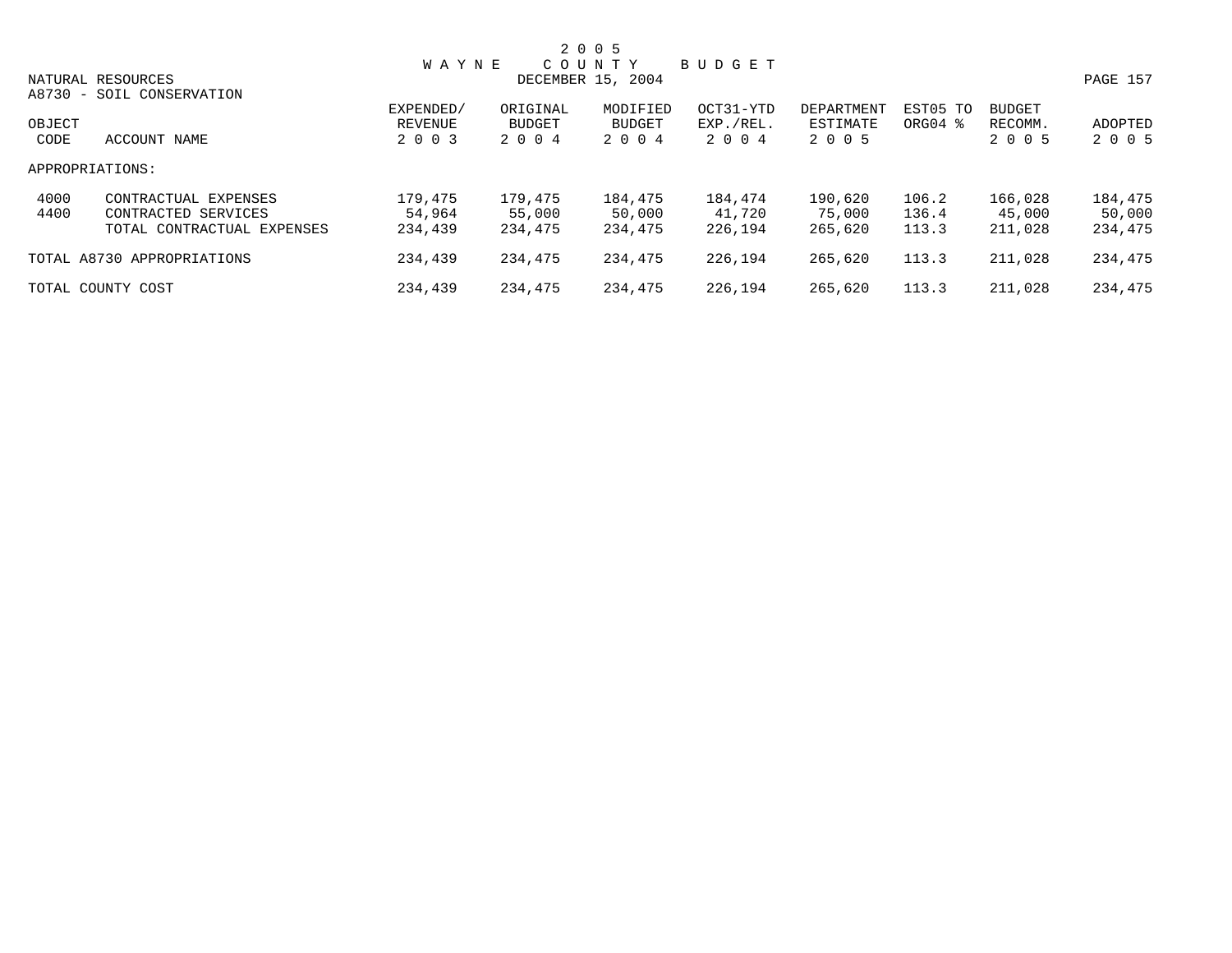|        |                                  |              |          | 2 0 0 5           |           |            |                     |               |          |
|--------|----------------------------------|--------------|----------|-------------------|-----------|------------|---------------------|---------------|----------|
|        |                                  | <b>WAYNE</b> |          | COUNTY            | BUDGET    |            |                     |               |          |
|        | NATURAL RESOURCES                |              |          | DECEMBER 15, 2004 |           |            |                     |               | PAGE 158 |
|        | A8752 - PALMYRA UNION AG SOCIETY |              |          |                   |           |            |                     |               |          |
|        |                                  | EXPENDED/    | ORIGINAL | MODIFIED          | OCT31-YTD | DEPARTMENT | EST05 TO            | <b>BUDGET</b> |          |
| OBJECT |                                  | REVENUE      | BUDGET   | BUDGET            | EXP./REL. | ESTIMATE   | ORG04 $\frac{8}{3}$ | RECOMM.       | ADOPTED  |
| CODE   | ACCOUNT NAME                     | 2 0 0 3      | 2004     | 2 0 0 4           | 2004      | 2 0 0 5    |                     | 2 0 0 5       | 2 0 0 5  |
|        | APPROPRIATIONS:                  |              |          |                   |           |            |                     |               |          |
| 4000   | CONTRACTUAL EXPENSES             | 6,500        | 5,850    | 5,850             | 5,850     | 6,500      | 111.1               | 5,265         | 5,265    |
|        | TOTAL CONTRACTUAL EXPENSES       | 6,500        | 5,850    | 5,850             | 5,850     | 6,500      | 111.1               | 5,265         | 5,265    |
|        | TOTAL A8752 APPROPRIATIONS       | 6,500        | 5,850    | 5,850             | 5,850     | 6,500      | 111.1               | 5,265         | 5,265    |
|        | TOTAL COUNTY COST                | 6,500        | 5,850    | 5,850             | 5,850     | 6,500      | 111.1               | 5,265         | 5,265    |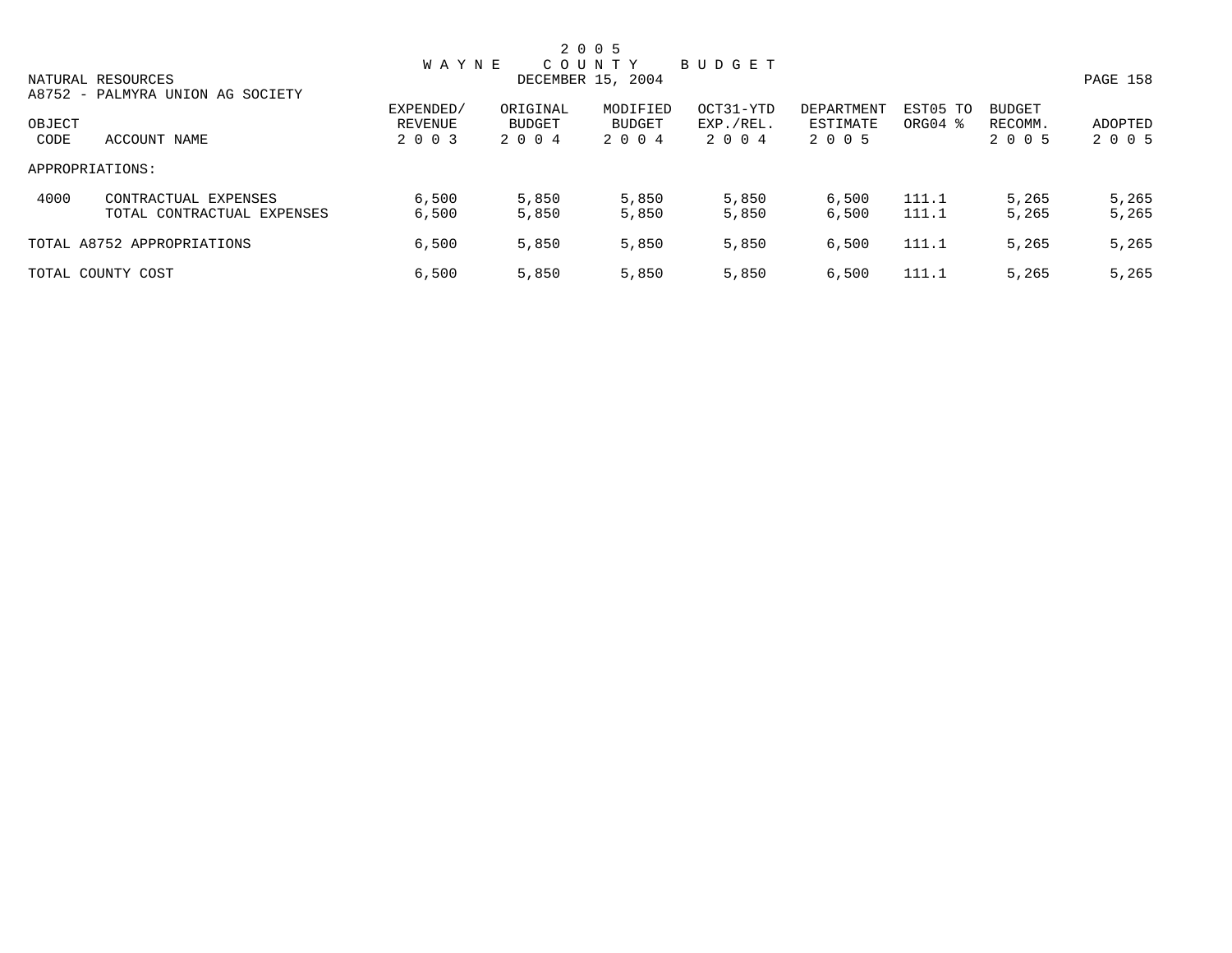|        |                               |              |          | 2 0 0 5           |               |            |                     |               |          |
|--------|-------------------------------|--------------|----------|-------------------|---------------|------------|---------------------|---------------|----------|
|        |                               | <b>WAYNE</b> |          | COUNTY            | <b>BUDGET</b> |            |                     |               |          |
|        | NATURAL RESOURCES             |              |          | DECEMBER 15, 2004 |               |            |                     |               | PAGE 159 |
|        | A8754 - COUNTY EXTENSION SERV |              |          |                   |               |            |                     |               |          |
|        |                               | EXPENDED/    | ORIGINAL | MODIFIED          | OCT31-YTD     | DEPARTMENT | EST05 TO            | <b>BUDGET</b> |          |
| OBJECT |                               | REVENUE      | BUDGET   | <b>BUDGET</b>     | EXP./REL.     | ESTIMATE   | ORG04 $\frac{8}{3}$ | RECOMM.       | ADOPTED  |
| CODE   | ACCOUNT NAME                  | 2 0 0 3      | 2 0 0 4  | 2 0 0 4           | 2004          | 2 0 0 5    |                     | 2 0 0 5       | 2 0 0 5  |
|        | APPROPRIATIONS:               |              |          |                   |               |            |                     |               |          |
| 4000   | CONTRACTUAL EXPENSES          | 433,978      | 412,279  | 412,279           | 412,279       | 412,279    | 100.0               | 371,051       | 412,279  |
|        | TOTAL CONTRACTUAL EXPENSES    | 433,978      | 412,279  | 412,279           | 412,279       | 412,279    | 100.0               | 371,051       | 412,279  |
|        | TOTAL A8754 APPROPRIATIONS    | 433,978      | 412,279  | 412,279           | 412,279       | 412,279    | 100.0               | 371,051       | 412,279  |
|        | TOTAL COUNTY COST             | 433,978      | 412,279  | 412,279           | 412,279       | 412,279    | 100.0               | 371,051       | 412,279  |
|        | TOTAL NATURAL RESOURCES       | 745,873      | 737.464  | 752,464           | 699,527       | 766,238    | 103.9               | 670,040       | 730,530  |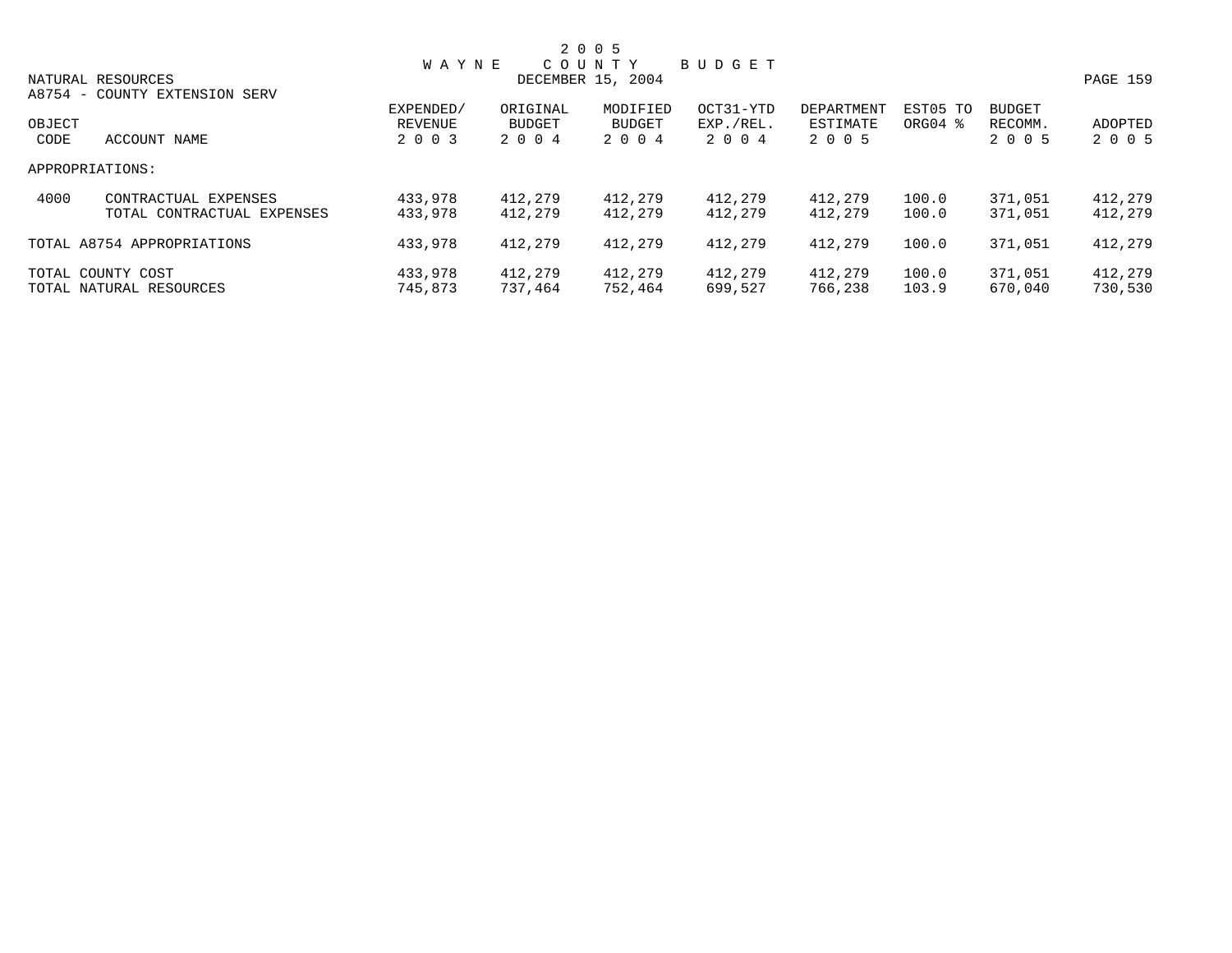|                                 |  |  |  | 2005 |                   |                     |  |
|---------------------------------|--|--|--|------|-------------------|---------------------|--|
|                                 |  |  |  |      |                   | WAYNE COUNTY BUDGET |  |
| UNDISTRIBUTED EMPLOYEE BENEFITS |  |  |  |      | DECEMBER 15, 2004 |                     |  |

UNDISTRIBUTED EMPLOYEE BENEFITS **EXAMPLE 160** DECEMBER 15, 2004 **PAGE 160** A9040 - WORKMENS COMPENSATION PAYMENTS EXPENDED/ ORIGINAL MODIFIED OCT31-YTD DEPARTMENT EST05 TO BUDGET OBJECT REVENUE BUDGET BUDGET EXP./REL. ESTIMATE ORG04 % RECOMM. ADOPTED  $2004$   $2004$   $2003$   $2004$   $2005$ APPROPRIATIONS: 8300 WORKMENS COMP<br>TOTAL EMPLOYEE BENEFITS 524,138-TOTAL EMPLOYEE BENEFITS TOTAL A9040 APPROPRIATIONS 524,138- TOTAL COUNTY COST 524,138-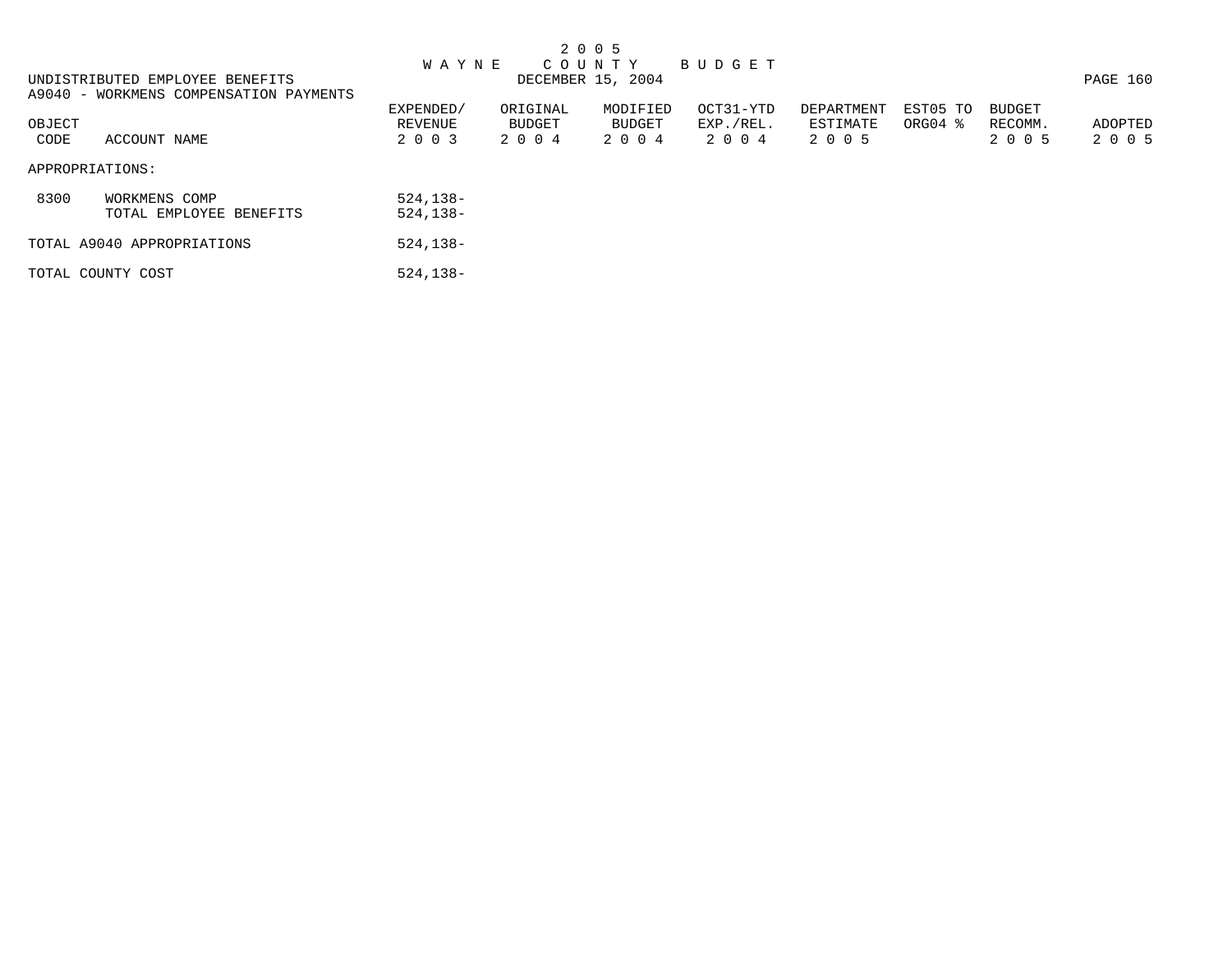|           |                                 |              |          | 2 0 0 5           |               |            |          |               |          |
|-----------|---------------------------------|--------------|----------|-------------------|---------------|------------|----------|---------------|----------|
|           |                                 | <b>WAYNE</b> |          | COUNTY            | <b>BUDGET</b> |            |          |               |          |
|           | UNDISTRIBUTED EMPLOYEE BENEFITS |              |          | DECEMBER 15, 2004 |               |            |          |               | PAGE 161 |
|           | A9050 - UNEMPLOYMENT RESERVE    |              |          |                   |               |            |          |               |          |
|           |                                 | EXPENDED/    | ORIGINAL | MODIFIED          | OCT31-YTD     | DEPARTMENT | EST05 TO | <b>BUDGET</b> |          |
| OBJECT    |                                 | REVENUE      | BUDGET   | <b>BUDGET</b>     | EXP./REL.     | ESTIMATE   | ORG04 %  | RECOMM.       | ADOPTED  |
| CODE      | ACCOUNT NAME                    | 2 0 0 3      | 2 0 0 4  | 2 0 0 4           | 2 0 0 4       | 2 0 0 5    |          | 2 0 0 5       | 2 0 0 5  |
|           | APPROPRIATIONS:                 |              |          |                   |               |            |          |               |          |
| 8000      | EMPLOYEE BENEFITS               | 50,668       |          |                   | 88,052        |            |          |               |          |
|           | TOTAL EMPLOYEE BENEFITS         | 50,668       |          |                   | 88,052        |            |          |               |          |
|           | TOTAL A9050 APPROPRIATIONS      | 50,668       |          |                   | 88,052        |            |          |               |          |
| REVENUES: |                                 |              |          |                   |               |            |          |               |          |
| 2402      | INTEREST ON RESERVE ACCOUNTS    |              |          |                   |               |            |          |               |          |
| 2801      | INTERFUND REIMB. OF EXPENSES    | 6,282        |          |                   | 15,188        |            |          |               |          |
|           | TOTAL A9050 REVENUES            | 6,282        |          |                   | 15,188        |            |          |               |          |
|           | TOTAL COUNTY COST               | 44,386       |          |                   | 72,864        |            |          |               |          |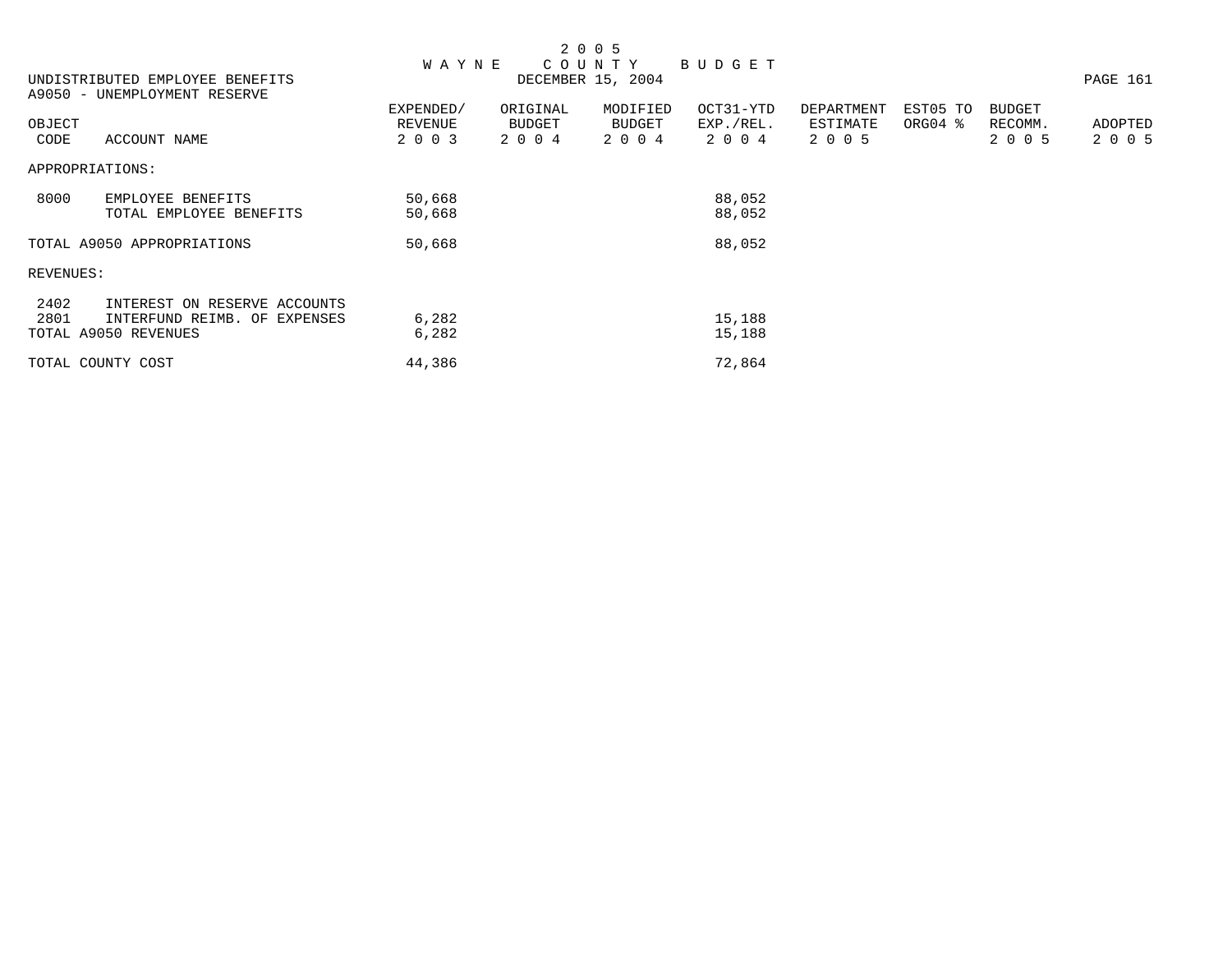|        |                                      |              |          | 2 0 0 5           |           |            |          |               |          |
|--------|--------------------------------------|--------------|----------|-------------------|-----------|------------|----------|---------------|----------|
|        |                                      | <b>WAYNE</b> |          | COUNTY            | BUDGET    |            |          |               |          |
|        | UNDISTRIBUTED EMPLOYEE BENEFITS      |              |          | DECEMBER 15, 2004 |           |            |          |               | PAGE 162 |
|        | A9060 - HOSPITAL & MEDICAL INSURANCE |              |          |                   |           |            |          |               |          |
|        |                                      | EXPENDED/    | ORIGINAL | MODIFIED          | OCT31-YTD | DEPARTMENT | EST05 TO | <b>BUDGET</b> |          |
| OBJECT |                                      | REVENUE      | BUDGET   | BUDGET            | EXP./REL. | ESTIMATE   | ORG04 %  | RECOMM.       | ADOPTED  |
| CODE   | ACCOUNT NAME                         | 2 0 0 3      | 2004     | 2004              | 2004      | 2 0 0 5    |          | 2 0 0 5       | 2 0 0 5  |
|        | APPROPRIATIONS:                      |              |          |                   |           |            |          |               |          |
| 8400   | HOSPITALIZATION EXP.                 | 469,509      | 579,292  | 579,292           | 429,808   | 639,794    | 110.4    | 639,794       | 744,711  |
|        | TOTAL EMPLOYEE BENEFITS              | 469,509      | 579,292  | 579,292           | 429,808   | 639,794    | 110.4    | 639,794       | 744,711  |
|        | TOTAL A9060 APPROPRIATIONS           | 469,509      | 579,292  | 579,292           | 429,808   | 639,794    | 110.4    | 639,794       | 744,711  |
|        | TOTAL COUNTY COST                    | 469,509      | 579,292  | 579,292           | 429,808   | 639,794    | 110.4    | 639,794       | 744,711  |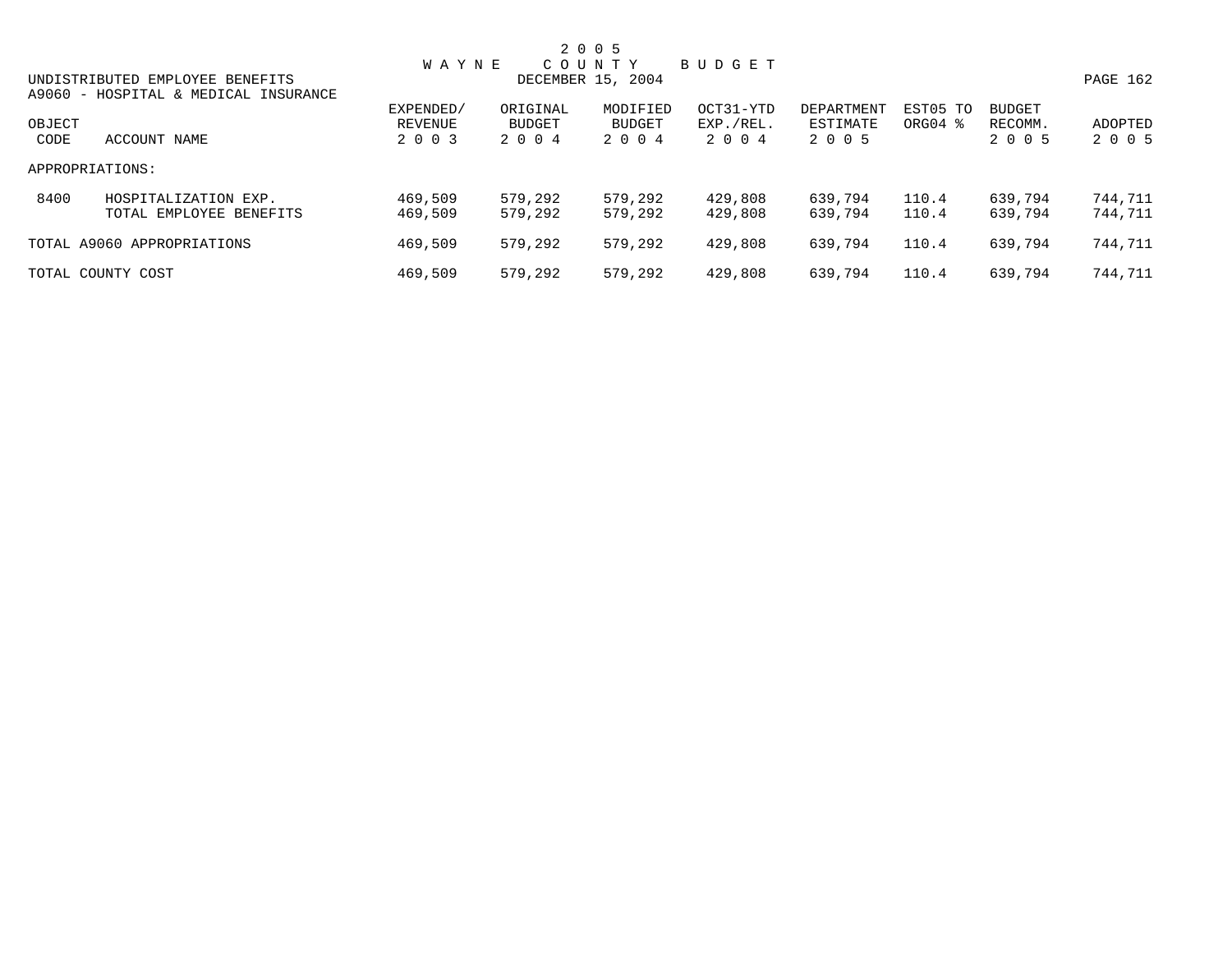|        |                                 |              |          | 2 0 0 5           |           |            |                     |         |          |
|--------|---------------------------------|--------------|----------|-------------------|-----------|------------|---------------------|---------|----------|
|        |                                 | <b>WAYNE</b> |          | C O U N T Y       | BUDGET    |            |                     |         |          |
|        | UNDISTRIBUTED EMPLOYEE BENEFITS |              |          | DECEMBER 15, 2004 |           |            |                     |         | PAGE 163 |
|        | A9080 - VACATION                |              |          |                   |           |            |                     |         |          |
|        |                                 | EXPENDED/    | ORIGINAL | MODIFIED          | OCT31-YTD | DEPARTMENT | EST05 TO            | BUDGET  |          |
| OBJECT |                                 | REVENUE      | BUDGET   | BUDGET            | EXP./REL. | ESTIMATE   | ORG04 $\frac{8}{3}$ | RECOMM. | ADOPTED  |
| CODE   | ACCOUNT NAME                    | 2 0 0 3      | 2004     | 2 0 0 4           | 2004      | 2 0 0 5    |                     | 2 0 0 5 | 2 0 0 5  |
|        | APPROPRIATIONS:                 |              |          |                   |           |            |                     |         |          |
| 8800   | VACATION                        | 61,235       |          |                   |           |            |                     |         |          |
|        | TOTAL EMPLOYEE BENEFITS         | 61,235       |          |                   |           |            |                     |         |          |
|        | TOTAL A9080 APPROPRIATIONS      | 61,235       |          |                   |           |            |                     |         |          |
|        | TOTAL COUNTY COST               | 61,235       |          |                   |           |            |                     |         |          |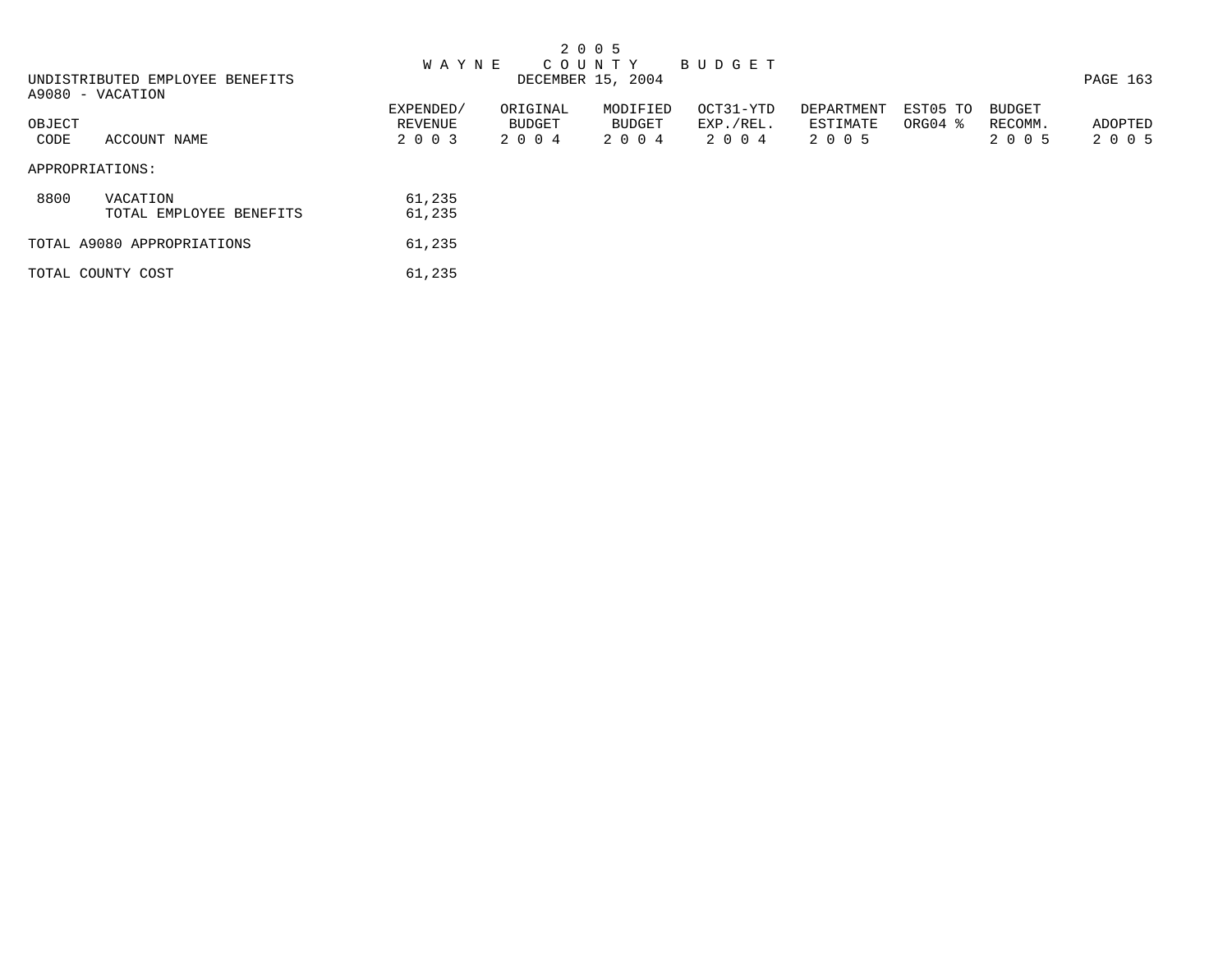|        |                                       |              |          | 2 0 0 5           |           |            |                     |               |          |
|--------|---------------------------------------|--------------|----------|-------------------|-----------|------------|---------------------|---------------|----------|
|        |                                       | <b>WAYNE</b> |          | COUNTY            | BUDGET    |            |                     |               |          |
|        | UNDISTRIBUTED EMPLOYEE BENEFITS       |              |          | DECEMBER 15, 2004 |           |            |                     |               | PAGE 164 |
|        | A9081 - SICK TIME / HOSP.             |              |          |                   |           |            |                     |               |          |
|        |                                       | EXPENDED/    | ORIGINAL | MODIFIED          | OCT31-YTD | DEPARTMENT | EST05 TO            | <b>BUDGET</b> |          |
| OBJECT |                                       | REVENUE      | BUDGET   | BUDGET            | EXP./REL. | ESTIMATE   | ORG04 $\frac{8}{3}$ | RECOMM.       | ADOPTED  |
| CODE   | ACCOUNT NAME                          | 2 0 0 3      | 2 0 0 4  | 2 0 0 4           | 2004      | 2 0 0 5    |                     | 2 0 0 5       | 2 0 0 5  |
|        | APPROPRIATIONS:                       |              |          |                   |           |            |                     |               |          |
| 8802   | SICK TIME<br>HOSP.                    | 89,949       |          |                   |           |            |                     |               |          |
|        | TOTAL EMPLOYEE BENEFITS               | 89,949       |          |                   |           |            |                     |               |          |
|        | TOTAL A9081 APPROPRIATIONS            | 89,949       |          |                   |           |            |                     |               |          |
|        | TOTAL COUNTY COST                     | 89,949       |          |                   |           |            |                     |               |          |
|        | TOTAL UNDISTRIBUTED EMPLOYEE BENEFITS | 147,223      | 579,292  | 579,292           | 517,860   | 639,794    | 110.4               | 639,794       | 744,711  |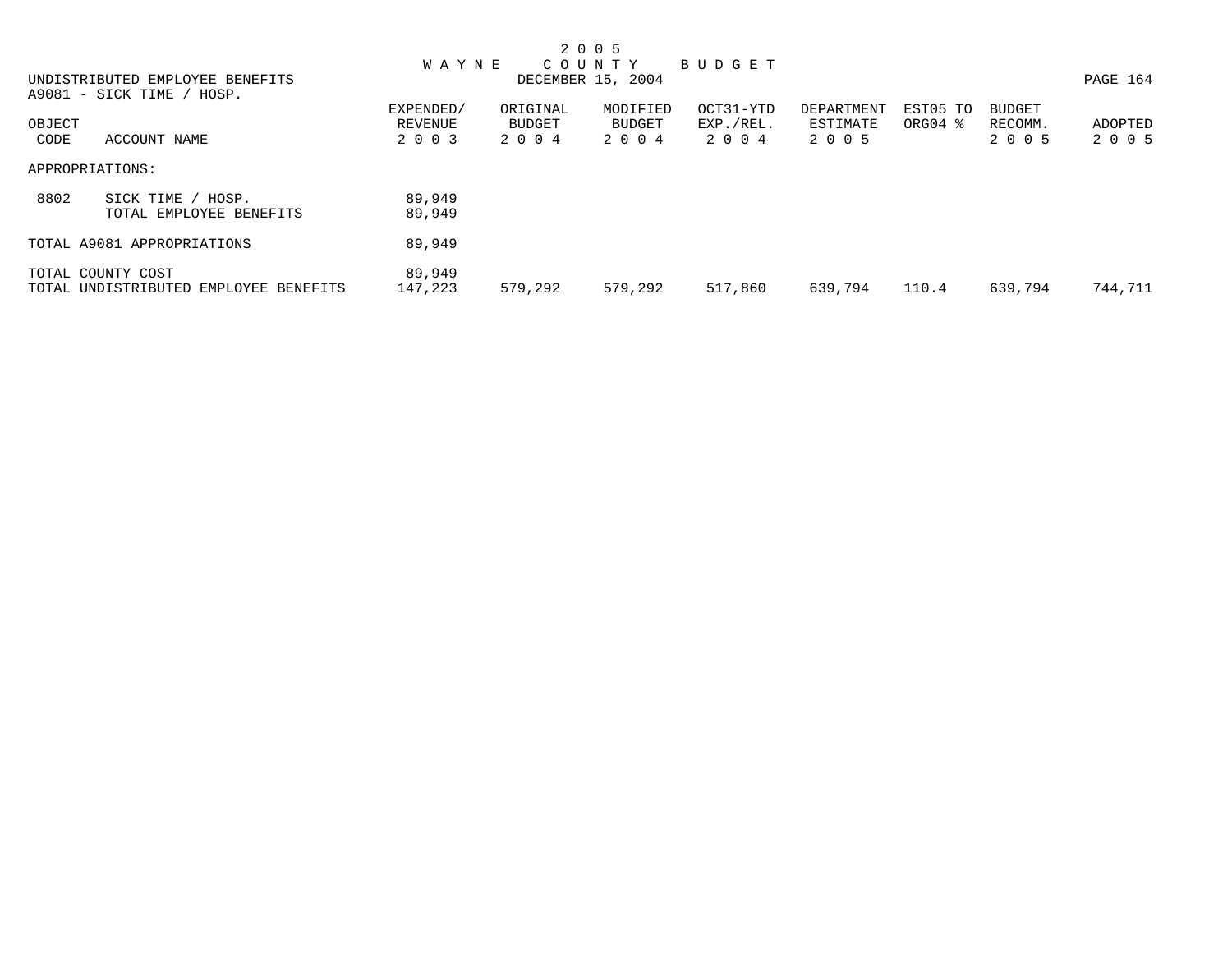|                |                                                             |                                 |                                      | 2 0 0 5                              |                                |                                   |                     |                                     |                    |  |
|----------------|-------------------------------------------------------------|---------------------------------|--------------------------------------|--------------------------------------|--------------------------------|-----------------------------------|---------------------|-------------------------------------|--------------------|--|
|                |                                                             | <b>WAYNE</b>                    |                                      | COUNTY                               | BUDGET                         |                                   |                     |                                     |                    |  |
|                | INTER-FUND TRANSFERS & DEBT SERVICE<br>A9710 - SERIAL BONDS | DECEMBER 15, 2004               |                                      |                                      |                                |                                   |                     |                                     |                    |  |
| OBJECT<br>CODE | ACCOUNT NAME                                                | EXPENDED/<br>REVENUE<br>2 0 0 3 | ORIGINAL<br><b>BUDGET</b><br>2 0 0 4 | MODIFIED<br><b>BUDGET</b><br>2 0 0 4 | OCT31-YTD<br>EXP./REL.<br>2004 | DEPARTMENT<br>ESTIMATE<br>2 0 0 5 | EST05 TO<br>ORG04 % | <b>BUDGET</b><br>RECOMM.<br>2 0 0 5 | ADOPTED<br>2 0 0 5 |  |
|                | APPROPRIATIONS:                                             |                                 |                                      |                                      |                                |                                   |                     |                                     |                    |  |
| 6000           | PRINICPAL ON INDEBTEDNESS<br>TOTAL                          | 700,000<br>700,000              | 725,000<br>725,000                   | 725,000<br>725,000                   | 725,000<br>725,000             | 725,000<br>725,000                | 100.0<br>100.0      | 725,000<br>725,000                  | 725,000<br>725,000 |  |
| 7000           | INTEREST<br>INDEBTEDNESS<br>ON<br>TOTAL                     | 150,450<br>150,450              | 104,550<br>104,550                   | 104,550<br>104,550                   | 91,800<br>91,800               | 56,950<br>56,950                  | 54.5<br>54.5        | 56,950<br>56,950                    | 56,950<br>56,950   |  |
|                | TOTAL A9710 APPROPRIATIONS                                  | 850,450                         | 829,550                              | 829,550                              | 816,800                        | 781,950                           | 94.3                | 781,950                             | 781,950            |  |
|                | TOTAL COUNTY COST                                           | 850,450                         | 829,550                              | 829,550                              | 816,800                        | 781,950                           | 94.3                | 781,950                             | 781,950            |  |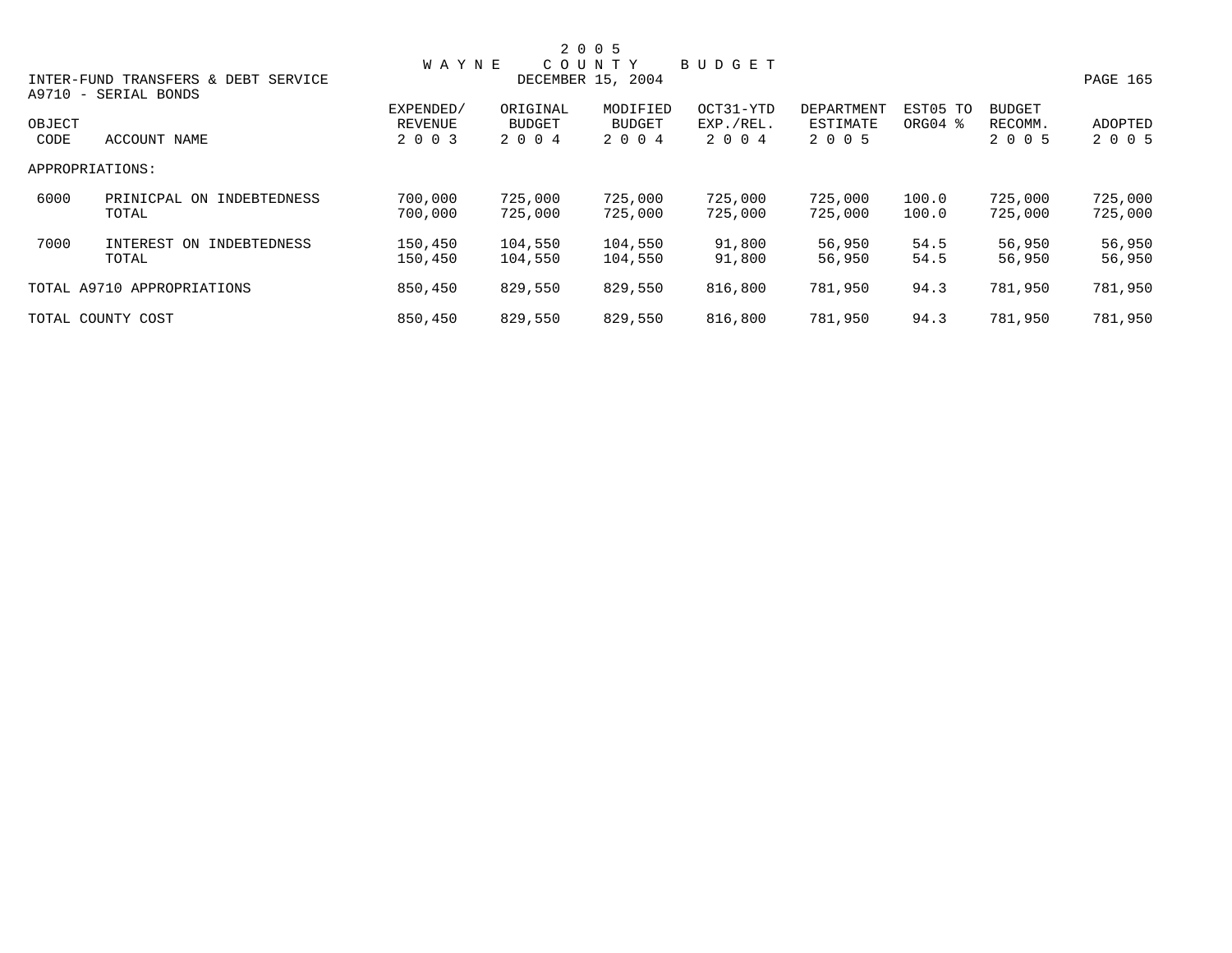|        |                                                                    |              |               | 2 0 0 5           |               |                   |          |               |            |
|--------|--------------------------------------------------------------------|--------------|---------------|-------------------|---------------|-------------------|----------|---------------|------------|
|        |                                                                    | <b>WAYNE</b> |               | COUNTY            | <b>BUDGET</b> |                   |          |               |            |
|        | INTER-FUND TRANSFERS & DEBT SERVICE<br>A9901 - INTERFUND TRANSFERS |              |               | DECEMBER 15, 2004 |               |                   |          |               | PAGE 166   |
|        |                                                                    | EXPENDED/    | ORIGINAL      | MODIFIED          | OCT31-YTD     | <b>DEPARTMENT</b> | EST05 TO | <b>BUDGET</b> |            |
| OBJECT |                                                                    | REVENUE      | <b>BUDGET</b> | BUDGET            | EXP./REL.     | ESTIMATE          | ORG04 %  | RECOMM.       | ADOPTED    |
| CODE   | ACCOUNT NAME                                                       | 2 0 0 3      | 2 0 0 4       | 2 0 0 4           | 2 0 0 4       | 2 0 0 5           |          | 2 0 0 5       | 2 0 0 5    |
|        | APPROPRIATIONS:                                                    |              |               |                   |               |                   |          |               |            |
| 9300   | TRANSFER - COUNTY ROAD                                             | 6,662,039    | 4,591,290     | 5,374,148         | 4,450,000     | 5,576,386         | 121.5    | 5,485,628     | 5,304,707  |
| 9400   | TRANSFER - MACHINERY                                               | 135,387      | 416,624       | 416,624           |               | 520,413           | 124.9    | 340,413       | 330,978    |
| 9500   | TRANSFER - NURSING HOME                                            |              | 715,530       | 1,215,530         | 1,215,530     | 783,757           | 109.5    | 1,397,677     | 3,471,721  |
| 9700   | TRANSFER - WORKMEN'S COMP.                                         | 995,266      | 1,001,744     | 1,001,744         | 1,001,744     | 1,051,496         | 105.0    | 1,051,496     | 1,051,496  |
| 9800   | TRANSFER-MS FUND                                                   |              |               |                   |               |                   |          |               |            |
| 9900   | TRANSFER-COMM DEV                                                  | 20,873       | 20,373        | 20,373            | 20,373        | 23,835            | 117.0    | 23,835        | 23,835     |
|        | TOTAL TRANSFERS                                                    | 7,813,565    | 6,745,561     | 8,028,419         | 6,687,647     | 7,955,887         | 117.9    | 8,299,049     | 10,182,737 |
|        | TOTAL A9901 APPROPRIATIONS                                         | 7,813,565    | 6,745,561     | 8,028,419         | 6,687,647     | 7,955,887         | 117.9    | 8,299,049     | 10,182,737 |
|        | TOTAL COUNTY COST                                                  | 7,813,565    | 6,745,561     | 8,028,419         | 6,687,647     | 7,955,887         | 117.9    | 8,299,049     | 10,182,737 |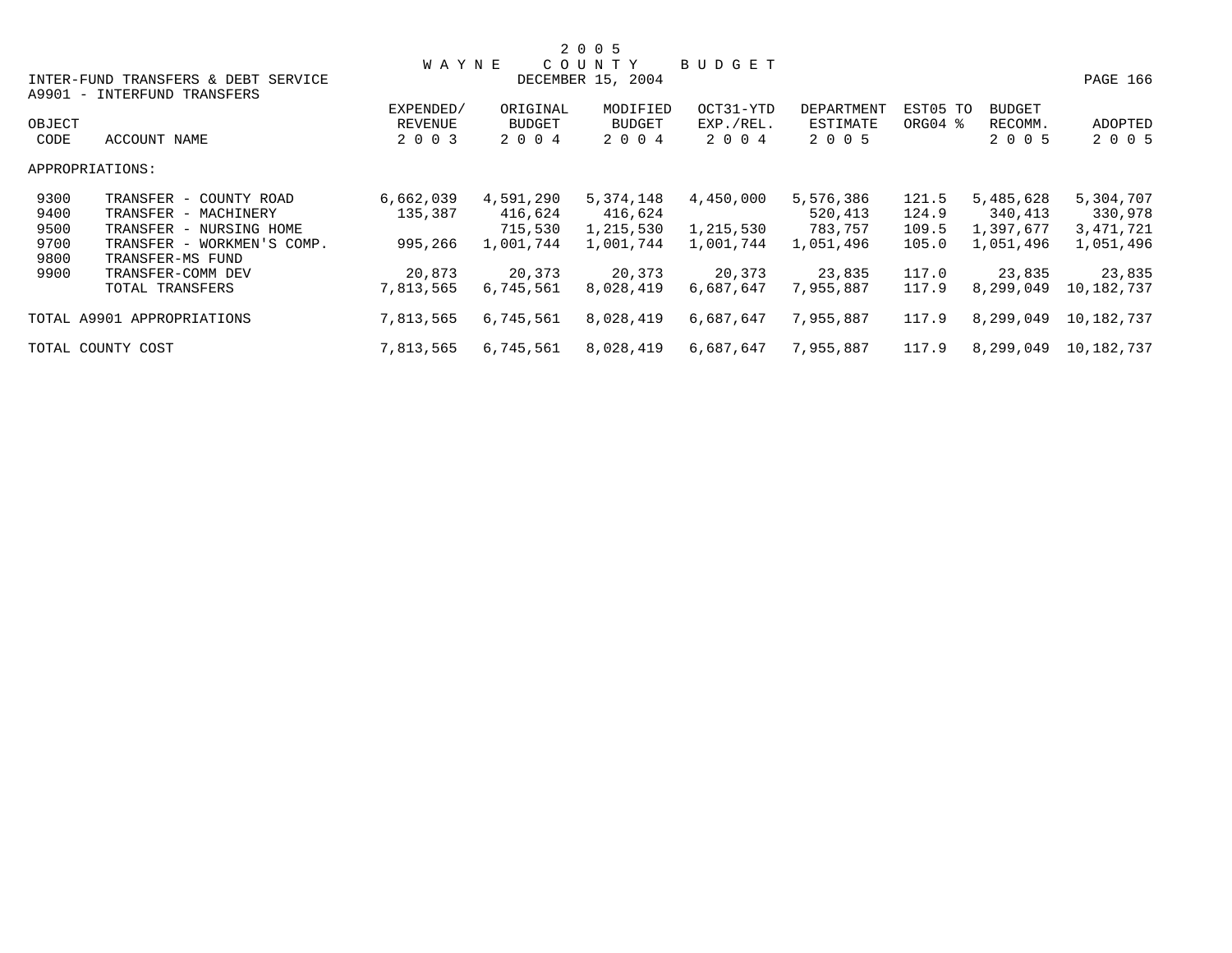|        |                                                                              |                      |                    | 2 0 0 5                   |                        |                               |                     |                          |           |
|--------|------------------------------------------------------------------------------|----------------------|--------------------|---------------------------|------------------------|-------------------------------|---------------------|--------------------------|-----------|
|        |                                                                              | <b>WAYNE</b>         |                    | COUNTY                    | <b>BUDGET</b>          |                               |                     |                          |           |
|        | INTER-FUND TRANSFERS & DEBT SERVICE<br>A9950 - TRANSFER TO CAPITAL FUND PROJ |                      |                    | DECEMBER 15, 2004         |                        |                               |                     |                          | PAGE 167  |
| OBJECT |                                                                              | EXPENDED/<br>REVENUE | ORIGINAL<br>BUDGET | MODIFIED<br><b>BUDGET</b> | OCT31-YTD<br>EXP./REL. | <b>DEPARTMENT</b><br>ESTIMATE | EST05 TO<br>ORG04 % | <b>BUDGET</b><br>RECOMM. | ADOPTED   |
| CODE   | ACCOUNT NAME                                                                 | 2 0 0 3              | 2 0 0 4            | 2 0 0 4                   | 2 0 0 4                | 2 0 0 5                       |                     | 2 0 0 5                  | 2 0 0 5   |
|        | APPROPRIATIONS:                                                              |                      |                    |                           |                        |                               |                     |                          |           |
| 2605   | HIGHWAY PROJECT                                                              | 100,000              |                    |                           |                        |                               |                     |                          |           |
| 2711   | INDUSTRIAL DEVELOPMENT SITES                                                 |                      |                    | 100,000 100,000           | 100,000                | 100,000                       | 100.0               | 100,000                  | 100,000   |
| 2715   | JOINT MUNICIPAL IMPROVEMENT                                                  | 50,000               |                    | 45,000 45,000             | 45,000                 | 20,000                        | 44.4                | 20,000                   | 20,000    |
| 2731   | SOLID WASTE PROJECT                                                          | 1,170,711            | 1,130,417          | 1,130,417                 | 1,031,239              | 1,096,803                     | 97.0                | 1,096,803                | 1,096,803 |
| 2737   | COUNTY MASTER PLAN                                                           | 3,500                |                    |                           |                        |                               |                     |                          |           |
| 2739   | COMPUTER EOUIPMENT PROJECT                                                   | 90,000               |                    |                           |                        |                               |                     |                          |           |
| 2740   | TELEPHONE PROJECT                                                            | 170,000              |                    |                           |                        |                               |                     |                          |           |
| 2741   | COMMUNITY ASSISTANCE SAFETY                                                  |                      |                    | 85                        |                        |                               |                     |                          |           |
| 2760   | FIRE TRAINING CENTER                                                         | 110,000              |                    |                           |                        |                               |                     |                          |           |
| 2763   | <b>ROOFS</b>                                                                 | 20,000               |                    |                           |                        |                               |                     |                          |           |
| 2765   | EMERGENCY MANAGEMT EQUIP/RENOV                                               | 10,414               |                    |                           |                        |                               |                     |                          |           |
| 2774   | BUILDING RENOVATION CAP. PROJ.                                               | 17,000               |                    |                           |                        |                               |                     |                          |           |
| 2778   | ENHANCED911EMERGENCY TELEPHONE                                               | 179,920              |                    |                           |                        |                               |                     |                          |           |
| 2792   | COUNTY CLERK'S STORAGE PROJECT                                               |                      |                    |                           | $500 -$                |                               |                     |                          |           |
| 2793   | ENVIRONMENTAL RESTORATION                                                    | 3,906                |                    |                           |                        |                               |                     |                          |           |
| 2798   | FMS UPDATE PROGRAM                                                           | 500,000              |                    |                           |                        |                               |                     |                          |           |
|        | TOTAL EQUIPMENT                                                              | 2,425,451            | 1,275,417          | 1,275,502                 | 1,175,739              | 1,216,803                     | 95.4                | 1,216,803                | 1,216,803 |
|        | TOTAL A9950 APPROPRIATIONS                                                   | 2,425,451            | 1,275,417          | 1,275,502                 | 1,175,739              | 1,216,803                     | 95.4                | 1,216,803                | 1,216,803 |
|        | TOTAL COUNTY COST                                                            | 2,425,451            | 1,275,417          | 1,275,502                 | 1,175,739              | 1,216,803                     | 95.4                | 1,216,803                | 1,216,803 |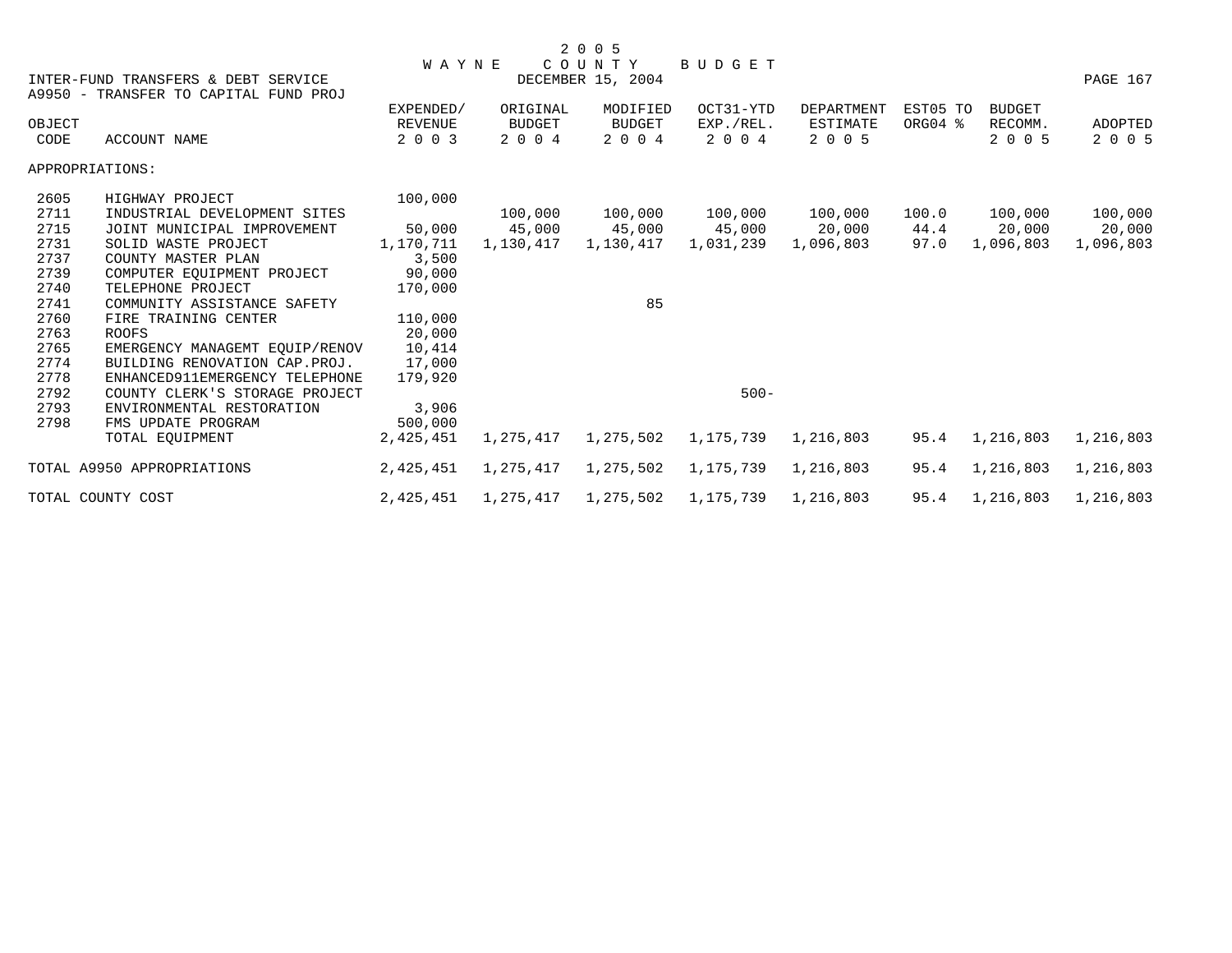|        |                                                    | <b>WAYNE</b> |          | COUNTY               | BUDGET    |            |          |               |            |
|--------|----------------------------------------------------|--------------|----------|----------------------|-----------|------------|----------|---------------|------------|
|        | INTER-FUND TRANSFERS & DEBT SERVICE                |              |          | DECEMBER 15, 2004    |           |            |          |               | PAGE 168   |
|        | A9962 - TRANSFER TO RESERVE FUND                   |              |          |                      |           |            |          |               |            |
|        |                                                    | EXPENDED/    | ORIGINAL | MODIFIED             | OCT31-YTD | DEPARTMENT | EST05 TO | <b>BUDGET</b> |            |
| OBJECT |                                                    | REVENUE      | BUDGET   | BUDGET               | EXP./REL. | ESTIMATE   | ORG04 %  | RECOMM.       | ADOPTED    |
| CODE   | ACCOUNT NAME                                       | 2 0 0 3      | 2004     | 2 0 0 4              | 2004      | 2005       |          | 2 0 0 5       | 2 0 0 5    |
|        | APPROPRIATIONS:                                    |              |          |                      |           |            |          |               |            |
| 9701   | TRANSFER-LIABILITY & CASUALITY                     |              |          |                      |           |            |          | 20,000        | 20,000     |
| 9703   | TAX STABILIZATION                                  |              |          |                      |           |            |          | 1,000,000     | 1,000,000  |
|        | TOTAL TRANSFERS                                    |              |          |                      |           |            |          | 1,020,000     | 1,020,000  |
|        | TOTAL A9962 APPROPRIATIONS                         |              |          |                      |           |            |          | 1,020,000     | 1,020,000  |
|        | TOTAL COUNTY COST                                  |              |          |                      |           |            |          | 1,020,000     | 1,020,000  |
|        | TOTAL INTER-FUND TRANSFERS & DEBT SERVI 11,089,466 |              |          | 8,850,528 10,133,471 | 8,680,186 | 9,954,640  | 112.5    | 11,317,802    | 13,201,490 |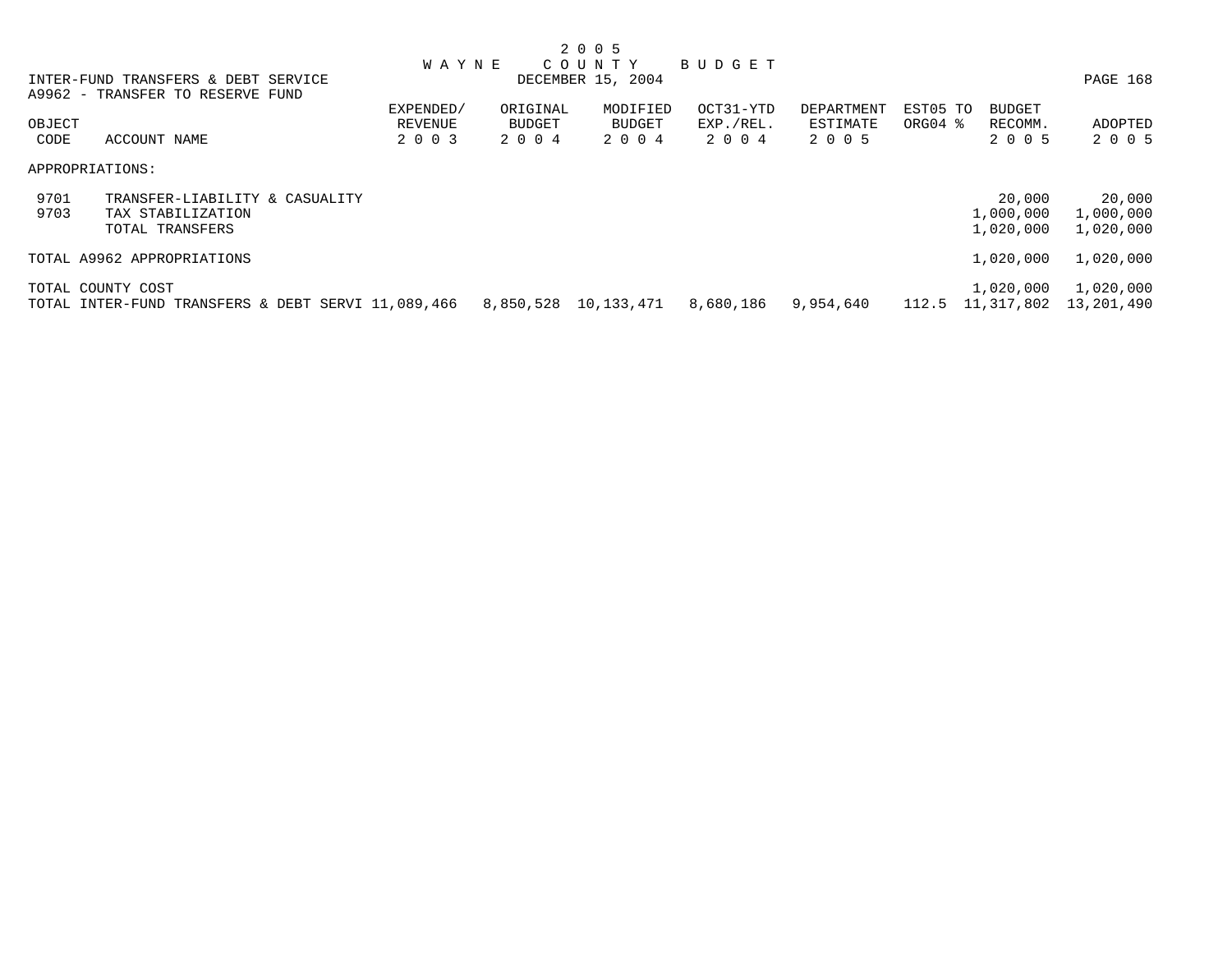|       | 2005                |  |
|-------|---------------------|--|
|       | WAYNE COUNTY BUDGET |  |
| OTHER | DECEMBER 15, 2004   |  |

|                | A9999 - OTHER                                         |                                 |                               |                                      |                                                        |                                                                  |                     |                                     |                    |
|----------------|-------------------------------------------------------|---------------------------------|-------------------------------|--------------------------------------|--------------------------------------------------------|------------------------------------------------------------------|---------------------|-------------------------------------|--------------------|
| OBJECT<br>CODE | ACCOUNT NAME                                          | EXPENDED/<br>REVENUE<br>2 0 0 3 | ORIGINAL<br>BUDGET<br>2 0 0 4 | MODIFIED<br><b>BUDGET</b><br>2 0 0 4 | OCT31-YTD<br>EXP./REL.<br>2 0 0 4                      | DEPARTMENT<br>ESTIMATE<br>2 0 0 5                                | EST05 TO<br>ORG04 % | <b>BUDGET</b><br>RECOMM.<br>2 0 0 5 | ADOPTED<br>2 0 0 5 |
|                | APPROPRIATIONS:                                       |                                 |                               |                                      |                                                        |                                                                  |                     |                                     |                    |
| 4796           | NURSING HOME MONIES<br>TOTAL CONTRACTUAL EXPENSES     | 2,000,000<br>2,000,000          |                               |                                      |                                                        |                                                                  |                     |                                     |                    |
| 8100           | PAYMENTS TO RETIREMENT SYS<br>TOTAL EMPLOYEE BENEFITS | $303, 220 -$<br>$303, 220 -$    |                               |                                      | 303,220<br>303,220                                     |                                                                  |                     |                                     |                    |
|                | TOTAL A9999 APPROPRIATIONS                            | 1,696,780                       |                               |                                      | 303,220                                                |                                                                  |                     |                                     |                    |
| REVENUES:      |                                                       |                                 |                               |                                      |                                                        |                                                                  |                     |                                     |                    |
| 1001<br>1051   | REAL PROPERTY TAXES<br>GAIN FROM TAX SALE OF PROPERTY | 28,796,647                      |                               | 30,819,870 30,554,804                | 267,272                                                |                                                                  |                     |                                     |                    |
| 1081           | PAYMENT IN LIEU OF TAXES                              | 269,986                         | 265,000                       | 265,000                              | 257,036                                                | 190,000                                                          | 71.7                | 265,000                             | 265,000            |
| 1090           | INT & PEN ON REAL PROP TAXES                          | 1,543,404                       | 1,150,000                     | 1,150,000                            | 1,157,365                                              | 1,250,000                                                        | 108.7               | 1,250,000                           | 1,250,000          |
| 1092           | INTEREST & PENALTIES-CONTRACTS                        | 184,727                         | 160,000                       | 160,000                              | 173,336                                                | 160,000                                                          | 100.0               | 160,000                             | 160,000            |
| 1110           | SALES AND USE TAX                                     | 14,390,618 18,000,000           |                               | 18,000,000 11,360,301                |                                                        | 19,000,000                                                       | 105.6               | 19,000,000                          | 20, 255, 000       |
| 1115           | TOWN PYMNTS TO REDUCE TAX LEVY                        | 594,819                         | 288,828                       | 288,828                              | 277,308                                                | 277,000                                                          | 95.9                | 277,000                             | 277,000            |
| 2401           | INTEREST EARNINGS                                     | 681,689                         | 650,000                       | 650,000                              | 452,120                                                | 475,000                                                          | 73.1                | 475,000                             | 475,000            |
| 2402           | INTEREST ON RESERVE ACCOUNTS                          | 82,983                          | 60,000                        | 60,000                               | 72,503                                                 | 60,000                                                           | 100.0               | 60,000                              | 60,000             |
| 2410           | RENTAL OF REAL PROPERTY                               | 10,859                          | 7,000                         | 7,000                                | 6,547                                                  | 8,000                                                            | 114.3               | 8,000                               | 8,000              |
| 2540           | LICENSE FOR GAMES OF CHANCE                           | 450                             |                               |                                      | 149                                                    |                                                                  |                     |                                     |                    |
| 2620           | FINES AND FORFEITURES                                 |                                 |                               |                                      | 3,050                                                  |                                                                  |                     |                                     |                    |
| 2660           | SALE OF REAL PROPERTY                                 | 581                             |                               |                                      | 330                                                    |                                                                  |                     |                                     |                    |
| 2665           | SALE ON SURPLUS EOUIPMENT                             | 14,895                          | 8,000                         | 8,000                                | 7,438                                                  | 7,500                                                            | 93.8                | 7,500                               | 7,500              |
| 2680           | INSURANCE RECOVERIES                                  | 66,292                          | 75,000                        | 75,000                               | 77,534                                                 | 60,000                                                           | 80.0                | 60,000                              | 60,000             |
| 2690           | COMPENSATION FOR LOSS-TOBACCO                         | 1,232,393                       | 1,200,000                     | 1,200,000                            | 1,339,725                                              | 1,250,000                                                        | 104.2               | 1,250,000                           | 1,250,000          |
| 2701           | PRIOR YEARS                                           | 1,575                           |                               |                                      | 18,128                                                 |                                                                  |                     |                                     |                    |
| 2720           | OTB                                                   | 75,906                          | 80,000                        | 80,000                               | 56,164                                                 | 60,000                                                           | 75.0                | 60,000                              | 60,000             |
| 2770           | MISC REVENUES                                         | 45,459                          |                               |                                      | $40,320-$                                              |                                                                  |                     |                                     |                    |
| 2801           | INTERFUND REIMB. OF EXPENSES                          | 428,198                         | 400,000                       | 400,000                              | 274,515                                                | 425,000                                                          | 106.3               | 425,000                             | 425,000            |
| 3003           | UNRESTRICTED STATE AID                                | 145,330                         |                               |                                      |                                                        |                                                                  |                     |                                     |                    |
|                | TOTAL A9999 REVENUES                                  |                                 |                               |                                      | 48,566,811 22,343,828 53,163,698 46,315,304 23,222,500 |                                                                  |                     | 103.9 23, 297, 500 24, 552, 500     |                    |
|                | TOTAL COUNTY COST<br>TOTAL OTHER                      | 1,696,780                       |                               |                                      | 303,220                                                | 46,870,031 - 22,343,828 - 53,163,698 - 46,012,084 - 23,222,500 - |                     | 103.9 23, 297, 500 - 24, 552, 500 - |                    |
|                |                                                       |                                 |                               |                                      |                                                        |                                                                  |                     |                                     |                    |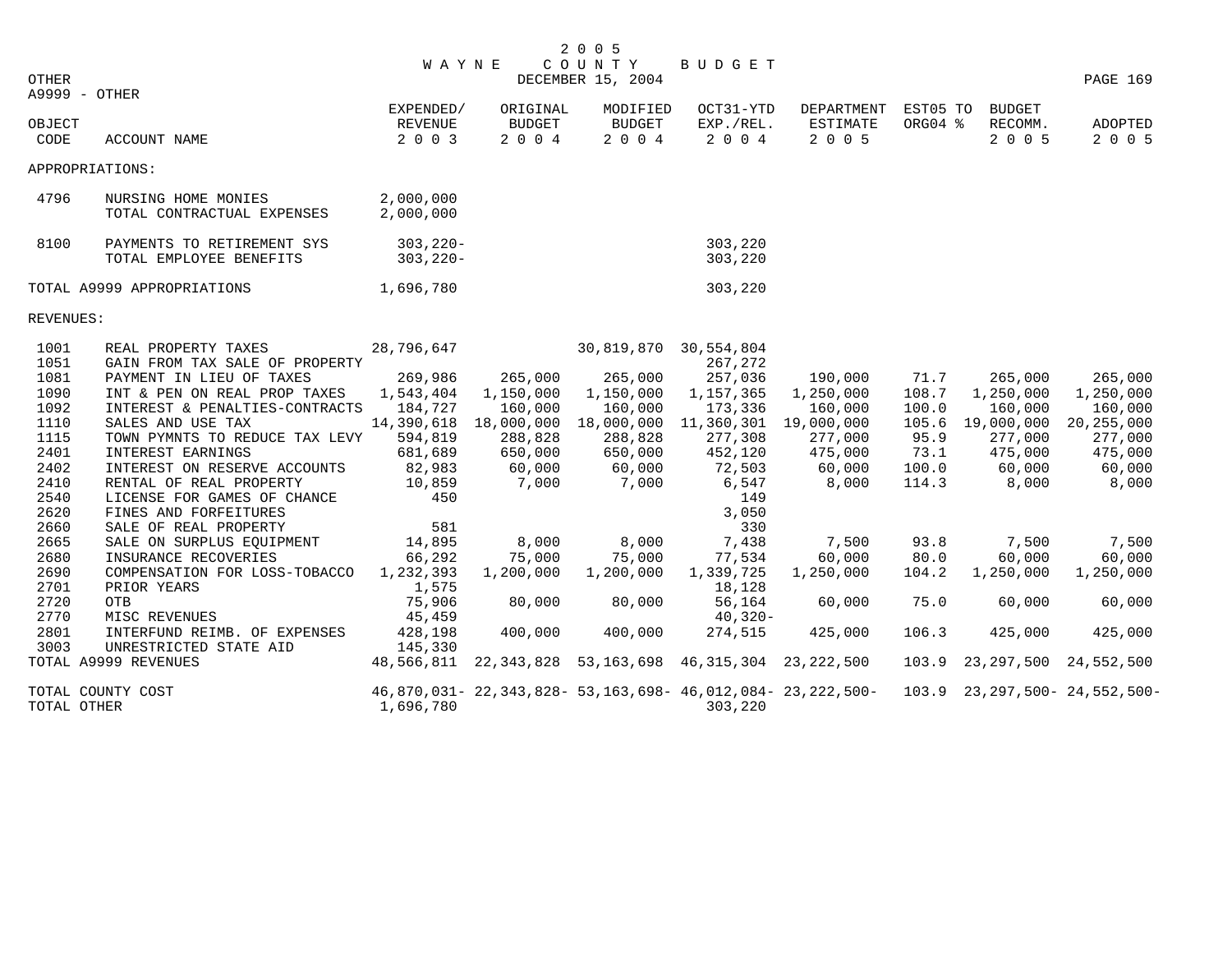|                       |                                   |              |          | 2 0 0 5           |             |            |             |               |          |
|-----------------------|-----------------------------------|--------------|----------|-------------------|-------------|------------|-------------|---------------|----------|
|                       |                                   | <b>WAYNE</b> |          | COUNTY            | B U D G E T |            |             |               |          |
| COMMUNITY DEVELOPMENT |                                   |              |          | DECEMBER 15, 2004 |             |            |             |               | PAGE 170 |
|                       | CD6291 - JTPA PARTICIPANT SUPPORT |              |          |                   |             |            |             |               |          |
|                       |                                   | EXPENDED/    | ORIGINAL | MODIFIED          | OCT31-YTD   | DEPARTMENT | EST05 TO    | <b>BUDGET</b> |          |
| OBJECT                |                                   | REVENUE      | BUDGET   | BUDGET            | EXP./REL.   | ESTIMATE   | $ORG04$ $%$ | RECOMM.       | ADOPTED  |
| CODE                  | ACCOUNT NAME                      | 2 0 0 3      | 2004     | 2004              | 2004        | 2 0 0 5    |             | 2 0 0 5       | 2 0 0 5  |
| APPROPRIATIONS:       |                                   |              |          |                   |             |            |             |               |          |
| 1252                  | EMPL & TRNG COUNSL                |              |          |                   | 357         |            |             |               |          |
|                       | TOTAL PERSONAL SERVICES           |              |          |                   | 357         |            |             |               |          |
|                       | TOTAL CD6291 APPROPRIATIONS       |              |          |                   | 357         |            |             |               |          |
| TOTAL COUNTY COST     |                                   |              |          |                   | 357         |            |             |               |          |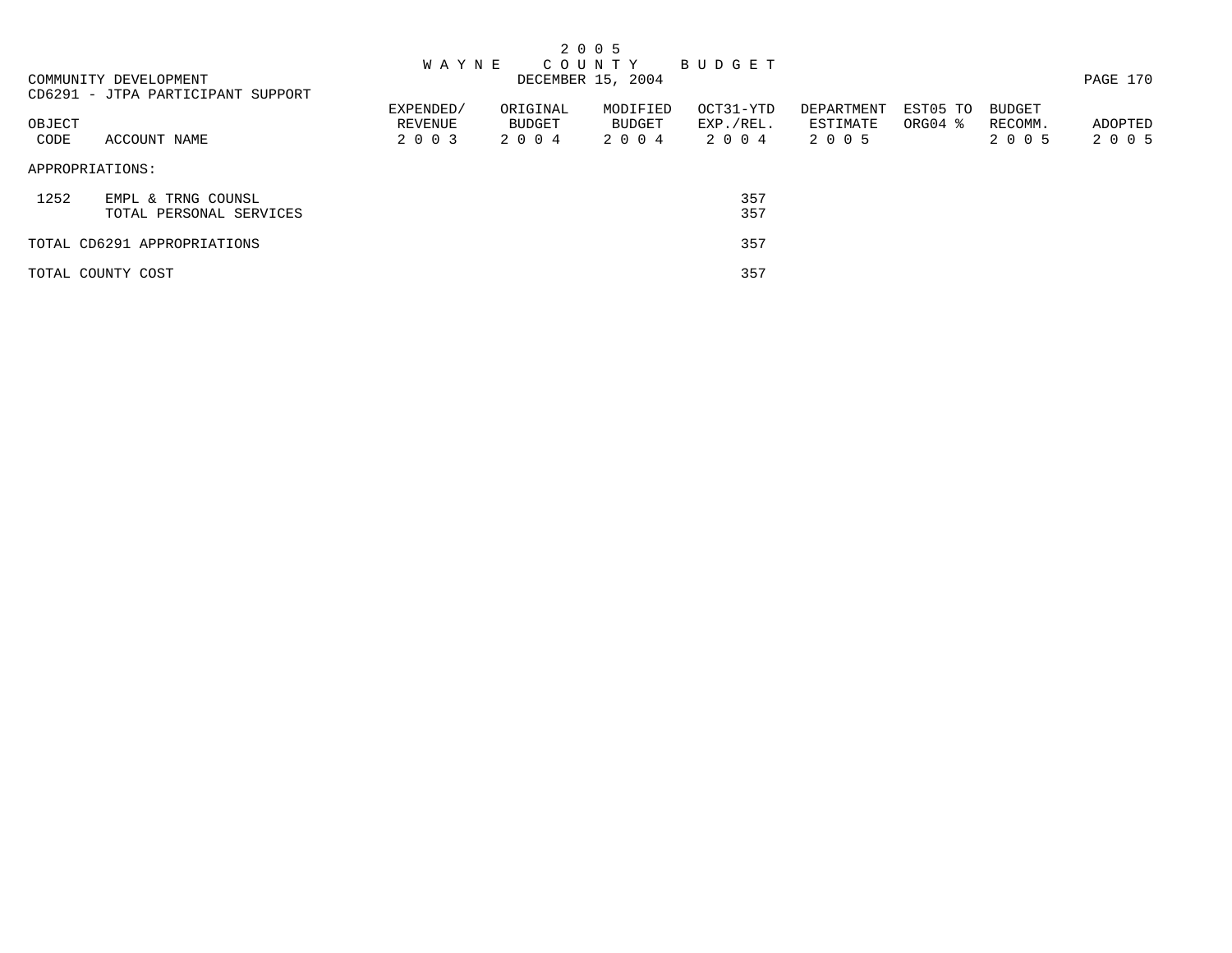|           |                                             | <b>WAYNE</b>         |                           | COUNTY                    | BUDGET                 |                                 |         |                          |          |
|-----------|---------------------------------------------|----------------------|---------------------------|---------------------------|------------------------|---------------------------------|---------|--------------------------|----------|
|           | COMMUNITY DEVELOPMENT<br>CD6293 - WIA ADULT |                      |                           | DECEMBER 15, 2004         |                        |                                 |         |                          | PAGE 171 |
| OBJECT    |                                             | EXPENDED/<br>REVENUE | ORIGINAL<br><b>BUDGET</b> | MODIFIED<br><b>BUDGET</b> | OCT31-YTD<br>EXP./REL. | DEPARTMENT EST05 TO<br>ESTIMATE | ORG04 % | <b>BUDGET</b><br>RECOMM. | ADOPTED  |
| CODE      | ACCOUNT NAME                                | 2 0 0 3              | 2004                      | 2004                      | 2004                   | $2 0 0 5$                       |         | 2 0 0 5                  | 2 0 0 5  |
|           | APPROPRIATIONS:                             |                      |                           |                           |                        |                                 |         |                          |          |
| 1088      | E & T DIRECTOR II                           | 5,497                | 7,000                     | 9,000                     | 6,645                  | 10,000                          | 142.9   | 10,000                   | 10,000   |
| 1104      | CLERK - TYPIST                              | 718                  | 1,000                     | 7,000                     | 5,935                  | 267                             | 26.7    | 267                      | 267      |
| 1123      | ACCT CLK-TYPIST                             | 5,716                | 5,000                     | 5,500                     | 3,618                  | 5,000                           | 100.0   | 5,000                    | 5,000    |
| 1252      | EMPL & TRNG COUNSL                          | 33,117               | 32,000                    | 49,500                    | 41,634                 | 40,500                          | 126.6   | 40,500                   | 40,500   |
| 1256      | EMPL & TRNG CO-ORD                          | 1,067                | 3,000                     | 9,500                     | 8,530                  | 5,500                           | 183.3   | 5,500                    | 5,500    |
| 1300      | SR EMP/TRNG CONSLR                          | 10,991               | 7,000                     | 9,500                     | 7,853                  | 6,000                           | 85.7    | 6,000                    | 6,000    |
|           | TOTAL PERSONAL SERVICES                     | 57,106               | 55,000                    | 90,000                    | 74,215                 | 67,267                          | 122.3   | 67,267                   | 67,267   |
| 4150      | OFFICE SUPPLIES                             | 254                  | 1,500                     | 2,000                     | 1,362                  | 1,400                           | 93.3    | 1,400                    | 1,400    |
| 4166      | POSTAGE                                     | 465                  | 750                       | 750                       | 200                    | 600                             | 80.0    | 600                      | 600      |
| 4199      | MISC                                        |                      |                           | 500                       |                        |                                 |         |                          |          |
| 4210      | GAS                                         | 639                  | 600                       | 1,600                     | 744                    | 750                             | 125.0   | 750                      | 750      |
| 4220      | LIGHT & POWER                               | 544                  | 500                       | 700                       | 498                    | 600                             | 120.0   | 600                      | 600      |
| 4230      | TELEPHONE                                   | 1,362                | 1,500                     | 1,800                     | 1,348                  | 1,800                           | 120.0   | 1,800                    | 1,800    |
| 4240      | WATER                                       | 102                  | 90                        | 190                       | 167                    | 100                             | 111.1   | 100                      | 100      |
| 4407      | BUILDING MAINTENACE & REPAIR                | 3,899                | 3,000                     | 4,500                     | 2,013                  | 2,500                           | 83.3    | 2,500                    | 2,500    |
| 4408      | COPIER EXPENSE                              | 138                  | 500                       | 800                       | 648                    | 800                             | 160.0   | 800                      | 800      |
| 4410      | CONFERENCE                                  |                      | 500                       | 439                       |                        | 500                             | 100.0   | 500                      | 500      |
| 4414      | DATA PROCESSING                             | 992                  | 1,400                     | 1,600                     | 1,599                  | 1,500                           | 107.1   | 1,500                    | 1,500    |
| 4426      | EOUIPMENT - RENTAL                          | 122                  |                           |                           |                        |                                 |         |                          |          |
| 4456      | PRINTING                                    | 113                  | 300                       | 300                       | 268                    | 300                             | 100.0   | 300                      | 300      |
| 4485      | TRAVEL                                      | 1,588                | 2,500                     | 3,000                     | 2,031                  | 2,000                           | 80.0    | 2,000                    | 2,000    |
|           | TOTAL CONTRACTUAL EXPENSES                  | 10,218               | 13,140                    | 18,179                    | 10,878                 | 12,850                          | 97.8    | 12,850                   | 12,850   |
| 8100      | PAYMENTS TO RETIREMENT SYS                  | 2,115                | 6,270                     | 10,800                    |                        | 10,720                          | 171.0   | 10,720                   | 10,720   |
| 8200      | PAYMENTS TO STATE SOC SEC                   | 4,270                | 4,208                     | 6,819                     | 6,017                  | 5,126                           | 121.8   | 5,126                    | 5,126    |
| 8300      | WORKMENS COMP                               | 1,680                | 2,200                     | 2,058                     |                        | 2,010                           | 91.4    | 2,010                    | 2,010    |
| 8400      | HOSPITALIZATION EXP.                        | 2,507                | 7,000                     | 15,268                    | 14,801                 | 10,000                          | 142.9   | 10,000                   | 10,000   |
| 8600      | DISABILITY                                  |                      |                           | 400                       | 389                    | 243                             |         | 243                      | 243      |
| 8901      | EMPLOYEE ASSISTANCE PROGRAM                 | 13                   |                           |                           |                        | 20                              |         | 20                       | 20       |
|           | TOTAL EMPLOYEE BENEFITS                     | 10,585               | 19,678                    | 35,345                    | 21,207                 | 28,119                          | 142.9   | 28,119                   | 28,119   |
|           | TOTAL CD6293 APPROPRIATIONS                 | 77,909               | 87,818                    | 143,524                   | 106,300                | 108,236                         | 123.3   | 108,236                  | 108,236  |
| REVENUES: |                                             |                      |                           |                           |                        |                                 |         |                          |          |
| 4712      | WFD REVENUE                                 | 77,881               | 87,068                    | 142,774                   | 98,800                 | 102,786                         | 118.1   | 102,786                  | 102,786  |
| 5031      | <b>INTERFUNDTRANSFER</b>                    | 1,000                | 750                       | 750                       | 750                    | 5,450                           | 726.7   | 5,450                    | 5,450    |
|           | TOTAL CD6293 REVENUES                       | 78,881               | 87,818                    | 143,524                   | 99,550                 | 108,236                         | 123.3   | 108,236                  | 108,236  |
|           | TOTAL COUNTY COST                           | $972 -$              |                           |                           | 6,750                  |                                 |         |                          |          |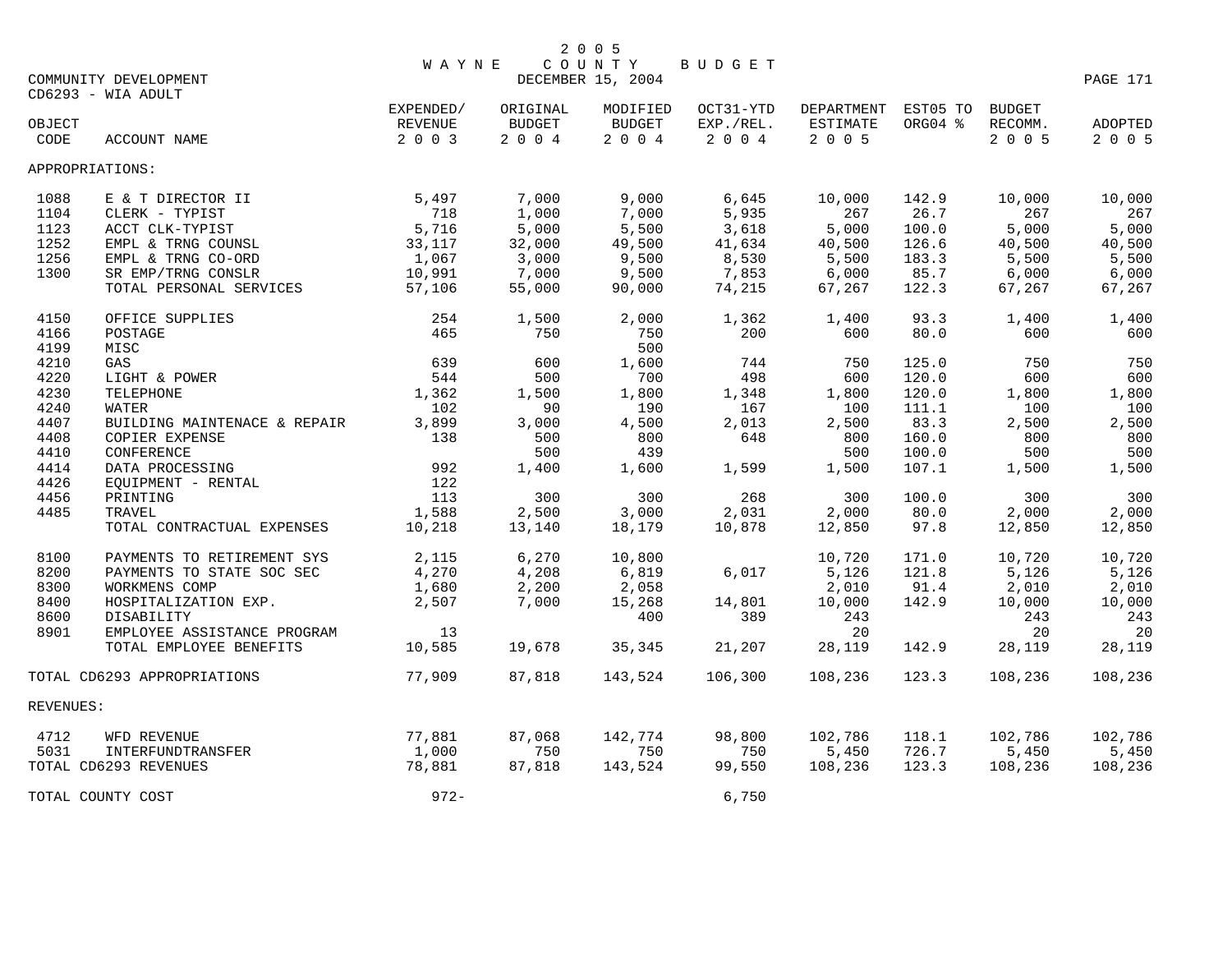|           |                              |                      |                    | 2 0 0 5                     |                        |                               |                     |                   |          |
|-----------|------------------------------|----------------------|--------------------|-----------------------------|------------------------|-------------------------------|---------------------|-------------------|----------|
|           | COMMUNITY DEVELOPMENT        | WAYNE                |                    | COUNTY<br>DECEMBER 15, 2004 | BUDGET                 |                               |                     |                   | PAGE 172 |
|           | CD6294 - WIA DISLOCATED      |                      |                    |                             |                        |                               |                     |                   |          |
| OBJECT    |                              | EXPENDED/<br>REVENUE | ORIGINAL<br>BUDGET | MODIFIED<br><b>BUDGET</b>   | OCT31-YTD<br>EXP./REL. | DEPARTMENT<br><b>ESTIMATE</b> | EST05 TO<br>ORG04 % | BUDGET<br>RECOMM. | ADOPTED  |
| CODE      | <b>ACCOUNT NAME</b>          | 2 0 0 3              | 2004               | 2004                        | 2 0 0 4                | 2 0 0 5                       |                     | 2 0 0 5           | 2 0 0 5  |
|           | APPROPRIATIONS:              |                      |                    |                             |                        |                               |                     |                   |          |
| 1088      | E & T DIRECTOR II            | 15,806               | 18,000             | 20,500                      | 17,763                 | 20,000                        | 111.1               | 20,000            | 20,000   |
| 1104      | CLERK - TYPIST               | 731                  | 1,000              | 4,000                       | 3,211                  | 1,500                         | 150.0               | 1,500             | 1,500    |
| 1123      | ACCT CLK-TYPIST              | 9,785                | 9,000              | 13,000                      | 11,243                 | 9,000                         | 100.0               | 9,000             | 9,000    |
| 1168      | EMPL TRAINING ASST           | 209                  |                    |                             |                        |                               |                     |                   |          |
| 1252      | EMPL & TRNG COUNSL           | 69,376               | 73,000             | 89,000                      | 71,099                 |                               |                     |                   |          |
| 1256      | EMPL & TRNG CO-ORD           |                      |                    | 2,000                       | 400                    | 1,000                         |                     | 1,000             | 1,000    |
| 1300      | SR EMP/TRNG CONSLR           | 22,812               | 24,000             | 25,500                      | 20,294                 | 30,000                        | 125.0               | 30,000            | 30,000   |
|           | TOTAL PERSONAL SERVICES      | 118,719              | 125,000            | 154,000                     | 124,010                | 61,500                        | 49.2                | 61,500            | 61,500   |
| 2200      | OFFICE EQUIPMENT             |                      |                    | 8,955                       | 8,320                  |                               |                     |                   |          |
|           | TOTAL EQUIPMENT              |                      |                    | 8,955                       | 8,320                  |                               |                     |                   |          |
| 4150      | OFFICE SUPPLIES              | 780                  | 2,000              | 3,284                       | 2,460                  | 1,000                         | 50.0                | 1,000             | 1,000    |
| 4166      | POSTAGE                      | 708                  | 1,500              | 1,000                       | 300                    | 1,225                         | 81.7                | 1,225             | 1,225    |
| 4199      | MISC                         |                      |                    | 500                         |                        |                               |                     |                   |          |
| 4210      | GAS                          | 1,114                | 1,200              | 2,000                       | 1,296                  | 1,450                         | 120.8               | 1,450             | 1,450    |
| 4220      | LIGHT & POWER                | 948                  | 1,150              | 1,150                       | 869                    | 1,150                         | 100.0               | 1,150             | 1,150    |
| 4230      | TELEPHONE                    | 2,073                | 3,500              | 3,500                       | 2,087                  | 3,000                         | 85.7                | 3,000             | 3,000    |
| 4240      | WATER                        | 204                  | 180                | 330                         | 290                    | 200                           | 111.1               | 200               | 200      |
| 4407      | BUILDING MAINTENACE & REPAIR | 6,065                | 5,000              | 6,800                       | 4,182                  | 4,800                         | 96.0                | 4,800             | 4,800    |
| 4408      | COPIER EXPENSE               | 573                  | 1,000              | 2,000                       | 1,271                  | 1,500                         | 150.0               | 1,500             | 1,500    |
| 4410      | CONFERENCE                   |                      | 500                | 600                         | 495                    | 750                           | 150.0               | 750               | 750      |
| 4414      | DATA PROCESSING              | 2,195                | 2,400              | 2,945                       | 2,876                  | 2,900                         | 120.8               | 2,900             | 2,900    |
| 4426      | EQUIPMENT - RENTAL           | 399                  |                    |                             |                        |                               |                     |                   |          |
| 4456      | PRINTING                     | 298                  | 300                | 700                         | 410                    | 400                           | 133.3               | 400               | 400      |
| 4485      | TRAVEL                       | 2,596                | 3,000              | 3,031                       | 2,042                  | 3,500                         | 116.7               | 3,500             | 3,500    |
|           | TOTAL CONTRACTUAL EXPENSES   | 17,953               | 21,730             | 27,840                      | 18,578                 | 21,875                        | 100.7               | 21,875            | 21,875   |
| 8100      | PAYMENTS TO RETIREMENT SYS   | 7,269                | 14,250             | 24,669                      |                        | 14,817                        | 104.0               | 14,817            | 14,817   |
| 8200      | PAYMENTS TO STATE SOC SEC    | 8,748                | 9,563              | 12,240                      | 11,679                 | 9,906                         | 103.6               | 9,906             | 9,906    |
| 8300      | WORKMENS COMP                | 3,450                | 5,000              | 5,000                       |                        | 1,845                         | 36.9                | 1,845             | 1,845    |
| 8400      | HOSPITALIZATION EXP.         | 24,663               | 25,000             | 30,644                      | 26,468                 | 31,000                        | 124.0               | 31,000            | 31,000   |
| 8600      | DISABILITY                   | 820                  | 846                | 846                         | 673                    | 500                           | 59.1                | 500               | 500      |
| 8901      | EMPLOYEE ASSISTANCE PROGRAM  | 68                   | 105                | 105                         | 85                     | 105                           | 100.0               | 105               | 105      |
|           | TOTAL EMPLOYEE BENEFITS      | 45,018               | 54,764             | 73,504                      | 38,905                 | 58,173                        | 106.2               | 58,173            | 58,173   |
|           | TOTAL CD6294 APPROPRIATIONS  | 181,690              | 201,494            | 264,299                     | 189,813                | 141,548                       | 70.2                | 141,548           | 141,548  |
| REVENUES: |                              |                      |                    |                             |                        |                               |                     |                   |          |
| 4712      | WFD REVENUE                  | 181,291              | 200,744            | 256,049                     | 185,921                | 131,048                       | 65.3                | 131,048           | 131,048  |
| 5031      | INTERFUNDTRANSFER            | 1,000                | 750                | 8,250                       | 750                    | 10,500                        | 1400.0              | 10,500            | 10,500   |
|           | TOTAL CD6294 REVENUES        | 182,291              | 201,494            | 264,299                     | 186,671                | 141,548                       | 70.2                | 141,548           | 141,548  |
|           | TOTAL COUNTY COST            | $601 -$              |                    |                             | 3,142                  |                               |                     |                   |          |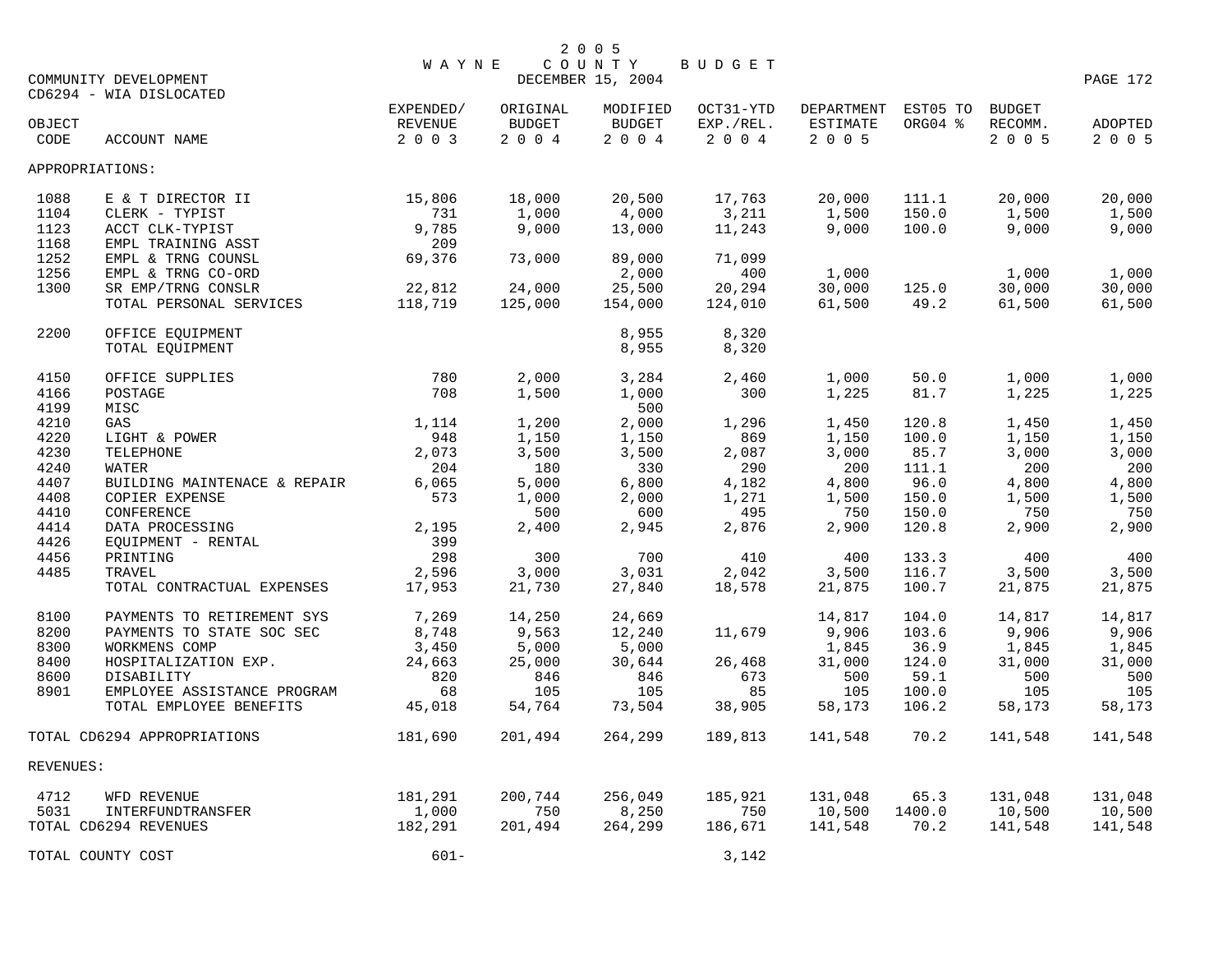|                 | COMMUNITY DEVELOPMENT        | <b>WAYNE</b>                    |                                   | 2 0 0 5<br>COUNTY<br>DECEMBER 15, 2004 | BUDGET                            |                                   |                     |                                     | PAGE 173           |
|-----------------|------------------------------|---------------------------------|-----------------------------------|----------------------------------------|-----------------------------------|-----------------------------------|---------------------|-------------------------------------|--------------------|
|                 | CD6295 - WIA YOUTH           |                                 |                                   |                                        |                                   |                                   |                     |                                     |                    |
| OBJECT<br>CODE  | ACCOUNT NAME                 | EXPENDED/<br>REVENUE<br>2 0 0 3 | ORIGINAL<br><b>BUDGET</b><br>2004 | MODIFIED<br><b>BUDGET</b><br>2 0 0 4   | OCT31-YTD<br>EXP./REL.<br>2 0 0 4 | DEPARTMENT<br>ESTIMATE<br>2 0 0 5 | EST05 TO<br>ORG04 % | <b>BUDGET</b><br>RECOMM.<br>2 0 0 5 | ADOPTED<br>2 0 0 5 |
| APPROPRIATIONS: |                              |                                 |                                   |                                        |                                   |                                   |                     |                                     |                    |
| 1088            | E & T DIRECTOR II            | 8,992                           | 5,500                             | 8,500                                  | 6,547                             | 5,500                             | 100.0               | 5,500                               | 5,500              |
| 1104            | CLERK - TYPIST               |                                 | 5,000                             | 7,000                                  | 4,215                             | 7,000                             | 140.0               | 7,000                               | 7,000              |
| 1105            | CLERK TYPIST PT              | 282                             |                                   |                                        |                                   |                                   |                     |                                     |                    |
| 1123            | ACCT CLK-TYPIST              | 7,068                           | 7,800                             | 7,800                                  | 4,378                             | 8,000                             | 102.6               | 8,000                               | 8,000              |
| 1252            | EMPL & TRNG COUNSL           | 38,551                          | 39,000                            | 40,000                                 | 34,789                            | 37,500                            | 96.2                | 37,500                              | 37,500             |
| 1256            | EMPL & TRNG CO-ORD           | 1,048                           | 4,500                             | 5,500                                  | 4,197                             | 5,500                             | 122.2               | 5,500                               | 5,500              |
| 1300            | SR EMP/TRNG CONSLR           | 1,143                           |                                   |                                        |                                   |                                   |                     |                                     |                    |
| 1357            | <b>JTPA</b>                  | 60,216                          | 70,000                            | 63,000                                 | 41,085                            | 57,000                            | 81.4                | 57,000                              | 57,000             |
|                 | TOTAL PERSONAL SERVICES      | 117,300                         | 131,800                           | 131,800                                | 95,211                            | 120,500                           | 91.4                | 120,500                             | 120,500            |
| 2200            | OFFICE EOUIPMENT             |                                 |                                   | 3,500                                  |                                   |                                   |                     |                                     |                    |
|                 | TOTAL EQUIPMENT              |                                 |                                   | 3,500                                  |                                   |                                   |                     |                                     |                    |
| 4150            | OFFICE SUPPLIES              | 1,015                           | 3,900                             | 2,400                                  | 1,465                             | 1,550                             | 39.7                | 1,550                               | 1,550              |
| 4166            | POSTAGE                      | 495                             | 1,000                             | 1,000                                  | 266                               | 800                               | 80.0                | 800                                 | 800                |
| 4199            | MISC                         |                                 |                                   |                                        |                                   | 5,850                             |                     | 5,850                               | 5,850              |
| 4210            | GAS                          | 574                             | 600                               | 1,100                                  | 641                               | 750                               | 125.0               | 750                                 | 750                |
| 4220            | LIGHT & POWER                | 489                             | 500                               | 800                                    | 448                               | 550                               | 110.0               | 550                                 | 550                |
| 4230            | TELEPHONE                    | 1,663                           | 1,500                             | 1,500                                  | 1,033                             | 1,500                             | 100.0               | 1,500                               | 1,500              |
| 4240            | WATER                        | 101                             | 90                                | 290                                    | 115                               | 100                               | 111.1               | 100                                 | 100                |
| 4407            | BUILDING MAINTENACE & REPAIR | 4,299                           | 3,000                             | 3,000                                  | 1,443                             | 2,400                             | 80.0                | 2,400                               | 2,400              |
| 4408            | COPIER EXPENSE               | 633                             | 750                               | 1,000                                  | 403                               | 700                               | 93.3                | 700                                 | 700                |
| 4410            | CONFERENCE                   | 499                             | 750                               | 250                                    |                                   | 750                               | 100.0               | 750                                 | 750                |
| 4414            | DATA PROCESSING              | 1,151                           | 1,800                             | 1,800                                  | 1,800                             | 1,450                             | 80.6                | 1,450                               | 1,450              |
| 4426            | EQUIPMENT - RENTAL           | 301                             |                                   |                                        |                                   |                                   |                     |                                     |                    |
| 4456            | PRINTING                     | 154                             | 400                               | 400                                    | 234                               | 400                               | 100.0               | 400                                 | 400                |
| 4485            | TRAVEL                       | 1,878                           | 2,500                             | 3,250                                  | 1,626                             | 3,000                             | 120.0               | 3,000                               | 3,000              |
|                 | TOTAL CONTRACTUAL EXPENSES   | 13,252                          | 16,790                            | 16,790                                 | 9,474                             | 19,800                            | 117.9               | 19,800                              | 19,800             |
| 8100            | PAYMENTS TO RETIREMENT SYS   | 3,234                           | 7,045                             | 7,045                                  |                                   | 10,160                            | 144.2               | 10,160                              | 10,160             |
| 8200            | PAYMENTS TO STATE SOC SEC    | 8,536                           | 10,083                            | 10,083                                 | 5,652                             | 9,218                             | 91.4                | 9,218                               | 9,218              |
| 8300            | WORKMENS COMP                | 3,450                           | 5,272                             | 5,272                                  |                                   | 3,615                             | 68.6                | 3,615                               | 3,615              |
| 8400            | HOSPITALIZATION EXP.         | 3,620                           | 5,000                             | 5,000                                  | 3,809                             | 5,000                             | 100.0               | 5,000                               | 5,000              |
| 8600            | DISABILITY                   | 128                             | 144                               | 144                                    | 118                               | 150                               | 104.2               | 150                                 | 150                |
| 8901            | EMPLOYEE ASSISTANCE PROGRAM  | 27                              | 15                                | 15                                     | 14                                | 25                                | 166.7               | 25                                  | 25                 |
|                 | TOTAL EMPLOYEE BENEFITS      | 18,995                          | 27,559                            | 27,559                                 | 9,593                             | 28,168                            | 102.2               | 28,168                              | 28,168             |
|                 | TOTAL CD6295 APPROPRIATIONS  | 149,547                         | 176,149                           | 179,649                                | 114,278                           | 168,468                           | 95.6                | 168,468                             | 168,468            |
| REVENUES:       |                              |                                 |                                   |                                        |                                   |                                   |                     |                                     |                    |
| 4712            | WFD REVENUE                  | 151,425                         | 176,149                           | 179,649                                | 113,756                           | 163,218                           | 92.7                | 163,218                             | 163,218            |
| 5031            | INTERFUNDTRANSFER            |                                 |                                   |                                        |                                   | 5,250                             |                     | 5,250                               | 5,250              |
|                 | TOTAL CD6295 REVENUES        | 151,425                         | 176,149                           | 179,649                                | 113,756                           | 168,468                           | 95.6                | 168,468                             | 168,468            |
|                 | TOTAL COUNTY COST            | $1,878-$                        |                                   |                                        | 522                               |                                   |                     |                                     |                    |
|                 |                              |                                 |                                   |                                        |                                   |                                   |                     |                                     |                    |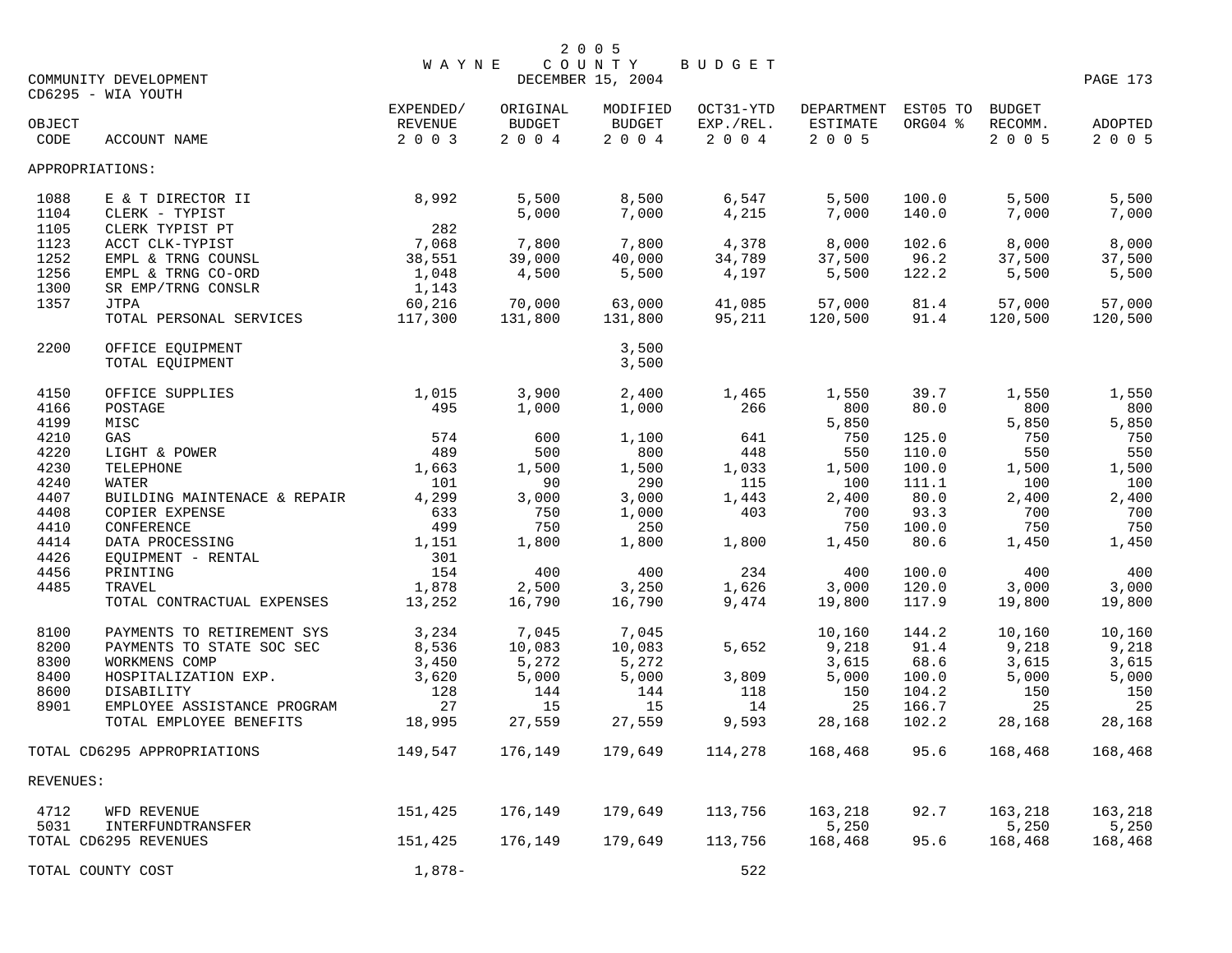|                                      | COMMUNITY DEVELOPMENT<br>CD6296 - TANF SUMMER                                                                  | <b>WAYNE</b>                    |                                      | 2 0 0 5<br>COUNTY<br>DECEMBER 15, 2004 | <b>BUDGET</b>                     |                                      |                         |                                      | PAGE 174                             |
|--------------------------------------|----------------------------------------------------------------------------------------------------------------|---------------------------------|--------------------------------------|----------------------------------------|-----------------------------------|--------------------------------------|-------------------------|--------------------------------------|--------------------------------------|
| OBJECT<br>CODE                       | ACCOUNT NAME                                                                                                   | EXPENDED/<br>REVENUE<br>2 0 0 3 | ORIGINAL<br><b>BUDGET</b><br>2 0 0 4 | MODIFIED<br><b>BUDGET</b><br>2004      | OCT31-YTD<br>EXP./REL.<br>2 0 0 4 | DEPARTMENT<br>ESTIMATE<br>2 0 0 5    | EST05 TO<br>ORG04 %     | <b>BUDGET</b><br>RECOMM.<br>2 0 0 5  | ADOPTED<br>2 0 0 5                   |
| APPROPRIATIONS:                      |                                                                                                                |                                 |                                      |                                        |                                   |                                      |                         |                                      |                                      |
| 1088<br>1104                         | E & T DIRECTOR II<br>CLERK - TYPIST                                                                            | 3,934                           | 2,500                                | 2,500                                  | 1,947                             | 2,000<br>1,000                       | 80.0                    | 2,000<br>1,000                       | 2,000<br>1,000                       |
| 1123<br>1252<br>1256                 | ACCT CLK-TYPIST<br>EMPL & TRNG COUNSL<br>EMPL & TRNG CO-ORD                                                    | 1,547<br>11,853                 | 1,800<br>10,200                      | 1,800<br>10,200                        | 1,160<br>5,648                    | 1,000<br>8,000<br>3,500              | 55.6<br>78.4            | 1,000<br>8,000<br>3,500              | 1,000<br>8,000<br>3,500              |
| 1357                                 | <b>JTPA</b><br>TOTAL PERSONAL SERVICES                                                                         | 62,928<br>80,262                | 45,000<br>59,500                     | 45,000<br>59,500                       | 37,855<br>46,610                  | 45,000<br>60,500                     | 100.0<br>101.7          | 45,000<br>60,500                     | 45,000<br>60,500                     |
| 4150<br>4166                         | OFFICE SUPPLIES<br>POSTAGE                                                                                     | 2,212<br>260                    | 1,500<br>500                         | 1,500<br>500                           | 245<br>362                        | 1,500<br>500                         | 100.0<br>100.0          | 1,500<br>500                         | 1,500<br>500                         |
| 4210<br>4220                         | GAS<br>LIGHT & POWER                                                                                           | 323<br>275                      | 300<br>300                           | 300<br>300                             | 32<br>91                          | 150<br>150                           | 50.0<br>50.0            | 150<br>150                           | 150<br>150                           |
| 4230<br>4240<br>4407                 | TELEPHONE<br>WATER<br>BUILDING MAINTENACE & REPAIR                                                             | 380<br>66<br>271                | 400<br>50<br>500                     | 400<br>50<br>500                       | 191<br>43                         | 400<br>50<br>500                     | 100.0<br>100.0<br>100.0 | 400<br>50<br>500                     | 400<br>50<br>500                     |
| 4408<br>4414                         | COPIER EXPENSE<br>DATA PROCESSING                                                                              | 133<br>136                      | 300<br>600                           | 300<br>600                             | 275                               | 300<br>300                           | 100.0<br>50.0           | 300<br>300                           | 300<br>300                           |
| 4426<br>4456<br>4485                 | EQUIPMENT - RENTAL<br>PRINTING<br>TRAVEL                                                                       | 80<br>84<br>572                 | 300<br>800                           | 300<br>800                             | 173<br>761                        | 300<br>800                           | 100.0<br>100.0          | 300<br>800                           | 300<br>800                           |
|                                      | TOTAL CONTRACTUAL EXPENSES                                                                                     | 4,792                           | 5,550                                | 5,550                                  | 2,173                             | 4,950                                | 89.2                    | 4,950                                | 4,950                                |
| 8100<br>8200<br>8300<br>8400<br>8600 | PAYMENTS TO RETIREMENT SYS<br>PAYMENTS TO STATE SOC SEC<br>WORKMENS COMP<br>HOSPITALIZATION EXP.<br>DISABILITY | 693<br>6,140<br>3,211           | 1,653<br>4,552<br>2,380              | 1,653<br>4,552<br>2,380                | 2,860                             | 1,920<br>4,360<br>1,710<br>400<br>50 | 116.2<br>95.8<br>71.8   | 1,920<br>4,360<br>1,710<br>400<br>50 | 1,920<br>4,360<br>1,710<br>400<br>50 |
|                                      | TOTAL EMPLOYEE BENEFITS                                                                                        | 10,044                          | 8,585                                | 8,585                                  | 2,860                             | 8,440                                | 98.3                    | 8,440                                | 8,440                                |
|                                      | TOTAL CD6296 APPROPRIATIONS                                                                                    | 95,098                          | 73,635                               | 73,635                                 | 51,643                            | 73,890                               | 100.3                   | 73,890                               | 73,890                               |
| REVENUES:                            |                                                                                                                |                                 |                                      |                                        |                                   |                                      |                         |                                      |                                      |
| 4712                                 | WFD REVENUE<br>TOTAL CD6296 REVENUES                                                                           | 94,973<br>94,973                | 73,635<br>73,635                     | 73,635<br>73,635                       | 50,742<br>50,742                  | 73,890<br>73,890                     | 100.3<br>100.3          | 73,890<br>73,890                     | 73,890<br>73,890                     |
|                                      | TOTAL COUNTY COST                                                                                              | 125                             |                                      |                                        | 901                               |                                      |                         |                                      |                                      |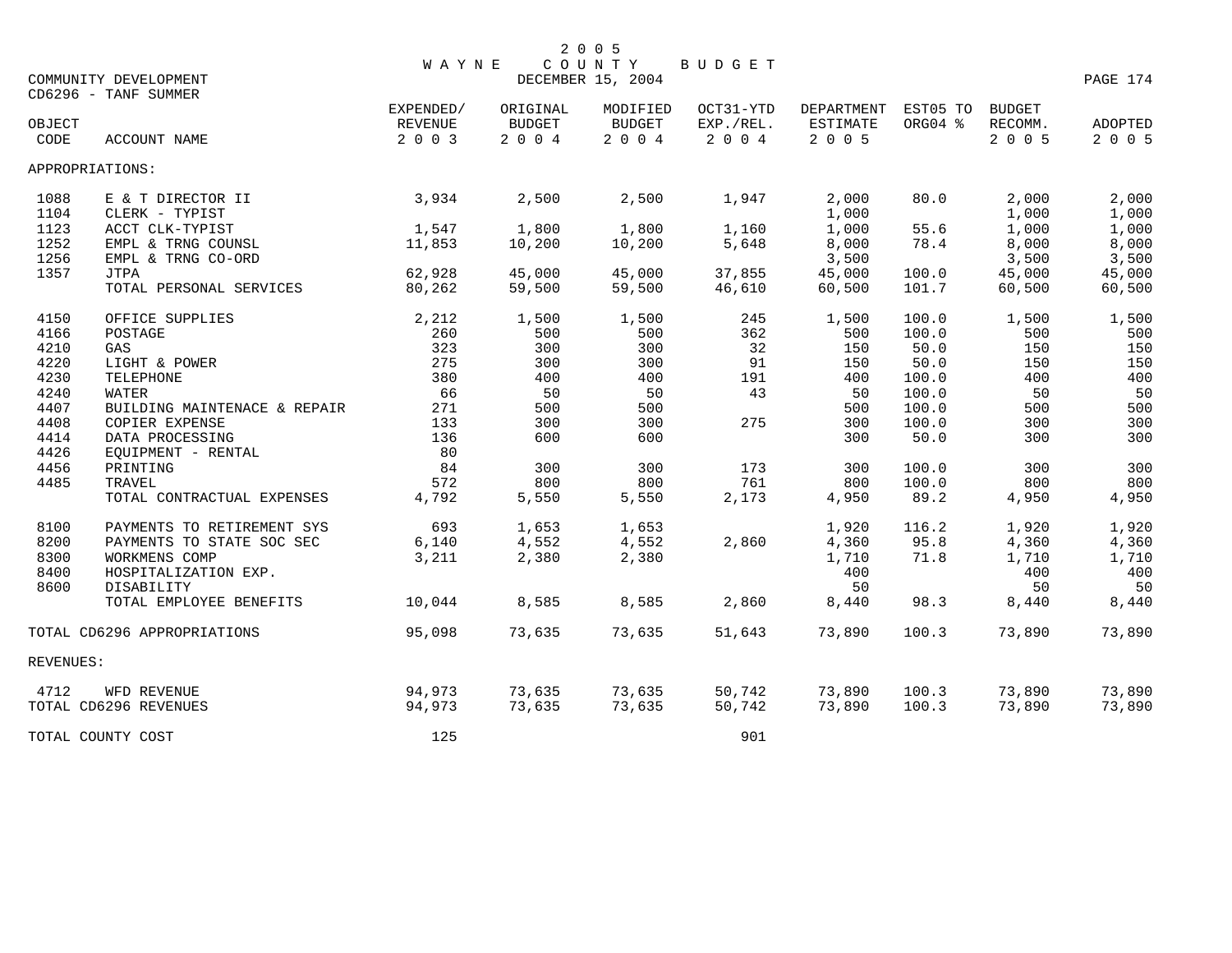|           |                              | <b>WAYNE</b> |           | COUNTY            | <b>BUDGET</b> |                     |         |               |          |
|-----------|------------------------------|--------------|-----------|-------------------|---------------|---------------------|---------|---------------|----------|
|           | COMMUNITY DEVELOPMENT        |              |           | DECEMBER 15, 2004 |               |                     |         |               | PAGE 175 |
|           | CD6297 - FEDERAL W-T-W       |              |           |                   |               |                     |         |               |          |
|           |                              | EXPENDED/    | ORIGINAL  | MODIFIED          | OCT31-YTD     | DEPARTMENT EST05 TO |         | <b>BUDGET</b> |          |
| OBJECT    |                              | REVENUE      | BUDGET    | BUDGET            | EXP./REL.     | ESTIMATE            | ORG04 % | RECOMM.       | ADOPTED  |
| CODE      | ACCOUNT NAME                 | 2 0 0 3      | $2 0 0 4$ | $2 0 0 4$         | 2 0 0 4       | 2 0 0 5             |         | 2 0 0 5       | 2 0 0 5  |
|           | APPROPRIATIONS:              |              |           |                   |               |                     |         |               |          |
| 1088      | E & T DIRECTOR II            | 5,497        | 6,000     | 6,000             | 1,022         |                     |         |               |          |
| 1104      | CLERK - TYPIST               | 10,807       | 8,000     | 8,000             | 1,255         |                     |         |               |          |
| 1252      | EMPL & TRNG COUNSL           | 26,795       | 24,000    | 24,000            | 5,385         |                     |         |               |          |
| 1256      | EMPL & TRNG CO-ORD           | 17,259       | 17,000    | 17,000            | 2,002         |                     |         |               |          |
|           | TOTAL PERSONAL SERVICES      | 60,358       | 55,000    | 55,000            | 9,664         |                     |         |               |          |
| 2200      | OFFICE EQUIPMENT             | 2,436        |           |                   |               |                     |         |               |          |
|           | TOTAL EOUIPMENT              | 2,436        |           |                   |               |                     |         |               |          |
| 4150      | OFFICE SUPPLIES              | 1,179        | 1,000     | 1,000             |               |                     |         |               |          |
| 4166      | POSTAGE                      | 196          | 500       | 500               |               |                     |         |               |          |
| 4199      | MISC                         | 396          | 500       | 500               | 215           |                     |         |               |          |
| 4210      | GAS                          |              | 500       | 500               |               |                     |         |               |          |
| 4220      | LIGHT & POWER                |              | 500       | 500               |               |                     |         |               |          |
| 4230      | TELEPHONE                    | 1,092        | 1,500     | 1,500             | 100           |                     |         |               |          |
| 4240      | WATER                        | 31           | 90        | 90                |               |                     |         |               |          |
| 4407      | BUILDING MAINTENACE & REPAIR | 3,168        | 2,000     | 2,000             |               |                     |         |               |          |
| 4408      | COPIER EXPENSE               | 493          |           |                   |               |                     |         |               |          |
| 4410      | CONFERENCE                   |              | 500       | 500               |               |                     |         |               |          |
| 4414      | DATA PROCESSING              | 1,031        | 900       | 900               | 418           |                     |         |               |          |
| 4426      | EQUIPMENT - RENTAL           | 227          | 500       | 500               |               |                     |         |               |          |
| 4456      | PRINTING                     |              | 300       | 300               |               |                     |         |               |          |
| 4485      | TRAVEL                       | 1,021        | 1,500     | 1,500             | 743           |                     |         |               |          |
|           | TOTAL CONTRACTUAL EXPENSES   | 8,834        | 10,290    | 10,290            | 1,476         |                     |         |               |          |
| 8100      | PAYMENTS TO RETIREMENT SYS   | 4,380        | 6,270     | 6,270             |               |                     |         |               |          |
| 8200      | PAYMENTS TO STATE SOC SEC    | 4,842        | 4,208     | 4,208             | 512           |                     |         |               |          |
| 8300      | WORKMENS COMP                | 1,800        | 2,200     | 2,200             |               |                     |         |               |          |
| 8400      | HOSPITALIZATION EXP.         | 18,517       | 22,220    | 22,220            | 3,700         |                     |         |               |          |
| 8600      | DISABILITY                   | 376          | 425       | 425               | 36            |                     |         |               |          |
| 8901      | EMPLOYEE ASSISTANCE PROGRAM  | 20           | 50        | 50                | 42            |                     |         |               |          |
|           | TOTAL EMPLOYEE BENEFITS      | 29,935       | 35,373    | 35,373            | 4,290         |                     |         |               |          |
|           | TOTAL CD6297 APPROPRIATIONS  | 101,563      | 100,663   | 100,663           | 15,430        |                     |         |               |          |
| REVENUES: |                              |              |           |                   |               |                     |         |               |          |
| 4712      | WFD REVENUE                  | 86,845       | 81,790    | 81,790            | 13,814        |                     |         |               |          |
| 5031      | INTERFUNDTRANSFER            | 18,873       | 18,873    | 18,873            | 18,873        |                     |         |               |          |
|           | TOTAL CD6297 REVENUES        | 105,718      | 100,663   | 100,663           | 32,687        |                     |         |               |          |
|           | TOTAL COUNTY COST            | $4,155-$     |           |                   | $17,257-$     |                     |         |               |          |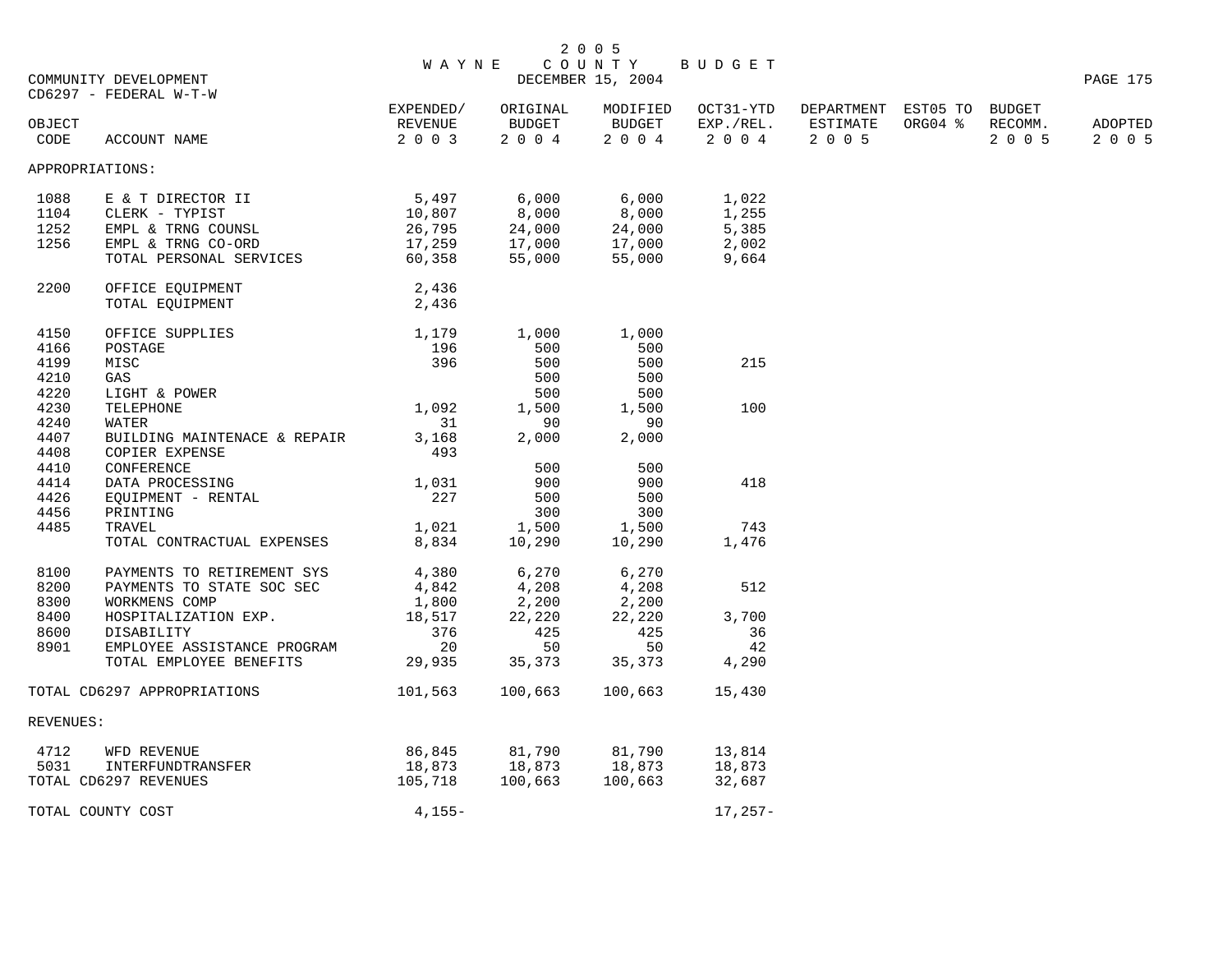|                 |                              |                |               | 2 0 0 5                     |               |                 |          |               |          |
|-----------------|------------------------------|----------------|---------------|-----------------------------|---------------|-----------------|----------|---------------|----------|
|                 | COMMUNITY DEVELOPMENT        | <b>WAYNE</b>   |               | COUNTY<br>DECEMBER 15, 2004 | <b>BUDGET</b> |                 |          |               | PAGE 176 |
|                 | $CD6298 - WIA-TTA$           |                |               |                             |               |                 |          |               |          |
|                 |                              | EXPENDED/      | ORIGINAL      | MODIFIED                    | OCT31-YTD     | DEPARTMENT      | EST05 TO | <b>BUDGET</b> |          |
| OBJECT          |                              | <b>REVENUE</b> | <b>BUDGET</b> | <b>BUDGET</b>               | EXP./REL.     | <b>ESTIMATE</b> | ORG04 %  | RECOMM.       | ADOPTED  |
| CODE            | <b>ACCOUNT NAME</b>          | 2 0 0 3        | 2 0 0 4       | 2 0 0 4                     | 2 0 0 4       | 2 0 0 5         |          | 2 0 0 5       | 2 0 0 5  |
| APPROPRIATIONS: |                              |                |               |                             |               |                 |          |               |          |
| 1252            | EMPL & TRNG COUNSL           |                |               | 15,000                      | 8,857         | 31,728          |          | 31,728        | 31,728   |
|                 | TOTAL PERSONAL SERVICES      |                |               | 15,000                      | 8,857         | 31,728          |          | 31,728        | 31,728   |
| 4150            | OFFICE SUPPLIES              |                |               | 300                         |               | 517             |          | 517           | 517      |
| 4166            | POSTAGE                      |                |               | 300                         |               | 600             |          | 600           | 600      |
| 4210            | GAS                          |                |               | 200                         |               | 375             |          | 375           | 375      |
| 4220            | LIGHT & POWER                |                |               | 150                         |               | 300             |          | 300           | 300      |
| 4230            | TELEPHONE                    |                |               | 300                         |               | 600             |          | 600           | 600      |
| 4240            | <b>WATER</b>                 |                |               | 25                          |               | 50              |          | 50            | 50       |
| 4407            | BUILDING MAINTENACE & REPAIR |                |               | 600                         |               | 1,200           |          | 1,200         | 1,200    |
| 4410            | <b>CONFERENCE</b>            |                |               | 350                         |               | 700             |          | 700           | 700      |
| 4414            | DATA PROCESSING              |                |               |                             |               | 710             |          | 710           | 710      |
| 4485            | TRAVEL                       |                |               | 900                         | 330           | 1,800           |          | 1,800         | 1,800    |
|                 | TOTAL CONTRACTUAL EXPENSES   |                |               | 3,125                       | 330           | 6,852           |          | 6,852         | 6,852    |
| 8100            | PAYMENTS TO RETIREMENT SYS   |                |               | 2,400                       |               | 5,076           |          | 5,076         | 5,076    |
| 8200            | PAYMENTS TO STATE SOC SEC    |                |               | 1,147                       | 677           | 2,427           |          | 2,427         | 2,427    |
| 8300            | WORKMENS COMP                |                |               | 450                         |               | 952             |          | 952           | 952      |
| 8400            | HOSPITALIZATION EXP.         |                |               | 3,000                       | 979           | 6,000           |          | 6,000         | 6,000    |
| 8600            | DISABILITY                   |                |               | 50                          | 35            | 100             |          | 100           | 100      |
| 8901            | EMPLOYEE ASSISTANCE PROGRAM  |                |               |                             |               | 20              |          | 20            | 20       |
|                 | TOTAL EMPLOYEE BENEFITS      |                |               | 7,047                       | 1,691         | 14,575          |          | 14,575        | 14,575   |
|                 | TOTAL CD6298 APPROPRIATIONS  |                |               | 25,172                      | 10,878        | 53,155          |          | 53,155        | 53,155   |
| REVENUES:       |                              |                |               |                             |               |                 |          |               |          |
| 4712            | WFD REVENUE                  |                |               | 25,172                      | 7,085         | 50,520          |          | 50,520        | 50,520   |
| 5031            | INTERFUNDTRANSFER            |                |               |                             |               | 2,635           |          | 2,635         | 2,635    |
|                 | TOTAL CD6298 REVENUES        |                |               | 25,172                      | 7,085         | 53,155          |          | 53,155        | 53,155   |
|                 | TOTAL COUNTY COST            |                |               |                             | 3,793         |                 |          |               |          |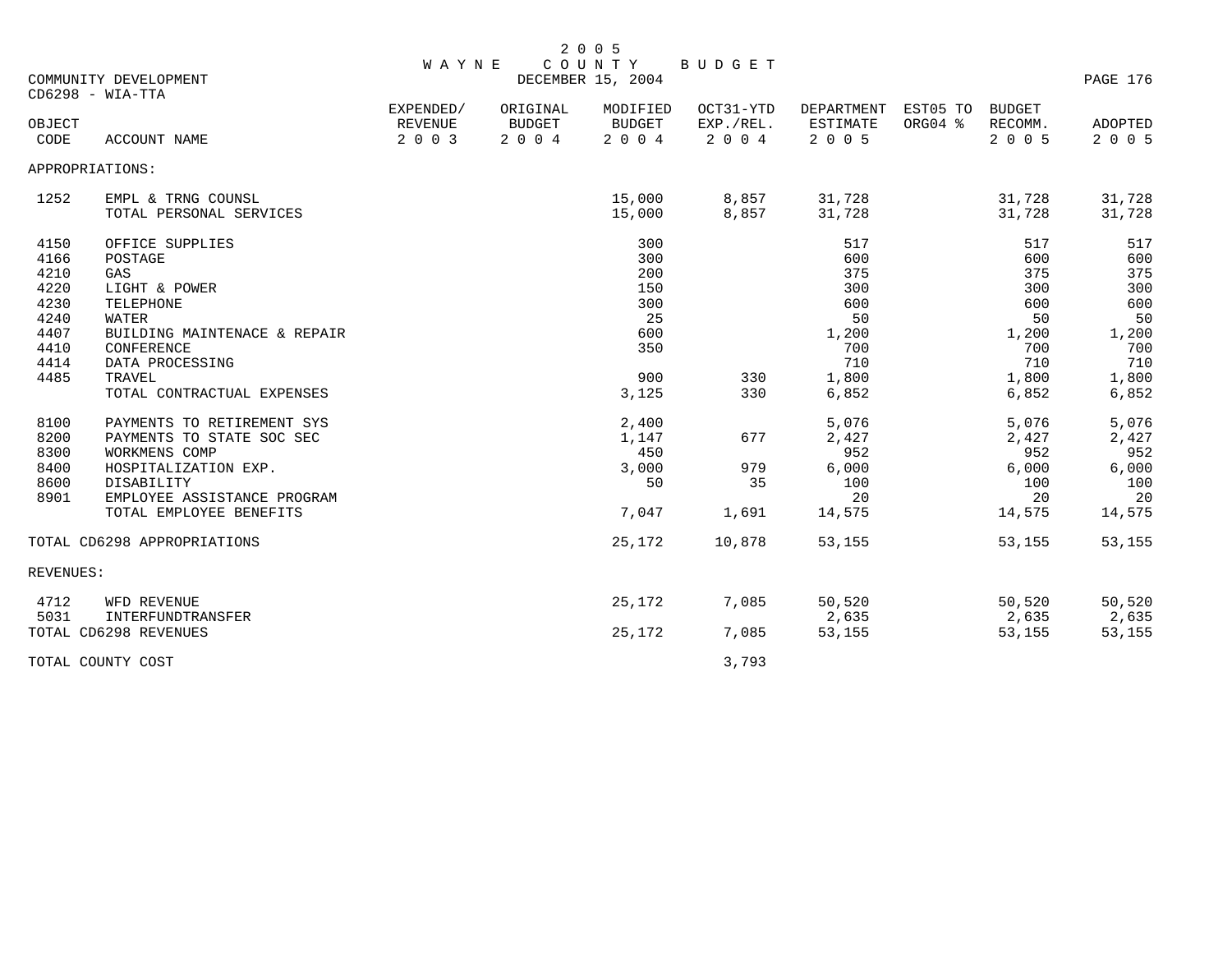|                                                       |                                                                                                     |                                        |                               | 2 0 0 5                              |                                   |                                   |                     |                                     |                            |
|-------------------------------------------------------|-----------------------------------------------------------------------------------------------------|----------------------------------------|-------------------------------|--------------------------------------|-----------------------------------|-----------------------------------|---------------------|-------------------------------------|----------------------------|
| COMMUNITY DEVELOPMENT<br>CD6299 - WIA-ADMINISTRATIOIN |                                                                                                     | <b>WAYNE</b>                           | PAGE 177                      |                                      |                                   |                                   |                     |                                     |                            |
| OBJECT<br>CODE                                        | <b>ACCOUNT NAME</b>                                                                                 | EXPENDED/<br><b>REVENUE</b><br>2 0 0 3 | ORIGINAL<br>BUDGET<br>2 0 0 4 | MODIFIED<br><b>BUDGET</b><br>2 0 0 4 | OCT31-YTD<br>EXP./REL.<br>2 0 0 4 | DEPARTMENT<br>ESTIMATE<br>2 0 0 5 | EST05 TO<br>ORG04 % | <b>BUDGET</b><br>RECOMM.<br>2 0 0 5 | ADOPTED<br>2 0 0 5         |
|                                                       | APPROPRIATIONS:                                                                                     |                                        |                               |                                      |                                   |                                   |                     |                                     |                            |
| 1088                                                  | E & T DIRECTOR II<br>TOTAL PERSONAL SERVICES                                                        |                                        |                               | 2,200<br>2,200                       | 681<br>681                        | 4,600<br>4,600                    |                     | 4,600<br>4,600                      | 4,600<br>4,600             |
| 8100<br>8200<br>8300                                  | PAYMENTS TO RETIREMENT SYS<br>PAYMENTS TO STATE SOC SEC<br>WORKMENS COMP<br>TOTAL EMPLOYEE BENEFITS |                                        |                               | 352<br>168<br>66<br>586              |                                   | 736<br>352<br>138<br>1,226        |                     | 736<br>352<br>138<br>1,226          | 736<br>352<br>138<br>1,226 |
|                                                       | TOTAL CD6299 APPROPRIATIONS                                                                         |                                        |                               | 2,786                                | 681                               | 5,826                             |                     | 5,826                               | 5,826                      |
| REVENUES:                                             |                                                                                                     |                                        |                               |                                      |                                   |                                   |                     |                                     |                            |
| 4712                                                  | WFD REVENUE<br>TOTAL CD6299 REVENUES                                                                |                                        |                               | 2,786<br>2,786                       | 978<br>978                        | 5,826<br>5,826                    |                     | 5,826<br>5,826                      | 5,826<br>5,826             |
|                                                       | TOTAL COUNTY COST<br>TOTAL COMMUNITY DEVELOPMENT                                                    | 605,807                                | 639,759                       | 789,728                              | $297 -$<br>489,380                | 551,123                           | 86.1                | 551,123                             | 551,123                    |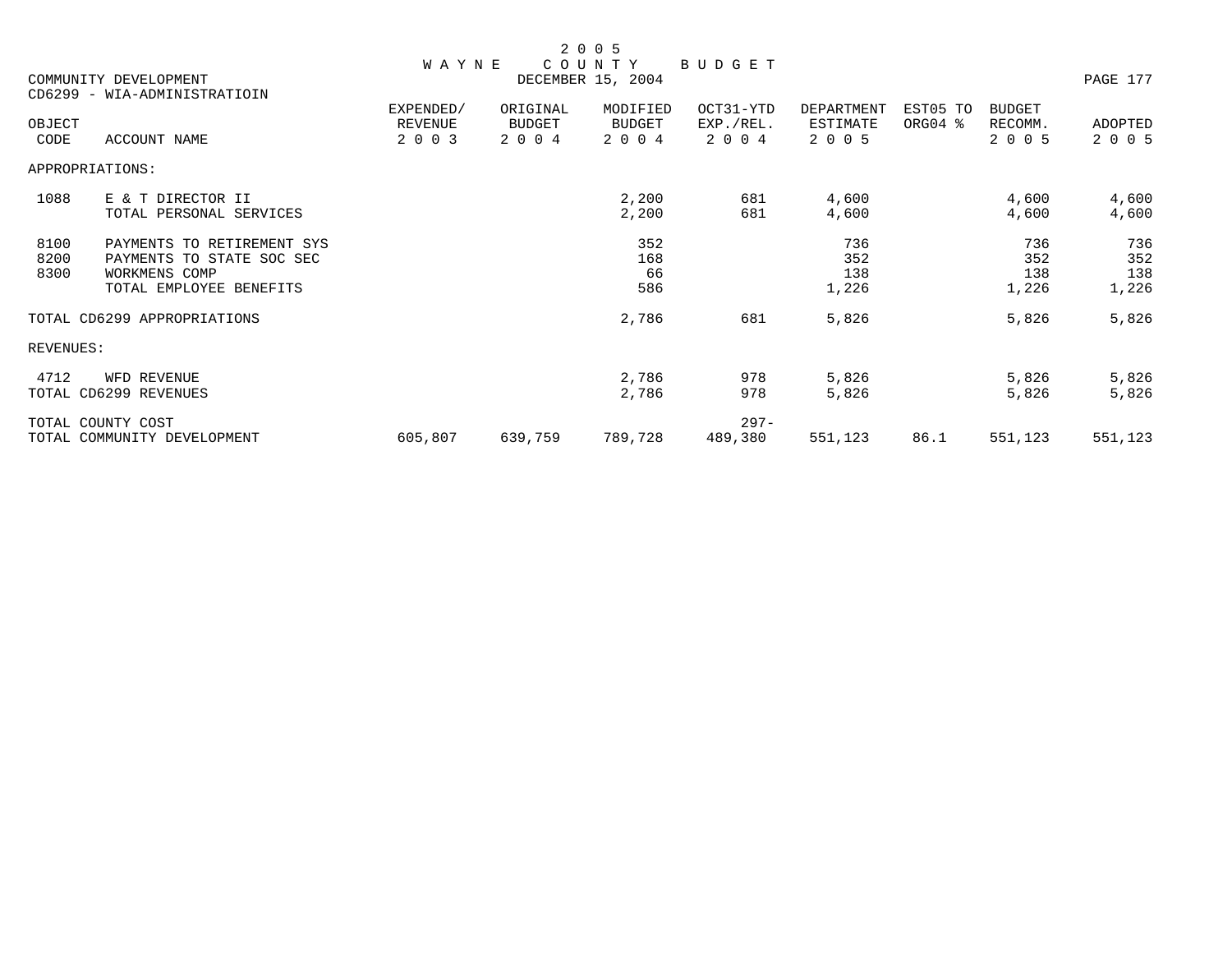| HIGHWAY                    |                                | <b>WAYNE</b> |               | 2 0 0 5<br>COUNTY<br>DECEMBER 15, 2004 | BUDGET    |                     |         |               | PAGE 178 |
|----------------------------|--------------------------------|--------------|---------------|----------------------------------------|-----------|---------------------|---------|---------------|----------|
|                            | D5010 - HIGHWAY ADMINISTRATION | EXPENDED/    | ORIGINAL      | MODIFIED                               | OCT31-YTD | DEPARTMENT EST05 TO |         | <b>BUDGET</b> |          |
| OBJECT                     |                                | REVENUE      | <b>BUDGET</b> | <b>BUDGET</b>                          | EXP./REL. | ESTIMATE            | ORG04 % | RECOMM.       | ADOPTED  |
| CODE                       | <b>ACCOUNT NAME</b>            | 2 0 0 3      | 2004          | 2004                                   | 2 0 0 4   | 2 0 0 5             |         | 2 0 0 5       | 2 0 0 5  |
|                            | APPROPRIATIONS:                |              |               |                                        |           |                     |         |               |          |
| 1094                       | ASST HWY SUPT                  | 59,366       | 59,369        | 59,369                                 | 47,447    | 59,143              | 99.6    | 59,143        | 59,143   |
| 1095                       | SUPT HIGHWAY                   | 65,699       | 65,723        | 65,723                                 | 52,522    | 65,477              | 99.6    | 65,477        | 65,477   |
| 1123                       | ACCT CLK-TYPIST                | 29,639       | 29,850        | 29,850                                 | 23,775    | 29,785              | 99.8    | 29,785        | 31,267   |
| 1156                       | SR ACCT CLK/TYPIST             | 30,869       | 31,195        | 31,195                                 | 24,931    | 30,972              | 99.3    | 30,972        | 32,501   |
|                            | TOTAL PERSONAL SERVICES        | 185,573      | 186,137       | 186,137                                | 148,675   | 185,377             | 99.6    | 185,377       | 188,388  |
| 2200                       | OFFICE EQUIPMENT               | 1,514        | 2,490         | 2,490                                  |           | 2,490               | 100.0   | 2,490         | 2,490    |
|                            | TOTAL EQUIPMENT                | 1,514        | 2,490         | 2,490                                  |           | 2,490               | 100.0   | 2,490         | 2,490    |
| 4150                       | OFFICE SUPPLIES                | 1,895        | 2,000         | 2,000                                  | 1,750     | 1,900               | 95.0    | 1,900         | 1,900    |
| 4166                       | POSTAGE                        | 850          | 850           | 850                                    | 850       | 750                 | 88.2    | 850           | 850      |
| 4230                       | TELEPHONE                      | 5,500        | 6,000         | 6,000                                  | 4,248     | 6,000               | 100.0   | 6,000         | 6,000    |
| 4300                       | INSURANCE                      | 671          | 806           | 975                                    | 974       | 975                 | 121.0   | 975           | 975      |
| 4402                       | ADVERTISING                    | 300          | 300           | 300                                    | 214       | 300                 | 100.0   | 300           | 300      |
| 4410                       | CONFERENCE                     | 1,610        | 1,610         | 1,610                                  | 1,574     | 1,610               | 100.0   | 1,449         | 1,449    |
| 4414                       | DATA PROCESSING                | 29,852       | 29,227        | 29,227                                 | 29,227    | 30,720              | 105.1   | 30,720        | 30,720   |
| 4418                       | <b>DUES</b>                    | 290          | 290           | 290                                    | 250       | 290                 | 100.0   | 290           | 290      |
| 4424                       | EQUIPMENT - MAINT CONTRACT     | 1,000        | 1,265         | 1,265                                  | 1,007     | 1,405               | 111.1   | 1,405         | 1,405    |
| 4425                       | EQUIPMENT - MAINT / REPAIRS    | 589          | 300           | 131                                    | 131       | 300                 | 100.0   | 300           | 300      |
| 4426                       | EQUIPMENT - RENTAL             | 517          | 500           | 500                                    | 363       | 500                 | 100.0   | 500           | 500      |
| 4483                       | TRAINING, SEMINARS, & SCHOOLS  | 340          | 280           | 280                                    | 225       | 280                 | 100.0   | 252           | 252      |
| 4485                       | TRAVEL                         | 29           | 30            | 30                                     | 29        | 30                  | 100.0   | 27            | 27       |
| 4600                       | MISC                           | 339          | 350           | 350                                    | 349       | 350                 | 100.0   | 350           | 350      |
|                            | TOTAL CONTRACTUAL EXPENSES     | 43,782       | 43,808        | 43,808                                 | 41,191    | 45,410              | 103.7   | 45,318        | 45,318   |
| 8100                       | PAYMENTS TO RETIREMENT SYS     | 9,601        | 21,056        | 21,056                                 |           | 29,661              | 140.9   | 29,661        | 19,167   |
| 8200                       | PAYMENTS TO STATE SOC SEC      | 13,938       | 14,240        | 14,240                                 | 11,062    | 14,182              | 99.6    | 14,182        | 14,412   |
| 8400                       | HOSPITALIZATION EXP.           | 31,097       | 35,540        | 35,540                                 | 26,445    | 36,462              | 102.6   | 36,462        | 19,758   |
| 8600                       | DISABILITY                     | 512          | 576           | 576                                    | 472       | 624                 | 108.3   | 624           | 624      |
| 8901                       | EMPLOYEE ASSISTANCE PROGRAM    | 55           | 58            | 58                                     | 57        | 60                  | 103.4   | 60            | 60       |
|                            | TOTAL EMPLOYEE BENEFITS        | 55,203       | 71,470        | 71,470                                 | 38,036    | 80,989              | 113.3   | 80,989        | 54,021   |
| TOTAL D5010 APPROPRIATIONS |                                | 286,072      | 303,905       | 303,905                                | 227,902   | 314,266             | 103.4   | 314,174       | 290,217  |
| REVENUES:                  |                                |              |               |                                        |           |                     |         |               |          |
| 2770                       | MISC. REVENUES                 | 1,112        | 1,000         | 1,000                                  | 641       | 1,000               | 100.0   | 1,000         | 1,000    |
| 2801                       | INTERFUND REVENUE              | 7,410        | 7,463         | 7,463                                  |           | 7,463               | 100.0   | 7,463         | 7,463    |
|                            | TOTAL D5010 REVENUES           | 8,522        | 8,463         | 8,463                                  | 641       | 8,463               | 100.0   | 8,463         | 8,463    |
| TOTAL COUNTY COST          |                                | 277,550      | 295,442       | 295,442                                | 227,261   | 305,803             | 103.5   | 305,711       | 281,754  |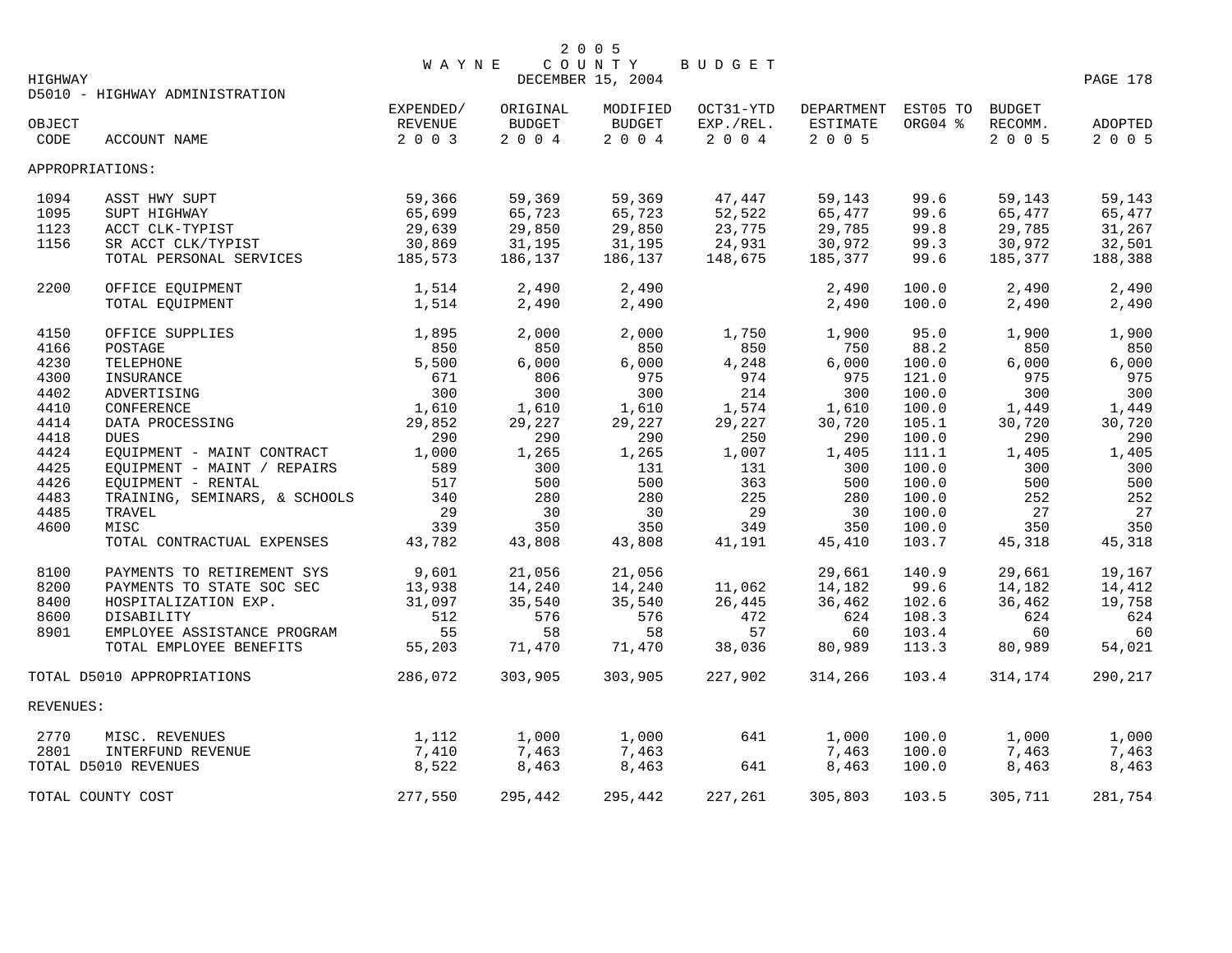| HIGHWAY              |                                                                                      | <b>WAYNE</b>                           |                                       | 2 0 0 5<br>COUNTY<br>DECEMBER 15, 2004 | <b>BUDGET</b>                       |                                          |                                |                                       | PAGE 179                              |
|----------------------|--------------------------------------------------------------------------------------|----------------------------------------|---------------------------------------|----------------------------------------|-------------------------------------|------------------------------------------|--------------------------------|---------------------------------------|---------------------------------------|
|                      | D5020 - ENGINEERING                                                                  |                                        |                                       |                                        |                                     |                                          |                                |                                       |                                       |
| OBJECT<br>CODE       | <b>ACCOUNT NAME</b>                                                                  | EXPENDED/<br><b>REVENUE</b><br>2 0 0 3 | ORIGINAL<br><b>BUDGET</b><br>$2004$   | MODIFIED<br><b>BUDGET</b><br>2004      | OCT31-YTD<br>EXP./REL.<br>2 0 0 4   | DEPARTMENT<br><b>ESTIMATE</b><br>2 0 0 5 | EST05 TO<br>ORG04 %            | <b>BUDGET</b><br>RECOMM.<br>2 0 0 5   | ADOPTED<br>2 0 0 5                    |
|                      | APPROPRIATIONS:                                                                      |                                        |                                       |                                        |                                     |                                          |                                |                                       |                                       |
| 1096<br>1230<br>1254 | HIGHWAY ENGINEER<br>ENG TECH, SEASONAL<br>JR ENGINEER (2)<br>TOTAL PERSONAL SERVICES | 51,293<br>12,755<br>65,787<br>129,835  | 51,939<br>11,765<br>69,923<br>133,627 | 53,539<br>2,992<br>68,323<br>124,854   | 41,865<br>2,991<br>37,895<br>82,751 | 51,943<br>11,765<br>65,270<br>128,978    | 100.0<br>100.0<br>93.3<br>96.5 | 55,344<br>11,765<br>65,270<br>132,379 | 56,544<br>11,765<br>65,270<br>133,579 |
| 2400                 | HIGHWAY & STREET EQUIPMENT<br>TOTAL EQUIPMENT                                        | 9,710<br>9,710                         | 3,750<br>3,750                        | 3,750<br>3,750                         |                                     | 3,750<br>3,750                           | 100.0<br>100.0                 | 3,750<br>3,750                        | 3,750<br>3,750                        |
| 4150<br>4300<br>4424 | OFFICE SUPPLIES<br>INSURANCE<br>EOUIPMENT - MAINT CONTRACT                           | 1,200<br>517                           | 1,400<br>621                          | 1,400<br>682                           | 527<br>681                          | 1,200<br>685<br>640                      | 85.7<br>110.3                  | 1,200<br>685<br>640                   | 1,200<br>685<br>640                   |
| 4425<br>4483         | EQUIPMENT - MAINT / REPAIRS<br>TRAINING, SEMINARS, & SCHOOLS                         | 369<br>4,090                           | 450<br>3,015                          | 450<br>3,015                           | 226<br>1,092                        | 450<br>2,515                             | 100.0<br>83.4                  | 450<br>2,264                          | 450<br>2,264                          |
| 4485<br>4600         | TRAVEL<br>MISC<br>TOTAL CONTRACTUAL EXPENSES                                         | 110<br>89<br>6,375                     | 50<br>100<br>5,636                    | 50<br>39<br>5,636                      | 10<br>29<br>2,565                   | 50<br>100<br>5,640                       | 100.0<br>100.0<br>100.1        | 45<br>100<br>5,384                    | 45<br>100<br>5,384                    |
| 8100                 | PAYMENTS TO RETIREMENT SYS                                                           | 5,493                                  | 16,561                                | 16,561                                 |                                     | 19,800                                   | 119.6                          | 20,405                                | 12,425                                |
| 8200<br>8400         | PAYMENTS TO STATE SOC SEC<br>HOSPITALIZATION EXP.                                    | 9,903<br>12,449                        | 10,222<br>14,939                      | 10,222<br>14,939                       | 6,302<br>11,365                     | 9,867<br>17,944                          | 96.5<br>120.1                  | 10,127<br>17,944                      | 10,218<br>17,944                      |
| 8600<br>8901         | DISABILITY<br>EMPLOYEE ASSISTANCE PROGRAM                                            | 384<br>41                              | 432<br>44                             | 432<br>44                              | 308<br>42                           | 468<br>45                                | 108.3<br>102.3                 | 468<br>45                             | 468<br>45                             |
|                      | TOTAL EMPLOYEE BENEFITS<br>TOTAL D5020 APPROPRIATIONS                                | 28,270<br>174,190                      | 42,198<br>185,211                     | 42,198<br>176,438                      | 18,017<br>103,333                   | 48,124<br>186,492                        | 114.0<br>100.7                 | 48,989<br>190,502                     | 41,100<br>183,813                     |
| REVENUES:            |                                                                                      |                                        |                                       |                                        |                                     |                                          |                                |                                       |                                       |
| 2770                 | MISC. REVENUES<br>TOTAL D5020 REVENUES                                               | 4,253<br>4,253                         | 3,000<br>3,000                        | 3,000<br>3,000                         | 219<br>219                          | 3,000<br>3,000                           | 100.0<br>100.0                 | 3,000<br>3,000                        | 3,000<br>3,000                        |
|                      | TOTAL COUNTY COST                                                                    | 169,937                                | 182,211                               | 173,438                                | 103,114                             | 183,492                                  | 100.7                          | 187,502                               | 180,813                               |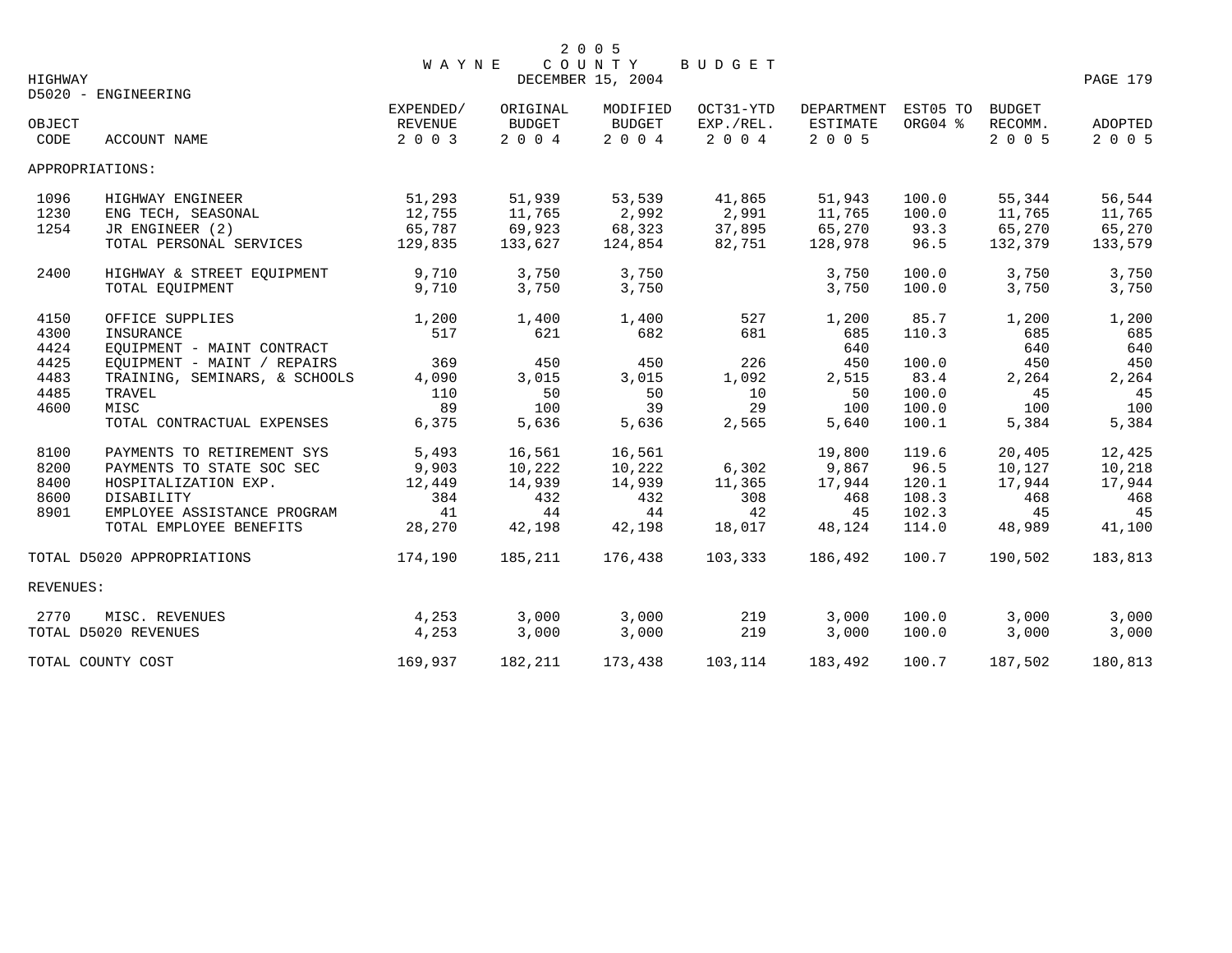|         | 2 0 0 5             |          |
|---------|---------------------|----------|
|         | WAYNE COUNTY BUDGET |          |
| HIGHWAY | DECEMBER 15, 2004   | PAGE 180 |

|                 | D5110 - MAINTENANCE OF ROADS & BRIDGES |           |               |               |           |            |          |             |                |
|-----------------|----------------------------------------|-----------|---------------|---------------|-----------|------------|----------|-------------|----------------|
|                 |                                        | EXPENDED/ | ORIGINAL      | MODIFIED      | OCT31-YTD | DEPARTMENT | EST05 TO | BUDGET      |                |
| OBJECT          |                                        | REVENUE   | <b>BUDGET</b> | <b>BUDGET</b> | EXP./REL. | ESTIMATE   | ORG04 %  | RECOMM.     | <b>ADOPTED</b> |
| CODE            | ACCOUNT NAME                           | 2 0 0 3   | 2004          | 2004          | 2 0 0 4   | $2 0 0 5$  |          | 2 0 0 5     | 2 0 0 5        |
| APPROPRIATIONS: |                                        |           |               |               |           |            |          |             |                |
| 1181            | LABORER, SEASONAL (5)                  | 11,431    | 13,000        | 16,450        | 13,630    | 13,000     | 100.0    | 13,000      | 13,000         |
| 1212            | M E O #2 (9)                           | 257,120   | 269,203       | 250,753       | 185,562   | 243,486    | 90.4     | 213,759     | 224,450        |
| 1213            | M E O #2 SEASONAL (8)                  | 92,964    | 78,235        | 87,008        | 85,207    | 78,235     | 100.0    | 78,235      | 83,000         |
| 1244            | M E O #1 (9)                           | 236,906   | 236,066       | 236,066       | 142,839   | 233,846    | 99.1     | 233,846     | 244,771        |
| 1268            | H E O (14)                             | 395,890   | 386,546       | 386,546       | 291,279   | 384,477    | 99.5     | 384,477     | 403,659        |
| 1270            | WORKING FOREMAN (3)                    | 99,808    | 107,630       | 107,630       | 77,438    | 104,831    | 97.4     | 104,831     | 111,677        |
| 1315            | HWY CONST FOREMAN (1)                  | 62,801    | 70,150        | 50,150        | 17,246    | 76,887     | 109.6    | 39,636      | 41,926         |
| 1544            | HGHW BRIDGE CONST                      | 37,511    | 40,230        | 40,230        | 25,448    | 39,941     | 99.3     | 39,941      | 41,925         |
| 1904            | OVERTIME                               | 106,023   | 46,800        | 81,800        | 66,715    | 46,800     | 100.0    | 46,800      | 49,650         |
|                 | TOTAL PERSONAL SERVICES                | 1,300,454 | 1,247,860     | 1,256,633     | 905,364   | 1,221,503  | 97.9     | 1,154,525   | 1,214,058      |
| 4100            | SUPPLIES & MATERIALS                   | 20,998    | 21,000        | 18,999        | 18,999    | 21,000     | 100.0    | 21,000      | 21,000         |
| 4107            | BITUMINOUS LIQUID                      | 575,000   | 580,000       | 580,000       | 538,214   | 580,000    | 100.0    | 580,000     | 580,000        |
| 4108            | BITUMINOUS STOCKPILE                   | 6,984     | 5,000         | 5,000         | 2,309     | 5,000      | 100.0    | 5,000       | 5,000          |
| 4109            | BITUMINOUS HOT MIX                     | 114,412   | 135,000       | 135,000       | 72,263    | 135,000    | 100.0    | 135,000     | 135,000        |
| 4127            | GABIONS                                |           | 5,000         | 5,000         | 4,964     | 5,000      | 100.0    | 5,000       | 5,000          |
| 4130            | <b>GRAVEL</b>                          | 20,000    | 15,000        | 15,000        | 15,000    | 15,000     | 100.0    | 15,000      | 15,000         |
| 4132            | GUIDE RAIL & POSTS                     | 9,887     | 15,000        | 15,000        | 6,478     | 15,000     | 100.0    | 15,000      | 15,000         |
| 4164            | PIPE & PIPE ARCHES                     | 75,000    | 55,000        | 55,000        | 49,504    | 55,000     | 100.0    | 55,000      | 55,000         |
| 4175            | <b>STONE</b>                           | 153,000   | 130,000       | 130,000       | 69,139    | 130,000    | 100.0    | 130,000     | 130,000        |
| 4186            | TREES                                  | 12,472    | 12,500        | 12,500        | 12,500    | 12,500     | 100.0    | 12,500      | 12,500         |
| 4300            | INSURANCE                              | 6,694     | 8,033         | 10,034        | 10,003    | 10,004     | 124.5    | 10,004      | 10,004         |
| 4407            | BUILDING MAINTENACE & REPAIR           | 25,000    | 25,000        | 25,000        | 22,771    | 25,000     | 100.0    | 25,000      | 25,000         |
| 4426            | EOUIPMENT - RENTAL                     | 355,000   | 355,000       | 355,000       | 355,000   | 355,000    | 100.0    | 355,000     | 355,000        |
| 4429            | FIRE EXTINGUSHER INSPECTION            | 350       | 350           | 350           |           | 350        | 100.0    | 350         | 350            |
| 4483            | TRAINING, SEMINARS, & SCHOOLS          |           | 210           | 210           | 60        | 210        | 100.0    | 189         | 189            |
| 4485            | TRAVEL                                 | 30        | 100           | 100           | 65        | 100        | 100.0    | 90          | 90             |
| 4490            | WEED SPRAYING                          | 5,976     | 6,000         | 6,000         | 6,000     | 6,000      | 100.0    | 6,000       | 6,000          |
| 4600            | MISC                                   | 3,919     | 4,000         | 21,341        | 21,341    | 4,000      | 100.0    | 4,000       | 4,000          |
| 4689            | MACHINERY LEASING                      | 5,983     | 6,000         | 6,000         | 5,850     | 6,000      | 100.0    | 6,000       | 6,000          |
| 4783            | HAZARD MATERIALS                       | 2,000     |               |               |           |            |          |             |                |
| 4784            | DRUG TESTING                           | 3,500     | 3,500         | 3,500         | 1,868     | 3,500      | 100.0    | 3,500       | 3,500          |
| 4795            | EMERGENCY CLEAN UP                     | 376,171   |               |               |           |            |          |             |                |
|                 | TOTAL CONTRACTUAL EXPENSES             | 1,772,376 | 1,381,693     | 1,399,034     | 1,212,328 | 1,383,664  | 100.1    | 1,383,633   | 1,383,633      |
| 8100            | PAYMENTS TO RETIREMENT SYS             | 69,868    | 167,159       | 167,159       |           | 242,130    | 144.9    | 232,083     | 146,092        |
| 8200            | PAYMENTS TO STATE SOC SEC              | 112,090   | 116,149       | 116,149       | 88,109    | 112,987    | 97.3     | 107,863     | 109,569        |
| 8400            | HOSPITALIZATION EXP.                   | 253,813   | 317,720       | 317,720       | 224,867   | 342,200    | 107.7    | 331,412     | 274,589        |
| 8600            | <b>DISABILITY</b>                      | 4,898     | 5,904         | 5,904         | 4,321     | 6,084      | 103.0    | 5,772       | 5,772          |
| 8901            | EMPLOYEE ASSISTANCE PROGRAM            | 563       | 595           | 595           | 527       | 585        | 98.3     | 555         | 555            |
|                 | TOTAL EMPLOYEE BENEFITS                | 441,232   | 607,527       | 607,527       | 317,824   | 703,986    | 115.9    | 677,685     | 536,577        |
|                 | TOTAL D5110 APPROPRIATIONS             | 3,514,062 | 3,237,080     | 3, 263, 194   | 2,435,516 | 3,309,153  | 102.2    | 3, 215, 843 | 3, 134, 268    |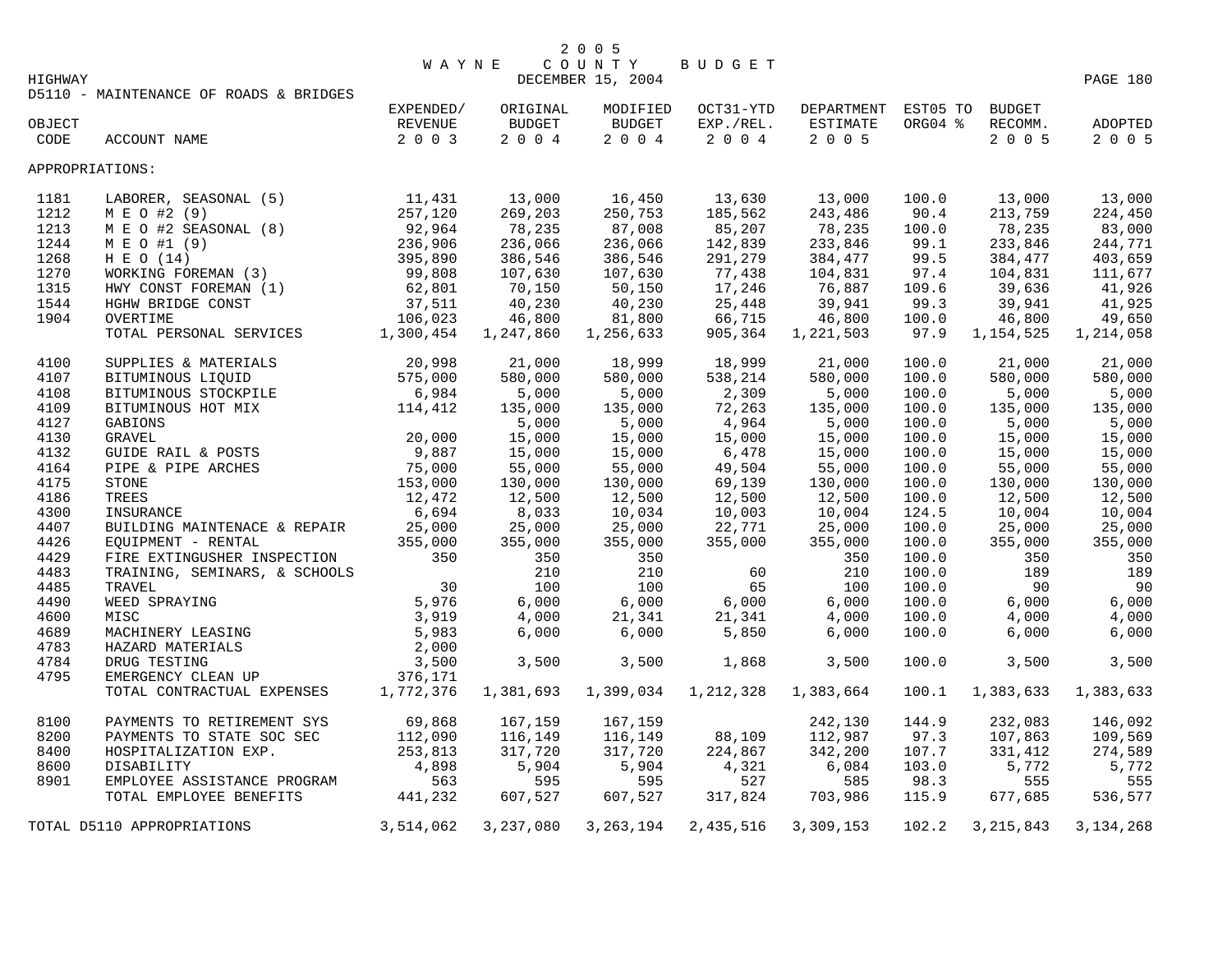|           |                                                            |              |               | 2 0 0 5           |           |             |          |               |           |
|-----------|------------------------------------------------------------|--------------|---------------|-------------------|-----------|-------------|----------|---------------|-----------|
|           |                                                            | <b>WAYNE</b> |               | COUNTY            | BUDGET    |             |          |               |           |
| HIGHWAY   |                                                            |              |               | DECEMBER 15, 2004 |           |             |          |               | PAGE 181  |
| D5110     | MAINTENANCE OF ROADS & BRIDGES<br>$\overline{\phantom{a}}$ |              |               |                   |           |             |          |               |           |
|           |                                                            | EXPENDED/    | ORIGINAL      | MODIFIED          | OCT31-YTD | DEPARTMENT  | EST05 TO | <b>BUDGET</b> |           |
| OBJECT    |                                                            | REVENUE      | <b>BUDGET</b> | BUDGET            | EXP./REL. | ESTIMATE    | ORG04 %  | RECOMM.       | ADOPTED   |
| CODE      | ACCOUNT NAME                                               | 2 0 0 3      | 2 0 0 4       | 2 0 0 4           | 2 0 0 4   | 2 0 0 5     |          | 2 0 0 5       | 2 0 0 5   |
| REVENUES: |                                                            |              |               |                   |           |             |          |               |           |
| 2303      | LABOR REIMBURSEMENT                                        | 7,063        | 11,000        | 11,000            | 13,403    | 11,000      | 100.0    | 11,000        | 11,000    |
| 2304      | MATERIAL REIMBURSEMENT                                     | 16,779       | 19,000        | 19,000            | 17,138    | 19,000      | 100.0    | 19,000        | 19,000    |
| 2305      | SAND                                                       | 4,530        |               |                   | 3,585     |             |          |               |           |
| 2307      | STONE                                                      |              |               |                   | 9,240     |             |          |               |           |
| 2416      | RENTAL OF EQUIPMENT, OTHER GOVT                            | 9,733        | 15,000        | 15,000            | 20,213    | 15,000      | 100.0    | 15,000        | 15,000    |
| 2770      | MISC. REVENUES                                             | 200          |               | 17,341            | 13,192    |             |          |               |           |
| 3960      | EMERGENCY DISASTER ASSIST.ST                               | 88,480       |               |                   | 18,462-   |             |          |               |           |
| 4960      | EMERGENCY DISASTER ASSIST.-FED                             | 678,644      |               |                   | $62,491-$ |             |          |               |           |
|           | TOTAL D5110 REVENUES                                       | 805,429      | 45,000        | 62,341            | $4,182-$  | 45,000      | 100.0    | 45,000        | 45,000    |
|           | TOTAL COUNTY COST                                          | 2,708,633    | 3,192,080     | 3,200,853         | 2,439,698 | 3, 264, 153 | 102.3    | 3,170,843     | 3,089,268 |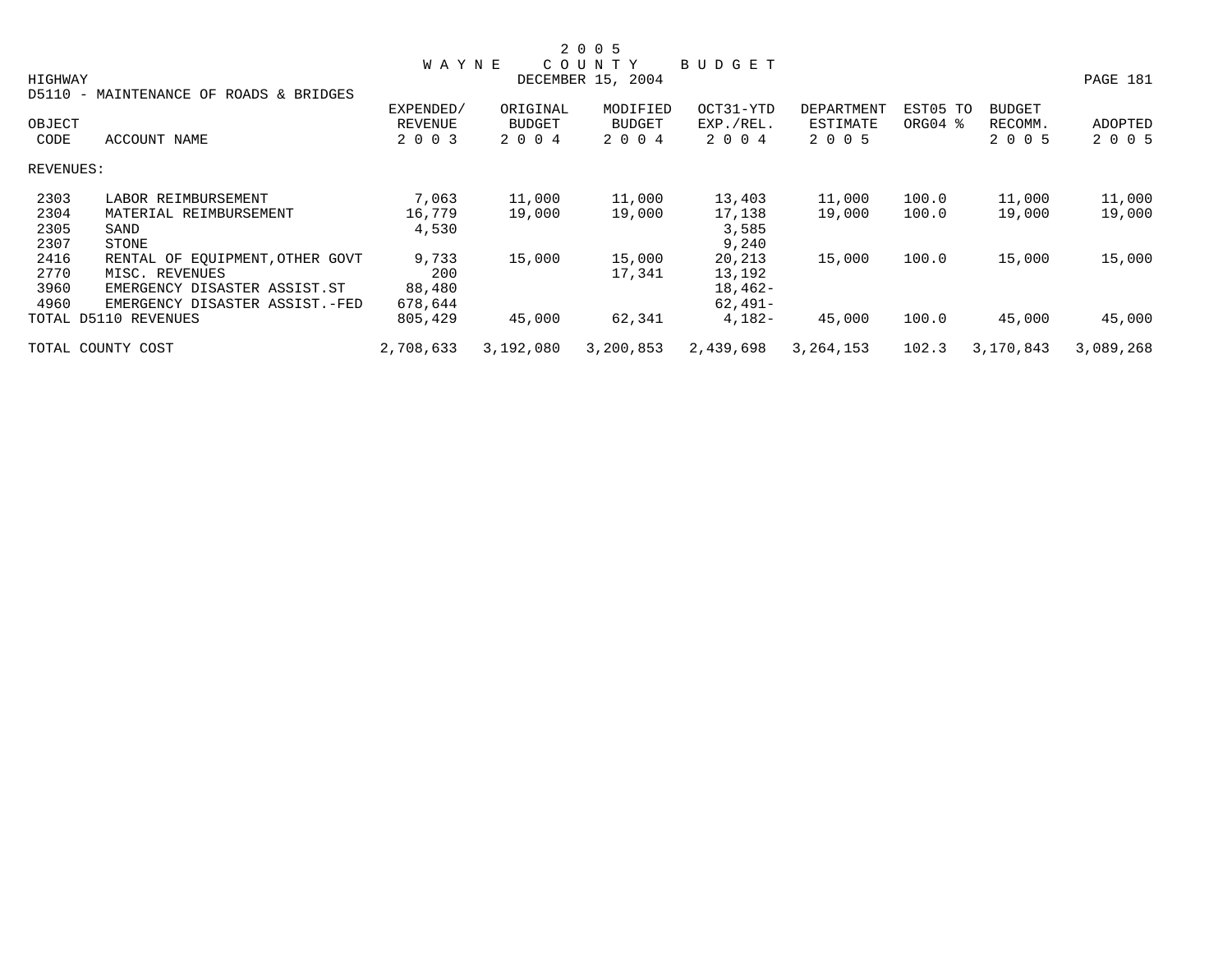| DECEMBER 15, 2004<br>HIGHWAY<br>D5111 - ROAD STRIPING & SIGN MAINTENCE<br>OCT31-YTD<br>DEPARTMENT EST05 TO<br><b>BUDGET</b><br>EXPENDED/<br>ORIGINAL<br>MODIFIED<br><b>BUDGET</b><br><b>BUDGET</b><br>EXP./REL.<br>ESTIMATE<br>ORG04 %<br>RECOMM.<br>OBJECT<br>REVENUE<br>ADOPTED<br>$2004$<br>$2004$<br>2 0 0 4<br>2 0 0 5<br>2 0 0 5<br>ACCOUNT NAME<br>2 0 0 3<br>CODE<br>APPROPRIATIONS:<br>4,630<br>1212<br>M E O #2<br>104,895<br>1214<br>SIGN MAINT WORKER (4)<br>121,960<br>121,960<br>101,897<br>129,127<br>105.9<br>129,127<br>1244<br>M E O #1<br>30,295<br>1547<br>44,417<br>40,230<br>40,230<br>30,189<br>37,926<br>37,926<br>SIGN MAIN FOREMAN<br>94.3<br>1904<br>16,666<br>10,800<br>14,800<br>13,407<br>10,800<br>100.0<br>10,800<br>10,800<br>OVERTIME<br>TOTAL PERSONAL SERVICES<br>200,903<br>172,990<br>176,990<br>145,493<br>102.8<br>177,853<br>177,853<br>2200<br>300<br>300<br>OFFICE EQUIPMENT<br>300<br>300<br>TOTAL EQUIPMENT<br>7,495<br>7,500<br>2,088<br>7,500<br>4100<br>SUPPLIES & MATERIALS<br>3,500<br>7,500<br>100.0<br>7,500<br>40,000<br>4129<br><b>GLASS BEADS</b><br>32,640<br>40,000<br>40,000<br>40,000<br>40,000<br>100.0<br>4160<br>PAINT - ROAD STRIPING<br>96,955<br>100,000<br>100,000<br>99,999<br>100,000<br>100.0<br>100,000<br>100,000<br>4171<br>SIGN POSTS<br>14,937<br>8,973<br>15,000<br>100.0<br>15,000<br>15,000<br>15,000<br>15,000<br>4172<br>SIGN BLANKS & FACES<br>31,997<br>35,000<br>35,000<br>31,681<br>35,000<br>100.0<br>35,000<br>35,000<br>4300<br>654<br>1,055<br>1,054<br>134.4<br>1,055<br>1,055<br>INSURANCE<br>785<br>1,055<br>4425<br>800<br>530<br>100.0<br>EQUIPMENT - MAINT / REPAIRS<br>800<br>800<br>800<br>4783<br>HAZARD MATERIALS<br>5,350<br>5,350<br>5,350<br>100.0<br>5,350<br>5,350<br>204,705<br>100.1<br>204,705<br>TOTAL CONTRACTUAL EXPENSES<br>184,678<br>204,435<br>200,435<br>183,795<br>204,705<br>8,738<br>8100<br>PAYMENTS TO RETIREMENT SYS<br>21,733<br>27,247<br>125.4<br>27,247<br>21,733<br>8200<br>PAYMENTS TO STATE SOC SEC<br>15,362<br>13,233<br>13,233<br>11,181<br>13,606<br>102.8<br>13,606<br>27,866<br>8400<br>28,468<br>29,880<br>29,880<br>40,302<br>134.9<br>40,302<br>HOSPITALIZATION EXP.<br>8600<br><b>DISABILITY</b><br>676<br>720<br>720<br>568<br>780<br>108.3<br>780<br>8901<br>EMPLOYEE ASSISTANCE PROGRAM<br>68<br>73<br>73<br>71<br>75<br>102.7<br>75<br>TOTAL EMPLOYEE BENEFITS<br>53,312<br>65,639<br>65,639<br>39,686<br>82,010<br>124.9<br>82,010<br>438,893<br>443,364<br>443,364<br>368,974<br>464,568<br>104.8<br>464,568<br>TOTAL D5111 APPROPRIATIONS<br>REVENUES:<br>23,051<br>3,451<br>18,000<br>2303<br>LABOR REIMBURSEMENT<br>18,000<br>18,000<br>18,000<br>100.0<br>95,005<br>70,000<br>70,000<br>25,968<br>75,000<br>107.1<br>75,000<br>2304<br>MATERIAL REIMBURSEMENT<br>9,235<br>15,000<br>15,000<br>1,365<br>10,000<br>66.7<br>10,000<br>10,000<br>2416<br>RENTAL OF EQUIPMENT, OTHER GOVT<br>TOTAL D5111 REVENUES<br>30,784<br>127,291<br>103,000<br>103,000<br>103,000<br>100.0<br>103,000<br>TOTAL COUNTY COST |  | <b>WAYNE</b> |         | COUNTY  | <b>BUDGET</b> |         |       |         |          |
|---------------------------------------------------------------------------------------------------------------------------------------------------------------------------------------------------------------------------------------------------------------------------------------------------------------------------------------------------------------------------------------------------------------------------------------------------------------------------------------------------------------------------------------------------------------------------------------------------------------------------------------------------------------------------------------------------------------------------------------------------------------------------------------------------------------------------------------------------------------------------------------------------------------------------------------------------------------------------------------------------------------------------------------------------------------------------------------------------------------------------------------------------------------------------------------------------------------------------------------------------------------------------------------------------------------------------------------------------------------------------------------------------------------------------------------------------------------------------------------------------------------------------------------------------------------------------------------------------------------------------------------------------------------------------------------------------------------------------------------------------------------------------------------------------------------------------------------------------------------------------------------------------------------------------------------------------------------------------------------------------------------------------------------------------------------------------------------------------------------------------------------------------------------------------------------------------------------------------------------------------------------------------------------------------------------------------------------------------------------------------------------------------------------------------------------------------------------------------------------------------------------------------------------------------------------------------------------------------------------------------------------------------------------------------------------------------------------------------------------------------------------------------------------------------------------------------------------------------------------------------------------------------------------------------------------------------------------------------------------------------------------------------------------------------------------|--|--------------|---------|---------|---------------|---------|-------|---------|----------|
|                                                                                                                                                                                                                                                                                                                                                                                                                                                                                                                                                                                                                                                                                                                                                                                                                                                                                                                                                                                                                                                                                                                                                                                                                                                                                                                                                                                                                                                                                                                                                                                                                                                                                                                                                                                                                                                                                                                                                                                                                                                                                                                                                                                                                                                                                                                                                                                                                                                                                                                                                                                                                                                                                                                                                                                                                                                                                                                                                                                                                                                               |  |              |         |         |               |         |       |         | PAGE 182 |
|                                                                                                                                                                                                                                                                                                                                                                                                                                                                                                                                                                                                                                                                                                                                                                                                                                                                                                                                                                                                                                                                                                                                                                                                                                                                                                                                                                                                                                                                                                                                                                                                                                                                                                                                                                                                                                                                                                                                                                                                                                                                                                                                                                                                                                                                                                                                                                                                                                                                                                                                                                                                                                                                                                                                                                                                                                                                                                                                                                                                                                                               |  |              |         |         |               |         |       |         |          |
|                                                                                                                                                                                                                                                                                                                                                                                                                                                                                                                                                                                                                                                                                                                                                                                                                                                                                                                                                                                                                                                                                                                                                                                                                                                                                                                                                                                                                                                                                                                                                                                                                                                                                                                                                                                                                                                                                                                                                                                                                                                                                                                                                                                                                                                                                                                                                                                                                                                                                                                                                                                                                                                                                                                                                                                                                                                                                                                                                                                                                                                               |  |              |         |         |               |         |       |         |          |
|                                                                                                                                                                                                                                                                                                                                                                                                                                                                                                                                                                                                                                                                                                                                                                                                                                                                                                                                                                                                                                                                                                                                                                                                                                                                                                                                                                                                                                                                                                                                                                                                                                                                                                                                                                                                                                                                                                                                                                                                                                                                                                                                                                                                                                                                                                                                                                                                                                                                                                                                                                                                                                                                                                                                                                                                                                                                                                                                                                                                                                                               |  |              |         |         |               |         |       |         |          |
|                                                                                                                                                                                                                                                                                                                                                                                                                                                                                                                                                                                                                                                                                                                                                                                                                                                                                                                                                                                                                                                                                                                                                                                                                                                                                                                                                                                                                                                                                                                                                                                                                                                                                                                                                                                                                                                                                                                                                                                                                                                                                                                                                                                                                                                                                                                                                                                                                                                                                                                                                                                                                                                                                                                                                                                                                                                                                                                                                                                                                                                               |  |              |         |         |               |         |       |         | 2 0 0 5  |
|                                                                                                                                                                                                                                                                                                                                                                                                                                                                                                                                                                                                                                                                                                                                                                                                                                                                                                                                                                                                                                                                                                                                                                                                                                                                                                                                                                                                                                                                                                                                                                                                                                                                                                                                                                                                                                                                                                                                                                                                                                                                                                                                                                                                                                                                                                                                                                                                                                                                                                                                                                                                                                                                                                                                                                                                                                                                                                                                                                                                                                                               |  |              |         |         |               |         |       |         |          |
|                                                                                                                                                                                                                                                                                                                                                                                                                                                                                                                                                                                                                                                                                                                                                                                                                                                                                                                                                                                                                                                                                                                                                                                                                                                                                                                                                                                                                                                                                                                                                                                                                                                                                                                                                                                                                                                                                                                                                                                                                                                                                                                                                                                                                                                                                                                                                                                                                                                                                                                                                                                                                                                                                                                                                                                                                                                                                                                                                                                                                                                               |  |              |         |         |               |         |       |         |          |
|                                                                                                                                                                                                                                                                                                                                                                                                                                                                                                                                                                                                                                                                                                                                                                                                                                                                                                                                                                                                                                                                                                                                                                                                                                                                                                                                                                                                                                                                                                                                                                                                                                                                                                                                                                                                                                                                                                                                                                                                                                                                                                                                                                                                                                                                                                                                                                                                                                                                                                                                                                                                                                                                                                                                                                                                                                                                                                                                                                                                                                                               |  |              |         |         |               |         |       |         |          |
|                                                                                                                                                                                                                                                                                                                                                                                                                                                                                                                                                                                                                                                                                                                                                                                                                                                                                                                                                                                                                                                                                                                                                                                                                                                                                                                                                                                                                                                                                                                                                                                                                                                                                                                                                                                                                                                                                                                                                                                                                                                                                                                                                                                                                                                                                                                                                                                                                                                                                                                                                                                                                                                                                                                                                                                                                                                                                                                                                                                                                                                               |  |              |         |         |               |         |       |         | 131,869  |
|                                                                                                                                                                                                                                                                                                                                                                                                                                                                                                                                                                                                                                                                                                                                                                                                                                                                                                                                                                                                                                                                                                                                                                                                                                                                                                                                                                                                                                                                                                                                                                                                                                                                                                                                                                                                                                                                                                                                                                                                                                                                                                                                                                                                                                                                                                                                                                                                                                                                                                                                                                                                                                                                                                                                                                                                                                                                                                                                                                                                                                                               |  |              |         |         |               |         |       |         |          |
|                                                                                                                                                                                                                                                                                                                                                                                                                                                                                                                                                                                                                                                                                                                                                                                                                                                                                                                                                                                                                                                                                                                                                                                                                                                                                                                                                                                                                                                                                                                                                                                                                                                                                                                                                                                                                                                                                                                                                                                                                                                                                                                                                                                                                                                                                                                                                                                                                                                                                                                                                                                                                                                                                                                                                                                                                                                                                                                                                                                                                                                               |  |              |         |         |               |         |       |         | 40,227   |
|                                                                                                                                                                                                                                                                                                                                                                                                                                                                                                                                                                                                                                                                                                                                                                                                                                                                                                                                                                                                                                                                                                                                                                                                                                                                                                                                                                                                                                                                                                                                                                                                                                                                                                                                                                                                                                                                                                                                                                                                                                                                                                                                                                                                                                                                                                                                                                                                                                                                                                                                                                                                                                                                                                                                                                                                                                                                                                                                                                                                                                                               |  |              |         |         |               |         |       |         |          |
|                                                                                                                                                                                                                                                                                                                                                                                                                                                                                                                                                                                                                                                                                                                                                                                                                                                                                                                                                                                                                                                                                                                                                                                                                                                                                                                                                                                                                                                                                                                                                                                                                                                                                                                                                                                                                                                                                                                                                                                                                                                                                                                                                                                                                                                                                                                                                                                                                                                                                                                                                                                                                                                                                                                                                                                                                                                                                                                                                                                                                                                               |  |              |         |         |               |         |       |         | 182,896  |
|                                                                                                                                                                                                                                                                                                                                                                                                                                                                                                                                                                                                                                                                                                                                                                                                                                                                                                                                                                                                                                                                                                                                                                                                                                                                                                                                                                                                                                                                                                                                                                                                                                                                                                                                                                                                                                                                                                                                                                                                                                                                                                                                                                                                                                                                                                                                                                                                                                                                                                                                                                                                                                                                                                                                                                                                                                                                                                                                                                                                                                                               |  |              |         |         |               |         |       |         |          |
|                                                                                                                                                                                                                                                                                                                                                                                                                                                                                                                                                                                                                                                                                                                                                                                                                                                                                                                                                                                                                                                                                                                                                                                                                                                                                                                                                                                                                                                                                                                                                                                                                                                                                                                                                                                                                                                                                                                                                                                                                                                                                                                                                                                                                                                                                                                                                                                                                                                                                                                                                                                                                                                                                                                                                                                                                                                                                                                                                                                                                                                               |  |              |         |         |               |         |       |         |          |
|                                                                                                                                                                                                                                                                                                                                                                                                                                                                                                                                                                                                                                                                                                                                                                                                                                                                                                                                                                                                                                                                                                                                                                                                                                                                                                                                                                                                                                                                                                                                                                                                                                                                                                                                                                                                                                                                                                                                                                                                                                                                                                                                                                                                                                                                                                                                                                                                                                                                                                                                                                                                                                                                                                                                                                                                                                                                                                                                                                                                                                                               |  |              |         |         |               |         |       |         |          |
|                                                                                                                                                                                                                                                                                                                                                                                                                                                                                                                                                                                                                                                                                                                                                                                                                                                                                                                                                                                                                                                                                                                                                                                                                                                                                                                                                                                                                                                                                                                                                                                                                                                                                                                                                                                                                                                                                                                                                                                                                                                                                                                                                                                                                                                                                                                                                                                                                                                                                                                                                                                                                                                                                                                                                                                                                                                                                                                                                                                                                                                               |  |              |         |         |               |         |       |         |          |
|                                                                                                                                                                                                                                                                                                                                                                                                                                                                                                                                                                                                                                                                                                                                                                                                                                                                                                                                                                                                                                                                                                                                                                                                                                                                                                                                                                                                                                                                                                                                                                                                                                                                                                                                                                                                                                                                                                                                                                                                                                                                                                                                                                                                                                                                                                                                                                                                                                                                                                                                                                                                                                                                                                                                                                                                                                                                                                                                                                                                                                                               |  |              |         |         |               |         |       |         | 40,000   |
|                                                                                                                                                                                                                                                                                                                                                                                                                                                                                                                                                                                                                                                                                                                                                                                                                                                                                                                                                                                                                                                                                                                                                                                                                                                                                                                                                                                                                                                                                                                                                                                                                                                                                                                                                                                                                                                                                                                                                                                                                                                                                                                                                                                                                                                                                                                                                                                                                                                                                                                                                                                                                                                                                                                                                                                                                                                                                                                                                                                                                                                               |  |              |         |         |               |         |       |         |          |
|                                                                                                                                                                                                                                                                                                                                                                                                                                                                                                                                                                                                                                                                                                                                                                                                                                                                                                                                                                                                                                                                                                                                                                                                                                                                                                                                                                                                                                                                                                                                                                                                                                                                                                                                                                                                                                                                                                                                                                                                                                                                                                                                                                                                                                                                                                                                                                                                                                                                                                                                                                                                                                                                                                                                                                                                                                                                                                                                                                                                                                                               |  |              |         |         |               |         |       |         |          |
|                                                                                                                                                                                                                                                                                                                                                                                                                                                                                                                                                                                                                                                                                                                                                                                                                                                                                                                                                                                                                                                                                                                                                                                                                                                                                                                                                                                                                                                                                                                                                                                                                                                                                                                                                                                                                                                                                                                                                                                                                                                                                                                                                                                                                                                                                                                                                                                                                                                                                                                                                                                                                                                                                                                                                                                                                                                                                                                                                                                                                                                               |  |              |         |         |               |         |       |         |          |
|                                                                                                                                                                                                                                                                                                                                                                                                                                                                                                                                                                                                                                                                                                                                                                                                                                                                                                                                                                                                                                                                                                                                                                                                                                                                                                                                                                                                                                                                                                                                                                                                                                                                                                                                                                                                                                                                                                                                                                                                                                                                                                                                                                                                                                                                                                                                                                                                                                                                                                                                                                                                                                                                                                                                                                                                                                                                                                                                                                                                                                                               |  |              |         |         |               |         |       |         |          |
|                                                                                                                                                                                                                                                                                                                                                                                                                                                                                                                                                                                                                                                                                                                                                                                                                                                                                                                                                                                                                                                                                                                                                                                                                                                                                                                                                                                                                                                                                                                                                                                                                                                                                                                                                                                                                                                                                                                                                                                                                                                                                                                                                                                                                                                                                                                                                                                                                                                                                                                                                                                                                                                                                                                                                                                                                                                                                                                                                                                                                                                               |  |              |         |         |               |         |       |         |          |
|                                                                                                                                                                                                                                                                                                                                                                                                                                                                                                                                                                                                                                                                                                                                                                                                                                                                                                                                                                                                                                                                                                                                                                                                                                                                                                                                                                                                                                                                                                                                                                                                                                                                                                                                                                                                                                                                                                                                                                                                                                                                                                                                                                                                                                                                                                                                                                                                                                                                                                                                                                                                                                                                                                                                                                                                                                                                                                                                                                                                                                                               |  |              |         |         |               |         |       |         |          |
|                                                                                                                                                                                                                                                                                                                                                                                                                                                                                                                                                                                                                                                                                                                                                                                                                                                                                                                                                                                                                                                                                                                                                                                                                                                                                                                                                                                                                                                                                                                                                                                                                                                                                                                                                                                                                                                                                                                                                                                                                                                                                                                                                                                                                                                                                                                                                                                                                                                                                                                                                                                                                                                                                                                                                                                                                                                                                                                                                                                                                                                               |  |              |         |         |               |         |       |         |          |
|                                                                                                                                                                                                                                                                                                                                                                                                                                                                                                                                                                                                                                                                                                                                                                                                                                                                                                                                                                                                                                                                                                                                                                                                                                                                                                                                                                                                                                                                                                                                                                                                                                                                                                                                                                                                                                                                                                                                                                                                                                                                                                                                                                                                                                                                                                                                                                                                                                                                                                                                                                                                                                                                                                                                                                                                                                                                                                                                                                                                                                                               |  |              |         |         |               |         |       |         |          |
|                                                                                                                                                                                                                                                                                                                                                                                                                                                                                                                                                                                                                                                                                                                                                                                                                                                                                                                                                                                                                                                                                                                                                                                                                                                                                                                                                                                                                                                                                                                                                                                                                                                                                                                                                                                                                                                                                                                                                                                                                                                                                                                                                                                                                                                                                                                                                                                                                                                                                                                                                                                                                                                                                                                                                                                                                                                                                                                                                                                                                                                               |  |              |         |         |               |         |       |         | 18,656   |
|                                                                                                                                                                                                                                                                                                                                                                                                                                                                                                                                                                                                                                                                                                                                                                                                                                                                                                                                                                                                                                                                                                                                                                                                                                                                                                                                                                                                                                                                                                                                                                                                                                                                                                                                                                                                                                                                                                                                                                                                                                                                                                                                                                                                                                                                                                                                                                                                                                                                                                                                                                                                                                                                                                                                                                                                                                                                                                                                                                                                                                                               |  |              |         |         |               |         |       |         | 13,992   |
|                                                                                                                                                                                                                                                                                                                                                                                                                                                                                                                                                                                                                                                                                                                                                                                                                                                                                                                                                                                                                                                                                                                                                                                                                                                                                                                                                                                                                                                                                                                                                                                                                                                                                                                                                                                                                                                                                                                                                                                                                                                                                                                                                                                                                                                                                                                                                                                                                                                                                                                                                                                                                                                                                                                                                                                                                                                                                                                                                                                                                                                               |  |              |         |         |               |         |       |         | 24,045   |
|                                                                                                                                                                                                                                                                                                                                                                                                                                                                                                                                                                                                                                                                                                                                                                                                                                                                                                                                                                                                                                                                                                                                                                                                                                                                                                                                                                                                                                                                                                                                                                                                                                                                                                                                                                                                                                                                                                                                                                                                                                                                                                                                                                                                                                                                                                                                                                                                                                                                                                                                                                                                                                                                                                                                                                                                                                                                                                                                                                                                                                                               |  |              |         |         |               |         |       |         | 780      |
|                                                                                                                                                                                                                                                                                                                                                                                                                                                                                                                                                                                                                                                                                                                                                                                                                                                                                                                                                                                                                                                                                                                                                                                                                                                                                                                                                                                                                                                                                                                                                                                                                                                                                                                                                                                                                                                                                                                                                                                                                                                                                                                                                                                                                                                                                                                                                                                                                                                                                                                                                                                                                                                                                                                                                                                                                                                                                                                                                                                                                                                               |  |              |         |         |               |         |       |         | 75       |
|                                                                                                                                                                                                                                                                                                                                                                                                                                                                                                                                                                                                                                                                                                                                                                                                                                                                                                                                                                                                                                                                                                                                                                                                                                                                                                                                                                                                                                                                                                                                                                                                                                                                                                                                                                                                                                                                                                                                                                                                                                                                                                                                                                                                                                                                                                                                                                                                                                                                                                                                                                                                                                                                                                                                                                                                                                                                                                                                                                                                                                                               |  |              |         |         |               |         |       |         | 57,548   |
|                                                                                                                                                                                                                                                                                                                                                                                                                                                                                                                                                                                                                                                                                                                                                                                                                                                                                                                                                                                                                                                                                                                                                                                                                                                                                                                                                                                                                                                                                                                                                                                                                                                                                                                                                                                                                                                                                                                                                                                                                                                                                                                                                                                                                                                                                                                                                                                                                                                                                                                                                                                                                                                                                                                                                                                                                                                                                                                                                                                                                                                               |  |              |         |         |               |         |       |         | 445,149  |
|                                                                                                                                                                                                                                                                                                                                                                                                                                                                                                                                                                                                                                                                                                                                                                                                                                                                                                                                                                                                                                                                                                                                                                                                                                                                                                                                                                                                                                                                                                                                                                                                                                                                                                                                                                                                                                                                                                                                                                                                                                                                                                                                                                                                                                                                                                                                                                                                                                                                                                                                                                                                                                                                                                                                                                                                                                                                                                                                                                                                                                                               |  |              |         |         |               |         |       |         |          |
|                                                                                                                                                                                                                                                                                                                                                                                                                                                                                                                                                                                                                                                                                                                                                                                                                                                                                                                                                                                                                                                                                                                                                                                                                                                                                                                                                                                                                                                                                                                                                                                                                                                                                                                                                                                                                                                                                                                                                                                                                                                                                                                                                                                                                                                                                                                                                                                                                                                                                                                                                                                                                                                                                                                                                                                                                                                                                                                                                                                                                                                               |  |              |         |         |               |         |       |         |          |
|                                                                                                                                                                                                                                                                                                                                                                                                                                                                                                                                                                                                                                                                                                                                                                                                                                                                                                                                                                                                                                                                                                                                                                                                                                                                                                                                                                                                                                                                                                                                                                                                                                                                                                                                                                                                                                                                                                                                                                                                                                                                                                                                                                                                                                                                                                                                                                                                                                                                                                                                                                                                                                                                                                                                                                                                                                                                                                                                                                                                                                                               |  |              |         |         |               |         |       |         | 18,000   |
|                                                                                                                                                                                                                                                                                                                                                                                                                                                                                                                                                                                                                                                                                                                                                                                                                                                                                                                                                                                                                                                                                                                                                                                                                                                                                                                                                                                                                                                                                                                                                                                                                                                                                                                                                                                                                                                                                                                                                                                                                                                                                                                                                                                                                                                                                                                                                                                                                                                                                                                                                                                                                                                                                                                                                                                                                                                                                                                                                                                                                                                               |  |              |         |         |               |         |       |         | 75,000   |
|                                                                                                                                                                                                                                                                                                                                                                                                                                                                                                                                                                                                                                                                                                                                                                                                                                                                                                                                                                                                                                                                                                                                                                                                                                                                                                                                                                                                                                                                                                                                                                                                                                                                                                                                                                                                                                                                                                                                                                                                                                                                                                                                                                                                                                                                                                                                                                                                                                                                                                                                                                                                                                                                                                                                                                                                                                                                                                                                                                                                                                                               |  |              |         |         |               |         |       |         |          |
|                                                                                                                                                                                                                                                                                                                                                                                                                                                                                                                                                                                                                                                                                                                                                                                                                                                                                                                                                                                                                                                                                                                                                                                                                                                                                                                                                                                                                                                                                                                                                                                                                                                                                                                                                                                                                                                                                                                                                                                                                                                                                                                                                                                                                                                                                                                                                                                                                                                                                                                                                                                                                                                                                                                                                                                                                                                                                                                                                                                                                                                               |  |              |         |         |               |         |       |         | 103,000  |
|                                                                                                                                                                                                                                                                                                                                                                                                                                                                                                                                                                                                                                                                                                                                                                                                                                                                                                                                                                                                                                                                                                                                                                                                                                                                                                                                                                                                                                                                                                                                                                                                                                                                                                                                                                                                                                                                                                                                                                                                                                                                                                                                                                                                                                                                                                                                                                                                                                                                                                                                                                                                                                                                                                                                                                                                                                                                                                                                                                                                                                                               |  | 311,602      | 340,364 | 340,364 | 338,190       | 361,568 | 106.2 | 361,568 | 342,149  |

2 0 0 5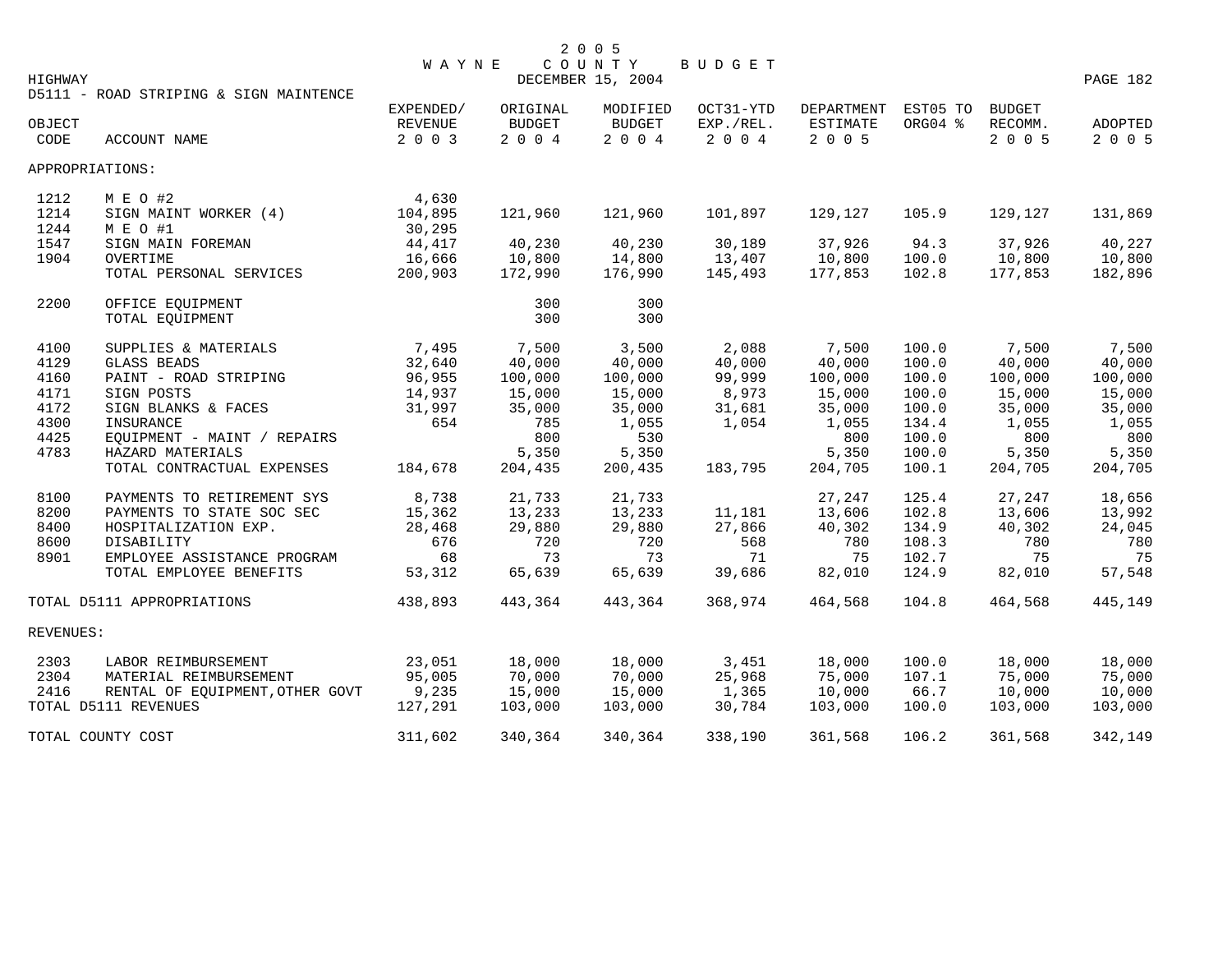|         |                               |              |               | 2 0 0 5           |           |                 |          |               |           |
|---------|-------------------------------|--------------|---------------|-------------------|-----------|-----------------|----------|---------------|-----------|
|         |                               | <b>WAYNE</b> |               | COUNTY            | BUDGET    |                 |          |               |           |
| HIGHWAY |                               |              |               | DECEMBER 15, 2004 |           |                 |          |               | PAGE 183  |
|         | D5112 - ROAD CONSTRUCTION     |              |               |                   |           |                 |          |               |           |
|         |                               | EXPENDED/    | ORIGINAL      | MODIFIED          | OCT31-YTD | DEPARTMENT      | EST05 TO | <b>BUDGET</b> |           |
| OBJECT  |                               | REVENUE      | <b>BUDGET</b> | <b>BUDGET</b>     | EXP./REL. | <b>ESTIMATE</b> | ORG04 %  | RECOMM.       | ADOPTED   |
| CODE    | ACCOUNT NAME                  | 2 0 0 3      | 2 0 0 4       | 2 0 0 4           | 2 0 0 4   | 2 0 0 5         |          | 2 0 0 5       | 2 0 0 5   |
|         | APPROPRIATIONS:               |              |               |                   |           |                 |          |               |           |
| 2600    | HIGHWAY CONSTRUCTION          |              | 1,000,000     | 12,000            |           | 1,000,000       | 100.0    | 1,000,000     | 1,000,000 |
| 2601    | RIGHT OF WAY                  | 500          |               | 1                 |           |                 |          |               |           |
| 2631    | VALLEY DRIVE                  |              |               | 5,660             |           |                 |          |               |           |
| 2648    | NORTH MAIN STREET             | 250,176      |               | 165,834           | 154,941   |                 |          |               |           |
| 2653    | WALWORTH MARION ROAD          | 23,116       |               | 2,746             |           |                 |          |               |           |
| 2659    | MISC. CULVERT PROJECT         |              |               | 879               | $817 -$   |                 |          |               |           |
| 2660    | WALWORTH ROAD PROJECT         |              |               | 15,000            | 7,079     |                 |          |               |           |
| 2662    | LAKE ROAD OVER MAXWELL CREEK  | 6,357        |               | 13,642            |           |                 |          |               |           |
| 2663    | RESURFACE TREATMENT PROJECT   | 417,079      |               |                   |           |                 |          |               |           |
| 2664    | EAST PORT BAY PROJECT         | 10,100       |               | 39,900            | 8,700     |                 |          |               |           |
| 2665    | KNICKERBOCKER RD PROJECT      | 109,264      |               | 644,635           | 569,060   |                 |          |               |           |
| 2666    | WEST PORT BAY PROJECT         |              |               | 176,249           | 97,279    |                 |          |               |           |
| 2667    | SOUTH GENEVA ROAD             |              |               | 100,000           | 48,866    |                 |          |               |           |
| 2668    | ARCADIA-ZURICH NORRIS RD      |              |               | 82,000            | 57,700    |                 |          |               |           |
| 2669    | RESURFACING PROJECT           |              |               | 525,000           | 133,111   |                 |          |               |           |
| 2671    | WASH BAY ROAD PROJECT         |              |               | 13,751            | 13,746    |                 |          |               |           |
| 2900    | BRIDGE CONSTRUCTION           |              | 200,000       | 98,149            |           | 200,000         | 100.0    | 200,000       | 200,000   |
| 2940    | MISC. BRIDGE REPAIR PROJECT   | 76           |               |                   |           |                 |          |               |           |
| 2944    | MAPLE AVENUE BRIDGE, T/O PAL  |              |               | 101,230           |           |                 |          |               |           |
| 2945    | LAKE RD OVER BEAR CK, T/O ONT | 43,587       |               | 125,978           |           |                 |          |               |           |
| 2955    | LEROY ISLAND BRIDGE           |              |               | 300               |           |                 |          |               |           |
| 2956    | S. CENTENARY BRIDGE T/O SODUS | 161,328      |               | 6,249             |           |                 |          |               |           |
| 2961    | SODUS BAY BRIDGE PROJECT      | 67,832       |               | 4,562,167         | 116,301   |                 |          |               |           |
| 2970    | LARKIN ROAD BRIDGE PROJECT    |              |               | 75,000            |           |                 |          |               |           |
|         | TOTAL EQUIPMENT               | 1,089,415    | 1,200,000     | 6,766,370         | 1,205,965 | 1,200,000       | 100.0    | 1,200,000     | 1,200,000 |
|         | TOTAL D5112 APPROPRIATIONS    | 1,089,415    | 1,200,000     | 6,766,370         | 1,205,965 | 1,200,000       | 100.0    | 1,200,000     | 1,200,000 |
|         | TOTAL COUNTY COST             | 1,089,415    | 1,200,000     | 6,766,370         | 1,205,965 | 1,200,000       | 100.0    | 1,200,000     | 1,200,000 |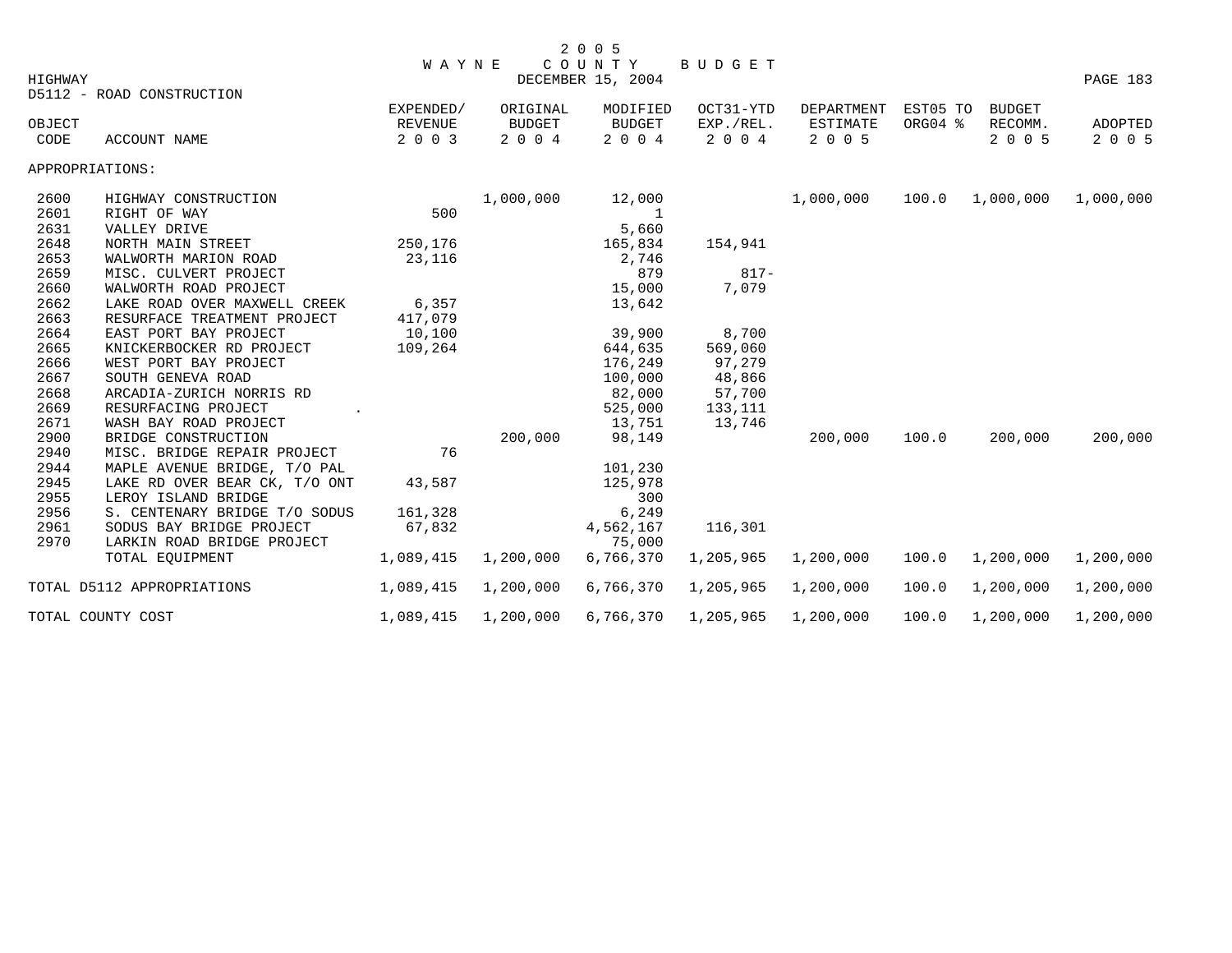|           |                               |              |               | 2 0 0 5                     |           |                         |          |                           |           |
|-----------|-------------------------------|--------------|---------------|-----------------------------|-----------|-------------------------|----------|---------------------------|-----------|
| HIGHWAY   |                               | <b>WAYNE</b> |               | COUNTY<br>DECEMBER 15, 2004 | BUDGET    |                         |          |                           | PAGE 184  |
|           | D5142 - SNOW REMOVAL - COUNTY |              |               |                             |           |                         |          |                           |           |
|           |                               | EXPENDED/    | ORIGINAL      | MODIFIED                    | OCT31-YTD | <b>DEPARTMENT</b>       | EST05 TO | <b>BUDGET</b>             |           |
| OBJECT    |                               | REVENUE      | <b>BUDGET</b> | <b>BUDGET</b>               | EXP./REL. | ESTIMATE                | ORG04 %  | RECOMM.                   | ADOPTED   |
| CODE      | <b>ACCOUNT NAME</b>           | 2 0 0 3      | 2 0 0 4       | 2 0 0 4                     | 2 0 0 4   | 2 0 0 5                 |          | 2 0 0 5                   | 2 0 0 5   |
|           | APPROPRIATIONS:               |              |               |                             |           |                         |          |                           |           |
| 1212      | M E O #2                      | 4,656        | 5,500         | 3,708                       | 2,136     | 5,500                   | 100.0    | 5,500                     | 5,500     |
| 1214      | SIGN MAINT WORKER (2)         | 548          | 1,500         | 1,500                       | 1,276     | 1,500                   | 100.0    | 1,500                     | 1,500     |
| 1244      | M E O #1                      | 12,014       | 9,000         | 10,150                      | 10,147    | 9,000                   | 100.0    | 9,000                     | 9,000     |
| 1268      | H E O                         | 4,488        | 5,425         | 5,425                       | 3,546     | 5,425                   | 100.0    | 5,425                     | 5,425     |
| 1270      | WORKING FOREMAN               | 1,426        | 1,500         | 1,500                       | 821       | 1,500                   | 100.0    | 1,500                     | 1,500     |
| 1298      | AUTOMOTIVE MECH               | 13,919       | 11,225        | 11,225                      | 10,767    | 11,225                  | 100.0    | 11,225                    | 11,225    |
| 1315      | HWY CONST FOREMAN             | 971          | 750           | 915                         | 914       | 750                     | 100.0    | 750                       | 750       |
| 1318      | AUTO MECH FOREMAN             |              | 400           | 400                         |           | 400                     | 100.0    | 400                       | 400       |
| 1543      | AUTO BODY TECH                | 706          | 1,000         | 1,281                       | 1,280     | 1,000                   | 100.0    | 1,000                     | 1,000     |
| 1547      | SIGN MAIN FOREMAN             | 880          | 1,100         | 1,296                       | 1,295     | 1,100                   | 100.0    | 1,100                     | 1,100     |
| 1904      | OVERTIME                      | 1,124        | 3,330         | 3,330                       | 131       | 3,330                   | 100.0    | 3,330                     | 3,330     |
|           | TOTAL PERSONAL SERVICES       | 40,732       | 40,730        | 40,730                      | 32,313    | 40,730                  | 100.0    | 40,730                    | 40,730    |
| 4300      | INSURANCE                     | 163          | 197           | 214                         | 213       | 214                     | 108.6    | 214                       | 214       |
| 4400      | CONTRACTED SERVICES           | 2,166,095    | 1,300,000     | 2,082,871                   | 2,081,643 | 1,733,000               | 133.3    | 1,733,000                 | 1,733,000 |
|           | TOTAL CONTRACTUAL EXPENSES    | 2,166,258    | 1,300,197     | 2,083,085                   | 2,081,856 | 1,733,214               | 133.3    | 1,733,214                 | 1,733,214 |
|           | TOTAL D5142 APPROPRIATIONS    | 2,206,990    | 1,340,927     | 2,123,815                   | 2,114,169 | 1,773,944               | 132.3    | 1,773,944                 | 1,773,944 |
| REVENUES: |                               |              |               |                             |           |                         |          |                           |           |
| 5031      | INTER FUND TRANSFER           |              |               | 782,888                     |           |                         |          |                           |           |
|           | TOTAL D5142 REVENUES          |              |               | 782,888                     |           |                         |          |                           |           |
|           | TOTAL COUNTY COST             | 2,206,990    |               | 1,340,927 1,340,927         |           | 2, 114, 169 1, 773, 944 |          | 132.3 1,773,944 1,773,944 |           |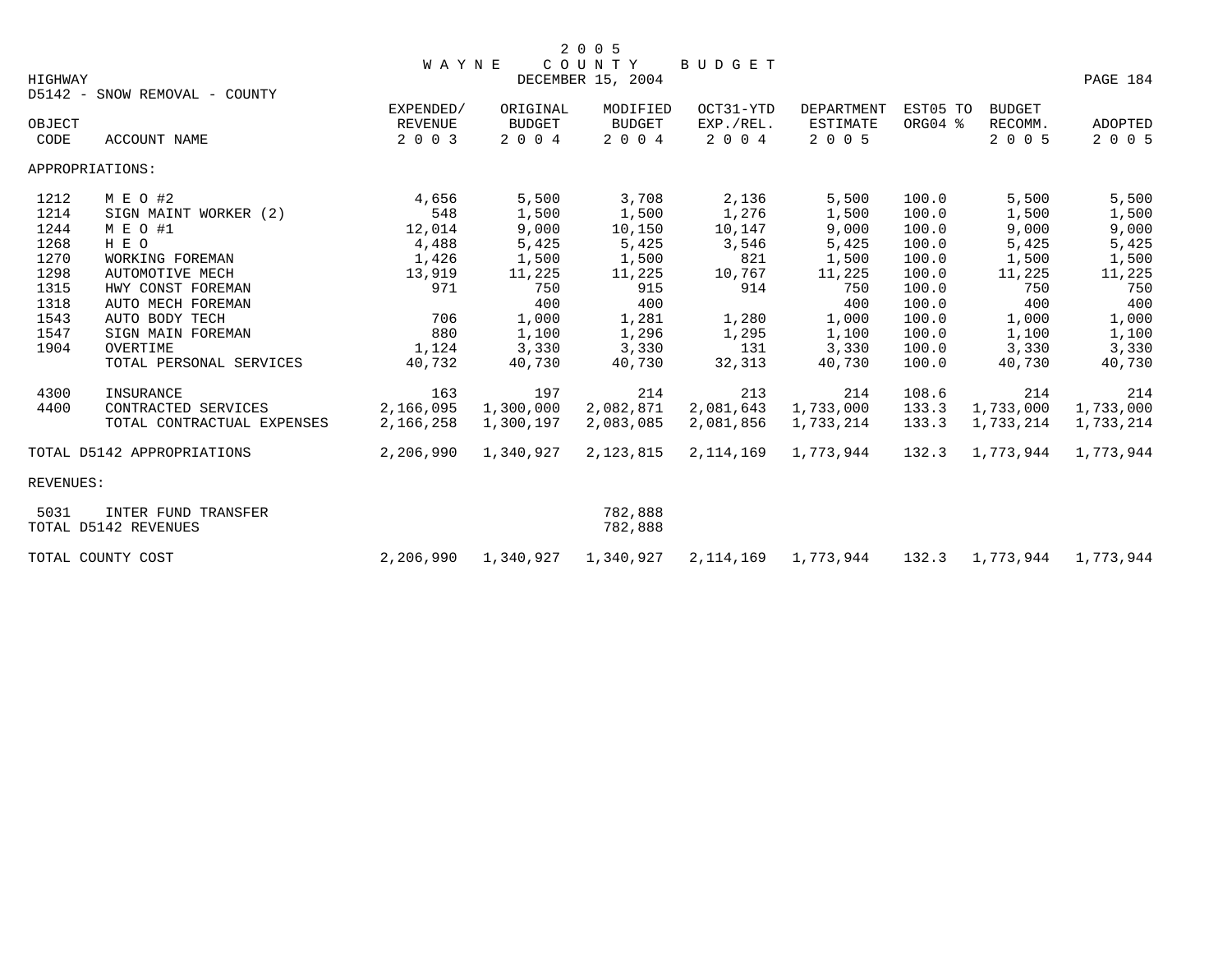|         |                               |              |          | 2 0 0 5           |           |            |          |               |          |
|---------|-------------------------------|--------------|----------|-------------------|-----------|------------|----------|---------------|----------|
|         |                               | <b>WAYNE</b> |          | COUNTY BUDGET     |           |            |          |               |          |
| HIGHWAY |                               |              |          | DECEMBER 15, 2004 |           |            |          |               | PAGE 185 |
|         | D9040 - WORKMANS COMPENSATION |              |          |                   |           |            |          |               |          |
|         |                               | EXPENDED/    | ORIGINAL | MODIFIED          | OCT31-YTD | DEPARTMENT | EST05 TO | <b>BUDGET</b> |          |
| OBJECT  |                               | REVENUE      | BUDGET   | BUDGET            | EXP./REL. | ESTIMATE   | ORG04 %  | RECOMM.       | ADOPTED  |
| CODE    | ACCOUNT NAME                  | 2 0 0 3      | 2004     | 2 0 0 4           | 2004      | 2 0 0 5    |          | 2 0 0 5       | 2 0 0 5  |
|         | APPROPRIATIONS:               |              |          |                   |           |            |          |               |          |
| 8300    | WORKMENS COMP                 | $75,255-$    |          |                   |           |            |          |               |          |
|         | TOTAL EMPLOYEE BENEFITS       | $75,255-$    |          |                   |           |            |          |               |          |
|         | TOTAL D9040 APPROPRIATIONS    | $75,255-$    |          |                   |           |            |          |               |          |
|         | TOTAL COUNTY COST             | $75.255 -$   |          |                   |           |            |          |               |          |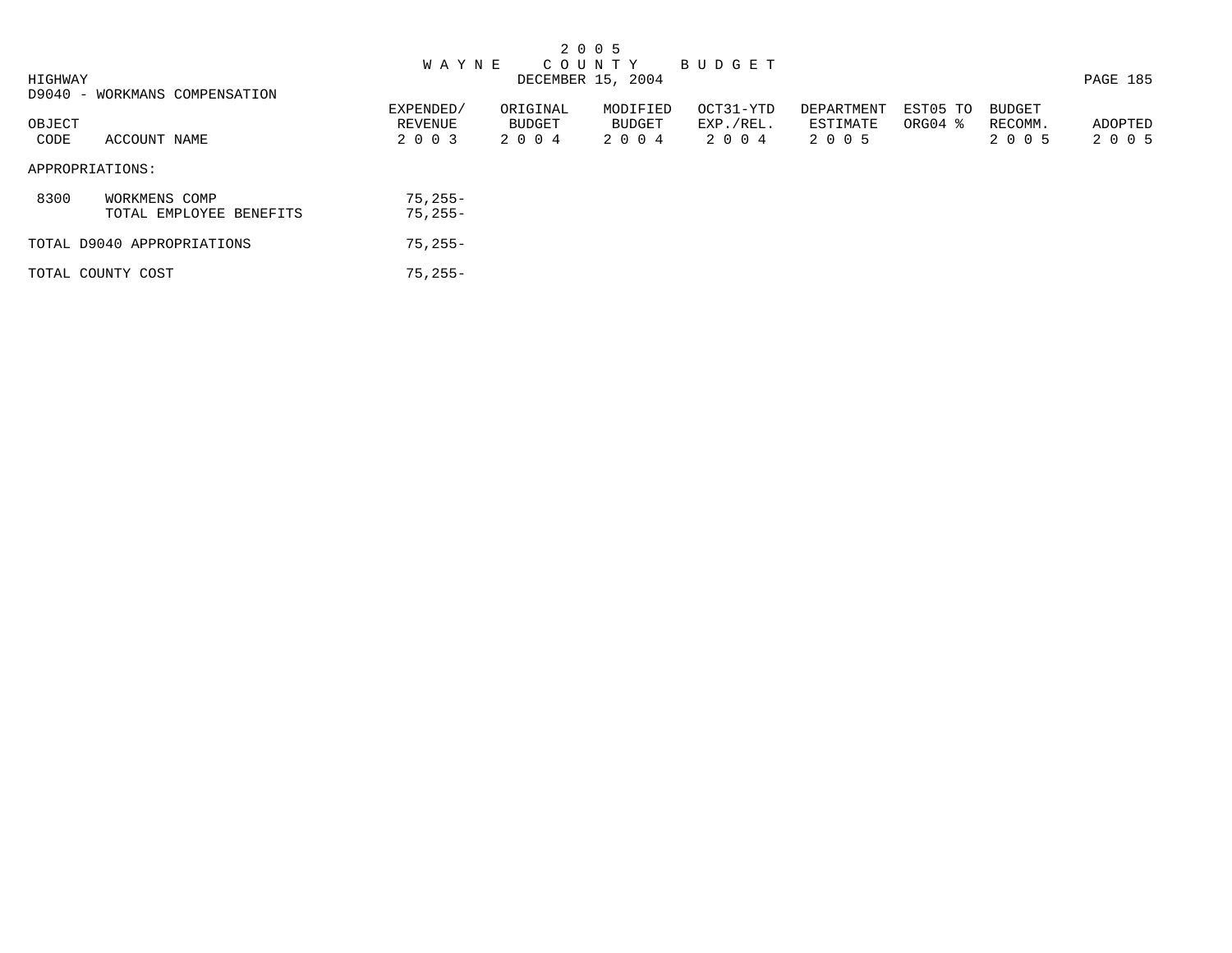|         |                              |              |          | 2 0 0 5           |           |            |                     |               |          |
|---------|------------------------------|--------------|----------|-------------------|-----------|------------|---------------------|---------------|----------|
|         |                              | <b>WAYNE</b> |          | COUNTY            | BUDGET    |            |                     |               |          |
| HIGHWAY |                              |              |          | DECEMBER 15, 2004 |           |            |                     |               | PAGE 186 |
|         | D9060 - HOSP & MED INSURANCE |              |          |                   |           |            |                     |               |          |
|         |                              | EXPENDED/    | ORIGINAL | MODIFIED          | OCT31-YTD | DEPARTMENT | EST05 TO            | <b>BUDGET</b> |          |
| OBJECT  |                              | REVENUE      | BUDGET   | BUDGET            | EXP./REL. | ESTIMATE   | ORG04 $\frac{8}{3}$ | RECOMM.       | ADOPTED  |
| CODE    | ACCOUNT NAME                 | 2 0 0 3      | 2 0 0 4  | 2 0 0 4           | 2 0 0 4   | 2 0 0 5    |                     | 2 0 0 5       | 2 0 0 5  |
|         | APPROPRIATIONS:              |              |          |                   |           |            |                     |               |          |
| 8400    | HOSPITALIZATION EXP.         | 235,144      | 287,740  | 287,740           | 214,521   | 339,534    | 118.0               | 339,534       | 293,253  |
|         | TOTAL EMPLOYEE BENEFITS      | 235,144      | 287.740  | 287,740           | 214,521   | 339,534    | 118.0               | 339,534       | 293,253  |
|         | TOTAL D9060 APPROPRIATIONS   | 235,144      | 287,740  | 287,740           | 214,521   | 339,534    | 118.0               | 339,534       | 293,253  |
|         | TOTAL COUNTY COST            | 235,144      | 287,740  | 287,740           | 214,521   | 339,534    | 118.0               | 339,534       | 293,253  |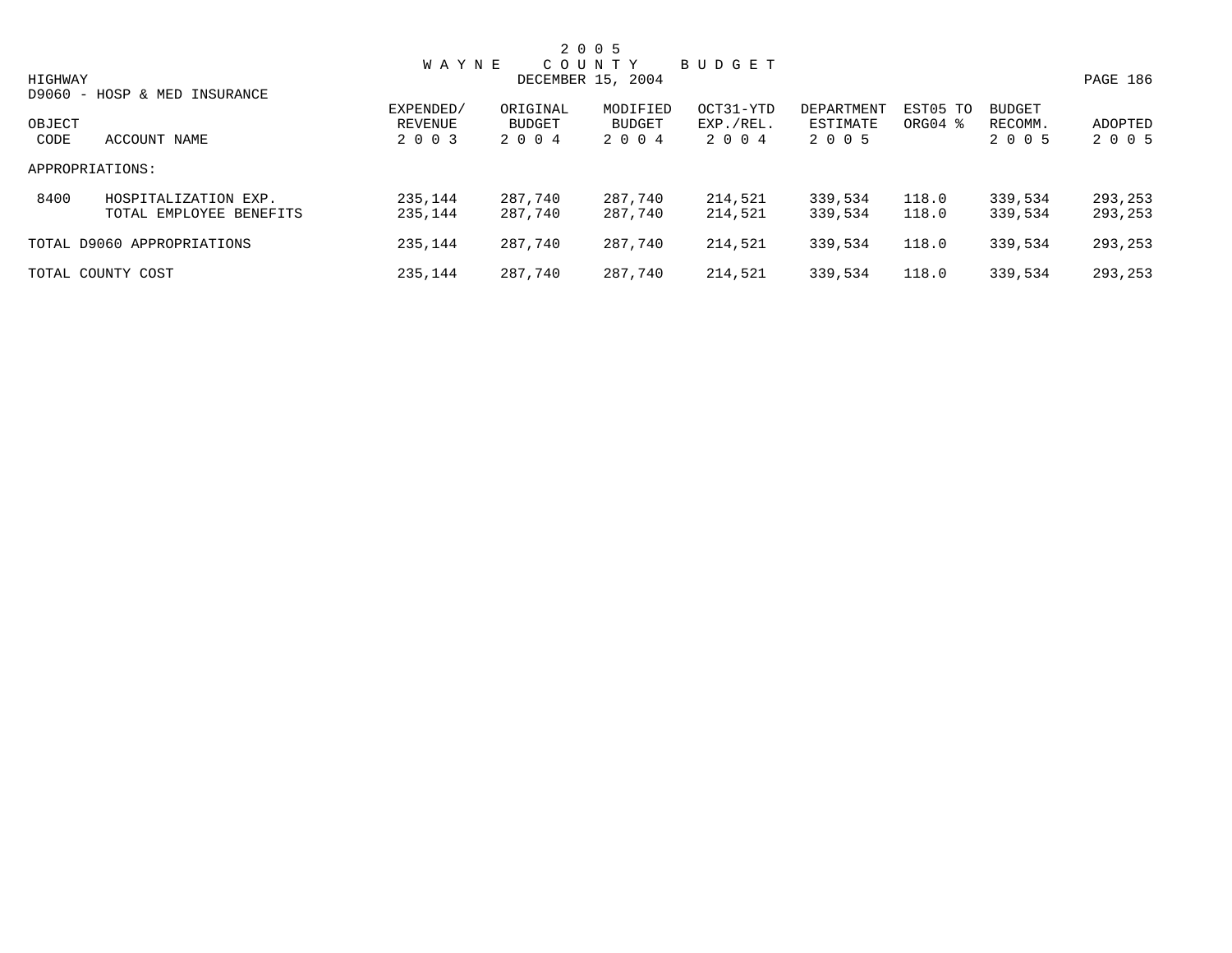|         |                                     |                      |                    | 2 0 0 5            |                        |                        |                     |                          |          |
|---------|-------------------------------------|----------------------|--------------------|--------------------|------------------------|------------------------|---------------------|--------------------------|----------|
|         |                                     | <b>WAYNE</b>         |                    | C O U N T Y        | B U D G E T            |                        |                     |                          |          |
| HIGHWAY |                                     |                      |                    | DECEMBER 15, 2004  |                        |                        |                     |                          | PAGE 187 |
|         | D9080 - VACATION                    |                      |                    |                    |                        |                        |                     |                          |          |
| OBJECT  |                                     | EXPENDED/<br>REVENUE | ORIGINAL<br>BUDGET | MODIFIED<br>BUDGET | OCT31-YTD<br>EXP./REL. | DEPARTMENT<br>ESTIMATE | EST05 TO<br>ORG04 % | <b>BUDGET</b><br>RECOMM. | ADOPTED  |
| CODE    | ACCOUNT NAME                        | 2 0 0 3              | 2004               | 2004               | 2004                   | 2 0 0 5                |                     | 2 0 0 5                  | 2 0 0 5  |
|         | APPROPRIATIONS:                     |                      |                    |                    |                        |                        |                     |                          |          |
| 8800    | VACATION<br>TOTAL EMPLOYEE BENEFITS | $3,133-$<br>$3,133-$ |                    |                    |                        |                        |                     |                          |          |
|         | TOTAL D9080 APPROPRIATIONS          | $3,133-$             |                    |                    |                        |                        |                     |                          |          |
|         | TOTAL COUNTY COST                   | $3,133-$             |                    |                    |                        |                        |                     |                          |          |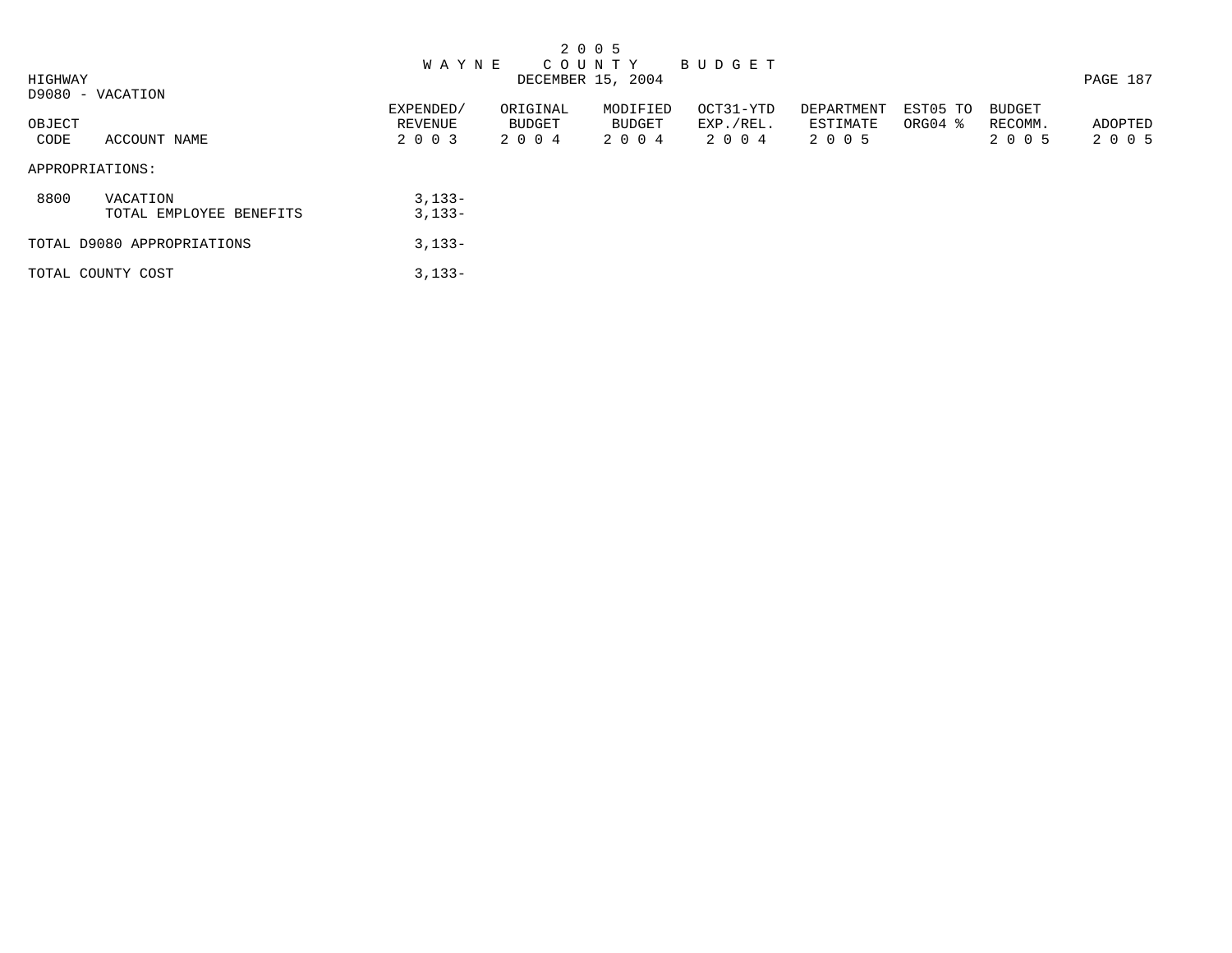|         |                            |              |          | 2 0 0 5           |             |            |                     |               |          |
|---------|----------------------------|--------------|----------|-------------------|-------------|------------|---------------------|---------------|----------|
|         |                            | <b>WAYNE</b> |          | C O U N T Y       | B U D G E T |            |                     |               |          |
| HIGHWAY |                            |              |          | DECEMBER 15, 2004 |             |            |                     |               | PAGE 188 |
|         | D9081 - SICK TIME /HOSP.   |              |          |                   |             |            |                     |               |          |
|         |                            | EXPENDED/    | ORIGINAL | MODIFIED          | OCT31-YTD   | DEPARTMENT | EST05 TO            | <b>BUDGET</b> |          |
| OBJECT  |                            | REVENUE      | BUDGET   | BUDGET            | EXP./REL.   | ESTIMATE   | ORG04 $\frac{8}{3}$ | RECOMM.       | ADOPTED  |
| CODE    | ACCOUNT NAME               | 2 0 0 3      | 2004     | 2 0 0 4           | 2004        | 2 0 0 5    |                     | 2 0 0 5       | 2 0 0 5  |
|         | APPROPRIATIONS:            |              |          |                   |             |            |                     |               |          |
| 8802    | SICK TIME / HOSP.          | 40,706       |          |                   |             |            |                     |               |          |
|         | TOTAL EMPLOYEE BENEFITS    | 40,706       |          |                   |             |            |                     |               |          |
|         | TOTAL D9081 APPROPRIATIONS | 40,706       |          |                   |             |            |                     |               |          |
|         | TOTAL COUNTY COST          | 40,706       |          |                   |             |            |                     |               |          |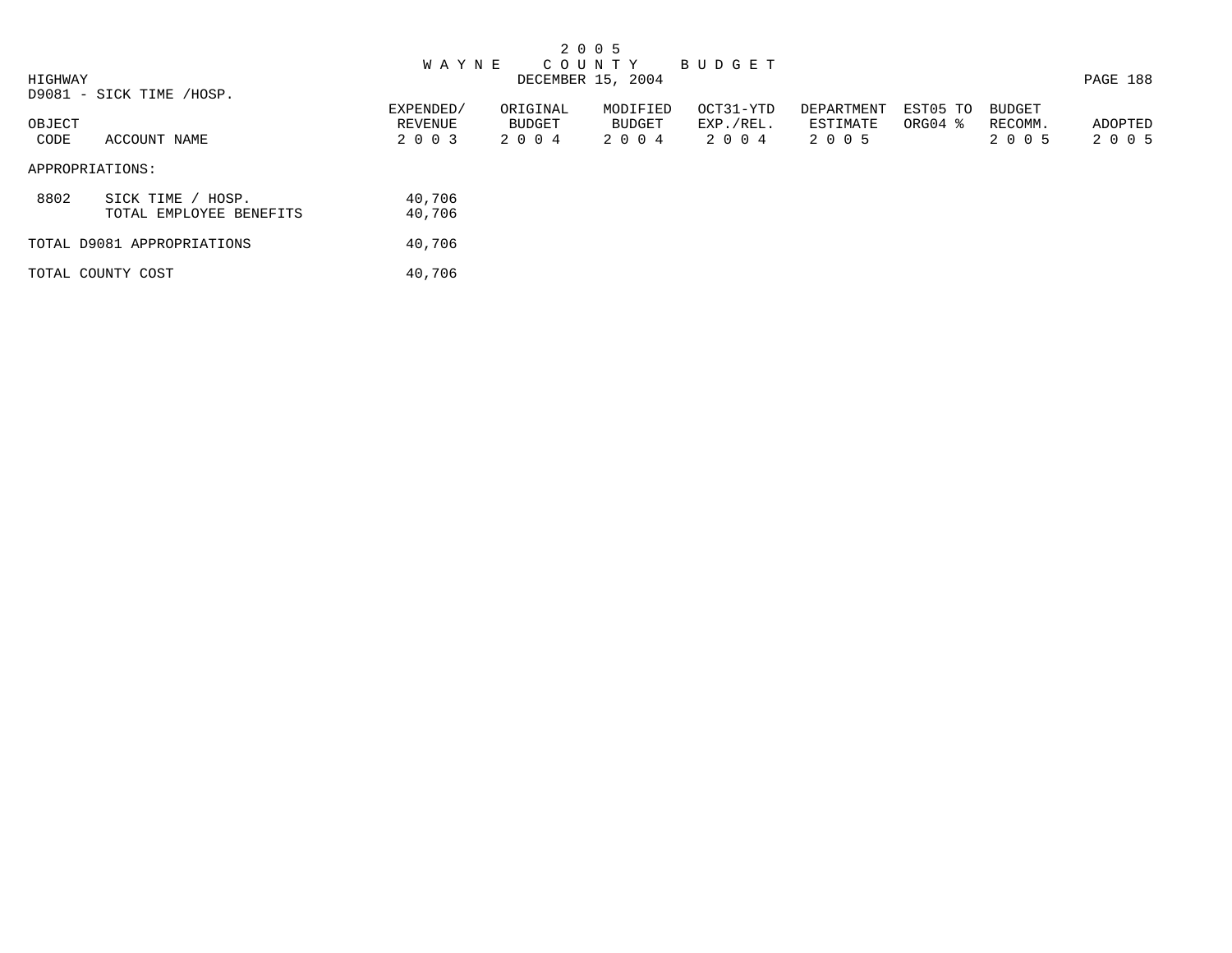|               |                             |                      |                    | 2 0 0 5                                                                |                        |                               |                     |                          |                       |
|---------------|-----------------------------|----------------------|--------------------|------------------------------------------------------------------------|------------------------|-------------------------------|---------------------|--------------------------|-----------------------|
|               |                             | <b>WAYNE</b>         |                    | COUNTY                                                                 | BUDGET                 |                               |                     |                          |                       |
| HIGHWAY       |                             |                      |                    | DECEMBER 15, 2004                                                      |                        |                               |                     |                          | PAGE 189              |
| D9999 - OTHER |                             |                      |                    |                                                                        |                        |                               |                     |                          |                       |
| OBJECT        |                             | EXPENDED/<br>REVENUE | ORIGINAL<br>BUDGET | MODIFIED<br><b>BUDGET</b>                                              | OCT31-YTD<br>EXP./REL. | <b>DEPARTMENT</b><br>ESTIMATE | EST05 TO<br>ORG04 % | <b>BUDGET</b><br>RECOMM. | ADOPTED               |
| CODE          | ACCOUNT NAME                | 2 0 0 3              | 2 0 0 4            | 2 0 0 4                                                                | 2 0 0 4                | 2 0 0 5                       |                     | 2 0 0 5                  | 2 0 0 5               |
|               | APPROPRIATIONS:             |                      |                    |                                                                        |                        |                               |                     |                          |                       |
| 8100          | PAYMENTS TO RETIREMENT SYS  | $23,425-$            |                    |                                                                        | 23,425                 |                               |                     |                          |                       |
|               | TOTAL EMPLOYEE BENEFITS     | $23,425-$            |                    |                                                                        | 23,425                 |                               |                     |                          |                       |
|               | TOTAL D9999 APPROPRIATIONS  | $23,425-$            |                    |                                                                        | 23,425                 |                               |                     |                          |                       |
| REVENUES:     |                             |                      |                    |                                                                        |                        |                               |                     |                          |                       |
| 2401          | INTEREST EARNINGS           | 1,635                |                    |                                                                        | 2,386                  |                               |                     |                          |                       |
| 2620          | FINES & FORFEITURES         |                      |                    |                                                                        | 20                     |                               |                     |                          |                       |
| 2654          | HIGHWAY PERMIT FEES         |                      |                    |                                                                        | 5,540                  | 5,000                         |                     | 5,000                    | 5,000                 |
| 2655          | MINOR SALES                 | 1,350                | 1,000              | 1,000                                                                  | 481                    | 1,000                         | 100.0               | 1,000                    | 1,000                 |
| 2680          | INSURANCE RECOVERIES        | 5,930                | 5,000              | 5,000                                                                  | 4,027                  | 5,000                         | 100.0               | 5,000                    | 5,000                 |
| 2690          | INSURANCE RECOVERY          |                      |                    |                                                                        | 1,703                  |                               |                     |                          |                       |
| 2770          | MISC. REVENUES              | 414                  | 2,000              | 2,000                                                                  | 5,663                  | 2,000                         | 100.0               | 2,000                    | 2,000                 |
| 3501          | CONSOLIDATED HIGHWAY AID    | 1,019,758            | 1,742,700          | 2,392,700                                                              | 677,127                | 1,346,700                     | 77.3                | 1,346,700                | 1,346,700             |
| 3511          | MARCHISELLI FUNDS - STATE   | 33,814               | 52,500             | 708,000                                                                | 17,038                 | 52,500                        | 100.0               | 52,500                   | 52,500                |
| 4511          | MARCHISELLI FUNDS - FEDERAL | 86,693               |                    | 444,274 3,983,999                                                      |                        | 93,487 444,274                | 100.0               | 444,274                  | 444,274               |
| 5031          | INTER FUND TRANSFER         | 7,204,491            |                    | 4,591,290  4,591,290                                                   | 4,450,000              | 5,576,386                     | 121.5               | 5,482,628                | 5,304,707             |
|               | TOTAL D9999 REVENUES        | 8,354,085            |                    | 6,838,764 11,683,989                                                   | 5, 257, 472            | 7,432,860                     | 108.7               | 7,339,102                | 7,161,181             |
|               | TOTAL COUNTY COST           |                      |                    | 8, 377, 510 - 6, 838, 764 - 11, 683, 989 - 5, 234, 047 - 7, 432, 860 - |                        |                               | 108.7               |                          | 7,339,102- 7,161,181- |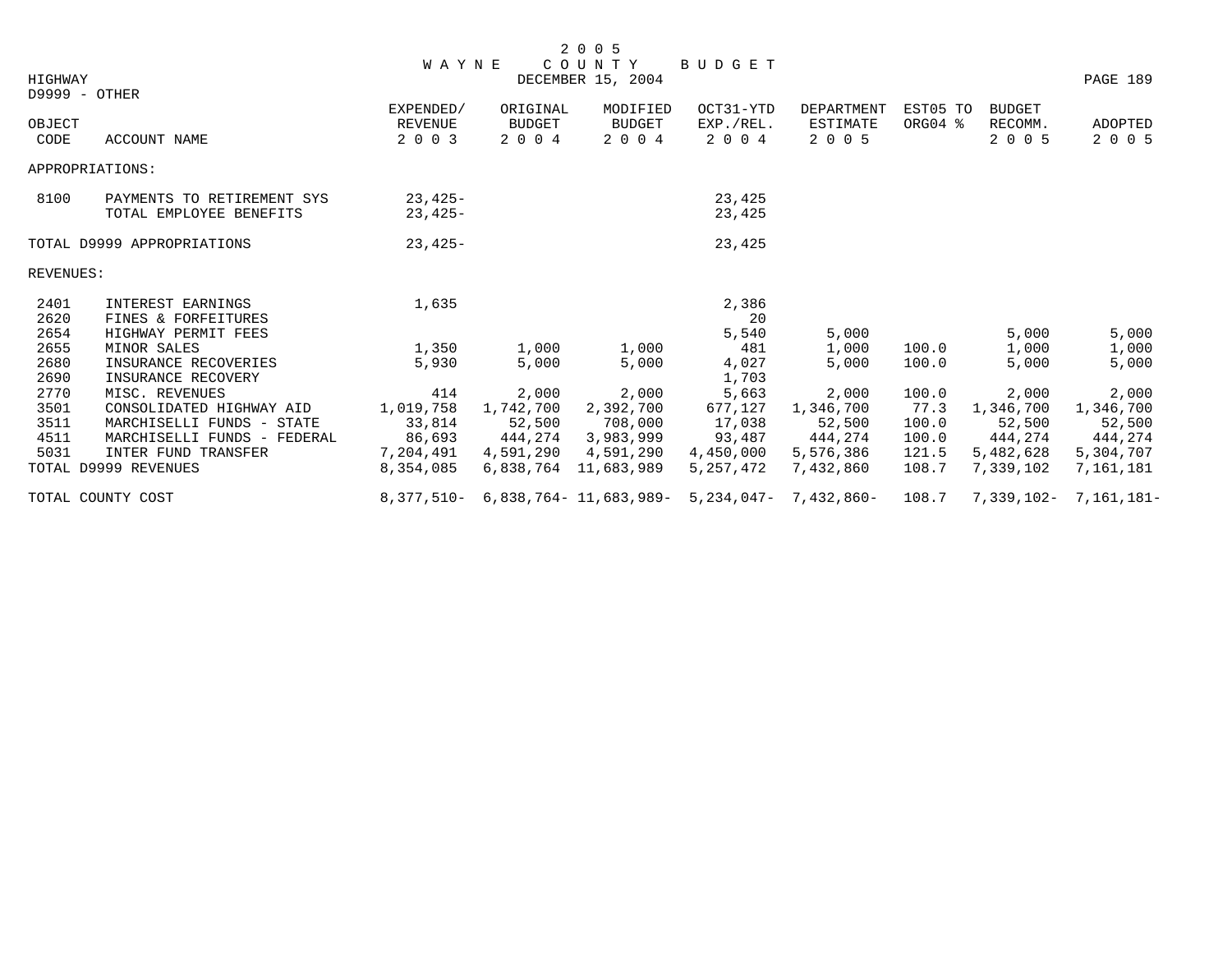| HIGHWAY         |                              | <b>WAYNE</b>         |                    | 2 0 0 5<br>COUNTY BUDGET<br>DECEMBER 15, 2004 |                        |                                 |         |                          | PAGE 190       |
|-----------------|------------------------------|----------------------|--------------------|-----------------------------------------------|------------------------|---------------------------------|---------|--------------------------|----------------|
| OBJECT          | DM5130 - ROAD MACHINERY      | EXPENDED/<br>REVENUE | ORIGINAL<br>BUDGET | MODIFIED<br><b>BUDGET</b>                     | OCT31-YTD<br>EXP./REL. | DEPARTMENT EST05 TO<br>ESTIMATE | ORG04 % | <b>BUDGET</b><br>RECOMM. | <b>ADOPTED</b> |
| CODE            | ACCOUNT NAME                 | 2003                 | 2 0 0 4            | 2004                                          | 2 0 0 4                | 2 0 0 5                         |         | 2 0 0 5                  | 2 0 0 5        |
| APPROPRIATIONS: |                              |                      |                    |                                               |                        |                                 |         |                          |                |
| 1298            | AUTOMOTIVE MECH (3)          | 96,519               | 106,673            | 106,673                                       | 81,335                 | 105,889                         | 99.3    | 105,889                  | 111,277        |
| 1318            | AUTO MECH FOREMAN (1)        | 39,529               | 39,676             | 39,676                                        | 31,709                 | 38,528                          | 97.1    | 38,528                   | 41,516         |
| 1543            | AUTO BODY TECH (2)           | 67,047               | 68,523             | 68,523                                        | 52,106                 | 68,352                          | 99.8    | 68,352                   | 71,815         |
| 1904            | OVERTIME                     | 16,322               | 13,500             | 13,500                                        | 13,935                 | 13,500                          | 100.0   | 13,500                   | 14,322         |
|                 | TOTAL PERSONAL SERVICES      | 219,417              | 228,372            | 228,372                                       | 179,085                | 226,269                         | 99.1    | 226,269                  | 238,930        |
| 2400            | HIGHWAY & STREET EQUIPMENT   | 114,190              | 262,500            | 262,500                                       | 9,388                  | 407,000                         | 155.0   | 200,000                  | 200,000        |
|                 | TOTAL EQUIPMENT              | 114,190              | 262,500            | 262,500                                       | 9,388                  | 407,000                         | 155.0   | 200,000                  | 200,000        |
| 4100            | SUPPLIES & MATERIALS         | 40,047               | 40,000             | 40,000                                        | 39,916                 | 40,000                          | 100.0   | 40,000                   | 40,000         |
| 4121            | DIESEL FUEL                  | 200,000              | 165,000            | 215,000                                       | 184,999                | 165,000                         | 100.0   | 165,000                  | 165,000        |
| 4128            | GASOLINE, OIL, LUBE          | 170,000              | 135,000            | 165,000                                       | 148,632                | 135,000                         | 100.0   | 135,000                  | 135,000        |
| 4140            | KEROSENE                     | 500                  | 500                | 500                                           | 500                    | 500                             | 100.0   | 500                      | 500            |
| 4167            | PROPANE GAS                  | 6,500                | 6,500              | 6,500                                         | 4,158                  | 6,500                           | 100.0   | 6,500                    | 6,500          |
| 4180            | TIRES                        | 30,000               | 30,000             | 30,000                                        | 13,596                 | 30,000                          | 100.0   | 30,000                   | 30,000         |
| 4187            | UNIFORMS                     | 4,500                | 4,500              | 4,500                                         | 3,741                  | 4,500                           | 100.0   | 4,500                    | 4,500          |
| 4210            | GAS                          | 18,602               | 22,000             | 22,000                                        | 16,161                 | 25,000                          | 113.6   | 25,000                   | 25,000         |
| 4220            | LIGHT & POWER                | 25,357               | 27,000             | 27,000                                        | 22,756                 | 29,000                          | 107.4   | 29,000                   | 29,000         |
| 4230            | TELEPHONE                    | 5,000                | 5,000              | 5,000                                         | 5,000                  | 5,000                           | 100.0   | 5,000                    | 5,000          |
| 4240            | WATER                        | 3,867                | 4,650              | 4,650                                         | 2,781                  | 5,000                           | 107.5   | 5,000                    | 5,000          |
| 4250            | REFUSE                       | 1,800                | 1,800              | 1,800                                         | 628                    | 1,300                           | 72.2    | 1,300                    | 1,300          |
| 4300            | INSURANCE                    | 843                  | 1,012              | 1,153                                         | 1,152                  | 1,153                           | 113.9   | 1,153                    | 1,153          |
| 4400            | CONTRACTED SERVICES          | 1,960                | 1,960              | 1,960                                         | 1,719                  | 1,960                           | 100.0   | 1,960                    | 1,960          |
| 4407            | BUILDING MAINTENACE & REPAIR | 14,994               | 13,000             | 13,000                                        | 12,315                 | 13,000                          | 100.0   | 13,000                   | 13,000         |
| 4424            | EQUIPMENT - MAINT CONTRACT   | 1,850                | 3,865              | 3,865                                         | 850                    | 3,865                           | 100.0   | 3,865                    | 3,865          |
| 4425            | EOUIPMENT - MAINT / REPAIRS  | 114,983              | 120,000            | 120,000                                       | 75,432                 | 120,000                         | 100.0   | 120,000                  | 120,000        |
| 4600            | MISC                         | 1,000                | 843                | 702                                           | 583                    | 843                             | 100.0   | 843                      | 843            |
| 4783            | HAZARD MATERIALS             |                      | 2,000              | 2,000                                         | 951                    | 2,000                           | 100.0   | 2,000                    | 2,000          |
|                 | TOTAL CONTRACTUAL EXPENSES   | 641,803              | 584,630            | 664,630                                       | 535,870                | 589,621                         | 100.9   | 589,621                  | 589,621        |
| 8100            | PAYMENTS TO RETIREMENT SYS   | 10,329               | 25,443             | 25,443                                        |                        | 36,364                          | 142.9   | 36,364                   | 26,000         |
| 8200            | PAYMENTS TO STATE SOC SEC    | 17,512               | 17,472             | 17,472                                        | 14,324                 | 17,387                          | 99.5    | 17,387                   | 18,278         |
| 8400            | HOSPITALIZATION EXP.         | 30,746               | 31,386             | 31,386                                        | 32,486                 | 46,001                          | 146.6   | 46,001                   | 34,585         |
| 8600            | DISABILITY                   | 728                  | 864                | 864                                           | 650                    | 936                             | 108.3   | 936                      | 936            |
| 8901            | EMPLOYEE ASSISTANCE PROGRAM  | 82                   | 87                 | 87                                            | 85                     | 90                              | 103.4   | 90                       | 90             |
|                 |                              | 59,397               | 75,252             |                                               |                        |                                 | 133.9   |                          |                |
|                 | TOTAL EMPLOYEE BENEFITS      |                      |                    | 75,252                                        | 47,545                 | 100,778                         |         | 100,778                  | 79,889         |
|                 | TOTAL DM5130 APPROPRIATIONS  | 1,034,807            |                    | 1,150,754 1,230,754                           | 771,888                | 1,323,668                       | 115.0   | 1,116,668                | 1,108,440      |
| REVENUES:       |                              |                      |                    |                                               |                        |                                 |         |                          |                |
| 2305            | MATERIALS REIMBURSEMENTS     | 250,720              | 195,000            | 275,000                                       | 230,004                | 195,000                         | 100.0   | 195,000                  | 195,000        |
| 2307            | LABOR REIMBURSEMENTS         | 668                  | 100                | 100                                           | 250                    | 100                             | 100.0   | 100                      | 100            |
|                 | TOTAL DM5130 REVENUES        | 251,388              | 195,100            | 275,100                                       | 230,254                | 195,100                         | 100.0   | 195,100                  | 195,100        |
|                 | TOTAL COUNTY COST            | 783,419              | 955,654            | 955,654                                       | 541,634                | 1,128,568                       | 118.1   | 921,568                  | 913,340        |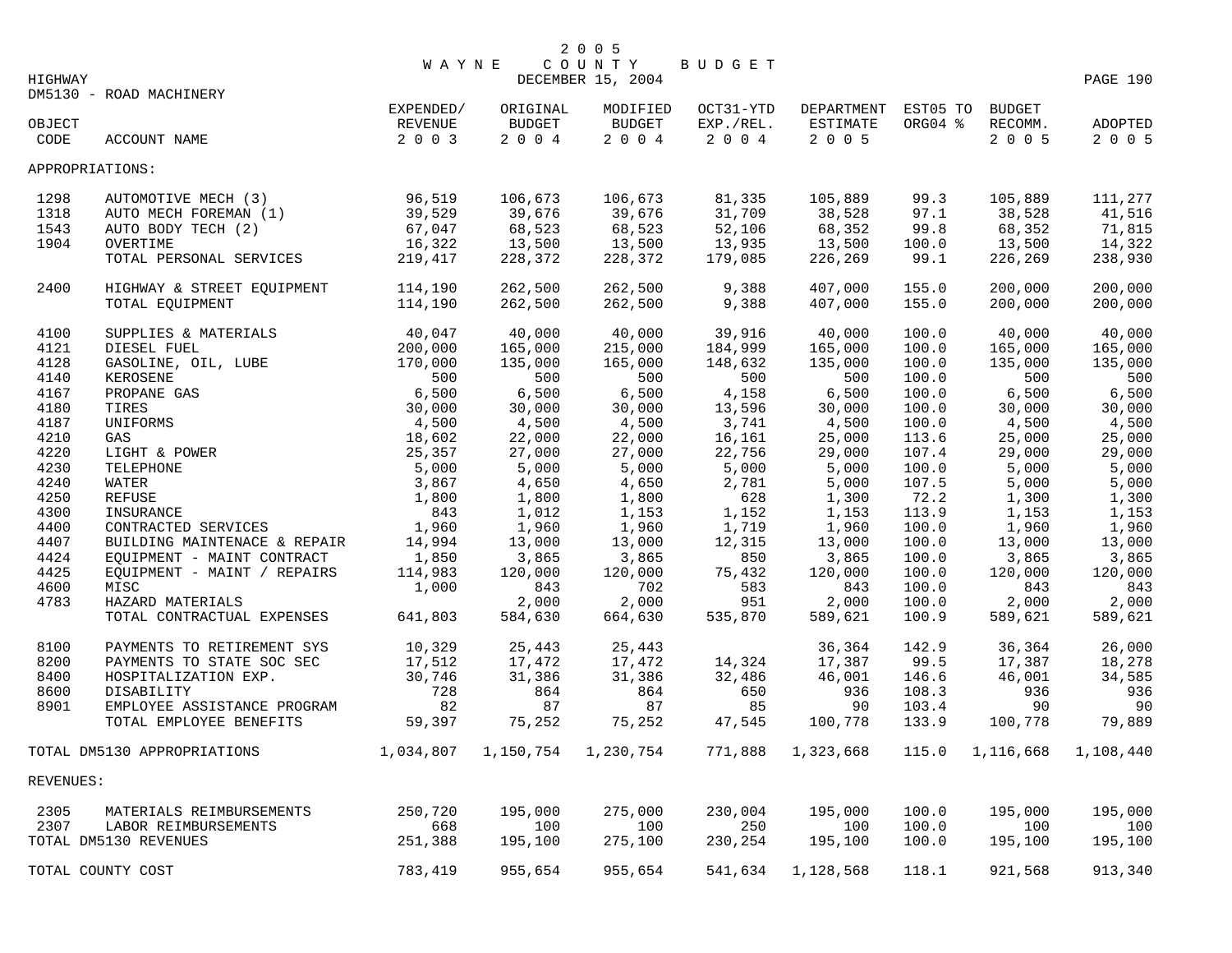|         |                                |              |          | 2 0 0 5           |           |            |           |               |          |
|---------|--------------------------------|--------------|----------|-------------------|-----------|------------|-----------|---------------|----------|
|         |                                | <b>WAYNE</b> |          | C O U N T Y       | BUDGET    |            |           |               |          |
| HIGHWAY |                                |              |          | DECEMBER 15, 2004 |           |            |           |               | PAGE 191 |
|         | DM9040 - WORKMANS COMPENSATION |              |          |                   |           |            |           |               |          |
|         |                                | EXPENDED/    | ORIGINAL | MODIFIED          | OCT31-YTD | DEPARTMENT | EST05 TO  | <b>BUDGET</b> |          |
| OBJECT  |                                | REVENUE      | BUDGET   | BUDGET            | EXP./REL. | ESTIMATE   | $ORGO4$ % | RECOMM.       | ADOPTED  |
| CODE    | ACCOUNT NAME                   | 2 0 0 3      | 2004     | 2004              | 2004      | 2 0 0 5    |           | 2 0 0 5       | 2 0 0 5  |
|         | APPROPRIATIONS:                |              |          |                   |           |            |           |               |          |
| 8300    | WORKMENS COMP                  | $15,482-$    |          |                   |           |            |           |               |          |
|         | TOTAL EMPLOYEE BENEFITS        | $15,482-$    |          |                   |           |            |           |               |          |
|         | TOTAL DM9040 APPROPRIATIONS    | $15,482-$    |          |                   |           |            |           |               |          |
|         | TOTAL COUNTY COST              | $15,482-$    |          |                   |           |            |           |               |          |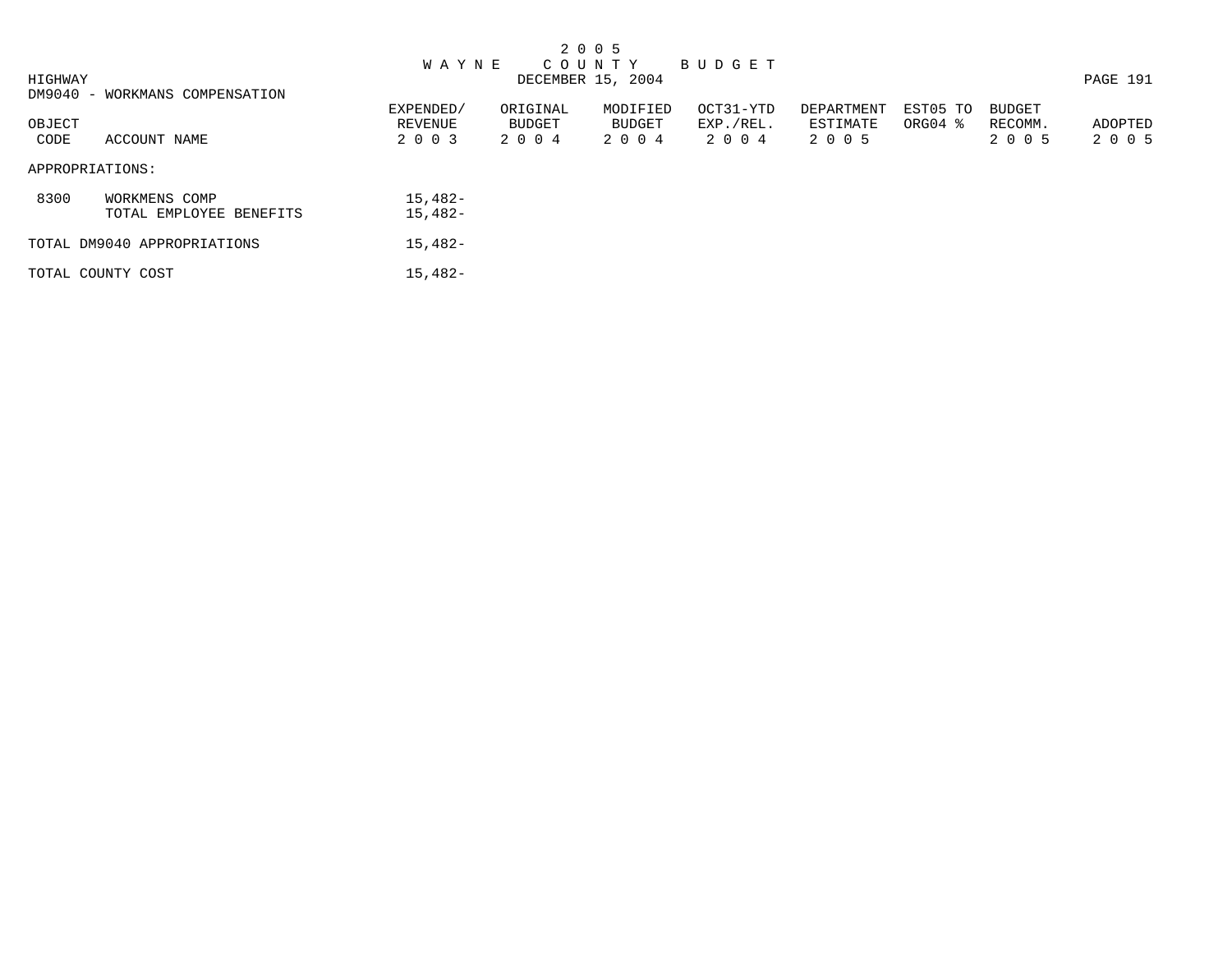|                 |                                                 |                    |                   | 2 0 0 5                     |                      |                     |                     |                    |                    |
|-----------------|-------------------------------------------------|--------------------|-------------------|-----------------------------|----------------------|---------------------|---------------------|--------------------|--------------------|
| HIGHWAY         |                                                 | <b>WAYNE</b>       |                   | COUNTY<br>DECEMBER 15, 2004 | BUDGET               |                     |                     |                    | PAGE 192           |
|                 | DM9060 - HOSPITAL & MEDICAL INSURANCE           | EXPENDED/          | ORIGINAL          | MODIFIED                    | OCT31-YTD            | DEPARTMENT          | EST05 TO            | <b>BUDGET</b>      |                    |
| OBJECT<br>CODE  | ACCOUNT NAME                                    | REVENUE<br>2 0 0 3 | BUDGET<br>2 0 0 4 | BUDGET<br>2 0 0 4           | EXP./REL.<br>2 0 0 4 | ESTIMATE<br>2 0 0 5 | ORG04 $\frac{8}{3}$ | RECOMM.<br>2 0 0 5 | ADOPTED<br>2 0 0 5 |
| APPROPRIATIONS: |                                                 |                    |                   |                             |                      |                     |                     |                    |                    |
| 8400            | HOSPITALIZATION EXP.<br>TOTAL EMPLOYEE BENEFITS | 13,299<br>13,299   | 15,970<br>15,970  | 15,970<br>15,970            | 11,083<br>11,083     | 18,845<br>18,845    | 118.0<br>118.0      | 18,845<br>18,845   | 17,638<br>17,638   |
|                 | TOTAL DM9060 APPROPRIATIONS                     | 13,299             | 15,970            | 15,970                      | 11,083               | 18,845              | 118.0               | 18,845             | 17,638             |
|                 | TOTAL COUNTY COST                               | 13,299             | 15,970            | 15,970                      | 11,083               | 18,845              | 118.0               | 18,845             | 17,638             |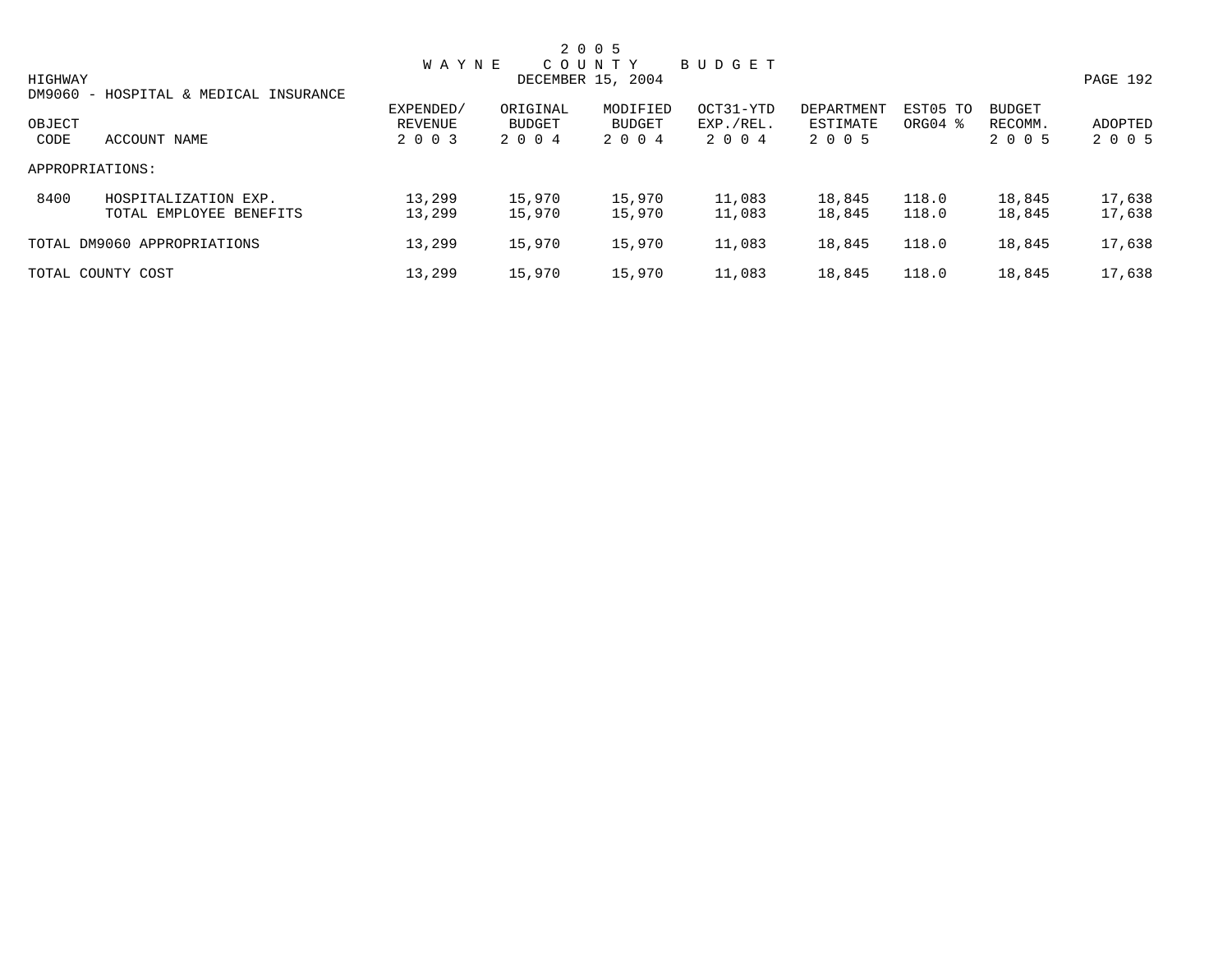|         |                             |              |          | 2 0 0 5           |             |            |          |               |          |
|---------|-----------------------------|--------------|----------|-------------------|-------------|------------|----------|---------------|----------|
|         |                             | <b>WAYNE</b> |          | COUNTY            | B U D G E T |            |          |               |          |
| HIGHWAY |                             |              |          | DECEMBER 15, 2004 |             |            |          |               | PAGE 193 |
|         | DM9080 - VACATION           |              |          |                   |             |            |          |               |          |
|         |                             | EXPENDED/    | ORIGINAL | MODIFIED          | OCT31-YTD   | DEPARTMENT | EST05 TO | <b>BUDGET</b> |          |
| OBJECT  |                             | REVENUE      | BUDGET   | BUDGET            | EXP./REL.   | ESTIMATE   | ORG04 %  | RECOMM.       | ADOPTED  |
| CODE    | ACCOUNT NAME                | 2 0 0 3      | 2004     | 2 0 0 4           | 2004        | 2 0 0 5    |          | 2 0 0 5       | 2 0 0 5  |
|         | APPROPRIATIONS:             |              |          |                   |             |            |          |               |          |
| 8800    | VACATION                    | 1,047        |          |                   |             |            |          |               |          |
|         | TOTAL EMPLOYEE BENEFITS     | 1,047        |          |                   |             |            |          |               |          |
|         | TOTAL DM9080 APPROPRIATIONS | 1,047        |          |                   |             |            |          |               |          |
|         | TOTAL COUNTY COST           | 1,047        |          |                   |             |            |          |               |          |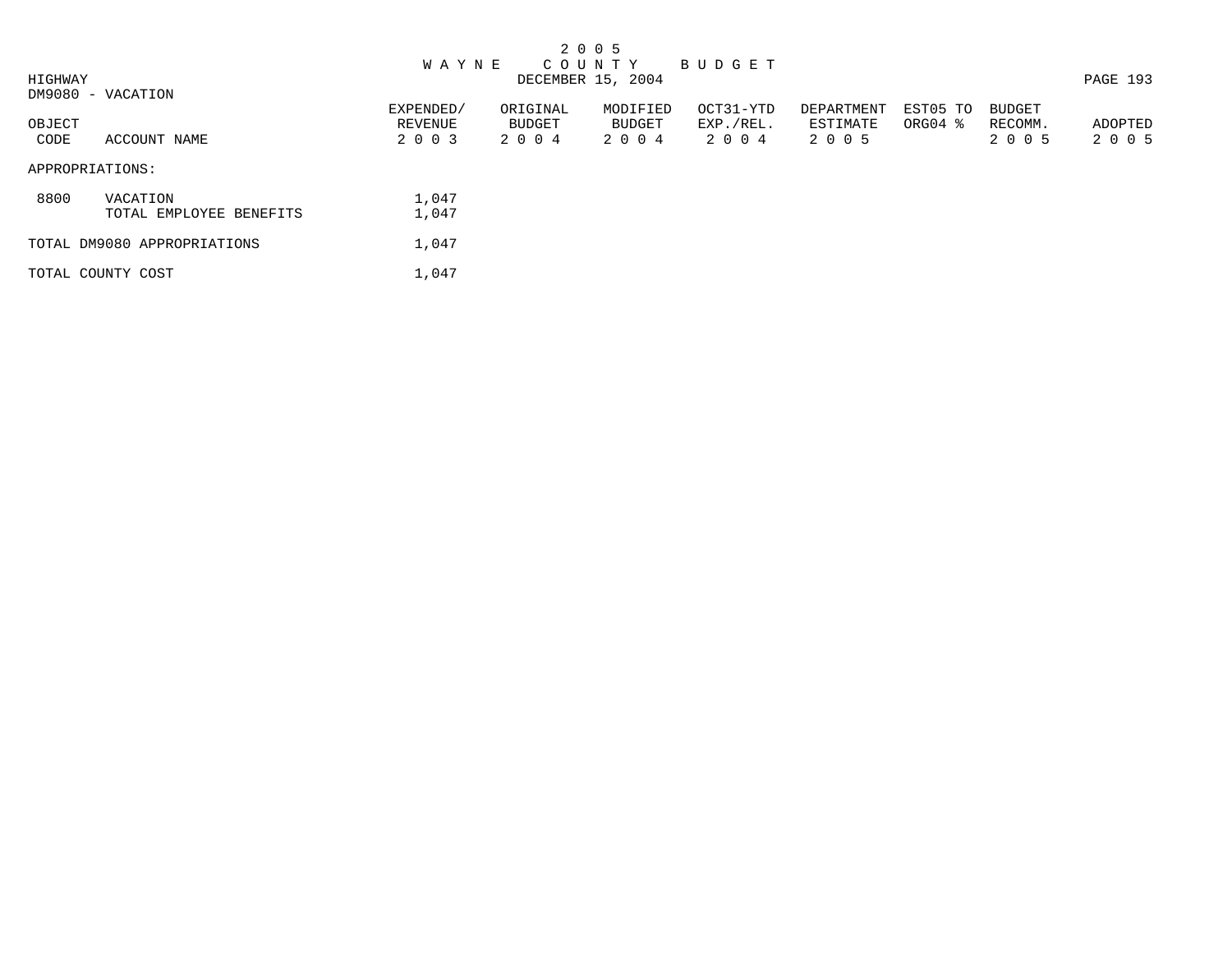|           |                                |              |               | 2 0 0 5           |           |                         |          |               |            |
|-----------|--------------------------------|--------------|---------------|-------------------|-----------|-------------------------|----------|---------------|------------|
|           |                                | <b>WAYNE</b> |               | COUNTY            | BUDGET    |                         |          |               |            |
| HIGHWAY   |                                |              |               | DECEMBER 15, 2004 |           |                         |          |               | PAGE 194   |
|           | DM9999 - OTHER                 |              |               |                   |           |                         |          |               |            |
|           |                                | EXPENDED/    | ORIGINAL      | MODIFIED          | OCT31-YTD | DEPARTMENT              | EST05 TO | <b>BUDGET</b> |            |
| OBJECT    |                                | REVENUE      | <b>BUDGET</b> | <b>BUDGET</b>     | EXP./REL. | ESTIMATE                | ORG04 %  | RECOMM.       | ADOPTED    |
| CODE      | ACCOUNT NAME                   | 2 0 0 3      | 2 0 0 4       | 2 0 0 4           | 2 0 0 4   | 2 0 0 5                 |          | 2 0 0 5       | 2 0 0 5    |
| REVENUES: |                                |              |               |                   |           |                         |          |               |            |
| 2401      | INTEREST EARNINGS              | 16,010       |               |                   | 11,654    |                         |          |               |            |
| 2665      | SALE OF SURPLUS EOUIPMENT      |              |               |                   | 5,026     | 45,000                  |          | 45,000        | 45,000     |
| 2770      | MISC. REVENUE                  |              |               |                   | 613       |                         |          |               |            |
| 2822      | CO ROAD FUND- MACHINERY RENTAL | 478,889      | 555,000       | 555,000           | 513,763   | 555,000                 | 100.0    | 555,000       | 555,000    |
| 5031      | INTERFUND TRANSFERS            | 135,387      | 416,624       | 416,624           |           | 520,413                 | 124.9    | 340,413       | 330,978    |
|           | TOTAL DM9999 REVENUES          | 630,286      | 971,624       | 971,624           | 531,056   | 1,120,413               | 115.3    | 940,413       | 930,978    |
|           | TOTAL COUNTY COST              | 630,286-     | 971,624-      | 971,624-          |           | $531,056 - 1,120,413 -$ | 115.3    | 940,413-      | $930,978-$ |
|           | TOTAL HIGHWAY                  | 8,917,330    | 8,164,951     | 14,611,550        | 7,476,776 | 8,930,470               | 109.4    | 8,634,078     | 8,446,722  |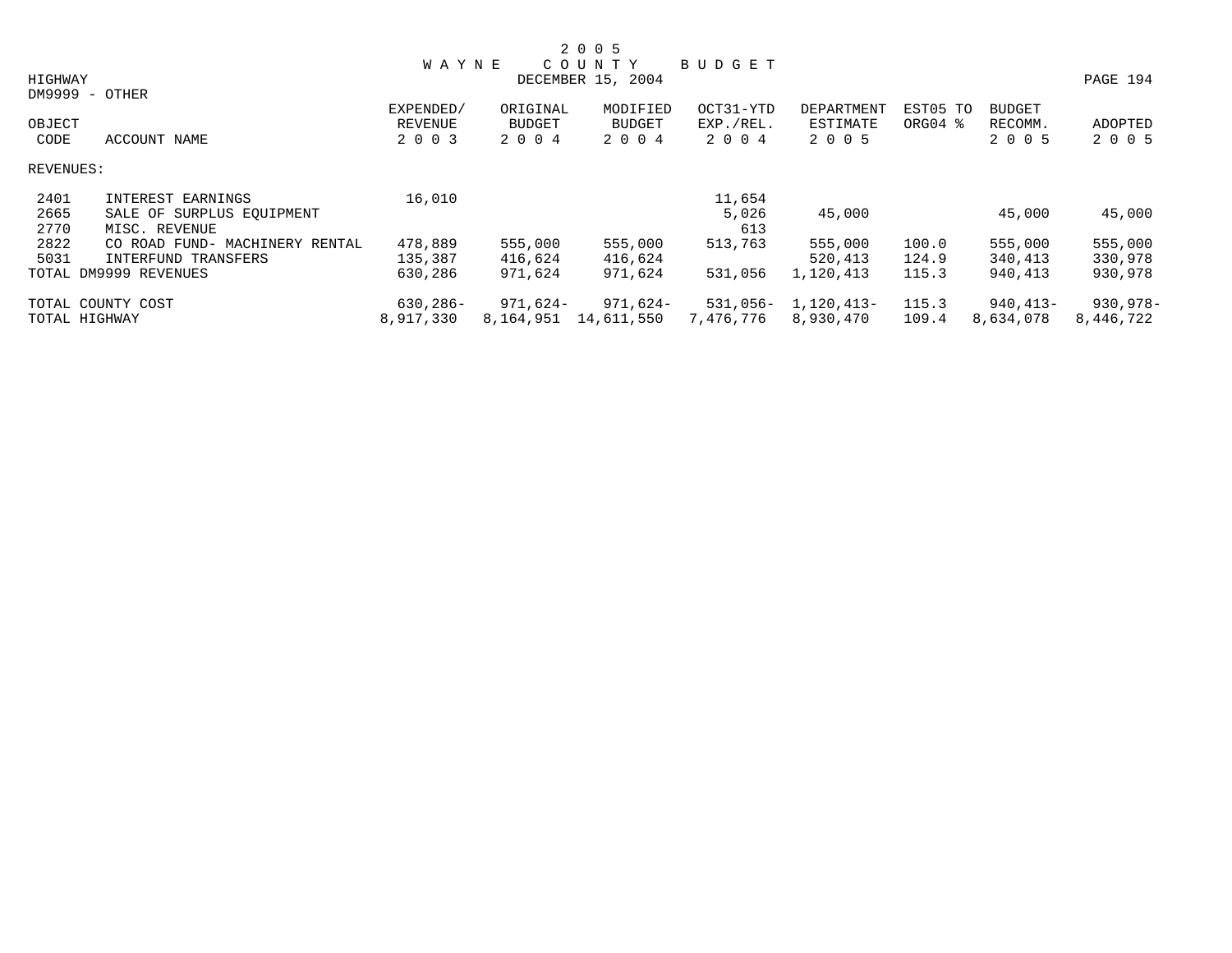|            |                                  | <b>WAYNE</b>   |                           | COUNTY            | BUDGET     |                                                             |          |                               |            |
|------------|----------------------------------|----------------|---------------------------|-------------------|------------|-------------------------------------------------------------|----------|-------------------------------|------------|
| ENTERPRISE |                                  |                |                           | DECEMBER 15, 2004 |            |                                                             |          |                               | PAGE 195   |
|            | E3020 - SKILLED NURSING FACILITY |                |                           |                   |            |                                                             |          |                               |            |
|            |                                  | EXPENDED/      | ORIGINAL                  | MODIFIED          | OCT31-YTD  | DEPARTMENT                                                  | EST05 TO | <b>BUDGET</b>                 |            |
| OBJECT     |                                  | <b>REVENUE</b> | BUDGET                    | <b>BUDGET</b>     | EXP./REL.  | ESTIMATE                                                    | ORG04 %  | RECOMM.                       | ADOPTED    |
| CODE       | ACCOUNT NAME                     | 2 0 0 3        | 2 0 0 4                   | 2 0 0 4           | 2 0 0 4    | 2 0 0 5                                                     |          | 2 0 0 5                       | 2 0 0 5    |
| REVENUES:  |                                  |                |                           |                   |            |                                                             |          |                               |            |
| 3002       | MEDICAID                         | 9,846,695      | 5,729,733                 | 5,729,733         | 7,789,260  | 8,018,477                                                   | 139.9    | 7,854,442                     | 5,584,433  |
| 3003       | SELF PAY                         | 2,002,175      | 2,668,140                 | 2,668,140         | 2,111,200  | 3,188,550                                                   | 119.5    | 3,188,550                     | 3,188,550  |
| 3007       | MEDICARE A                       | 288,905        | 1,000,000                 | 1,150,000         | 372,280    | 1,020,000                                                   | 102.0    | 1,020,000                     | 1,020,000  |
| 3008       | MEDICARE B                       | 85,236         | 300,000                   | 300,000           | 142,198    | 300,000                                                     | 100.0    | 300,000                       | 300,000    |
| 3009       | PATIENT SHARE - NAMI             |                | 1,378,500                 | 1,378,500         |            | 1,399,178                                                   | 101.5    | 1,399,178                     | 1,399,178  |
| 3010       | CO-INSURANCE-MEDICAID REVENUE    | 12,665         |                           |                   | 30,010     |                                                             |          |                               |            |
| 3011       | CP-INSURANCE-PRIVATE PAY REV.    | 190,475        |                           |                   | 236,530    |                                                             |          |                               |            |
| 3012       | HOSPICE REVENUE                  | 543,205        |                           |                   | 349,900    |                                                             |          |                               |            |
| 3013       | VA REVENUE                       | 16,150         |                           |                   | 86,130     |                                                             |          |                               |            |
| 3015       | COMMERICIAL INSURANCE REV.       | 131,590        | 185,000                   | 185,000           | 209,462    | 250,000                                                     | 135.1    | 250,000                       | 250,000    |
| 3017       | PPS REVENUE                      | 226,773        |                           |                   | 198,853    |                                                             |          |                               |            |
|            | TOTAL E3020 REVENUES             | 13,343,869     | 11, 261, 373 11, 411, 373 |                   | 11,525,823 | 14,176,205                                                  | 125.9    | 14,012,170                    | 11,742,161 |
|            | TOTAL COUNTY COST                |                |                           |                   |            | 13,343,869- 11,261,373- 11,411,373- 11,525,823- 14,176,205- |          | 125.9 14,012,170- 11,742,161- |            |

2 0 0 5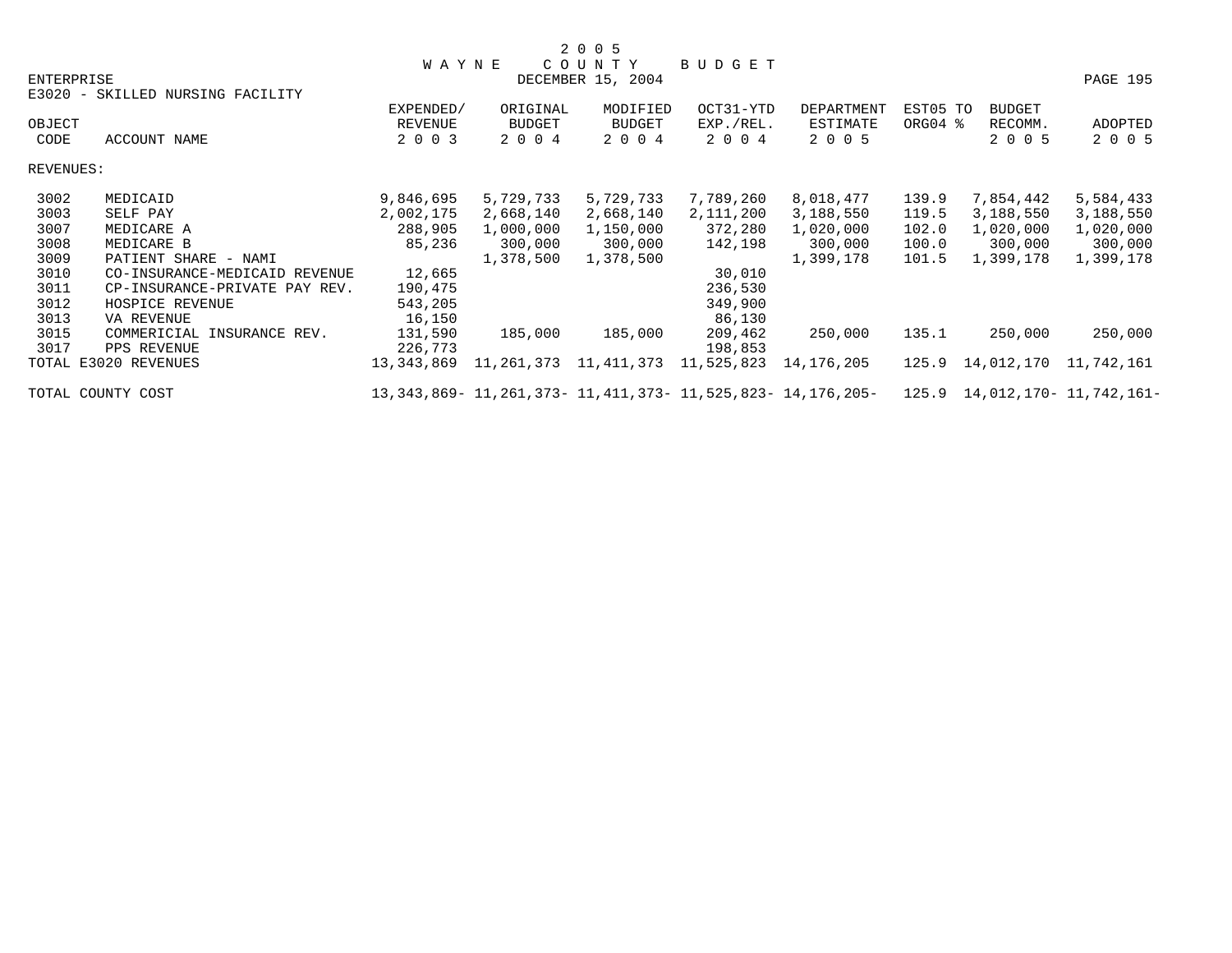|            |                                | <b>WAYNE</b> |                     | 2 0 0 5<br>COUNTY                              | BUDGET       |                      |          |                  |                                    |
|------------|--------------------------------|--------------|---------------------|------------------------------------------------|--------------|----------------------|----------|------------------|------------------------------------|
| ENTERPRISE |                                |              |                     | DECEMBER 15, 2004                              |              |                      |          |                  | PAGE 196                           |
|            | E3050 - OTHER REVENUE          |              |                     |                                                |              |                      |          |                  |                                    |
|            |                                | EXPENDED/    | ORIGINAL            | MODIFIED                                       | OCT31-YTD    | DEPARTMENT           | EST05 TO | BUDGET           |                                    |
| OBJECT     |                                | REVENUE      | <b>BUDGET</b>       | <b>BUDGET</b>                                  | EXP./REL.    | ESTIMATE             | ORG04 %  | RECOMM.          | ADOPTED                            |
| CODE       | <b>ACCOUNT NAME</b>            | 2 0 0 3      | 2 0 0 4             | 2 0 0 4                                        | 2 0 0 4      | 2 0 0 5              |          | 2 0 0 5          | 2 0 0 5                            |
|            | APPROPRIATIONS:                |              |                     |                                                |              |                      |          |                  |                                    |
| 5520       | PRIVATE PAY                    | 616,105      |                     |                                                | 1,081,274    |                      |          |                  |                                    |
| 5525       | MEDICAID - PRIOR YEARS         | 79,553-      |                     |                                                |              |                      |          |                  |                                    |
| 5529       | HOSPICE CONTRACTUAL ALLOW.     | 186,893      |                     |                                                | 146,754      |                      |          |                  |                                    |
| 5530       | VA CONTRACTUAL ALLOWANCE       | 2,160        |                     |                                                | 19,660       |                      |          |                  |                                    |
|            | TOTAL                          | 725,605      |                     |                                                | 1,247,688    |                      |          |                  |                                    |
|            | TOTAL E3050 APPROPRIATIONS     | 725,605      |                     |                                                | 1,247,688    |                      |          |                  |                                    |
| REVENUES:  |                                |              |                     |                                                |              |                      |          |                  |                                    |
| 1897       | SALES TAX INCOME               |              |                     |                                                | 540          |                      |          |                  |                                    |
| 1898       | CASH REC-ASSESSMENT TAX REV    | 432,516      | 450,000             | 450,000                                        | 261,553      | 391,128              | 86.9     | 391,128          | 391,128                            |
| 2770       | MISC REVENUES                  | 13,256       |                     |                                                |              |                      |          |                  |                                    |
| 3018       | <b>HCRA GRANTS</b>             | 130,174      | 360,215             | 360,215                                        | 158,580      | 360,215              | 100.0    | 325,000          | 325,000                            |
| 3130       | MEALS ON WHEELS                | 32,825       | 42,500              | 42,500                                         | 20,649       | 42,500               | 100.0    | 42,500           | 42,500                             |
| 4260       | <b>ACTIVITIES</b>              |              | 500                 | 500                                            |              | 17,300               | 3460.0   | 17,300           | 17,300                             |
| 5061       | CAFETERIA                      | 36,461       | 37,000              | 37,000                                         | 27,533       | 37,000               | 100.0    | 37,000           | 37,000                             |
| 5095       | VENDING MACHINE COMMISSION NET | 1,841        | 6,000               | 6,000                                          | 1,307        | 6,000                | 100.0    | 6,000            | 6,000                              |
| 5096       | MISC. INCOME - IGT             | 1,243,933    | 768,000             | 768,000                                        |              | 500,000              | 65.1     | 300,000          | 300,000                            |
| 5155       | OFFICE RENT                    | 660          |                     |                                                |              |                      |          |                  |                                    |
| 5176       | DONATED COMMODITIES            | 4,756        |                     |                                                |              |                      |          |                  |                                    |
| 5520       | CONTRACTUAL ADJUSTMENT         | $2,809,466-$ |                     |                                                | $2,149,950-$ |                      |          |                  |                                    |
|            | TOTAL E3050 REVENUES           | 913,044-     | 1,664,215 1,664,215 |                                                |              | 1,679,788- 1,354,143 |          | 81.4 1, 118, 928 | 1,118,928                          |
|            | TOTAL COUNTY COST              | 1,638,649    |                     | $1,664,215 - 1,664,215 - 2,927,476$ 1,354,143- |              |                      |          |                  | $81.4$ 1, 118, 928 - 1, 118, 928 - |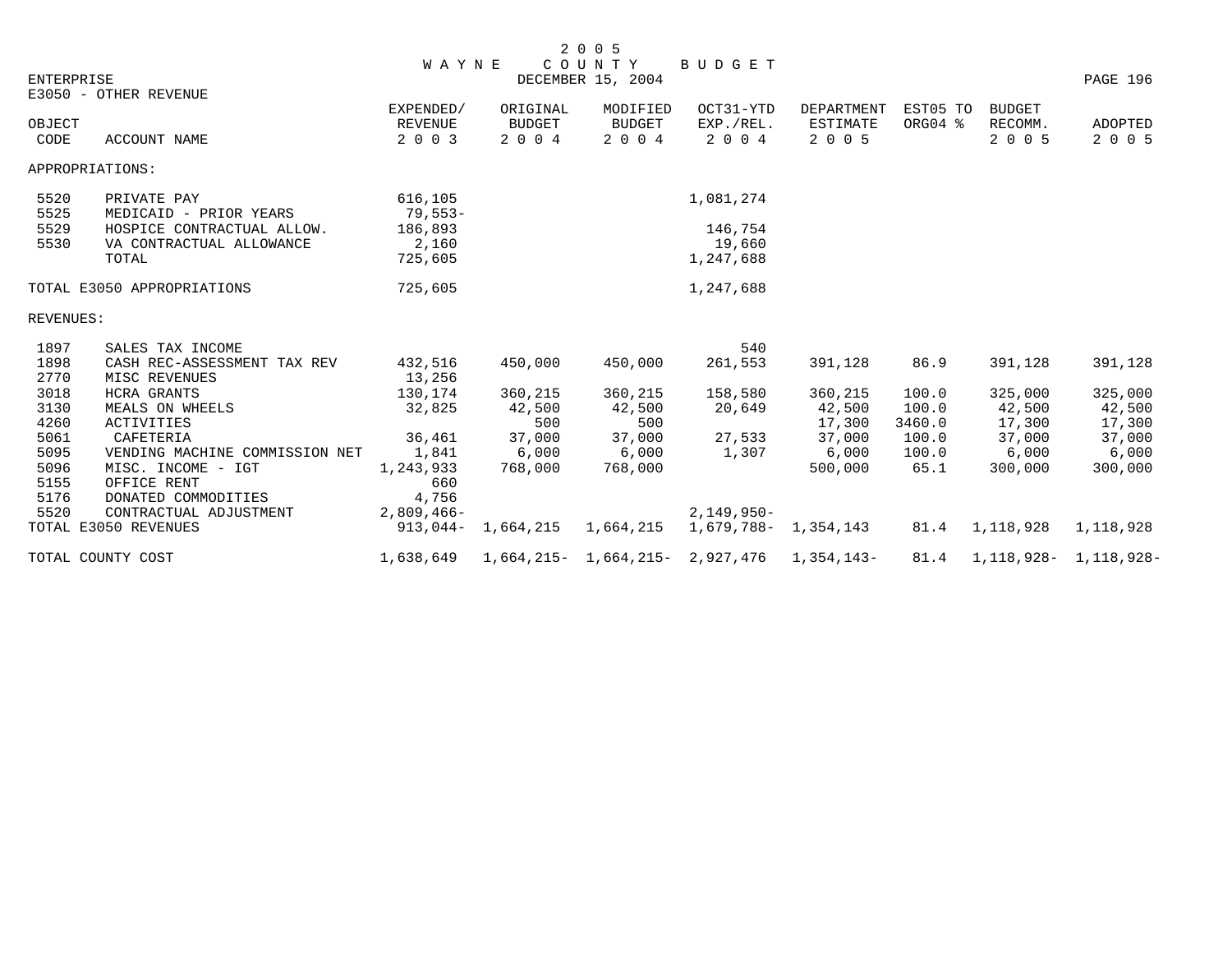|            |                                  |              |          | 2 0 0 5           |           |            |          |               |          |
|------------|----------------------------------|--------------|----------|-------------------|-----------|------------|----------|---------------|----------|
|            |                                  | <b>WAYNE</b> |          | C O U N T Y       | BUDGET    |            |          |               |          |
| ENTERPRISE |                                  |              |          | DECEMBER 15, 2004 |           |            |          |               | PAGE 197 |
|            | E4330 - PHYSICAL THERAPY REVENUE |              |          |                   |           |            |          |               |          |
|            |                                  | EXPENDED/    | ORIGINAL | MODIFIED          | OCT31-YTD | DEPARTMENT | EST05 TO | <b>BUDGET</b> |          |
| OBJECT     |                                  | REVENUE      | BUDGET   | BUDGET            | EXP./REL. | ESTIMATE   | ORG04 %  | RECOMM.       | ADOPTED  |
| CODE       | ACCOUNT NAME                     | 2 0 0 3      | 2004     | 2 0 0 4           | 2004      | 2 0 0 5    |          | 2 0 0 5       | 2 0 0 5  |
| REVENUES:  |                                  |              |          |                   |           |            |          |               |          |
| 3004       | OTHER INSURANCE                  | 278          |          |                   | 920       |            |          |               |          |
| 3008       | MEDICARE B                       | 10,514       |          |                   | 8,565     |            |          |               |          |
|            | TOTAL E4330 REVENUES             | 10,792       |          |                   | 9,485     |            |          |               |          |
|            | TOTAL COUNTY COST                | $10,792-$    |          |                   | $9,485-$  |            |          |               |          |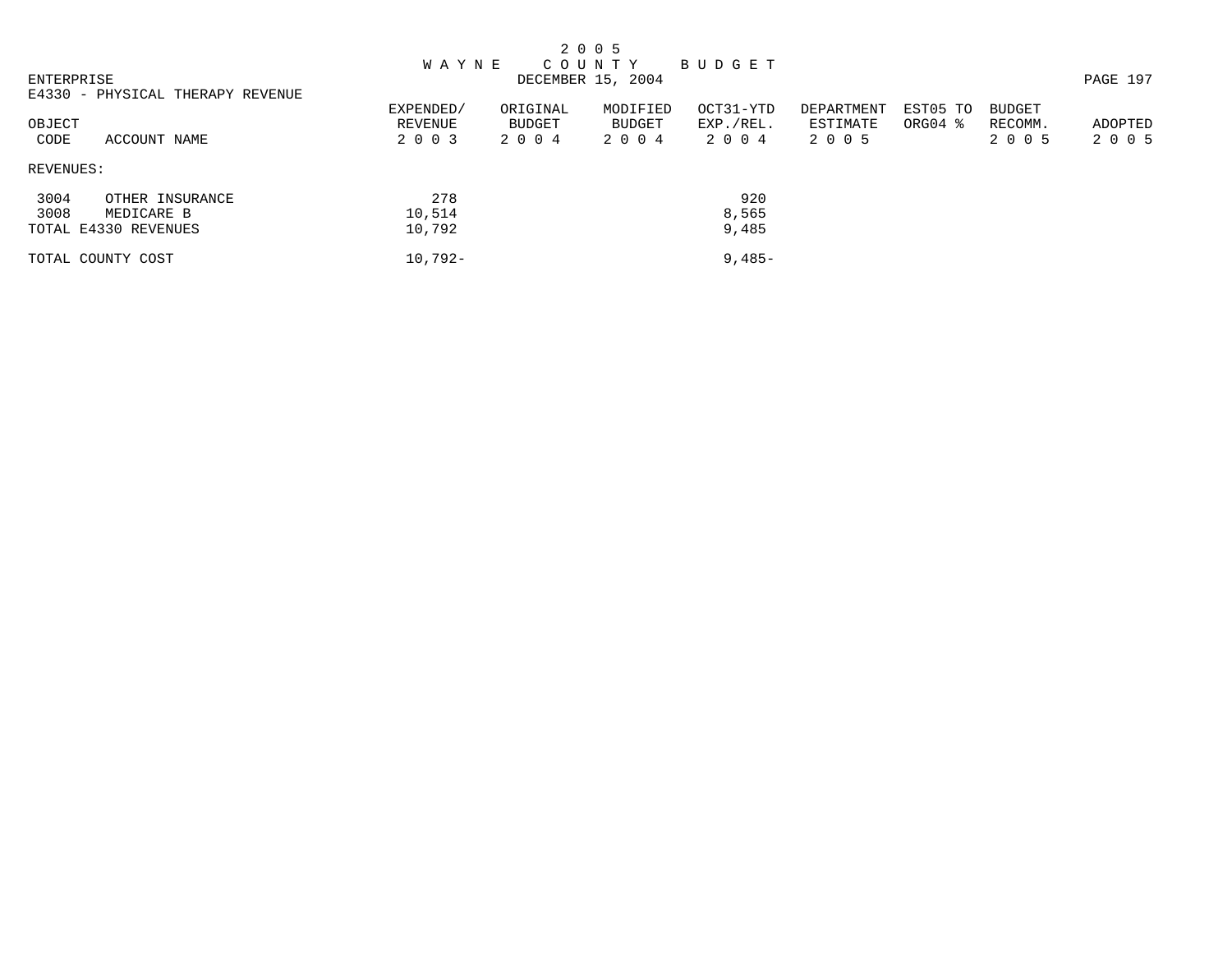|                                     |              |            | 2 0 0 5           |           |            |          |               |           |
|-------------------------------------|--------------|------------|-------------------|-----------|------------|----------|---------------|-----------|
|                                     | <b>WAYNE</b> |            | COUNTY            | BUDGET    |            |          |               |           |
| ENTERPRISE                          |              |            | DECEMBER 15, 2004 |           |            |          |               | PAGE 198  |
| E4331 - OUTPATIENT PHYSICAL THERAPY |              |            |                   |           |            |          |               |           |
|                                     | EXPENDED/    | ORIGINAL   | MODIFIED          | OCT31-YTD | DEPARTMENT | EST05 TO | <b>BUDGET</b> |           |
| OBJECT                              | REVENUE      | BUDGET     | <b>BUDGET</b>     | EXP./REL. | ESTIMATE   | ORG04 %  | RECOMM.       | ADOPTED   |
| CODE<br>ACCOUNT NAME                | 2 0 0 3      | 2004       | 2004              | 2004      | 2 0 0 5    |          | 2 0 0 5       | 2 0 0 5   |
| REVENUES:                           |              |            |                   |           |            |          |               |           |
| 3016<br>OUTPATIENT PT REVENUE       | 15,191       | 35,000     | 35,000            | 19,312    | 50,000     | 142.9    | 35,000        | 35,000    |
| TOTAL E4331 REVENUES                | 15,191       | 35,000     | 35,000            | 19,312    | 50,000     | 142.9    | 35,000        | 35,000    |
| TOTAL COUNTY COST                   | $15.191 -$   | $35.000 -$ | $35.000 -$        | 19,312-   | $50,000-$  | 142.9    | $35.000 -$    | $35,000-$ |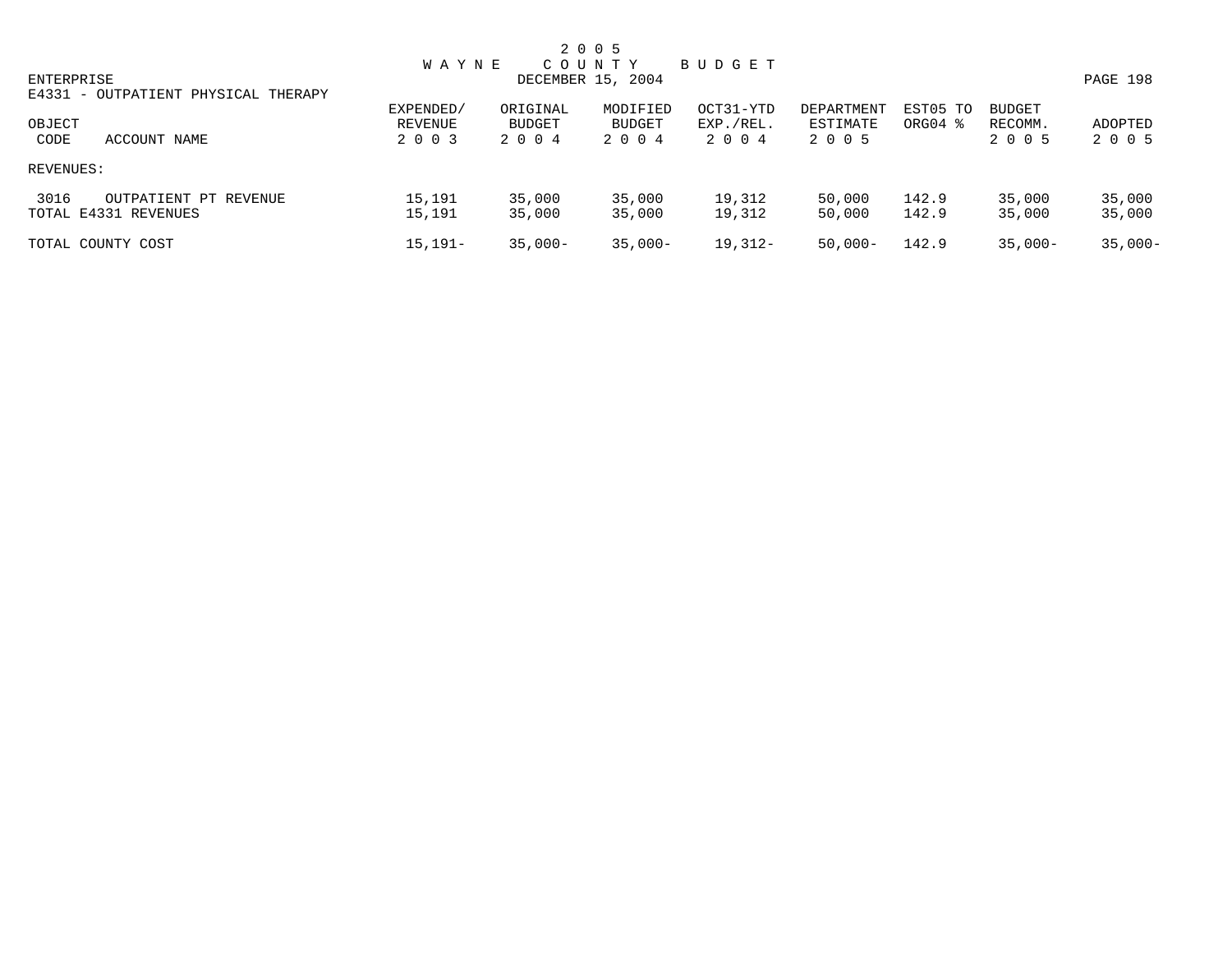|                |                                      |                                 |                               | 2 0 0 5                          |                                |                                   |                                 |                                     |                    |
|----------------|--------------------------------------|---------------------------------|-------------------------------|----------------------------------|--------------------------------|-----------------------------------|---------------------------------|-------------------------------------|--------------------|
| ENTERPRISE     |                                      | <b>WAYNE</b>                    |                               | C O U N T Y<br>DECEMBER 15, 2004 | BUDGET                         |                                   |                                 |                                     | PAGE 199           |
|                | E4340 - OCCUPATIONAL THERAPY REVENUE |                                 |                               |                                  |                                |                                   |                                 |                                     |                    |
| OBJECT<br>CODE | ACCOUNT NAME                         | EXPENDED/<br>REVENUE<br>2 0 0 3 | ORIGINAL<br>BUDGET<br>2 0 0 4 | MODIFIED<br>BUDGET<br>2 0 0 4    | OCT31-YTD<br>EXP./REL.<br>2004 | DEPARTMENT<br>ESTIMATE<br>2 0 0 5 | EST05 TO<br>ORG04 $\frac{8}{3}$ | <b>BUDGET</b><br>RECOMM.<br>2 0 0 5 | ADOPTED<br>2 0 0 5 |
| REVENUES:      |                                      |                                 |                               |                                  |                                |                                   |                                 |                                     |                    |
| 3004           | OTHER INSURANCE                      | 522                             |                               |                                  | 807                            |                                   |                                 |                                     |                    |
| 3008           | MEDICARE B                           | 9,418                           |                               |                                  | 5,013                          |                                   |                                 |                                     |                    |
|                | TOTAL E4340 REVENUES                 | 9,940                           |                               |                                  | 5,820                          |                                   |                                 |                                     |                    |
|                | TOTAL COUNTY COST                    | $9,940-$                        |                               |                                  | $5,820-$                       |                                   |                                 |                                     |                    |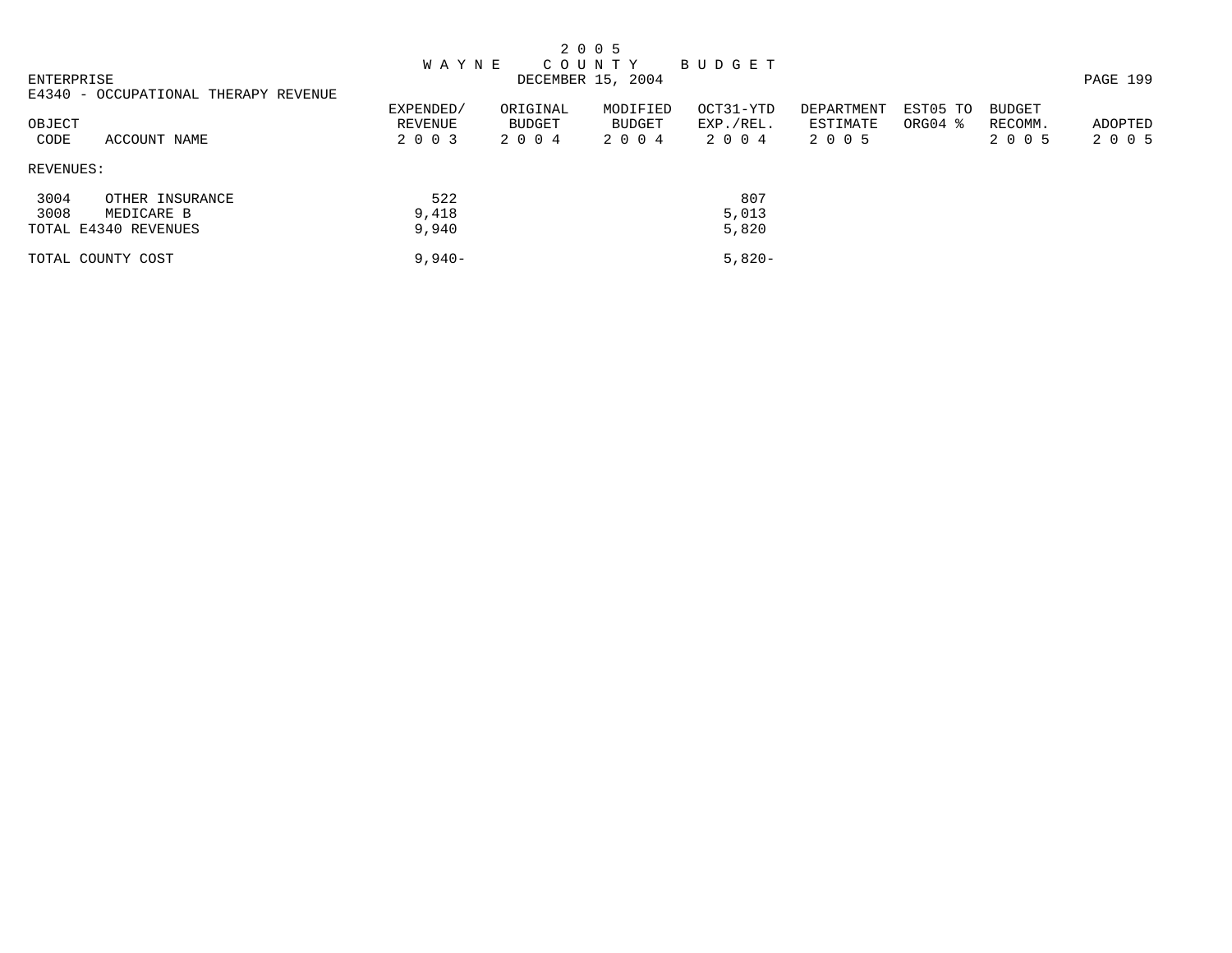|                                |              |          | 2 0 0 5           |             |            |          |         |          |
|--------------------------------|--------------|----------|-------------------|-------------|------------|----------|---------|----------|
|                                | <b>WAYNE</b> |          | C O U N T Y       | B U D G E T |            |          |         |          |
| ENTERPRISE                     |              |          | DECEMBER 15, 2004 |             |            |          |         | PAGE 200 |
| E4350 - SPEECH THERAPY REVENUE |              |          |                   |             |            |          |         |          |
|                                | EXPENDED/    | ORIGINAL | MODIFIED          | OCT31-YTD   | DEPARTMENT | EST05 TO | BUDGET  |          |
| OBJECT                         | REVENUE      | BUDGET   | BUDGET            | EXP./REL.   | ESTIMATE   | ORG04 %  | RECOMM. | ADOPTED  |
| CODE<br>ACCOUNT NAME           | 2 0 0 3      | 2004     | 2 0 0 4           | 2004        | 2 0 0 5    |          | 2 0 0 5 | 2 0 0 5  |
| REVENUES:                      |              |          |                   |             |            |          |         |          |
| 3004<br>OTHER INSURANCE        | 158          |          |                   | 151         |            |          |         |          |
| 3008<br>MEDICARE B             | 2,413        |          |                   | 2,439       |            |          |         |          |
| TOTAL E4350 REVENUES           | 2,571        |          |                   | 2,590       |            |          |         |          |
| TOTAL COUNTY COST              | $2.571-$     |          |                   | $2.590-$    |            |          |         |          |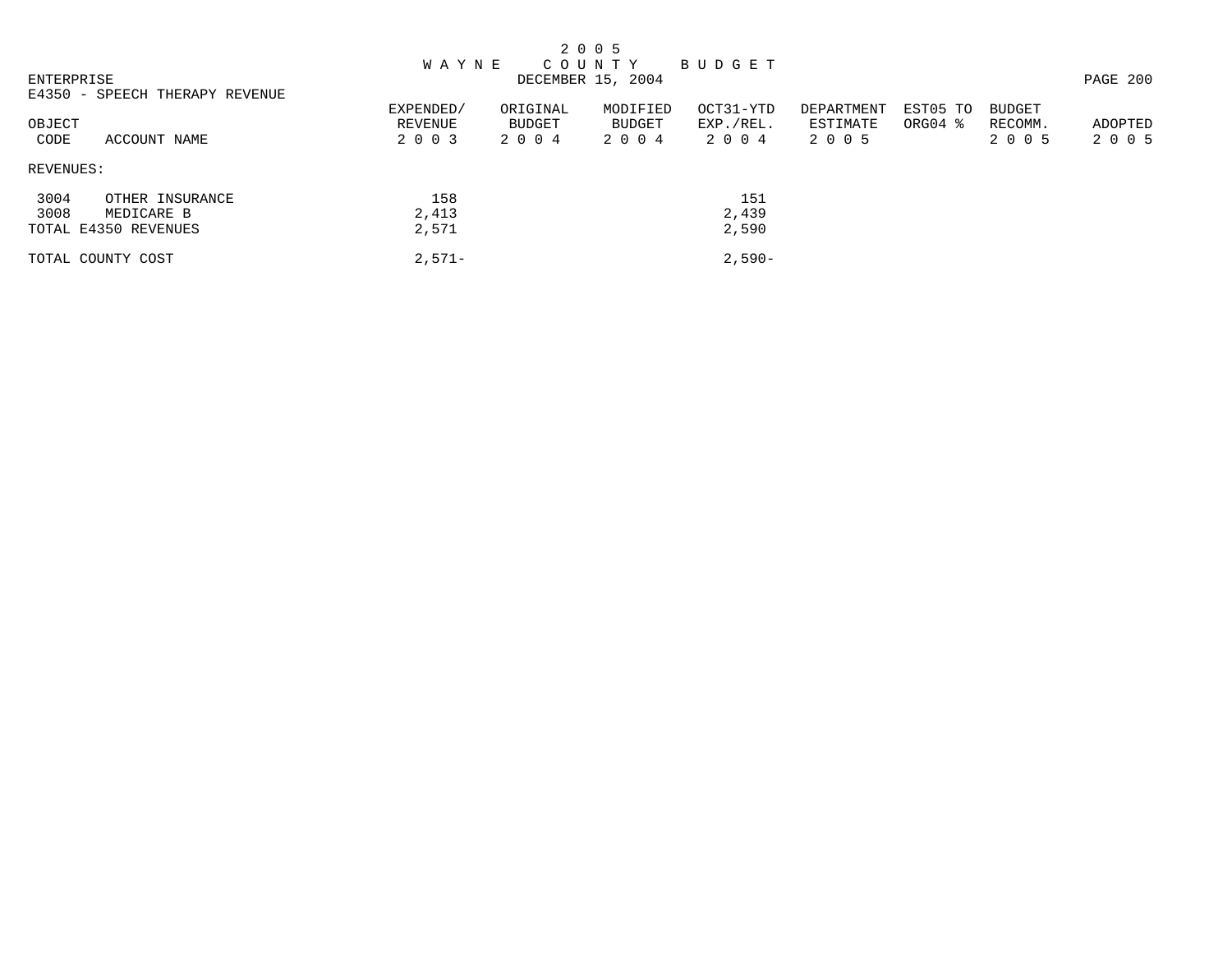|                   |                                 |                |               | 2 0 0 5           |               |                   |          |               |          |
|-------------------|---------------------------------|----------------|---------------|-------------------|---------------|-------------------|----------|---------------|----------|
|                   |                                 | <b>WAYNE</b>   |               | COUNTY            | <b>BUDGET</b> |                   |          |               |          |
| <b>ENTERPRISE</b> | E6010 - NURSING ADMININSTRATION |                |               | DECEMBER 15, 2004 |               |                   |          |               | PAGE 201 |
|                   |                                 | EXPENDED/      | ORIGINAL      | MODIFIED          | OCT31-YTD     | <b>DEPARTMENT</b> | EST05 TO | <b>BUDGET</b> |          |
| OBJECT            |                                 | <b>REVENUE</b> | <b>BUDGET</b> | <b>BUDGET</b>     | EXP./REL.     | ESTIMATE          | ORG04 %  | RECOMM.       | ADOPTED  |
| CODE              | ACCOUNT NAME                    | 2 0 0 3        | 2 0 0 4       | 2 0 0 4           | 2 0 0 4       | 2 0 0 5           |          | 2 0 0 5       | 2 0 0 5  |
|                   | APPROPRIATIONS:                 |                |               |                   |               |                   |          |               |          |
| 1110              | DIR OF NURSING                  | 58,921         | 58,459        | 58,459            | 47,516        | 58,459            | 100.0    | 58,459        | 58,459   |
| 1150              | ASST DIR NURSE SRV              | 41,670         | 50,039        | 50,039            | 39,914        | 50,039            | 100.0    | 50,039        | 50,039   |
| 1155              | COORD NURSE TRAIN               | 46,432         | 44,530        | 44,530            | 35,859        | 44,730            | 100.4    | 44,730        | 44,730   |
| 1160              | SUPERVISING RN (2)              | 113,804        | 96,168        | 96,168            | 100,171       | 96,368            | 100.2    | 96,368        | 112,104  |
| 1161              | SUPVR RN PT                     | 22,008         | 21,668        | 21,668            | 1,752         | 21,668            | 100.0    | 21,668        | 24,996   |
| 1300              | R P N                           |                |               |                   | 7,641         |                   |          |               |          |
| 1660              | COMPLIANCE OFFICER              | 22,213         | 47,000        | 47,000            | 37,850        | 47,000            | 100.0    | 47,000        | 47,000   |
| 1904              | OVERTIME                        |                | 191,029       | 191,029           |               | 212,255           | 111.1    | 212,255       | 212,255  |
|                   | TOTAL PERSONAL SERVICES         | 305,048        | 508,893       | 508,893           | 270,703       | 530,519           | 104.2    | 530,519       | 549,583  |
| 4857              | 5512 OFFICE SUPPLIES            | 2,744          | 3,000         | 3,000             | 2,055         | 3,000             | 100.0    | 3,000         | 3,000    |
| 4874              | 8900 BOOKS & PERIODICALS        | 4,551          | 3,650         | 3,650             | 2,090         | 3,650             | 100.0    | 3,650         | 3,650    |
| 4880              | 5951 INSERVICE                  | 6,266          | 8,000         | 5,000             | 4,436         | 8,000             | 100.0    | 8,000         | 8,000    |
| 4919              | 8800 MILEAGE/TRAVEL             | 324            | 500           | 500               | 100           | 500               | 100.0    | 450           | 450      |
|                   | TOTAL CONTRACTUAL EXPENSES      | 13,885         | 15,150        | 12,150            | 8,681         | 15,150            | 100.0    | 15,100        | 15,100   |
|                   | TOTAL E6010 APPROPRIATIONS      | 318,933        | 524,043       | 521,043           | 279,384       | 545,669           | 104.1    | 545,619       | 564,683  |
|                   | TOTAL COUNTY COST               | 318,933        | 524,043       | 521,043           | 279,384       | 545,669           | 104.1    | 545,619       | 564,683  |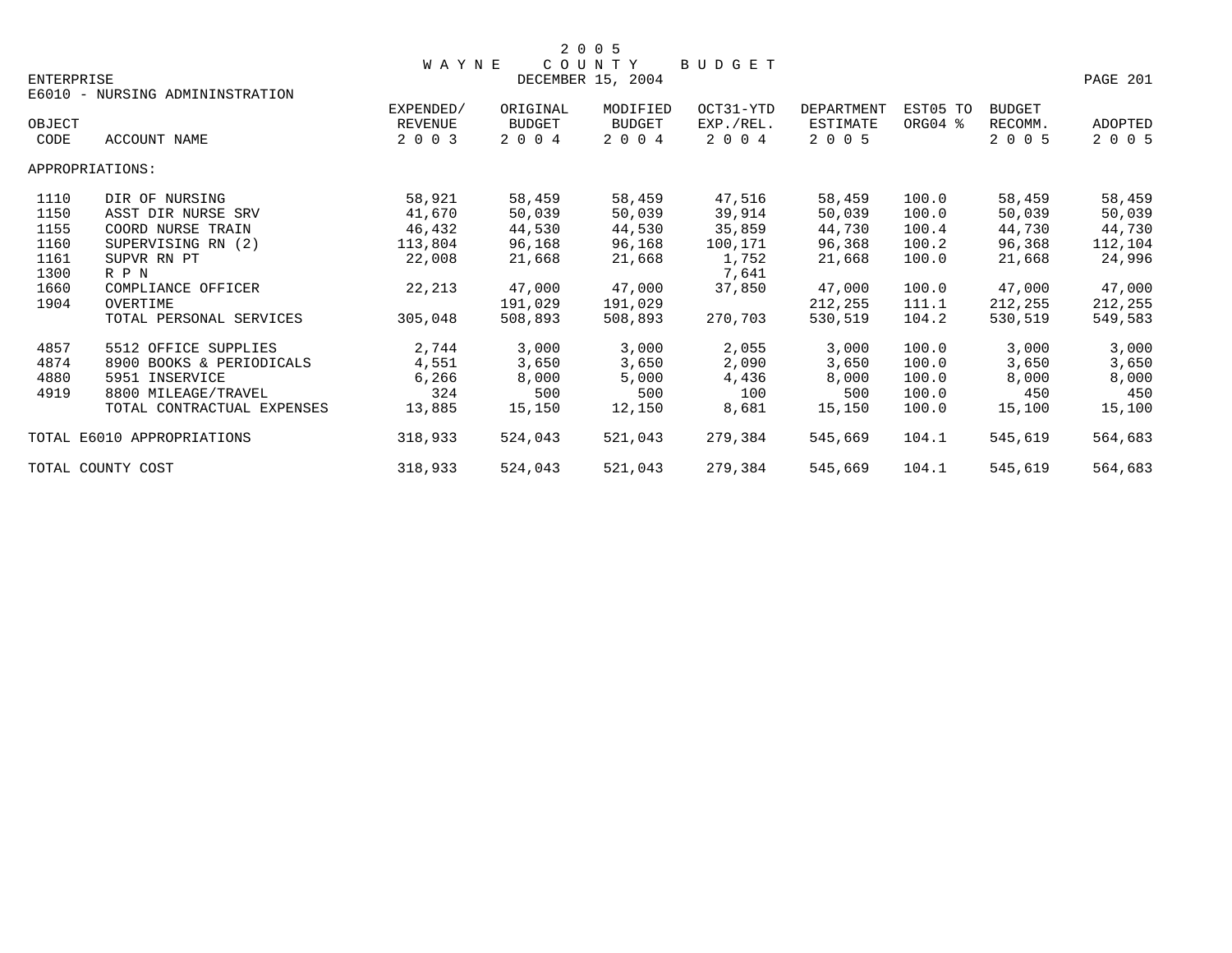|                   |                                   | <b>WAYNE</b>              |                          | 2 0 0 5<br>COUNTY        | BUDGET               |                            |          |                    |                           |
|-------------------|-----------------------------------|---------------------------|--------------------------|--------------------------|----------------------|----------------------------|----------|--------------------|---------------------------|
| <b>ENTERPRISE</b> |                                   |                           |                          | DECEMBER 15, 2004        |                      |                            |          |                    | PAGE 202                  |
|                   | E6020 - SKILLED NURSING FACILITY  | EXPENDED/                 | ORIGINAL                 | MODIFIED                 | OCT31-YTD            | DEPARTMENT                 | EST05 TO | <b>BUDGET</b>      |                           |
| OBJECT<br>CODE    | ACCOUNT NAME                      | <b>REVENUE</b><br>2 0 0 3 | <b>BUDGET</b><br>2 0 0 4 | <b>BUDGET</b><br>2 0 0 4 | EXP./REL.<br>2 0 0 4 | <b>ESTIMATE</b><br>2 0 0 5 | ORG04 %  | RECOMM.<br>2 0 0 5 | <b>ADOPTED</b><br>2 0 0 5 |
|                   | APPROPRIATIONS:                   |                           |                          |                          |                      |                            |          |                    |                           |
| 1160<br>1161      | SUPERVISING RN (4)<br>SUPVR RN PT | 200,511                   | 186,972                  | 186,972                  | 166,498<br>12,274    | 180,435                    | 96.5     | 180,435            | 211,652                   |
| 1300              | R P N (11)                        | 490,536                   | 501,117                  | 381,117                  | 351,588              | 454,200                    | 90.6     | 454,200            | 530,531                   |
| 1301              | REG PROF NURSE PT (2)             | 41,607                    | 37,726                   | 37,726                   | 34,103               | 49,133                     | 130.2    | 49,133             | 54,587                    |
| 1400              | L P N (33)                        | 1,086,676                 | 1,049,046                | 1,014,046                | 863,740              | 997,515                    | 95.1     | 997,515            | 1,060,532                 |
| 1401              | L P N PT                          | 11,183                    |                          |                          | 15,314               |                            |          |                    |                           |
| 1402              | $L$ P N SUB $(2)$                 | 13,565                    | 30,479                   | 30,479                   | 4,047                | 30,479                     | 100.0    | 30,479             | 32,228                    |
| 1403              | LPN TEMPORARY                     | 22,403                    |                          |                          |                      |                            |          |                    |                           |
| 1500              | NURSING ASST (98)                 | 2,364,795                 | 2,514,530                | 2,514,530                | 1,990,416            | 2,530,889                  | 100.7    | 2,530,889          | 2,679,116                 |
| 1501              | NURSING ASST PT (9)               | 77,169                    | 33,806                   | 33,806                   | 74,627               | 77,701                     | 229.8    | 77,701             | 82,254                    |
| 1502              | NURSING ASST SUB (8)              | 26,187                    | 73,283                   | 73,283                   | 41,192               | 87,755                     | 119.7    | 87,755             | 92,908                    |
| 1505              | UNIT AIDE (8)                     | 137,821                   | 150,224                  | 150,224                  | 119,122              | 169,486                    | 112.8    | 169,486            | 179,480                   |
| 1506              | UNIT AIDE, P.T. (8)               | 66,356                    | 64,886                   | 64,886                   | 60,241               | 77,028                     | 118.7    | 77,028             | 81,575                    |
| 1660              | COMPLIANCE OFFICER                | 6,662                     |                          |                          |                      |                            |          |                    |                           |
|                   | TOTAL PERSONAL SERVICES           | 4,545,471                 | 4,642,069                | 4,487,069                | 3,733,162            | 4,654,621                  | 100.3    | 4,654,621          | 5,004,863                 |
| 4946              | 3400 RN NURSING FEES              |                           |                          | 95,000                   | 80,252               | 65,112                     |          | 65,112             | 65,112                    |
| 4947              | 3500 LPN NURSING FEES             |                           |                          | 60,000                   | 28,976               | 57,506                     |          | 57,506             | 57,506                    |
|                   | TOTAL CONTRACTUAL EXPENSES        |                           |                          | 155,000                  | 109,228              | 122,618                    |          | 122,618            | 122,618                   |
|                   | TOTAL E6020 APPROPRIATIONS        | 4,545,471                 | 4,642,069                | 4,642,069                | 3,842,390            | 4,777,239                  | 102.9    | 4,777,239          | 5,127,481                 |
|                   | TOTAL COUNTY COST                 | 4,545,471                 | 4,642,069                | 4,642,069                | 3,842,390            | 4,777,239                  | 102.9    | 4,777,239          | 5,127,481                 |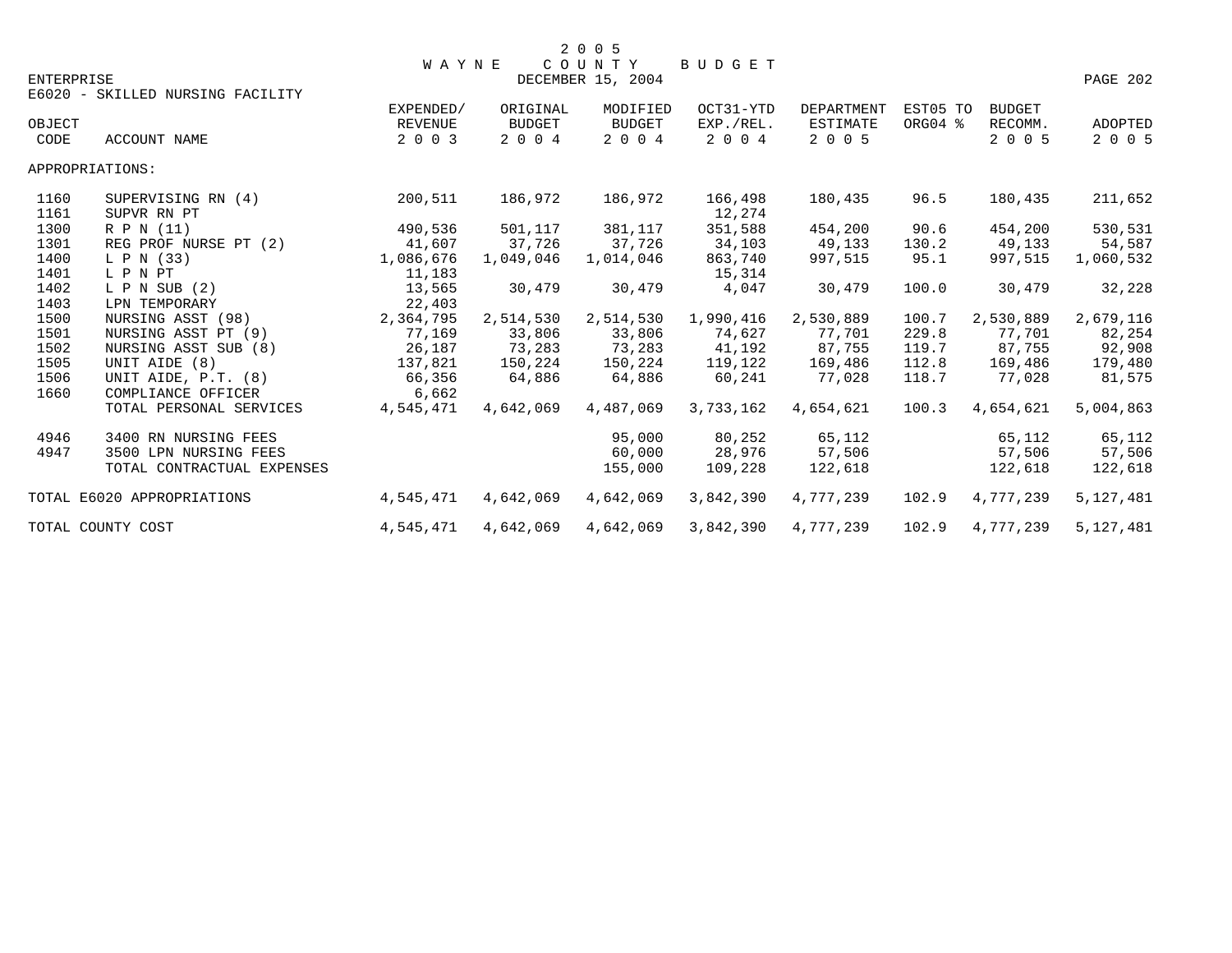| ENTERPRISE     |                                | <b>WAYNE</b>              |                          | COUNTY<br>DECEMBER 15, 2004 | <b>BUDGET</b>        |                     |          |                    | PAGE 203           |
|----------------|--------------------------------|---------------------------|--------------------------|-----------------------------|----------------------|---------------------|----------|--------------------|--------------------|
|                | E7200 - CENTRAL MEDICAL SUPPLY |                           |                          |                             |                      |                     |          |                    |                    |
|                |                                | EXPENDED/                 | ORIGINAL                 | MODIFIED                    | OCT31-YTD            | <b>DEPARTMENT</b>   | EST05 TO | <b>BUDGET</b>      |                    |
| OBJECT<br>CODE | ACCOUNT NAME                   | <b>REVENUE</b><br>2 0 0 3 | <b>BUDGET</b><br>2 0 0 4 | <b>BUDGET</b><br>2 0 0 4    | EXP./REL.<br>2 0 0 4 | ESTIMATE<br>2 0 0 5 | ORG04 %  | RECOMM.<br>2 0 0 5 | ADOPTED<br>2 0 0 5 |
|                | APPROPRIATIONS:                |                           |                          |                             |                      |                     |          |                    |                    |
| 1140           | HOUSEKEEPER                    | 3,031                     |                          |                             | 1,865                |                     |          |                    |                    |
| 1730           | ASST HOUSEKEEPER               | 3,410                     |                          |                             | 2,649                |                     |          |                    |                    |
| 1740           | SR CLEANER                     | 1,048                     |                          |                             | 10,247               |                     |          |                    |                    |
| 1760           | CLEANER                        | 459                       |                          |                             |                      |                     |          |                    |                    |
| 1761           | CLEANER PT                     | 95                        |                          |                             |                      |                     |          |                    |                    |
| 1780           | STOCK ATTENDANT                | 17,983                    | 26,936                   | 26,936                      | 12,164               | 26,936              | 100.0    | 26,936             | 28,448             |
|                | TOTAL PERSONAL SERVICES        | 26,026                    | 26,936                   | 26,936                      | 26,925               | 26,936              | 100.0    | 26,936             | 28,448             |
| 4822           | 4901 MEDICAL & NURSING SUPPLIE | 187,882                   | 160,000                  | 175,000                     | 148,249              | 175,000             | 109.4    | 175,000            | 175,000            |
| 4824           | 4903 PERS HYGIENE PRODUCTS     | $18-$                     |                          |                             | $44 -$               |                     |          |                    |                    |
| 4826           | 4905 INCONTINENT SUPPLIES      | 105,044                   | 102,000                  | 80,000                      | 69,550               | 95,000              | 93.1     | 95,000             | 95,000             |
| 4868           | 5917 EOUIP REPAIR & MAINT.     | 1,319                     | 2,000                    | 2,000                       | 958                  | 2,000               | 100.0    | 2,000              | 2,000              |
| 4873           | 5940 DISPOSABLE PAPER          | 31,542                    | 30,000                   | 32,000                      | 21,434               | 30,000              | 100.0    | 30,000             | 30,000             |
| 4875           | 4906 CENTRAL SUPPLY ADJ.       | 2,851                     |                          |                             |                      |                     |          |                    |                    |
| 4938           | 7300 MEDICAL EOUIPMENT RENTAL  | 27,784                    | 10,000                   | 25,000                      | 15,628               | 15,000              | 150.0    | 15,000             | 15,000             |
| 4940           | 4908 OXYGEN                    | 56,836                    | 52,000                   | 42,000                      | 28,030               | 52,000              | 100.0    | 52,000             | 52,000             |
| 4942           | 4909 SKIN CARE PROGRAM         | 51,651                    | 50,000                   | 35,000                      | 22,582               | 50,000              | 100.0    | 50,000             | 50,000             |
|                | TOTAL CONTRACTUAL EXPENSES     | 464,890                   | 406,000                  | 391,000                     | 306,386              | 419,000             | 103.2    | 419,000            | 419,000            |
|                | TOTAL E7200 APPROPRIATIONS     | 490,916                   | 432,936                  | 417,936                     | 333,311              | 445,936             | 103.0    | 445,936            | 447,448            |
|                | TOTAL COUNTY COST              | 490,916                   | 432,936                  | 417,936                     | 333,311              | 445,936             | 103.0    | 445,936            | 447,448            |

2 0 0 5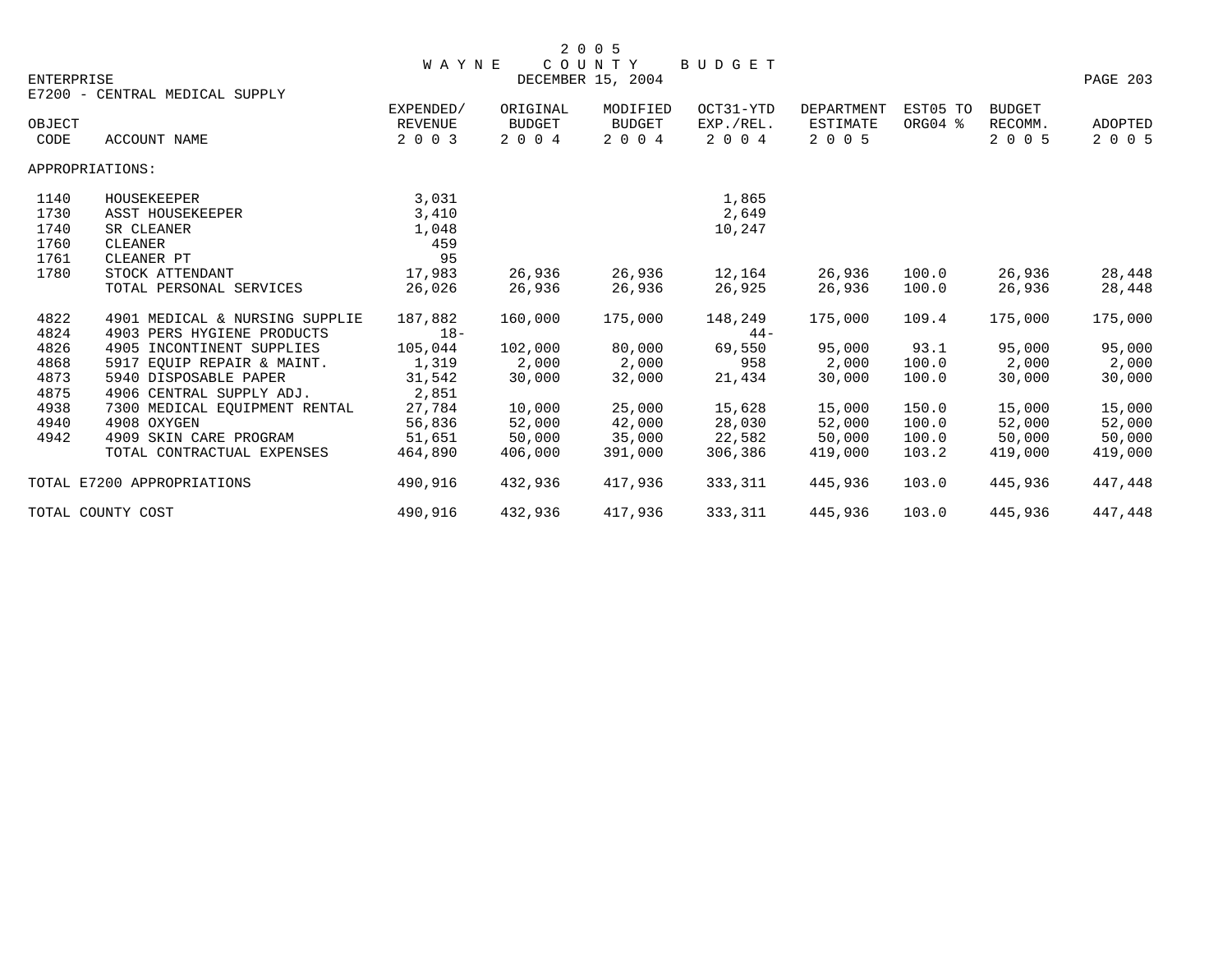|            |                                                              |                      |                    | 2 0 0 5            |                        |                        |                     |                          |                |
|------------|--------------------------------------------------------------|----------------------|--------------------|--------------------|------------------------|------------------------|---------------------|--------------------------|----------------|
|            |                                                              | <b>WAYNE</b>         |                    | C O U N T Y        | BUDGET                 |                        |                     |                          |                |
| ENTERPRISE |                                                              |                      |                    | DECEMBER 15, 2004  |                        |                        |                     |                          | PAGE 204       |
| OBJECT     | E7210 - LAB SERVICE                                          | EXPENDED/<br>REVENUE | ORIGINAL<br>BUDGET | MODIFIED<br>BUDGET | OCT31-YTD<br>EXP./REL. | DEPARTMENT<br>ESTIMATE | EST05 TO<br>ORG04 % | <b>BUDGET</b><br>RECOMM. | ADOPTED        |
| CODE       | ACCOUNT NAME                                                 | 2 0 0 3              | 2 0 0 4            | 2 0 0 4            | 2004                   | 2 0 0 5                |                     | 2 0 0 5                  | 2 0 0 5        |
|            | APPROPRIATIONS:                                              |                      |                    |                    |                        |                        |                     |                          |                |
| 4930       | 6201 MEDICAL PURCHASED SERVICE<br>TOTAL CONTRACTUAL EXPENSES | 5,510<br>5,510       | 2,000<br>2,000     | 17,000<br>17,000   | 10,728<br>10,728       | 4,000<br>4,000         | 200.0<br>200.0      | 4,000<br>4,000           | 4,000<br>4,000 |
|            | TOTAL E7210 APPROPRIATIONS                                   | 5,510                | 2,000              | 17,000             | 10,728                 | 4,000                  | 200.0               | 4,000                    | 4,000          |
|            | TOTAL COUNTY COST                                            | 5,510                | 2,000              | 17,000             | 10,728                 | 4,000                  | 200.0               | 4,000                    | 4,000          |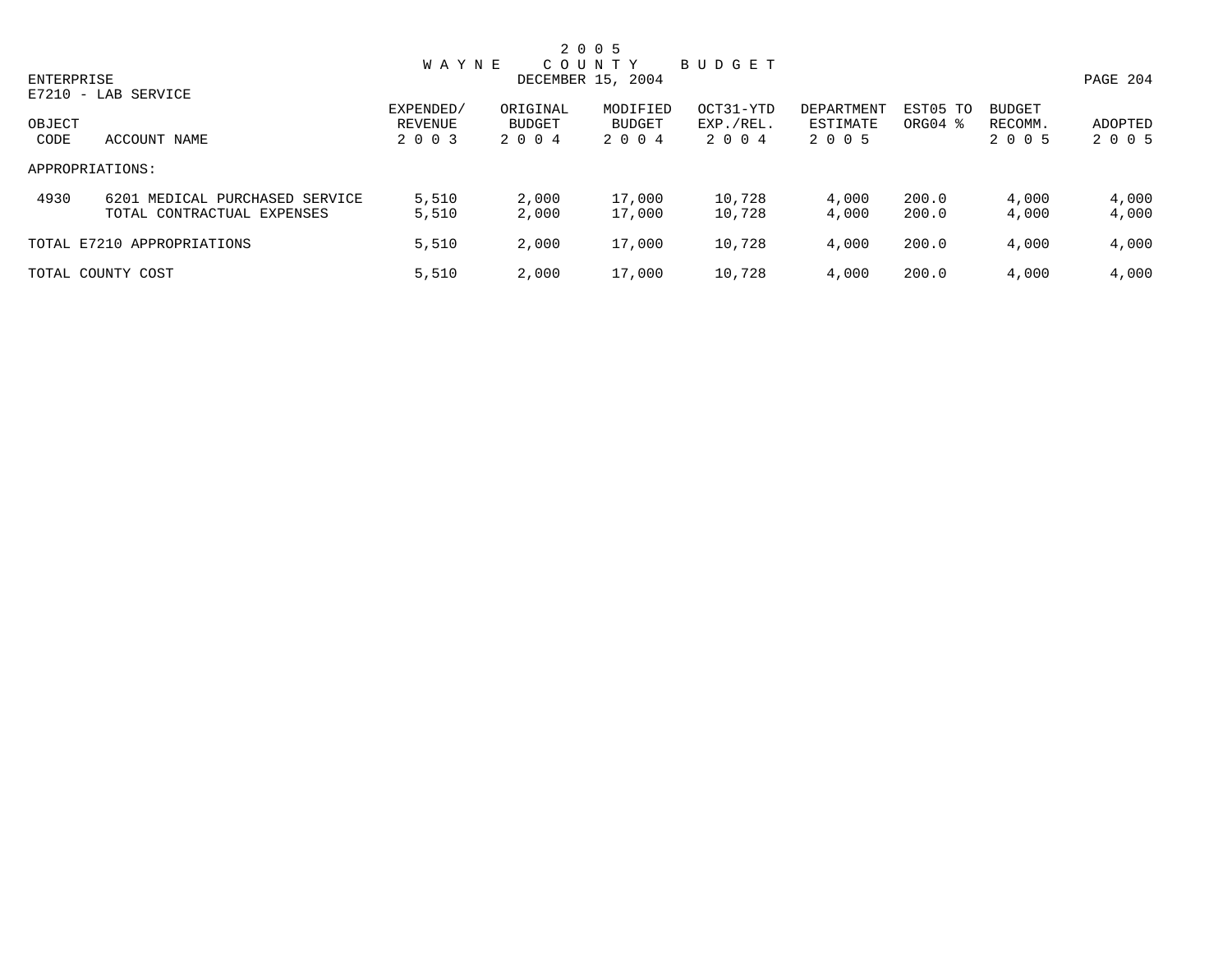|                |                                                              |                                                            |                            | 2 0 0 5                       |                                |                                   |                     |                              |                    |
|----------------|--------------------------------------------------------------|------------------------------------------------------------|----------------------------|-------------------------------|--------------------------------|-----------------------------------|---------------------|------------------------------|--------------------|
| ENTERPRISE     |                                                              | C O U N T Y<br><b>WAYNE</b><br>BUDGET<br>DECEMBER 15, 2004 |                            |                               |                                |                                   |                     |                              |                    |
| OBJECT<br>CODE | E7220 - ELECTROCARDIOLOGY<br>ACCOUNT NAME                    | EXPENDED/<br>REVENUE<br>2 0 0 3                            | ORIGINAL<br>BUDGET<br>2004 | MODIFIED<br>BUDGET<br>2 0 0 4 | OCT31-YTD<br>EXP./REL.<br>2004 | DEPARTMENT<br>ESTIMATE<br>2 0 0 5 | EST05 TO<br>ORG04 % | BUDGET<br>RECOMM.<br>2 0 0 5 | ADOPTED<br>2 0 0 5 |
|                | APPROPRIATIONS:                                              |                                                            |                            |                               |                                |                                   |                     |                              |                    |
| 4930           | 6201 MEDICAL PURCHASED SERVICE<br>TOTAL CONTRACTUAL EXPENSES |                                                            | 100<br>100                 | 100<br>100                    |                                | 100<br>100                        | 100.0<br>100.0      | 100<br>100                   | 100<br>100         |
|                | TOTAL E7220 APPROPRIATIONS                                   |                                                            | 100                        | 100                           |                                | 100                               | 100.0               | 100                          | 100                |
|                | TOTAL COUNTY COST                                            |                                                            | 100                        | 100                           |                                | 100                               | 100.0               | 100                          | 100                |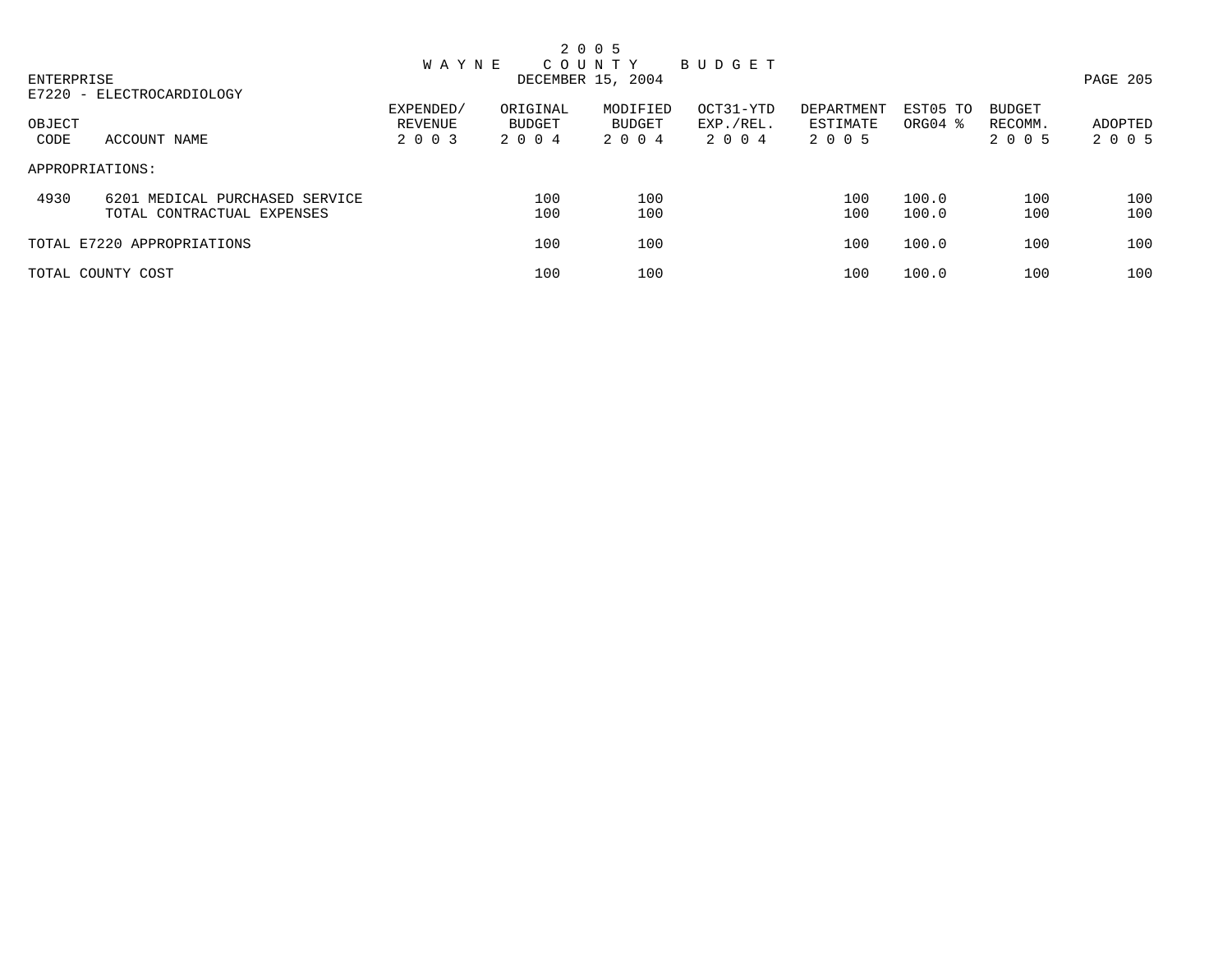|            |                                |                      |                    | 2 0 0 5            |                        |                        |                     |                          |          |
|------------|--------------------------------|----------------------|--------------------|--------------------|------------------------|------------------------|---------------------|--------------------------|----------|
|            |                                | <b>WAYNE</b>         |                    | C O U N T Y        | BUDGET                 |                        |                     |                          |          |
| ENTERPRISE |                                |                      |                    | DECEMBER 15, 2004  |                        |                        |                     |                          | PAGE 206 |
|            | E7240 - RADIOLOGY              |                      |                    |                    |                        |                        |                     |                          |          |
| OBJECT     |                                | EXPENDED/<br>REVENUE | ORIGINAL<br>BUDGET | MODIFIED<br>BUDGET | OCT31-YTD<br>EXP./REL. | DEPARTMENT<br>ESTIMATE | EST05 TO<br>ORG04 % | <b>BUDGET</b><br>RECOMM. | ADOPTED  |
| CODE       | ACCOUNT NAME                   | 2 0 0 3              | 2 0 0 4            | 2 0 0 4            | 2004                   | 2 0 0 5                |                     | 2 0 0 5                  | 2 0 0 5  |
|            | APPROPRIATIONS:                |                      |                    |                    |                        |                        |                     |                          |          |
| 4930       | 6201 MEDICAL PURCHASED SERVICE | 7,589                | 4,500              | 20,000             | 16,117                 | 5,000                  | 111.1               | 5,000                    | 5,000    |
|            | TOTAL CONTRACTUAL EXPENSES     | 7,589                | 4,500              | 20,000             | 16,117                 | 5,000                  | 111.1               | 5,000                    | 5,000    |
|            | TOTAL E7240 APPROPRIATIONS     | 7,589                | 4,500              | 20,000             | 16,117                 | 5,000                  | 111.1               | 5,000                    | 5,000    |
|            | TOTAL COUNTY COST              | 7,589                | 4,500              | 20,000             | 16,117                 | 5,000                  | 111.1               | 5,000                    | 5,000    |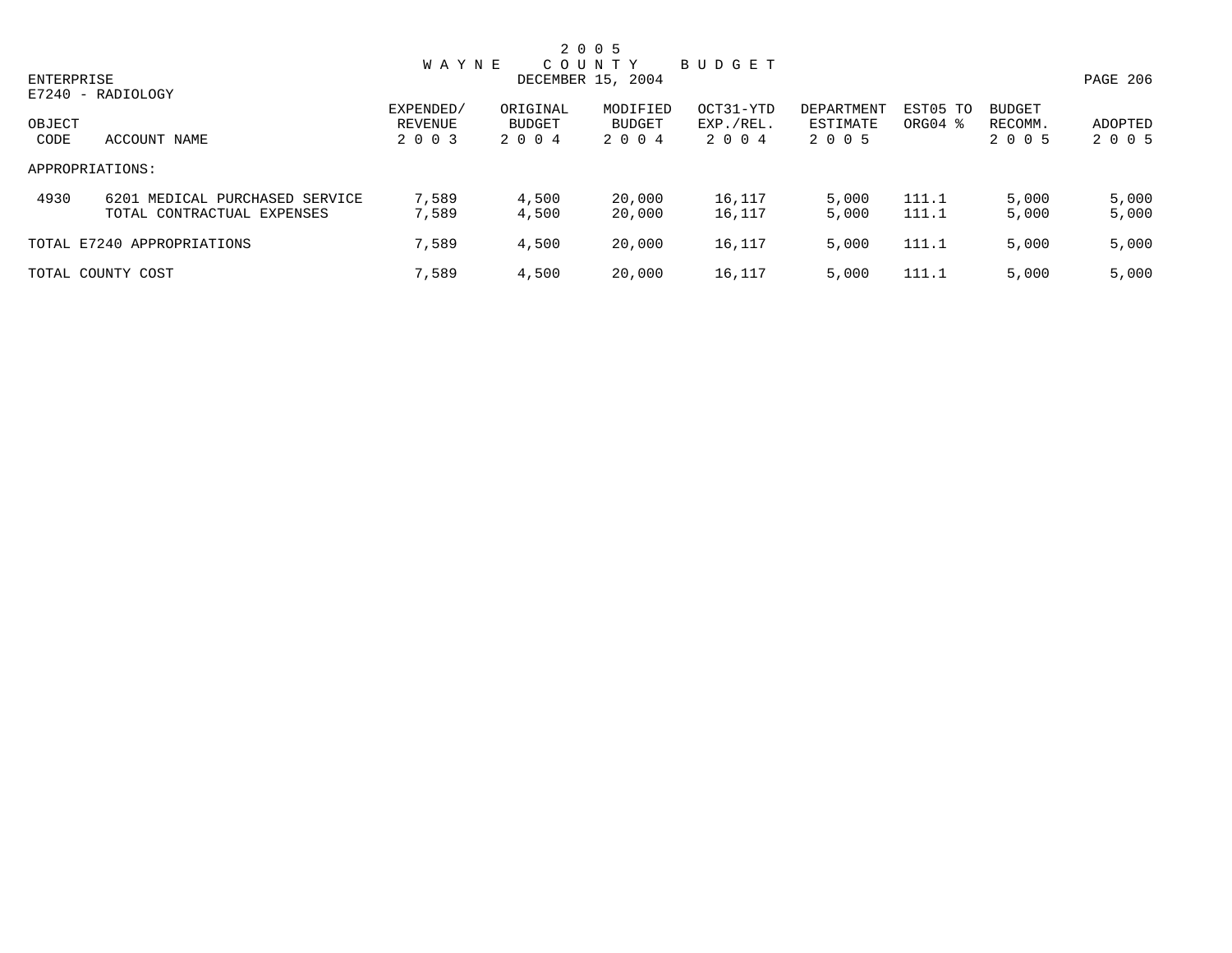|                   |                            |              |            | 2 0 0 5           |           |                 |          |               |             |
|-------------------|----------------------------|--------------|------------|-------------------|-----------|-----------------|----------|---------------|-------------|
|                   |                            | <b>WAYNE</b> |            | COUNTY            | BUDGET    |                 |          |               |             |
| <b>ENTERPRISE</b> |                            |              |            | DECEMBER 15, 2004 |           |                 |          |               | PAGE 207    |
|                   | E7270 - PHARMACY           |              |            |                   |           |                 |          |               |             |
|                   |                            | EXPENDED/    | ORIGINAL   | MODIFIED          | OCT31-YTD | DEPARTMENT      | EST05 TO | <b>BUDGET</b> |             |
| OBJECT            |                            | REVENUE      | BUDGET     | <b>BUDGET</b>     | EXP./REL. | <b>ESTIMATE</b> | ORG04 %  | RECOMM.       | ADOPTED     |
| CODE              | ACCOUNT NAME               | 2 0 0 3      | 2 0 0 4    | 2 0 0 4           | 2 0 0 4   | 2 0 0 5         |          | 2 0 0 5       | 2 0 0 5     |
|                   | APPROPRIATIONS:            |              |            |                   |           |                 |          |               |             |
| 1630              | CLERK PART TIME            | 23,299       | 20,298     | 20,298            | 17,423    | 10,149          | 50.0     | 10,149        | 10,767      |
| 1700              | PHARMACY TECH              |              |            |                   |           | 20,299          |          | 20,299        | 21,535      |
|                   | TOTAL PERSONAL SERVICES    | 23,299       | 20,298     | 20,298            | 17,423    | 30,448          | 150.0    | 30,448        | 32,302      |
| 4811              | 2902 PHARMACIST            | 127,479      | 123,500    | 123,500           | 99,963    | 115,000         | 93.1     | 115,000       | 115,000     |
| 4818              | 4400 DRUGS                 | 901,993      | 750,000    | 745,000           | 631,218   | 700,000         | 93.3     | 700,000       | 700,000     |
| 4820              | 4444 DRUG RECOVERY         | 184,837-     | $175,000-$ | 175,000-          | 115,024-  | $190,000-$      | 108.6    | $190,000 -$   | $190,000 -$ |
| 4825              | 4904 SYRINGES              | 4,544        | 4,000      | 6,000             | 4,717     | 5,000           | 125.0    | 5,000         | 5,000       |
| 4857              | 5512 OFFICE SUPPLIES       | 1,480        | 1,500      | 1,600             | 1,535     | 1,500           | 100.0    | 1,500         | 1,500       |
| 4874              | 8900 BOOKS & PERIODICALS   | 751          | 1,100      | 1,100             | 643       | 1,100           | 100.0    | 1,100         | 1,100       |
| 4900              | 6315 SERVICE CONTRACTS     |              | 1,300      | 1,200             |           | 7,000           | 538.5    | 7,000         | 7,000       |
|                   | TOTAL CONTRACTUAL EXPENSES | 851,410      | 706,400    | 703,400           | 623,051   | 639,600         | 90.5     | 639,600       | 639,600     |
|                   | TOTAL E7270 APPROPRIATIONS | 874,709      | 726,698    | 723,698           | 640,474   | 670,048         | 92.2     | 670,048       | 671,902     |
|                   | TOTAL COUNTY COST          | 874,709      | 726,698    | 723,698           | 640,474   | 670,048         | 92.2     | 670,048       | 671,902     |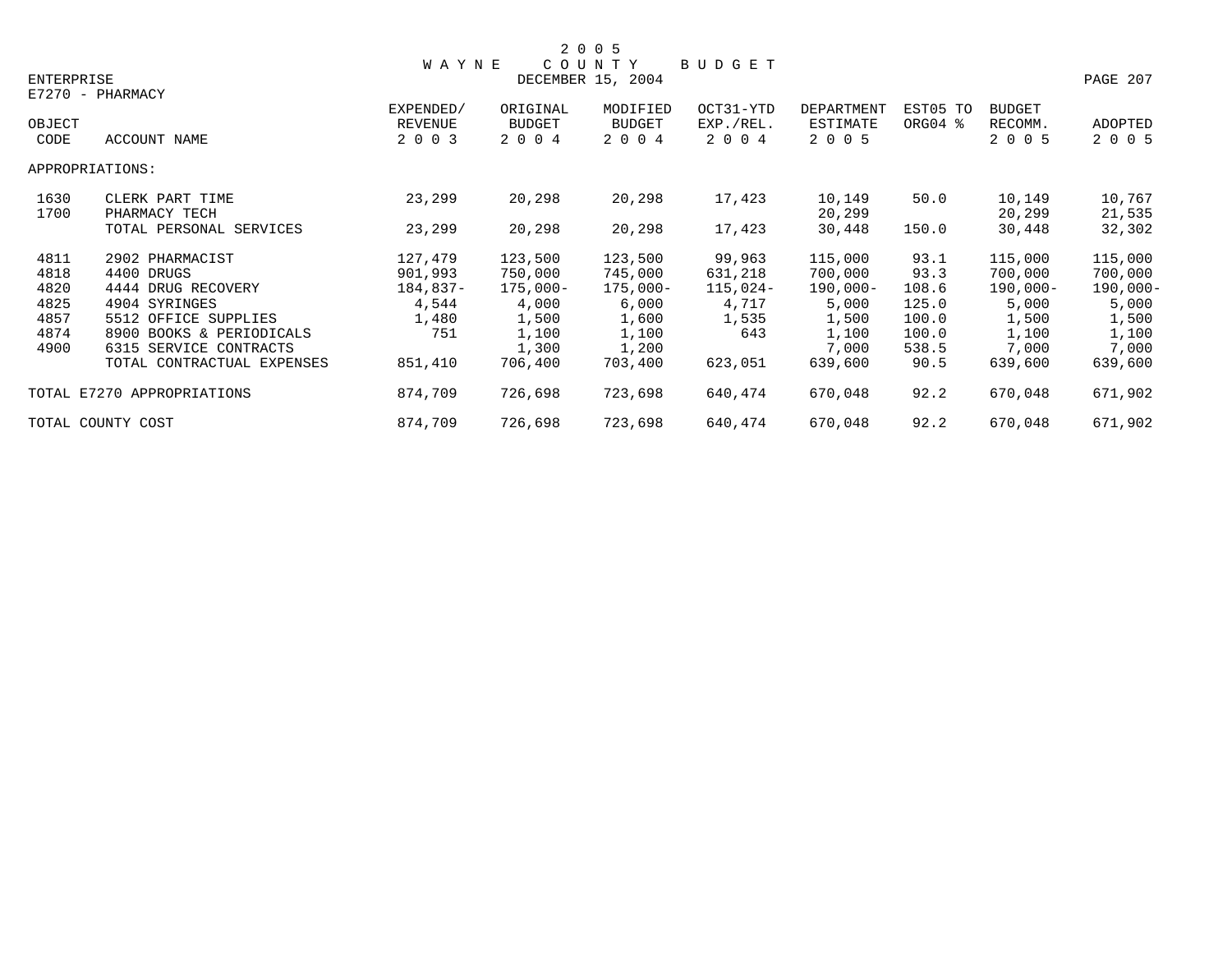|            |                            |              |          | 2 0 0 5           |           |            |          |               |          |
|------------|----------------------------|--------------|----------|-------------------|-----------|------------|----------|---------------|----------|
|            |                            | <b>WAYNE</b> |          | C O U N T Y       | BUDGET    |            |          |               |          |
| ENTERPRISE |                            |              |          | DECEMBER 15, 2004 |           |            |          |               | PAGE 208 |
|            | E7280 - PODIATRY           |              |          |                   |           |            |          |               |          |
|            |                            | EXPENDED/    | ORIGINAL | MODIFIED          | OCT31-YTD | DEPARTMENT | EST05 TO | <b>BUDGET</b> |          |
| OBJECT     |                            | REVENUE      | BUDGET   | BUDGET            | EXP./REL. | ESTIMATE   | ORG04 %  | RECOMM.       | ADOPTED  |
| CODE       | ACCOUNT NAME               | 2 0 0 3      | 2 0 0 4  | 2 0 0 4           | 2004      | 2 0 0 5    |          | 2 0 0 5       | 2 0 0 5  |
|            | APPROPRIATIONS:            |              |          |                   |           |            |          |               |          |
| 4807       | 2808 PODIATRIST            | 6,116        | 8,000    | 6,000             | 3,894     | 8,000      | 100.0    | 8,000         | 8,000    |
|            | TOTAL CONTRACTUAL EXPENSES | 6,116        | 8,000    | 6,000             | 3,894     | 8,000      | 100.0    | 8,000         | 8,000    |
|            | TOTAL E7280 APPROPRIATIONS | 6,116        | 8,000    | 6,000             | 3,894     | 8,000      | 100.0    | 8,000         | 8,000    |
|            | TOTAL COUNTY COST          | 6,116        | 8,000    | 6,000             | 3,894     | 8,000      | 100.0    | 8,000         | 8,000    |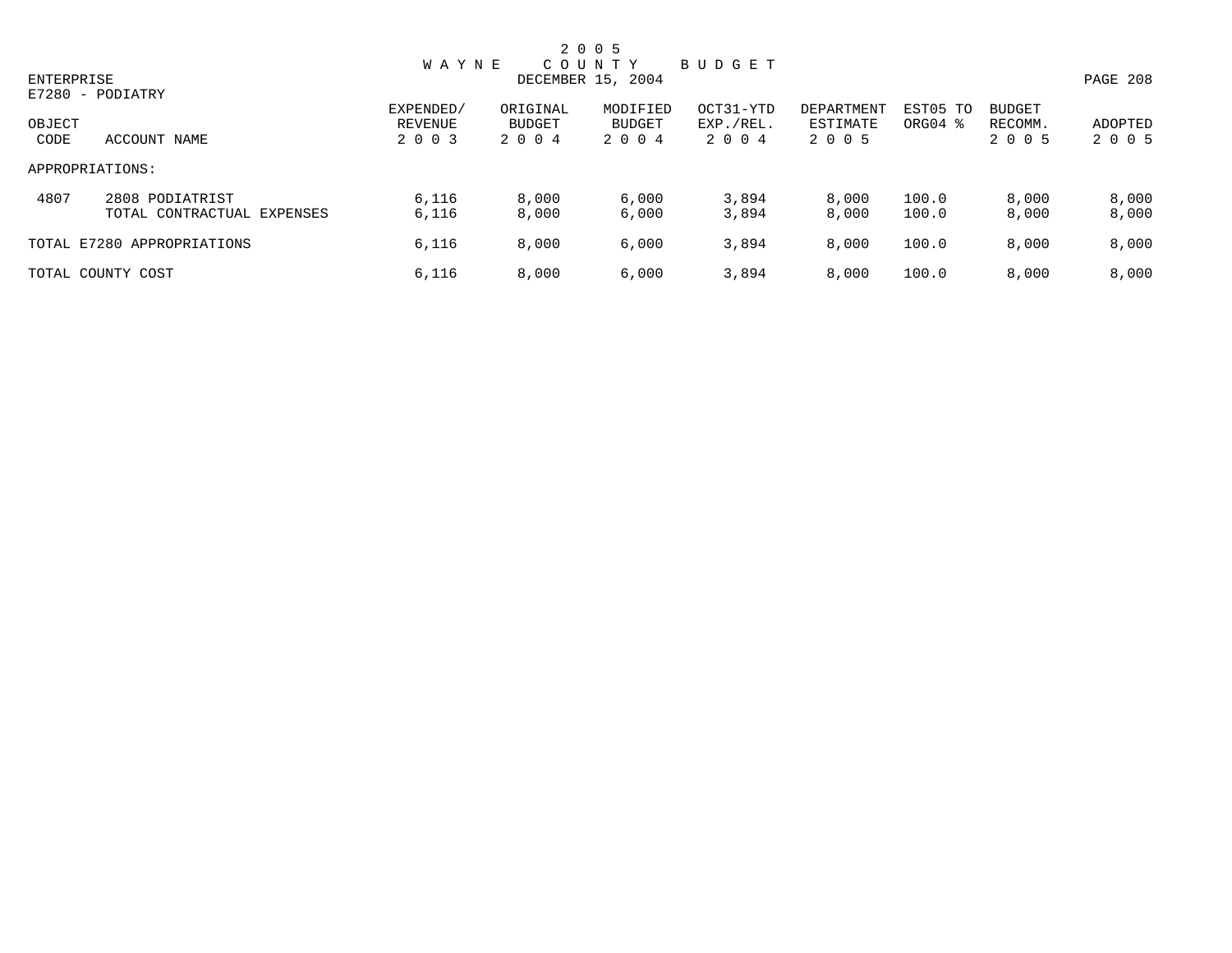|        |                             |              |               | 2 0 0 5           |           |            |          |               |          |
|--------|-----------------------------|--------------|---------------|-------------------|-----------|------------|----------|---------------|----------|
|        |                             | <b>WAYNE</b> |               | C O U N T Y       | BUDGET    |            |          |               |          |
|        | ENTERPRISE                  |              |               | DECEMBER 15, 2004 |           |            |          |               | PAGE 209 |
|        | E7290 - DENTAL              |              |               |                   |           |            |          |               |          |
|        |                             | EXPENDED/    | ORIGINAL      | MODIFIED          | OCT31-YTD | DEPARTMENT | EST05 TO | <b>BUDGET</b> |          |
| OBJECT |                             | REVENUE      | <b>BUDGET</b> | BUDGET            | EXP./REL. | ESTIMATE   | ORG04 %  | RECOMM.       | ADOPTED  |
| CODE   | ACCOUNT NAME                | 2 0 0 3      | 2 0 0 4       | 2 0 0 4           | 2 0 0 4   | 2 0 0 5    |          | 2 0 0 5       | 2 0 0 5  |
|        | APPROPRIATIONS:             |              |               |                   |           |            |          |               |          |
| 4803   | 2803 DENTAL CONSULTANT FEES | 37,151       | 36,000        | 38,000            | 32,010    | 38,000     | 105.6    | 38,000        | 38,000   |
|        | TOTAL CONTRACTUAL EXPENSES  | 37,151       | 36,000        | 38,000            | 32,010    | 38,000     | 105.6    | 38,000        | 38,000   |
|        | TOTAL E7290 APPROPRIATIONS  | 37,151       | 36,000        | 38,000            | 32,010    | 38,000     | 105.6    | 38,000        | 38,000   |
|        | TOTAL COUNTY COST           | 37,151       | 36,000        | 38,000            | 32,010    | 38,000     | 105.6    | 38,000        | 38,000   |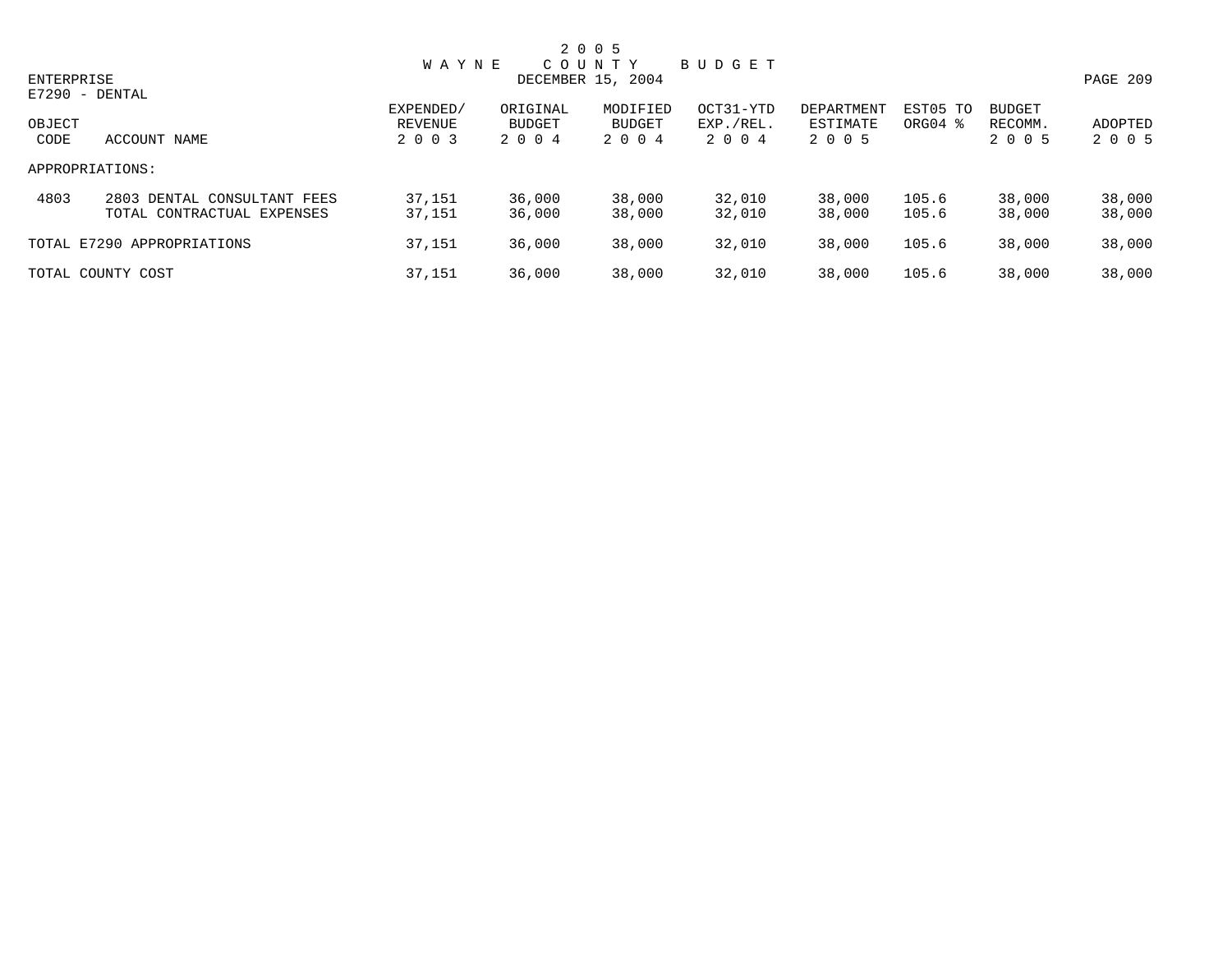|            |                                                 |                      |                    | 2 0 0 5                          |                        |                        |                                 |                          |                |
|------------|-------------------------------------------------|----------------------|--------------------|----------------------------------|------------------------|------------------------|---------------------------------|--------------------------|----------------|
| ENTERPRISE |                                                 | <b>WAYNE</b>         |                    | C O U N T Y<br>DECEMBER 15, 2004 | BUDGET                 |                        |                                 |                          | PAGE 210       |
| OBJECT     | E7310 - PSYCHIATRIC                             | EXPENDED/<br>REVENUE | ORIGINAL<br>BUDGET | MODIFIED<br>BUDGET               | OCT31-YTD<br>EXP./REL. | DEPARTMENT<br>ESTIMATE | EST05 TO<br>ORG04 $\frac{8}{3}$ | <b>BUDGET</b><br>RECOMM. | ADOPTED        |
| CODE       | ACCOUNT NAME<br>APPROPRIATIONS:                 | 2 0 0 3              | 2004               | 2 0 0 4                          | 2 0 0 4                | 2 0 0 5                |                                 | 2 0 0 5                  | 2 0 0 5        |
| 4932       | 2906 PSYCHIATRIST                               | 4,000                | 7,500              | 4,500                            | 1,600                  | 7,500                  | 100.0                           | 7,500                    | 7,500          |
|            | TOTAL CONTRACTUAL EXPENSES                      | 4,000                | 7,500              | 4,500                            | 1,600                  | 7,500                  | 100.0                           | 7,500                    | 7,500          |
|            | TOTAL E7310 APPROPRIATIONS<br>TOTAL COUNTY COST | 4,000<br>4,000       | 7,500<br>7,500     | 4,500<br>4,500                   | 1,600<br>1,600         | 7,500<br>7,500         | 100.0<br>100.0                  | 7,500<br>7,500           | 7,500<br>7,500 |
|            |                                                 |                      |                    |                                  |                        |                        |                                 |                          |                |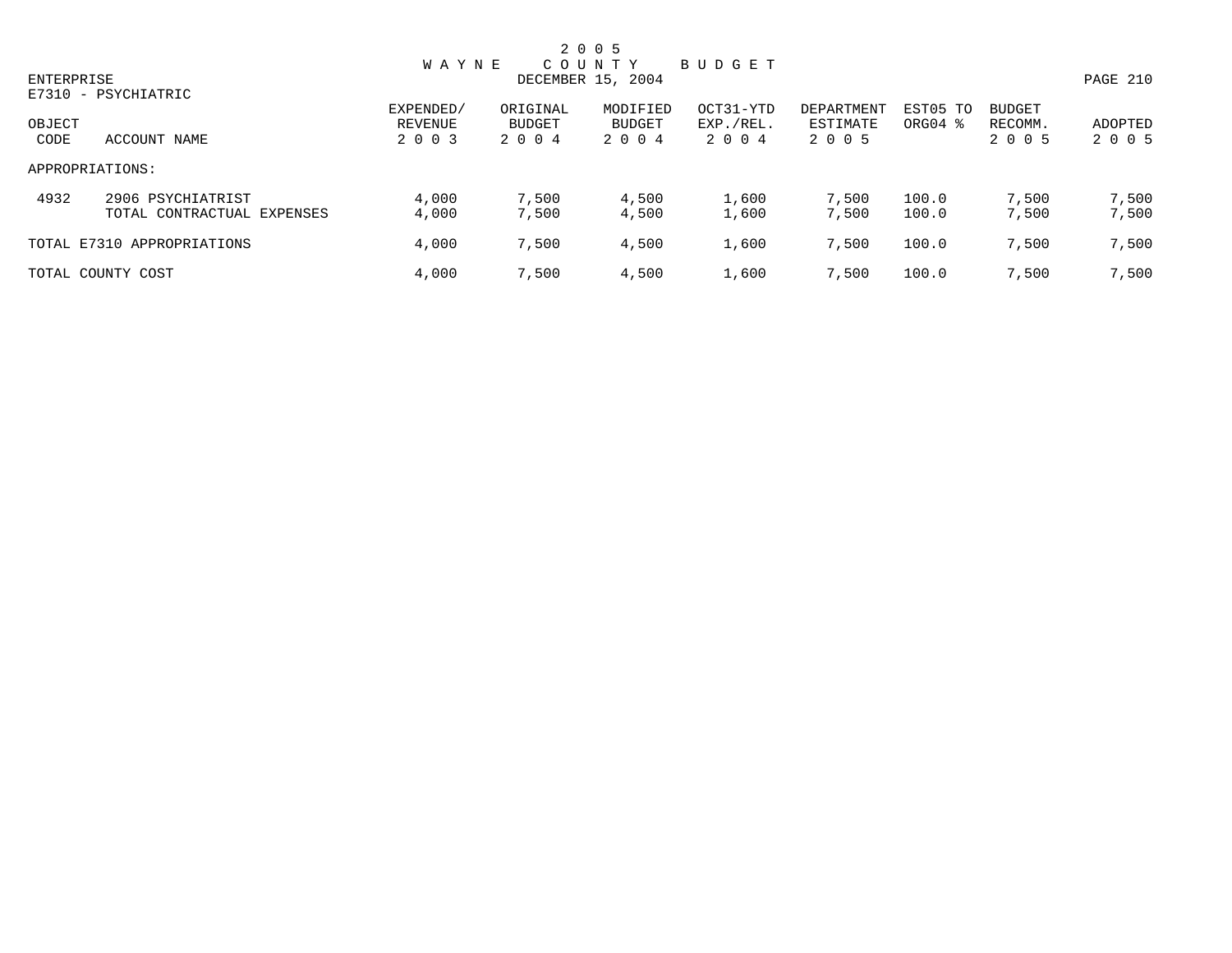|            |                              |                |               | 2 0 0 5           |           |                   |          |         |          |
|------------|------------------------------|----------------|---------------|-------------------|-----------|-------------------|----------|---------|----------|
|            |                              | <b>WAYNE</b>   |               | COUNTY            | BUDGET    |                   |          |         |          |
| ENTERPRISE |                              |                |               | DECEMBER 15, 2004 |           |                   |          |         | PAGE 211 |
|            | E7330 - PHYSICAL THERAPY     |                |               |                   |           |                   |          |         |          |
|            |                              | EXPENDED/      | ORIGINAL      | MODIFIED          | OCT31-YTD | <b>DEPARTMENT</b> | EST05 TO | BUDGET  |          |
| OBJECT     |                              | <b>REVENUE</b> | <b>BUDGET</b> | <b>BUDGET</b>     | EXP./REL. | ESTIMATE          | ORG04 %  | RECOMM. | ADOPTED  |
| CODE       | ACCOUNT NAME                 | 2 0 0 3        | 2 0 0 4       | 2 0 0 4           | 2 0 0 4   | 2 0 0 5           |          | 2 0 0 5 | 2 0 0 5  |
|            | APPROPRIATIONS:              |                |               |                   |           |                   |          |         |          |
| 1270       | PHY THERAPY ASST             | 42,547         | 42,112        | 42,112            | 29,894    | 42,112            | 100.0    | 42,112  | 44,644   |
| 1504       | REHAB THERAPY AIDE           | 31,832         | 26,649        | 26,649            | 23,303    | 26,849            | 100.8    | 26,849  | 28,451   |
|            | TOTAL PERSONAL SERVICES      | 74,379         | 68,761        | 68,761            | 53,197    | 68,961            | 100.3    | 68,961  | 73,095   |
| 4804       | 2803 PHYSICAL THERAPIST      | 67,162         | 100,000       | 90,000            | 64,827    | 100,000           | 100.0    | 100,000 | 100,000  |
| 4821       | 4900 PT SUPPLIES & MATERIALS | 5,232          | 6,000         | 6,000             | 1,199     | 6,000             | 100.0    | 6,000   | 6,000    |
| 4859       | 2903 THERAPY ASSISTANT       |                |               | 10,000            | 4,670     |                   |          |         |          |
| 4880       | 5951 INSERVICE               | 261            | 500           | 500               | 154       | 500               | 100.0    | 500     | 500      |
| 4919       | 8800 MILEAGE/TRAVEL          |                | 200           | 200               |           | 200               | 100.0    | 180     | 180      |
|            | TOTAL CONTRACTUAL EXPENSES   | 72,655         | 106,700       | 106,700           | 70,850    | 106,700           | 100.0    | 106,680 | 106,680  |
|            | TOTAL E7330 APPROPRIATIONS   | 147,034        | 175,461       | 175,461           | 124,047   | 175,661           | 100.1    | 175,641 | 179,775  |
|            | TOTAL COUNTY COST            | 147,034        | 175,461       | 175,461           | 124,047   | 175,661           | 100.1    | 175,641 | 179,775  |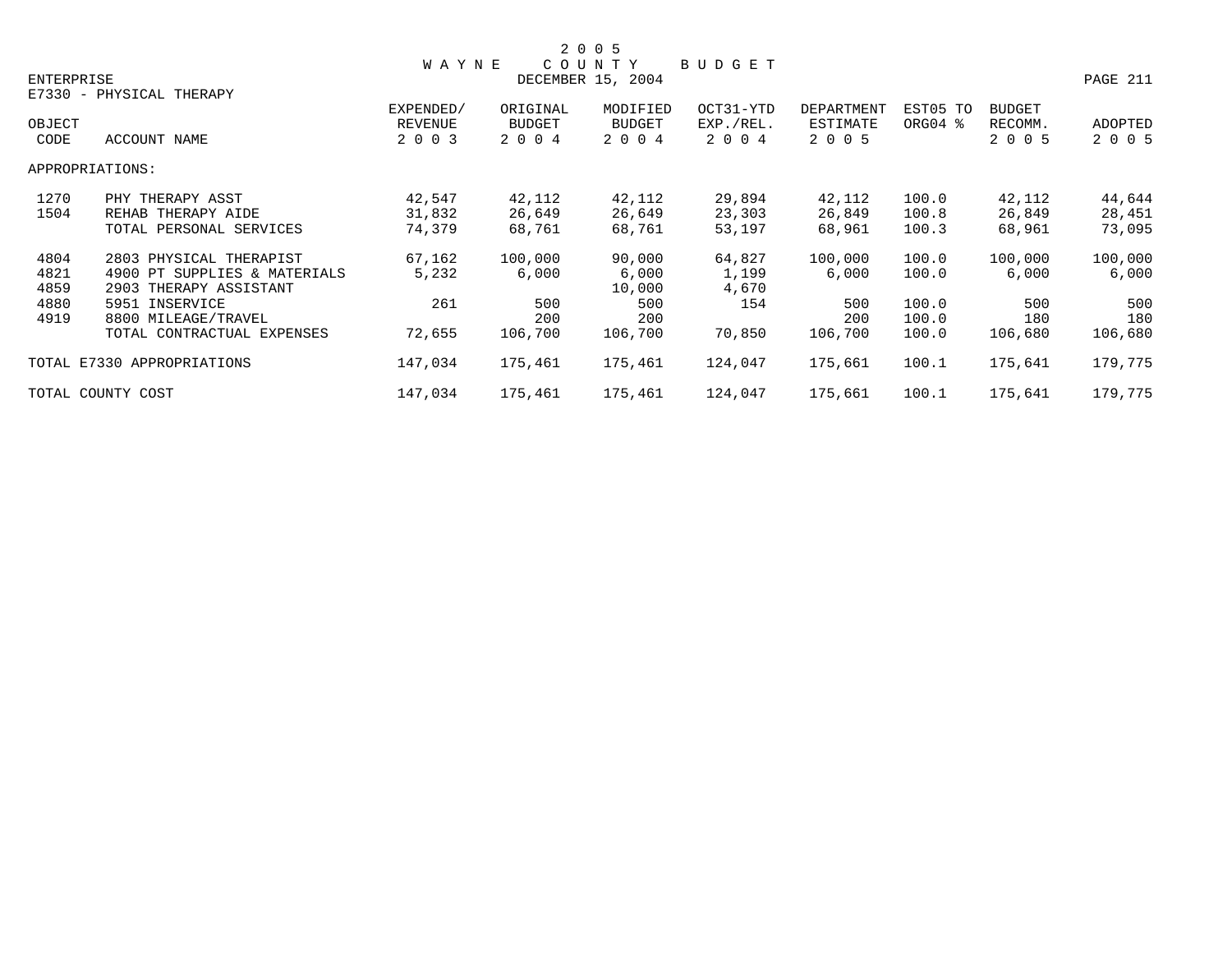|            |                              |              |          | 2 0 0 5           |           |            |          |               |          |
|------------|------------------------------|--------------|----------|-------------------|-----------|------------|----------|---------------|----------|
|            |                              | <b>WAYNE</b> |          | COUNTY            | BUDGET    |            |          |               |          |
| ENTERPRISE |                              |              |          | DECEMBER 15, 2004 |           |            |          |               | PAGE 212 |
|            | E7340 - OCCUPATIONAL THERAPY |              |          |                   |           |            |          |               |          |
|            |                              | EXPENDED/    | ORIGINAL | MODIFIED          | OCT31-YTD | DEPARTMENT | EST05 TO | <b>BUDGET</b> |          |
| OBJECT     |                              | REVENUE      | BUDGET   | BUDGET            | EXP./REL. | ESTIMATE   | ORG04 %  | RECOMM.       | ADOPTED  |
| CODE       | ACCOUNT NAME                 | 2 0 0 3      | 2 0 0 4  | 2 0 0 4           | 2 0 0 4   | 2 0 0 5    |          | 2 0 0 5       | 2 0 0 5  |
|            | APPROPRIATIONS:              |              |          |                   |           |            |          |               |          |
| 4805       | 2804 OCCUPATIONAL THERAPIST  | 146,135      | 140,400  | 140,400           | 122,556   | 140,400    | 100.0    | 140,400       | 140,400  |
| 4859       | 2903 THERAPY ASSISTANT       | 12,832       | 5,000    | 5,000             | 2,249     | 5,000      | 100.0    | 5,000         | 5,000    |
| 4880       | 5951 INSERVICE               | 18           | 200      | 200               |           | 200        | 100.0    | 200           | 200      |
| 4919       | 8800 MILEAGE/TRAVEL          |              | 200      | 200               |           | 200        | 100.0    | 180           | 180      |
| 4935       | 4907 OT SUPPLIES & MATERIALS | 2,352        | 2,000    | 2,000             | 665       | 2,000      | 100.0    | 2,000         | 2,000    |
|            | TOTAL CONTRACTUAL EXPENSES   | 161,337      | 147,800  | 147,800           | 125,470   | 147,800    | 100.0    | 147,780       | 147,780  |
|            | TOTAL E7340 APPROPRIATIONS   | 161,337      | 147,800  | 147,800           | 125,470   | 147,800    | 100.0    | 147,780       | 147,780  |
|            | TOTAL COUNTY COST            | 161,337      | 147,800  | 147,800           | 125,470   | 147,800    | 100.0    | 147,780       | 147,780  |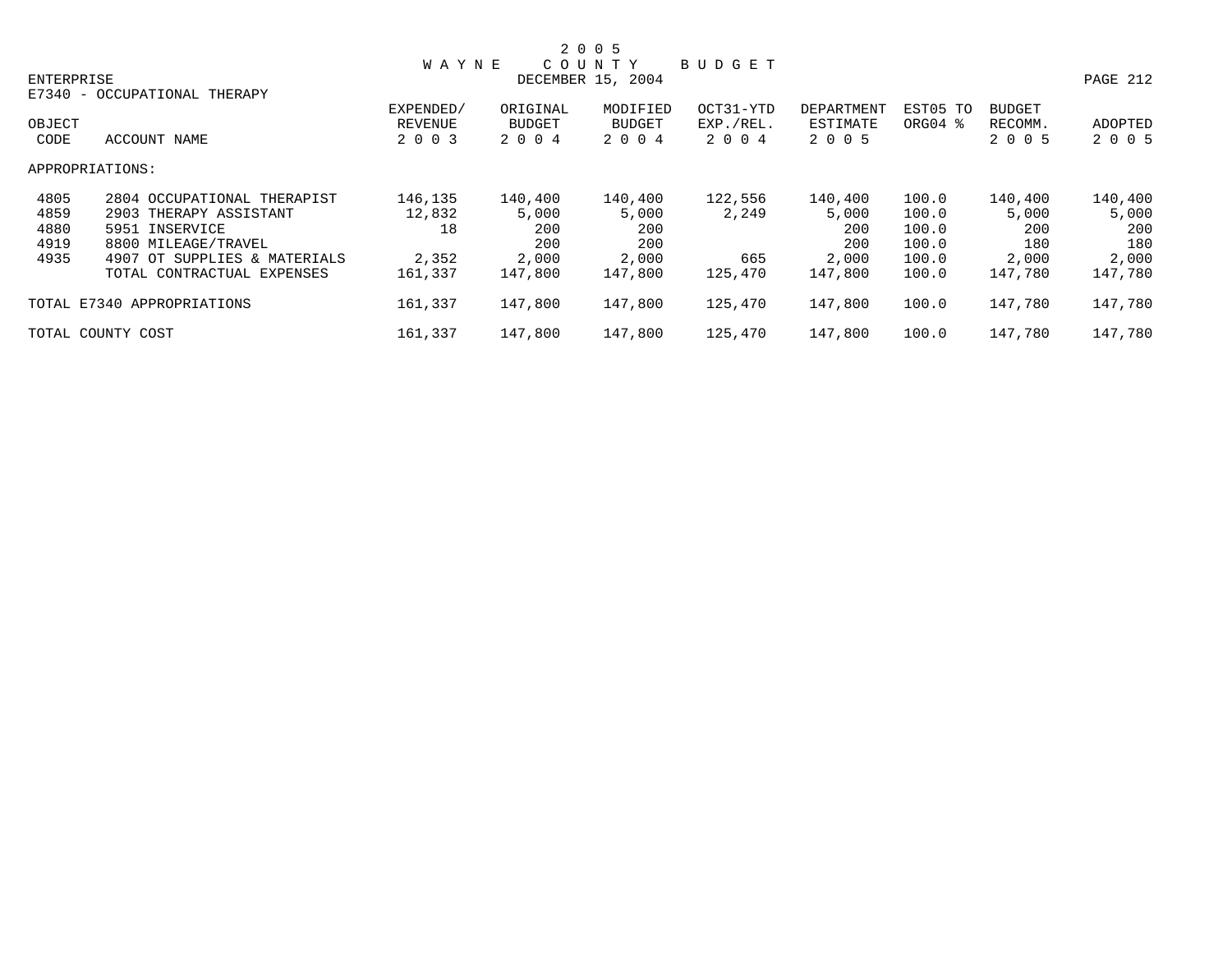|            |                            |              |          | 2 0 0 5           |               |            |          |               |          |
|------------|----------------------------|--------------|----------|-------------------|---------------|------------|----------|---------------|----------|
|            |                            | <b>WAYNE</b> |          | COUNTY            | <b>BUDGET</b> |            |          |               |          |
| ENTERPRISE |                            |              |          | DECEMBER 15, 2004 |               |            |          |               | PAGE 213 |
|            | E7350 - SPEECH THERAPY     |              |          |                   |               |            |          |               |          |
|            |                            | EXPENDED/    | ORIGINAL | MODIFIED          | OCT31-YTD     | DEPARTMENT | EST05 TO | <b>BUDGET</b> |          |
| OBJECT     |                            | REVENUE      | BUDGET   | <b>BUDGET</b>     | EXP./REL.     | ESTIMATE   | ORG04 %  | RECOMM.       | ADOPTED  |
| CODE       | ACCOUNT NAME               | 2 0 0 3      | 2 0 0 4  | 2 0 0 4           | 2 0 0 4       | 2 0 0 5    |          | 2 0 0 5       | 2 0 0 5  |
|            | APPROPRIATIONS:            |              |          |                   |               |            |          |               |          |
| 4806       | 2805 SPEECH THERAPIST      | 11,752       | 16,000   | 10,000            | 7.176         | 16,000     | 100.0    | 16,000        | 16,000   |
| 4858       | 2806 AUDIOLOGIST           | 861          | 3,000    | 3,000             | 70            | 3,000      | 100.0    | 3,000         | 3,000    |
|            | TOTAL CONTRACTUAL EXPENSES | 12,613       | 19,000   | 13,000            | 7.246         | 19,000     | 100.0    | 19,000        | 19,000   |
|            | TOTAL E7350 APPROPRIATIONS | 12,613       | 19,000   | 13,000            | 7,246         | 19,000     | 100.0    | 19,000        | 19,000   |
|            | TOTAL COUNTY COST          | 12,613       | 19,000   | 13,000            | 7,246         | 19,000     | 100.0    | 19,000        | 19,000   |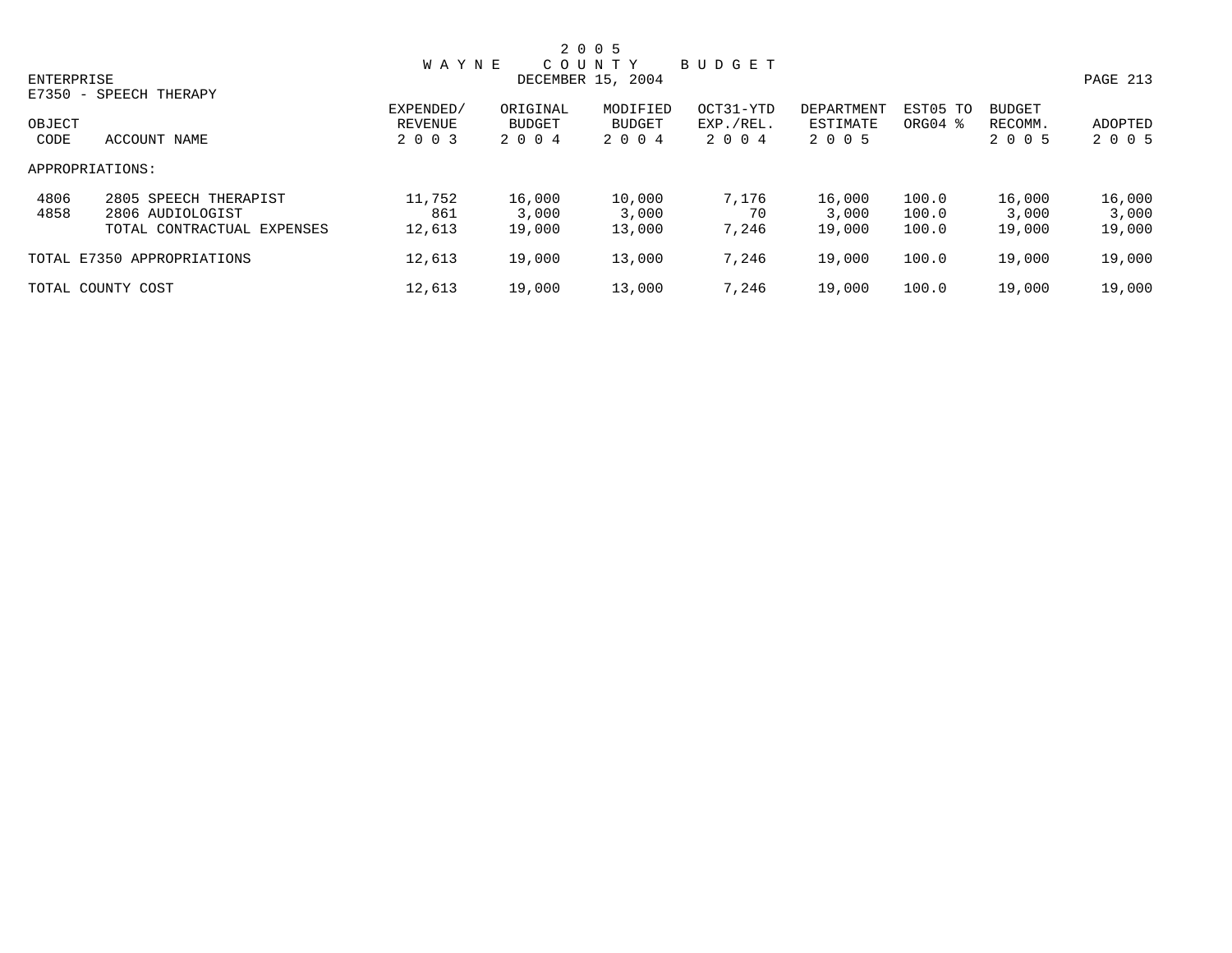|                            |                                |                   |          | 2 0 0 5  |           |                   |          |               |          |
|----------------------------|--------------------------------|-------------------|----------|----------|-----------|-------------------|----------|---------------|----------|
|                            |                                | <b>WAYNE</b>      |          | COUNTY   | BUDGET    |                   |          |               |          |
| ENTERPRISE                 |                                | DECEMBER 15, 2004 |          |          |           |                   |          |               | PAGE 214 |
|                            | E7380 - SOCIAL SERVICES        |                   |          |          |           |                   |          |               |          |
|                            |                                | EXPENDED/         | ORIGINAL | MODIFIED | OCT31-YTD | <b>DEPARTMENT</b> | EST05 TO | <b>BUDGET</b> |          |
| OBJECT                     |                                | <b>REVENUE</b>    | BUDGET   | BUDGET   | EXP./REL. | ESTIMATE          | ORG04 %  | RECOMM.       | ADOPTED  |
| CODE                       | ACCOUNT NAME                   | 2 0 0 3           | 2 0 0 4  | 2 0 0 4  | 2 0 0 4   | 2 0 0 5           |          | 2 0 0 5       | 2 0 0 5  |
|                            | APPROPRIATIONS:                |                   |          |          |           |                   |          |               |          |
| 1263                       | SR. SOC WORK ASST.             | 42,762            | 35,736   | 35,736   | 34,450    | 35,736            | 100.0    | 35,736        | 37,816   |
| 1264                       | SOCIAL WORK ASST               | 32,814            | 31,257   | 31,257   | 25,229    | 34,026            | 108.9    | 34,026        | 34,800   |
| 1265                       | SOCIAL WRK ASST PT (2)         | 30,438            | 29,222   | 29,222   | 25,614    | 35,066            | 120.0    | 35,066        | 37,202   |
|                            | TOTAL PERSONAL SERVICES        | 106,014           | 96,215   | 96,215   | 85,293    | 104,828           | 109.0    | 104,828       | 109,818  |
| 4813                       | 2904 SOCIAL WORK CONSULTANT FE | 1,325             | 2,000    | 2,000    | 1,150     | 2,000             | 100.0    | 2,000         | 2,000    |
| 4814                       | 2905 CLERGY                    | 600               | 2,500    | 2,500    | 780       | 2,500             | 100.0    | 2,500         | 2,500    |
| 4857                       | 5512 OFFICE SUPPLIES           | 601               | 750      | 750      | 339       | 750               | 100.0    | 750           | 750      |
| 4880                       | 5951 INSERVICE                 | 367               | 500      | 500      |           | 500               | 100.0    | 500           | 500      |
| 4919                       | 8800 MILEAGE/TRAVEL            |                   | 100      | 100      | 31        | 100               | 100.0    | 90            | 90       |
|                            | TOTAL CONTRACTUAL EXPENSES     | 2,893             | 5,850    | 5,850    | 2,300     | 5,850             | 100.0    | 5,840         | 5,840    |
| TOTAL E7380 APPROPRIATIONS |                                | 108,907           | 102,065  | 102,065  | 87,593    | 110,678           | 108.4    | 110,668       | 115,658  |
| TOTAL COUNTY COST          |                                | 108,907           | 102,065  | 102,065  | 87,593    | 110,678           | 108.4    | 110,668       | 115,658  |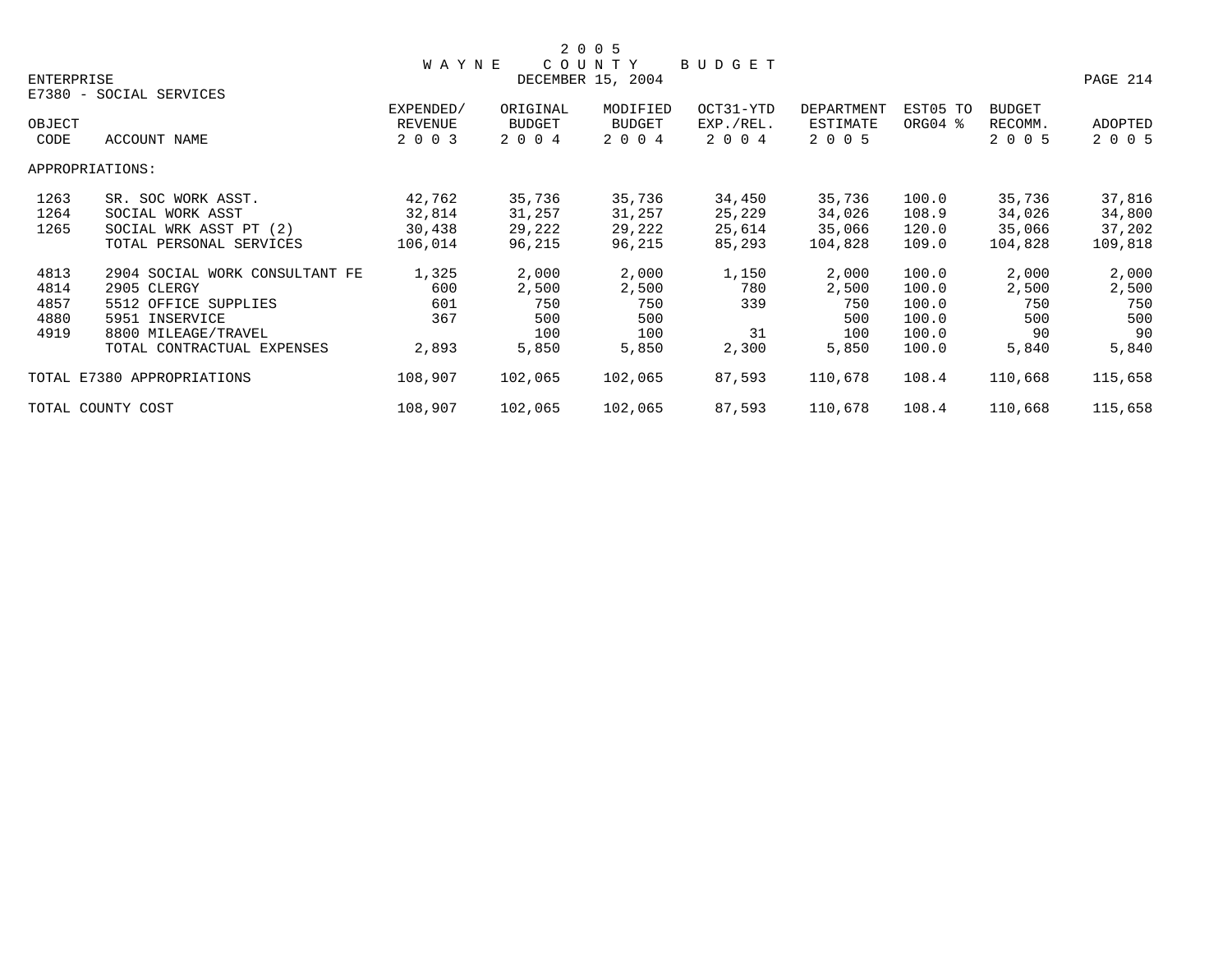|            |                                |              |          | 2 0 0 5           |           |            |          |               |          |
|------------|--------------------------------|--------------|----------|-------------------|-----------|------------|----------|---------------|----------|
|            |                                | <b>WAYNE</b> |          | COUNTY            | BUDGET    |            |          |               |          |
| ENTERPRISE |                                |              |          | DECEMBER 15, 2004 |           |            |          |               | PAGE 215 |
|            | E7390 - MEDICAL RECORDS        |              |          |                   |           |            |          |               |          |
|            |                                | EXPENDED/    | ORIGINAL | MODIFIED          | OCT31-YTD | DEPARTMENT | EST05 TO | <b>BUDGET</b> |          |
| OBJECT     |                                | REVENUE      | BUDGET   | <b>BUDGET</b>     | EXP./REL. | ESTIMATE   | ORG04 %  | RECOMM.       | ADOPTED  |
| CODE       | ACCOUNT NAME                   | 2 0 0 3      | 2 0 0 4  | 2 0 0 4           | 2 0 0 4   | 2 0 0 5    |          | 2 0 0 5       | 2 0 0 5  |
|            | APPROPRIATIONS:                |              |          |                   |           |            |          |               |          |
| 1650       | MEDICAL RECORD CLK             | 29,168       | 28,640   | 28,640            | 23,063    | 28,640     | 100.0    | 28,640        | 30,296   |
|            | TOTAL PERSONAL SERVICES        | 29,168       | 28,640   | 28,640            | 23,063    | 28,640     | 100.0    | 28,640        | 30,296   |
| 4812       | 2904 MEDICAL RECORDS CONSULTAN |              | 250      | 250               |           | 250        | 100.0    | 250           | 250      |
| 4856       | 5502 PRINTING                  | 1,279        | 750      | 1,200             | 1,043     | 1,050      | 140.0    | 1,050         | 1,050    |
| 4857       | 5512 OFFICE SUPPLIES           | 2,639        | 3,100    | 2,800             | 2,468     | 2,800      | 90.3     | 2,800         | 2,800    |
| 4880       | 5951 INSERVICE                 |              | 150      |                   |           | 150        | 100.0    | 150           | 150      |
| 4898       | 6312 SERVICE CONTRACT          |              | 100      | 100               |           | 100        | 100.0    | 100           | 100      |
|            | TOTAL CONTRACTUAL EXPENSES     | 3,918        | 4,350    | 4,350             | 3,511     | 4,350      | 100.0    | 4,350         | 4,350    |
|            | TOTAL E7390 APPROPRIATIONS     | 33,086       | 32,990   | 32,990            | 26,574    | 32,990     | 100.0    | 32,990        | 34,646   |
|            | TOTAL COUNTY COST              | 33,086       | 32,990   | 32,990            | 26,574    | 32,990     | 100.0    | 32,990        | 34,646   |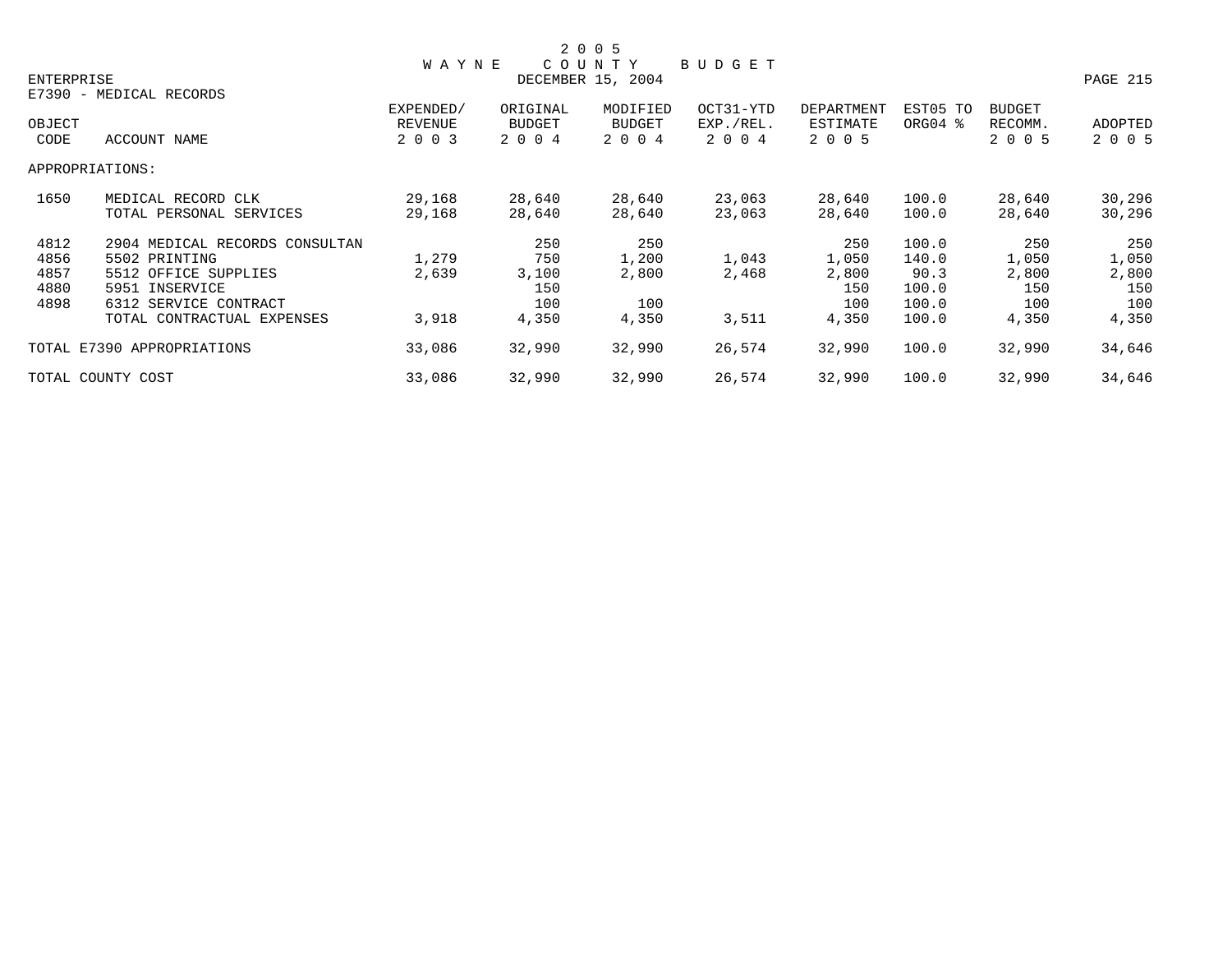|            |                            |                      |                    | 2 0 0 5            |                        |                        |                                 |                          |          |
|------------|----------------------------|----------------------|--------------------|--------------------|------------------------|------------------------|---------------------------------|--------------------------|----------|
|            |                            | <b>WAYNE</b>         |                    | COUNTY             | BUDGET                 |                        |                                 |                          |          |
| ENTERPRISE |                            |                      |                    | DECEMBER 15, 2004  |                        |                        |                                 |                          | PAGE 216 |
|            | E7410 - MEDICAL STAFF      |                      |                    |                    |                        |                        |                                 |                          |          |
| OBJECT     |                            | EXPENDED/<br>REVENUE | ORIGINAL<br>BUDGET | MODIFIED<br>BUDGET | OCT31-YTD<br>EXP./REL. | DEPARTMENT<br>ESTIMATE | EST05 TO<br>ORG04 $\frac{8}{3}$ | <b>BUDGET</b><br>RECOMM. | ADOPTED  |
| CODE       | ACCOUNT NAME               | 2 0 0 3              | 2004               | 2 0 0 4            | 2 0 0 4                | 2 0 0 5                |                                 | 2 0 0 5                  | 2 0 0 5  |
|            | APPROPRIATIONS:            |                      |                    |                    |                        |                        |                                 |                          |          |
| 4802       | 2703 PHYSICIAN CARE        | 86,733               | 77,928             | 77,928             | 56,565                 | 77,928                 | 100.0                           | 77.928                   | 77,928   |
|            | TOTAL CONTRACTUAL EXPENSES | 86,733               | 77,928             | 77,928             | 56,565                 | 77.928                 | 100.0                           | 77.928                   | 77,928   |
|            | TOTAL E7410 APPROPRIATIONS | 86,733               | 77,928             | 77,928             | 56,565                 | 77,928                 | 100.0                           | 77,928                   | 77,928   |
|            | TOTAL COUNTY COST          | 86,733               | 77.928             | 77,928             | 56,565                 | 77,928                 | 100.0                           | 77,928                   | 77,928   |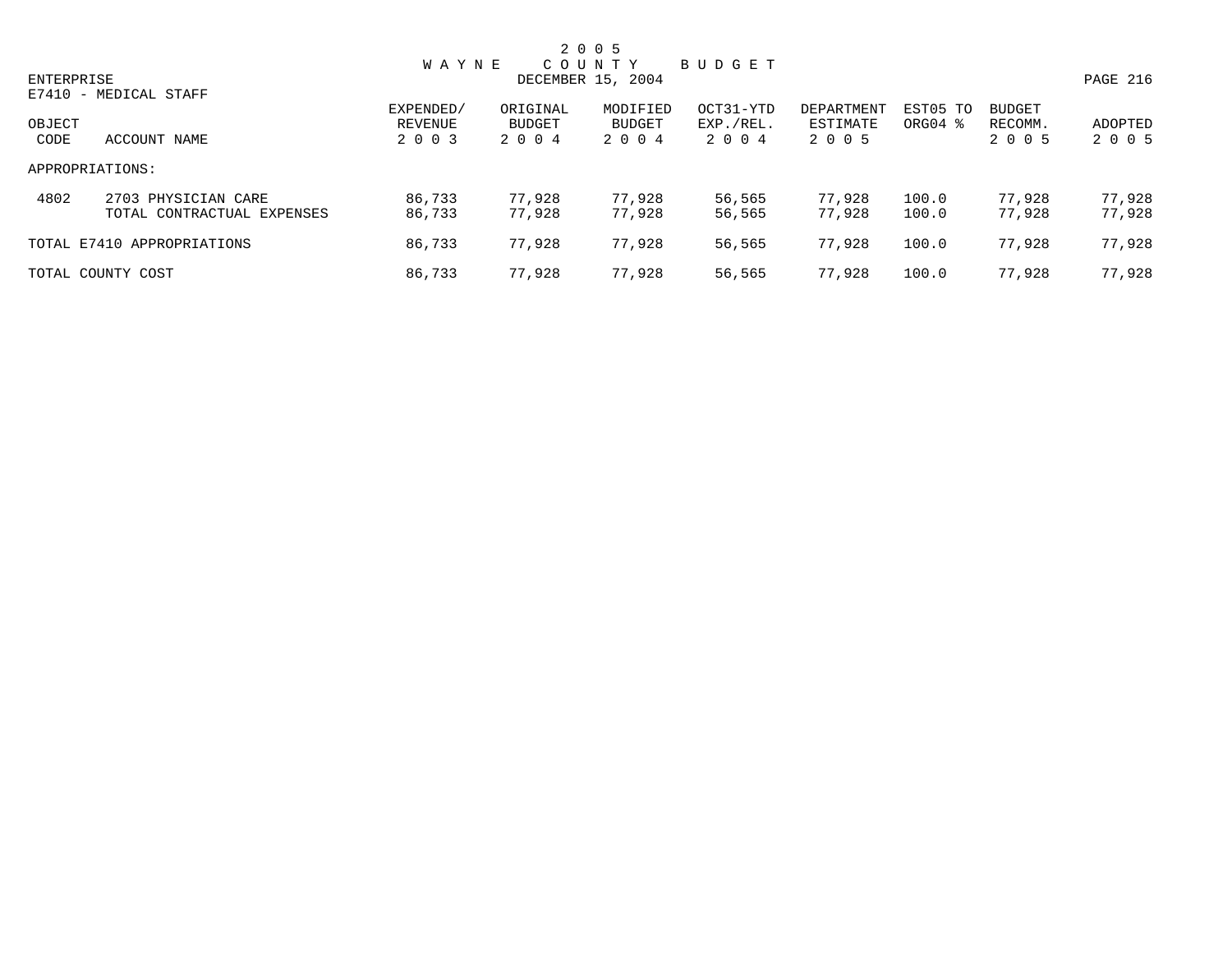|            |                            |              |          | 2 0 0 5           |           |            |                     |               |          |
|------------|----------------------------|--------------|----------|-------------------|-----------|------------|---------------------|---------------|----------|
|            |                            | <b>WAYNE</b> |          | COUNTY            | BUDGET    |            |                     |               |          |
| ENTERPRISE |                            |              |          | DECEMBER 15, 2004 |           |            |                     |               | PAGE 217 |
|            | E7420 - MEDICAL DIRECTOR   |              |          |                   |           |            |                     |               |          |
|            |                            | EXPENDED/    | ORIGINAL | MODIFIED          | OCT31-YTD | DEPARTMENT | EST05 TO            | <b>BUDGET</b> |          |
| OBJECT     |                            | REVENUE      | BUDGET   | BUDGET            | EXP./REL. | ESTIMATE   | ORG04 $\frac{8}{3}$ | RECOMM.       | ADOPTED  |
| CODE       | ACCOUNT NAME               | 2 0 0 3      | 2004     | 2 0 0 4           | 2 0 0 4   | 2 0 0 5    |                     | 2 0 0 5       | 2 0 0 5  |
|            | APPROPRIATIONS:            |              |          |                   |           |            |                     |               |          |
| 4801       | 2702 MEDICAL DIRECTOR FEE  | 12,420       | 12,672   | 12,672            | 10,560    | 13,056     | 103.0               | 13,056        | 13,056   |
|            | TOTAL CONTRACTUAL EXPENSES | 12,420       | 12,672   | 12,672            | 10,560    | 13,056     | 103.0               | 13,056        | 13,056   |
|            | TOTAL E7420 APPROPRIATIONS | 12,420       | 12,672   | 12,672            | 10,560    | 13,056     | 103.0               | 13,056        | 13,056   |
|            | TOTAL COUNTY COST          | 12,420       | 12,672   | 12,672            | 10,560    | 13,056     | 103.0               | 13,056        | 13,056   |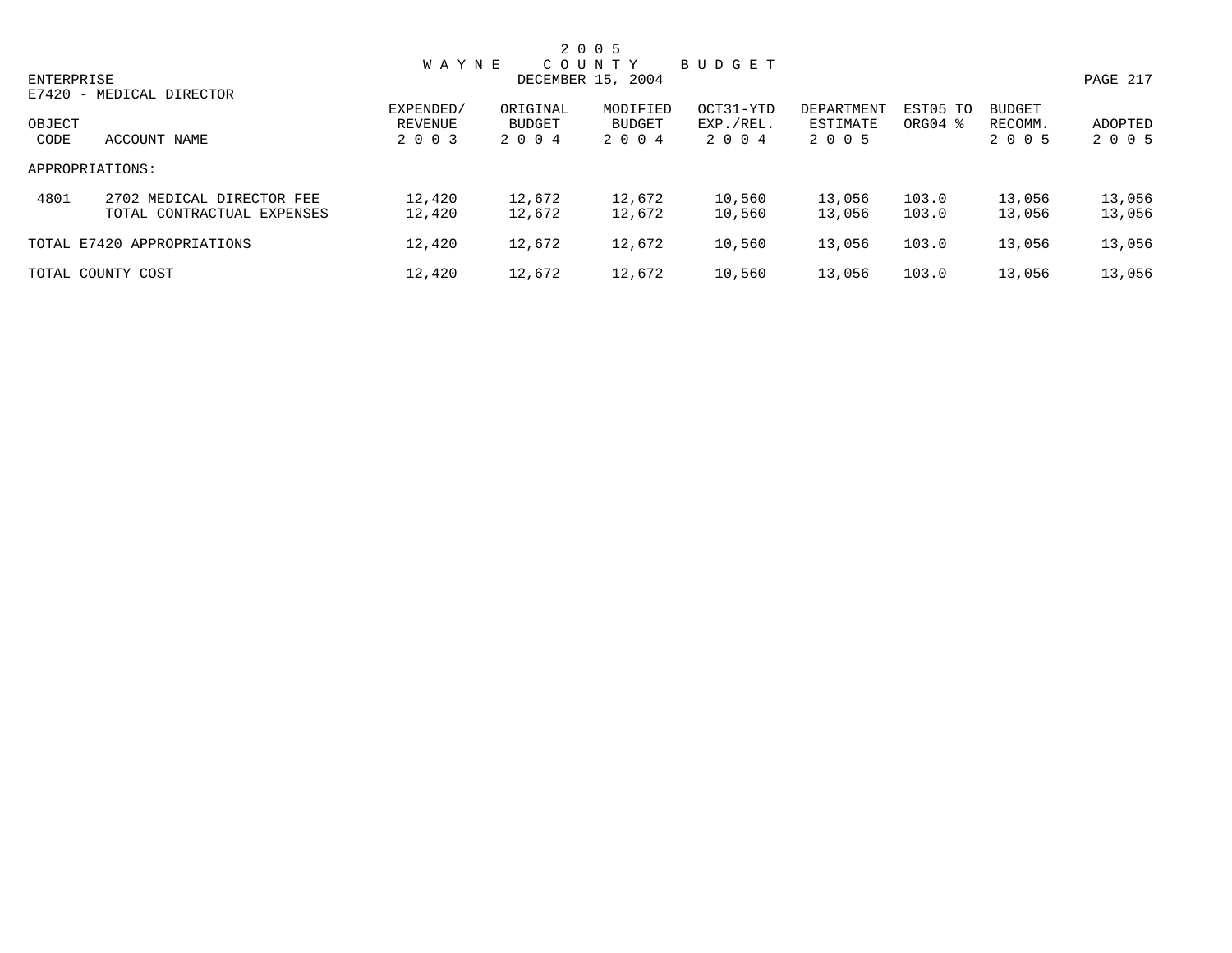|            |                              | <b>WAYNE</b>                |                    | COUNTY                    | <b>BUDGET</b>          |                               |                     |                          |             |
|------------|------------------------------|-----------------------------|--------------------|---------------------------|------------------------|-------------------------------|---------------------|--------------------------|-------------|
| ENTERPRISE |                              |                             |                    | DECEMBER 15, 2004         |                        |                               |                     |                          | PAGE 218    |
|            | E8210 - DIETARY SERVICE      |                             |                    |                           |                        |                               |                     |                          |             |
| OBJECT     |                              | EXPENDED/<br><b>REVENUE</b> | ORIGINAL<br>BUDGET | MODIFIED<br><b>BUDGET</b> | OCT31-YTD<br>EXP./REL. | <b>DEPARTMENT</b><br>ESTIMATE | EST05 TO<br>ORG04 % | <b>BUDGET</b><br>RECOMM. | ADOPTED     |
| CODE       | <b>ACCOUNT NAME</b>          | 2 0 0 3                     | 2 0 0 4            | 2 0 0 4                   | 2 0 0 4                | 2 0 0 5                       |                     | 2 0 0 5                  | 2 0 0 5     |
|            | APPROPRIATIONS:              |                             |                    |                           |                        |                               |                     |                          |             |
| 1210       | $COOK$ (6)                   | 172,678                     | 164,817            | 164,817                   | 137,259                | 165,317                       | 100.3               | 165,317                  | 175,004     |
| 1211       | COOK SUB                     | 21,093                      | 12,061             | 12,061                    | 15,063                 | 17,828                        | 147.8               | 17,828                   | 18,898      |
| 1790       | FOOD SERV HELPER (13)        | 343,933                     | 327,505            | 327,505                   | 285,587                | 330,695                       | 101.0               | 330,695                  | 351,914     |
| 1791       | FOOD SERV HLPR PT (18)       | 115,092                     | 137,512            | 137,512                   | 99,385                 | 129,485                       | 94.2                | 129,485                  | 137,370     |
| 1792       | FOOD SERV HLPR SUB (2)       | 18,414                      | 20,878             | 20,878                    | 16,900                 | 19,597                        | 93.9                | 19,597                   | 19,597      |
|            | TOTAL PERSONAL SERVICES      | 671,210                     | 662,773            | 662,773                   | 554,194                | 662,922                       | 100.0               | 662,922                  | 702,783     |
| 4800       | 0000 RECOVERY-MOW            | $32,825-$                   | $31,000-$          | 31,000-                   | 20,649-                |                               |                     |                          |             |
| 4810       | 2901 DIETARY CONSULTANT      | 259,040                     | 255,197            | 255,197                   | 197,649                | 263,450                       | 103.2               | 263,450                  | 263,450     |
| 4838       | 5110 DIETARY RECOVERY - JAIL | $391,190-$                  | $405,000 -$        | $405,000 -$               | $239,591-$             | $381,000-$                    | 94.1                | $381,000-$               | $381,000 -$ |
| 4863       | 5900 NON-FOOD                | 73,605                      | 91,000             | 91,000                    | 53,492                 | 93,183                        | 102.4               | 93,183                   | 93,183      |
| 4869       | 5109 MISC. FOOD              | 792,798                     | 595,283            | 745,283                   | 554,593                | 640,000                       | 107.5               | 640,000                  | 640,000     |
| 4870       | 5111 DIETARY INVENTORY ADJ.  | 2,498                       |                    |                           |                        |                               |                     |                          |             |
| 4949       | DIETARY RECOVERY-OTHER       | $728 -$                     |                    |                           | $644-$                 |                               |                     |                          |             |
|            | TOTAL CONTRACTUAL EXPENSES   | 703,198                     | 505,480            | 655,480                   | 544,850                | 615,633                       | 121.8               | 615,633                  | 615,633     |
|            | TOTAL E8210 APPROPRIATIONS   | 1,374,408                   | 1,168,253          | 1,318,253                 | 1,099,044              | 1,278,555                     | 109.4               | 1,278,555                | 1,318,416   |
|            | TOTAL COUNTY COST            | 1,374,408                   | 1,168,253          | 1,318,253                 | 1,099,044              | 1,278,555                     | 109.4               | 1,278,555                | 1,318,416   |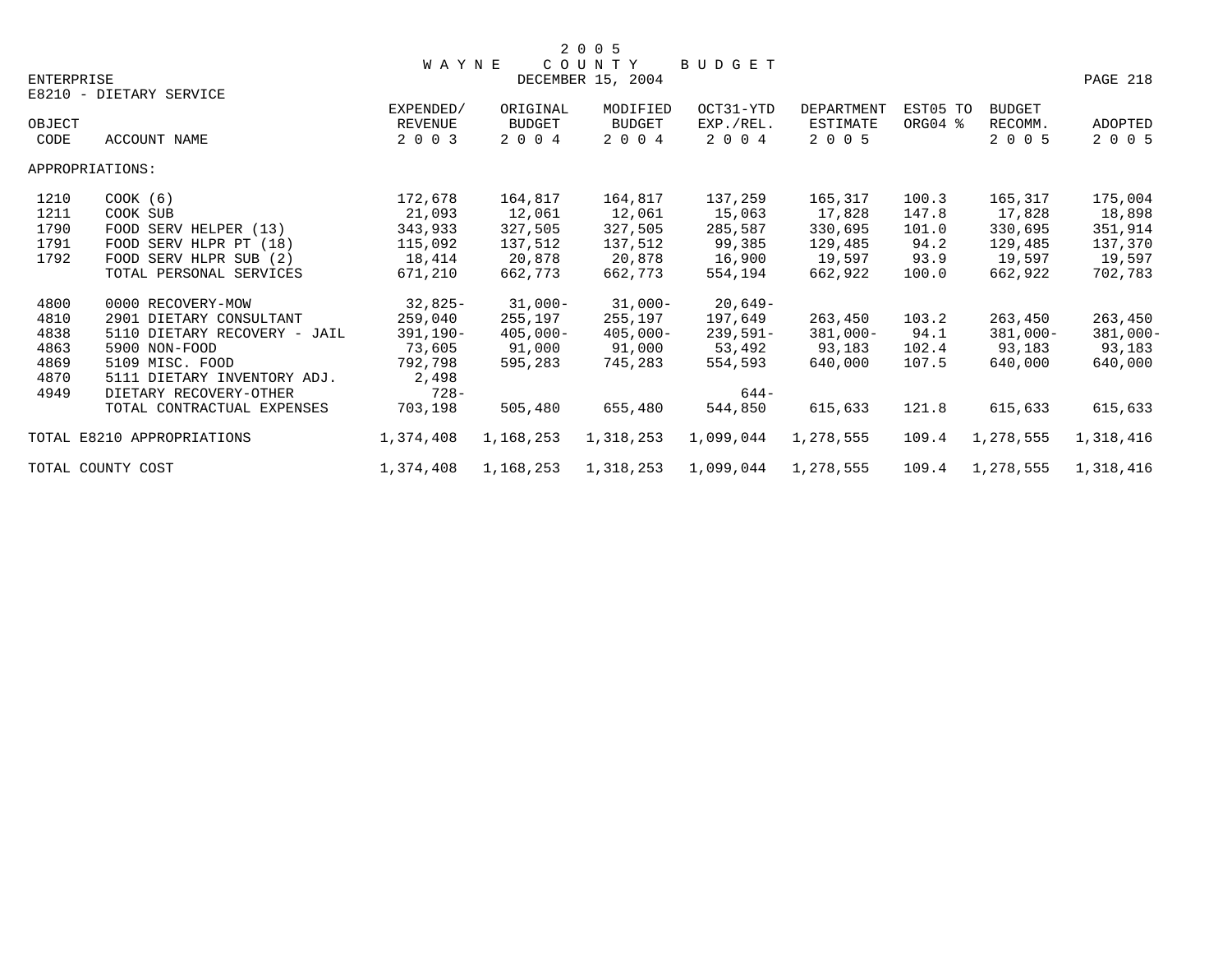| ENTERPRISE |                                       | <b>WAYNE</b> |               | COUNTY<br>DECEMBER 15, 2004 | BUDGET    |            |          |               | PAGE 219 |
|------------|---------------------------------------|--------------|---------------|-----------------------------|-----------|------------|----------|---------------|----------|
|            | E8220 - PLANT OPERATION & MAINTENANCE | EXPENDED/    | ORIGINAL      | MODIFIED                    | OCT31-YTD | DEPARTMENT | EST05 TO | <b>BUDGET</b> |          |
| OBJECT     |                                       | REVENUE      | <b>BUDGET</b> | <b>BUDGET</b>               | EXP./REL. | ESTIMATE   | ORG04 %  | RECOMM.       | ADOPTED  |
| CODE       | ACCOUNT NAME                          | 2 0 0 3      | 2 0 0 4       | 2 0 0 4                     | 2 0 0 4   | 2 0 0 5    |          | 2 0 0 5       | 2 0 0 5  |
|            | APPROPRIATIONS:                       |              |               |                             |           |            |          |               |          |
| 1751       | BLDG MAIN WORKER (2)                  | 47,943       | 47,067        | 47,067                      | 38,848    | 49,037     | 104.2    | 49,037        | 51,990   |
|            | TOTAL PERSONAL SERVICES               | 47,943       | 47,067        | 47,067                      | 38,848    | 49,037     | 104.2    | 49,037        | 51,990   |
| 4866       | 5916 BLDG REPAIR & MAINTENANCE        | 8,903        | 13,000        | 22,900                      | 10,243    | 13,000     | 100.0    | 13,000        | 13,000   |
| 4868       | 5917 EOUIP REPAIR & MAINT.            | 66,798       | 65,000        | 42,000                      | 40,556    | 50,000     | 76.9     | 50,000        | 50,000   |
| 4892       | 6302 ELEVATOR SERVICE CONTRACT        | 3,406        | 3,500         | 3,600                       | 3,565     | 7,500      | 214.3    | 7,500         | 7,500    |
| 4894       | 6304 REFUSE REMOVAL                   | 14,135       | 15,000        | 15,000                      | 10,364    | 20,000     | 133.3    | 20,000        | 20,000   |
| 4897       | 6305 CONTRACTED LABOR                 | 215,929      | 176,000       | 176,000                     | 145,319   | 193,600    | 110.0    | 193,600       | 193,600  |
| 4911       | 7401 ELECTRICITY - NH                 | 158,628      | 175,000       | 175,000                     | 163,438   | 200,000    | 114.3    | 200,000       | 200,000  |
| 4913       | 7501 GAS - NH                         | 133,135      | 125,000       | 125,000                     | 101,496   | 125,000    | 100.0    | 125,000       | 125,000  |
| 4915       | 7601 WATER - NH                       | 28,976       | 34,000        | 34,000                      | 28,703    | 34,000     | 100.0    | 34,000        | 34,000   |
| 4917       | 7701 OIL - NH                         | 767          | 1,500         | 1,500                       |           | 1,500      | 100.0    | 1,500         | 1,500    |
|            | TOTAL CONTRACTUAL EXPENSES            | 630,677      | 608,000       | 595,000                     | 503,684   | 644,600    | 106.0    | 644,600       | 644,600  |
|            | TOTAL E8220 APPROPRIATIONS            | 678,620      | 655,067       | 642,067                     | 542,532   | 693,637    | 105.9    | 693,637       | 696,590  |
|            | TOTAL COUNTY COST                     | 678,620      | 655,067       | 642,067                     | 542,532   | 693,637    | 105.9    | 693,637       | 696,590  |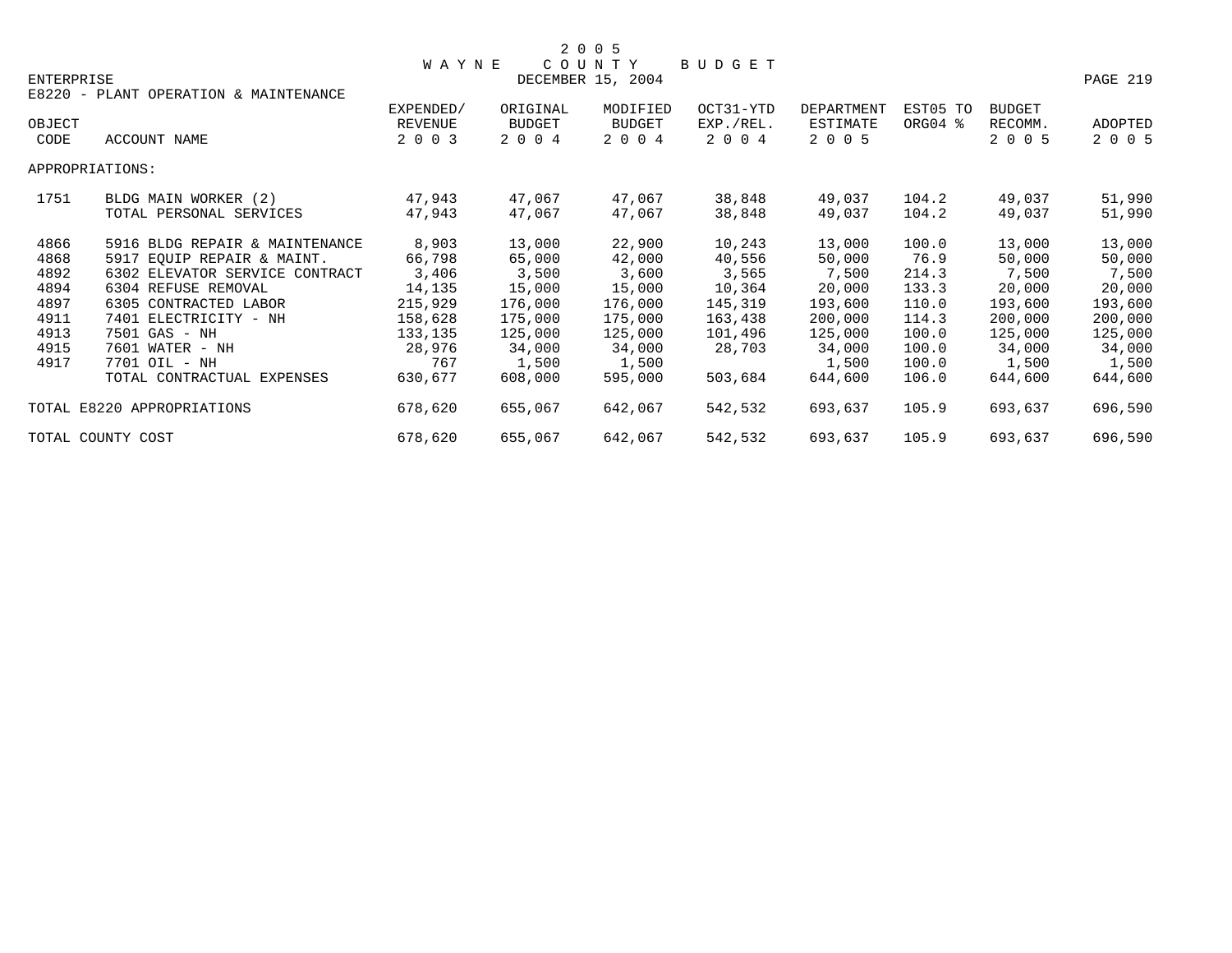|                |                                                     |                                 |                            | 2 0 0 5                       |                                   |                                   |                                 |                                     |                    |
|----------------|-----------------------------------------------------|---------------------------------|----------------------------|-------------------------------|-----------------------------------|-----------------------------------|---------------------------------|-------------------------------------|--------------------|
| ENTERPRISE     |                                                     | <b>WAYNE</b>                    |                            | COUNTY<br>DECEMBER 15, 2004   | BUDGET                            |                                   |                                 |                                     | PAGE 220           |
| OBJECT<br>CODE | E8225 - GROUNDS<br>ACCOUNT NAME                     | EXPENDED/<br>REVENUE<br>2 0 0 3 | ORIGINAL<br>BUDGET<br>2004 | MODIFIED<br>BUDGET<br>2 0 0 4 | OCT31-YTD<br>EXP./REL.<br>2 0 0 4 | DEPARTMENT<br>ESTIMATE<br>2 0 0 5 | EST05 TO<br>ORG04 $\frac{8}{3}$ | <b>BUDGET</b><br>RECOMM.<br>2 0 0 5 | ADOPTED<br>2 0 0 5 |
|                | APPROPRIATIONS:                                     |                                 |                            |                               |                                   |                                   |                                 |                                     |                    |
| 4944           | 5925 GROUNDS SUPPLIES<br>TOTAL CONTRACTUAL EXPENSES | 775<br>775                      | 1,000<br>1,000             | 1,000<br>1,000                | 622<br>622                        | 5,000<br>5,000                    | 500.0<br>500.0                  | 5,000<br>5,000                      | 5,000<br>5,000     |
|                | TOTAL E8225 APPROPRIATIONS                          | 775                             | 1,000                      | 1,000                         | 622                               | 5,000                             | 500.0                           | 5,000                               | 5,000              |
|                | TOTAL COUNTY COST                                   | 775                             | 1,000                      | 1,000                         | 622                               | 5,000                             | 500.0                           | 5,000                               | 5,000              |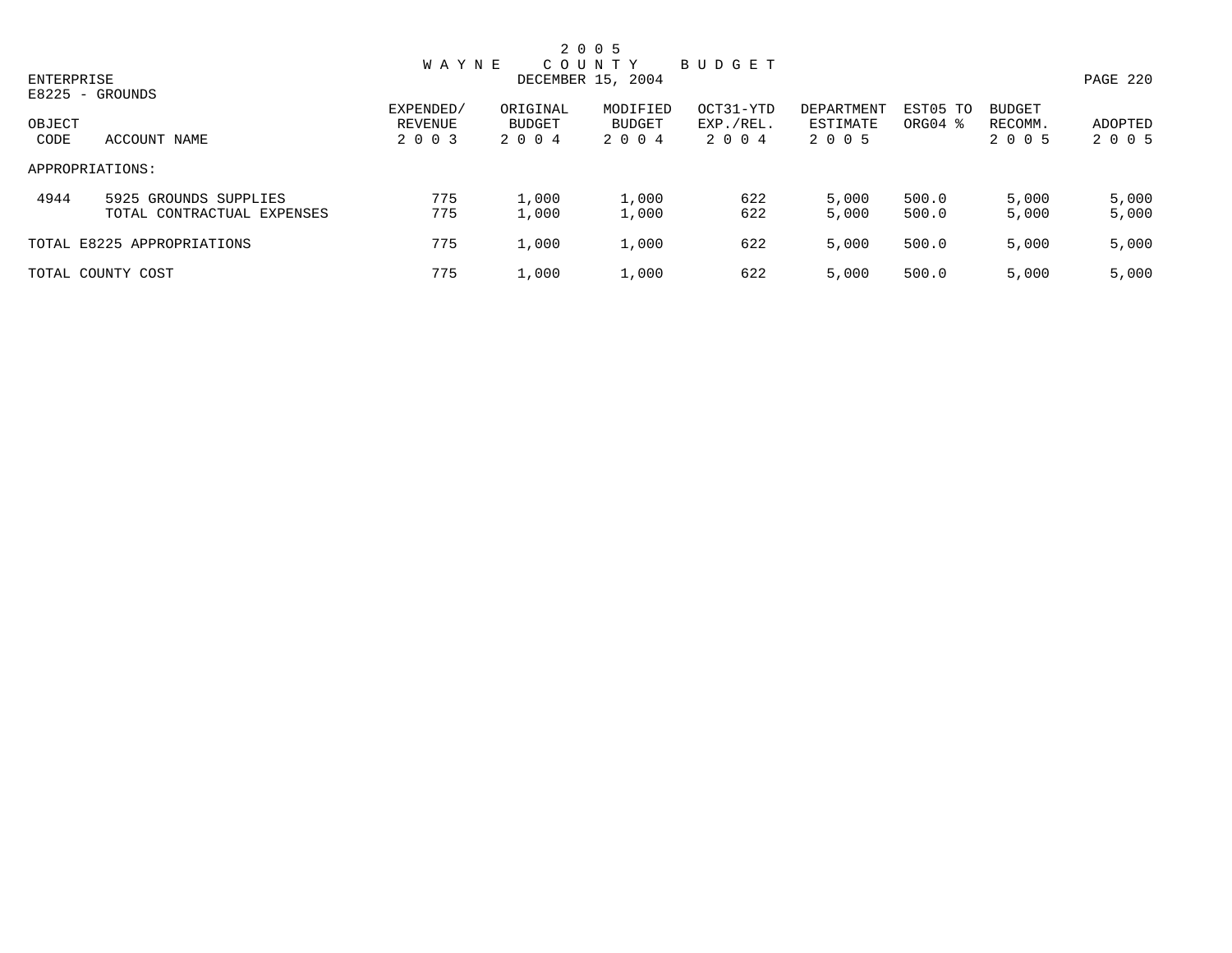|                |                                                           |                    |                  | 2 0 0 5           |                      |                     |              |                    |                    |
|----------------|-----------------------------------------------------------|--------------------|------------------|-------------------|----------------------|---------------------|--------------|--------------------|--------------------|
|                |                                                           | <b>WAYNE</b>       |                  | COUNTY            | BUDGET               |                     |              |                    |                    |
| ENTERPRISE     |                                                           |                    |                  | DECEMBER 15, 2004 |                      |                     |              |                    | PAGE 221           |
|                | E8232 - SEWAGE TREATMENT                                  | EXPENDED/          | ORIGINAL         | MODIFIED          | OCT31-YTD            | DEPARTMENT          | EST05 TO     | <b>BUDGET</b>      |                    |
| OBJECT<br>CODE | ACCOUNT NAME                                              | REVENUE<br>2 0 0 3 | BUDGET<br>2004   | BUDGET<br>2 0 0 4 | EXP./REL.<br>2 0 0 4 | ESTIMATE<br>2 0 0 5 | ORG04 %      | RECOMM.<br>2 0 0 5 | ADOPTED<br>2 0 0 5 |
|                | APPROPRIATIONS:                                           |                    |                  |                   |                      |                     |              |                    |                    |
| 4890           | 6300 MAIN PURCHASE SERVICES<br>TOTAL CONTRACTUAL EXPENSES | 39,953<br>39,953   | 49,000<br>49,000 | 49,000<br>49,000  | 38,330<br>38,330     | 35,000<br>35,000    | 71.4<br>71.4 | 35,000<br>35,000   | 35,000<br>35,000   |
|                | TOTAL E8232 APPROPRIATIONS                                | 39,953             | 49,000           | 49,000            | 38,330               | 35,000              | 71.4         | 35,000             | 35,000             |
|                | TOTAL COUNTY COST                                         | 39,953             | 49,000           | 49,000            | 38,330               | 35,000              | 71.4         | 35,000             | 35,000             |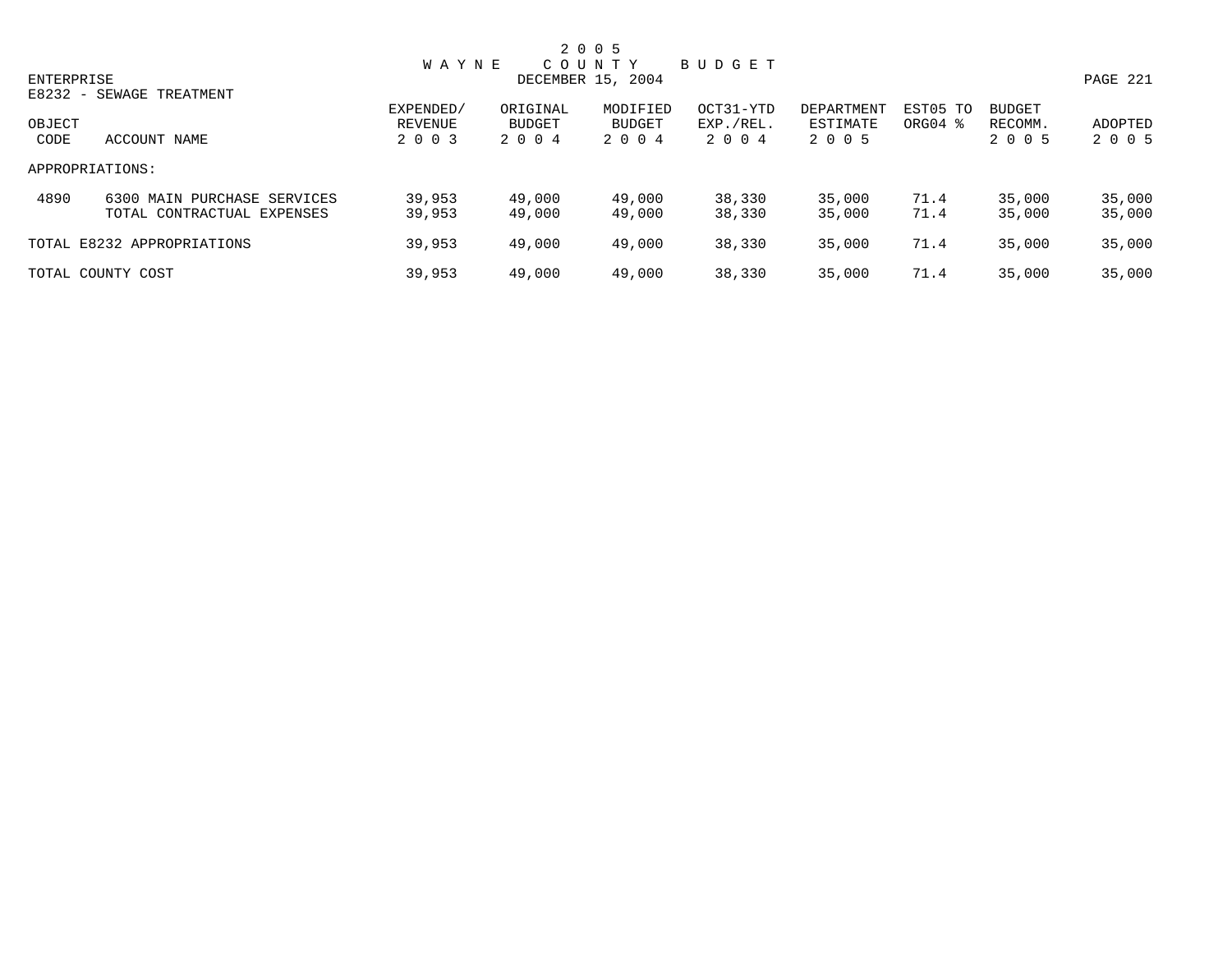| ENTERPRISE     |                             | <b>WAYNE</b>       |                   | COUNTY<br>DECEMBER 15, 2004 | BUDGET               |                     |          |                    | PAGE 222           |
|----------------|-----------------------------|--------------------|-------------------|-----------------------------|----------------------|---------------------|----------|--------------------|--------------------|
|                | E8240 - HOUSEKEEPING        |                    |                   |                             |                      |                     |          |                    |                    |
|                |                             | EXPENDED/          | ORIGINAL          | MODIFIED                    | OCT31-YTD            | DEPARTMENT          | EST05 TO | BUDGET             |                    |
| OBJECT<br>CODE | <b>ACCOUNT NAME</b>         | REVENUE<br>2 0 0 3 | BUDGET<br>2 0 0 4 | <b>BUDGET</b><br>2 0 0 4    | EXP./REL.<br>2 0 0 4 | ESTIMATE<br>2 0 0 5 | ORG04 %  | RECOMM.<br>2 0 0 5 | ADOPTED<br>2 0 0 5 |
|                | APPROPRIATIONS:             |                    |                   |                             |                      |                     |          |                    |                    |
| 1140           | HOUSEKEEPER                 | 26,341             | 37,472            | 37,472                      | 22,185               | 37,722              | 100.7    | 37,722             | 37,722             |
| 1730           | ASST HOUSEKEEPER            | 13,240             | 31,755            | 31,755                      | 12,474               | 31,755              | 100.0    | 31,755             | 33,567             |
| 1740           | SR CLEANER (2)              | 53,622             | 55,249            | 55,249                      | 35,348               | 55,249              | 100.0    | 55,249             | 58,389             |
| 1760           | CLEANER (13)                | 306,761            | 317,761           | 317,761                     | 257,292              | 315,970             | 99.4     | 315,970            | 335,210            |
| 1761           | CLEANER PT (3)              | 16,290             | 25,266            | 25,266                      | 9,977                | 21,448              | 84.9     | 21,448             | 21,842             |
| 1762           | CLEANER SUB                 | 6,329              | 6,506             | 6,506                       | 6,192                | 6,506               | 100.0    | 6,506              | 6,506              |
| 1770           | LAUNDRY WORKER              | 813                |                   |                             |                      |                     |          |                    |                    |
|                | TOTAL PERSONAL SERVICES     | 423,396            | 474,009           | 474,009                     | 343,468              | 468,650             | 98.9     | 468,650            | 493,236            |
| 4847           | 5402 BATHROOM COMPOUNDS     | 104                |                   |                             |                      |                     |          |                    |                    |
| 4849           | 5404 JANITORIAL SUPPLIES    | 24,818             | 26,000            | 24,000                      | 17,509               | 26,000              | 100.0    | 26,000             | 26,000             |
| 4850           | 5405 HSKG SUPPLIES RECOVERY | $16,306-$          | $28,000-$         | $28,000-$                   | 15,639-              | $30,000 -$          | 107.1    | $30,000 -$         | $30,000 -$         |
| 4857           | 5512 OFFICE SUPPLIES        | 997                | 750               | 750                         | 345                  | 750                 | 100.0    | 750                | 750                |
| 4862           | 5902 HOUSEHOLD FURNISHINGS  | 2,724              | 5,000             | 5,000                       | 1,934                | 5,000               | 100.0    | 5,000              | 5,000              |
| 4864           | 5904 POLY BAGS              | 5,917              | 7,000             | 7,000                       | 5,836                | 7,000               | 100.0    | 7,000              | 7,000              |
| 4868           | 5917 EOUIP REPAIR & MAINT.  | 996                | 500               | 1,000                       | 618                  | 500                 | 100.0    | 500                | 500                |
| 4873           | 5940 DISPOSABLE PAPER       | 24,887             | 26,000            | 26,000                      | 18,731               | 26,000              | 100.0    | 26,000             | 26,000             |
| 4880           | 5951 INSERVICE              | 183                | 250               | 250                         |                      | 250                 | 100.0    | 250                | 250                |
| 4900           | 6315 SERVICE CONTRACTS      | 1,237              | 5,000             | 1,500                       | 1,080                | 1,500               | 30.0     | 1,500              | 1,500              |
|                | TOTAL CONTRACTUAL EXPENSES  | 45,556             | 42,500            | 37,500                      | 30,413               | 37,000              | 87.1     | 37,000             | 37,000             |
|                | TOTAL E8240 APPROPRIATIONS  | 468,952            | 516,509           | 511,509                     | 373,881              | 505,650             | 97.9     | 505,650            | 530,236            |
|                | TOTAL COUNTY COST           | 468,952            | 516,509           | 511,509                     | 373,881              | 505,650             | 97.9     | 505,650            | 530,236            |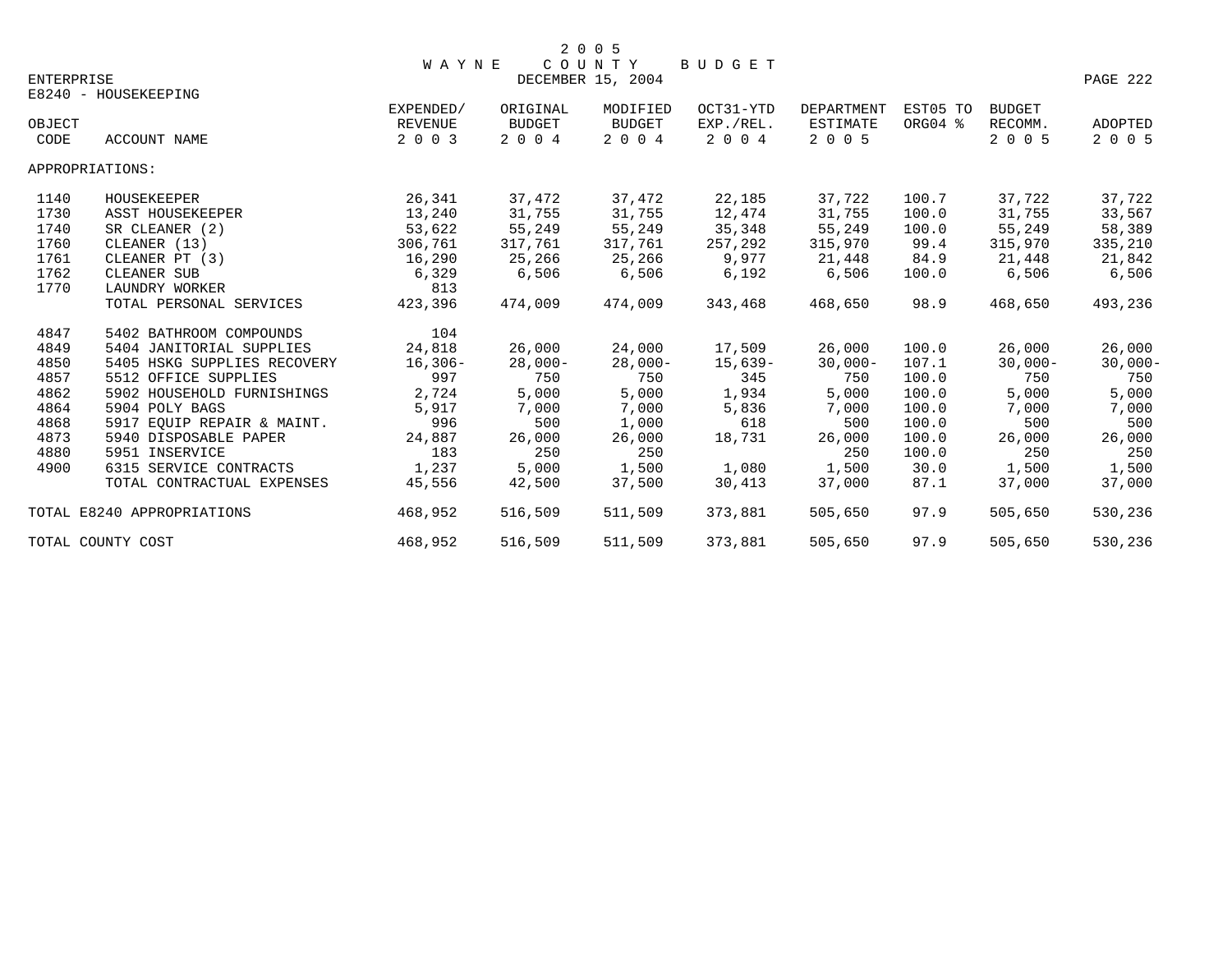|            |                             |                      |                    | 2 0 0 5            |                        |                               |                     |                          |          |
|------------|-----------------------------|----------------------|--------------------|--------------------|------------------------|-------------------------------|---------------------|--------------------------|----------|
|            |                             | <b>WAYNE</b>         |                    | COUNTY             | BUDGET                 |                               |                     |                          |          |
| ENTERPRISE |                             |                      |                    | DECEMBER 15, 2004  |                        |                               |                     |                          | PAGE 223 |
|            | E8250 - LAUNDRY SERVICE     |                      |                    |                    |                        |                               |                     |                          |          |
| OBJECT     |                             | EXPENDED/<br>REVENUE | ORIGINAL<br>BUDGET | MODIFIED<br>BUDGET | OCT31-YTD<br>EXP./REL. | <b>DEPARTMENT</b><br>ESTIMATE | EST05 TO<br>ORG04 % | <b>BUDGET</b><br>RECOMM. | ADOPTED  |
| CODE       | ACCOUNT NAME                | 2 0 0 3              | 2 0 0 4            | 2 0 0 4            | 2 0 0 4                | 2 0 0 5                       |                     | 2 0 0 5                  | 2 0 0 5  |
|            | APPROPRIATIONS:             |                      |                    |                    |                        |                               |                     |                          |          |
| 1140       | HOUSEKEEPER                 | 2,162                |                    |                    | 1,439                  |                               |                     |                          |          |
| 1730       | ASST HOUSEKEEPER            | 6,658                |                    |                    | 5,251                  |                               |                     |                          |          |
| 1740       | SR CLEANER                  | 1,446                |                    |                    | 3,843                  |                               |                     |                          |          |
| 1760       | CLEANER                     | 5,415                |                    |                    | 2,565                  |                               |                     |                          |          |
| 1770       | LAUNDRY WORKER (3)          | 73,597               | 80,129             | 80,129             | 63,584                 | 75,009                        | 93.6                | 75,009                   | 79,325   |
|            | TOTAL PERSONAL SERVICES     | 89,278               | 80,129             | 80,129             | 76,682                 | 75,009                        | 93.6                | 75,009                   | 79,325   |
| 4865       | 5910 LAUNDRY SUPPLIES       | 7,426                | 6,000              | 7,000              | 5,551                  | 8,000                         | 133.3               | 8,000                    | 8,000    |
| 4890       | 6300 MAIN PURCHASE SERVICES | 173,867              | 178,000            | 172,000            | 125,016                | 180,000                       | 101.1               | 180,000                  | 180,000  |
| 4907       | 6399 SPECIAL PROJECTS       |                      | 250                | 250                |                        | 250                           | 100.0               | 250                      | 250      |
|            | TOTAL CONTRACTUAL EXPENSES  | 181,293              | 184,250            | 179,250            | 130,567                | 188,250                       | 102.2               | 188,250                  | 188,250  |
|            | TOTAL E8250 APPROPRIATIONS  | 270,571              | 264,379            | 259,379            | 207,249                | 263,259                       | 99.6                | 263,259                  | 267,575  |
|            | TOTAL COUNTY COST           | 270,571              | 264,379            | 259,379            | 207,249                | 263,259                       | 99.6                | 263,259                  | 267,575  |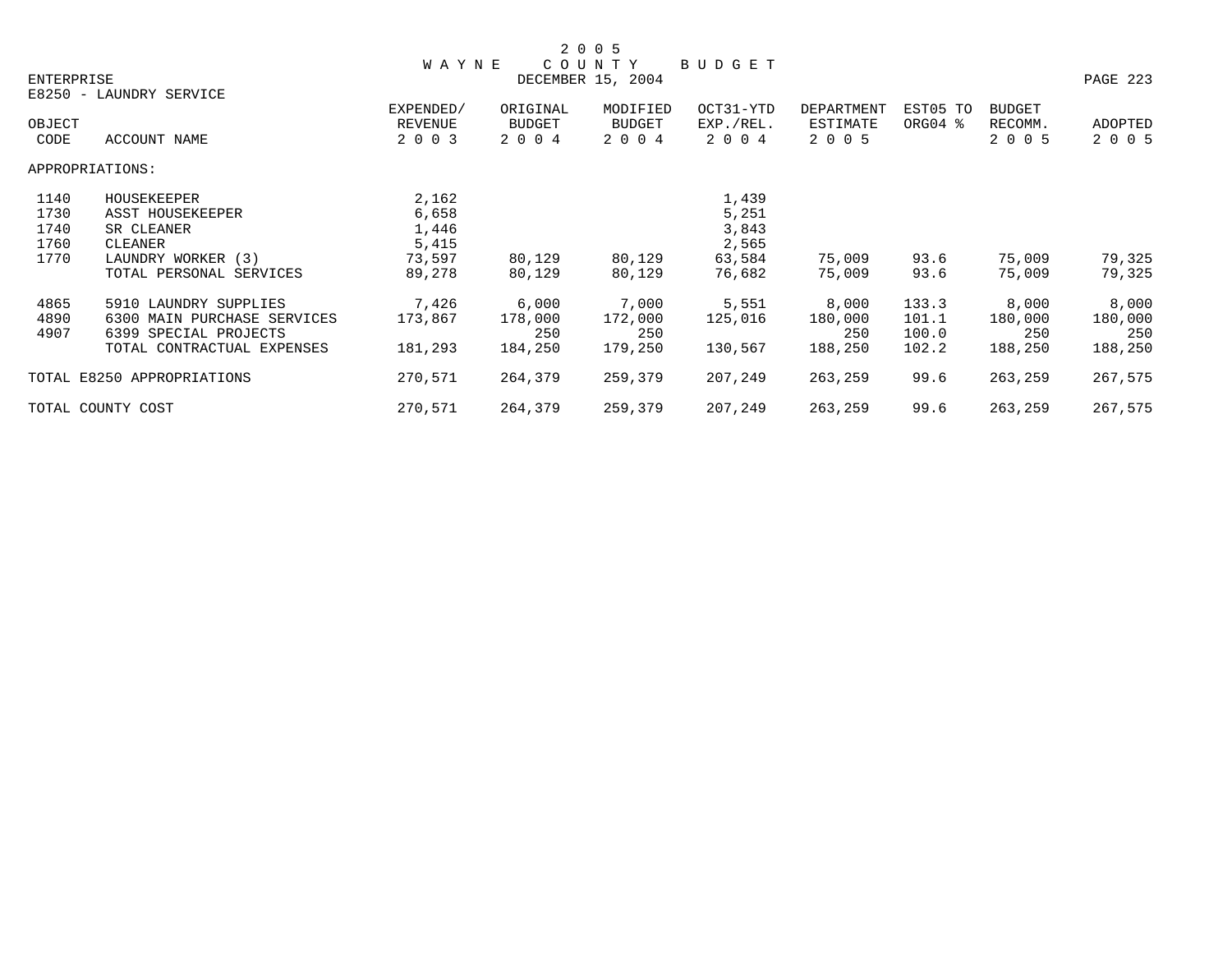|                                                      |                                                                                                                                                                                            |                                                         |                                                          | 2 0 0 5                                                    |                                           |                                                          |                                                                      |                                                          |                                                          |
|------------------------------------------------------|--------------------------------------------------------------------------------------------------------------------------------------------------------------------------------------------|---------------------------------------------------------|----------------------------------------------------------|------------------------------------------------------------|-------------------------------------------|----------------------------------------------------------|----------------------------------------------------------------------|----------------------------------------------------------|----------------------------------------------------------|
| ENTERPRISE                                           | E8260 - ACTIVITIES                                                                                                                                                                         | <b>WAYNE</b>                                            |                                                          | COUNTY<br>DECEMBER 15, 2004                                | BUDGET                                    |                                                          |                                                                      |                                                          | PAGE 224                                                 |
| OBJECT<br>CODE                                       | ACCOUNT NAME                                                                                                                                                                               | EXPENDED/<br>REVENUE<br>2 0 0 3                         | ORIGINAL<br><b>BUDGET</b><br>2 0 0 4                     | MODIFIED<br>BUDGET<br>2 0 0 4                              | OCT31-YTD<br>EXP./REL.<br>2 0 0 4         | DEPARTMENT<br>ESTIMATE<br>2 0 0 5                        | EST05 TO<br>ORG04 %                                                  | <b>BUDGET</b><br>RECOMM.<br>2 0 0 5                      | <b>ADOPTED</b><br>2 0 0 5                                |
|                                                      | APPROPRIATIONS:                                                                                                                                                                            |                                                         |                                                          |                                                            |                                           |                                                          |                                                                      |                                                          |                                                          |
| 1120<br>1510<br>1511                                 | LEISURE TIME DIR<br>ACTIVITY AIDE (3)<br>ACTIVITY AIDE PT (2)<br>TOTAL PERSONAL SERVICES                                                                                                   | 31,794<br>81,617<br>20,351<br>133,762                   | 31,182<br>79,730<br>20,632<br>131,544                    | 31,182<br>79,730<br>20,632<br>131,544                      | 25,256<br>65,047<br>13,472<br>103,775     | 31,182<br>79,730<br>20,632<br>131,544                    | 100.0<br>100.0<br>100.0<br>100.0                                     | 31,182<br>79,730<br>20,632<br>131,544                    | 33,001<br>84,316<br>21,888<br>139,205                    |
| 4856<br>4857<br>4880<br>4883<br>4884<br>4886<br>4896 | 5502 PRINTING<br>5512 OFFICE SUPPLIES<br>5951 INSERVICE<br>5965 ACTIVITY SUPPLIES<br>5967 NEWSPAPERS<br>5969 RECREATIONAL TRIP-RESID.<br>6306 MUSIC SERVICES<br>TOTAL CONTRACTUAL EXPENSES | 15<br>732<br>911<br>4,210<br>942<br>365<br>280<br>7,455 | 150<br>500<br>700<br>5,260<br>940<br>150<br>700<br>8,400 | 150<br>1,000<br>450<br>5,010<br>940<br>150<br>700<br>8,400 | 700<br>2,531<br>742<br>41<br>440<br>4,454 | 150<br>750<br>700<br>5,500<br>940<br>150<br>700<br>8,890 | 100.0<br>150.0<br>100.0<br>104.6<br>100.0<br>100.0<br>100.0<br>105.8 | 150<br>750<br>700<br>5,500<br>940<br>150<br>700<br>8,890 | 150<br>750<br>700<br>5,500<br>940<br>150<br>700<br>8,890 |
|                                                      | TOTAL E8260 APPROPRIATIONS                                                                                                                                                                 | 141,217                                                 | 139,944                                                  | 139,944                                                    | 108,229                                   | 140,434                                                  | 100.4                                                                | 140,434                                                  | 148,095                                                  |
|                                                      | TOTAL COUNTY COST                                                                                                                                                                          | 141,217                                                 | 139,944                                                  | 139,944                                                    | 108,229                                   | 140,434                                                  | 100.4                                                                | 140,434                                                  | 148,095                                                  |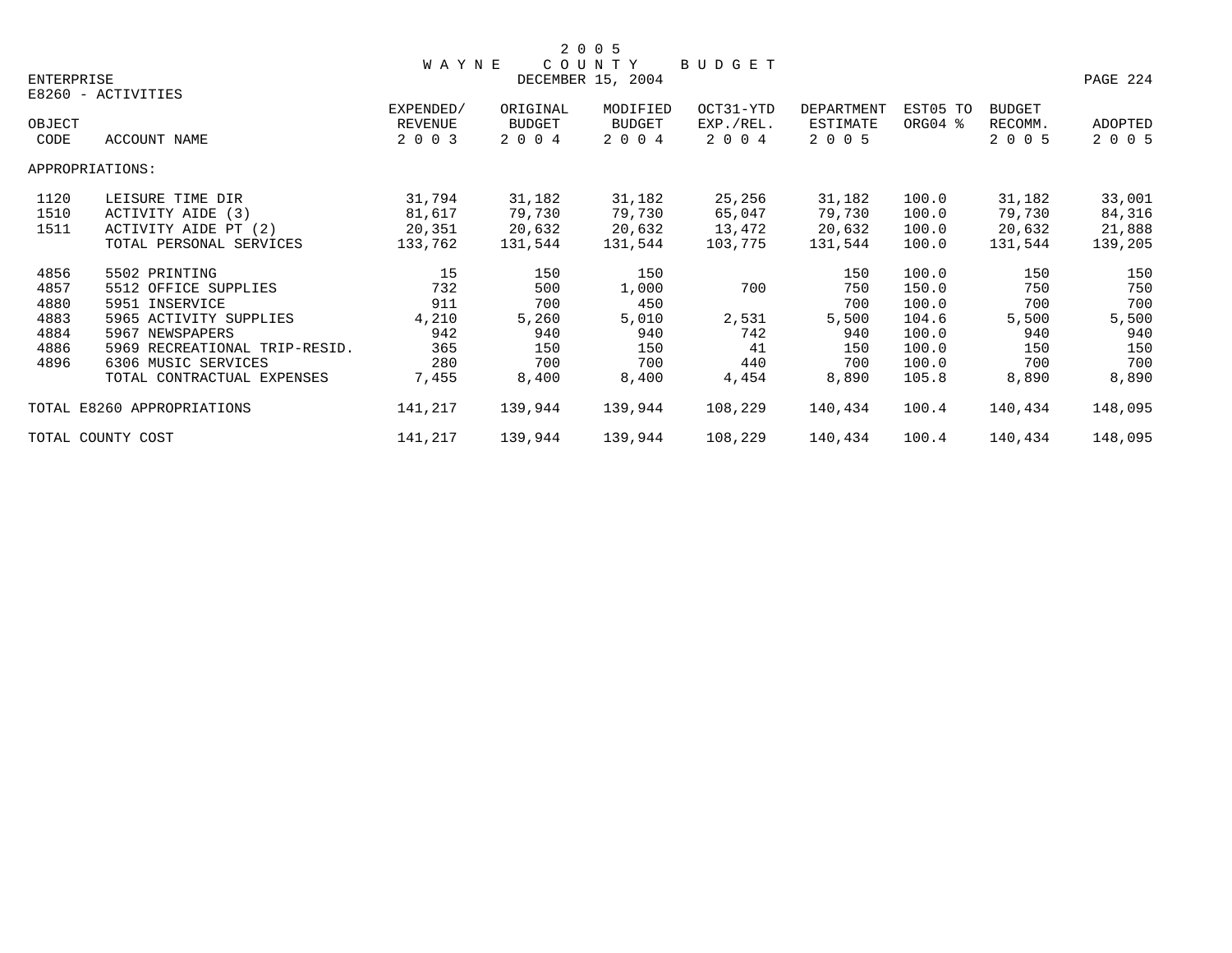|        |                            |              |          | 2 0 0 5           |               |                 |          |               |          |
|--------|----------------------------|--------------|----------|-------------------|---------------|-----------------|----------|---------------|----------|
|        |                            | <b>WAYNE</b> |          | COUNTY            | <b>BUDGET</b> |                 |          |               |          |
|        | ENTERPRISE                 |              |          | DECEMBER 15, 2004 |               |                 |          |               | PAGE 225 |
|        | E8270 - TRANSPORTATION     |              |          |                   |               |                 |          |               |          |
|        |                            | EXPENDED/    | ORIGINAL | MODIFIED          | OCT31-YTD     | DEPARTMENT      | EST05 TO | <b>BUDGET</b> |          |
| OBJECT |                            | REVENUE      | BUDGET   | <b>BUDGET</b>     | EXP./REL.     | <b>ESTIMATE</b> | ORG04 %  | RECOMM.       | ADOPTED  |
| CODE   | ACCOUNT NAME               | 2 0 0 3      | 2 0 0 4  | 2 0 0 4           | 2 0 0 4       | 2 0 0 5         |          | 2 0 0 5       | 2 0 0 5  |
|        | APPROPRIATIONS:            |              |          |                   |               |                 |          |               |          |
| 1730   | ASST HOUSEKEEPER           | 1,572        |          |                   | 137           |                 |          |               |          |
| 1740   | SR CLEANER                 | 1,198        |          |                   | 4,442         |                 |          |               |          |
| 1760   | CLEANER                    | 2,751        |          |                   | 684           |                 |          |               |          |
| 1761   | CLEANER PT                 | 25           |          |                   |               |                 |          |               |          |
| 1780   | STOCK ATTENDANT            | 13,797       |          |                   | 11,467        |                 |          |               |          |
|        | TOTAL PERSONAL SERVICES    | 19,343       |          |                   | 16,730        |                 |          |               |          |
| 4893   | 6303 VEHICLE MAINTENANCE   | 5,529        | 3,000    | 6,000             | 4,258         | 6,000           | 200.0    | 6,000         | 6,000    |
|        | TOTAL CONTRACTUAL EXPENSES | 5,529        | 3,000    | 6,000             | 4,258         | 6,000           | 200.0    | 6,000         | 6,000    |
|        | TOTAL E8270 APPROPRIATIONS | 24,872       | 3,000    | 6,000             | 20,988        | 6,000           | 200.0    | 6,000         | 6,000    |
|        | TOTAL COUNTY COST          | 24,872       | 3,000    | 6,000             | 20,988        | 6,000           | 200.0    | 6,000         | 6,000    |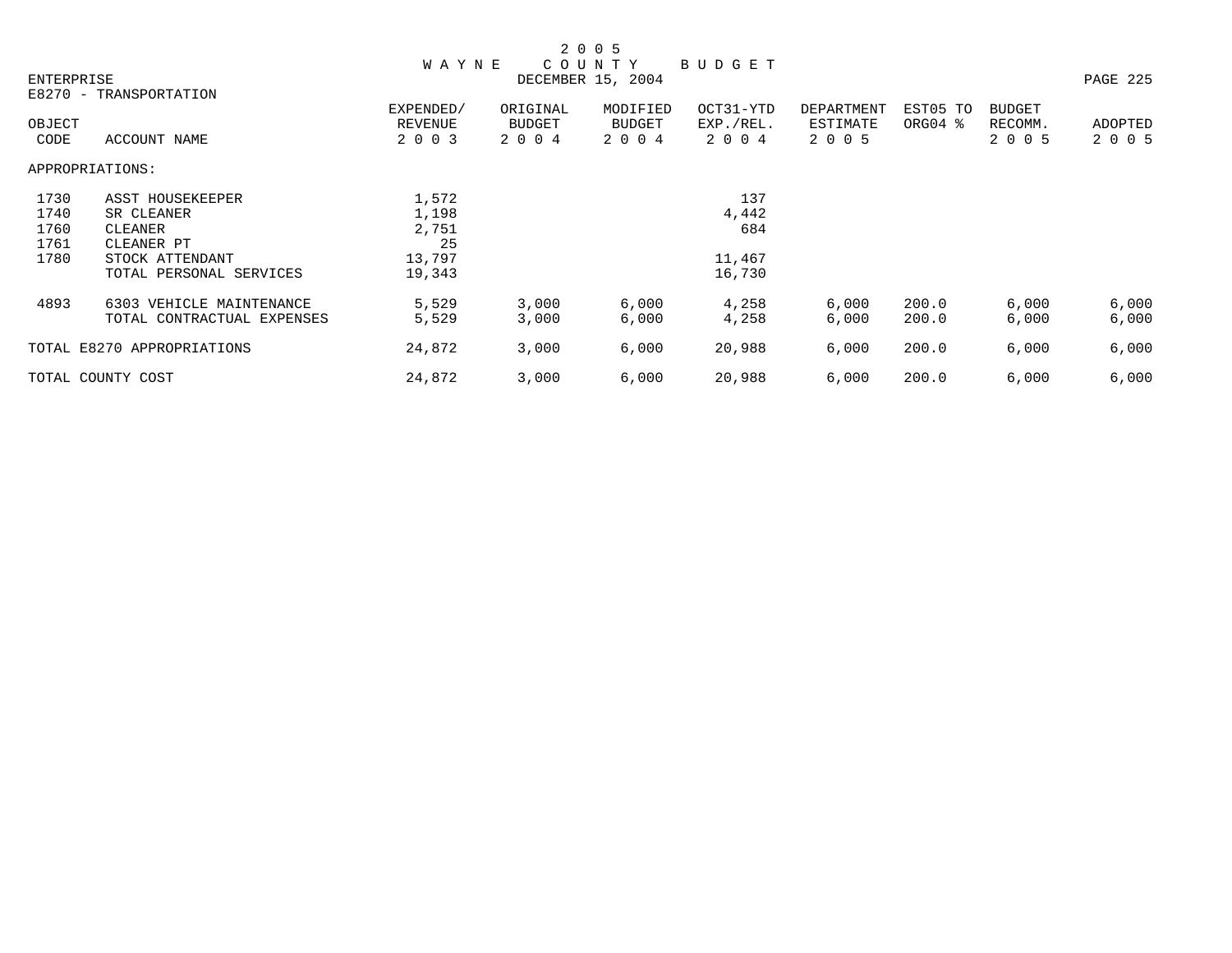|                   |                            |              |               | 2 0 0 5           |               |            |          |               |          |
|-------------------|----------------------------|--------------|---------------|-------------------|---------------|------------|----------|---------------|----------|
|                   |                            | <b>WAYNE</b> |               | COUNTY            | <b>BUDGET</b> |            |          |               |          |
| <b>ENTERPRISE</b> |                            |              |               | DECEMBER 15, 2004 |               |            |          |               | PAGE 226 |
|                   | E8310 - FISCAL SERVICE     |              |               |                   |               |            |          |               |          |
|                   |                            | EXPENDED/    | ORIGINAL      | MODIFIED          | OCT31-YTD     | DEPARTMENT | EST05 TO | <b>BUDGET</b> |          |
| OBJECT            |                            | REVENUE      | <b>BUDGET</b> | <b>BUDGET</b>     | EXP./REL.     | ESTIMATE   | ORG04 %  | RECOMM.       | ADOPTED  |
| CODE              | <b>ACCOUNT NAME</b>        | 2 0 0 3      | 2 0 0 4       | 2 0 0 4           | 2 0 0 4       | 2 0 0 5    |          | 2 0 0 5       | 2 0 0 5  |
| APPROPRIATIONS:   |                            |              |               |                   |               |            |          |               |          |
| 1181              | COMPTROLLER                | 50,126       | 49,832        | 49,832            | 39,827        | 50,082     | 100.5    | 50,082        | 50,093   |
| 1610              | ACCOUNT CLERK (4)          | 101,073      | 102,436       | 102,436           | 82,186        | 102,886    | 100.4    | 102,886       | 108,929  |
| 1615              | PRIN ACCT CLERK            | 33,899       | 33,405        | 33,405            | 26,581        | 33,405     | 100.0    | 33,405        | 35,310   |
|                   | TOTAL PERSONAL SERVICES    | 185,098      | 185,673       | 185,673           | 148,594       | 186,373    | 100.4    | 186,373       | 194,332  |
| 4815              | 3100 AUDIT                 | 16,300       | 15,500        | 15,500            | 15,500        | 15,500     | 100.0    | 15,500        | 15,500   |
| 4856              | 5502 PRINTING              | 378          | 200           | 200               |               | 200        | 100.0    | 200           | 200      |
| 4857              | 5512 OFFICE SUPPLIES       | 1,533        | 1,800         | 1,800             | 1,315         | 1,800      | 100.0    | 1,800         | 1,800    |
| 4880              | 5951 INSERVICE             | 384          | 1,200         | 700               | 399           | 1,200      | 100.0    | 1,200         | 1,200    |
| 4898              | 6312 SERVICE CONTRACT      |              | 100           | 100               |               | 100        | 100.0    | 100           | 100      |
| 4908              | 6703 DATA PROCESSING       | 49,183       | 40,000        | 40,000            | 23,886        | 48,000     | 120.0    | 48,000        | 48,000   |
| 4919              | 8800 MILEAGE/TRAVEL        | 538          | 600           | 600               | 255           | 600        | 100.0    | 540           | 540      |
| 4933              | 2908 ACCOUNT CONSULTANT    | 5,587        | 10,000        | 10,000            | 5,511         | 15,000     | 150.0    | 15,000        | 15,000   |
|                   | TOTAL CONTRACTUAL EXPENSES | 73,903       | 69,400        | 68,900            | 46,866        | 82,400     | 118.7    | 82,340        | 82,340   |
|                   | TOTAL E8310 APPROPRIATIONS | 259,001      | 255,073       | 254,573           | 195,460       | 268,773    | 105.4    | 268,713       | 276,672  |
|                   | TOTAL COUNTY COST          | 259,001      | 255,073       | 254,573           | 195,460       | 268,773    | 105.4    | 268,713       | 276,672  |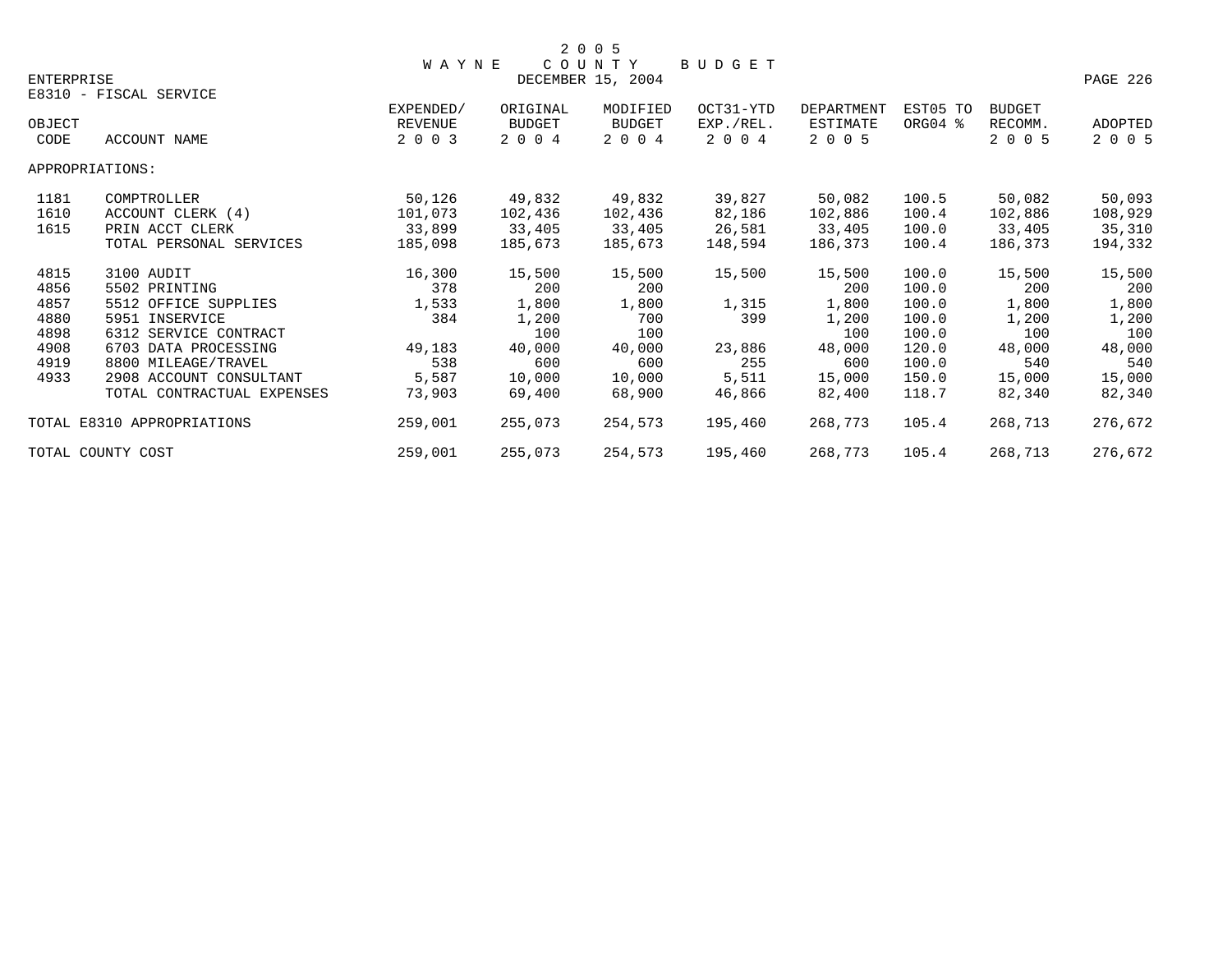|            |                            |              |          | 2 0 0 5           |           |                   |          |               |          |
|------------|----------------------------|--------------|----------|-------------------|-----------|-------------------|----------|---------------|----------|
|            |                            | <b>WAYNE</b> |          | COUNTY            | BUDGET    |                   |          |               |          |
| ENTERPRISE |                            |              |          | DECEMBER 15, 2004 |           |                   |          |               | PAGE 227 |
|            | E8321 - ADMISSIONS         |              |          |                   |           |                   |          |               |          |
|            |                            | EXPENDED/    | ORIGINAL | MODIFIED          | OCT31-YTD | <b>DEPARTMENT</b> | EST05 TO | <b>BUDGET</b> |          |
| OBJECT     |                            | REVENUE      | BUDGET   | BUDGET            | EXP./REL. | ESTIMATE          | ORG04 %  | RECOMM.       | ADOPTED  |
| CODE       | ACCOUNT NAME               | 2 0 0 3      | 2 0 0 4  | 2 0 0 4           | 2 0 0 4   | 2 0 0 5           |          | 2 0 0 5       | 2 0 0 5  |
|            | APPROPRIATIONS:            |              |          |                   |           |                   |          |               |          |
| 1280       | ADMISSIONS COORD           | 40,236       | 41,603   | 41,603            | 34,477    | 43,562            | 104.7    | 43,562        | 46,093   |
|            | TOTAL PERSONAL SERVICES    | 40,236       | 41,603   | 41,603            | 34,477    | 43,562            | 104.7    | 43,562        | 46,093   |
| 4857       | 5512 OFFICE SUPPLIES       | 199          | 200      | 350               | 298       | 200               | 100.0    | 200           | 200      |
| 4880       | 5951 INSERVICE             | 50           | 250      | 100               |           | 250               | 100.0    | 250           | 250      |
| 4919       | 8800 MILEAGE/TRAVEL        | 600          | 700      | 700               | 295       | 700               | 100.0    | 630           | 630      |
|            | TOTAL CONTRACTUAL EXPENSES | 849          | 1,150    | 1,150             | 593       | 1,150             | 100.0    | 1,080         | 1,080    |
|            | TOTAL E8321 APPROPRIATIONS | 41,085       | 42,753   | 42,753            | 35,070    | 44,712            | 104.6    | 44,642        | 47,173   |
|            | TOTAL COUNTY COST          | 41,085       | 42,753   | 42,753            | 35,070    | 44,712            | 104.6    | 44,642        | 47,173   |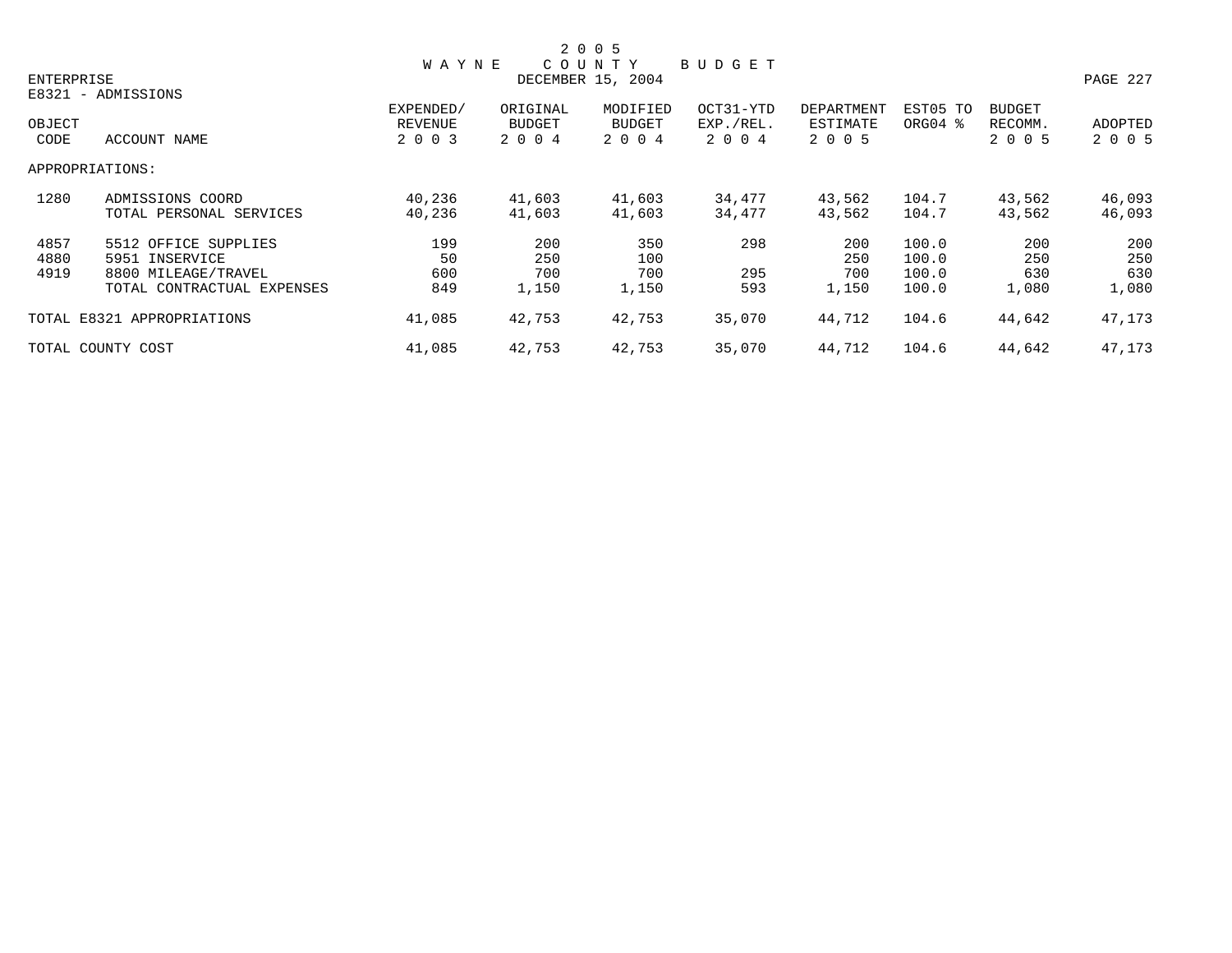|            |                                 | <b>WAYNE</b> |               | COUNTY            | BUDGET    |                     |         |           |                |
|------------|---------------------------------|--------------|---------------|-------------------|-----------|---------------------|---------|-----------|----------------|
| ENTERPRISE |                                 |              |               | DECEMBER 15, 2004 |           |                     |         |           | PAGE 228       |
|            | E8350 - ADMINISTRATIVE SERVICES |              |               |                   |           |                     |         |           |                |
|            |                                 | EXPENDED/    | ORIGINAL      | MODIFIED          | OCT31-YTD | DEPARTMENT EST05 TO |         | BUDGET    |                |
| OBJECT     |                                 | REVENUE      | <b>BUDGET</b> | <b>BUDGET</b>     | EXP./REL. | ESTIMATE            | ORG04 % | RECOMM.   | <b>ADOPTED</b> |
| CODE       | ACCOUNT NAME                    | 2 0 0 3      | 2004          | 2 0 0 4           | 2 0 0 4   | 2 0 0 5             |         | 2 0 0 5   | 2 0 0 5        |
|            |                                 |              |               |                   |           |                     |         |           |                |
|            | APPROPRIATIONS:                 |              |               |                   |           |                     |         |           |                |
| 1100       | ADMINISTRATOR                   | 73,386       | 73,111        | 73,111            | 58,431    | 73,111              | 100.0   | 73,111    | 73,128         |
| 1600       | ADMIN SECRETARY                 | 28,462       | 29,135        | 29,135            | 23,456    | 29,135              | 100.0   | 29,135    | 29,135         |
| 1605       | SR CLERK-TYPIST                 | 26,727       | 26,281        | 26,281            | 21,206    | 26,281              | 100.0   | 26,281    | 27,824         |
| 1620       | TELEPHONE OPR                   | 26,333       | 25,748        | 25,748            | 20,696    | 25,748              | 100.0   | 25,748    | 27,243         |
| 1621       | RECEPTIONIST PT (2)             | 16,586       | 20,298        | 20,298            | 14,264    | 20,298              | 100.0   | 20,298    | 21,535         |
| 1622       | CLERK-TYPIST (5)                | 111,710      | 117,503       | 117,503           | 96,711    | 122,238             | 104.0   | 122,238   | 129,637        |
| 1623       | RECEPTIONIST                    | 21,513       | 23,121        | 23,121            | 12,250    | 24,548              | 106.2   | 24,548    | 26,043         |
|            | TOTAL PERSONAL SERVICES         | 304,717      | 315,197       | 315,197           | 247,014   | 321,359             | 102.0   | 321,359   | 334,545        |
| 4856       | 5502 PRINTING                   | 1,059        | 2,000         | 2,000             | 668       | 3,000               | 150.0   | 3,000     | 3,000          |
| 4857       | 5512 OFFICE SUPPLIES            | 8,193        | 4,000         | 5,500             | 4,684     | 5,000               | 125.0   | 5,000     | 5,000          |
| 4874       | 8900 BOOKS & PERIODICALS        | 698          | 1,000         | 1,000             | 413       | 1,000               | 100.0   | 1,000     | 1,000          |
| 4876       | 5501 XEROX SUPPLIES             | 2,945        | 2,500         | 3,000             | 2,403     | 3,000               | 120.0   | 3,000     | 3,000          |
|            |                                 |              |               |                   |           |                     |         |           |                |
| 4877       | 5952 FIRE INSERVICE             | 2,511        | 2,500         | 1,800             | 1,792     | 3,000               | 120.0   | 3,000     | 3,000          |
| 4880       | 5951 INSERVICE                  | 955          | 1,500         | 1,500             | 815       | 1,500               | 100.0   | 1,500     | 1,500          |
| 4887       | 5980 MISC. EXPENSE              | 31,932       | 8,000         | 10,000            | 9,370     | 10,000              | 125.0   | 10,000    | 10,000         |
| 4898       | 6312 SERVICE CONTRACT           | 2,947        | 3,000         | 3,700             | 2,377     | 3,000               | 100.0   | 3,000     | 3,000          |
| 4918       | 8400 TELEPHONE                  | 36,876       | 26,000        | 26,000            | 21,501    | 36,000              | 138.5   | 36,000    | 36,000         |
| 4919       | 8800 MILEAGE/TRAVEL             | 396          | 1,000         | 1,000             | 324       | 1,000               | 100.0   | 900       | 900            |
| 4920       | 9000 POSTAGE                    | 5,806        | 5,000         | 5,000             | 3,343     | 6,000               | 120.0   | 6,000     | 6,000          |
| 4921       | 9101 ADVERTISING - BIDS         | 19           | 150           | 250               | 147       | 150                 | 100.0   | 150       | 150            |
| 4922       | 9102 ADVERTISING - HELP WANTED  | 7,996        | 9,500         | 9,400             | 7,578     | 9,500               | 100.0   | 9,500     | 9,500          |
| 4923       | 9103 ADVERTISING - PUBLIC RELA  | 1,833        | 3,000         | 3,000             | 1,382     | 8,000               | 266.7   | 8,000     | 8,000          |
| 4924       | 9104 EMPLOYEES PHYSICALS        | 372          | 500           | 500               | 401       | 500                 | 100.0   | 500       | 500            |
| 4925       | 9105 NOTARY FEES                |              | 60            | 60                | 22        | 60                  | 100.0   | 60        | 60             |
| 4934       | DUES AND ASSESSMENTS            | 10,590       |               |                   |           |                     |         |           |                |
| 4937       | 9200 NYS ASSESSMENT             | 424,810      | 325,000       | 325,000           | 257,265   | 666,750             | 205.2   | 666,750   | 666,750        |
| 4939       | 7300 OFFICE EQUIPMENT RENTAL    | 8,502        | 7,000         | 10,500            | 7,614     | 8,000               | 114.3   | 8,000     | 8,000          |
| 4945       | 9201 DUES & ASSESSMENTS         |              | 12,000        | 12,000            | 10,754    | 12,000              | 100.0   | 12,000    | 12,000         |
| 4948       | <b>HCR EXPENSE</b>              |              | 63,390        | 63,390            | 13,215    | 63,390              | 100.0   | 63,390    | 63,390         |
| 4950       | SETTLEMENTS/ARBITRATION         | 5,000        |               | 11,000            | 6,788     | 5,000               |         | 5,000     | 5,000          |
| 4951       | CABLEVISION                     |              |               | 8,000             | 6,188     | 25,000              |         | 25,000    | 25,000         |
|            | TOTAL CONTRACTUAL EXPENSES      | 553,440      | 477,100       | 503,600           | 359,044   | 870,850             | 182.5   | 870,750   | 870,750        |
|            | TOTAL E8350 APPROPRIATIONS      | 858,157      | 792,297       | 818,797           | 606,058   | 1,192,209           | 150.5   | 1,192,109 | 1,205,295      |
|            | TOTAL COUNTY COST               | 858,157      | 792,297       | 818,797           | 606,058   | 1,192,209           | 150.5   | 1,192,109 | 1,205,295      |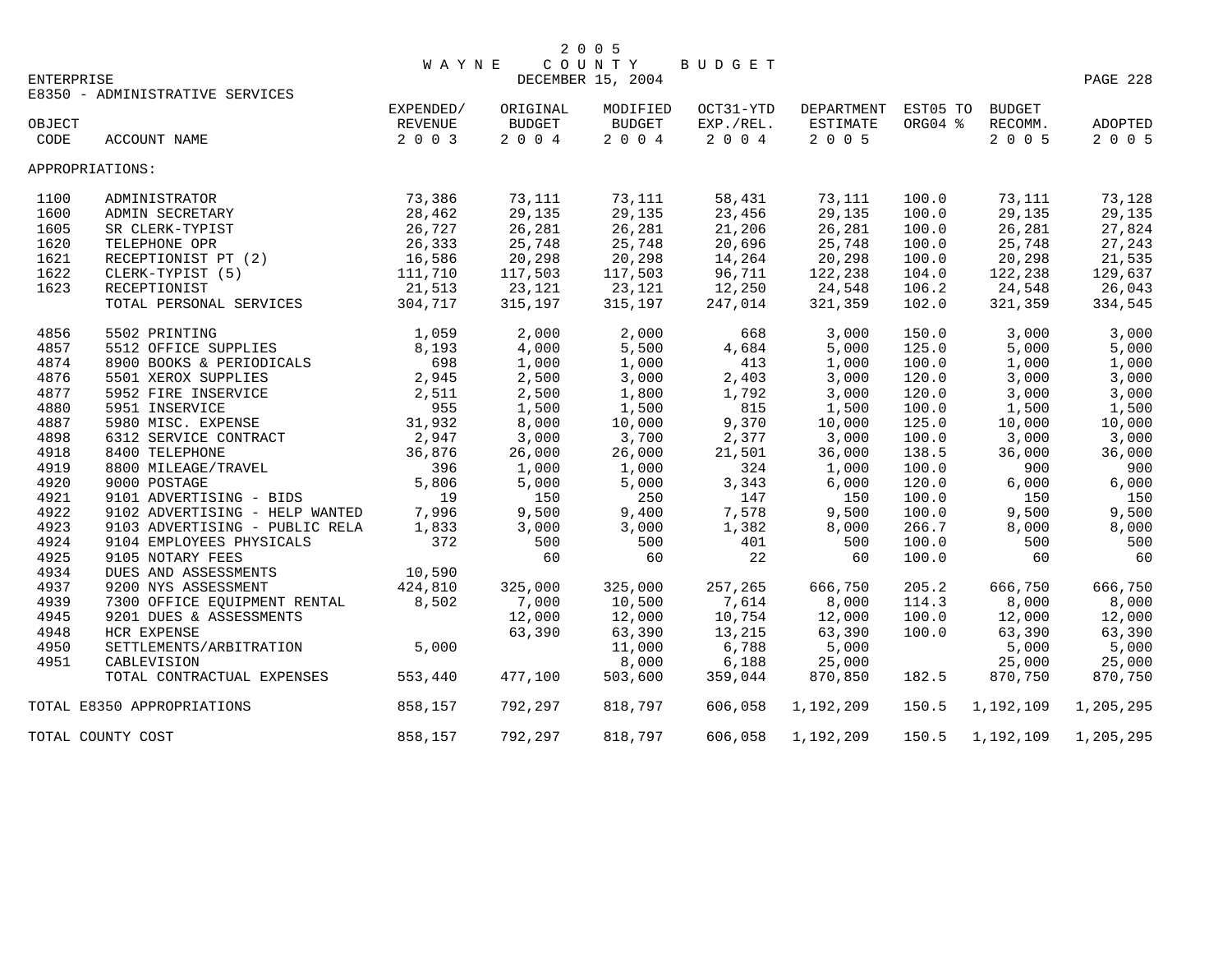|            |                                              |                      |                    | 2 0 0 5                     |                        |                        |                                 |                          |                  |
|------------|----------------------------------------------|----------------------|--------------------|-----------------------------|------------------------|------------------------|---------------------------------|--------------------------|------------------|
| ENTERPRISE |                                              | <b>WAYNE</b>         |                    | COUNTY<br>DECEMBER 15, 2004 | BUDGET                 |                        |                                 |                          | PAGE 229         |
| OBJECT     | E8354 - VOLUNTEER COORDINATOR                | EXPENDED/<br>REVENUE | ORIGINAL<br>BUDGET | MODIFIED<br>BUDGET          | OCT31-YTD<br>EXP./REL. | DEPARTMENT<br>ESTIMATE | EST05 TO<br>ORG04 $\frac{8}{3}$ | <b>BUDGET</b><br>RECOMM. | ADOPTED          |
| CODE       | ACCOUNT NAME                                 | 2 0 0 3              | 2 0 0 4            | 2 0 0 4                     | 2 0 0 4                | 2 0 0 5                |                                 | 2 0 0 5                  | 2 0 0 5          |
|            | APPROPRIATIONS:                              |                      |                    |                             |                        |                        |                                 |                          |                  |
| 1281       | COORD OF VOL SERV<br>TOTAL PERSONAL SERVICES | 25,924<br>25,924     | 27,760<br>27.760   | 27,760<br>27.760            | 21,928<br>21,928       | 29,131<br>29,131       | 104.9<br>104.9                  | 29,131<br>29,131         | 30,905<br>30,905 |
|            | TOTAL E8354 APPROPRIATIONS                   | 25,924               | 27,760             | 27,760                      | 21,928                 | 29,131                 | 104.9                           | 29,131                   | 30,905           |
|            | TOTAL COUNTY COST                            | 25,924               | 27,760             | 27,760                      | 21,928                 | 29,131                 | 104.9                           | 29,131                   | 30,905           |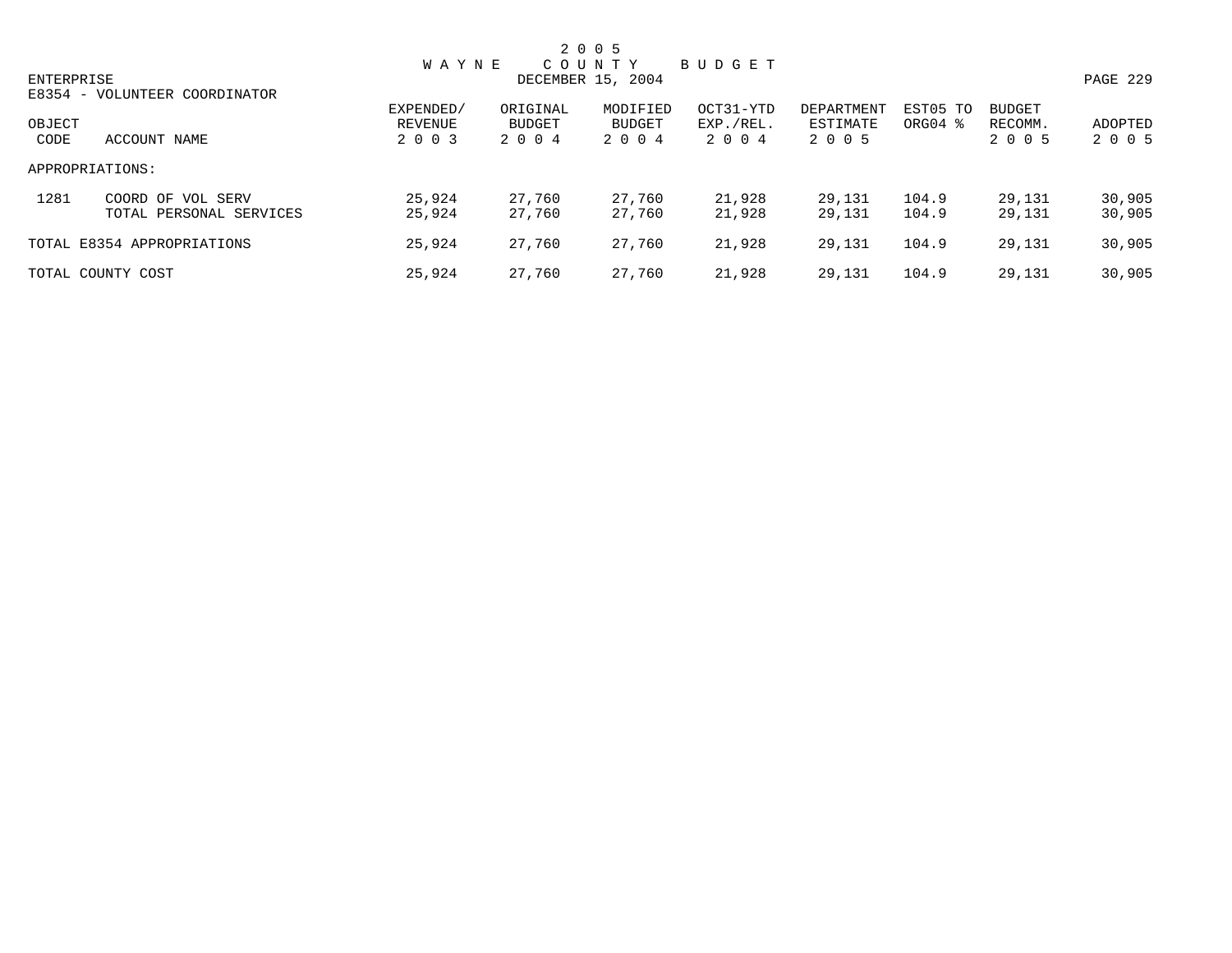|                   |                            |              |          | 2 0 0 5           |               |            |          |               |          |
|-------------------|----------------------------|--------------|----------|-------------------|---------------|------------|----------|---------------|----------|
|                   |                            | <b>WAYNE</b> |          | C O U N T Y       | <b>BUDGET</b> |            |          |               |          |
| <b>ENTERPRISE</b> |                            |              |          | DECEMBER 15, 2004 |               |            |          |               | PAGE 230 |
|                   | E8371 - PURCHASING         |              |          |                   |               |            |          |               |          |
|                   |                            | EXPENDED/    | ORIGINAL | MODIFIED          | OCT31-YTD     | DEPARTMENT | EST05 TO | <b>BUDGET</b> |          |
| OBJECT            |                            | REVENUE      | BUDGET   | BUDGET            | EXP./REL.     | ESTIMATE   | ORG04 %  | RECOMM.       | ADOPTED  |
| CODE              | ACCOUNT NAME               | 2 0 0 3      | 2 0 0 4  | 2 0 0 4           | 2004          | 2 0 0 5    |          | 2 0 0 5       | 2 0 0 5  |
| APPROPRIATIONS:   |                            |              |          |                   |               |            |          |               |          |
| 1140              | HOUSEKEEPER                | 6,514        |          |                   | 4,679         |            |          |               |          |
| 1730              | ASST HOUSEKEEPER           | 6,254        |          |                   | 5,057         |            |          |               |          |
| 1740              | SR CLEANER                 | 108          |          |                   | 676           |            |          |               |          |
|                   | TOTAL PERSONAL SERVICES    | 12,876       |          |                   | 10,412        |            |          |               |          |
|                   | TOTAL E8371 APPROPRIATIONS | 12,876       |          |                   | 10,412        |            |          |               |          |
|                   | TOTAL COUNTY COST          | 12,876       |          |                   | 10,412        |            |          |               |          |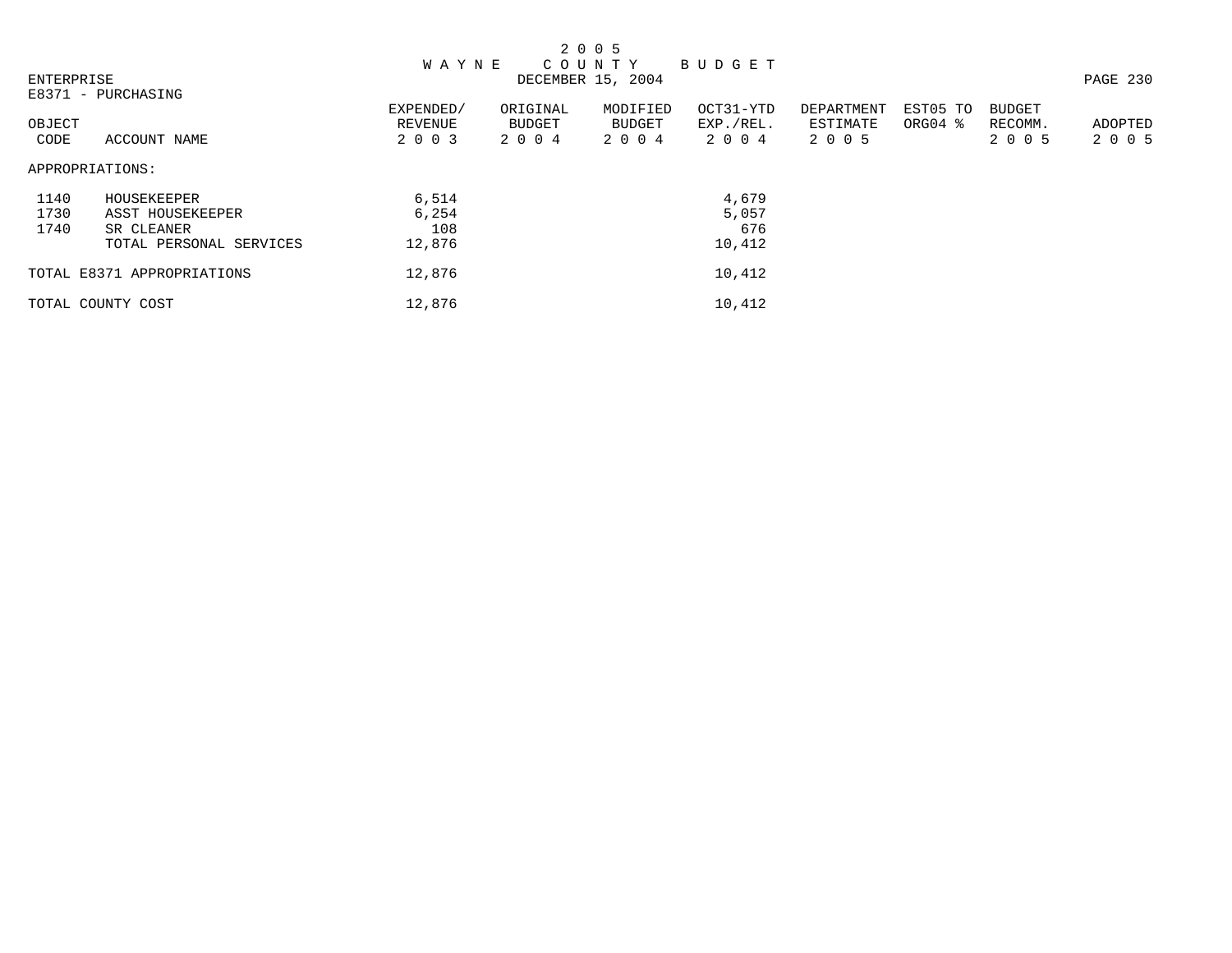|                                      |              |          | 2 0 0 5           |           |            |                     |               |          |
|--------------------------------------|--------------|----------|-------------------|-----------|------------|---------------------|---------------|----------|
|                                      | <b>WAYNE</b> |          | C O U N T Y       | BUDGET    |            |                     |               |          |
| ENTERPRISE                           |              |          | DECEMBER 15, 2004 |           |            |                     |               | PAGE 231 |
| E8410 - DEPRECIATION                 |              |          |                   |           |            |                     |               |          |
|                                      | EXPENDED/    | ORIGINAL | MODIFIED          | OCT31-YTD | DEPARTMENT | EST05 TO            | <b>BUDGET</b> |          |
| OBJECT                               | REVENUE      | BUDGET   | BUDGET            | EXP./REL. | ESTIMATE   | ORG04 $\frac{8}{3}$ | RECOMM.       | ADOPTED  |
| CODE<br>ACCOUNT NAME                 | 2 0 0 3      | 2 0 0 4  | 2 0 0 4           | 2 0 0 4   | 2 0 0 5    |                     | 2 0 0 5       | 2 0 0 5  |
| APPROPRIATIONS:                      |              |          |                   |           |            |                     |               |          |
| 2000<br>EOUIP & OTHER CAPITAL OUTLAY |              | 252,230  | 252,230           | 72,872    | 195,965    | 77.7                | 195,965       |          |
| TOTAL EOUIPMENT                      |              | 252,230  | 252,230           | 72,872    | 195,965    | 77.7                | 195,965       |          |
| 4909<br>0000 DEPRECIATION            | 387,465      |          |                   |           |            |                     |               |          |
| TOTAL CONTRACTUAL EXPENSES           | 387,465      |          |                   |           |            |                     |               |          |
| TOTAL E8410 APPROPRIATIONS           | 387,465      | 252,230  | 252,230           | 72,872    | 195,965    | 77.7                | 195,965       |          |
|                                      |              |          |                   |           |            |                     |               |          |
| TOTAL COUNTY COST                    | 387,465      | 252,230  | 252,230           | 72,872    | 195,965    | 77.7                | 195,965       |          |
|                                      |              |          |                   |           |            |                     |               |          |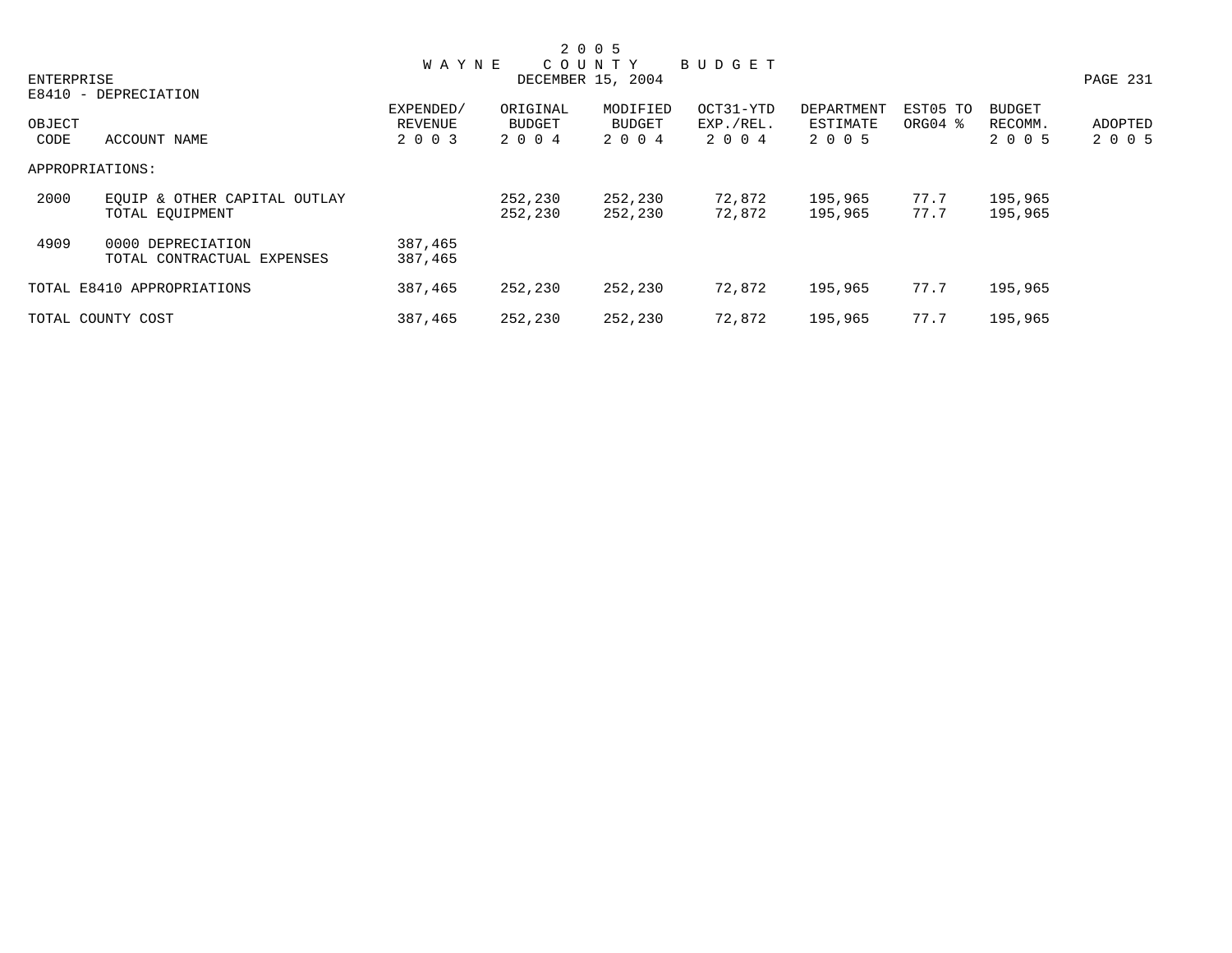|                |                                            |                                 |                            | 2 0 0 5                       |                                |                                   |                                 |                                     |                    |
|----------------|--------------------------------------------|---------------------------------|----------------------------|-------------------------------|--------------------------------|-----------------------------------|---------------------------------|-------------------------------------|--------------------|
|                |                                            | <b>WAYNE</b>                    |                            | COUNTY BUDGET                 |                                |                                   |                                 |                                     |                    |
| ENTERPRISE     | E8430 - VENDING                            |                                 |                            | DECEMBER 15, 2004             |                                |                                   |                                 |                                     | PAGE 232           |
| OBJECT<br>CODE | ACCOUNT NAME                               | EXPENDED/<br>REVENUE<br>2 0 0 3 | ORIGINAL<br>BUDGET<br>2004 | MODIFIED<br>BUDGET<br>2 0 0 4 | OCT31-YTD<br>EXP./REL.<br>2004 | DEPARTMENT<br>ESTIMATE<br>2 0 0 5 | EST05 TO<br>ORG04 $\frac{8}{3}$ | <b>BUDGET</b><br>RECOMM.<br>2 0 0 5 | ADOPTED<br>2 0 0 5 |
|                | APPROPRIATIONS:                            |                                 |                            |                               |                                |                                   |                                 |                                     |                    |
| 4929           | 0000 VENDING<br>TOTAL CONTRACTUAL EXPENSES | $944-$<br>$944-$                |                            |                               | 631-<br>$631 -$                |                                   |                                 |                                     |                    |
|                | TOTAL E8430 APPROPRIATIONS                 | $944-$                          |                            |                               | $631 -$                        |                                   |                                 |                                     |                    |
|                | TOTAL COUNTY COST                          | $944-$                          |                            |                               | $631 -$                        |                                   |                                 |                                     |                    |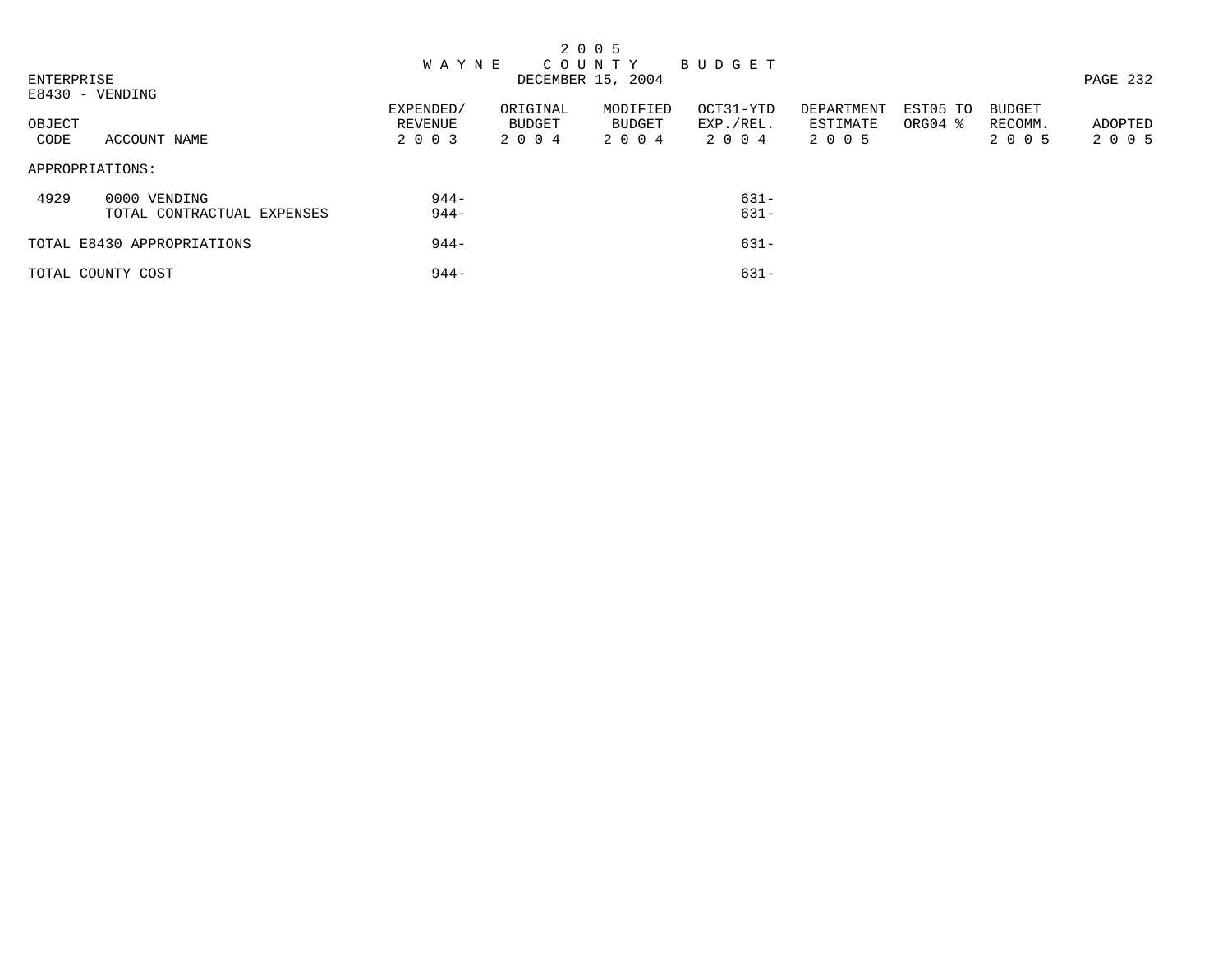|                                                                                                                   |                             |                                 |                                      | 2 0 0 5                              |                                   |                                   |                     |                                     |                    |
|-------------------------------------------------------------------------------------------------------------------|-----------------------------|---------------------------------|--------------------------------------|--------------------------------------|-----------------------------------|-----------------------------------|---------------------|-------------------------------------|--------------------|
| <b>ENTERPRISE</b>                                                                                                 | E8460 - EMPLOYEE BENEFITS   | <b>WAYNE</b>                    | COUN                                 | T Y<br>DECEMBER 15, 2004             | BUDGET                            |                                   |                     |                                     | PAGE 233           |
| OBJECT<br>CODE                                                                                                    | ACCOUNT NAME                | EXPENDED/<br>REVENUE<br>2 0 0 3 | ORIGINAL<br><b>BUDGET</b><br>2 0 0 4 | MODIFIED<br><b>BUDGET</b><br>2 0 0 4 | OCT31-YTD<br>EXP./REL.<br>2 0 0 4 | DEPARTMENT<br>ESTIMATE<br>2 0 0 5 | EST05 TO<br>ORG04 % | <b>BUDGET</b><br>RECOMM.<br>2 0 0 5 | ADOPTED<br>2 0 0 5 |
|                                                                                                                   | APPROPRIATIONS:             |                                 |                                      |                                      |                                   |                                   |                     |                                     |                    |
| 8100                                                                                                              | PAYMENTS TO RETIREMENT SYS  | 325,619                         |                                      |                                      |                                   |                                   |                     |                                     |                    |
| 8201                                                                                                              | 1600 FICA                   | 526,821                         | 562,554                              | 562,554                              | 430,160                           | 567,059                           | 100.8               | 567,059                             | 604,512            |
| 8301                                                                                                              | 9204 WORKMEN'S COMP         | 356,255                         | 225,000                              | 225,000                              | 161,219                           | 225,000                           | 100.0               | 400,000                             | 413,334            |
| 8401                                                                                                              | 1800 BS/BC                  | 1,270,276                       | 1,512,618                            | 1,512,618                            | 1,224,530                         | 1,708,916                         | 113.0               | 1,708,916                           | 1,507,472          |
| 8500                                                                                                              | UNEMPLOYMENT                | 7,208                           | 7,500                                | 7,500                                | 5,035                             | 7,500                             | 100.0               | 7,500                               | 7,500              |
| 8601                                                                                                              | 9206 DISABILITY             | 27,871                          | 33,264                               | 33,264                               | 25,722                            | 36,036                            | 108.3               | 36,036                              | 36,036             |
| 8801                                                                                                              | 1900 RETIREMENT             |                                 | 773,050                              | 773,050                              | 450,000                           | 1,082,179                         | 140.0               | 1,082,179                           | 744,557            |
| 8901                                                                                                              | EMPLOYEE ASSISTANCE PROGRAM | 3,300                           | 3,685                                | 3,685                                | 3,583                             | 3,848                             | 104.4               | 3,848                               | 3,848              |
|                                                                                                                   | TOTAL EMPLOYEE BENEFITS     | 2,517,350                       | 3,117,671                            | 3,117,671                            | 2,300,249                         | 3,630,538                         | 116.5               | 3,805,538                           | 3, 317, 259        |
| TOTAL E8460 APPROPRIATIONS<br>2,517,350<br>3,117,671<br>3,117,671<br>2,300,249<br>3,630,538<br>116.5<br>3,805,538 |                             |                                 |                                      |                                      |                                   |                                   |                     |                                     | 3, 317, 259        |
| 2,517,350<br>3,117,671<br>2,300,249<br>116.5<br>3,805,538<br>TOTAL COUNTY COST<br>3,117,671<br>3,630,538          |                             |                                 |                                      |                                      |                                   |                                   | 3, 317, 259         |                                     |                    |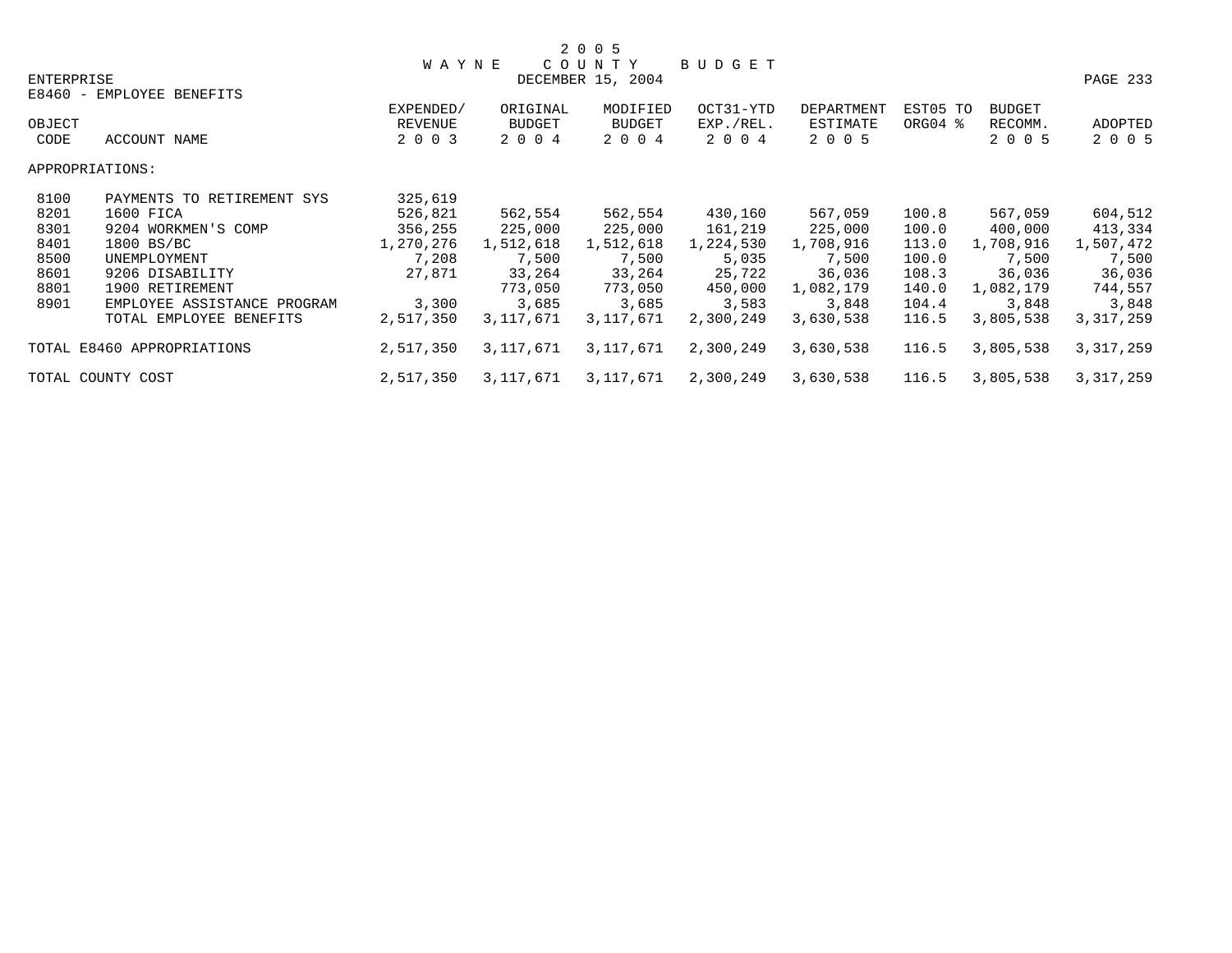|            | 2 0 0 5                          |           |               |                   |           |            |          |         |                |  |  |  |
|------------|----------------------------------|-----------|---------------|-------------------|-----------|------------|----------|---------|----------------|--|--|--|
|            |                                  | W A Y N E |               | COUNTY            | BUDGET    |            |          |         |                |  |  |  |
| ENTERPRISE |                                  |           |               | DECEMBER 15, 2004 |           |            |          |         | PAGE 234       |  |  |  |
|            | E8470 - OTHER OPERATING EXPENSES |           |               |                   |           |            |          |         |                |  |  |  |
|            |                                  | EXPENDED/ | ORIGINAL      | MODIFIED          | OCT31-YTD | DEPARTMENT | EST05 TO | BUDGET  |                |  |  |  |
| OBJECT     |                                  | REVENUE   | <b>BUDGET</b> | BUDGET            | EXP./REL. | ESTIMATE   | ORG04 %  | RECOMM. | <b>ADOPTED</b> |  |  |  |
| CODE       | ACCOUNT NAME                     | 2 0 0 3   | 2 0 0 4       | 2 0 0 4           | 2004      | 2 0 0 5    |          | 2 0 0 5 | 2 0 0 5        |  |  |  |
|            | APPROPRIATIONS:                  |           |               |                   |           |            |          |         |                |  |  |  |
| 4926       | 9201 F-30                        | 5,936     |               |                   |           |            |          |         |                |  |  |  |
| 4927       | 9202 COUNTY COST ALLOCATION      | 218,302   |               |                   | 112,500   |            |          |         |                |  |  |  |
| 4928       | 9203 INSURANCE                   | 62,533    | 64,420        | 57,920            | 57,542    | 77,300     | 120.0    | 77,300  | 77,300         |  |  |  |
|            | TOTAL CONTRACTUAL EXPENSES       | 286,771   | 64,420        | 57,920            | 170.042   | 77,300     | 120.0    | 77,300  | 77,300         |  |  |  |
|            | TOTAL E8470 APPROPRIATIONS       | 286,771   | 64,420        | 57,920            | 170,042   | 77,300     | 120.0    | 77,300  | 77,300         |  |  |  |
|            | TOTAL COUNTY COST                | 286,771   | 64,420        | 57,920            | 170,042   | 77,300     | 120.0    | 77,300  | 77,300         |  |  |  |
|            |                                  |           |               |                   |           |            |          |         |                |  |  |  |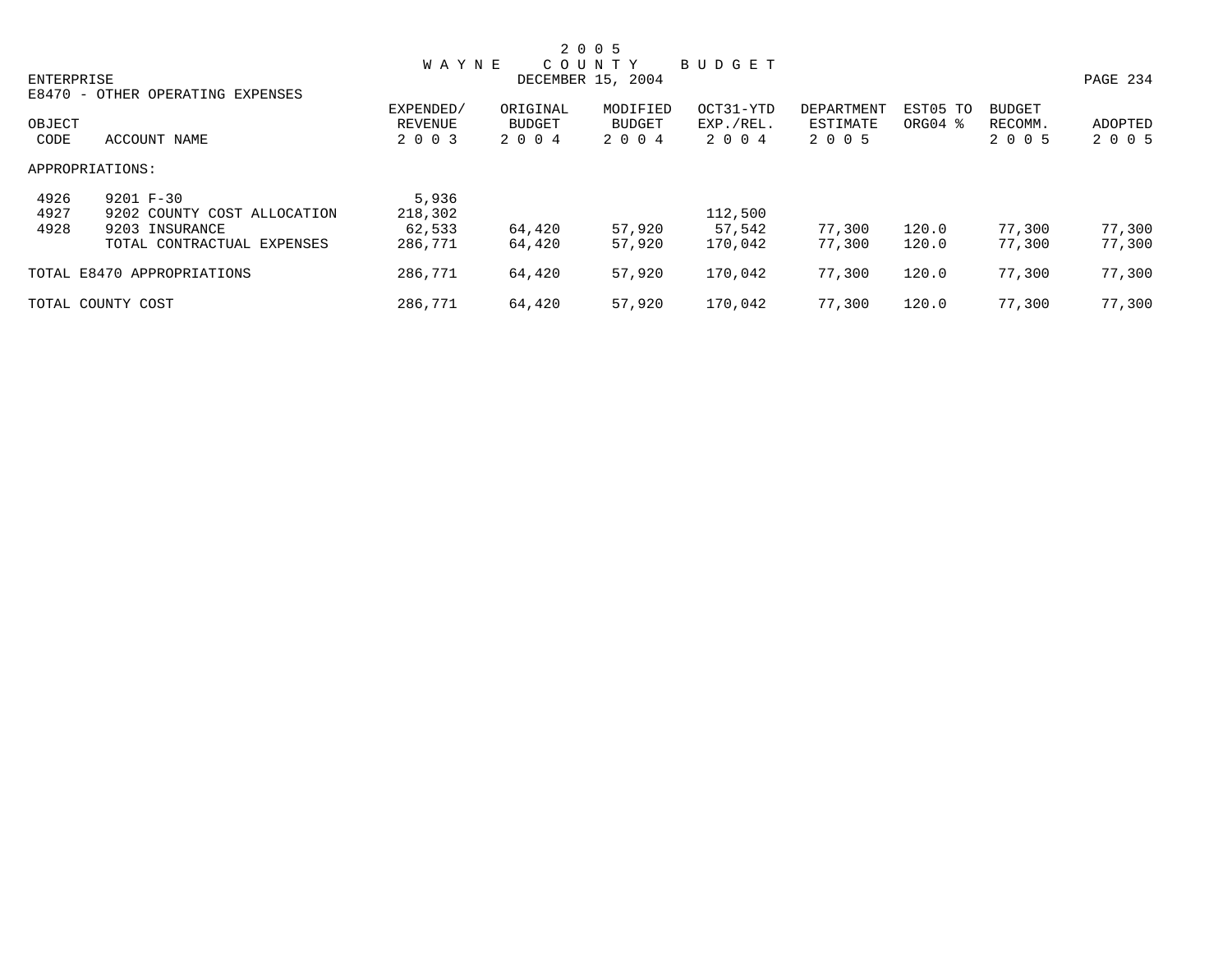|            |                              |              |               | 2 0 0 5           |               |            |          |               |                 |
|------------|------------------------------|--------------|---------------|-------------------|---------------|------------|----------|---------------|-----------------|
|            |                              | <b>WAYNE</b> |               | COUNTY            | <b>BUDGET</b> |            |          |               |                 |
| ENTERPRISE |                              |              |               | DECEMBER 15, 2004 |               |            |          |               | <b>PAGE 235</b> |
|            | E9010 - NON-OP EXPENSE       |              |               |                   |               |            |          |               |                 |
|            |                              | EXPENDED/    | ORIGINAL      | MODIFIED          | OCT31-YTD     | DEPARTMENT | EST05 TO | <b>BUDGET</b> |                 |
| OBJECT     |                              | REVENUE      | <b>BUDGET</b> | <b>BUDGET</b>     | EXP./REL.     | ESTIMATE   | ORG04 %  | RECOMM.       | ADOPTED         |
| CODE       | ACCOUNT NAME                 | 2 0 0 3      | 2 0 0 4       | 2 0 0 4           | 2004          | 2 0 0 5    |          | 2 0 0 5       | 2 0 0 5         |
|            | APPROPRIATIONS:              |              |               |                   |               |            |          |               |                 |
| 4818       | 4400 DRUGS                   |              | 175,000       | 175,000           |               | 190,000    | 108.6    | 190,000       | 190,000         |
| 4839       | 5110 MEALS ON WHEELS EXPENSE | 32,825       |               |                   | 20,649        |            |          |               |                 |
| 4869       | 5109 MISC. FOOD              |              | 436,000       | 436,000           |               | 381,000    | 87.4     | 381,000       | 381,000         |
| 4873       | 5940 DISPOSABLE PAPER        |              | 28,000        | 28,000            |               | 30,000     | 107.1    | 30,000        | 30,000          |
| 4888       | 0000 NON OPER. EXPENSE       | 2,944        |               |                   | 2,685         |            |          |               |                 |
|            | TOTAL CONTRACTUAL EXPENSES   | 35,769       | 639,000       | 639,000           | 23,334        | 601,000    | 94.1     | 601,000       | 601,000         |
|            | TOTAL E9010 APPROPRIATIONS   | 35,769       | 639,000       | 639,000           | 23,334        | 601,000    | 94.1     | 601,000       | 601,000         |
|            | TOTAL COUNTY COST            | 35,769       | 639,000       | 639,000           | 23,334        | 601,000    | 94.1     | 601,000       | 601,000         |
|            |                              |              |               |                   |               |            |          |               |                 |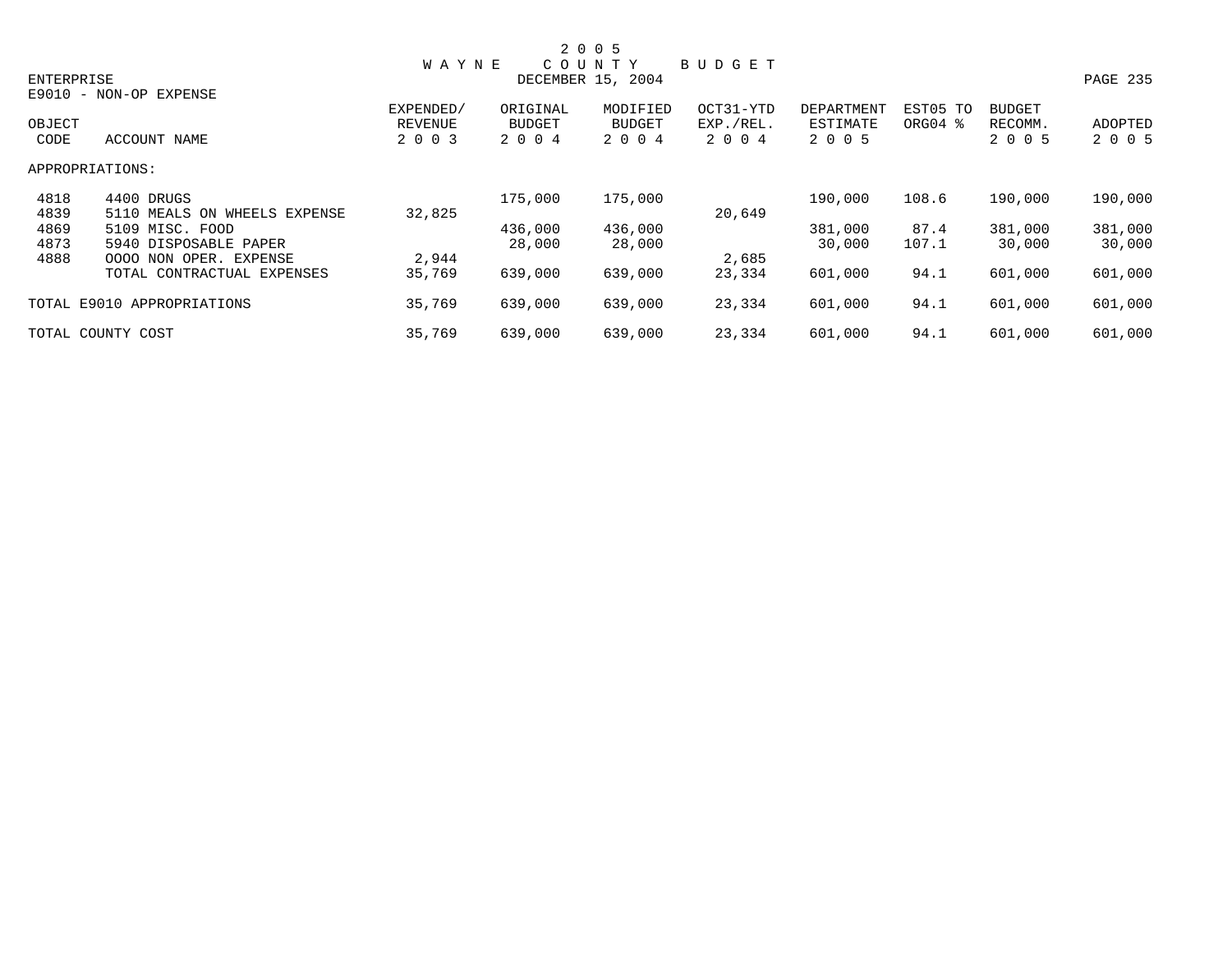| 2 0 0 5        |                                |              |               |                   |           |            |                     |               |          |  |
|----------------|--------------------------------|--------------|---------------|-------------------|-----------|------------|---------------------|---------------|----------|--|
|                |                                | <b>WAYNE</b> |               | COUNTY            | BUDGET    |            |                     |               |          |  |
| ENTERPRISE     |                                |              |               | DECEMBER 15, 2004 |           |            |                     |               | PAGE 236 |  |
| $E9100 - JAIL$ |                                |              |               |                   |           |            |                     |               |          |  |
|                |                                | EXPENDED/    | ORIGINAL      | MODIFIED          | OCT31-YTD | DEPARTMENT | EST05 TO            | <b>BUDGET</b> |          |  |
| OBJECT         |                                | REVENUE      | <b>BUDGET</b> | BUDGET            | EXP./REL. | ESTIMATE   | ORG04 $\frac{8}{3}$ | RECOMM.       | ADOPTED  |  |
| CODE           | ACCOUNT NAME                   | 2 0 0 3      | 2 0 0 4       | 2 0 0 4           | 2004      | 2 0 0 5    |                     | 2 0 0 5       | 2 0 0 5  |  |
|                |                                |              |               |                   |           |            |                     |               |          |  |
|                | APPROPRIATIONS:                |              |               |                   |           |            |                     |               |          |  |
|                |                                |              |               |                   |           |            |                     |               |          |  |
| 4819           | 4401 JAIL DRUGS                | 148,446      |               |                   | 109,515   |            |                     |               |          |  |
| 4828           | 5001 JAIL MEALS                | 391,190      |               |                   | 239,591   |            |                     |               |          |  |
| 4852           | 5410 JAIL HSE KEEPING SUPPLIES | 14,041       |               |                   | 13,598    |            |                     |               |          |  |
|                | TOTAL CONTRACTUAL EXPENSES     | 553,677      |               |                   | 362,704   |            |                     |               |          |  |
|                |                                |              |               |                   |           |            |                     |               |          |  |
|                | TOTAL E9100 APPROPRIATIONS     | 553,677      |               |                   | 362,704   |            |                     |               |          |  |
|                |                                |              |               |                   |           |            |                     |               |          |  |
|                | TOTAL COUNTY COST              | 553,677      |               |                   | 362,704   |            |                     |               |          |  |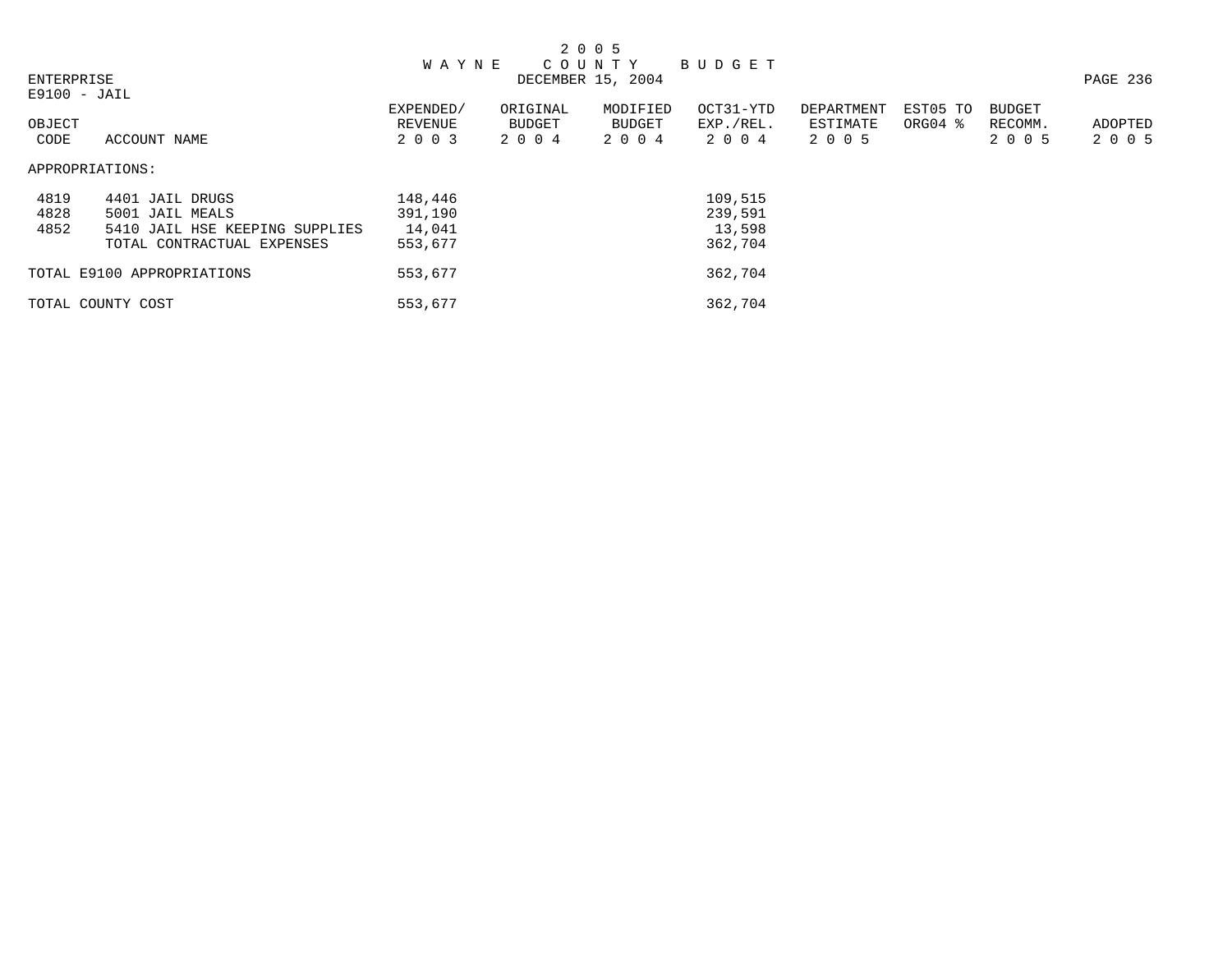|            |                            |              |          | 2 0 0 5           |           |            |          |               |          |
|------------|----------------------------|--------------|----------|-------------------|-----------|------------|----------|---------------|----------|
|            |                            | <b>WAYNE</b> |          | COUNTY BUDGET     |           |            |          |               |          |
| ENTERPRISE |                            |              |          | DECEMBER 15, 2004 |           |            |          |               | PAGE 237 |
|            | E9120 - MENTAL HEALTH      |              |          |                   |           |            |          |               |          |
|            |                            | EXPENDED/    | ORIGINAL | MODIFIED          | OCT31-YTD | DEPARTMENT | EST05 TO | <b>BUDGET</b> |          |
| OBJECT     |                            | REVENUE      | BUDGET   | BUDGET            | EXP./REL. | ESTIMATE   | ORG04 %  | RECOMM.       | ADOPTED  |
| CODE       | ACCOUNT NAME               | 2 0 0 3      | 2004     | 2 0 0 4           | 2004      | 2 0 0 5    |          | 2 0 0 5       | 2 0 0 5  |
|            | APPROPRIATIONS:            |              |          |                   |           |            |          |               |          |
| 4941       | 4400 MH DRUGS              | 278          |          |                   |           |            |          |               |          |
|            | TOTAL CONTRACTUAL EXPENSES | 278          |          |                   |           |            |          |               |          |
|            | TOTAL E9120 APPROPRIATIONS | 278          |          |                   |           |            |          |               |          |
|            | TOTAL COUNTY COST          | 278          |          |                   |           |            |          |               |          |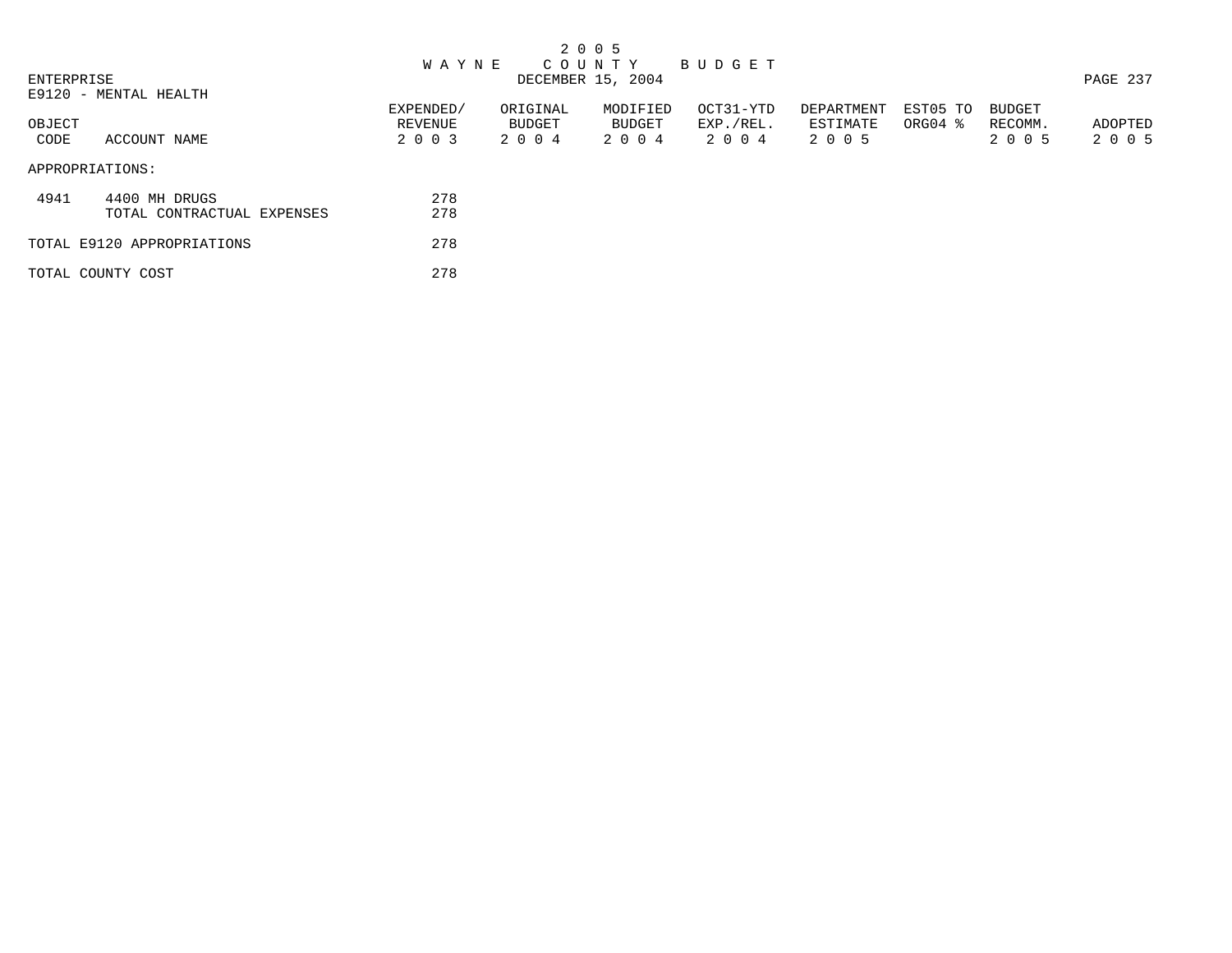|                 |                                             |                    |                   | 2 0 0 5           |                   |                     |                     |                    |                    |
|-----------------|---------------------------------------------|--------------------|-------------------|-------------------|-------------------|---------------------|---------------------|--------------------|--------------------|
|                 |                                             | <b>WAYNE</b>       |                   | COUNTY BUDGET     |                   |                     |                     |                    |                    |
| ENTERPRISE      |                                             |                    |                   | DECEMBER 15, 2004 |                   |                     |                     |                    | PAGE 238           |
|                 | E9130 - PUBLIC HEALTH                       | EXPENDED/          | ORIGINAL          | MODIFIED          | OCT31-YTD         | DEPARTMENT          | EST05 TO            | <b>BUDGET</b>      |                    |
| OBJECT<br>CODE  | ACCOUNT NAME                                | REVENUE<br>2 0 0 3 | BUDGET<br>2 0 0 4 | BUDGET<br>2 0 0 4 | EXP./REL.<br>2004 | ESTIMATE<br>2 0 0 5 | ORG04 $\frac{8}{3}$ | RECOMM.<br>2 0 0 5 | ADOPTED<br>2 0 0 5 |
| APPROPRIATIONS: |                                             |                    |                   |                   |                   |                     |                     |                    |                    |
| 4817            | 4400 PH DRUGS<br>TOTAL CONTRACTUAL EXPENSES | 36,112<br>36,112   |                   |                   | 5,508<br>5,508    |                     |                     |                    |                    |
|                 | TOTAL E9130 APPROPRIATIONS                  | 36,112             |                   |                   | 5,508             |                     |                     |                    |                    |
|                 | TOTAL COUNTY COST                           | 36,112             |                   |                   | 5,508             |                     |                     |                    |                    |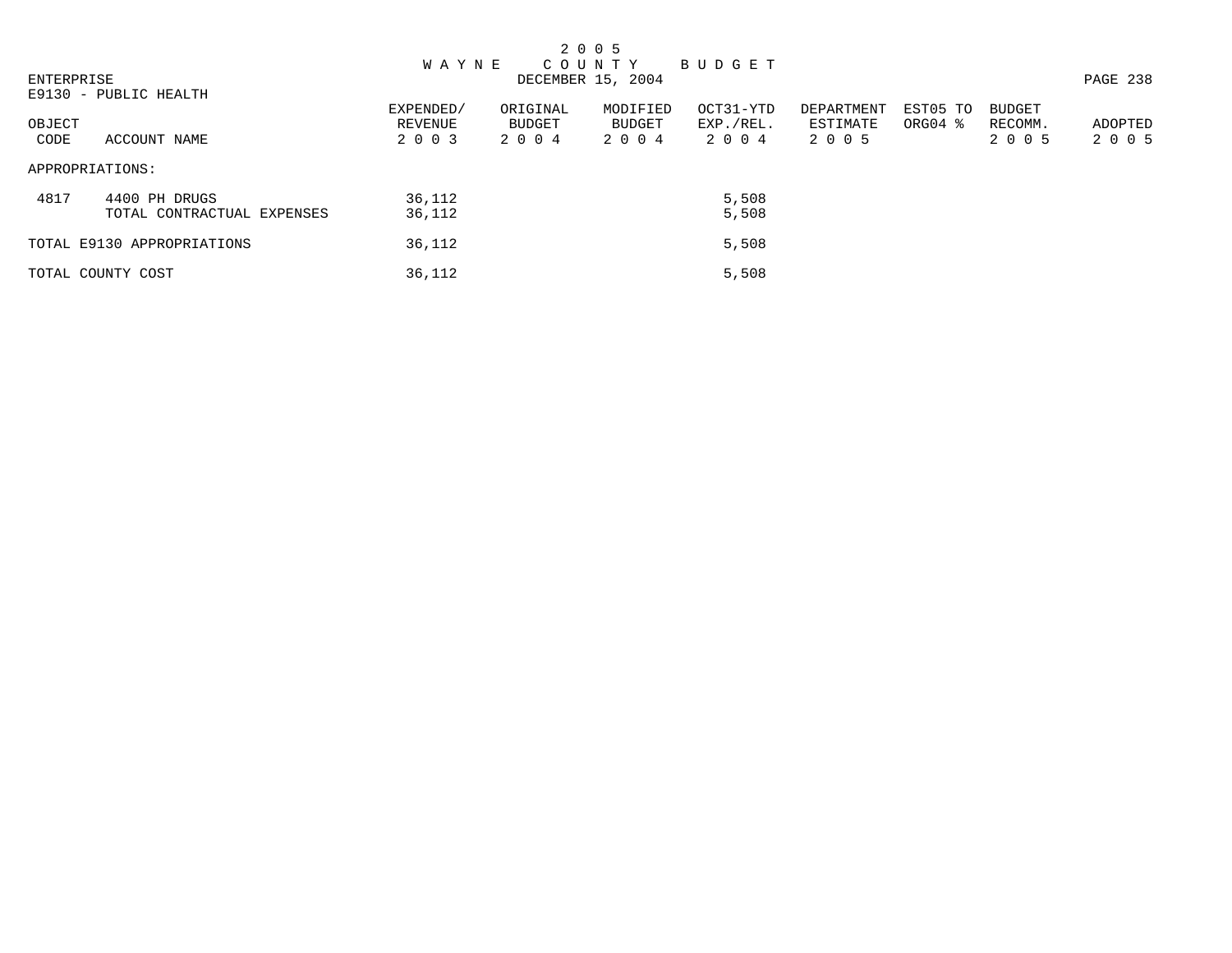| 2 0 0 5 |
|---------|
|---------|

## ENTERPRISE ENTERPRISE EN ENERGY OUT TYPE OUN TYPE UP OF EXTREMELY AND GET AND GET OUT TYPE OF THE MANUSCRIPT OF THE MANUSCRIPT OF THE MANUSCRIPT OF THE MANUSCRIPT OF THE MANUSCRIPT OF THE MANUSCRIPT OF THE MANUSCRIPT OF TH ENTERPRISE DECEMBER 15, 2004 PAGE 239

E9550 - BUILDING & GROUND EXPENSES

| OBJECT |                             | EXPENDED/<br>REVENUE | ORIGINAL<br>BUDGET | MODIFIED<br>BUDGET | OCT31-YTD<br>EXP./REL. | DEPARTMENT<br>ESTIMATE | EST05 TO<br>ORG04 $\frac{8}{3}$ | BUDGET<br>RECOMM. | ADOPTED |
|--------|-----------------------------|----------------------|--------------------|--------------------|------------------------|------------------------|---------------------------------|-------------------|---------|
| CODE   | ACCOUNT NAME                | 2 0 0 3              | 2 0 0 4            | 2 0 0 4            | 2 0 0 4                | 2 0 0 5                |                                 | 2 0 0 5           | 2 0 0 5 |
|        | APPROPRIATIONS:             |                      |                    |                    |                        |                        |                                 |                   |         |
| 4853   | 5410 HOUSE KEEPING SUPPLIES | 48                   |                    |                    |                        |                        |                                 |                   |         |
|        | TOTAL CONTRACTUAL EXPENSES  | 48                   |                    |                    |                        |                        |                                 |                   |         |
|        | TOTAL E9550 APPROPRIATIONS  | 48                   |                    |                    |                        |                        |                                 |                   |         |
|        | TOTAL COUNTY COST           | 48                   |                    |                    |                        |                        |                                 |                   |         |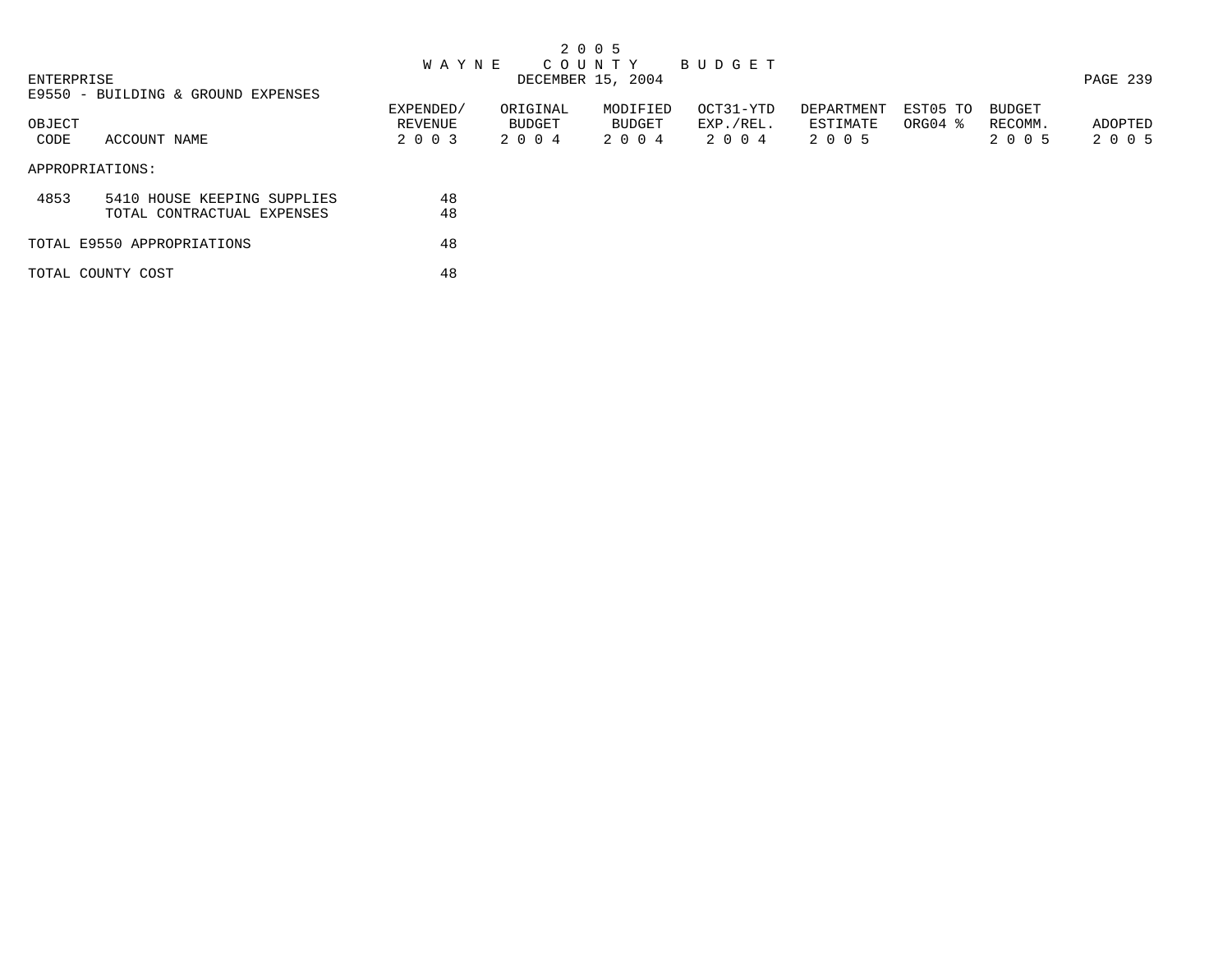| ENTERPRISE     |                                       | <b>WAYNE</b>       |                          | 2 0 0 5<br>COUNTY<br>DECEMBER 15, 2004 | BUDGET               |                     |          |                    | PAGE 240                  |
|----------------|---------------------------------------|--------------------|--------------------------|----------------------------------------|----------------------|---------------------|----------|--------------------|---------------------------|
|                | E9710 - SERIAL BONDS                  | EXPENDED/          | ORIGINAL                 | MODIFIED                               | OCT31-YTD            | <b>DEPARTMENT</b>   | EST05 TO | <b>BUDGET</b>      |                           |
| OBJECT<br>CODE | ACCOUNT NAME                          | REVENUE<br>2 0 0 3 | <b>BUDGET</b><br>2 0 0 4 | <b>BUDGET</b><br>2 0 0 4               | EXP./REL.<br>2 0 0 4 | ESTIMATE<br>2 0 0 5 | ORG04 %  | RECOMM.<br>2 0 0 5 | <b>ADOPTED</b><br>2 0 0 5 |
|                | APPROPRIATIONS:                       |                    |                          |                                        |                      |                     |          |                    |                           |
| 6000           | PRINICPAL ON<br>INDEBTEDNESS<br>TOTAL |                    |                          |                                        |                      |                     |          |                    |                           |
| 7000           | INTEREST ON INDEBTEDNESS<br>TOTAL     |                    |                          |                                        |                      | 944,338<br>944,338  |          | 944,337<br>944,337 | 944,337<br>944,337        |
|                | TOTAL E9710 APPROPRIATIONS            |                    |                          |                                        |                      | 944,338             |          | 944,337            | 944,337                   |
|                | TOTAL COUNTY COST                     |                    |                          |                                        |                      | 944,338             |          | 944,337            | 944,337                   |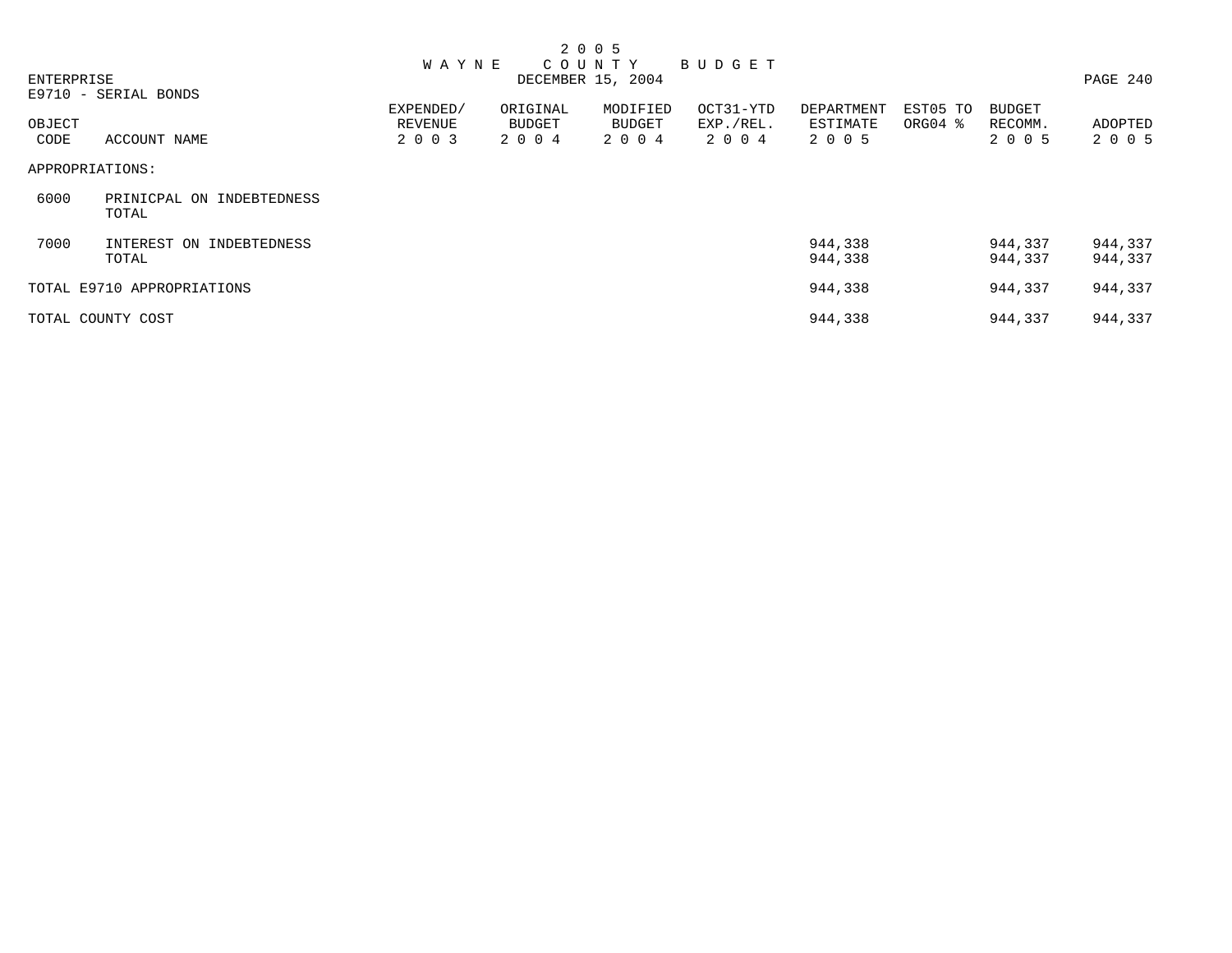|            |                                   |                      |                    | 2 0 0 5            |                        |                        |                                 |                          |         |
|------------|-----------------------------------|----------------------|--------------------|--------------------|------------------------|------------------------|---------------------------------|--------------------------|---------|
|            |                                   | <b>WAYNE</b>         |                    | C O U N T Y        | BUDGET                 |                        |                                 |                          |         |
| ENTERPRISE |                                   |                      |                    | DECEMBER 15, 2004  |                        | PAGE 241               |                                 |                          |         |
|            | E9730 - BOND ANTICIPATION NOTES   |                      |                    |                    |                        |                        |                                 |                          |         |
| OBJECT     |                                   | EXPENDED/<br>REVENUE | ORIGINAL<br>BUDGET | MODIFIED<br>BUDGET | OCT31-YTD<br>EXP./REL. | DEPARTMENT<br>ESTIMATE | EST05 TO<br>ORG04 $\frac{8}{3}$ | <b>BUDGET</b><br>RECOMM. | ADOPTED |
| CODE       | ACCOUNT NAME                      | 2 0 0 3              | 2004               | 2 0 0 4            | 2 0 0 4                | 2 0 0 5                |                                 | 2 0 0 5                  | 2 0 0 5 |
|            | APPROPRIATIONS:                   |                      |                    |                    |                        |                        |                                 |                          |         |
| 7000       | INTEREST ON INDEBTEDNESS<br>TOTAL | 162,292<br>162,292   |                    |                    | 122,707<br>122,707     |                        |                                 |                          |         |
|            | TOTAL E9730 APPROPRIATIONS        | 162,292              |                    |                    | 122,707                |                        |                                 |                          |         |
|            | TOTAL COUNTY COST                 | 162,292              |                    |                    | 122,707                |                        |                                 |                          |         |